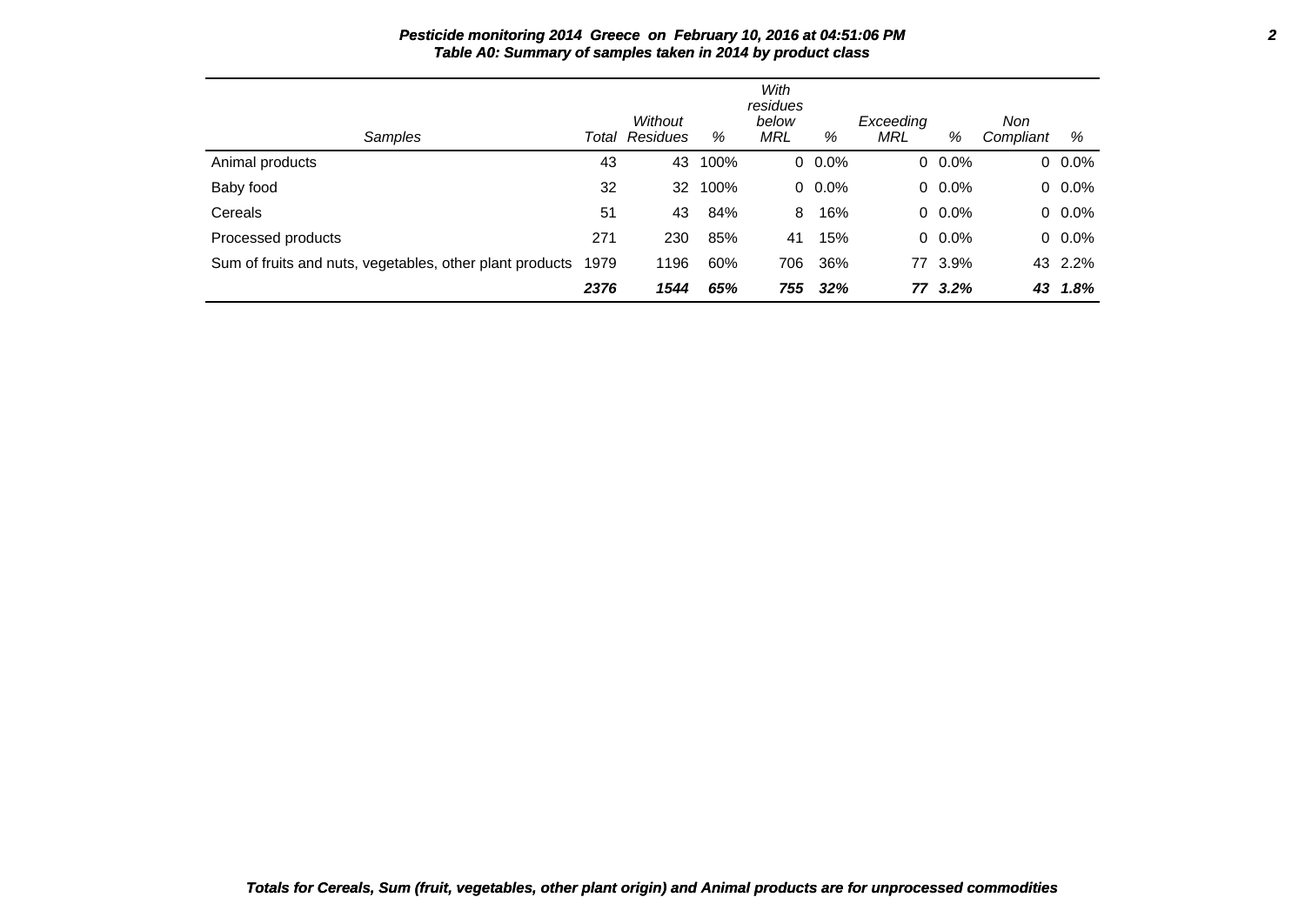## **Pesticide monitoring 2014 Greece on February 10, 2016 at 04:51:06 PM 3 Table A0: Summary of samples taken in 2014 by region of origin**

| Oriain   |    |         | Samples Samples % Exceeding MRL Exceeding MRL % Non Compliant Non Compliant % |      |
|----------|----|---------|-------------------------------------------------------------------------------|------|
| Domestic | 20 | .84%    | 15%                                                                           | 15%  |
| ТC       | 61 | $2.6\%$ | 1.6%                                                                          | .00% |
| UNK      |    | .04%    | .00%                                                                          | .00% |

# **Strategy=Enforcement**

# **Strategy=Surveillance**

| Origin   |      |         |    | Samples Samples % Exceeding MRL Exceeding MRL % Non Compliant Non Compliant % |    |         |
|----------|------|---------|----|-------------------------------------------------------------------------------|----|---------|
| Domestic | 2125 | 89%     | 69 | 3.2%                                                                          | 37 | $1.7\%$ |
| EEA      | 42   | 1.8%    |    | .00%                                                                          |    | .00%    |
| ТC       | 122  | 5.1%    |    | 3.3%                                                                          |    | 2.5%    |
| UNK      |      | $.21\%$ |    | .00%                                                                          |    | .00%    |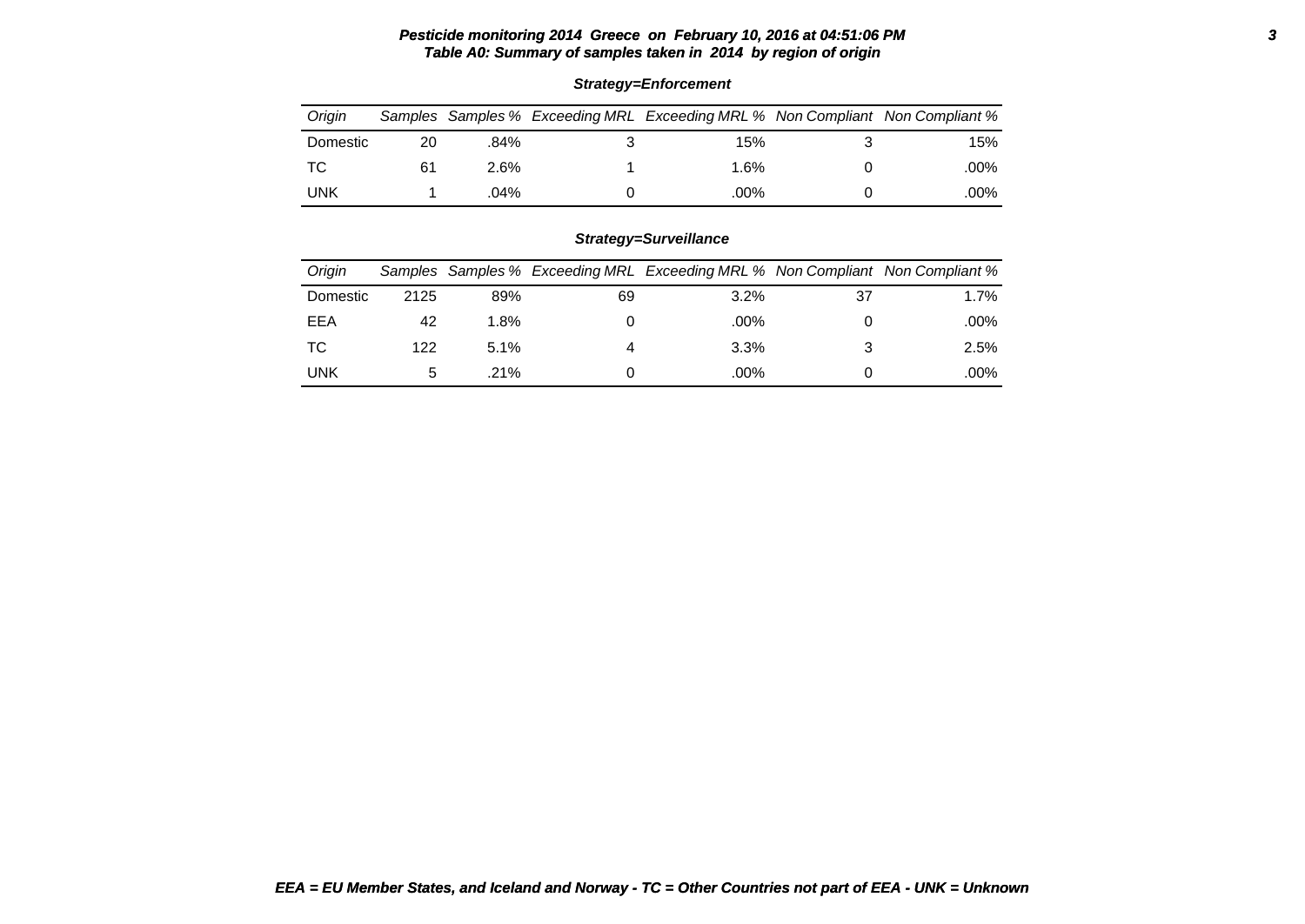## **Pesticide monitoring 2014 Greece on February 10, 2016 at 04:51:06 PM 4 Table A1-a: Exceedence of MRL, number of samples exceeding MRL and percentage of samples below the MRL Part (a) - Variables related to the origin of samples**

|                             |                            |                  |                |      |          |    |      |           |             |   | <b>Third</b> |             |      |
|-----------------------------|----------------------------|------------------|----------------|------|----------|----|------|-----------|-------------|---|--------------|-------------|------|
| <b>Product Class</b>        | Product                    | Total Ex         |                | %    | Domestic | Ex | %    | EEA       | Ex          | % | Country Ex   |             | %    |
| Cereals                     | <b>Barley</b>              | 1                | 0              | 100  | 1        | 0  | 100  | 0         | 0           |   | 0            | $\pmb{0}$   |      |
|                             | Wheat                      | 1                | 0              | 100  | 0        | 0  |      | 0         | 0           |   | 0            | 0           |      |
| <b>Cereals</b>              |                            | 2                | 0              | 100  | 1        | 0  | 100  | 0         | 0           |   | 0            | 0           |      |
| Fruits and nuts             | Apricots                   | 1                | 0              | 100  | 1        | 0  | 100  | 0         | 0           |   | 0            | $\pmb{0}$   |      |
|                             | Grapefruit                 | 1                | 0              | 100  | 0        | 0  |      | 0         | 0           |   | 1            | $\pmb{0}$   | 100  |
|                             | Oranges                    | 1                | 0              | 100  | 0        | 0  |      | 0         | 0           |   | 1            | 0           | 100  |
|                             | Pears                      | 1                | 0              | 100  | 1        | 0  | 100  | $\pmb{0}$ | 0           |   | 0            | 0           |      |
|                             | <b>Strawberries</b>        | 3                | $\mathbf{1}$   | 66.7 | 3        | 1  | 66.7 | 0         | 0           |   | 0            | 0           |      |
| <b>Fruits and nuts</b>      |                            | $\overline{7}$   | 1              | 85.7 | 5        | 1  | 80   | 0         | 0           |   | 2            | 0           | 100  |
| Other plant products        | Beans (dry)                | 1                | 0              | 100  | 1        | 0  | 100  | 0         | 0           |   | 0            | 0           |      |
|                             | Tea                        | 1                | 0              | 100  | 0        | 0  |      | 0         | 0           |   | 1            | 0           | 100  |
| <b>Other plant products</b> |                            | $\boldsymbol{2}$ | 0              | 100  | 1        | 0  | 100  | 0         | 0           |   | 1            | 0           | 100  |
| Vegetables                  | Beans (with pods)          | 1                | 0              | 100  | 0        | 0  |      | 0         | 0           |   | 1            | 0           | 100  |
|                             | Courgettes                 | 1                | 0              | 100  | 1        | 0  | 100  | 0         | 0           |   | 0            | 0           |      |
|                             | Cucumbers                  | 1                | 0              | 100  | 1        | 0  | 100  | $\pmb{0}$ | $\pmb{0}$   |   | 0            | $\pmb{0}$   |      |
|                             | Peppers                    | 59               | $\overline{2}$ | 96.6 | 4        | 1  | 75   | 0         | $\mathbf 0$ |   | 55           | 1           | 98.2 |
|                             | Potatoes                   | 3                | 0              | 100  | 3        | 0  | 100  | $\pmb{0}$ | 0           |   | 0            | 0           |      |
|                             | Spinach                    | 1                | 0              | 100  | 1        | 0  | 100  | 0         | $\mathbf 0$ |   | 0            | $\pmb{0}$   |      |
|                             | Tomatoes                   | 1                | 0              | 100  | 0        | 0  |      | 0         | 0           |   | 1            | 0           | 100  |
|                             | Vine leaves (grape leaves) | 4                |                | 75   | 3        | 1  | 66.7 | 0         | $\mathbf 0$ |   | 1            | $\mathbf 0$ | 100  |
| <b>Vegetables</b>           |                            | 71               | 3              | 95.8 | 13       | 2  | 84.6 | 0         | 0           |   | 58           | 1           | 98.3 |
|                             |                            | 82               | 4              | 95.1 | 20       | 3  | 85   | 0         | 0           |   | 61           | 1           | 98.4 |

## **Strategy=Enforcement**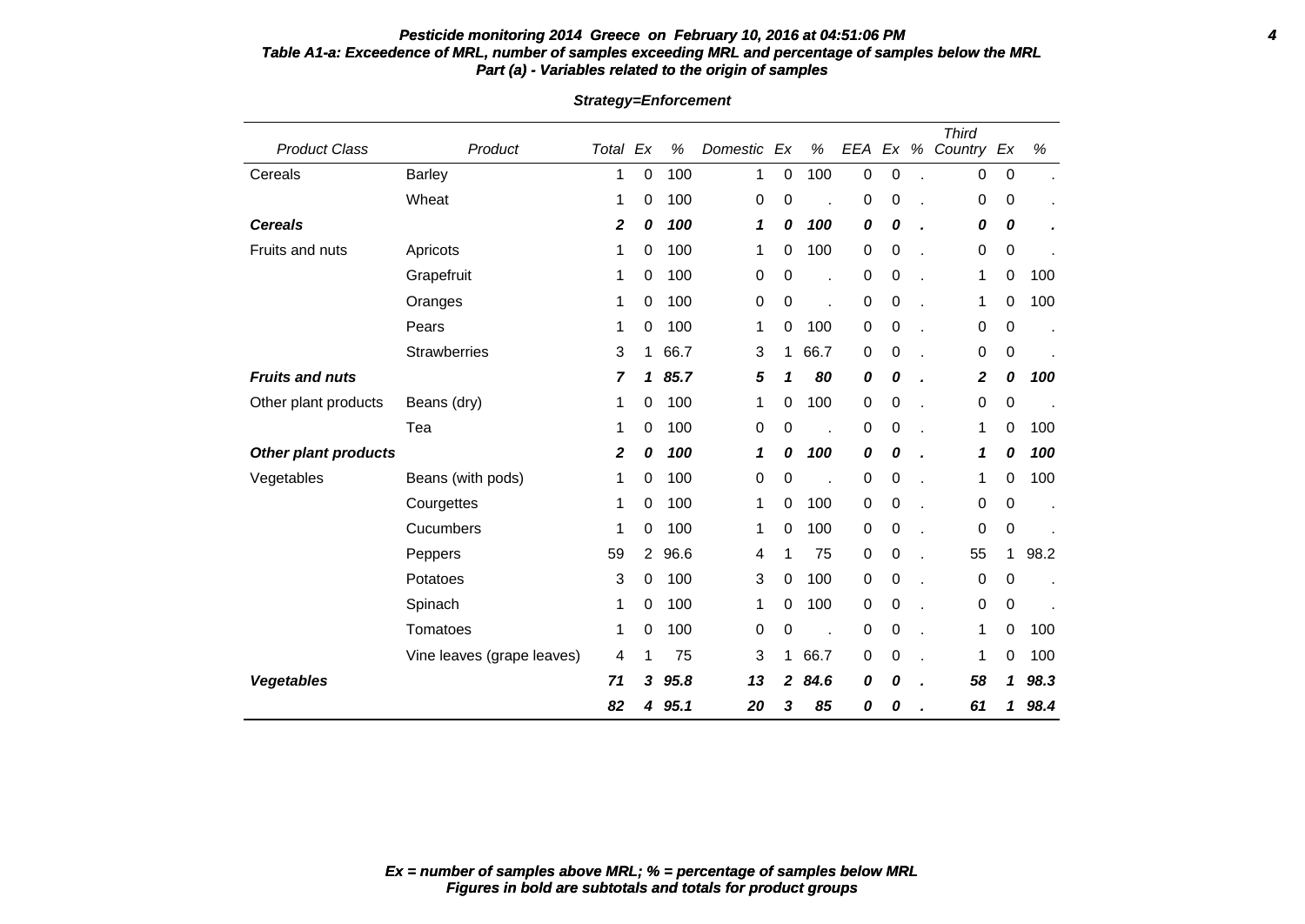## **Pesticide monitoring 2014 Greece on February 10, 2016 at 04:51:06 PM 5 Table A1-a: Exceedence of MRL, number of samples exceeding MRL and percentage of samples below the MRL Part (a) - Variables related to the origin of samples**

**Strategy=Surveillance**

| <b>Product Class</b>   | Product                                                                                                 | Total Ex       |             | $\%$ | Domestic Ex    |                | %    | EEA Ex      |             | $\%$ | <b>Third</b><br>Country Ex |                  | %    |
|------------------------|---------------------------------------------------------------------------------------------------------|----------------|-------------|------|----------------|----------------|------|-------------|-------------|------|----------------------------|------------------|------|
| Animal products        | <b>Bovine Liver</b>                                                                                     | 3              | $\mathbf 0$ | 100  | 3              | $\overline{0}$ | 100  | 0           | $\pmb{0}$   |      | 0                          | $\overline{0}$   |      |
|                        | Honey                                                                                                   | 9              | 0           | 100  | 9              | 0              | 100  | 0           | $\,0\,$     |      | $\mathbf 0$                | $\overline{0}$   |      |
|                        | Milk                                                                                                    | 3              | 0           | 100  | 3              | 0              | 100  | 0           | 0           |      | $\mathbf 0$                | $\overline{0}$   |      |
|                        | <b>Poultry Liver</b>                                                                                    | 2              | 0           | 100  | $\overline{2}$ | 0              | 100  | $\mathbf 0$ | 0           |      | 0                          | $\overline{0}$   |      |
|                        | <b>Poultry Muscle</b>                                                                                   | 16             | 0           | 100  | 16             | 0              | 100  | 0           | $\mathbf 0$ |      | $\mathbf 0$                | $\overline{0}$   |      |
|                        | Sheep Liver                                                                                             | 10             | 0           | 100  | 10             | $\mathbf 0$    | 100  | 0           | 0           |      | 0                          | 0                |      |
| <b>Animal products</b> |                                                                                                         | 43             | 0           | 100  | 43             | 0              | 100  | 0           | 0           |      | 0                          | 0                |      |
| Baby food              | Baby food for infants and young childern                                                                | 27             | 0           | 100  | 11             | 0              | 100  | 16          | 0           | 100  | $\overline{0}$             | $\overline{0}$   |      |
|                        | Processed cereal-based baby foods (e.g. cereal and pastas to be reconstituted with milk or<br>other liq | 5              | 0           | 100  | 5              | 0              | 100  | $\mathbf 0$ | 0           |      | $\mathbf 0$                | $\overline{0}$   |      |
| <b>Baby food</b>       |                                                                                                         | 32             | 0           | 100  | 16             | 0              | 100  | 16          | 0           | 100  | 0                          | 0                |      |
| Cereals                | Cereals                                                                                                 | $\overline{2}$ | 0           | 100  | $\overline{2}$ | 0              | 100  | 0           | 0           |      | $\mathbf 0$                | $\overline{0}$   |      |
|                        | Oats                                                                                                    | 1              | 0           | 100  | $\mathbf{1}$   | 0              | 100  | $\mathbf 0$ | 0           |      | $\mathbf 0$                | $\overline{0}$   |      |
|                        | Rice                                                                                                    | 44             | 0           | 100  | 40             | 0              | 100  | 1           | 0           | 100  | $\mathbf 0$                | $\boldsymbol{0}$ |      |
|                        | Wheat                                                                                                   | 23             | 0           | 100  | 22             | 0              | 100  | 0           | 0           |      | $\mathbf{1}$               | $\Omega$         | 100  |
| <b>Cereals</b>         |                                                                                                         | 70             | 0           | 100  | 65             | 0              | 100  | 1           | 0           | 100  | $\mathbf{1}$               | 0                | 100  |
| Fruits and nuts        | Apples                                                                                                  | 102            |             | 99   | 90             | -1             | 98.9 | 2           | 0           | 100  | 10                         | 0                | 100  |
|                        | Apricots                                                                                                | 41             | 0           | 100  | 41             | 0              | 100  | 0           | 0           |      | $\pmb{0}$                  | 0                |      |
|                        | <b>Bananas</b>                                                                                          | 30             | $\mathbf 0$ | 100  | 5              | 0              | 100  | 0           | 0           |      | 25                         | $\mathbf 0$      | 100  |
|                        | <b>Blueberries</b>                                                                                      | $\overline{2}$ | 0           | 100  | 2              | 0              | 100  | 0           | 0           |      | $\pmb{0}$                  | 0                |      |
|                        | Cherries                                                                                                | 46             |             | 97.8 | 46             | 1              | 97.8 | 0           | $\mathbf 0$ |      | 0                          | $\mathbf 0$      |      |
|                        | Figs                                                                                                    | 5              | 0           | 100  | 5              | 0              | 100  | $\mathbf 0$ | $\pmb{0}$   |      | $\mathbf 0$                | $\pmb{0}$        |      |
|                        | Grapefruit                                                                                              | 6              | 0           | 100  | 1              | 0              | 100  | $\mathbf 0$ | 0           |      | 5                          | $\Omega$         | 100  |
|                        | Kiwi                                                                                                    | 49             |             | 98   | 47             | 1              | 97.9 | 1           | 0           | 100  | $\mathbf 1$                |                  | 100  |
|                        | Lemons                                                                                                  | 25             |             | 96   | 17             | 0              | 100  | 0           | 0           |      | 8                          | -1               | 87.5 |
|                        | Mandarins                                                                                               | 33             |             | 97   | 33             | 1              | 97   | 0           | 0           |      | 0                          | 0                |      |
|                        | Mangoes                                                                                                 | 2              |             | 50   | 0              | $\mathbf 0$    |      | 0           | 0           |      | $\overline{2}$             |                  | 50   |

**Figures in bold are subtotals and totals for product groups Ex = number of samples above MRL; % = percentage of samples below MRL**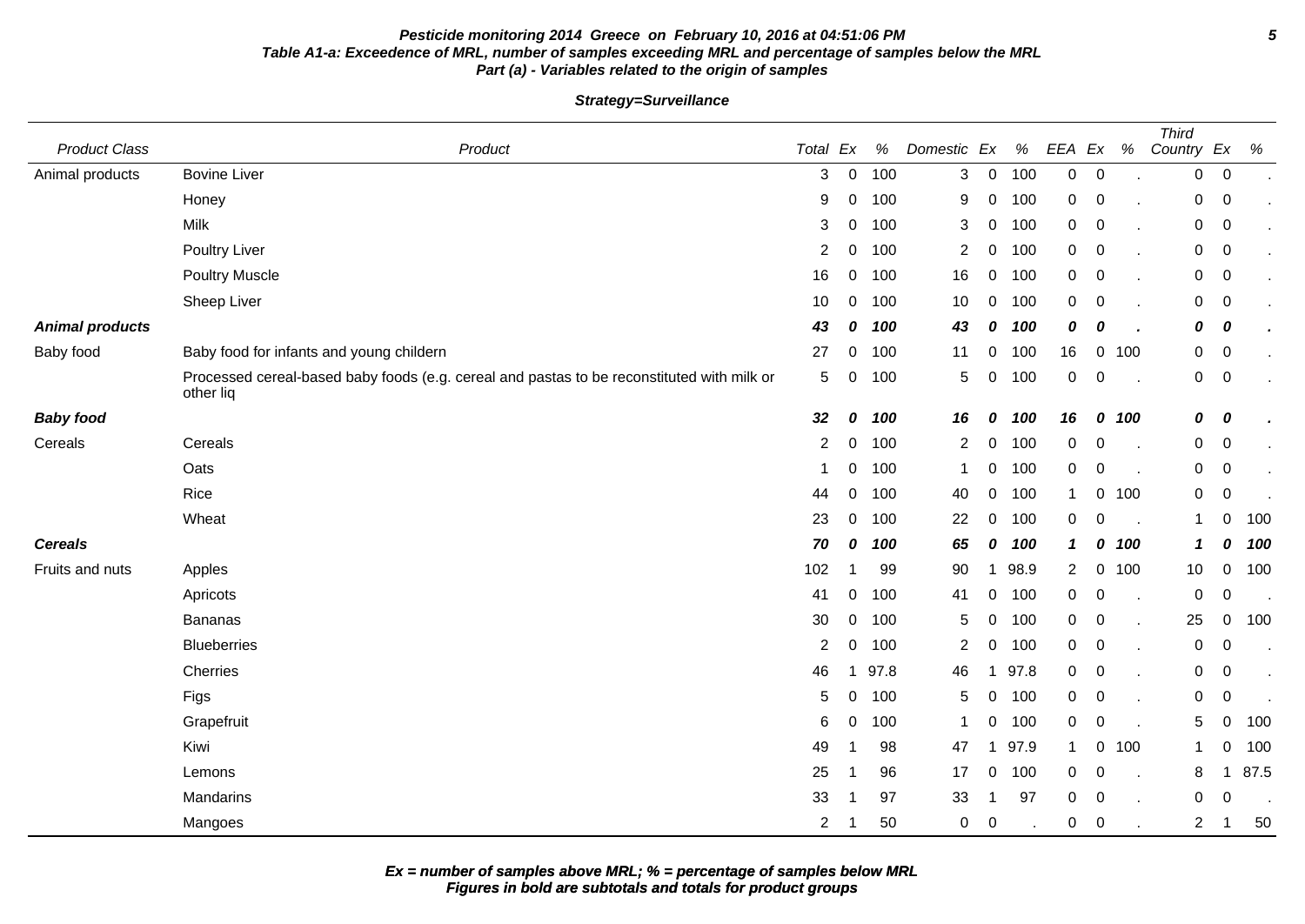## **Pesticide monitoring 2014 Greece on February 10, 2016 at 04:51:06 PM 6 Table A1-a: Exceedence of MRL, number of samples exceeding MRL and percentage of samples below the MRL Part (a) - Variables related to the origin of samples**

**Strategy=Surveillance**

| <b>Product Class</b>        | Product                                 | Total Ex       |    | $\%$ | Domestic | Ex           | $\%$                 | EEA | Ex               | $\%$ | <b>Third</b><br>Country Ex |                  | $\%$ |
|-----------------------------|-----------------------------------------|----------------|----|------|----------|--------------|----------------------|-----|------------------|------|----------------------------|------------------|------|
|                             | Medlar                                  | 1              | 0  | 100  | 1        | $\pmb{0}$    | 100                  | 0   | $\boldsymbol{0}$ |      | 0                          | $\pmb{0}$        |      |
|                             | Oranges                                 | 86             | 0  | 100  | 80       | 0            | 100                  | 0   | $\pmb{0}$        |      | 6                          | $\pmb{0}$        | 100  |
|                             | Other kind of small fruit and berries   | 2              | 0  | 100  | 2        | 0            | 100                  | 0   | 0                |      | 0                          | 0                |      |
|                             | Other small fruit and berries           | 1              | 0  | 100  | 1        | 0            | 100                  | 0   | $\pmb{0}$        |      | 0                          | 0                |      |
|                             | Peaches                                 | 64             | 3  | 95.3 | 64       | 3            | 95.3                 | 0   | $\pmb{0}$        |      | $\pmb{0}$                  | $\boldsymbol{0}$ |      |
|                             | Pears                                   | 83             | 5  | 94   | 65       | 4            | 93.8                 | 6   | 0                | 100  | 12                         | 1                | 91.7 |
|                             | Plums                                   | 30             | 0  | 100  | 29       | 0            | 100                  | 0   | 0                |      | 1                          | 0                | 100  |
|                             | Pomegranate                             | 11             | 0  | 100  | 11       | 0            | 100                  | 0   | $\pmb{0}$        |      | 0                          | $\pmb{0}$        |      |
|                             | Strawberries                            | 95             | 3  | 96.8 | 94       | 3            | 96.8                 | 0   | 0                |      | $\mathbf{1}$               | 0                | 100  |
|                             | Table and Wine grapes                   | 12             | 0  | 100  | 11       | 0            | 100                  | 0   | 0                |      | 1                          | 0                | 100  |
|                             | Table grapes                            | 86             | 3  | 96.5 | 86       | 3            | 96.5                 | 0   | $\pmb{0}$        |      | 0                          | $\pmb{0}$        |      |
|                             | Table olives                            | 23             | 1  | 95.7 | 23       |              | 1 95.7               | 0   | $\mathbf 0$      |      | 0                          | $\mathbf 0$      |      |
|                             | Wine grapes                             | 39             | 1  | 97.4 | 39       | 1            | 97.4                 | 0   | 0                |      | 0                          | $\pmb{0}$        |      |
| <b>Fruits and nuts</b>      |                                         | 874            | 22 | 97.5 | 793      | 19           | 97.6                 | 9   | 0                | 100  | 72                         | 3                | 95.8 |
| Other plant products        | Beans (dry)                             | 3              | 1  | 66.7 | 3        | $\mathbf{1}$ | 66.7                 | 0   | $\mathbf 0$      |      | 0                          | $\mathbf 0$      |      |
|                             | Lentils (dry)                           | $\overline{2}$ | 0  | 100  | 1        | 0            | 100                  | 0   | 0                |      | 1                          | 0                | 100  |
|                             | Olives for oil production               | 213            | 0  | 100  | 213      | 0            | 100                  | 0   | 0                |      | 0                          | $\pmb{0}$        |      |
|                             | Other pulses, dry                       | 6              | 1  | 83.3 | 6        | 1            | 83.3                 | 0   | 0                |      | 0                          | 0                |      |
|                             | Peas (dry)                              | 1              | 0  | 100  | 0        | 0            | $\ddot{\phantom{a}}$ | 0   | 0                |      | 1                          | 0                | 100  |
|                             | Pulses, Dry                             | 1              |    | 0    | 1        |              | $\,0\,$              | 0   | 0                |      | 0                          | $\pmb{0}$        |      |
|                             | Soya bean                               | 1              | 0  | 100  | 1        | 0            | 100                  | 0   | 0                |      | 0                          | $\pmb{0}$        |      |
|                             | Sugar cane                              | 2              | 0  | 100  | 0        | 0            | $\ddot{\phantom{a}}$ | 0   | 0                |      | $\mathbf 1$                | 0                | 100  |
|                             | Sunflower seed                          | 1              | 0  | 100  | 1        | 0            | 100                  | 0   | $\pmb{0}$        |      | 0                          | $\mathbf 0$      |      |
|                             | Tea                                     | $\overline{2}$ | 0  | 100  | 1        | 0            | 100                  | 0   | 0                |      | 1                          | 0                | 100  |
|                             | Tea, Coffee, Herbal infusions and Cocoa | 5              |    | 80   | 5        |              | 80                   | 0   | $\pmb{0}$        |      | 0                          | $\mathbf 0$      |      |
| <b>Other plant products</b> |                                         | 237            | 4  | 98.3 | 232      | 4            | 98.3                 | 0   | 0                |      | 4                          | 0                | 100  |
| Vegetables                  | Asparagus                               | 21             | 0  | 100  | 21       | 0            | 100                  | 0   | 0                |      | 0                          | $\mathbf 0$      |      |

**Ex = number of samples above MRL; % = percentage of samples below MRL**

**Figures in bold are subtotals and totals for product groups**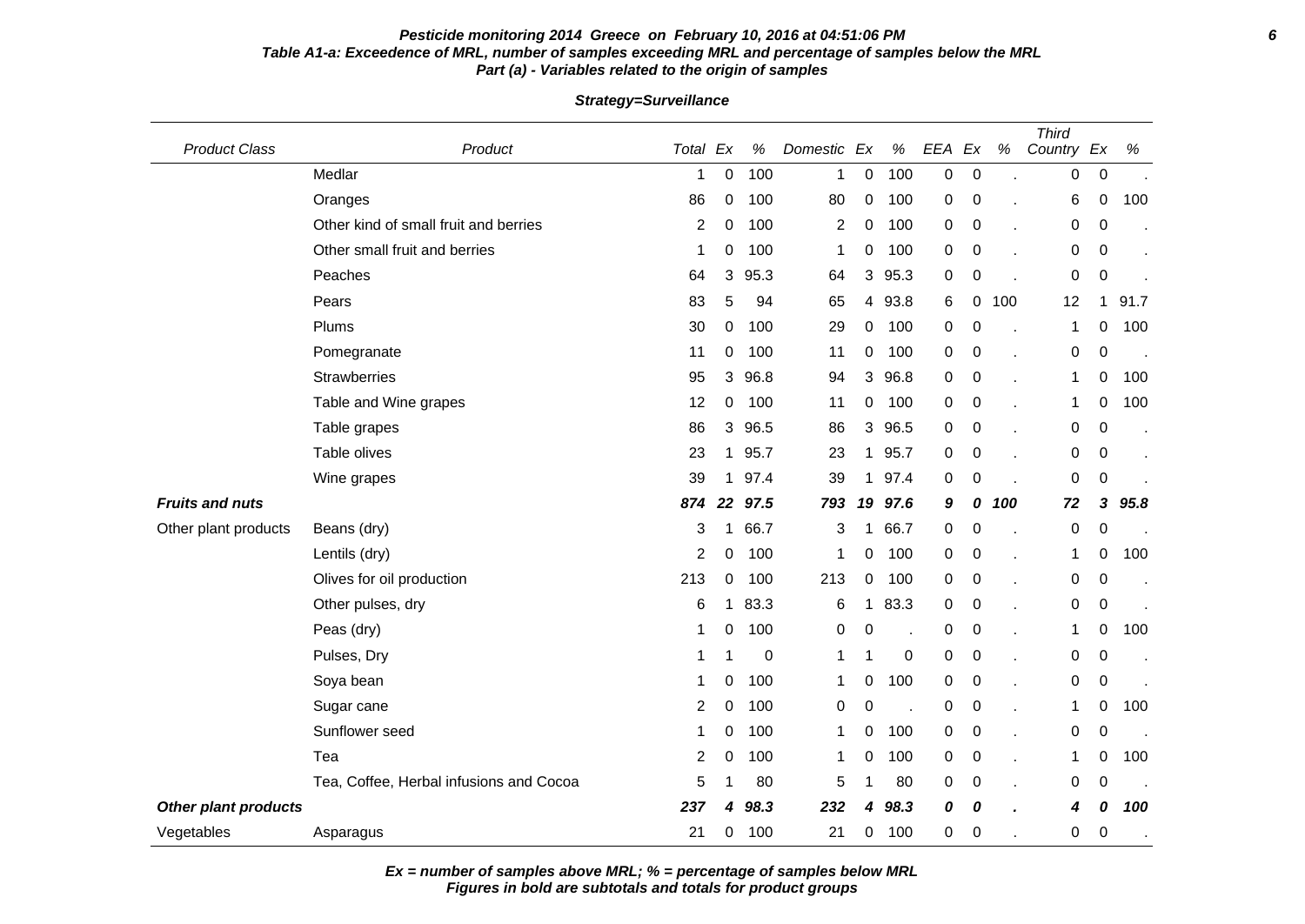#### **Pesticide monitoring 2014 Greece on February 10, 2016 at 04:51:06 PM 7 Table A1-a: Exceedence of MRL, number of samples exceeding MRL and percentage of samples below the MRL Part (a) - Variables related to the origin of samples**

Product Class **Product Class** Product **Product Class Product Class** Product **Product Ex % EEA Ex** % Third Country Ex % Aubergines (egg plants)  $\begin{array}{cccccccc}\n 63 & 1 & 98.1 & 48 & 1 & 97.9 & 2 & 0 & 100 \\
\end{array}$  0 100 Basil 1 0 100 0 0 . 0 0 . 1 0 100 Beans (with pods) 66 3 95.5 62 3 95.2 3 0 100 1 0 100 Beet leaves (chard) 1 0 100 1 0 100 0 0 . 0 0 . Broccoli 10 0 100 10 0 100 0 0 . 0 0 . Carrots 69 9 87 68 9 86.8 1 0 100 0 0 . Cauliflower 15 0 100 15 0 100 0 0 . 0 0 . Courgettes 56 0 100 54 0 100 1 0 100 1 0 100 Cucumbers 103 2 98.1 102 2 98 0 0 . 1 0 100 Cucurbits, edible peel **2 0 100 2 0 100 0 0** . 0 0 . Fresh Herbs 1 1 0 1 1 0 0 0 . 0 0 . Head brassica 10 0 100 10 0 100 0 0 . 0 0 . Head cabbage 13 0 100 11 0 100 1 0 100 1 0 100 1 0 100 Leaf vegetables and fresh herbs 1 0 100 1 0 100 0 0 . 0 0 . Leek 14 0 100 14 0 100 0 0 . 0 0 . Lentils (fresh) 4 0 100 2 0 100 0 0 . 2 0 100 Lettuce 81 2 97.5 81 2 97.5 0 0 . 0 0 . Lettuce and other salad plants, including Brassicacea 14 0 100 14 0 100 0 0 . 0 0 Melons 46 0 100 45 0 100 0 0 . 0 0 . Okra (lady's fingers) 12 0 100 10 0 100 1 0 100 1 0 100 1 0 100 Onions 12 0 100 9 0 100 0 0 . 3 0 100 Parsley root 5 0 100 5 0 100 0 0 . 0 0 . Peas (with pods) 3 1 66.7 3 1 66.7 0 0 . 0 0 . Peas (without pods) 25 0 100 21 0 100 2 0 100 2 0 100 Peppers 72 3 95.8 64 3 95.3 0 0 . 8 0 100 Potatoes 91 6 93.4 83 6 92.8 2 0 100 6 0 100 Rocket, Rucola 4 1 75 4 1 75 0 0 . 0 0 .

**Strategy=Surveillance**

**Ex = number of samples above MRL; % = percentage of samples below MRL**

**Figures in bold are subtotals and totals for product groups**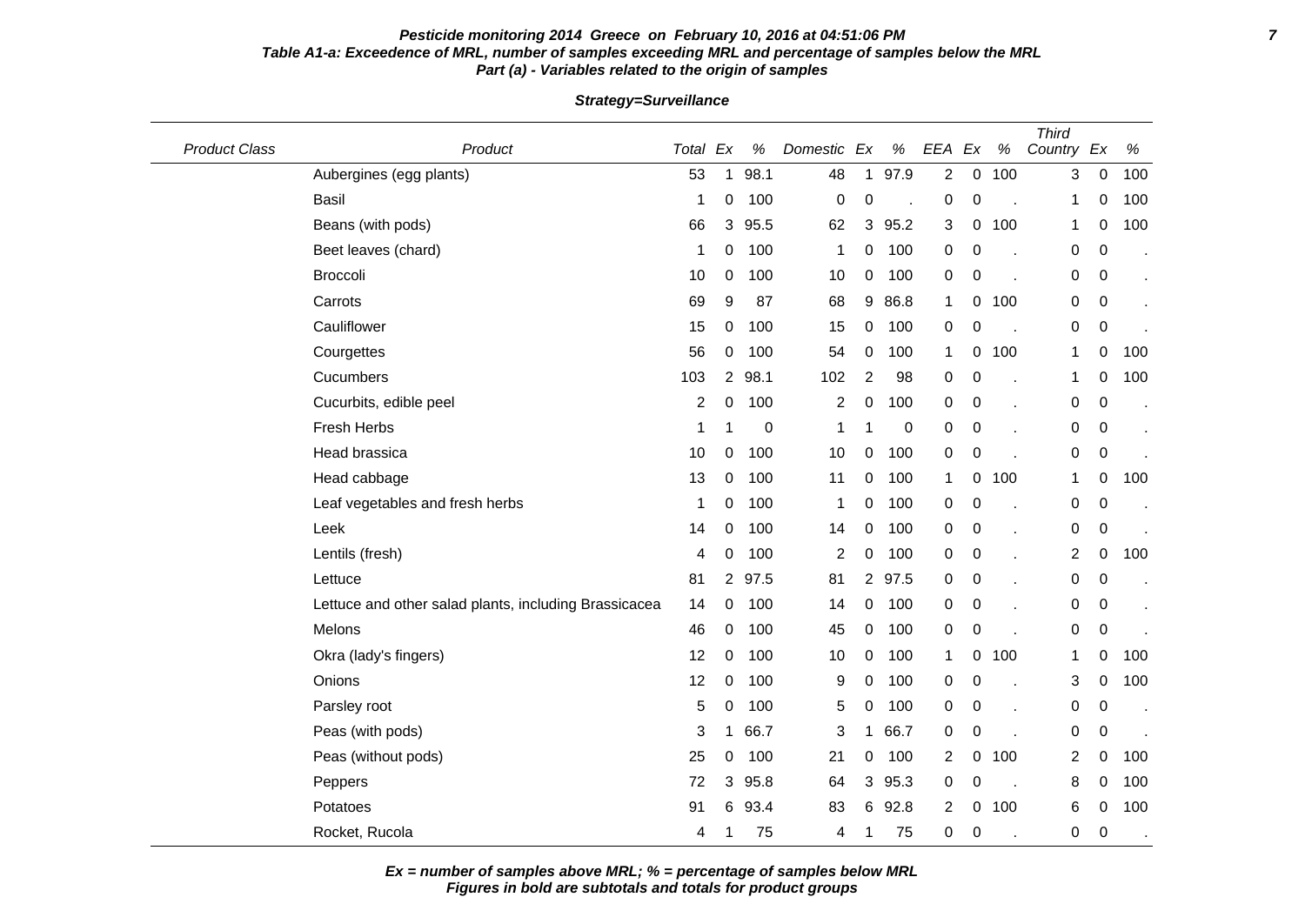## **Pesticide monitoring 2014 Greece on February 10, 2016 at 04:51:06 PM 8 Table A1-a: Exceedence of MRL, number of samples exceeding MRL and percentage of samples below the MRL Part (a) - Variables related to the origin of samples**

| <b>Product Class</b> | Product                      | Total Ex     |                | %            | Domestic Ex |                | %    | EEA         | Ex                       | %      | <b>Third</b><br>Country Ex |                         | %    |
|----------------------|------------------------------|--------------|----------------|--------------|-------------|----------------|------|-------------|--------------------------|--------|----------------------------|-------------------------|------|
|                      | Spinach                      | 70           |                | 4 94.3       | 67          | 4              | 94   |             |                          | 0, 100 | $\mathbf{2}$               | $\mathbf 0$             | 100  |
|                      | Spinach and similar (leaves) | 6            | 0              | 100          | 6           | $\mathbf 0$    | 100  | $\mathbf 0$ | $\overline{\phantom{0}}$ |        | 0                          | $\overline{\mathbf{0}}$ |      |
|                      | Spring onions                | $\mathbf{2}$ | 0              | 100          | 0           | $\overline{0}$ |      | 0           | $\overline{0}$           |        | $2^{\circ}$                | 0                       | 100  |
|                      | Tomatoes                     | 114          |                | 99.1         | 102         | $\Omega$       | 100  | $2^{\circ}$ | $\Omega$                 | 100    | 10                         | 1                       | 90   |
|                      | Vine leaves (grape leaves)   |              |                | 21 13 38.1   | 20          | 13             | 35   | $\Omega$    | $\overline{\phantom{0}}$ |        | $\mathbf 1$                | $\Omega$                | 100  |
|                      | Watermelons                  | 20           | $\overline{0}$ | 100          | 20          | $\Omega$       | 100  | $\Omega$    | $\overline{\mathbf{0}}$  |        | $\overline{0}$             | $\overline{0}$          |      |
| <b>Vegetables</b>    |                              |              |                | 1038 47 95.5 | 976         | 46             | 95.3 | 16          | 0                        | 100    | 45                         | 1                       | 97.8 |
|                      |                              | 2294 73      |                | 96.8         | 2125        | 69             | 96.8 | 42          | 0                        | 100    | 122                        | 4                       | 96.7 |

## **Strategy=Surveillance**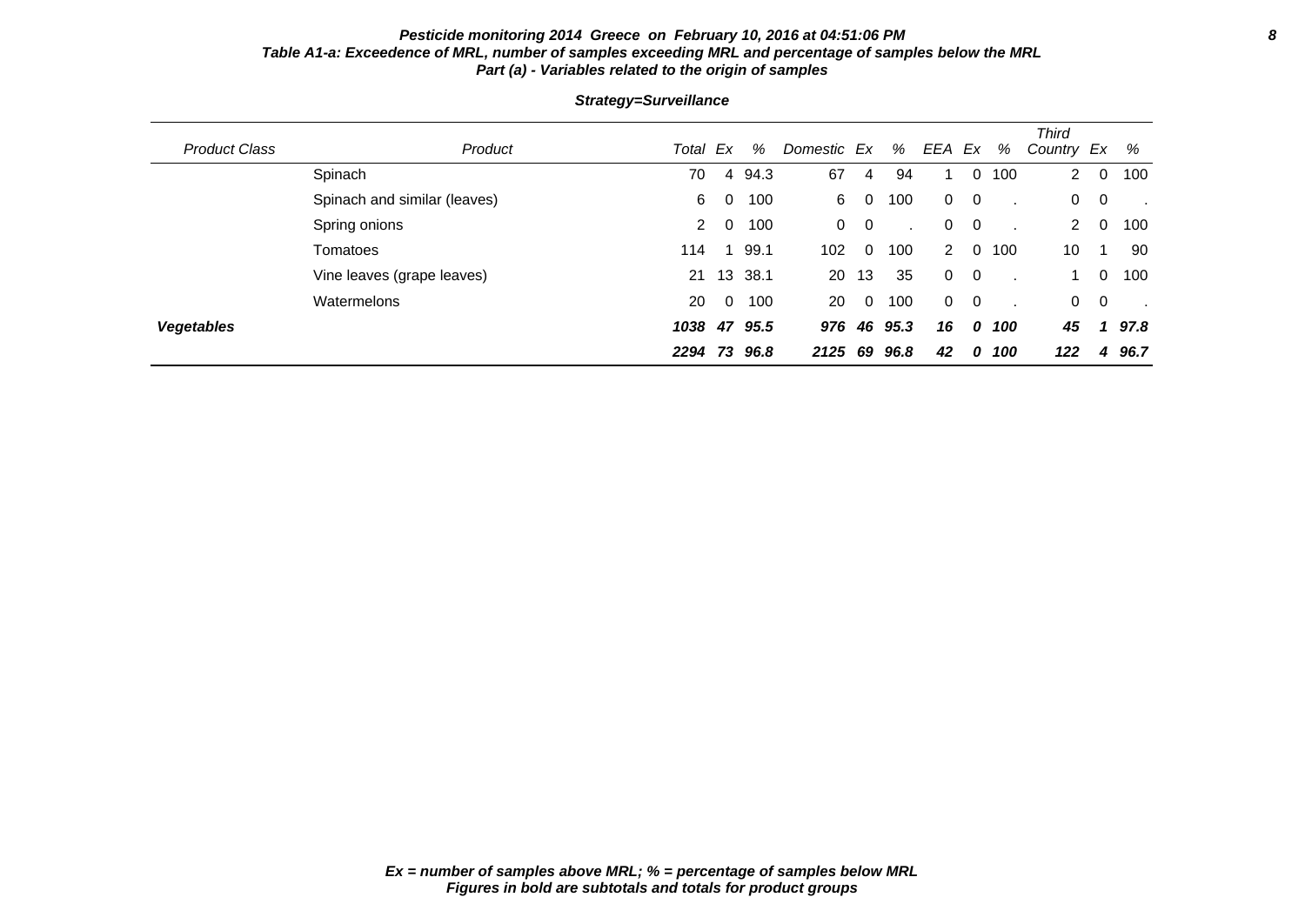## **Pesticide monitoring 2014 Greece on February 10, 2016 at 04:51:06 PM 9 Table A1-b: Exceedence of MRL, number of samples exceeding MRL and percentage of samples below the MRL part (b) - Variables related to the type of production and the samples processing**

| <b>Product Class</b>        | Product                    | Organic | Ex | $\%$ | Non<br>Organic | Ex             | $\%$ | Raw              | Ex             | %    | Process Ex |             | %   |
|-----------------------------|----------------------------|---------|----|------|----------------|----------------|------|------------------|----------------|------|------------|-------------|-----|
| Cereals                     | <b>Barley</b>              | 0       | 0  |      | 1              | 0              | 100  | 1                | 0              | 100  | 0          | $\pmb{0}$   |     |
|                             | Wheat                      | 0       | 0  |      | 1              | 0              | 100  | $\mathbf 0$      | 0              |      | 1          | 0           | 100 |
| <b>Cereals</b>              |                            | 0       | 0  |      | 2              | 0              | 100  | 1                | 0              | 100  | 1          | 0           | 100 |
| Fruits and nuts             | Apricots                   | 0       | 0  |      | 1              | 0              | 100  | $\mathbf 0$      | 0              |      | 1          | 0           | 100 |
|                             | Grapefruit                 | 0       | 0  |      | 1              | 0              | 100  | 1                | 0              | 100  | 0          | 0           |     |
|                             | Oranges                    | 0       | 0  |      | 1              | 0              | 100  | 1                | 0              | 100  | 0          | $\mathbf 0$ |     |
|                             | Pears                      | 0       | 0  |      | 1              | 0              | 100  | 0                | 0              |      | 1          | 0           | 100 |
|                             | <b>Strawberries</b>        | 0       | 0  |      | 3              | 1              | 66.7 | 3                | 1              | 66.7 | 0          | 0           |     |
| <b>Fruits and nuts</b>      |                            | 0       | 0  |      | 7              | 1              | 85.7 | 5                | 1              | 80   | 2          | 0           | 100 |
| Other plant products        | Beans (dry)                | 1       | 0  | 100  | 0              | 0              |      | 1                | 0              | 100  | 0          | 0           |     |
|                             | Tea                        | 0       | 0  |      | 1              | 0              | 100  | 1                | 0              | 100  | 0          | 0           |     |
| <b>Other plant products</b> |                            | 1       | 0  | 100  | 1              | 0              | 100  | $\boldsymbol{2}$ | 0              | 100  | 0          | 0           |     |
| Vegetables                  | Beans (with pods)          | 0       | 0  |      | 1              | 0              | 100  | 1                | 0              | 100  | 0          | 0           |     |
|                             | Courgettes                 | 0       | 0  |      | 1              | 0              | 100  | 1                | 0              | 100  | 0          | $\mathbf 0$ |     |
|                             | Cucumbers                  | 0       | 0  |      | 1              | 0              | 100  | 1                | 0              | 100  | 0          | 0           |     |
|                             | Peppers                    | 0       | 0  |      | 59             | $\overline{2}$ | 96.6 | 59               | $\overline{2}$ | 96.6 | 0          | 0           |     |
|                             | Potatoes                   | 0       | 0  |      | 3              | 0              | 100  | 3                | 0              | 100  | 0          | 0           |     |
|                             | Spinach                    | 0       | 0  |      | 1              | 0              | 100  | 1                | 0              | 100  | 0          | 0           |     |
|                             | Tomatoes                   | 0       | 0  |      | 1              | 0              | 100  | 1                | 0              | 100  | 0          | 0           |     |
|                             | Vine leaves (grape leaves) | 0       | 0  |      | 4              | 1              | 75   | 4                | 1              | 75   | 0          | 0           |     |
| <b>Vegetables</b>           |                            | 0       | 0  |      | 71             | 3              | 95.8 | 71               | 3              | 95.8 | 0          | 0           |     |
|                             |                            | 1       | 0  | 100  | 81             | 4              | 95.1 | 79               | 4              | 94.9 | 3          | 0           | 100 |

**Strategy=Enforcement**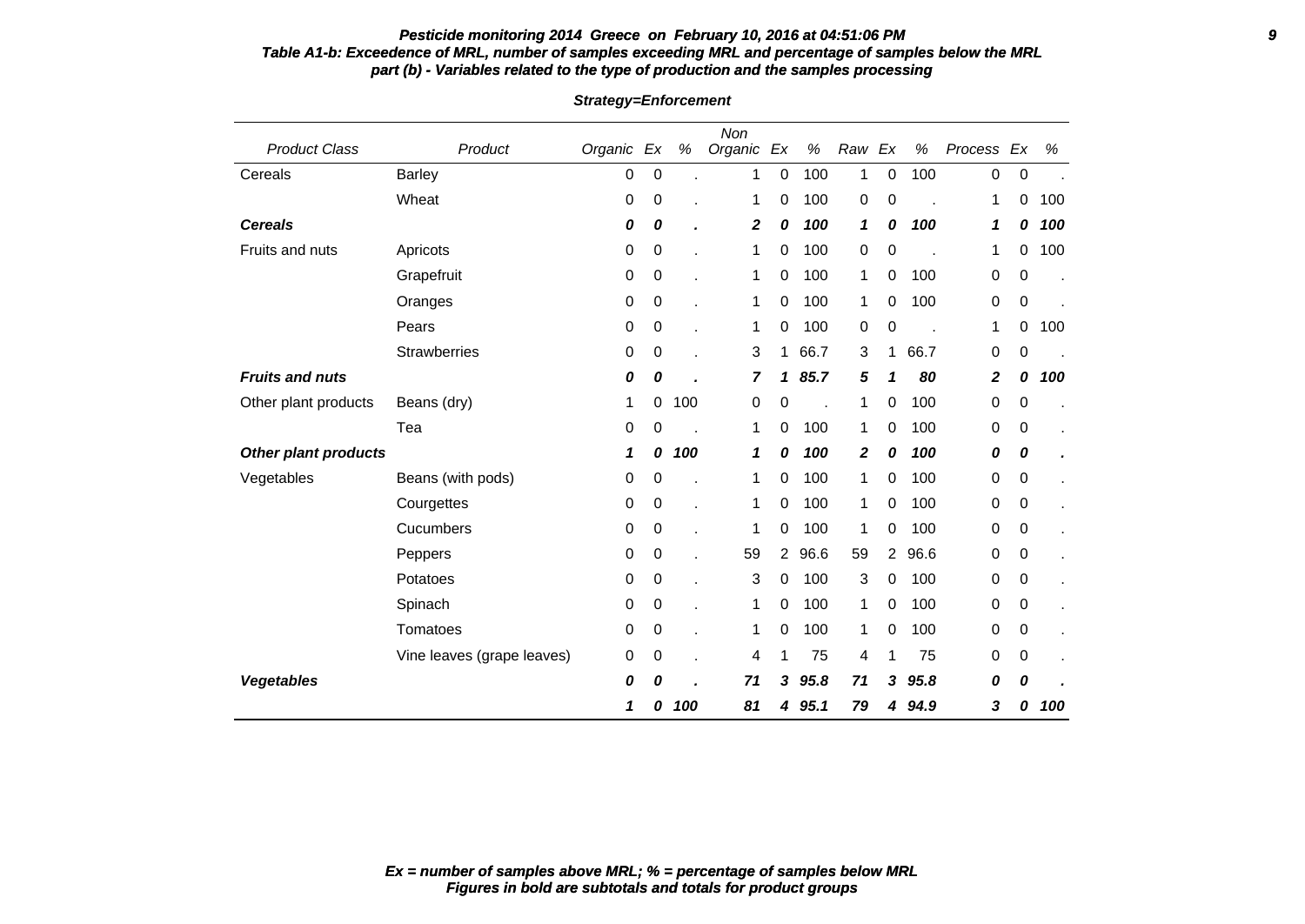## **Pesticide monitoring 2014 Greece on February 10, 2016 at 04:51:06 PM 10 Table A1-b: Exceedence of MRL, number of samples exceeding MRL and percentage of samples below the MRL part (b) - Variables related to the type of production and the samples processing**

**Strategy=Surveillance**

| <b>Product Class</b>   | Product                                                                                                 | Organic Ex   |                  | %   | Non<br>Organic Ex |             | $\%$ | Raw         | Ex               | $\%$ | Process Ex     |                  | %     |
|------------------------|---------------------------------------------------------------------------------------------------------|--------------|------------------|-----|-------------------|-------------|------|-------------|------------------|------|----------------|------------------|-------|
| Animal products        | <b>Bovine Liver</b>                                                                                     | $\mathbf 0$  | $\mathbf 0$      |     | 3                 | $\mathbf 0$ | 100  | 3           | $\mathbf 0$      | 100  | $\mathbf 0$    | $\mathbf 0$      |       |
|                        | Honey                                                                                                   | $\mathbf{1}$ | 0                | 100 | 8                 | $\mathbf 0$ | 100  | 9           | 0                | 100  | 0              | $\pmb{0}$        |       |
|                        | Milk                                                                                                    | $\mathbf 0$  | $\mathbf 0$      | ×.  | 3                 | 0           | 100  | 3           | $\mathbf 0$      | 100  | $\mathbf 0$    | $\pmb{0}$        |       |
|                        | Poultry Liver                                                                                           | $\mathbf 0$  | $\mathbf 0$      | ×.  | $\overline{2}$    | 0           | 100  | 2           | 0                | 100  | 0              | $\boldsymbol{0}$ |       |
|                        | <b>Poultry Muscle</b>                                                                                   | $\mathbf 0$  | $\mathbf 0$      | ä,  | 16                | $\mathbf 0$ | 100  | 16          | 0                | 100  | $\mathbf 0$    | 0                |       |
|                        | Sheep Liver                                                                                             | 0            | 0                | ×.  | 10                | 0           | 100  | 10          | 0                | 100  | 0              | $\pmb{0}$        |       |
| <b>Animal products</b> |                                                                                                         | 1            | 0                | 100 | 42                | 0           | 100  | 43          | 0                | 100  | 0              | 0                |       |
| Baby food              | Baby food for infants and young childern                                                                | $\mathbf 0$  | 0                |     | 27                | $\mathbf 0$ | 100  | 0           | 0                |      | 27             | 0                | 100   |
|                        | Processed cereal-based baby foods (e.g. cereal and pastas to be reconstituted with milk or<br>other liq | 0            | $\mathbf 0$      |     | 5                 | $\mathbf 0$ | 100  | 0           | $\mathbf 0$      |      | 5              |                  | 0 100 |
| <b>Baby food</b>       |                                                                                                         | 0            | 0                | ä.  | 32                | 0           | 100  | 0           | 0                |      | 32             |                  | 0 100 |
| Cereals                | Cereals                                                                                                 | $\mathbf 0$  | $\boldsymbol{0}$ | ä.  | 2                 | 0           | 100  | 0           | $\mathbf 0$      |      | $\overline{2}$ | 0                | 100   |
|                        | Oats                                                                                                    | $\mathbf 0$  | $\mathbf 0$      |     | $\mathbf 1$       | $\mathbf 0$ | 100  | $\mathbf 0$ | $\mathbf 0$      |      | $\mathbf 1$    |                  | 0 100 |
|                        | Rice                                                                                                    |              | 0                | 100 | 43                | 0           | 100  | 44          | $\boldsymbol{0}$ | 100  | $\mathbf 0$    | $\boldsymbol{0}$ |       |
|                        | Wheat                                                                                                   | 4            | 0                | 100 | 19                | $\mathbf 0$ | 100  | 6           | $\mathbf 0$      | 100  | 17             | $\overline{0}$   | 100   |
| <b>Cereals</b>         |                                                                                                         | 5            | 0                | 100 | 65                | 0           | 100  | 50          | 0                | 100  | 20             | 0                | 100   |
| Fruits and nuts        | Apples                                                                                                  | 4            | 0                | 100 | 98                |             | 99   | 102         | 1                | 99   | $\mathbf 0$    | $\boldsymbol{0}$ |       |
|                        | Apricots                                                                                                | 0            | $\Omega$         |     | 41                | $\mathbf 0$ | 100  | 41          | $\mathbf 0$      | 100  | $\mathbf 0$    | $\pmb{0}$        |       |
|                        | <b>Bananas</b>                                                                                          |              | 0                | 100 | 29                | $\mathbf 0$ | 100  | 30          | 0                | 100  | 0              | $\mathbf 0$      |       |
|                        | <b>Blueberries</b>                                                                                      | 0            | 0                |     | $\overline{2}$    | 0           | 100  | 0           | 0                |      | $\overline{2}$ | 0                | 100   |
|                        | Cherries                                                                                                | 0            | 0                | ä.  | 46                |             | 97.8 | 46          | $\mathbf 1$      | 97.8 | 0              | 0                |       |
|                        | Figs                                                                                                    | 0            | 0                |     | 5                 | $\mathbf 0$ | 100  | 4           | 0                | 100  | $\mathbf 1$    | $\overline{0}$   | 100   |
|                        | Grapefruit                                                                                              | $\mathbf 0$  | $\mathbf 0$      |     | 6                 | 0           | 100  | 6           | 0                | 100  | 0              | $\pmb{0}$        |       |
|                        | Kiwi                                                                                                    | 3            | 0                | 100 | 46                | -1          | 97.8 | 49          |                  | 98   | 0              | $\pmb{0}$        |       |
|                        | Lemons                                                                                                  | $\mathbf 0$  | 0                |     | 25                |             | 96   | 25          | 1                | 96   | 0              | 0                |       |
|                        | Mandarins                                                                                               | 4            | 0                | 100 | 29                | -1          | 96.6 | 33          |                  | 97   | 0              | 0                |       |
|                        | Mangoes                                                                                                 | $\mathbf 0$  | 0                |     | 2                 |             | 50   | 2           | -1               | 50   | 0              | $\pmb{0}$        |       |

**Figures in bold are subtotals and totals for product groups Ex = number of samples above MRL; % = percentage of samples below MRL**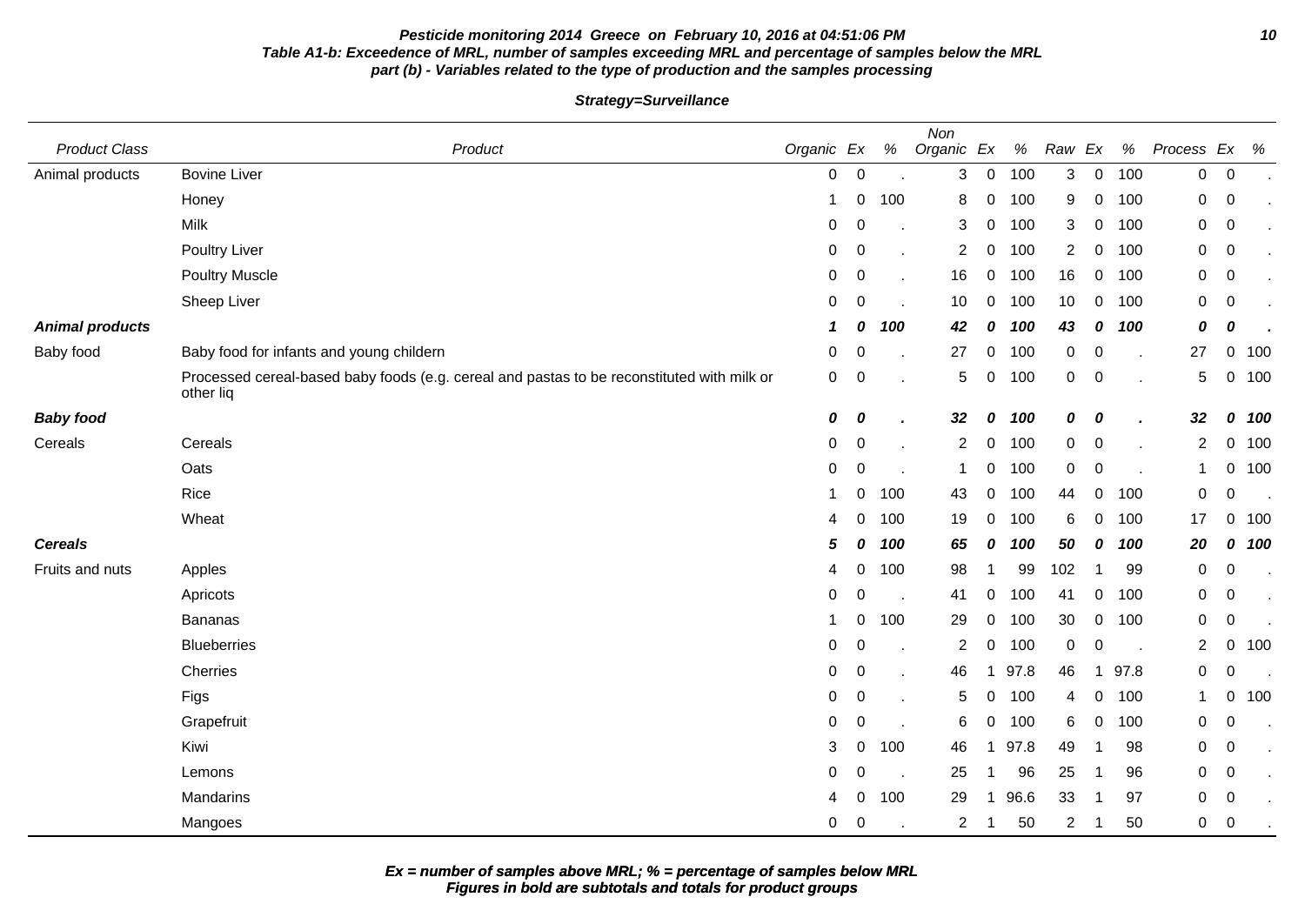## **Pesticide monitoring 2014 Greece on February 10, 2016 at 04:51:06 PM 11 Table A1-b: Exceedence of MRL, number of samples exceeding MRL and percentage of samples below the MRL part (b) - Variables related to the type of production and the samples processing**

**Strategy=Surveillance**

| <b>Product Class</b>        | Product                                 | Organic Ex |             | $\%$                     | Non<br>Organic Ex |             | $\%$ | Raw                     | Ex          | $\%$ | Process        | Ex        | %   |
|-----------------------------|-----------------------------------------|------------|-------------|--------------------------|-------------------|-------------|------|-------------------------|-------------|------|----------------|-----------|-----|
|                             | Medlar                                  | 0          | 0           |                          | 1                 | 0           | 100  | $\mathbf{1}$            | $\Omega$    | 100  | 0              | $\pmb{0}$ |     |
|                             | Oranges                                 | 9          | 0           | 100                      | 77                | 0           | 100  | 78                      | 0           | 100  | 8              | 0         | 100 |
|                             | Other kind of small fruit and berries   | 0          | 0           |                          | $\overline{c}$    | 0           | 100  | $\overline{\mathbf{c}}$ | 0           | 100  | 0              | $\pmb{0}$ |     |
|                             | Other small fruit and berries           | 0          | 0           |                          | 1                 | 0           | 100  | 1                       | 0           | 100  | 0              | 0         |     |
|                             | Peaches                                 | 0          | 0           |                          | 64                | 3           | 95.3 | 63                      | 3           | 95.2 | 1              | 0         | 100 |
|                             | Pears                                   | 4          | 0           | 100                      | 79                | 5           | 93.7 | 79                      | 5           | 93.7 | 4              | 0         | 100 |
|                             | Plums                                   | 1          | 0           | 100                      | 29                | 0           | 100  | 30                      | 0           | 100  | 0              | 0         |     |
|                             | Pomegranate                             | 0          | 0           |                          | 11                | 0           | 100  | 11                      | 0           | 100  | 0              | 0         |     |
|                             | Strawberries                            | 1          | 0           | 100                      | 94                | 3           | 96.8 | 95                      | 3           | 96.8 | 0              | 0         |     |
|                             | Table and Wine grapes                   | 0          | 0           |                          | 12                | 0           | 100  | 12                      | 0           | 100  | 0              | 0         |     |
|                             | Table grapes                            | 0          | 0           |                          | 86                | 3           | 96.5 | 82                      | 3           | 96.3 | 4              | 0         | 100 |
|                             | Table olives                            | 0          | 0           |                          | 23                | $\mathbf 1$ | 95.7 | 23                      | $\mathbf 1$ | 95.7 | 0              | 0         |     |
|                             | Wine grapes                             | 1          | 0           | 100                      | 38                | $\mathbf 1$ | 97.4 | 27                      | 1           | 96.3 | 12             | 0         | 100 |
| <b>Fruits and nuts</b>      |                                         | 28         | 0           | 100                      | 846               | 22          | 97.4 | 842                     | 22          | 97.4 | 32             | 0         | 100 |
| Other plant products        | Beans (dry)                             | 2          | 1           | 50                       | 1                 | 0           | 100  | 3                       | 1           | 66.7 | 0              | 0         |     |
|                             | Lentils (dry)                           | 1          | 0           | 100                      | 1                 | 0           | 100  | 2                       | 0           | 100  | 0              | 0         |     |
|                             | Olives for oil production               | 6          | 0           | 100                      | 207               | 0           | 100  | 4                       | 0           | 100  | 209            | 0         | 100 |
|                             | Other pulses, dry                       | 6          | 1           | 83.3                     | 0                 | 0           |      | 6                       | 1           | 83.3 | 0              | 0         |     |
|                             | Peas (dry)                              | 0          | 0           | $\overline{\phantom{a}}$ | 1                 | 0           | 100  | 1                       | 0           | 100  | 0              | 0         |     |
|                             | Pulses, Dry                             |            | 1           | 0                        | 0                 | 0           |      | 1                       |             | 0    | 0              | 0         |     |
|                             | Soya bean                               | 0          | $\mathbf 0$ |                          | 1                 | 0           | 100  | 1                       | 0           | 100  | 0              | $\pmb{0}$ |     |
|                             | Sugar cane                              | 0          | 0           |                          | $\overline{c}$    | 0           | 100  | 0                       | 0           |      | $\overline{c}$ | 0         | 100 |
|                             | Sunflower seed                          | 0          | 0           |                          | 1                 | 0           | 100  | 0                       | 0           |      | 1              | 0         | 100 |
|                             | Tea                                     | 1          | 0           | 100                      | 1                 | 0           | 100  | 1                       | 0           | 100  | 1              | 0         | 100 |
|                             | Tea, Coffee, Herbal infusions and Cocoa | 2          | 0           | 100                      | 3                 | 1           | 66.7 | 3                       | 1           | 66.7 | $\overline{c}$ | 0         | 100 |
| <b>Other plant products</b> |                                         | 19         | 3           | 84.2                     | 218               | 1           | 99.5 | 22                      | 4           | 81.8 | 215            | 0         | 100 |
| Vegetables                  | Asparagus                               | 0          | 0           |                          | 21                | 0           | 100  | 21                      | 0           | 100  | 0              | 0         |     |

**Ex = number of samples above MRL; % = percentage of samples below MRL**

**Figures in bold are subtotals and totals for product groups**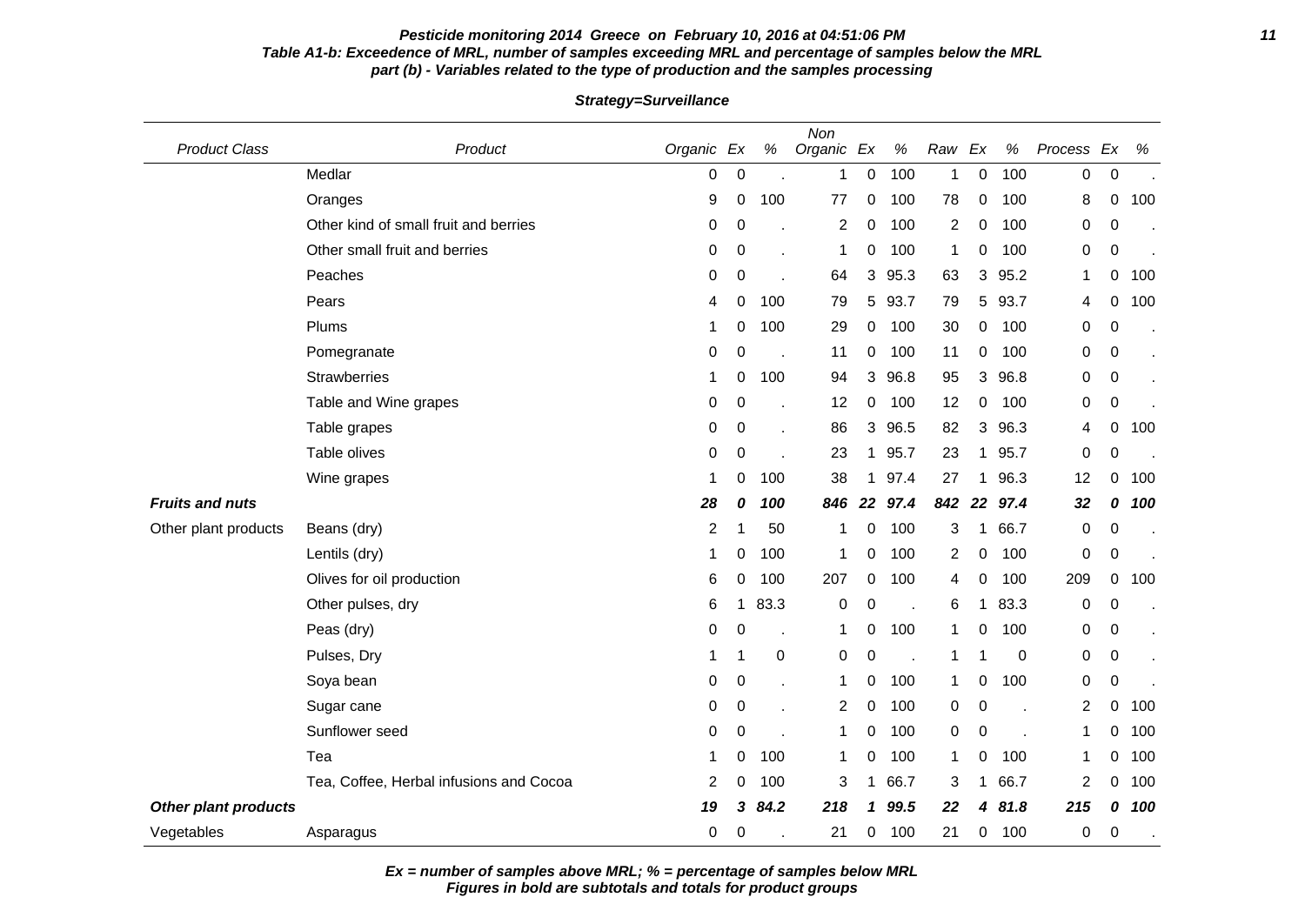#### **Pesticide monitoring 2014 Greece on February 10, 2016 at 04:51:06 PM 12 Table A1-b: Exceedence of MRL, number of samples exceeding MRL and percentage of samples below the MRL part (b) - Variables related to the type of production and the samples processing**

Product Class **Product** Product **Class Product Class** Organic Ex % Non Organic Ex % Raw Ex % Process Ex % Aubergines (egg plants)  $\begin{array}{ccccccccc}\n & & & & & & & 0 & 0 & . & 53 & 1 & 98.1 & 53 & 1 & 98.1 & 0 & 0\n\end{array}$ Basil 0 0 . 1 0 100 1 0 100 0 0 . Beans (with pods) 1 0 100 65 3 95.4 66 3 95.5 0 0 Beet leaves (chard) 0 0 . 1 0 100 1 0 100 0 0 . Broccoli 1 0 100 9 0 100 10 0 100 0 0 . Carrots 7 0 100 62 9 85.5 69 9 87 0 0 . Cauliflower 0 0 . 15 0 100 15 0 100 0 0 . Courgettes 2 0 100 54 0 100 56 0 100 0 0 . Cucumbers 8 0 100 95 2 97.9 103 2 98.1 0 0 . Cucurbits, edible peel **1** 0 100 1 0 100 2 0 100 0 0 0 Fresh Herbs 0 0 . 1 1 0 1 1 0 0 0 . Head brassica 0 0 . 10 0 100 10 0 100 0 0 . Head cabbage 2 0 100 11 0 100 13 0 100 0 0 0 Leaf vegetables and fresh herbs 0 0 . 1 0 100 1 0 100 0 0 . Leek 0 0 . 14 0 100 14 0 100 0 0 . Lentils (fresh) 1 0 100 3 0 100 4 0 100 0 0 . Lettuce 4 0 100 77 2 97.4 81 2 97.5 0 0 . Lettuce and other salad plants, including Brassicacea  $\begin{array}{cccc} 0 & 0 & . & 14 & 0 & 100 & 14 & 0 & 100 & 0 & 0 \end{array}$ Melons 1 0 100 45 0 100 46 0 100 0 0 . Okra (lady's fingers) 0 0 . 12 0 100 12 0 100 0 0 Onions 0 0 . 12 0 100 12 0 100 0 0 . Parsley root 0 0 . 5 0 100 5 0 100 0 0 . Peas (with pods) 0 0 . 3 1 66.7 3 1 66.7 0 0 . Peas (without pods) 0 0 0 . 25 0 100 25 0 100 0 0 Peppers 1 0 100 71 3 95.8 72 3 95.8 0 0 . Potatoes 3 0 100 88 6 93.2 91 6 93.4 0 0 . Rocket, Rucola 0 0 . 4 1 75 4 1 75 0 0 .

**Strategy=Surveillance**

**Ex = number of samples above MRL; % = percentage of samples below MRL**

**Figures in bold are subtotals and totals for product groups**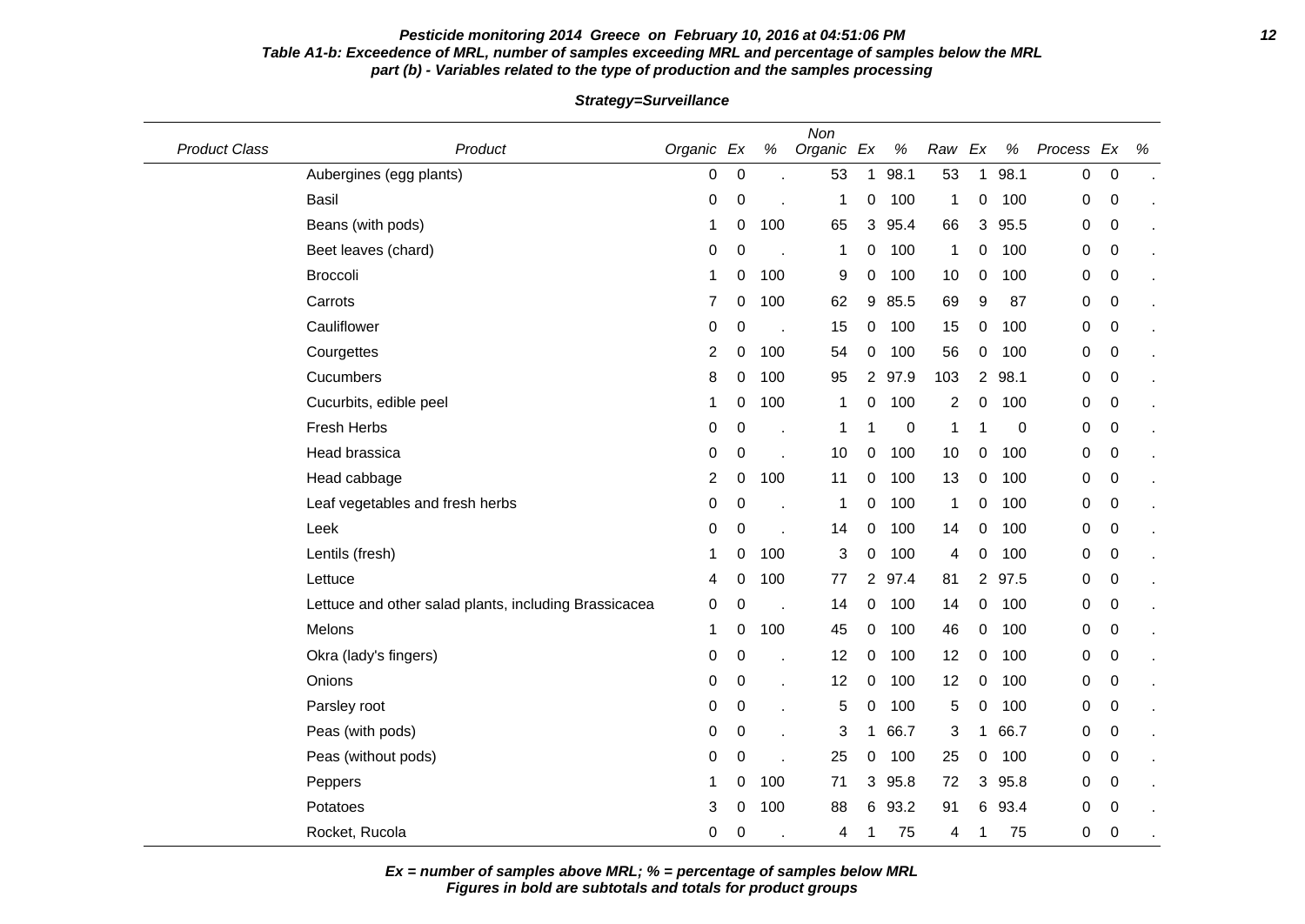## **Pesticide monitoring 2014 Greece on February 10, 2016 at 04:51:06 PM 13 Table A1-b: Exceedence of MRL, number of samples exceeding MRL and percentage of samples below the MRL part (b) - Variables related to the type of production and the samples processing**

| <b>Product Class</b> | Product                      | Organic Ex |                         | %   | Non<br>Organic Ex |          | %    | Raw Ex |                | $\%$    | Process Ex |                | %   |
|----------------------|------------------------------|------------|-------------------------|-----|-------------------|----------|------|--------|----------------|---------|------------|----------------|-----|
|                      | Spinach                      | 5          | 0                       | 100 | 65                | 4        | 93.8 | 70     | 4              | 94.3    | 0          | 0              |     |
|                      | Spinach and similar (leaves) | 0          | $\overline{\mathbf{0}}$ |     | 6                 | 0        | 100  | 6      | - 0            | 100     | 0          | $\overline{0}$ |     |
|                      | Spring onions                | 0          | $\overline{0}$          |     | 2                 | $\Omega$ | 100  | 2      | $\Omega$       | 100     | 0          | 0              |     |
|                      | Tomatoes                     | 9          | 0                       | 100 | 105               |          | 99   | 114    |                | 99.1    | 0          | 0              |     |
|                      | Vine leaves (grape leaves)   | 0          | 0                       |     | 21                | 13       | 38.1 | 20     | 13             | 35      |            |                | 100 |
|                      | Watermelons                  |            | 0                       | 100 | 19                | $\Omega$ | 100  | 20     | $\overline{0}$ | 100     | 0          | $\overline{0}$ |     |
| <b>Vegetables</b>    |                              | 47         | $\boldsymbol{o}$        | 100 | 991               | 47       | 95.3 | 1037   |                | 47 95.5 | 1          | 0              | 100 |
|                      |                              | 100        | 3                       | 97  | 2194              | 70       | 96.8 | 1994   | 73             | 96.3    | 300        | 0              | 100 |

## **Strategy=Surveillance**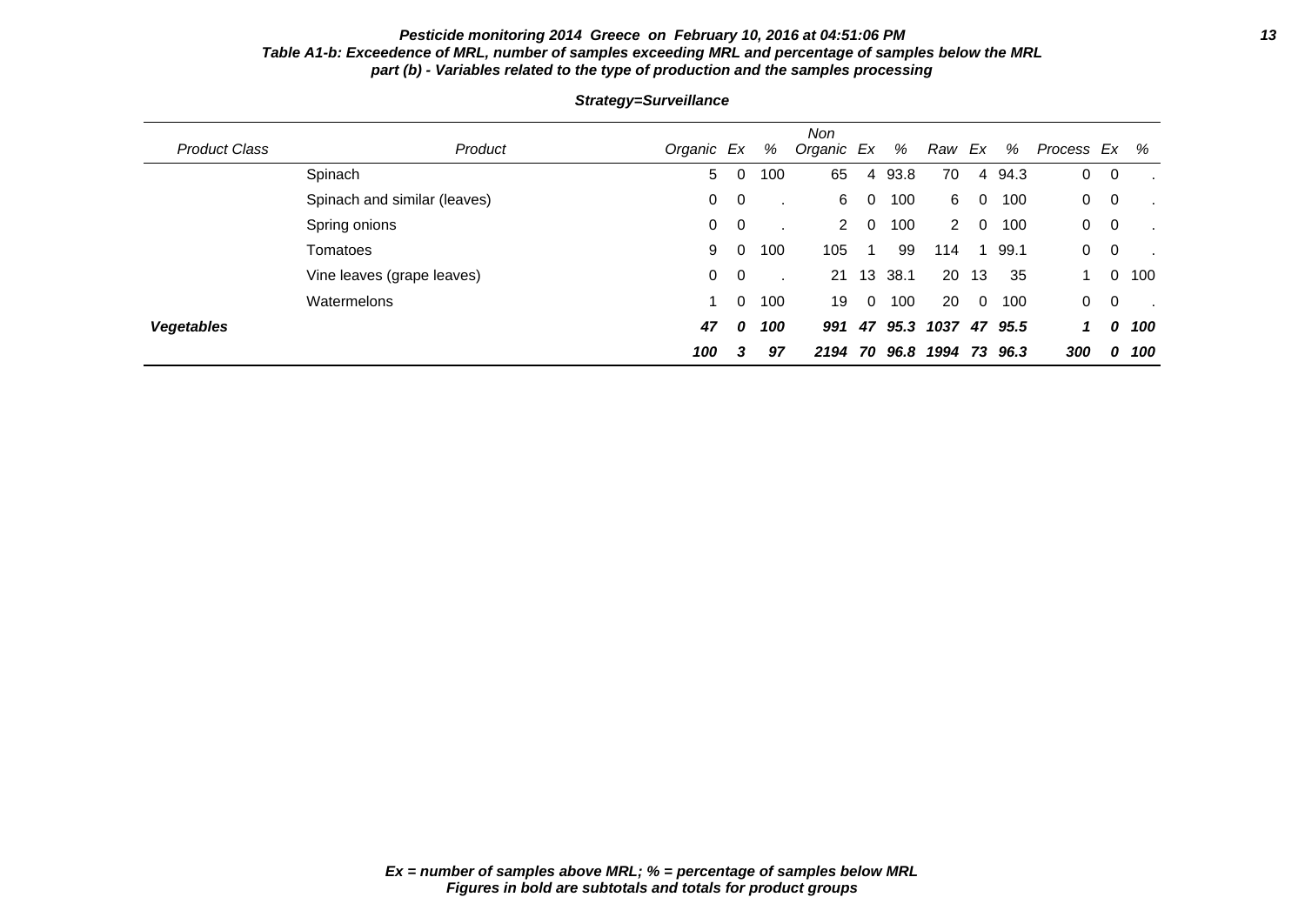## **Pesticide monitoring 2014 Greece on February 10, 2016 at 04:51:06 PM 14 Table A2-a: Samples above reporting level, number of samples above reporting level and percentage of samples below the reporting level Part (a) - Variables related to the origin of samples**

| <b>Product Class</b>   | Product                    | Total ND |                | $\%$ | Domestic | <b>ND</b>   | $\%$ | EEA       | <b>ND</b> | % | <b>Third</b><br>Country | <b>ND</b>    | $\%$ |
|------------------------|----------------------------|----------|----------------|------|----------|-------------|------|-----------|-----------|---|-------------------------|--------------|------|
| Cereals                | <b>Barley</b>              | 1        | 0              | 100  | 1        | 0           | 100  | $\pmb{0}$ | 0         |   | 0                       | 0            |      |
|                        | Wheat                      | 1        | 1              | 0    | 0        | $\mathbf 0$ |      | 0         | 0         |   | 0                       | 0            |      |
| <b>Cereals</b>         |                            | 2        | 1              | 50   | 1        | 0           | 100  | 0         | 0         |   | 0                       | 0            |      |
| Fruits and nuts        | Apricots                   | 1        | 1              | 0    | 1        | 1           | 0    | $\pmb{0}$ | 0         |   | 0                       | 0            |      |
|                        | Grapefruit                 | 1        | 1              | 0    | 0        | $\mathbf 0$ | ×,   | 0         | 0         |   | 1                       | 1            | 0    |
|                        | Oranges                    | 1        | 1              | 0    | 0        | 0           | ×,   | 0         | 0         |   | 1                       | 1            | 0    |
|                        | Pears                      | 1        | 1              | 0    | 1        | 1           | 0    | $\pmb{0}$ | 0         |   | 0                       | 0            |      |
|                        | <b>Strawberries</b>        | 3        | 3              | 0    | 3        | 3           | 0    | $\pmb{0}$ | 0         |   | 0                       | 0            |      |
| <b>Fruits and nuts</b> |                            | 7        | $\overline{7}$ | 0    | 5        | 5           | 0    | 0         | 0         |   | 2                       | $\mathbf{2}$ | 0    |
| Other plant products   | Beans (dry)                | 1        | 0              | 100  | 1        | 0           | 100  | $\pmb{0}$ | 0         |   | 0                       | 0            |      |
|                        | Tea                        | 1        | 1              | 0    | 0        | 0           | l.   | $\pmb{0}$ | 0         |   | 1                       | 1            | 0    |
| Other plant products   |                            | 2        | 1              | 50   | 1        | 0           | 100  | 0         | 0         |   | 1                       | 1            | 0    |
| Vegetables             | Beans (with pods)          | 1        | 0              | 100  | 0        | 0           |      | 0         | 0         |   | 1                       | 0            | 100  |
|                        | Courgettes                 | 1        | 1              | 0    | 1        | 1           | 0    | 0         | 0         | × | 0                       | 0            |      |
|                        | Cucumbers                  | 1        | 0              | 100  | 1        | 0           | 100  | 0         | 0         |   | 0                       | 0            |      |
|                        | Peppers                    | 59       | 36             | 39   | 4        | 2           | 50   | 0         | 0         |   | 55                      | 34           | 38.2 |
|                        | Potatoes                   | 3        | 0              | 100  | 3        | 0           | 100  | $\pmb{0}$ | 0         |   | 0                       | 0            |      |
|                        | Spinach                    | 1        | 1              | 0    | 1        | 1           | 0    | $\pmb{0}$ | 0         | × | 0                       | 0            |      |
|                        | Tomatoes                   | 1        | 0              | 100  | 0        | $\mathbf 0$ |      | 0         | 0         |   | 1                       | 0            | 100  |
|                        | Vine leaves (grape leaves) | 4        | 1              | 75   | 3        | 1           | 66.7 | 0         | 0         |   | 1                       | 0            | 100  |
| <b>Vegetables</b>      |                            | 71       | 39             | 45.1 | 13       | 5           | 61.5 | 0         | 0         |   | 58                      | 34           | 41.4 |
|                        |                            | 82       | 48             | 41.5 | 20       | 10          | 50   | 0         | 0         |   | 61                      | 37           | 39.3 |

**Strategy=Enforcement**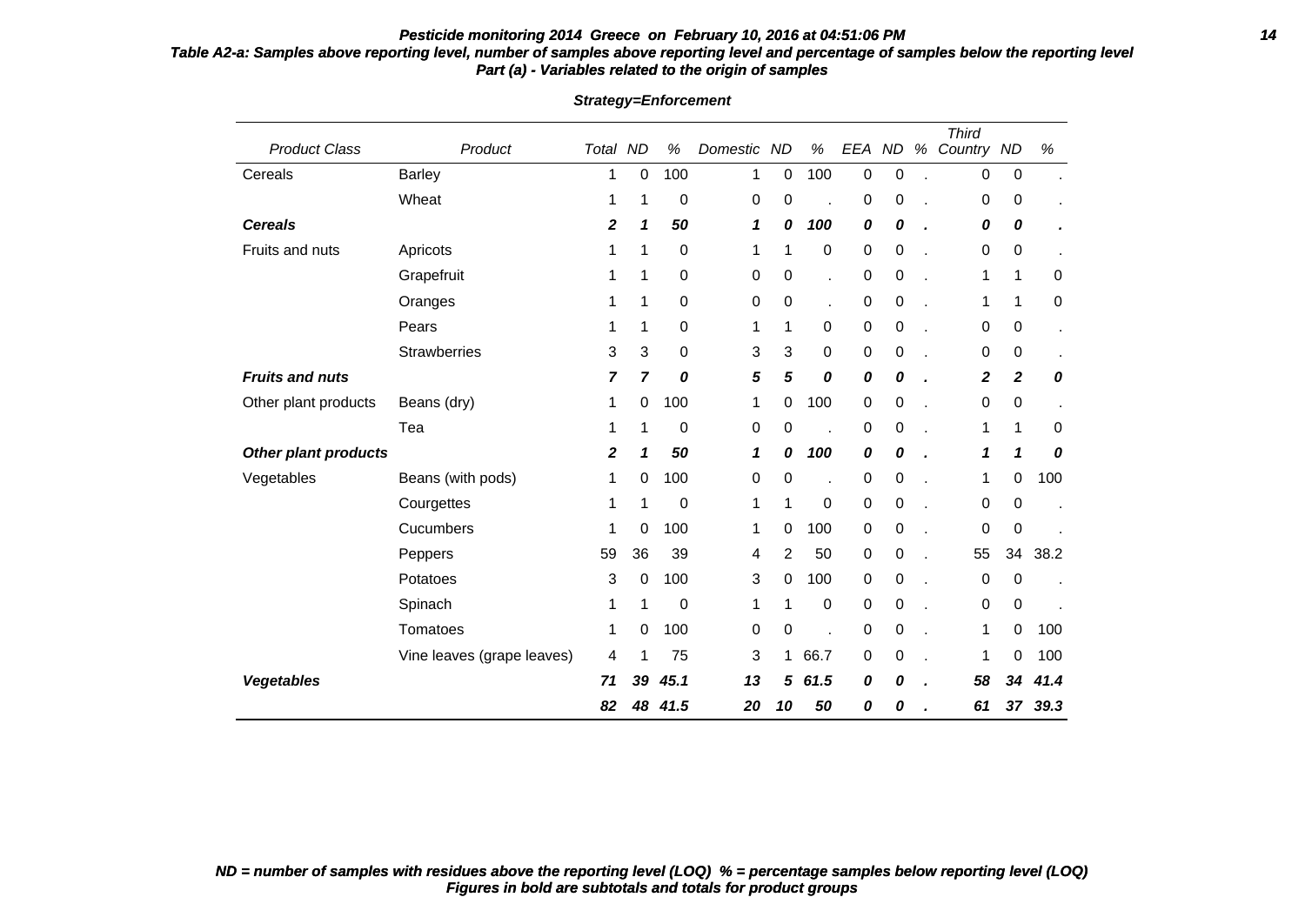## **Pesticide monitoring 2014 Greece on February 10, 2016 at 04:51:06 PM 15 Table A2-a: Samples above reporting level, number of samples above reporting level and percentage of samples below the reporting level Part (a) - Variables related to the origin of samples**

**Strategy=Surveillance**

| <b>Product Class</b>   | Product                                                                                                 | Total          | <b>ND</b>   | $\%$    | Domestic ND    |             | $\%$ | EEA ND         |             | %   | <b>Third</b><br>Country ND |                  | %   |
|------------------------|---------------------------------------------------------------------------------------------------------|----------------|-------------|---------|----------------|-------------|------|----------------|-------------|-----|----------------------------|------------------|-----|
| Animal products        | <b>Bovine Liver</b>                                                                                     | 3              | $\Omega$    | 100     | 3              | $\mathbf 0$ | 100  | $\overline{0}$ | $\mathbf 0$ |     | 0                          | $\boldsymbol{0}$ |     |
|                        | Honey                                                                                                   | 9              | 0           | 100     | 9              | 0           | 100  | 0              | $\mathbf 0$ |     | 0                          | 0                |     |
|                        | Milk                                                                                                    | 3              | $\mathbf 0$ | 100     | 3              | $\pmb{0}$   | 100  | 0              | $\mathbf 0$ |     | 0                          | $\pmb{0}$        |     |
|                        | Poultry Liver                                                                                           | $\overline{c}$ | 0           | 100     | $\overline{2}$ | 0           | 100  | 0              | $\mathbf 0$ |     | 0                          | $\mathbf 0$      |     |
|                        | <b>Poultry Muscle</b>                                                                                   | 16             | 0           | 100     | 16             | 0           | 100  | 0              | 0           |     | 0                          | 0                |     |
|                        | Sheep Liver                                                                                             | 10             | 0           | 100     | 10             | 0           | 100  | 0              | 0           |     | 0                          | $\mathbf 0$      |     |
| <b>Animal products</b> |                                                                                                         | 43             | 0           | 100     | 43             | 0           | 100  | 0              | 0           |     | 0                          | 0                |     |
| Baby food              | Baby food for infants and young childern                                                                | 27             | 0           | 100     | 11             | 0           | 100  | 16             | 0           | 100 | 0                          | $\mathbf 0$      |     |
|                        | Processed cereal-based baby foods (e.g. cereal and pastas to be reconstituted with milk<br>or other liq | 5              | 0           | 100     | 5              | 0           | 100  | 0              | 0           |     | 0                          | $\mathbf 0$      |     |
| <b>Baby food</b>       |                                                                                                         | 32             | 0           | 100     | 16             | 0           | 100  | 16             | 0           | 100 | 0                          | 0                |     |
| Cereals                | Cereals                                                                                                 | $\overline{2}$ |             | 50      | $\overline{2}$ | 1           | 50   | 0              | 0           |     | 0                          | $\pmb{0}$        |     |
|                        | Oats                                                                                                    | $\overline{1}$ | 0           | 100     | $\mathbf 1$    | 0           | 100  | 0              | 0           |     | 0                          | $\pmb{0}$        |     |
|                        | Rice                                                                                                    | 44             | 8           | 81.8    | 40             | 6           | 85   | $\mathbf{1}$   | 0           | 100 | 0                          | $\pmb{0}$        |     |
|                        | Wheat                                                                                                   | 23             | 6           | 73.9    | 22             | 6           | 72.7 | 0              | 0           |     | $\mathbf{1}$               | 0                | 100 |
| <b>Cereals</b>         |                                                                                                         | 70             |             | 15 78.6 | 65             | 13          | 80   | $\mathbf{1}$   | 0           | 100 | $\mathbf{1}$               | 0                | 100 |
| Fruits and nuts        | Apples                                                                                                  | 102            | 69          | 32.4    | 90             | 59          | 34.4 | $\overline{c}$ |             | 50  | 10                         | $9\,$            | 10  |
|                        | Apricots                                                                                                | 41             | 30          | 26.8    | 41             | 30          | 26.8 | 0              | 0           |     | 0                          | 0                |     |
|                        | <b>Bananas</b>                                                                                          | 30             | 17          | 43.3    | 5              | -1          | 80   | 0              | $\mathbf 0$ |     | 25                         | 16               | 36  |
|                        | <b>Blueberries</b>                                                                                      | 2              | 0           | 100     | 2              | 0           | 100  | 0              | 0           |     | 0                          | 0                |     |
|                        | Cherries                                                                                                | 46             | 29          | 37      | 46             | 29          | 37   | 0              | 0           |     | 0                          | $\mathbf 0$      |     |
|                        | Figs                                                                                                    | 5              | 2           | 60      | 5              | 2           | 60   | 0              | 0           |     | 0                          | 0                |     |
|                        | Grapefruit                                                                                              | 6              | 4           | 33.3    | $\mathbf{1}$   | 0           | 100  | 0              | $\mathbf 0$ |     | 5                          | 4                | 20  |
|                        | Kiwi                                                                                                    | 49             | 11          | 77.6    | 47             | 11          | 76.6 | $\mathbf 1$    | 0           | 100 | $\mathbf 1$                | 0                | 100 |
|                        | Lemons                                                                                                  | 25             | 12          | 52      | 17             | 6           | 64.7 | 0              | 0           |     | 8                          | 6                | 25  |
|                        | Mandarins                                                                                               | 33             | 18          | 45.5    | 33             | 18          | 45.5 | 0              | 0           |     | 0                          | 0                |     |
|                        | Mangoes                                                                                                 | $\overline{2}$ |             | 50      | 0              | 0           |      | 0              | $\mathbf 0$ |     | $\boldsymbol{2}$           | 1                | 50  |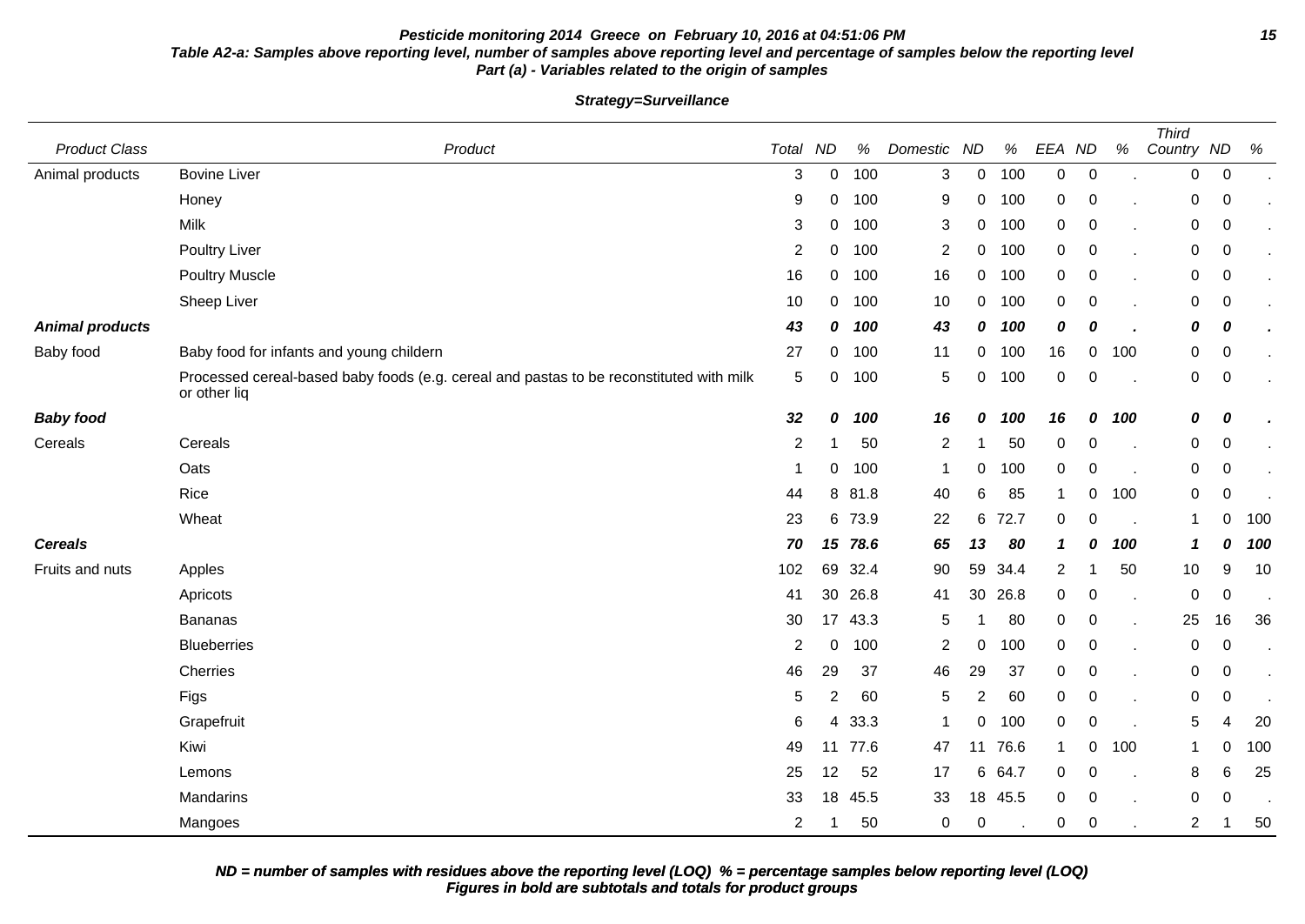#### **Pesticide monitoring 2014 Greece on February 10, 2016 at 04:51:06 PM 16 Table A2-a: Samples above reporting level, number of samples above reporting level and percentage of samples below the reporting level Part (a) - Variables related to the origin of samples**

Product Class **Product Class** Product **Product Total ND % Domestic ND % EEA ND** % Third Country ND % Medlar 1 0 100 1 0 100 0 0 . 0 0 . Oranges 86 36 58.1 80 30 62.5 0 0 . 6 6 0 Other kind of small fruit and berries 2 0 100 2 0 100 0 0 . 0 0 0 . 0 0 . Other small fruit and berries 1 0 100 1 0 100 0 0 . 0 0 . Peaches 64 49 23.4 64 49 23.4 0 0 . 0 0 . Pears 83 55 33.7 65 41 36.9 6 4 33.3 12 10 16.7 Plums 30 20 33.3 29 20 31 0 0 . 1 0 100 Pomegranate 11 4 63.6 11 4 63.6 0 0 . 0 0 . Strawberries 95 73 23.2 94 72 23.4 0 0 . 1 1 0 Table and Wine grapes 12 12 10 16.7 11 10 9.1 0 0 . 1 0 100 Table grapes 86 51 40.7 86 51 40.7 0 0 . 0 0 . Table olives 23 1 95.7 23 1 95.7 0 0 . 0 0 . Wine grapes 39 16 59 39 16 59 0 0 . 0 0 . **Fruits and nuts 874 508 41.9 793 450 43.3 9 5 44.4 72 53 26.4** Other plant products Beans (dry) and the contract to the contract to the 3 1 66.7 0 0 . 0 0 . 0 0 . Lentils (dry) 2 0 100 1 0 100 0 0 . 1 0 100 Olives for oil production 213 17 92 213 17 92 0 0 . 0 0 . Other pulses, dry **but a contract to contract the contract of 6 6 0 0 0 contract of 0 0 0 contract of 0 0 0 contract of 0 0 0 contract of 0 0 0 contract of 0 0 0 contract of 0 0 0 contract of 0 0 contract of 0 contract of** Peas (dry) 1 0 100 0 0 . 0 0 . 1 0 100 Pulses, Dry 1 1 0 1 1 0 0 0 . 0 0 . Soya bean 1 0 100 1 0 100 0 0 . 0 0 . Sugar cane 2 0 100 0 0 . 0 0 . 1 0 100 Sunflower seed 1 0 100 1 0 100 0 0 . 0 0 . Tea 2 0 100 1 0 100 0 0 . 1 0 100 Tea, Coffee, Herbal infusions and Cocoa  $\begin{array}{cccccccc} 5 & 1 & 80 & 5 & 1 & 80 & 0 & 0 & . & 0 & 0 \end{array}$ **Other plant products 237 26 89 232 26 88.8 0 0 . 4 0 100** Vegetables Asparagus 21 1 95.2 21 1 95.2 0 0 . 0 0 .

**Strategy=Surveillance**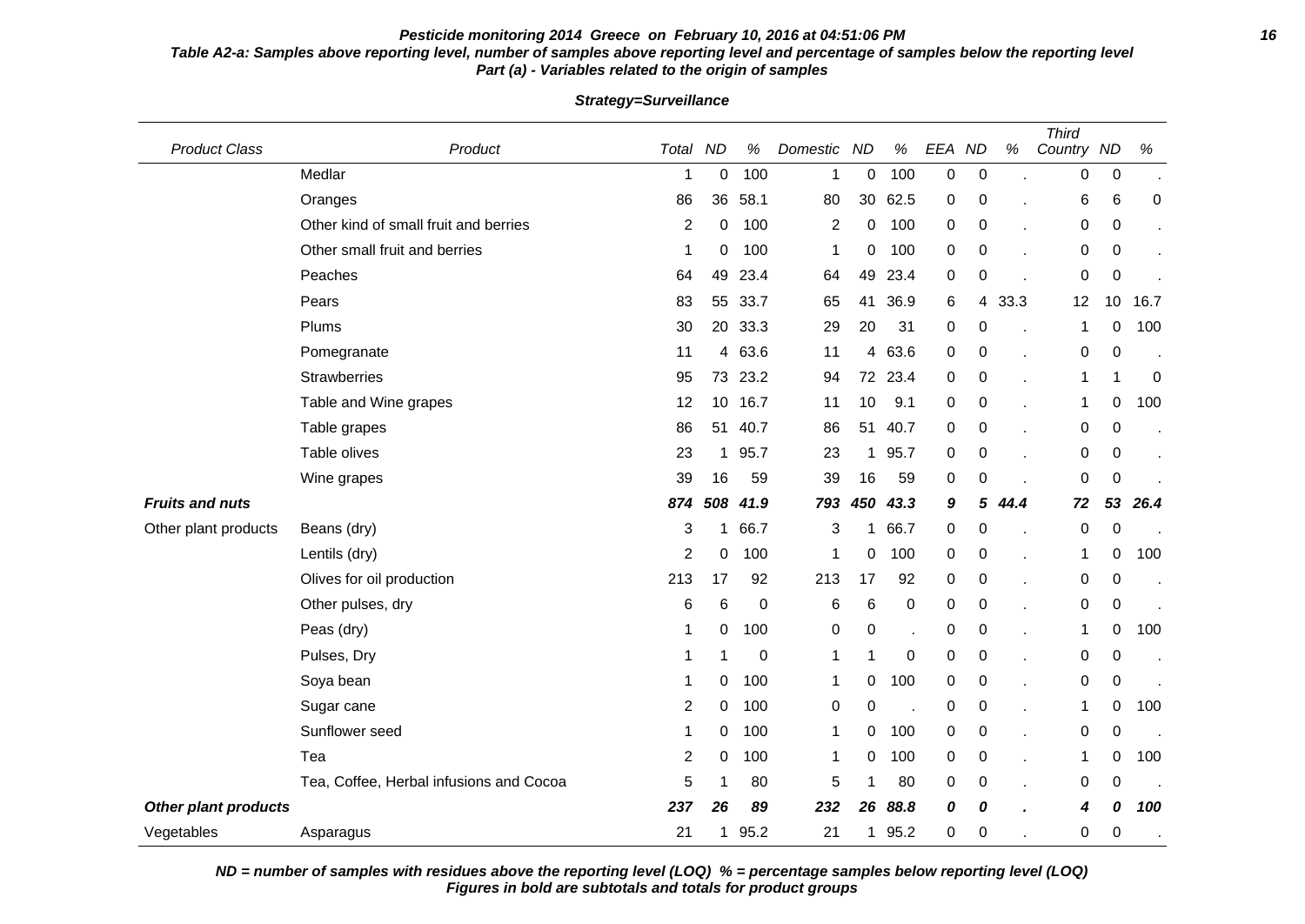## **Pesticide monitoring 2014 Greece on February 10, 2016 at 04:51:06 PM 17 Table A2-a: Samples above reporting level, number of samples above reporting level and percentage of samples below the reporting level Part (a) - Variables related to the origin of samples**

| <b>Product Class</b> | Product                                               | Total          | <b>ND</b>      | $\%$      | Domestic       | <b>ND</b>      | $\%$             | EEA ND         |             | $\%$ | <b>Third</b><br>Country ND |                | $\%$        |
|----------------------|-------------------------------------------------------|----------------|----------------|-----------|----------------|----------------|------------------|----------------|-------------|------|----------------------------|----------------|-------------|
|                      | Aubergines (egg plants)                               | 53             | $\overline{7}$ | 86.8      | 48             | $\overline{7}$ | 85.4             | $\overline{2}$ | $\pmb{0}$   | 100  | 3                          | $\pmb{0}$      | 100         |
|                      | <b>Basil</b>                                          | 1              | 1              | 0         | $\pmb{0}$      | $\pmb{0}$      |                  | 0              | 0           |      | 1                          | 1              | $\mathbf 0$ |
|                      | Beans (with pods)                                     | 66             |                | 17 74.2   | 62             | 16             | 74.2             | 3              | $\mathbf 1$ | 66.7 | $\mathbf 1$                | 0              | 100         |
|                      | Beet leaves (chard)                                   | 1              | 1              | 0         | $\mathbf{1}$   | 1              | $\boldsymbol{0}$ | 0              | 0           |      | 0                          | 0              |             |
|                      | Broccoli                                              | 10             | 0              | 100       | 10             | 0              | 100              | 0              | 0           |      | 0                          | 0              | $\epsilon$  |
|                      | Carrots                                               | 69             |                | 27 60.9   | 68             | 27             | 60.3             | $\mathbf 1$    | 0           | 100  | 0                          | 0              |             |
|                      | Cauliflower                                           | 15             | 0              | 100       | 15             | 0              | 100              | 0              | 0           |      | 0                          | 0              |             |
|                      | Courgettes                                            | 56             | 5              | 91.1      | 54             | 4              | 92.6             | $\mathbf 1$    | 0           | 100  | 1                          | 1              | 0           |
|                      | Cucumbers                                             | 103            | 21             | 79.6      | 102            | 20             | 80.4             | 0              | 0           | J.   | 1                          | 1              | 0           |
|                      | Cucurbits, edible peel                                | $\overline{c}$ | 1              | 50        | $\overline{c}$ | 1              | 50               | 0              | 0           |      | 0                          | $\pmb{0}$      |             |
|                      | Fresh Herbs                                           | 1              | 1              | $\pmb{0}$ | $\mathbf{1}$   | 1              | $\boldsymbol{0}$ | 0              | $\pmb{0}$   |      | 0                          | 0              |             |
|                      | Head brassica                                         | 10             | 1              | 90        | 10             | 1              | 90               | 0              | 0           |      | 0                          | 0              |             |
|                      | Head cabbage                                          | 13             | 0              | 100       | 11             | 0              | 100              | $\mathbf 1$    | 0           | 100  | 1                          | 0              | 100         |
|                      | Leaf vegetables and fresh herbs                       | 1              | 0              | 100       | $\mathbf{1}$   | 0              | 100              | 0              | 0           |      | 0                          | $\pmb{0}$      |             |
|                      | Leek                                                  | 14             | 0              | 100       | 14             | 0              | 100              | 0              | 0           |      | 0                          | 0              |             |
|                      | Lentils (fresh)                                       | 4              | 0              | 100       | $\overline{c}$ | 0              | 100              | 0              | 0           |      | 2                          | 0              | 100         |
|                      | Lettuce                                               | 81             | 23             | 71.6      | 81             | 23             | 71.6             | 0              | 0           |      | 0                          | $\pmb{0}$      |             |
|                      | Lettuce and other salad plants, including Brassicacea | 14             |                | 2 85.7    | 14             | $\overline{c}$ | 85.7             | 0              | $\pmb{0}$   |      | 0                          | 0              |             |
|                      | Melons                                                | 46             |                | 9 80.4    | 45             | 9              | 80               | 0              | 0           |      | 0                          | 0              |             |
|                      | Okra (lady's fingers)                                 | 12             |                | 1 91.7    | 10             | 1              | 90               | $\mathbf 1$    | 0           | 100  | 1                          | 0              | 100         |
|                      | Onions                                                | 12             | 0              | 100       | 9              | 0              | 100              | 0              | 0           |      | 3                          | 0              | 100         |
|                      | Parsley root                                          | 5              | 1              | 80        | 5              | 1              | 80               | 0              | 0           | J.   | 0                          | 0              |             |
|                      | Peas (with pods)                                      | 3              |                | 1 66.7    | 3              | 1              | 66.7             | 0              | 0           |      | 0                          | 0              |             |
|                      | Peas (without pods)                                   | 25             | 1              | 96        | 21             | 1              | 95.2             | $\overline{c}$ | 0           | 100  | $\overline{c}$             | 0              | 100         |
|                      | Peppers                                               | 72             | 16             | 77.8      | 64             | 13             | 79.7             | 0              | 0           |      | 8                          | 3              | 62.5        |
|                      | Potatoes                                              | 91             |                | 17 81.3   | 83             | 15             | 81.9             | 2              | 0           | 100  | 6                          | $\overline{2}$ | 66.7        |
|                      | Rocket, Rucola                                        | 4              | 1              | 75        | 4              | 1              | 75               | 0              | 0           |      | 0                          | 0              |             |

**Strategy=Surveillance**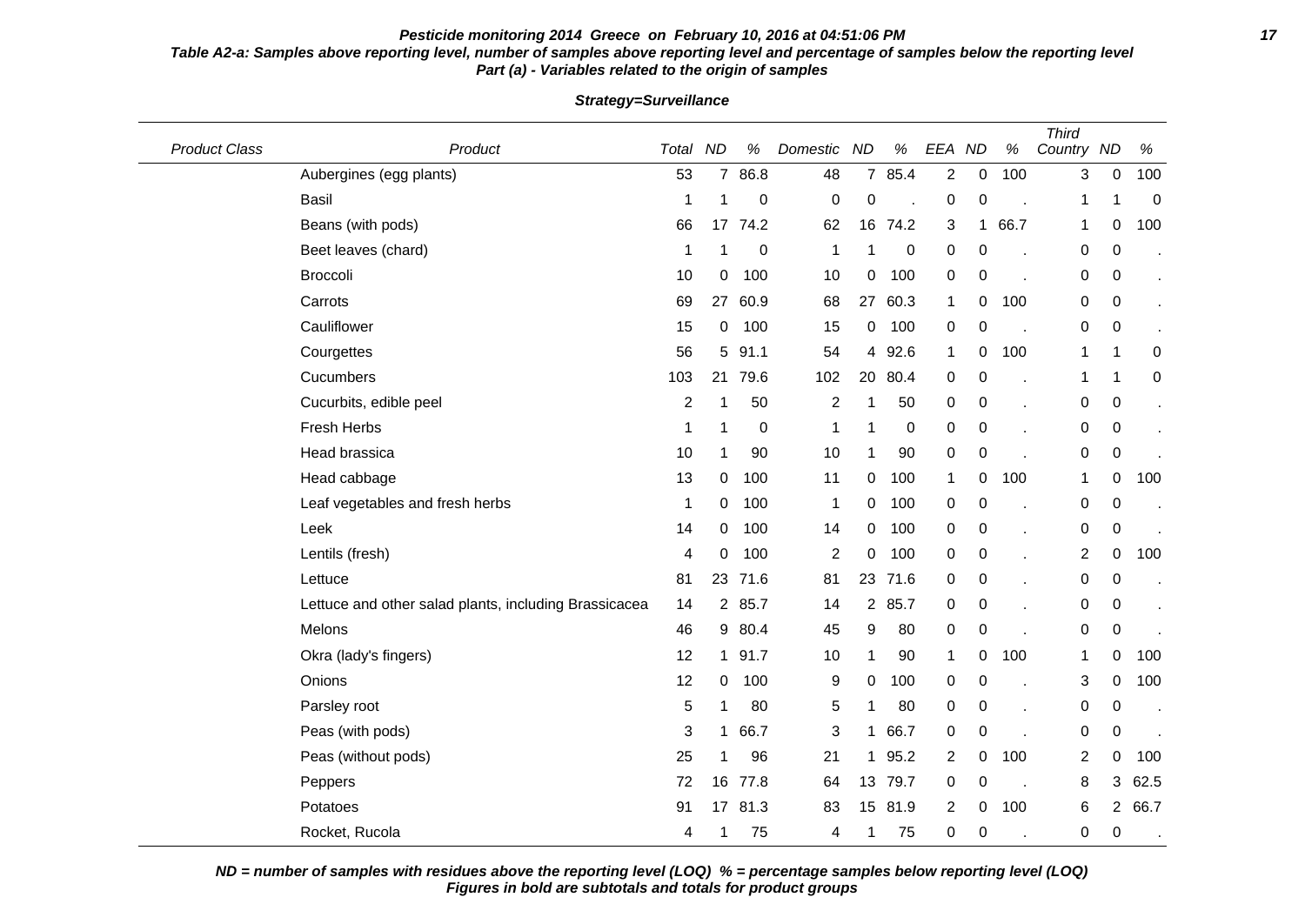## **Pesticide monitoring 2014 Greece on February 10, 2016 at 04:51:06 PM 18 Table A2-a: Samples above reporting level, number of samples above reporting level and percentage of samples below the reporting level Part (a) - Variables related to the origin of samples**

| <b>Product Class</b> | Product                      | Total         | ND             | %       | Domestic ND |          | %    | EEA ND                |                | %    | <b>Third</b><br>Country ND |                | %    |
|----------------------|------------------------------|---------------|----------------|---------|-------------|----------|------|-----------------------|----------------|------|----------------------------|----------------|------|
|                      | Spinach                      | 70            |                | 18 74.3 | 67          | 17       | 74.6 |                       | 0              | 100  | $\mathbf{2}^{\circ}$       |                | 50   |
|                      | Spinach and similar (leaves) | 6             | 0              | 100     | 6           | 0        | 100  | $\mathbf{0}$          | 0              |      | 0                          | - 0            |      |
|                      | Spring onions                | 2             | 0              | 100     | $\Omega$    | 0        |      | 0                     | 0              |      | 2                          | $\Omega$       | 100  |
|                      | Tomatoes                     | 114           | 47             | 58.8    | 102         | 42       | 58.8 | $\mathbf{2}^{\prime}$ | 0              | 100  | 10                         | 5              | 50   |
|                      | Vine leaves (grape leaves)   | 21            |                | 15 28.6 | 20          | 15       | 25   | $\Omega$              | 0              |      |                            | $\Omega$       | 100  |
|                      | Watermelons                  | 20            | $\overline{0}$ | 100     | 20          | $\Omega$ | 100  | $\mathbf{0}$          | $\overline{0}$ |      | $\mathbf{0}$               | $\overline{0}$ |      |
| <b>Vegetables</b>    |                              | 1038 235 77.4 |                |         |             | 976 220  | 77.5 | 16                    | 1              | 93.8 | 45                         | 14             | 68.9 |
|                      |                              | 2294 784 65.8 |                |         | 2125 709    |          | 66.6 | 42                    | 6              | 85.7 | 122                        | 67             | 45.1 |

**Strategy=Surveillance**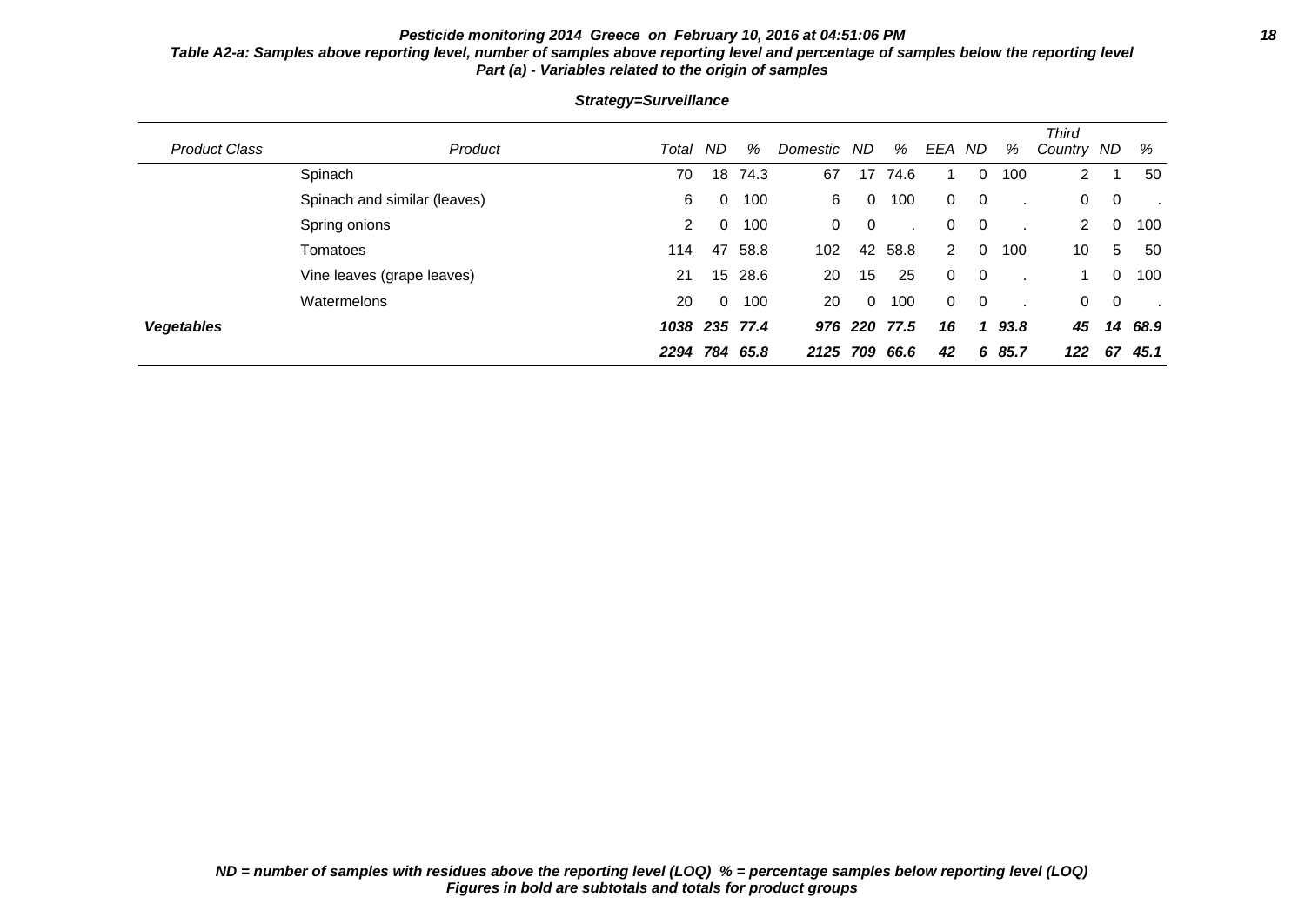## **Pesticide monitoring 2014 Greece on February 10, 2016 at 04:51:06 PM 19**

## **Table A2-b: Samples above reporting level, number of samples above reporting level and percentage of samples below the reporting level Part (b) - Variables related to the type of production and the samples processing**

| <b>Product Class</b>        | Product                    | Organic | <b>ND</b>        | $\%$ | Non<br>Organic | <b>ND</b>      | $\%$             | Raw ND         |    | $\%$           | Process ND |   | % |
|-----------------------------|----------------------------|---------|------------------|------|----------------|----------------|------------------|----------------|----|----------------|------------|---|---|
| Cereals                     | Barley                     | 0       | $\boldsymbol{0}$ |      | 1              | $\mathbf 0$    | 100              | $\mathbf{1}$   | 0  | 100            | $\pmb{0}$  | 0 |   |
|                             | Wheat                      | 0       | 0                |      | 1              | 1              | 0                | $\pmb{0}$      | 0  |                | 1          | 1 | 0 |
| <b>Cereals</b>              |                            | 0       | 0                | ×    | 2              | 1              | 50               | 1              | 0  | 100            | 1          | 1 | 0 |
| Fruits and nuts             | Apricots                   | 0       | $\pmb{0}$        |      | 1              | 1              | $\boldsymbol{0}$ | $\pmb{0}$      | 0  |                | 1          | 1 | 0 |
|                             | Grapefruit                 | 0       | 0                | ä,   | 1              | 1              | 0                | 1              | 1  | 0              | 0          | 0 |   |
|                             | Oranges                    | 0       | $\pmb{0}$        |      | 1              | 1              | 0                | 1              | 1  | 0              | 0          | 0 |   |
|                             | Pears                      | 0       | 0                | ä,   | 1              | 1              | 0                | 0              | 0  | $\blacksquare$ | 1          | 1 | 0 |
|                             | Strawberries               | 0       | 0                |      | 3              | $\mathbf{3}$   | 0                | $\sqrt{3}$     | 3  | 0              | 0          | 0 |   |
| <b>Fruits and nuts</b>      |                            | 0       | 0                |      | 7              | $\overline{7}$ | 0                | 5              | 5  | 0              | 2          | 2 | 0 |
| Other plant products        | Beans (dry)                | 1       | 0                | 100  | 0              | $\mathbf 0$    | l,               | 1              | 0  | 100            | 0          | 0 |   |
|                             | Tea                        | 0       | 0                |      | 1              | 1              | 0                | 1              | 1  | $\mathbf 0$    | 0          | 0 |   |
| <b>Other plant products</b> |                            | 1       | 0                | 100  | 1              | 1              | 0                | $\overline{2}$ | 1  | 50             | 0          | 0 |   |
| Vegetables                  | Beans (with pods)          | 0       | 0                |      | 1              | 0              | 100              | 1              | 0  | 100            | 0          | 0 |   |
|                             | Courgettes                 | 0       | 0                | ×    | 1              | 1              | 0                | 1              | 1  | 0              | 0          | 0 |   |
|                             | Cucumbers                  | 0       | $\pmb{0}$        | ä,   | 1              | 0              | 100              | 1              | 0  | 100            | 0          | 0 |   |
|                             | Peppers                    | 0       | $\pmb{0}$        | ä,   | 59             | 36             | 39               | 59             | 36 | 39             | 0          | 0 |   |
|                             | Potatoes                   | 0       | 0                | ٠    | 3              | 0              | 100              | $\mathbf{3}$   | 0  | 100            | 0          | 0 |   |
|                             | Spinach                    | 0       | 0                |      | 1              | 1              | 0                | 1              | 1  | 0              | 0          | 0 |   |
|                             | Tomatoes                   | 0       | 0                |      | 1              | 0              | 100              | 1              | 0  | 100            | 0          | 0 |   |
|                             | Vine leaves (grape leaves) | 0       | 0                |      | 4              | 1              | 75               | 4              | 1  | 75             | 0          | 0 |   |
| <b>Vegetables</b>           |                            | 0       | 0                |      | 71             | 39             | 45.1             | 71             | 39 | 45.1           | 0          | 0 |   |
|                             |                            | 1       | 0                | 100  | 81             | 48             | 40.7             | 79             | 45 | 43             | 3          | 3 | 0 |

**Strategy=Enforcement**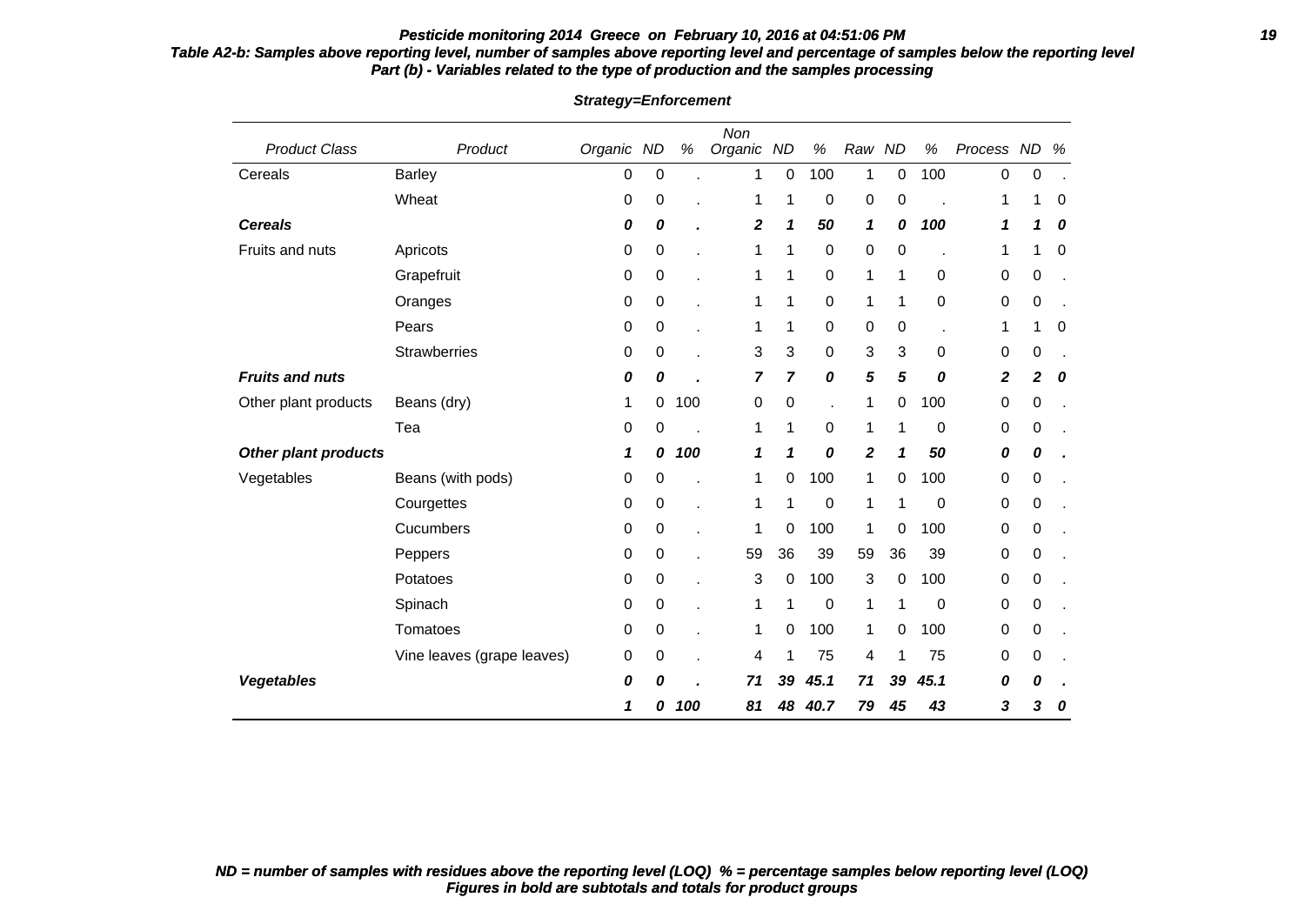## **Pesticide monitoring 2014 Greece on February 10, 2016 at 04:51:06 PM 20 Table A2-b: Samples above reporting level, number of samples above reporting level and percentage of samples below the reporting level Part (b) - Variables related to the type of production and the samples processing**

**Strategy=Surveillance**

| <b>Product Class</b>   | Product                                                                                                 | Organic ND       |                  | %   | Non<br>Organic | ND             | %       | Raw              | <b>ND</b>      | %       | Process ND     |                  | %    |
|------------------------|---------------------------------------------------------------------------------------------------------|------------------|------------------|-----|----------------|----------------|---------|------------------|----------------|---------|----------------|------------------|------|
| Animal products        | <b>Bovine Liver</b>                                                                                     | 0                | $\mathbf 0$      |     | 3              | $\mathbf 0$    | 100     | 3                | $\overline{0}$ | 100     | $\overline{0}$ | $\mathbf 0$      |      |
|                        | Honey                                                                                                   | -1               | 0                | 100 | 8              | 0              | 100     | 9                | 0              | 100     | 0              | 0                |      |
|                        | Milk                                                                                                    | $\mathbf 0$      | $\mathbf 0$      |     | 3              | 0              | 100     | 3                | 0              | 100     | 0              | 0                |      |
|                        | <b>Poultry Liver</b>                                                                                    | $\mathbf 0$      | $\boldsymbol{0}$ |     | $\overline{2}$ | 0              | 100     | $\overline{2}$   | 0              | 100     | 0              | $\pmb{0}$        |      |
|                        | <b>Poultry Muscle</b>                                                                                   | $\mathbf 0$      | $\mathbf 0$      |     | 16             | $\mathbf 0$    | 100     | 16               | 0              | 100     | 0              | $\boldsymbol{0}$ |      |
|                        | Sheep Liver                                                                                             | 0                | 0                |     | 10             | $\mathbf{0}$   | 100     | 10               | 0              | 100     | 0              | 0                |      |
| <b>Animal products</b> |                                                                                                         | -1               | 0                | 100 | 42             | 0              | 100     | 43               | 0              | 100     | 0              | 0                |      |
| Baby food              | Baby food for infants and young childern                                                                | $\mathbf 0$      | 0                |     | 27             | 0              | 100     | $\boldsymbol{0}$ | 0              |         | 27             | 0                | 100  |
|                        | Processed cereal-based baby foods (e.g. cereal and pastas to be reconstituted with<br>milk or other liq | $\boldsymbol{0}$ | $\mathbf 0$      |     | $\sqrt{5}$     | 0              | 100     | $\pmb{0}$        | 0              |         | 5              | 0                | 100  |
| <b>Baby food</b>       |                                                                                                         | 0                | 0                |     | 32             | 0              | 100     | 0                | 0              |         | 32             | 0                | 100  |
| Cereals                | Cereals                                                                                                 | $\mathbf 0$      | $\mathbf 0$      |     | $\overline{2}$ |                | 50      | $\pmb{0}$        | $\pmb{0}$      |         | $\overline{c}$ |                  | 50   |
|                        | Oats                                                                                                    | $\mathbf 0$      | $\mathbf 0$      |     | -1             | $\mathbf 0$    | 100     | $\boldsymbol{0}$ | 0              |         | $\mathbf 1$    | 0                | 100  |
|                        | Rice                                                                                                    |                  | 0                | 100 | 43             |                | 8 81.4  | 44               | 8              | 81.8    | 0              | $\boldsymbol{0}$ |      |
|                        | Wheat                                                                                                   | 4                | 0                | 100 | 19             |                | 6 68.4  | 6                | 0              | 100     | 17             | 6                | 64.7 |
| <b>Cereals</b>         |                                                                                                         | 5                | 0                | 100 | 65             |                | 15 76.9 | 50               | 8              | 84      | 20             | $\overline{ }$   | 65   |
| Fruits and nuts        | Apples                                                                                                  | 4                |                  | 75  | 98             |                | 68 30.6 | 102              | 69             | 32.4    | 0              | 0                |      |
|                        | Apricots                                                                                                | $\mathbf 0$      | 0                |     | 41             |                | 30 26.8 | 41               | 30             | 26.8    | 0              | $\boldsymbol{0}$ |      |
|                        | Bananas                                                                                                 |                  | $\mathbf 0$      | 100 | 29             |                | 17 41.4 | 30               |                | 17 43.3 | 0              | $\boldsymbol{0}$ |      |
|                        | <b>Blueberries</b>                                                                                      | $\mathbf 0$      | 0                |     | $\overline{2}$ | 0              | 100     | 0                | 0              |         | $\overline{c}$ | 0                | 100  |
|                        | Cherries                                                                                                | $\mathbf 0$      | 0                |     | 46             | 29             | 37      | 46               | 29             | 37      | 0              | $\mathbf 0$      |      |
|                        | Figs                                                                                                    | $\mathbf 0$      | 0                |     | 5              | $\overline{2}$ | 60      | $\overline{4}$   | 2              | 50      | $\mathbf 1$    | 0                | 100  |
|                        | Grapefruit                                                                                              | 0                | $\mathbf 0$      |     | 6              |                | 4 33.3  | $\,6$            | 4              | 33.3    | 0              | 0                |      |
|                        | Kiwi                                                                                                    | 3                | 0                | 100 | 46             |                | 11 76.1 | 49               |                | 11 77.6 | 0              | $\pmb{0}$        |      |
|                        | Lemons                                                                                                  | $\mathbf 0$      | 0                |     | 25             | 12             | 52      | 25               | 12             | 52      | 0              | $\pmb{0}$        |      |
|                        | Mandarins                                                                                               | 4                | 0                | 100 | 29             | 18             | 37.9    | 33               | 18             | 45.5    | 0              | $\pmb{0}$        |      |
|                        | Mangoes                                                                                                 | 0                | 0                |     | $\overline{c}$ |                | 50      | $\overline{c}$   |                | 50      | 0              | $\mathbf 0$      |      |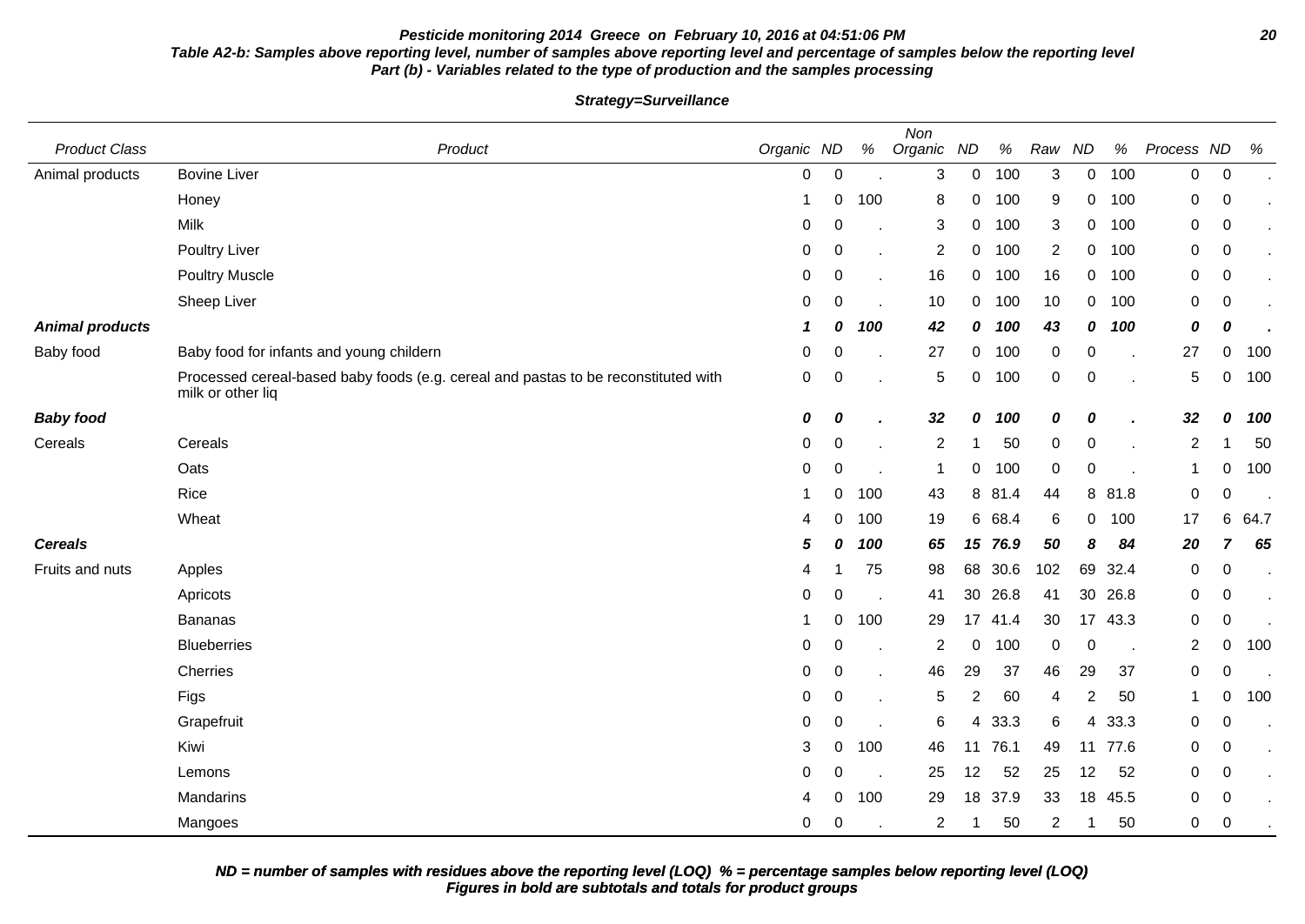## **Pesticide monitoring 2014 Greece on February 10, 2016 at 04:51:06 PM 21 Table A2-b: Samples above reporting level, number of samples above reporting level and percentage of samples below the reporting level Part (b) - Variables related to the type of production and the samples processing**

| <b>Product Class</b>        | Product                                 | Organic ND     |              | $\%$ | Non<br>Organic ND |             | $\%$ | Raw            | <b>ND</b> | $\%$    | Process ND |                  | $\%$ |
|-----------------------------|-----------------------------------------|----------------|--------------|------|-------------------|-------------|------|----------------|-----------|---------|------------|------------------|------|
|                             | Medlar                                  | 0              | $\pmb{0}$    |      | 1                 | 0           | 100  | 1              | 0         | 100     | 0          | $\boldsymbol{0}$ |      |
|                             | Oranges                                 | 9              | $\mathbf{1}$ | 88.9 | 77                | 35          | 54.5 | 78             | 33        | 57.7    | 8          | 3                | 62.5 |
|                             | Other kind of small fruit and berries   | 0              | 0            |      | $\overline{2}$    | 0           | 100  | $\overline{2}$ | 0         | 100     | 0          | $\mathbf 0$      |      |
|                             | Other small fruit and berries           | 0              | 0            |      | $\mathbf{1}$      | 0           | 100  | 1              | 0         | 100     | 0          | 0                |      |
|                             | Peaches                                 | 0              | 0            |      | 64                | 49          | 23.4 | 63             | 49        | 22.2    | 1          | 0                | 100  |
|                             | Pears                                   | 4              | 1            | 75   | 79                | 54          | 31.6 | 79             | 52        | 34.2    | 4          | 3                | 25   |
|                             | Plums                                   | 1              | 0            | 100  | 29                | 20          | 31   | 30             |           | 20 33.3 | 0          | 0                |      |
|                             | Pomegranate                             | 0              | 0            |      | 11                | 4           | 63.6 | 11             | 4         | 63.6    | 0          | 0                |      |
|                             | <b>Strawberries</b>                     | 1              | 0            | 100  | 94                | 73          | 22.3 | 95             | 73        | 23.2    | 0          | 0                |      |
|                             | Table and Wine grapes                   | 0              | 0            |      | 12                | 10          | 16.7 | 12             | 10        | 16.7    | 0          | $\mathbf 0$      |      |
|                             | Table grapes                            | 0              | 0            |      | 86                | 51          | 40.7 | 82             | 51        | 37.8    | 4          | 0                | 100  |
|                             | Table olives                            | 0              | 0            |      | 23                | $\mathbf 1$ | 95.7 | 23             | 1         | 95.7    | 0          | 0                |      |
|                             | Wine grapes                             |                | 0            | 100  | 38                | 16          | 57.9 | 27             | 9         | 66.7    | 12         | 7                | 41.7 |
| <b>Fruits and nuts</b>      |                                         | 28             | 3            | 89.3 | 846               | 505         | 40.3 | 842            | 495       | 41.2    | 32         | 13               | 59.4 |
| Other plant products        | Beans (dry)                             | $\overline{c}$ | 1            | 50   | $\mathbf{1}$      | 0           | 100  | 3              | 1         | 66.7    | 0          | $\mathbf 0$      |      |
|                             | Lentils (dry)                           | 1              | 0            | 100  | $\mathbf{1}$      | 0           | 100  | $\overline{2}$ | 0         | 100     | 0          | 0                |      |
|                             | Olives for oil production               | 6              | 0            | 100  | 207               | 17          | 91.8 | 4              | 0         | 100     | 209        | 17               | 91.9 |
|                             | Other pulses, dry                       | 6              | 6            | 0    | 0                 | 0           |      | 6              | 6         | 0       | 0          | 0                |      |
|                             | Peas (dry)                              | 0              | 0            | k,   | 1                 | 0           | 100  | $\mathbf 1$    | 0         | 100     | 0          | 0                |      |
|                             | Pulses, Dry                             | 1              | 1            | 0    | 0                 | 0           |      | $\mathbf 1$    | 1         | 0       | 0          | 0                |      |
|                             | Soya bean                               | 0              | 0            |      | 1                 | 0           | 100  | $\mathbf 1$    | 0         | 100     | 0          | $\mathbf 0$      |      |
|                             | Sugar cane                              | 0              | 0            |      | $\overline{2}$    | 0           | 100  | 0              | 0         |         | 2          | 0                | 100  |
|                             | Sunflower seed                          | 0              | 0            |      | 1                 | 0           | 100  | 0              | 0         |         | 1          | 0                | 100  |
|                             | Tea                                     | 1              | 0            | 100  | 1                 | 0           | 100  | $\mathbf 1$    | 0         | 100     | 1          | 0                | 100  |
|                             | Tea, Coffee, Herbal infusions and Cocoa | 2              | 0            | 100  | 3                 | $\mathbf 1$ | 66.7 | 3              | 1         | 66.7    | 2          | 0                | 100  |
| <b>Other plant products</b> |                                         | 19             | 8            | 57.9 | 218               | 18          | 91.7 | 22             | 9         | 59.1    | 215        | 17               | 92.1 |
| Vegetables                  | Asparagus                               | 0              | 0            |      | 21                | 1           | 95.2 | 21             | 1         | 95.2    | 0          | 0                |      |

**Strategy=Surveillance**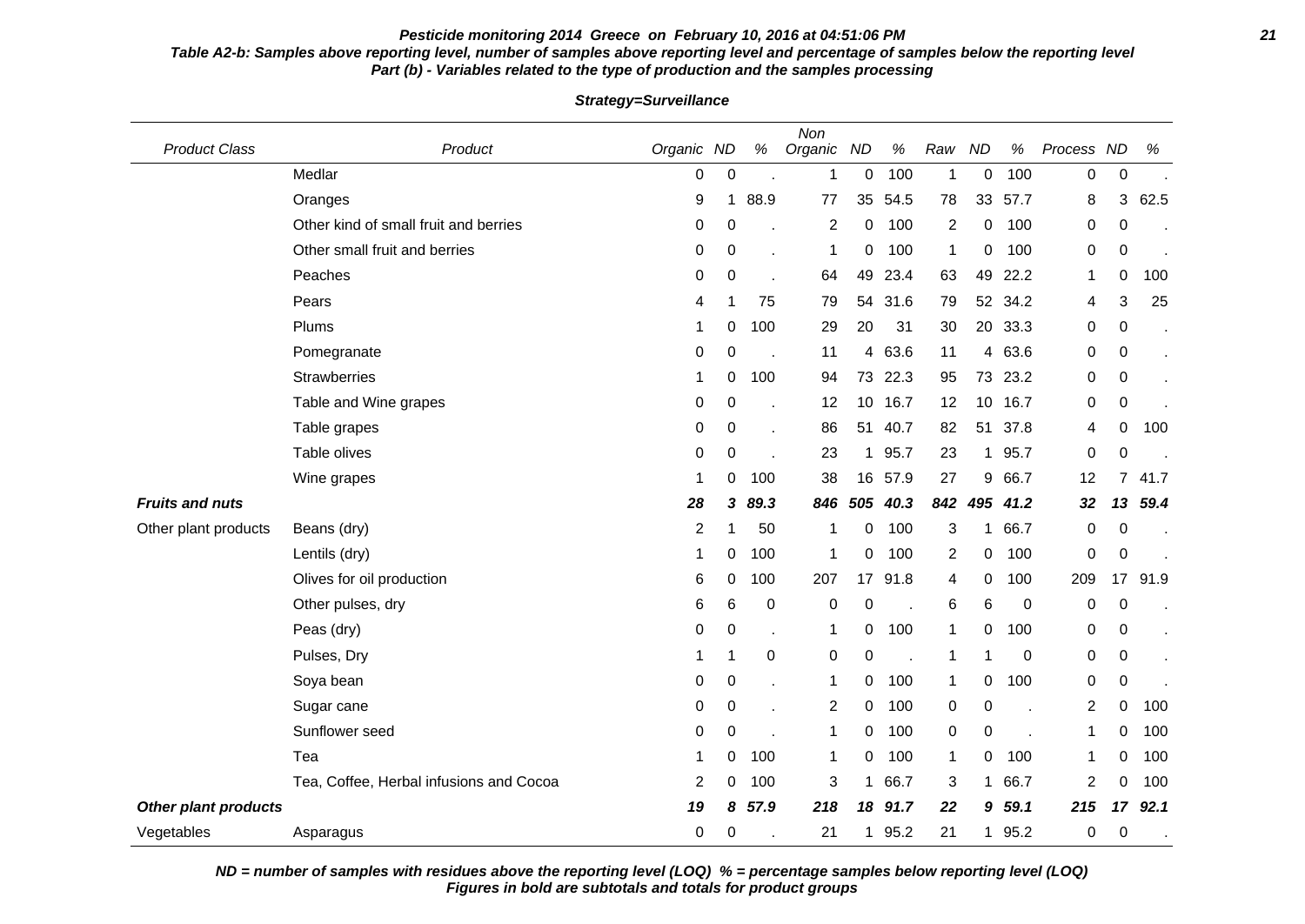## **Pesticide monitoring 2014 Greece on February 10, 2016 at 04:51:06 PM 22 Table A2-b: Samples above reporting level, number of samples above reporting level and percentage of samples below the reporting level Part (b) - Variables related to the type of production and the samples processing**

| <b>Product Class</b> | Product                                               | Organic ND     |             | $\%$ | Non<br>Organic | <b>ND</b>      | $\%$      | Raw          | <b>ND</b>      | $\%$      | Process ND       |           | $\%$ |
|----------------------|-------------------------------------------------------|----------------|-------------|------|----------------|----------------|-----------|--------------|----------------|-----------|------------------|-----------|------|
|                      | Aubergines (egg plants)                               | 0              | $\mathbf 0$ |      | 53             | $\overline{7}$ | 86.8      | 53           | $\overline{7}$ | 86.8      | $\boldsymbol{0}$ | $\pmb{0}$ |      |
|                      | <b>Basil</b>                                          | 0              | 0           |      | 1              |                | 0         | -1           | 1              | 0         | 0                | 0         |      |
|                      | Beans (with pods)                                     | -1             | 0           | 100  | 65             | 17             | 73.8      | 66           | 17             | 74.2      | 0                | 0         |      |
|                      | Beet leaves (chard)                                   | 0              | 0           |      | 1              | 1              | $\pmb{0}$ | $\mathbf 1$  | 1              | 0         | 0                | 0         |      |
|                      | <b>Broccoli</b>                                       | -1             | 0           | 100  | 9              | 0              | 100       | 10           | 0              | 100       | 0                | 0         |      |
|                      | Carrots                                               | 7              | 0           | 100  | 62             | 27             | 56.5      | 69           | 27             | 60.9      | 0                | 0         |      |
|                      | Cauliflower                                           | 0              | 0           |      | 15             | 0              | 100       | 15           | 0              | 100       | 0                | 0         |      |
|                      | Courgettes                                            | $\overline{2}$ | 0           | 100  | 54             | 5              | 90.7      | 56           | 5              | 91.1      | 0                | 0         |      |
|                      | Cucumbers                                             | 8              | 0           | 100  | 95             | 21             | 77.9      | 103          | 21             | 79.6      | 0                | 0         |      |
|                      | Cucurbits, edible peel                                | -1             | 1           | 0    | 1              | 0              | 100       | 2            |                | 50        | 0                | 0         |      |
|                      | Fresh Herbs                                           | 0              | 0           |      | 1              |                | 0         | 1            | -1             | $\pmb{0}$ | $\pmb{0}$        | $\pmb{0}$ |      |
|                      | Head brassica                                         | 0              | $\pmb{0}$   |      | 10             | 1              | 90        | 10           | 1              | 90        | 0                | 0         |      |
|                      | Head cabbage                                          | 2              | 0           | 100  | 11             | 0              | 100       | 13           | 0              | 100       | 0                | 0         |      |
|                      | Leaf vegetables and fresh herbs                       | 0              | 0           |      | 1              | 0              | 100       | $\mathbf{1}$ | 0              | 100       | 0                | 0         |      |
|                      | Leek                                                  | 0              | 0           |      | 14             | 0              | 100       | 14           | 0              | 100       | 0                | 0         |      |
|                      | Lentils (fresh)                                       | -1             | 0           | 100  | 3              | 0              | 100       | 4            | 0              | 100       | 0                | 0         |      |
|                      | Lettuce                                               | 4              | 0           | 100  | 77             | 23             | 70.1      | 81           | 23             | 71.6      | 0                | 0         |      |
|                      | Lettuce and other salad plants, including Brassicacea | 0              | 0           |      | 14             | $\mathbf{2}$   | 85.7      | 14           | $\overline{2}$ | 85.7      | 0                | 0         |      |
|                      | Melons                                                | $\mathbf 1$    | 0           | 100  | 45             | 9              | 80        | 46           | 9              | 80.4      | 0                | 0         |      |
|                      | Okra (lady's fingers)                                 | 0              | 0           |      | 12             |                | 1 91.7    | 12           | $\mathbf{1}$   | 91.7      | 0                | 0         |      |
|                      | Onions                                                | 0              | 0           |      | 12             | 0              | 100       | 12           | 0              | 100       | 0                | $\pmb{0}$ |      |
|                      | Parsley root                                          | 0              | 0           |      | $\,$ 5 $\,$    | 1              | 80        | 5            | 1              | 80        | 0                | 0         |      |
|                      | Peas (with pods)                                      | 0              | 0           |      | 3              | 1              | 66.7      | 3            | 1              | 66.7      | 0                | 0         |      |
|                      | Peas (without pods)                                   | 0              | 0           |      | 25             | 1              | 96        | 25           | -1             | 96        | 0                | 0         |      |
|                      | Peppers                                               | -1             | 0           | 100  | 71             |                | 16 77.5   | 72           | 16             | 77.8      | 0                | 0         |      |
|                      | Potatoes                                              | 3              | 0           | 100  | 88             | 17             | 80.7      | 91           | 17             | 81.3      | 0                | 0         |      |
|                      | Rocket, Rucola                                        | 0              | 0           |      | 4              | 1              | 75        | 4            |                | 75        | 0                | 0         |      |

**Strategy=Surveillance**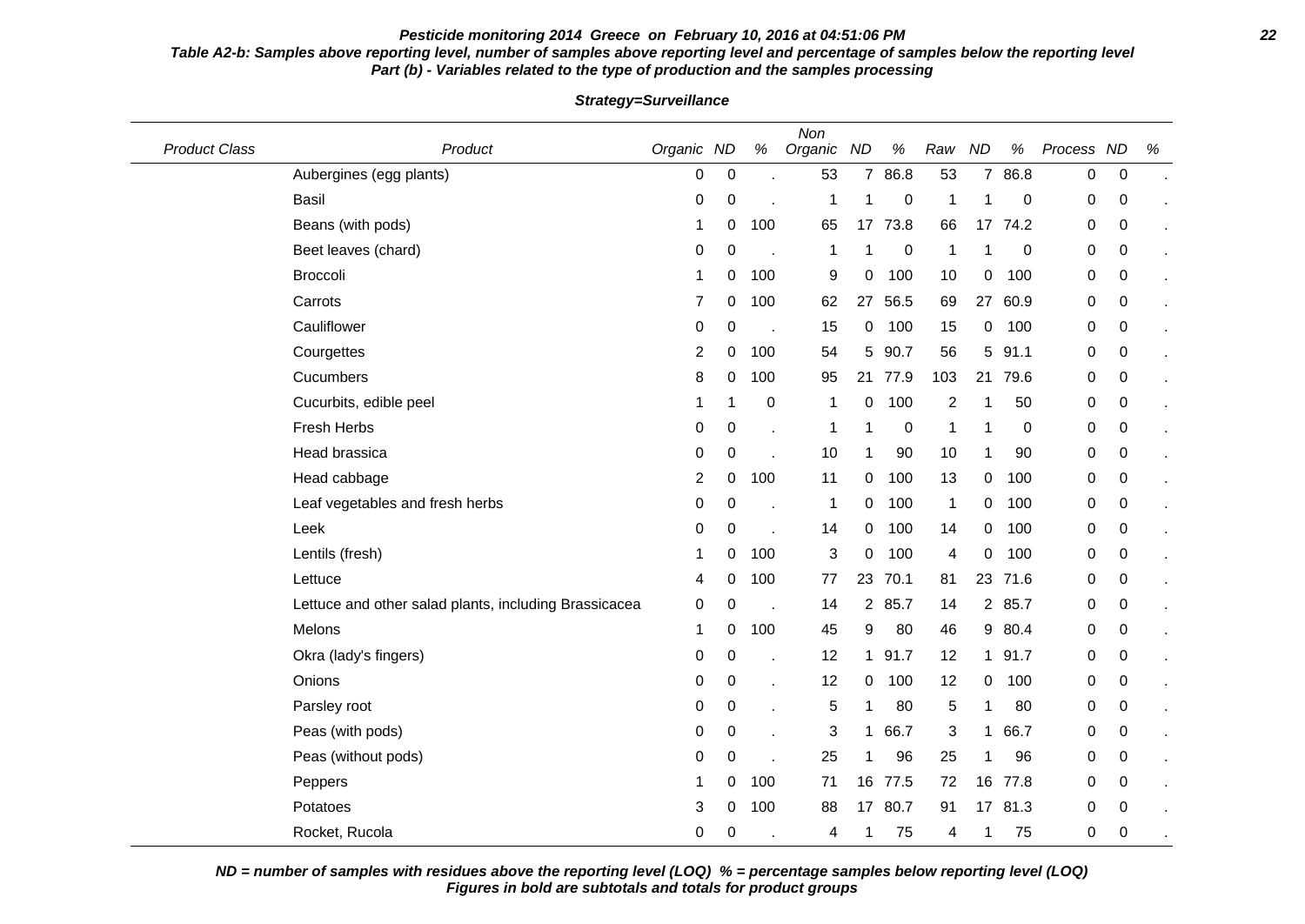## **Pesticide monitoring 2014 Greece on February 10, 2016 at 04:51:06 PM 23 Table A2-b: Samples above reporting level, number of samples above reporting level and percentage of samples below the reporting level Part (b) - Variables related to the type of production and the samples processing**

| <b>Product Class</b> | Product                      | Organic ND |                | %    | <b>Non</b><br>Organic ND |          | %       | Raw                | ND          | %        | Process ND     |     | %        |
|----------------------|------------------------------|------------|----------------|------|--------------------------|----------|---------|--------------------|-------------|----------|----------------|-----|----------|
|                      | Spinach                      | 5          | 0              | 100  | 65                       | 18       | 72.3    | 70                 | 18          | 74.3     | 0              | 0   |          |
|                      | Spinach and similar (leaves) | $\Omega$   | $\overline{0}$ |      | 6                        | $\Omega$ | 100     | 6                  | 0           | 100      | $\Omega$       | - 0 |          |
|                      | Spring onions                | $\Omega$   | $\overline{0}$ |      | 2                        | 0        | 100     | 2                  | 0           | 100      | $\Omega$       | 0   |          |
|                      | Tomatoes                     | 9          |                | 88.9 | 105                      | 46       | 56.2    | 114                | 47          | 58.8     | $\Omega$       | 0   |          |
|                      | Vine leaves (grape leaves)   | $\Omega$   | - 0            |      | 21                       |          | 15 28.6 | 20                 | 14          | 30       |                |     | $\Omega$ |
|                      | Watermelons                  |            | $\mathbf{0}$   | 100  | 19                       | $\Omega$ | 100     | 20                 | $\mathbf 0$ | 100      | $\overline{0}$ | - 0 |          |
| Vegetables           |                              | 47         | $\overline{2}$ | 95.7 | 991                      | 233      |         | 76.5 1037 234 77.4 |             |          | 1              |     | 0        |
|                      |                              | 100        | 13             | 87   | 2194 771                 |          | 64.9    | 1994               |             | 746 62.6 | 300            | 38  | 87.3     |

**Strategy=Surveillance**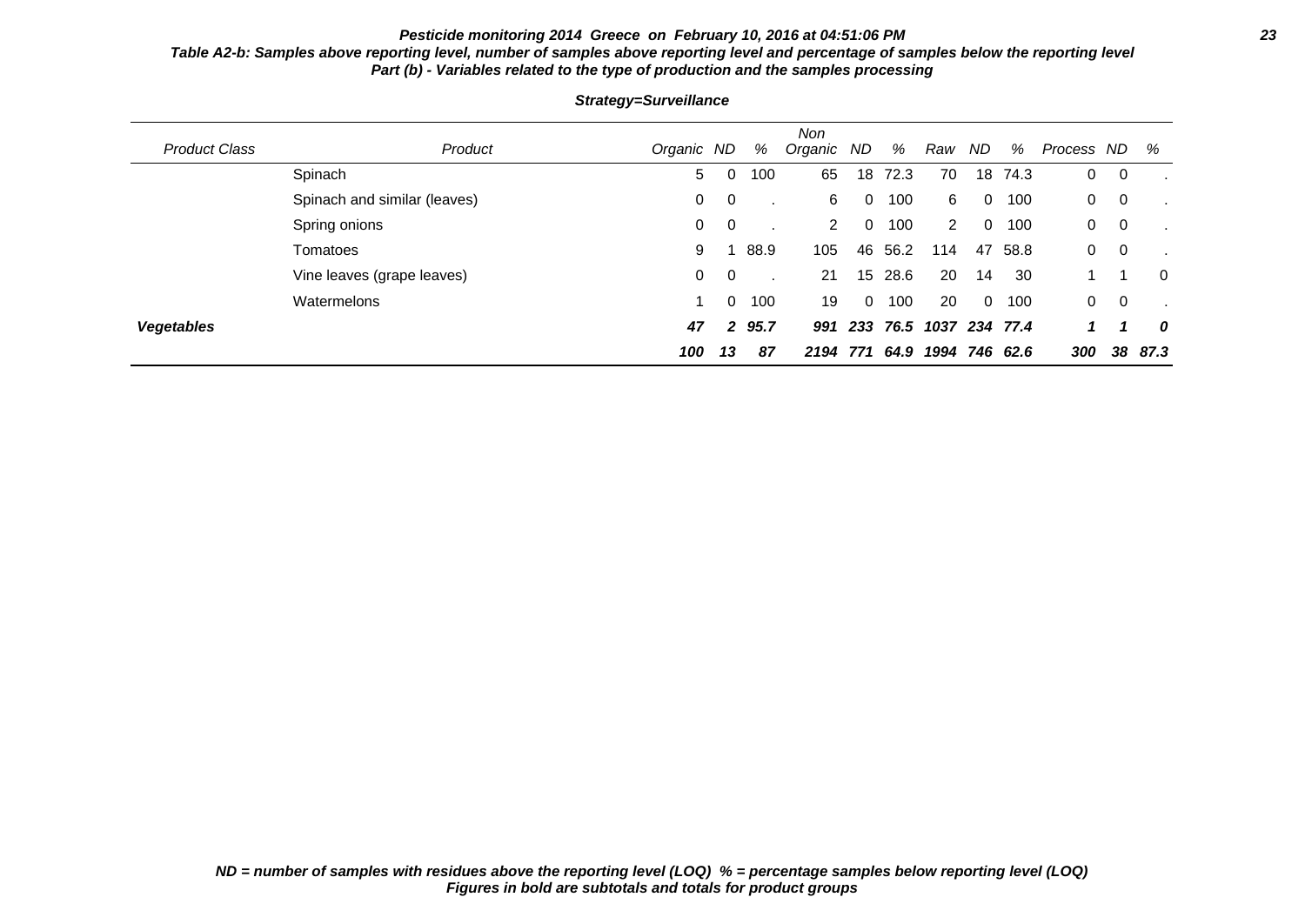| Row<br>number | Compound                   | Animal<br>Products | Nr<br>Found | <b>MRL</b><br>Ex |
|---------------|----------------------------|--------------------|-------------|------------------|
| 1             | $2,4-D$                    | 25                 | 0           | 0                |
| 6             | Abamectin (sum)            | 25                 | 0           | 0                |
| 7             | Acephate                   | 28                 | 0           | 0                |
| 8             | Acetamiprid                | 28                 | 0           | 0                |
| 9             | Acetochlor                 | 3                  | 0           | 0                |
| 10            | Aclonifen                  | 3                  | 0           | 0                |
| 11            | Acrinathrin                | 43                 | 0           | 0                |
| 12            | Alachlor                   | 43                 | 0           | 0                |
| 13            | Aldicarb                   | 28                 | 0           | 0                |
|               | 14 Aldicarb (sum)          | 28                 | 0           | 0                |
| 15            | Aldicarb sulfone           | 28                 | 0           | 0                |
| 16            | Aldicarb sulfoxide         | 28                 | 0           | 0                |
|               | 17 Aldrin                  | 18                 | 0           | 0                |
| 18            | <b>Aldrin and Dieldrin</b> | 43                 | 0           | 0                |
| 20            | Ametryn                    | 18                 | 0           | 0                |
| 25            | Atrazine                   | 18                 | 0           | 0                |
| 28            | Azimsulfuron               | 18                 | 0           | 0                |
|               | 29 Azinphos-ethyl          | 43                 | 0           | 0                |
| 30            | Azinphos-methyl            | 43                 | 0           | 0                |
| 31            | Azoxystrobin               | 43                 | 0           | 0                |
| 33            | Benalaxyl (sum)            | 18                 | 0           | 0                |
| 35            | Bendiocarb                 | 3                  | 0           | 0                |
| 36            | Benfluralin                | 28                 | 0           | 0                |
|               | 37 Benfuracarb             | 3                  | 0           | 0                |
| 38            | Bensulfuron-ethyl          | 18                 | 0           | 0                |
| 41            | Benzoximate                | 3                  | 0           | 0                |
| 42            | <b>Bifenthrin</b>          | 43                 | 0           | 0                |
| 44            | Bitertanol                 | 43                 | 0           | 0                |
| 45            | Boscalid                   | 43                 | 0           | 0                |
| 46            | <b>Bromacil</b>            | 3                  | 0           | 0                |

#### **Pesticide monitoring 2014 Greece on February 10, 2016 at 04:51:06 PM 24 Table A3: Scope of analytical methods, number of samples analysed for each residue by matrix**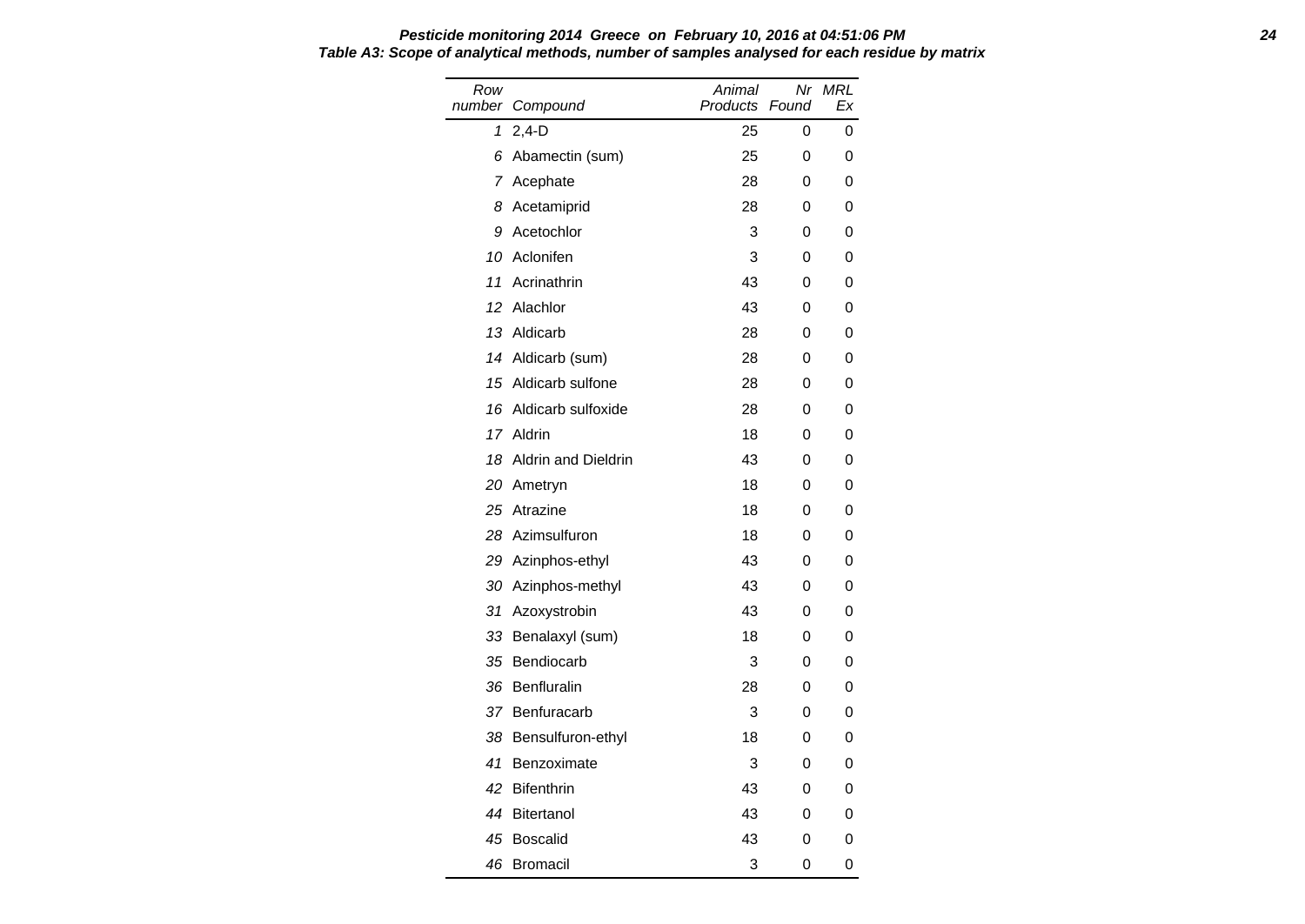#### **Pesticide monitoring 2014 Greece on February 10, 2016 at 04:51:06 PM 25 Table A3: Scope of analytical methods, number of samples analysed for each residue by matrix**

| Row<br>number | Compound                | Animal<br>Products | Nr<br>Found | MRL<br>Ex |
|---------------|-------------------------|--------------------|-------------|-----------|
| 48            | Bromophos-ethyl         | 3                  | 0           | 0         |
| 49            | Bromopropylate          | 43                 | 0           | 0         |
| 50            | Bromuconazole (sum)     | 43                 | 0           | 0         |
| 51            | <b>Bupirimate</b>       | 43                 | 0           | 0         |
| 52            | Buprofezin              | 43                 | 0           | 0         |
| 53            | Cadusafos               | 43                 | 0           | 0         |
| 54            | Captafol                | 18                 | 0           | 0         |
|               | 57 Carbaryl             | 43                 | 0           | 0         |
| 58            | Carbendazim             | 40                 | 0           | 0         |
| 59            | Carbendazim and benomyl | 18                 | 0           | 0         |
| 60            | Carbofuran              | 28                 | 0           | 0         |
| 61            | Carbofuran (sum)        | 43                 | 0           | 0         |
| 62            | Carbofuran, 3-hydroxy   | 28                 | 0           | 0         |
|               | 64 Carbosulfan          | 18                 | 0           | 0         |
| 65            | Carboxin                | 3                  | 0           | 0         |
| 67            | Chlorbromuron           | 18                 | 0           | 0         |
| 68            | Chlordane               | 25                 | 0           | 0         |
| 70            | Chlordane (sum)         | 18                 | 0           | 0         |
| 71            | Chlorfenapyr            | 28                 | 0           | 0         |
| 73            | Chlorfenvinphos         | 43                 | 0           | 0         |
| 74            | Chloridazon             | 3                  | 0           | 0         |
| 77            | Chlorobenzilate         | 43                 | 0           | 0         |
| 78            | Chlorothalonil          | 22                 | 0           | 0         |
| 79            | Chlorotoluron           | 18                 | 0           | 0         |
| 80            | Chloroxuron             | 3                  | 0           | 0         |
| 81            | Chlorpropham            | 25                 | 0           | 0         |
| 83            | Chlorpyrifos            | 43                 | 0           | 0         |
| 84            | Chlorpyrifos-methyl     | 43                 | 0           | 0         |
| 85            | Chlorsulfuron           | 3                  | 0           | 0         |
| 86            | Chlorthal-dimethyl      | 3                  | 0           | 0         |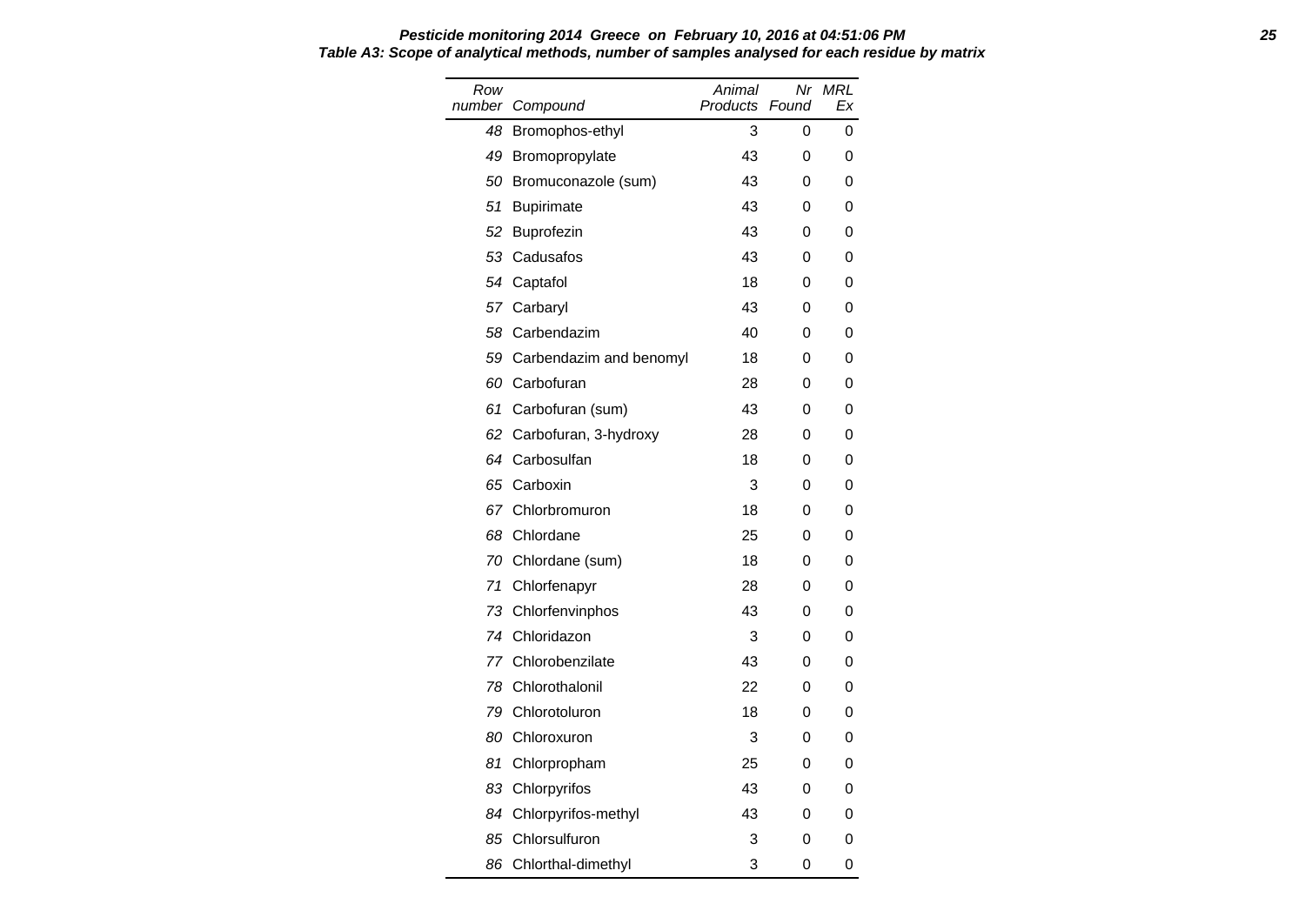Row number Compound Animal Products Found Nr MRL Ex 88 Cinerin 3 0 0 89 Cinerin I 3 0 0 90 Cinerin II 3 0 0 91 Clethodim (sum) 18 0 0 92 Clofentezine 18 0 0 94 Clothianidin 28 0 0 95 Coumaphos 28 0 0 96 Cyanazine 3 0 0 98 Cyfluthrin (sum) 13 0 0 0 99 Cymoxanil 3 0 0 101 Cypermethrin (sum) 43 0 0 102 Cyproconazole 6 and 43 0 0 103 Cyprodinil 28 0 0 104 Cyromazine 3 0 0 105 DDD, p,p- 43 0 0 106 DDE, o,p- 18 0 0 107 DDE, p,p- 43 0 0 108 DDT (sum) 43 0 0 109 DDT, o,p- 28 0 0 110 DDT, p,p- 43 0 0 111 Deltamethrin 43 0 0 113 Demeton-S-methyl 113 0 0 114 Demeton-S-methyl sulfone 3 0 0 115 Desmetryn 3 0 0 116 Diafenthiuron 3 0 0 117 Diazinon 117 Diazinon 117 Diazinon 117 Diazinon 117 Diazinon 120 Diazinon 120 Diazinon 120 Diazinon 120 Di 119 Dichlofluanid 43 0 0 122 Dichlorprop 25 0 0 123 Dichlorprop 25 0 0 124 Dichlorvos 28 0 0

## **Pesticide monitoring 2014 Greece on February 10, 2016 at 04:51:06 PM 26 Table A3: Scope of analytical methods, number of samples analysed for each residue by matrix**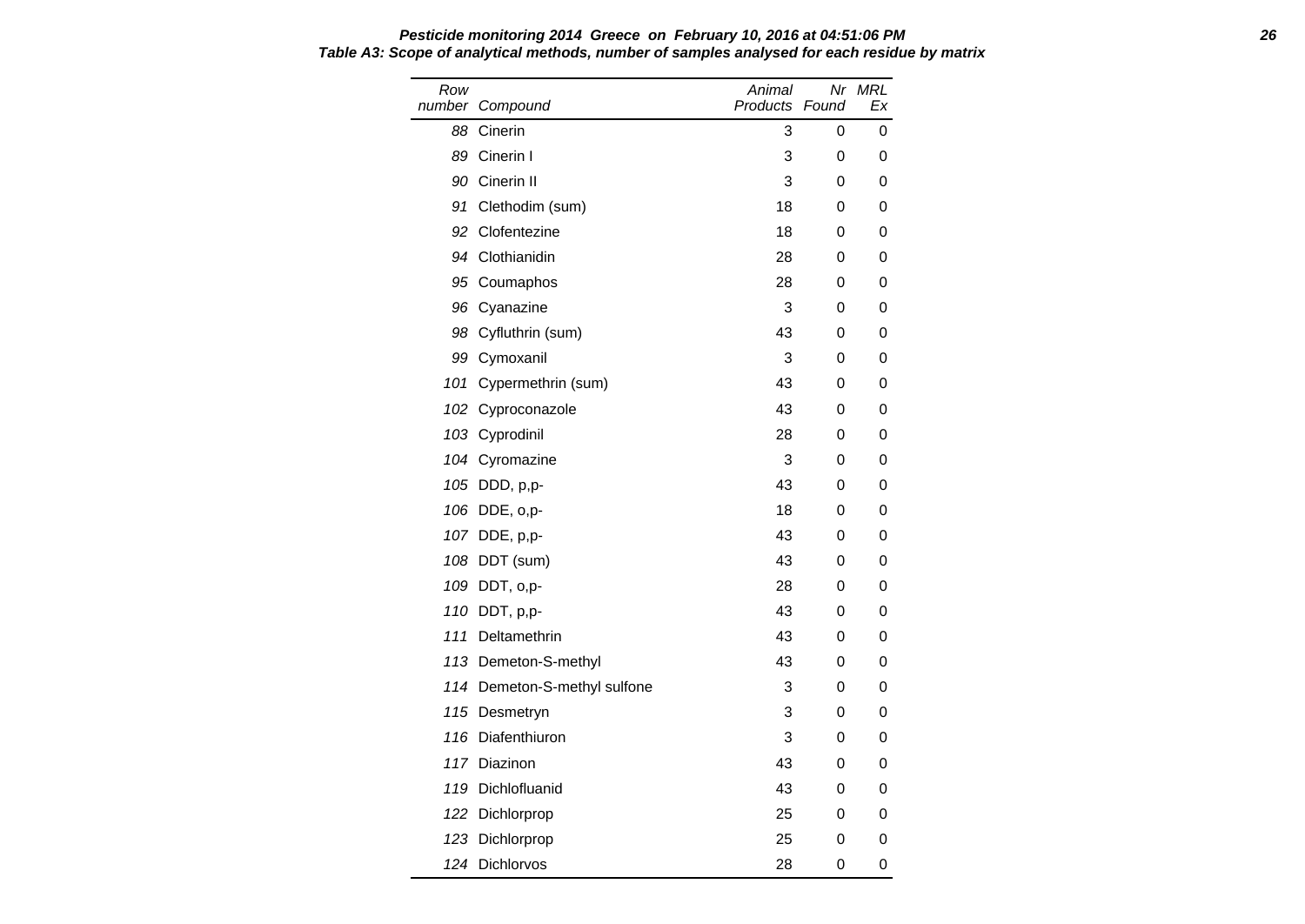Row number Compound Animal Products Found Nr MRL Ex 125 Dicloran 18 0 0 126 Dicofol (sum) 18 0 0 127 Dicofol o, p' 18 0 0 128 Dicofol p, p' 18 0 0 129 Dicrotophos 3 0 0 130 Dieldrin 18 0 0 131 Diethofencarb 18 0 0 132 Difenoconazole 6 and 43 0 0 133 Diflubenzuron 18 0 0 134 Diflufenican 134 0 0 135 Dimethoate **43** 0 0 136 Dimethoate (sum) 136 0 0 0 137 Dimethomorph 43 0 0 139 Diniconazole 18 0 0 140 Dinitramine 18 0 0 141 Dinobuton 18 0 0 146 Diphenamid 3 0 0 147 Diphenylamine 28 0 0 148 Disulfoton 18 0 0 149 Disulfoton (sum baby and infant food) 43 0 0 150 Disulfoton sulfone 43 0 0 151 Disulfoton sulfoxide 43 0 0 155 Dodemorph 18 0 0 157 EPN 28 0 0 159 Endosulfan (sum) 159 Anii 159 Anii 159 Anii 159 Anii 160 Anii 160 Anii 170 Anii 170 Anii 170 Anii 170 Anii 1 160 Endosulfansulfate and the 43 0 0 0 161 Endrin 43 0 0 162 Epoxiconazole **43** 0 0 164 Ethalfluralin 164 A13 0 0 167 Ethion 18 0 0

| Pesticide monitoring 2014 Greece on February 10, 2016 at 04:51:06 PM                         |  |
|----------------------------------------------------------------------------------------------|--|
| Table A3: Scope of analytical methods, number of samples analysed for each residue by matrix |  |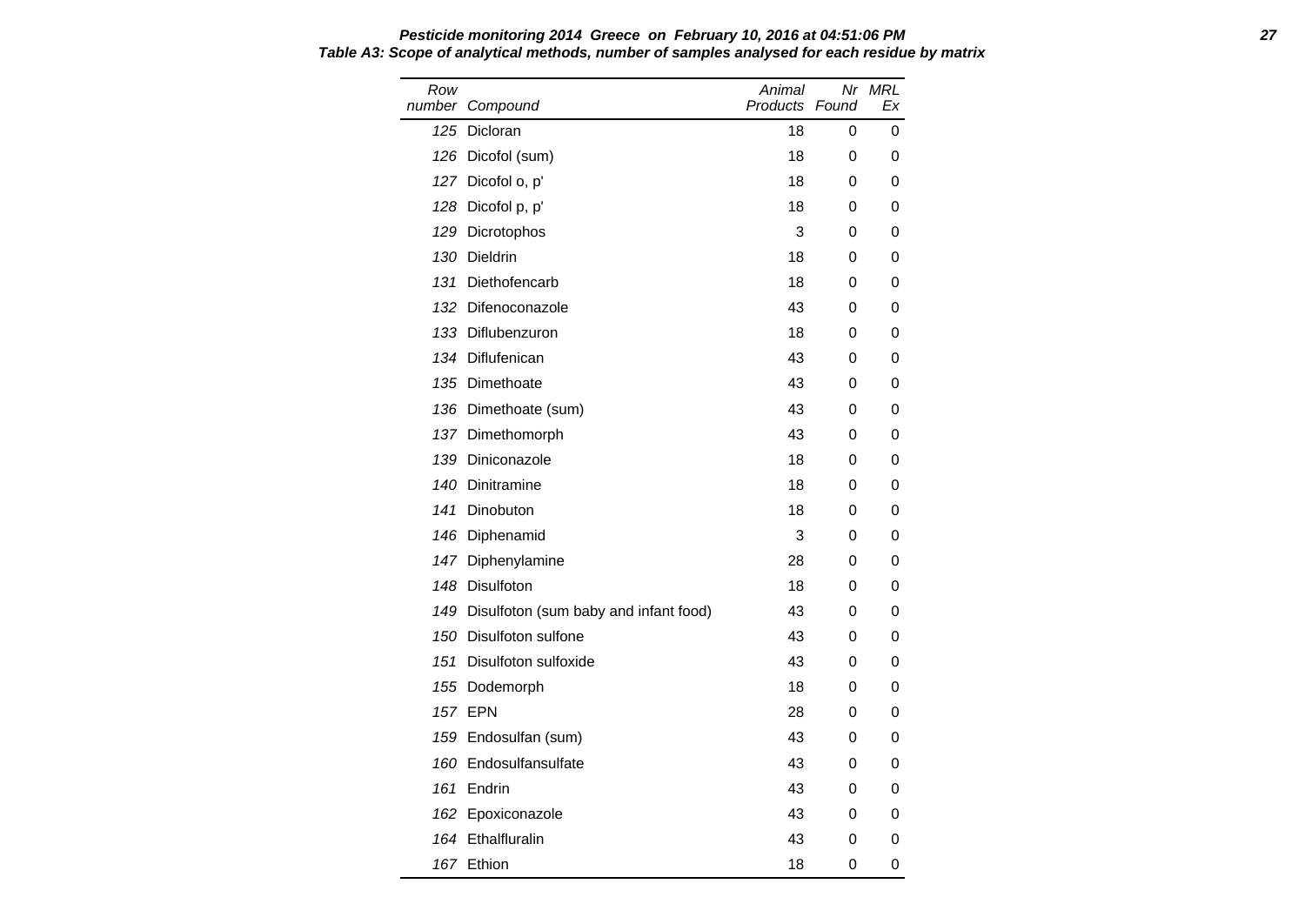### **Pesticide monitoring 2014 Greece on February 10, 2016 at 04:51:06 PM 28 Table A3: Scope of analytical methods, number of samples analysed for each residue by matrix**

| Row | number Compound                              | Animal<br>Products Found |   | Nr MRL<br>Еx |
|-----|----------------------------------------------|--------------------------|---|--------------|
|     | 168 Ethirimol                                | 3                        | 0 | 0            |
|     | 169 Ethofumesate                             | 18                       | 0 | 0            |
|     | 170 Ethofumesate (sum)                       | 18                       | 0 | 0            |
|     | 171 Ethoprophos                              | 43                       | 0 | 0            |
|     | 172 Ethoxyquin                               | 3                        | 0 | 0            |
|     | 173 Etofenprox                               | 3                        | 0 | 0            |
|     | 174 Etoxazole                                | 18                       | 0 | 0            |
|     | 175 Etrimfos                                 | 25                       | 0 | 0            |
|     | 176 Famoxadone                               | 43                       | 0 | 0            |
|     | 177 Fenamidone                               | 18                       | 0 | 0            |
|     | 178 Fenamiphos                               | 18                       | 0 | 0            |
|     | 179 Fenamiphos (sum)                         | 3                        | 0 | 0            |
|     | 180 Fenamiphos sulfone                       | 3                        | 0 | 0            |
|     | 181 Fenamiphos sulfoxide                     | 3                        | 0 | 0            |
|     | 182 Fenarimol                                | 43                       | 0 | 0            |
|     | 183 Fenazaquin                               | 43                       | 0 | 0            |
|     | 184 Fenbuconazole                            | 43                       | 0 | 0            |
|     | 187 Fenhexamid                               | 43                       | 0 | 0            |
|     | 188 Fenitrothion                             | 43                       | 0 | 0            |
|     | 189 Fenoxycarb                               | 43                       | 0 | 0            |
|     | 190 Fenpropathrin                            | 43                       | 0 | 0            |
|     | 191 Fenpropidin                              | 3                        | 0 | 0            |
|     | 192 Fenpropimorph                            | 18                       | 0 | 0            |
|     | 193 Fenpyroximate                            | 18                       | 0 | 0            |
|     | 195 Fensulfothion                            | 18                       | 0 | 0            |
|     | 196 Fensulfothion (sum baby and infant food) | 18                       | 0 | 0            |
|     | 197 Fensulfothion oxon                       | 18                       | 0 | 0            |
|     | 198 Fensulfothion oxon sulphone              | 18                       | 0 | 0            |
|     | 199 Fensulfothion sulfone                    | 18                       | 0 | 0            |
|     | 200 Fenthion                                 | 43                       | 0 | 0            |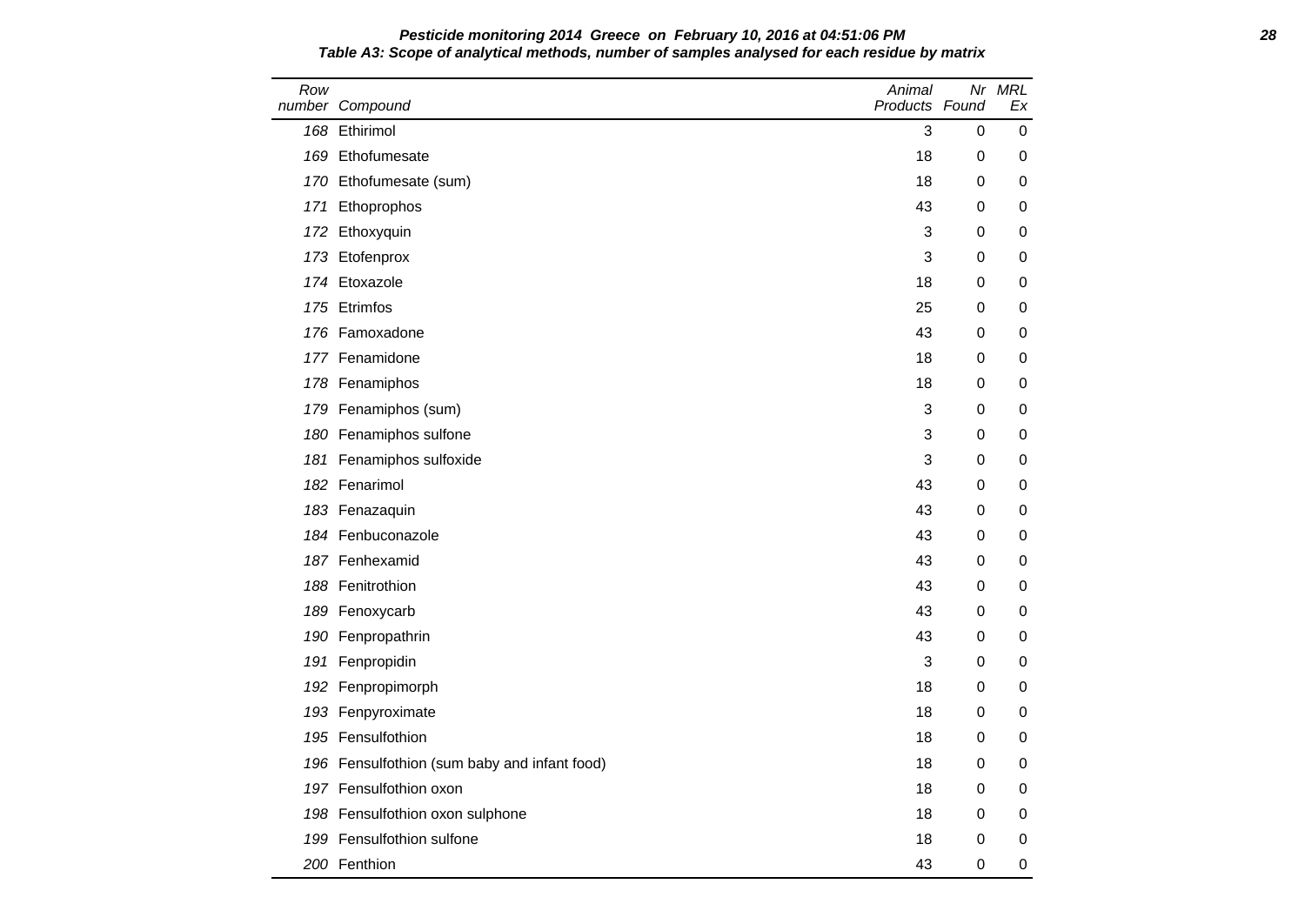#### **Pesticide monitoring 2014 Greece on February 10, 2016 at 04:51:06 PM 29 Table A3: Scope of analytical methods, number of samples analysed for each residue by matrix**

| Row | number Compound                                                               | Animal<br>Products Found |   | Nr MRL<br>Еx |
|-----|-------------------------------------------------------------------------------|--------------------------|---|--------------|
|     | 201 Fenthion (sum)                                                            | 43                       | 0 | 0            |
|     | 202 Fenthion oxon                                                             | 18                       | 0 | 0            |
|     | 203 Fenthion oxon sulfone                                                     | 18                       | 0 | 0            |
|     | 204 Fenthion oxonsulfoxide                                                    | 18                       | 0 | 0            |
|     | 205 Fenthion sulfone                                                          | 43                       | 0 | 0            |
|     | 206 Fenthion sulfoxide                                                        | 43                       | 0 | 0            |
|     | 208 Fenvalerate (sum of RR, SS, RS and SR isomers)                            | 43                       | 0 | 0            |
|     | 212 Fipronil                                                                  | 25                       | 0 | 0            |
|     | 214 Fipronil desulfinyl                                                       | 3                        | 0 | 0            |
|     | 216 Fluazifop (free acid)                                                     | 25                       | 0 | 0            |
|     | 218 Fluazinam                                                                 | 3                        | 0 | 0            |
|     | 220 Flucythrinate                                                             | 18                       | 0 | 0            |
|     | 222 Fludioxonil                                                               | 28                       | 0 | 0            |
|     | 223 Flufenacet                                                                | 3                        | 0 | 0            |
|     | 225 Flufenoxuron                                                              | 28                       | 0 | 0            |
|     | 226 Fluometuron                                                               | 3                        | 0 | 0            |
|     | 227 Fluopicolide                                                              | 3                        | 0 | 0            |
|     | 228 Fluquinconazole                                                           | 43                       | 0 | 0            |
|     | 229 Fluroxypyr                                                                | 25                       | 0 | 0            |
|     | 231 Flusilazole                                                               | 43                       | 0 | 0            |
|     | 232 Flutolanil                                                                | 3                        | 0 | 0            |
|     | 233 Flutriafol                                                                | 43                       | 0 | 0            |
|     | 234 Fluvalinate                                                               | 25                       | 0 | 0            |
|     | 235 Folpet                                                                    | 18                       | 0 | 0            |
|     | 240 Fosthiazate                                                               | 18                       | 0 | 0            |
|     | 241 Furathiocarb                                                              | 18                       | 0 | 0            |
|     | 244 Haloxyfop                                                                 | 25                       | 0 | 0            |
|     | 252 Heptachlor                                                                | 43                       | 0 | 0            |
| 253 | Heptachlor (sum of heptachlor and heptachlor epoxide expressed as heptachlor) | 43                       | 0 | 0            |
|     | 254 Heptachlor endo-epoxide                                                   | 25                       | 0 | 0            |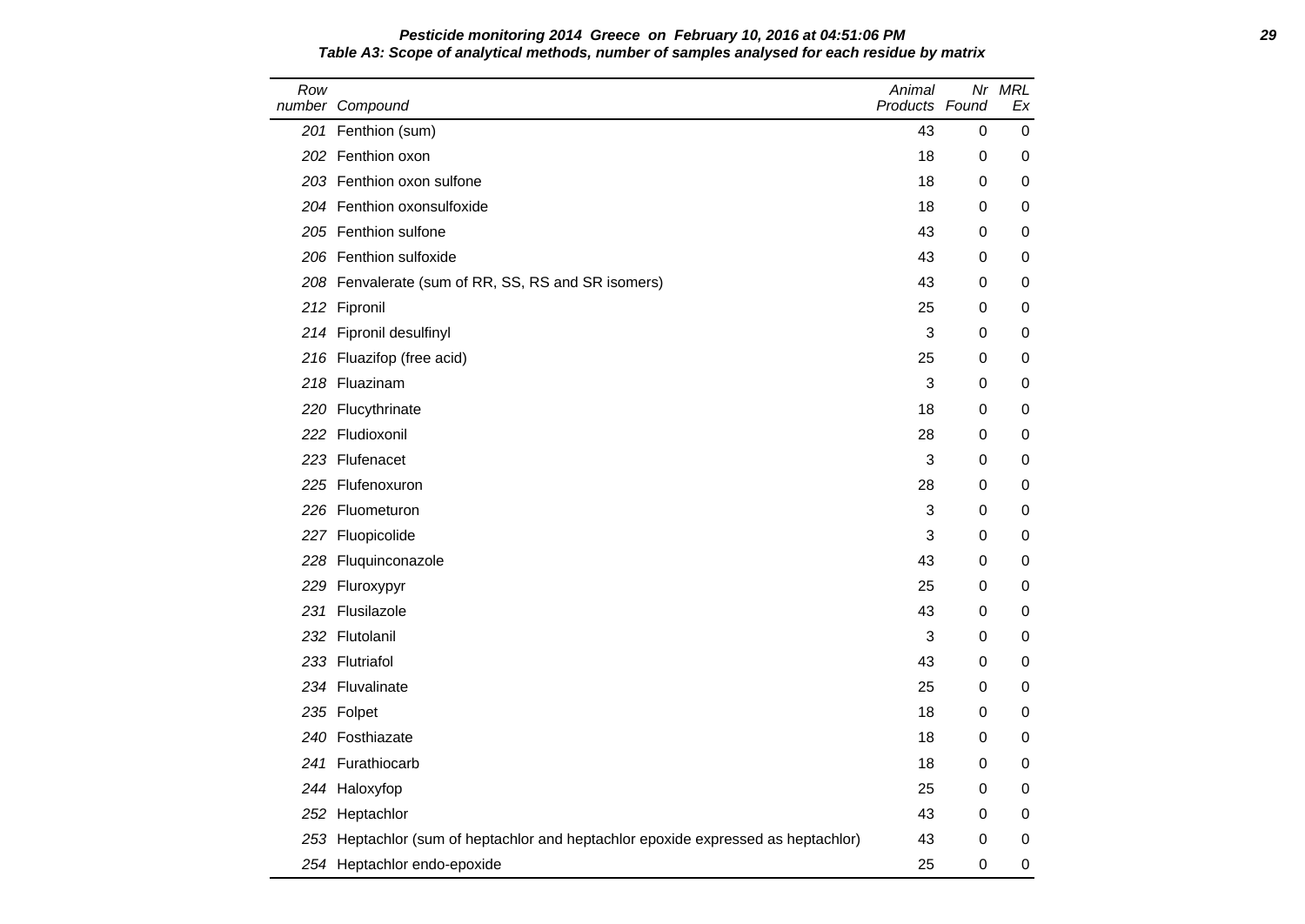**Pesticide monitoring 2014 Greece on February 10, 2016 at 04:51:06 PM 30 Table A3: Scope of analytical methods, number of samples analysed for each residue by matrix**

| Row | number Compound                                                                 | Animal<br>Products Found | Nr       | <b>MRL</b><br>Ex |
|-----|---------------------------------------------------------------------------------|--------------------------|----------|------------------|
|     | 255 Heptachlor epoxide                                                          | 18                       | 0        | $\pmb{0}$        |
|     | 256 Heptachlor exo-epoxide                                                      | 25                       | 0        | 0                |
|     | 257 Heptenophos                                                                 | 43                       | 0        | 0                |
| 258 | Hexachlorobenzene                                                               | 43                       | 0        | 0                |
| 259 | Hexachlorocyclohexane (HCH), alpha-isomer                                       | 43                       | 0        | 0                |
| 260 | Hexachlorocyclohexane (HCH), beta-isomer                                        | 43                       | 0        | 0                |
| 261 | Hexachlorocyclohexane (HCH), sum of isomers, except the gamma isomer            | 27                       | 0        | 0                |
| 262 | Hexaconazole                                                                    | 43                       | 0        | $\pmb{0}$        |
|     | 264 Hexythiazox                                                                 | 43                       | 0        | 0                |
|     | 265 Imazalil                                                                    | 43                       | 0        | 0                |
|     | 266 Imazamethabenz-methyl                                                       | 3                        | 0        | 0                |
|     | 267 Imidacloprid                                                                | 28                       | 0        | 0                |
| 268 | Indoxacarb as sum of the isomers S and R                                        | 43                       | 0        | 0                |
| 271 | Iprodione                                                                       | 43                       | 0        | $\pmb{0}$        |
| 272 | Iprovalicarb                                                                    | 43                       | 0        | 0                |
|     | 273 Isofenphos-methyl                                                           | 43                       | 0        | 0                |
|     | 274 Isoprothiolane                                                              | 3                        | 0        | 0                |
|     | 275 Isoproturon                                                                 | 28                       | 0        | 0                |
| 276 | Jasmolin I                                                                      | 3                        | 0        | 0                |
| 277 | Jasmolin II                                                                     | 3                        | $\Omega$ | $\pmb{0}$        |
|     | 278 Kresoxim-methyl                                                             | 27                       | 0        | 0                |
| 279 | Lambda-Cyhalothrin                                                              | 18                       | 0        | 0                |
| 280 | Lambda-cyhalothrin, including other mixed isomeric consituents (sum of isomers) | 25                       | 0        | 0                |
| 281 | Lindane (Gamma-isomer of hexachlorociclohexane (HCH))                           | 43                       | 0        | 0                |
|     | 282 Linuron                                                                     | 43                       | 0        | 0                |
|     | 283 Lufenuron                                                                   | 28                       | $\Omega$ | $\pmb{0}$        |
|     | 284 MCPA                                                                        | 25                       | 0        | 0                |
|     | 286 Malaoxon                                                                    | 43                       | 0        | 0                |
|     | 287 Malathion                                                                   | 43                       | 0        | 0                |
|     | 288 Malathion (sum of malathion and malaoxon expressed as malathion)            | 43                       | 0        | 0                |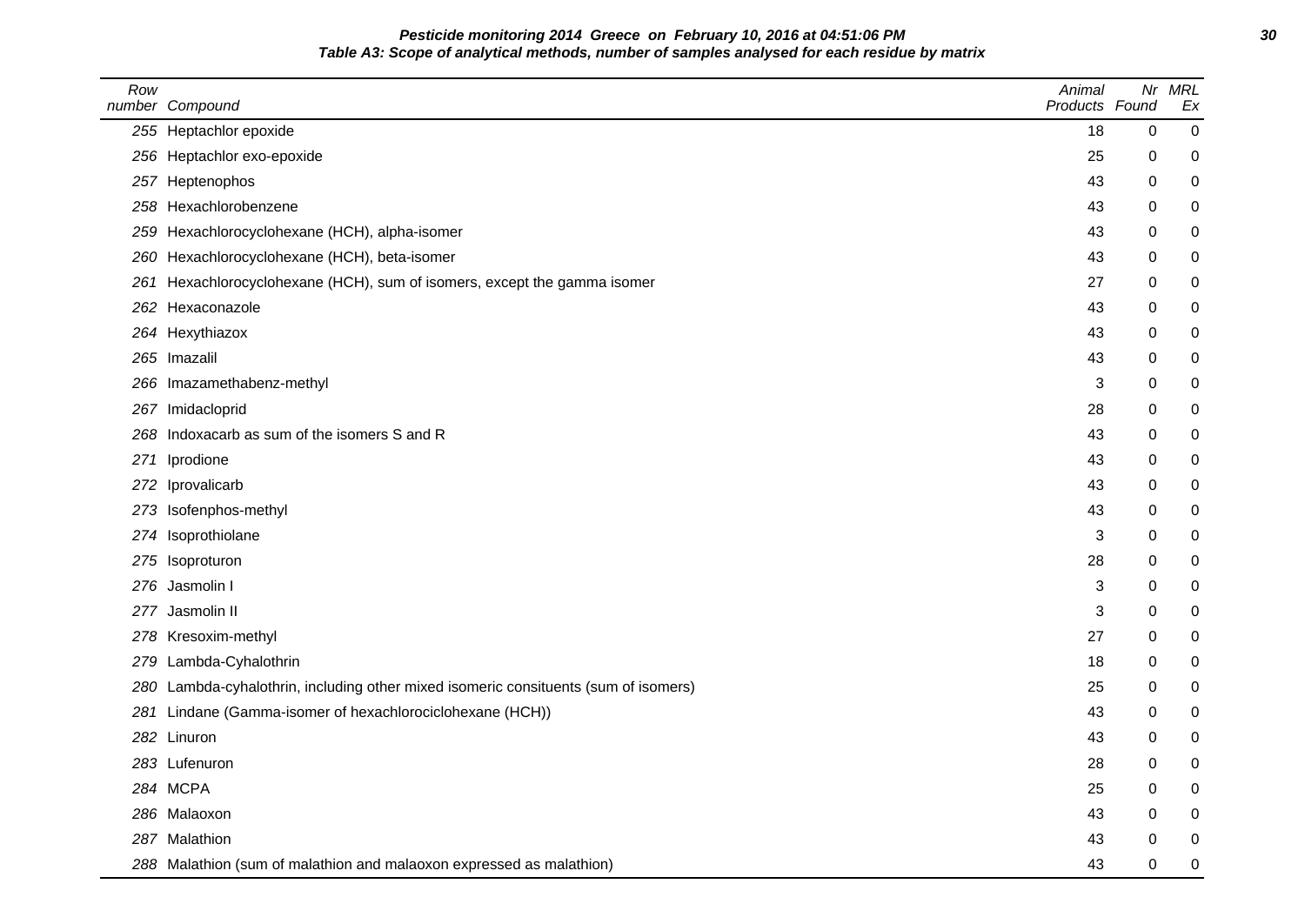**Pesticide monitoring 2014 Greece on February 10, 2016 at 04:51:06 PM 31 Table A3: Scope of analytical methods, number of samples analysed for each residue by matrix**

| Row | number Compound                                                                                                                          | Animal<br>Products Found | Nr | <b>MRL</b><br>Ex |
|-----|------------------------------------------------------------------------------------------------------------------------------------------|--------------------------|----|------------------|
|     | 290 Mecarbam                                                                                                                             | 3                        | 0  | 0                |
| 291 | Mecoprop (sum of mecoprop-p and mecoprop expressed as mecoprop)                                                                          | 25                       | 0  | 0                |
| 292 | Mepanipyrim                                                                                                                              | 43                       | 0  | 0                |
| 296 | Metaflumizone (sum of E- and Z- isomers)                                                                                                 | 3                        | 0  | 0                |
| 298 | Metalaxyl (Metalaxyl including other mixtures of constituent isomers including Metalaxyl-M (sum of isomers))                             | 43                       | 0  | 0                |
| 299 | Metamitron                                                                                                                               | 3                        | 0  | 0                |
| 300 | Metazachlor                                                                                                                              | 3                        | 0  | 0                |
| 301 | Metconazole                                                                                                                              | 43                       | 0  | 0                |
| 302 | Methabenzthiazuron                                                                                                                       | 3                        | 0  | 0                |
|     | 303 Methacrifos                                                                                                                          | 43                       | 0  | 0                |
|     | 304 Methamidophos                                                                                                                        | 28                       | 0  | 0                |
|     | 305 Methidathion                                                                                                                         | 43                       | 0  | 0                |
| 306 | Methiocarb                                                                                                                               | 28                       | 0  | 0                |
|     | 307 Methiocarb (sum of methiocarb and methiocarb sulfoxide and sulfone, expressed as methiocarb)                                         | 28                       | 0  | 0                |
| 308 | Methiocarb sulfone                                                                                                                       | 28                       | 0  | 0                |
| 309 | Methiocarb sulfoxide                                                                                                                     | 28                       | 0  | 0                |
| 310 | Metholachlor                                                                                                                             | 3                        | 0  | 0                |
| 311 | Methomyl                                                                                                                                 | 28                       | 0  | 0                |
| 312 | Methomyl and thiodicarb (sum of methomyl and thiodicarb expressed as methomyl)                                                           | 28                       | 0  | 0                |
| 313 | Methoxychlor                                                                                                                             | 43                       | 0  | 0                |
|     | 314 Methoxyfenozide                                                                                                                      | 43                       | 0  | 0                |
| 315 | Metobromuron                                                                                                                             | 18                       | 0  | 0                |
|     | 316 Metolachlor and S-metolachlor (metolachlor including other mixtures of constituent isomers including S-metolachlor (sum of isomers)) | 25                       | 0  | 0                |
|     | 317 Metoxuron                                                                                                                            | 3                        | 0  | 0                |
| 319 | Metribuzin                                                                                                                               | 3                        | 0  | 0                |
|     | 320 Metsulfuron-methyl                                                                                                                   | 18                       | 0  | 0                |
| 321 | Mevinphos (sum of E- and Z-isomers)                                                                                                      | 3                        | 0  | 0                |
| 322 | Monocrotophos                                                                                                                            | 28                       | 0  | 0                |
|     | 323 Monolinuron                                                                                                                          | 18                       | 0  | 0                |
|     | 324 Myclobutanil                                                                                                                         | 18                       | 0  | 0                |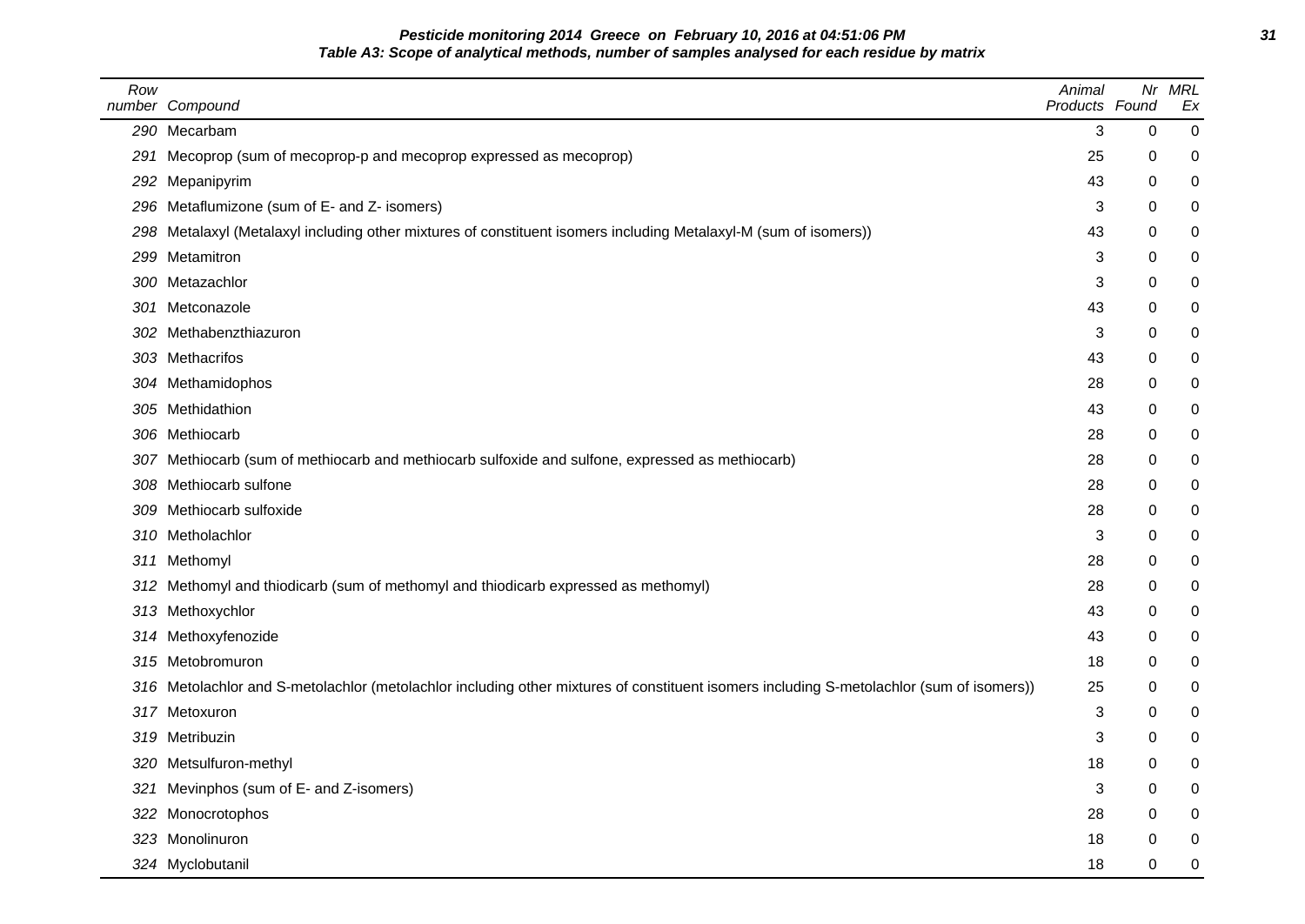**Pesticide monitoring 2014 Greece on February 10, 2016 at 04:51:06 PM 32 Table A3: Scope of analytical methods, number of samples analysed for each residue by matrix**

| Row | number Compound                                                                                         | Animal<br>Products Found | Nr       | <b>MRL</b><br>Ex |
|-----|---------------------------------------------------------------------------------------------------------|--------------------------|----------|------------------|
|     | 325 Naled                                                                                               | 18                       | $\Omega$ | $\pmb{0}$        |
|     | 326 Napropamide                                                                                         | 3                        | 0        | 0                |
|     | 327 Nicosulfuron                                                                                        | 18                       | 0        | 0                |
| 328 | Nitenpyram                                                                                              | 3                        | 0        | 0                |
|     | 329 Nitrofen                                                                                            | 28                       | 0        | 0                |
|     | 330 Nuarimol                                                                                            | 3                        | 0        | 0                |
|     | 331 Omethoate                                                                                           | 43                       | 0        | 0                |
| 332 | Orthophenylphenol                                                                                       | 25                       | $\Omega$ | 0                |
|     | 333 Oxadiazon                                                                                           | 3                        | 0        | 0                |
|     | 334 Oxadixyl                                                                                            | 28                       | 0        | 0                |
|     | 335 Oxamyl                                                                                              | 28                       | 0        | 0                |
|     | 337 Oxydemeton-methyl                                                                                   | 3                        | 0        | 0                |
| 338 | Oxydemeton-methyl (sum of oxydemeton-methyl and demeton-S-methylsulfone expressed as oxydemeton-methyl) | 28                       | 0        | 0                |
| 339 | Oxyfluorfen                                                                                             | 43                       | 0        | 0                |
|     | 340 Paclobutrazol                                                                                       | 28                       | $\Omega$ | 0                |
|     | 342 Paraoxon-methyl                                                                                     | 43                       | 0        | 0                |
|     | 343 Parathion                                                                                           | 43                       | 0        | 0                |
|     | 344 Parathion-methyl                                                                                    | 43                       | 0        | 0                |
|     | 345 Parathion-methyl (sum of Parathion-methyl and paraoxon-methyl expressed as Parathion-methyl)        | 43                       | 0        | 0                |
|     | 346 Penconazole                                                                                         | 43                       | 0        | 0                |
|     | 347 Pencycuron                                                                                          | 3                        | 0        | 0                |
|     | 348 Pendimethalin                                                                                       | 43                       | 0        | 0                |
| 349 | Pentachloroaniline                                                                                      | 18                       | 0        | 0                |
|     | 350 Permethrin (sum of isomers)                                                                         | 43                       | 0        | 0                |
| 352 | Phenthoate                                                                                              | 3                        | 0        | 0                |
|     | 354 Phorate (sum of phorate, its oxygen analogue and their sulfones expressed as phorate)               | 18                       | 0        | 0                |
|     | 357 Phosalone                                                                                           | 43                       | 0        | 0                |
| 358 | Phosmet                                                                                                 | 34                       | 0        | 0                |
| 359 | Phosmet (phosmet and phosmet oxon expressed as phosmet)                                                 | 27                       | 0        | 0                |
|     | 360 Phosmet oxon                                                                                        | 18                       | 0        | $\pmb{0}$        |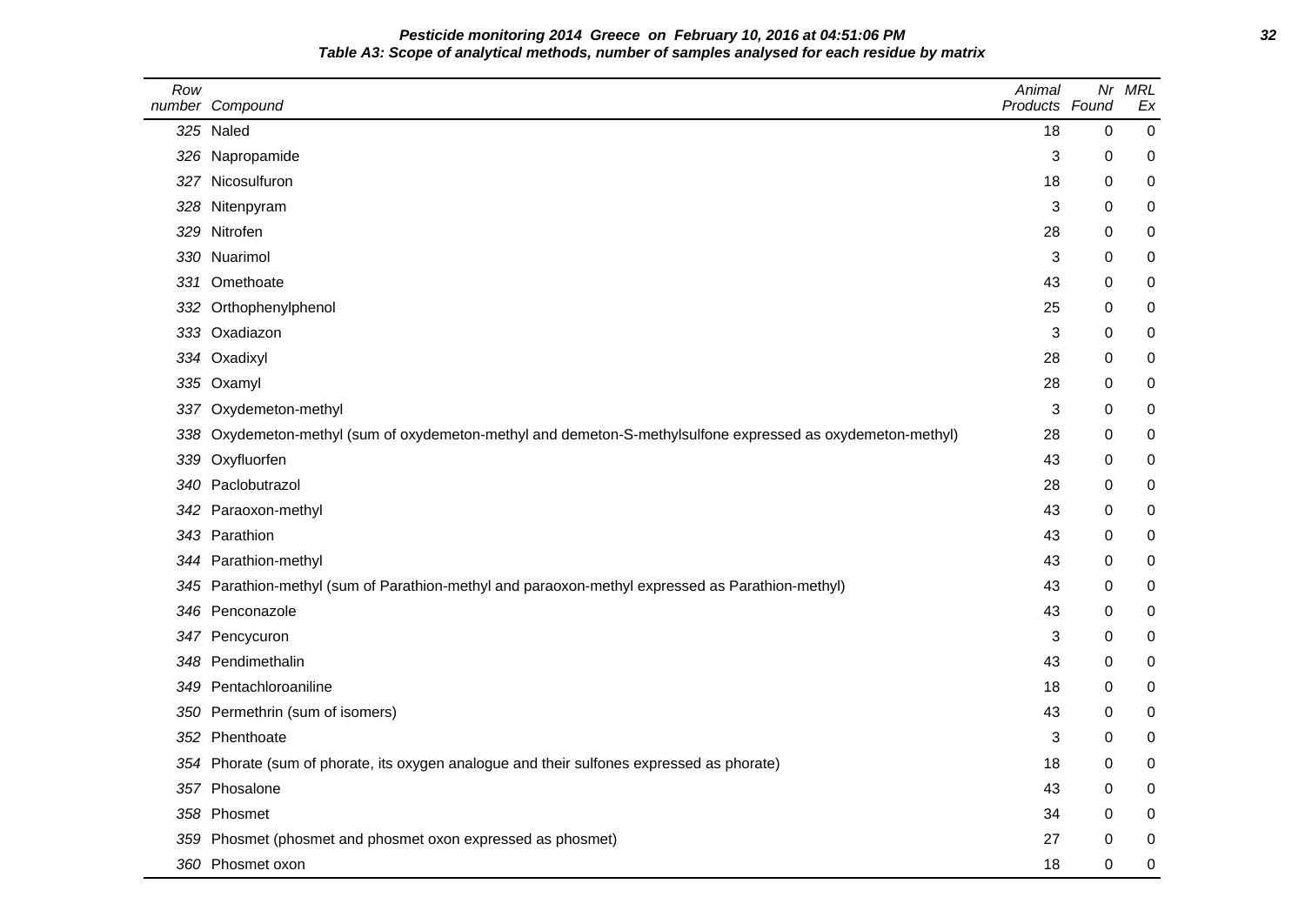## **Pesticide monitoring 2014 Greece on February 10, 2016 at 04:51:06 PM 33 Table A3: Scope of analytical methods, number of samples analysed for each residue by matrix**

| Row  | number Compound                                                                                                        | Animal<br>Products Found |             | Nr MRL<br>Ex |
|------|------------------------------------------------------------------------------------------------------------------------|--------------------------|-------------|--------------|
|      | 362 Phoxim                                                                                                             | 3                        | $\Omega$    | 0            |
|      | 363 Picoxystrobin                                                                                                      | 28                       | 0           | 0            |
|      | 364 Pirimicarb                                                                                                         | 43                       | 0           | 0            |
|      | 365 Pirimicarb (sum of Pirimicarb and desmethyl pirimicarb expressed as Pirimicarb)                                    | 43                       | 0           | 0            |
| 366  | Pirimicarb desmethyl                                                                                                   | 28                       | 0           | 0            |
| 368  | Pirimiphos-methyl                                                                                                      | 43                       | 0           | 0            |
|      | 369 Primisulfuron                                                                                                      | 18                       | 0           | 0            |
| 370- | Prochloraz                                                                                                             | 43                       | 0           | 0            |
| 371  | Prochloraz (sum of prochloraz and its metabolites containing the 2,4,6-Trichlorophenol moiety expressed as prochloraz) | 18                       | 0           | 0            |
| 372  | Procymidone                                                                                                            | 43                       | 0           | 0            |
| 373. | Profenofos                                                                                                             | 43                       | $\Omega$    | 0            |
|      | 376 Prometryn                                                                                                          | 18                       | 0           | 0            |
| 377  | Propachlor                                                                                                             | 18                       | 0           | 0            |
| 378  | Propachlor: oxalinic derivate of propachlor, expressed as propachlor                                                   | 3                        | 0           | 0            |
| 381  | Propanil                                                                                                               | 3                        | 0           | 0            |
| 382  | Propargite                                                                                                             | 18                       | 0           | 0            |
|      | 384 Propham                                                                                                            | 3                        | 0           | 0            |
|      | 385 Propiconazole                                                                                                      | 43                       | $\Omega$    | 0            |
| 386  | Propoxur                                                                                                               | 25                       | 0           | 0            |
| 387  | Propyzamide                                                                                                            | 43                       | 0           | 0            |
| 388  | Prothioconazole (prothioconazole-desthio)                                                                              | 3                        | 0           | 0            |
| 389  | Prothioconazole (sum animal products)                                                                                  | 3                        | 0           | 0            |
| 390  | Prothiofos                                                                                                             | 28                       | 0           | 0            |
| 391  | Pymetrozine                                                                                                            | 3                        | $\mathbf 0$ | 0            |
| 392  | Pyraclostrobin                                                                                                         | 43                       | 0           | 0            |
|      | 393 Pyrazophos                                                                                                         | 43                       | 0           | 0            |
|      | 394 Pyrethrin I                                                                                                        | 3                        | 0           | 0            |
|      | 395 Pyrethrin II                                                                                                       | 3                        | $\Omega$    | 0            |
|      | 396 Pyrethrins                                                                                                         | 3                        | 0           | 0            |
|      | 397 Pyridaben                                                                                                          | 18                       | 0           | 0            |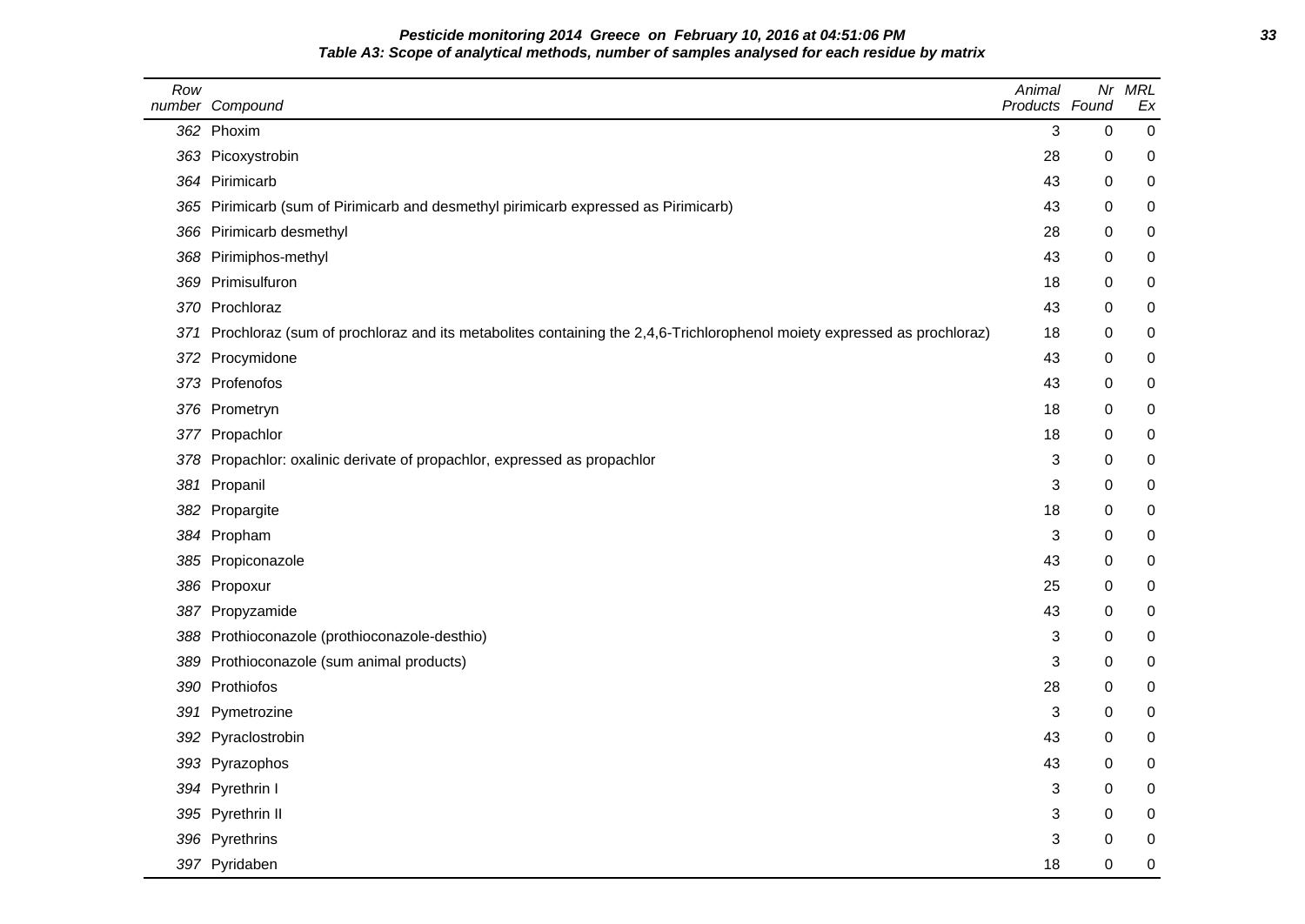## **Pesticide monitoring 2014 Greece on February 10, 2016 at 04:51:06 PM 34 Table A3: Scope of analytical methods, number of samples analysed for each residue by matrix**

| Row | number Compound                                                                         | Animal<br>Products Found | Nr | <b>MRL</b><br>Ex |
|-----|-----------------------------------------------------------------------------------------|--------------------------|----|------------------|
|     | 400 Pyrifenox                                                                           | 18                       | 0  | 0                |
| 401 | Pyrimethanil                                                                            | 43                       | 0  | 0                |
|     | 402 Pyriproxyfen                                                                        | 43                       | 0  | 0                |
|     | 403 Quinalphos                                                                          | 18                       | 0  | 0                |
| 404 | Quinoxyfen                                                                              | 28                       | 0  | 0                |
| 405 | Quintozene                                                                              | 43                       | 0  | 0                |
| 406 | Quintozene (sum of quintozene and pentachloro-aniline expressed as quintozene)          | 18                       | 0  | 0                |
| 407 | Resmethrin (resmethrin including other mixtures of consituent isomers (sum of isomers)) | 40                       | 0  | 0                |
| 410 | Sethoxydim                                                                              | 18                       | 0  | 0                |
| 411 | Simazine                                                                                | 3                        | 0  | 0                |
| 413 | Spinosad (sum of Spinosyn A and Spinosyn D, expressed as Spinosad)                      | 43                       | 0  | 0                |
| 414 | Spinosyn A                                                                              | 43                       | 0  | 0                |
|     | 415 Spinosyn D                                                                          | 43                       | 0  | 0                |
| 416 | Spirodiclofen                                                                           | 3                        | 0  | 0                |
|     | 417 Spiroxamine                                                                         | 18                       | 0  | 0                |
| 418 | Tebuconazole                                                                            | 28                       | 0  | 0                |
| 419 | Tebufenozide                                                                            | 43                       | 0  | $\mathbf 0$      |
| 420 | Tebufenpyrad                                                                            | 43                       | 0  | 0                |
| 421 | Tecnazene                                                                               | 43                       | 0  | 0                |
| 422 | Teflubenzuron                                                                           | 28                       | 0  | 0                |
|     | 423 Tefluthrin                                                                          | 3                        | 0  | 0                |
|     | 424 Temephos                                                                            | 18                       | 0  | 0                |
| 425 | Terbufos                                                                                | 18                       | 0  | 0                |
|     | 426 Terbufos (sum baby and infant food)                                                 | 43                       | 0  | 0                |
| 427 | Terbufos sulfone                                                                        | 43                       | 0  | 0                |
| 428 | Terbufos sulfoxide                                                                      | 43                       | 0  | 0                |
| 429 | Terbuthylazine                                                                          | 18                       | 0  | 0                |
|     | 430 Terbutryn                                                                           | 3                        | 0  | 0                |
| 431 | Tetrachlorvinphos                                                                       | 3                        | 0  | 0                |
|     | 432 Tetraconazole                                                                       | 43                       | 0  | $\boldsymbol{0}$ |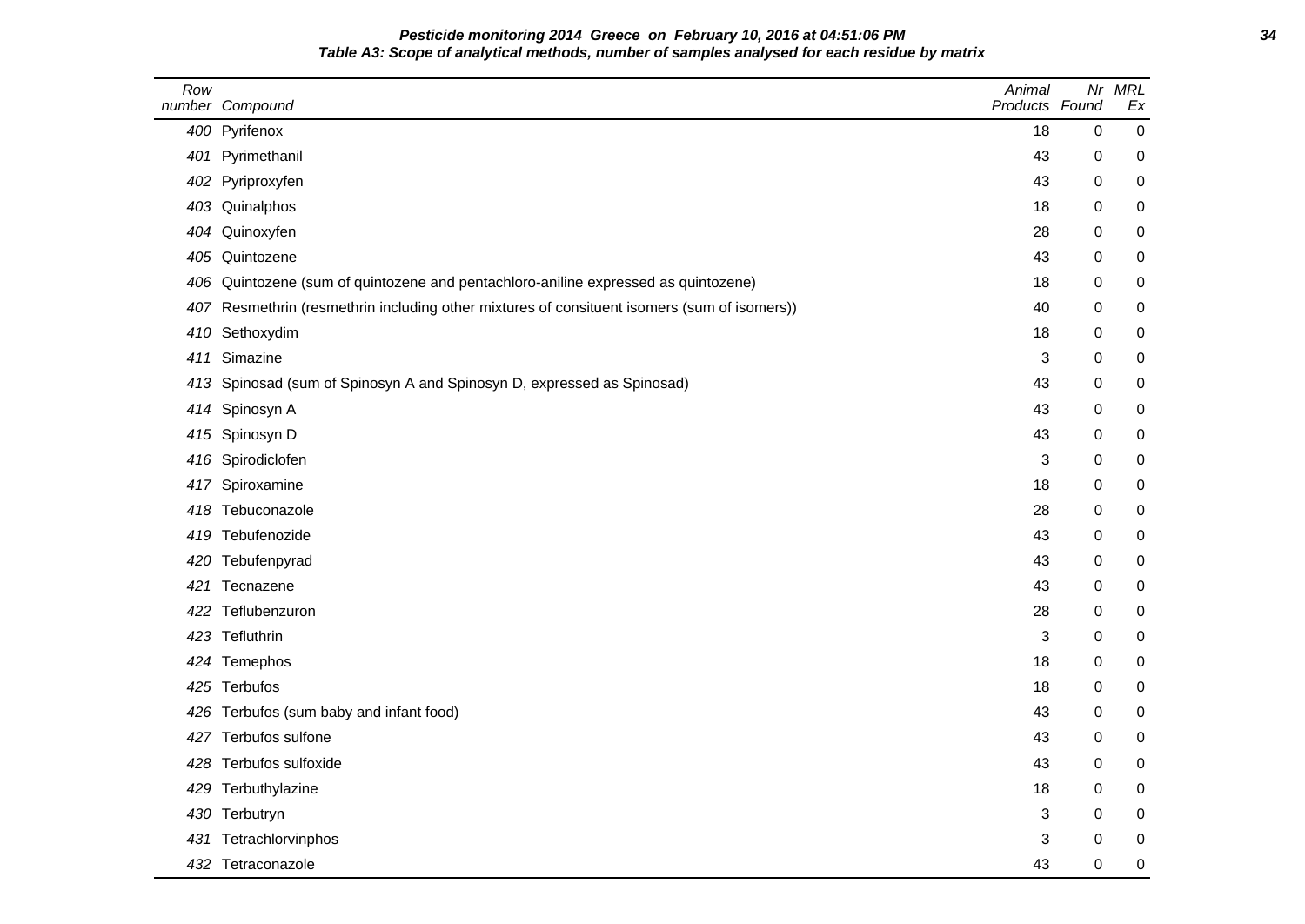#### **Pesticide monitoring 2014 Greece on February 10, 2016 at 04:51:06 PM 35 Table A3: Scope of analytical methods, number of samples analysed for each residue by matrix**

| Row | number Compound                                                                                                         | Animal<br>Products Found | Nr          | MRL<br>Ex |
|-----|-------------------------------------------------------------------------------------------------------------------------|--------------------------|-------------|-----------|
|     | 433 Tetradifon                                                                                                          | 43                       | $\pmb{0}$   | 0         |
|     | 435 Thiabendazole                                                                                                       | 28                       | 0           | 0         |
| 436 | Thiacloprid                                                                                                             | 28                       | 0           | 0         |
|     | 437 Thiametoxam                                                                                                         | 28                       | 0           | 0         |
| 438 | Thiametoxam (sum of thiametoxam and clothianidin expressed as thiametoxam)                                              | 28                       | 0           | 0         |
| 442 | Thiodicarb                                                                                                              | 43                       | 0           | 0         |
|     | 443 Thiophanate-methyl                                                                                                  | 43                       | 0           | 0         |
| 444 | Tolclofos-methyl                                                                                                        | 43                       | 0           | 0         |
|     | 445 Tolylfluanid                                                                                                        | 25                       | 0           | 0         |
|     | 446 Tolylfluanid (Sum of tolylfluanid and dimethylaminosulfotoluidide expressed as tolylfluanid)                        | 18                       | 0           | 0         |
|     | 447 Tralkoxydim                                                                                                         | 3                        | 0           | 0         |
|     | 450 Triadimefon                                                                                                         | 43                       | 0           | 0         |
| 451 | Triadimefon (sum of Triadimefon and Triadimenol)                                                                        | 43                       | 0           | 0         |
| 452 | Triadimenol                                                                                                             | 43                       | 0           | 0         |
|     | 454 Triazophos                                                                                                          | 43                       | 0           | 0         |
|     | 455 Trichlorfon                                                                                                         | 25                       | 0           | 0         |
|     | 457 Tricyclazole                                                                                                        | 3                        | 0           | 0         |
|     | 458 Trifloxystrobin                                                                                                     | 18                       | 0           | 0         |
| 459 | Trifloxystrobin (sum animal products)                                                                                   | 25                       | 0           | 0         |
| 461 | Trifluralin                                                                                                             | 43                       | 0           | 0         |
|     | 463 Triticonazole                                                                                                       | 28                       | 0           | 0         |
|     | 464 Vamidothion                                                                                                         | 3                        | 0           | 0         |
|     | 465 Vinclozolin                                                                                                         | 43                       | 0           | 0         |
| 466 | Vinclozolin (sum of Vinclozolin and all metabolites containing the 3,5-dichloraniline moiety, expressed as Vinclozolin) | 3                        | 0           | 0         |
|     | 467 Zoxamide                                                                                                            | 3                        | 0           | 0         |
|     | 468 alpha-Endosulfan                                                                                                    | 43                       | 0           | 0         |
|     | 470 beta-Endosulfan                                                                                                     | 43                       | 0           | 0         |
| 471 | cis-Chlordane                                                                                                           | 43                       | 0           | 0         |
|     | 473 tau-Fluvalinate                                                                                                     | 43                       | $\mathbf 0$ | 0         |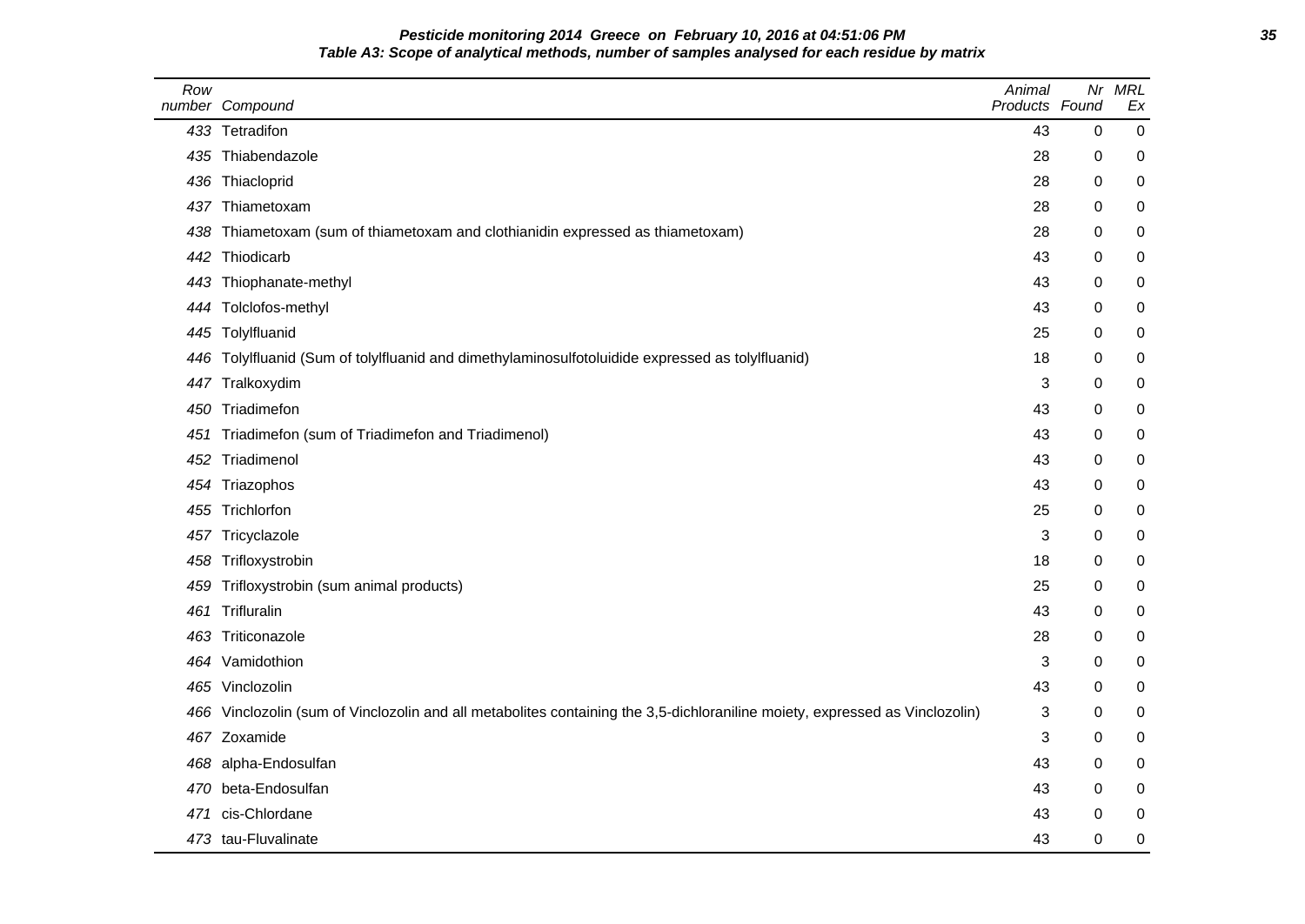#### **Pesticide monitoring 2014 Greece on February 10, 2016 at 04:51:06 PM 36 Table A3: Scope of analytical methods, number of samples analysed for each residue by matrix**

| Row<br>number Compound | Animal<br>Products Found | Nr MRL<br>Ex |
|------------------------|--------------------------|--------------|
| 474 trans-Chlordane    | 18                       |              |
|                        | 9377                     |              |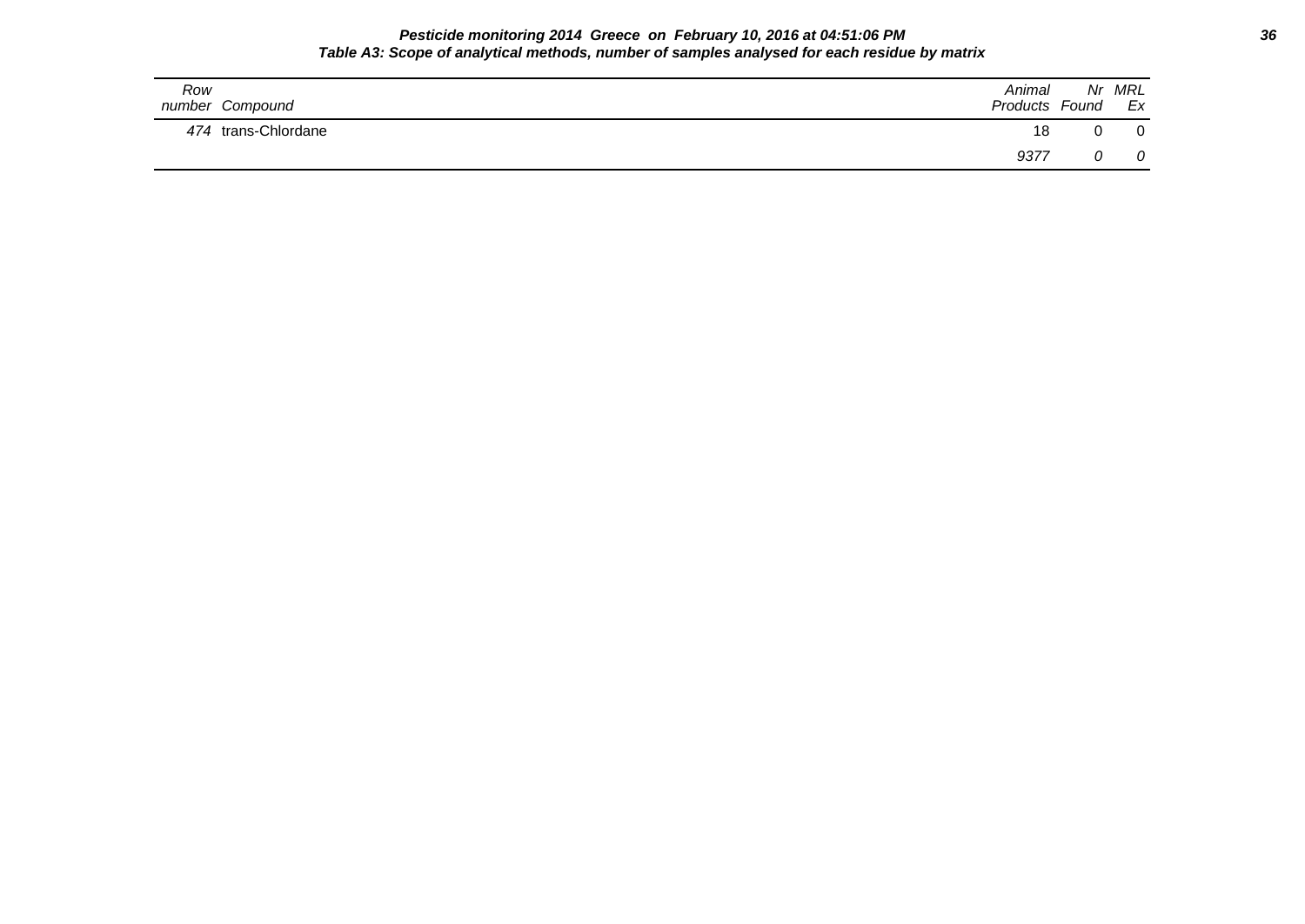Row number Compound Baby/Infant Food Found Nr MRL Ex 2 2,4-D (sum) 9 0 0 6 Abamectin (sum) 32 0 0 7 Acephate 20 32 0 0 8 Acetamiprid 32 0 0 9 Acetochlor 23 0 0 10 Aclonifen 23 0 0 11 Acrinathrin 32 0 0 12 Alachlor 32 0 0 13 Aldicarb 32 0 0 14 Aldicarb (sum) 32 0 0 15 Aldicarb sulfone 32 0 0 16 Aldicarb sulfoxide 32 0 0 17 Aldrin 23 0 0 18 Aldrin and Dieldrin 32 0 0 20 Ametryn 23 0 0 23 Asulam 23 0 0 25 Atrazine 23 0 0 26 Avermectin B1a 23 0 0 27 Avermectin B1b 23 0 0 28 Azimsulfuron 23 0 0 29 Azinphos-ethyl 32 0 0 30 Azinphos-methyl 32 0 0 31 Azoxystrobin 32 0 0 33 Benalaxyl (sum) 23 0 0 36 Benfluralin 32 0 0 37 Benfuracarb 23 0 0 38 Bensulfuron-ethyl 23 0 0 39 Bentazone 22 0 0 40 Bentazone (sum animal products) 23 0 0 41 Benzoximate 23 0 0

## **Pesticide monitoring 2014 Greece on February 10, 2016 at 04:51:06 PM 37 Table A3: Scope of analytical methods, number of samples analysed for each residue by matrix**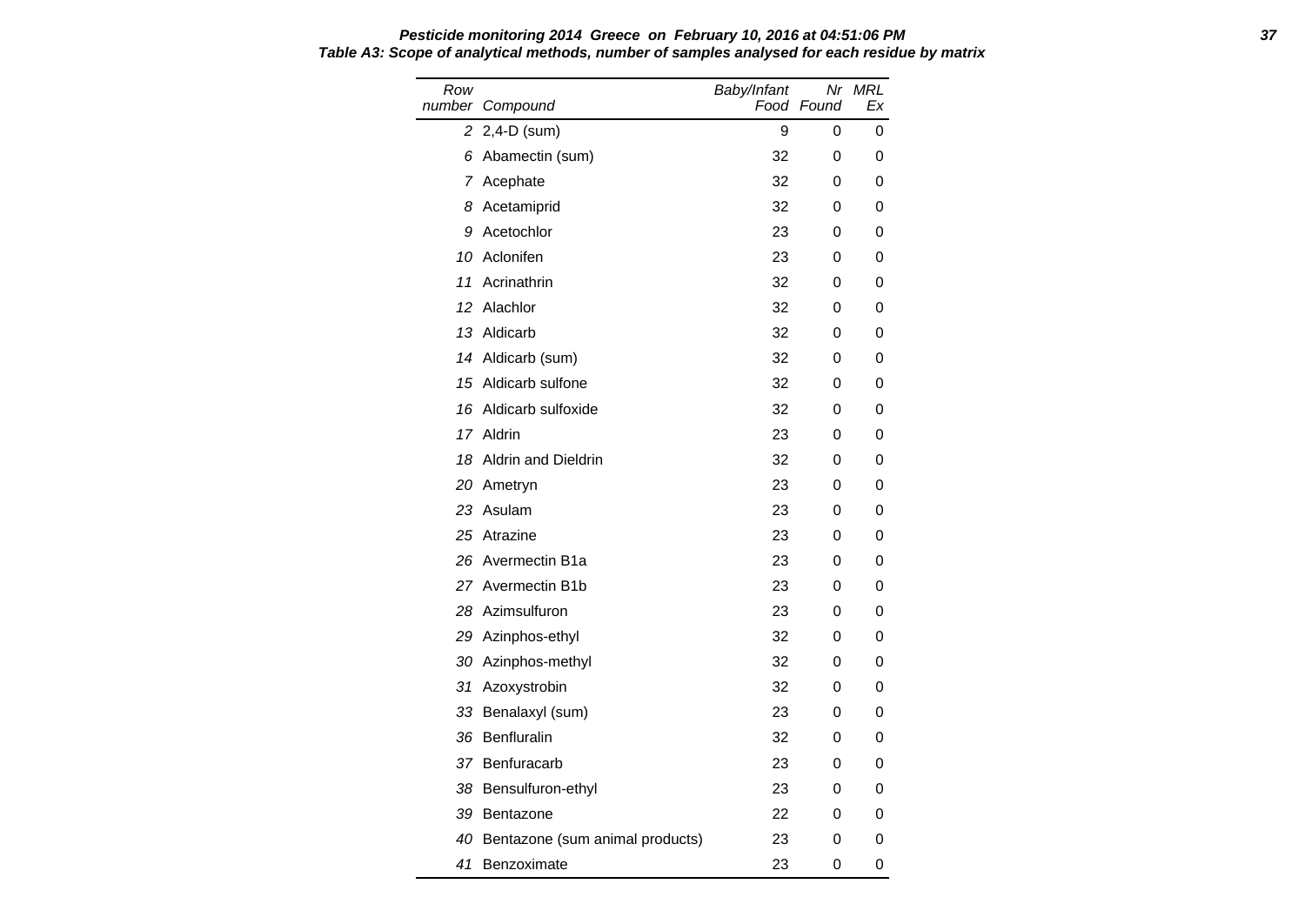#### **Pesticide monitoring 2014 Greece on February 10, 2016 at 04:51:06 PM 38 Table A3: Scope of analytical methods, number of samples analysed for each residue by matrix**

| Row<br>number | Compound                   | Baby/Infant<br>Food | Nr<br>Found | MRL<br>Еx |
|---------------|----------------------------|---------------------|-------------|-----------|
| 42            | <b>Bifenthrin</b>          | 32                  | 0           | 0         |
|               | 44 Bitertanol              | 32                  | 0           | 0         |
| 45            | Boscalid                   | 32                  | 0           | 0         |
| 46            | <b>Bromacil</b>            | 1                   | 0           | 0         |
|               | 48 Bromophos-ethyl         | 23                  | 0           | 0         |
| 49            | Bromopropylate             | 32                  | 0           | 0         |
| 50            | Bromuconazole (sum)        | 32                  | 0           | 0         |
| 51            | <b>Bupirimate</b>          | 32                  | 0           | 0         |
| 52            | Buprofezin                 | 32                  | 0           | 0         |
| 53            | Cadusafos                  | 32                  | 0           | 0         |
|               | 54 Captafol                | 23                  | 0           | 0         |
| 55            | Captan                     | 23                  | 0           | 0         |
|               | 57 Carbaryl                | 32                  | 0           | 0         |
|               | 59 Carbendazim and benomyl | 32                  | 0           | 0         |
| 60            | Carbofuran                 | 32                  | 0           | 0         |
| 61            | Carbofuran (sum)           | 32                  | 0           | 0         |
| 62            | Carbofuran, 3-hydroxy      | 32                  | 0           | 0         |
| 64            | Carbosulfan                | 23                  | 0           | 0         |
|               | 65 Carboxin                | 23                  | 0           | 0         |
|               | 67 Chlorbromuron           | 23                  | 0           | 0         |
| 70            | Chlordane (sum)            | 32                  | 0           | 0         |
| 71            | Chlorfenapyr               | 32                  | 0           | 0         |
| 73            | Chlorfenvinphos            | 32                  | 0           | 0         |
| 74            | Chloridazon                | 23                  | 0           | 0         |
|               | 77 Chlorobenzilate         | 32                  | 0           | 0         |
|               | 78 Chlorothalonil          | 32                  | 0           | 0         |
| 79            | Chlorotoluron              | 23                  | 0           | 0         |
| 80            | Chloroxuron                | 23                  | 0           | 0         |
| 81            | Chlorpropham               | 9                   | 0           | 0         |
| 82            | Chlorpropham (sum)         | 23                  | 0           | 0         |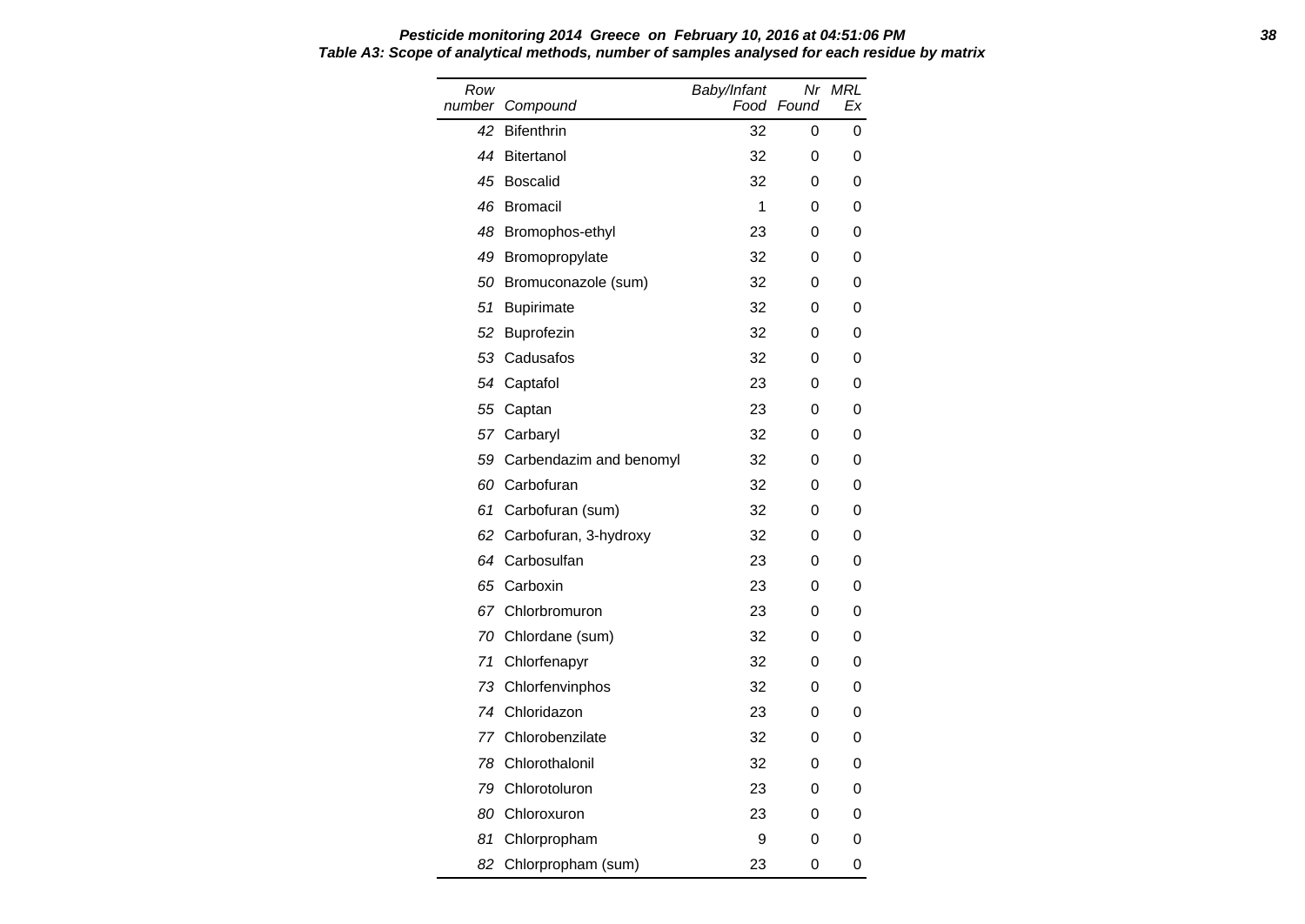### **Pesticide monitoring 2014 Greece on February 10, 2016 at 04:51:06 PM 39 Table A3: Scope of analytical methods, number of samples analysed for each residue by matrix**

| Row | number Compound              | Baby/Infant | Food Found | Nr MRL<br>Еx |
|-----|------------------------------|-------------|------------|--------------|
|     | 83 Chlorpyrifos              | 32          | 0          | 0            |
|     | 84 Chlorpyrifos-methyl       | 32          | 0          | 0            |
|     | 85 Chlorsulfuron             | 23          | 0          | 0            |
|     | 86 Chlorthal-dimethyl        | 23          | 0          | 0            |
|     | 88 Cinerin                   | 23          | 0          | 0            |
|     | 89 Cinerin I                 | 23          | 0          | 0            |
|     | 90 Cinerin II                | 23          | 0          | 0            |
|     | 91 Clethodim (sum)           | 23          | 0          | 0            |
|     | 92 Clofentezine              | 23          | 0          | 0            |
|     | 94 Clothianidin              | 32          | 0          | 0            |
|     | 95 Coumaphos                 | 32          | 0          | 0            |
|     | 96 Cyanazine                 | 23          | 0          | 0            |
|     | 98 Cyfluthrin (sum)          | 32          | 0          | 0            |
|     | 99 Cymoxanil                 | 23          | 0          | 0            |
|     | 101 Cypermethrin (sum)       | 32          | 0          | 0            |
|     | 102 Cyproconazole            | 32          | 0          | 0            |
|     | 103 Cyprodinil               | 32          | 0          | 0            |
|     | 104 Cyromazine               | 23          | 0          | 0            |
|     | 105 DDD, p,p-                | 32          | 0          | 0            |
|     | 106 DDE, o,p-                | 23          | 0          | 0            |
|     | 107 DDE, p,p-                | 32          | 0          | 0            |
|     | 108 DDT (sum)                | 32          | 0          | 0            |
|     | 109 DDT, o,p-                | 32          | 0          | 0            |
|     | 110 DDT, p,p-                | 32          | 0          | 0            |
| 111 | Deltamethrin                 | 32          | 0          | 0            |
|     | 113 Demeton-S-methyl         | 32          | 0          | 0            |
|     | 114 Demeton-S-methyl sulfone | 23          | 0          | 0            |
|     | 115 Desmetryn                | 23          | 0          | 0            |
|     | 116 Diafenthiuron            | 23          | 0          | 0            |
|     | 117 Diazinon                 | 32          | 0          | 0            |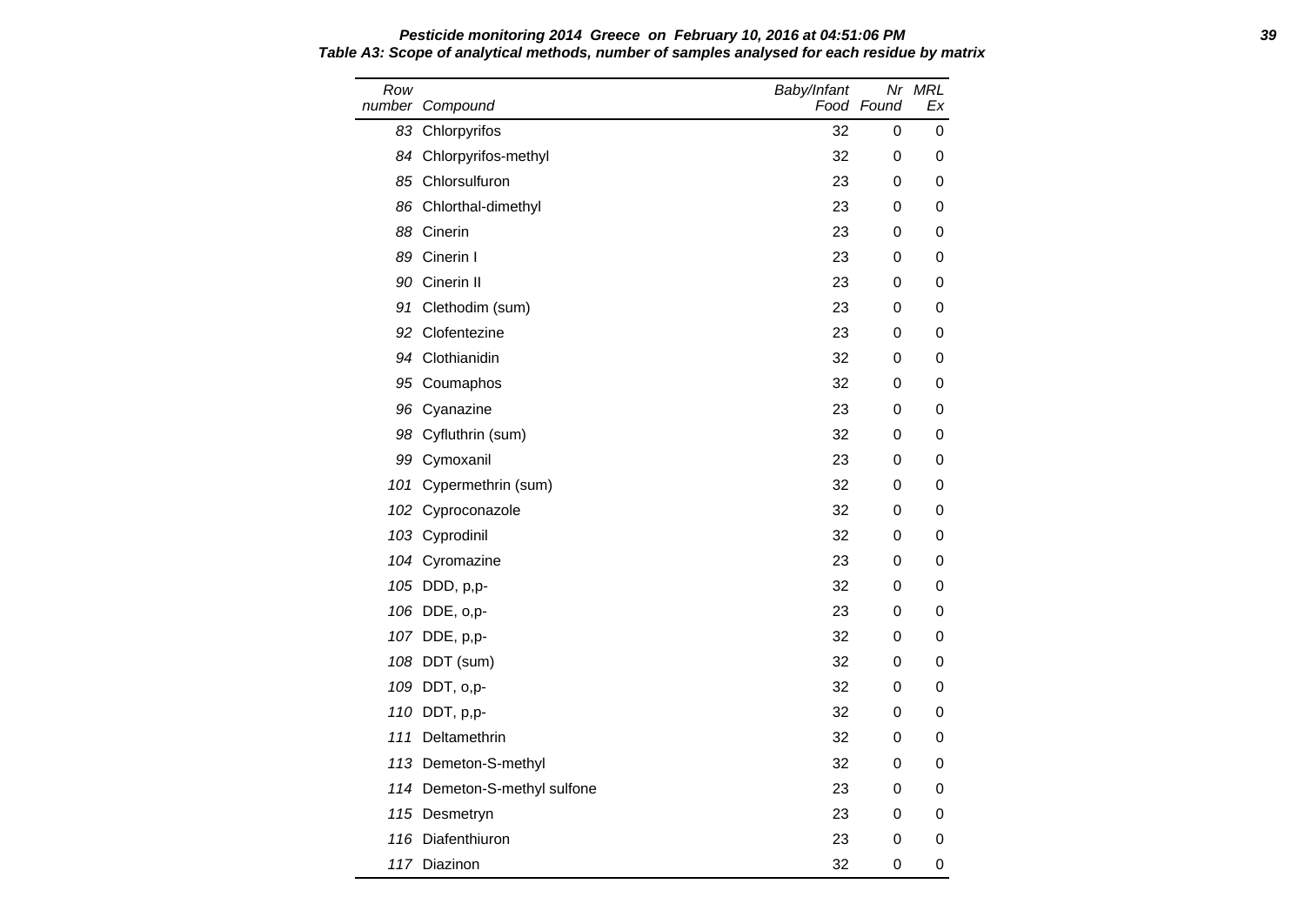Row number Compound Baby/Infant Food Found Nr MRL Ex 119 Dichlofluanid **32** 0 0 120 Dichloroaniline, 3,5-<br>
23 0 0 122 Dichlorprop 9 0 0 0 123 Dichlorprop 9 0 0 124 Dichlorvos 32 0 0 125 Dicloran 23 0 0 126 Dicofol (sum) 23 0 0 127 Dicofol o, p' 23 0 0 128 Dicofol p, p' 23 0 0 129 Dicrotophos 23 0 0 130 Dieldrin 23 0 0 131 Diethofencarb 23 0 0 132 Difenoconazole 32 0 0 133 Diflubenzuron 23 0 0 134 Diflufenican and the state of the state of the state of the state of the state of the state of the state o 135 Dimethoate **32** 0 0 136 Dimethoate (sum) 32 0 0 137 Dimethomorph 32 0 0 139 Diniconazole 23 0 0 140 Dinitramine 23 0 0 141 Dinobuton 23 0 0 142 Dinocap 22 0 0 146 Diphenamid 23 0 0 147 Diphenylamine 32 0 0 148 Disulfoton 23 0 0 149 Disulfoton (sum baby and infant food) 32 0 0 150 Disulfoton sulfone 32 0 0 0 151 Disulfoton sulfoxide 1990 Control 151 Disulfoton sulfoxide 151 Disulto 161 Disulto 161 Disulto 161 Distur 153 Diuron 46 0 0

1*54* Diuron 164 Diuron 1654 Diuron 1654 Diuron 1654 Diuron 1654 Diuron 1655 Diuron 1656 Diuron 1656 Diuron 16

# **Pesticide monitoring 2014 Greece on February 10, 2016 at 04:51:06 PM 40 Table A3: Scope of analytical methods, number of samples analysed for each residue by matrix**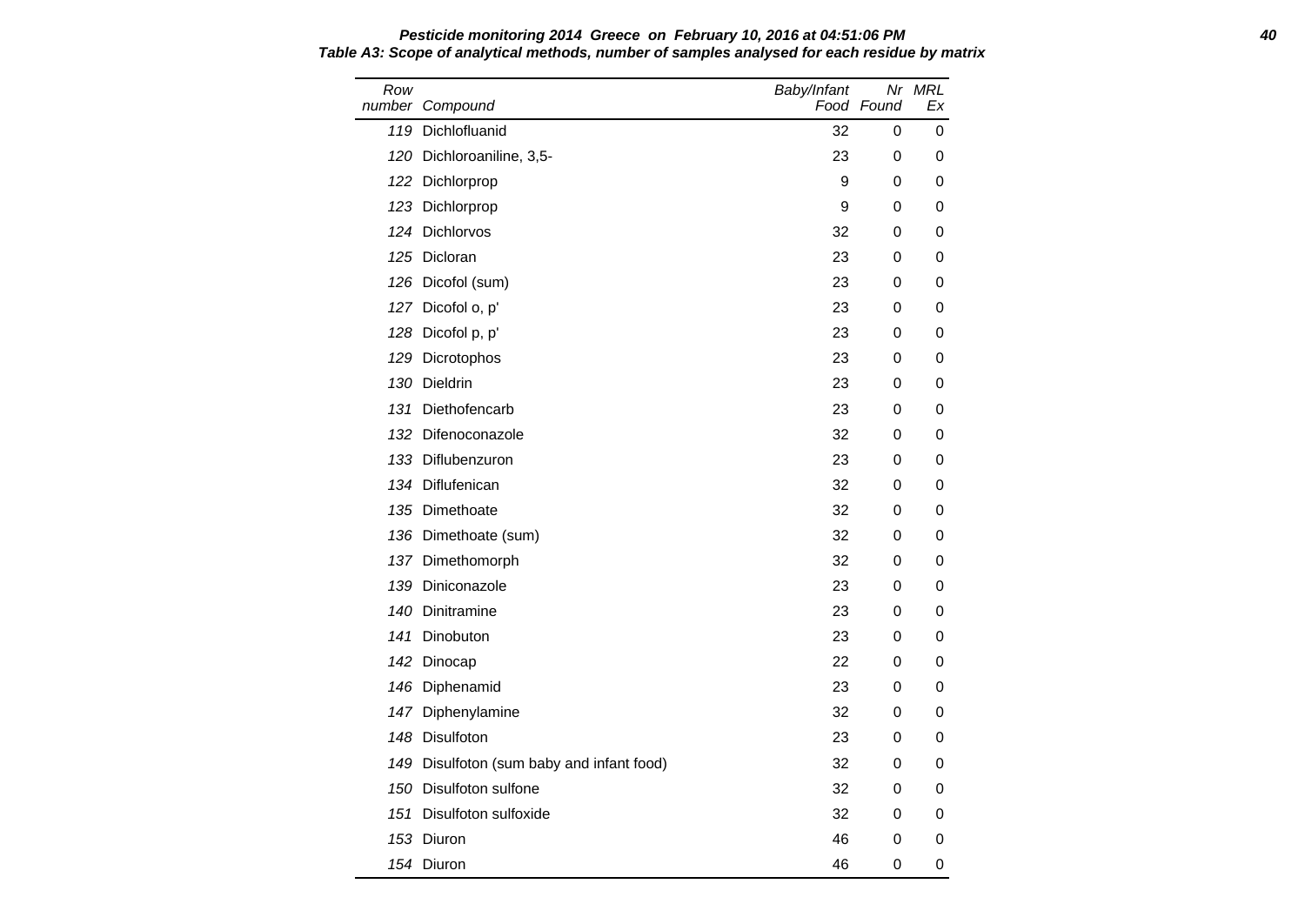### **Pesticide monitoring 2014 Greece on February 10, 2016 at 04:51:06 PM 41 Table A3: Scope of analytical methods, number of samples analysed for each residue by matrix**

| Row | number Compound                                    | Baby/Infant | Nr<br>Food Found | MRL<br>Еx |
|-----|----------------------------------------------------|-------------|------------------|-----------|
|     | 155 Dodemorph                                      | 23          | 0                | 0         |
|     | 157 EPN                                            | 32          | 0                | 0         |
|     | 158 Emamectin benzoate B1a, expressed as emamectin | 23          | 0                | 0         |
|     | 159 Endosulfan (sum)                               | 32          | 0                | 0         |
|     | 160 Endosulfansulfate                              | 32          | 0                | 0         |
|     | 161 Endrin                                         | 32          | 0                | 0         |
|     | 162 Epoxiconazole                                  | 32          | 0                | 0         |
|     | 164 Ethalfluralin                                  | 32          | 0                | 0         |
|     | 167 Ethion                                         | 23          | 0                | 0         |
|     | 168 Ethirimol                                      | 23          | 0                | 0         |
|     | 169 Ethofumesate                                   | 23          | 0                | 0         |
|     | 170 Ethofumesate (sum)                             | 23          | 0                | 0         |
|     | 171 Ethoprophos                                    | 32          | 0                | 0         |
|     | 172 Ethoxyquin                                     | 23          | 0                | 0         |
|     | 173 Etofenprox                                     | 23          | 0                | 0         |
|     | 174 Etoxazole                                      | 23          | 0                | 0         |
|     | 175 Etrimfos                                       | 9           | 0                | 0         |
|     | 176 Famoxadone                                     | 32          | 0                | 0         |
|     | 177 Fenamidone                                     | 23          | 0                | 0         |
|     | 178 Fenamiphos                                     | 23          | 0                | 0         |
|     | 179 Fenamiphos (sum)                               | 23          | 0                | 0         |
|     | 180 Fenamiphos sulfone                             | 23          | 0                | 0         |
|     | 181 Fenamiphos sulfoxide                           | 23          | 0                | 0         |
|     | 182 Fenarimol                                      | 32          | 0                | 0         |
|     | 183 Fenazaquin                                     | 32          | 0                | 0         |
|     | 184 Fenbuconazole                                  | 32          | 0                | 0         |
|     | 187 Fenhexamid                                     | 32          | 0                | 0         |
|     | 188 Fenitrothion                                   | 32          | 0                | 0         |
|     | 189 Fenoxycarb                                     | 32          | $\boldsymbol{0}$ | 0         |
|     | 190 Fenpropathrin                                  | 32          | 0                | 0         |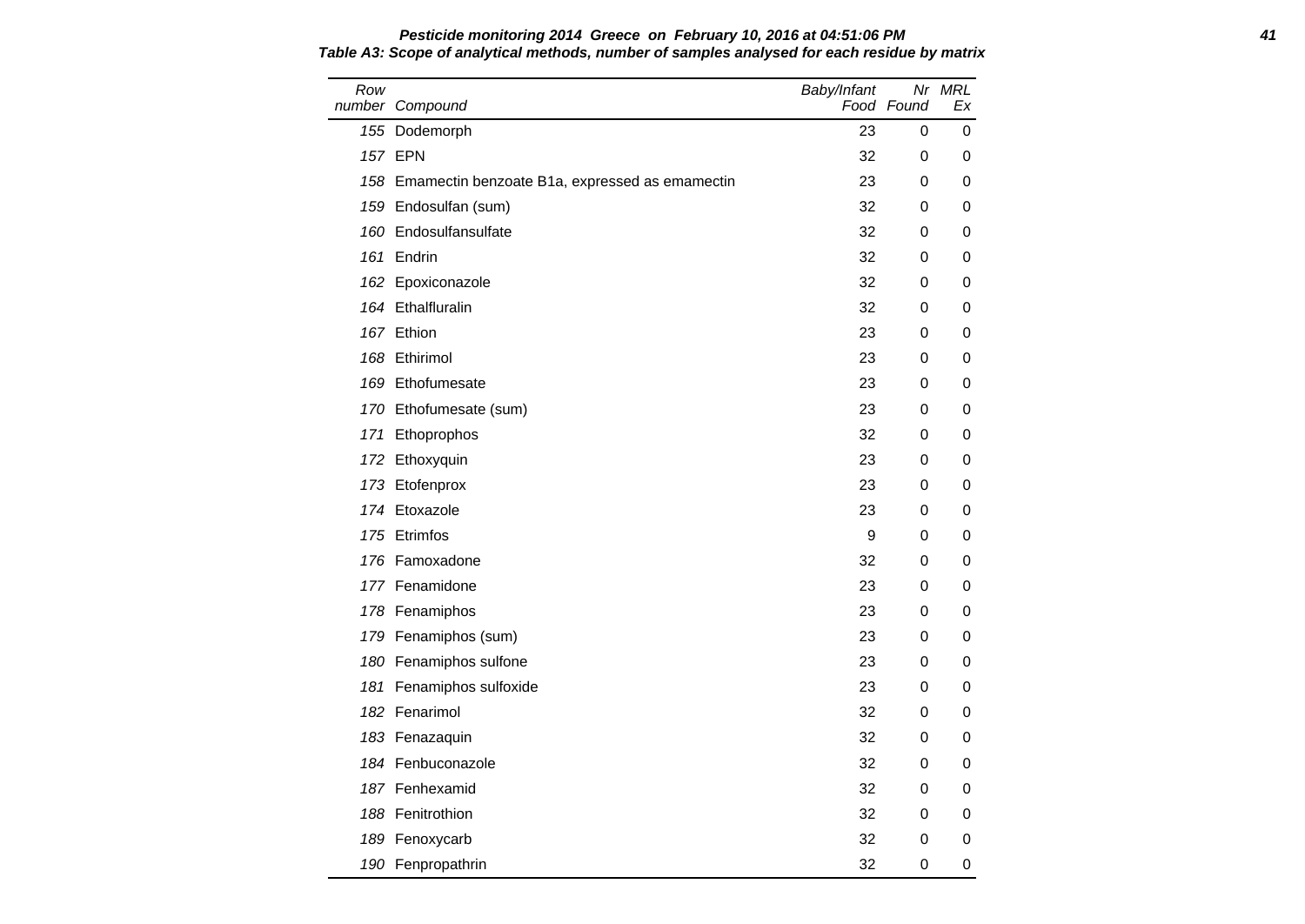### **Pesticide monitoring 2014 Greece on February 10, 2016 at 04:51:06 PM 42 Table A3: Scope of analytical methods, number of samples analysed for each residue by matrix**

| Row | number Compound                                              | Baby/Infant | Food Found  | Nr MRL<br>Ex |
|-----|--------------------------------------------------------------|-------------|-------------|--------------|
|     | 191 Fenpropidin                                              | 23          | 0           | 0            |
|     | 192 Fenpropimorph                                            | 32          | 0           | 0            |
|     | 193 Fenpyroximate                                            | 23          | 0           | 0            |
|     | 195 Fensulfothion                                            | 23          | 0           | 0            |
|     | 196 Fensulfothion (sum baby and infant food)                 | 23          | 0           | 0            |
|     | 197 Fensulfothion oxon                                       | 23          | 0           | 0            |
|     | 198 Fensulfothion oxon sulphone                              | 23          | 0           | 0            |
|     | 199 Fensulfothion sulfone                                    | 23          | 0           | 0            |
|     | 200 Fenthion                                                 | 32          | 0           | 0            |
|     | 201 Fenthion (sum)                                           | 32          | 0           | 0            |
|     | 202 Fenthion oxon                                            | 23          | 0           | 0            |
|     | 203 Fenthion oxon sulfone                                    | 23          | 0           | 0            |
|     | 204 Fenthion oxonsulfoxide                                   | 23          | 0           | 0            |
|     | 205 Fenthion sulfone                                         | 32          | 0           | 0            |
|     | 206 Fenthion sulfoxide                                       | 32          | 0           | 0            |
|     | 208 Fenvalerate (sum of RR, SS, RS and SR isomers)           | 32          | 0           | 0            |
|     | 210 Fenvalerate and Esfenvalerate (Sum of RS and SR isomers) | 9           | 0           | 0            |
|     | 212 Fipronil                                                 | 31          | 0           | 0            |
|     | 213 Fipronil (sum)                                           | 22          | 0           | 0            |
|     | 214 Fipronil desulfinyl                                      | 22          | 0           | 0            |
|     | 215 Fipronil sulfone                                         | 22          | 0           | 0            |
|     | 217 Fluazifop-P-butyl (sum)                                  | 9           | 0           | 0            |
|     | 218 Fluazinam                                                | 22          | 0           | 0            |
|     | 220 Flucythrinate                                            | 23          | 0           | 0            |
|     | 222 Fludioxonil                                              | 31          | 0           | 0            |
|     | 223 Flufenacet                                               | 23          | 0           | 0            |
|     | 225 Flufenoxuron                                             | 32          | 0           | 0            |
|     | 226 Fluometuron                                              | 23          | 0           | 0            |
|     | 227 Fluopicolide                                             | 23          | 0           | 0            |
|     | 228 Fluquinconazole                                          | 32          | $\mathbf 0$ | 0            |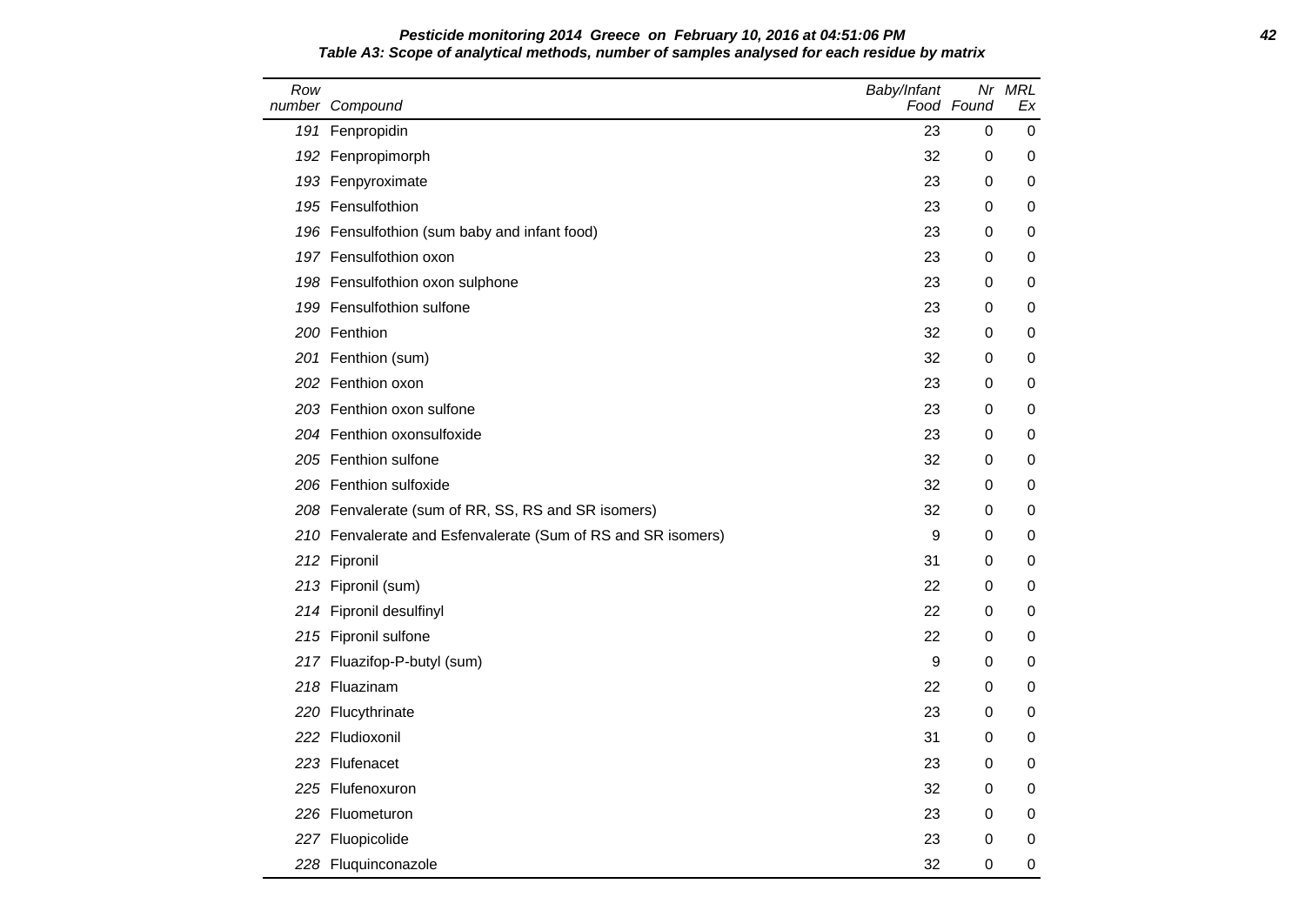# **Pesticide monitoring 2014 Greece on February 10, 2016 at 04:51:06 PM 43 Table A3: Scope of analytical methods, number of samples analysed for each residue by matrix**

| Row | number Compound                                                                   | Baby/Infant | Nr<br>Food Found | <b>MRL</b><br>Ex |
|-----|-----------------------------------------------------------------------------------|-------------|------------------|------------------|
|     | 229 Fluroxypyr                                                                    | 1           | $\mathbf 0$      | $\mathbf 0$      |
|     | 230 Fluroxypyr (sum)                                                              | 9           | 0                | 0                |
|     | 231 Flusilazole                                                                   | 32          | 0                | 0                |
|     | 232 Flutolanil                                                                    | 23          | 0                | 0                |
|     | 233 Flutriafol                                                                    | 32          | 0                | 0                |
|     | 234 Fluvalinate                                                                   | 9           | 0                | 0                |
|     | 235 Folpet                                                                        | 23          | $\boldsymbol{0}$ | 0                |
|     | 236 Foramsulfuron                                                                 | 23          | 0                | 0                |
|     | 237 Formetanate                                                                   | 23          | $\boldsymbol{0}$ | 0                |
|     | 238 Formetanate                                                                   | 23          | 0                | 0                |
|     | 240 Fosthiazate                                                                   | 23          | 0                | 0                |
|     | 241 Furathiocarb                                                                  | 23          | 0                | 0                |
|     | 246 Haloxyfop including haloxyfop-R                                               | 9           | 0                | 0                |
|     | 252 Heptachlor                                                                    | 32          | 0                | 0                |
|     | 253 Heptachlor (sum of heptachlor and heptachlor epoxide expressed as heptachlor) | 32          | 0                | 0                |
|     | 254 Heptachlor endo-epoxide                                                       | 9           | 0                | 0                |
|     | 255 Heptachlor epoxide                                                            | 23          | $\boldsymbol{0}$ | 0                |
|     | 256 Heptachlor exo-epoxide                                                        | 9           | 0                | 0                |
|     | 257 Heptenophos                                                                   | 32          | 0                | 0                |
|     | 258 Hexachlorobenzene                                                             | 32          | 0                | 0                |
|     | 259 Hexachlorocyclohexane (HCH), alpha-isomer                                     | 32          | 0                | 0                |
|     | 260 Hexachlorocyclohexane (HCH), beta-isomer                                      | 32          | 0                | 0                |
|     | 261 Hexachlorocyclohexane (HCH), sum of isomers, except the gamma isomer          | 32          | 0                | 0                |
|     | 262 Hexaconazole                                                                  | 32          | 0                | 0                |
|     | 264 Hexythiazox                                                                   | 32          | 0                | 0                |
|     | 265 Imazalil                                                                      | 32          | $\boldsymbol{0}$ | 0                |
|     | 266 Imazamethabenz-methyl                                                         | 23          | 0                | 0                |
|     | 267 Imidacloprid                                                                  | 32          | 0                | 0                |
|     | 268 Indoxacarb as sum of the isomers S and R                                      | 32          | 0                | 0                |
|     | 269 loxynil                                                                       | 22          | 0                | 0                |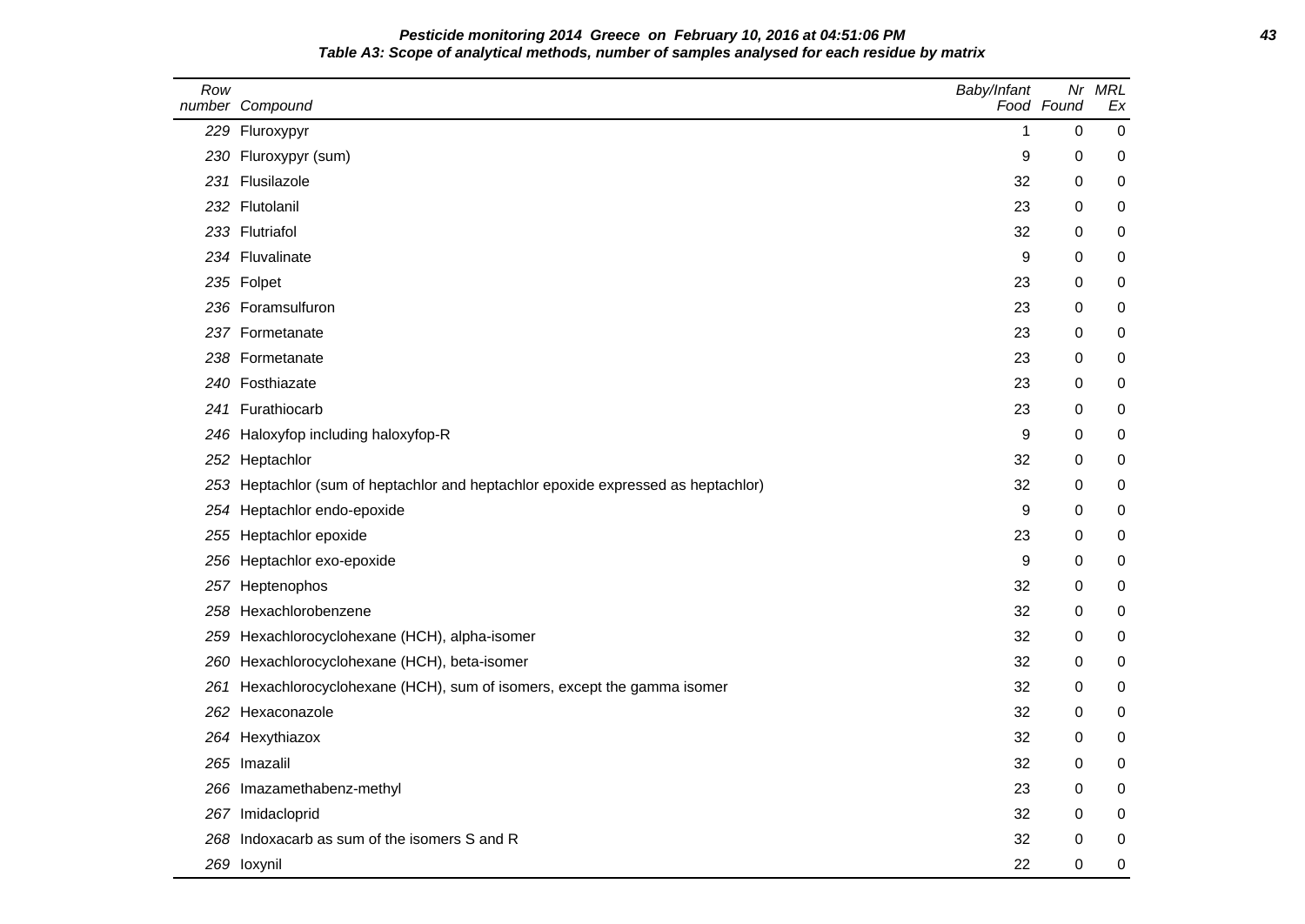# **Pesticide monitoring 2014 Greece on February 10, 2016 at 04:51:06 PM 44 Table A3: Scope of analytical methods, number of samples analysed for each residue by matrix**

| Row | number Compound                                                                                              | Baby/Infant | Nr<br>Food Found | <b>MRL</b><br>Ex |
|-----|--------------------------------------------------------------------------------------------------------------|-------------|------------------|------------------|
|     | 270 loxynil, including its esters expressed as ioxynil                                                       | 22          | $\mathbf 0$      | $\mathbf 0$      |
| 271 | Iprodione                                                                                                    | 32          | 0                | 0                |
| 272 | Iprovalicarb                                                                                                 | 32          | 0                | 0                |
| 273 | Isofenphos-methyl                                                                                            | 32          | 0                | 0                |
|     | 274 Isoprothiolane                                                                                           | 23          | 0                | 0                |
| 275 | Isoproturon                                                                                                  | 32          | 0                | 0                |
| 276 | Jasmolin I                                                                                                   | 23          | 0                | 0                |
| 277 | Jasmolin II                                                                                                  | 23          | 0                | 0                |
|     | 278 Kresoxim-methyl                                                                                          | 32          | 0                | 0                |
| 279 | Lambda-Cyhalothrin                                                                                           | 32          | 0                | 0                |
| 281 | Lindane (Gamma-isomer of hexachlorociclohexane (HCH))                                                        | 32          | $\Omega$         | 0                |
|     | 282 Linuron                                                                                                  | 32          | 0                | 0                |
|     | 283 Lufenuron                                                                                                | 32          | 0                | 0                |
|     | 284 MCPA                                                                                                     | 9           | 0                | 0                |
|     | 286 Malaoxon                                                                                                 | 32          | 0                | 0                |
|     | 287 Malathion                                                                                                | 32          | 0                | 0                |
|     | 288 Malathion (sum of malathion and malaoxon expressed as malathion)                                         | 32          | 0                | 0                |
| 290 | Mecarbam                                                                                                     | 23          | 0                | 0                |
| 291 | Mecoprop (sum of mecoprop-p and mecoprop expressed as mecoprop)                                              | 9           | 0                | 0                |
| 292 | Mepanipyrim                                                                                                  | 32          | $\mathbf 0$      | 0                |
| 296 | Metaflumizone (sum of E- and Z- isomers)                                                                     | 23          | 0                | 0                |
| 298 | Metalaxyl (Metalaxyl including other mixtures of constituent isomers including Metalaxyl-M (sum of isomers)) | 32          | 0                | 0                |
| 299 | Metamitron                                                                                                   | 23          | 0                | 0                |
|     | 300 Metazachlor                                                                                              | 23          | 0                | 0                |
| 301 | Metconazole                                                                                                  | 32          | 0                | 0                |
| 302 | Methabenzthiazuron                                                                                           | 23          | 0                | 0                |
|     | 303 Methacrifos                                                                                              | 32          | 0                | 0                |
|     | 304 Methamidophos                                                                                            | 32          | 0                | 0                |
|     | 305 Methidathion                                                                                             | 32          | 0                | 0                |
|     | 306 Methiocarb                                                                                               | 32          | $\mathbf 0$      | 0                |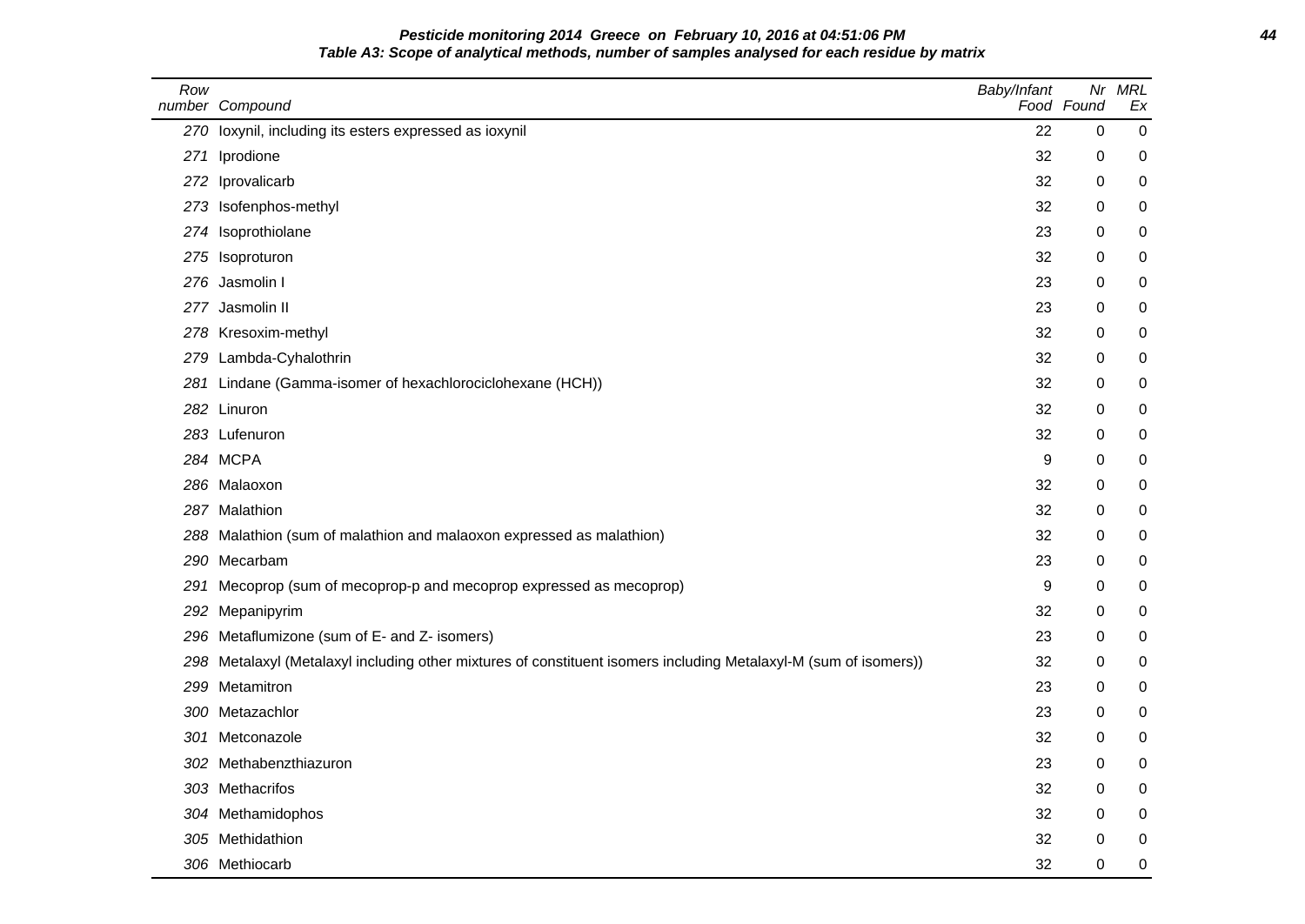**Pesticide monitoring 2014 Greece on February 10, 2016 at 04:51:06 PM 45 Table A3: Scope of analytical methods, number of samples analysed for each residue by matrix**

| Row | number Compound                                                                                             | Baby/Infant | Nr<br>Food Found | <b>MRL</b><br>Ex |
|-----|-------------------------------------------------------------------------------------------------------------|-------------|------------------|------------------|
|     | 307 Methiocarb (sum of methiocarb and methiocarb sulfoxide and sulfone, expressed as methiocarb)            | 32          | 0                | $\mathbf 0$      |
| 308 | Methiocarb sulfone                                                                                          | 32          | 0                | 0                |
|     | 309 Methiocarb sulfoxide                                                                                    | 32          | 0                | 0                |
|     | 310 Metholachlor                                                                                            | 32          | 0                | 0                |
|     | 311 Methomyl                                                                                                | 32          | 0                | 0                |
| 312 | Methomyl and thiodicarb (sum of methomyl and thiodicarb expressed as methomyl)                              | 32          | 0                | 0                |
|     | 313 Methoxychlor                                                                                            | 32          | 0                | 0                |
| 314 | Methoxyfenozide                                                                                             | 32          | 0                | 0                |
| 315 | Metobromuron                                                                                                | 23          | 0                | 0                |
|     | 317 Metoxuron                                                                                               | 23          | 0                | 0                |
| 319 | Metribuzin                                                                                                  | 23          | 0                | 0                |
| 320 | Metsulfuron-methyl                                                                                          | 23          | 0                | 0                |
| 321 | Mevinphos (sum of E- and Z-isomers)                                                                         | 23          | 0                | 0                |
| 322 | Monocrotophos                                                                                               | 32          | 0                | 0                |
|     | 323 Monolinuron                                                                                             | 23          | 0                | 0                |
|     | 324 Myclobutanil                                                                                            | 32          | 0                | 0                |
|     | 325 Naled                                                                                                   | 23          | 0                | 0                |
|     | 326 Napropamide                                                                                             | 23          | 0                | 0                |
|     | 327 Nicosulfuron                                                                                            | 23          | 0                | 0                |
|     | 328 Nitenpyram                                                                                              | 23          | 0                | 0                |
| 329 | Nitrofen                                                                                                    | 32          | 0                | 0                |
|     | 330 Nuarimol                                                                                                | 23          | 0                | 0                |
|     | 331 Omethoate                                                                                               | 32          | 0                | 0                |
|     | 332 Orthophenylphenol                                                                                       | 9           | 0                | 0                |
|     | 333 Oxadiazon                                                                                               | 23          | 0                | 0                |
|     | 334 Oxadixyl                                                                                                | 32          | 0                | 0                |
|     | 335 Oxamyl                                                                                                  | 32          | 0                | 0                |
|     | 336 Oxychlordane                                                                                            | 9           | 0                | 0                |
|     | 337 Oxydemeton-methyl                                                                                       | 32          | $\mathbf 0$      | 0                |
|     | 338 Oxydemeton-methyl (sum of oxydemeton-methyl and demeton-S-methylsulfone expressed as oxydemeton-methyl) | 32          | 0                | 0                |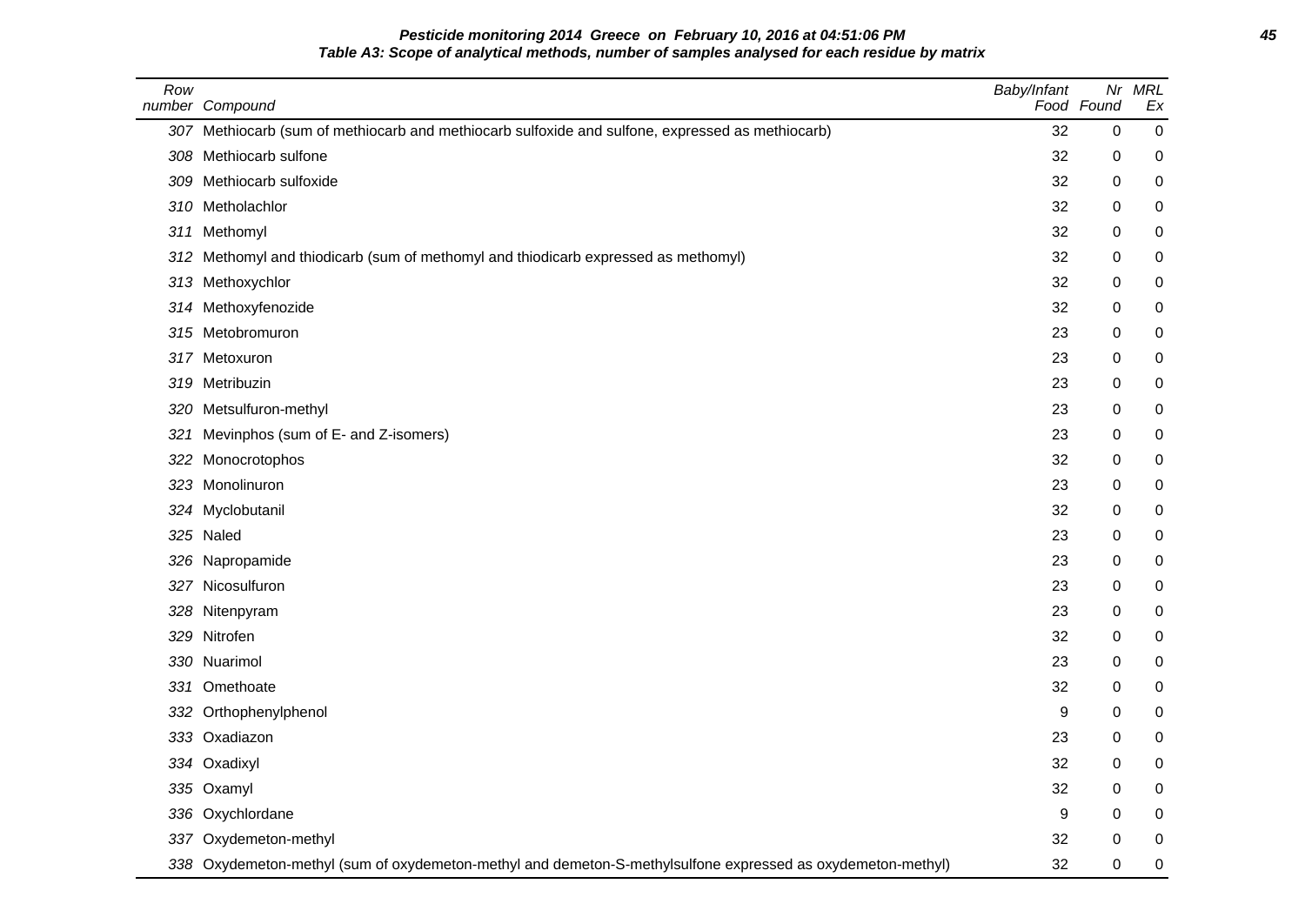**Pesticide monitoring 2014 Greece on February 10, 2016 at 04:51:06 PM 46 Table A3: Scope of analytical methods, number of samples analysed for each residue by matrix**

| Row | number Compound                                                                                                            | Baby/Infant | Food Found  | Nr MRL<br>Ex   |
|-----|----------------------------------------------------------------------------------------------------------------------------|-------------|-------------|----------------|
|     | 339 Oxyfluorfen                                                                                                            | 32          | $\mathbf 0$ | $\overline{0}$ |
|     | 340 Paclobutrazol                                                                                                          | 32          | 0           | 0              |
|     | 342 Paraoxon-methyl                                                                                                        | 32          | 0           | 0              |
|     | 343 Parathion                                                                                                              | 32          | 0           | 0              |
|     | 344 Parathion-methyl                                                                                                       | 32          | 0           |                |
|     | 345 Parathion-methyl (sum of Parathion-methyl and paraoxon-methyl expressed as Parathion-methyl)                           | 32          | 0           |                |
|     | 346 Penconazole                                                                                                            | 32          | $\pmb{0}$   | 0              |
|     | 347 Pencycuron                                                                                                             | 23          | 0           | 0              |
|     | 348 Pendimethalin                                                                                                          | 32          | 0           | 0              |
|     | 349 Pentachloroaniline                                                                                                     | 23          | 0           |                |
|     | 350 Permethrin (sum of isomers)                                                                                            | 32          | 0           |                |
|     | 351 Phenothrin                                                                                                             | 23          | 0           | 0              |
|     | 352 Phenthoate                                                                                                             | 23          | 0           | 0              |
|     | 354 Phorate (sum of phorate, its oxygen analogue and their sulfones expressed as phorate)                                  | 23          | 0           | 0              |
|     | 357 Phosalone                                                                                                              | 32          | 0           | 0              |
|     | 358 Phosmet                                                                                                                | 23          | 0           |                |
|     | 359 Phosmet (phosmet and phosmet oxon expressed as phosmet)                                                                | 32          | 0           |                |
|     | 360 Phosmet oxon                                                                                                           | 23          | $\pmb{0}$   | 0              |
|     | 362 Phoxim                                                                                                                 | 23          | 0           | 0              |
|     | 363 Picoxystrobin                                                                                                          | 32          | 0           | 0              |
|     | 364 Pirimicarb                                                                                                             | 32          | 0           |                |
|     | 365 Pirimicarb (sum of Pirimicarb and desmethyl pirimicarb expressed as Pirimicarb)                                        | 32          | 0           |                |
|     | 366 Pirimicarb desmethyl                                                                                                   | 32          | 0           |                |
|     | 368 Pirimiphos-methyl                                                                                                      | 32          | 0           |                |
|     | 369 Primisulfuron                                                                                                          | 23          | 0           | 0              |
|     | 370 Prochloraz                                                                                                             | 23          | 0           |                |
|     | 371 Prochloraz (sum of prochloraz and its metabolites containing the 2,4,6-Trichlorophenol moiety expressed as prochloraz) | 32          | 0           |                |
|     | 372 Procymidone                                                                                                            | 32          | 0           |                |
|     | 373 Profenofos                                                                                                             | 32          | 0           | 0              |
|     | 376 Prometryn                                                                                                              | 23          | 0           | 0              |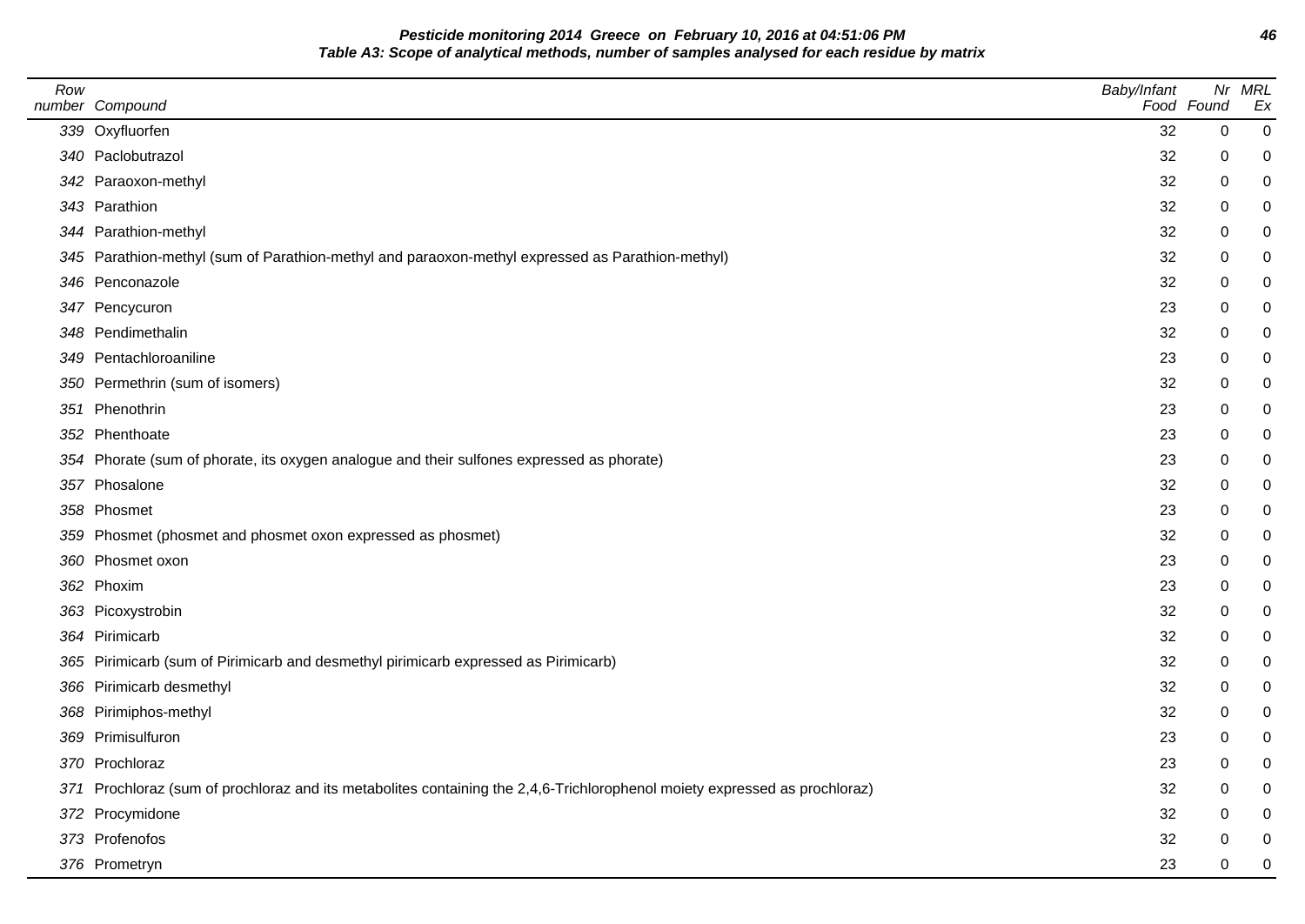**Pesticide monitoring 2014 Greece on February 10, 2016 at 04:51:06 PM 47 Table A3: Scope of analytical methods, number of samples analysed for each residue by matrix**

| Row | number Compound                                                                                                                                                       | Baby/Infant | Food Found | Nr MRL<br>Ex |
|-----|-----------------------------------------------------------------------------------------------------------------------------------------------------------------------|-------------|------------|--------------|
|     | 377 Propachlor                                                                                                                                                        | 23          | $\pmb{0}$  | 0            |
|     | 378 Propachlor: oxalinic derivate of propachlor, expressed as propachlor                                                                                              | 23          | 0          |              |
|     | 379 Propamocarb                                                                                                                                                       | 23          | 0          |              |
|     | 381 Propanil                                                                                                                                                          | 23          | 0          |              |
|     | 382 Propargite                                                                                                                                                        | 23          | 0          |              |
|     | 384 Propham                                                                                                                                                           | 23          | 0          |              |
|     | 385 Propiconazole                                                                                                                                                     | 32          | 0          |              |
|     | 386 Propoxur                                                                                                                                                          | 9           | 0          |              |
|     | 387 Propyzamide                                                                                                                                                       | 32          | 0          | 0            |
|     | 388 Prothioconazole (prothioconazole-desthio)                                                                                                                         | 22          | 0          |              |
|     | 390 Prothiofos                                                                                                                                                        | 32          | 0          |              |
|     | 391 Pymetrozine                                                                                                                                                       | 23          | 0          |              |
|     | 392 Pyraclostrobin                                                                                                                                                    | 32          | 0          |              |
|     | 393 Pyrazophos                                                                                                                                                        | 32          | 0          |              |
|     | 394 Pyrethrin I                                                                                                                                                       | 23          | 0          |              |
|     | 395 Pyrethrin II                                                                                                                                                      | 23          | 0          |              |
|     | 396 Pyrethrins                                                                                                                                                        | 23          | 0          |              |
|     | 397 Pyridaben                                                                                                                                                         | 23          | 0          |              |
|     | 398 Pyridate                                                                                                                                                          | 23          | 0          |              |
|     | 399 Pyridate (sum of pyridate, its hydrolysis product CL 9673 (6-chloro-4-hydroxy-3-phenylpyridazin) and hydrolysable conjugates of CL 9673 expressed as<br>pyridate) | 23          | 0          | 0            |
|     | 400 Pyrifenox                                                                                                                                                         | 23          | 0          | 0            |
|     | 401 Pyrimethanil                                                                                                                                                      | 32          | 0          |              |
|     | 402 Pyriproxyfen                                                                                                                                                      | 32          | 0          | 0            |
|     | 403 Quinalphos                                                                                                                                                        | 23          | 0          |              |
|     | 404 Quinoxyfen                                                                                                                                                        | 32          | 0          | 0            |
|     | 405 Quintozene                                                                                                                                                        | 32          | 0          | 0            |
|     | 406 Quintozene (sum of quintozene and pentachloro-aniline expressed as quintozene)                                                                                    | 23          | 0          | 0            |
|     | 407 Resmethrin (resmethrin including other mixtures of consituent isomers (sum of isomers))                                                                           | 10          | 0          |              |
|     | 408 Rimsulfuron                                                                                                                                                       | 23          | 0          |              |
|     | 410 Sethoxydim                                                                                                                                                        | 23          | 0          | 0            |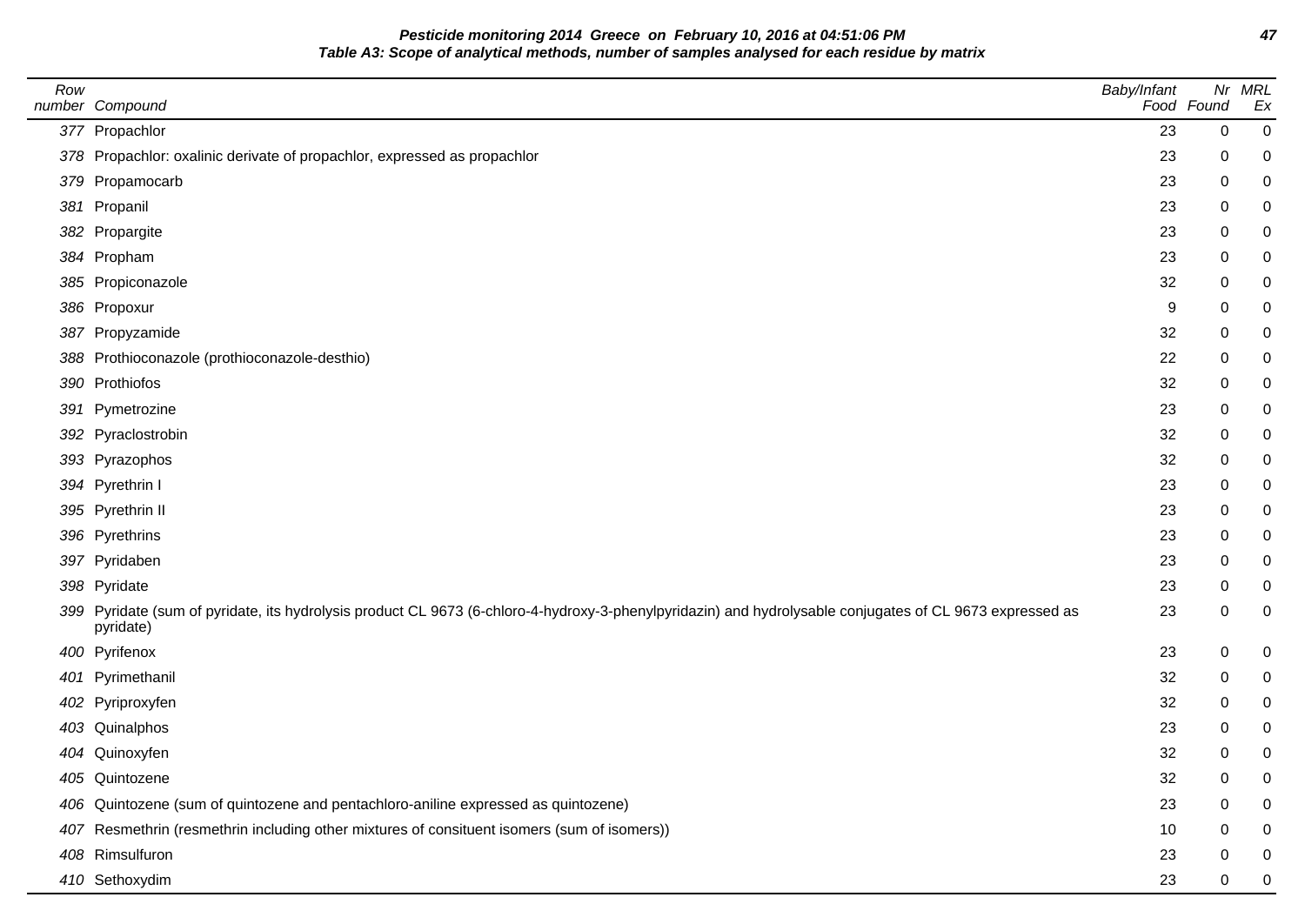# **Pesticide monitoring 2014 Greece on February 10, 2016 at 04:51:06 PM 48 Table A3: Scope of analytical methods, number of samples analysed for each residue by matrix**

| Row | number Compound                                                                | Baby/Infant | Nr<br>Food Found | <b>MRL</b><br>Ex |
|-----|--------------------------------------------------------------------------------|-------------|------------------|------------------|
|     | 411 Simazine                                                                   | 23          | $\pmb{0}$        | $\mathbf 0$      |
|     | 413 Spinosad (sum of Spinosyn A and Spinosyn D, expressed as Spinosad)         | 32          | $\mathbf 0$      | 0                |
|     | 414 Spinosyn A                                                                 | 32          | 0                | 0                |
|     | 415 Spinosyn D                                                                 | 32          | 0                | 0                |
|     | 416 Spirodiclofen                                                              | 23          | $\mathbf 0$      | $\mathbf 0$      |
|     | 417 Spiroxamine                                                                | 32          | 0                | 0                |
|     | 418 Tebuconazole                                                               | 32          | 0                | $\mathbf 0$      |
|     | 419 Tebufenozide                                                               | 32          | 0                | 0                |
|     | 420 Tebufenpyrad                                                               | 32          | 0                | 0                |
|     | 421 Tecnazene                                                                  | 32          | 0                | $\boldsymbol{0}$ |
|     | 422 Teflubenzuron                                                              | 31          | $\mathbf 0$      | 0                |
|     | 423 Tefluthrin                                                                 | 23          | 0                | $\mathbf 0$      |
|     | 424 Temephos                                                                   | $\mathbf 1$ | 0                | $\mathbf 0$      |
|     | 425 Terbufos                                                                   | 32          | 0                | 0                |
|     | 426 Terbufos (sum baby and infant food)                                        | 32          | 0                | 0                |
|     | 427 Terbufos sulfone                                                           | 32          | 0                | $\mathbf 0$      |
|     | 428 Terbufos sulfoxide                                                         | 32          | 0                | 0                |
|     | 429 Terbuthylazine                                                             | 23          | 0                | 0                |
|     | 430 Terbutryn                                                                  | 23          | 0                | $\boldsymbol{0}$ |
|     | 431 Tetrachlorvinphos                                                          | 1           | 0                | 0                |
|     | 432 Tetraconazole                                                              | 32          | 0                | 0                |
|     | 433 Tetradifon                                                                 | 32          | 0                | $\mathbf 0$      |
|     | 435 Thiabendazole                                                              | 32          | 0                | 0                |
|     | 436 Thiacloprid                                                                | 32          | 0                | 0                |
| 437 | Thiametoxam                                                                    | 32          | 0                | $\mathbf 0$      |
|     | 438 Thiametoxam (sum of thiametoxam and clothianidin expressed as thiametoxam) | 32          | 0                | 0                |
|     | 440 Thifensulfuron-methyl                                                      | 23          | 0                | 0                |
| 441 | Thiobencarb                                                                    | $\mathbf 1$ | $\mathbf 0$      | $\boldsymbol{0}$ |
|     | 442 Thiodicarb                                                                 | 32          | 0                | 0                |
|     | 443 Thiophanate-methyl                                                         | 32          | 0                | $\mathbf 0$      |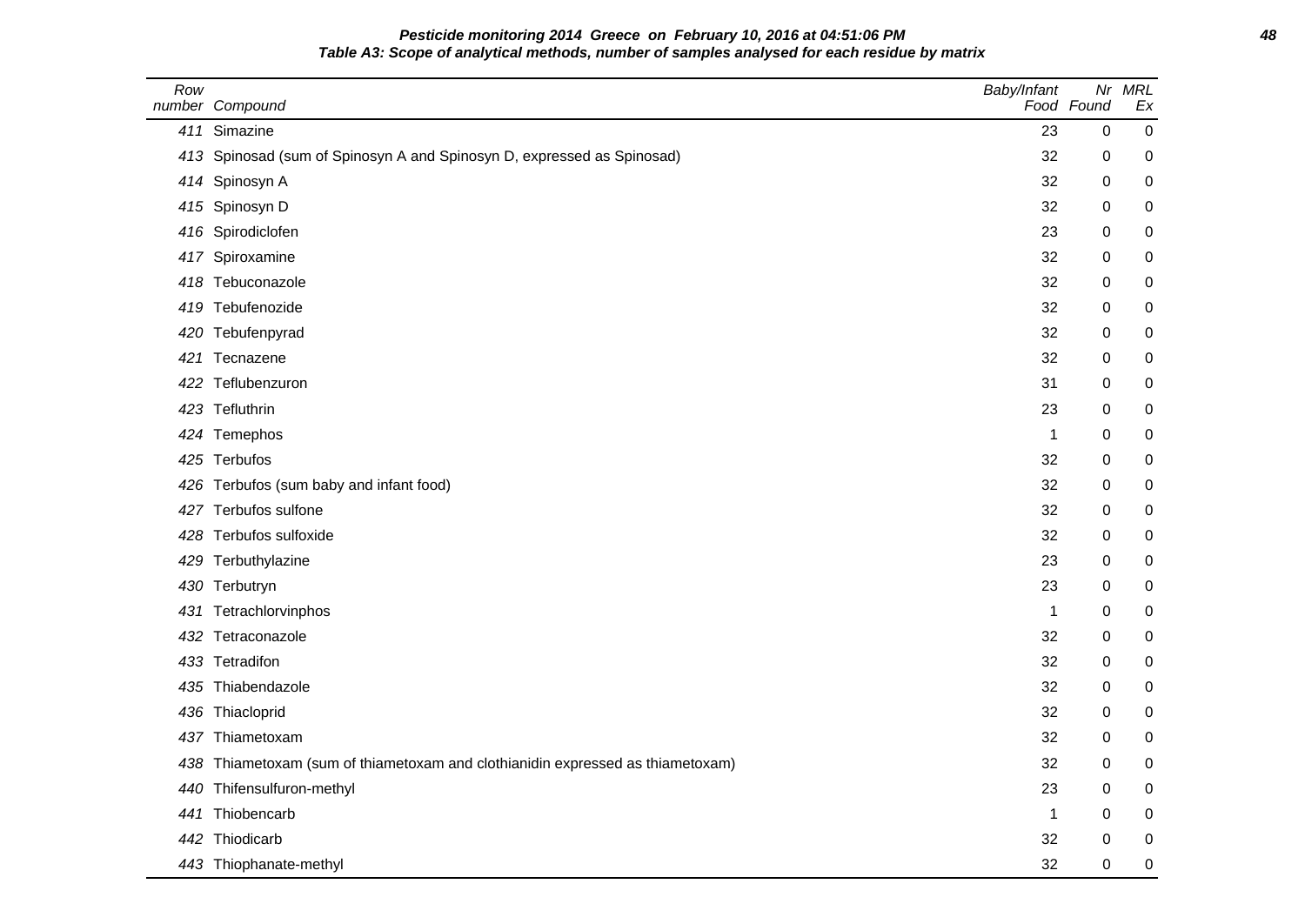# **Pesticide monitoring 2014 Greece on February 10, 2016 at 04:51:06 PM 49 Table A3: Scope of analytical methods, number of samples analysed for each residue by matrix**

| Row | number Compound                                                                                                         | Baby/Infant | Nr<br>Food Found | <b>MRL</b><br>Ex |
|-----|-------------------------------------------------------------------------------------------------------------------------|-------------|------------------|------------------|
| 444 | Tolclofos-methyl                                                                                                        | 32          | $\pmb{0}$        | 0                |
|     | 445 Tolylfluanid                                                                                                        | 9           | 0                | 0                |
| 446 | Tolylfluanid (Sum of tolylfluanid and dimethylaminosulfotoluidide expressed as tolylfluanid)                            | 23          | $\pmb{0}$        | 0                |
| 447 | Tralkoxydim                                                                                                             | 23          | 0                | 0                |
|     | 450 Triadimefon                                                                                                         | 32          | 0                | 0                |
| 451 | Triadimefon (sum of Triadimefon and Triadimenol)                                                                        | 32          | 0                | 0                |
| 452 | Triadimenol                                                                                                             | 32          | 0                | 0                |
| 453 | Triasulfuron                                                                                                            | 23          | 0                | 0                |
| 454 | Triazophos                                                                                                              | 32          | 0                | 0                |
| 455 | Trichlorfon                                                                                                             | 9           | 0                | 0                |
| 457 | Tricyclazole                                                                                                            | 23          | 0                | 0                |
| 458 | Trifloxystrobin                                                                                                         | 32          | 0                | 0                |
| 460 | Triflumuron                                                                                                             | 22          | 0                | 0                |
| 461 | Trifluralin                                                                                                             | 32          | 0                | 0                |
| 463 | Triticonazole                                                                                                           | 32          | 0                | 0                |
|     | 464 Vamidothion                                                                                                         | 23          | 0                | 0                |
|     | 465 Vinclozolin                                                                                                         | 32          | 0                | 0                |
| 466 | Vinclozolin (sum of Vinclozolin and all metabolites containing the 3,5-dichloraniline moiety, expressed as Vinclozolin) | 23          | $\pmb{0}$        | 0                |
| 467 | Zoxamide                                                                                                                | 23          | $\mathbf 0$      | 0                |
| 468 | alpha-Endosulfan                                                                                                        | 32          | 0                | 0                |
| 470 | beta-Endosulfan                                                                                                         | 32          | 0                | 0                |
| 471 | cis-Chlordane                                                                                                           | 32          | 0                | 0                |
| 473 | tau-Fluvalinate                                                                                                         | 32          | 0                | 0                |
|     | 474 trans-Chlordane                                                                                                     | 32          | 0                | 0                |
|     |                                                                                                                         | 10240       | 0                | 0                |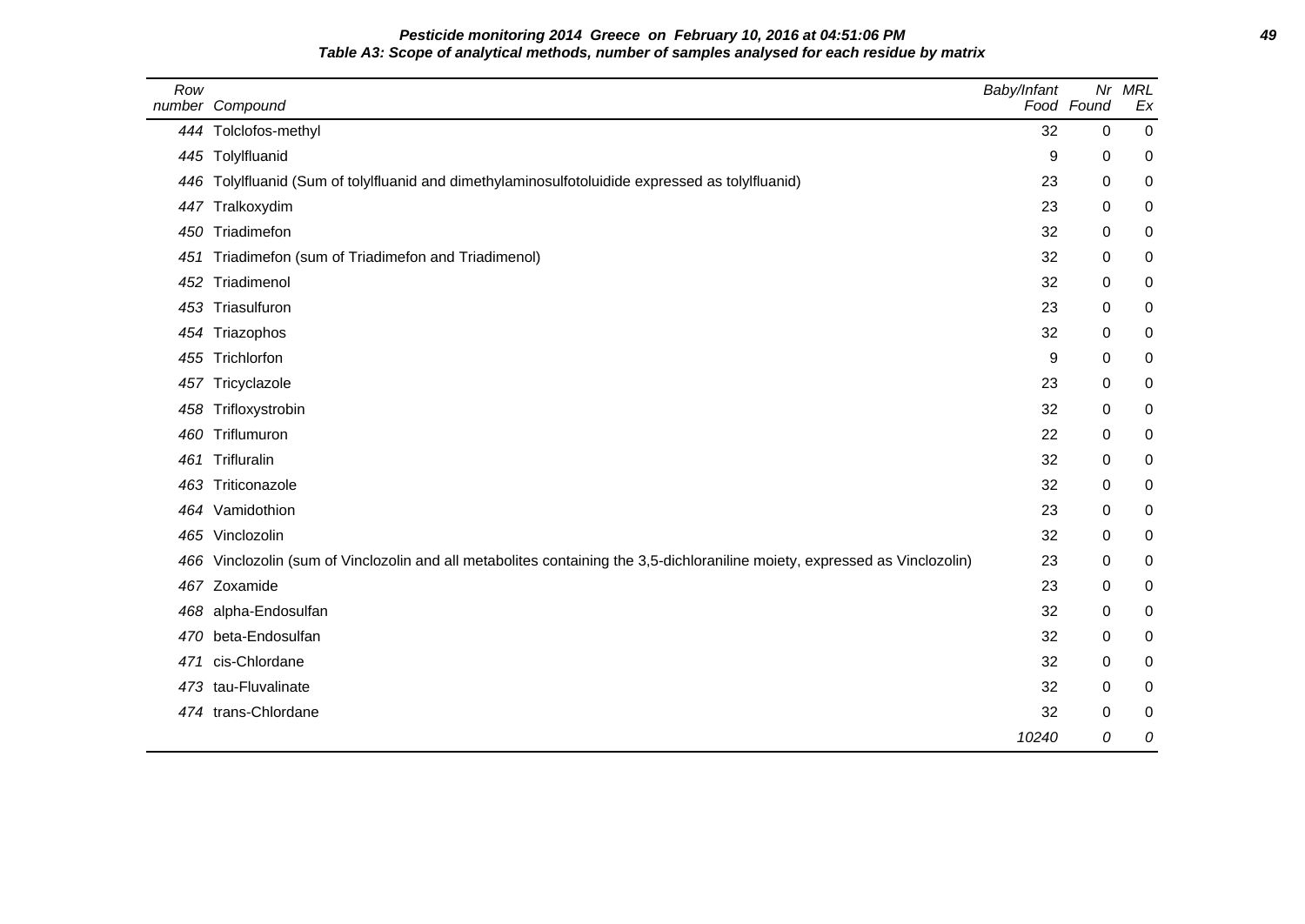Row number Compound Nr MRL Cereals Found Ex 2 2,4-D (sum) 18 0 0 6 Abamectin (sum) 54 0 0 7 Acephate 64 0 0 8 Acetamiprid 54 0 0 9 Acetochlor 36 0 0 10 Aclonifen 36 0 0 11 Acrinathrin 54 0 0 12 Alachlor 54 0 0 13 Aldicarb 64 0 0 14 Aldicarb (sum) 58 0 0 15 Aldicarb sulfone 54 0 0 16 Aldicarb sulfoxide 54 0 0 17 Aldrin 53 0 0 18 Aldrin and Dieldrin 53 0 0 20 Ametryn 54 0 0 23 Asulam 36 0 0 24 Atraton 18 0 0 25 Atrazine 62 120 120 121 122 123 124 125 126 127 128 129 120 121 122 123 124 125 126 127 127 127 127 127 12 26 Avermectin B1a 36 0 0 27 Avermectin B1b 36 0 0 28 Azimsulfuron 36 0 0 29 Azinphos-ethyl 54 0 0 30 Azinphos-methyl 72 0 0 31 Azoxystrobin 72 0 0 33 Benalaxyl (sum) 36 0 0 36 Benfluralin 54 0 0 37 Benfuracarb 36 0 0 38 Bensulfuron-ethyl 36 0 0 39 Bentazone 1 0 0

40 Bentazone (sum animal products) 35 0 0

**Pesticide monitoring 2014 Greece on February 10, 2016 at 04:51:06 PM 50 Table A3: Scope of analytical methods, number of samples analysed for each residue by matrix**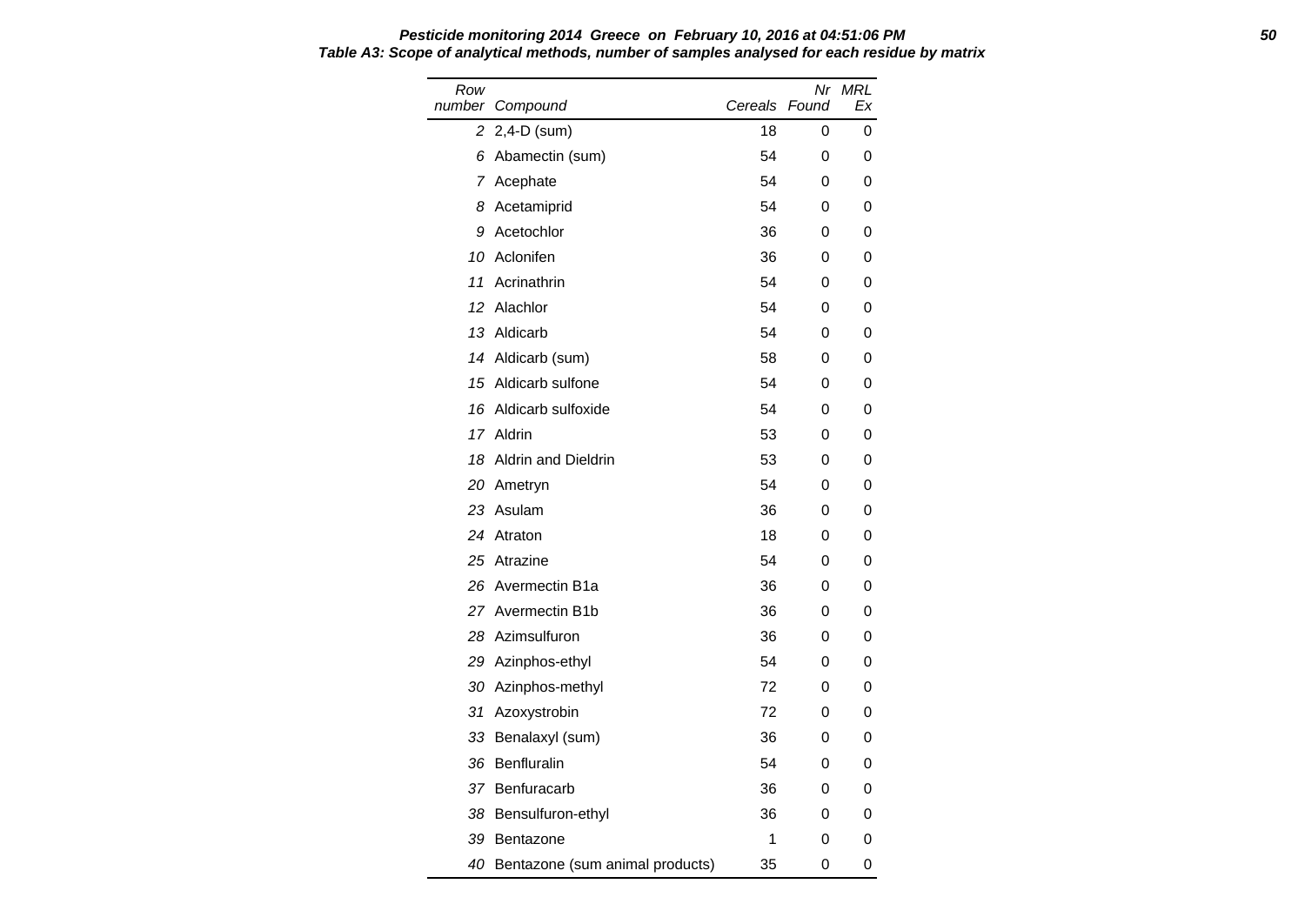**Pesticide monitoring 2014 Greece on February 10, 2016 at 04:51:06 PM 51 Table A3: Scope of analytical methods, number of samples analysed for each residue by matrix**

| Row<br>number | Compound                   | Cereals Found | Nr | MRL<br>Ex |
|---------------|----------------------------|---------------|----|-----------|
| 41            | Benzoximate                | 36            | 0  | 0         |
| 42            | Bifenthrin                 | 54            | 0  | 0         |
| 44            | Bitertanol                 | 53            | 0  | 0         |
| 45            | Boscalid                   | 54            | 0  | 0         |
|               | 46 Bromacil                | 35            | 0  | 0         |
|               | 47 Bromide ion             | 14            | 1  | 0         |
| 48            | Bromophos-ethyl            | 36            | 0  | 0         |
|               | 49 Bromopropylate          | 54            | 0  | 0         |
| 50            | Bromuconazole (sum)        | 54            | 0  | 0         |
| 51            | Bupirimate                 | 72            | 0  | 0         |
| 52            | Buprofezin                 | 72            | 0  | 0         |
|               | 53 Cadusafos               | 54            | 0  | 0         |
|               | 54 Captafol                | 35            | 0  | 0         |
|               | 55 Captan                  | 53            | 0  | 0         |
|               | 57 Carbaryl                | 58            | 0  | 0         |
|               | 59 Carbendazim and benomyl | 54            | 0  | 0         |
|               | 60 Carbofuran              | 54            | 0  | 0         |
| 61            | Carbofuran (sum)           | 58            | 0  | 0         |
| 62            | Carbofuran, 3-hydroxy      | 54            | 0  | 0         |
|               | 64 Carbosulfan             | 36            | 0  | 0         |
|               | 65 Carboxin                | 36            | 0  | 0         |
|               | 67 Chlorbromuron           | 36            | 0  | 0         |
|               | 70 Chlordane (sum)         | 53            | 0  | 0         |
| 71            | Chlorfenapyr               | 53            | 0  | 0         |
| 72            | Chlorfenson                | 18            | 0  | 0         |
|               | 73 Chlorfenvinphos         | 54            | 0  | 0         |
|               | 74 Chloridazon             | 36            | 0  | 0         |
|               | 77 Chlorobenzilate         | 53            | 0  | 0         |
| 78            | Chlorothalonil             | 72            | 0  | 0         |
|               | 79 Chlorotoluron           | 36            | 0  | 0         |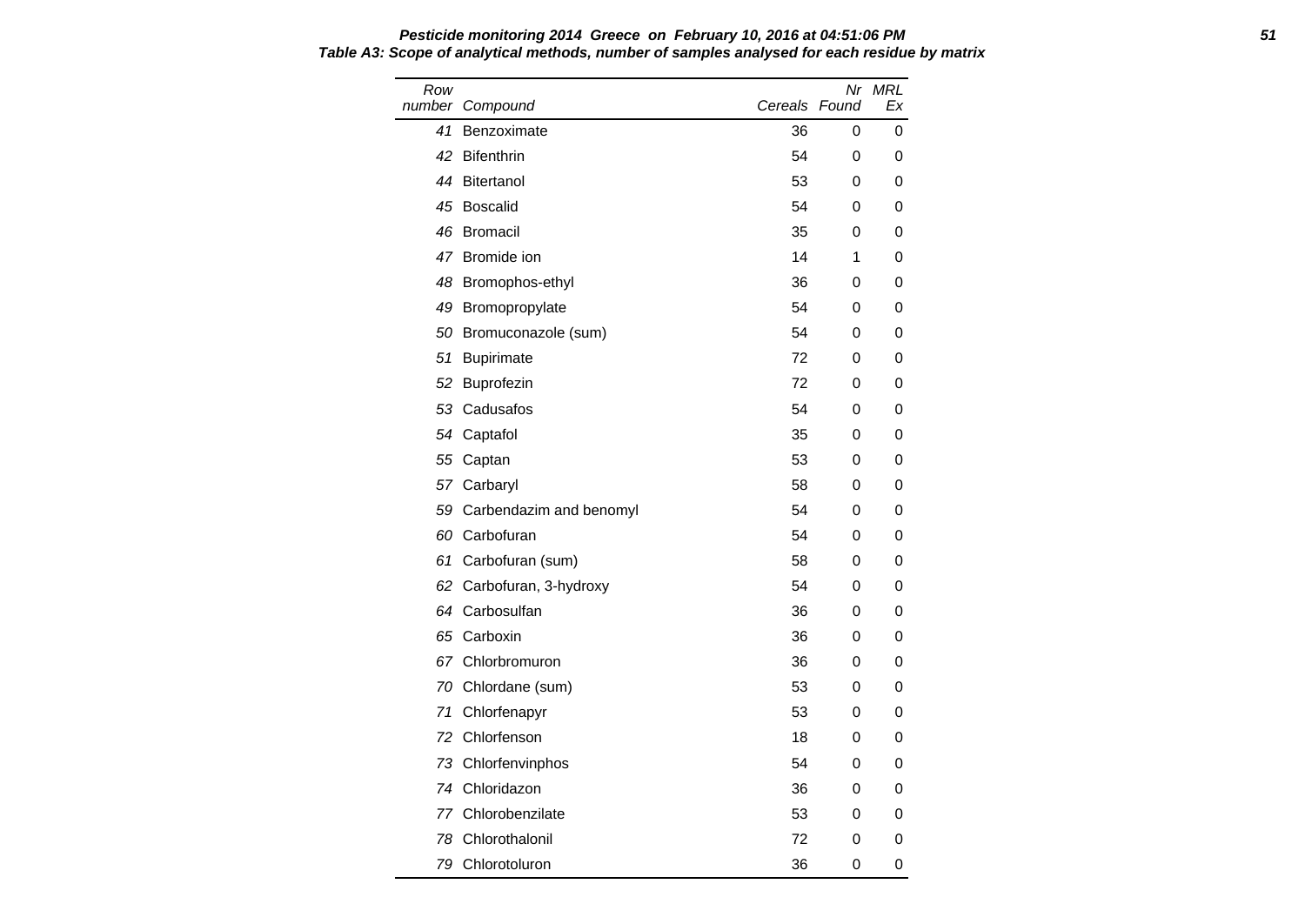#### **Pesticide monitoring 2014 Greece on February 10, 2016 at 04:51:06 PM 52 Table A3: Scope of analytical methods, number of samples analysed for each residue by matrix**

| Row | number Compound                               | Cereals Found | Nr | <b>MRL</b><br>Ex |
|-----|-----------------------------------------------|---------------|----|------------------|
| 80  | Chloroxuron                                   | 36            | 0  | 0                |
| 81  | Chlorpropham                                  | 18            | 0  | 0                |
| 82  | Chlorpropham (sum)                            | 36            | 0  | 0                |
|     | 83 Chlorpyrifos                               | 72            | 0  | 0                |
|     | 84 Chlorpyrifos-methyl                        | 72            | 0  | 0                |
|     | 85 Chlorsulfuron                              | 36            | 0  | 0                |
|     | 86 Chlorthal-dimethyl                         | 35            | 0  | 0                |
|     | 88 Cinerin                                    | 36            | 0  | 0                |
|     | 89 Cinerin I                                  | 36            | 0  | 0                |
|     | 90 Cinerin II                                 | 36            | 0  | 0                |
|     | 91 Clethodim (sum)                            | 36            | 0  | 0                |
| 92  | Clofentezine                                  | 6             | 0  | 0                |
|     | 93 Clofentezine (sum animal products/cereals) | 30            | 0  | 0                |
|     | 94 Clothianidin                               | 54            | 0  | 0                |
|     | 95 Coumaphos                                  | 72            | 0  | 0                |
|     | 96 Cyanazine                                  | 36            | 0  | 0                |
|     | 98 Cyfluthrin (sum)                           | 54            | 0  | 0                |
|     | 99 Cymoxanil                                  | 36            | 0  | 0                |
|     | 101 Cypermethrin (sum)                        | 72            | 0  | 0                |
|     | 102 Cyproconazole                             | 54            | 0  | 0                |
|     | 103 Cyprodinil                                | 54            | 0  | 0                |
|     | 104 Cyromazine                                | 36            | 0  | 0                |
|     | 105 DDD, p,p-                                 | 53            | 0  | 0                |
|     | 106 DDE, o,p-                                 | 31            | 0  | 0                |
|     | 107 DDE, p,p-                                 | 53            | 0  | 0                |
|     | 108 DDT (sum)                                 | 71            | 0  | 0                |
|     | 109 DDT, o,p-                                 | 53            | 0  | 0                |
|     | 110 DDT, p,p-                                 | 53            | 0  | 0                |
| 111 | Deltamethrin                                  | 71            | 4  | 0                |
| 112 | Demeton                                       | 18            | 0  | 0                |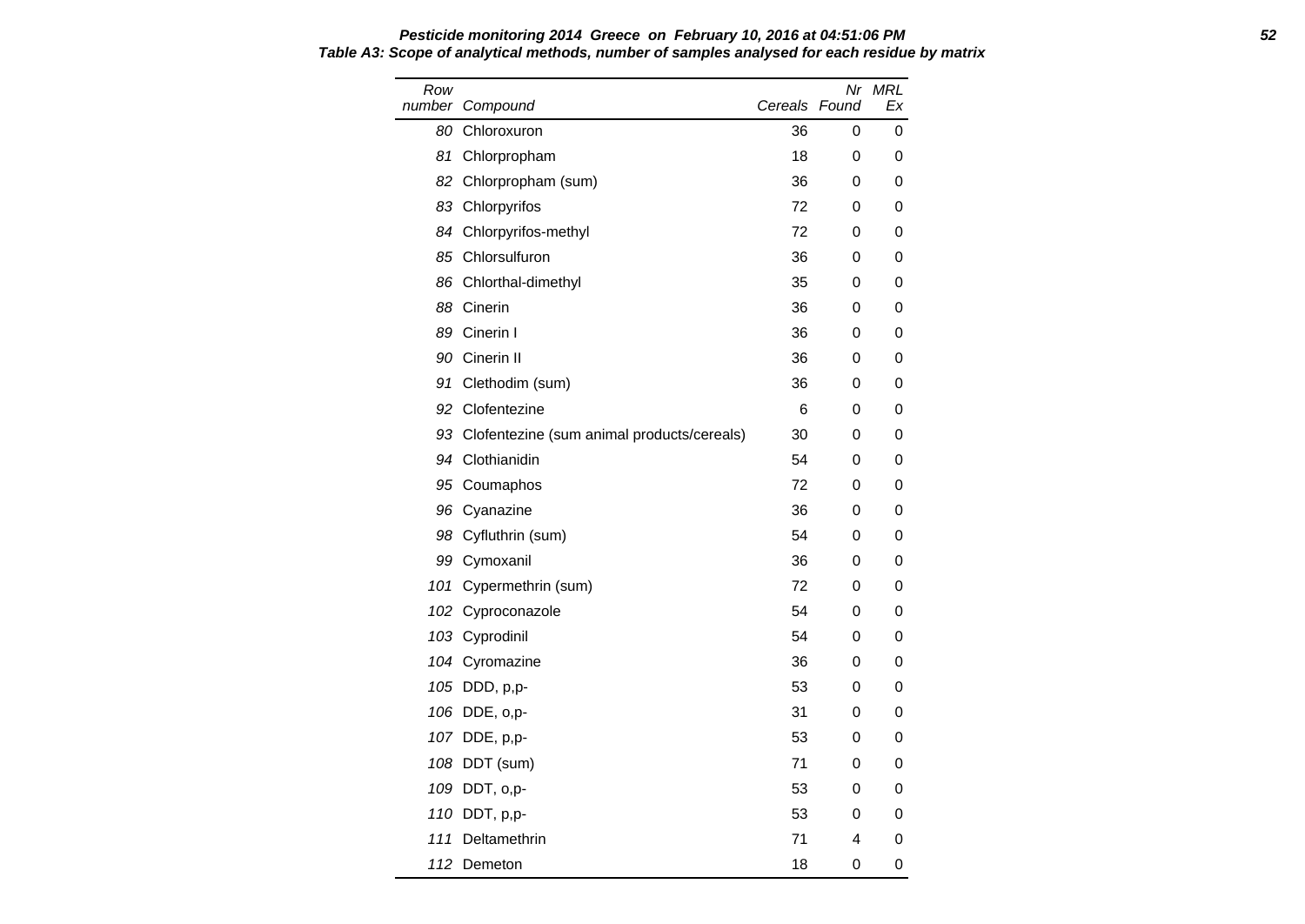#### **Pesticide monitoring 2014 Greece on February 10, 2016 at 04:51:06 PM 53 Table A3: Scope of analytical methods, number of samples analysed for each residue by matrix**

| Row | number Compound              | Cereals Found |   | Nr MRL<br>Еx |
|-----|------------------------------|---------------|---|--------------|
|     | 113 Demeton-S-methyl         | 54            | 0 | 0            |
|     | 114 Demeton-S-methyl sulfone | 36            | 0 | 0            |
|     | 115 Desmetryn                | 35            | 0 | 0            |
|     | 116 Diafenthiuron            | 36            | 0 | 0            |
|     | 117 Diazinon                 | 72            | 0 | 0            |
|     | 119 Dichlofluanid            | 72            | 0 | 0            |
|     | 120 Dichloroaniline, 3,5-    | 36            | 0 | 0            |
|     | 122 Dichlorprop              | 18            | 0 | 0            |
|     | 123 Dichlorprop              | 18            | 0 | 0            |
|     | 124 Dichlorvos               | 72            | 0 | 0            |
|     | 125 Dicloran                 | 35            | 0 | 0            |
|     | 126 Dicofol (sum)            | 53            | 0 | 0            |
|     | 127 Dicofol o, p'            | 35            | 0 | 0            |
|     | 128 Dicofol p, p'            | 35            | 0 | 0            |
|     | 129 Dicrotophos              | 36            | 0 | 0            |
|     | 130 Dieldrin                 | 53            | 0 | 0            |
|     | 131 Diethofencarb            | 36            | 0 | 0            |
|     | 132 Difenoconazole           | 54            | 0 | 0            |
|     | 133 Diflubenzuron            | 36            | 0 | 0            |
|     | 134 Diflufenican             | 54            | 0 | 0            |
|     | 135 Dimethoate               | 54            | 0 | 0            |
|     | 136 Dimethoate (sum)         | 54            | 0 | 0            |
|     | 137 Dimethomorph             | 54            | 0 | 0            |
|     | 139 Diniconazole             | 35            | 0 | 0            |
|     | 140 Dinitramine              | 35            | 0 | 0            |
|     | 141 Dinobuton                | 35            | 0 | 0            |
|     | 145 Dioxacarb                | 4             | 0 | 0            |
|     | 146 Diphenamid               | 36            | 0 | 0            |
|     | 147 Diphenylamine            | 54            | 0 | 0            |
|     | 148 Disulfoton               | 54            | 0 | 0            |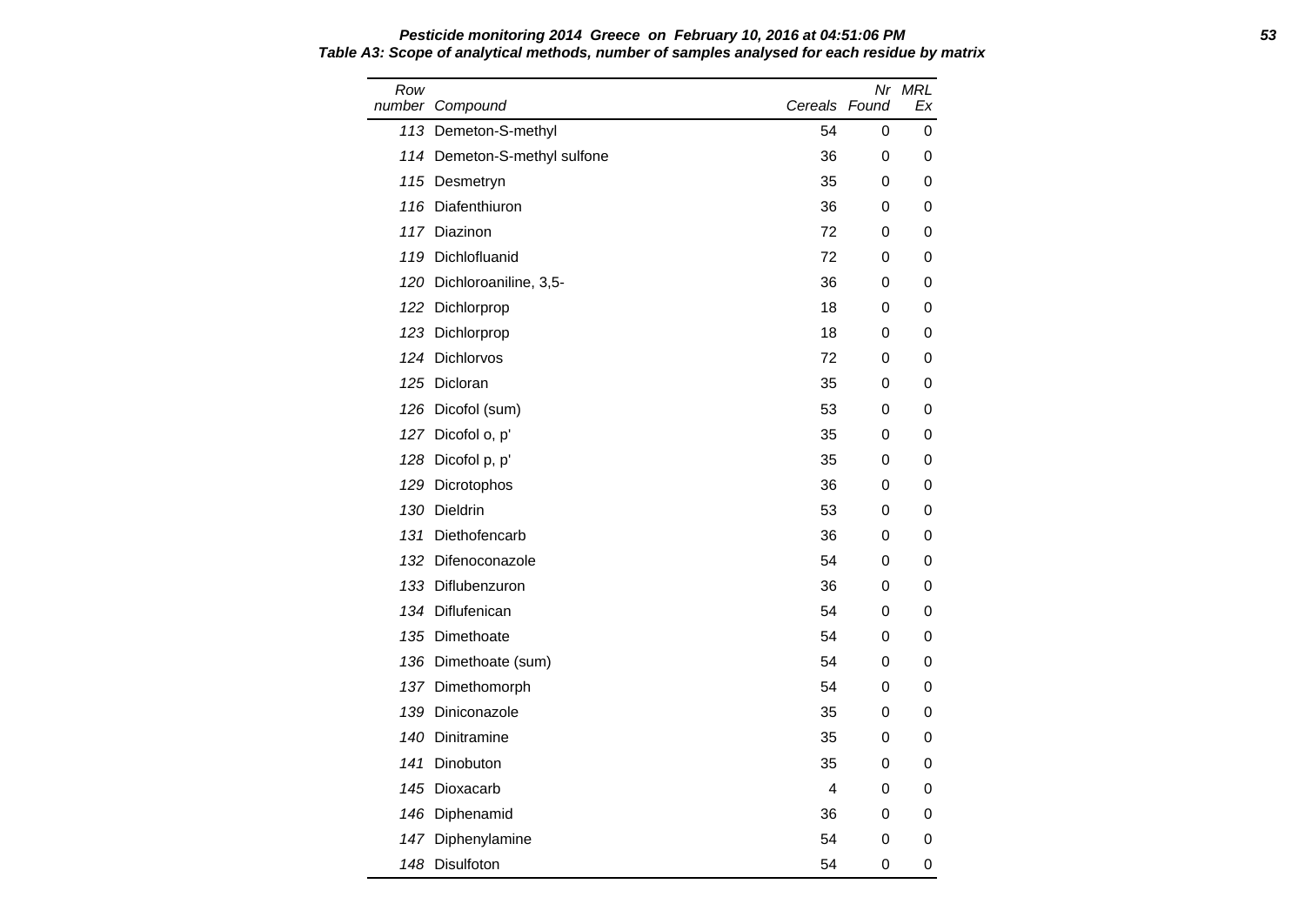#### **Pesticide monitoring 2014 Greece on February 10, 2016 at 04:51:06 PM 54 Table A3: Scope of analytical methods, number of samples analysed for each residue by matrix**

| Row | number Compound                                    | Cereals Found |           | Nr MRL<br>Ex |
|-----|----------------------------------------------------|---------------|-----------|--------------|
|     | 149 Disulfoton (sum baby and infant food)          | 54            | 0         | 0            |
|     | 150 Disulfoton sulfone                             | 54            | 0         | 0            |
|     | 151 Disulfoton sulfoxide                           | 54            | 0         | 0            |
|     | 152 Dithiocarbamates                               | 14            | 0         | 0            |
|     | 153 Diuron                                         | 72            | 0         | 0            |
|     | 154 Diuron                                         | 72            | 0         | 0            |
|     | 155 Dodemorph                                      | 35            | 0         | 0            |
|     | <b>157 EPN</b>                                     | 54            | 0         | 0            |
|     | 158 Emamectin benzoate B1a, expressed as emamectin | 36            | 0         | 0            |
|     | 159 Endosulfan (sum)                               | 72            | 0         | 0            |
|     | 160 Endosulfansulfate                              | 53            | 0         | 0            |
|     | 161 Endrin                                         | 71            | 0         | 0            |
|     | 162 Epoxiconazole                                  | 54            | 0         | 0            |
|     | 164 Ethalfluralin                                  | 53            | 0         | 0            |
|     | 166 Ethiofencarb                                   | 4             | 0         | 0            |
|     | 167 Ethion                                         | 36            | 0         | 0            |
|     | 168 Ethirimol                                      | 36            | 0         | 0            |
|     | 169 Ethofumesate                                   | 36            | 0         | 0            |
|     | 170 Ethofumesate (sum)                             | 36            | 0         | 0            |
|     | 171 Ethoprophos                                    | 72            | 0         | 0            |
|     | 172 Ethoxyquin                                     | 36            | 0         | 0            |
|     | 173 Etofenprox                                     | 36            | 0         | 0            |
|     | 174 Etoxazole                                      | 36            | 0         | 0            |
|     | 175 Etrimfos                                       | 18            | 0         | 0            |
|     | 176 Famoxadone                                     | 54            | 0         | 0            |
|     | 177 Fenamidone                                     | 36            | 0         | $\Omega$     |
|     | 178 Fenamiphos                                     | 36            | 0         | 0            |
|     | 179 Fenamiphos (sum)                               | 36            | 0         | 0            |
|     | 180 Fenamiphos sulfone                             | 36            | 0         | 0            |
|     | 181 Fenamiphos sulfoxide                           | 36            | $\pmb{0}$ | 0            |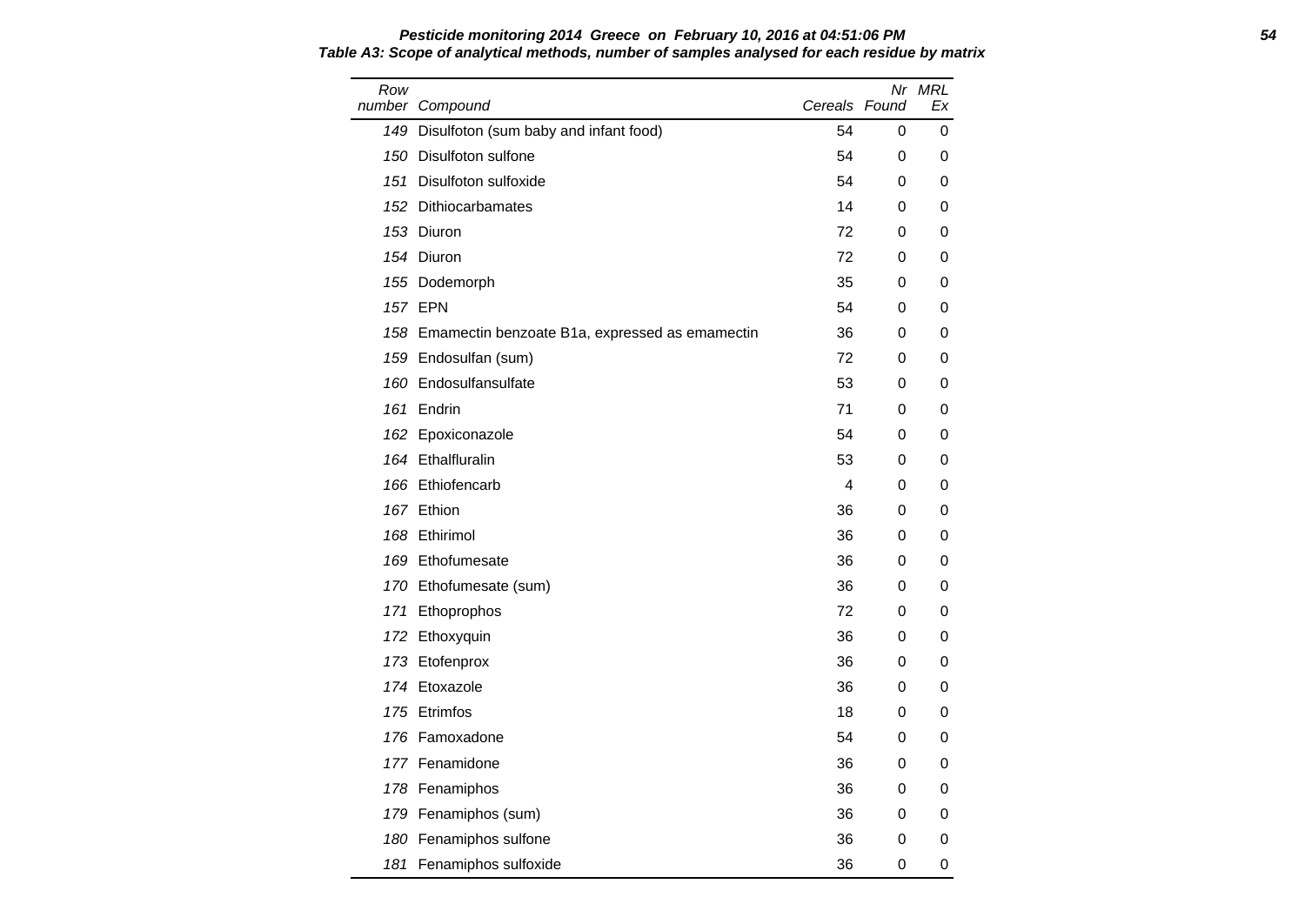### **Pesticide monitoring 2014 Greece on February 10, 2016 at 04:51:06 PM 55 Table A3: Scope of analytical methods, number of samples analysed for each residue by matrix**

| Row | number Compound                                           | Cereals Found  |   | Nr MRL<br>Ex |
|-----|-----------------------------------------------------------|----------------|---|--------------|
|     | 182 Fenarimol                                             | 53             | 0 | 0            |
|     | 183 Fenazaquin                                            | 54             | 0 | 0            |
|     | 184 Fenbuconazole                                         | 54             | 0 | 0            |
|     | 186 Fenchlorphos                                          | 18             | 0 | 0            |
|     | 187 Fenhexamid                                            | 54             | 0 | 0            |
|     | 188 Fenitrothion                                          | 54             | 0 | 0            |
|     | 189 Fenoxycarb                                            | 72             | 0 | 0            |
|     | 190 Fenpropathrin                                         | 72             | 0 | 0            |
|     | 191 Fenpropidin                                           | 36             | 0 | 0            |
|     | 192 Fenpropimorph                                         | 54             | 0 | 0            |
|     | 193 Fenpyroximate                                         | 36             | 0 | 0            |
|     | 194 Fenson                                                | 18             | 0 | 0            |
|     | 195 Fensulfothion                                         | 54             | 0 | 0            |
|     | 196 Fensulfothion (sum baby and infant food)              | 36             | 0 | 0            |
|     | 197 Fensulfothion oxon                                    | 36             | 0 | 0            |
|     | 198 Fensulfothion oxon sulphone                           | 36             | 0 | 0            |
|     | 199 Fensulfothion sulfone                                 | 36             | 0 | 0            |
|     | 200 Fenthion                                              | 72             | 0 | 0            |
|     | 201 Fenthion (sum)                                        | 54             | 0 | 0            |
|     | 202 Fenthion oxon                                         | 36             | 0 | 0            |
|     | 203 Fenthion oxon sulfone                                 | 36             | 0 | 0            |
|     | 204 Fenthion oxonsulfoxide                                | 36             | 0 | 0            |
|     | 205 Fenthion sulfone                                      | 54             | 0 | 0            |
|     | 206 Fenthion sulfoxide                                    | 54             | 0 | 0            |
|     | 207 Fenvalerate                                           | 18             | 0 | 0            |
|     | 208 Fenvalerate (sum of RR, SS, RS and SR isomers)        | 53             | 0 | 0            |
|     | 212 Fipronil                                              | 18             | 0 | 0            |
|     | 217 Fluazifop-P-butyl (sum)                               | 18             | 0 | 0            |
|     | 220 Flucythrinate                                         | $\overline{2}$ | 0 | 0            |
| 221 | Flucythrinate (sum of isomers expressed as flucythrinate) | 34             | 0 | 0            |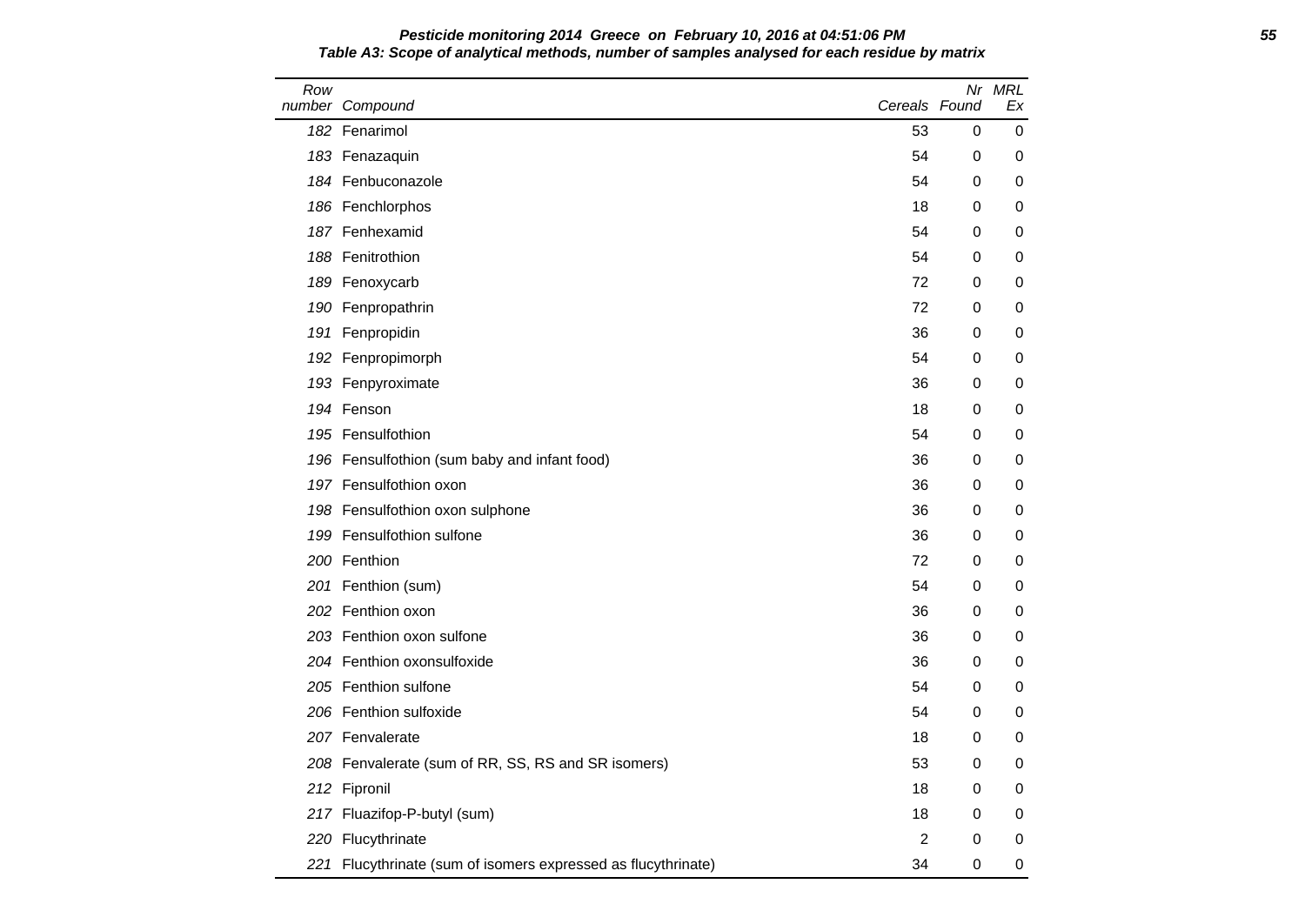### **Pesticide monitoring 2014 Greece on February 10, 2016 at 04:51:06 PM 56 Table A3: Scope of analytical methods, number of samples analysed for each residue by matrix**

| Row | number Compound                                                                   | Cereals Found | Nr | <b>MRL</b><br>Ex |
|-----|-----------------------------------------------------------------------------------|---------------|----|------------------|
|     | 222 Fludioxonil                                                                   | 18            | 0  | $\boldsymbol{0}$ |
|     | 223 Flufenacet                                                                    | 31            | 0  | 0                |
|     | 224 Flufenacet (sum)                                                              | 5             | 0  | $\mathbf 0$      |
|     | 225 Flufenoxuron                                                                  | 54            | 0  | $\mathbf 0$      |
|     | 226 Fluometuron                                                                   | 36            | 0  | $\mathbf 0$      |
|     | 227 Fluopicolide                                                                  | 36            | 0  | 0                |
|     | 228 Fluquinconazole                                                               | 54            | 0  | 0                |
|     | 229 Fluroxypyr                                                                    | 36            | 0  | 0                |
|     | 230 Fluroxypyr (sum)                                                              | 18            | 0  | 0                |
|     | 231 Flusilazole                                                                   | 54            | 0  | $\mathbf 0$      |
|     | 232 Flutolanil                                                                    | 36            | 0  | $\mathbf 0$      |
|     | 233 Flutriafol                                                                    | 54            | 0  | 0                |
|     | 234 Fluvalinate                                                                   | 18            | 0  | 0                |
|     | 235 Folpet                                                                        | 54            | 0  | 0                |
|     | 236 Foramsulfuron                                                                 | 36            | 0  | 0                |
|     | 237 Formetanate                                                                   | 36            | 0  | $\mathbf 0$      |
|     | 238 Formetanate                                                                   | 36            | 0  | 0                |
|     | 240 Fosthiazate                                                                   | 36            | 0  | 0                |
|     | 241 Furathiocarb                                                                  | 36            | 0  | 0                |
|     | 243 HCH, delta-                                                                   | 18            | 0  | 0                |
|     | 246 Haloxyfop including haloxyfop-R                                               | 18            | 0  | 0                |
|     | 252 Heptachlor                                                                    | 53            | 0  | $\mathbf 0$      |
|     | 253 Heptachlor (sum of heptachlor and heptachlor epoxide expressed as heptachlor) | 71            | 0  | $\mathbf 0$      |
|     | 254 Heptachlor endo-epoxide                                                       | 18            | 0  | 0                |
|     | 255 Heptachlor epoxide                                                            | 35            | 0  | 0                |
|     | 256 Heptachlor exo-epoxide                                                        | 18            | 0  | 0                |
|     | 257 Heptenophos                                                                   | 53            | 0  | 0                |
|     | 258 Hexachlorobenzene                                                             | 53            | 0  | 0                |
|     | 259 Hexachlorocyclohexane (HCH), alpha-isomer                                     | 53            | 0  | 0                |
|     | 260 Hexachlorocyclohexane (HCH), beta-isomer                                      | 53            | 0  | 0                |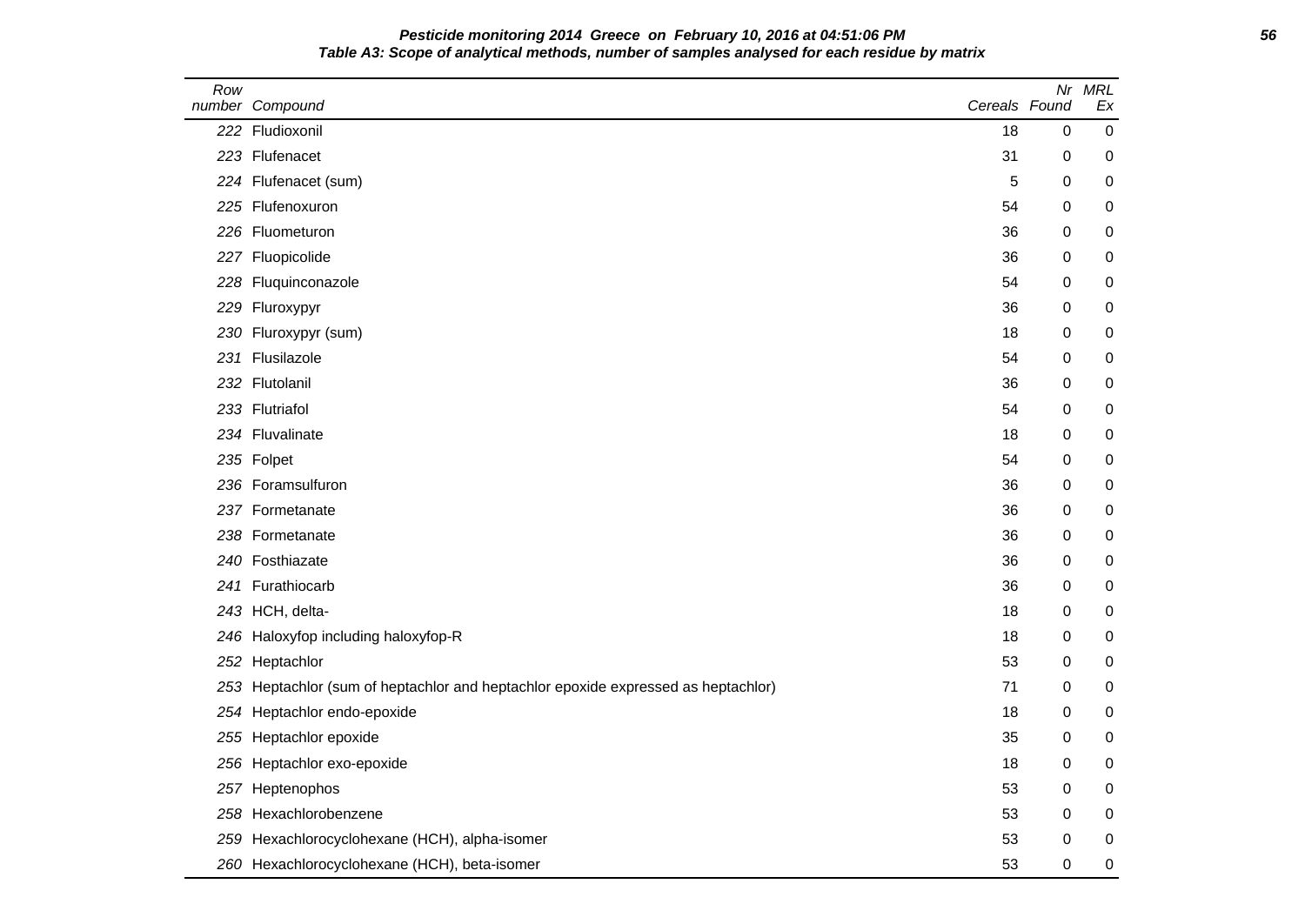**Pesticide monitoring 2014 Greece on February 10, 2016 at 04:51:06 PM 57 Table A3: Scope of analytical methods, number of samples analysed for each residue by matrix**

| Row | number Compound                                                                                                  | Cereals Found | Nr          | <b>MRL</b><br>Ex |
|-----|------------------------------------------------------------------------------------------------------------------|---------------|-------------|------------------|
|     | 261 Hexachlorocyclohexane (HCH), sum of isomers, except the gamma isomer                                         | 53            | $\mathbf 0$ | $\pmb{0}$        |
|     | 262 Hexaconazole                                                                                                 | 54            | 0           | 0                |
|     | 264 Hexythiazox                                                                                                  | 54            | 0           | 0                |
|     | 265 Imazalil                                                                                                     | 54            | 0           | 0                |
| 266 | Imazamethabenz-methyl                                                                                            | 36            | 0           | $\mathbf 0$      |
|     | 267 Imidacloprid                                                                                                 | 54            | 0           | 0                |
| 268 | Indoxacarb as sum of the isomers S and R                                                                         | 54            | 0           | 0                |
| 271 | Iprodione                                                                                                        | 71            | 0           | 0                |
| 272 | Iprovalicarb                                                                                                     | 54            | 0           | 0                |
| 273 | Isofenphos-methyl                                                                                                | 54            | 0           | 0                |
| 274 | Isoprothiolane                                                                                                   | 36            | 0           | 0                |
|     | 275 Isoproturon                                                                                                  | 54            | 0           | 0                |
| 276 | Jasmolin I                                                                                                       | 36            | 0           | 0                |
| 277 | Jasmolin II                                                                                                      | 36            | 0           | 0                |
|     | 278 Kresoxim-methyl                                                                                              | 72            | 0           | 0                |
|     | 279 Lambda-Cyhalothrin                                                                                           | 53            | 0           | 0                |
| 281 | Lindane (Gamma-isomer of hexachlorociclohexane (HCH))                                                            | 71            | 0           | 0                |
| 282 | Linuron                                                                                                          | 54            | 0           | 0                |
|     | 283 Lufenuron                                                                                                    | 54            | 0           | 0                |
|     | 284 MCPA                                                                                                         | 18            | 0           | 0                |
|     | 286 Malaoxon                                                                                                     | 54            | 0           | 0                |
|     | 287 Malathion                                                                                                    | 54            | 0           | 0                |
| 288 | Malathion (sum of malathion and malaoxon expressed as malathion)                                                 | 54            | 0           | 0                |
| 290 | Mecarbam                                                                                                         | 36            | 0           | 0                |
|     | 291 Mecoprop (sum of mecoprop-p and mecoprop expressed as mecoprop)                                              | 18            | 0           | 0                |
| 292 | Mepanipyrim                                                                                                      | 54            | 0           | 0                |
|     | 295 Merphos                                                                                                      | 18            | 0           | 0                |
|     | 296 Metaflumizone (sum of E- and Z- isomers)                                                                     | 36            | 0           | 0                |
|     | 297 Metalaxyl                                                                                                    | 18            | 0           | 0                |
|     | 298 Metalaxyl (Metalaxyl including other mixtures of constituent isomers including Metalaxyl-M (sum of isomers)) | 54            | 0           | 0                |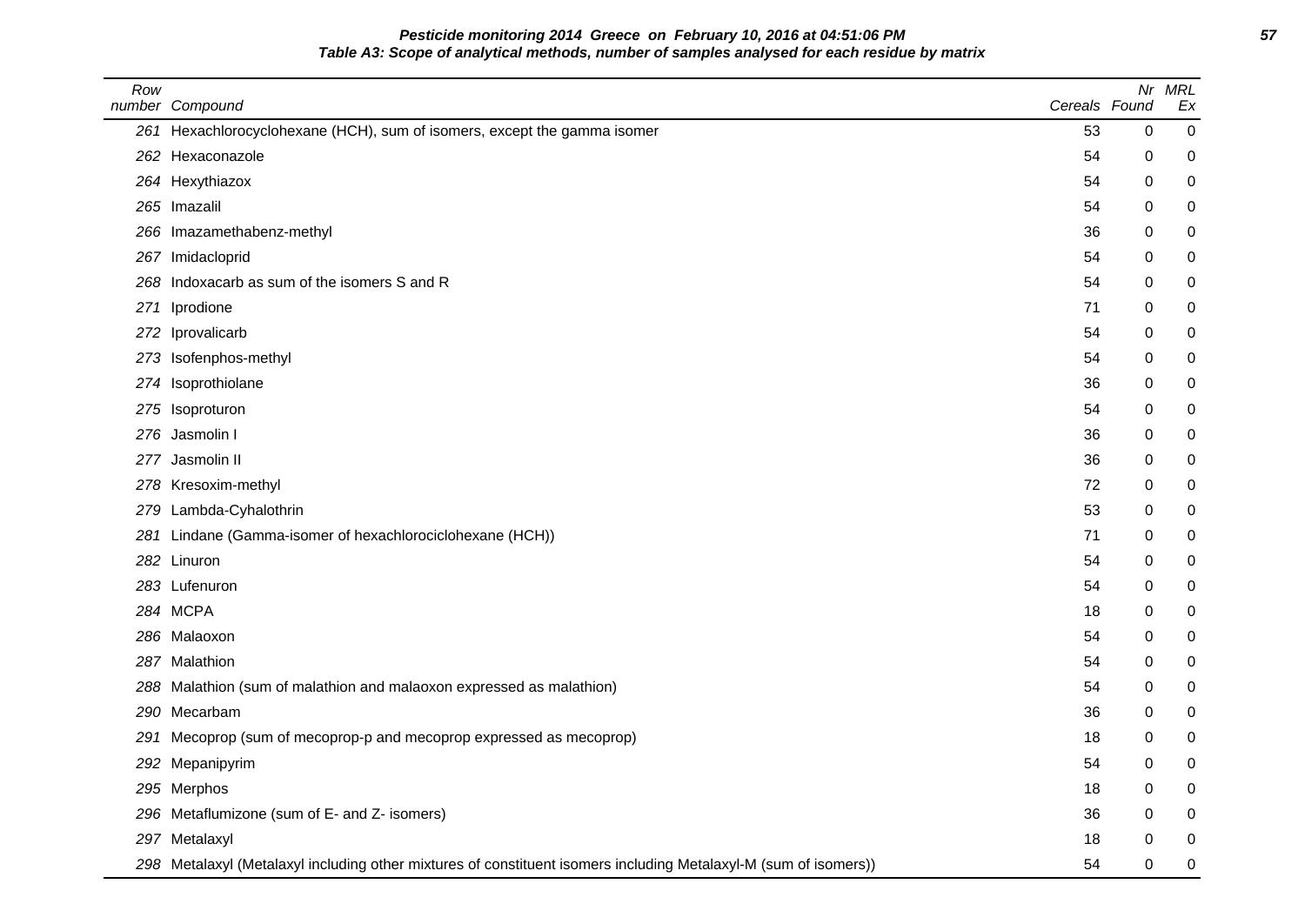**Pesticide monitoring 2014 Greece on February 10, 2016 at 04:51:06 PM 58 Table A3: Scope of analytical methods, number of samples analysed for each residue by matrix**

| Row | number Compound                                                                                                                          | Cereals Found | Nr          | <b>MRL</b><br>Ex |
|-----|------------------------------------------------------------------------------------------------------------------------------------------|---------------|-------------|------------------|
|     | 299 Metamitron                                                                                                                           | 36            | 0           | 0                |
|     | 300 Metazachlor                                                                                                                          | 36            | 0           | 0                |
|     | 301 Metconazole                                                                                                                          | 54            | 0           | 0                |
|     | 302 Methabenzthiazuron                                                                                                                   | 36            | 0           | 0                |
|     | 303 Methacrifos                                                                                                                          | 54            | $\Omega$    | 0                |
|     | 304 Methamidophos                                                                                                                        | 54            | 0           | 0                |
|     | 305 Methidathion                                                                                                                         | 53            | 0           | 0                |
|     | 306 Methiocarb                                                                                                                           | 58            | 0           | 0                |
|     | 307 Methiocarb (sum of methiocarb and methiocarb sulfoxide and sulfone, expressed as methiocarb)                                         | 54            | 0           | 0                |
|     | 308 Methiocarb sulfone                                                                                                                   | 54            | 0           | 0                |
|     | 309 Methiocarb sulfoxide                                                                                                                 | 54            | 0           | 0                |
|     | 310 Metholachlor                                                                                                                         | 36            | 0           | 0                |
|     | 311 Methomyl                                                                                                                             | 58            | 0           | 0                |
|     | 312 Methomyl and thiodicarb (sum of methomyl and thiodicarb expressed as methomyl)                                                       | 54            | 0           | 0                |
|     | 313 Methoxychlor                                                                                                                         | 71            | 0           | 0                |
|     | 314 Methoxyfenozide                                                                                                                      | 54            | 0           | 0                |
|     | 315 Metobromuron                                                                                                                         | 36            | 0           | 0                |
|     | 316 Metolachlor and S-metolachlor (metolachlor including other mixtures of constituent isomers including S-metolachlor (sum of isomers)) | 18            | 0           | 0                |
|     | 317 Metoxuron                                                                                                                            | 36            | $\mathbf 0$ | 0                |
|     | 319 Metribuzin                                                                                                                           | 36            | 0           | 0                |
|     | 320 Metsulfuron-methyl                                                                                                                   | 36            | 0           | 0                |
|     | 321 Mevinphos (sum of E- and Z-isomers)                                                                                                  | 54            | 0           | 0                |
|     | 322 Monocrotophos                                                                                                                        | 54            | $\Omega$    | 0                |
|     | 323 Monolinuron                                                                                                                          | 36            | 0           | 0                |
|     | 324 Myclobutanil                                                                                                                         | 54            | 0           | 0                |
|     | 325 Naled                                                                                                                                | 36            | 0           | 0                |
|     | 326 Napropamide                                                                                                                          | 36            | 0           | $\mathbf 0$      |
|     | 327 Nicosulfuron                                                                                                                         | 36            | 0           | 0                |
|     | 328 Nitenpyram                                                                                                                           | 36            | 0           | 0                |
|     | 329 Nitrofen                                                                                                                             | 53            | $\mathbf 0$ | 0                |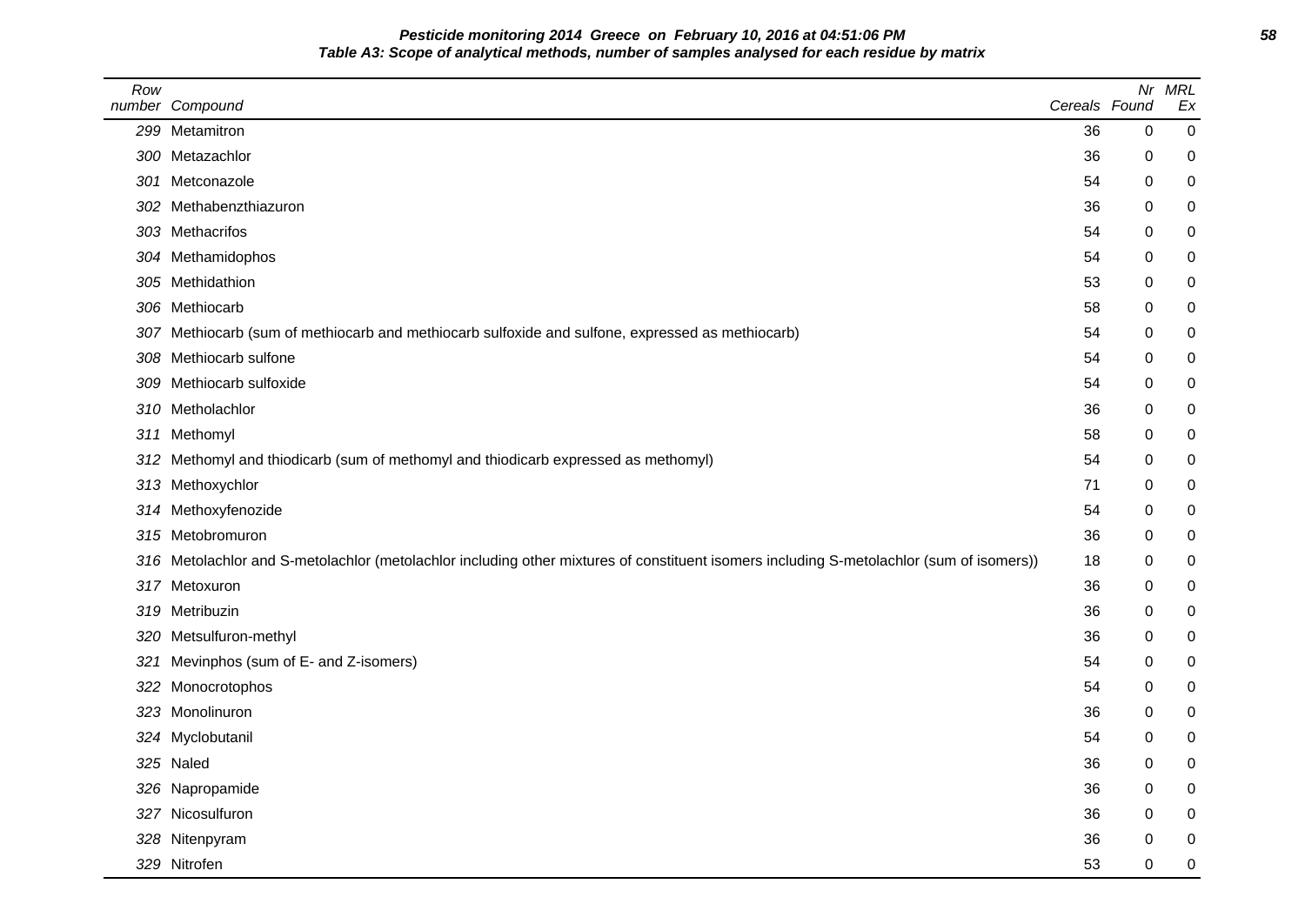**Pesticide monitoring 2014 Greece on February 10, 2016 at 04:51:06 PM 59 Table A3: Scope of analytical methods, number of samples analysed for each residue by matrix**

| Row | number Compound                                                                                             | Cereals Found |             | Nr MRL<br>Ex   |
|-----|-------------------------------------------------------------------------------------------------------------|---------------|-------------|----------------|
|     | 330 Nuarimol                                                                                                | 36            | $\mathsf 0$ | $\overline{0}$ |
|     | 331 Omethoate                                                                                               | 54            | 0           | 0              |
|     | 332 Orthophenylphenol                                                                                       | 18            | 0           | 0              |
|     | 333 Oxadiazon                                                                                               | 36            | 0           |                |
|     | 334 Oxadixyl                                                                                                | 54            | 0           |                |
|     | 335 Oxamyl                                                                                                  | 58            | 0           | 0              |
|     | 336 Oxychlordane                                                                                            | -1            | 0           | 0              |
|     | 337 Oxydemeton-methyl                                                                                       | 37            | 0           | 0              |
|     | 338 Oxydemeton-methyl (sum of oxydemeton-methyl and demeton-S-methylsulfone expressed as oxydemeton-methyl) | 54            | 0           | ი              |
|     | 339 Oxyfluorfen                                                                                             | 54            | 0           |                |
|     | 340 Paclobutrazol                                                                                           | 54            | 0           |                |
|     | 342 Paraoxon-methyl                                                                                         | 53            | 0           | 0              |
|     | 343 Parathion                                                                                               | 53            | 0           | ი              |
|     | 344 Parathion-methyl                                                                                        | 71            | 0           | ი              |
|     | 345 Parathion-methyl (sum of Parathion-methyl and paraoxon-methyl expressed as Parathion-methyl)            | 53            | 0           | 0              |
|     | 346 Penconazole                                                                                             | 54            | 0           |                |
|     | 347 Pencycuron                                                                                              | 36            | 0           |                |
|     | 348 Pendimethalin                                                                                           | 72            | 0           | 0              |
|     | 349 Pentachloroaniline                                                                                      | 53            | 0           | 0              |
|     | 350 Permethrin (sum of isomers)                                                                             | 71            | 0           | ი              |
|     | 351 Phenothrin                                                                                              | 36            | 0           | ი              |
|     | 352 Phenthoate                                                                                              | 36            | 0           |                |
|     | 353 Phorate                                                                                                 | 18            | 0           | ი              |
|     | 354 Phorate (sum of phorate, its oxygen analogue and their sulfones expressed as phorate)                   | 36            | 0           | 0              |
|     | 357 Phosalone                                                                                               | 54            | 0           | 0              |
|     | 358 Phosmet                                                                                                 | 36            | 0           | ი              |
|     | 359 Phosmet (phosmet and phosmet oxon expressed as phosmet)                                                 | 54            | 0           |                |
|     | 360 Phosmet oxon                                                                                            | 36            | 0           |                |
|     | 362 Phoxim                                                                                                  | 36            | 0           | 0              |
|     | 363 Picoxystrobin                                                                                           | 54            | 0           | 0              |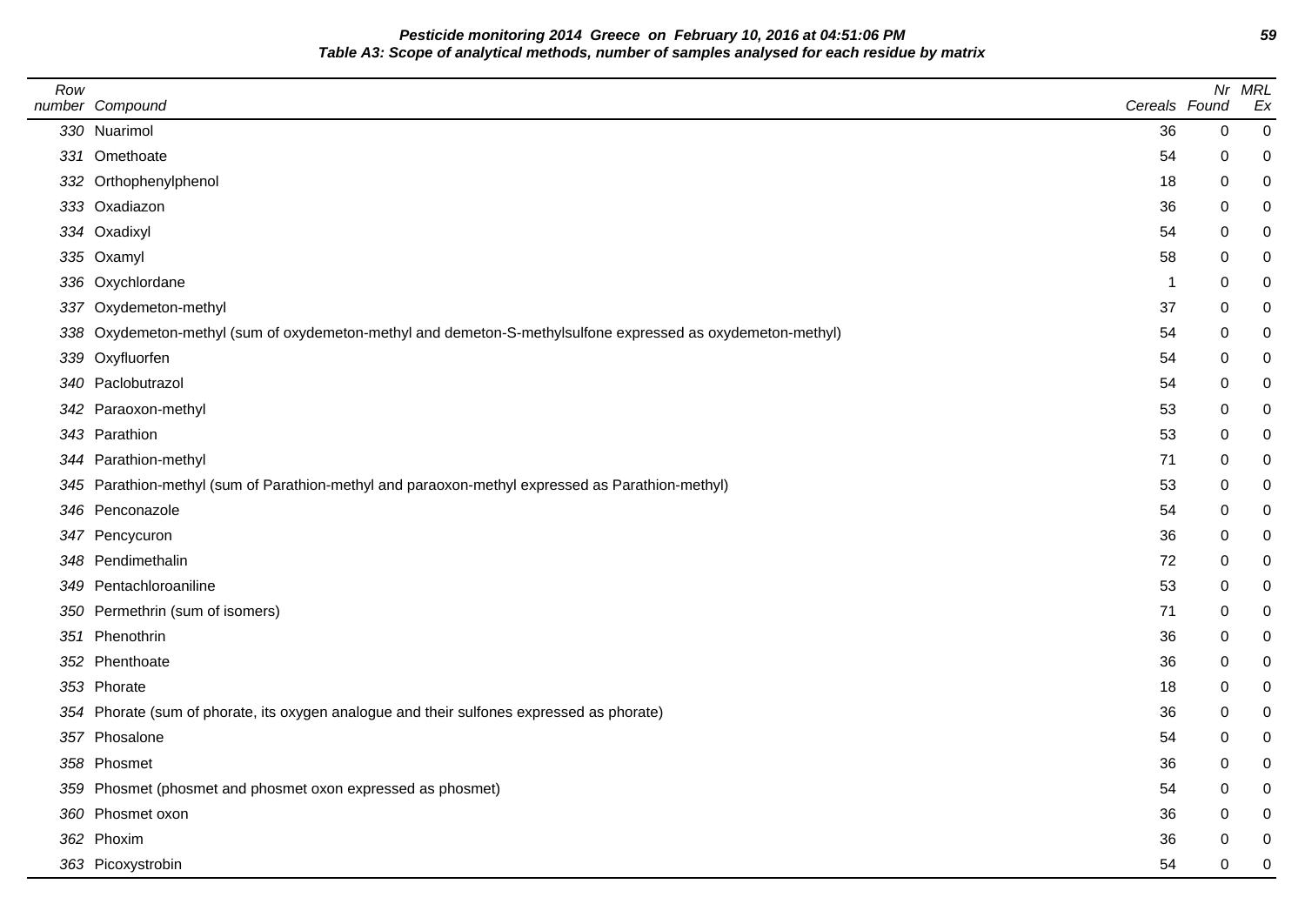**Pesticide monitoring 2014 Greece on February 10, 2016 at 04:51:06 PM 60 Table A3: Scope of analytical methods, number of samples analysed for each residue by matrix**

| Row | number Compound                                                                                                            | Cereals Found |             | Nr MRL<br>Ex   |
|-----|----------------------------------------------------------------------------------------------------------------------------|---------------|-------------|----------------|
|     | 364 Pirimicarb                                                                                                             | 72            | $\mathbf 0$ | $\overline{0}$ |
|     | 365 Pirimicarb (sum of Pirimicarb and desmethyl pirimicarb expressed as Pirimicarb)                                        | 54            | $\pmb{0}$   | 0              |
|     | 366 Pirimicarb desmethyl                                                                                                   | 54            | $\pmb{0}$   | 0              |
|     | 368 Pirimiphos-methyl                                                                                                      | 54            | 10          |                |
|     | 369 Primisulfuron                                                                                                          | 36            | $\,0\,$     |                |
|     | 370 Prochloraz                                                                                                             | 36            | 0           |                |
|     | 371 Prochloraz (sum of prochloraz and its metabolites containing the 2,4,6-Trichlorophenol moiety expressed as prochloraz) | 54            | 0           |                |
|     | 372 Procymidone                                                                                                            | 72            | 0           |                |
|     | 373 Profenofos                                                                                                             | 54            | 0           |                |
|     | 374 Promecarb                                                                                                              | 4             | 0           |                |
|     | 375 Prometon                                                                                                               | 18            | 0           |                |
|     | 376 Prometryn                                                                                                              | 53            | $\mathbf 0$ |                |
|     | 377 Propachlor                                                                                                             | 35            | 0           |                |
|     | 378 Propachlor: oxalinic derivate of propachlor, expressed as propachlor                                                   | 35            | 0           | 0              |
|     | 380 Propamocarb (sum of propamocarb and its salt expressed as propamocarb)                                                 | 36            | 0           |                |
|     | 381 Propanil                                                                                                               | 35            | 0           |                |
|     | 382 Propargite                                                                                                             | 36            | 0           |                |
|     | 383 Propazine                                                                                                              | 18            | $\pmb{0}$   |                |
|     | 384 Propham                                                                                                                | 36            | $\pmb{0}$   | 0              |
|     | 385 Propiconazole                                                                                                          | 54            | 0           |                |
|     | 386 Propoxur                                                                                                               | 22            | 0           |                |
|     | 387 Propyzamide                                                                                                            | 53            | 0           |                |
|     | 390 Prothiofos                                                                                                             | 72            | 0           |                |
|     | 391 Pymetrozine                                                                                                            | 36            | 0           | 0              |
|     | 392 Pyraclostrobin                                                                                                         | 54            | $\pmb{0}$   |                |
|     | 393 Pyrazophos                                                                                                             | 54            | 0           |                |
|     | 394 Pyrethrin I                                                                                                            | 36            | 0           |                |
|     | 395 Pyrethrin II                                                                                                           | 36            | 0           |                |
|     | 396 Pyrethrins                                                                                                             | 36            | 0           |                |
|     | 397 Pyridaben                                                                                                              | 36            | 0           | 0              |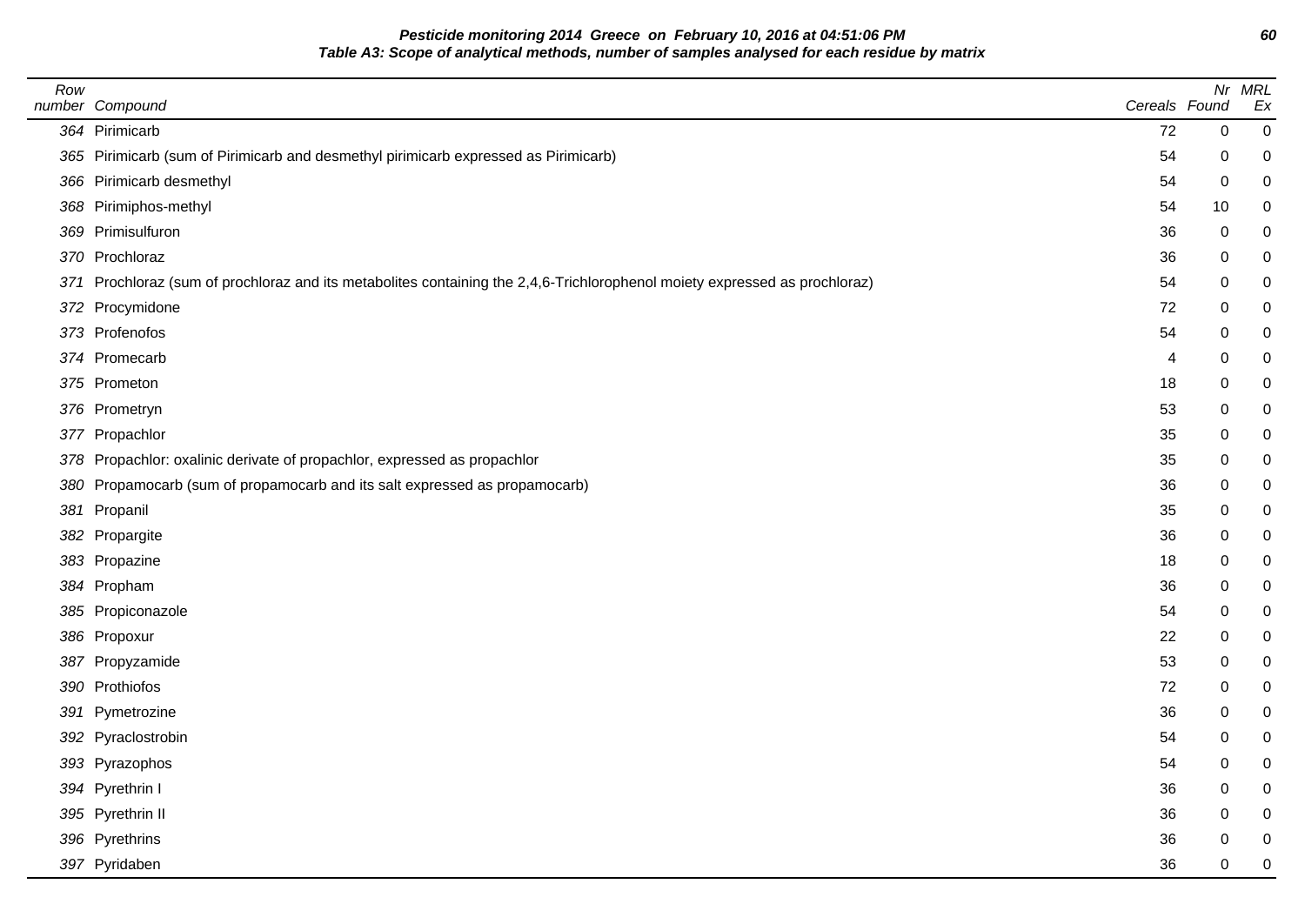**Pesticide monitoring 2014 Greece on February 10, 2016 at 04:51:06 PM 61 Table A3: Scope of analytical methods, number of samples analysed for each residue by matrix**

| Row | number Compound                                                                                                                                                       | Cereals Found |   | Nr MRL<br>Ex   |
|-----|-----------------------------------------------------------------------------------------------------------------------------------------------------------------------|---------------|---|----------------|
|     | 398 Pyridate                                                                                                                                                          | 36            | 0 | $\overline{0}$ |
|     | 399 Pyridate (sum of pyridate, its hydrolysis product CL 9673 (6-chloro-4-hydroxy-3-phenylpyridazin) and hydrolysable conjugates of CL 9673 expressed as<br>pyridate) | 36            | 0 | 0              |
|     | 400 Pyrifenox                                                                                                                                                         | 36            | 0 | 0              |
|     | 401 Pyrimethanil                                                                                                                                                      | 54            | 0 | 0              |
|     | 402 Pyriproxyfen                                                                                                                                                      | 54            | 0 | 0              |
|     | 403 Quinalphos                                                                                                                                                        | 36            | 0 | 0              |
|     | 404 Quinoxyfen                                                                                                                                                        | 54            | 0 | 0              |
|     | 405 Quintozene                                                                                                                                                        | 71            | 0 | 0              |
|     | 406 Quintozene (sum of quintozene and pentachloro-aniline expressed as quintozene)                                                                                    | 36            | 0 | 0              |
| 407 | Resmethrin (resmethrin including other mixtures of consituent isomers (sum of isomers))                                                                               | 72            | 0 | 0              |
|     | 408 Rimsulfuron                                                                                                                                                       | 36            | 0 | 0              |
|     | 409 Secbumeton                                                                                                                                                        | 18            | 0 | 0              |
|     | 410 Sethoxydim                                                                                                                                                        | 36            | 0 | 0              |
|     | 411 Simazine                                                                                                                                                          | 54            | 0 | 0              |
|     | 412 Simetryn                                                                                                                                                          | 18            | 0 | 0              |
|     | 413 Spinosad (sum of Spinosyn A and Spinosyn D, expressed as Spinosad)                                                                                                | 54            | 0 | 0              |
|     | 414 Spinosyn A                                                                                                                                                        | 54            | 0 | 0              |
|     | 415 Spinosyn D                                                                                                                                                        | 54            | 0 | 0              |
|     | 416 Spirodiclofen                                                                                                                                                     | 36            | 0 | 0              |
|     | 417 Spiroxamine                                                                                                                                                       | 54            | 0 | 0              |
|     | 418 Tebuconazole                                                                                                                                                      | 54            | 0 | 0              |
|     | 419 Tebufenozide                                                                                                                                                      | 54            | 0 | 0              |
|     | 420 Tebufenpyrad                                                                                                                                                      | 54            | 0 | 0              |
|     | 421 Tecnazene                                                                                                                                                         | 71            | 0 | 0              |
|     | 422 Teflubenzuron                                                                                                                                                     | 18            | 0 | 0              |
|     | 423 Tefluthrin                                                                                                                                                        | 35            | 0 | 0              |
|     | 424 Temephos                                                                                                                                                          | 36            | 0 | 0              |
|     | 425 Terbufos                                                                                                                                                          | 54            | 0 | 0              |
|     | 426 Terbufos (sum baby and infant food)                                                                                                                               | 54            | 0 | 0              |
|     | 427 Terbufos sulfone                                                                                                                                                  | 54            | 0 | $\overline{0}$ |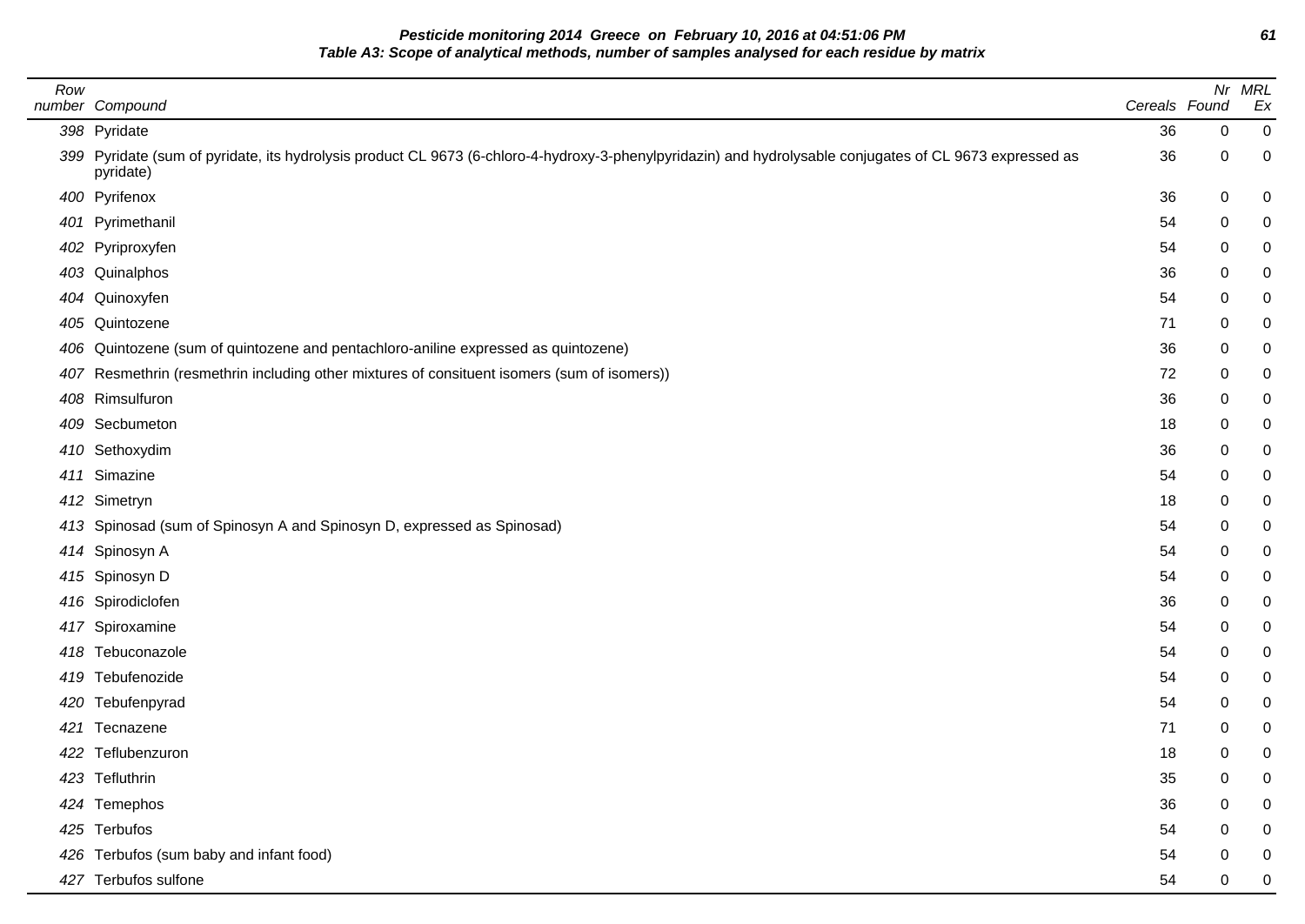# **Pesticide monitoring 2014 Greece on February 10, 2016 at 04:51:06 PM 62 Table A3: Scope of analytical methods, number of samples analysed for each residue by matrix**

| Row | number Compound                                                                              | Cereals Found | Nr        | <b>MRL</b><br>Ex |
|-----|----------------------------------------------------------------------------------------------|---------------|-----------|------------------|
|     | 428 Terbufos sulfoxide                                                                       | 54            | $\pmb{0}$ | $\mathbf 0$      |
| 429 | Terbuthylazine                                                                               | 54            | 0         | $\boldsymbol{0}$ |
|     | 430 Terbutryn                                                                                | 36            | 0         | 0                |
| 431 | Tetrachlorvinphos                                                                            | 54            | 0         | 0                |
| 432 | Tetraconazole                                                                                | 54            | 0         | $\mathbf 0$      |
|     | 433 Tetradifon                                                                               | 71            | 0         | 0                |
|     | 434 Tetrasul                                                                                 | 18            | 0         | $\pmb{0}$        |
| 435 | Thiabendazole                                                                                | 54            | 0         | $\boldsymbol{0}$ |
| 436 | Thiacloprid                                                                                  | 54            | 0         | 0                |
| 437 | Thiametoxam                                                                                  | 54            | 0         | $\boldsymbol{0}$ |
| 438 | Thiametoxam (sum of thiametoxam and clothianidin expressed as thiametoxam)                   | 54            | 0         | $\boldsymbol{0}$ |
| 440 | Thifensulfuron-methyl                                                                        | 36            | 0         | 0                |
| 441 | Thiobencarb                                                                                  | 35            | 0         | 0                |
| 442 | Thiodicarb                                                                                   | 58            | 0         | $\mathbf 0$      |
|     | 443 Thiophanate-methyl                                                                       | 54            | 0         | 0                |
| 444 | Tolclofos-methyl                                                                             | 54            | 0         | $\pmb{0}$        |
|     | 445 Tolylfluanid                                                                             | 18            | 0         | 0                |
| 446 | Tolylfluanid (Sum of tolylfluanid and dimethylaminosulfotoluidide expressed as tolylfluanid) | 36            | 0         | 0                |
| 447 | Tralkoxydim                                                                                  | 36            | 0         | 0                |
| 450 | Triadimefon                                                                                  | 72            | 0         | $\boldsymbol{0}$ |
| 451 | Triadimefon (sum of Triadimefon and Triadimenol)                                             | 54            | 0         | 0                |
| 452 | Triadimenol                                                                                  | 72            | 0         | 0                |
|     | 453 Triasulfuron                                                                             | 36            | 0         | $\pmb{0}$        |
|     | 454 Triazophos                                                                               | 54            | 0         | 0                |
| 455 | Trichlorfon                                                                                  | 18            | 0         | $\mathbf 0$      |
| 456 | Trichloronat                                                                                 | 18            | 0         | $\boldsymbol{0}$ |
|     | 457 Tricyclazole                                                                             | 36            | 1         | 0                |
| 458 | Trifloxystrobin                                                                              | 54            | 0         | 0                |
| 461 | Trifluralin                                                                                  | 71            | 0         | 0                |
|     | 463 Triticonazole                                                                            | 54            | 0         | $\mathbf 0$      |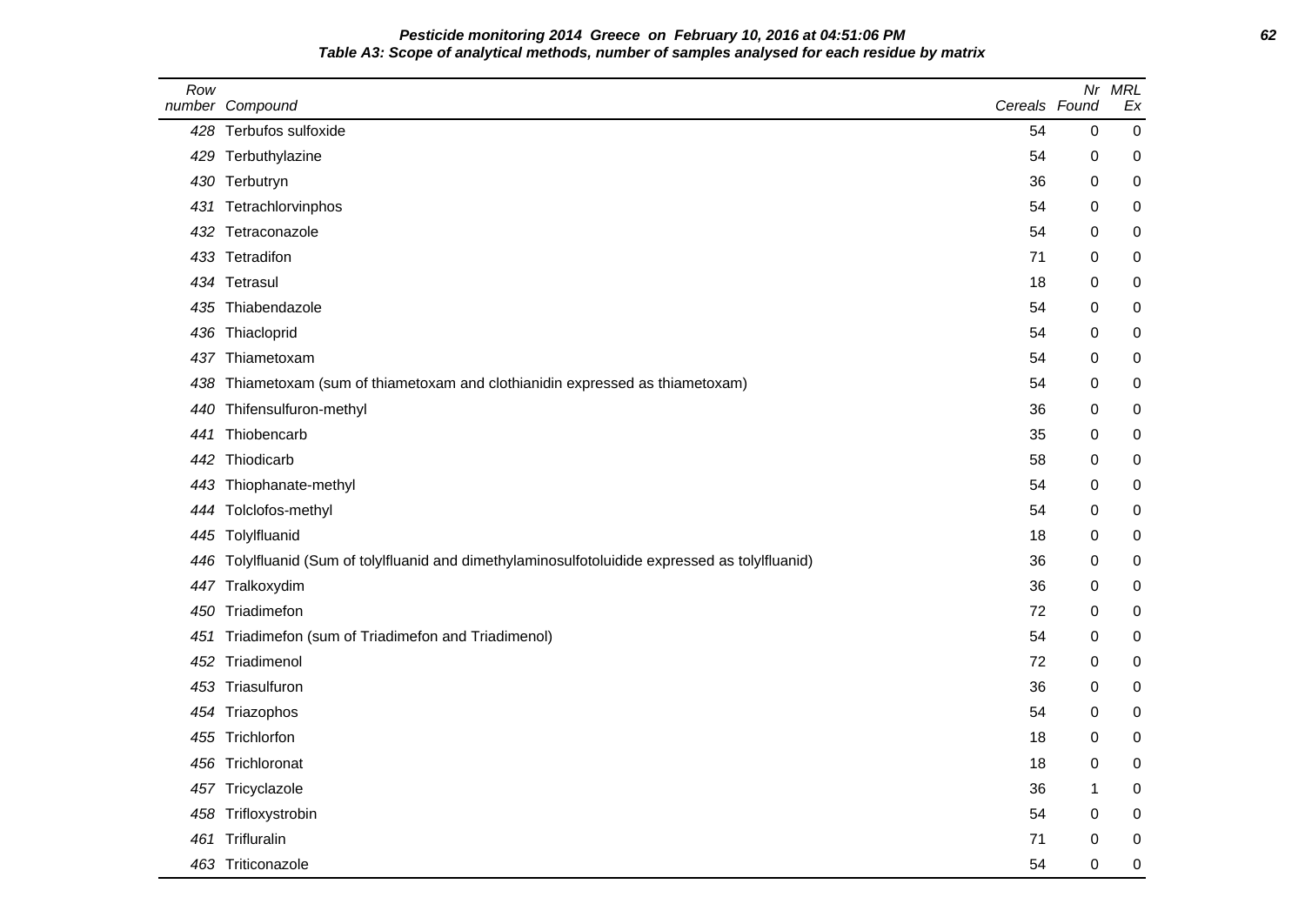# **Pesticide monitoring 2014 Greece on February 10, 2016 at 04:51:06 PM 63 Table A3: Scope of analytical methods, number of samples analysed for each residue by matrix**

| Row | number Compound                                                                                                             | Cereals Found | Nr.         | MRL<br>Ex      |
|-----|-----------------------------------------------------------------------------------------------------------------------------|---------------|-------------|----------------|
|     | 464 Vamidothion                                                                                                             | 36            | $\mathbf 0$ | - 0            |
|     | 465 Vinclozolin                                                                                                             | 71            | 0           | $\overline{0}$ |
|     | 466 Vinclozolin (sum of Vinclozolin and all metabolites containing the 3,5-dichloraniline moiety, expressed as Vinclozolin) | 35            | $\mathbf 0$ | $\overline{0}$ |
|     | 467 Zoxamide                                                                                                                | 36            | 0           | $\overline{0}$ |
|     | 468 alpha-Endosulfan                                                                                                        | 53            | $\mathbf 0$ | $\overline{0}$ |
|     | 470 beta-Endosulfan                                                                                                         | 53            | $\mathbf 0$ | $\overline{0}$ |
| 471 | cis-Chlordane                                                                                                               | 53            | $\mathbf 0$ | $\overline{0}$ |
|     | 473 tau-Fluvalinate                                                                                                         | 53            | $\mathbf 0$ | $\overline{0}$ |
|     | 474 trans-Chlordane                                                                                                         | 53            | $\mathbf 0$ | $\overline{0}$ |
|     |                                                                                                                             | 17838         | 16          | 0              |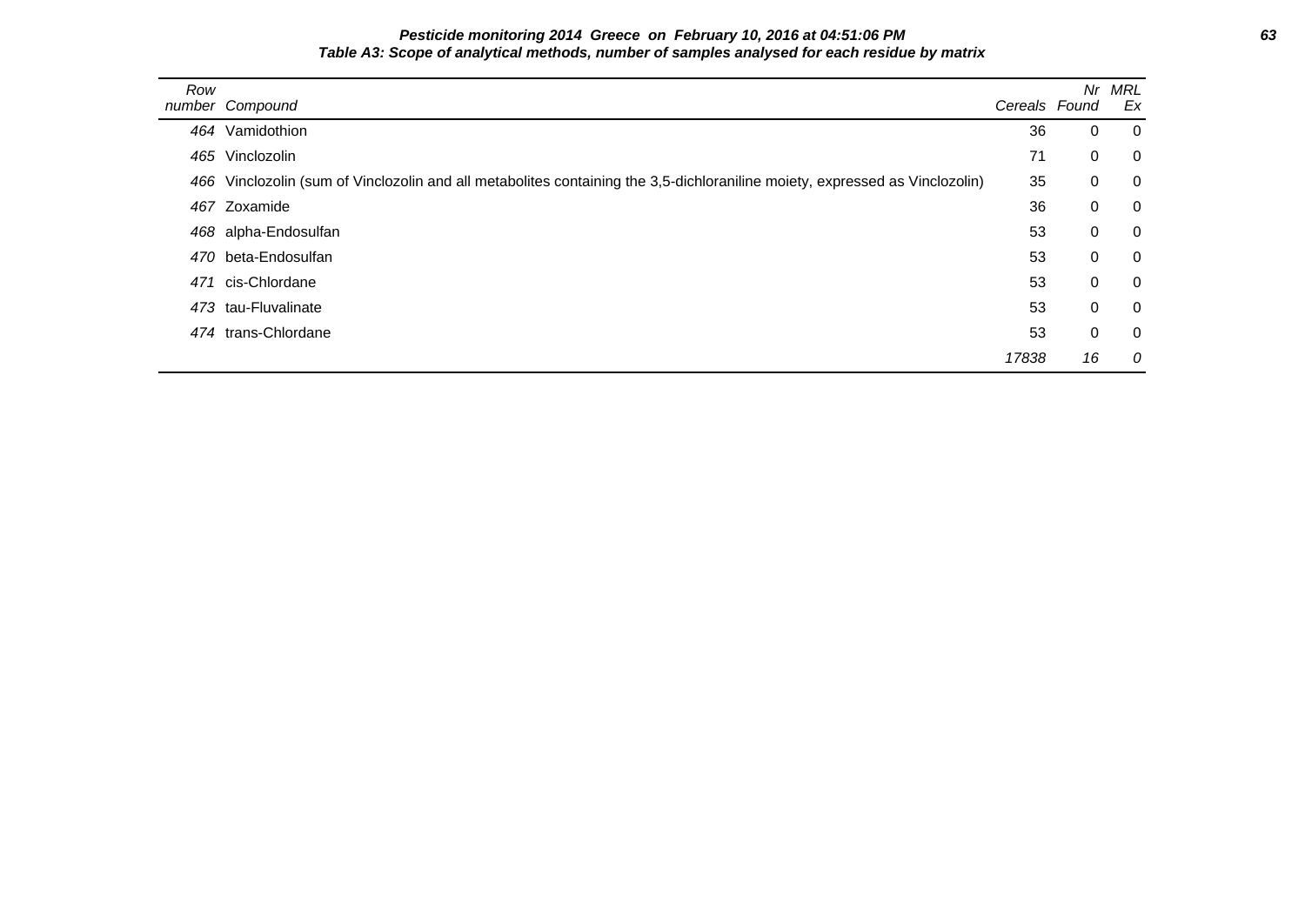| Row<br>number | Compound                      | Fruit<br>and<br>Nuts | Found | Nr MRL<br>Ex |
|---------------|-------------------------------|----------------------|-------|--------------|
| 1             | $2,4-D$                       | 8                    | 0     | 0            |
| 2             | $2,4$ -D $(sum)$              | 39                   | 0     | 0            |
|               | 3 2,4-DB                      | 3                    | 0     | 0            |
|               | 4 2,4-Dimethylanilin          | 160                  | 0     | 0            |
|               | 5 2,4-Dimethylphenylformamide | 164                  | 0     | 0            |
| 6             | Abamectin (sum)               | 360                  | 0     | 0            |
| 7             | Acephate                      | 551                  | 0     | 0            |
| 8             | Acetamiprid                   | 475                  | 24    | 0            |
| 9             | Acetochlor                    | 176                  | 0     | 0            |
|               | 10 Aclonifen                  | 217                  | 0     | 0            |
| 11            | Acrinathrin                   | 811                  | 0     | 0            |
| 12            | Alachlor                      | 591                  | 0     | 0            |
|               | 13 Aldicarb                   | 364                  | 0     | 0            |
|               | 14 Aldicarb (sum)             | 382                  | 0     | 0            |
|               | 15 Aldicarb sulfone           | 364                  | 0     | 0            |
| 16            | Aldicarb sulfoxide            | 364                  | 0     | 0            |
|               | 17 Aldrin                     | 524                  | 0     | 0            |
| 18            | <b>Aldrin and Dieldrin</b>    | 698                  | 0     | 0            |
|               | 20 Ametryn                    | 336                  | 0     | 0            |
| 21            | Amitraz                       | 164                  | 0     | 0            |
|               | 22 Amitraz (sum)              | 164                  | 0     | 0            |
|               | 23 Asulam                     | 172                  | 0     | 0            |
| 24            | Atraton                       | 50                   | 0     | 0            |
|               | 25 Atrazine                   | 383                  | 0     | 0            |
|               | 26 Avermectin B1a             | 172                  | 0     | 0            |
|               | 27 Avermectin B1b             | 172                  | 0     | 0            |
|               | 28 Azimsulfuron               | 176                  | 0     | 0            |
|               | 29 Azinphos-ethyl             | 510                  | 0     | 0            |
|               | 30 Azinphos-methyl            | 714                  | 0     | 0            |
| 31            | Azoxystrobin                  | 842                  | 52    | 0            |

**Pesticide monitoring 2014 Greece on February 10, 2016 at 04:51:06 PM 64 Table A3: Scope of analytical methods, number of samples analysed for each residue by matrix**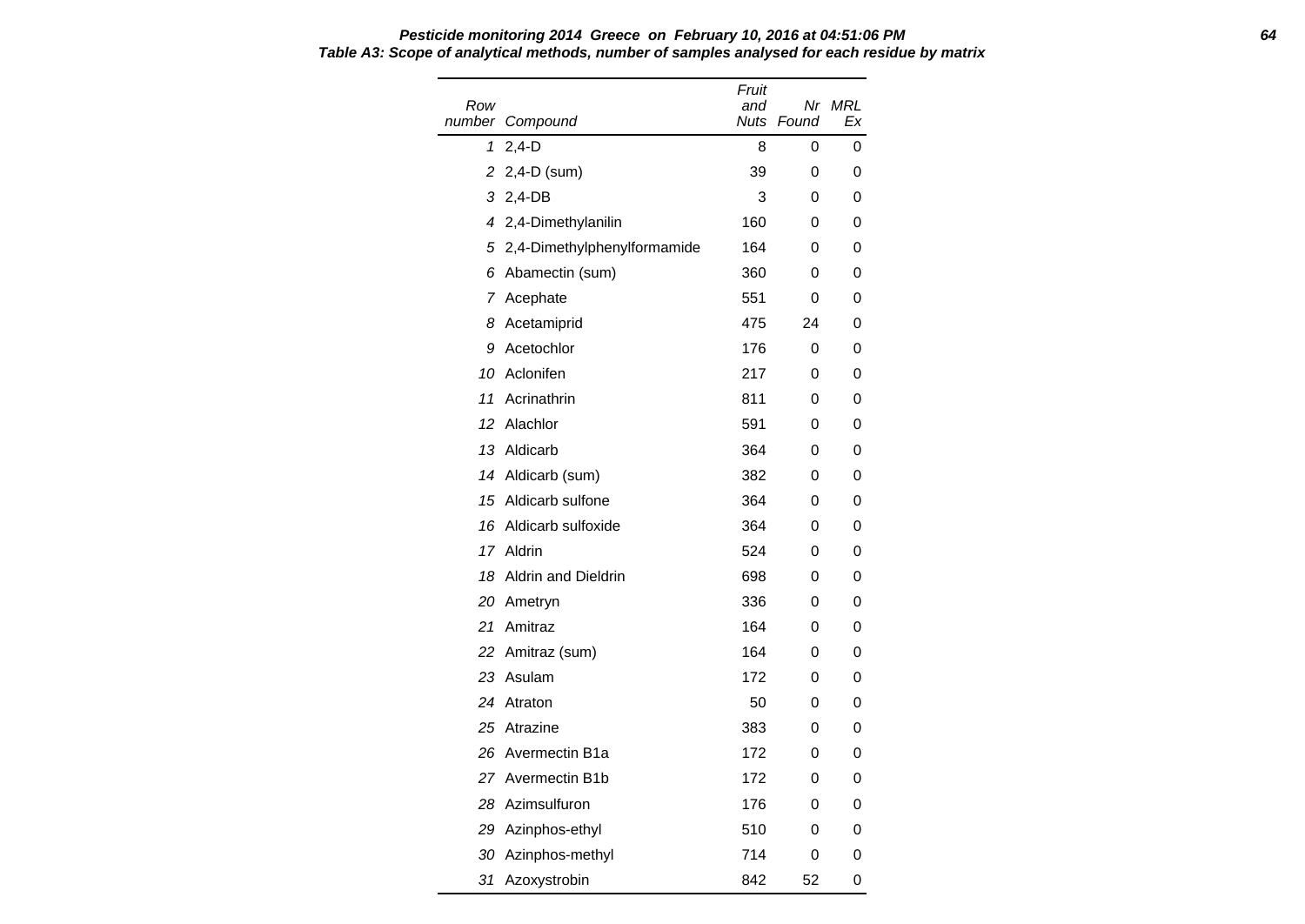| Row<br>number | Compound                           | Fruit<br>and<br><b>Nuts</b> | Found | Nr MRL<br>Ex |
|---------------|------------------------------------|-----------------------------|-------|--------------|
| 32            | Benalaxyl                          | 267                         | 0     | 0            |
|               | 33 Benalaxyl (sum)                 | 443                         | 0     | 0            |
|               | 34 Benalaxyl-M                     | 157                         | 0     | 0            |
|               | 35 Bendiocarb                      | 4                           | 0     | 0            |
| 36            | Benfluralin                        | 354                         | 0     | 0            |
|               | 37 Benfuracarb                     | 443                         | 0     | 0            |
|               | 38 Bensulfuron-ethyl               | 333                         | 0     | 0            |
| 39            | Bentazone                          | 86                          | 0     | 0            |
|               | 40 Bentazone (sum animal products) | 101                         | 0     | 0            |
| 41            | Benzoximate                        | 176                         | 0     | 0            |
| 42            | <b>Bifenthrin</b>                  | 830                         | 1     | 0            |
|               | 43 Binapacryl                      | 135                         | 0     | 0            |
| 44            | Bitertanol                         | 403                         | 0     | 0            |
| 45            | <b>Boscalid</b>                    | 587                         | 110   | 1            |
| 46            | <b>Bromacil</b>                    | 91                          | 0     | 0            |
|               | 48 Bromophos-ethyl                 | 488                         | 0     | 0            |
|               | 49 Bromopropylate                  | 693                         | 0     | 0            |
|               | 50 Bromuconazole (sum)             | 474                         | 0     | 0            |
| 51            | <b>Bupirimate</b>                  | 729                         | 12    | 0            |
| 52            | <b>Buprofezin</b>                  | 565                         | 1     | 0            |
|               | 53 Cadusafos                       | 601                         | 0     | 0            |
|               | 54 Captafol                        | 222                         | 0     | 0            |
|               | 55 Captan                          | 503                         | 19    | 1            |
|               | 56 Captan/Folpet (sum)             | 142                         | 11    | 0            |
|               | 57 Carbaryl                        | 382                         | 0     | 0            |
|               | 58 Carbendazim                     | 267                         | 23    | 0            |
|               | 59 Carbendazim and benomyl         | 474                         | 38    | 2            |
|               | 60 Carbofuran                      | 515                         | 0     | 0            |
|               | 61 Carbofuran (sum)                | 533                         | 0     | 0            |
|               | 62 Carbofuran, 3-hydroxy           | 474                         | 0     | 0            |

#### **Pesticide monitoring 2014 Greece on February 10, 2016 at 04:51:06 PM 65 Table A3: Scope of analytical methods, number of samples analysed for each residue by matrix**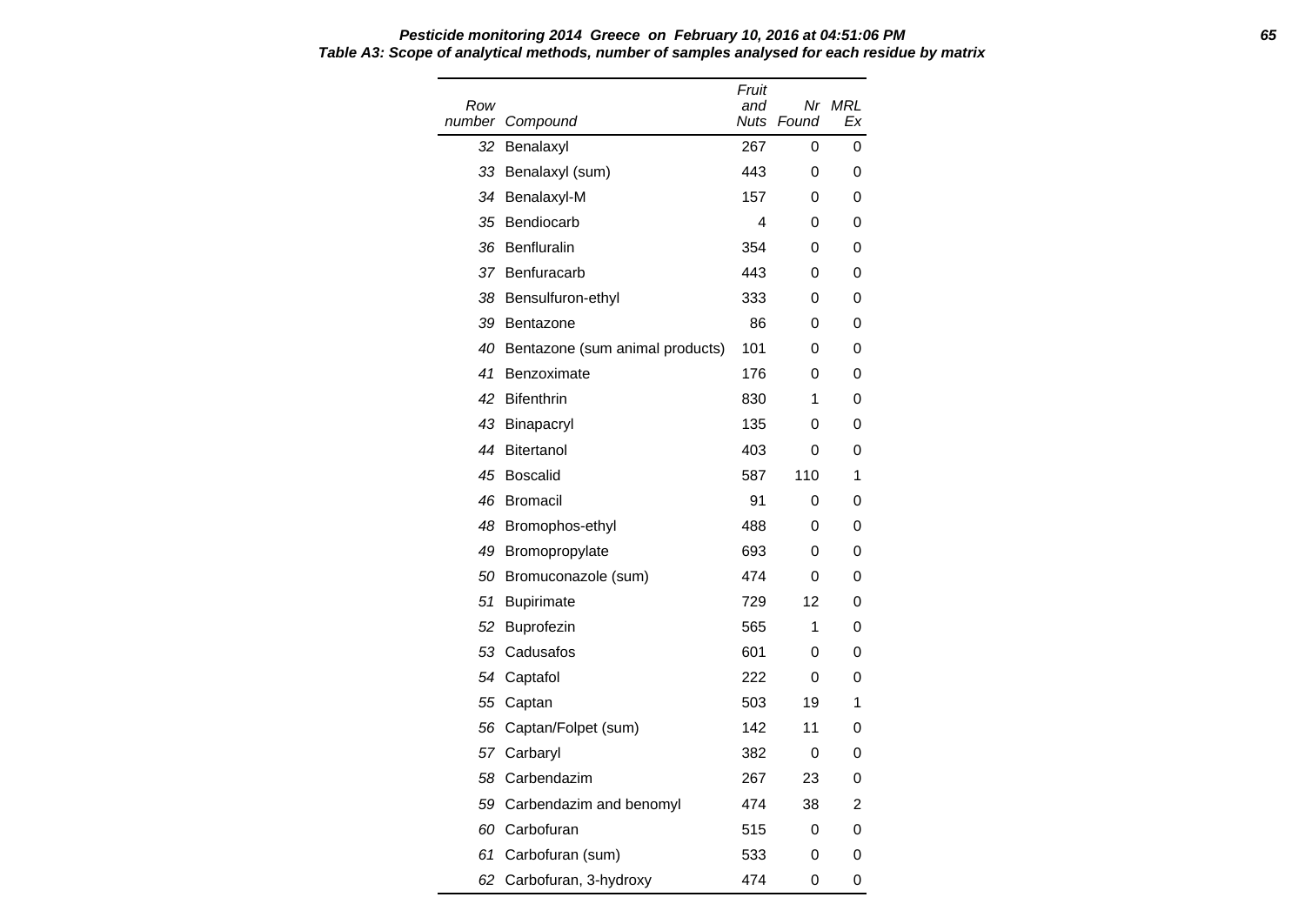| Row | number Compound                    | Fruit<br>and | Nuts Found | Nr MRL<br>Ex |
|-----|------------------------------------|--------------|------------|--------------|
| 63  | Carbon disulphide                  | 1            | 0          | 0            |
| 64  | Carbosulfan                        | 443          | 0          | 0            |
|     | 65 Carboxin                        | 176          | 0          | 0            |
|     | 66 Chinomethionat                  | 27           | 0          | 0            |
|     | 67 Chlorbromuron                   | 333          | 0          | 0            |
|     | 69 Chlordane (sum animal products) | 86           | 0          | 0            |
|     | 70 Chlordane (sum)                 | 324          | 0          | 0            |
| 71  | Chlorfenapyr                       | 489          | 0          | 0            |
| 72  | Chlorfenson                        | 50           | 0          | 0            |
|     | 73 Chlorfenvinphos                 | 551          | 0          | 0            |
|     | 74 Chloridazon                     | 176          | 0          | 0            |
|     | 75 Chlormephos                     | 157          | 0          | 0            |
|     | 76 Chlormequat                     | 5            | 3          | 0            |
|     | 77 Chlorobenzilate                 | 403          | 0          | 0            |
|     | 78 Chlorothalonil                  | 820          | 0          | 0            |
|     | 79 Chlorotoluron                   | 333          | 0          | 0            |
|     | 80 Chloroxuron                     | 176          | 0          | 0            |
| 81  | Chlorpropham                       | 182          | 0          | 0            |
|     | 82 Chlorpropham (sum)              | 323          | 0          | 0            |
|     | 83 Chlorpyrifos                    | 861          | 178        | 1            |
|     | 84 Chlorpyrifos-methyl             | 846          | 6          | 1            |
|     | 85 Chlorsulfuron                   | 176          | 0          | 0            |
|     | 86 Chlorthal-dimethyl              | 105          | 0          | 0            |
|     | 87 Chlozolinate                    | 27           | 0          | 0            |
|     | 88 Cinerin                         | 176          | 0          | 0            |
| 89  | Cinerin I                          | 176          | 0          | 0            |
|     | 90 Cinerin II                      | 176          | 0          | 0            |
| 91  | Clethodim (sum)                    | 176          | 0          | 0            |

 Clofentezine 443 3 0 94 Clothianidin **474** 1 0

**Pesticide monitoring 2014 Greece on February 10, 2016 at 04:51:06 PM 66 Table A3: Scope of analytical methods, number of samples analysed for each residue by matrix**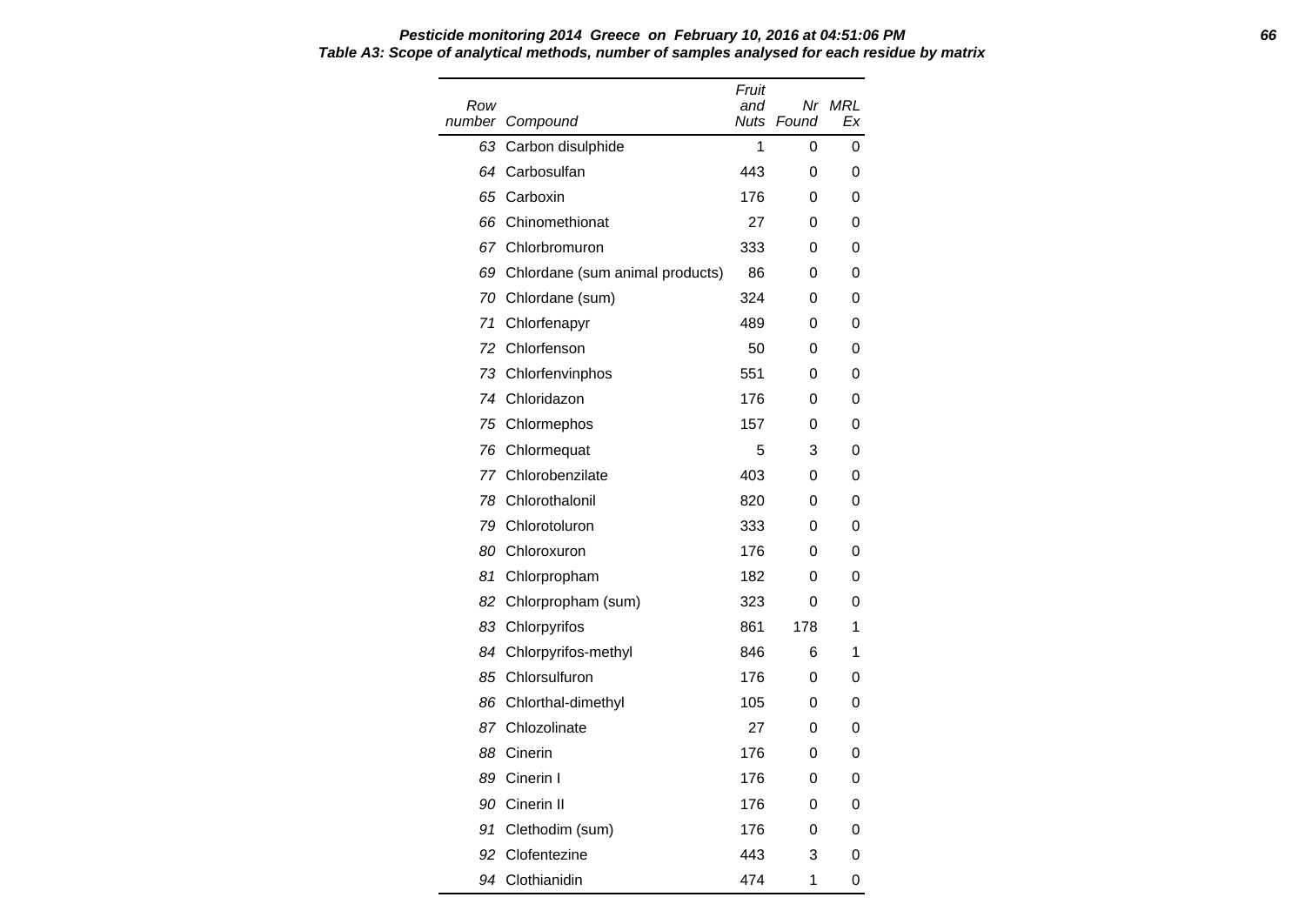Row number Compound Fruit and Nuts Found Nr MRL Ex 95 Coumaphos 257 0 0 96 Cyanazine 176 0 0 97 Cyfluthrin 151 5 2 98 Cyfluthrin (sum) 811 14 1 99 Cymoxanil 286 0 0 100 Cypermethrin 256 5 0 101 Cypermethrin (sum) 880 14 1 102 Cyproconazole **474** 0 0 103 Cyprodinil 541 31 0 104 Cyromazine 176 0 0 105 DDD, p,p- 136 0 0 106 DDE, o,p- 80 0 0 107 DDE, p,p- 136 0 0 108 DDT (sum) 726 0 0 109 DDT, o,p- 489 0 0 110 DDT, p,p- 530 0 0 111 Deltamethrin 798 25 1 112 Demeton 50 0 0 113 Demeton-S-methyl 560 0 0 114 Demeton-S-methyl sulfone 286 0 0 115 Desmetryn 146 0 0 116 Diafenthiuron 116 0 0 0 117 Diazinon 117 Diazinon 117 Diazinon 117 Diazinon 117 0 118 Dichlobenil 110 0 0 119 Dichlofluanid 798 0 0 120 Dichloroaniline, 3,5-<br>
172 0 0 121 Dichlorobenzophenone, 4,4<sup>2</sup>-<br>
246 0 0 122 Dichlorprop 31 0 0 123 Dichlorprop 31 0 0 124 Dichlorvos 601 0 0

# **Pesticide monitoring 2014 Greece on February 10, 2016 at 04:51:06 PM 67 Table A3: Scope of analytical methods, number of samples analysed for each residue by matrix**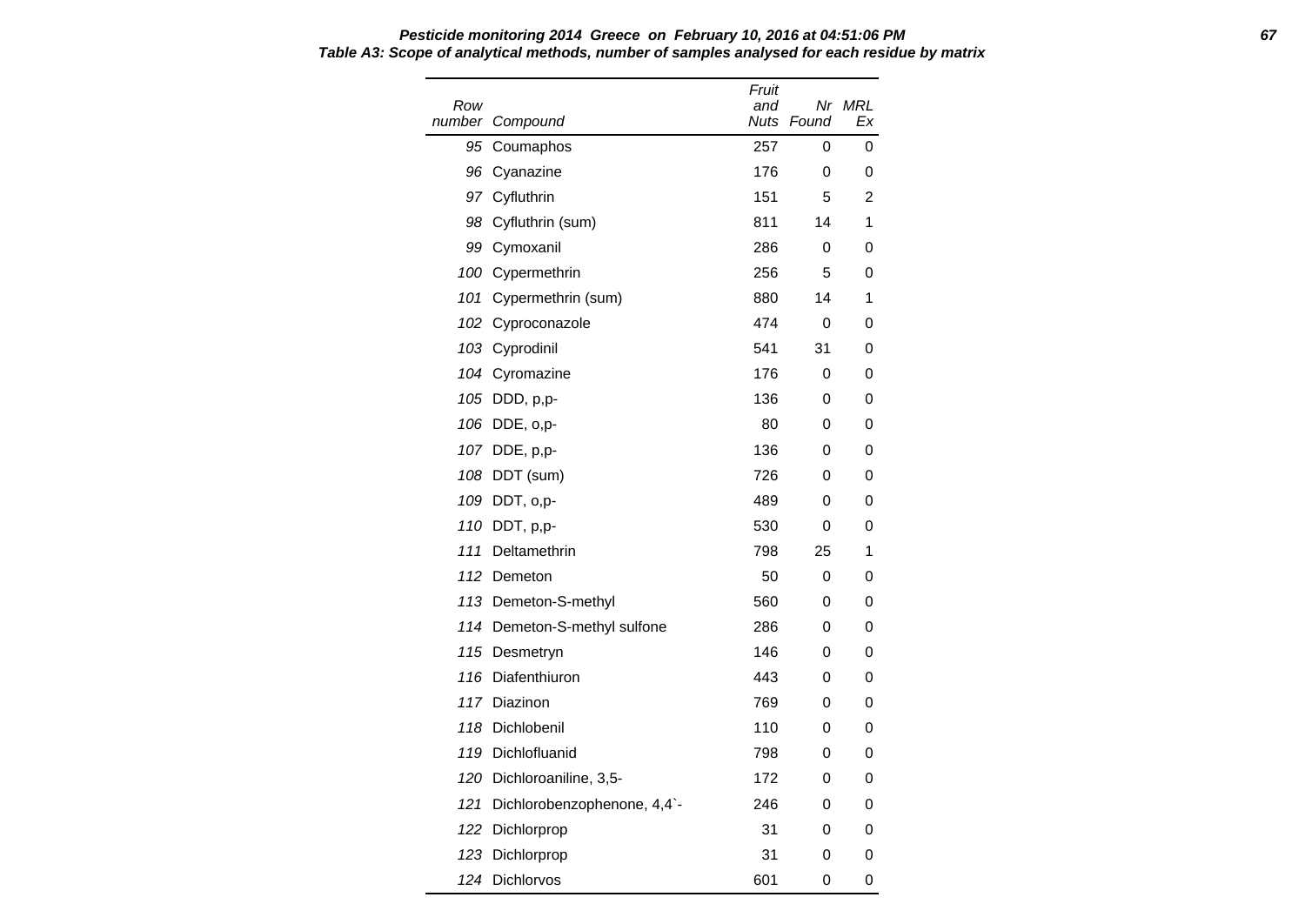Row number Compound Fruit and Nuts Found Nr MRL Ex 125 Dicloran 605 0 0 126 Dicofol (sum) 599 0 0 0 127 Dicofol o, p' 215 0 0 128 Dicofol p, p' 128 Dicofol p, p' 128 Dicofol p, p' 129 Dicoromy 1449 O 0 129 Dicrotophos 333 0 0 130 Dieldrin 565 0 0 131 Diethofencarb 333 0 0 132 Difenoconazole 767 4 0 133 Diflubenzuron 443 5 0 134 Diflufenican **207** 0 0 135 Dimethoate 647 3 0 136 Dimethoate (sum) 683 3 1 137 Dimethomorph 137 and 137 and 137 and 137 and 137 and 137 and 137 and 137 and 138 and 138 and 138 and 138 and 138 and 138 and 138 and 138 and 138 and 138 and 138 and 138 and 138 and 138 and 138 and 138 and 138 and 138 a 138 Dimoxystrobin 157 0 0 139 Diniconazole 647 0 0 140 Dinitramine 110 0 0 141 Dinobuton 495 0 0 142 Dinocap 8 0 0 143 Dinocap (sum) 7 0 0 144 Dinotefuran 157 0 0 145 Dioxacarb 18 0 0 146 Diphenamid 176 0 0 147 Diphenylamine **553** 4 3 148 Disulfoton 568 0 0 149 Disulfoton (sum baby and infant food) 444 0 0 150 Disulfoton sulfone 248 0 0 0 151 Disulfoton sulfoxide 248 0 0 152 Dithiocarbamates 124 0 0 153 Diuron 344 0 0 154 Diuron 344 0 0

**Pesticide monitoring 2014 Greece on February 10, 2016 at 04:51:06 PM 68 Table A3: Scope of analytical methods, number of samples analysed for each residue by matrix**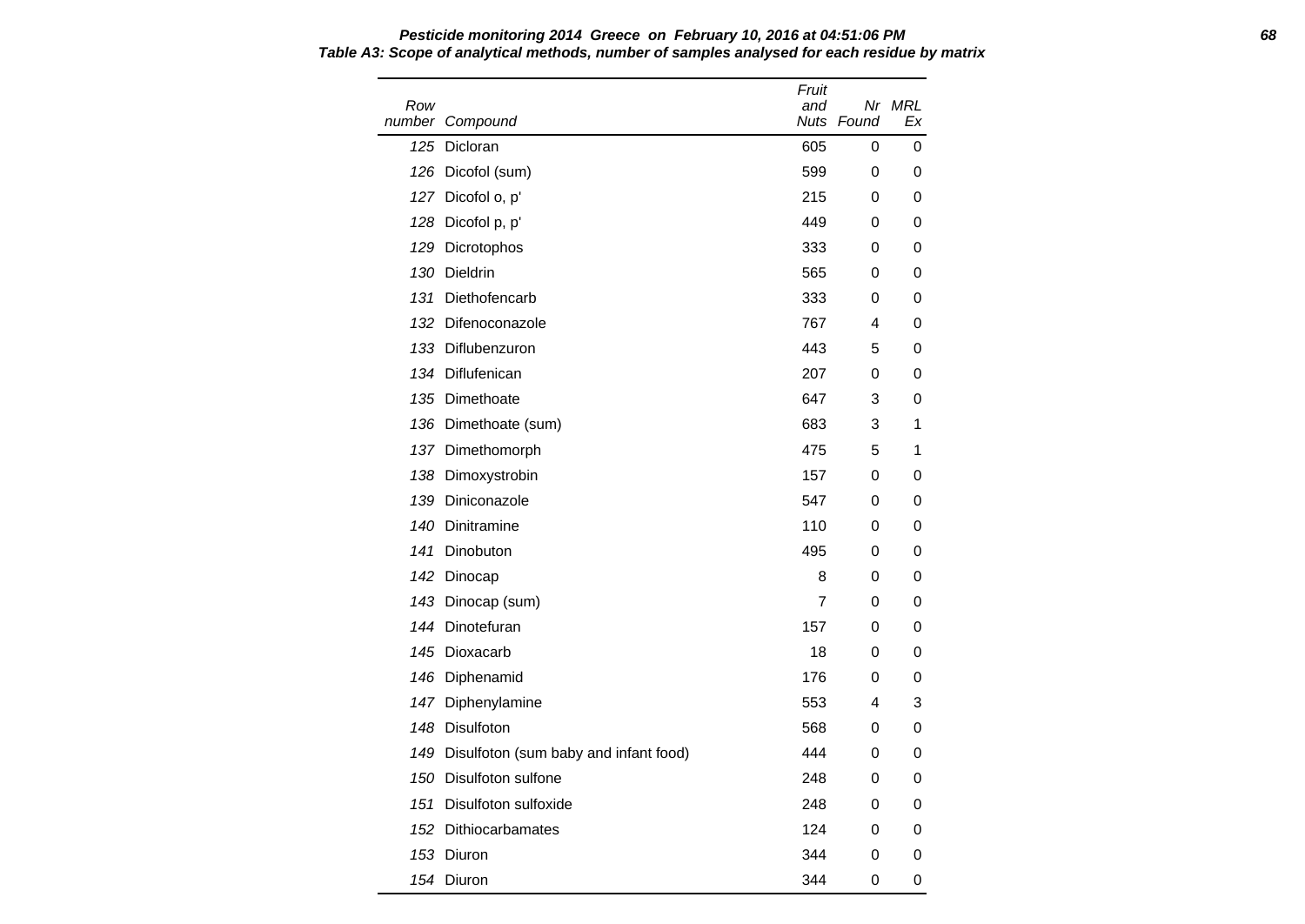| Row | number Compound                                    | Fruit<br>and | Nuts Found | Nr MRL<br>Ex |
|-----|----------------------------------------------------|--------------|------------|--------------|
|     | 155 Dodemorph                                      | 105          | 0          | 0            |
|     | 156 Dodine                                         | 157          | 8          | 0            |
|     | <b>157 EPN</b>                                     | 560          | 0          | 0            |
|     | 158 Emamectin benzoate B1a, expressed as emamectin | 172          | 0          | 0            |
|     | 159 Endosulfan (sum)                               | 865          | 0          | 0            |
|     | 160 Endosulfansulfate                              | 565          | 0          | 0            |
|     | 161 Endrin                                         | 686          | 0          | 0            |
|     | 162 Epoxiconazole                                  | 474          | 0          | 0            |
|     | 163 Esfenvalerate                                  | 198          | 0          | 0            |
|     | 164 Ethalfluralin                                  | 547          | 0          | 0            |
|     | 165 Ethephon                                       | 1            | 0          | 0            |
|     | 166 Ethiofencarb                                   | 18           | 0          | 0            |
|     | 167 Ethion                                         | 668          | 0          | 0            |
|     | 168 Ethirimol                                      | 333          | 3          | 0            |
|     | 169 Ethofumesate                                   | 176          | 0          | 0            |
|     | 170 Ethofumesate (sum)                             | 176          | 0          | 0            |
|     | 171 Ethoprophos                                    | 601          | 0          | 0            |
|     | 172 Ethoxyquin                                     | 374          | 4          | 0            |
|     | 173 Etofenprox                                     | 333          | 17         | 0            |
|     | 174 Etoxazole                                      | 333          | 2          | 0            |
|     | 175 Etrimfos                                       | 31           | 0          | 0            |
|     | 176 Famoxadone                                     | 317          | 0          | 0            |
|     | 177 Fenamidone                                     | 339          | 1          | 0            |
|     | 178 Fenamiphos                                     | 484          | 0          | 0            |
|     | 179 Fenamiphos (sum)                               | 484          | 0          | 0            |
|     | 180 Fenamiphos sulfone                             | 443          | 0          | 0            |
|     | 181 Fenamiphos sulfoxide                           | 443          | 0          | 0            |
|     | 182 Fenarimol                                      | 684          | 0          | 0            |
|     | 183 Fenazaquin                                     | 474          | 0          | 0            |
|     | 184 Fenbuconazole                                  | 475          | 9          | 0            |

**Pesticide monitoring 2014 Greece on February 10, 2016 at 04:51:06 PM 69 Table A3: Scope of analytical methods, number of samples analysed for each residue by matrix**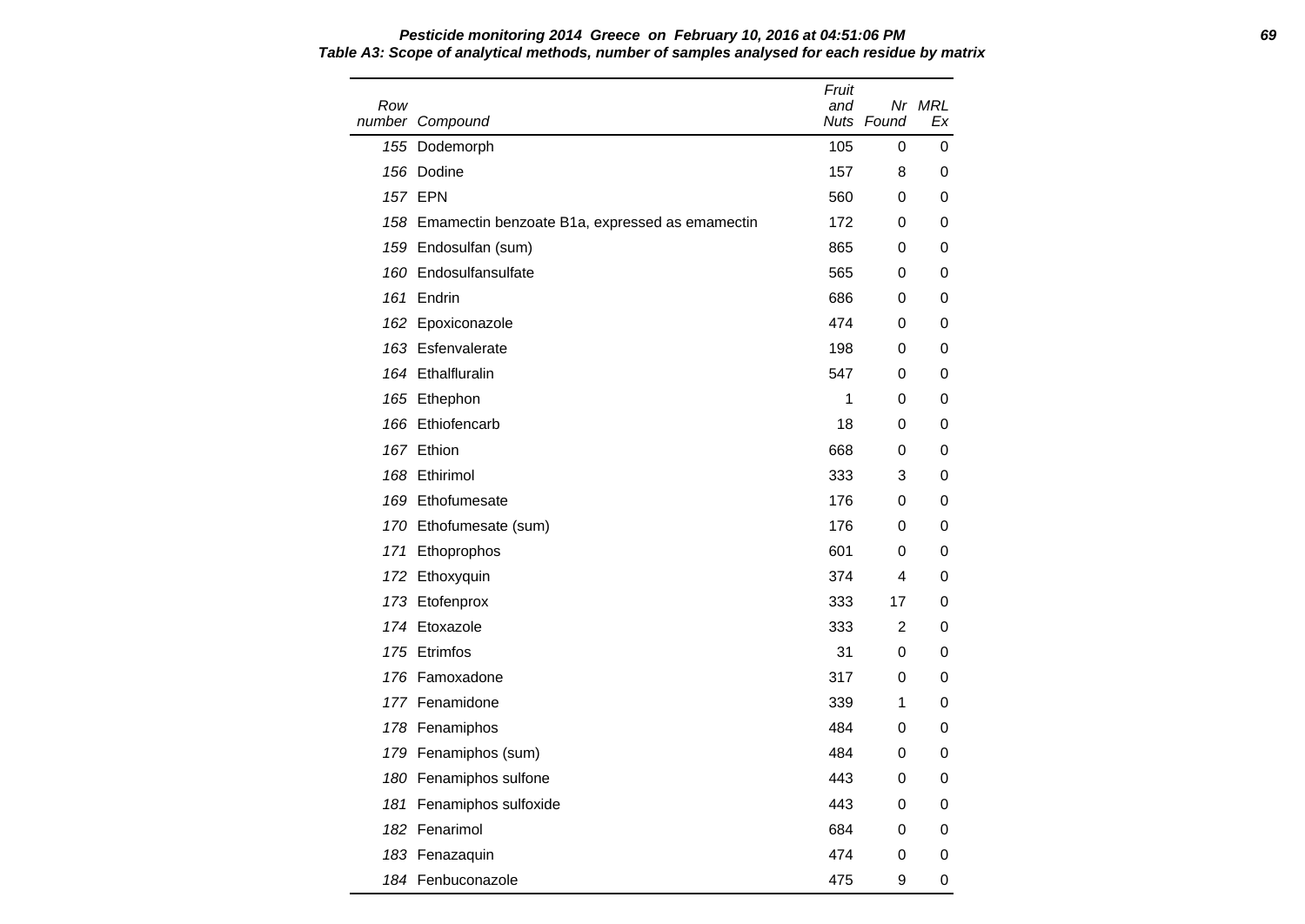Row number Compound Fruit and Nuts Found Nr MRL Ex 185 Fenbutatin oxide 13 0 0 0 186 Fenchlorphos **186 Contract 186 Contract 186 Contract 186 Contract 186 Contract 186 Contract 186 Contract 1** 187 Fenhexamid 687 13 0 188 Fenitrothion **188 Community 188 Fenitrothion** 188 Community 188 Community 189 O 189 Fenoxycarb 524 6 0 190 Fenpropathrin 853 0 0 191 Fenpropidin and the set of the set of the set of the set of the set of the set of the set of the set of th 192 Fenpropimorph 6 and 192 Fenpropimorph 6 and 174 bits of the 174 contract of the 174 contract of the 174 contract of the 174 contract of the 174 contract of the 175 contract of the 175 contract of the 175 contract of th 193 Fenpyroximate 177 1 0 194 Fenson 50 0 0 195 Fensulfothion 226 0 0 196 Fensulfothion (sum baby and infant food) 176 0 0 197 Fensulfothion oxon 176 0 0 0 198 Fensulfothion oxon sulphone 176 0 0 199 Fensulfothion sulfone 176 0 0 200 Fenthion 472 0 0 201 Fenthion (sum) 422 0 0 202 Fenthion oxon **176** 0 0 0 203 Fenthion oxon sulfone 176 176 0 0 204 Fenthion oxonsulfoxide 176 0 0 205 Fenthion sulfone 312 0 0 206 Fenthion sulfoxide 422 0 0 207 Fenvalerate **120 a. 207 Fenvalerate** 120 a. 207 **Fenvalerate** 120 a. 207 **c.** 207 **c.** 207 **c.** 207 **c.** 207 **c.** 207 **c.** 208 **c.** 208 **c.** 208 **c.** 208 **c.** 208 **c.** 208 **c.** 208 **c.** 208 **c.** 208 **c.** 208 **c.** 208 208 Fenvalerate (sum of RR, SS, RS and SR isomers) 246 0 0 209 Fenvalerate and Esfenvalerate (Sum of RR and SS isomers) 147 0 0 210 Fenvalerate and Esfenvalerate (Sum of RS and SR isomers) 183 0 0 211 Fenvalerate/Esfenvalerate (sum) 284 0 0 212 Fipronil 334 0 0 213 Fipronil (sum) 282 0 0 214 Fipronil desulfinyl and the control of the control of the control of the control of the control of the control of the control of the control of the control of the control of the control of the control of the control of

### **Pesticide monitoring 2014 Greece on February 10, 2016 at 04:51:06 PM 70 Table A3: Scope of analytical methods, number of samples analysed for each residue by matrix**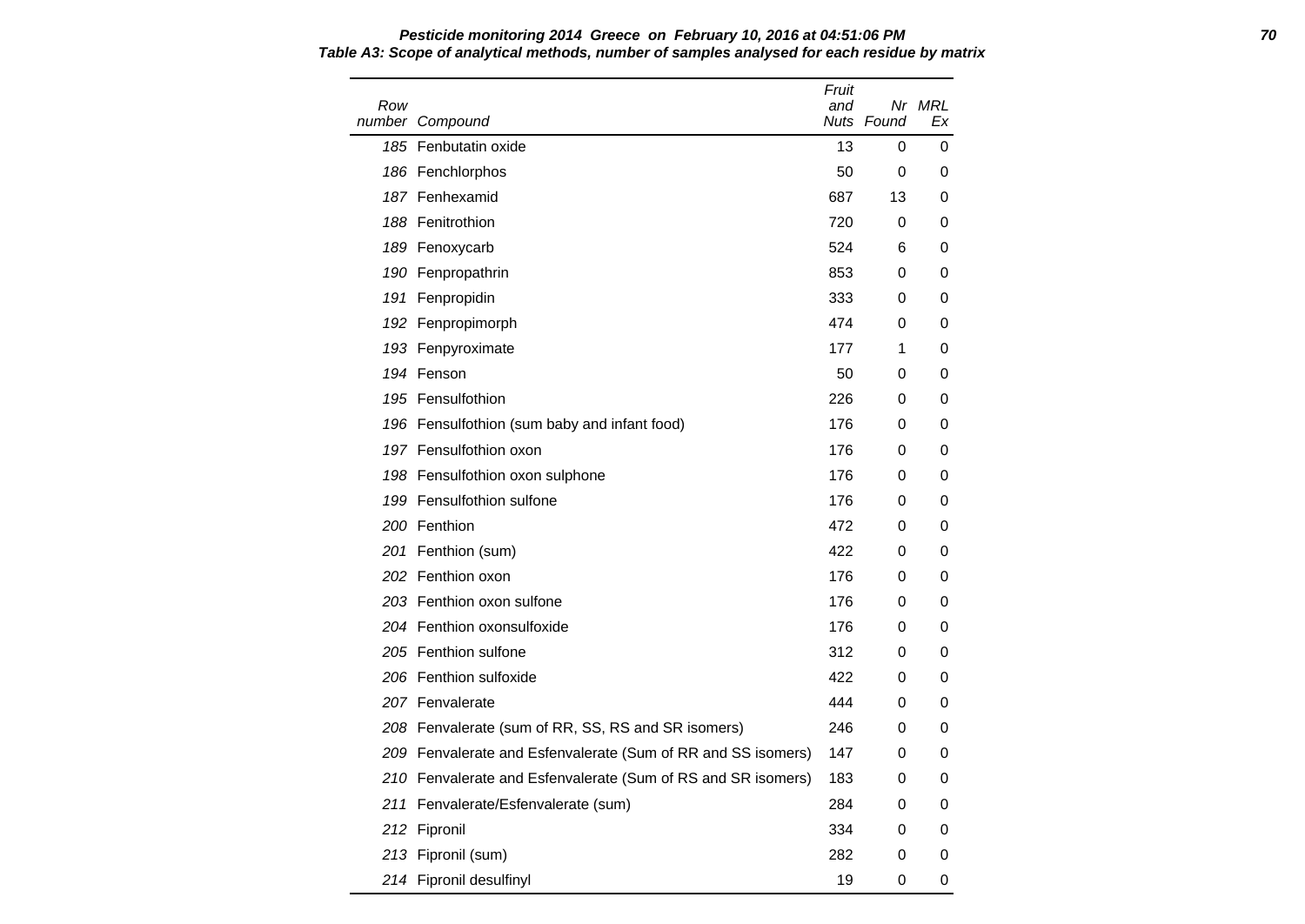| Row | number Compound                          | Fruit<br>and   | Nuts Found       | Nr MRL<br>Еx |
|-----|------------------------------------------|----------------|------------------|--------------|
|     | 215 Fipronil sulfone                     | 15             | 0                | $\pmb{0}$    |
|     | 216 Fluazifop (free acid)                | $\overline{2}$ | 0                | 0            |
|     | 217 Fluazifop-P-butyl (sum)              | 33             | 0                | 0            |
|     | 218 Fluazinam                            | 276            | 0                | 0            |
|     | 219 Flubendiamide                        | 157            | 0                | 0            |
|     | 220 Flucythrinate                        | 433            | 0                | 0            |
|     | 222 Fludioxonil                          | 358            | 17               | 0            |
|     | 223 Flufenacet                           | 146            | $\pmb{0}$        | 0            |
|     | 224 Flufenacet (sum)                     | 30             | 0                | 0            |
|     | 225 Flufenoxuron                         | 368            | 0                | 0            |
|     | 226 Fluometuron                          | 333            | 0                | 0            |
|     | 227 Fluopicolide                         | 443            | 3                | 0            |
|     | 228 Fluquinconazole                      | 647            | 1                | 0            |
|     | 229 Fluroxypyr                           | 158            | 0                | 0            |
|     | 230 Fluroxypyr (sum)                     | 31             | 0                | 0            |
|     | 231 Flusilazole                          | 474            | 0                | 0            |
|     | 232 Flutolanil                           | 443            | 0                | 0            |
|     | 233 Flutriafol                           | 474            | 3                | 0            |
|     | 234 Fluvalinate                          | 31             | 0                | 0            |
|     | 235 Folpet                               | 663            | 1                | 0            |
|     | 236 Foramsulfuron                        | 172            | 0                | 0            |
|     | 237 Formetanate                          | 596            | 14               | 4            |
|     | 238 Formetanate                          | 596            | 14               | 4            |
|     | 239 Formothion                           | 27             | $\pmb{0}$        | 0            |
|     | 240 Fosthiazate                          | 419            | 0                | 0            |
|     | 241 Furathiocarb                         | 333            | $\pmb{0}$        | 0            |
|     | 242 Glyphosate                           | 1              | 0                | 0            |
|     | 243 HCH, delta-                          | 50             | 0                | 0            |
|     | 244 Haloxyfop                            | $\overline{c}$ | $\boldsymbol{0}$ | 0            |
|     | 245 Haloxyfop (sum baby and infant food) | $\overline{c}$ | $\mathbf{1}$     | 0            |

**Pesticide monitoring 2014 Greece on February 10, 2016 at 04:51:06 PM 71 Table A3: Scope of analytical methods, number of samples analysed for each residue by matrix**

 $\overline{\phantom{a}}$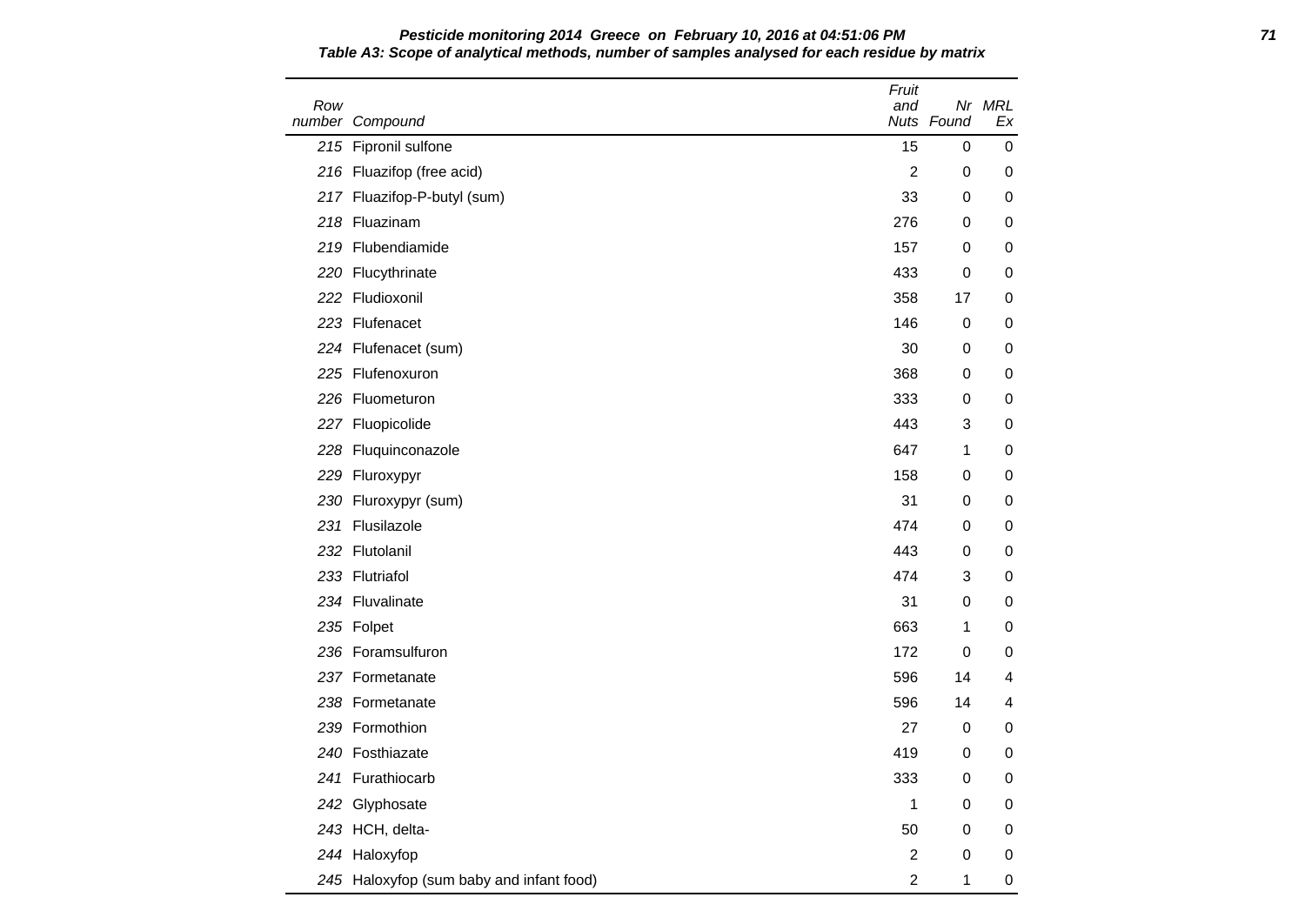**Pesticide monitoring 2014 Greece on February 10, 2016 at 04:51:06 PM 72 Table A3: Scope of analytical methods, number of samples analysed for each residue by matrix**

| Row  | number Compound                                                                   | Fruit<br>and   | Nr<br>Nuts Found | <b>MRL</b><br>Ex |
|------|-----------------------------------------------------------------------------------|----------------|------------------|------------------|
|      | 246 Haloxyfop including haloxyfop-R                                               | 33             | 0                | 0                |
| 247  | Haloxyfop-P                                                                       | $\overline{c}$ | 0                | 0                |
|      | 248 Haloxyfop-P-methyl                                                            | 2              | 0                | 0                |
| 249  | Haloxyfop-R (sum animal products)                                                 | $\overline{c}$ | 0                | 0                |
| 250  | Haloxyfop-ethoxyethylester                                                        | 2              | 0                | 0                |
| 251  | Haloxyfop-methyl                                                                  | 2              | 1                | 0                |
|      | 252 Heptachlor                                                                    | 332            | 0                | 0                |
|      | 253 Heptachlor (sum of heptachlor and heptachlor epoxide expressed as heptachlor) | 529            | 0                | 0                |
|      | 254 Heptachlor endo-epoxide                                                       | 31             | 0                | 0                |
|      | 255 Heptachlor epoxide                                                            | 105            | 0                | 0                |
|      | 256 Heptachlor exo-epoxide                                                        | 31             | 0                | 0                |
| 257  | Heptenophos                                                                       | 373            | 0                | 0                |
| 258  | Hexachlorobenzene                                                                 | 515            | 0                | 0                |
| 259. | Hexachlorocyclohexane (HCH), alpha-isomer                                         | 222            | 0                | 0                |
| 260  | Hexachlorocyclohexane (HCH), beta-isomer                                          | 222            | 0                | 0                |
| 261  | Hexachlorocyclohexane (HCH), sum of isomers, except the gamma isomer              | 369            | 0                | 0                |
|      | 262 Hexaconazole                                                                  | 743            | 0                | 0                |
|      | 263 Hexaflumuron                                                                  | 157            | 0                | 0                |
|      | 264 Hexythiazox                                                                   | 474            | 0                | 0                |
|      | 265 Imazalil                                                                      | 505            | 37               | 1                |
|      | 266 Imazamethabenz-methyl                                                         | 176            | 0                | 0                |
| 267  | Imidacloprid                                                                      | 474            | 17               | 0                |
| 268  | Indoxacarb as sum of the isomers S and R                                          | 587            | 8                | 0                |
|      | 269 loxynil                                                                       | 15             | 0                | 0                |
|      | 270 loxynil, including its esters expressed as ioxynil                            | 15             | 0                | 0                |
|      | 271 Iprodione                                                                     | 785            | 19               | 0                |
|      | 272 Iprovalicarb                                                                  | 474            | 0                | 0                |
|      | 273 Isofenphos-methyl                                                             | 560            | 0                | 0                |
|      | 274 Isoprothiolane                                                                | 333            | 0                | 0                |
|      | 275 Isoproturon                                                                   | 207            | 0                | $\boldsymbol{0}$ |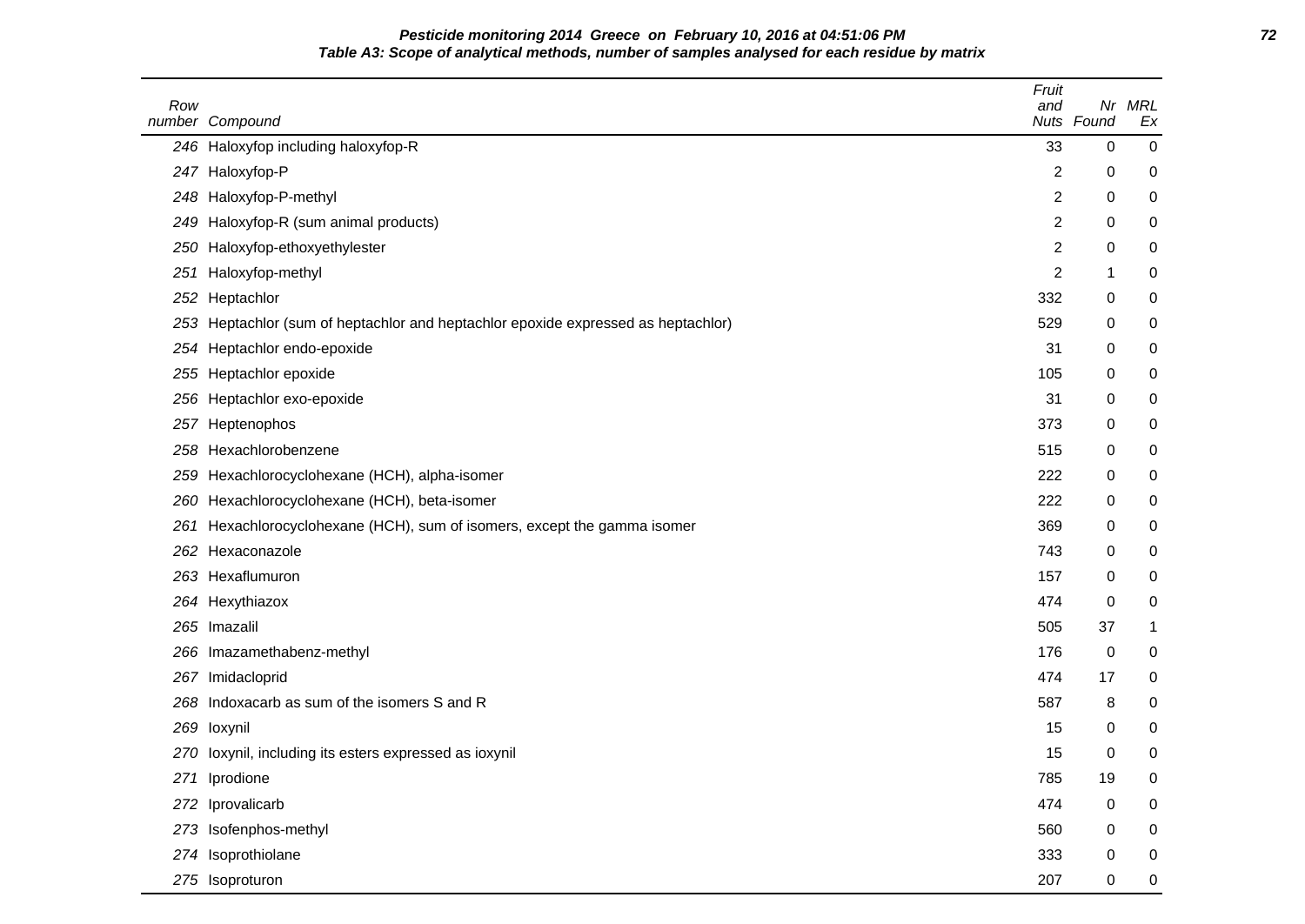**Pesticide monitoring 2014 Greece on February 10, 2016 at 04:51:06 PM 73 Table A3: Scope of analytical methods, number of samples analysed for each residue by matrix**

| Row | number Compound                                                                                                              | Fruit<br>and | Nuts Found | Nr MRL<br>Ex |
|-----|------------------------------------------------------------------------------------------------------------------------------|--------------|------------|--------------|
|     | 276 Jasmolin I                                                                                                               | 176          | 0          | 0            |
|     | 277 Jasmolin II                                                                                                              | 176          | 0          | 0            |
|     | 278 Kresoxim-methyl                                                                                                          | 834          | 0          | 0            |
|     | 279 Lambda-Cyhalothrin                                                                                                       | 759          | 25         | 0            |
|     | 281 Lindane (Gamma-isomer of hexachlorociclohexane (HCH))                                                                    | 754          | 0          | 0            |
|     | 282 Linuron                                                                                                                  | 484          | 0          | 0            |
|     | 283 Lufenuron                                                                                                                | 364          | 0          | 0            |
|     | 284 MCPA                                                                                                                     | 33           | 0          | 0            |
|     | 285 MCPA, MCPB and MCPA thioethyl expressed as MCPA                                                                          | 2            | 0          | 0            |
|     | 286 Malaoxon                                                                                                                 | 601          | 0          | 0            |
|     | 287 Malathion                                                                                                                | 620          | 1          | 0            |
| 288 | Malathion (sum of malathion and malaoxon expressed as malathion)                                                             | 792          | 1          | 0            |
| 289 | Mandipropamid                                                                                                                | 157          | 0          | 0            |
|     | 290 Mecarbam                                                                                                                 | 670          | 0          | 0            |
| 291 | Mecoprop (sum of mecoprop-p and mecoprop expressed as mecoprop)                                                              | 31           | 0          | 0            |
| 292 | Mepanipyrim                                                                                                                  | 474          | 0          | 0            |
|     | 293 Mepanipyrim (Mepanipyrim and its metabolite (2-anilino-4-(2-hydroxypropyl)-6-methylpyrimidine) expressed as mepanipyrim) | 267          | 0          | 0            |
|     | 294 Mepiquat                                                                                                                 | 1            | 0          | 0            |
|     | 295 Merphos                                                                                                                  | 50           | 0          | 0            |
|     | 296 Metaflumizone (sum of E- and Z- isomers)                                                                                 | 333          | 0          | 0            |
|     | 297 Metalaxyl                                                                                                                | 359          | 8          | 0            |
|     | 298 Metalaxyl (Metalaxyl including other mixtures of constituent isomers including Metalaxyl-M (sum of isomers))             | 515          | 9          | 0            |
| 299 | Metamitron                                                                                                                   | 333          | 1          | 0            |
|     | 300 Metazachlor                                                                                                              | 176          | 0          | 0            |
|     | 301 Metconazole                                                                                                              | 474          | 0          | 0            |
|     | 302 Methabenzthiazuron                                                                                                       | 176          | 0          | 0            |
|     | 303 Methacrifos                                                                                                              | 270          | 0          | 0            |
|     | 304 Methamidophos                                                                                                            | 551          | 0          | 0            |
|     | 305 Methidathion                                                                                                             | 585          | 0          | 0            |
|     | 306 Methiocarb                                                                                                               | 490          | 0          | 0            |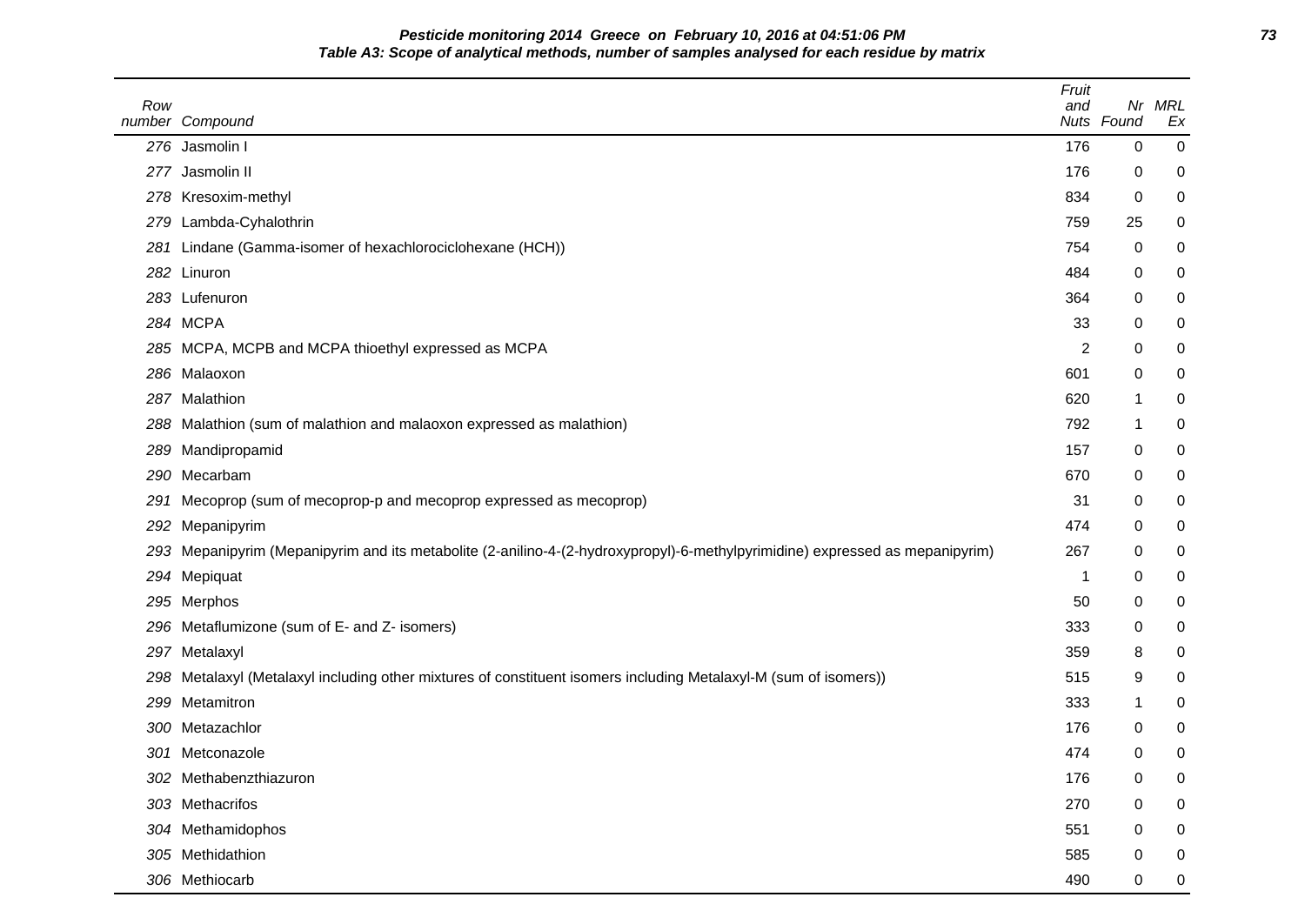**Pesticide monitoring 2014 Greece on February 10, 2016 at 04:51:06 PM 74 Table A3: Scope of analytical methods, number of samples analysed for each residue by matrix**

| Row | number Compound                                                                                                                      | Fruit<br>and | Nr<br>Nuts Found | MRL<br>Ex        |
|-----|--------------------------------------------------------------------------------------------------------------------------------------|--------------|------------------|------------------|
|     | 307 Methiocarb (sum of methiocarb and methiocarb sulfoxide and sulfone, expressed as methiocarb)                                     | 474          | 1                | 0                |
| 308 | Methiocarb sulfone                                                                                                                   | 474          | 0                | 0                |
| 309 | Methiocarb sulfoxide                                                                                                                 | 364          | 1                | 0                |
| 310 | Metholachlor                                                                                                                         | 286          | 0                | 0                |
| 311 | Methomyl                                                                                                                             | 492          | 0                | 0                |
| 312 | Methomyl and thiodicarb (sum of methomyl and thiodicarb expressed as methomyl)                                                       | 474          | 0                | 0                |
| 313 | Methoxychlor                                                                                                                         | 186          | 0                | 0                |
|     | 314 Methoxyfenozide                                                                                                                  | 365          | 16               | 0                |
| 315 | Metobromuron                                                                                                                         | 333          | 0                | 0                |
| 316 | Metolachlor and S-metolachlor (metolachlor including other mixtures of constituent isomers including S-metolachlor (sum of isomers)) | 31           | 0                | 0                |
|     | 317 Metoxuron                                                                                                                        | 176          | 0                | 0                |
| 318 | Metrafenone                                                                                                                          | 110          | 0                | 0                |
| 319 | Metribuzin                                                                                                                           | 536          | 0                | 0                |
| 320 | Metsulfuron-methyl                                                                                                                   | 333          | 0                | 0                |
| 321 | Mevinphos (sum of E- and Z-isomers)                                                                                                  | 424          | 0                | 0                |
| 322 | Monocrotophos                                                                                                                        | 568          | 0                | 0                |
| 323 | Monolinuron                                                                                                                          | 333          | 0                | 0                |
|     | 324 Myclobutanil                                                                                                                     | 757          | 27               | 0                |
| 325 | Naled                                                                                                                                | 176          | 0                | 0                |
| 326 | Napropamide                                                                                                                          | 333          | 0                | 0                |
| 327 | Nicosulfuron                                                                                                                         | 176          | 0                | 0                |
| 328 | Nitenpyram                                                                                                                           | 333          | 0                | 0                |
| 329 | Nitrofen                                                                                                                             | 157          | 0                | 0                |
|     | 330 Nuarimol                                                                                                                         | 176          | 0                | 0                |
|     | 331 Omethoate                                                                                                                        | 620          | 1                | 0                |
|     | 332 Orthophenylphenol                                                                                                                | 31           | 0                | 0                |
|     | 333 Oxadiazon                                                                                                                        | 433          | $\mathbf 0$      | 0                |
|     | 334 Oxadixyl                                                                                                                         | 474          | 0                | 0                |
|     | 335 Oxamyl                                                                                                                           | 492          | $\Omega$         | 0                |
|     | 336 Oxychlordane                                                                                                                     | 8            | 0                | $\boldsymbol{0}$ |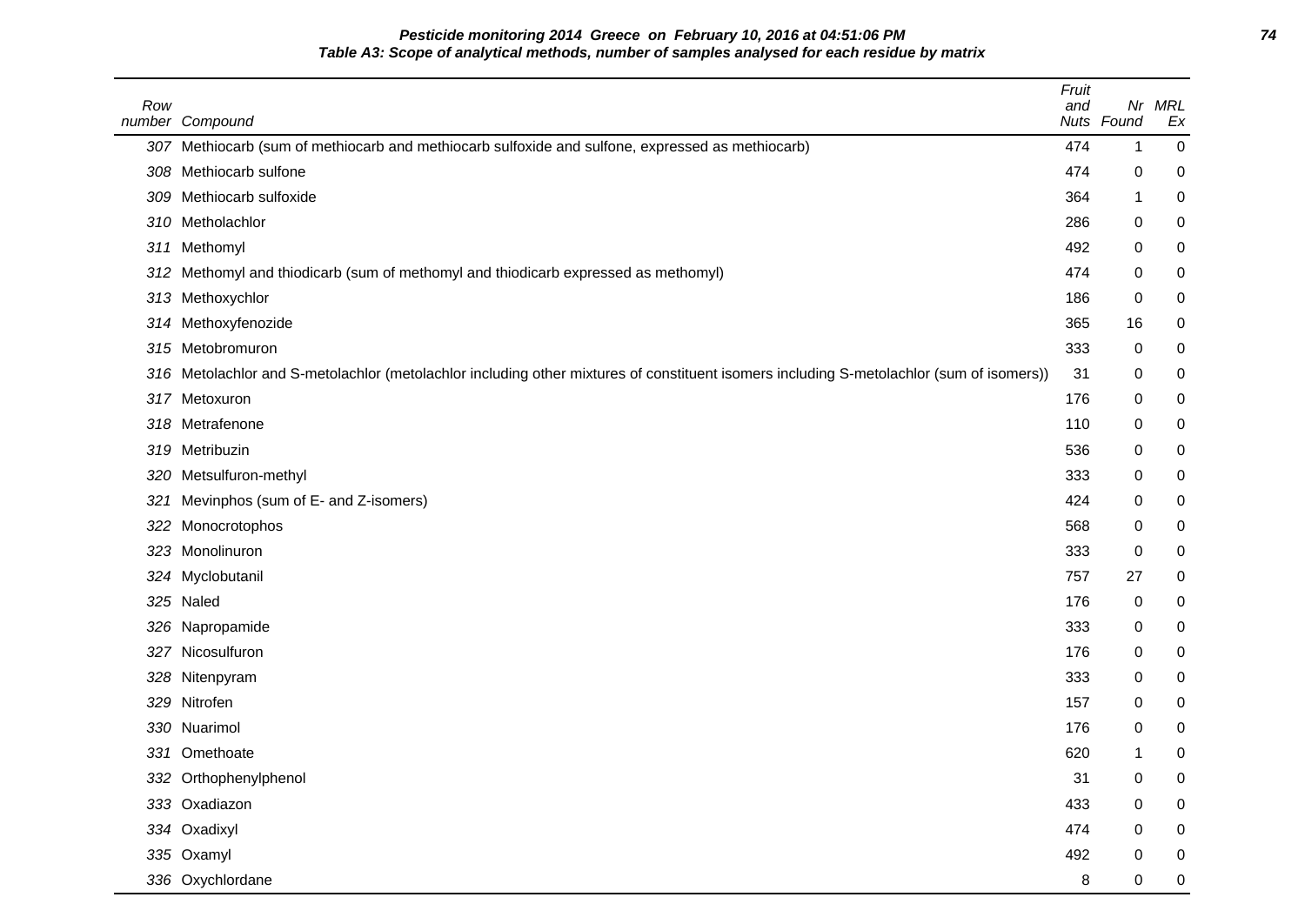**Pesticide monitoring 2014 Greece on February 10, 2016 at 04:51:06 PM 75 Table A3: Scope of analytical methods, number of samples analysed for each residue by matrix**

 $\overline{\phantom{a}}$ 

| Row | number Compound                                                                                             | Fruit<br>and | Nuts Found | Nr MRL<br>Ex |
|-----|-------------------------------------------------------------------------------------------------------------|--------------|------------|--------------|
|     | 337 Oxydemeton-methyl                                                                                       | 451          | 0          | 0            |
|     | 338 Oxydemeton-methyl (sum of oxydemeton-methyl and demeton-S-methylsulfone expressed as oxydemeton-methyl) | 560          | 0          | 0            |
|     | 339 Oxyfluorfen                                                                                             | 317          | 0          | 0            |
|     | 340 Paclobutrazol                                                                                           | 474          | 1          | 0            |
|     | 341 Paraoxon                                                                                                | 198          | 0          | 0            |
|     | 342 Paraoxon-methyl                                                                                         | 530          | 0          | 0            |
|     | 343 Parathion                                                                                               | 713          | 0          | 0            |
|     | 344 Parathion-methyl                                                                                        | 607          | 0          | 0            |
|     | 345 Parathion-methyl (sum of Parathion-methyl and paraoxon-methyl expressed as Parathion-methyl)            | 702          | 0          | 0            |
|     | 346 Penconazole                                                                                             | 800          | 34         | 0            |
|     | 347 Pencycuron                                                                                              | 443          | 0          | 0            |
|     | 348 Pendimethalin                                                                                           | 834          | 0          | 0            |
|     | 349 Pentachloroaniline                                                                                      | 241          | 0          | 0            |
|     | 350 Permethrin (sum of isomers)                                                                             | 754          | 0          | 0            |
|     | 351 Phenothrin                                                                                              | 172          | 0          | 0            |
|     | 352 Phenthoate                                                                                              | 479          | 0          | 0            |
|     | 353 Phorate                                                                                                 | 444          | 0          | 0            |
|     | 354 Phorate (sum of phorate, its oxygen analogue and their sulfones expressed as phorate)                   | 570          | 0          | 0            |
|     | 355 Phorate sulfone                                                                                         | 237          | 0          | 0            |
|     | 356 Phorate-Sulfoxid                                                                                        | 237          | 0          | 0            |
|     | 357 Phosalone                                                                                               | 794          | 0          | 0            |
|     | 358 Phosmet                                                                                                 | 552          | 20         | 1            |
|     | 359 Phosmet (phosmet and phosmet oxon expressed as phosmet)                                                 | 664          | 35         | 1            |
|     | 360 Phosmet oxon                                                                                            | 176          | 0          | 0            |
|     | 361 Phosphamidon                                                                                            | 146          | 0          | 0            |
|     | 362 Phoxim                                                                                                  | 333          | 0          | 0            |
|     | 363 Picoxystrobin                                                                                           | 364          | 0          | 0            |
|     | 364 Pirimicarb                                                                                              | 670          | 2          | 0            |
|     | 365 Pirimicarb (sum of Pirimicarb and desmethyl pirimicarb expressed as Pirimicarb)                         | 620          | 2          | 0            |
|     | 366 Pirimicarb desmethyl                                                                                    | 317          | 0          | 0            |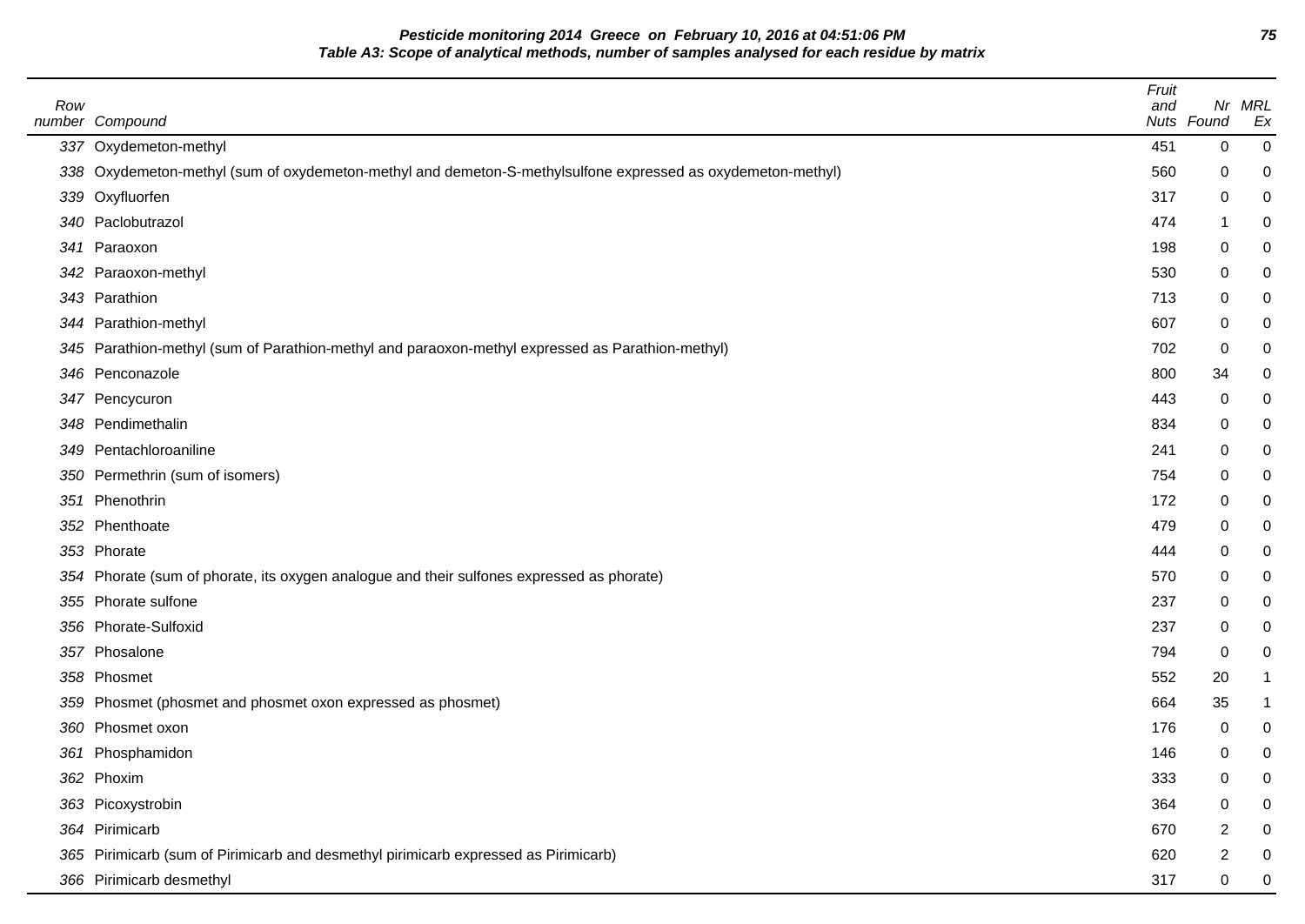**Pesticide monitoring 2014 Greece on February 10, 2016 at 04:51:06 PM 76 Table A3: Scope of analytical methods, number of samples analysed for each residue by matrix**

| Row |                                                                                                                            | Fruit<br>and |                | Nr MRL |
|-----|----------------------------------------------------------------------------------------------------------------------------|--------------|----------------|--------|
|     | number Compound                                                                                                            |              | Nuts Found     | Ex     |
|     | 367 Pirimiphos-ethyl                                                                                                       | 41           | 0              | 0      |
|     | 368 Pirimiphos-methyl                                                                                                      | 637          | 0              |        |
|     | 369 Primisulfuron                                                                                                          | 176          | 0              | 0      |
|     | 370 Prochloraz                                                                                                             | 659          | 4              | 0      |
|     | 371 Prochloraz (sum of prochloraz and its metabolites containing the 2,4,6-Trichlorophenol moiety expressed as prochloraz) | 560          | 4              |        |
|     | 372 Procymidone                                                                                                            | 798          | 0              |        |
|     | 373 Profenofos                                                                                                             | 637          | 0              |        |
|     | 374 Promecarb                                                                                                              | 18           | 0              |        |
|     | 375 Prometon                                                                                                               | 50           | 0              |        |
|     | 376 Prometryn                                                                                                              | 306          | 0              |        |
|     | 377 Propachlor                                                                                                             | 126          | 0              |        |
|     | 378 Propachlor: oxalinic derivate of propachlor, expressed as propachlor                                                   | 224          | 0              |        |
|     | 380 Propamocarb (sum of propamocarb and its salt expressed as propamocarb)                                                 | 172          | 0              |        |
|     | 381 Propanil                                                                                                               | 368          | 0              |        |
|     | 382 Propargite                                                                                                             | 443          | 6              |        |
|     | 383 Propazine                                                                                                              | 50           | 0              |        |
|     | 384 Propham                                                                                                                | 217          | 0              |        |
|     | 385 Propiconazole                                                                                                          | 773          | 1              | 0      |
|     | 386 Propoxur                                                                                                               | 159          | 0              |        |
|     | 387 Propyzamide                                                                                                            | 703          | 0              | 0      |
|     | 388 Prothioconazole (prothioconazole-desthio)                                                                              | 286          | 0              |        |
|     | 389 Prothioconazole (sum animal products)                                                                                  | 4            | 0              |        |
|     | 390 Prothiofos                                                                                                             | 610          | 0              |        |
|     | 391 Pymetrozine                                                                                                            | 176          | 0              |        |
|     | 392 Pyraclostrobin                                                                                                         | 474          | 41             |        |
|     | 393 Pyrazophos                                                                                                             | 748          | 0              | 0      |
|     | 394 Pyrethrin I                                                                                                            | 176          | 0              |        |
|     | 395 Pyrethrin II                                                                                                           | 176          | $\pmb{0}$      |        |
|     | 396 Pyrethrins                                                                                                             | 176          | 0              |        |
|     | 397 Pyridaben                                                                                                              | 443          | $\overline{a}$ | 0      |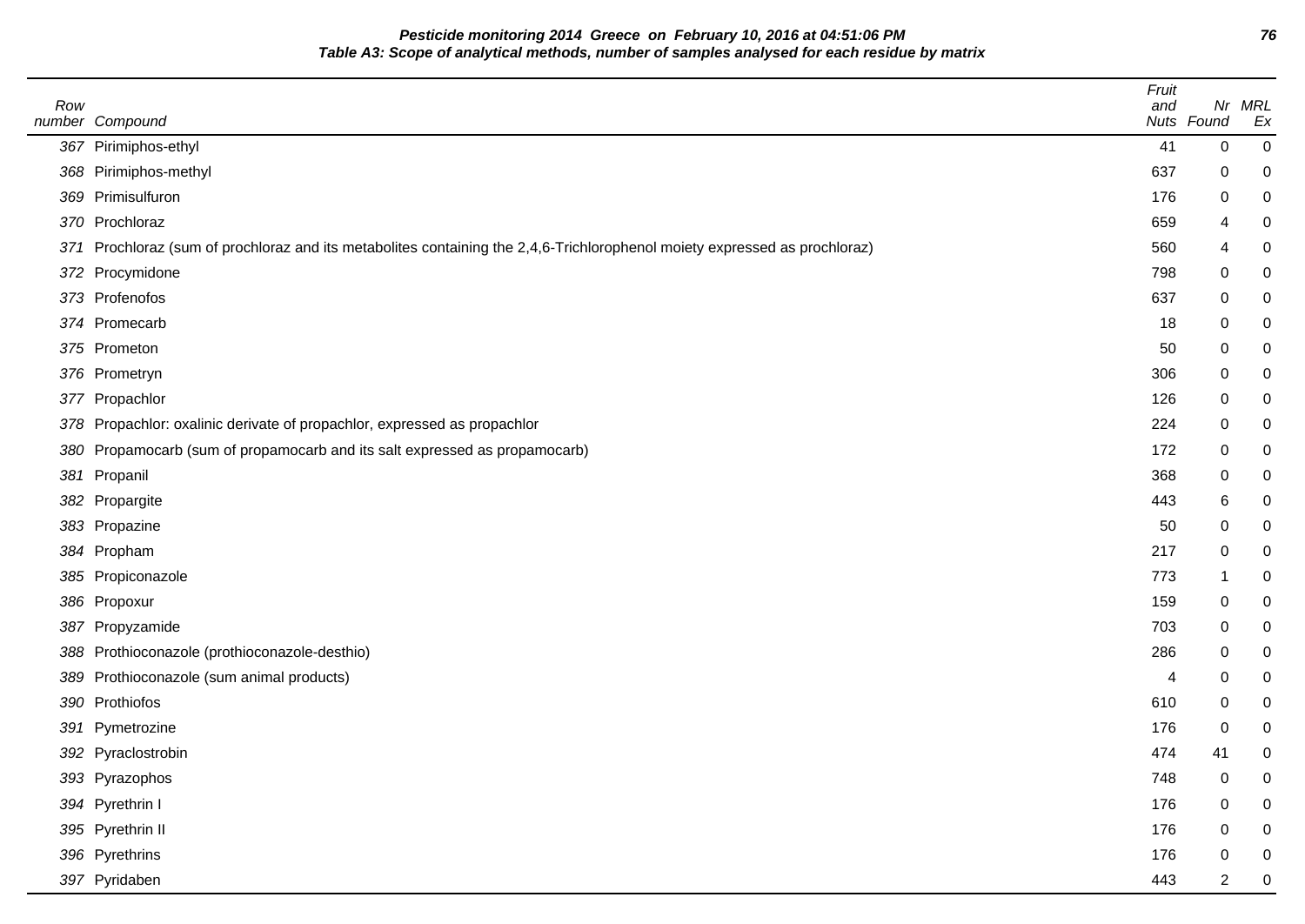**Pesticide monitoring 2014 Greece on February 10, 2016 at 04:51:06 PM 77 Table A3: Scope of analytical methods, number of samples analysed for each residue by matrix**

| Row | number Compound                                                                                                                                                       | Fruit<br>and | Nuts Found | Nr MRL<br>Ex |
|-----|-----------------------------------------------------------------------------------------------------------------------------------------------------------------------|--------------|------------|--------------|
|     | 398 Pyridate                                                                                                                                                          | 172          | 0          | 0            |
|     | 399 Pyridate (sum of pyridate, its hydrolysis product CL 9673 (6-chloro-4-hydroxy-3-phenylpyridazin) and hydrolysable conjugates of CL 9673 expressed as<br>pyridate) | 172          | 0          | 0            |
|     | 400 Pyrifenox                                                                                                                                                         | 529          | 0          | 0            |
|     | 401 Pyrimethanil                                                                                                                                                      | 541          | 30         | 0            |
|     | 402 Pyriproxyfen                                                                                                                                                      | 474          | 6          | 0            |
|     | 403 Quinalphos                                                                                                                                                        | 565          | 0          | 0            |
|     | 404 Quinoxyfen                                                                                                                                                        | 774          | 4          | 0            |
|     | 405 Quintozene                                                                                                                                                        | 470          | 0          | 0            |
|     | 406 Quintozene (sum of quintozene and pentachloro-aniline expressed as quintozene)                                                                                    | 607          | 0          | 0            |
| 407 | Resmethrin (resmethrin including other mixtures of consituent isomers (sum of isomers))                                                                               | 239          | 0          | 0            |
|     | 408 Rimsulfuron                                                                                                                                                       | 329          | 0          | 0            |
|     | 409 Secbumeton                                                                                                                                                        | 50           | 0          | 0            |
|     | 410 Sethoxydim                                                                                                                                                        | 176          | 0          | 0            |
|     | 411 Simazine                                                                                                                                                          | 267          | 0          | 0            |
|     | 412 Simetryn                                                                                                                                                          | 50           | 0          | 0            |
|     | 413 Spinosad (sum of Spinosyn A and Spinosyn D, expressed as Spinosad)                                                                                                | 364          | 17         | 0            |
|     | 414 Spinosyn A                                                                                                                                                        | 364          | 17         | 0            |
|     | 415 Spinosyn D                                                                                                                                                        | 207          | 6          | 0            |
|     | 416 Spirodiclofen                                                                                                                                                     | 333          | 5          | 0            |
|     | 417 Spiroxamine                                                                                                                                                       | 475          | 4          | 0            |
|     | 418 Tebuconazole                                                                                                                                                      | 475          | 30         | 1            |
|     | 419 Tebufenozide                                                                                                                                                      | 364          | 0          | 0            |
|     | 420 Tebufenpyrad                                                                                                                                                      | 475          | 2          | 0            |
|     | 421 Tecnazene                                                                                                                                                         | 186          | 0          | 0            |
|     | 422 Teflubenzuron                                                                                                                                                     | 207          | 0          | 0            |
|     | 423 Tefluthrin                                                                                                                                                        | 605          | 0          | 0            |
|     | 424 Temephos                                                                                                                                                          | 162          | 0          | 0            |
|     | 425 Terbufos                                                                                                                                                          | 207          | 0          | 0            |
|     | 426 Terbufos (sum baby and infant food)                                                                                                                               | 207          | 0          | 0            |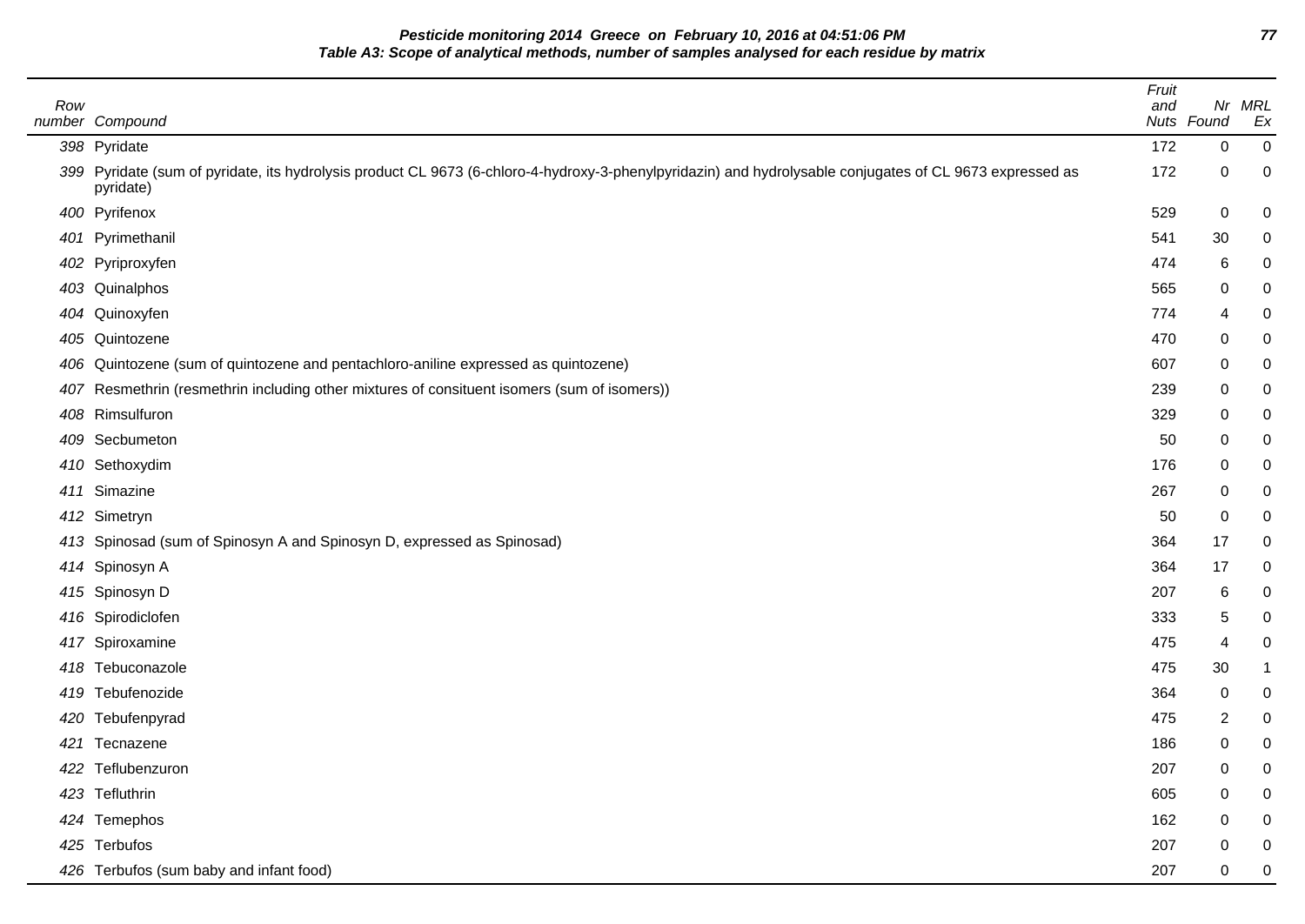**Pesticide monitoring 2014 Greece on February 10, 2016 at 04:51:06 PM 78 Table A3: Scope of analytical methods, number of samples analysed for each residue by matrix**

| Row | number Compound                                                                              | Fruit<br>and | Nuts Found     | Nr MRL<br>Ex   |
|-----|----------------------------------------------------------------------------------------------|--------------|----------------|----------------|
|     | 427 Terbufos sulfone                                                                         | 207          | 0              | $\overline{0}$ |
| 428 | Terbufos sulfoxide                                                                           | 207          | 0              | 0              |
| 429 | Terbuthylazine                                                                               | 377          | 0              | 0              |
| 430 | Terbutryn                                                                                    | 176          | 0              | 0              |
| 431 | Tetrachlorvinphos                                                                            | 212          | 0              | 0              |
|     | 432 Tetraconazole                                                                            | 607          | 6              | 0              |
| 433 | Tetradifon                                                                                   | 752          | 0              | 0              |
|     | 434 Tetrasul                                                                                 | 50           | $\pmb{0}$      | 0              |
| 435 | Thiabendazole                                                                                | 474          | 29             | 0              |
| 436 | Thiacloprid                                                                                  | 474          | 31             | 0              |
| 437 | Thiametoxam                                                                                  | 476          | 12             | 0              |
| 438 | Thiametoxam (sum of thiametoxam and clothianidin expressed as thiametoxam)                   | 476          | 12             | 0              |
| 439 | Thidiazuron                                                                                  | 157          | 0              | 0              |
| 440 | Thifensulfuron-methyl                                                                        | 172          | 0              | 0              |
| 441 | Thiobencarb                                                                                  | 244          | 0              | 0              |
| 442 | Thiodicarb                                                                                   | 382          | $\pmb{0}$      | 0              |
| 443 | Thiophanate-methyl                                                                           | 364          | 33             | 1              |
| 444 | Tolclofos-methyl                                                                             | 698          | 0              | 0              |
|     | 445 Tolylfluanid                                                                             | 572          | 0              | 0              |
| 446 | Tolylfluanid (Sum of tolylfluanid and dimethylaminosulfotoluidide expressed as tolylfluanid) | 570          | 0              | 0              |
|     | 447 Tralkoxydim                                                                              | 176          | 0              | 0              |
| 448 | Tralomethrin                                                                                 | 157          | 0              | 0              |
| 449 | Trans-permethrin                                                                             | 157          | 0              | 0              |
| 450 | Triadimefon                                                                                  | 666          | $\pmb{0}$      | 0              |
|     | 451 Triadimefon (sum of Triadimefon and Triadimenol)                                         | 616          | $\overline{7}$ | 0              |
| 452 | Triadimenol                                                                                  | 651          | 7              | 0              |
|     | 453 Triasulfuron                                                                             | 329          | 0              | 0              |
|     | 454 Triazophos                                                                               | 637          | 0              | 0              |
|     | 455 Trichlorfon                                                                              | 298          | 0              | 0              |
|     | 456 Trichloronat                                                                             | 50           | 0              | 0              |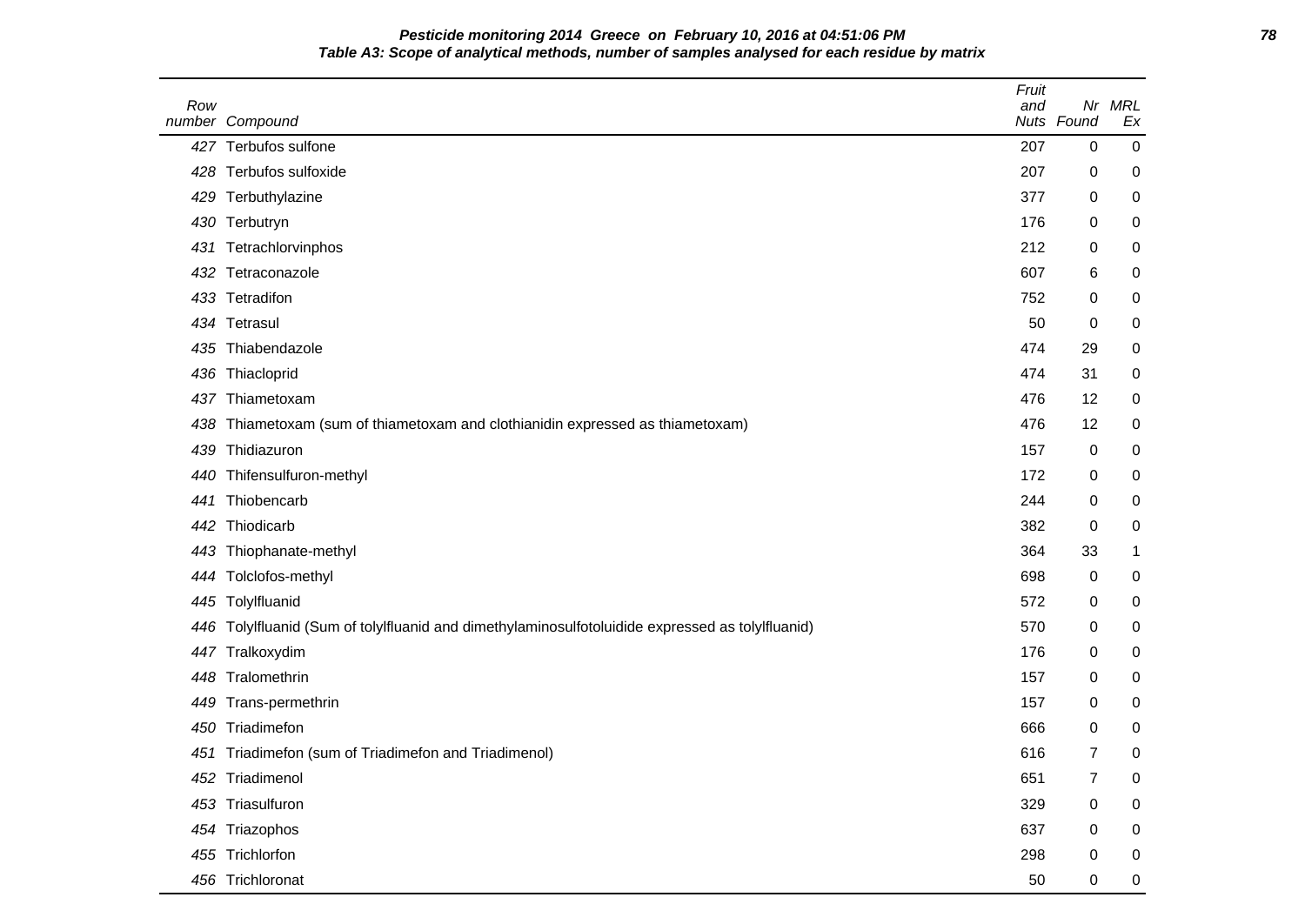**Pesticide monitoring 2014 Greece on February 10, 2016 at 04:51:06 PM 79 Table A3: Scope of analytical methods, number of samples analysed for each residue by matrix**

| Row | number Compound                                                                                                         | Fruit<br>and | Nr<br>Nuts Found | MRL<br>Ex |
|-----|-------------------------------------------------------------------------------------------------------------------------|--------------|------------------|-----------|
|     | 457 Tricyclazole                                                                                                        | 176          | 0                | 0         |
| 458 | Trifloxystrobin                                                                                                         | 693          | 10               | 0         |
| 460 | Triflumuron                                                                                                             | 172          | 0                | 0         |
| 461 | Trifluralin                                                                                                             | 622          | $\mathbf 0$      | 0         |
| 462 | Triforine                                                                                                               | 157          | $\mathbf 0$      | 0         |
| 463 | Triticonazole                                                                                                           | 474          | 0                | 0         |
| 464 | Vamidothion                                                                                                             | 333          | 0                | 0         |
| 465 | Vinclozolin                                                                                                             | 643          | 0                | 0         |
| 466 | Vinclozolin (sum of Vinclozolin and all metabolites containing the 3,5-dichloraniline moiety, expressed as Vinclozolin) | 698          | 0                | 0         |
| 467 | Zoxamide                                                                                                                | 333          | 0                | 0         |
| 468 | alpha-Endosulfan                                                                                                        | 565          | $\mathbf 0$      | 0         |
| 469 | beta-Cyfluthrin                                                                                                         | 127          | $\overline{2}$   | 0         |
| 470 | beta-Endosulfan                                                                                                         | 565          | $\boldsymbol{0}$ | 0         |
| 471 | cis-Chlordane                                                                                                           | 177          | $\mathbf 0$      | 0         |
| 472 | cis-Permethrin                                                                                                          | 157          | $\mathbf 0$      | 0         |
|     | 473 tau-Fluvalinate                                                                                                     | 672          | 0                | 0         |
|     | 474 trans-Chlordane                                                                                                     | 177          | $\mathbf 0$      | 0         |
|     |                                                                                                                         | 163284       | 1313             | 29        |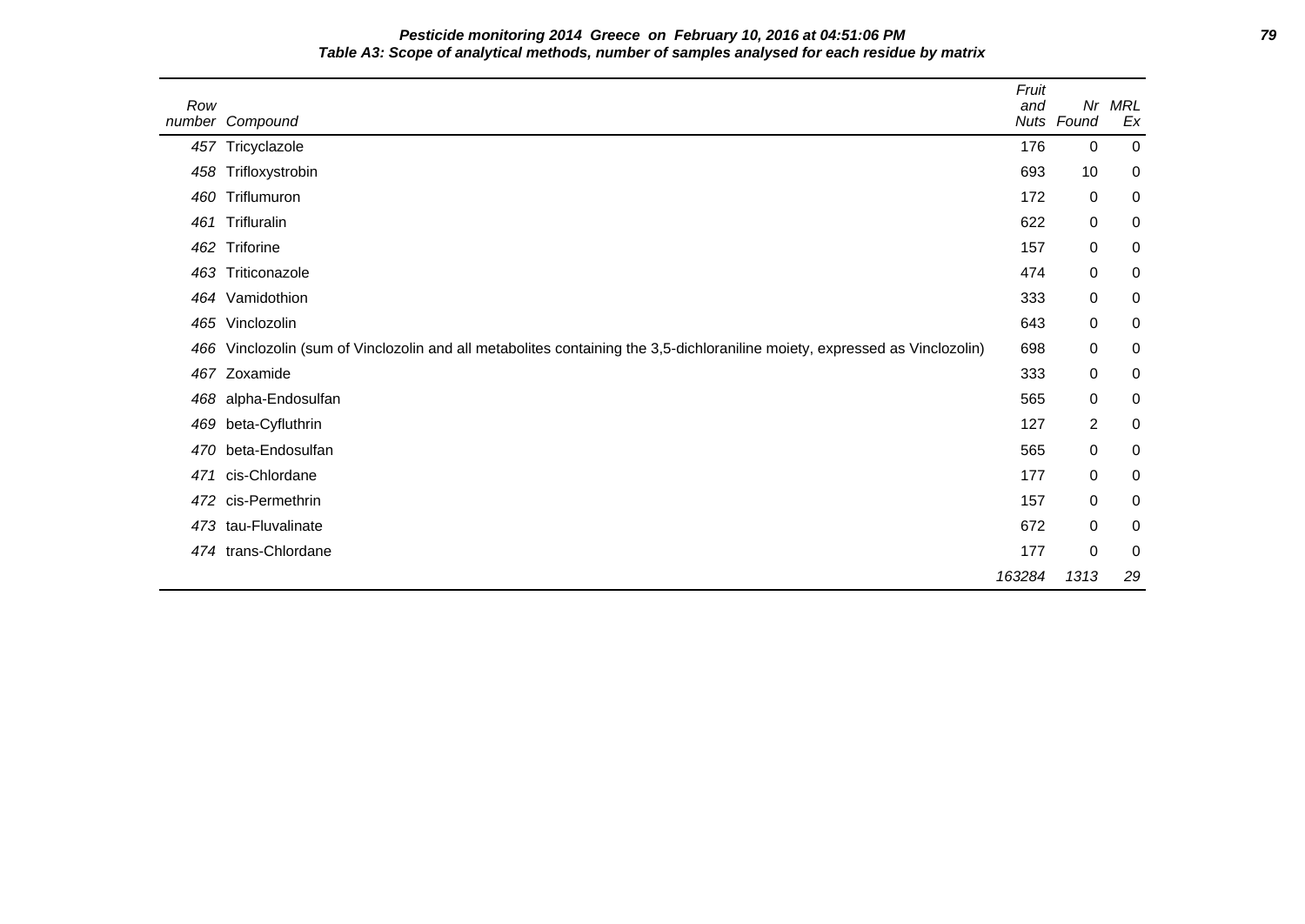Row number Compound Nr MRL Infusions Found Ex 2 2,4-D (sum) 3 0 0 6 Abamectin (sum) 8 0 0 7 Acephate 8 0 0 0 8 Acetamiprid 8 2 0 9 Acetochlor 5 0 0 10 Aclonifen 5 0 0 11 Acrinathrin 8 0 0 12 Alachlor 8 0 0 13 Aldicarb 8 0 0 14 Aldicarb (sum) 8 0 0 15 Aldicarb sulfone 8 0 0 0 16 Aldicarb sulfoxide 8 0 0 0 17 Aldrin 5 0 0 18 Aldrin and Dieldrin 18 0 0 0 20 Ametryn 5 0 0 23 Asulam 5 0 0 25 Atrazine 5 0 0 26 Avermectin B1a 5 0 0 27 Avermectin B1b 5 0 0 28 Azimsulfuron 5 0 0 29 Azinphos-ethyl 8 0 0 30 Azinphos-methyl 8 0 0 31 Azoxystrobin 8 0 0 33 Benalaxyl (sum) 5 0 0 36 Benfluralin 8 0 0 37 Benfuracarb 5 0 0 38 Bensulfuron-ethyl 5 0 0

40 Bentazone (sum animal products) 5 0 0 41 Benzoximate 5 0 0 42 Bifenthrin 8 0 0

# **Pesticide monitoring 2014 Greece on February 10, 2016 at 04:51:06 PM 80 Table A3: Scope of analytical methods, number of samples analysed for each residue by matrix**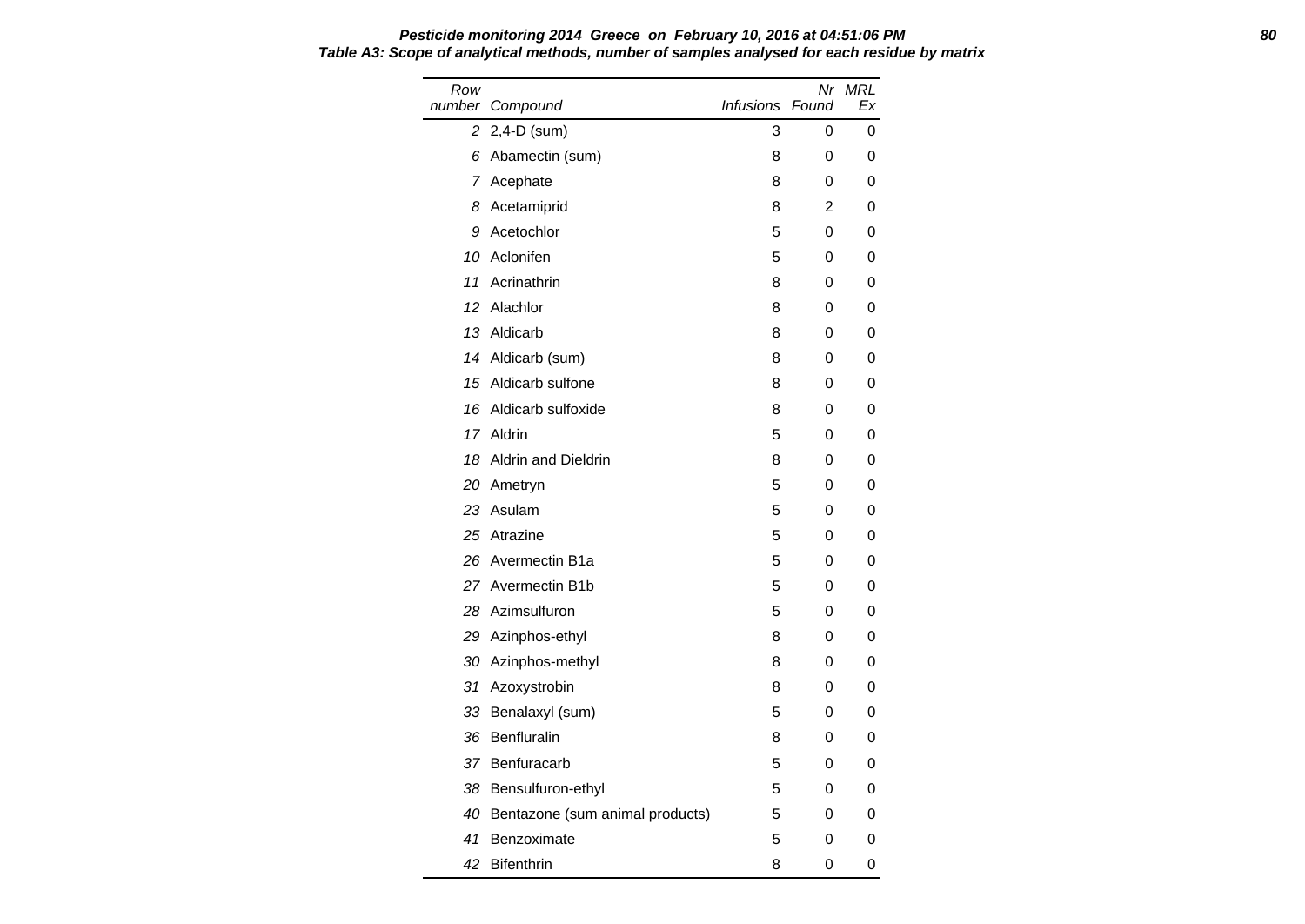# **Pesticide monitoring 2014 Greece on February 10, 2016 at 04:51:06 PM 81 Table A3: Scope of analytical methods, number of samples analysed for each residue by matrix**

| Row<br>number | Compound                   | Infusions Found | Nr | <b>MRL</b><br>Ex |
|---------------|----------------------------|-----------------|----|------------------|
| 44            | <b>Bitertanol</b>          | 8               | 0  | 0                |
| 45            | <b>Boscalid</b>            | 8               | 0  | 0                |
| 46            | <b>Bromacil</b>            | 5               | 0  | 0                |
| 48            | Bromophos-ethyl            | 5               | 0  | 0                |
| 49            | Bromopropylate             | 8               | 0  | 0                |
| 50            | Bromuconazole (sum)        | 8               | 0  | 0                |
| 51            | <b>Bupirimate</b>          | 8               | 0  | 0                |
| 52            | Buprofezin                 | 8               | 0  | 0                |
| 53            | Cadusafos                  | 8               | 0  | 0                |
| 54            | Captafol                   | 5               | 0  | 0                |
|               | 55 Captan                  | 5               | 0  | 0                |
|               | 57 Carbaryl                | 8               | 0  | 0                |
|               | 59 Carbendazim and benomyl | 8               | 0  | 0                |
|               | 60 Carbofuran              | 8               | 0  | 0                |
| 61            | Carbofuran (sum)           | 8               | 0  | 0                |
| 62            | Carbofuran, 3-hydroxy      | 8               | 0  | 0                |
|               | 64 Carbosulfan             | 5               | 0  | 0                |
| 65            | Carboxin                   | 5               | 0  | 0                |
|               | 67 Chlorbromuron           | 5               | 0  | 0                |
|               | 70 Chlordane (sum)         | 8               | 0  | 0                |
| 71            | Chlorfenapyr               | 8               | 0  | 0                |
| 73            | Chlorfenvinphos            | 8               | 0  | 0                |
|               | 74 Chloridazon             | 5               | 0  | 0                |
| 77            | Chlorobenzilate            | 8               | 0  | 0                |
| 78            | Chlorothalonil             | 8               | 0  | 0                |
|               | 79 Chlorotoluron           | 5               | 0  | 0                |
| 80            | Chloroxuron                | 5               | 0  | 0                |
| 81            | Chlorpropham               | 3               | 0  | 0                |
| 82            | Chlorpropham (sum)         | 5               | 0  | 0                |
|               | 83 Chlorpyrifos            | 8               | 0  | 0                |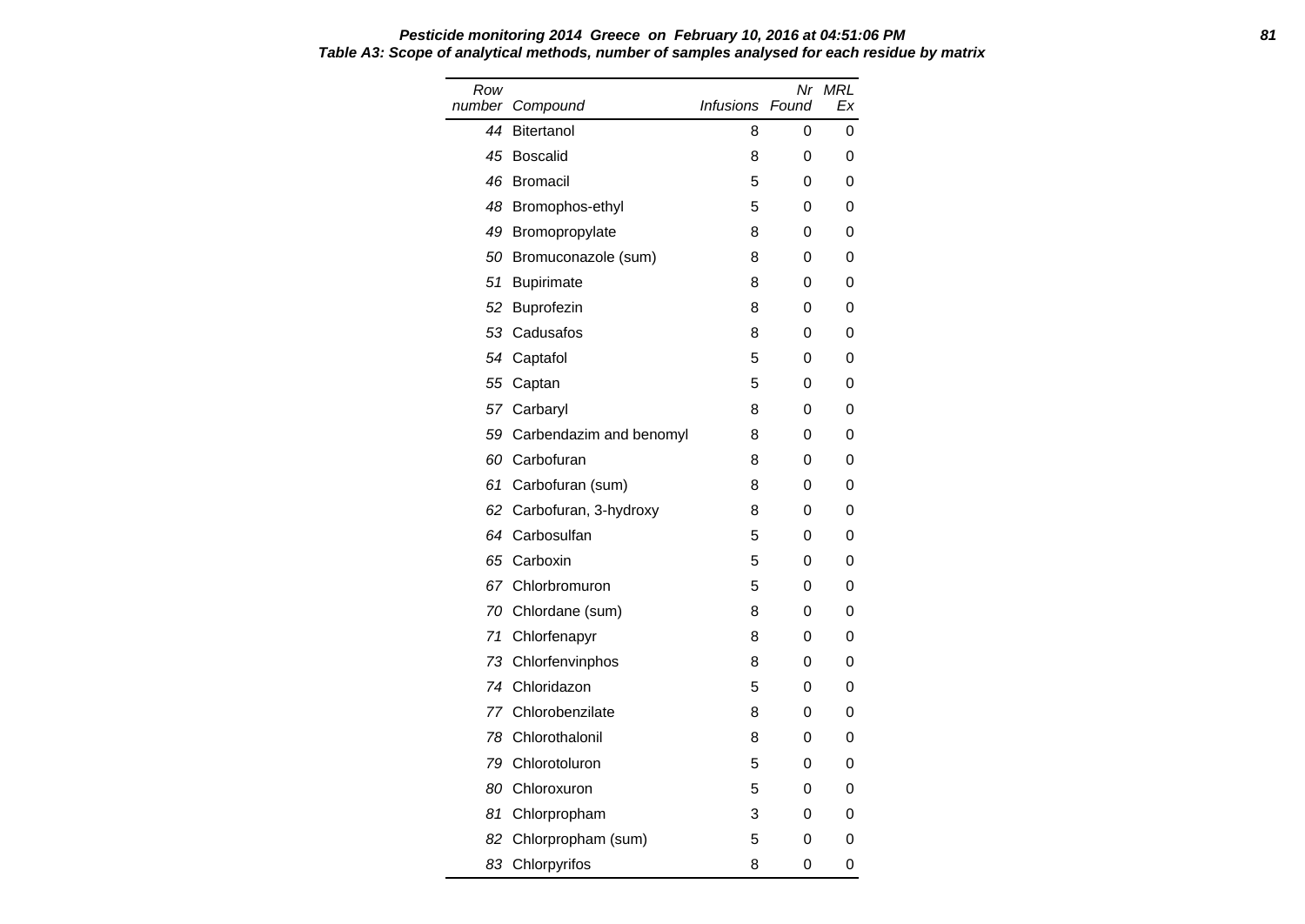Row number Compound Nr MRL Infusions Found Ex 84 Chlorpyrifos-methyl 8 0 0 0 85 Chlorsulfuron 5 0 0 86 Chlorthal-dimethyl 66 Chlorthal-dimethyl 88 Cinerin 5 0 0 89 Cinerin I 5 0 0 90 Cinerin II 5 0 0 91 Clethodim (sum) 5 0 0 92 Clofentezine 5 0 0 94 Clothianidin 8 0 0 0 95 Coumaphos 8 0 0 0 96 Cyanazine 5 0 0 98 Cyfluthrin (sum) 8 0 0 99 Cymoxanil **5** 0 0 0 101 Cypermethrin (sum) 8 0 0 102 Cyproconazole 8 0 0 103 Cyprodinil 8 0 0 104 Cyromazine **104 Cyromazine** 6 0 0 105 DDD, p,p- 8 0 0 106 DDE, o,p- 5 0 0 107 DDE, p,p- 8 0 0 108 DDT (sum) 8 0 0 109 DDT, o,p- 8 0 0 110 DDT, p,p- 8 0 0 111 Deltamethrin 8 0 0 113 Demeton-S-methyl and the state of the state of the state of the state of the state of the state of the state of the state of the state of the state of the state of the state of the state of the state of the state of th 114 Demeton-S-methyl sulfone 5 0 0 0 115 Desmetryn 115 October 115 Desmetryn 116 Diafenthiuron 116 Diafenthiuron 116 Diafenthiuron 116 Diagnosis Communist Communist Communist Communist Communist Communist Communist Communist Communist Communist Communist Communist Communist Communist Communist Comm 117 Diazinon 8 0 0

119 Dichlofluanid **8** 0 0

# **Pesticide monitoring 2014 Greece on February 10, 2016 at 04:51:06 PM 82 Table A3: Scope of analytical methods, number of samples analysed for each residue by matrix**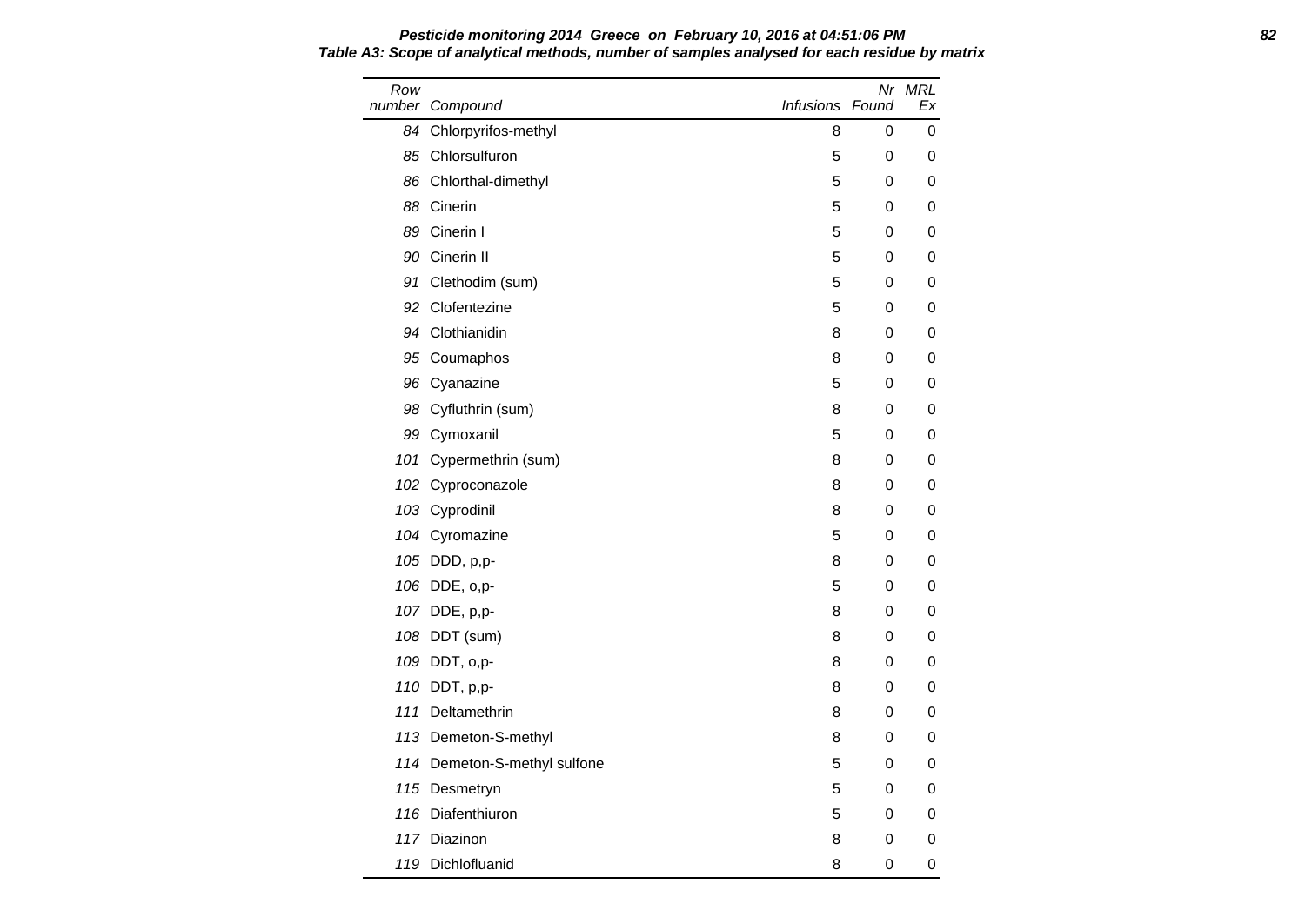Row number Compound Nr MRL Infusions Found Ex 120 Dichloroaniline, 3,5-<br>
5 0 0 122 Dichlorprop 3 0 0 123 Dichlorprop 3 0 0 124 Dichlorvos **8 0 0** 0 125 Dicloran 5 0 0 126 Dicofol (sum) 5 0 0 127 Dicofol o, p' 5 0 0 128 Dicofol p, p' 5 0 0 129 Dicrotophos 5 0 0 130 Dieldrin 5 0 0 131 Diethofencarb 5 0 0 132 Difenoconazole **8 0 0** 133 Diflubenzuron 5 0 0 134 Diflufenican and the state of the state of the state of the state of the state of the state of the state o 135 Dimethoate 8 0 0 136 Dimethoate (sum) 8 0 0 137 Dimethomorph 8 0 0 139 Diniconazole **139 Diniconazole** 6 0 0 0 140 Dinitramine **140 Dinitramine 140** Dinitramine **140** O 141 Dinobuton 5 0 0 146 Diphenamid 5 0 0 147 Diphenylamine 8 0 0 148 Disulfoton 5 0 0 149 Disulfoton (sum baby and infant food) 8 0 0 0 150 Disulfoton sulfone 8 0 0 0 151 Disulfoton sulfoxide 1990 Control of the US of the US of the US of the US of the US of the US of the US of the US of the US of the US of the US of the US of the US of the US of the US of the US of the US of the US of t 153 Diuron 10 0 0 154 Diuron 10 0 0

155 Dodemorph 5 0 0 157 EPN 8 0 0

**Pesticide monitoring 2014 Greece on February 10, 2016 at 04:51:06 PM 83 Table A3: Scope of analytical methods, number of samples analysed for each residue by matrix**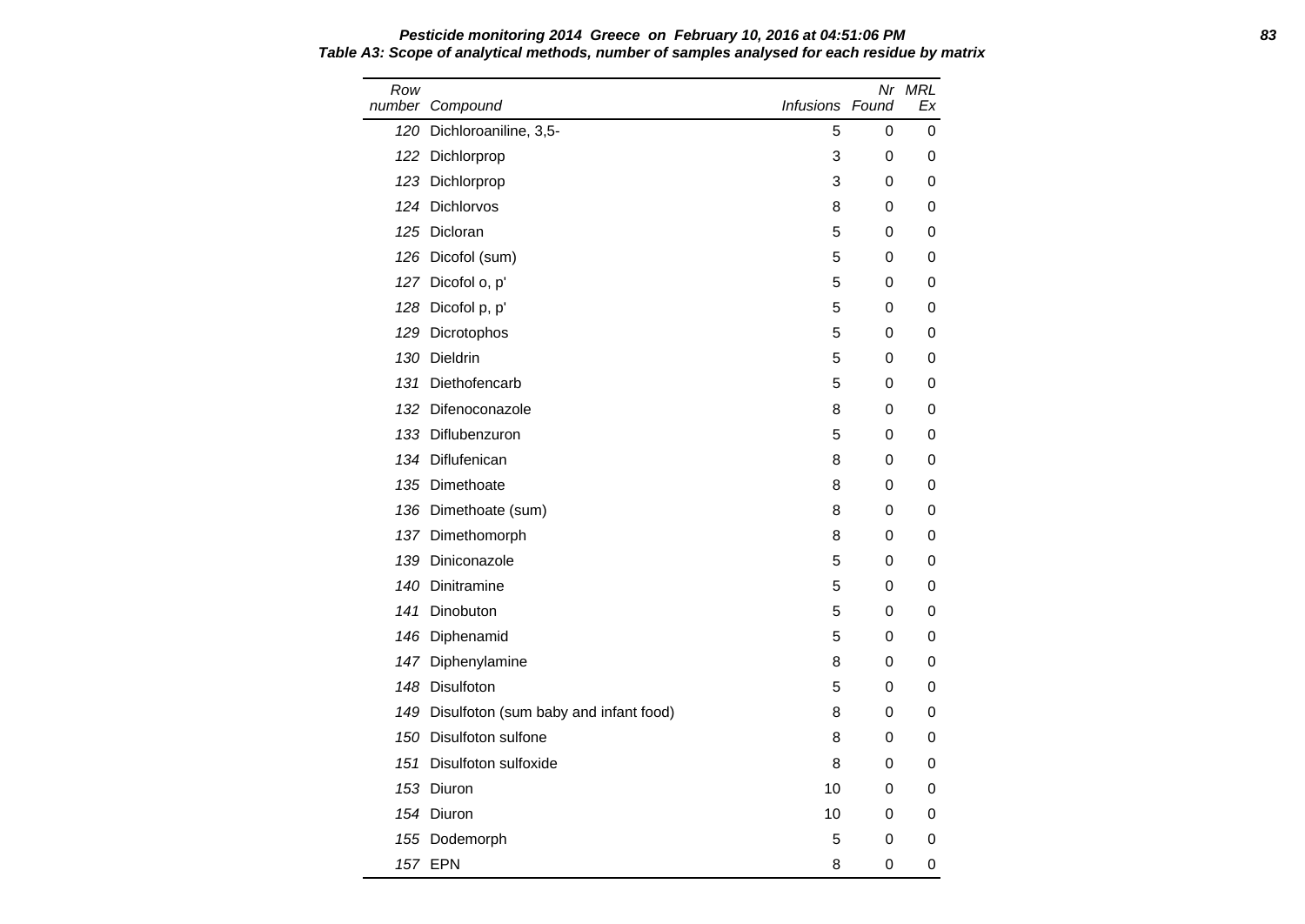### **Pesticide monitoring 2014 Greece on February 10, 2016 at 04:51:06 PM 84 Table A3: Scope of analytical methods, number of samples analysed for each residue by matrix**

| Row<br>number | Compound                                           | <b>Infusions Found</b> |   | Nr MRL<br>Еx |
|---------------|----------------------------------------------------|------------------------|---|--------------|
|               | 158 Emamectin benzoate B1a, expressed as emamectin | 5                      | 0 | 0            |
|               | 159 Endosulfan (sum)                               | 8                      | 0 | 0            |
|               | 160 Endosulfansulfate                              | 8                      | 0 | 0            |
|               | 161 Endrin                                         | 8                      | 0 | 0            |
|               | 162 Epoxiconazole                                  | 8                      | 0 | 0            |
|               | 164 Ethalfluralin                                  | 8                      | 0 | 0            |
|               | 167 Ethion                                         | 5                      | 0 | 0            |
|               | 168 Ethirimol                                      | 5                      | 0 | 0            |
|               | 169 Ethofumesate                                   | 5                      | 0 | 0            |
|               | 170 Ethofumesate (sum)                             | 5                      | 0 | 0            |
|               | 171 Ethoprophos                                    | 8                      | 0 | 0            |
|               | 172 Ethoxyquin                                     | 5                      | 0 | 0            |
|               | 173 Etofenprox                                     | 5                      | 0 | 0            |
|               | 174 Etoxazole                                      | 5                      | 0 | 0            |
|               | 175 Etrimfos                                       | 3                      | 0 | 0            |
|               | 176 Famoxadone                                     | 8                      | 0 | 0            |
|               | 177 Fenamidone                                     | 5                      | 0 | 0            |
|               | 178 Fenamiphos                                     | 5                      | 0 | 0            |
|               | 179 Fenamiphos (sum)                               | 5                      | 0 | 0            |
|               | 180 Fenamiphos sulfone                             | 5                      | 0 | 0            |
|               | 181 Fenamiphos sulfoxide                           | 5                      | 0 | 0            |
|               | 182 Fenarimol                                      | 8                      | 0 | 0            |
|               | 183 Fenazaguin                                     | 8                      | 0 | 0            |
|               | 184 Fenbuconazole                                  | 8                      | 0 | 0            |
|               | 187 Fenhexamid                                     | 8                      | 0 | 0            |
|               | 188 Fenitrothion                                   | 8                      | 0 | 0            |
|               | 189 Fenoxycarb                                     | 8                      | 0 | 0            |
|               | 190 Fenpropathrin                                  | 8                      | 0 | 0            |
|               | 191 Fenpropidin                                    | 5                      | 0 | 0            |
|               | 192 Fenpropimorph                                  | 8                      | 0 | 0            |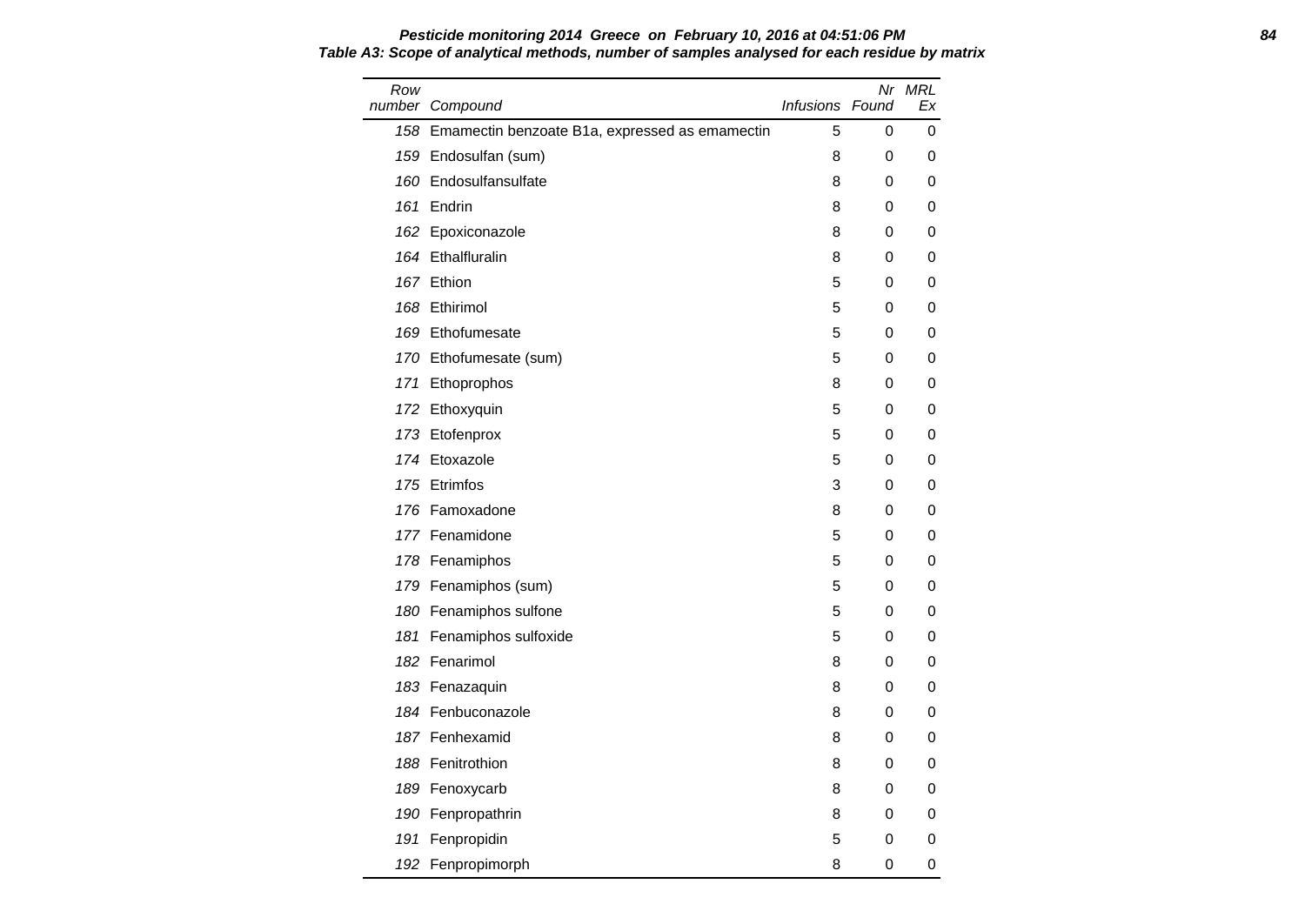## **Pesticide monitoring 2014 Greece on February 10, 2016 at 04:51:06 PM 85 Table A3: Scope of analytical methods, number of samples analysed for each residue by matrix**

| Row | number Compound                                    | Infusions Found |             | Nr MRL<br>Ex |
|-----|----------------------------------------------------|-----------------|-------------|--------------|
|     | 193 Fenpyroximate                                  | 5               | 0           | 0            |
|     | 195 Fensulfothion                                  | 5               | 0           | 0            |
|     | 196 Fensulfothion (sum baby and infant food)       | 5               | 0           | 0            |
|     | 197 Fensulfothion oxon                             | 5               | 0           | 0            |
|     | 198 Fensulfothion oxon sulphone                    | 5               | $\mathbf 0$ | 0            |
|     | 199 Fensulfothion sulfone                          | 5               | 0           | 0            |
|     | 200 Fenthion                                       | 8               | 0           | 0            |
|     | 201 Fenthion (sum)                                 | 8               | 0           | 0            |
|     | 202 Fenthion oxon                                  | 5               | 0           | 0            |
|     | 203 Fenthion oxon sulfone                          | 5               | 0           | 0            |
|     | 204 Fenthion oxonsulfoxide                         | 5               | 0           | 0            |
|     | 205 Fenthion sulfone                               | 8               | $\mathbf 0$ | 0            |
|     | 206 Fenthion sulfoxide                             | 8               | 0           | 0            |
|     | 208 Fenvalerate (sum of RR, SS, RS and SR isomers) | 8               | 0           | 0            |
|     | 212 Fipronil                                       | 3               | 0           | 0            |
|     | 217 Fluazifop-P-butyl (sum)                        | 3               | 0           | 0            |
|     | 220 Flucythrinate                                  | 5               | 0           | 0            |
|     | 222 Fludioxonil                                    | 3               | 0           | 0            |
|     | 223 Flufenacet                                     | 5               | 0           | 0            |
|     | 225 Flufenoxuron                                   | 8               | 0           | 0            |
|     | 226 Fluometuron                                    | 5               | 0           | 0            |
|     | 227 Fluopicolide                                   | 5               | 0           | 0            |
|     | 228 Fluquinconazole                                | 8               | 0           | 0            |
|     | 229 Fluroxypyr                                     | 5               | 0           | 0            |
|     | 230 Fluroxypyr (sum)                               | 3               | 0           | 0            |
|     | 231 Flusilazole                                    | 8               | 0           | 0            |
|     | 232 Flutolanil                                     | 5               | 0           | 0            |
|     | 233 Flutriafol                                     | 8               | 0           | 0            |
|     | 234 Fluvalinate                                    | 3               | 0           | 0            |
|     | 235 Folpet                                         | 5               | 0           | 0            |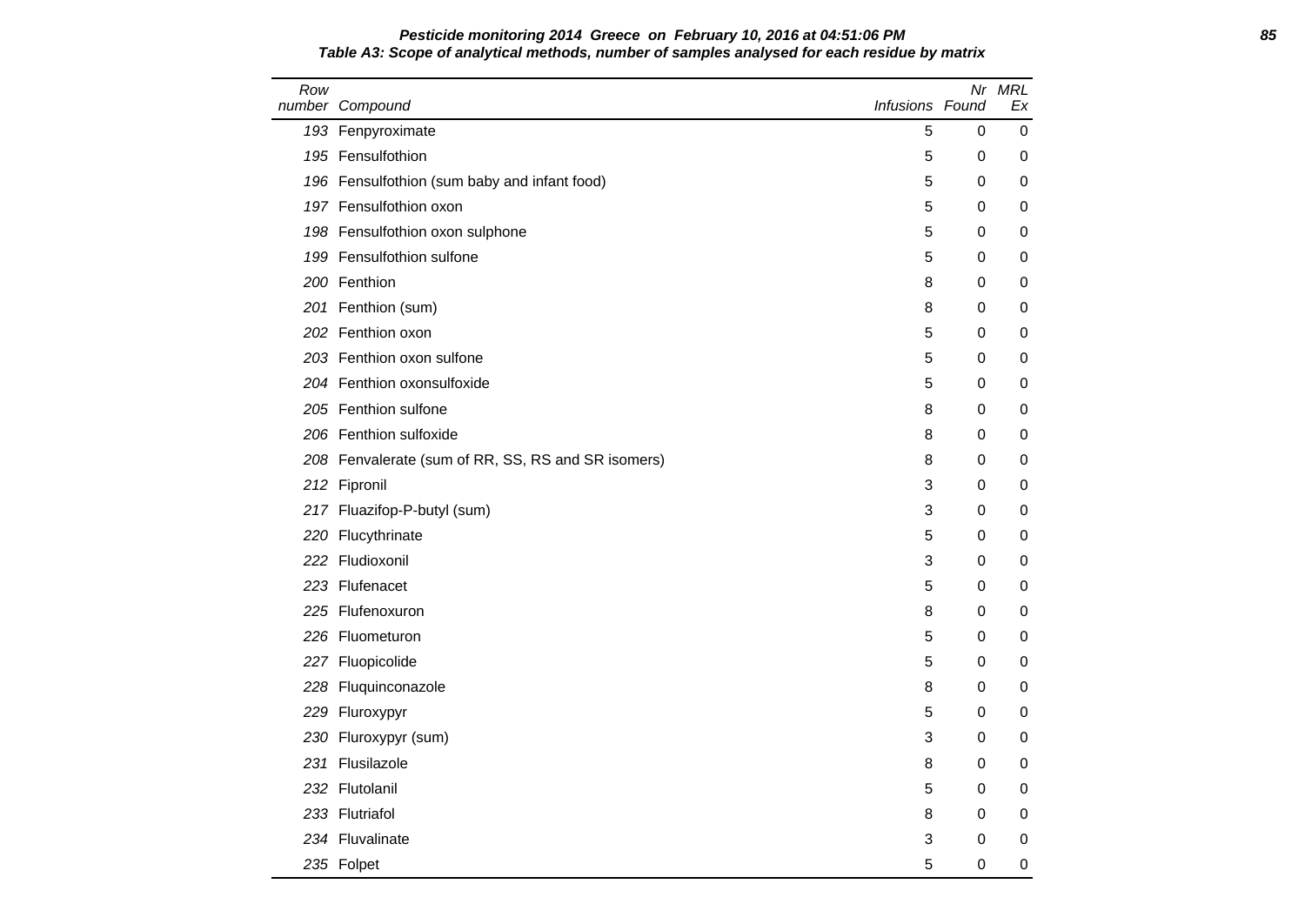**Pesticide monitoring 2014 Greece on February 10, 2016 at 04:51:06 PM 86 Table A3: Scope of analytical methods, number of samples analysed for each residue by matrix**

| Row | number Compound                                                                   | Infusions Found | Nr             | <b>MRL</b><br>Ex |
|-----|-----------------------------------------------------------------------------------|-----------------|----------------|------------------|
|     | 236 Foramsulfuron                                                                 | 5               | 0              | $\boldsymbol{0}$ |
|     | 237 Formetanate                                                                   | 5               | 0              | 0                |
|     | 238 Formetanate                                                                   | 5               | 0              | 0                |
|     | 240 Fosthiazate                                                                   | 5               | 0              | 0                |
|     | 241 Furathiocarb                                                                  | 5               | 0              | 0                |
|     | 246 Haloxyfop including haloxyfop-R                                               | 3               | 0              | 0                |
|     | 252 Heptachlor                                                                    | 8               | 0              | 0                |
|     | 253 Heptachlor (sum of heptachlor and heptachlor epoxide expressed as heptachlor) | 8               | 0              | 0                |
|     | 254 Heptachlor endo-epoxide                                                       | 3               | 0              | 0                |
|     | 255 Heptachlor epoxide                                                            | 5               | 0              | 0                |
|     | 256 Heptachlor exo-epoxide                                                        | 3               | 0              | 0                |
|     | 257 Heptenophos                                                                   | 8               | 0              | 0                |
|     | 258 Hexachlorobenzene                                                             | 8               | 0              | 0                |
|     | 259 Hexachlorocyclohexane (HCH), alpha-isomer                                     | 8               | 0              | 0                |
|     | 260 Hexachlorocyclohexane (HCH), beta-isomer                                      | 8               | 0              | 0                |
| 261 | Hexachlorocyclohexane (HCH), sum of isomers, except the gamma isomer              | 8               | 0              | 0                |
|     | 262 Hexaconazole                                                                  | 8               | 0              | 0                |
|     | 264 Hexythiazox                                                                   | 8               | 0              | 0                |
|     | 265 Imazalil                                                                      | 8               | 0              | 0                |
|     | 266 Imazamethabenz-methyl                                                         | 5               | 0              | 0                |
|     | 267 Imidacloprid                                                                  | 8               | $\overline{2}$ | 1                |
|     | 268 Indoxacarb as sum of the isomers S and R                                      | 8               | 0              | 0                |
| 271 | Iprodione                                                                         | 8               | -1             | 0                |
|     | 272 Iprovalicarb                                                                  | 8               | 0              | 0                |
|     | 273 Isofenphos-methyl                                                             | 8               | 0              | 0                |
|     | 274 Isoprothiolane                                                                | 5               | 0              | 0                |
|     | 275 Isoproturon                                                                   | 8               | 0              | 0                |
|     | 276 Jasmolin I                                                                    | 5               | 0              | 0                |
|     | 277 Jasmolin II                                                                   | 5               | 0              | 0                |
|     | 278 Kresoxim-methyl                                                               | 8               | 0              | 0                |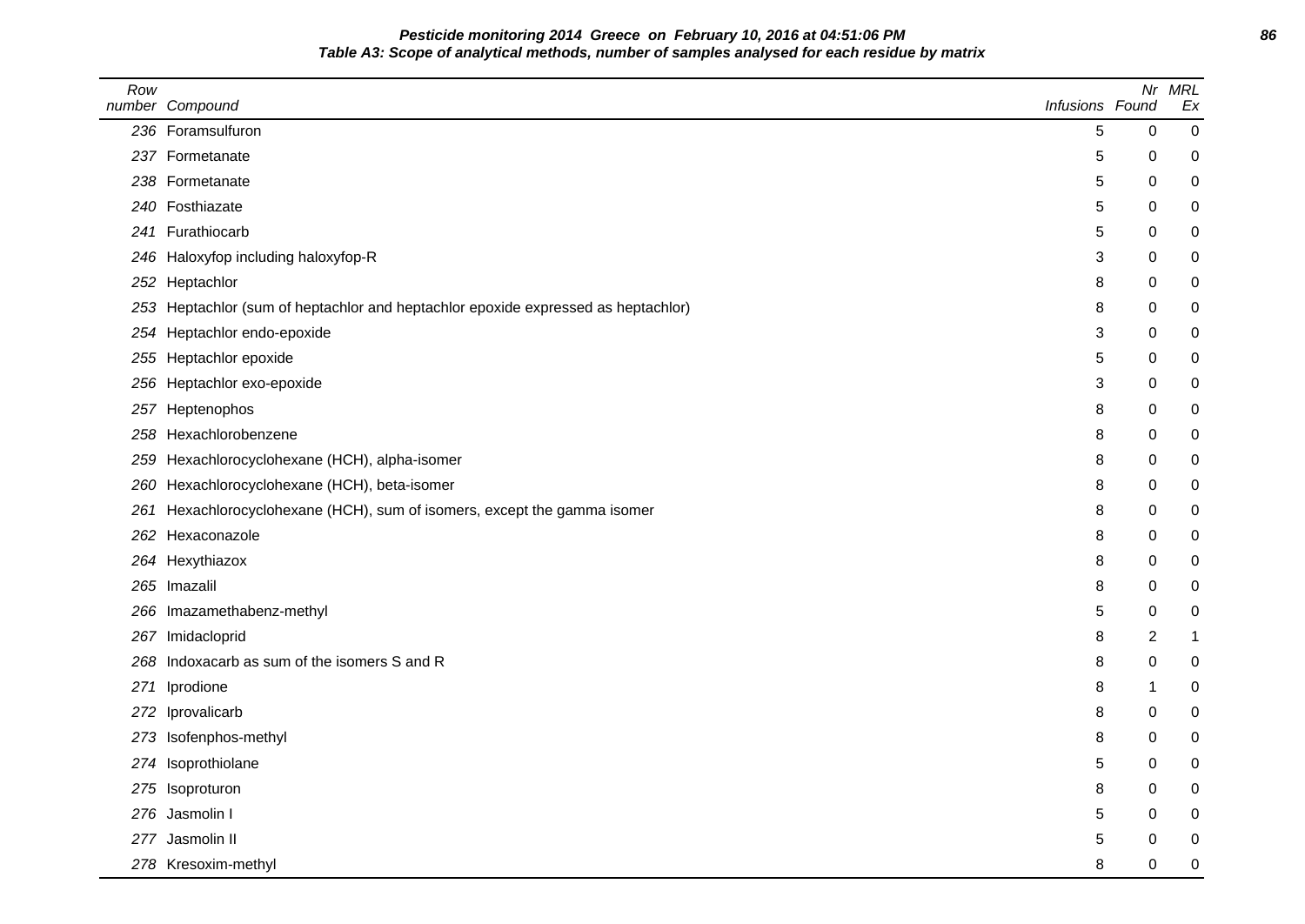## **Pesticide monitoring 2014 Greece on February 10, 2016 at 04:51:06 PM 87 Table A3: Scope of analytical methods, number of samples analysed for each residue by matrix**

| Row | number Compound                                                                                                  | Infusions Found | Nr       | <b>MRL</b><br>Ex |
|-----|------------------------------------------------------------------------------------------------------------------|-----------------|----------|------------------|
|     | 279 Lambda-Cyhalothrin                                                                                           | 8               | 0        | 0                |
|     | 281 Lindane (Gamma-isomer of hexachlorociclohexane (HCH))                                                        | 8               | 0        | 0                |
|     | 282 Linuron                                                                                                      | 8               | 0        | 0                |
|     | 283 Lufenuron                                                                                                    | 8               | 0        | 0                |
|     | 284 MCPA                                                                                                         | 3               | 0        | 0                |
|     | 286 Malaoxon                                                                                                     | 8               | 0        | 0                |
|     | 287 Malathion                                                                                                    | 8               | 0        | 0                |
|     | 288 Malathion (sum of malathion and malaoxon expressed as malathion)                                             | 8               | 0        | 0                |
|     | 290 Mecarbam                                                                                                     | 5               | 0        | 0                |
| 291 | Mecoprop (sum of mecoprop-p and mecoprop expressed as mecoprop)                                                  | 3               | 0        | 0                |
| 292 | Mepanipyrim                                                                                                      | 8               | 0        | 0                |
|     | 296 Metaflumizone (sum of E- and Z- isomers)                                                                     | 5               | 0        | 0                |
|     | 298 Metalaxyl (Metalaxyl including other mixtures of constituent isomers including Metalaxyl-M (sum of isomers)) | 8               | 0        | 0                |
|     | 299 Metamitron                                                                                                   | 5               | 0        | 0                |
|     | 300 Metazachlor                                                                                                  | 5               | 0        | 0                |
|     | 301 Metconazole                                                                                                  | 8               | 0        | 0                |
|     | 302 Methabenzthiazuron                                                                                           | 5               | 0        | 0                |
|     | 303 Methacrifos                                                                                                  | 8               | 0        | 0                |
|     | 304 Methamidophos                                                                                                | 8               | 0        | 0                |
|     | 305 Methidathion                                                                                                 | 8               | 0        | 0                |
|     | 306 Methiocarb                                                                                                   | 8               | $\Omega$ | 0                |
|     | 307 Methiocarb (sum of methiocarb and methiocarb sulfoxide and sulfone, expressed as methiocarb)                 | 8               | 0        | 0                |
|     | 308 Methiocarb sulfone                                                                                           | 8               | 0        | 0                |
|     | 309 Methiocarb sulfoxide                                                                                         | 8               | 0        | 0                |
|     | 310 Metholachlor                                                                                                 | 5               | 0        | 0                |
|     | 311 Methomyl                                                                                                     | 8               | $\Omega$ | 0                |
| 312 | Methomyl and thiodicarb (sum of methomyl and thiodicarb expressed as methomyl)                                   | 8               | 0        | 0                |
|     | 313 Methoxychlor                                                                                                 | 8               | 0        | 0                |
|     | 314 Methoxyfenozide                                                                                              | 8               | 0        | 0                |
|     | 315 Metobromuron                                                                                                 | 5               | 0        | 0                |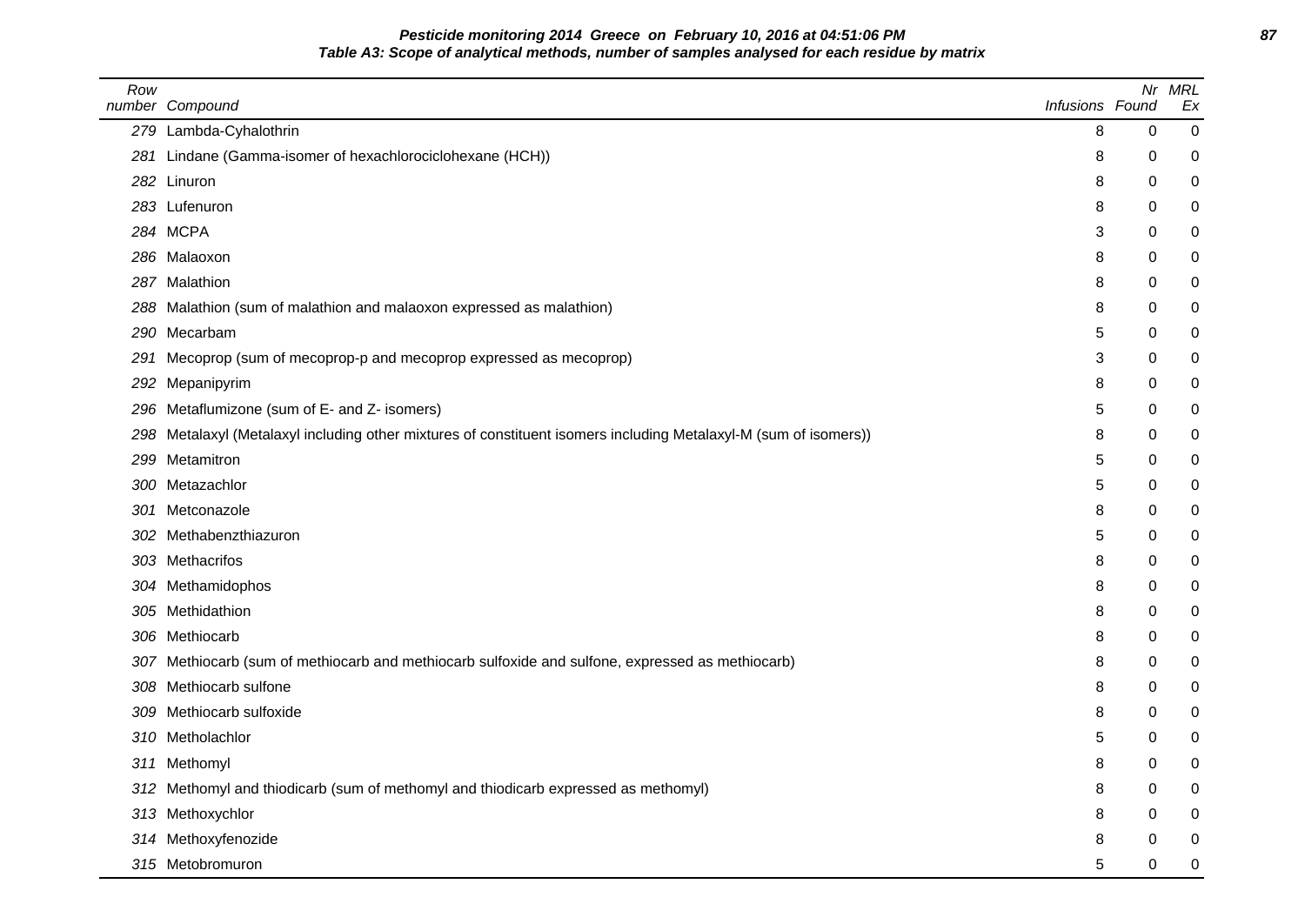**Pesticide monitoring 2014 Greece on February 10, 2016 at 04:51:06 PM 88 Table A3: Scope of analytical methods, number of samples analysed for each residue by matrix**

| Row | number Compound                                                                                                                          | Infusions Found | Nr               | <b>MRL</b><br>Ex |
|-----|------------------------------------------------------------------------------------------------------------------------------------------|-----------------|------------------|------------------|
|     | 316 Metolachlor and S-metolachlor (metolachlor including other mixtures of constituent isomers including S-metolachlor (sum of isomers)) | 3               | $\boldsymbol{0}$ | 0                |
| 317 | Metoxuron                                                                                                                                | 5               | 0                | 0                |
| 319 | Metribuzin                                                                                                                               | 5               | 0                | 0                |
| 320 | Metsulfuron-methyl                                                                                                                       | 5               | 0                | 0                |
| 321 | Mevinphos (sum of E- and Z-isomers)                                                                                                      | 5               | 0                | 0                |
| 322 | Monocrotophos                                                                                                                            | 8               | 0                | 0                |
| 323 | Monolinuron                                                                                                                              | 5               | 0                | 0                |
| 324 | Myclobutanil                                                                                                                             | 8               | 0                | 0                |
|     | 325 Naled                                                                                                                                | 5               | 0                | 0                |
|     | 326 Napropamide                                                                                                                          | 5               | 0                | 0                |
| 327 | Nicosulfuron                                                                                                                             | 5               | 0                | 0                |
| 328 | Nitenpyram                                                                                                                               | 5               | 0                | 0                |
| 329 | Nitrofen                                                                                                                                 | 8               | 0                | 0                |
| 330 | Nuarimol                                                                                                                                 | 5               | 0                | 0                |
| 331 | Omethoate                                                                                                                                | 8               | $\Omega$         | 0                |
| 332 | Orthophenylphenol                                                                                                                        | 3               | 0                | 0                |
|     | 333 Oxadiazon                                                                                                                            | 5               | $\Omega$         | 0                |
| 334 | Oxadixyl                                                                                                                                 | 8               | 0                | 0                |
| 335 | Oxamyl                                                                                                                                   | 8               | 0                | 0                |
| 337 | Oxydemeton-methyl                                                                                                                        | 5               | $\Omega$         | 0                |
| 338 | Oxydemeton-methyl (sum of oxydemeton-methyl and demeton-S-methylsulfone expressed as oxydemeton-methyl)                                  | 8               | 0                | 0                |
| 339 | Oxyfluorfen                                                                                                                              | 8               | 0                | 0                |
| 340 | Paclobutrazol                                                                                                                            | 8               | 0                | 0                |
| 342 | Paraoxon-methyl                                                                                                                          | 8               | 0                | 0                |
|     | 343 Parathion                                                                                                                            | 8               | 0                | 0                |
|     | 344 Parathion-methyl                                                                                                                     | 8               | 0                | 0                |
| 345 | Parathion-methyl (sum of Parathion-methyl and paraoxon-methyl expressed as Parathion-methyl)                                             | 8               | 0                | 0                |
| 346 | Penconazole                                                                                                                              | 8               | 0                | 0                |
|     | 347 Pencycuron                                                                                                                           | 5               | 0                | 0                |
|     | 348 Pendimethalin                                                                                                                        | 8               | 0                | 0                |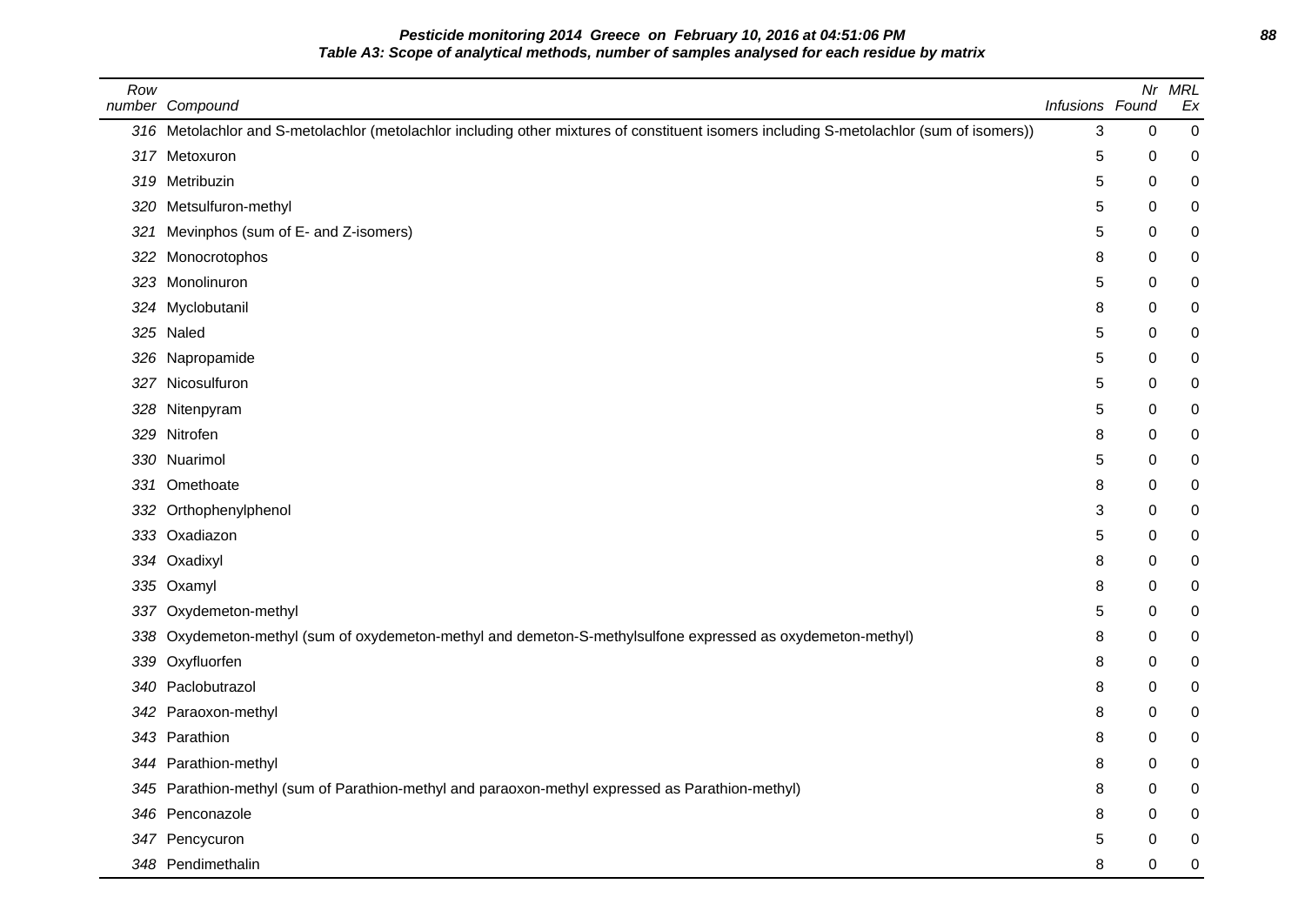**Pesticide monitoring 2014 Greece on February 10, 2016 at 04:51:06 PM 89 Table A3: Scope of analytical methods, number of samples analysed for each residue by matrix**

| Row | number Compound                                                                                                            | Infusions Found |           | Nr MRL<br>Ex |
|-----|----------------------------------------------------------------------------------------------------------------------------|-----------------|-----------|--------------|
|     | 349 Pentachloroaniline                                                                                                     | 5               | $\pmb{0}$ | $\pmb{0}$    |
|     | 350 Permethrin (sum of isomers)                                                                                            | 8               | 0         | 0            |
|     | 351 Phenothrin                                                                                                             | 5               | 0         | $\mathbf 0$  |
|     | 352 Phenthoate                                                                                                             | 5               | 0         | $\mathbf 0$  |
|     | 354 Phorate (sum of phorate, its oxygen analogue and their sulfones expressed as phorate)                                  | 5               | $\Omega$  | 0            |
|     | 357 Phosalone                                                                                                              | 8               | $\Omega$  | $\mathbf 0$  |
|     | 358 Phosmet                                                                                                                | 5               | 0         | $\mathbf 0$  |
|     | 359 Phosmet (phosmet and phosmet oxon expressed as phosmet)                                                                | 8               | 0         | 0            |
|     | 360 Phosmet oxon                                                                                                           | 5               | $\Omega$  | $\pmb{0}$    |
|     | 362 Phoxim                                                                                                                 | 5               | 0         | 0            |
|     | 363 Picoxystrobin                                                                                                          | 8               | 0         | 0            |
|     | 364 Pirimicarb                                                                                                             | 8               | 0         | $\mathbf 0$  |
|     | 365 Pirimicarb (sum of Pirimicarb and desmethyl pirimicarb expressed as Pirimicarb)                                        | 8               | 0         | $\mathbf 0$  |
|     | 366 Pirimicarb desmethyl                                                                                                   | 8               | 0         | $\mathbf 0$  |
|     | 368 Pirimiphos-methyl                                                                                                      | 8               | 0         | $\pmb{0}$    |
|     | 369 Primisulfuron                                                                                                          | 5               | 0         | 0            |
|     | 370 Prochloraz                                                                                                             | 5               | 0         | $\mathbf 0$  |
|     | 371 Prochloraz (sum of prochloraz and its metabolites containing the 2,4,6-Trichlorophenol moiety expressed as prochloraz) | 8               | 0         | 0            |
|     | 372 Procymidone                                                                                                            | 8               | 0         | $\mathbf 0$  |
|     | 373 Profenofos                                                                                                             | 8               | 0         | $\pmb{0}$    |
|     | 376 Prometryn                                                                                                              | 5               | 0         | 0            |
|     | 377 Propachlor                                                                                                             | 5               | 0         | 0            |
|     | 378 Propachlor: oxalinic derivate of propachlor, expressed as propachlor                                                   | 5               | 0         | 0            |
|     | 380 Propamocarb (sum of propamocarb and its salt expressed as propamocarb)                                                 | 5               | 0         | $\mathbf 0$  |
|     | 381 Propanil                                                                                                               | 5               | 0         | $\pmb{0}$    |
|     | 382 Propargite                                                                                                             | 5               | 0         | 0            |
|     | 384 Propham                                                                                                                | 5               | 0         | $\mathbf 0$  |
|     | 385 Propiconazole                                                                                                          | 8               | 0         | 0            |
|     | 386 Propoxur                                                                                                               | 3               | 0         | 0            |
|     | 387 Propyzamide                                                                                                            | 8               | 0         | $\mathbf 0$  |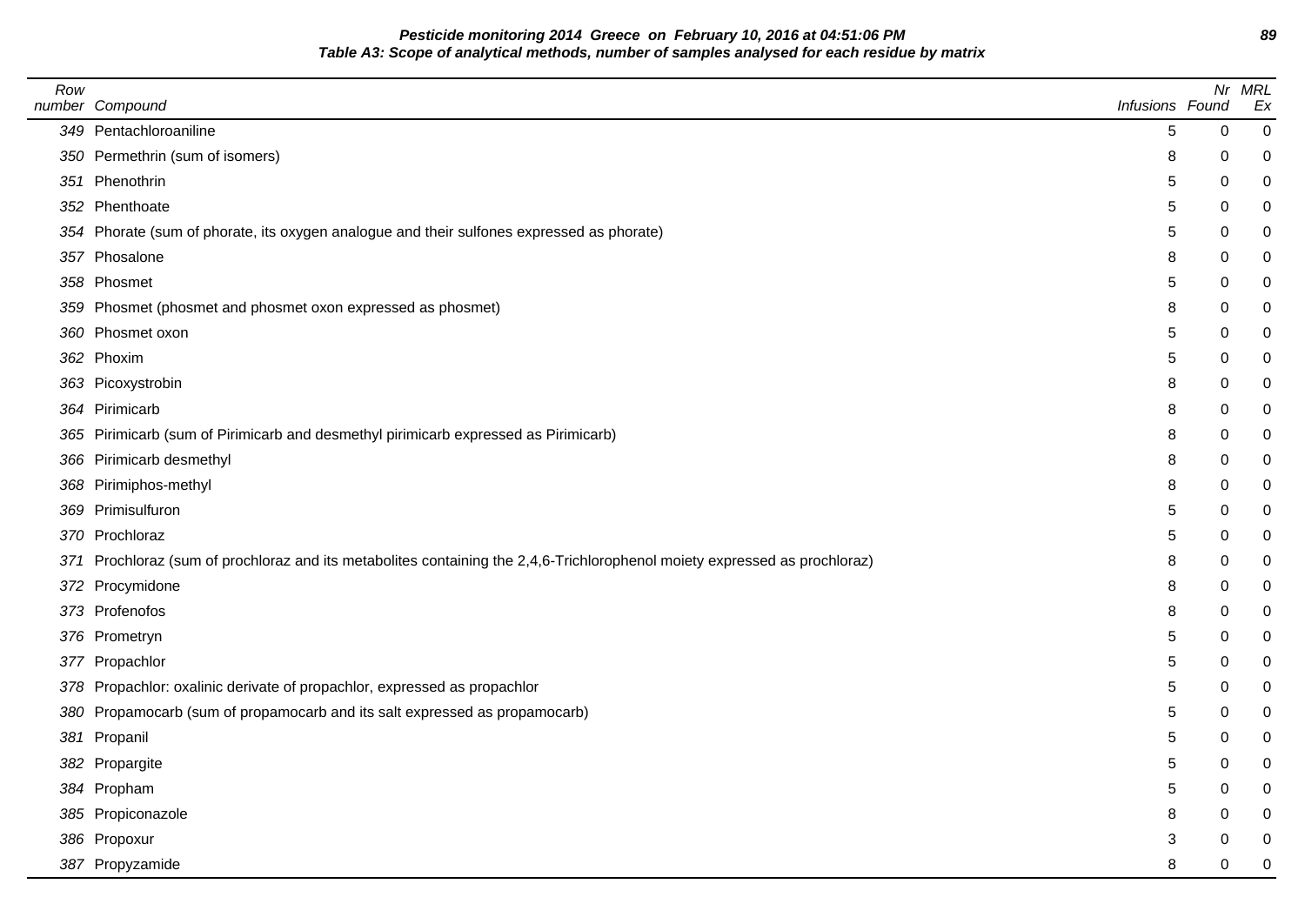**Pesticide monitoring 2014 Greece on February 10, 2016 at 04:51:06 PM 90 Table A3: Scope of analytical methods, number of samples analysed for each residue by matrix**

| Row |                                                                                                                                                                       |                 |   | Nr MRL           |
|-----|-----------------------------------------------------------------------------------------------------------------------------------------------------------------------|-----------------|---|------------------|
|     | number Compound                                                                                                                                                       | Infusions Found |   | Ex               |
|     | 390 Prothiofos                                                                                                                                                        | 8               | 0 | 0                |
|     | 391 Pymetrozine                                                                                                                                                       | 5               | 0 | 0                |
|     | 392 Pyraclostrobin                                                                                                                                                    | 8               | 0 | 0                |
|     | 393 Pyrazophos                                                                                                                                                        | 8               | 0 | 0                |
|     | 394 Pyrethrin I                                                                                                                                                       | 5               | 0 | 0                |
|     | 395 Pyrethrin II                                                                                                                                                      | 5               | 0 | 0                |
|     | 396 Pyrethrins                                                                                                                                                        | 5               | 0 | 0                |
|     | 397 Pyridaben                                                                                                                                                         | 5               | 0 | 0                |
|     | 398 Pyridate                                                                                                                                                          | 5               | 0 | 0                |
|     | 399 Pyridate (sum of pyridate, its hydrolysis product CL 9673 (6-chloro-4-hydroxy-3-phenylpyridazin) and hydrolysable conjugates of CL 9673 expressed as<br>pyridate) | 5               | 0 | 0                |
|     | 400 Pyrifenox                                                                                                                                                         | 5               | 0 | 0                |
|     | 401 Pyrimethanil                                                                                                                                                      | 8               | 0 | 0                |
|     | 402 Pyriproxyfen                                                                                                                                                      | 8               | 0 | 0                |
|     | 403 Quinalphos                                                                                                                                                        | 5               | 0 | 0                |
|     | 404 Quinoxyfen                                                                                                                                                        | 8               | 0 | 0                |
|     | 405 Quintozene                                                                                                                                                        | 8               | 0 | 0                |
|     | 406 Quintozene (sum of quintozene and pentachloro-aniline expressed as quintozene)                                                                                    | 5               | 0 | 0                |
|     | 407 Resmethrin (resmethrin including other mixtures of consituent isomers (sum of isomers))                                                                           | 8               | 0 | 0                |
|     | 408 Rimsulfuron                                                                                                                                                       | 5               | 0 | 0                |
|     | 410 Sethoxydim                                                                                                                                                        | 5               | 0 | 0                |
|     | 411 Simazine                                                                                                                                                          | 5               | 0 | 0                |
|     | 413 Spinosad (sum of Spinosyn A and Spinosyn D, expressed as Spinosad)                                                                                                | 8               | 0 | 0                |
|     | 414 Spinosyn A                                                                                                                                                        | 8               | 0 | 0                |
|     | 415 Spinosyn D                                                                                                                                                        | 8               | 0 | 0                |
|     | 416 Spirodiclofen                                                                                                                                                     | 5               | 0 | 0                |
|     | 417 Spiroxamine                                                                                                                                                       | 8               | 0 | 0                |
|     | 418 Tebuconazole                                                                                                                                                      | 8               | 0 | 0                |
|     | 419 Tebufenozide                                                                                                                                                      | 8               | 0 | 0                |
|     | 420 Tebufenpyrad                                                                                                                                                      | 8               | 0 | 0                |
|     | 421 Tecnazene                                                                                                                                                         | 8               | 0 | $\boldsymbol{0}$ |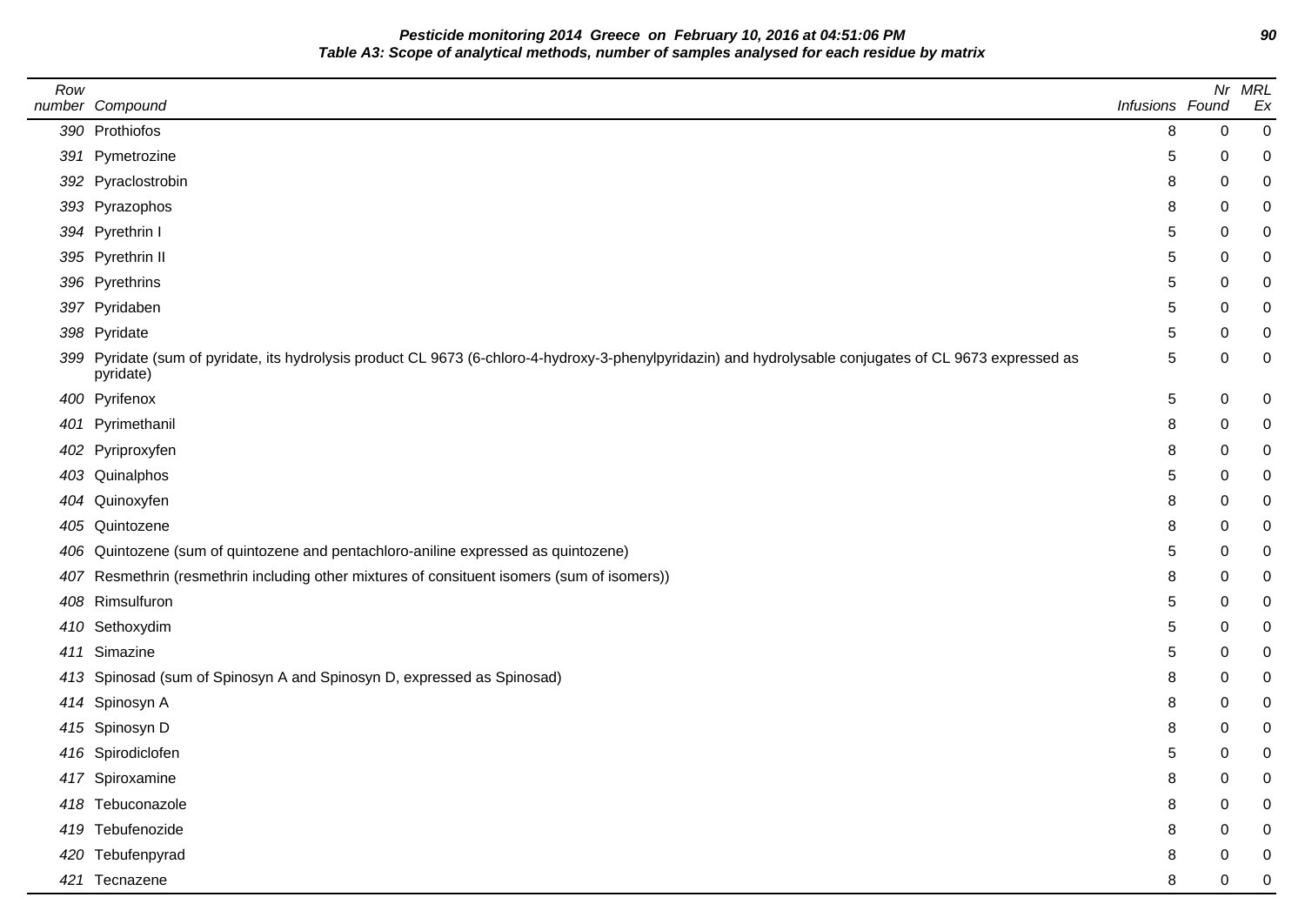## **Pesticide monitoring 2014 Greece on February 10, 2016 at 04:51:06 PM 91 Table A3: Scope of analytical methods, number of samples analysed for each residue by matrix**

| Row | number Compound                                                                              | Infusions Found |   | Nr MRL<br>Ex |
|-----|----------------------------------------------------------------------------------------------|-----------------|---|--------------|
|     | 422 Teflubenzuron                                                                            | 3               | 0 | $\mathbf 0$  |
|     | 423 Tefluthrin                                                                               | 5               | 0 | 0            |
|     | 424 Temephos                                                                                 | 5               | 0 | 0            |
|     | 425 Terbufos                                                                                 | 8               | 0 | 0            |
|     | 426 Terbufos (sum baby and infant food)                                                      | 8               | 0 | 0            |
| 427 | Terbufos sulfone                                                                             | 8               | 0 | 0            |
| 428 | Terbufos sulfoxide                                                                           | 8               | 0 | 0            |
| 429 | Terbuthylazine                                                                               | 5               | 0 | 0            |
| 430 | Terbutryn                                                                                    | 5               | 0 | 0            |
| 431 | Tetrachlorvinphos                                                                            | 5               | 0 | 0            |
|     | 432 Tetraconazole                                                                            | 8               | 0 | 0            |
|     | 433 Tetradifon                                                                               | 8               | 0 | 0            |
|     | 435 Thiabendazole                                                                            | 8               | 0 | 0            |
| 436 | Thiacloprid                                                                                  | 8               | 0 | 0            |
| 437 | Thiametoxam                                                                                  | 8               | 0 | 0            |
| 438 | Thiametoxam (sum of thiametoxam and clothianidin expressed as thiametoxam)                   | 8               | 0 | 0            |
| 440 | Thifensulfuron-methyl                                                                        | 5               | 0 | 0            |
| 441 | Thiobencarb                                                                                  | 5               | 0 | 0            |
| 442 | Thiodicarb                                                                                   | 8               | 0 | 0            |
| 443 | Thiophanate-methyl                                                                           | 8               | 0 | 0            |
|     | 444 Tolclofos-methyl                                                                         | 8               | 0 | 0            |
|     | 445 Tolylfluanid                                                                             | 3               | 0 | 0            |
| 446 | Tolylfluanid (Sum of tolylfluanid and dimethylaminosulfotoluidide expressed as tolylfluanid) | 5               | 0 | 0            |
|     | 447 Tralkoxydim                                                                              | 5               | 0 | 0            |
| 450 | Triadimefon                                                                                  | 8               | 0 | 0            |
| 451 | Triadimefon (sum of Triadimefon and Triadimenol)                                             | 8               | 0 | 0            |
| 452 | Triadimenol                                                                                  | 8               | 0 | 0            |
|     | 453 Triasulfuron                                                                             | 5               | 0 | 0            |
|     | 454 Triazophos                                                                               | 8               | 0 | 0            |
|     | 455 Trichlorfon                                                                              | 3               | 0 | $\mathbf 0$  |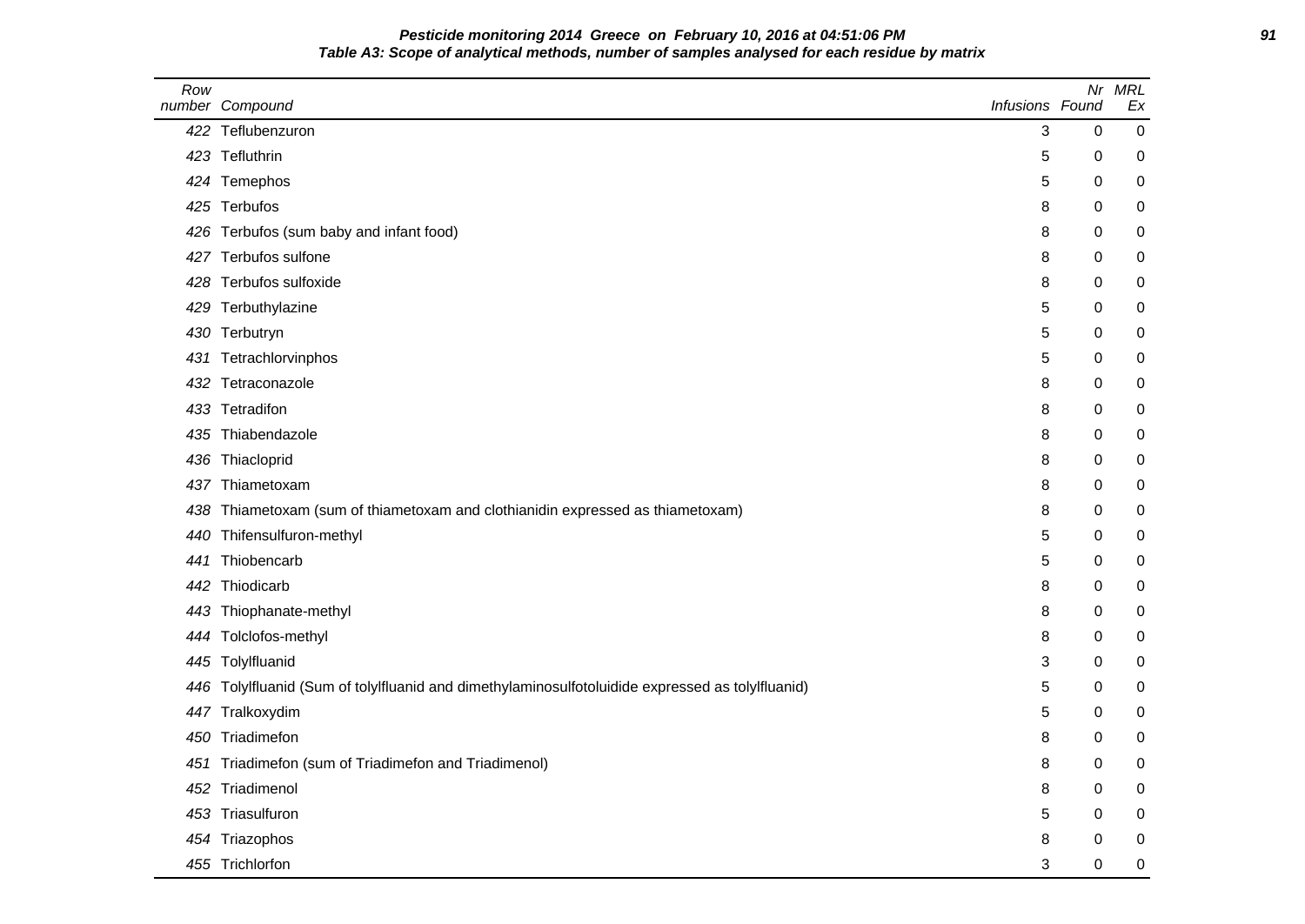# **Pesticide monitoring 2014 Greece on February 10, 2016 at 04:51:06 PM 92 Table A3: Scope of analytical methods, number of samples analysed for each residue by matrix**

| Row | number Compound                                                                                                         | Infusions Found | Nr          | MRL<br>Ex      |
|-----|-------------------------------------------------------------------------------------------------------------------------|-----------------|-------------|----------------|
|     | 457 Tricyclazole                                                                                                        | 5               | $\mathbf 0$ | $\overline{0}$ |
|     | 458 Trifloxystrobin                                                                                                     | 8               | $\mathbf 0$ | 0              |
|     | 461 Trifluralin                                                                                                         | 8               | 0           | 0              |
| 463 | Triticonazole                                                                                                           | 8               | 0           | 0              |
|     | 464 Vamidothion                                                                                                         | 5               | $\mathbf 0$ | 0              |
|     | 465 Vinclozolin                                                                                                         | 8               | 0           | 0              |
| 466 | Vinclozolin (sum of Vinclozolin and all metabolites containing the 3,5-dichloraniline moiety, expressed as Vinclozolin) | 5               | 0           | 0              |
|     | 467 Zoxamide                                                                                                            | 5               | $\mathbf 0$ | 0              |
|     | 468 alpha-Endosulfan                                                                                                    | 8               | 0           | 0              |
| 470 | beta-Endosulfan                                                                                                         | 8               | $\mathbf 0$ | 0              |
| 471 | cis-Chlordane                                                                                                           | 8               | $\mathbf 0$ | 0              |
|     | 473 tau-Fluvalinate                                                                                                     | 8               | $\mathbf 0$ | 0              |
|     | 474 trans-Chlordane                                                                                                     | 8               | $\mathbf 0$ | 0              |
|     |                                                                                                                         | 2409            | 5           |                |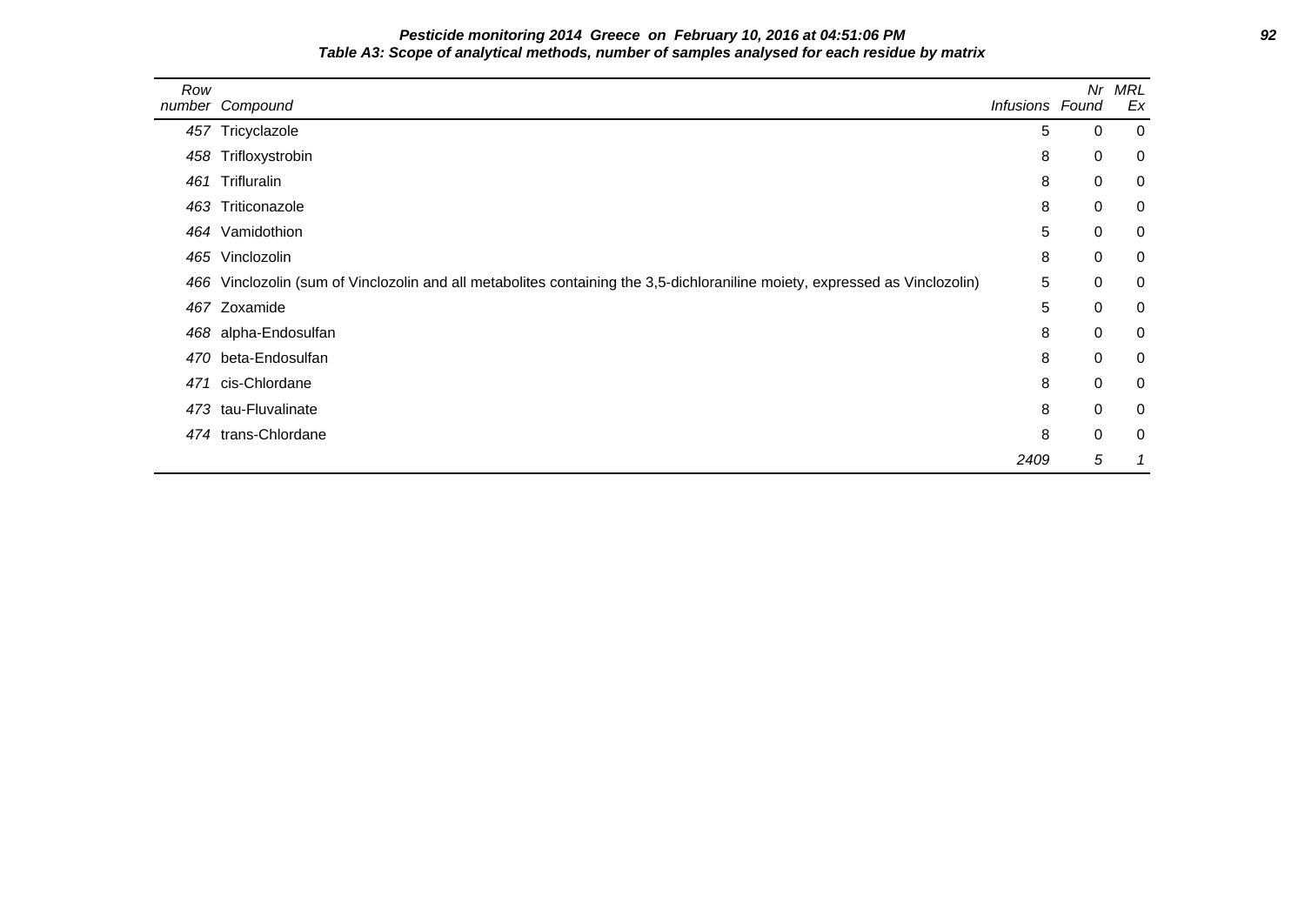Row number Compound Oil plants Found Nr MRL Exc 2 2,4-D (sum) 41 0 0 6 Abamectin (sum) 42 0 0 7 Acephate 58 0 0 8 Acetamiprid 13 0 0 9 Acetochlor 2 0 0 10 Aclonifen 2 0 0 11 Acrinathrin 11 Acrinathrin 11 Acrinathrin 11 Acrinathrin 143 12 Alachlor 12 Alachlor 12 Alachlor 12 Alachlor 12 Alachlor 12 Alachlor 12 Alachlor 12 Alachlor 12 Alachlor 12 A 13 Aldicarb 43 0 0 14 Aldicarb (sum) 43 0 0 15 Aldicarb sulfone 43 0 0 16 Aldicarb sulfoxide 43 0 0 17 Aldrin 2 0 0 18 Aldrin and Dieldrin 43 0 0 19 Alphamethrin 153 0 0 20 Ametryn 2 0 0 23 Asulam 1 0 0 25 Atrazine 155 0 0 26 Avermectin B1a 1 0 0 27 Avermectin B1b 1 0 0 28 Azimsulfuron 2 0 0 29 Azinphos-ethyl 211 0 0 30 Azinphos-methyl 196 0 0 31 Azoxystrobin 43 0 0 33 Benalaxyl (sum) 2 0 0 35 Bendiocarb 1 0 0 36 Benfluralin 43 0 0 37 Benfuracarb 2 0 0 38 Bensulfuron-ethyl 2 0 0 40 Bentazone (sum animal products) 1 0 0

# **Pesticide monitoring 2014 Greece on February 10, 2016 at 04:51:06 PM 93 Table A3: Scope of analytical methods, number of samples analysed for each residue by matrix**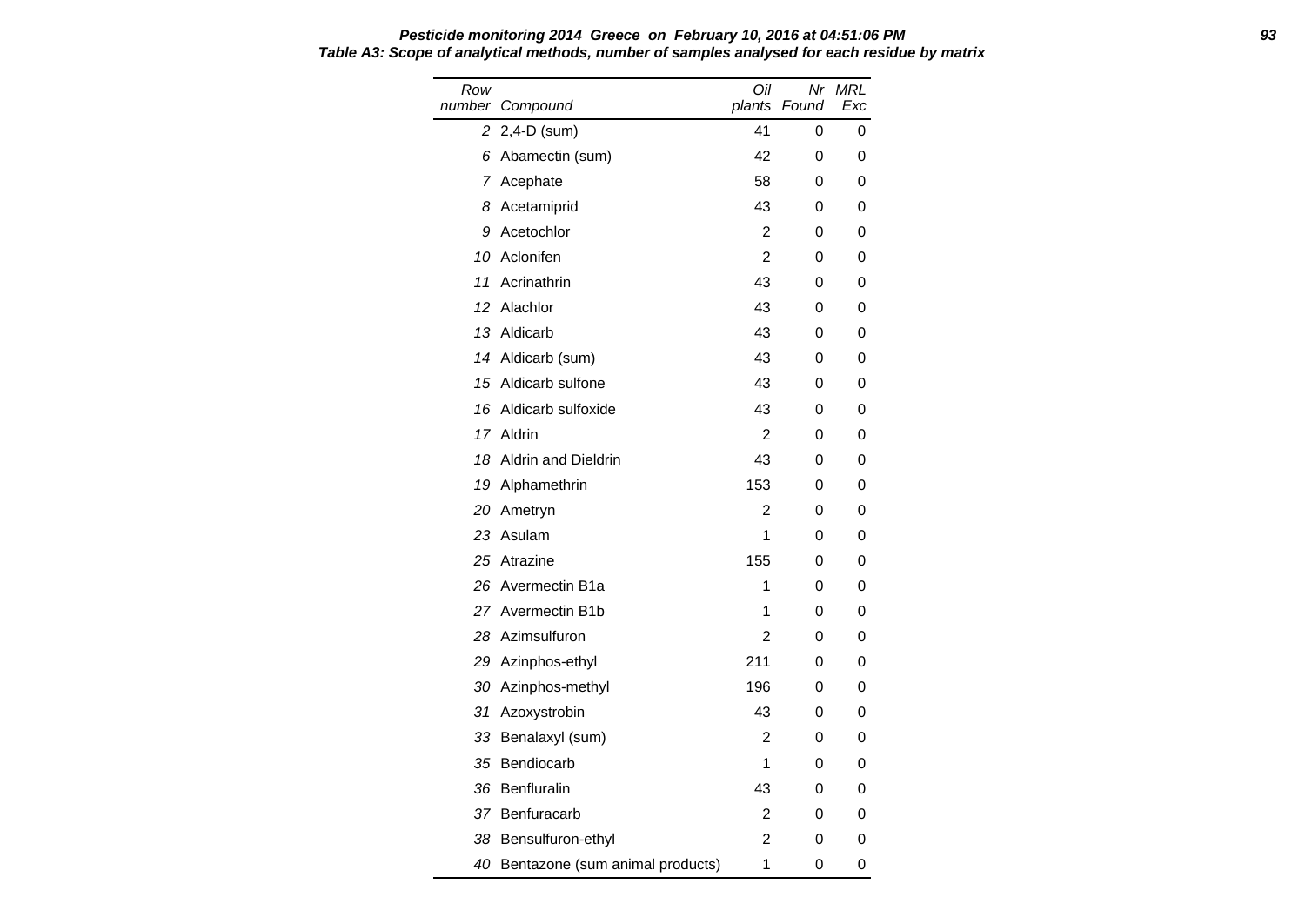### **Pesticide monitoring 2014 Greece on February 10, 2016 at 04:51:06 PM 94 Table A3: Scope of analytical methods, number of samples analysed for each residue by matrix**

| Row<br>number | Compound                | Oil<br>plants  | Nr<br>Found | <b>MRL</b><br>Exc |
|---------------|-------------------------|----------------|-------------|-------------------|
| 41            | Benzoximate             | 2              | 0           | 0                 |
| 42            | <b>Bifenthrin</b>       | 43             | 0           | 0                 |
| 44            | <b>Bitertanol</b>       | 43             | 0           | 0                 |
| 45            | <b>Boscalid</b>         | 43             | 0           | 0                 |
| 46            | <b>Bromacil</b>         | 2              | 0           | 0                 |
| 48            | Bromophos-ethyl         | $\mathfrak{p}$ | 0           | 0                 |
| 49            | Bromopropylate          | 43             | 0           | 0                 |
| 50            | Bromuconazole (sum)     | 43             | 0           | 0                 |
| 51            | <b>Bupirimate</b>       | 58             | 0           | 0                 |
| 52            | Buprofezin              | 211            | 0           | 0                 |
| 53            | Cadusafos               | 43             | 0           | 0                 |
| 54            | Captafol                | 2              | 0           | 0                 |
| 55            | Captan                  | 1              | 0           | 0                 |
| 57            | Carbaryl                | 43             | 0           | 0                 |
| 59            | Carbendazim and benomyl | 43             | 0           | 0                 |
| 60            | Carbofuran              | 43             | 0           | 0                 |
| 61            | Carbofuran (sum)        | 43             | 0           | 0                 |
| 62            | Carbofuran, 3-hydroxy   | 43             | 0           | 0                 |
| 64            | Carbosulfan             | 2              | 0           | 0                 |
| 65            | Carboxin                | 2              | 0           | 0                 |
| 67            | Chlorbromuron           | 2              | 0           | 0                 |
| 70            | Chlordane (sum)         | 43             | 0           | 0                 |
| 71            | Chlorfenapyr            | 43             | 0           | 0                 |
| 73            | Chlorfenvinphos         | 58             | 0           | 0                 |
| 74            | Chloridazon             | 2              | 0           | 0                 |
| 77            | Chlorobenzilate         | 43             | 0           | 0                 |
| 78            | Chlorothalonil          | 43             | 0           | 0                 |
| 79            | Chlorotoluron           | 2              | 0           | 0                 |
| 80            | Chloroxuron             | 2              | 0           | 0                 |
| 81            | Chlorpropham            | 41             | 0           | 0                 |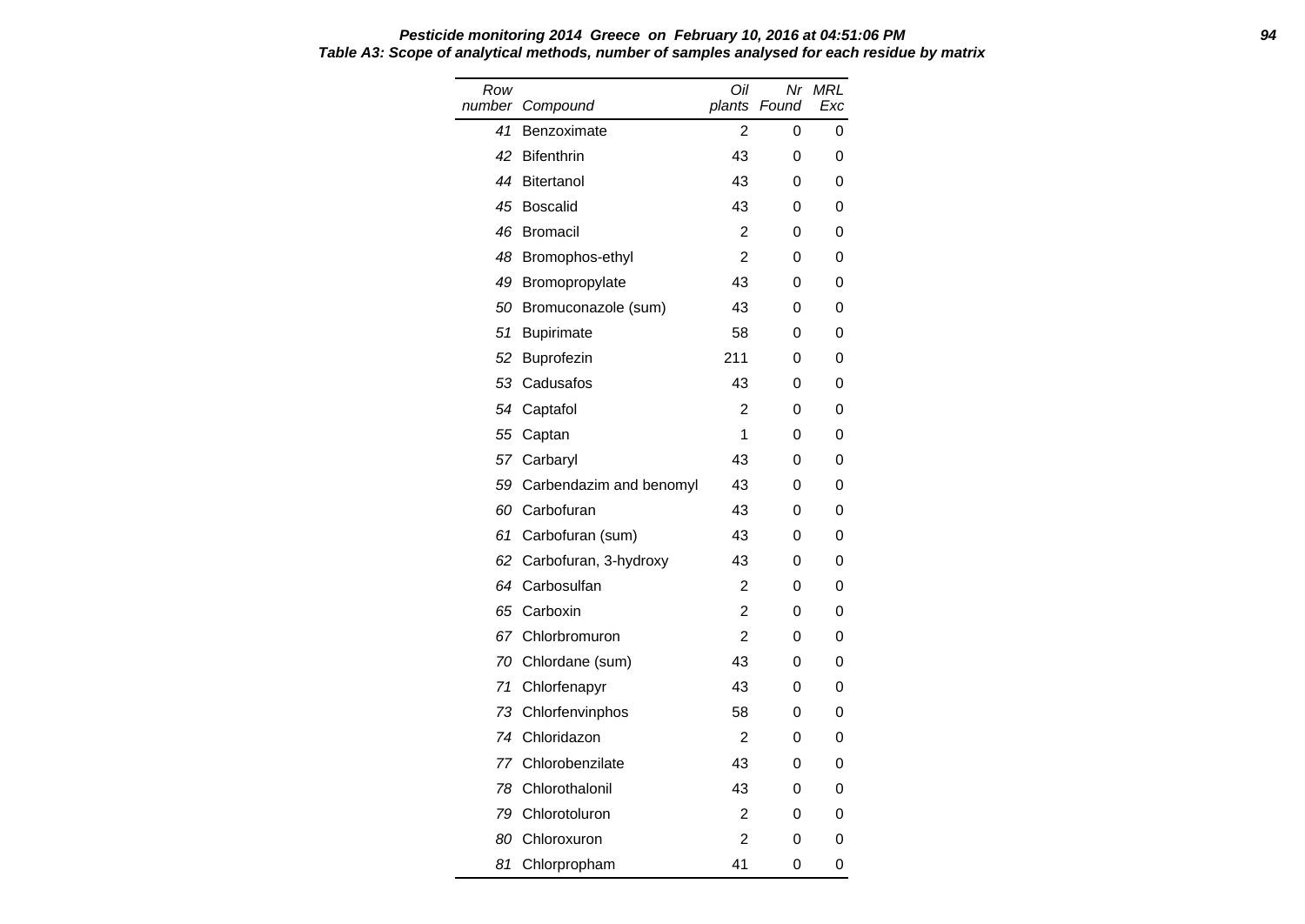# **Pesticide monitoring 2014 Greece on February 10, 2016 at 04:51:06 PM 95 Table A3: Scope of analytical methods, number of samples analysed for each residue by matrix**

| Row | number Compound              | Oil<br>plants  | Nr<br>Found | MRL<br>Exc |
|-----|------------------------------|----------------|-------------|------------|
|     | 82 Chlorpropham (sum)        | 1              | 0           | 0          |
|     | 83 Chlorpyrifos              | 211            | 10          | 0          |
|     | 84 Chlorpyrifos-methyl       | 211            | 0           | 0          |
|     | 85 Chlorsulfuron             | $\overline{c}$ | 0           | 0          |
|     | 86 Chlorthal-dimethyl        | 2              | 0           | 0          |
|     | 88 Cinerin                   | $\mathbf 2$    | 0           | 0          |
|     | 89 Cinerin I                 | 2              | 0           | 0          |
|     | 90 Cinerin II                | 2              | 0           | 0          |
|     | 91 Clethodim (sum)           | $\overline{2}$ | 0           | 0          |
|     | 92 Clofentezine              | $\overline{2}$ | 0           | 0          |
|     | 94 Clothianidin              | 43             | 0           | 0          |
|     | 95 Coumaphos                 | 43             | 0           | 0          |
|     | 96 Cyanazine                 | 2              | 0           | 0          |
|     | 98 Cyfluthrin (sum)          | 211            | 0           | 0          |
|     | 99 Cymoxanil                 | $\overline{2}$ | 0           | 0          |
|     | 101 Cypermethrin (sum)       | 211            | 0           | 0          |
|     | 102 Cyproconazole            | 43             | 0           | 0          |
|     | 103 Cyprodinil               | 43             | 0           | 0          |
|     | 104 Cyromazine               | 2              | 0           | 0          |
|     | 105 DDD, p,p-                | 43             | 0           | 0          |
|     | 106 DDE, o,p-                | 1              | 0           | 0          |
|     | 107 DDE, p,p-                | 43             | 0           | 0          |
|     | 108 DDT (sum)                | 43             | 0           | 0          |
|     | 109 DDT, o,p-                | 43             | 0           | 0          |
|     | 110 DDT, p,p-                | 43             | 0           | 0          |
|     | 111 Deltamethrin             | 211            | 1           | 0          |
|     | 113 Demeton-S-methyl         | 43             | 0           | 0          |
|     | 114 Demeton-S-methyl sulfone | $\overline{c}$ | 0           | 0          |
|     | 115 Desmetryn                | 2              | 0           | 0          |
|     | 116 Diafenthiuron            | $\mathbf 2$    | 0           | 0          |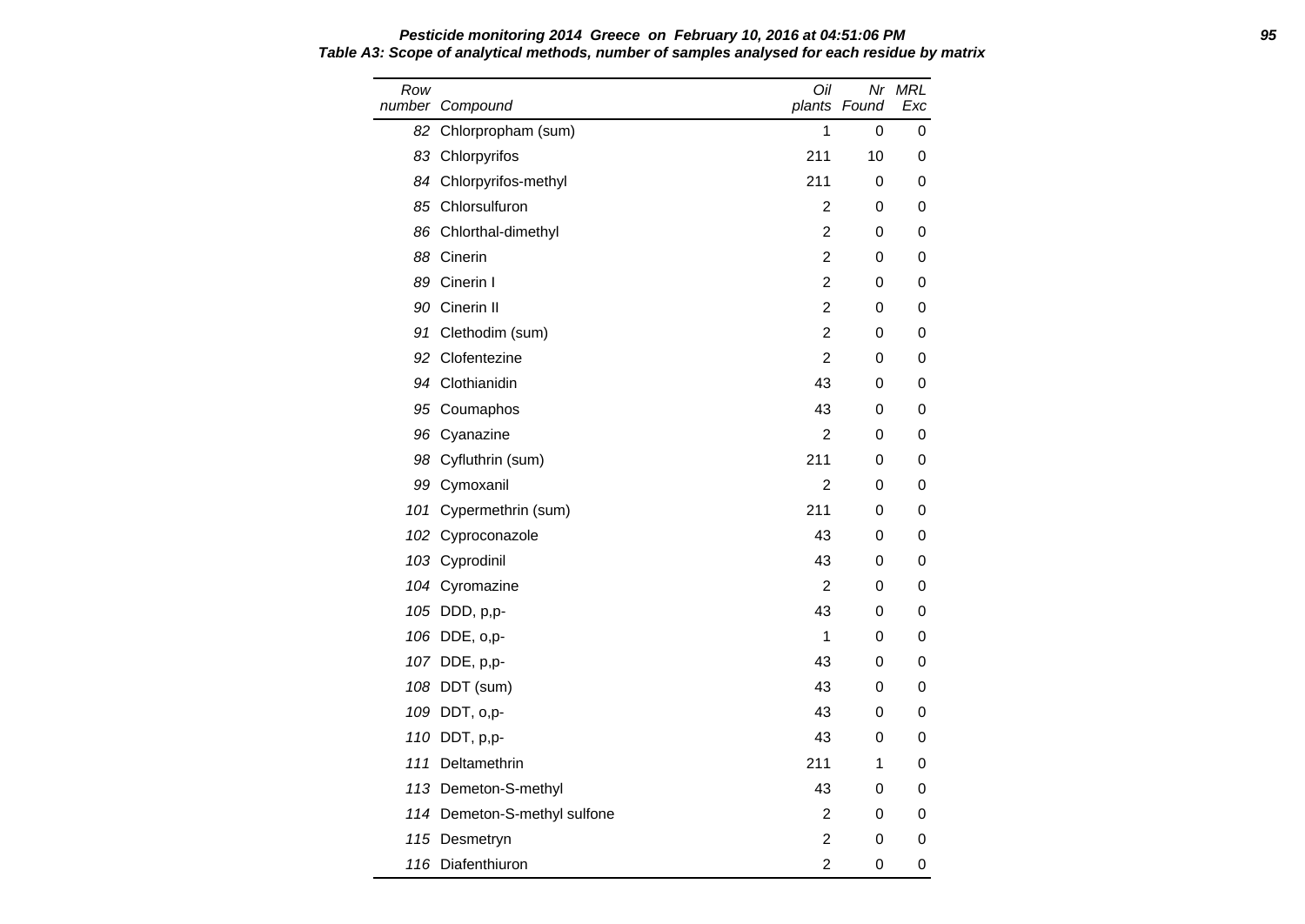Row number Compound Oil plants Found Exc Nr MRL 117 Diazinon 211 0 0 119 Dichlofluanid 43 0 0 120 Dichloroaniline, 3,5-<br>
1 0 0 122 Dichlorprop 41 0 0 123 Dichlorprop **41** 0 0 124 Dichlorvos 58 0 0 125 Dicloran 2 0 0 126 Dicofol (sum) 2 0 0 127 Dicofol o, p' 2 0 0 128 Dicofol p, p' 2 0 0 129 Dicrotophos 2 0 0 130 Dieldrin 2 0 0 131 Diethofencarb 2 0 0 132 Difenoconazole **43** 0 0 133 Diflubenzuron 2 0 0 134 Diflufenican 43 0 0 135 Dimethoate 211 3 0 136 Dimethoate (sum) 211 3 0 137 Dimethomorph 43 0 0 139 Diniconazole 2 0 0 140 Dinitramine 2 0 0 141 Dinobuton 2 0 0 146 Diphenamid 2 0 0 147 Diphenylamine **147 Diphenylamine** 143 0 0 148 Disulfoton **2** 0 0 149 Disulfoton (sum baby and infant food) 43 0 0 150 Disulfoton sulfone 100 Control 150 October 143 October 150 October 143 October 150 October 150 October 150 O 151 Disulfoton sulfoxide 43 0 0 153 Diuron 2 0 0 1*54* Diuron 2 0 0

# **Pesticide monitoring 2014 Greece on February 10, 2016 at 04:51:06 PM 96 Table A3: Scope of analytical methods, number of samples analysed for each residue by matrix**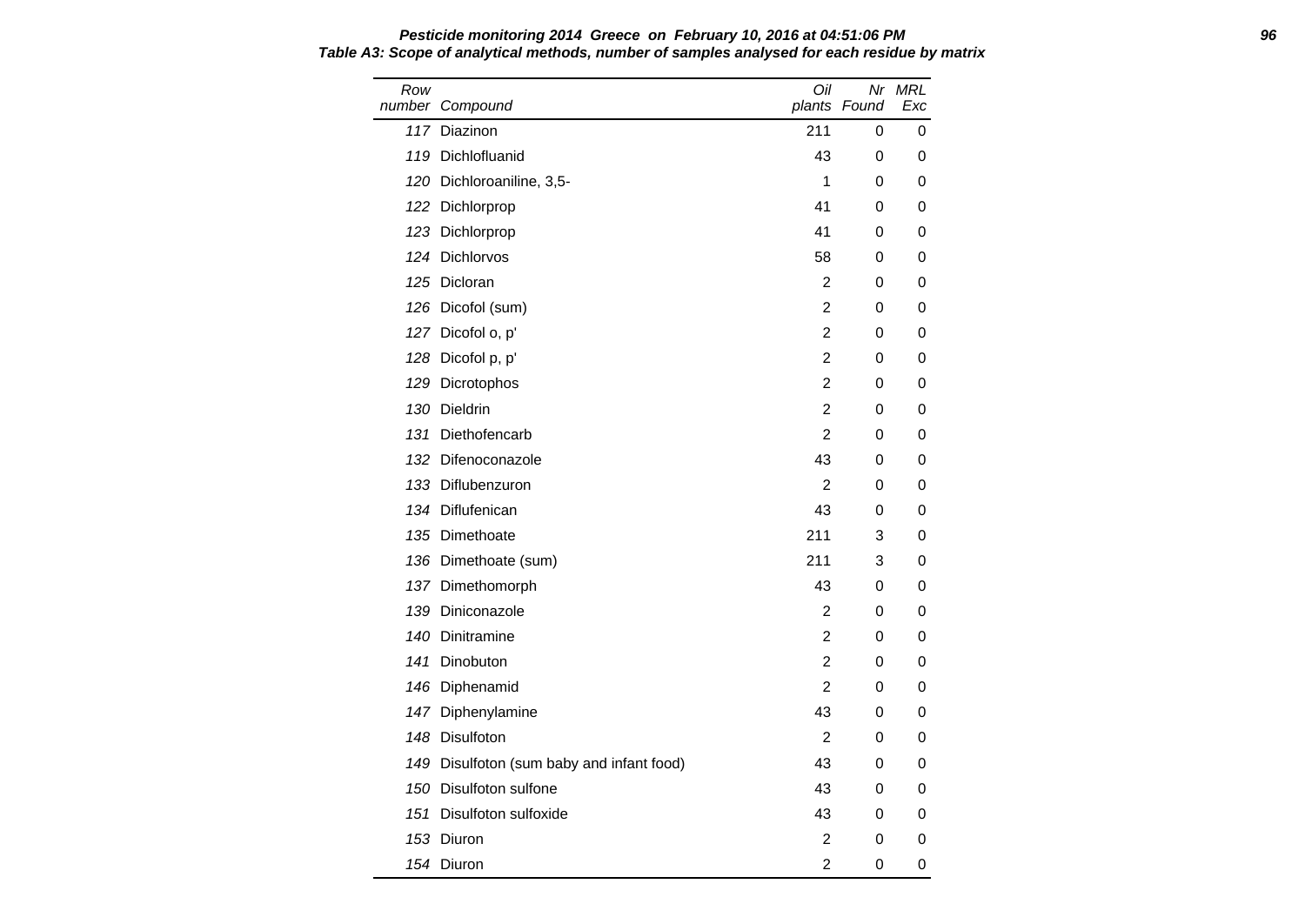### **Pesticide monitoring 2014 Greece on February 10, 2016 at 04:51:06 PM 97 Table A3: Scope of analytical methods, number of samples analysed for each residue by matrix**

| Row | number Compound                                    | Oil            | plants Found | Nr MRL<br>Exc |
|-----|----------------------------------------------------|----------------|--------------|---------------|
|     | 155 Dodemorph                                      | 2              | 0            | 0             |
|     | <b>157 EPN</b>                                     | 43             | 0            | 0             |
|     | 158 Emamectin benzoate B1a, expressed as emamectin | 1              | 0            | 0             |
|     | 159 Endosulfan (sum)                               | 211            | 0            | 0             |
|     | 160 Endosulfansulfate                              | 211            | 0            | 0             |
|     | 161 Endrin                                         | 43             | 0            | 0             |
|     | 162 Epoxiconazole                                  | 43             | 0            | 0             |
|     | 164 Ethalfluralin                                  | 43             | 0            | 0             |
|     | 167 Ethion                                         | 170            | 0            | 0             |
|     | 168 Ethirimol                                      | $\overline{2}$ | 0            | 0             |
|     | 169 Ethofumesate                                   | 2              | 0            | 0             |
|     | 170 Ethofumesate (sum)                             | 2              | 0            | 0             |
|     | 171 Ethoprophos                                    | 58             | 0            | 0             |
|     | 172 Ethoxyquin                                     | 2              | 0            | 0             |
|     | 173 Etofenprox                                     | 2              | 0            | 0             |
|     | 174 Etoxazole                                      | $\overline{2}$ | 0            | 0             |
|     | 175 Etrimfos                                       | 41             | 0            | 0             |
|     | 176 Famoxadone                                     | 43             | 0            | 0             |
|     | 177 Fenamidone                                     | $\overline{2}$ | 0            | 0             |
|     | 178 Fenamiphos                                     | 2              | 0            | 0             |
|     | 179 Fenamiphos (sum)                               | 2              | 0            | 0             |
|     | 180 Fenamiphos sulfone                             | 2              | 0            | 0             |
|     | 181 Fenamiphos sulfoxide                           | 2              | 0            | 0             |
|     | 182 Fenarimol                                      | 43             | 0            | 0             |
|     | 183 Fenazaquin                                     | 43             | 0            | 0             |
|     | 184 Fenbuconazole                                  | 43             | 0            | 0             |
|     | 187 Fenhexamid                                     | 43             | 0            | 0             |
|     | 188 Fenitrothion                                   | 211            | 0            | 0             |
|     | 189 Fenoxycarb                                     | 43             | 0            | 0             |
|     | 190 Fenpropathrin                                  | 43             | 0            | 0             |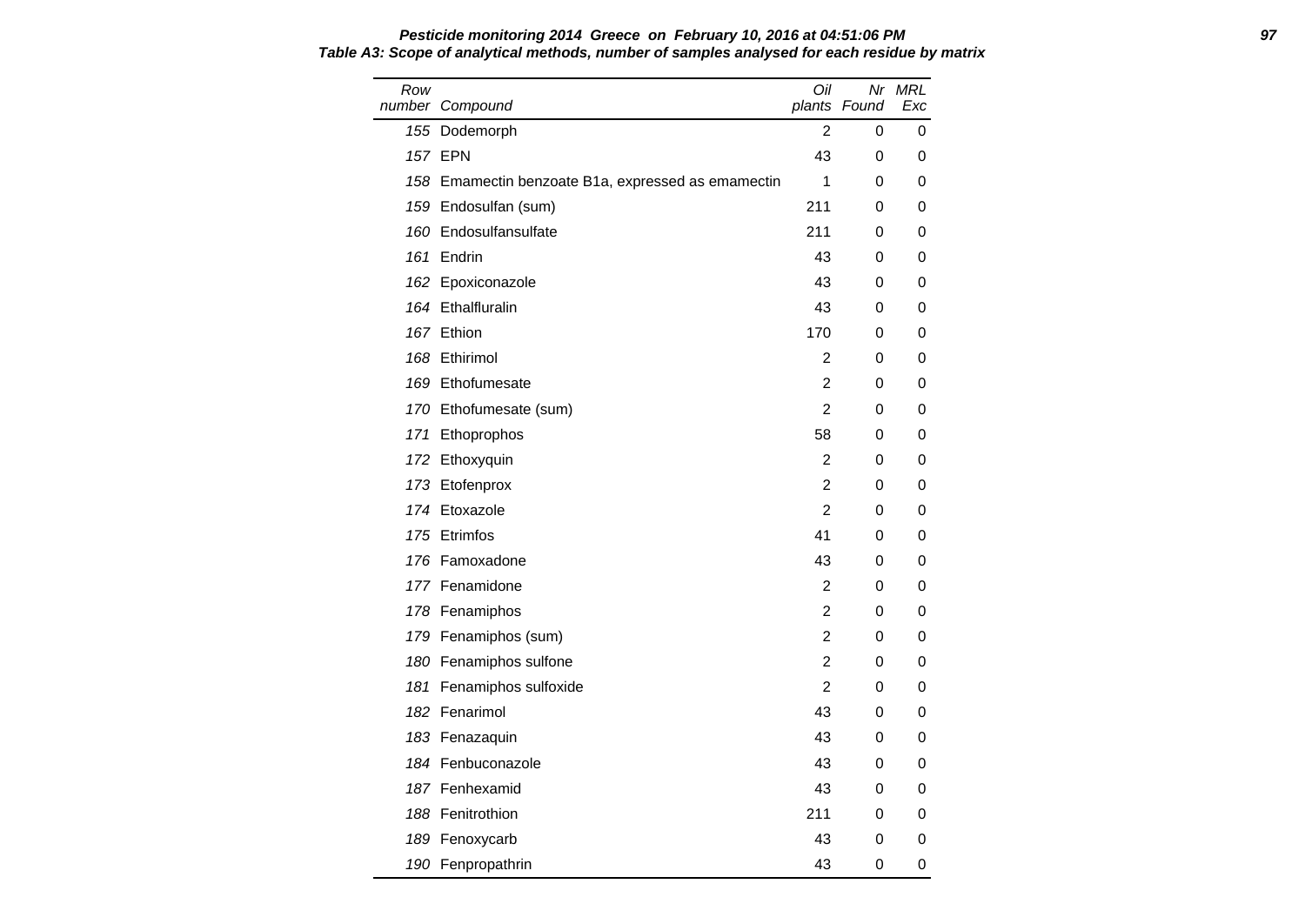## **Pesticide monitoring 2014 Greece on February 10, 2016 at 04:51:06 PM 98 Table A3: Scope of analytical methods, number of samples analysed for each residue by matrix**

| Row | number Compound                                    | Oil            | plants Found   | Nr MRL<br>Exc |
|-----|----------------------------------------------------|----------------|----------------|---------------|
|     | 191 Fenpropidin                                    | $\overline{c}$ | 0              | 0             |
|     | 192 Fenpropimorph                                  | 43             | 0              | 0             |
|     | 193 Fenpyroximate                                  | $\overline{2}$ | 0              | 0             |
|     | 195 Fensulfothion                                  | $\overline{c}$ | 0              | 0             |
|     | 196 Fensulfothion (sum baby and infant food)       | 2              | 0              | 0             |
|     | 197 Fensulfothion oxon                             | $\overline{2}$ | 0              | 0             |
|     | 198 Fensulfothion oxon sulphone                    | $\overline{c}$ | 0              | 0             |
|     | 199 Fensulfothion sulfone                          | $\overline{2}$ | 0              | 0             |
|     | 200 Fenthion                                       | 215            | 2              | 0             |
|     | 201 Fenthion (sum)                                 | 215            | $\overline{2}$ | 0             |
|     | 202 Fenthion oxon                                  | 155            | 0              | 0             |
|     | 203 Fenthion oxon sulfone                          | $\overline{2}$ | 0              | 0             |
|     | 204 Fenthion oxonsulfoxide                         | $\overline{2}$ | 0              | 0             |
|     | 205 Fenthion sulfone                               | 211            | 0              | 0             |
|     | 206 Fenthion sulfoxide                             | 215            | 0              | 0             |
|     | 208 Fenvalerate (sum of RR, SS, RS and SR isomers) | 43             | 0              | 0             |
|     | 212 Fipronil                                       | 41             | 0              | 0             |
|     | 214 Fipronil desulfinyl                            | 1              | 0              | 0             |
|     | 217 Fluazifop-P-butyl (sum)                        | 41             | 0              | 0             |
|     | 218 Fluazinam                                      | 1              | 0              | 0             |
|     | 220 Flucythrinate                                  | 2              | 0              | 0             |
|     | 222 Fludioxonil                                    | 42             | 0              | 0             |
|     | 223 Flufenacet                                     | $\overline{2}$ | 0              | 0             |
|     | 225 Flufenoxuron                                   | 43             | 0              | 0             |
|     | 226 Fluometuron                                    | 2              | 0              | 0             |
|     | 227 Fluopicolide                                   | $\overline{2}$ | 0              | 0             |
|     | 228 Fluquinconazole                                | 43             | 0              | 0             |
|     | 229 Fluroxypyr                                     | 1              | 0              | 0             |
|     | 230 Fluroxypyr (sum)                               | 41             | 0              | 0             |
|     | 231 Flusilazole                                    | 43             | 0              | 0             |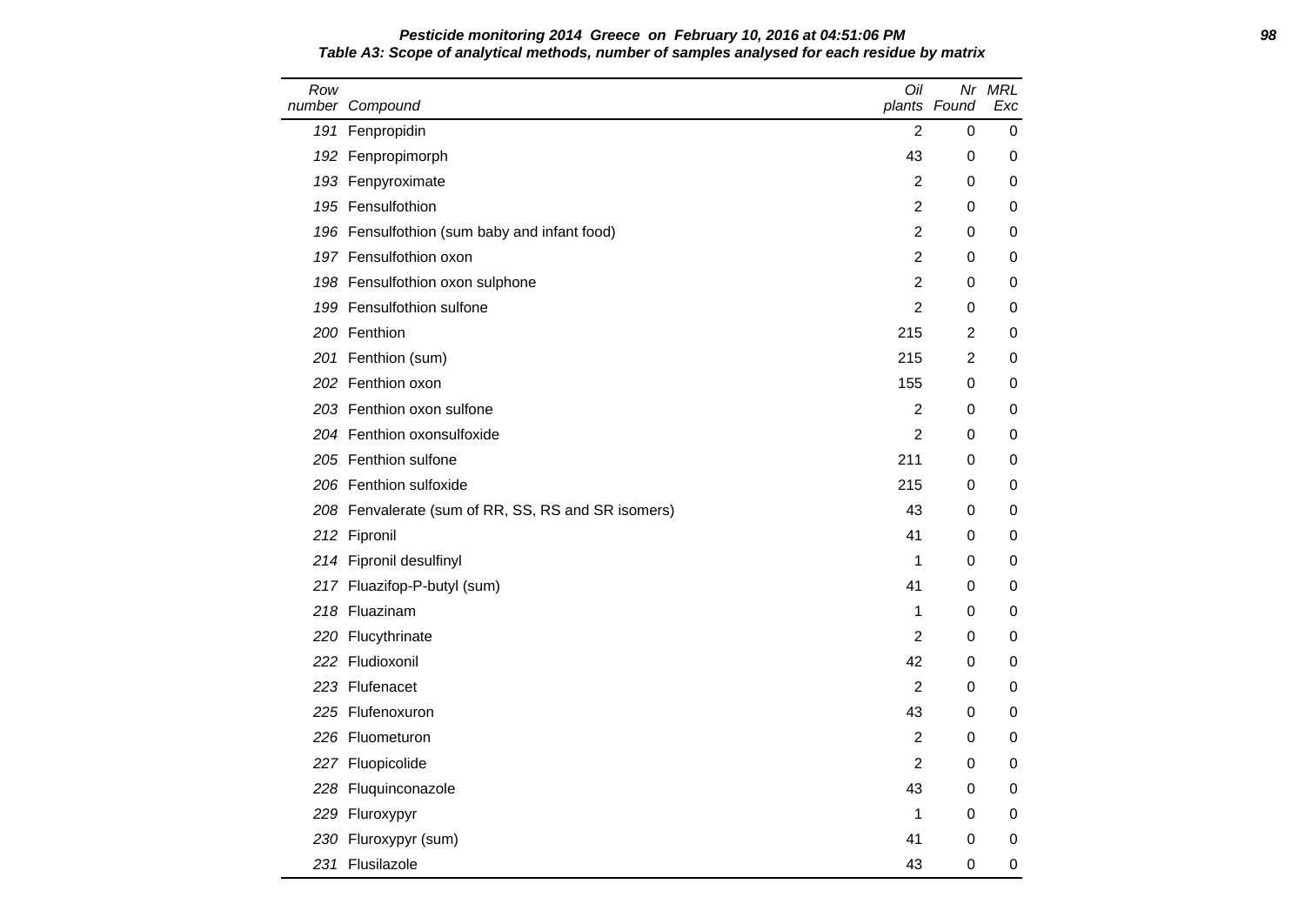| Pesticide monitoring 2014 Greece on February 10, 2016 at 04:51:06 PM                         | 99 |
|----------------------------------------------------------------------------------------------|----|
| Table A3: Scope of analytical methods, number of samples analysed for each residue by matrix |    |

| Row | number Compound                                                                   | Oil            | Nr<br>plants Found | <b>MRL</b><br>Exc |
|-----|-----------------------------------------------------------------------------------|----------------|--------------------|-------------------|
|     | 232 Flutolanil                                                                    | 2              | 0                  | 0                 |
|     | 233 Flutriafol                                                                    | 43             | 0                  | 0                 |
|     | 234 Fluvalinate                                                                   | 41             | 0                  | 0                 |
|     | 235 Folpet                                                                        | 2              | 0                  | 0                 |
|     | 236 Foramsulfuron                                                                 | 1              | 0                  | 0                 |
|     | 237 Formetanate                                                                   | 1              | 0                  | 0                 |
|     | 238 Formetanate                                                                   | 1              | 0                  | 0                 |
|     | 240 Fosthiazate                                                                   | 2              | 0                  | 0                 |
|     | 241 Furathiocarb                                                                  | $\overline{2}$ | 0                  | 0                 |
|     | 246 Haloxyfop including haloxyfop-R                                               | 41             | 0                  | 0                 |
|     | 252 Heptachlor                                                                    | 43             | 0                  | 0                 |
|     | 253 Heptachlor (sum of heptachlor and heptachlor epoxide expressed as heptachlor) | 43             | 0                  | 0                 |
|     | 254 Heptachlor endo-epoxide                                                       | 41             | 0                  | 0                 |
|     | 255 Heptachlor epoxide                                                            | 2              | 0                  | 0                 |
|     | 256 Heptachlor exo-epoxide                                                        | 41             | 0                  | 0                 |
|     | 257 Heptenophos                                                                   | 43             | 0                  | 0                 |
|     | 258 Hexachlorobenzene                                                             | 43             | 0                  | 0                 |
|     | 259 Hexachlorocyclohexane (HCH), alpha-isomer                                     | 43             | 0                  | 0                 |
|     | 260 Hexachlorocyclohexane (HCH), beta-isomer                                      | 43             | 0                  | 0                 |
| 261 | Hexachlorocyclohexane (HCH), sum of isomers, except the gamma isomer              | 43             | 0                  | 0                 |
|     | 262 Hexaconazole                                                                  | 43             | 0                  | 0                 |
|     | 264 Hexythiazox                                                                   | 43             | 0                  | 0                 |
|     | 265 Imazalil                                                                      | 43             | 0                  | 0                 |
|     | 266 Imazamethabenz-methyl                                                         | 2              | 0                  | 0                 |
|     | 267 Imidacloprid                                                                  | 43             | 0                  | 0                 |
|     | 268 Indoxacarb as sum of the isomers S and R                                      | 43             | 0                  | 0                 |
| 271 | Iprodione                                                                         | 43             | 0                  | 0                 |
|     | 272 Iprovalicarb                                                                  | 43             | 0                  | 0                 |
|     | 273 Isofenphos-methyl                                                             | 43             | 0                  | 0                 |
|     | 274 Isoprothiolane                                                                | $\overline{c}$ | $\pmb{0}$          | $\mathbf 0$       |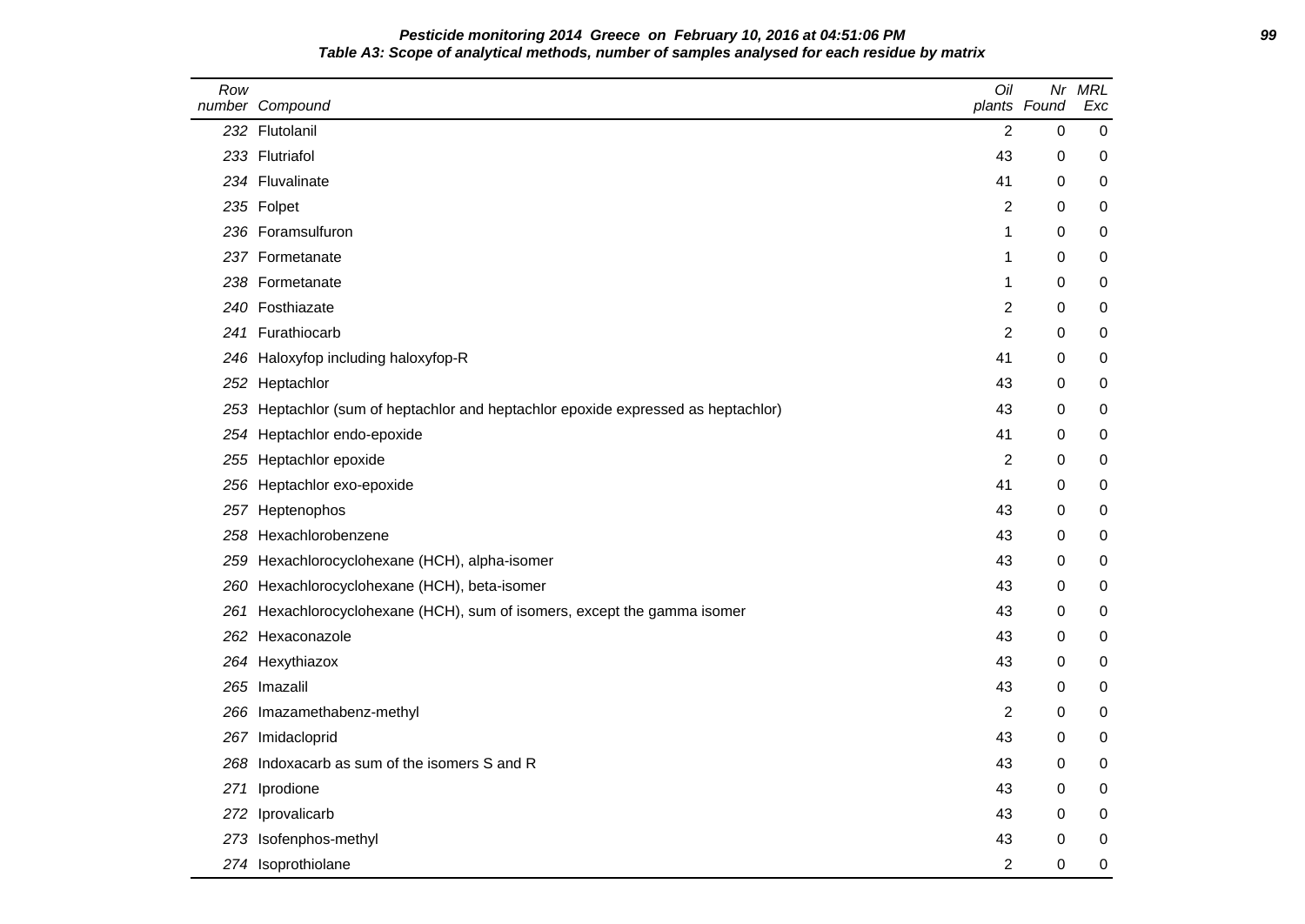**Pesticide monitoring 2014 Greece on February 10, 2016 at 04:51:06 PM 100 Table A3: Scope of analytical methods, number of samples analysed for each residue by matrix**

| Row  | number Compound                                                                                              | Oil              | Nr<br>plants Found | <b>MRL</b><br>Exc |
|------|--------------------------------------------------------------------------------------------------------------|------------------|--------------------|-------------------|
|      | 275 Isoproturon                                                                                              | 43               | 0                  | 0                 |
|      | 276 Jasmolin I                                                                                               | $\overline{c}$   | 0                  | 0                 |
|      | 277 Jasmolin II                                                                                              | 2                | 0                  | 0                 |
|      | 278 Kresoxim-methyl                                                                                          | 196              | 0                  | 0                 |
| 279. | Lambda-Cyhalothrin                                                                                           | 211              | 0                  | 0                 |
| 281  | Lindane (Gamma-isomer of hexachlorociclohexane (HCH))                                                        | 43               | 0                  | 0                 |
|      | 282 Linuron                                                                                                  | 43               | 0                  | 0                 |
|      | 283 Lufenuron                                                                                                | 43               | 0                  | 0                 |
|      | 284 MCPA                                                                                                     | 41               | 0                  | 0                 |
|      | 286 Malaoxon                                                                                                 | 58               | 0                  | $\mathbf 0$       |
| 287. | Malathion                                                                                                    | 211              | 0                  | 0                 |
|      | 288 Malathion (sum of malathion and malaoxon expressed as malathion)                                         | 211              | 0                  | 0                 |
| 290  | Mecarbam                                                                                                     | $\overline{c}$   | 0                  | 0                 |
| 291  | Mecoprop (sum of mecoprop-p and mecoprop expressed as mecoprop)                                              | 41               | 0                  | 0                 |
| 292  | Mepanipyrim                                                                                                  | 43               | 0                  | 0                 |
| 296  | Metaflumizone (sum of E- and Z- isomers)                                                                     | $\overline{c}$   | 0                  | 0                 |
| 298. | Metalaxyl (Metalaxyl including other mixtures of constituent isomers including Metalaxyl-M (sum of isomers)) | 43               | 0                  | 0                 |
| 299  | Metamitron                                                                                                   | 2                | 0                  | 0                 |
|      | 300 Metazachlor                                                                                              | 2                | 0                  | 0                 |
| 301  | Metconazole                                                                                                  | 43               | 0                  | 0                 |
| 302  | Methabenzthiazuron                                                                                           | $\boldsymbol{2}$ | 0                  | $\mathbf 0$       |
|      | 303 Methacrifos                                                                                              | 43               | 0                  | 0                 |
|      | 304 Methamidophos                                                                                            | 58               | 0                  | 0                 |
|      | 305 Methidathion                                                                                             | 211              | 1                  | 0                 |
|      | 306 Methiocarb                                                                                               | 43               | 0                  | 0                 |
|      | 307 Methiocarb (sum of methiocarb and methiocarb sulfoxide and sulfone, expressed as methiocarb)             | 43               | 0                  | 0                 |
| 308  | Methiocarb sulfone                                                                                           | 43               | 0                  | 0                 |
| 309  | Methiocarb sulfoxide                                                                                         | 43               | 0                  | 0                 |
|      | 310 Metholachlor                                                                                             | $\overline{c}$   | 0                  | 0                 |
|      | 311 Methomyl                                                                                                 | 43               | $\mathbf 0$        | $\mathbf 0$       |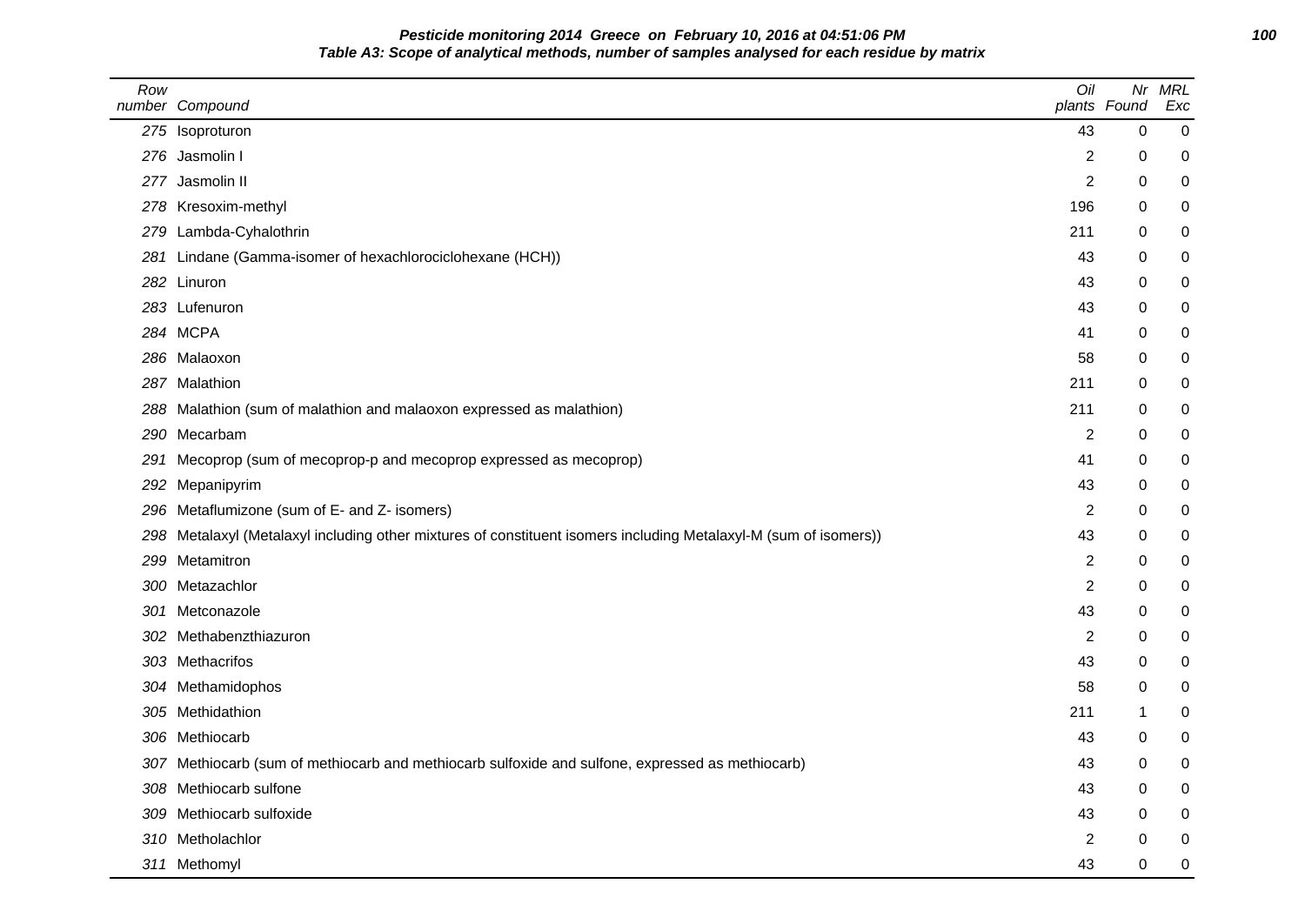## **Pesticide monitoring 2014 Greece on February 10, 2016 at 04:51:06 PM 101 Table A3: Scope of analytical methods, number of samples analysed for each residue by matrix**

| Row | number Compound                                                                                                                          | Oil            | Nr<br>plants Found | <b>MRL</b><br>Exc |
|-----|------------------------------------------------------------------------------------------------------------------------------------------|----------------|--------------------|-------------------|
|     | 312 Methomyl and thiodicarb (sum of methomyl and thiodicarb expressed as methomyl)                                                       | 43             | 0                  | $\pmb{0}$         |
|     | 313 Methoxychlor                                                                                                                         | 43             | 0                  | 0                 |
| 314 | Methoxyfenozide                                                                                                                          | 43             | 0                  | $\pmb{0}$         |
|     | 315 Metobromuron                                                                                                                         | 2              | 0                  | 0                 |
|     | 316 Metolachlor and S-metolachlor (metolachlor including other mixtures of constituent isomers including S-metolachlor (sum of isomers)) | 41             | 0                  | 0                 |
|     | 317 Metoxuron                                                                                                                            | $\overline{2}$ | 0                  | 0                 |
|     | 319 Metribuzin                                                                                                                           | $\overline{2}$ | 0                  | $\pmb{0}$         |
| 320 | Metsulfuron-methyl                                                                                                                       | $\overline{2}$ | 0                  | $\pmb{0}$         |
| 321 | Mevinphos (sum of E- and Z-isomers)                                                                                                      | $\overline{2}$ | 0                  | $\pmb{0}$         |
| 322 | Monocrotophos                                                                                                                            | 43             | 0                  | $\pmb{0}$         |
|     | 323 Monolinuron                                                                                                                          | $\overline{c}$ | 0                  | $\pmb{0}$         |
|     | 324 Myclobutanil                                                                                                                         | 43             | 0                  | 0                 |
|     | 325 Naled                                                                                                                                | $\overline{2}$ | 0                  | 0                 |
|     | 326 Napropamide                                                                                                                          | $\overline{2}$ | 0                  | $\pmb{0}$         |
|     | 327 Nicosulfuron                                                                                                                         | $\overline{2}$ | 0                  | $\pmb{0}$         |
|     | 328 Nitenpyram                                                                                                                           | $\overline{2}$ | 0                  | $\pmb{0}$         |
|     | 329 Nitrofen                                                                                                                             | 43             | 0                  | $\pmb{0}$         |
|     | 330 Nuarimol                                                                                                                             | 2              | 0                  | $\pmb{0}$         |
| 331 | Omethoate                                                                                                                                | 211            | $\Omega$           | 0                 |
| 332 | Orthophenylphenol                                                                                                                        | 41             | 0                  | 0                 |
|     | 333 Oxadiazon                                                                                                                            | $\overline{2}$ | 0                  | 0                 |
| 334 | Oxadixyl                                                                                                                                 | 43             | 0                  | $\pmb{0}$         |
|     | 335 Oxamyl                                                                                                                               | 43             | 0                  | $\pmb{0}$         |
|     | 336 Oxychlordane                                                                                                                         | 1              | 0                  | $\pmb{0}$         |
| 337 | Oxydemeton-methyl                                                                                                                        | 3              | 0                  | $\pmb{0}$         |
|     | 338 Oxydemeton-methyl (sum of oxydemeton-methyl and demeton-S-methylsulfone expressed as oxydemeton-methyl)                              | 43             | 0                  | 0                 |
|     | 339 Oxyfluorfen                                                                                                                          | 43             | 0                  | $\pmb{0}$         |
|     | 340 Paclobutrazol                                                                                                                        | 43             | 0                  | 0                 |
| 342 | Paraoxon-methyl                                                                                                                          | 58             | 0                  | 0                 |
|     | 343 Parathion                                                                                                                            | 211            | 0                  | $\pmb{0}$         |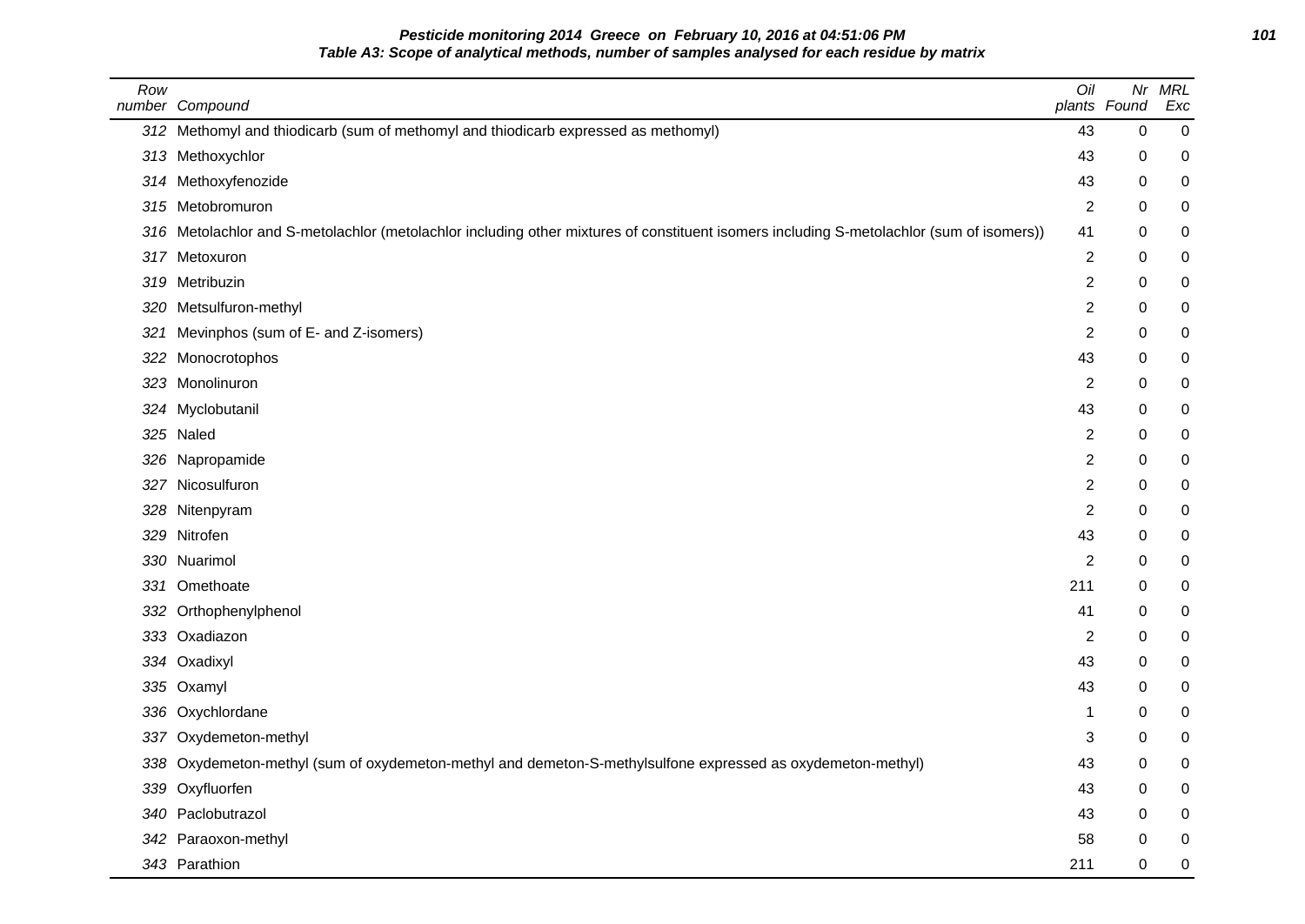**Pesticide monitoring 2014 Greece on February 10, 2016 at 04:51:06 PM 102 Table A3: Scope of analytical methods, number of samples analysed for each residue by matrix**

| Row | number Compound                                                                                                            | Oil            | plants Found | Nr MRL<br>Exc    |
|-----|----------------------------------------------------------------------------------------------------------------------------|----------------|--------------|------------------|
|     | 344 Parathion-methyl                                                                                                       | 211            | $\pmb{0}$    | $\pmb{0}$        |
|     | 345 Parathion-methyl (sum of Parathion-methyl and paraoxon-methyl expressed as Parathion-methyl)                           | 211            | 0            | 0                |
|     | 346 Penconazole                                                                                                            | 43             | 0            | 0                |
|     | 347 Pencycuron                                                                                                             | 2              | 0            | 0                |
|     | 348 Pendimethalin                                                                                                          | 43             | 0            | 0                |
|     | 349 Pentachloroaniline                                                                                                     | 2              | 0            | 0                |
|     | 350 Permethrin (sum of isomers)                                                                                            | 43             | 0            | 0                |
|     | 351 Phenothrin                                                                                                             | 1              | 0            | 0                |
|     | 352 Phenthoate                                                                                                             | 17             | 0            | 0                |
|     | 354 Phorate (sum of phorate, its oxygen analogue and their sulfones expressed as phorate)                                  | $\overline{c}$ | 0            | $\pmb{0}$        |
|     | 357 Phosalone                                                                                                              | 211            | 0            | 0                |
|     | 358 Phosmet                                                                                                                | 170            | 0            | 0                |
|     | 359 Phosmet (phosmet and phosmet oxon expressed as phosmet)                                                                | 58             | 0            | 0                |
|     | 360 Phosmet oxon                                                                                                           | 2              | 0            | 0                |
|     | 361 Phosphamidon                                                                                                           | 15             | 0            | 0                |
|     | 362 Phoxim                                                                                                                 | $\overline{c}$ | 0            | 0                |
|     | 363 Picoxystrobin                                                                                                          | 43             | 0            | $\mathbf 0$      |
|     | 364 Pirimicarb                                                                                                             | 196            | 0            | $\pmb{0}$        |
|     | 365 Pirimicarb (sum of Pirimicarb and desmethyl pirimicarb expressed as Pirimicarb)                                        | 196            | 0            | 0                |
|     | 366 Pirimicarb desmethyl                                                                                                   | 43             | 0            | 0                |
|     | 368 Pirimiphos-methyl                                                                                                      | 58             | 0            | 0                |
|     | 369 Primisulfuron                                                                                                          | $\overline{c}$ | 0            | 0                |
|     | 370 Prochloraz                                                                                                             | $\overline{c}$ | 0            | 0                |
|     | 371 Prochloraz (sum of prochloraz and its metabolites containing the 2,4,6-Trichlorophenol moiety expressed as prochloraz) | 43             | 0            | $\pmb{0}$        |
|     | 372 Procymidone                                                                                                            | 196            | 0            | $\pmb{0}$        |
|     | 373 Profenofos                                                                                                             | 43             | 0            | 0                |
|     | 376 Prometryn                                                                                                              | 155            | 0            | 0                |
|     | 377 Propachlor                                                                                                             | $\overline{c}$ | 0            | 0                |
|     | 378 Propachlor: oxalinic derivate of propachlor, expressed as propachlor                                                   | 2              | 0            | 0                |
|     | 380 Propamocarb (sum of propamocarb and its salt expressed as propamocarb)                                                 | 1              | 0            | $\boldsymbol{0}$ |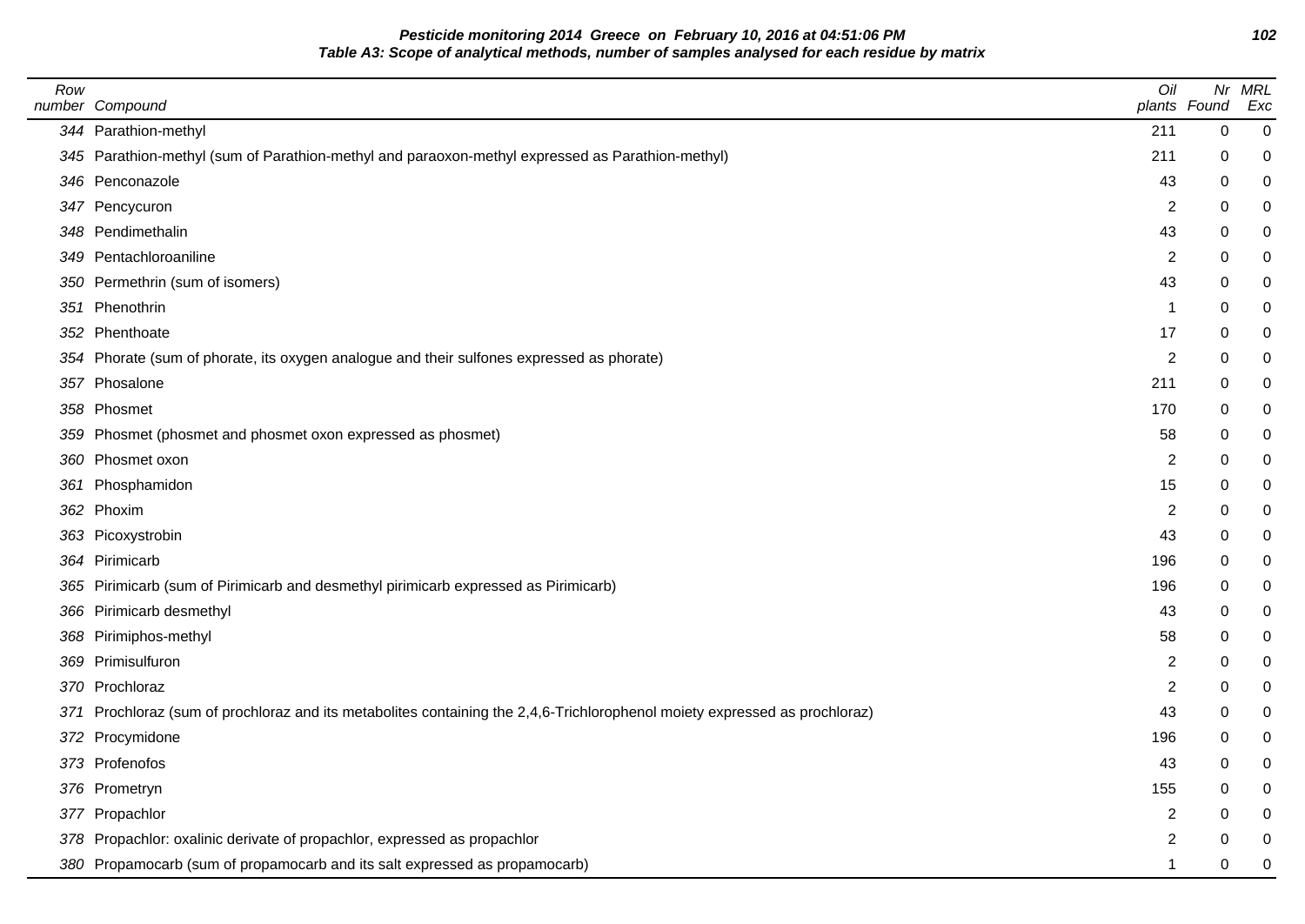**Pesticide monitoring 2014 Greece on February 10, 2016 at 04:51:06 PM 103 Table A3: Scope of analytical methods, number of samples analysed for each residue by matrix**

| Row | number Compound                                                                                                                                                       | Oil            | plants Found | Nr MRL<br>Exc |
|-----|-----------------------------------------------------------------------------------------------------------------------------------------------------------------------|----------------|--------------|---------------|
|     | 381 Propanil                                                                                                                                                          | $\overline{2}$ | 0            | $\pmb{0}$     |
|     | 382 Propargite                                                                                                                                                        | 2              | 0            | 0             |
|     | 384 Propham                                                                                                                                                           | $\overline{c}$ | 0            | 0             |
|     | 385 Propiconazole                                                                                                                                                     | 43             | 0            | 0             |
|     | 386 Propoxur                                                                                                                                                          | 41             | 0            | 0             |
|     | 387 Propyzamide                                                                                                                                                       | 43             | 0            | 0             |
|     | 388 Prothioconazole (prothioconazole-desthio)                                                                                                                         | 1              | 0            | 0             |
|     | 389 Prothioconazole (sum animal products)                                                                                                                             | 1              | 0            | 0             |
|     | 390 Prothiofos                                                                                                                                                        | 43             | 0            | 0             |
|     | 391 Pymetrozine                                                                                                                                                       | 2              | 0            | 0             |
|     | 392 Pyraclostrobin                                                                                                                                                    | 43             | 0            | 0             |
|     | 393 Pyrazophos                                                                                                                                                        | 58             | 0            | 0             |
|     | 394 Pyrethrin I                                                                                                                                                       | 2              | 0            | 0             |
|     | 395 Pyrethrin II                                                                                                                                                      | $\overline{c}$ | 0            | 0             |
|     | 396 Pyrethrins                                                                                                                                                        | $\overline{c}$ | 0            | 0             |
|     | 397 Pyridaben                                                                                                                                                         | 2              | 0            | 0             |
|     | 398 Pyridate                                                                                                                                                          |                | 0            | 0             |
|     | 399 Pyridate (sum of pyridate, its hydrolysis product CL 9673 (6-chloro-4-hydroxy-3-phenylpyridazin) and hydrolysable conjugates of CL 9673 expressed as<br>pyridate) | 1              | 0            | 0             |
|     | 400 Pyrifenox                                                                                                                                                         | $\overline{c}$ | 0            | 0             |
|     | 401 Pyrimethanil                                                                                                                                                      | 58             | 0            | 0             |
|     | 402 Pyriproxyfen                                                                                                                                                      | 43             | 0            | 0             |
|     | 403 Quinalphos                                                                                                                                                        | 17             | 0            | 0             |
|     | 404 Quinoxyfen                                                                                                                                                        | 43             | 0            | 0             |
|     | 405 Quintozene                                                                                                                                                        | 43             | 0            | 0             |
|     | 406 Quintozene (sum of quintozene and pentachloro-aniline expressed as quintozene)                                                                                    | 2              | 0            | 0             |
|     | 407 Resmethrin (resmethrin including other mixtures of consituent isomers (sum of isomers))                                                                           | 42             | 0            | 0             |
|     | 408 Rimsulfuron                                                                                                                                                       | 1              | 0            | 0             |
|     | 410 Sethoxydim                                                                                                                                                        | $\overline{2}$ | 0            | 0             |
|     | 411 Simazine                                                                                                                                                          | 155            | 0            | 0             |
|     | 413 Spinosad (sum of Spinosyn A and Spinosyn D, expressed as Spinosad)                                                                                                | 43             | 0            | 0             |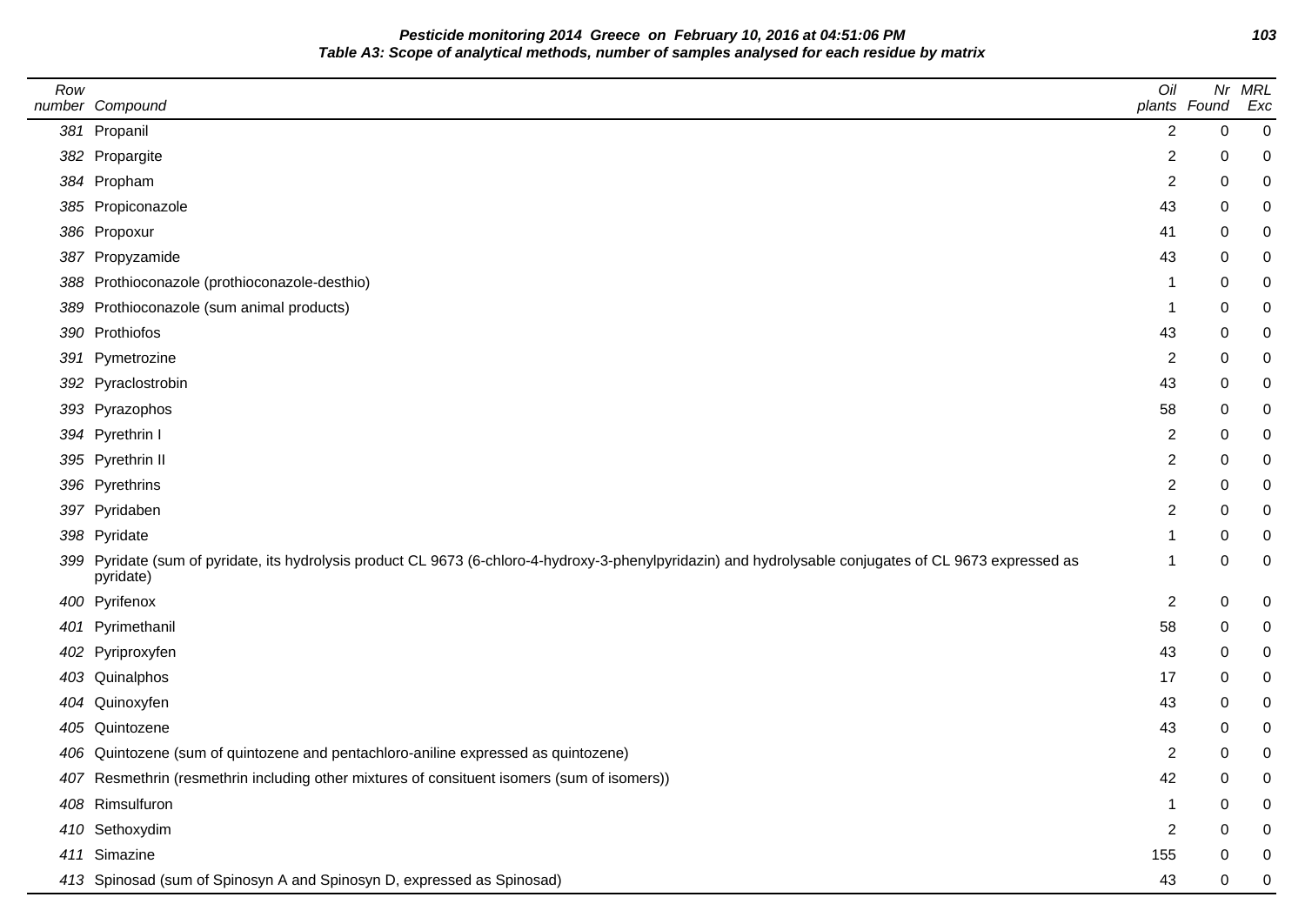## **Pesticide monitoring 2014 Greece on February 10, 2016 at 04:51:06 PM 104 Table A3: Scope of analytical methods, number of samples analysed for each residue by matrix**

| Row | number Compound                                                            | Oil            | Nr<br>plants Found | <b>MRL</b><br>Exc |
|-----|----------------------------------------------------------------------------|----------------|--------------------|-------------------|
|     | 414 Spinosyn A                                                             | 43             | $\pmb{0}$          | $\mathbf 0$       |
|     | 415 Spinosyn D                                                             | 43             | 0                  | 0                 |
|     | 416 Spirodiclofen                                                          | $\overline{c}$ | 0                  | 0                 |
|     | 417 Spiroxamine                                                            | 43             | 0                  | 0                 |
|     | 418 Tebuconazole                                                           | 43             | $\mathbf 0$        | 0                 |
|     | 419 Tebufenozide                                                           | 43             | 0                  | 0                 |
|     | 420 Tebufenpyrad                                                           | 43             | 0                  | 0                 |
|     | 421 Tecnazene                                                              | 43             | 0                  | 0                 |
|     | 422 Teflubenzuron                                                          | 42             | 0                  | 0                 |
|     | 423 Tefluthrin                                                             | 2              | 0                  | 0                 |
|     | 424 Temephos                                                               | $\overline{2}$ | $\mathbf 0$        | 0                 |
|     | 425 Terbufos                                                               | 43             | 0                  | $\pmb{0}$         |
|     | 426 Terbufos (sum baby and infant food)                                    | 43             | 0                  | 0                 |
|     | 427 Terbufos sulfone                                                       | 43             | 0                  | 0                 |
|     | 428 Terbufos sulfoxide                                                     | 43             | 0                  | 0                 |
|     | 429 Terbuthylazine                                                         | 2              | 0                  | 0                 |
|     | 430 Terbutryn                                                              | $\overline{c}$ | 0                  | 0                 |
|     | 431 Tetrachlorvinphos                                                      | $\overline{2}$ | 0                  | $\pmb{0}$         |
|     | 432 Tetraconazole                                                          | 43             | 0                  | 0                 |
|     | 433 Tetradifon                                                             | 43             | 0                  | 0                 |
|     | 435 Thiabendazole                                                          | 43             | 0                  | 0                 |
|     | 436 Thiacloprid                                                            | 43             | 0                  | 0                 |
| 437 | Thiametoxam                                                                | 43             | 0                  | 0                 |
| 438 | Thiametoxam (sum of thiametoxam and clothianidin expressed as thiametoxam) | 43             | 0                  | 0                 |
|     | 440 Thifensulfuron-methyl                                                  | 1              | 0                  | 0                 |
| 441 | Thiobencarb                                                                | 1              | 0                  | 0                 |
|     | 442 Thiodicarb                                                             | 43             | 0                  | 0                 |
|     | 443 Thiophanate-methyl                                                     | 43             | 0                  | 0                 |
|     | 444 Tolclofos-methyl                                                       | 211            | 0                  | 0                 |
|     | 445 Tolylfluanid                                                           | 41             | $\mathbf 0$        | $\pmb{0}$         |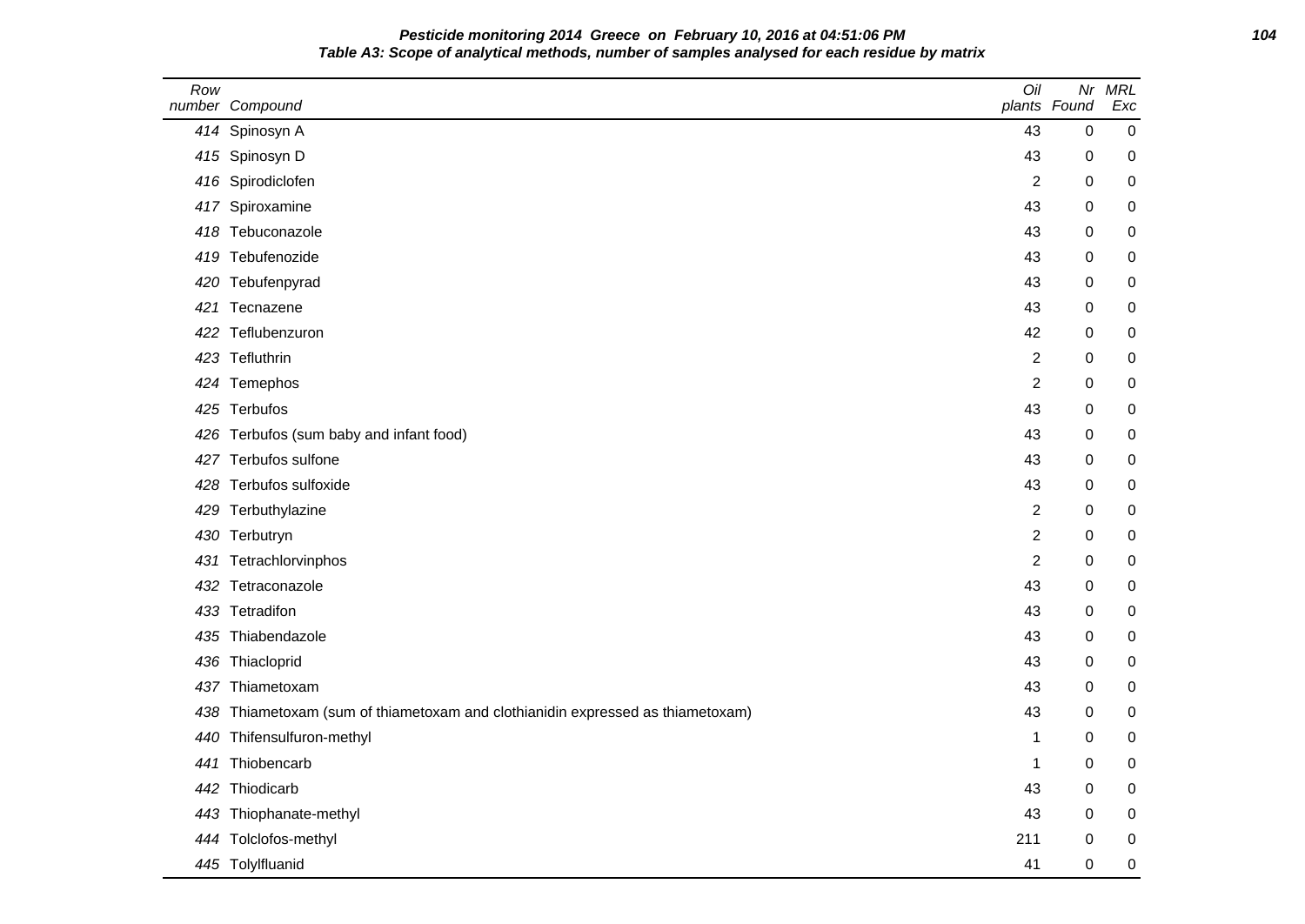# **Pesticide monitoring 2014 Greece on February 10, 2016 at 04:51:06 PM 105 Table A3: Scope of analytical methods, number of samples analysed for each residue by matrix**

| Row | number Compound                                                                                                         | Oil            | Nr<br>plants Found | <b>MRL</b><br>Exc |
|-----|-------------------------------------------------------------------------------------------------------------------------|----------------|--------------------|-------------------|
|     | 446 Tolylfluanid (Sum of tolylfluanid and dimethylaminosulfotoluidide expressed as tolylfluanid)                        | 2              | 0                  | $\mathbf 0$       |
| 447 | Tralkoxydim                                                                                                             | $\overline{c}$ | 0                  | 0                 |
| 450 | Triadimefon                                                                                                             | 43             | 0                  | 0                 |
| 451 | Triadimefon (sum of Triadimefon and Triadimenol)                                                                        | 43             | 0                  | 0                 |
| 452 | Triadimenol                                                                                                             | 43             | 0                  | 0                 |
| 453 | Triasulfuron                                                                                                            | 1              | 0                  | 0                 |
|     | 454 Triazophos                                                                                                          | 58             | 0                  | 0                 |
| 455 | Trichlorfon                                                                                                             | 41             | 0                  | 0                 |
|     | 457 Tricyclazole                                                                                                        | $\overline{c}$ | 0                  | 0                 |
| 458 | Trifloxystrobin                                                                                                         | 58             | 0                  | 0                 |
| 461 | Trifluralin                                                                                                             | 58             | 0                  | 0                 |
| 463 | Triticonazole                                                                                                           | 43             | 0                  | $\boldsymbol{0}$  |
| 464 | Vamidothion                                                                                                             | 2              | 0                  | 0                 |
|     | 465 Vinclozolin                                                                                                         | 43             | 0                  | 0                 |
| 466 | Vinclozolin (sum of Vinclozolin and all metabolites containing the 3,5-dichloraniline moiety, expressed as Vinclozolin) | 2              | 0                  | 0                 |
| 467 | Zoxamide                                                                                                                | $\overline{c}$ | $\pmb{0}$          | 0                 |
| 468 | alpha-Endosulfan                                                                                                        | 211            | 0                  | 0                 |
| 469 | beta-Cyfluthrin                                                                                                         | 153            | 0                  | 0                 |
| 470 | beta-Endosulfan                                                                                                         | 211            | 0                  | 0                 |
| 471 | cis-Chlordane                                                                                                           | 43             | 0                  | 0                 |
|     | 473 tau-Fluvalinate                                                                                                     | 43             | 0                  | 0                 |
| 474 | trans-Chlordane                                                                                                         | 43             | 0                  | 0                 |
|     |                                                                                                                         | 16596          | 22                 | 0                 |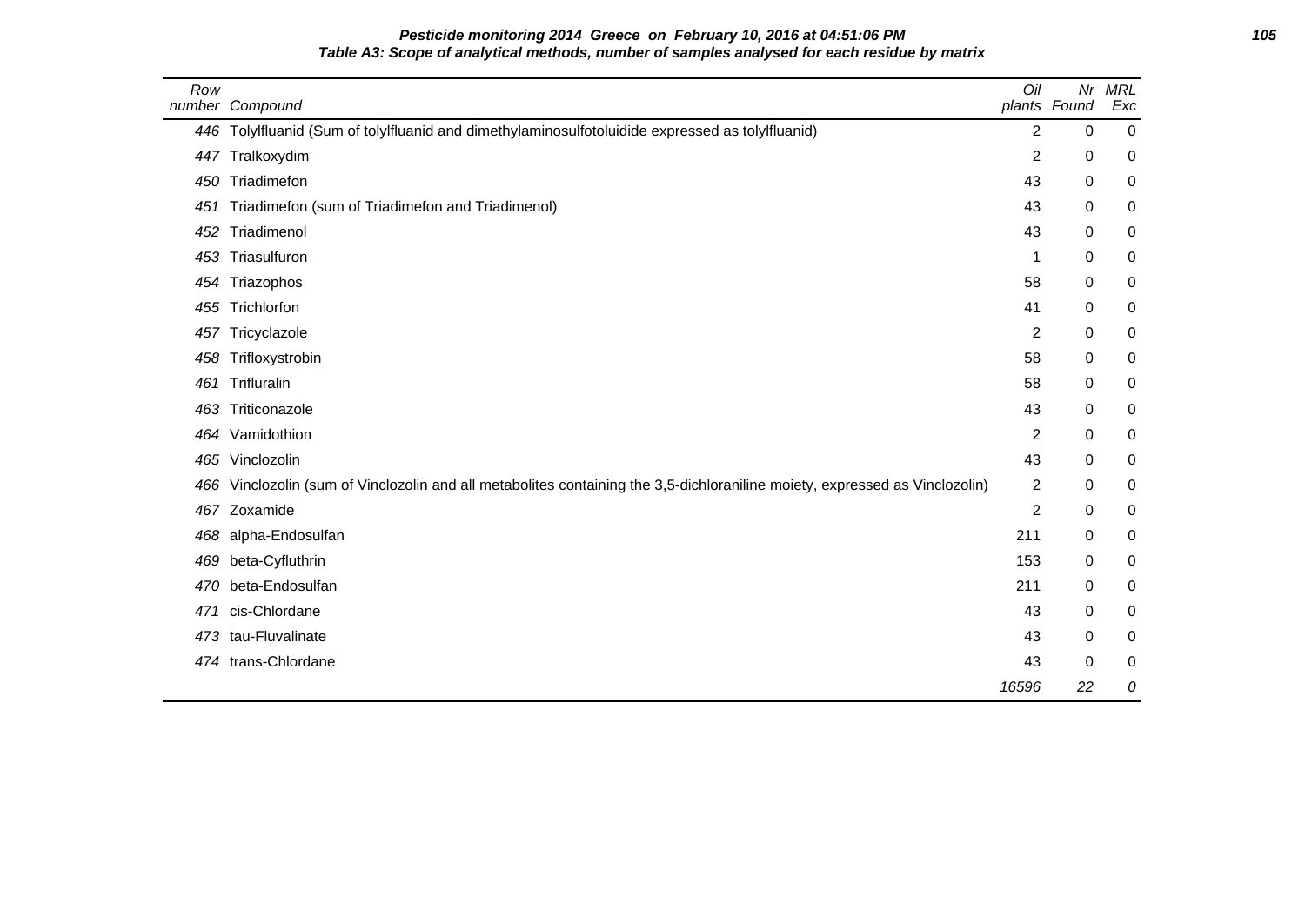### **Pesticide monitoring 2014 Greece on February 10, 2016 at 04:51:06 PM 106 Table A3: Scope of analytical methods, number of samples analysed for each residue by matrix**

| Row | number Compound                 | Pulses | Nr<br>Found | MRL<br>Ex |
|-----|---------------------------------|--------|-------------|-----------|
| 6   | Abamectin (sum)                 | 13     | 0           | 0         |
|     | 7 Acephate                      | 14     | 0           | 0         |
| 8   | Acetamiprid                     | 14     | 0           | 0         |
| 9   | Acetochlor                      | 13     | 0           | 0         |
| 10  | Aclonifen                       | 13     | 0           | 0         |
| 11  | Acrinathrin                     | 14     | 0           | 0         |
| 12  | Alachlor                        | 14     | 0           | 0         |
| 13  | Aldicarb                        | 13     | 0           | 0         |
|     | 14 Aldicarb (sum)               | 13     | 0           | 0         |
| 15  | Aldicarb sulfone                | 13     | 0           | 0         |
| 16  | Aldicarb sulfoxide              | 13     | 0           | 0         |
|     | 17 Aldrin                       | 14     | 0           | 0         |
| 18  | <b>Aldrin and Dieldrin</b>      | 14     | 0           | 0         |
|     | 20 Ametryn                      | 14     | 0           | 0         |
|     | 23 Asulam                       | 13     | 0           | 0         |
|     | 25 Atrazine                     | 13     | 0           | 0         |
| 26  | Avermectin B1a                  | 13     | 0           | 0         |
|     | 27 Avermectin B1b               | 13     | 0           | 0         |
|     | 28 Azimsulfuron                 | 13     | 0           | 0         |
|     | 29 Azinphos-ethyl               | 13     | 0           | 0         |
| 30  | Azinphos-methyl                 | 14     | 0           | 0         |
| 31  | Azoxystrobin                    | 14     | 0           | 0         |
| 32  | Benalaxyl                       | 1      | 0           | 0         |
| 33  | Benalaxyl (sum)                 | 14     | 0           | 0         |
| 36  | Benfluralin                     | 13     | 0           | 0         |
|     | 37 Benfuracarb                  | 14     | 0           | 0         |
| 38  | Bensulfuron-ethyl               | 13     | 0           | 0         |
| 40  | Bentazone (sum animal products) | 13     | 0           | 0         |
| 41  | Benzoximate                     | 13     | 0           | 0         |
| 42  | <b>Bifenthrin</b>               | 14     | 0           | 0         |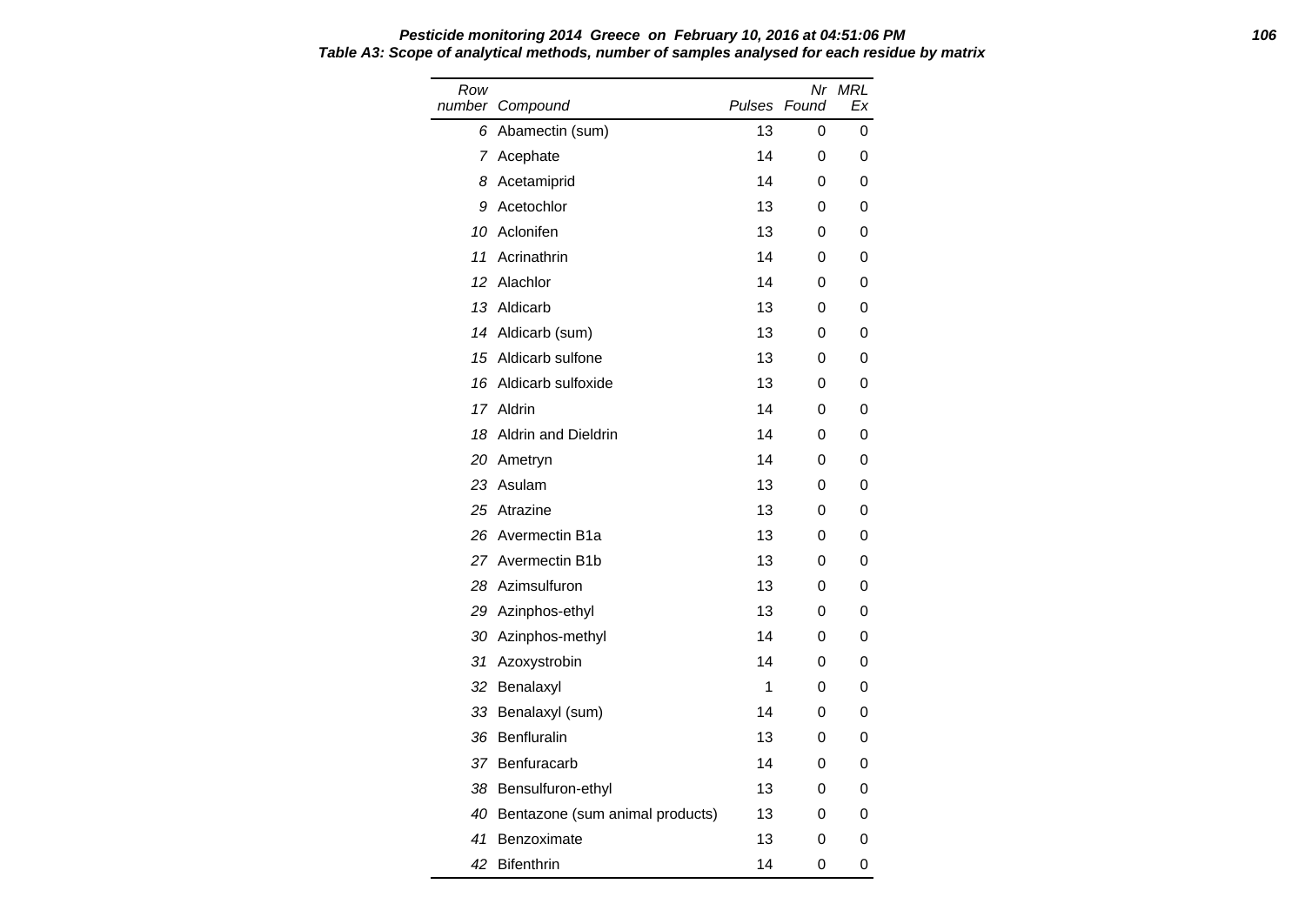### **Pesticide monitoring 2014 Greece on February 10, 2016 at 04:51:06 PM 107 Table A3: Scope of analytical methods, number of samples analysed for each residue by matrix**

| Row<br>number | Compound                | Pulses | Nr<br>Found | <b>MRL</b><br>Ex |
|---------------|-------------------------|--------|-------------|------------------|
| 44            | <b>Bitertanol</b>       | 14     | 0           | 0                |
| 45            | Boscalid                | 14     | 0           | 0                |
| 46            | <b>Bromacil</b>         | 13     | 0           | 0                |
| 48            | Bromophos-ethyl         | 13     | 0           | 0                |
| 49            | Bromopropylate          | 14     | 0           | 0                |
| 50            | Bromuconazole (sum)     | 14     | 0           | 0                |
| 51            | <b>Bupirimate</b>       | 14     | 0           | 0                |
| 52            | Buprofezin              | 14     | 0           | 0                |
| 53            | Cadusafos               | 14     | 0           | 0                |
| 54            | Captafol                | 13     | 0           | 0                |
| 55            | Captan                  | 14     | 0           | 0                |
| 57            | Carbaryl                | 13     | 3           | 2                |
| 58            | Carbendazim             | 1      | 0           | 0                |
| 59            | Carbendazim and benomyl | 14     | 0           | 0                |
| 60            | Carbofuran              | 14     | 0           | 0                |
| 61            | Carbofuran (sum)        | 14     | 0           | 0                |
| 62            | Carbofuran, 3-hydroxy   | 14     | 0           | 0                |
| 64            | Carbosulfan             | 14     | 0           | 0                |
| 65            | Carboxin                | 13     | 0           | 0                |
| 67            | Chlorbromuron           | 13     | 0           | 0                |
| 70            | Chlordane (sum)         | 13     | 0           | 0                |
| 71            | Chlorfenapyr            | 14     | 0           | 0                |
| 73            | Chlorfenvinphos         | 14     | 0           | 0                |
| 74            | Chloridazon             | 13     | 0           | 0                |
| 77            | Chlorobenzilate         | 14     | 0           | 0                |
| 78            | Chlorothalonil          | 14     | 0           | 0                |
| 79            | Chlorotoluron           | 13     | 0           | 0                |
| 80            | Chloroxuron             | 13     | 0           | 0                |
| 81            | Chlorpropham            | 1      | 0           | 0                |
| 82            | Chlorpropham (sum)      | 14     | 0           | 0                |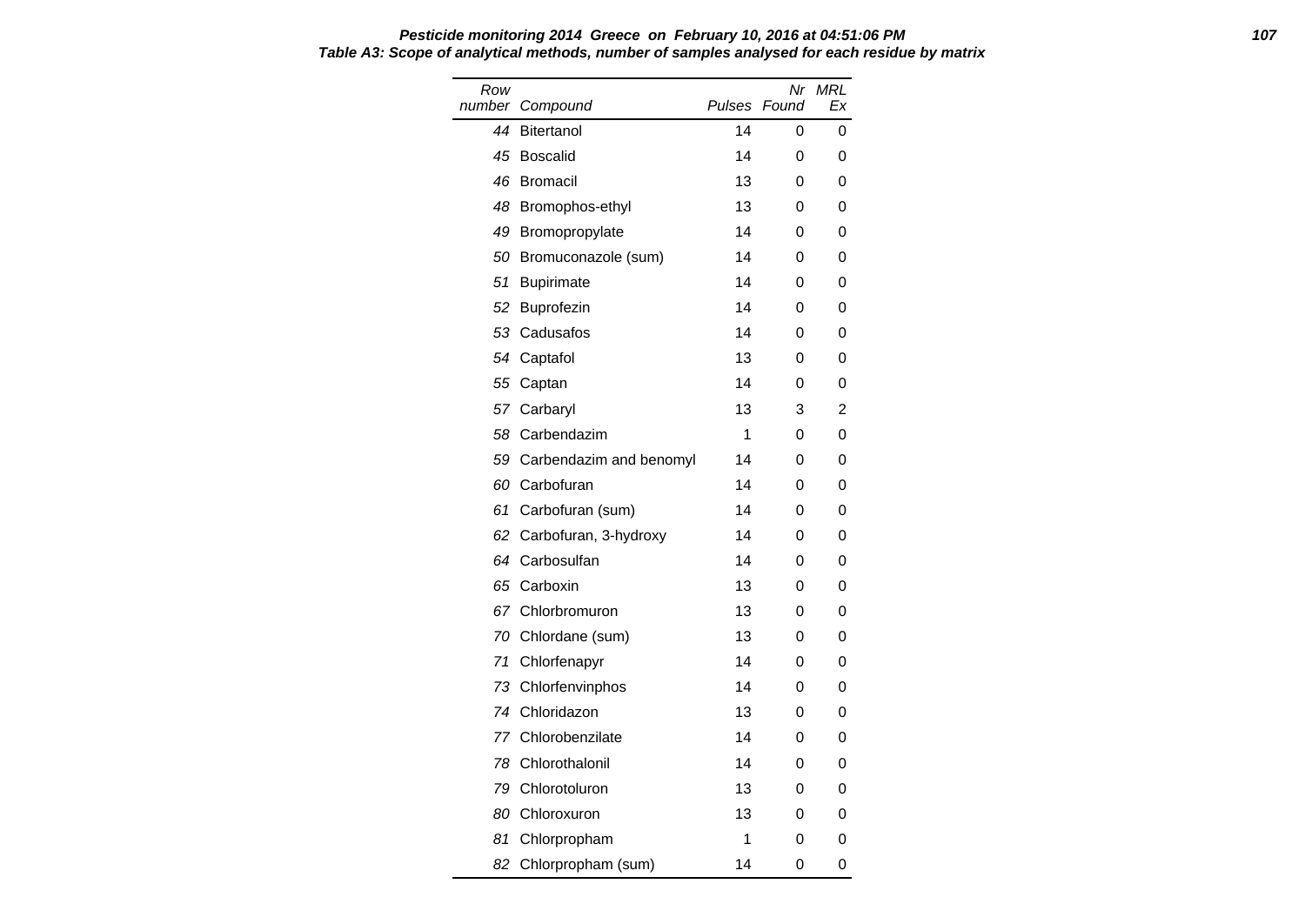### **Pesticide monitoring 2014 Greece on February 10, 2016 at 04:51:06 PM 108 Table A3: Scope of analytical methods, number of samples analysed for each residue by matrix**

| Row | number Compound              |    | Nr<br>Pulses Found | MRL<br>Еx |
|-----|------------------------------|----|--------------------|-----------|
|     | 83 Chlorpyrifos              | 14 | 8                  | 0         |
|     | 84 Chlorpyrifos-methyl       | 14 | 0                  | 0         |
|     | 85 Chlorsulfuron             | 13 | 0                  | 0         |
|     | 86 Chlorthal-dimethyl        | 13 | 0                  | 0         |
|     | 88 Cinerin                   | 13 | 0                  | 0         |
|     | 89 Cinerin I                 | 13 | 0                  | 0         |
|     | 90 Cinerin II                | 13 | 0                  | 0         |
|     | 91 Clethodim (sum)           | 13 | 0                  | 0         |
|     | 92 Clofentezine              | 14 | 0                  | 0         |
|     | 94 Clothianidin              | 14 | 0                  | 0         |
|     | 95 Coumaphos                 | 13 | 0                  | 0         |
|     | 96 Cyanazine                 | 13 | 0                  | 0         |
|     | 97 Cyfluthrin                | 1  | 0                  | 0         |
|     | 98 Cyfluthrin (sum)          | 14 | 0                  | 0         |
|     | 99 Cymoxanil                 | 14 | 0                  | 0         |
|     | 100 Cypermethrin             | 1  | 0                  | 0         |
|     | 101 Cypermethrin (sum)       | 14 | 3                  | 3         |
|     | 102 Cyproconazole            | 14 | 0                  | 0         |
|     | 103 Cyprodinil               | 14 | 0                  | 0         |
|     | 104 Cyromazine               | 13 | 0                  | 0         |
|     | 105 DDD, p,p-                | 13 | 0                  | 0         |
|     | 106 DDE, o,p-                | 13 | 0                  | 0         |
|     | 107 DDE, p,p-                | 13 | 0                  | 0         |
|     | 108 DDT (sum)                | 14 | 0                  | 0         |
|     | 109 DDT, o,p-                | 14 | 0                  | 0         |
|     | 110 DDT, p,p-                | 14 | 0                  | 0         |
|     | 111 Deltamethrin             | 14 | 0                  | 0         |
|     | 113 Demeton-S-methyl         | 14 | 0                  | 0         |
|     | 114 Demeton-S-methyl sulfone | 14 | 0                  | 0         |
|     | 115 Desmetryn                | 13 | 0                  | 0         |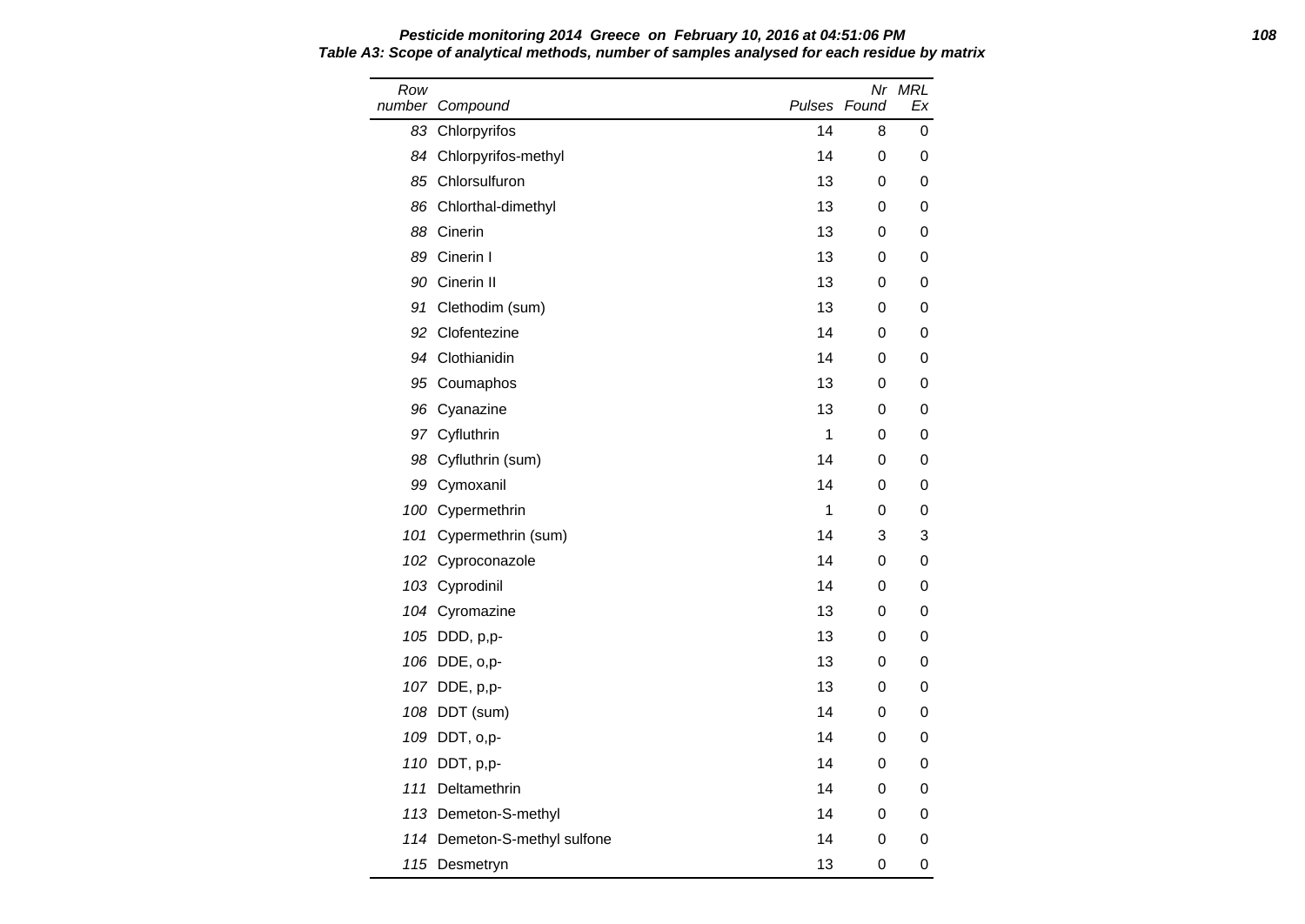Row number Compound Nr MRL Pulses Found Ex 116 Diafenthiuron 116 Diafenthiuron 116 Diafenthiuron 117 Diazinon 14 0 0 118 Dichlobenil **118 Dichlobenil** 1 0 0 119 Dichlofluanid 14 0 0 120 Dichloroaniline, 3,5-<br>
13 0 0 124 Dichlorvos 14 0 0 125 Dicloran 14 0 0 126 Dicofol (sum) 14 0 0 127 Dicofol o, p' 14 0 0 128 Dicofol p, p' 14 0 0 129 Dicrotophos 13 0 0 130 Dieldrin 14 0 0 131 Diethofencarb 13 0 0 132 Difenoconazole 14 0 0 133 Diflubenzuron 14 0 0 134 Diflufenican 13 0 0 135 Dimethoate 14 0 0 136 Dimethoate (sum) 14 0 0 137 Dimethomorph 14 0 0 139 Diniconazole 14 0 0 140 Dinitramine 13 0 0 141 Dinobuton **13 0 0** 0 146 Diphenamid 13 0 0 147 Diphenylamine 14 0 0 148 Disulfoton 13 0 0 149 Disulfoton (sum baby and infant food) 14 0 0 150 Disulfoton sulfone 13 0 0 151 Disulfoton sulfoxide 13 0 0 153 Diuron 26 0 0

154 Diuron 26 0 0

**Pesticide monitoring 2014 Greece on February 10, 2016 at 04:51:06 PM 109 Table A3: Scope of analytical methods, number of samples analysed for each residue by matrix**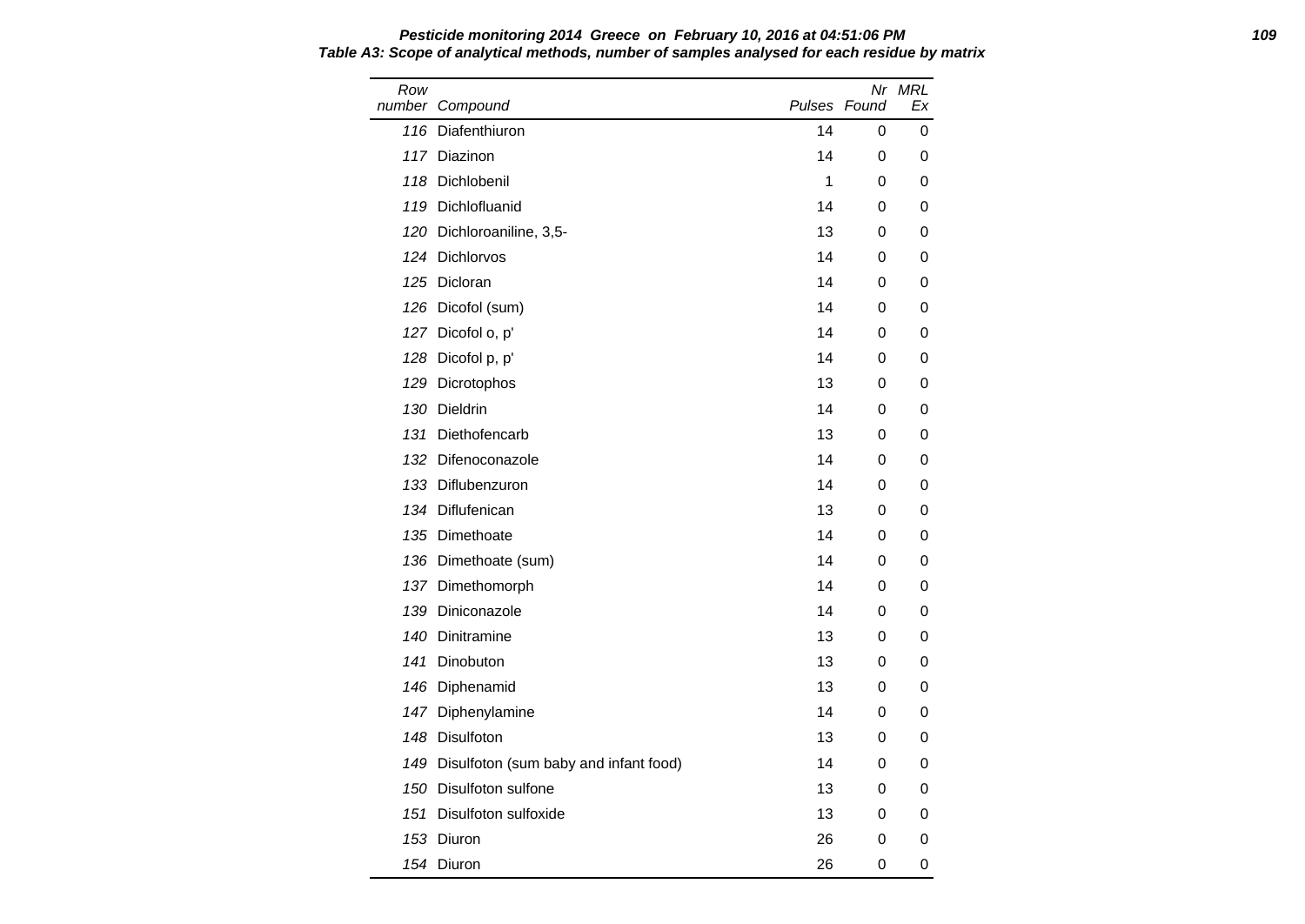#### **Pesticide monitoring 2014 Greece on February 10, 2016 at 04:51:06 PM 110 Table A3: Scope of analytical methods, number of samples analysed for each residue by matrix**

| Row | number Compound                                    | Pulses Found | Nr | MRL<br>Еx |
|-----|----------------------------------------------------|--------------|----|-----------|
|     | 155 Dodemorph                                      | 13           | 0  | 0         |
|     | 157 EPN                                            | 14           | 0  | 0         |
|     | 158 Emamectin benzoate B1a, expressed as emamectin | 13           | 0  | 0         |
|     | 159 Endosulfan (sum)                               | 14           | 0  | 0         |
|     | 160 Endosulfansulfate                              | 14           | 0  | 0         |
|     | 161 Endrin                                         | 14           | 0  | 0         |
|     | 162 Epoxiconazole                                  | 14           | 0  | 0         |
|     | 164 Ethalfluralin                                  | 14           | 0  | 0         |
|     | 167 Ethion                                         | 14           | 0  | 0         |
|     | 168 Ethirimol                                      | 13           | 0  | 0         |
|     | 169 Ethofumesate                                   | 13           | 0  | 0         |
|     | 170 Ethofumesate (sum)                             | 13           | 0  | 0         |
|     | 171 Ethoprophos                                    | 14           | 0  | 0         |
|     | 172 Ethoxyquin                                     | 13           | 0  | 0         |
|     | 173 Etofenprox                                     | 13           | 0  | 0         |
|     | 174 Etoxazole                                      | 13           | 0  | 0         |
|     | 176 Famoxadone                                     | 14           | 0  | 0         |
|     | 177 Fenamidone                                     | 13           | 0  | 0         |
|     | 178 Fenamiphos                                     | 14           | 0  | 0         |
|     | 179 Fenamiphos (sum)                               | 14           | 0  | 0         |
|     | 180 Fenamiphos sulfone                             | 14           | 0  | 0         |
|     | 181 Fenamiphos sulfoxide                           | 14           | 0  | 0         |
|     | 182 Fenarimol                                      | 14           | 0  | 0         |
|     | 183 Fenazaquin                                     | 14           | 0  | 0         |
|     | 184 Fenbuconazole                                  | 14           | 0  | 0         |
|     | 187 Fenhexamid                                     | 14           | 0  | 0         |
|     | 188 Fenitrothion                                   | 14           | 0  | 0         |
|     | 189 Fenoxycarb                                     | 14           | 0  | 0         |
|     | 190 Fenpropathrin                                  | 14           | 0  | 0         |
|     | 191 Fenpropidin                                    | 13           | 0  | 0         |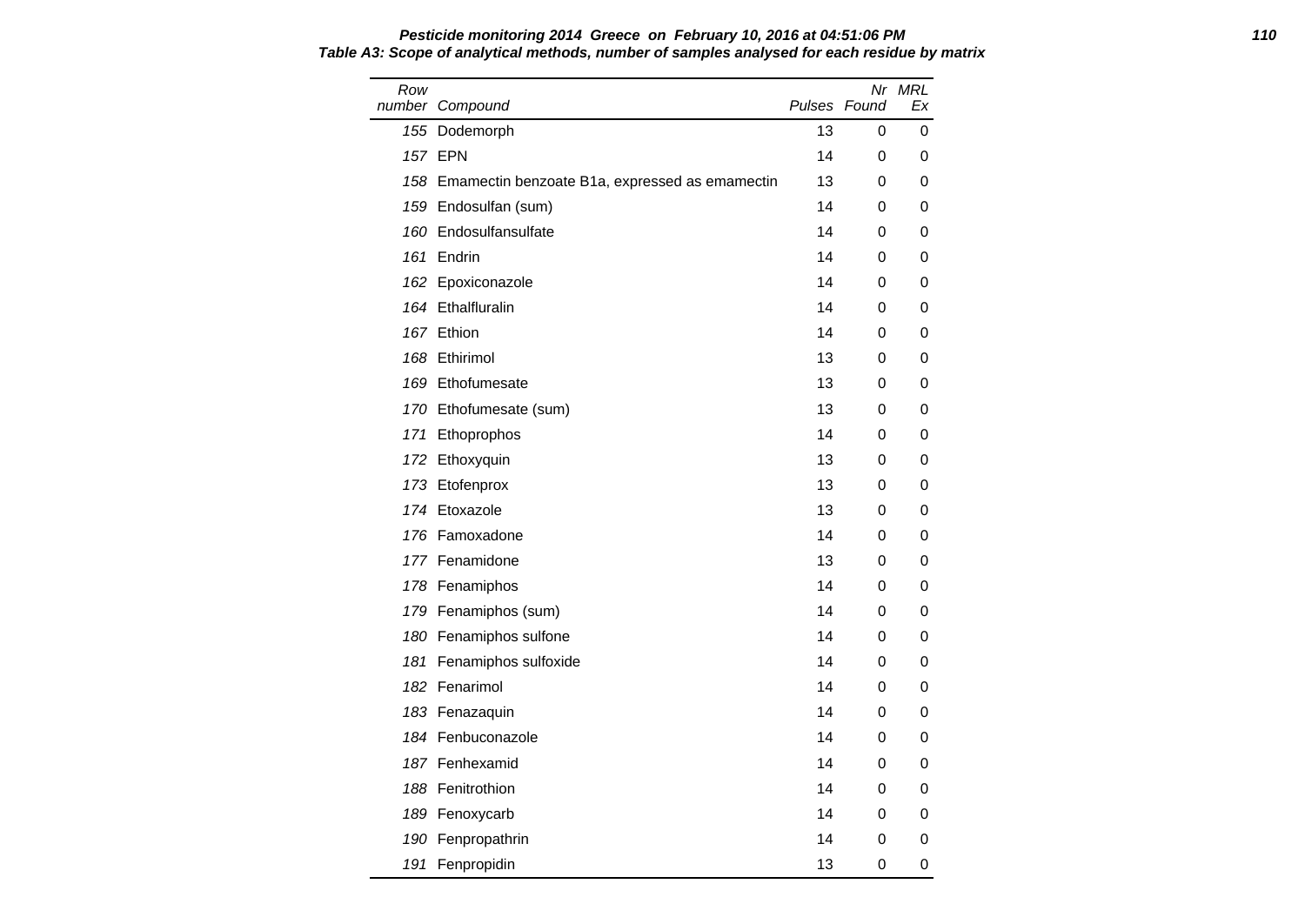#### **Pesticide monitoring 2014 Greece on February 10, 2016 at 04:51:06 PM 111 Table A3: Scope of analytical methods, number of samples analysed for each residue by matrix**

| Row | number Compound                                    | Pulses Found |   | Nr MRL<br>Еx |
|-----|----------------------------------------------------|--------------|---|--------------|
|     | 192 Fenpropimorph                                  | 14           | 0 | 0            |
|     | 193 Fenpyroximate                                  | 13           | 0 | 0            |
|     | 195 Fensulfothion                                  | 13           | 0 | 0            |
|     | 196 Fensulfothion (sum baby and infant food)       | 13           | 0 | 0            |
|     | 197 Fensulfothion oxon                             | 13           | 0 | 0            |
|     | 198 Fensulfothion oxon sulphone                    | 13           | 0 | 0            |
|     | 199 Fensulfothion sulfone                          | 13           | 0 | 0            |
|     | 200 Fenthion                                       | 14           | 0 | 0            |
|     | 201 Fenthion (sum)                                 | 14           | 0 | 0            |
|     | 202 Fenthion oxon                                  | 13           | 0 | 0            |
|     | 203 Fenthion oxon sulfone                          | 13           | 0 | 0            |
|     | 204 Fenthion oxonsulfoxide                         | 13           | 0 | 0            |
|     | 205 Fenthion sulfone                               | 13           | 0 | 0            |
|     | 206 Fenthion sulfoxide                             | 14           | 0 | 0            |
|     | 207 Fenvalerate                                    | 1            | 0 | 0            |
|     | 208 Fenvalerate (sum of RR, SS, RS and SR isomers) | 14           | 0 | 0            |
|     | 212 Fipronil                                       | 1            | 0 | 0            |
|     | 213 Fipronil (sum)                                 | 1            | 0 | 0            |
|     | 218 Fluazinam                                      | 1            | 0 | 0            |
|     | 220 Flucythrinate                                  | 14           | 0 | 0            |
|     | 222 Fludioxonil                                    | $\mathbf 1$  | 0 | 0            |
|     | 223 Flufenacet                                     | 13           | 0 | 0            |
|     | 225 Flufenoxuron                                   | 13           | 0 | 0            |
|     | 226 Fluometuron                                    | 13           | 0 | 0            |
|     | 227 Fluopicolide                                   | 14           | 0 | 0            |
|     | 228 Fluquinconazole                                | 14           | 0 | 0            |
|     | 229 Fluroxypyr                                     | 13           | 0 | 0            |
|     | 231 Flusilazole                                    | 14           | 0 | 0            |
|     | 232 Flutolanil                                     | 14           | 0 | 0            |
|     | 233 Flutriafol                                     | 14           | 0 | 0            |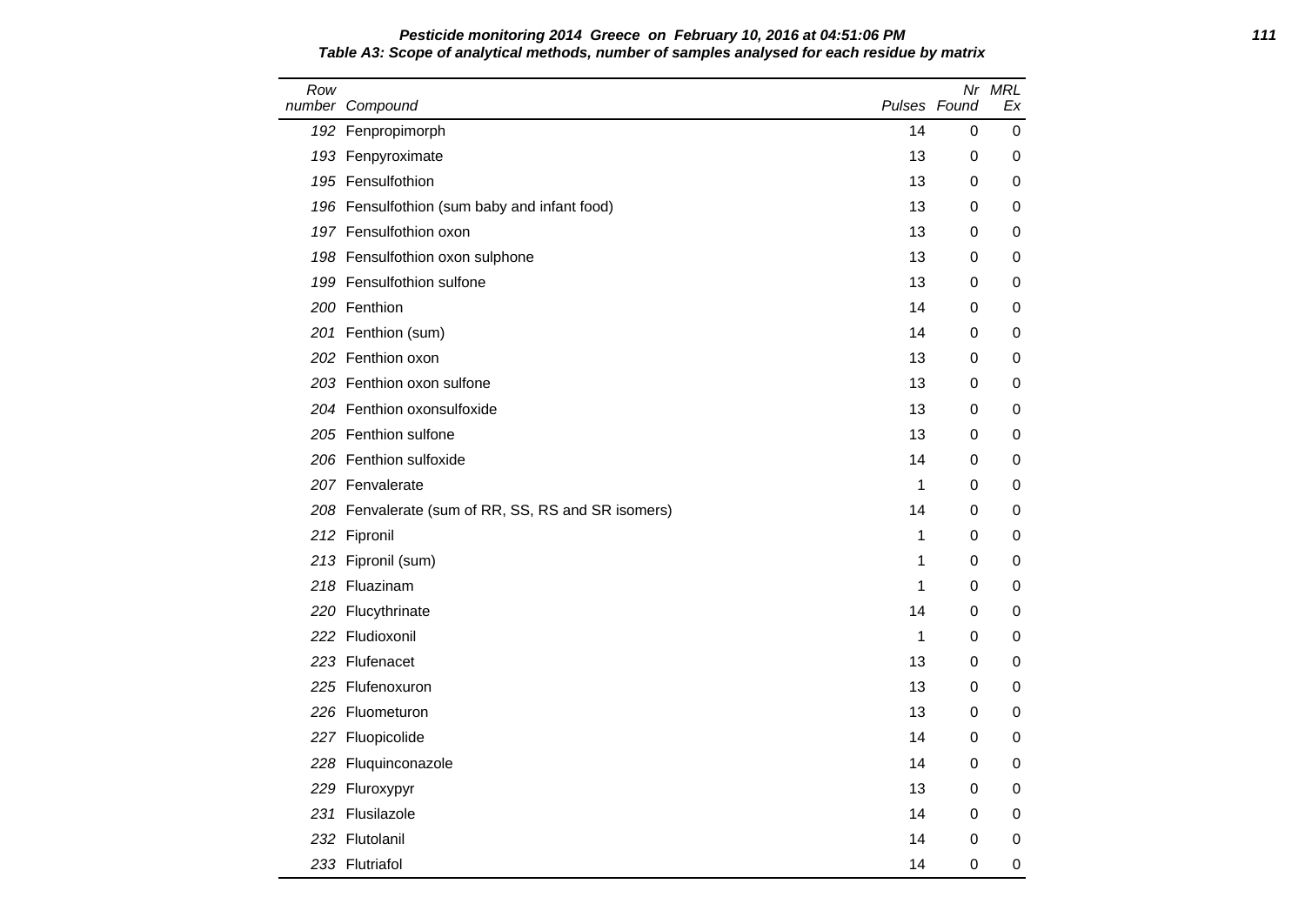**Pesticide monitoring 2014 Greece on February 10, 2016 at 04:51:06 PM 112 Table A3: Scope of analytical methods, number of samples analysed for each residue by matrix**

| Row | number Compound                                                               | Pulses Found |   | Nr MRL<br>Ex |
|-----|-------------------------------------------------------------------------------|--------------|---|--------------|
|     | 235 Folpet                                                                    | 14           | 0 | $\pmb{0}$    |
|     | 236 Foramsulfuron                                                             | 13           | 0 | 0            |
|     | 237 Formetanate                                                               | 14           | 0 | 0            |
|     | 238 Formetanate                                                               | 14           | 0 | 0            |
|     | 240 Fosthiazate                                                               | 13           | 0 | 0            |
|     | 241 Furathiocarb                                                              | 13           | 0 | 0            |
|     | 252 Heptachlor                                                                | 14           | 0 | 0            |
| 253 | Heptachlor (sum of heptachlor and heptachlor epoxide expressed as heptachlor) | 14           | 0 | 0            |
|     | 255 Heptachlor epoxide                                                        | 13           | 0 | 0            |
|     | 257 Heptenophos                                                               | 14           | 0 | 0            |
|     | 258 Hexachlorobenzene                                                         | 13           | 0 | 0            |
| 259 | Hexachlorocyclohexane (HCH), alpha-isomer                                     | 13           | 0 | 0            |
| 260 | Hexachlorocyclohexane (HCH), beta-isomer                                      | 13           | 0 | 0            |
| 261 | Hexachlorocyclohexane (HCH), sum of isomers, except the gamma isomer          | 13           | 0 | 0            |
|     | 262 Hexaconazole                                                              | 14           | 0 | 0            |
|     | 264 Hexythiazox                                                               | 14           | 0 | 0            |
|     | 265 Imazalil                                                                  | 14           | 0 | 0            |
|     | 266 Imazamethabenz-methyl                                                     | 13           | 0 | 0            |
| 267 | Imidacloprid                                                                  | 14           | 0 | 0            |
| 268 | Indoxacarb as sum of the isomers S and R                                      | 14           | 0 | 0            |
| 271 | Iprodione                                                                     | 14           | 0 | 0            |
| 272 | Iprovalicarb                                                                  | 14           | 0 | 0            |
| 273 | Isofenphos-methyl                                                             | 14           | 0 | 0            |
|     | 274 Isoprothiolane                                                            | 13           | 0 | 0            |
| 275 | Isoproturon                                                                   | 13           | 0 | 0            |
| 276 | Jasmolin I                                                                    | 13           | 0 | 0            |
|     | 277 Jasmolin II                                                               | 13           | 0 | 0            |
|     | 278 Kresoxim-methyl                                                           | 14           | 0 | 0            |
|     | 279 Lambda-Cyhalothrin                                                        | 14           | 0 | 0            |
|     | 281 Lindane (Gamma-isomer of hexachlorociclohexane (HCH))                     | 14           | 0 | 0            |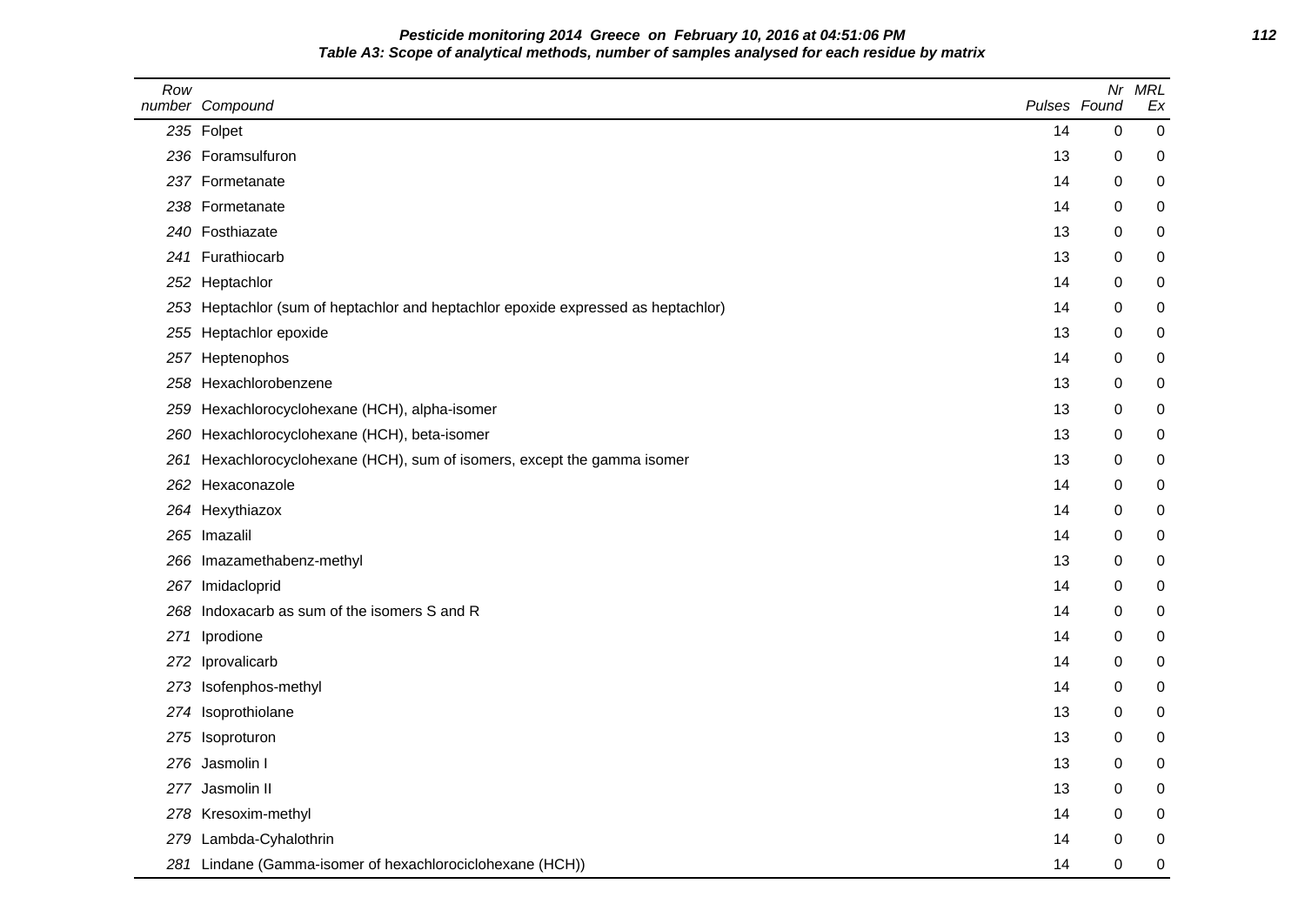# **Pesticide monitoring 2014 Greece on February 10, 2016 at 04:51:06 PM 113 Table A3: Scope of analytical methods, number of samples analysed for each residue by matrix**

| Row | number Compound                                                                                                          | Pulses Found | Nr       | <b>MRL</b><br>Ex |
|-----|--------------------------------------------------------------------------------------------------------------------------|--------------|----------|------------------|
|     | 282 Linuron                                                                                                              | 14           | 0        | 0                |
|     | 283 Lufenuron                                                                                                            | 13           | 0        | 0                |
|     | 286 Malaoxon                                                                                                             | 14           | 0        | 0                |
|     | 287 Malathion                                                                                                            | 14           | 3        | 0                |
|     | 288 Malathion (sum of malathion and malaoxon expressed as malathion)                                                     | 14           | 3        | 2                |
|     | 290 Mecarbam                                                                                                             | 14           | 0        | 0                |
| 292 | Mepanipyrim                                                                                                              | 14           | 0        | 0                |
| 293 | Mepanipyrim (Mepanipyrim and its metabolite (2-anilino-4-(2-hydroxypropyl)-6-methylpyrimidine) expressed as mepanipyrim) | 1            | 0        | 0                |
| 296 | Metaflumizone (sum of E- and Z- isomers)                                                                                 | 13           | 0        | 0                |
|     | 297 Metalaxyl                                                                                                            | 1            | 0        | 0                |
| 298 | Metalaxyl (Metalaxyl including other mixtures of constituent isomers including Metalaxyl-M (sum of isomers))             | 14           | 0        | 0                |
| 299 | Metamitron                                                                                                               | 13           | 0        | 0                |
|     | 300 Metazachlor                                                                                                          | 13           | 0        | 0                |
| 301 | Metconazole                                                                                                              | 14           | 0        | $\pmb{0}$        |
|     | 302 Methabenzthiazuron                                                                                                   | 13           | 0        | 0                |
|     | 303 Methacrifos                                                                                                          | 13           | 0        | 0                |
|     | 304 Methamidophos                                                                                                        | 14           | $\Omega$ | 0                |
|     | 305 Methidathion                                                                                                         | 14           | 0        | 0                |
|     | 306 Methiocarb                                                                                                           | 14           | 0        | 0                |
|     | 307 Methiocarb (sum of methiocarb and methiocarb sulfoxide and sulfone, expressed as methiocarb)                         | 14           | 0        | $\pmb{0}$        |
|     | 308 Methiocarb sulfone                                                                                                   | 14           | 0        | $\pmb{0}$        |
| 309 | Methiocarb sulfoxide                                                                                                     | 13           | 0        | 0                |
|     | 310 Metholachlor                                                                                                         | 14           | 0        | $\pmb{0}$        |
|     | 311 Methomyl                                                                                                             | 14           | 0        | 0                |
| 312 | Methomyl and thiodicarb (sum of methomyl and thiodicarb expressed as methomyl)                                           | 14           | 0        | 0                |
|     | 313 Methoxychlor                                                                                                         | 13           | 0        | 0                |
|     | 314 Methoxyfenozide                                                                                                      | 13           | 0        | 0                |
|     | 315 Metobromuron                                                                                                         | 13           | 0        | $\pmb{0}$        |
|     | 317 Metoxuron                                                                                                            | 13           | 0        | 0                |
|     | 318 Metrafenone                                                                                                          | 1            | 0        | 0                |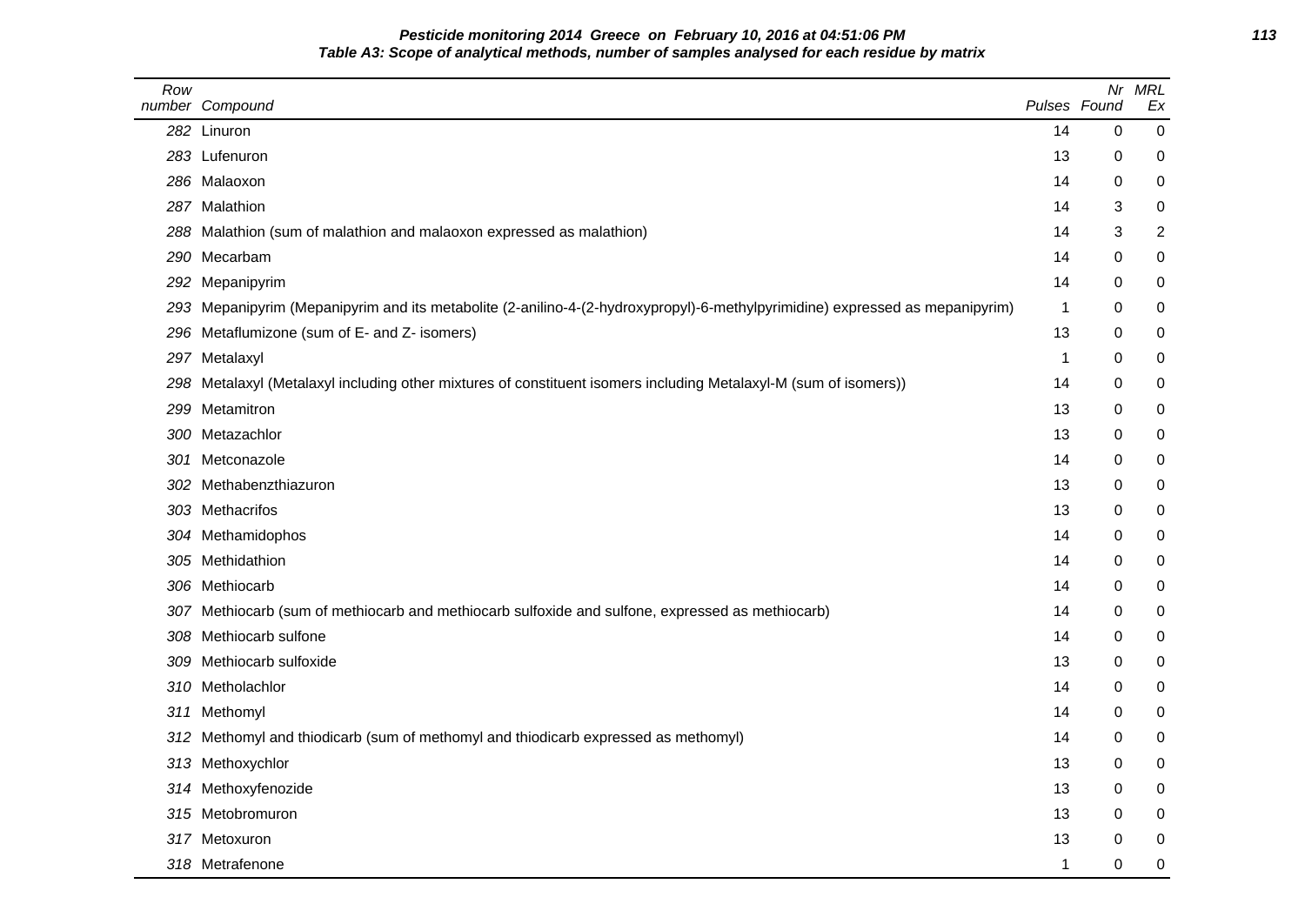**Pesticide monitoring 2014 Greece on February 10, 2016 at 04:51:06 PM 114 Table A3: Scope of analytical methods, number of samples analysed for each residue by matrix**

| Row | number Compound                                                                                             | Pulses Found | Nr          | <b>MRL</b><br>Ex |
|-----|-------------------------------------------------------------------------------------------------------------|--------------|-------------|------------------|
|     | 319 Metribuzin                                                                                              | 14           | 0           | $\pmb{0}$        |
| 320 | Metsulfuron-methyl                                                                                          | 13           | 0           | 0                |
| 321 | Mevinphos (sum of E- and Z-isomers)                                                                         | 13           | 0           | 0                |
| 322 | Monocrotophos                                                                                               | 14           | 0           | 0                |
|     | 323 Monolinuron                                                                                             | 13           | 0           | 0                |
|     | 324 Myclobutanil                                                                                            | 14           | 0           | 0                |
|     | 325 Naled                                                                                                   | 13           | 0           | 0                |
|     | 326 Napropamide                                                                                             | 13           | 0           | 0                |
|     | 327 Nicosulfuron                                                                                            | 13           | 0           | 0                |
|     | 328 Nitenpyram                                                                                              | 13           | 0           | 0                |
| 329 | Nitrofen                                                                                                    | 13           | 0           | 0                |
|     | 330 Nuarimol                                                                                                | 13           | 0           | 0                |
| 331 | Omethoate                                                                                                   | 14           | 0           | 0                |
|     | 333 Oxadiazon                                                                                               | 14           | 0           | 0                |
|     | 334 Oxadixyl                                                                                                | 14           | 0           | 0                |
|     | 335 Oxamyl                                                                                                  | 14           | 0           | 0                |
|     | 337 Oxydemeton-methyl                                                                                       | 14           | 0           | 0                |
|     | 338 Oxydemeton-methyl (sum of oxydemeton-methyl and demeton-S-methylsulfone expressed as oxydemeton-methyl) | 14           | 0           | 0                |
|     | 339 Oxyfluorfen                                                                                             | 14           | $\mathbf 0$ | 0                |
|     | 340 Paclobutrazol                                                                                           | 14           | 0           | 0                |
|     | 342 Paraoxon-methyl                                                                                         | 14           | 0           | 0                |
|     | 343 Parathion                                                                                               | 14           | 0           | 0                |
|     | 344 Parathion-methyl                                                                                        | 14           | 0           | 0                |
|     | 345 Parathion-methyl (sum of Parathion-methyl and paraoxon-methyl expressed as Parathion-methyl)            | 14           | 0           | 0                |
| 346 | Penconazole                                                                                                 | 14           | 0           | 0                |
|     | 347 Pencycuron                                                                                              | 14           | 0           | 0                |
| 348 | Pendimethalin                                                                                               | 14           | 0           | 0                |
| 349 | Pentachloroaniline                                                                                          | 13           | 0           | 0                |
|     | 350 Permethrin (sum of isomers)                                                                             | 14           | 0           | 0                |
|     | 351 Phenothrin                                                                                              | 13           | $\mathbf 0$ | 0                |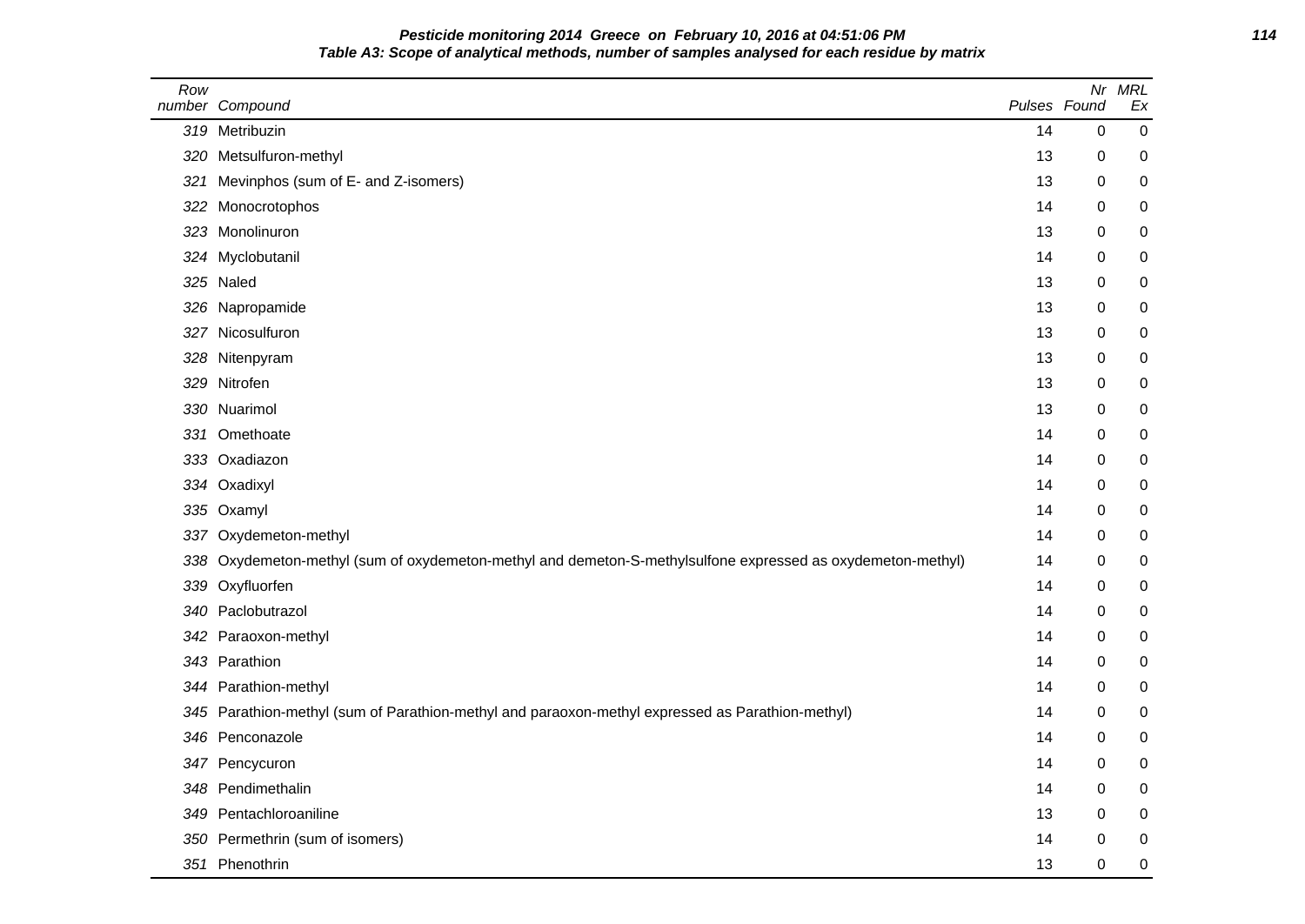**Pesticide monitoring 2014 Greece on February 10, 2016 at 04:51:06 PM 115 Table A3: Scope of analytical methods, number of samples analysed for each residue by matrix**

| Row | number Compound                                                                                                            |                | Pulses Found | Nr MRL<br>Ex |
|-----|----------------------------------------------------------------------------------------------------------------------------|----------------|--------------|--------------|
|     | 352 Phenthoate                                                                                                             | 14             | 0            | $\mathbf 0$  |
|     | 353 Phorate                                                                                                                | -1             | 0            | 0            |
|     | 354 Phorate (sum of phorate, its oxygen analogue and their sulfones expressed as phorate)                                  | 14             | 0            | $\mathbf 0$  |
|     | 355 Phorate sulfone                                                                                                        | $\overline{1}$ | $\mathbf 0$  | 0            |
|     | 356 Phorate-Sulfoxid                                                                                                       | 1              | 0            | 0            |
|     | 357 Phosalone                                                                                                              | 14             | $\mathbf 0$  | 0            |
|     | 358 Phosmet                                                                                                                | 14             | $\mathbf 0$  | 0            |
|     | 359 Phosmet (phosmet and phosmet oxon expressed as phosmet)                                                                | 14             | 0            | 0            |
|     | 360 Phosmet oxon                                                                                                           | 13             | $\mathbf 0$  | 0            |
|     | 361 Phosphamidon                                                                                                           | $\overline{1}$ | 0            | 0            |
|     | 362 Phoxim                                                                                                                 | 13             | 0            | 0            |
|     | 363 Picoxystrobin                                                                                                          | 13             | $\mathbf 0$  | 0            |
|     | 364 Pirimicarb                                                                                                             | 14             | 0            | 0            |
|     | 365 Pirimicarb (sum of Pirimicarb and desmethyl pirimicarb expressed as Pirimicarb)                                        | 14             | 0            | 0            |
|     | 366 Pirimicarb desmethyl                                                                                                   | 14             | $\mathbf 0$  | 0            |
|     | 368 Pirimiphos-methyl                                                                                                      | 14             | 0            | 0            |
|     | 369 Primisulfuron                                                                                                          | 13             | 0            | 0            |
|     | 370 Prochloraz                                                                                                             | 14             | $\mathbf 0$  | 0            |
|     | 371 Prochloraz (sum of prochloraz and its metabolites containing the 2,4,6-Trichlorophenol moiety expressed as prochloraz) | 14             | 0            | 0            |
|     | 372 Procymidone                                                                                                            | 14             | 0            | 0            |
|     | 373 Profenofos                                                                                                             | 14             | $\mathbf 0$  | 0            |
|     | 376 Prometryn                                                                                                              | 14             | 0            | 0            |
|     | 377 Propachlor                                                                                                             | 13             | $\mathbf 0$  | 0            |
|     | 378 Propachlor: oxalinic derivate of propachlor, expressed as propachlor                                                   | 14             | 0            | 0            |
|     | 380 Propamocarb (sum of propamocarb and its salt expressed as propamocarb)                                                 | 13             | 0            | 0            |
|     | 381 Propanil                                                                                                               | 13             | 0            | 0            |
|     | 382 Propargite                                                                                                             | 14             | 0            | 0            |
|     | 384 Propham                                                                                                                | 13             | 0            | 0            |
|     | 385 Propiconazole                                                                                                          | 14             | 0            | 0            |
|     | 386 Propoxur                                                                                                               | $\overline{1}$ | $\Omega$     | 0            |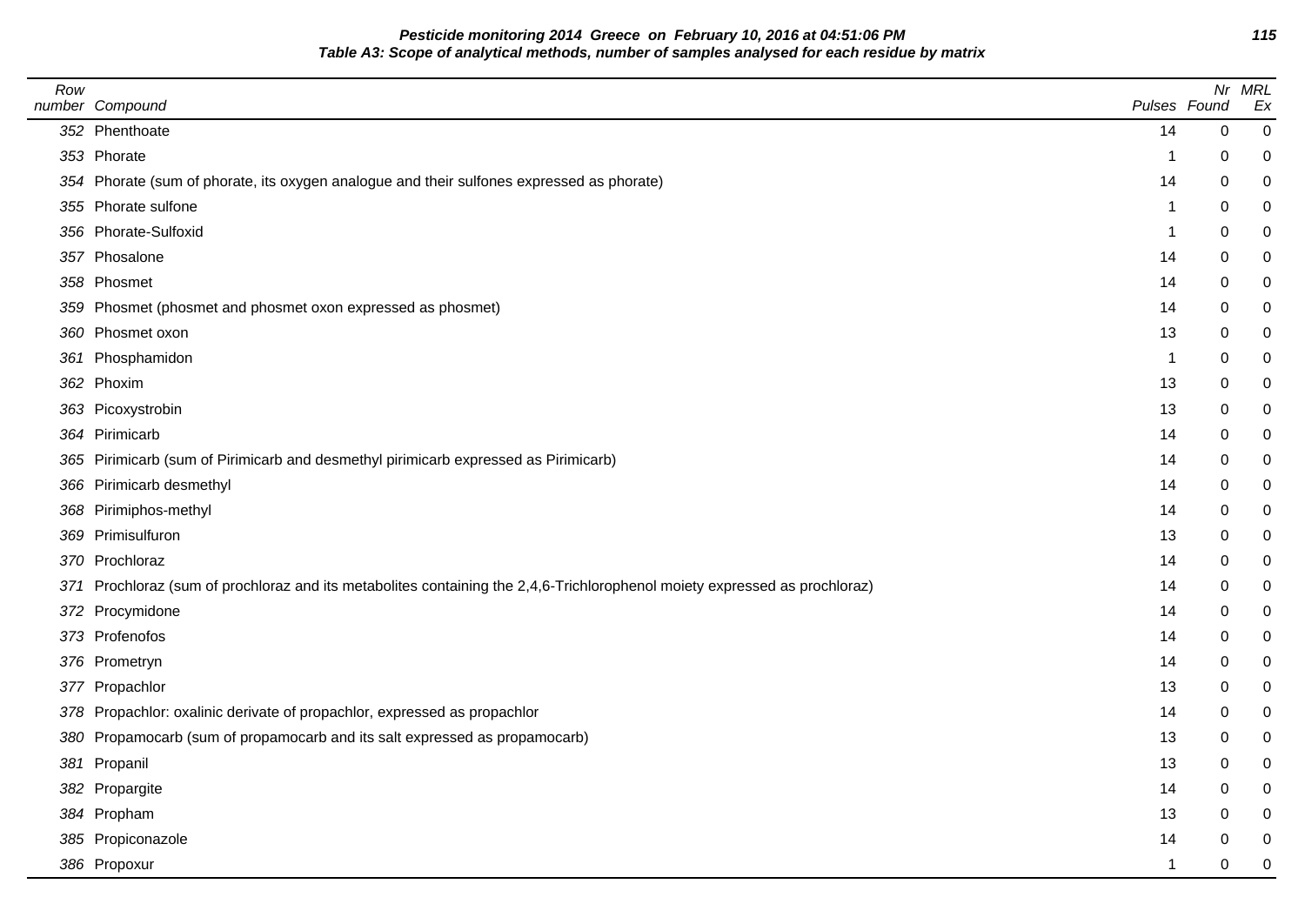**Pesticide monitoring 2014 Greece on February 10, 2016 at 04:51:06 PM 116 Table A3: Scope of analytical methods, number of samples analysed for each residue by matrix**

| Row | number Compound                                                                                                                                                       | Pulses Found |   | Nr MRL<br>Ex |
|-----|-----------------------------------------------------------------------------------------------------------------------------------------------------------------------|--------------|---|--------------|
|     | 387 Propyzamide                                                                                                                                                       | 14           | 0 | 0            |
|     | 388 Prothioconazole (prothioconazole-desthio)                                                                                                                         | -1           | 0 | 0            |
|     | 390 Prothiofos                                                                                                                                                        | 14           | 0 | 0            |
|     | 391 Pymetrozine                                                                                                                                                       | 13           | 0 |              |
|     | 392 Pyraclostrobin                                                                                                                                                    | 14           | 0 | 0            |
|     | 393 Pyrazophos                                                                                                                                                        | 14           | 0 |              |
|     | 394 Pyrethrin I                                                                                                                                                       | 13           | 0 |              |
|     | 395 Pyrethrin II                                                                                                                                                      | 13           | 0 |              |
|     | 396 Pyrethrins                                                                                                                                                        | 13           | 0 |              |
|     | 397 Pyridaben                                                                                                                                                         | 14           | 0 |              |
|     | 398 Pyridate                                                                                                                                                          | 13           | 0 |              |
|     | 399 Pyridate (sum of pyridate, its hydrolysis product CL 9673 (6-chloro-4-hydroxy-3-phenylpyridazin) and hydrolysable conjugates of CL 9673 expressed as<br>pyridate) | 13           | 0 | 0            |
|     | 400 Pyrifenox                                                                                                                                                         | 14           | 0 | 0            |
|     | 401 Pyrimethanil                                                                                                                                                      | 14           | 0 | 0            |
|     | 402 Pyriproxyfen                                                                                                                                                      | 14           | 0 |              |
|     | 403 Quinalphos                                                                                                                                                        | 14           | 0 |              |
|     | 404 Quinoxyfen                                                                                                                                                        | 14           | 0 | 0            |
|     | 405 Quintozene                                                                                                                                                        | 13           | 0 |              |
|     | 406 Quintozene (sum of quintozene and pentachloro-aniline expressed as quintozene)                                                                                    | 13           | 0 |              |
|     | 407 Resmethrin (resmethrin including other mixtures of consituent isomers (sum of isomers))                                                                           | 13           | 0 | 0            |
|     | 408 Rimsulfuron                                                                                                                                                       | 13           | 0 |              |
|     | 410 Sethoxydim                                                                                                                                                        | 13           | 0 | 0            |
|     | 411 Simazine                                                                                                                                                          | 13           | 0 |              |
|     | 413 Spinosad (sum of Spinosyn A and Spinosyn D, expressed as Spinosad)                                                                                                | 13           | 0 |              |
|     | 414 Spinosyn A                                                                                                                                                        | 13           | 0 | 0            |
|     | 415 Spinosyn D                                                                                                                                                        | 13           | 0 | 0            |
|     | 416 Spirodiclofen                                                                                                                                                     | 13           | 0 |              |
|     | 417 Spiroxamine                                                                                                                                                       | 14           | 0 |              |
|     | 418 Tebuconazole                                                                                                                                                      | 14           | 0 |              |
|     | 419 Tebufenozide                                                                                                                                                      | 13           | 0 |              |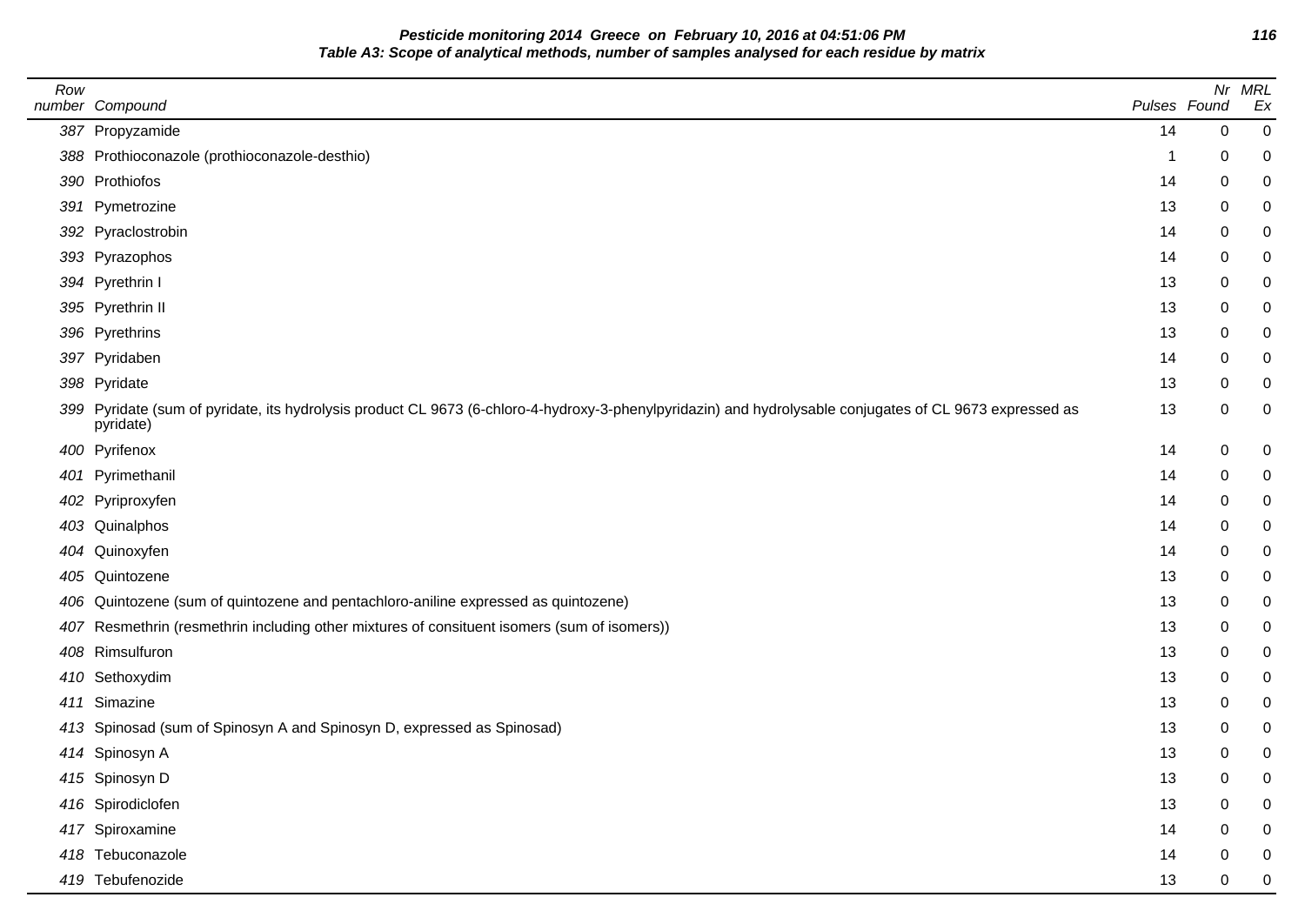# **Pesticide monitoring 2014 Greece on February 10, 2016 at 04:51:06 PM 117 Table A3: Scope of analytical methods, number of samples analysed for each residue by matrix**

| Row | number Compound                                                                                  | Pulses Found | Nr               | <b>MRL</b><br>Ex |
|-----|--------------------------------------------------------------------------------------------------|--------------|------------------|------------------|
|     | 420 Tebufenpyrad                                                                                 | 14           | 0                | 0                |
|     | 421 Tecnazene                                                                                    | 13           | 0                | 0                |
|     | 423 Tefluthrin                                                                                   | 14           | 0                | 0                |
|     | 424 Temephos                                                                                     | 13           | 0                | 0                |
|     | 425 Terbufos                                                                                     | 13           | $\mathbf 0$      | 0                |
|     | 426 Terbufos (sum baby and infant food)                                                          | 13           | 0                | 0                |
|     | 427 Terbufos sulfone                                                                             | 13           | 0                | 0                |
|     | 428 Terbufos sulfoxide                                                                           | 13           | 0                | 0                |
|     | 429 Terbuthylazine                                                                               | 14           | 0                | 0                |
|     | 430 Terbutryn                                                                                    | 13           | $\boldsymbol{0}$ | $\mathbf 0$      |
|     | 431 Tetrachlorvinphos                                                                            | 13           | 0                | 0                |
|     | 432 Tetraconazole                                                                                | 14           | 0                | 0                |
|     | 433 Tetradifon                                                                                   | 14           | 0                | 0                |
|     | 435 Thiabendazole                                                                                | 14           | 0                | 0                |
|     | 436 Thiacloprid                                                                                  | 14           | $\mathbf 0$      | 0                |
| 437 | Thiametoxam                                                                                      | 14           | 0                | 0                |
| 438 | Thiametoxam (sum of thiametoxam and clothianidin expressed as thiametoxam)                       | 14           | 0                | 0                |
|     | 440 Thifensulfuron-methyl                                                                        | 13           | 0                | 0                |
| 441 | Thiobencarb                                                                                      | 13           | 0                | 0                |
|     | 442 Thiodicarb                                                                                   | 13           | 0                | 0                |
|     | 443 Thiophanate-methyl                                                                           | 13           | 0                | 0                |
|     | 444 Tolclofos-methyl                                                                             | 14           | 0                | 0                |
|     | 445 Tolylfluanid                                                                                 | 1            | 0                | 0                |
|     | 446 Tolylfluanid (Sum of tolylfluanid and dimethylaminosulfotoluidide expressed as tolylfluanid) | 14           | $\mathbf 0$      | 0                |
|     | 447 Tralkoxydim                                                                                  | 13           | 0                | 0                |
|     | 450 Triadimefon                                                                                  | 14           | 0                | 0                |
|     | 451 Triadimefon (sum of Triadimefon and Triadimenol)                                             | 14           | $\boldsymbol{0}$ | 0                |
|     | 452 Triadimenol                                                                                  | 14           | 0                | $\mathbf 0$      |
|     | 453 Triasulfuron                                                                                 | 13           | $\mathbf 0$      | 0                |
|     | 454 Triazophos                                                                                   | 14           | $\mathbf 0$      | 0                |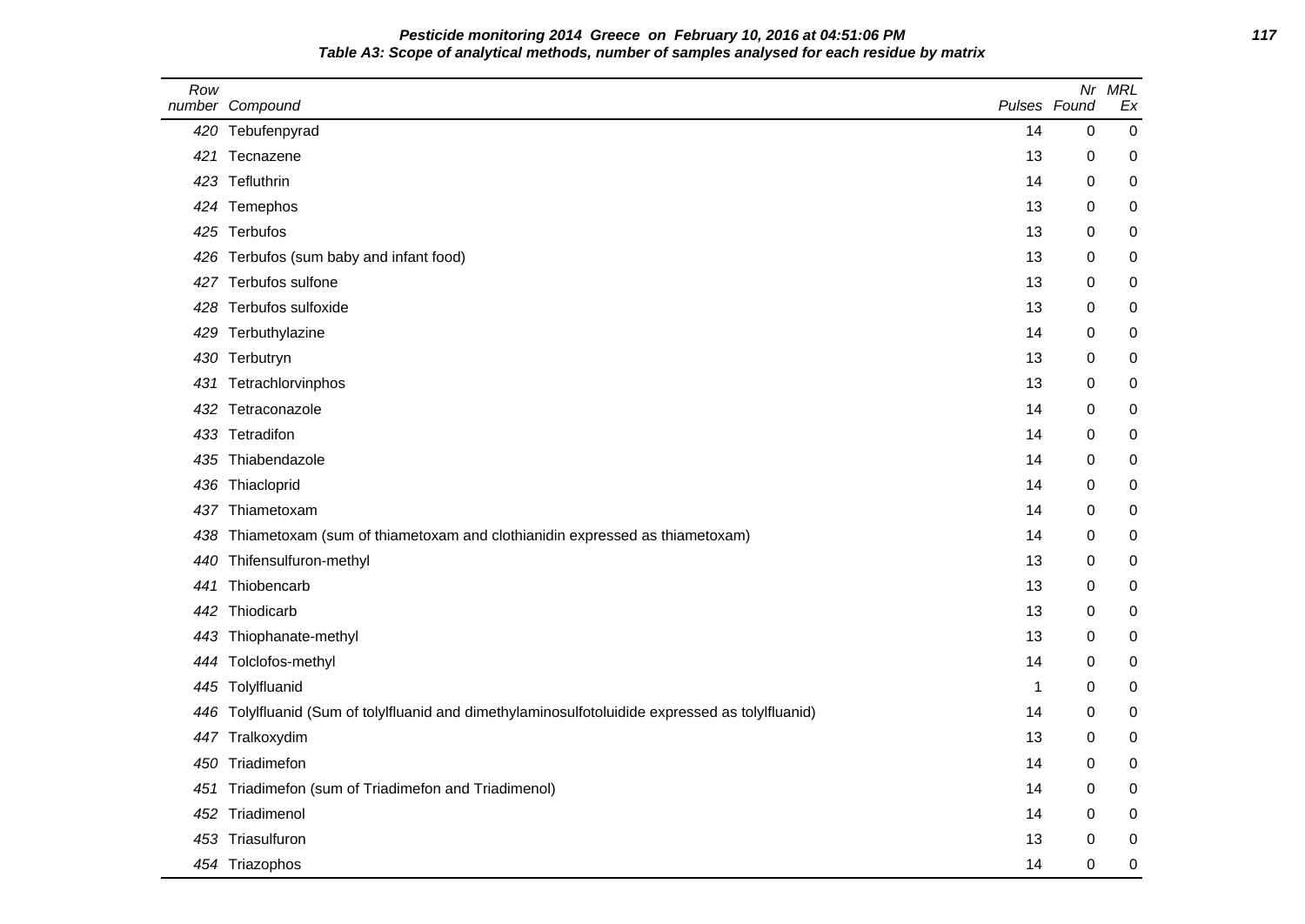# **Pesticide monitoring 2014 Greece on February 10, 2016 at 04:51:06 PM 118 Table A3: Scope of analytical methods, number of samples analysed for each residue by matrix**

| Row | number Compound                                                                                                             |      | Nr<br>Pulses Found | MRL<br>Ex      |
|-----|-----------------------------------------------------------------------------------------------------------------------------|------|--------------------|----------------|
|     | 455 Trichlorfon                                                                                                             |      | 0                  | $\overline{0}$ |
|     | 457 Tricyclazole                                                                                                            | 13   | 0                  | $\overline{0}$ |
|     | 458 Trifloxystrobin                                                                                                         | 14   | $\mathbf 0$        | $\mathbf 0$    |
| 461 | Trifluralin                                                                                                                 | 14   | 0                  | $\mathbf 0$    |
|     | 463 Triticonazole                                                                                                           | 14   | 0                  | $\mathbf 0$    |
|     | 464 Vamidothion                                                                                                             | 13   | 0                  | $\mathbf 0$    |
|     | 465 Vinclozolin                                                                                                             | 14   | 0                  | $\mathbf 0$    |
|     | 466 Vinclozolin (sum of Vinclozolin and all metabolites containing the 3,5-dichloraniline moiety, expressed as Vinclozolin) | 14   | $\mathbf 0$        | $\mathbf 0$    |
|     | 467 Zoxamide                                                                                                                | 13   | $\pmb{0}$          | $\mathbf 0$    |
|     | 468 alpha-Endosulfan                                                                                                        | 14   | 0                  | $\mathbf 0$    |
|     | 470 beta-Endosulfan                                                                                                         | 14   | 0                  | $\mathbf 0$    |
| 471 | cis-Chlordane                                                                                                               | 13   | 0                  | $\mathbf 0$    |
|     | 473 tau-Fluvalinate                                                                                                         | 14   | $\mathbf 0$        | $\mathbf 0$    |
|     | 474 trans-Chlordane                                                                                                         | 13   | 0                  | $\mathbf 0$    |
|     |                                                                                                                             | 4821 | 20                 | $\overline{7}$ |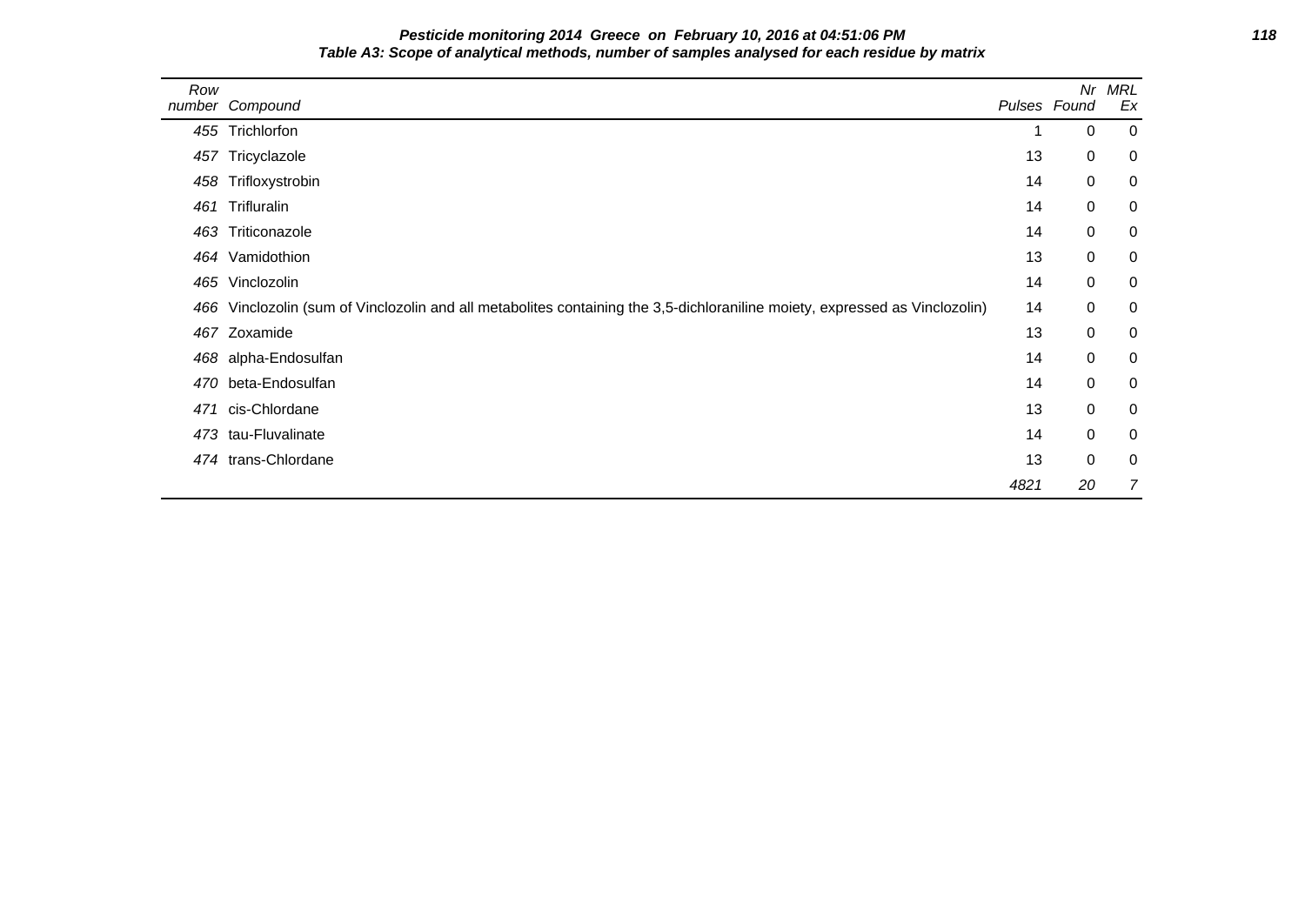#### **Pesticide monitoring 2014 Greece on February 10, 2016 at 04:51:06 PM 119 Table A3: Scope of analytical methods, number of samples analysed for each residue by matrix**

| Row | number Compound                 | Sugar<br>Plants | Nr<br>Found | <b>MRL</b><br>Еx |
|-----|---------------------------------|-----------------|-------------|------------------|
| 6   | Abamectin (sum)                 | $\overline{2}$  | 0           | 0                |
|     | 7 Acephate                      | 2               | 0           | 0                |
| 8   | Acetamiprid                     | 2               | 0           | 0                |
| 9   | Acetochlor                      | 2               | 0           | 0                |
| 10  | Aclonifen                       | 2               | 0           | 0                |
| 11  | Acrinathrin                     | 2               | 0           | 0                |
| 12  | Alachlor                        | $\overline{2}$  | 0           | 0                |
| 13  | Aldicarb                        | $\overline{2}$  | 0           | 0                |
|     | 14 Aldicarb (sum)               | 2               | 0           | 0                |
|     | 15 Aldicarb sulfone             | 2               | 0           | 0                |
| 16  | Aldicarb sulfoxide              | 2               | 0           | 0                |
|     | 17 Aldrin                       | 2               | 0           | 0                |
| 18  | <b>Aldrin and Dieldrin</b>      | 2               | 0           | 0                |
|     | 20 Ametryn                      | 2               | 0           | 0                |
|     | 23 Asulam                       | 2               | 0           | 0                |
|     | 25 Atrazine                     | 2               | 0           | 0                |
| 26  | Avermectin B1a                  | $\overline{2}$  | 0           | 0                |
|     | 27 Avermectin B1b               | 2               | 0           | 0                |
| 28  | Azimsulfuron                    | 2               | 0           | 0                |
|     | 29 Azinphos-ethyl               | 2               | 0           | 0                |
| 30  | Azinphos-methyl                 | 2               | 0           | 0                |
| 31  | Azoxystrobin                    | 2               | 0           | 0                |
| 33  | Benalaxyl (sum)                 | 2               | 0           | 0                |
| 36  | <b>Benfluralin</b>              | 2               | 0           | 0                |
| 37  | Benfuracarb                     | 2               | 0           | 0                |
| 38  | Bensulfuron-ethyl               | 2               | 0           | 0                |
| 40  | Bentazone (sum animal products) | 2               | 0           | 0                |
| 41  | Benzoximate                     | $\overline{2}$  | 0           | 0                |
| 42  | <b>Bifenthrin</b>               | 2               | 0           | 0                |
| 44  | <b>Bitertanol</b>               | 2               | 0           | 0                |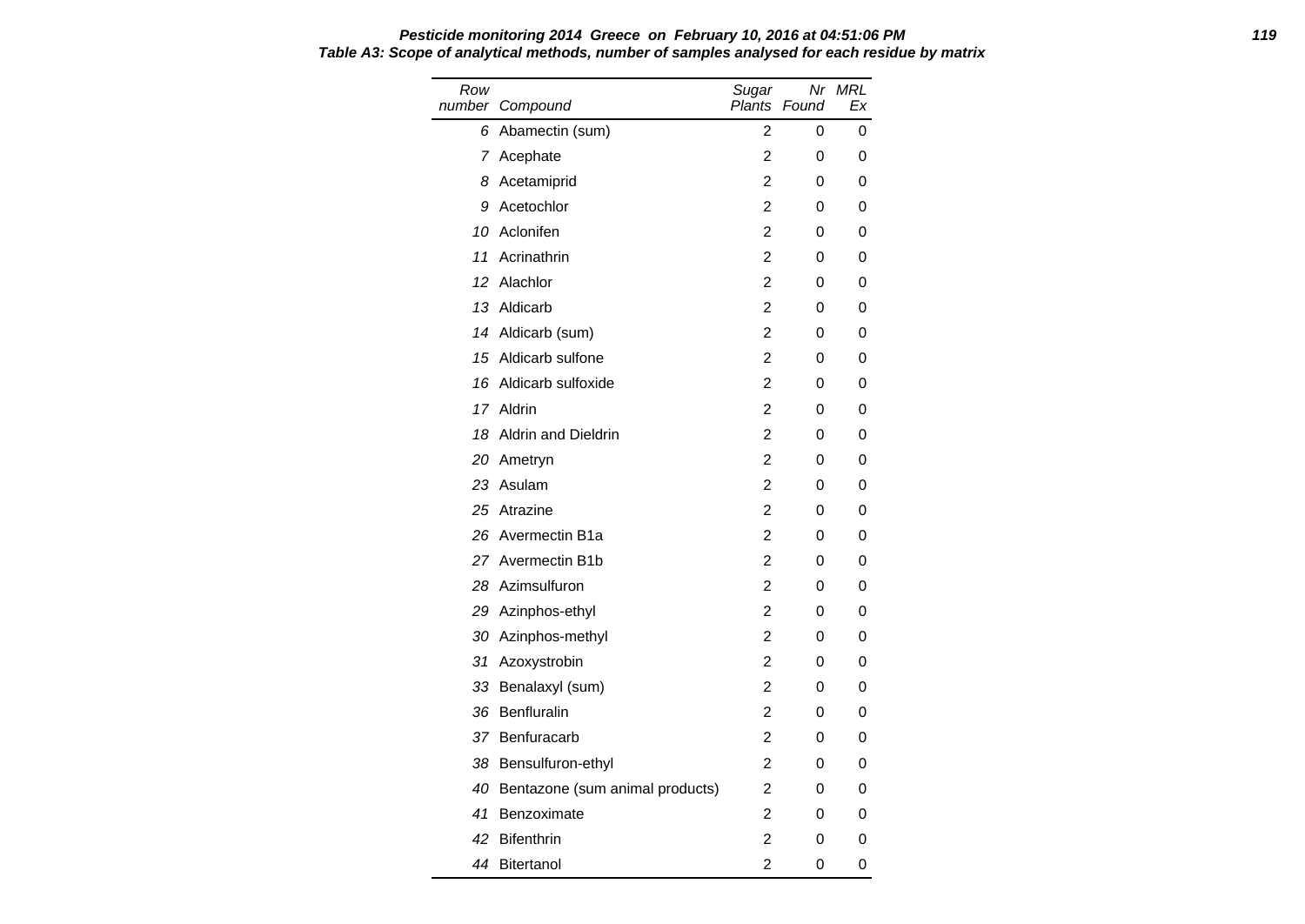#### **Pesticide monitoring 2014 Greece on February 10, 2016 at 04:51:06 PM 120 Table A3: Scope of analytical methods, number of samples analysed for each residue by matrix**

| Row<br>number | Compound                | Sugar<br><b>Plants</b> | Nr<br>Found | MRL<br>Еx |
|---------------|-------------------------|------------------------|-------------|-----------|
| 45            | <b>Boscalid</b>         | 2                      | 0           | 0         |
| 46            | <b>Bromacil</b>         | 2                      | 0           | 0         |
| 48            | Bromophos-ethyl         | 2                      | 0           | 0         |
| 49            | Bromopropylate          | 2                      | 0           | 0         |
| 50            | Bromuconazole (sum)     | 2                      | 0           | 0         |
| 51            | <b>Bupirimate</b>       | 2                      | 0           | 0         |
| 52            | <b>Buprofezin</b>       | $\overline{2}$         | 0           | 0         |
| 53            | Cadusafos               | $\overline{2}$         | 0           | 0         |
| 54            | Captafol                | $\overline{2}$         | 0           | 0         |
|               | 55 Captan               | 2                      | 0           | 0         |
|               | 57 Carbaryl             | $\overline{2}$         | 0           | 0         |
| 59            | Carbendazim and benomyl | 2                      | 0           | 0         |
| 60            | Carbofuran              | $\overline{2}$         | 0           | 0         |
| 61            | Carbofuran (sum)        | 2                      | 0           | 0         |
| 62            | Carbofuran, 3-hydroxy   | 2                      | 0           | 0         |
| 64            | Carbosulfan             | 2                      | 0           | 0         |
| 65            | Carboxin                | $\overline{2}$         | 0           | 0         |
| 67.           | Chlorbromuron           | 2                      | 0           | 0         |
| 70            | Chlordane (sum)         | $\overline{2}$         | 0           | 0         |
|               | 71 Chlorfenapyr         | $\overline{2}$         | 0           | 0         |
| 73            | Chlorfenvinphos         | 2                      | 0           | 0         |
| 74            | Chloridazon             | $\overline{2}$         | 0           | 0         |
| 77            | Chlorobenzilate         | $\overline{2}$         | 0           | 0         |
| 78            | Chlorothalonil          | 2                      | 0           | 0         |
| 79            | Chlorotoluron           | 2                      | 0           | 0         |
| 80            | Chloroxuron             | 2                      | 0           | 0         |
| 82            | Chlorpropham (sum)      | 2                      | 0           | 0         |
| 83            | Chlorpyrifos            | 2                      | 0           | 0         |
| 84            | Chlorpyrifos-methyl     | $\mathfrak{p}$         | 0           | 0         |
| 85            | Chlorsulfuron           | 2                      | 0           | 0         |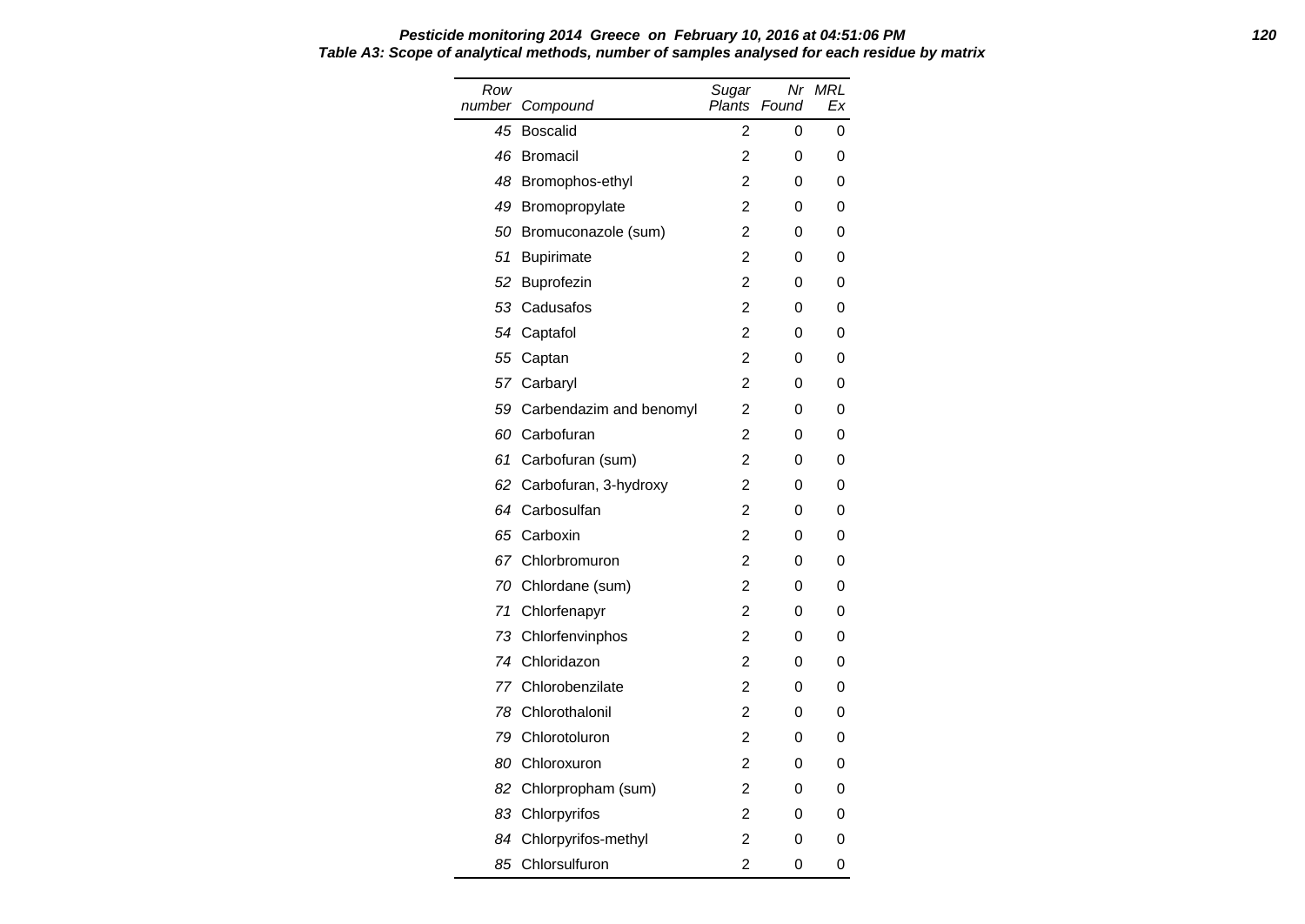| Row | number Compound              | Sugar            | Plants Found | Nr MRL<br>Ex |
|-----|------------------------------|------------------|--------------|--------------|
|     | 86 Chlorthal-dimethyl        | $\overline{2}$   | 0            | 0            |
|     | 88 Cinerin                   | $\overline{c}$   | 0            | 0            |
|     | 89 Cinerin I                 | $\overline{c}$   | 0            | 0            |
|     | 90 Cinerin II                | 2                | 0            | 0            |
|     | 91 Clethodim (sum)           | 2                | 0            | 0            |
|     | 92 Clofentezine              | 2                | 0            | 0            |
|     | 94 Clothianidin              | $\boldsymbol{2}$ | 0            | 0            |
|     | 95 Coumaphos                 | $\overline{c}$   | 0            | 0            |
|     | 96 Cyanazine                 | 2                | 0            | 0            |
|     | 98 Cyfluthrin (sum)          | $\overline{c}$   | 0            | 0            |
|     | 99 Cymoxanil                 | $\overline{c}$   | 0            | 0            |
|     | 101 Cypermethrin (sum)       | $\overline{c}$   | 0            | 0            |
|     | 102 Cyproconazole            | $\overline{c}$   | 0            | 0            |
|     | 103 Cyprodinil               | $\overline{c}$   | 0            | 0            |
|     | 104 Cyromazine               | 2                | 0            | 0            |
|     | 105 DDD, p,p-                | 2                | 0            | 0            |
|     | 106 DDE, o,p-                | 2                | 0            | 0            |
|     | 107 DDE, p,p-                | $\overline{c}$   | 0            | 0            |
|     | 108 DDT (sum)                | 2                | 0            | 0            |
|     | 109 DDT, o,p-                | $\overline{c}$   | 0            | 0            |
|     | 110 DDT, p,p-                | $\overline{c}$   | 0            | 0            |
|     | 111 Deltamethrin             | 2                | 0            | 0            |
|     | 113 Demeton-S-methyl         | $\boldsymbol{2}$ | 0            | 0            |
|     | 114 Demeton-S-methyl sulfone | $\overline{c}$   | 0            | 0            |
|     | 115 Desmetryn                | $\boldsymbol{2}$ | 0            | 0            |
|     | 116 Diafenthiuron            | 2                | 0            | 0            |
|     | 117 Diazinon                 | $\overline{c}$   | 0            | 0            |
|     | 119 Dichlofluanid            | 2                | 0            | 0            |
|     | 120 Dichloroaniline, 3,5-    | $\overline{c}$   | 0            | 0            |
|     | 124 Dichlorvos               | $\overline{c}$   | 0            | 0            |

# **Pesticide monitoring 2014 Greece on February 10, 2016 at 04:51:06 PM 121 Table A3: Scope of analytical methods, number of samples analysed for each residue by matrix**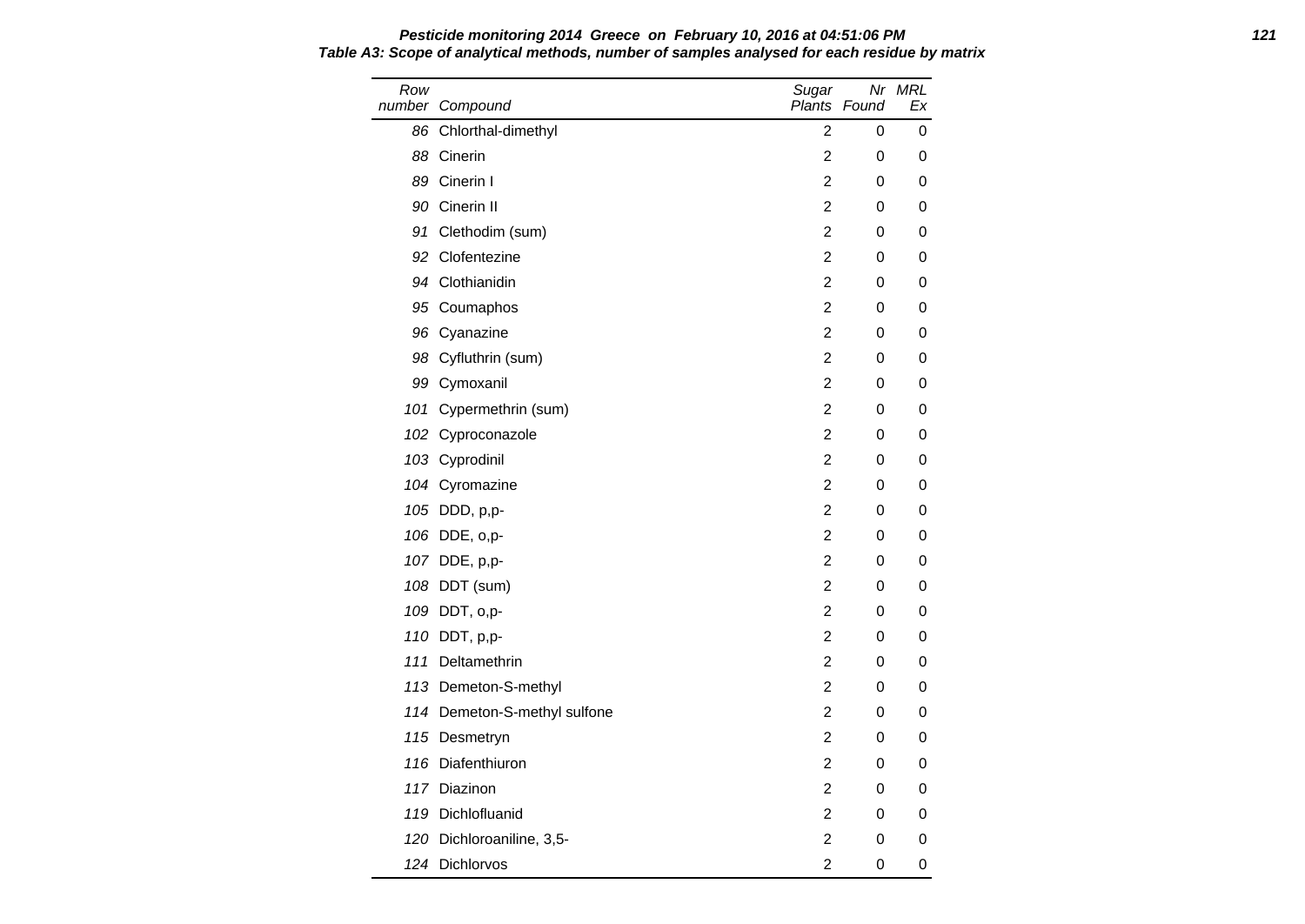Row number Compound Sugar Plants Found Nr MRL Ex 125 Dicloran 2 0 0 126 Dicofol (sum) 2 0 0 127 Dicofol o, p' 2 0 0 128 Dicofol p, p' 2 0 0 129 Dicrotophos 2 0 0 130 Dieldrin 2 0 0 131 Diethofencarb 2 0 0 132 Difenoconazole 2 0 0 133 Diflubenzuron 2 0 0 134 Diflufenican 2 0 0 135 Dimethoate **2** 0 0 136 Dimethoate (sum) 2 0 0 137 Dimethomorph 2 0 0 139 Diniconazole 2 0 0 140 Dinitramine 2 0 0 141 Dinobuton 2 0 0 146 Diphenamid 2 0 0 147 Diphenylamine 2 0 0 148 Disulfoton 2 0 0 149 Disulfoton (sum baby and infant food) 2 0 0 150 Disulfoton sulfone 2 0 0 0 151 Disulfoton sulfoxide 2 0 0 153 Diuron 4 0 0 154 Diuron **154 Diuron 164 Diuron 164 Diuron** 164 Diuron 165 Diuron 165 Diuron 165 Diuron 165 Diuron 165 Diuron 1 155 Dodemorph 2 0 0 157 EPN 2 0 0 158 Emamectin benzoate B1a, expressed as emamectin 2 0 0 159 Endosulfan (sum) 2 0 0 160 Endosulfansulfate and the control of the control of the control of the control of the control of the control of the control of the control of the control of the control of the control of the control of the control of t 161 Endrin 2 0 0

# **Pesticide monitoring 2014 Greece on February 10, 2016 at 04:51:06 PM 122 Table A3: Scope of analytical methods, number of samples analysed for each residue by matrix**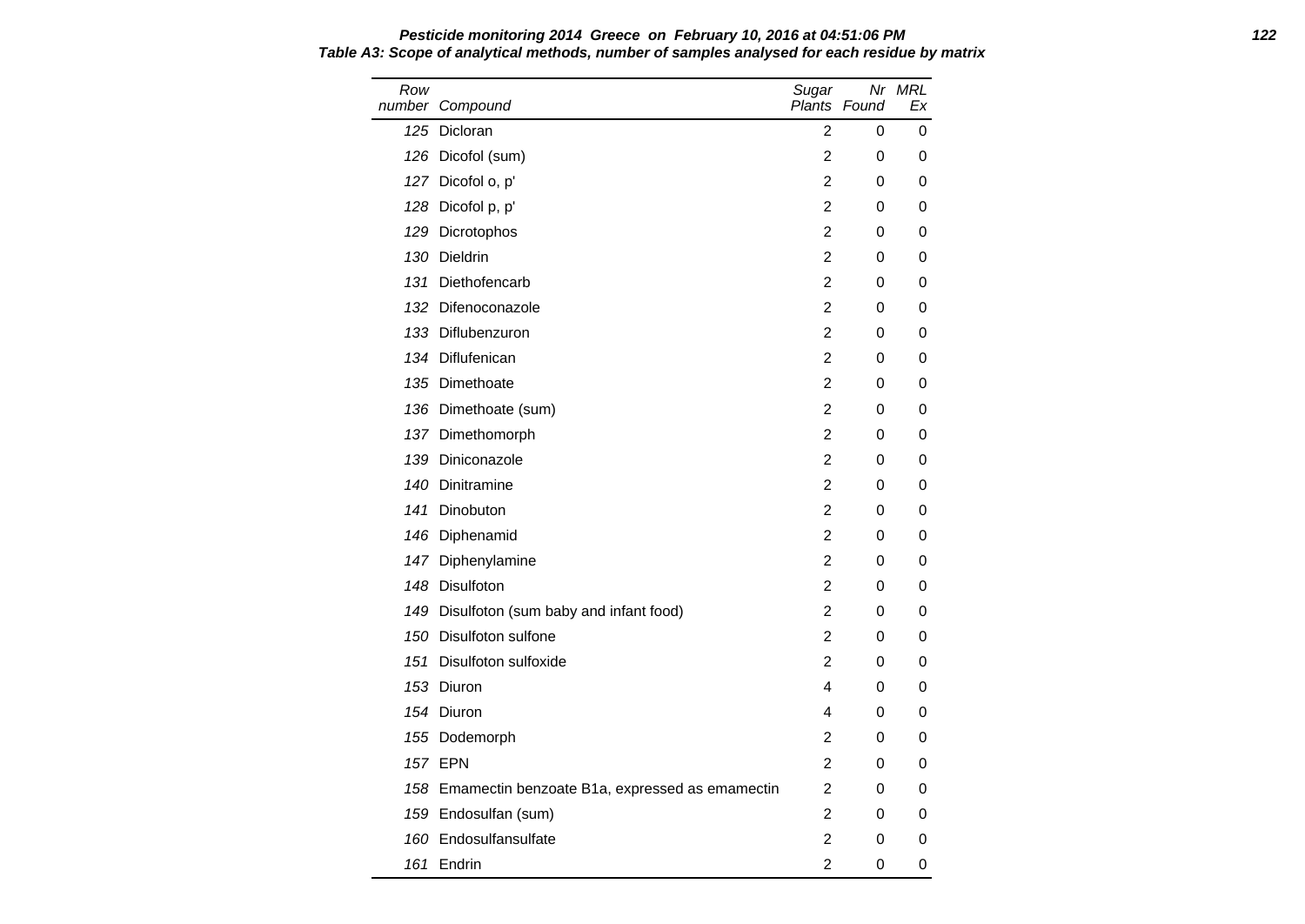#### **Pesticide monitoring 2014 Greece on February 10, 2016 at 04:51:06 PM 123 Table A3: Scope of analytical methods, number of samples analysed for each residue by matrix**

| Row | number Compound                              | Sugar          | Plants Found | Nr MRL<br>Еx |
|-----|----------------------------------------------|----------------|--------------|--------------|
| 162 | Epoxiconazole                                | 2              | $\Omega$     | 0            |
|     | 164 Ethalfluralin                            | 2              | 0            | 0            |
|     | 167 Ethion                                   | $\overline{c}$ | 0            | 0            |
|     | 168 Ethirimol                                | $\overline{2}$ | 0            | 0            |
|     | 169 Ethofumesate                             | 2              | 0            | 0            |
|     | 170 Ethofumesate (sum)                       | $\overline{c}$ | 0            | 0            |
| 171 | Ethoprophos                                  | $\overline{c}$ | 0            | 0            |
| 172 | Ethoxyquin                                   | $\overline{c}$ | 0            | 0            |
| 173 | Etofenprox                                   | $\overline{2}$ | 0            | 0            |
|     | 174 Etoxazole                                | $\overline{c}$ | 0            | 0            |
|     | 176 Famoxadone                               | $\overline{c}$ | 0            | 0            |
|     | 177 Fenamidone                               | $\overline{c}$ | 0            | 0            |
|     | 178 Fenamiphos                               | 2              | 0            | 0            |
|     | 179 Fenamiphos (sum)                         | 2              | 0            | 0            |
|     | 180 Fenamiphos sulfone                       | $\overline{2}$ | 0            | 0            |
|     | 181 Fenamiphos sulfoxide                     | $\overline{c}$ | 0            | 0            |
|     | 182 Fenarimol                                | $\overline{c}$ | 0            | 0            |
|     | 183 Fenazaquin                               | 2              | 0            | 0            |
|     | 184 Fenbuconazole                            | $\overline{2}$ | 0            | 0            |
|     | 187 Fenhexamid                               | $\overline{c}$ | 0            | 0            |
|     | 188 Fenitrothion                             | $\overline{c}$ | 0            | 0            |
|     | 189 Fenoxycarb                               | $\overline{c}$ | 0            | 0            |
|     | 190 Fenpropathrin                            | $\overline{2}$ | 0            | 0            |
| 191 | Fenpropidin                                  | $\overline{c}$ | 0            | 0            |
|     | 192 Fenpropimorph                            | $\overline{2}$ | 0            | 0            |
|     | 193 Fenpyroximate                            | 2              | 0            | 0            |
|     | 195 Fensulfothion                            | $\overline{c}$ | 0            | 0            |
|     | 196 Fensulfothion (sum baby and infant food) | $\overline{c}$ | 0            | 0            |
|     | 197 Fensulfothion oxon                       | $\overline{c}$ | 0            | 0            |
|     | 198 Fensulfothion oxon sulphone              | $\overline{2}$ | 0            | 0            |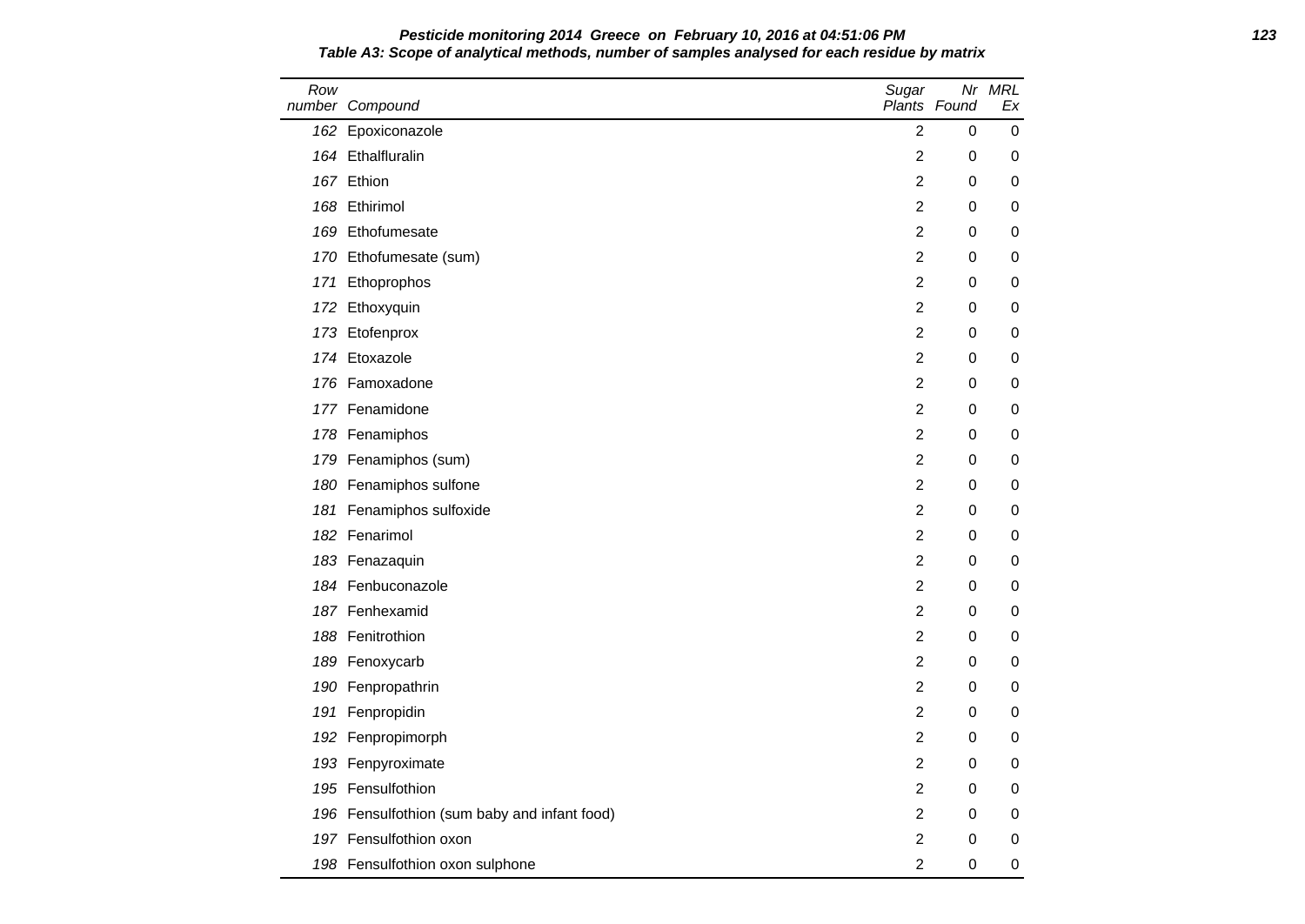# **Pesticide monitoring 2014 Greece on February 10, 2016 at 04:51:06 PM 124 Table A3: Scope of analytical methods, number of samples analysed for each residue by matrix**

| Row | number Compound                                                                   | Sugar          | Nr<br>Plants Found | <b>MRL</b><br>Ex |
|-----|-----------------------------------------------------------------------------------|----------------|--------------------|------------------|
|     | 199 Fensulfothion sulfone                                                         | $\overline{2}$ | 0                  | $\mathbf 0$      |
|     | 200 Fenthion                                                                      | 2              | 0                  | 0                |
|     | 201 Fenthion (sum)                                                                | $\overline{c}$ | 0                  | 0                |
|     | 202 Fenthion oxon                                                                 | 2              | $\pmb{0}$          | 0                |
|     | 203 Fenthion oxon sulfone                                                         | 2              | 0                  | 0                |
|     | 204 Fenthion oxonsulfoxide                                                        | 2              | 0                  | 0                |
|     | 205 Fenthion sulfone                                                              | $\overline{c}$ | 0                  | 0                |
|     | 206 Fenthion sulfoxide                                                            | $\overline{c}$ | 0                  | 0                |
|     | 208 Fenvalerate (sum of RR, SS, RS and SR isomers)                                | $\overline{c}$ | 0                  | 0                |
|     | 220 Flucythrinate                                                                 | $\overline{c}$ | 0                  | 0                |
|     | 223 Flufenacet                                                                    | $\overline{c}$ | 0                  | 0                |
|     | 225 Flufenoxuron                                                                  | 2              | 0                  | 0                |
|     | 226 Fluometuron                                                                   | $\overline{c}$ | $\pmb{0}$          | 0                |
|     | 227 Fluopicolide                                                                  | 2              | 0                  | 0                |
|     | 228 Fluquinconazole                                                               | 2              | 0                  | 0                |
|     | 229 Fluroxypyr                                                                    | $\overline{2}$ | 0                  | 0                |
|     | 231 Flusilazole                                                                   | 2              | 0                  | 0                |
|     | 232 Flutolanil                                                                    | $\overline{c}$ | 0                  | 0                |
|     | 233 Flutriafol                                                                    | $\overline{c}$ | 0                  | 0                |
|     | 235 Folpet                                                                        | 2              | 0                  | 0                |
|     | 236 Foramsulfuron                                                                 | 2              | 0                  | 0                |
|     | 237 Formetanate                                                                   | $\overline{c}$ | 0                  | 0                |
|     | 238 Formetanate                                                                   | 2              | 0                  | 0                |
|     | 240 Fosthiazate                                                                   | 2              | 0                  | 0                |
|     | 241 Furathiocarb                                                                  | $\overline{c}$ | 0                  | 0                |
|     | 252 Heptachlor                                                                    | $\overline{c}$ | 0                  | 0                |
|     | 253 Heptachlor (sum of heptachlor and heptachlor epoxide expressed as heptachlor) | $\overline{c}$ | 0                  | 0                |
|     | 255 Heptachlor epoxide                                                            | $\overline{c}$ | 0                  | 0                |
|     | 257 Heptenophos                                                                   | 2              | 0                  | 0                |
|     | 258 Hexachlorobenzene                                                             | $\overline{2}$ | 0                  | 0                |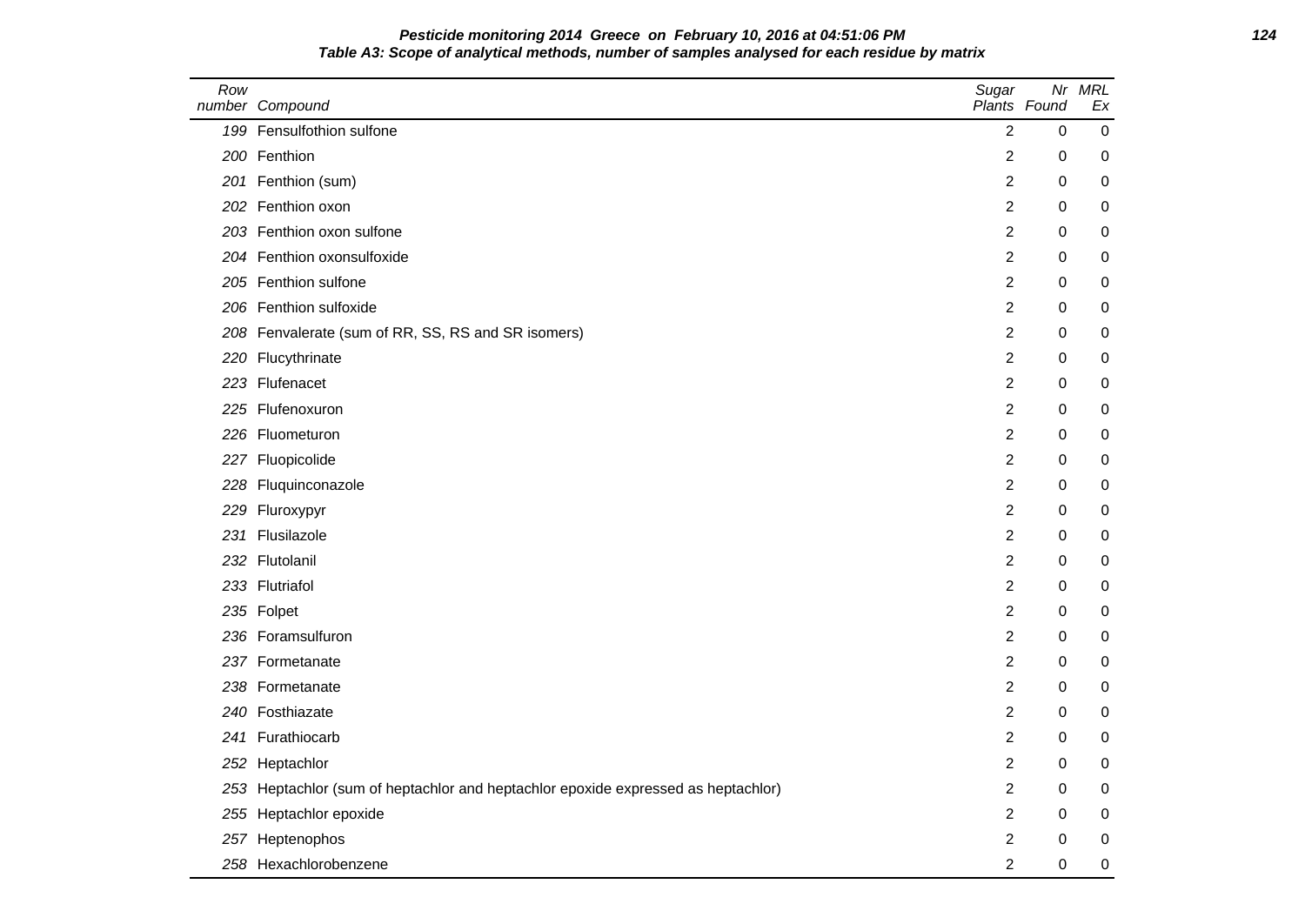### **Pesticide monitoring 2014 Greece on February 10, 2016 at 04:51:06 PM 125 Table A3: Scope of analytical methods, number of samples analysed for each residue by matrix**

| Row | number Compound                                                                                                  | Sugar          | Nr<br>Plants Found | <b>MRL</b><br>Ex |
|-----|------------------------------------------------------------------------------------------------------------------|----------------|--------------------|------------------|
|     | 259 Hexachlorocyclohexane (HCH), alpha-isomer                                                                    | $\overline{2}$ | 0                  | $\boldsymbol{0}$ |
|     | 260 Hexachlorocyclohexane (HCH), beta-isomer                                                                     | 2              | 0                  | 0                |
|     | 261 Hexachlorocyclohexane (HCH), sum of isomers, except the gamma isomer                                         | 2              | 0                  | 0                |
|     | 262 Hexaconazole                                                                                                 | 2              | 0                  | 0                |
|     | 264 Hexythiazox                                                                                                  | $\overline{c}$ | $\mathbf 0$        | 0                |
|     | 265 Imazalil                                                                                                     | $\overline{c}$ | 0                  | 0                |
|     | 266 Imazamethabenz-methyl                                                                                        | 2              | 0                  | 0                |
|     | 267 Imidacloprid                                                                                                 | 2              | 0                  | 0                |
|     | 268 Indoxacarb as sum of the isomers S and R                                                                     | $\overline{c}$ | 0                  | 0                |
| 271 | Iprodione                                                                                                        | 2              | 0                  | 0                |
|     | 272 Iprovalicarb                                                                                                 | 2              | 0                  | 0                |
|     | 273 Isofenphos-methyl                                                                                            | $\overline{c}$ | 0                  | 0                |
|     | 274 Isoprothiolane                                                                                               | $\overline{c}$ | 0                  | 0                |
|     | 275 Isoproturon                                                                                                  | 2              | 0                  | 0                |
|     | 276 Jasmolin I                                                                                                   | $\overline{c}$ | 0                  | 0                |
|     | 277 Jasmolin II                                                                                                  | 2              | 0                  | 0                |
|     | 278 Kresoxim-methyl                                                                                              | $\overline{c}$ | 0                  | 0                |
|     | 279 Lambda-Cyhalothrin                                                                                           | $\overline{c}$ | 0                  | 0                |
| 281 | Lindane (Gamma-isomer of hexachlorociclohexane (HCH))                                                            | 2              | 0                  | 0                |
|     | 282 Linuron                                                                                                      | 2              | $\mathbf 0$        | 0                |
|     | 283 Lufenuron                                                                                                    | $\overline{2}$ | 0                  | 0                |
|     | 286 Malaoxon                                                                                                     | 2              | 0                  | 0                |
|     | 287 Malathion                                                                                                    | $\overline{c}$ | 0                  | 0                |
|     | 288 Malathion (sum of malathion and malaoxon expressed as malathion)                                             | $\overline{2}$ | 0                  | 0                |
|     | 290 Mecarbam                                                                                                     | 2              | 0                  | 0                |
|     | 292 Mepanipyrim                                                                                                  | $\overline{c}$ | 0                  | 0                |
|     | 296 Metaflumizone (sum of E- and Z- isomers)                                                                     | $\overline{c}$ | 0                  | 0                |
|     | 298 Metalaxyl (Metalaxyl including other mixtures of constituent isomers including Metalaxyl-M (sum of isomers)) | 2              | 0                  | 0                |
|     | 299 Metamitron                                                                                                   | 2              | 0                  | 0                |
|     | 300 Metazachlor                                                                                                  | 2              | $\mathbf 0$        | 0                |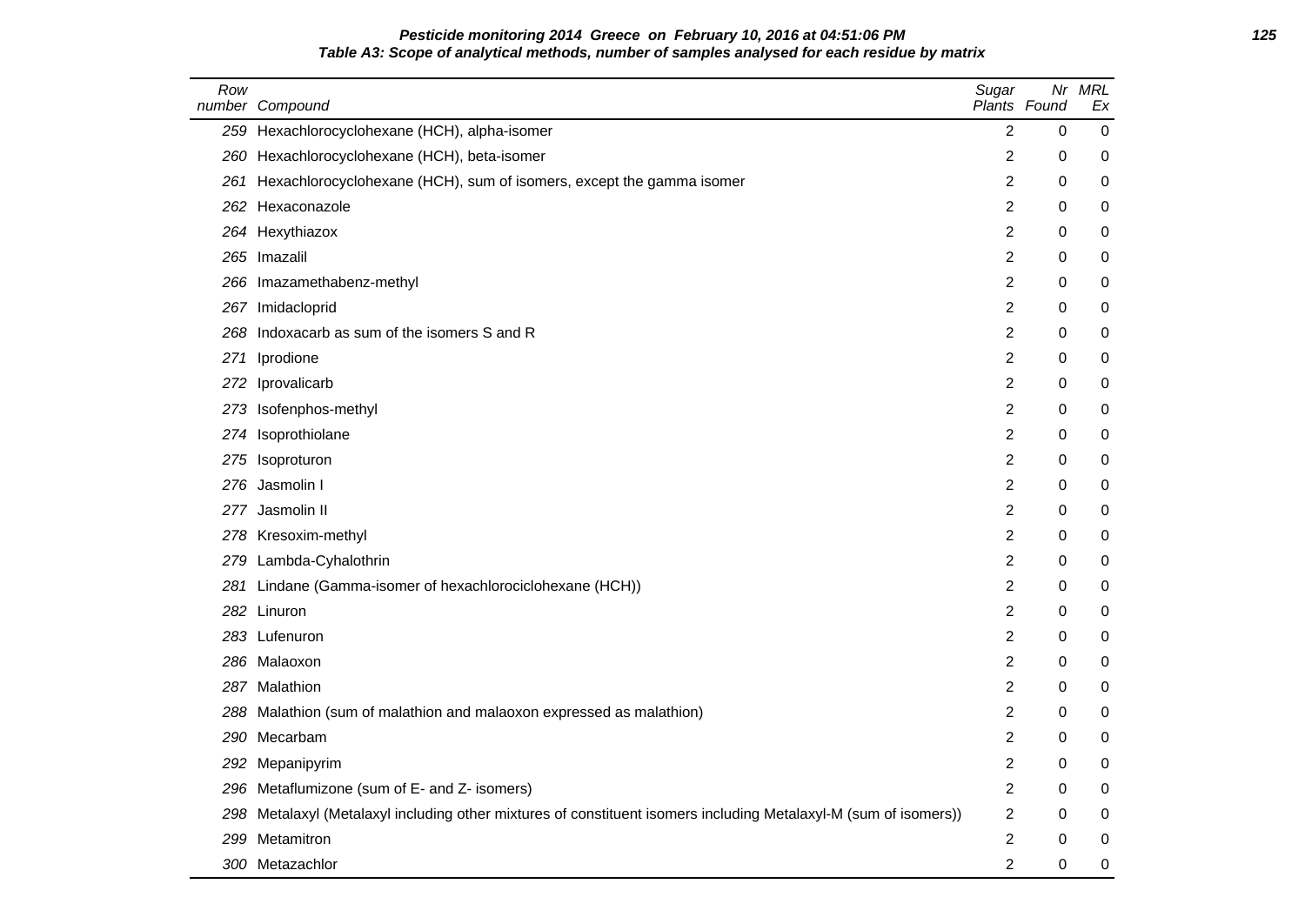# **Pesticide monitoring 2014 Greece on February 10, 2016 at 04:51:06 PM 126 Table A3: Scope of analytical methods, number of samples analysed for each residue by matrix**

| Row | number Compound                                                                                  | Sugar          | Nr<br>Plants Found | <b>MRL</b><br>Ex |
|-----|--------------------------------------------------------------------------------------------------|----------------|--------------------|------------------|
|     | 301 Metconazole                                                                                  | $\overline{2}$ | $\mathbf 0$        | $\mathbf 0$      |
|     | 302 Methabenzthiazuron                                                                           | 2              | $\mathbf 0$        | 0                |
|     | 303 Methacrifos                                                                                  | $\overline{c}$ | 0                  | $\boldsymbol{0}$ |
|     | 304 Methamidophos                                                                                | $\overline{2}$ | 0                  | $\boldsymbol{0}$ |
|     | 305 Methidathion                                                                                 | 2              | $\mathbf 0$        | $\boldsymbol{0}$ |
|     | 306 Methiocarb                                                                                   | 2              | 0                  | 0                |
|     | 307 Methiocarb (sum of methiocarb and methiocarb sulfoxide and sulfone, expressed as methiocarb) | $\overline{2}$ | 0                  | 0                |
|     | 308 Methiocarb sulfone                                                                           | $\overline{2}$ | 0                  | 0                |
| 309 | Methiocarb sulfoxide                                                                             | $\overline{2}$ | 0                  | 0                |
|     | 310 Metholachlor                                                                                 | 2              | 0                  | 0                |
|     | 311 Methomyl                                                                                     | 2              | 0                  | 0                |
|     | 312 Methomyl and thiodicarb (sum of methomyl and thiodicarb expressed as methomyl)               | 2              | 0                  | 0                |
|     | 313 Methoxychlor                                                                                 | $\overline{2}$ | 0                  | 0                |
|     | 314 Methoxyfenozide                                                                              | $\overline{c}$ | 0                  | $\mathbf 0$      |
|     | 315 Metobromuron                                                                                 | $\overline{2}$ | 0                  | 0                |
|     | 317 Metoxuron                                                                                    | $\overline{2}$ | 0                  | $\mathbf 0$      |
|     | 319 Metribuzin                                                                                   | $\overline{2}$ | 0                  | 0                |
|     | 320 Metsulfuron-methyl                                                                           | $\overline{2}$ | 0                  | 0                |
|     | 321 Mevinphos (sum of E- and Z-isomers)                                                          | $\overline{2}$ | 0                  | 0                |
|     | 322 Monocrotophos                                                                                | 2              | 0                  | 0                |
|     | 323 Monolinuron                                                                                  | $\overline{2}$ | 0                  | $\mathbf 0$      |
|     | 324 Myclobutanil                                                                                 | 2              | 0                  | 0                |
|     | 325 Naled                                                                                        | $\overline{2}$ | 0                  | 0                |
|     | 326 Napropamide                                                                                  | 2              | 0                  | $\mathbf 0$      |
|     | 327 Nicosulfuron                                                                                 | $\overline{2}$ | 0                  | 0                |
|     | 328 Nitenpyram                                                                                   | $\overline{2}$ | $\pmb{0}$          | 0                |
|     | 329 Nitrofen                                                                                     | $\overline{2}$ | 0                  | 0                |
|     | 330 Nuarimol                                                                                     | $\overline{2}$ | 0                  | 0                |
|     | 331 Omethoate                                                                                    | 2              | 0                  | 0                |
|     | 333 Oxadiazon                                                                                    | 2              | 0                  | $\pmb{0}$        |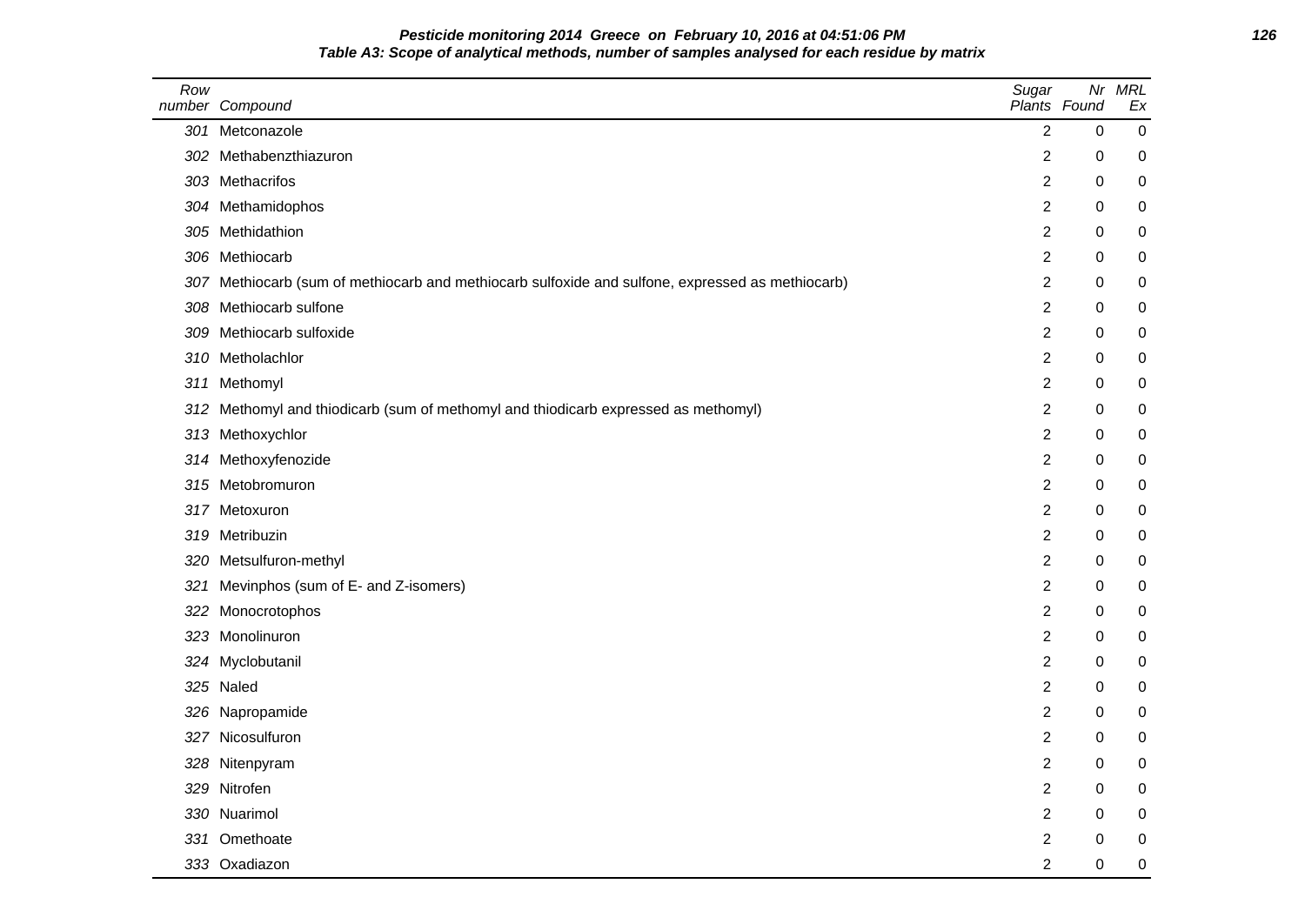**Pesticide monitoring 2014 Greece on February 10, 2016 at 04:51:06 PM 127 Table A3: Scope of analytical methods, number of samples analysed for each residue by matrix**

| Row | number Compound                                                                                             | Sugar<br>Plants Found |             | Nr MRL<br>Ex     |
|-----|-------------------------------------------------------------------------------------------------------------|-----------------------|-------------|------------------|
|     | 334 Oxadixyl                                                                                                | $\overline{2}$        | $\pmb{0}$   | $\mathbf 0$      |
|     | 335 Oxamyl                                                                                                  | $\overline{2}$        | 0           | 0                |
|     | 337 Oxydemeton-methyl                                                                                       | $\overline{2}$        | 0           | 0                |
|     | 338 Oxydemeton-methyl (sum of oxydemeton-methyl and demeton-S-methylsulfone expressed as oxydemeton-methyl) | $\overline{2}$        | 0           | $\mathbf 0$      |
|     | 339 Oxyfluorfen                                                                                             | $\overline{c}$        | 0           | $\mathbf 0$      |
|     | 340 Paclobutrazol                                                                                           | $\overline{c}$        | 0           | $\mathbf 0$      |
|     | 342 Paraoxon-methyl                                                                                         | $\overline{2}$        | $\mathbf 0$ | $\mathbf 0$      |
|     | 343 Parathion                                                                                               | $\overline{2}$        | 0           | $\mathbf 0$      |
|     | 344 Parathion-methyl                                                                                        | $\overline{2}$        | 0           | 0                |
|     | 345 Parathion-methyl (sum of Parathion-methyl and paraoxon-methyl expressed as Parathion-methyl)            | $\overline{2}$        | 0           | $\mathbf 0$      |
|     | 346 Penconazole                                                                                             | $\overline{c}$        | 0           | 0                |
|     | 347 Pencycuron                                                                                              | 2                     | 0           | $\mathbf 0$      |
|     | 348 Pendimethalin                                                                                           | $\overline{c}$        | 0           | 0                |
|     | 349 Pentachloroaniline                                                                                      | $\overline{2}$        | 0           | $\pmb{0}$        |
|     | 350 Permethrin (sum of isomers)                                                                             | $\overline{2}$        | 0           | $\pmb{0}$        |
|     | 351 Phenothrin                                                                                              | $\overline{c}$        | 0           | $\mathbf 0$      |
|     | 352 Phenthoate                                                                                              | $\overline{c}$        | 0           | $\mathbf 0$      |
|     | 354 Phorate (sum of phorate, its oxygen analogue and their sulfones expressed as phorate)                   | $\overline{2}$        | 0           | 0                |
|     | 357 Phosalone                                                                                               | $\overline{2}$        | 0           | $\boldsymbol{0}$ |
|     | 358 Phosmet                                                                                                 | $\overline{c}$        | 0           | $\pmb{0}$        |
|     | 359 Phosmet (phosmet and phosmet oxon expressed as phosmet)                                                 | $\overline{2}$        | $\mathbf 0$ | $\mathbf 0$      |
|     | 360 Phosmet oxon                                                                                            | $\overline{2}$        | 0           | $\mathbf 0$      |
|     | 362 Phoxim                                                                                                  | $\overline{c}$        | 0           | 0                |
|     | 363 Picoxystrobin                                                                                           | $\overline{2}$        | 0           | $\mathbf 0$      |
|     | 364 Pirimicarb                                                                                              | $\overline{2}$        | 0           | $\mathbf 0$      |
|     | 365 Pirimicarb (sum of Pirimicarb and desmethyl pirimicarb expressed as Pirimicarb)                         | $\overline{c}$        | $\Omega$    | $\mathbf 0$      |
|     | 366 Pirimicarb desmethyl                                                                                    | $\overline{2}$        | 0           | $\mathbf 0$      |
|     | 368 Pirimiphos-methyl                                                                                       | 2                     | 0           | 0                |
|     | 369 Primisulfuron                                                                                           | 2                     | 0           | $\mathbf 0$      |
|     | 370 Prochloraz                                                                                              | $\overline{2}$        | 0           | $\mathbf 0$      |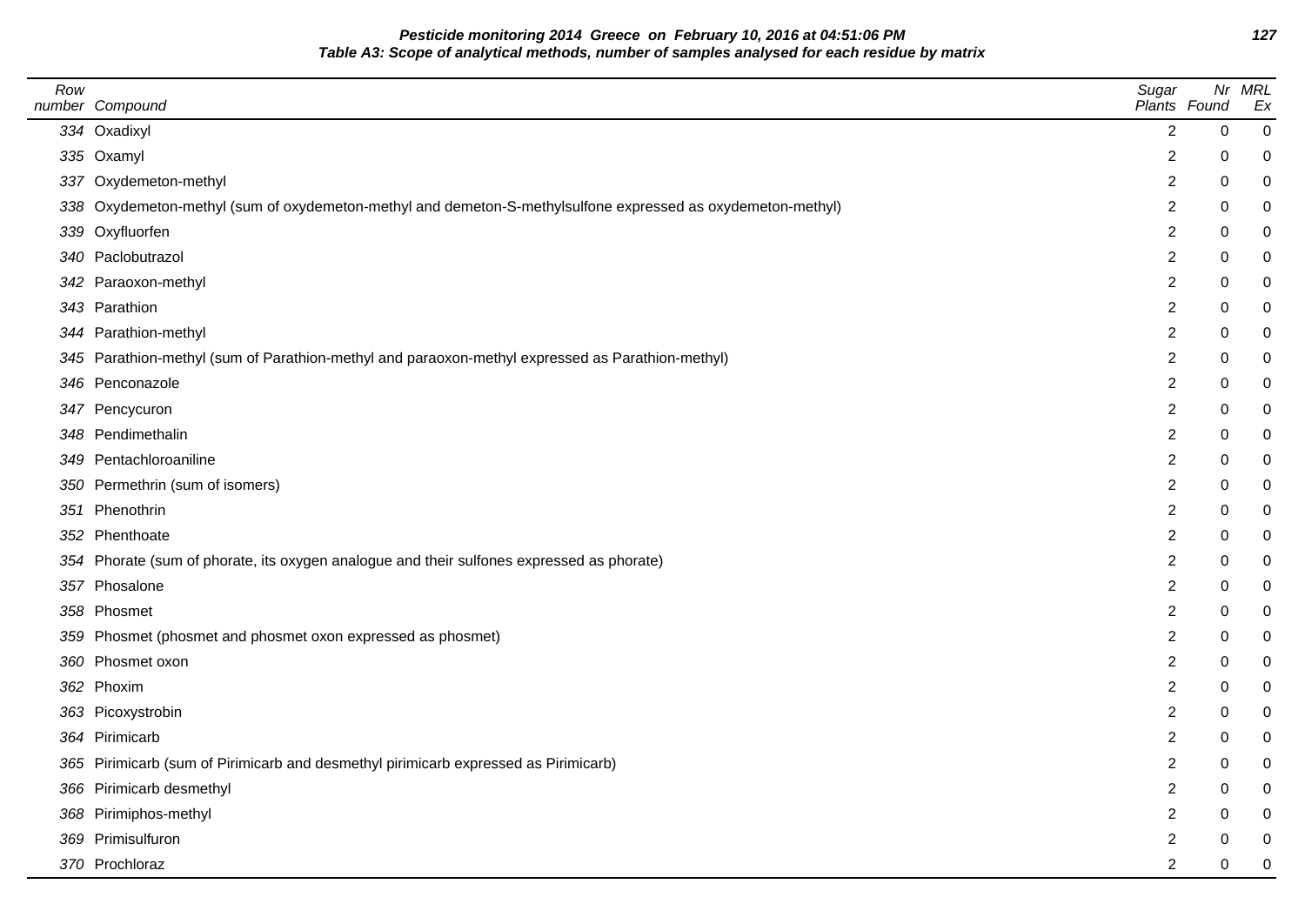**Pesticide monitoring 2014 Greece on February 10, 2016 at 04:51:06 PM 128 Table A3: Scope of analytical methods, number of samples analysed for each residue by matrix**

| Row | number Compound                                                                                                                                                       | Sugar<br>Plants Found   |         | Nr MRL<br>Ex |
|-----|-----------------------------------------------------------------------------------------------------------------------------------------------------------------------|-------------------------|---------|--------------|
|     | 371 Prochloraz (sum of prochloraz and its metabolites containing the 2,4,6-Trichlorophenol moiety expressed as prochloraz)                                            | $\overline{2}$          | $\,0\,$ | 0            |
|     | 372 Procymidone                                                                                                                                                       | 2                       | 0       | 0            |
|     | 373 Profenofos                                                                                                                                                        | $\overline{c}$          | 0       | 0            |
|     | 376 Prometryn                                                                                                                                                         | $\overline{c}$          | 0       | 0            |
|     | 377 Propachlor                                                                                                                                                        | 2                       | 0       | 0            |
|     | 378 Propachlor: oxalinic derivate of propachlor, expressed as propachlor                                                                                              | $\overline{\mathbf{c}}$ | 0       | 0            |
|     | 379 Propamocarb                                                                                                                                                       | $\overline{\mathbf{c}}$ | 0       | 0            |
|     | 381 Propanil                                                                                                                                                          | 2                       | 0       | 0            |
|     | 382 Propargite                                                                                                                                                        | $\overline{c}$          | 0       | 0            |
|     | 384 Propham                                                                                                                                                           | $\overline{c}$          | 0       | 0            |
|     | 385 Propiconazole                                                                                                                                                     | $\overline{2}$          | 0       | 0            |
|     | 387 Propyzamide                                                                                                                                                       | $\overline{c}$          | 0       | 0            |
|     | 390 Prothiofos                                                                                                                                                        | 2                       | 0       | 0            |
|     | 391 Pymetrozine                                                                                                                                                       | $\overline{\mathbf{c}}$ | 0       | 0            |
|     | 392 Pyraclostrobin                                                                                                                                                    | 2                       | 0       | 0            |
|     | 393 Pyrazophos                                                                                                                                                        | 2                       | 0       | 0            |
|     | 394 Pyrethrin I                                                                                                                                                       | $\overline{\mathbf{c}}$ | 0       | 0            |
|     | 395 Pyrethrin II                                                                                                                                                      | $\overline{\mathbf{c}}$ | 0       | 0            |
|     | 396 Pyrethrins                                                                                                                                                        | 2                       | 0       | 0            |
|     | 397 Pyridaben                                                                                                                                                         | 2                       | 0       | 0            |
|     | 398 Pyridate                                                                                                                                                          | $\overline{c}$          | 0       | 0            |
|     | 399 Pyridate (sum of pyridate, its hydrolysis product CL 9673 (6-chloro-4-hydroxy-3-phenylpyridazin) and hydrolysable conjugates of CL 9673 expressed as<br>pyridate) | $\overline{c}$          | 0       | 0            |
|     | 400 Pyrifenox                                                                                                                                                         | $\overline{2}$          | 0       | 0            |
|     | 401 Pyrimethanil                                                                                                                                                      | $\overline{c}$          | 0       | 0            |
|     | 402 Pyriproxyfen                                                                                                                                                      | 2                       | 0       | 0            |
|     | 403 Quinalphos                                                                                                                                                        | 2                       | 0       | 0            |
|     | 404 Quinoxyfen                                                                                                                                                        | $\overline{c}$          | 0       | 0            |
|     | 405 Quintozene                                                                                                                                                        | 2                       | 0       | 0            |
| 406 | Quintozene (sum of quintozene and pentachloro-aniline expressed as quintozene)                                                                                        | 2                       | 0       | 0            |
|     | 407 Resmethrin (resmethrin including other mixtures of consituent isomers (sum of isomers))                                                                           | $\overline{2}$          | 0       | 0            |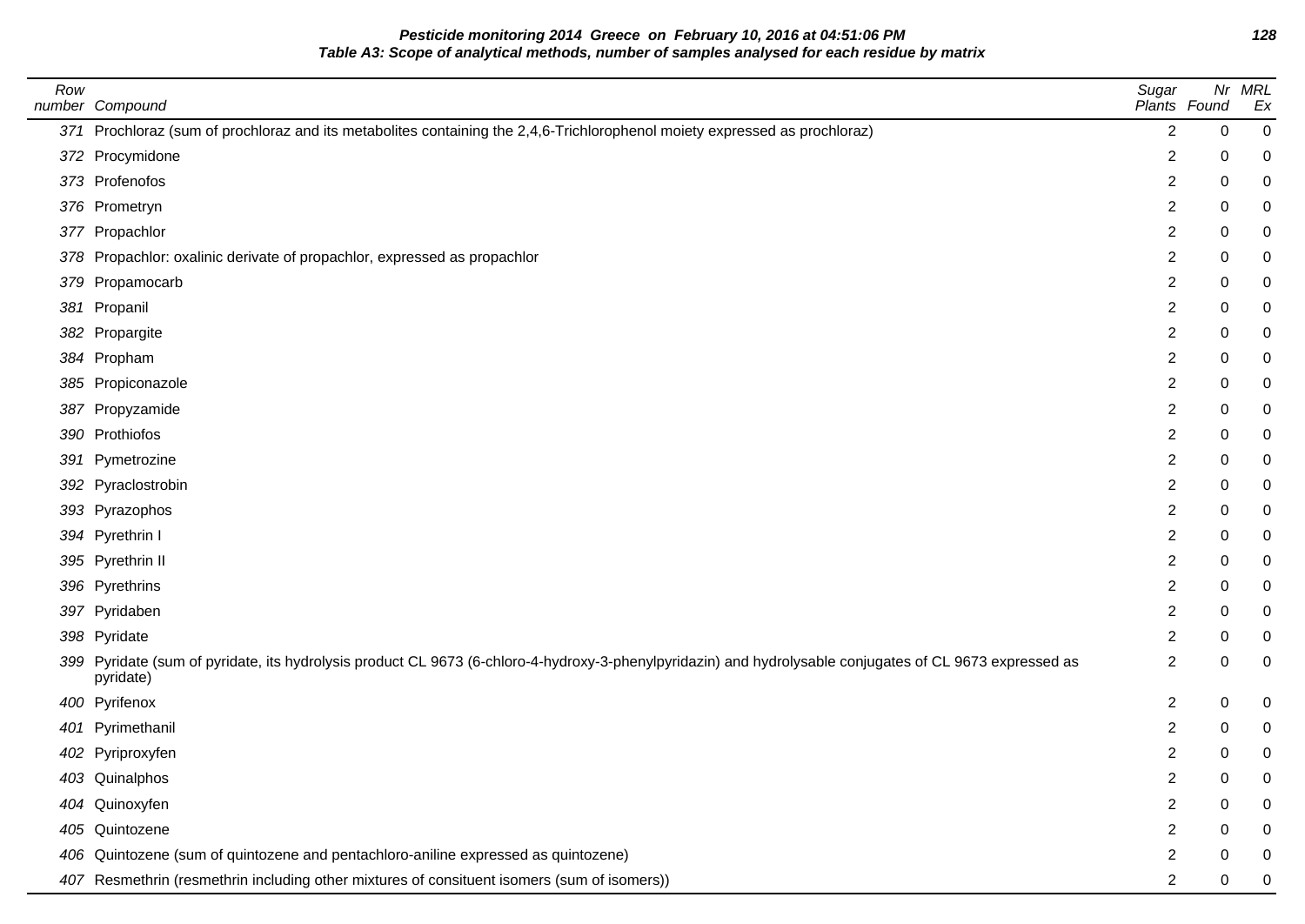### **Pesticide monitoring 2014 Greece on February 10, 2016 at 04:51:06 PM 129 Table A3: Scope of analytical methods, number of samples analysed for each residue by matrix**

| Row | number Compound                                                            | Sugar          | Nr<br>Plants Found | <b>MRL</b><br>Ex |
|-----|----------------------------------------------------------------------------|----------------|--------------------|------------------|
|     | 408 Rimsulfuron                                                            | $\overline{2}$ | $\pmb{0}$          | 0                |
|     | 410 Sethoxydim                                                             | 2              | 0                  | 0                |
|     | 411 Simazine                                                               | 2              | 0                  | 0                |
|     | 413 Spinosad (sum of Spinosyn A and Spinosyn D, expressed as Spinosad)     | 2              | 0                  | 0                |
|     | 414 Spinosyn A                                                             | 2              | 0                  | 0                |
|     | 415 Spinosyn D                                                             | 2              | 0                  | 0                |
|     | 416 Spirodiclofen                                                          | 2              | 0                  | 0                |
|     | 417 Spiroxamine                                                            | 2              | 0                  | 0                |
|     | 418 Tebuconazole                                                           | 2              | 0                  | 0                |
|     | 419 Tebufenozide                                                           | $\overline{2}$ | 0                  | 0                |
|     | 420 Tebufenpyrad                                                           | 2              | 0                  | $\pmb{0}$        |
|     | 421 Tecnazene                                                              | 2              | 0                  | 0                |
|     | 423 Tefluthrin                                                             | $\overline{2}$ | 0                  | 0                |
|     | 424 Temephos                                                               | 2              | 0                  | 0                |
|     | 425 Terbufos                                                               | 2              | 0                  | 0                |
|     | 426 Terbufos (sum baby and infant food)                                    | 2              | 0                  | 0                |
|     | 427 Terbufos sulfone                                                       | 2              | 0                  | 0                |
|     | 428 Terbufos sulfoxide                                                     | 2              | 0                  | 0                |
|     | 429 Terbuthylazine                                                         | 2              | 0                  | 0                |
|     | 430 Terbutryn                                                              | 2              | 0                  | 0                |
|     | 431 Tetrachlorvinphos                                                      | 2              | 0                  | 0                |
|     | 432 Tetraconazole                                                          | 2              | 0                  | 0                |
|     | 433 Tetradifon                                                             | 2              | 0                  | 0                |
| 435 | Thiabendazole                                                              | 2              | 0                  | 0                |
|     | 436 Thiacloprid                                                            | $\overline{2}$ | 0                  | 0                |
| 437 | Thiametoxam                                                                | 2              | 0                  | 0                |
| 438 | Thiametoxam (sum of thiametoxam and clothianidin expressed as thiametoxam) | 2              | 0                  | 0                |
| 440 | Thifensulfuron-methyl                                                      | 2              | 0                  | 0                |
| 441 | Thiobencarb                                                                | 2              | 0                  | 0                |
|     | 442 Thiodicarb                                                             | $\overline{2}$ | 0                  | 0                |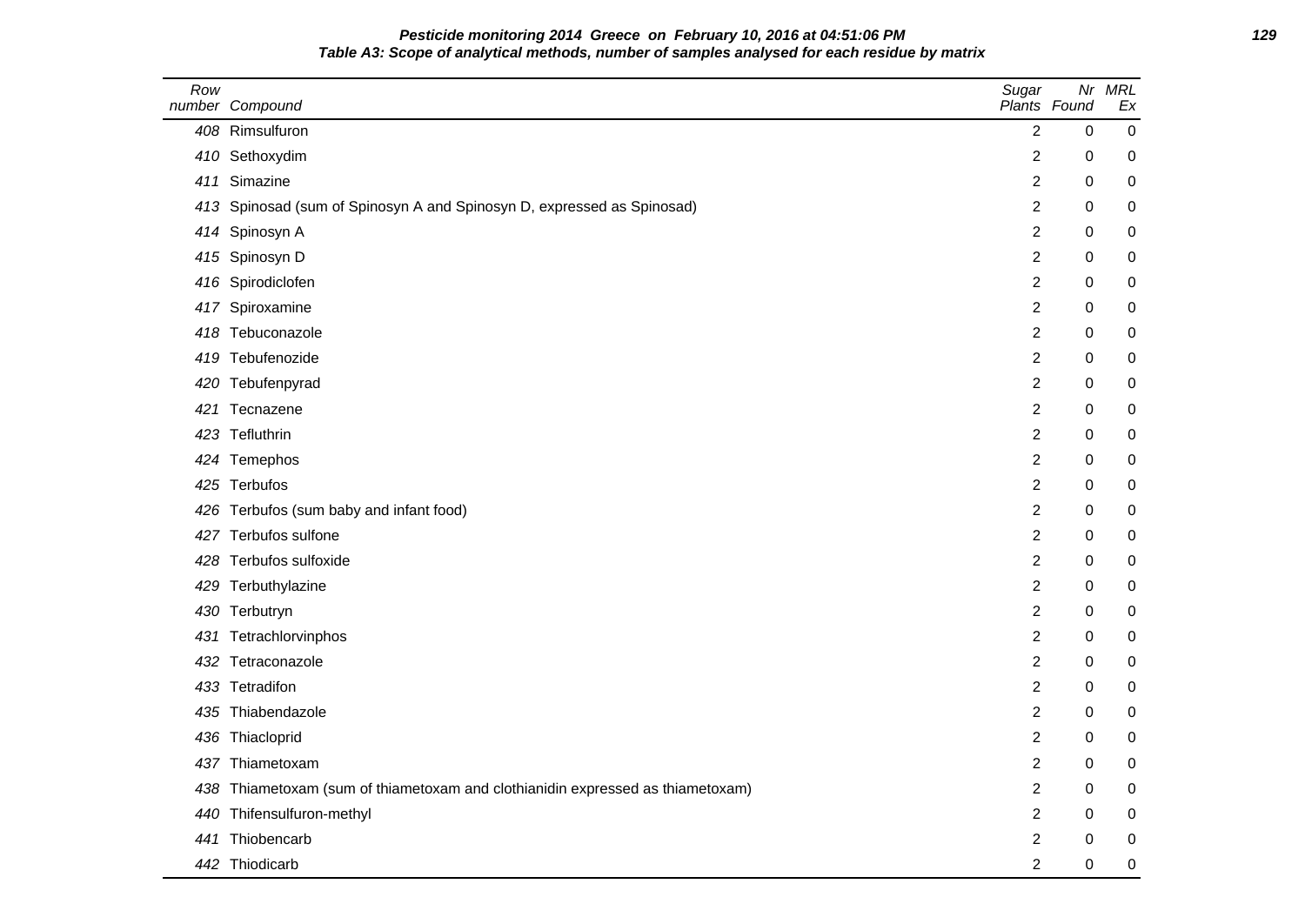# **Pesticide monitoring 2014 Greece on February 10, 2016 at 04:51:06 PM 130 Table A3: Scope of analytical methods, number of samples analysed for each residue by matrix**

| Row | number Compound                                                                                                             | Sugar          | Plants Found | Nr MRL<br>Ex |
|-----|-----------------------------------------------------------------------------------------------------------------------------|----------------|--------------|--------------|
|     | 443 Thiophanate-methyl                                                                                                      | $\overline{2}$ | $\mathbf 0$  | $\mathbf 0$  |
|     | 444 Tolclofos-methyl                                                                                                        | 2              | 0            | 0            |
|     | 446 Tolylfluanid (Sum of tolylfluanid and dimethylaminosulfotoluidide expressed as tolylfluanid)                            | 2              | 0            | 0            |
| 447 | Tralkoxydim                                                                                                                 | 2              | 0            | 0            |
| 450 | Triadimefon                                                                                                                 | 2              | 0            | 0            |
| 451 | Triadimefon (sum of Triadimefon and Triadimenol)                                                                            | 2              | 0            | 0            |
| 452 | Triadimenol                                                                                                                 | 2              | 0            | 0            |
| 453 | Triasulfuron                                                                                                                | 2              | 0            | 0            |
|     | 454 Triazophos                                                                                                              | 2              | 0            | 0            |
| 457 | Tricyclazole                                                                                                                | 2              | 0            | 0            |
| 458 | Trifloxystrobin                                                                                                             | 2              | 0            | 0            |
| 461 | Trifluralin                                                                                                                 | 2              | 0            | 0            |
| 463 | Triticonazole                                                                                                               | 2              | 0            | 0            |
|     | 464 Vamidothion                                                                                                             | 2              | 0            | 0            |
|     | 465 Vinclozolin                                                                                                             | 2              | 0            | 0            |
|     | 466 Vinclozolin (sum of Vinclozolin and all metabolites containing the 3,5-dichloraniline moiety, expressed as Vinclozolin) | 2              | 0            | 0            |
|     | 467 Zoxamide                                                                                                                | $\overline{2}$ | 0            | 0            |
|     | 468 alpha-Endosulfan                                                                                                        | 2              | 0            | 0            |
|     | 470 beta-Endosulfan                                                                                                         | 2              | 0            | 0            |
| 471 | cis-Chlordane                                                                                                               | $\overline{2}$ | 0            | 0            |
|     | 473 tau-Fluvalinate                                                                                                         | $\overline{2}$ | 0            | 0            |
|     | 474 trans-Chlordane                                                                                                         | 2              | 0            | 0            |
|     |                                                                                                                             | 708            | 0            | 0            |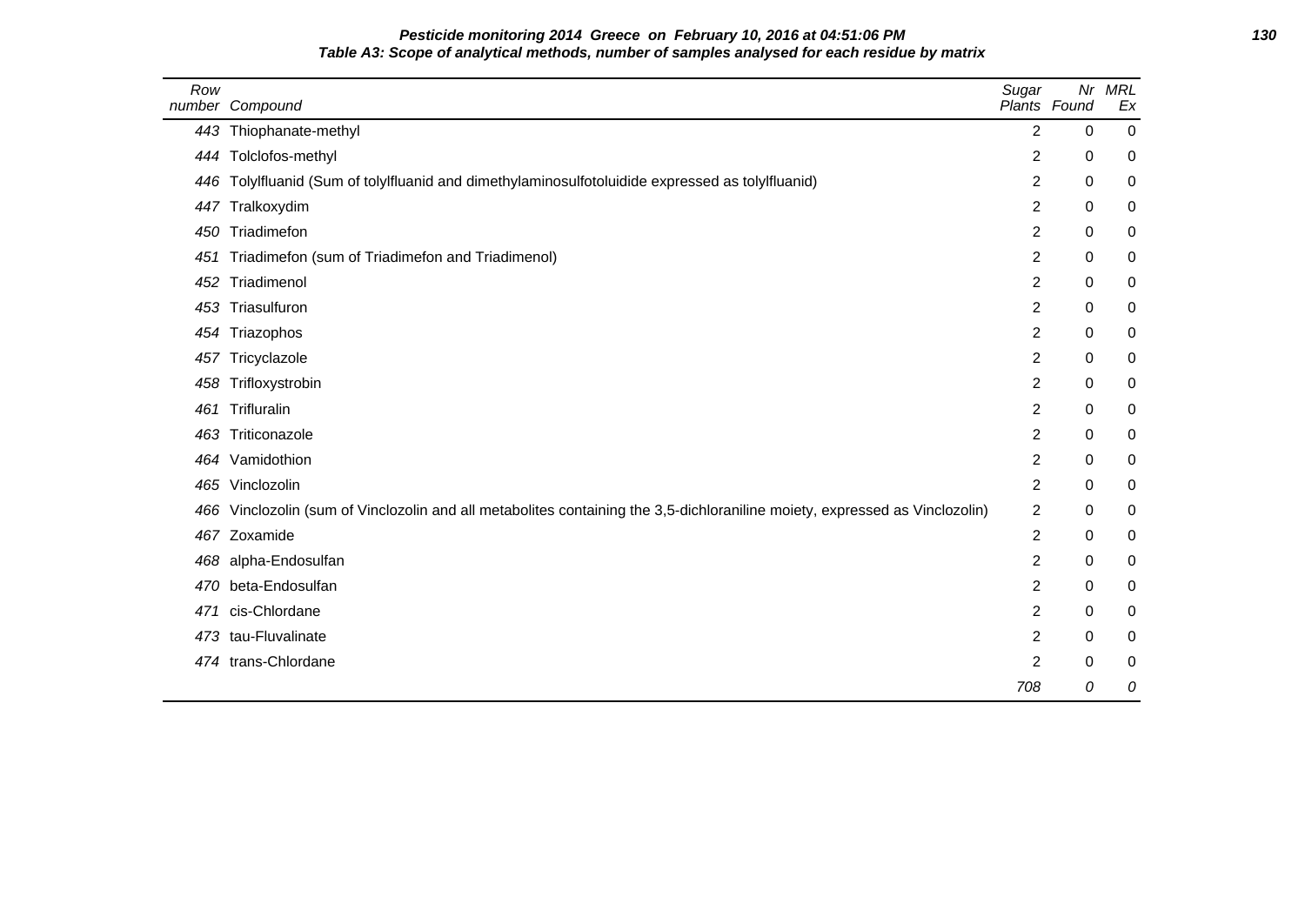Row number Compound Nr MRL Vegetables Found Ex 1 2,4-D 2 0 0 2 2,4-D (sum) 8 0 0 3 2,4-DB 1 0 0 4 2,4-Dimethylanilin 216 0 0 5 2,4-Dimethylphenylformamide 217 0 0 6 Abamectin (sum) 425 0 0 7 Acephate **792** 0 0 8 Acetamiprid 636 20 0 9 Acetochlor 203 0 0 10 Aclonifen 287 0 0 11 Acrinathrin 11 **990** 0 0 12 Alachlor 688 0 0 0 13 Aldicarb 13 Aldicarb 13 Aldicarb 13 Aldicarb 1425 0 0 0 14 Aldicarb (sum) 14 Aldicarb (sum) 15 Aldicarb sulfone 15 and 425 0 0 16 Aldicarb sulfoxide 425 0 0 17 Aldrin 200 10 204 0 0 18 Aldrin and Dieldrin 1888 5 1 20 Ametryn 525 0 0 21 Amitraz 217 0 0 22 Amitraz (sum) 217 0 0 23 Asulam 203 0 0 24 Atraton 116 0 0 25 Atrazine 535 0 0 26 Avermectin B1a 203 0 0 27 Avermectin B1b 203 0 0 28 Azimsulfuron 203 0 0 29 Azinphos-ethyl 549 0 0 30 Azinphos-methyl 1986 0 0 31 Azoxystrobin 1087 21 1

# **Pesticide monitoring 2014 Greece on February 10, 2016 at 04:51:06 PM 131 Table A3: Scope of analytical methods, number of samples analysed for each residue by matrix**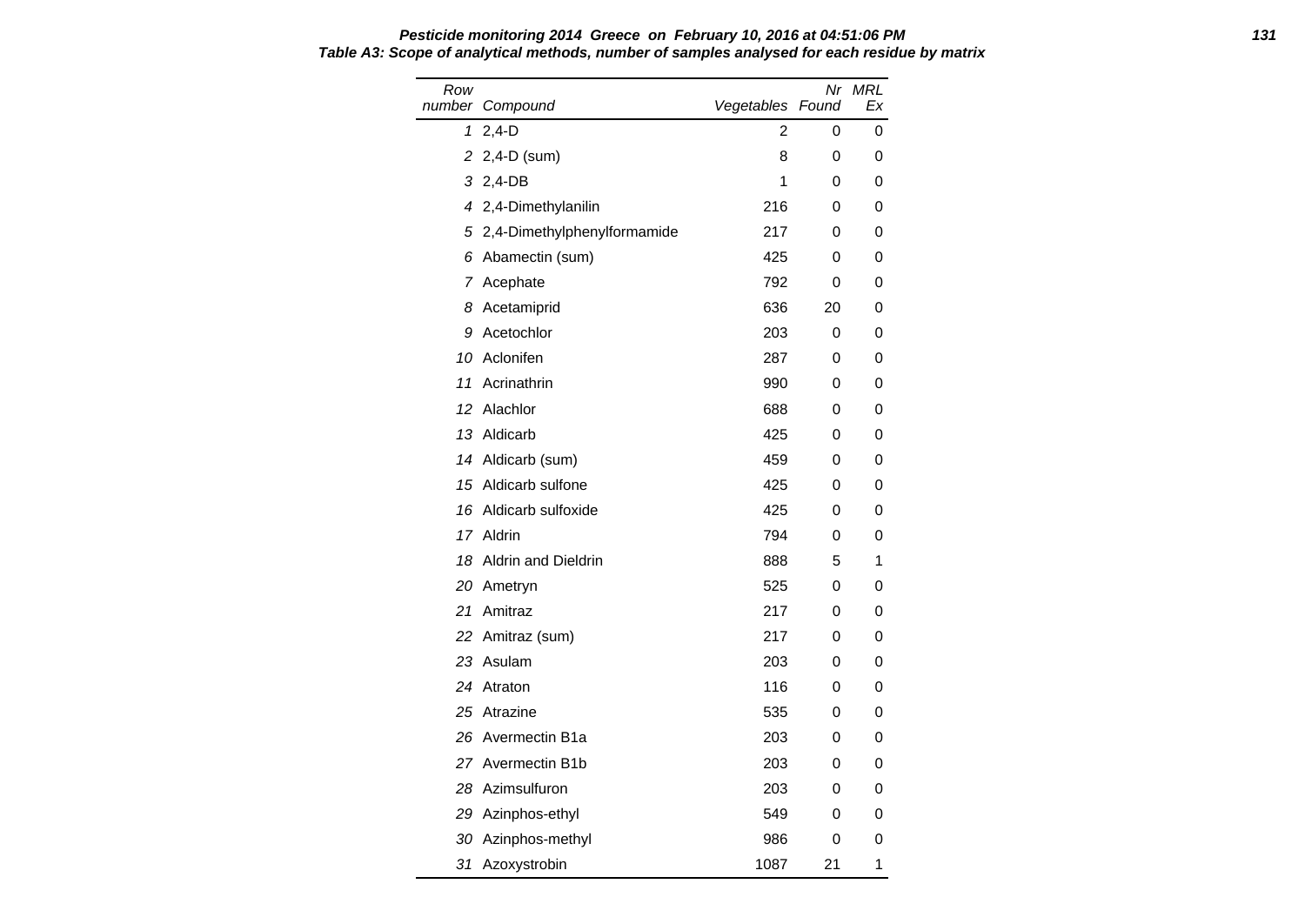**Pesticide monitoring 2014 Greece on February 10, 2016 at 04:51:06 PM 132 Table A3: Scope of analytical methods, number of samples analysed for each residue by matrix**

| Row | number Compound                 | Vegetables Found | Nr | <b>MRL</b><br>Еx |
|-----|---------------------------------|------------------|----|------------------|
| 32  | Benalaxyl                       | 422              | 0  | 0                |
|     | 33 Benalaxyl (sum)              | 625              | 0  | 0                |
| 34  | Benalaxyl-M                     | 216              | 0  | 0                |
| 36  | Benfluralin                     | 320              | 0  | 0                |
|     | 37 Benfuracarb                  | 625              | 0  | 0                |
| 38  | Bensulfuron-ethyl               | 419              | 0  | 0                |
| 39  | Bentazone                       | 54               | 0  | 0                |
| 40  | Bentazone (sum animal products) | 184              | 0  | 0                |
| 41  | Benzoximate                     | 203              | 0  | 0                |
| 42  | <b>Bifenthrin</b>               | 986              | 0  | 0                |
| 43  | Binapacryl                      | 111              | 0  | 0                |
| 44  | <b>Bitertanol</b>               | 612              | 1  | 1                |
| 45  | Boscalid                        | 715              | 58 | 1                |
| 46  | Bromacil                        | 149              | 0  | 0                |
| 48  | Bromophos-ethyl                 | 539              | 0  | 0                |
| 49  | Bromopropylate                  | 895              | 0  | 0                |
| 50  | Bromuconazole (sum)             | 631              | 0  | 0                |
| 51  | <b>Bupirimate</b>               | 1024             | 4  | 0                |
| 52  | Buprofezin                      | 831              | 2  | 0                |
| 53  | Cadusafos                       | 784              | 0  | 0                |
| 54  | Captafol                        | 337              | 0  | 0                |
|     | 55 Captan                       | 833              | 2  | 2                |
| 56  | Captan/Folpet (sum)             | 111              | 0  | 0                |
|     | 57 Carbaryl                     | 459              | 0  | 0                |
|     | 58 Carbendazim                  | 422              | 3  | 0                |
|     | 59 Carbendazim and benomyl      | 631              | 7  | $\overline{2}$   |
| 60  | Carbofuran                      | 715              | 0  | 0                |
| 61  | Carbofuran (sum)                | 749              | 0  | 0                |
| 62  | Carbofuran, 3-hydroxy           | 631              | 0  | 0                |
|     | 64 Carbosulfan                  | 625              | 0  | 0                |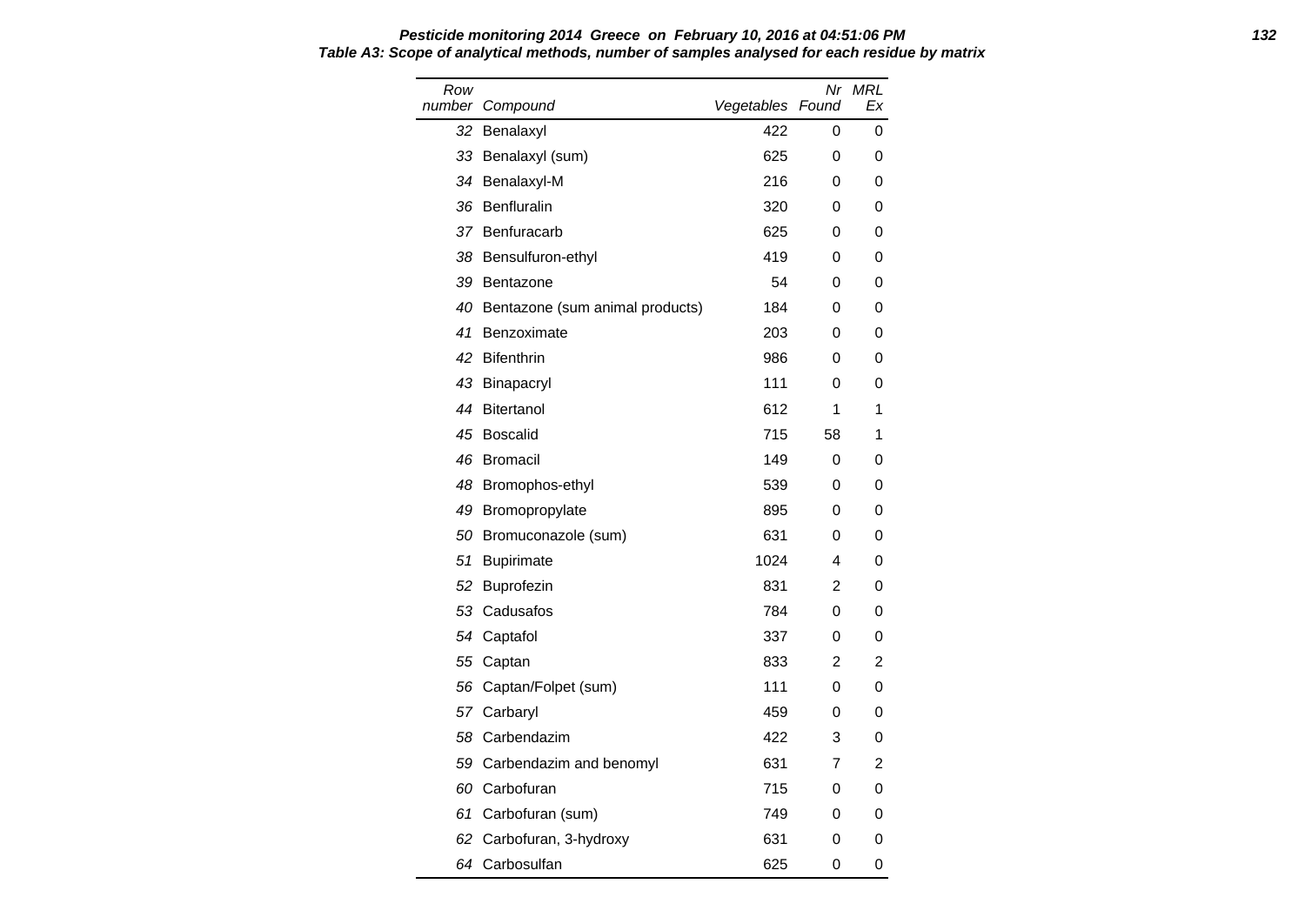#### **Pesticide monitoring 2014 Greece on February 10, 2016 at 04:51:06 PM 133 Table A3: Scope of analytical methods, number of samples analysed for each residue by matrix**

| Row<br>number | Compound                        | Vegetables Found | Nr | MRL<br>Еx |
|---------------|---------------------------------|------------------|----|-----------|
| 65            | Carboxin                        | 203              | 0  | 0         |
| 66            | Chinomethionat                  | 88               | 0  | 0         |
| 67            | Chlorbromuron                   | 419              | 0  | 0         |
| 69            | Chlordane (sum animal products) | 69               | 0  | 0         |
|               | 70 Chlordane (sum)              | 394              | 0  | 0         |
| 71            | Chlorfenapyr                    | 681              | 0  | 0         |
| 72            | Chlorfenson                     | 116              | 0  | 0         |
|               | 73 Chlorfenvinphos              | 794              | 0  | 0         |
| 74            | Chloridazon                     | 203              | 0  | 0         |
|               | 75 Chlormephos                  | 216              | 0  | 0         |
|               | 77 Chlorobenzilate              | 612              | 0  | 0         |
| 78            | Chlorothalonil                  | 1022             | 4  | 0         |
| 79            | Chlorotoluron                   | 419              | 0  | 0         |
| 80            | Chloroxuron                     | 203              | 0  | 0         |
| 81            | Chlorpropham                    | 308              | 0  | 0         |
| 82            | Chlorpropham (sum)              | 457              | 0  | 0         |
|               | 83 Chlorpyrifos                 | 1097             | 62 | 17        |
|               | 84 Chlorpyrifos-methyl          | 1074             | 2  | 0         |
|               | 85 Chlorsulfuron                | 203              | 0  | 0         |
|               | 86 Chlorthal-dimethyl           | 184              | 0  | 0         |
| 87            | Chlozolinate                    | 88               | 0  | 0         |
| 88            | Cinerin                         | 203              | 0  | 0         |
| 89            | Cinerin I                       | 203              | 0  | 0         |
| 90            | Cinerin II                      | 203              | 0  | 0         |
| 91            | Clethodim (sum)                 | 203              | 0  | 0         |
| 92            | Clofentezine                    | 625              | 0  | 0         |
| 94            | Clothianidin                    | 631              | 6  | 0         |
|               | 95 Coumaphos                    | 325              | 0  | 0         |
| 96            | Cyanazine                       | 203              | 0  | 0         |
|               | 97 Cyfluthrin                   | 290              | 0  | 0         |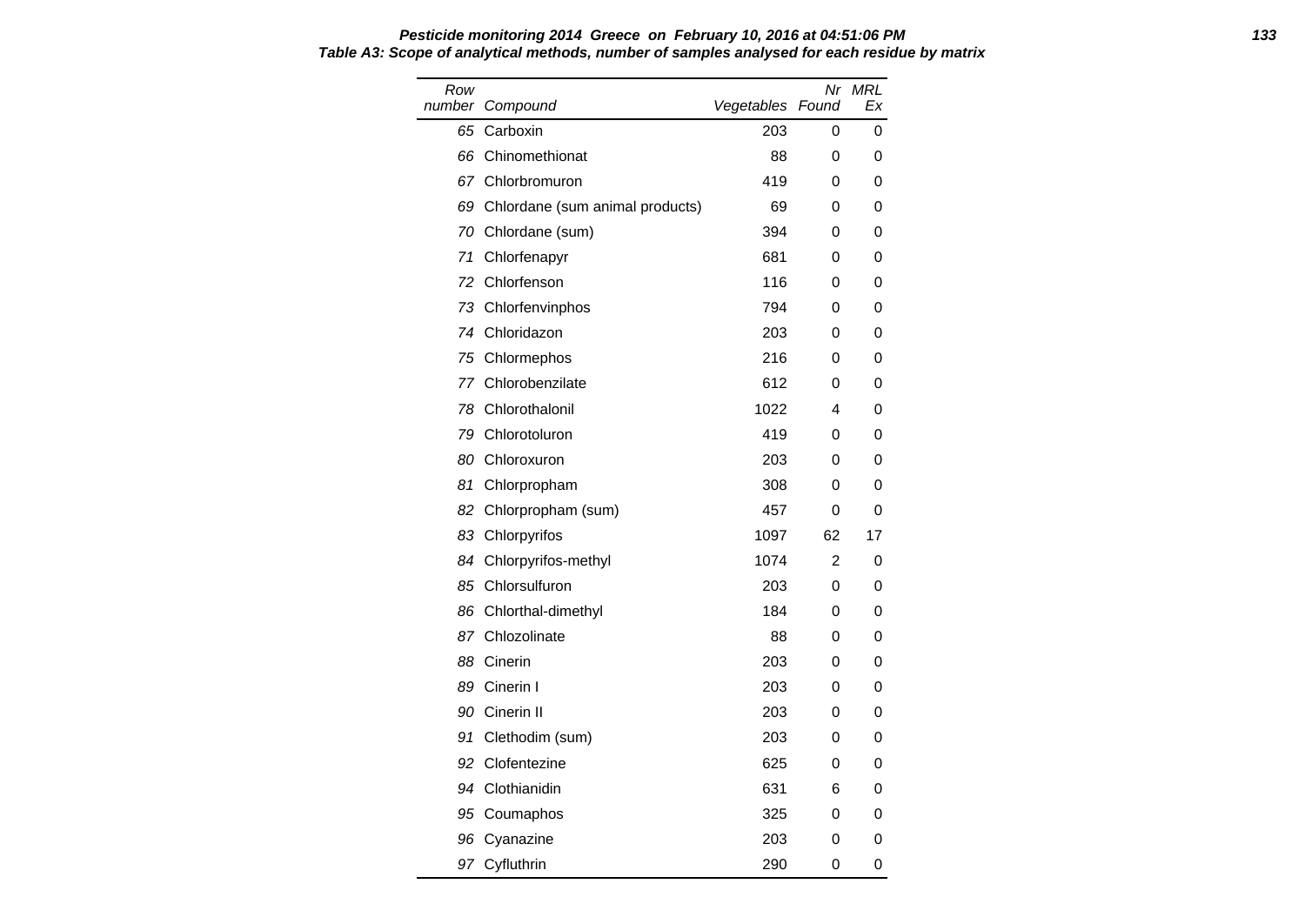#### **Pesticide monitoring 2014 Greece on February 10, 2016 at 04:51:06 PM 134 Table A3: Scope of analytical methods, number of samples analysed for each residue by matrix**

| Row | number Compound                 | Vegetables Found |    | Nr MRL<br>Ex |
|-----|---------------------------------|------------------|----|--------------|
|     | 98 Cyfluthrin (sum)             | 986              | 1  | 0            |
|     | 99 Cymoxanil                    | 409              | 0  | 0            |
|     | 100 Cypermethrin                | 359              | 1  | 0            |
|     | 101 Cypermethrin (sum)          | 1106             | 13 | 3            |
|     | 102 Cyproconazole               | 631              | 0  | 0            |
|     | 103 Cyprodinil                  | 715              | 15 | 2            |
|     | 104 Cyromazine                  | 203              | 0  | 0            |
|     | 105 DDD, p,p-                   | 190              | 0  | 0            |
|     | 106 DDE, o,p-                   | 117              | 0  | 0            |
|     | 107 DDE, p,p-                   | 190              | 0  | 0            |
|     | 108 DDT (sum)                   | 992              | 0  | 0            |
|     | 109 DDT, o,p-                   | 681              | 0  | 0            |
|     | 110 DDT, p,p-                   | 765              | 0  | 0            |
|     | 111 Deltamethrin                | 1087             | 11 | 1            |
|     | 112 Demeton                     | 116              | 0  | 0            |
|     | 113 Demeton-S-methyl            | 700              | 0  | 0            |
|     | 114 Demeton-S-methyl sulfone    | 409              | 0  | 0            |
|     | 115 Desmetryn                   | 268              | 0  | 0            |
|     | 116 Diafenthiuron               | 625              | 0  | 0            |
|     | 117 Diazinon                    | 1021             | 0  | 0            |
|     | 118 Dichlobenil                 | 206              | 0  | 0            |
|     | 119 Dichlofluanid               | 1020             | 0  | 0            |
|     | 120 Dichloroaniline, 3,5-       | 203              | 0  | 0            |
|     | 121 Dichlorobenzophenone, 4,4`- | 327              | 0  | 0            |
|     | 122 Dichlorprop                 | 6                | 0  | 0            |
|     | 123 Dichlorprop                 | 6                | 0  | 0            |
|     | 124 Dichlorvos                  | 898              | 0  | 0            |
|     | 125 Dicloran                    | 786              | 0  | 0            |
|     | 126 Dicofol (sum)               | 984              | 0  | 0            |
|     | 127 Dicofol o, p'               | 390              | 0  | 0            |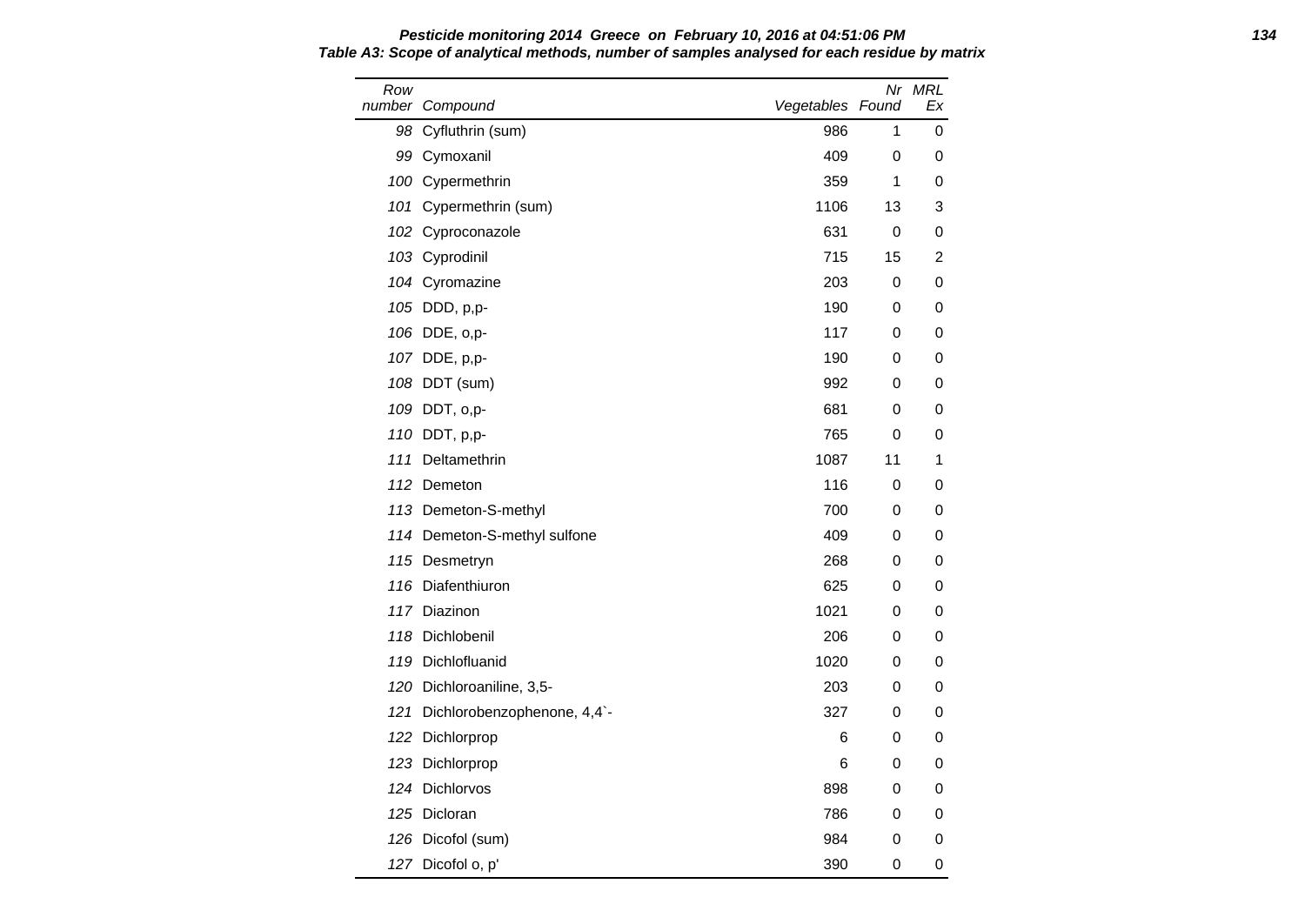**Pesticide monitoring 2014 Greece on February 10, 2016 at 04:51:06 PM 135 Table A3: Scope of analytical methods, number of samples analysed for each residue by matrix**

| Row | number Compound                           | Vegetables Found |    | Nr MRL<br>Ex |
|-----|-------------------------------------------|------------------|----|--------------|
|     | 128 Dicofol p, p'                         | 757              | 0  | 0            |
|     | 129 Dicrotophos                           | 419              | 0  | 0            |
|     | 130 Dieldrin                              | 878              | 2  | 0            |
| 131 | Diethofencarb                             | 419              | 0  | 0            |
|     | 132 Difenoconazole                        | 904              | 4  | 0            |
|     | 133 Diflubenzuron                         | 625              | 0  | 0            |
|     | 134 Diflufenican                          | 209              | 0  | 0            |
|     | 135 Dimethoate                            | 803              | 4  | 0            |
|     | 136 Dimethoate (sum)                      | 870              | 4  | 4            |
|     | 137 Dimethomorph                          | 631              | 13 | 2            |
|     | 138 Dimoxystrobin                         | 216              | 0  | 0            |
|     | 139 Diniconazole                          | 774              | 0  | 0            |
|     | 140 Dinitramine                           | 184              | 0  | 0            |
|     | 141 Dinobuton                             | 580              | 0  | 0            |
|     | 142 Dinocap                               | 19               | 0  | 0            |
|     | 143 Dinocap (sum)                         | 16               | 0  | 0            |
|     | 144 Dinotefuran                           | 216              | 0  | 0            |
|     | 145 Dioxacarb                             | 34               | 0  | 0            |
|     | 146 Diphenamid                            | 203              | 0  | 0            |
|     | 147 Diphenylamine                         | 720              | 0  | 0            |
|     | 148 Disulfoton                            | 764              | 0  | 0            |
|     | 149 Disulfoton (sum baby and infant food) | 568              | 0  | 0            |
|     | 150 Disulfoton sulfone                    | 293              | 0  | 0            |
| 151 | Disulfoton sulfoxide                      | 293              | 0  | 0            |
|     | 152 Dithiocarbamates                      | 178              | 5  | 1            |
|     | 153 Diuron                                | 406              | 0  | 0            |
|     | 154 Diuron                                | 406              | 0  | 0            |
|     | 155 Dodemorph                             | 184              | 0  | 0            |
|     | 156 Dodine                                | 216              | 0  | 0            |
|     | 157 EPN                                   | 700              | 0  | 0            |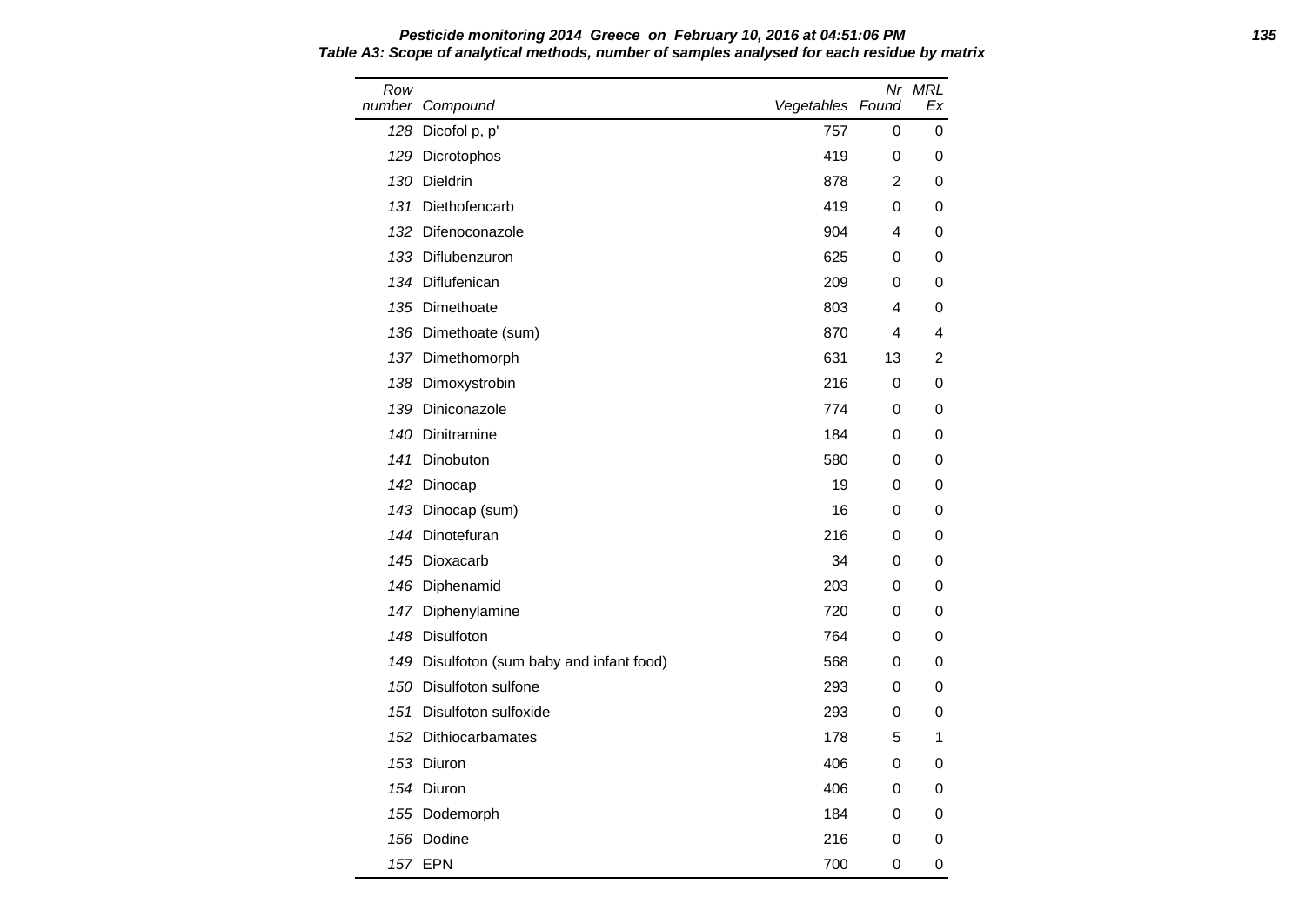#### **Pesticide monitoring 2014 Greece on February 10, 2016 at 04:51:06 PM 136 Table A3: Scope of analytical methods, number of samples analysed for each residue by matrix**

| Row | number Compound                                    | Vegetables Found |   | Nr MRL<br>Еx |
|-----|----------------------------------------------------|------------------|---|--------------|
|     | 158 Emamectin benzoate B1a, expressed as emamectin | 203              | 0 | 0            |
|     | 159 Endosulfan (sum)                               | 1039             | 1 | 1            |
|     | 160 Endosulfansulfate                              | 765              | 1 | 0            |
|     | 161 Endrin                                         | 908              | 0 | 0            |
|     | 162 Epoxiconazole                                  | 631              | 0 | 0            |
|     | 163 Esfenvalerate                                  | 300              | 0 | 0            |
|     | 164 Ethalfluralin                                  | 688              | 0 | 0            |
|     | 165 Ethephon                                       | $\overline{2}$   | 0 | 0            |
|     | 166 Ethiofencarb                                   | 34               | 0 | 0            |
|     | 167 Ethion                                         | 965              | 0 | 0            |
|     | 168 Ethirimol                                      | 419              | 1 | 0            |
|     | 169 Ethofumesate                                   | 203              | 0 | 0            |
|     | 170 Ethofumesate (sum)                             | 203              | 0 | 0            |
|     | 171 Ethoprophos                                    | 898              | 0 | 0            |
|     | 172 Ethoxyquin                                     | 503              | 0 | 0            |
|     | 173 Etofenprox                                     | 419              | 0 | 0            |
|     | 174 Etoxazole                                      | 419              | 0 | 0            |
|     | 175 Etrimfos                                       | 6                | 0 | 0            |
|     | 176 Famoxadone                                     | 415              | 2 | 1            |
|     | 177 Fenamidone                                     | 419              | 0 | 0            |
|     | 178 Fenamiphos                                     | 709              | 0 | 0            |
|     | 179 Fenamiphos (sum)                               | 709              | 0 | 0            |
|     | 180 Fenamiphos sulfone                             | 625              | 0 | 0            |
|     | 181 Fenamiphos sulfoxide                           | 625              | 0 | 0            |
|     | 182 Fenarimol                                      | 885              | 0 | 0            |
|     | 183 Fenazaquin                                     | 631              | 0 | 0            |
|     | 184 Fenbuconazole                                  | 631              | 0 | 0            |
|     | 185 Fenbutatin oxide                               | 34               | 0 | 0            |
|     | 186 Fenchlorphos                                   | 116              | 0 | 0            |
|     | 187 Fenhexamid                                     | 878              | 6 | 0            |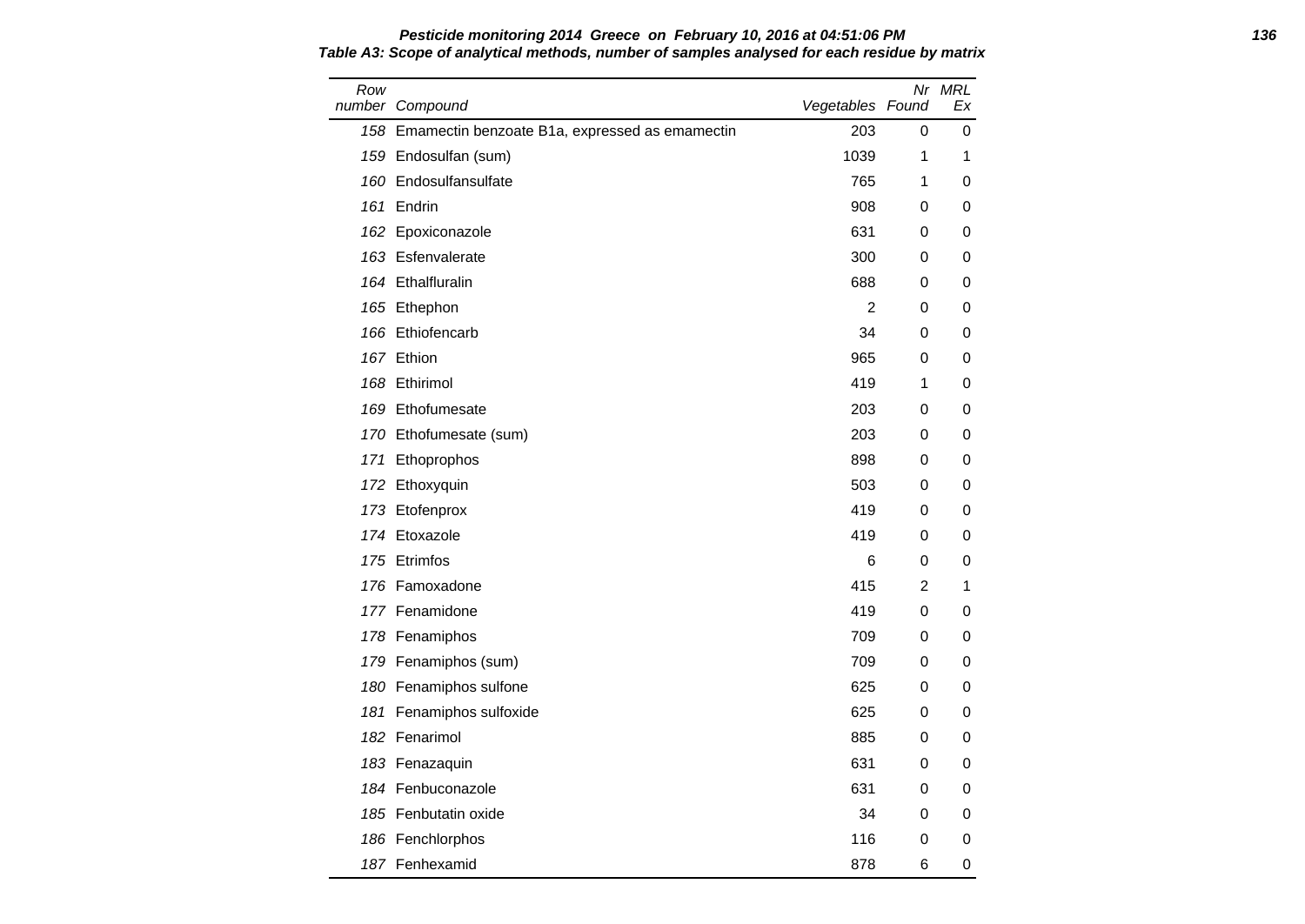#### **Pesticide monitoring 2014 Greece on February 10, 2016 at 04:51:06 PM 137 Table A3: Scope of analytical methods, number of samples analysed for each residue by matrix**

| Row | number Compound                                              | Vegetables Found |   | Nr MRL<br>Ex |
|-----|--------------------------------------------------------------|------------------|---|--------------|
|     | 188 Fenitrothion                                             | 962              | 0 | 0            |
|     | 189 Fenoxycarb                                               | 747              | 1 | 0            |
|     | 190 Fenpropathrin                                            | 1087             | 0 | 0            |
|     | 191 Fenpropidin                                              | 419              | 0 | 0            |
|     | 192 Fenpropimorph                                            | 631              | 0 | 0            |
|     | 193 Fenpyroximate                                            | 203              | 0 | 0            |
|     | 194 Fenson                                                   | 116              | 0 | 0            |
|     | 195 Fensulfothion                                            | 319              | 0 | 0            |
|     | 196 Fensulfothion (sum baby and infant food)                 | 203              | 0 | 0            |
|     | 197 Fensulfothion oxon                                       | 203              | 0 | 0            |
|     | 198 Fensulfothion oxon sulphone                              | 203              | 0 | 0            |
|     | 199 Fensulfothion sulfone                                    | 203              | 0 | 0            |
|     | 200 Fenthion                                                 | 600              | 0 | 0            |
|     | 201 Fenthion (sum)                                           | 484              | 0 | 0            |
|     | 202 Fenthion oxon                                            | 203              | 0 | 0            |
|     | 203 Fenthion oxon sulfone                                    | 203              | 0 | 0            |
|     | 204 Fenthion oxonsulfoxide                                   | 203              | 0 | 0            |
|     | 205 Fenthion sulfone                                         | 278              | 0 | 0            |
|     | 206 Fenthion sulfoxide                                       | 484              | 0 | 0            |
|     | 207 Fenvalerate                                              | 691              | 0 | 0            |
|     | 208 Fenvalerate (sum of RR, SS, RS and SR isomers)           | 396              | 0 | 0            |
|     | 209 Fenvalerate and Esfenvalerate (Sum of RR and SS isomers) | 120              | 0 | 0            |
|     | 210 Fenvalerate and Esfenvalerate (Sum of RS and SR isomers) | 187              | 0 | 0            |
|     | 211 Fenvalerate/Esfenvalerate (sum)                          | 369              | 0 | 0            |
|     | 212 Fipronil                                                 | 463              | 0 | 0            |
|     | 213 Fipronil (sum)                                           | 457              | 0 | 0            |
|     | 214 Fipronil desulfinyl                                      | 35               | 0 | 0            |
|     | 215 Fipronil sulfone                                         | 35               | 0 | 0            |
|     | 216 Fluazifop (free acid)                                    | 35               | 1 | 0            |
|     | 217 Fluazifop-P-butyl (sum)                                  | 41               | 1 | 0            |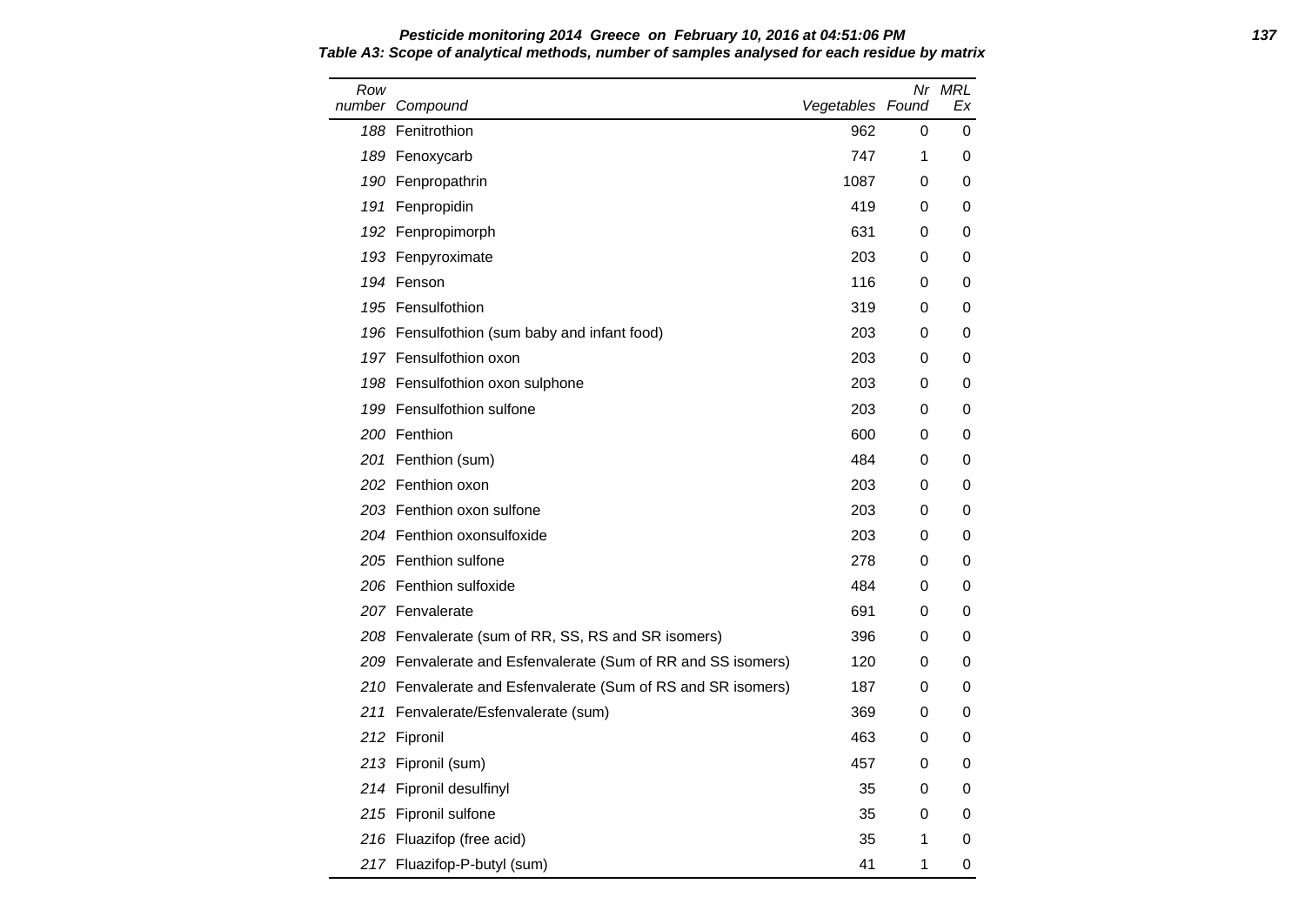### **Pesticide monitoring 2014 Greece on February 10, 2016 at 04:51:06 PM 138 Table A3: Scope of analytical methods, number of samples analysed for each residue by matrix**

| Row | number Compound                          | Vegetables Found |             | Nr MRL<br>Ex |
|-----|------------------------------------------|------------------|-------------|--------------|
|     | 218 Fluazinam                            | 361              | 0           | 0            |
|     | 219 Flubendiamide                        | 216              | 1           | 0            |
|     | 220 Flucythrinate                        | 529              | 0           | 0            |
|     | 222 Fludioxonil                          | 547              | 8           | 1            |
|     | 223 Flufenacet                           | 129              | 0           | 0            |
|     | 224 Flufenacet (sum)                     | 74               | 0           | 0            |
|     | 225 Flufenoxuron                         | 426              | 0           | 0            |
|     | 226 Fluometuron                          | 419              | 0           | 0            |
|     | 227 Fluopicolide                         | 625              | 5           | 0            |
|     | 228 Fluquinconazole                      | 818              | 0           | 0            |
|     | 229 Fluroxypyr                           | 168              | 0           | 0            |
|     | 230 Fluroxypyr (sum)                     | 6                | 0           | 0            |
|     | 231 Flusilazole                          | 631              | 1           | 0            |
|     | 232 Flutolanil                           | 625              | 1           | 0            |
|     | 233 Flutriafol                           | 631              | 1           | 0            |
|     | 234 Fluvalinate                          | 6                | 0           | 0            |
|     | 235 Folpet                               | 975              | 0           | 0            |
|     | 236 Foramsulfuron                        | 203              | 0           | 0            |
|     | 237 Formetanate                          | 841              | 5           | 1            |
|     | 238 Formetanate                          | 841              | $\,$ 5 $\,$ | 1            |
|     | 239 Formothion                           | 87               | 0           | 0            |
|     | 240 Fosthiazate                          | 488              | 0           | 0            |
|     | 241 Furathiocarb                         | 419              | 0           | 0            |
|     | 243 HCH, delta-                          | 116              | 0           | 0            |
|     | 244 Haloxyfop                            | 35               | 0           | 0            |
|     | 245 Haloxyfop (sum baby and infant food) | 35               | 0           | 0            |
|     | 246 Haloxyfop including haloxyfop-R      | 41               | 0           | 0            |
|     | 247 Haloxyfop-P                          | 35               | 0           | 0            |
|     | 248 Haloxyfop-P-methyl                   | 35               | 0           | 0            |
|     | 249 Haloxyfop-R (sum animal products)    | 35               | 0           | 0            |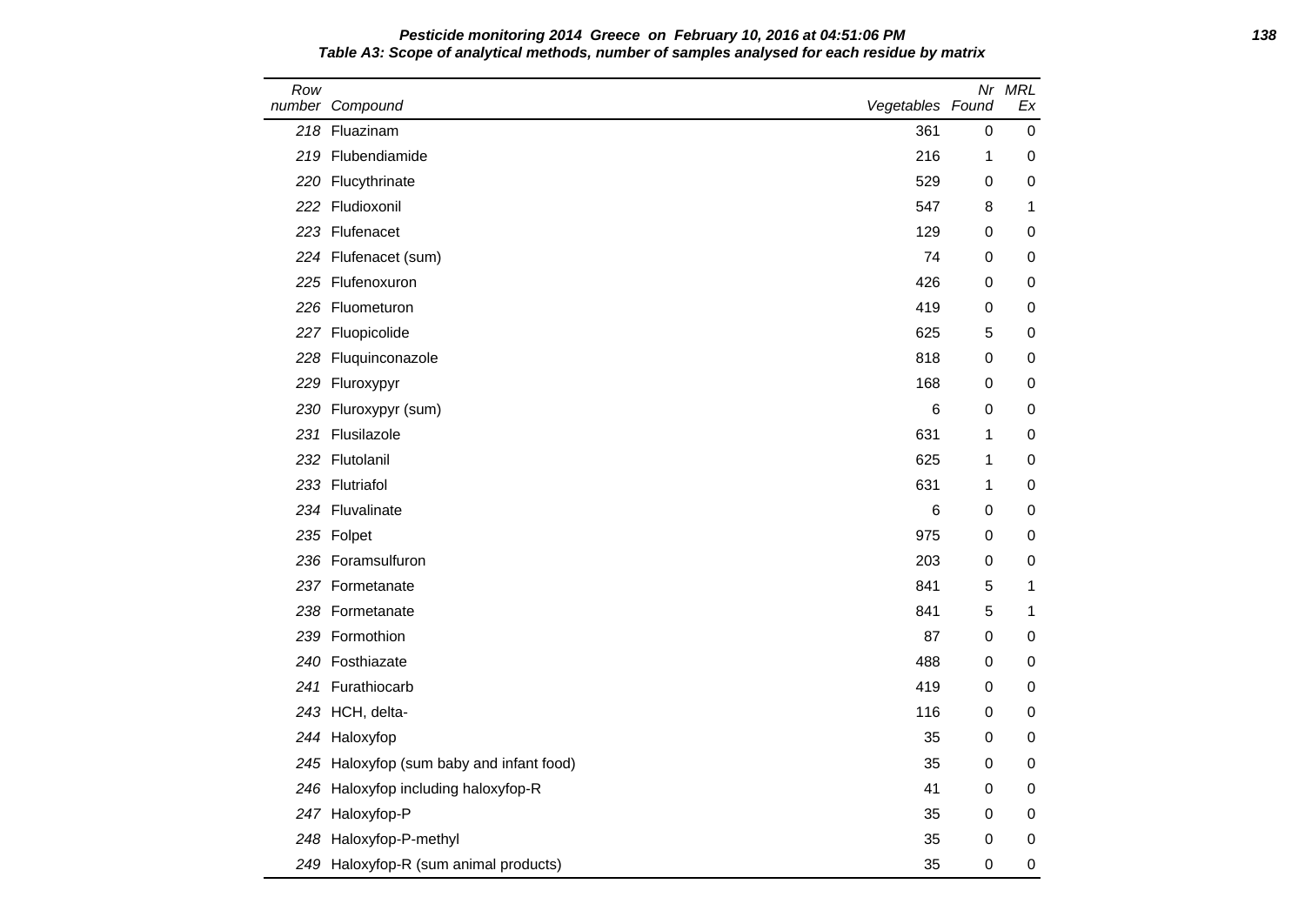# **Pesticide monitoring 2014 Greece on February 10, 2016 at 04:51:06 PM 139 Table A3: Scope of analytical methods, number of samples analysed for each residue by matrix**

| Row | number Compound                                                                   | Vegetables Found | Nr          | <b>MRL</b><br>Ex |
|-----|-----------------------------------------------------------------------------------|------------------|-------------|------------------|
|     | 250 Haloxyfop-ethoxyethylester                                                    | 35               | $\pmb{0}$   | $\pmb{0}$        |
| 251 | Haloxyfop-methyl                                                                  | 35               | 0           | 0                |
|     | 252 Heptachlor                                                                    | 465              | 0           | 0                |
|     | 253 Heptachlor (sum of heptachlor and heptachlor epoxide expressed as heptachlor) | 701              | 0           | 0                |
| 254 | Heptachlor endo-epoxide                                                           | 6                | 0           | 0                |
|     | 255 Heptachlor epoxide                                                            | 184              | 0           | 0                |
|     | 256 Heptachlor exo-epoxide                                                        | 6                | 0           | 0                |
| 257 | Heptenophos                                                                       | 549              | 0           | 0                |
| 258 | Hexachlorobenzene                                                                 | 572              | 0           | 0                |
| 259 | Hexachlorocyclohexane (HCH), alpha-isomer                                         | 259              | 0           | 0                |
| 260 | Hexachlorocyclohexane (HCH), beta-isomer                                          | 259              | 0           | 0                |
| 261 | Hexachlorocyclohexane (HCH), sum of isomers, except the gamma isomer              | 379              | 0           | 0                |
| 262 | Hexaconazole                                                                      | 887              | 0           | 0                |
|     | 263 Hexaflumuron                                                                  | 216              | 0           | 0                |
|     | 264 Hexythiazox                                                                   | 631              | 2           | 0                |
|     | 265 Imazalil                                                                      | 688              | 0           | 0                |
| 266 | Imazamethabenz-methyl                                                             | 203              | 0           | 0                |
| 267 | Imidacloprid                                                                      | 631              | 16          | 0                |
| 268 | Indoxacarb as sum of the isomers S and R                                          | 719              | 8           | 0                |
|     | 269 loxynil                                                                       | 35               | 0           | $\pmb{0}$        |
| 270 | loxynil, including its esters expressed as ioxynil                                | 35               | $\mathbf 0$ | 0                |
| 271 | Iprodione                                                                         | 1074             | 25          | 1                |
| 272 | Iprovalicarb                                                                      | 631              | 1           | 0                |
|     | 273 Isofenphos-methyl                                                             | 700              | 0           | 0                |
| 274 | Isoprothiolane                                                                    | 419              | 0           | 0                |
|     | 275 Isoproturon                                                                   | 209              | 0           | 0                |
|     | 276 Jasmolin I                                                                    | 203              | $\mathbf 0$ | 0                |
|     | 277 Jasmolin II                                                                   | 203              | 0           | 0                |
|     | 278 Kresoxim-methyl                                                               | 1078             | 2           | $\overline{c}$   |
|     | 279 Lambda-Cyhalothrin                                                            | 971              | 4           | 0                |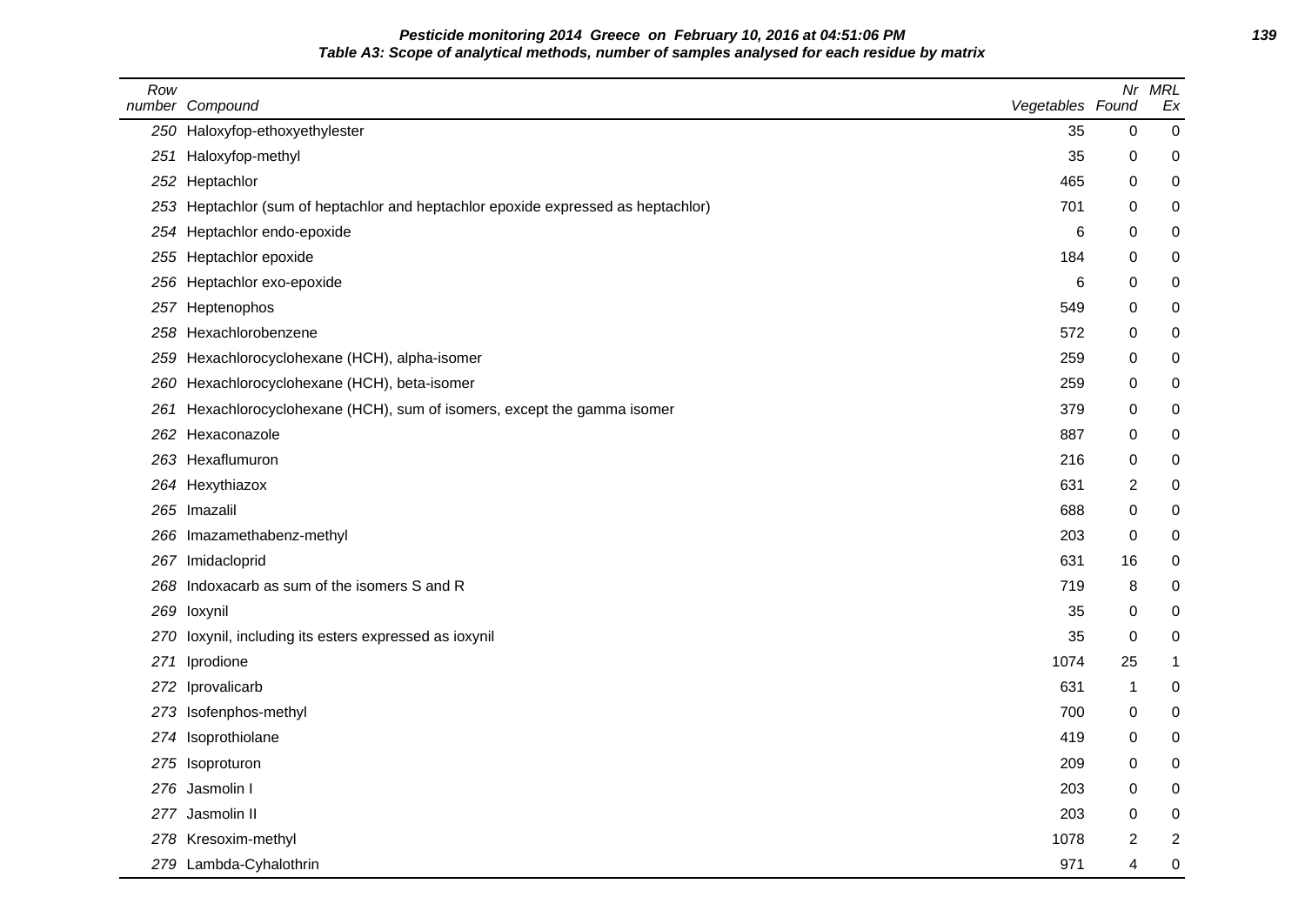**Pesticide monitoring 2014 Greece on February 10, 2016 at 04:51:06 PM 140 Table A3: Scope of analytical methods, number of samples analysed for each residue by matrix**

| Row | number Compound                                                                                                              | Vegetables Found | Nr               | <b>MRL</b><br>Ex |
|-----|------------------------------------------------------------------------------------------------------------------------------|------------------|------------------|------------------|
|     | 281 Lindane (Gamma-isomer of hexachlorociclohexane (HCH))                                                                    | 1020             | $\boldsymbol{0}$ | $\pmb{0}$        |
|     | 282 Linuron                                                                                                                  | 694              | 6                | 0                |
|     | 283 Lufenuron                                                                                                                | 425              | 1                | 1                |
|     | 284 MCPA                                                                                                                     | 8                | 0                | 0                |
|     | 285 MCPA, MCPB and MCPA thioethyl expressed as MCPA                                                                          | $\overline{2}$   | 0                | 0                |
|     | 286 Malaoxon                                                                                                                 | 784              | 0                | 0                |
|     | 287 Malathion                                                                                                                | 784              | 0                | 0                |
|     | 288 Malathion (sum of malathion and malaoxon expressed as malathion)                                                         | 962              | 0                | 0                |
|     | 289 Mandipropamid                                                                                                            | 216              | 0                | 0                |
|     | 290 Mecarbam                                                                                                                 | 866              | 0                | 0                |
| 291 | Mecoprop (sum of mecoprop-p and mecoprop expressed as mecoprop)                                                              | 6                | 0                | 0                |
|     | 292 Mepanipyrim                                                                                                              | 631              | 0                | 0                |
|     | 293 Mepanipyrim (Mepanipyrim and its metabolite (2-anilino-4-(2-hydroxypropyl)-6-methylpyrimidine) expressed as mepanipyrim) | 422              | 0                | 0                |
|     | 295 Merphos                                                                                                                  | 116              | 0                | 0                |
|     | 296 Metaflumizone (sum of E- and Z- isomers)                                                                                 | 419              | 0                | 0                |
|     | 297 Metalaxyl                                                                                                                | 622              | 7                | 0                |
|     | 298 Metalaxyl (Metalaxyl including other mixtures of constituent isomers including Metalaxyl-M (sum of isomers))             | 715              | 9                | 1                |
|     | 299 Metamitron                                                                                                               | 419              | 0                | 0                |
|     | 300 Metazachlor                                                                                                              | 203              | 0                | 0                |
|     | 301 Metconazole                                                                                                              | 631              | 0                | 0                |
|     | 302 Methabenzthiazuron                                                                                                       | 203              | 0                | 0                |
|     | 303 Methacrifos                                                                                                              | 328              | 0                | 0                |
|     | 304 Methamidophos                                                                                                            | 787              | 1                | 1                |
|     | 305 Methidathion                                                                                                             | 832              | 0                | 0                |
|     | 306 Methiocarb                                                                                                               | 665              | 0                | 0                |
|     | 307 Methiocarb (sum of methiocarb and methiocarb sulfoxide and sulfone, expressed as methiocarb)                             | 631              | -1               | 0                |
|     | 308 Methiocarb sulfone                                                                                                       | 631              | -1               | 0                |
|     | 309 Methiocarb sulfoxide                                                                                                     | 425              | -1               | 0                |
|     | 310 Metholachlor                                                                                                             | 409              | 0                | 0                |
|     | 311 Methomyl                                                                                                                 | 665              | $\overline{2}$   | 0                |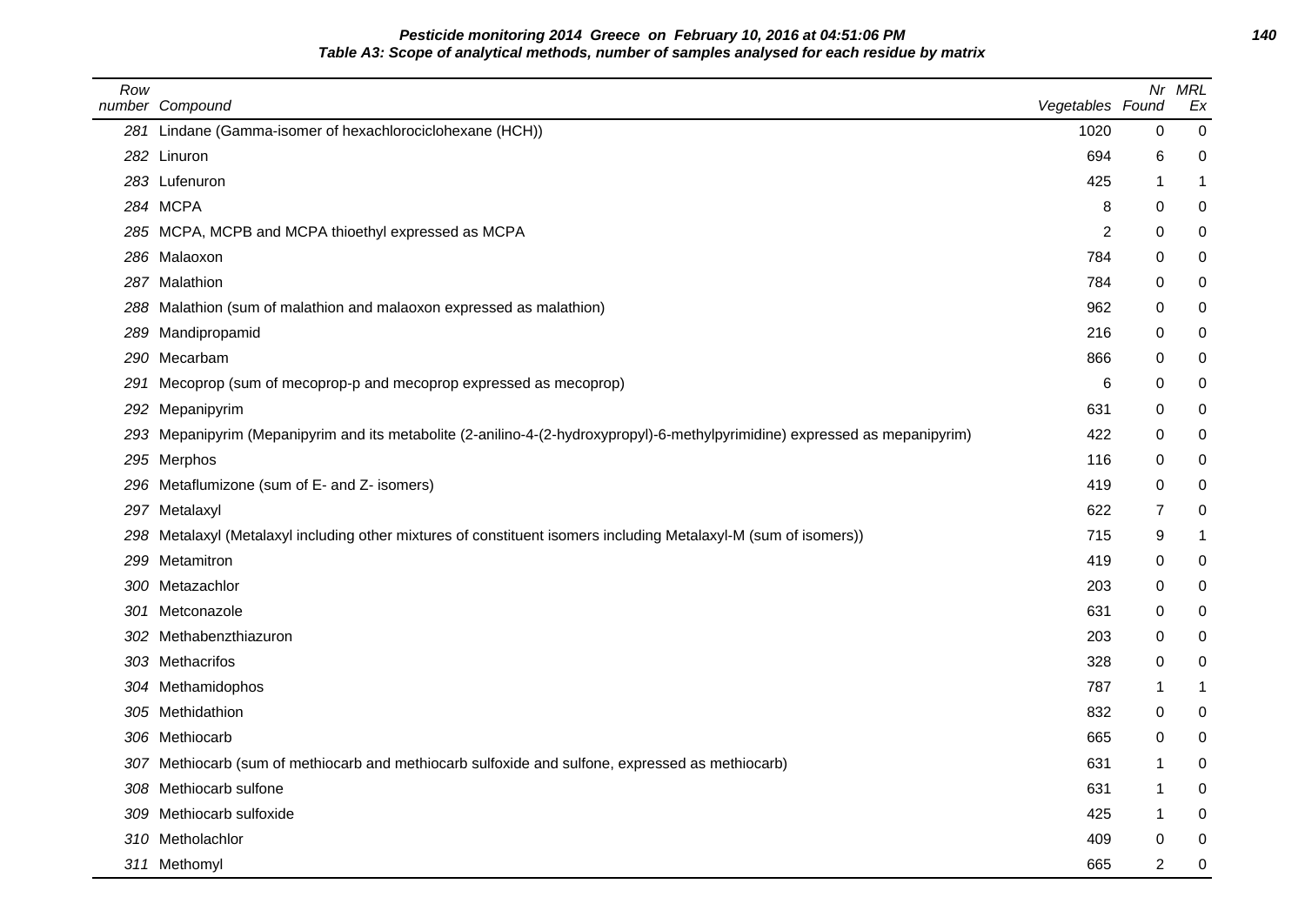**Pesticide monitoring 2014 Greece on February 10, 2016 at 04:51:06 PM 141 Table A3: Scope of analytical methods, number of samples analysed for each residue by matrix**

| Row | number Compound                                                                                                                          | Vegetables Found |                | Nr MRL<br>Ex |
|-----|------------------------------------------------------------------------------------------------------------------------------------------|------------------|----------------|--------------|
|     | 312 Methomyl and thiodicarb (sum of methomyl and thiodicarb expressed as methomyl)                                                       | 631              | $\overline{2}$ | $\sqrt{2}$   |
|     | 313 Methoxychlor                                                                                                                         | 306              | 0              | 0            |
|     | 314 Methoxyfenozide                                                                                                                      | 425              | 0              | 0            |
|     | 315 Metobromuron                                                                                                                         | 419              | 0              | 0            |
|     | 316 Metolachlor and S-metolachlor (metolachlor including other mixtures of constituent isomers including S-metolachlor (sum of isomers)) | 6                | 0              | 0            |
|     | 317 Metoxuron                                                                                                                            | 203              | 0              | 0            |
|     | 318 Metrafenone                                                                                                                          | 206              | 0              | 0            |
|     | 319 Metribuzin                                                                                                                           | 728              | 0              | 0            |
|     | 320 Metsulfuron-methyl                                                                                                                   | 419              | 0              | 0            |
| 321 | Mevinphos (sum of E- and Z-isomers)                                                                                                      | 619              | 0              | 0            |
|     | 322 Monocrotophos                                                                                                                        | 782              | 0              | 0            |
|     | 323 Monolinuron                                                                                                                          | 419              | 0              | 0            |
|     | 324 Myclobutanil                                                                                                                         | 966              | 9              | 6            |
|     | 325 Naled                                                                                                                                | 203              | 0              | 0            |
|     | 326 Napropamide                                                                                                                          | 419              | 0              | 0            |
|     | 327 Nicosulfuron                                                                                                                         | 203              | 0              | 0            |
|     | 328 Nitenpyram                                                                                                                           | 419              | 0              | 0            |
|     | 329 Nitrofen                                                                                                                             | 266              | 0              | 0            |
|     | 330 Nuarimol                                                                                                                             | 203              | 0              | 0            |
|     | 331 Omethoate                                                                                                                            | 784              | 2              | 0            |
|     | 332 Orthophenylphenol                                                                                                                    | 6                | 0              | 0            |
|     | 333 Oxadiazon                                                                                                                            | 529              | 0              | 0            |
|     | 334 Oxadixyl                                                                                                                             | 631              | 0              | 0            |
|     | 335 Oxamyl                                                                                                                               | 665              | 0              | 0            |
|     | 337 Oxydemeton-methyl                                                                                                                    | 625              | 0              | 0            |
|     | 338 Oxydemeton-methyl (sum of oxydemeton-methyl and demeton-S-methylsulfone expressed as oxydemeton-methyl)                              | 700              | 0              | 0            |
|     | 339 Oxyfluorfen                                                                                                                          | 415              | 0              | 0            |
|     | 340 Paclobutrazol                                                                                                                        | 631              | 0              | 0            |
|     | 341 Paraoxon                                                                                                                             | 300              | 0              | 0            |
|     | 342 Paraoxon-methyl                                                                                                                      | 765              | $\mathbf 0$    | 0            |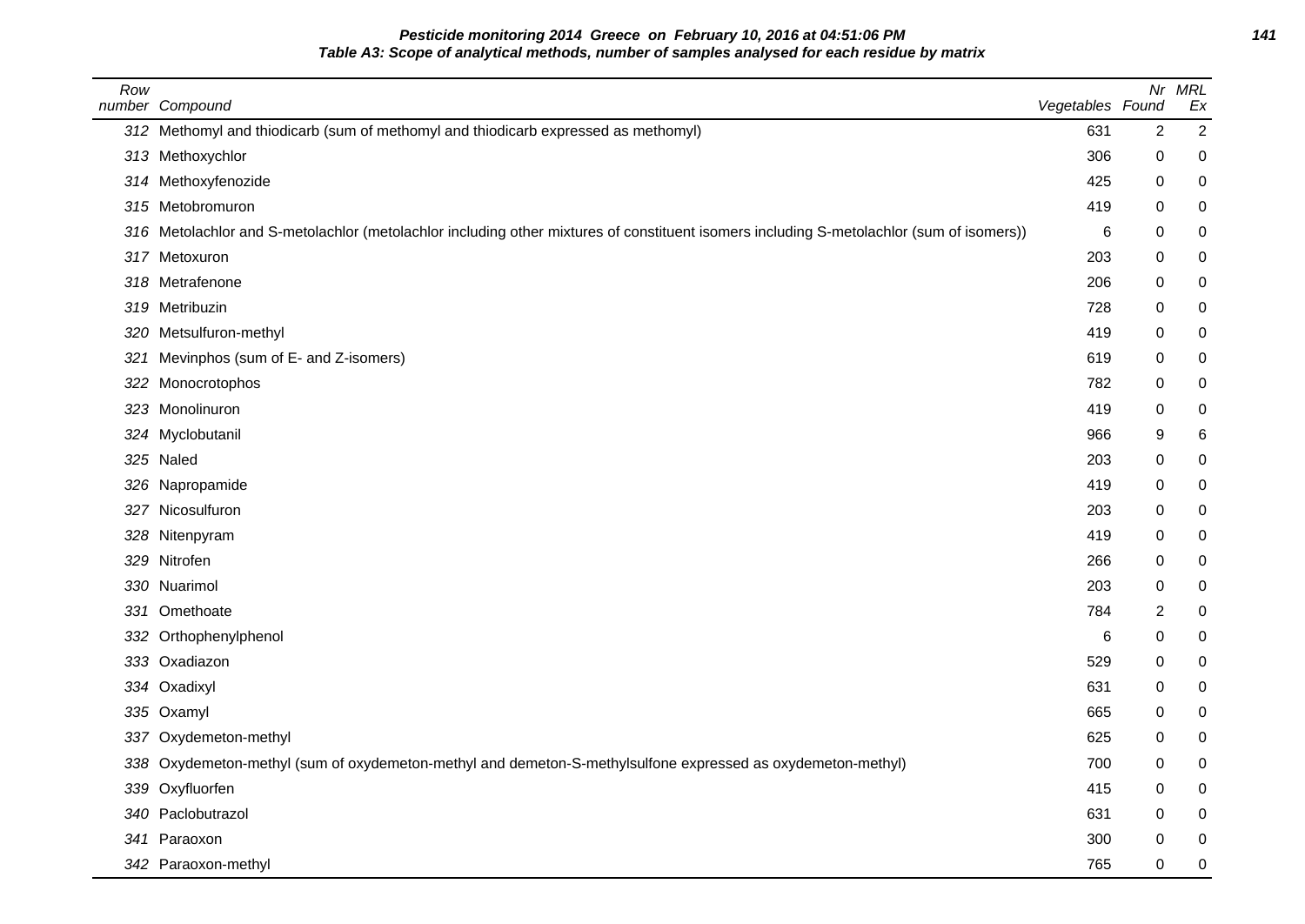**Pesticide monitoring 2014 Greece on February 10, 2016 at 04:51:06 PM 142 Table A3: Scope of analytical methods, number of samples analysed for each residue by matrix**

| Row | number Compound                                                                                                            | Vegetables Found |             | Nr MRL<br>Ex     |
|-----|----------------------------------------------------------------------------------------------------------------------------|------------------|-------------|------------------|
|     | 343 Parathion                                                                                                              | 952              | 0           | $\boldsymbol{0}$ |
|     | 344 Parathion-methyl                                                                                                       | 900              | 0           | 0                |
|     | 345 Parathion-methyl (sum of Parathion-methyl and paraoxon-methyl expressed as Parathion-methyl)                           | 943              | 0           | 0                |
|     | 346 Penconazole                                                                                                            | 963              | 3           | $\mathbf 1$      |
|     | 347 Pencycuron                                                                                                             | 625              | 2           | $\mathbf 0$      |
|     | 348 Pendimethalin                                                                                                          | 1087             | 2           | $\overline{2}$   |
|     | 349 Pentachloroaniline                                                                                                     | 369              | 0           | $\boldsymbol{0}$ |
|     | 350 Permethrin (sum of isomers)                                                                                            | 1020             | 0           | 0                |
|     | 351 Phenothrin                                                                                                             | 203              | 0           | 0                |
|     | 352 Phenthoate                                                                                                             | 692              | 0           | $\mathbf 0$      |
|     | 353 Phorate                                                                                                                | 691              | 0           | $\mathbf 0$      |
|     | 354 Phorate (sum of phorate, its oxygen analogue and their sulfones expressed as phorate)                                  | 778              | 0           | $\mathbf 0$      |
|     | 355 Phorate sulfone                                                                                                        | 359              | 0           | $\mathbf 0$      |
|     | 356 Phorate-Sulfoxid                                                                                                       | 359              | 0           | $\mathbf 0$      |
|     | 357 Phosalone                                                                                                              | 986              | 0           | $\mathbf 0$      |
|     | 358 Phosmet                                                                                                                | 724              | 0           | $\mathbf 0$      |
|     | 359 Phosmet (phosmet and phosmet oxon expressed as phosmet)                                                                | 870              | 0           | 0                |
|     | 360 Phosmet oxon                                                                                                           | 203              | 0           | $\boldsymbol{0}$ |
| 361 | Phosphamidon                                                                                                               | 278              | 0           | $\mathbf 0$      |
|     | 362 Phoxim                                                                                                                 | 419              | 0           | $\mathbf 0$      |
|     | 363 Picoxystrobin                                                                                                          | 425              | 0           | $\pmb{0}$        |
|     | 364 Pirimicarb                                                                                                             | 900              | $\Omega$    | $\mathbf 0$      |
|     | 365 Pirimicarb (sum of Pirimicarb and desmethyl pirimicarb expressed as Pirimicarb)                                        | 784              | 0           | $\mathbf 0$      |
|     | 366 Pirimicarb desmethyl                                                                                                   | 415              | 0           | $\mathbf 0$      |
|     | 367 Pirimiphos-ethyl                                                                                                       | 84               | 0           | $\mathbf 0$      |
|     | 368 Pirimiphos-methyl                                                                                                      | 851              | 3           | $\mathbf{1}$     |
|     | 369 Primisulfuron                                                                                                          | 203              | 0           | $\pmb{0}$        |
|     | 370 Prochloraz                                                                                                             | 761              | 0           | $\mathbf 0$      |
|     | 371 Prochloraz (sum of prochloraz and its metabolites containing the 2,4,6-Trichlorophenol moiety expressed as prochloraz) | 700              | 0           | $\mathbf 0$      |
|     | 372 Procymidone                                                                                                            | 1087             | $\mathbf 0$ | $\mathbf 0$      |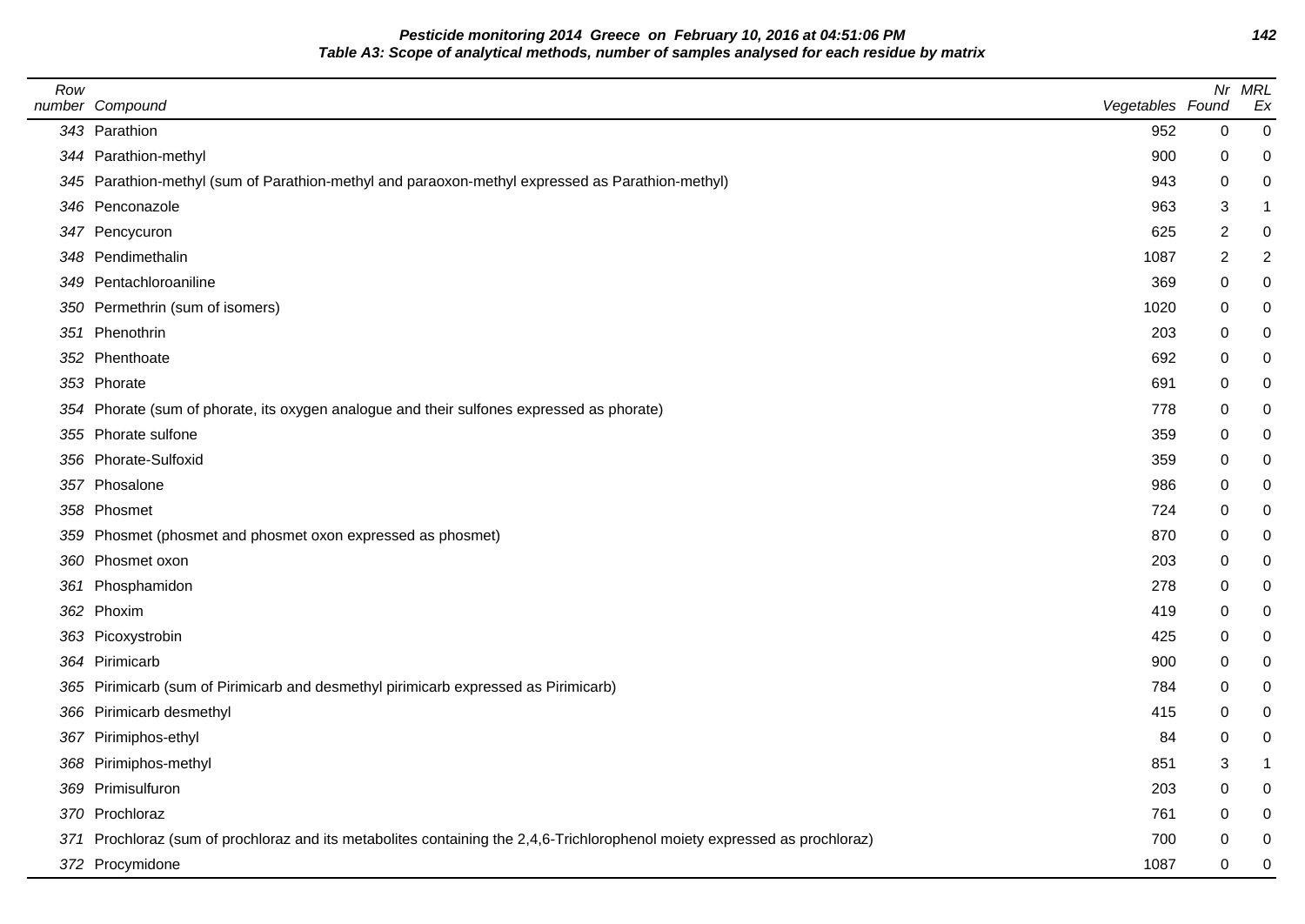**Pesticide monitoring 2014 Greece on February 10, 2016 at 04:51:06 PM 143 Table A3: Scope of analytical methods, number of samples analysed for each residue by matrix**

| Row | number Compound                                                                                                                                                       | Vegetables Found |             | Nr MRL<br>Ex   |
|-----|-----------------------------------------------------------------------------------------------------------------------------------------------------------------------|------------------|-------------|----------------|
|     | 373 Profenofos                                                                                                                                                        | 851              | $\mathbf 0$ | $\mathbf 0$    |
|     | 374 Promecarb                                                                                                                                                         | 35               | 0           | 0              |
|     | 375 Prometon                                                                                                                                                          | 116              | 0           | 0              |
|     | 376 Prometryn                                                                                                                                                         | 590              | 0           | 0              |
|     | 377 Propachlor                                                                                                                                                        | 233              | 0           | 0              |
|     | 378 Propachlor: oxalinic derivate of propachlor, expressed as propachlor                                                                                              | 452              | 0           | 0              |
|     | 380 Propamocarb (sum of propamocarb and its salt expressed as propamocarb)                                                                                            | 203              | 8           | 0              |
|     | 381 Propanil                                                                                                                                                          | 448              | 0           | 0              |
|     | 382 Propargite                                                                                                                                                        | 625              | 0           | 0              |
|     | 383 Propazine                                                                                                                                                         | 116              | 0           | 0              |
|     | 384 Propham                                                                                                                                                           | 287              | 0           | 0              |
|     | 385 Propiconazole                                                                                                                                                     | 962              | 0           | 0              |
|     | 386 Propoxur                                                                                                                                                          | 246              | 0           | 0              |
|     | 387 Propyzamide                                                                                                                                                       | 952              | 0           | 0              |
|     | 388 Prothioconazole (prothioconazole-desthio)                                                                                                                         | 457              | 0           | 0              |
|     | 390 Prothiofos                                                                                                                                                        | 816              | 0           | 0              |
|     | 391 Pymetrozine                                                                                                                                                       | 203              | 0           | 0              |
|     | 392 Pyraclostrobin                                                                                                                                                    | 631              | 23          |                |
|     | 393 Pyrazophos                                                                                                                                                        | 939              | 0           | 0              |
|     | 394 Pyrethrin I                                                                                                                                                       | 203              | 0           | 0              |
|     | 395 Pyrethrin II                                                                                                                                                      | 203              | 0           | 0              |
|     | 396 Pyrethrins                                                                                                                                                        | 203              | 0           | 0              |
|     | 397 Pyridaben                                                                                                                                                         | 625              | -1          | 1              |
|     | 398 Pyridate                                                                                                                                                          | 203              | 0           | 0              |
|     | 399 Pyridate (sum of pyridate, its hydrolysis product CL 9673 (6-chloro-4-hydroxy-3-phenylpyridazin) and hydrolysable conjugates of CL 9673 expressed as<br>pyridate) | 203              | 0           | 0              |
|     | 400 Pyrifenox                                                                                                                                                         | 694              | 0           | $\overline{0}$ |
|     | 401 Pyrimethanil                                                                                                                                                      | 772              | 7           | $\mathbf 0$    |
|     | 402 Pyriproxyfen                                                                                                                                                      | 631              | 6           | 0              |
|     | 403 Quinalphos                                                                                                                                                        | 761              | 0           | $\mathbf 0$    |
|     | 404 Quinoxyfen                                                                                                                                                        | 971              | -1          | $\mathbf 0$    |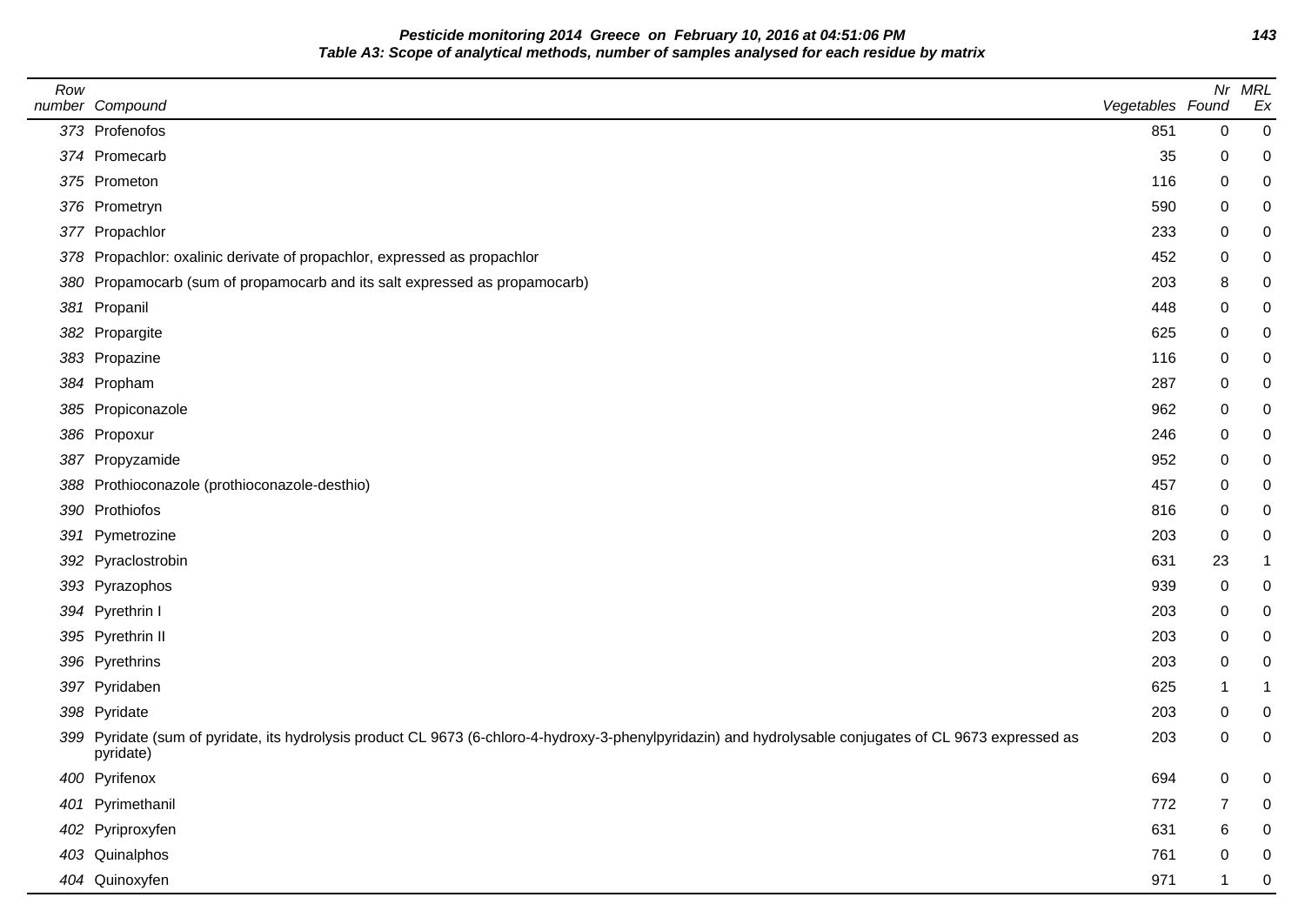# **Pesticide monitoring 2014 Greece on February 10, 2016 at 04:51:06 PM 144 Table A3: Scope of analytical methods, number of samples analysed for each residue by matrix**

| Row | number Compound                                                                             | Vegetables Found | Nr             | <b>MRL</b><br>Ex |
|-----|---------------------------------------------------------------------------------------------|------------------|----------------|------------------|
|     | 405 Quintozene                                                                              | 675              | $\mathbf 0$    | $\mathbf 0$      |
| 406 | Quintozene (sum of quintozene and pentachloro-aniline expressed as quintozene)              | 692              | 0              | 0                |
|     | 407 Resmethrin (resmethrin including other mixtures of consituent isomers (sum of isomers)) | 290              | 0              | 0                |
| 408 | Rimsulfuron                                                                                 | 419              | 0              | 0                |
| 409 | Secbumeton                                                                                  | 116              | 0              | 0                |
| 410 | Sethoxydim                                                                                  | 203              | 0              | 0                |
| 411 | Simazine                                                                                    | 403              | $\mathbf 0$    | 0                |
| 412 | Simetryn                                                                                    | 116              | 0              | 0                |
| 413 | Spinosad (sum of Spinosyn A and Spinosyn D, expressed as Spinosad)                          | 425              | 5              | 0                |
| 414 | Spinosyn A                                                                                  | 425              | 5              | 0                |
| 415 | Spinosyn D                                                                                  | 209              | $\overline{2}$ | 0                |
| 416 | Spirodiclofen                                                                               | 419              | 0              | 0                |
| 417 | Spiroxamine                                                                                 | 631              | $\mathbf 1$    | 0                |
| 418 | Tebuconazole                                                                                | 636              | 11             | $\boldsymbol{2}$ |
| 419 | Tebufenozide                                                                                | 425              | $\mathbf 0$    | 0                |
| 420 | Tebufenpyrad                                                                                | 631              | $\mathbf 0$    | $\pmb{0}$        |
| 421 | Tecnazene                                                                                   | 306              | 0              | 0                |
| 422 | Teflubenzuron                                                                               | 257              | $\mathbf 0$    | 0                |
| 423 | Tefluthrin                                                                                  | 795              | 0              | 0                |
| 424 | Temephos                                                                                    | 168              | 0              | 0                |
|     | 425 Terbufos                                                                                | 209              | 0              | 0                |
| 426 | Terbufos (sum baby and infant food)                                                         | 209              | 0              | 0                |
| 427 | Terbufos sulfone                                                                            | 209              | 0              | 0                |
| 428 | Terbufos sulfoxide                                                                          | 209              | 0              | 0                |
| 429 | Terbuthylazine                                                                              | 609              | 0              | 0                |
| 430 | Terbutryn                                                                                   | 203              | $\mathbf 0$    | 0                |
| 431 | Tetrachlorvinphos                                                                           | 284              | $\mathbf 0$    | 0                |
| 432 | Tetraconazole                                                                               | 742              | 2              | $\mathbf 1$      |
|     | 433 Tetradifon                                                                              | 1068             | 0              | 0                |
|     | 434 Tetrasul                                                                                | 116              | 0              | $\mathbf 0$      |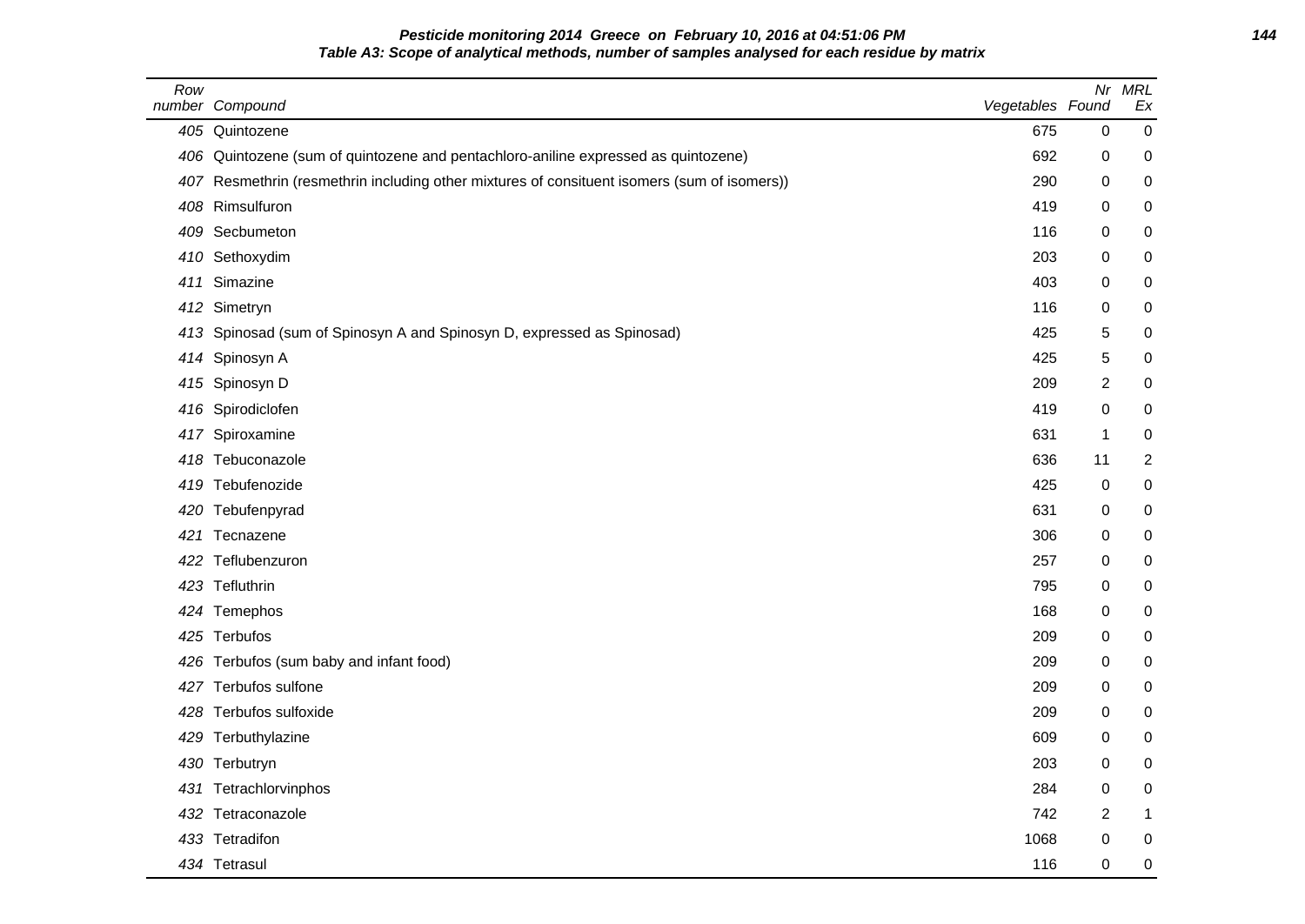### **Pesticide monitoring 2014 Greece on February 10, 2016 at 04:51:06 PM 145 Table A3: Scope of analytical methods, number of samples analysed for each residue by matrix**

| Row<br>number | Compound                                                                                     | Vegetables Found |                | Nr MRL<br>Ex     |
|---------------|----------------------------------------------------------------------------------------------|------------------|----------------|------------------|
|               | 435 Thiabendazole                                                                            | 631              | $\mathbf 0$    | 0                |
| 436           | Thiacloprid                                                                                  | 631              | $\overline{7}$ | 0                |
|               | 437 Thiametoxam                                                                              | 631              | 12             | 0                |
| 438           | Thiametoxam (sum of thiametoxam and clothianidin expressed as thiametoxam)                   | 631              | 12             | 0                |
| 439           | Thidiazuron                                                                                  | 216              | 0              | $\pmb{0}$        |
| 440           | Thifensulfuron-methyl                                                                        | 203              | 0              | 0                |
| 441           | Thiobencarb                                                                                  | 365              | 0              | 0                |
| 442           | Thiodicarb                                                                                   | 459              | 0              | 0                |
| 443           | Thiophanate-methyl                                                                           | 425              | $\overline{7}$ | 3                |
|               | 444 Tolclofos-methyl                                                                         | 902              | 0              | 0                |
|               | 445 Tolylfluanid                                                                             | 692              | 0              | 0                |
| 446           | Tolylfluanid (Sum of tolylfluanid and dimethylaminosulfotoluidide expressed as tolylfluanid) | 778              | 0              | 0                |
|               | 447 Tralkoxydim                                                                              | 203              | 0              | $\pmb{0}$        |
| 448           | Tralomethrin                                                                                 | 216              | 0              | 0                |
| 449           | Trans-permethrin                                                                             | 216              | 0              | $\pmb{0}$        |
| 450           | Triadimefon                                                                                  | 957              | 0              | 0                |
| 451           | Triadimefon (sum of Triadimefon and Triadimenol)                                             | 841              | 12             | $\boldsymbol{2}$ |
| 452           | Triadimenol                                                                                  | 900              | 12             | $\pmb{0}$        |
| 453           | Triasulfuron                                                                                 | 419              | $\pmb{0}$      | 0                |
|               | 454 Triazophos                                                                               | 851              | 0              | 0                |
| 455           | Trichlorfon                                                                                  | 428              | 0              | 0                |
| 456           | Trichloronat                                                                                 | 116              | 0              | $\pmb{0}$        |
| 457           | Tricyclazole                                                                                 | 203              | 0              | $\pmb{0}$        |
|               | 458 Trifloxystrobin                                                                          | 811              | 5              | $\overline{2}$   |
| 460           | Triflumuron                                                                                  | 251              | 0              | $\pmb{0}$        |
| 461           | Trifluralin                                                                                  | 999              | 0              | 0                |
| 462           | Triforine                                                                                    | 216              | 0              | 0                |
| 463           | Triticonazole                                                                                | 631              | 0              | 0                |
| 464           | Vamidothion                                                                                  | 419              | 0              | 0                |
|               | 465 Vinclozolin                                                                              | 967              | 0              | 0                |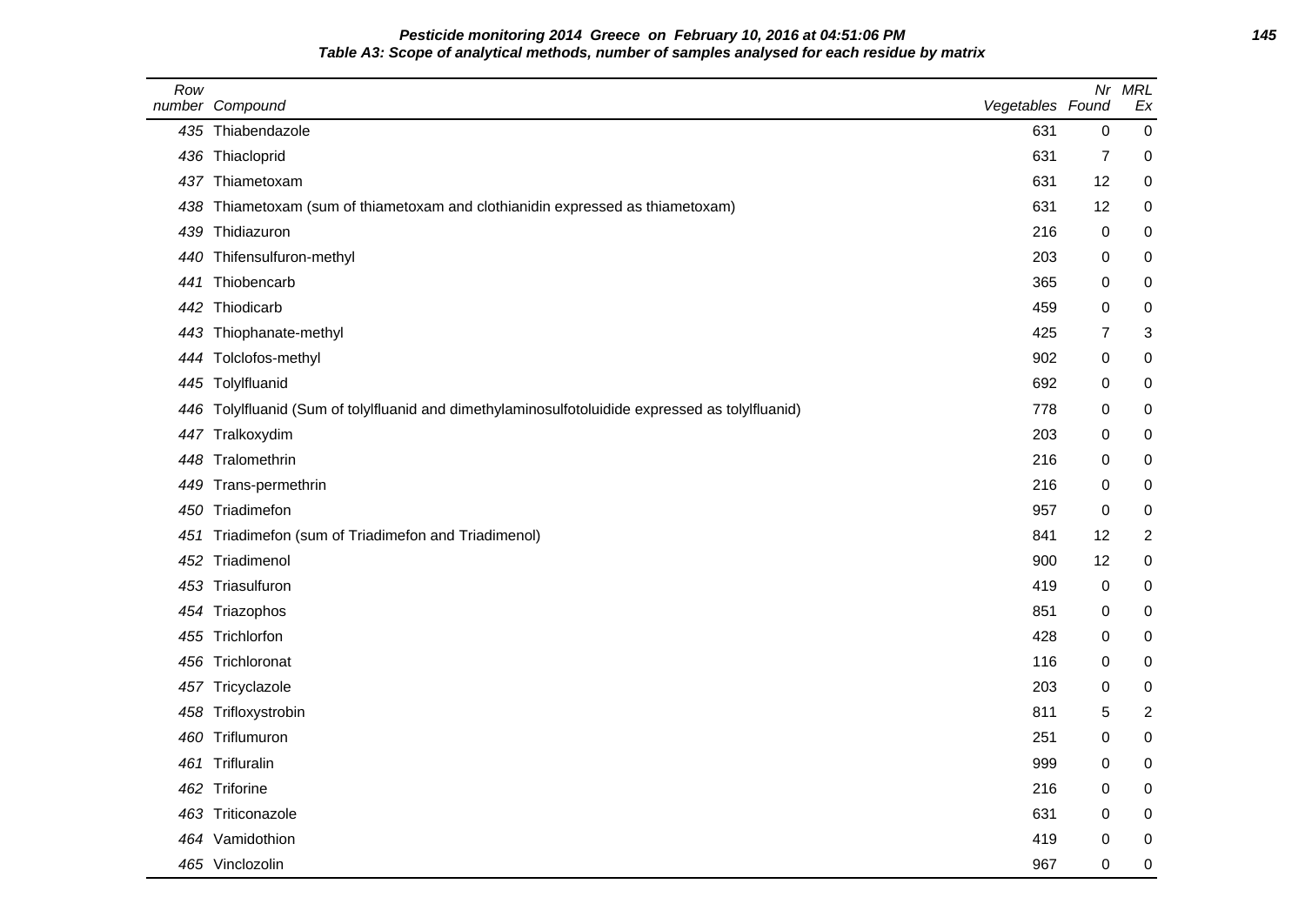**Pesticide monitoring 2014 Greece on February 10, 2016 at 04:51:06 PM 146 Table A3: Scope of analytical methods, number of samples analysed for each residue by matrix**

| Row | number Compound                                                                                                             | Vegetables Found | Nr          | MRL<br>Ex      |
|-----|-----------------------------------------------------------------------------------------------------------------------------|------------------|-------------|----------------|
|     | 466 Vinclozolin (sum of Vinclozolin and all metabolites containing the 3,5-dichloraniline moiety, expressed as Vinclozolin) | 965              | $\Omega$    | - 0            |
|     | 467 Zoxamide                                                                                                                | 419              |             | 1              |
|     | 468 alpha-Endosulfan                                                                                                        | 765              | 1           | $\overline{0}$ |
|     | 469 beta-Cyfluthrin                                                                                                         | 153              | 0           | $\overline{0}$ |
|     | 470 beta-Endosulfan                                                                                                         | 765              | 4           | $\overline{0}$ |
| 471 | cis-Chlordane                                                                                                               | 274              | $\Omega$    | $\overline{0}$ |
|     | 472 cis-Permethrin                                                                                                          | 216              | $\Omega$    | $\overline{0}$ |
|     | 473 tau-Fluvalinate                                                                                                         | 868              | $\Omega$    | $\overline{0}$ |
|     | 474 trans-Chlordane                                                                                                         | 274              | $\mathbf 0$ | $\overline{0}$ |
|     |                                                                                                                             | 216324           | 563         | 74             |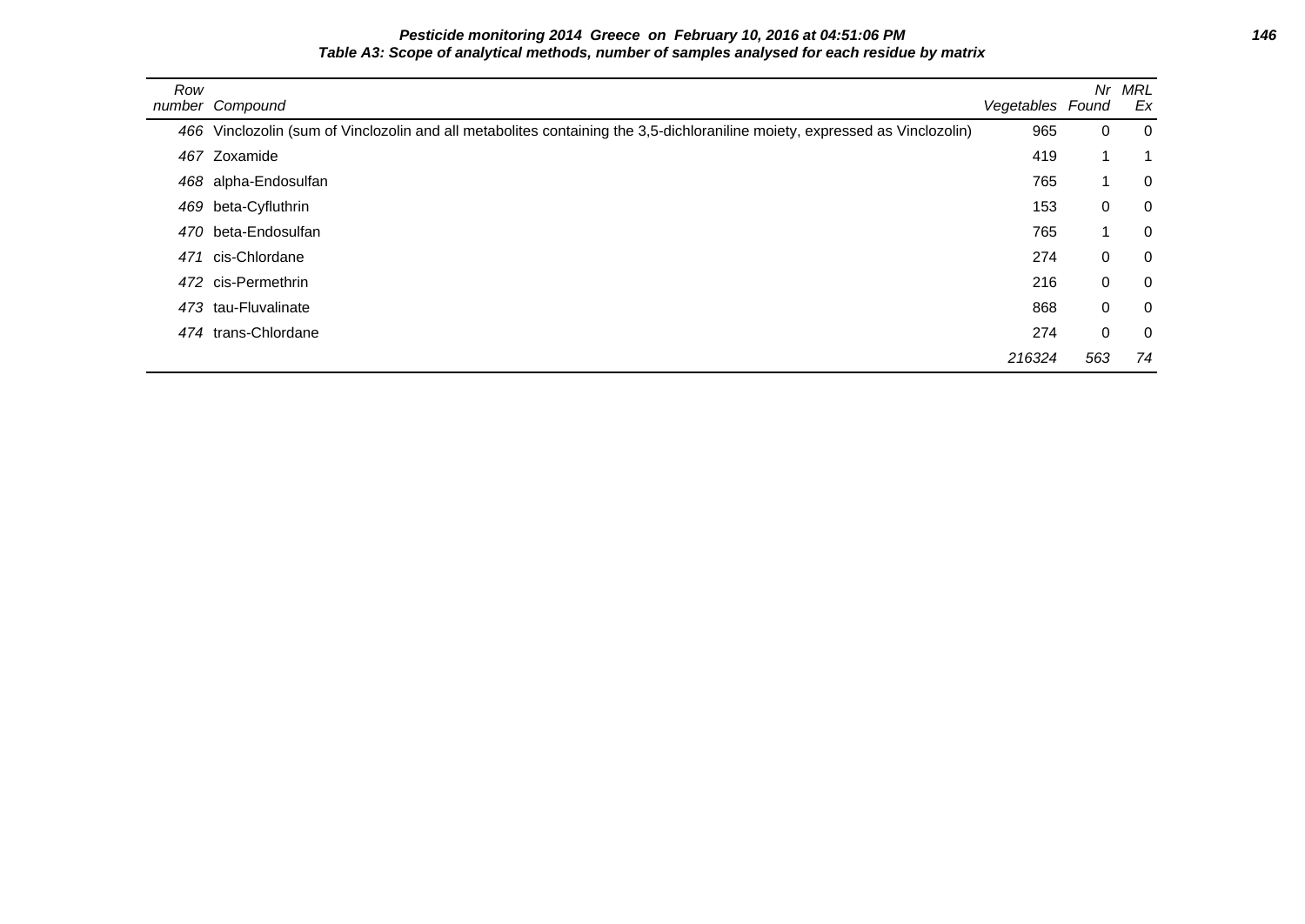### **Pesticide monitoring 2014 Greece on February 10, 2016 at 04:51:06 PM 147 Table A4: Overview of samples taken in National and EU co-ordinated programmes**

| <b>ProductClass</b>  | Product                    | Treatment                                | ProductionMethod          | Total          | ND. |          | Ex EUTotal EUND |             | <b>EUEx</b> |
|----------------------|----------------------------|------------------------------------------|---------------------------|----------------|-----|----------|-----------------|-------------|-------------|
| Cereals              | Barley                     | Unprocessed                              | Non-organic production    |                | 0   | 0        | 0               | 0           | 0           |
| Fruits and nuts      | Apricots                   | Peeling (edible peel)                    | Production method unknown |                |     | 0        | 0               | 0           | $\mathbf 0$ |
| Fruits and nuts      | Pears                      | Processed                                | Production method unknown |                |     | 0        | 0               | 0           | 0           |
| Fruits and nuts      | <b>Strawberries</b>        | Unprocessed                              | Production method unknown | 3              | 3   |          | 0               | 0           | 0           |
| Other plant products | Beans (dry)                | Unprocessed                              | Organic production        |                | 0   | 0        | 0               | 0           | 0           |
| Vegetables           | Courgettes                 | Unprocessed                              | Non-organic production    |                |     | 0        | 0               | 0           | 0           |
| Vegetables           | <b>Cucumbers</b>           | Production method unknown<br>Unprocessed |                           | 1              | 0   | $\Omega$ | 0               | 0           | 0           |
| Vegetables           | Peppers                    | Unprocessed                              | Production method unknown | 4              | 2   |          | 0               | 0           | 0           |
| Vegetables           | Potatoes                   | Unprocessed                              | Non-organic production    | $\overline{2}$ | 0   | 0        | 0               | 0           | 0           |
| Vegetables           | Potatoes                   | Unprocessed                              | Production method unknown | 1              | 0   | 0        | 0               | 0           | 0           |
| Vegetables           | Spinach                    | Unprocessed                              | Non-organic production    |                |     | 0        | 0               | 0           | 0           |
| Vegetables           | Vine leaves (grape leaves) | Unprocessed                              | Non-organic production    | 2              |     | 1        | 0               | $\mathbf 0$ | 0           |
| Vegetables           | Vine leaves (grape leaves) | Unprocessed                              | Production method unknown |                | 0   | 0        | 0               | $\mathbf 0$ | 0           |
| Origin               |                            |                                          |                           | 20             | 10  | 3        | 0               | 0           | 0           |
| Region               |                            |                                          |                           | 20             | 10  | 3        | 0               | 0           | 0           |

### **Strategy=Enforcement Region=Domestic Origin=Greece**

### **Strategy=Enforcement Region=TC Origin=China**

| <b>ProductClass</b>      | Product | <b>Treatment</b> | ProductionMethod                                 |       | Total ND Ex EUTotal EUND EUEx |   |
|--------------------------|---------|------------------|--------------------------------------------------|-------|-------------------------------|---|
| Fruits and nuts          |         |                  | Grapefruit Unprocessed Production method unknown | 1 1 0 |                               |   |
| Other plant products Tea |         |                  | Unprocessed Non-organic production               | 1 1 0 |                               | 0 |
| Origin                   |         |                  |                                                  | 2 2 0 |                               | 0 |

### **Strategy=Enforcement Region=TC Origin=Egypt**

| ProductClass | Product | Treatment | ProductionMethod                                              |  | Total ND Ex EUTotal EUND EUEx |  |
|--------------|---------|-----------|---------------------------------------------------------------|--|-------------------------------|--|
|              |         |           | Fruits and nuts Oranges Unprocessed Production method unknown |  |                               |  |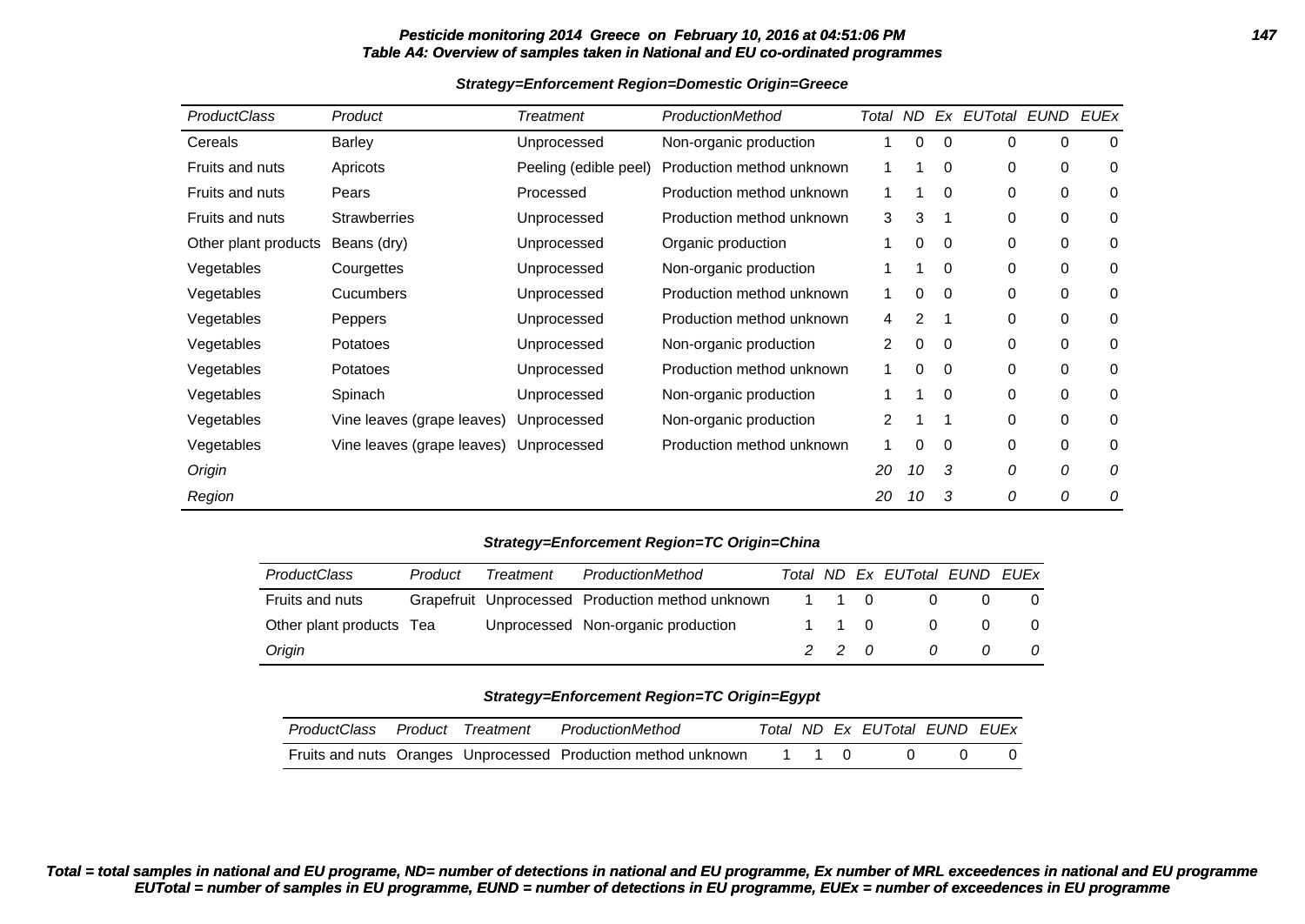#### **Pesticide monitoring 2014 Greece on February 10, 2016 at 04:51:06 PM 148 Table A4: Overview of samples taken in National and EU co-ordinated programmes**

| ProductClass Product | Treatment | ProductionMethod                               |  | Total ND Ex EUTotal EUND EUEx |  |
|----------------------|-----------|------------------------------------------------|--|-------------------------------|--|
| Vegetables           |           | Tomatoes Unprocessed Production method unknown |  |                               |  |

### **Strategy=Enforcement Region=TC Origin=Macedonia, The Former Yugoslav Republic of**

#### **Strategy=Enforcement Region=TC Origin=Thailand**

| ProductClass Product |                | Treatment | ProductionMethod                                     |       | Total ND Ex EUTotal EUND EUEx |  |
|----------------------|----------------|-----------|------------------------------------------------------|-------|-------------------------------|--|
| Vegetables           |                |           | Beans (with pods) Unprocessed Non-organic production | 1 0 0 |                               |  |
| Vegetables           | <b>Peppers</b> |           | Unprocessed Non-organic production                   | 1 0 0 |                               |  |
| Origin               |                |           |                                                      | 200   |                               |  |

### **Strategy=Enforcement Region=TC Origin=Turkey**

| ProductClass Product |                                                               | ProductionMethod<br>Treatment |                                       | Total ND |       |     | Ex EUTotal EUND | <b>FUFx</b> |
|----------------------|---------------------------------------------------------------|-------------------------------|---------------------------------------|----------|-------|-----|-----------------|-------------|
| Vegetables           | <b>Peppers</b>                                                |                               | Unprocessed Non-organic production    | 19       | 5     | - 0 |                 | 0           |
| Vegetables           | <b>Peppers</b>                                                |                               | Unprocessed Production method unknown |          | 35 29 |     |                 | $\Omega$    |
| Vegetables           | Vine leaves (grape leaves) Unprocessed Non-organic production |                               |                                       |          | 0     |     |                 | 0           |
| Origin               |                                                               |                               |                                       |          | 55 34 |     | 0               | 0           |
| Region               |                                                               |                               |                                       | 61       | - 37  |     |                 |             |

### **Strategy=Enforcement Region=UNK Origin=Unknown**

| ProductClass Product Treatment |       | ProductionMethod                               |                     |     | Total ND Ex EUTotal EUND EUEx |  |
|--------------------------------|-------|------------------------------------------------|---------------------|-----|-------------------------------|--|
| Cereals                        | Wheat | Milling - refined flour Non-organic production | $1 \quad 1 \quad 0$ |     |                               |  |
| Strategy                       |       |                                                | -82                 | 484 | 7                             |  |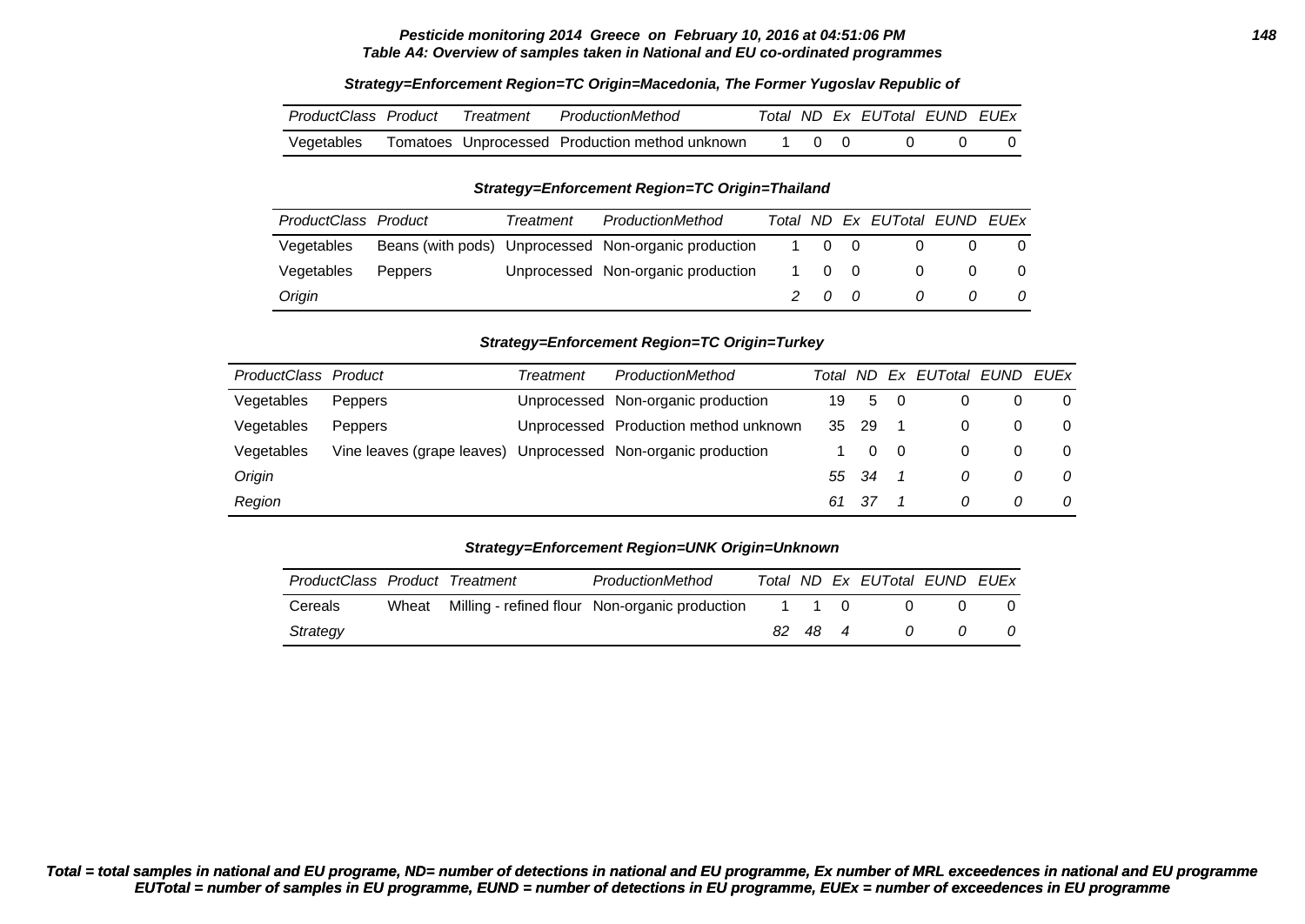### **Pesticide monitoring 2014 Greece on February 10, 2016 at 04:51:06 PM 149 Table A4: Overview of samples taken in National and EU co-ordinated programmes**

### **Strategy=Surveillance Region=Domestic Origin=Greece**

| ProductClass       | Product                                                                                                 | <b>Treatment</b>               | ProductionMethod             |                |             |             | Total ND Ex EUTotal EUND |             | <b>EUEx</b> |
|--------------------|---------------------------------------------------------------------------------------------------------|--------------------------------|------------------------------|----------------|-------------|-------------|--------------------------|-------------|-------------|
| Animal<br>products | <b>Bovine Liver</b>                                                                                     | Unprocessed                    | Non-organic production       | 3              | $\mathbf 0$ | $\mathbf 0$ | 3                        | 0           | $\mathbf 0$ |
| Animal<br>products | Honey                                                                                                   | Unprocessed                    | Non-organic production       | 8              | 0           | 0           | 0                        | 0           | 0           |
| Animal<br>products | Honey                                                                                                   | Unprocessed                    | Organic production           | -1             | 0           | 0           | $\pmb{0}$                | 0           | 0           |
| Animal<br>products | <b>Milk</b>                                                                                             | Unprocessed                    | Non-organic production       | 3              | 0           | 0           | $\pmb{0}$                | $\mathbf 0$ | 0           |
| Animal<br>products | <b>Poultry Liver</b>                                                                                    | Unprocessed                    | Non-organic production       | $\overline{2}$ | 0           | $\mathbf 0$ | $\sqrt{2}$               | $\mathbf 0$ | 0           |
| Animal<br>products | <b>Poultry Muscle</b>                                                                                   | Freezing                       | Non-organic production       | 4              | 0           | 0           | $\overline{\mathcal{A}}$ | 0           | 0           |
| Animal<br>products | <b>Poultry Muscle</b>                                                                                   | Unprocessed                    | Non-organic production       | 12             | 0           | 0           | 12                       | 0           | 0           |
| Animal<br>products | Sheep Liver                                                                                             | Unprocessed                    | Non-organic production       | 10             | 0           | $\mathbf 0$ | 10                       | 0           | 0           |
| Baby food          | Baby food for infants and young childern                                                                | Processed                      | Non-organic production       | 5              | 0           | 0           | $\pmb{0}$                | $\mathbf 0$ | 0           |
| Baby food          | Baby food for infants and young childern                                                                | Processed                      | Production method<br>unknown | 6              | $\mathbf 0$ | 0           | $\pmb{0}$                | $\mathbf 0$ | 0           |
| Baby food          | Processed cereal-based baby foods (e.g. cereal and pastas to be<br>reconstituted with milk or other liq | Processed                      | Non-organic production       | 5              | 0           | 0           | $\pmb{0}$                | 0           | 0           |
| Cereals            | Cereals                                                                                                 | Milling                        | Non-organic production       | 2              |             | $\mathbf 0$ | 0                        | 0           | 0           |
| Cereals            | Oats                                                                                                    | Milling                        | Non-organic production       | -1             | $\Omega$    | $\mathbf 0$ | $\mathbf 0$              | 0           | 0           |
| Cereals            | Rice                                                                                                    | Unprocessed                    | Non-organic production       | 26             | 6           | 0           | 17                       | 3           | $\mathbf 0$ |
| Cereals            | Rice                                                                                                    | Unprocessed                    | Organic production           | -1             | 0           | 0           | 1                        | $\mathbf 0$ | 0           |
| Cereals            | Rice                                                                                                    | Unprocessed                    | Production method<br>unknown | 13             | $\pmb{0}$   | 0           | 13                       | 0           | 0           |
| Cereals            | Wheat                                                                                                   | Milling - unprocessed<br>flour | Non-organic production       | 13             | 6           | 0           | 13                       | 6           | 0           |
| Cereals            | Wheat                                                                                                   | Milling - unprocessed<br>flour | Organic production           | 4              | 0           | 0           | $\overline{4}$           | $\Omega$    | 0           |
| Cereals            | Wheat                                                                                                   | Unprocessed                    | Non-organic production       | 1              | 0           | 0           | $\pmb{0}$                | 0           | 0           |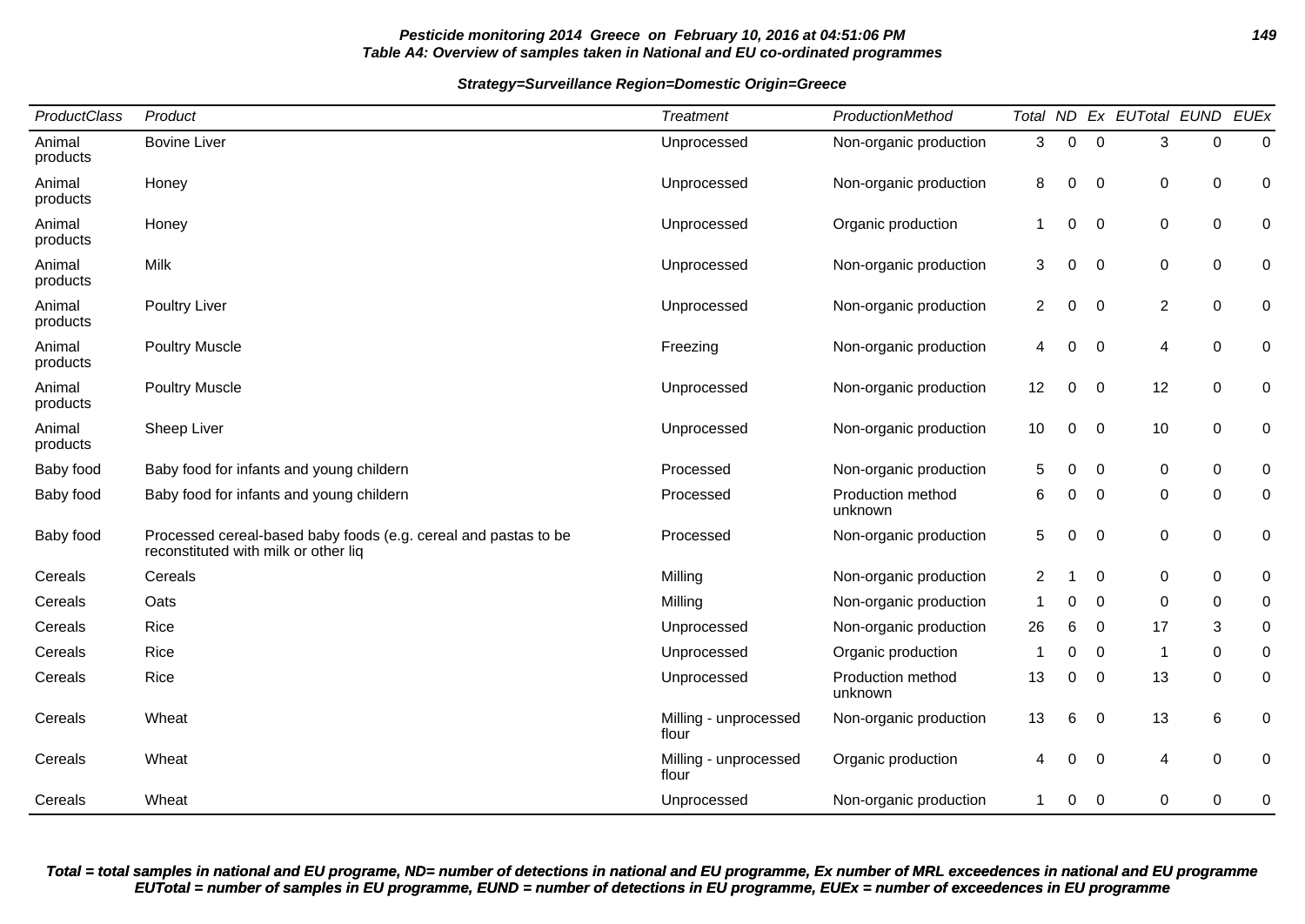### **Pesticide monitoring 2014 Greece on February 10, 2016 at 04:51:06 PM 150 Table A4: Overview of samples taken in National and EU co-ordinated programmes**

### **Strategy=Surveillance Region=Domestic Origin=Greece**

| ProductClass           | Product            | <b>Treatment</b> | ProductionMethod           |    |                |                  | Total ND Ex EUTotal EUND |                | <b>EUEx</b> |
|------------------------|--------------------|------------------|----------------------------|----|----------------|------------------|--------------------------|----------------|-------------|
| Cereals                | Wheat              | Unprocessed      | Production method unknown  | 4  | 0              | $\boldsymbol{0}$ | 0                        | 0              | $\mathbf 0$ |
| Fruits and nuts        | Apples             | Unprocessed      | Non-organic production     | 57 | 34             | 1                | 0                        | 0              | 0           |
| Fruits and nuts        | Apples             | Unprocessed      | Organic production         | 3  | -1             | $\mathbf 0$      | 0                        | 0              | 0           |
| Fruits and nuts        | Apples             | Unprocessed      | Production method unknown  | 30 | 24             | $\mathbf 0$      | 0                        | $\Omega$       | 0           |
| Fruits and nuts        | Apricots           | Unprocessed      | Non-organic production     | 26 | 19             | 0                | 0                        | 0              | 0           |
| <b>Fruits and nuts</b> | Apricots           | Unprocessed      | Production method unknown  | 15 | 11             | 0                | 0                        | 0              | 0           |
| Fruits and nuts        | <b>Bananas</b>     | Unprocessed      | Non-organic production     | 4  |                | $\Omega$         | 0                        | $\Omega$       | 0           |
| Fruits and nuts        | <b>Bananas</b>     | Unprocessed      | Organic production         |    | 0              | 0                | 0                        | 0              | 0           |
| Fruits and nuts        | <b>Blueberries</b> | Dehydration      | Non-organic production     | 2  | 0              | $\mathbf 0$      | 0                        | 0              | 0           |
| Fruits and nuts        | Cherries           | Unprocessed      | Integrated Pest Management | 1  | -1             | $\mathbf 0$      | 0                        | $\Omega$       | 0           |
| Fruits and nuts        | Cherries           | Unprocessed      | Non-organic production     | 29 | 17             | 1                | 0                        | 0              | 0           |
| Fruits and nuts        | Cherries           | Unprocessed      | Production method unknown  | 16 | 11             | 0                | 0                        | 0              | 0           |
| Fruits and nuts        | Figs               | Dehydration      | Non-organic production     | 1  | 0              | $\mathbf 0$      | 0                        | $\Omega$       | 0           |
| Fruits and nuts        | Figs               | Unprocessed      | Non-organic production     |    |                | $\Omega$         | 0                        | $\Omega$       | 0           |
| Fruits and nuts        | Figs               | Unprocessed      | Production method unknown  | 3  |                | 0                | 0                        | 0              | 0           |
| <b>Fruits and nuts</b> | Grapefruit         | Unprocessed      | Non-organic production     | 1  | 0              | $\mathbf 0$      | 0                        | $\mathbf 0$    | 0           |
| Fruits and nuts        | Kiwi               | Unprocessed      | Non-organic production     | 22 | $\overline{7}$ | 1                | 0                        | $\Omega$       | 0           |
| Fruits and nuts        | Kiwi               | Unprocessed      | Organic production         | 3  | $\mathbf 0$    | 0                | 0                        | $\mathbf 0$    | 0           |
| <b>Fruits and nuts</b> | Kiwi               | Unprocessed      | Production method unknown  | 22 | 4              | 0                | 0                        | $\Omega$       | 0           |
| Fruits and nuts        | Lemons             | Unprocessed      | Non-organic production     | 6  | 1              | $\Omega$         | 0                        | $\Omega$       | $\mathbf 0$ |
| Fruits and nuts        | Lemons             | Unprocessed      | Production method unknown  | 11 | 5              | 0                | 0                        | 0              | 0           |
| Fruits and nuts        | Mandarins          | Unprocessed      | Non-organic production     | 13 | 7              | $\mathbf 0$      | 4                        | $\overline{c}$ | 0           |
| Fruits and nuts        | <b>Mandarins</b>   | Unprocessed      | Organic production         | 4  | 0              | $\mathbf 0$      | $\overline{2}$           | $\Omega$       | 0           |
| Fruits and nuts        | Mandarins          | Unprocessed      | Production method unknown  | 16 | 11             | 1                | 1                        | 0              | 0           |
| Fruits and nuts        | Medlar             | Unprocessed      | Production method unknown  | 1  | 0              | 0                | 0                        | 0              | 0           |
| Fruits and nuts        | Oranges            | Juicing          | Non-organic production     | 8  | 3              | $\mathbf 0$      | 0                        | $\Omega$       | 0           |
| Fruits and nuts        | Oranges            | Unprocessed      | Non-organic production     | 39 | 10             | $\overline{0}$   | 12                       | 3              | $\mathbf 0$ |
| Fruits and nuts        | Oranges            | Unprocessed      | Organic production         | 9  |                | 0                | 3                        | 0              | 0           |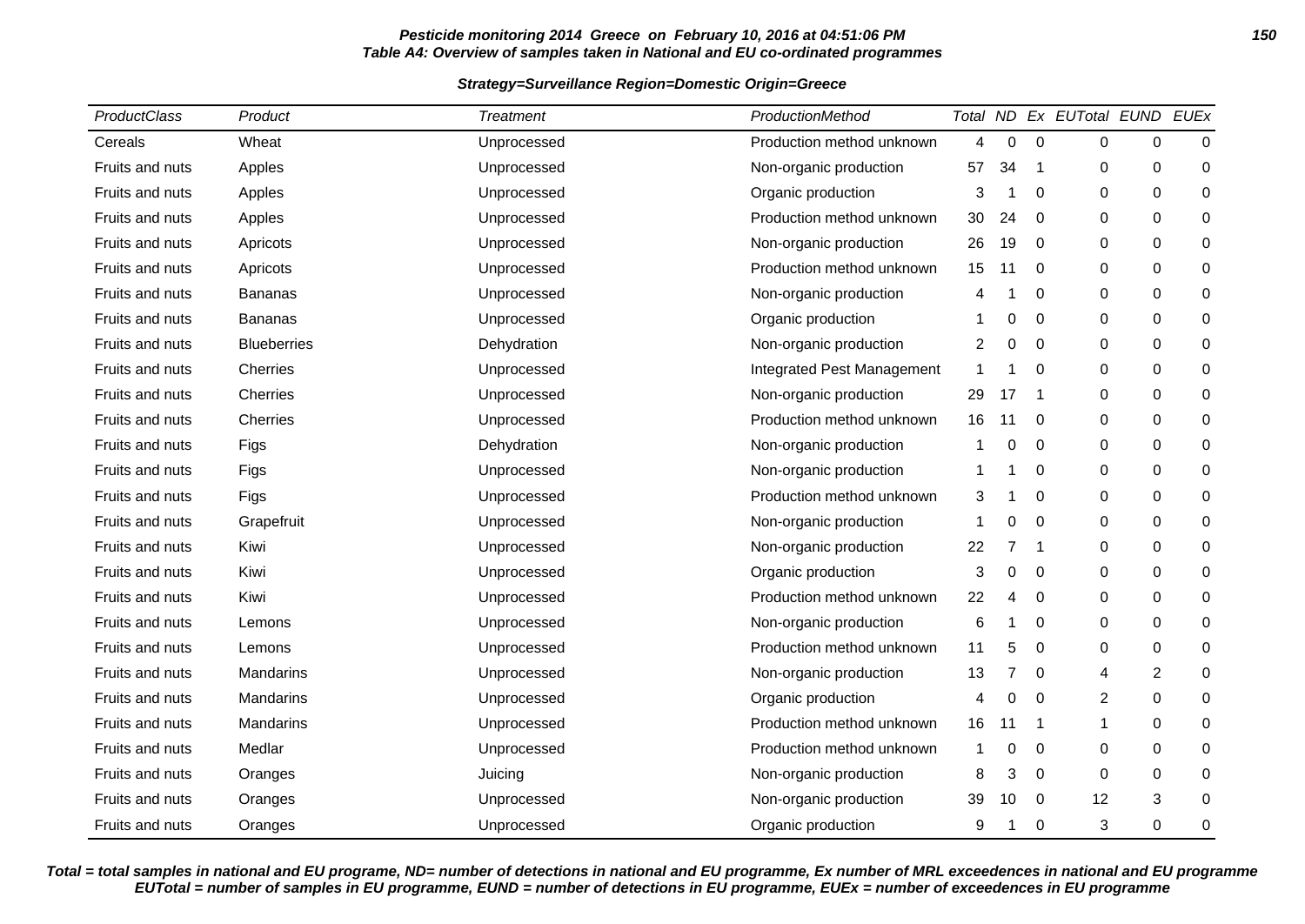### **Pesticide monitoring 2014 Greece on February 10, 2016 at 04:51:06 PM 151 Table A4: Overview of samples taken in National and EU co-ordinated programmes**

### **Strategy=Surveillance Region=Domestic Origin=Greece**

| ProductClass    | Product                               | Treatment                               | ProductionMethod          |    |          |             | Total ND Ex EUTotal EUND EUEx |          |             |
|-----------------|---------------------------------------|-----------------------------------------|---------------------------|----|----------|-------------|-------------------------------|----------|-------------|
| Fruits and nuts | Oranges                               | Unprocessed                             | Production method unknown | 24 | 16       | $\mathbf 0$ | 4                             | 0        | $\pmb{0}$   |
| Fruits and nuts | Other kind of small fruit and berries | Unprocessed                             | Non-organic production    | 2  | 0        | 0           | 0                             | 0        | 0           |
| Fruits and nuts | Other small fruit and berries         | Unprocessed                             | Non-organic production    | 1  | 0        | 0           | $\Omega$                      | 0        | 0           |
| Fruits and nuts | Peaches                               | Juicing                                 | Non-organic production    | 1  | 0        | 0           | 0                             | 0        | 0           |
| Fruits and nuts | Peaches                               | Unprocessed                             | Non-organic production    | 36 | 28       | 3           | 0                             | 0        | 0           |
| Fruits and nuts | Peaches                               | Unprocessed                             | Production method unknown | 27 | 21       | 0           | 0                             | 0        | 0           |
| Fruits and nuts | Pears                                 | Processed                               | Production method unknown | 4  | 3        | $\Omega$    | $\Omega$                      | 0        | 0           |
| Fruits and nuts | Pears                                 | Unprocessed                             | Non-organic production    | 33 | 24       | 2           | 11                            | 9        | 1           |
| Fruits and nuts | Pears                                 | Unprocessed                             | Organic production        | 3  | 1        | 0           | $\overline{c}$                | -1       | 0           |
| Fruits and nuts | Pears                                 | Unprocessed                             | Production method unknown | 25 | 13       | 2           | 6                             | 0        | 0           |
| Fruits and nuts | Plums                                 | Unprocessed                             | Non-organic production    | 18 | 13       | 0           | $\Omega$                      | $\Omega$ | 0           |
| Fruits and nuts | Plums                                 | Unprocessed                             | Production method unknown | 11 | 7        | 0           | 0                             | 0        | 0           |
| Fruits and nuts | Pomegranate                           | Unprocessed                             | Non-organic production    | 6  | 1        | 0           | 0                             | 0        | 0           |
| Fruits and nuts | Pomegranate                           | Unprocessed                             | Production method unknown | 5  | 3        | 0           | 0                             | 0        | 0           |
| Fruits and nuts | <b>Strawberries</b>                   | Unprocessed                             | Non-organic production    | 67 | 53       | -1          | 0                             | 0        | 0           |
| Fruits and nuts | <b>Strawberries</b>                   | Unprocessed                             | Organic production        | 1  | 0        | 0           | $\Omega$                      | 0        | 0           |
| Fruits and nuts | <b>Strawberries</b>                   | Unprocessed                             | Production method unknown | 26 | 19       | 2           | 0                             | 0        | 0           |
| Fruits and nuts | Table and Wine grapes                 | Unprocessed                             | Non-organic production    | 11 | 10       | 0           | 0                             | 0        | 0           |
| Fruits and nuts | Table grapes                          | Dehydration                             | Non-organic production    | 4  | 0        | 0           | $\Omega$                      | 0        | $\mathbf 0$ |
| Fruits and nuts | Table grapes                          | Unprocessed                             | Non-organic production    | 51 | 33       | 3           | 0                             | 0        | 0           |
| Fruits and nuts | Table grapes                          | Unprocessed                             | Production method unknown | 31 | 18       | $\Omega$    | $\Omega$                      | 0        | 0           |
| Fruits and nuts | Table olives                          | Unprocessed                             | Non-organic production    | 23 | 1        | -1          | 0                             | 0        | 0           |
| Fruits and nuts | Wine grapes                           | Unprocessed                             | Non-organic production    | 14 | 5        | 0           | 0                             | 0        | 0           |
| Fruits and nuts | Wine grapes                           | Unprocessed                             | Organic production        | 1  | 0        | 0           | 0                             | 0        | 0           |
| Fruits and nuts | Wine grapes                           | Unprocessed                             | Production method unknown | 12 | 4        | -1          | 0                             | 0        | 0           |
| Fruits and nuts | Wine grapes                           | Wine production                         | Non-organic production    | 8  | 5        | 0           | 0                             | 0        | 0           |
| Fruits and nuts | Wine grapes                           | Wine production - red wine cold process | Non-organic production    | 2  | $\Omega$ | $\Omega$    | 0                             | 0        | 0           |
| Fruits and nuts | Wine grapes                           | Wine production - white wine            | Non-organic production    | 2  | 2        | 0           | 0                             | 0        | 0           |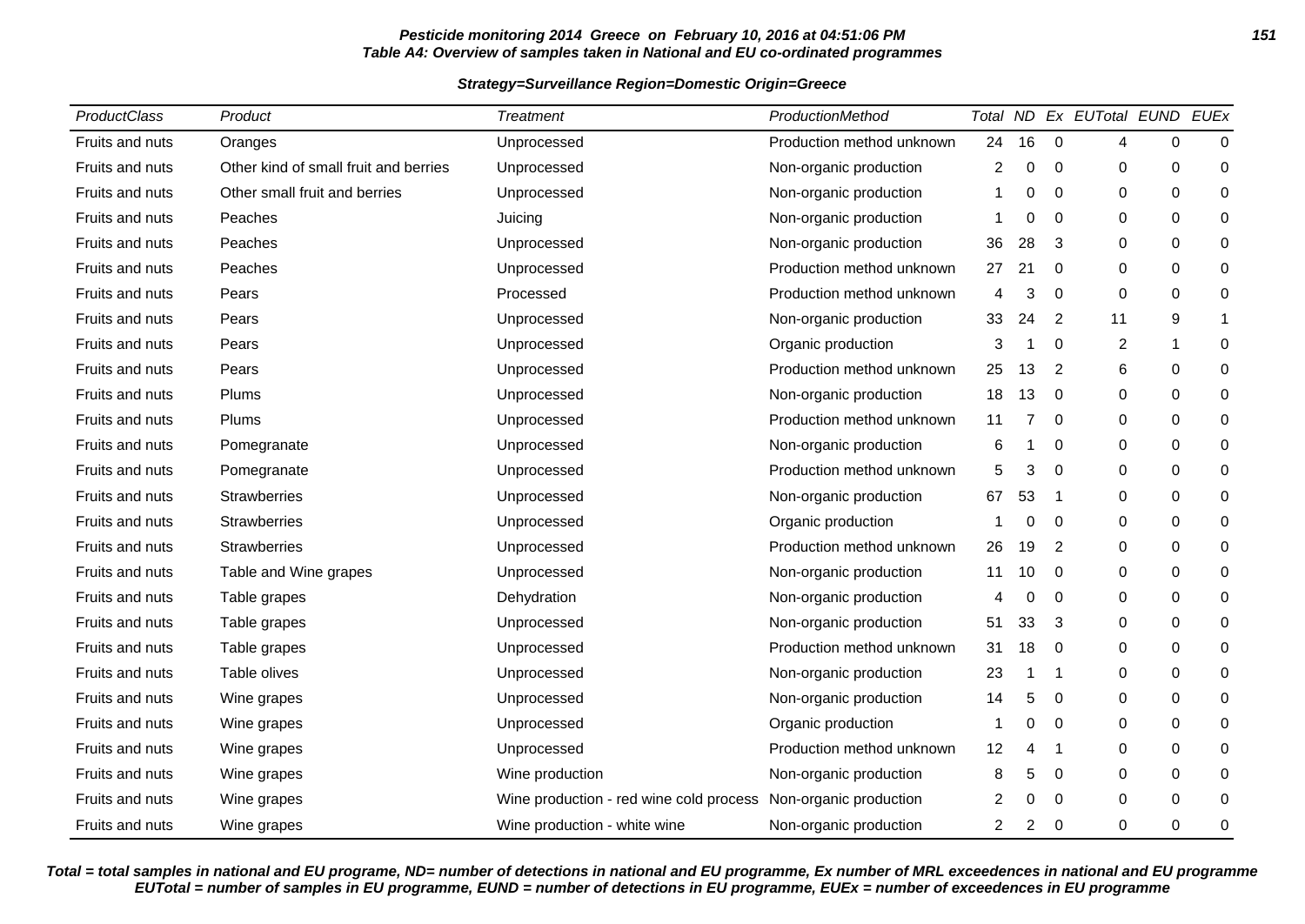### **Pesticide monitoring 2014 Greece on February 10, 2016 at 04:51:06 PM 152 Table A4: Overview of samples taken in National and EU co-ordinated programmes**

### **Strategy=Surveillance Region=Domestic Origin=Greece**

| ProductClass                           | Product                                                      | <b>Treatment</b> | <b>ProductionMethod</b>    |                |                |             | Total ND Ex EUTotal EUND EUEx |             |           |
|----------------------------------------|--------------------------------------------------------------|------------------|----------------------------|----------------|----------------|-------------|-------------------------------|-------------|-----------|
| Other plant products Beans (dry)       |                                                              | Unprocessed      | Non-organic production     | 1              | 0              | $\mathbf 0$ | 0                             | $\mathbf 0$ | $\Omega$  |
| Other plant products Beans (dry)       |                                                              | Unprocessed      | Organic production         | $\overline{2}$ |                | -1          | 0                             | $\mathbf 0$ | 0         |
| Other plant products Lentils (dry)     |                                                              | Unprocessed      | Organic production         | 1              | 0              | $\Omega$    | 0                             | $\pmb{0}$   | $\pmb{0}$ |
|                                        | Other plant products Olives for oil production               | Oil production   | Non-organic production     | 202            | 17             | 0           | 0                             | $\mathbf 0$ | 0         |
|                                        | Other plant products Olives for oil production               | Oil production   | Organic production         | 6              | 0              | $\mathbf 0$ | 0                             | $\mathbf 0$ | 0         |
|                                        | Other plant products Olives for oil production               | Processed        | Non-organic production     | -1             | 0              | 0           | 0                             | 0           | 0         |
|                                        | Other plant products Olives for oil production               | Unprocessed      | Non-organic production     | 4              | 0              | $\mathbf 0$ | 0                             | $\mathbf 0$ | 0         |
| Other plant products Other pulses, dry |                                                              | Unprocessed      | Organic production         | 6              | 6              | -1          | 0                             | $\mathbf 0$ | 0         |
| Other plant products Pulses, Dry       |                                                              | Unprocessed      | Organic production         | 1              |                | -1          | 0                             | 0           | 0         |
| Other plant products Soya bean         |                                                              | Unprocessed      | Non-organic production     | -1             | 0              | $\mathbf 0$ | 0                             | $\mathbf 0$ | 0         |
| Other plant products Sunflower seed    |                                                              | Processed        | Non-organic production     | 1              | 0              | 0           | 0                             | 0           | 0         |
| Other plant products Tea               |                                                              | Dehydration      | Non-organic production     | 1              | 0              | 0           | 0                             | 0           | 0         |
|                                        | Other plant products Tea, Coffee, Herbal infusions and Cocoa | Dehydration      | Non-organic production     | $\overline{2}$ | 0              | 0           | 0                             | $\mathbf 0$ | 0         |
|                                        | Other plant products Tea, Coffee, Herbal infusions and Cocoa | Unprocessed      | Non-organic production     | 1              |                | 1           | 0                             | $\mathbf 0$ | 0         |
|                                        | Other plant products Tea, Coffee, Herbal infusions and Cocoa | Unprocessed      | Organic production         | $\overline{c}$ | 0              | $\mathbf 0$ | 0                             | $\mathbf 0$ | 0         |
| Vegetables                             | Asparagus                                                    | Unprocessed      | Non-organic production     | 16             |                | 0           | 0                             | 0           | 0         |
| Vegetables                             | Asparagus                                                    | Unprocessed      | Production method unknown  | 5              | 0              | $\mathbf 0$ | 0                             | $\mathbf 0$ | 0         |
| Vegetables                             | Aubergines (egg plants)                                      | Unprocessed      | Non-organic production     | 23             | 0              | 0           | 0                             | 0           | 0         |
| Vegetables                             | Aubergines (egg plants)                                      | Unprocessed      | Production method unknown  | 25             | $\overline{7}$ | 1           | 0                             | 0           | 0         |
| Vegetables                             | Beans (with pods)                                            | Unprocessed      | Non-organic production     | 39             | 12             | 3           | 16                            | 8           | 0         |
| Vegetables                             | Beans (with pods)                                            | Unprocessed      | Organic production         | -1             | 0              | 0           | 1                             | 0           | 0         |
| Vegetables                             | Beans (with pods)                                            | Unprocessed      | Production method unknown  | 22             | 4              | 0           | 10                            | 0           | 0         |
| Vegetables                             | Beet leaves (chard)                                          | Unprocessed      | Production method unknown  | 1              |                | 0           | 0                             | $\mathbf 0$ | 0         |
| Vegetables                             | <b>Broccoli</b>                                              | Unprocessed      | Non-organic production     | 6              | 0              | $\mathbf 0$ | 0                             | 0           | 0         |
| Vegetables                             | <b>Broccoli</b>                                              | Unprocessed      | Organic production         | 1              | 0              | 0           | 0                             | $\mathbf 0$ | 0         |
| Vegetables                             | <b>Broccoli</b>                                              | Unprocessed      | Production method unknown  | 3              | 0              | 0           | 0                             | 0           | 0         |
| Vegetables                             | Carrots                                                      | Unprocessed      | Integrated Pest Management | 1              | 0              | 0           | 0                             | $\mathbf 0$ | 0         |
| Vegetables                             | Carrots                                                      | Unprocessed      | Non-organic production     | 51             | 23             | 5           | 14                            | 6           | 1         |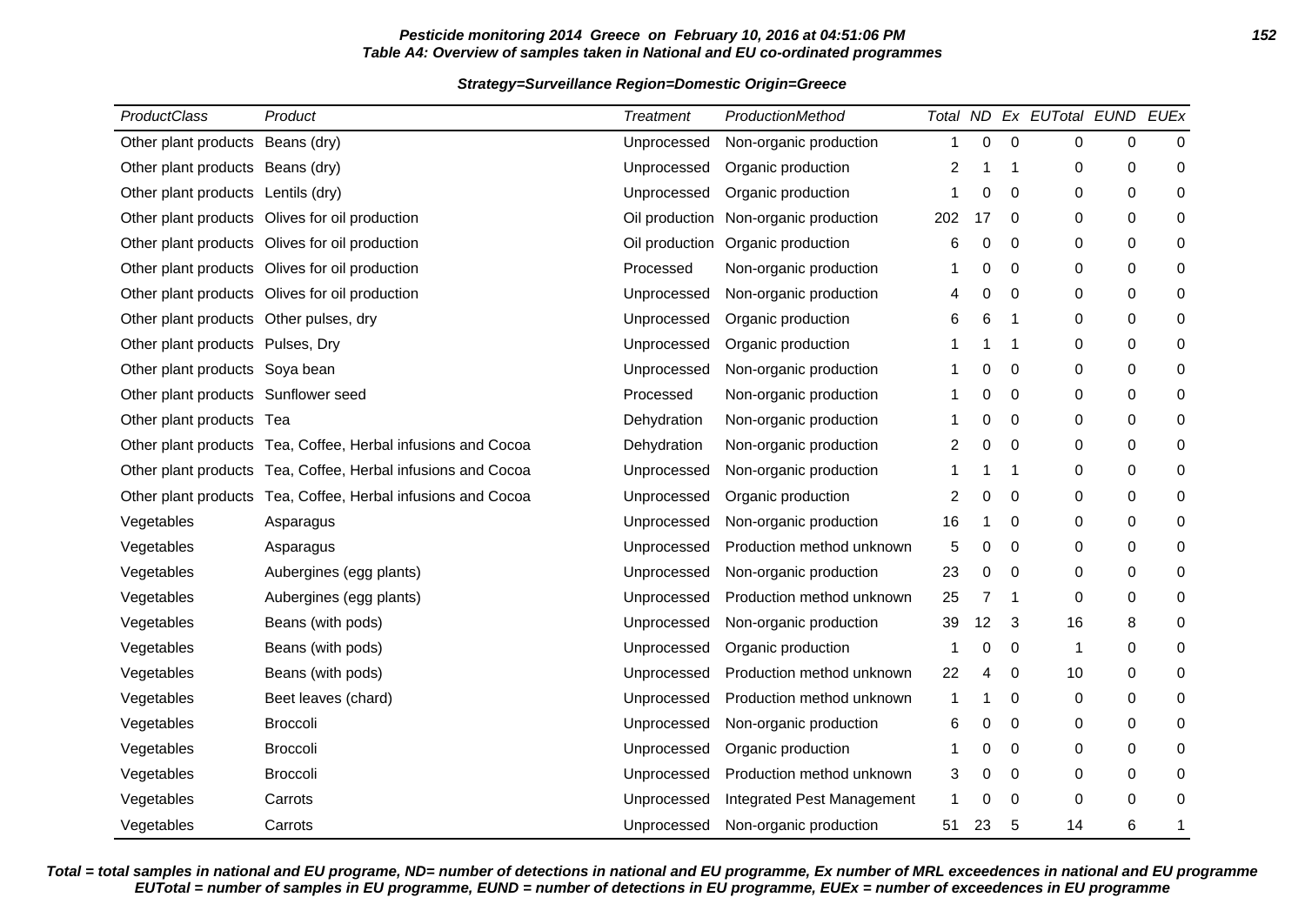### **Pesticide monitoring 2014 Greece on February 10, 2016 at 04:51:06 PM 153 Table A4: Overview of samples taken in National and EU co-ordinated programmes**

### **Strategy=Surveillance Region=Domestic Origin=Greece**

| ProductClass Product |                                                       | <b>Treatment</b> | ProductionMethod                      | Total          | ND             |                | Ex EUTotal EUND EUEx |                |             |
|----------------------|-------------------------------------------------------|------------------|---------------------------------------|----------------|----------------|----------------|----------------------|----------------|-------------|
| Vegetables           | Carrots                                               | Unprocessed      | Organic production                    | $\overline{7}$ | 0              | $\pmb{0}$      | $\overline{c}$       | 0              | 0           |
| Vegetables           | Carrots                                               |                  | Unprocessed Production method unknown | 9              | 4              | 4              | 9                    | 4              | 4           |
| Vegetables           | Cauliflower                                           |                  | Unprocessed Non-organic production    | 10             | 0              | $\mathbf 0$    | 0                    | 0              | 0           |
| Vegetables           | Cauliflower                                           |                  | Unprocessed Production method unknown | 5              | 0              | 0              | 0                    | 0              | $\pmb{0}$   |
| Vegetables           | Courgettes                                            |                  | Unprocessed Non-organic production    | 35             | $\overline{c}$ | $\mathbf 0$    | 0                    | 0              | 0           |
| Vegetables           | Courgettes                                            |                  | Unprocessed Organic production        | 1              | 0              | $\mathbf 0$    | 0                    | 0              | 0           |
| Vegetables           | Courgettes                                            |                  | Unprocessed Production method unknown | 18             | $\overline{2}$ | $\mathbf 0$    | 0                    | 0              | $\pmb{0}$   |
| Vegetables           | Cucumbers                                             |                  | Unprocessed Non-organic production    | 64             | 13             | -1             | 24                   | $\overline{7}$ | $\pmb{0}$   |
| Vegetables           | Cucumbers                                             |                  | Unprocessed Organic production        | 8              | 0              | 0              | 2                    | 0              | 0           |
| Vegetables           | Cucumbers                                             |                  | Unprocessed Production method unknown | 30             | 7              | $\overline{1}$ | 10                   | 0              | 0           |
| Vegetables           | Cucurbits, edible peel                                |                  | Unprocessed Non-organic production    | 1              | 0              | 0              | 0                    | 0              | $\pmb{0}$   |
| Vegetables           | Cucurbits, edible peel                                |                  | Unprocessed Organic production        | 1              | 1              | 0              | 0                    | 0              | 0           |
| Vegetables           | <b>Fresh Herbs</b>                                    |                  | Unprocessed Non-organic production    | 1              | 1              | -1             | 0                    | 0              | 0           |
| Vegetables           | Head brassica                                         |                  | Unprocessed Non-organic production    | 10             |                | 0              | 0                    | 0              | 0           |
| Vegetables           | Head cabbage                                          |                  | Unprocessed Organic production        | 2              | 0              | 0              | 0                    | 0              | 0           |
| Vegetables           | Head cabbage                                          |                  | Unprocessed Production method unknown | 9              | 0              | $\mathbf 0$    | 0                    | 0              | 0           |
| Vegetables           | Leaf vegetables and fresh herbs                       |                  | Unprocessed Non-organic production    | 1              | 0              | 0              | 0                    | 0              | $\,0\,$     |
| Vegetables           | Leek                                                  |                  | Unprocessed Non-organic production    | 14             | 0              | 0              | 0                    | 0              | 0           |
| Vegetables           | Lentils (fresh)                                       |                  | Unprocessed Non-organic production    | $\overline{c}$ | 0              | $\mathbf 0$    | 0                    | 0              | 0           |
| Vegetables           | Lettuce                                               |                  | Unprocessed Non-organic production    | 57             | 15             | $\overline{2}$ | 0                    | 0              | 0           |
| Vegetables           | Lettuce                                               |                  | Unprocessed Organic production        | 4              | 0              | 0              | 0                    | 0              | 0           |
| Vegetables           | Lettuce                                               |                  | Unprocessed Production method unknown | 20             | 8              | 0              | 0                    | 0              | 0           |
| Vegetables           | Lettuce and other salad plants, including Brassicacea |                  | Unprocessed Non-organic production    | 3              | $\overline{2}$ | 0              | 0                    | 0              | 0           |
| Vegetables           | Lettuce and other salad plants, including Brassicacea |                  | Unprocessed Production method unknown | 11             | 0              | 0              | 0                    | 0              | $\pmb{0}$   |
| Vegetables           | Melons                                                |                  | Unprocessed Non-organic production    | 28             | 3              | 0              | 0                    | 0              | 0           |
| Vegetables           | Melons                                                |                  | Unprocessed Organic production        | 1              | 0              | 0              | 0                    | 0              | 0           |
| Vegetables           | Melons                                                |                  | Unprocessed Production method unknown | 16             | 6              | 0              | 0                    | 0              | 0           |
| Vegetables           | Okra (lady's fingers)                                 |                  | Unprocessed Non-organic production    | 5              | 0              | 0              | 0                    | 0              | $\mathbf 0$ |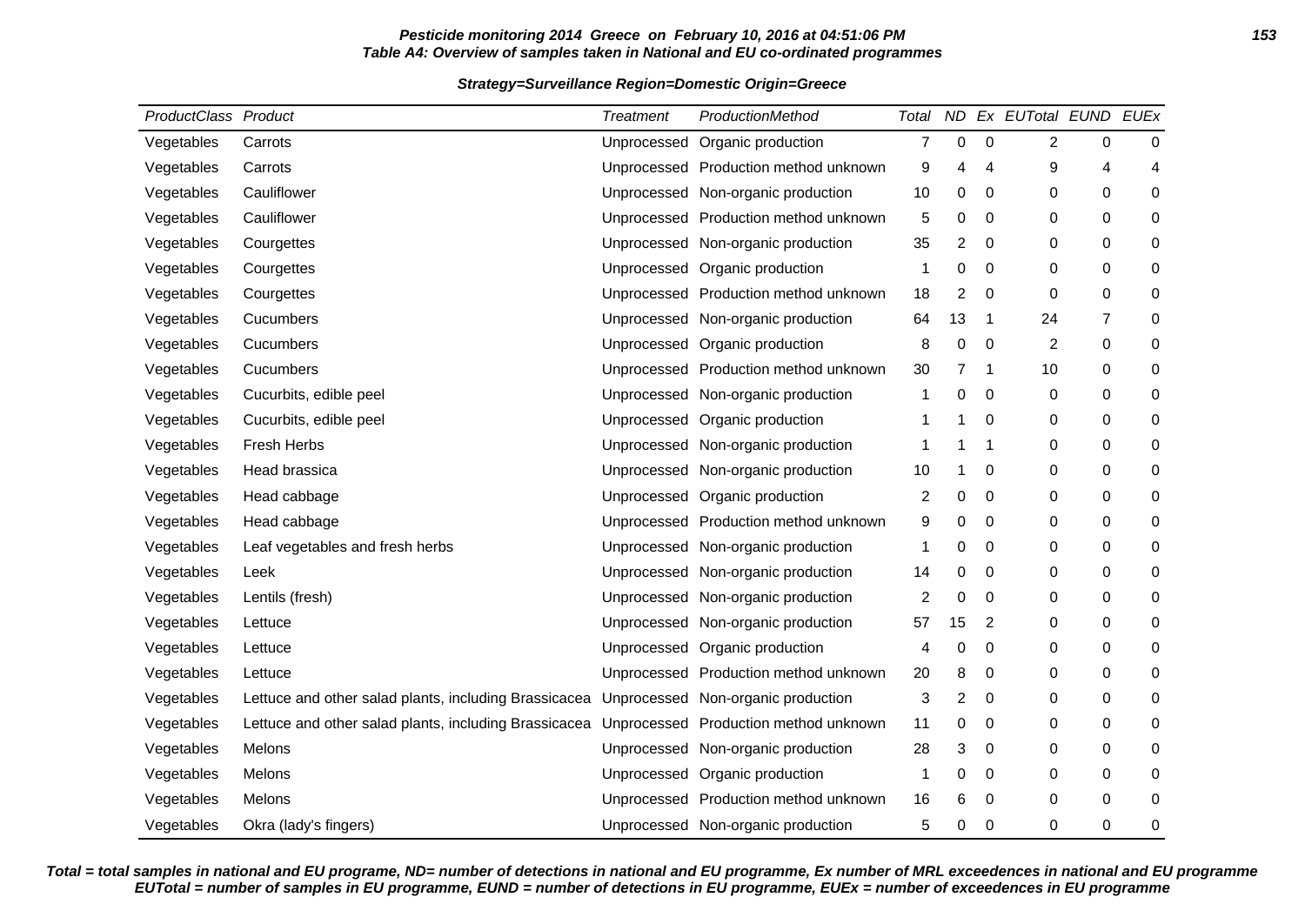### **Pesticide monitoring 2014 Greece on February 10, 2016 at 04:51:06 PM 154 Table A4: Overview of samples taken in National and EU co-ordinated programmes**

### **Strategy=Surveillance Region=Domestic Origin=Greece**

| ProductClass Product |                              | <b>Treatment</b> | ProductionMethod                      | Total          | ND             |                | Ex EUTotal EUND EUEx |                |                |
|----------------------|------------------------------|------------------|---------------------------------------|----------------|----------------|----------------|----------------------|----------------|----------------|
| Vegetables           | Okra (lady's fingers)        |                  | Unprocessed Production method unknown | 5              | 1              | 0              | 0                    | 0              | $\mathbf 0$    |
| Vegetables           | Onions                       |                  | Unprocessed Production method unknown | 9              | 0              | 0              | 0                    | 0              | 0              |
| Vegetables           | Parsley root                 |                  | Unprocessed Non-organic production    | 5              | 1              | $\mathbf 0$    | 0                    | 0              | $\mathbf 0$    |
| Vegetables           | Peas (with pods)             |                  | Unprocessed Non-organic production    | $\overline{2}$ |                | -1             | 0                    | 0              | 0              |
| Vegetables           | Peas (with pods)             |                  | Unprocessed Production method unknown | 1              | $\mathbf 0$    | $\mathbf 0$    | 0                    | 0              | 0              |
| Vegetables           | Peas (without pods)          |                  | Unprocessed Non-organic production    | 8              |                | 0              | 0                    | $\mathsf 0$    | $\pmb{0}$      |
| Vegetables           | Peas (without pods)          |                  | Unprocessed Production method unknown | 13             | 0              | 0              | 0                    | 0              | 0              |
| Vegetables           | Peppers                      |                  | Unprocessed Non-organic production    | 31             | 3              | $\mathbf 0$    | 0                    | 0              | 0              |
| Vegetables           | Peppers                      |                  | Unprocessed Organic production        | 1              | 0              | 0              | 0                    | 0              | 0              |
| Vegetables           | Peppers                      |                  | Unprocessed Production method unknown | 32             | 10             | 3              | 0                    | 0              | 0              |
| Vegetables           | Potatoes                     |                  | Unprocessed Non-organic production    | 55             | 13             | 5              | 24                   | $\overline{2}$ | $\pmb{0}$      |
| Vegetables           | Potatoes                     |                  | Unprocessed Organic production        | 3              | 0              | $\mathbf 0$    | 1                    | 0              | 0              |
| Vegetables           | Potatoes                     |                  | Unprocessed Production method unknown | 25             | $\overline{2}$ | -1             | 8                    | 1              | $\mathbf{1}$   |
| Vegetables           | Rocket, Rucola               |                  | Unprocessed Production method unknown | 4              |                | $\mathbf 1$    | 0                    | 0              | $\pmb{0}$      |
| Vegetables           | Spinach                      |                  | Unprocessed Non-organic production    | 46             | 11             | 2              | 14                   | 3              | $\overline{c}$ |
| Vegetables           | Spinach                      |                  | Unprocessed Organic production        | 5              | $\mathbf 0$    | $\mathbf 0$    | 0                    | 0              | 0              |
| Vegetables           | Spinach                      |                  | Unprocessed Production method unknown | 16             | 6              | 2              | 0                    | 0              | 0              |
| Vegetables           | Spinach and similar (leaves) |                  | Unprocessed Non-organic production    | 1              | 0              | 0              | 0                    | 0              | 0              |
| Vegetables           | Spinach and similar (leaves) |                  | Unprocessed Production method unknown | 5              | $\mathbf 0$    | $\mathbf 0$    | 0                    | 0              | 0              |
| Vegetables           | Tomatoes                     |                  | Unprocessed Non-organic production    | 61             | 29             | 0              | 0                    | 0              | 0              |
| Vegetables           | Tomatoes                     |                  | Unprocessed Organic production        | 9              |                | $\mathbf 0$    | 0                    | 0              | 0              |
| Vegetables           | Tomatoes                     |                  | Unprocessed Production method unknown | 32             | 12             | $\mathbf 0$    | 0                    | 0              | 0              |
| Vegetables           | Vine leaves (grape leaves)   | Processed        | Non-organic production                | 1              |                | 0              | 0                    | 0              | $\pmb{0}$      |
| Vegetables           | Vine leaves (grape leaves)   |                  | Unprocessed Non-organic production    | 15             | 11             | 11             | 0                    | 0              | 0              |
| Vegetables           | Vine leaves (grape leaves)   |                  | Unprocessed Production method unknown | 4              | 3              | $\overline{2}$ | 0                    | 0              | 0              |
| Vegetables           | Watermelons                  |                  | Unprocessed Non-organic production    | 10             | 0              | 0              | 0                    | 0              | 0              |
| Vegetables           | Watermelons                  |                  | Unprocessed Organic production        | 1              | 0              | 0              | 0                    | 0              | 0              |
| Vegetables           | Watermelons                  |                  | Unprocessed Production method unknown | 9              | 0              | 0              | 0                    | 0              | 0              |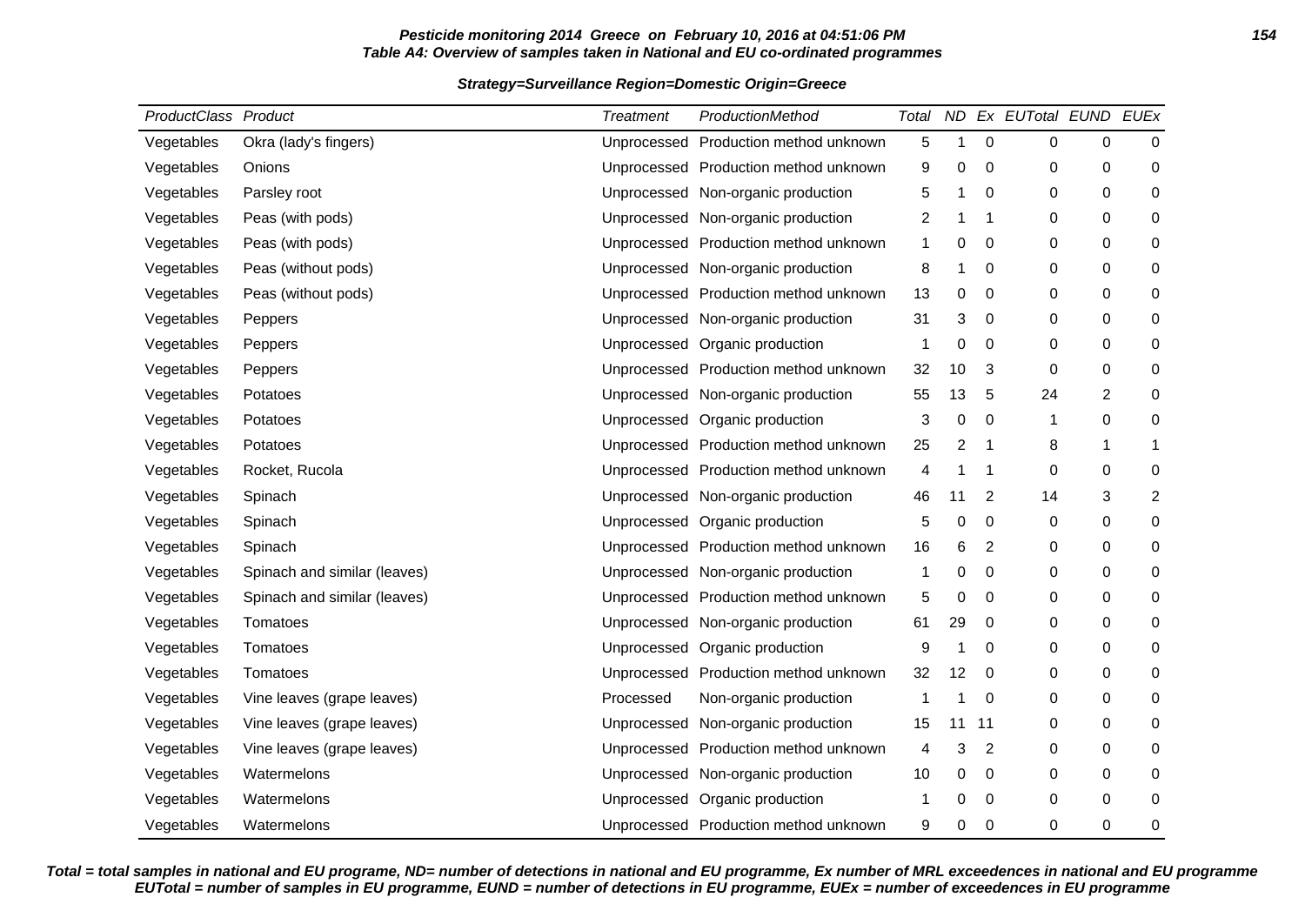#### **Pesticide monitoring 2014 Greece on February 10, 2016 at 04:51:06 PM 155 Table A4: Overview of samples taken in National and EU co-ordinated programmes**

### **Strategy=Surveillance Region=Domestic Origin=Greece**

| ProductClass Product | Treatment | ProductionMethod | Total       |  | ND Ex EUTotal EUND EUEx |    |   |
|----------------------|-----------|------------------|-------------|--|-------------------------|----|---|
| Origin               |           |                  | 2125 709 69 |  | 259                     | 55 | 9 |
| Region               |           |                  | 2125 709 69 |  | 259                     | 55 | 9 |

#### **Strategy=Surveillance Region=EEA Origin=Austria**

|  |  | ProductClass Product Treatment ProductionMethod Total ND Ex EUTotal EUND EUEx |  |  |  |
|--|--|-------------------------------------------------------------------------------|--|--|--|
|  |  | Fruits and nuts Apples Unprocessed Organic production 1 0 0 0 0               |  |  |  |

### **Strategy=Surveillance Region=EEA Origin=Belgium**

| ProductClass Product |         | Treatment | ProductionMethod                               |                        |                | Total ND Ex EUTotal EUND EUEx |  |
|----------------------|---------|-----------|------------------------------------------------|------------------------|----------------|-------------------------------|--|
| Vegetables           | Carrots |           | Unprocessed Non-organic production             | 1 0 0                  |                |                               |  |
| Vegetables           | Spinach |           | Unprocessed Non-organic production             | 10                     | $\overline{0}$ | 0                             |  |
| Vegetables           |         |           | Tomatoes Unprocessed Production method unknown | 1 0                    | $\overline{0}$ | $\Omega$                      |  |
| Origin               |         |           |                                                | $\mathcal{R}$ $\Omega$ |                | 0                             |  |

#### **Strategy=Surveillance Region=EEA Origin=Bulgaria**

| ProductClass Product | Treatment | ProductionMethod                                                  |     | Total ND Ex EUTotal EUND EUEx |                |          |
|----------------------|-----------|-------------------------------------------------------------------|-----|-------------------------------|----------------|----------|
| Vegetables           |           | Beans (with pods) Unprocessed Production method unknown 2 0 0     |     |                               |                | $\Omega$ |
| Vegetables           |           | Okra (lady's fingers) Unprocessed Production method unknown 1 0 0 |     | $\overline{0}$                | - റ            | $\Omega$ |
| Origin               |           |                                                                   | 300 | $\overline{a}$                | $\overline{a}$ | 0        |

#### **Strategy=Surveillance Region=EEA Origin=Cyprus**

| ProductClass Product Treatment |  | ProductionMethod                            |         | Total ND Ex EUTotal EUND EUEx |  |
|--------------------------------|--|---------------------------------------------|---------|-------------------------------|--|
| Vegetables                     |  | Potatoes Unprocessed Non-organic production | 1 () () |                               |  |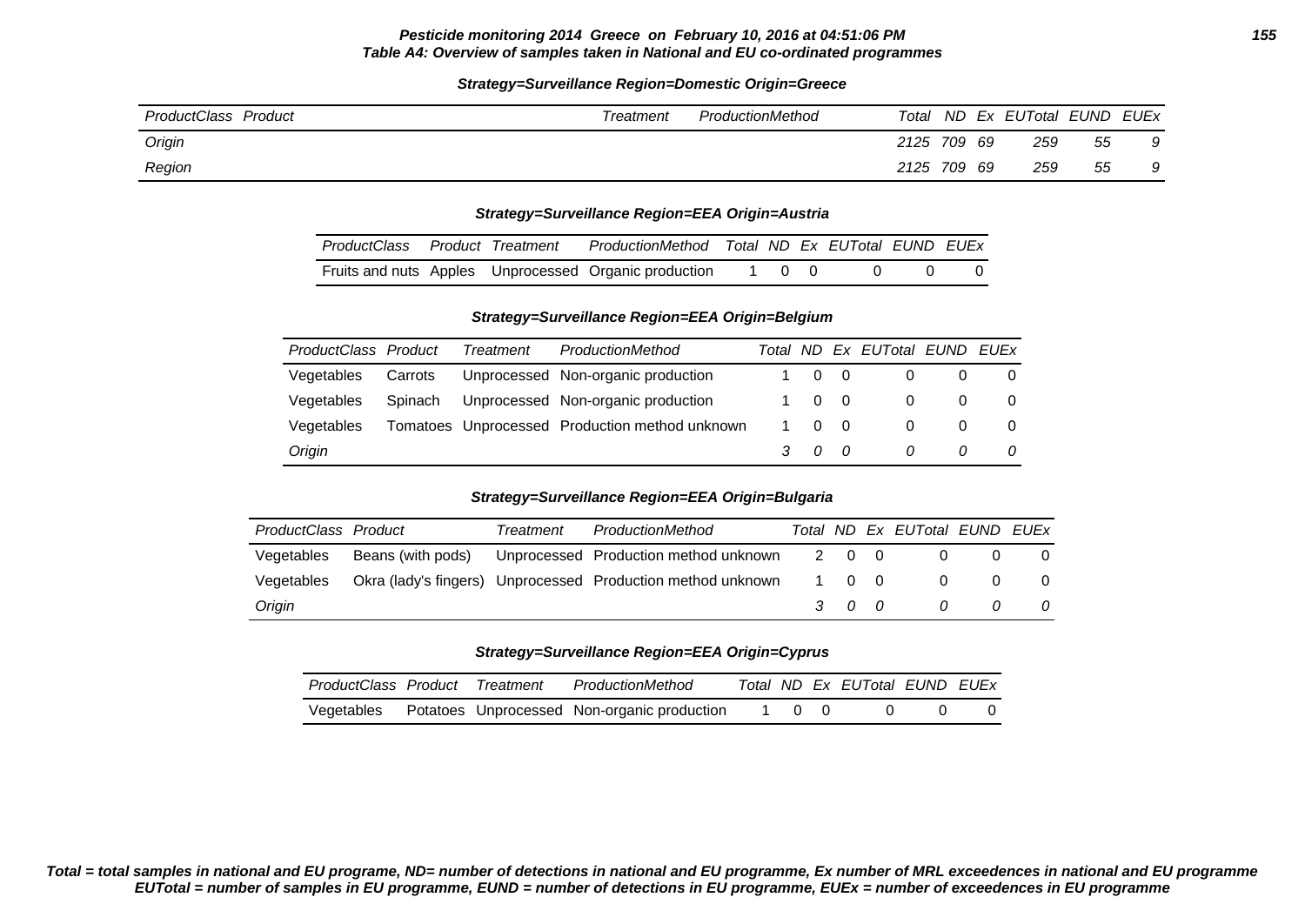### **Strategy=Surveillance Region=EEA Origin=EEA**

| ProductClass Product |                                                    | Treatment | ProductionMethod                   |       | Total ND Ex EUTotal EUND EUEx |          |                         |
|----------------------|----------------------------------------------------|-----------|------------------------------------|-------|-------------------------------|----------|-------------------------|
| Baby food            | Baby food for infants and young childern Processed |           | Production method unknown          | 1 0 0 |                               |          |                         |
| Vegetables           | Beans (with pods)                                  |           | Unprocessed Non-organic production | 1 1 0 | $\Omega$                      | $\Omega$ | $\overline{\mathbf{0}}$ |
| Origin               |                                                    |           |                                    | 2 1 O |                               | 0        | 0                       |

### **Strategy=Surveillance Region=EEA Origin=Germany**

| ProductClass, | Product                                                                      | reatment | ProductionMethod |  | Total ND Ex EUTotal EUND EUEX |  |
|---------------|------------------------------------------------------------------------------|----------|------------------|--|-------------------------------|--|
| Baby food     | Baby food for infants and young childern Processed Production method unknown |          |                  |  |                               |  |

#### **Strategy=Surveillance Region=EEA Origin=Hungary**

| ProductClass Product | Treatment | ProductionMethod                                                    |       |  | Total ND Ex EUTotal EUND EUEX |  |
|----------------------|-----------|---------------------------------------------------------------------|-------|--|-------------------------------|--|
|                      |           | Vegetables  Peas (without pods) Unprocessed  Non-organic production | 1 0 0 |  |                               |  |

### **Strategy=Surveillance Region=EEA Origin=Italy**

| <b>ProductClass</b>    | Product | Treatment | ProductionMethod                          | Total | ND.      |     | Ex EUTotal EUND |          | EUEx     |
|------------------------|---------|-----------|-------------------------------------------|-------|----------|-----|-----------------|----------|----------|
| Cereals                | Rice    |           | Unprocessed Production method unknown     |       | 0        | - 0 |                 |          | $\Omega$ |
| Fruits and nuts Apples |         |           | Unprocessed Production method unknown     | 1     |          | 0   | $\Omega$        | 0        | $\Omega$ |
| Fruits and nuts        | Kiwi    |           | Unprocessed Production method unknown     | 1     | $\Omega$ | - 0 | $\Omega$        | 0        | $\Omega$ |
| Fruits and nuts        | Pears   |           | Unprocessed Production method unknown     |       |          | -0  | $\Omega$        | $\Omega$ | 0        |
| Vegetables             |         |           | Courgettes Unprocessed Organic production |       | 0        | - 0 | $\Omega$        | 0        | $\Omega$ |
| Origin                 |         |           |                                           | $5 -$ | 2        | - 0 |                 | 0        | 0        |

#### **Strategy=Surveillance Region=EEA Origin=Netherlands**

| ProductClass          | Product | Treatment | ProductionMethod                                   |       | Total ND Ex EUTotal EUND EUEx |          |          |
|-----------------------|---------|-----------|----------------------------------------------------|-------|-------------------------------|----------|----------|
| Fruits and nuts Pears |         |           | Unprocessed Organic production                     | 1 0 0 | 0                             |          |          |
| Vegetables            |         |           | Head cabbage Unprocessed Production method unknown | 1 0 0 | $\Omega$                      | $\Omega$ | 0        |
| Origin                |         |           |                                                    | 200   | 0                             |          | $\Omega$ |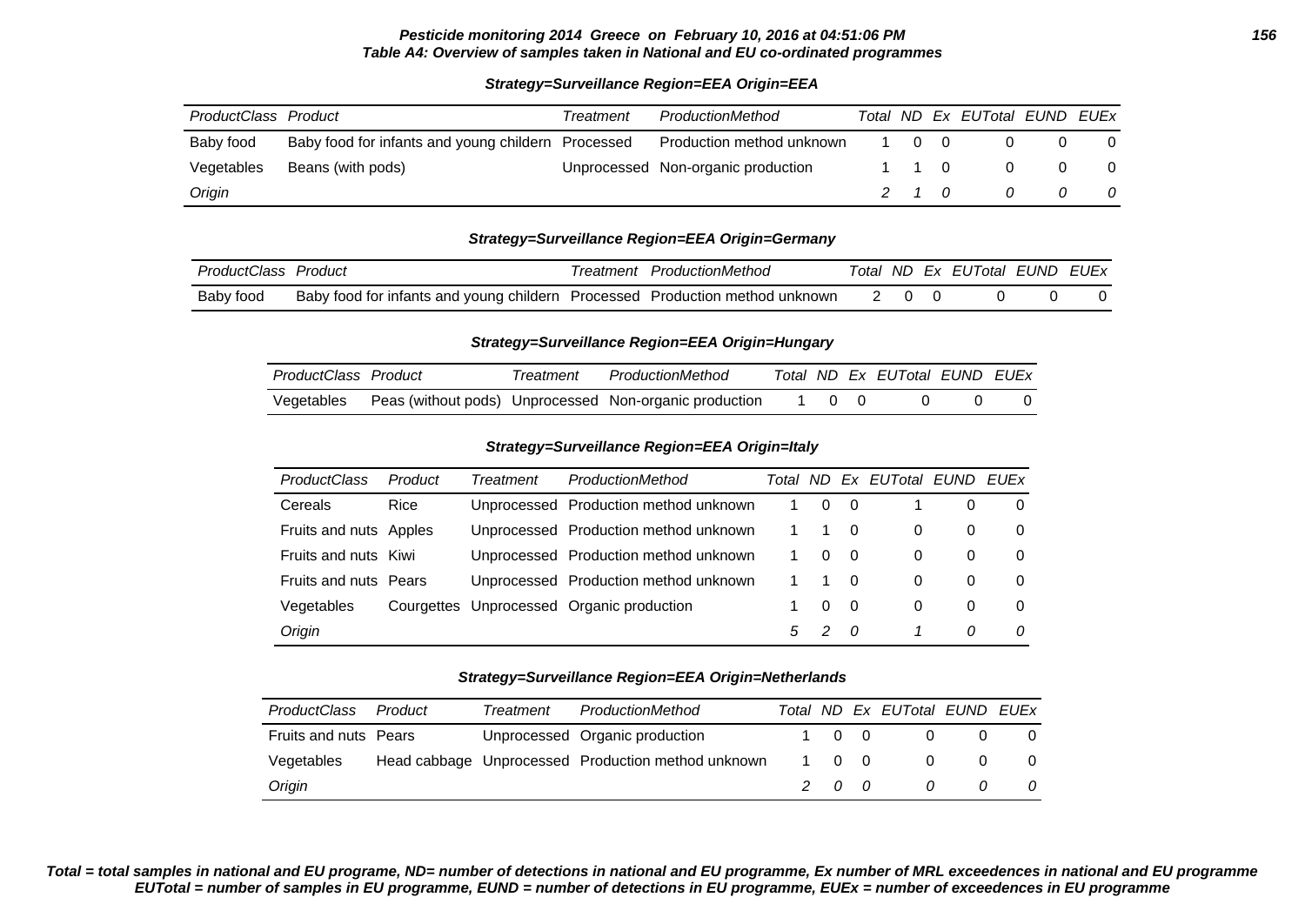#### **Pesticide monitoring 2014 Greece on February 10, 2016 at 04:51:06 PM 157 Table A4: Overview of samples taken in National and EU co-ordinated programmes**

#### **Strategy=Surveillance Region=EEA Origin=Portugal**

| ProductClass | Product                                                                      | ' reatment | ProductionMethod |  | Total ND Ex EUTotal EUND EUEX |  |
|--------------|------------------------------------------------------------------------------|------------|------------------|--|-------------------------------|--|
| Baby food    | Baby food for infants and young childern Processed Production method unknown |            |                  |  |                               |  |

#### **Strategy=Surveillance Region=EEA Origin=Spain**

| <b>ProductClass</b>          | Product                                  | Treatment   | ProductionMethod                      | Total                | ND.      |     | Ex EUTotal EUND EUEx |   |          |
|------------------------------|------------------------------------------|-------------|---------------------------------------|----------------------|----------|-----|----------------------|---|----------|
| Baby food                    | Baby food for infants and young childern | Processed   | Production method unknown             | 6                    | $\Omega$ | -0  |                      | 0 | 0        |
| <b>Fruits and nuts Pears</b> |                                          | Unprocessed | Non-organic production                |                      | 1        | 0   |                      |   | 0        |
| Fruits and nuts Pears        |                                          |             | Unprocessed Production method unknown | 3                    | 2        | - 0 | 2                    |   | $\Omega$ |
| Vegetables                   | Aubergines (egg plants)                  |             | Unprocessed Production method unknown | $\mathbf{2}^{\circ}$ | 0        | - 0 | 0                    | 0 | 0        |
| Vegetables                   | Peas (without pods)                      |             | Unprocessed Production method unknown |                      | $\Omega$ | - 0 | 0                    | 0 | $\Omega$ |
| Vegetables                   | Potatoes                                 |             | Unprocessed Production method unknown |                      | $\Omega$ | - 0 |                      | 0 | $\Omega$ |
| Vegetables                   | Tomatoes                                 |             | Unprocessed Production method unknown |                      | $\Omega$ | - 0 | 0                    | 0 | $\Omega$ |
| Origin                       |                                          |             |                                       | 15                   | 3        | - 0 | 4                    | 2 | 0        |
| Region                       |                                          |             |                                       | 42                   | 6        |     | 5                    | 2 | 0        |

#### **Strategy=Surveillance Region=TC Origin=Albania**

| ProductClass Product | Treatment | ProductionMethod                                       |  | Total ND Ex EUTotal EUND EUEx |          |                |
|----------------------|-----------|--------------------------------------------------------|--|-------------------------------|----------|----------------|
| Vegetables           |           | Tomatoes Unprocessed Non-organic production            |  | 1 0 0<br>$\overline{0}$       |          |                |
| Vegetables           |           | Tomatoes Unprocessed Production method unknown 1 1 0 0 |  |                               | $\Omega$ | - 0            |
| Origin               |           |                                                        |  | 2 1 0 0 0                     |          | $\overline{0}$ |

#### **Strategy=Surveillance Region=TC Origin=Argentina**

| ProductClass          | Product Treatment | ProductionMethod                                          |         | Total ND Ex EUTotal EUND EUEx |                |          |
|-----------------------|-------------------|-----------------------------------------------------------|---------|-------------------------------|----------------|----------|
|                       |                   | Fruits and nuts Lemons Unprocessed Non-organic production | 2 2 1   | 0                             |                | $\Omega$ |
|                       |                   | Fruits and nuts Pears Unprocessed Non-organic production  |         | 8 8 1<br>$\Omega$             | $\Omega$       | $\Omega$ |
| Fruits and nuts Pears |                   | Unprocessed Production method unknown                     | 3 1 0   | $\overline{\mathbf{1}}$       | $\Omega$       |          |
| Origin                |                   |                                                           | 13 11 2 | $\overline{1}$                | $\overline{0}$ | 0        |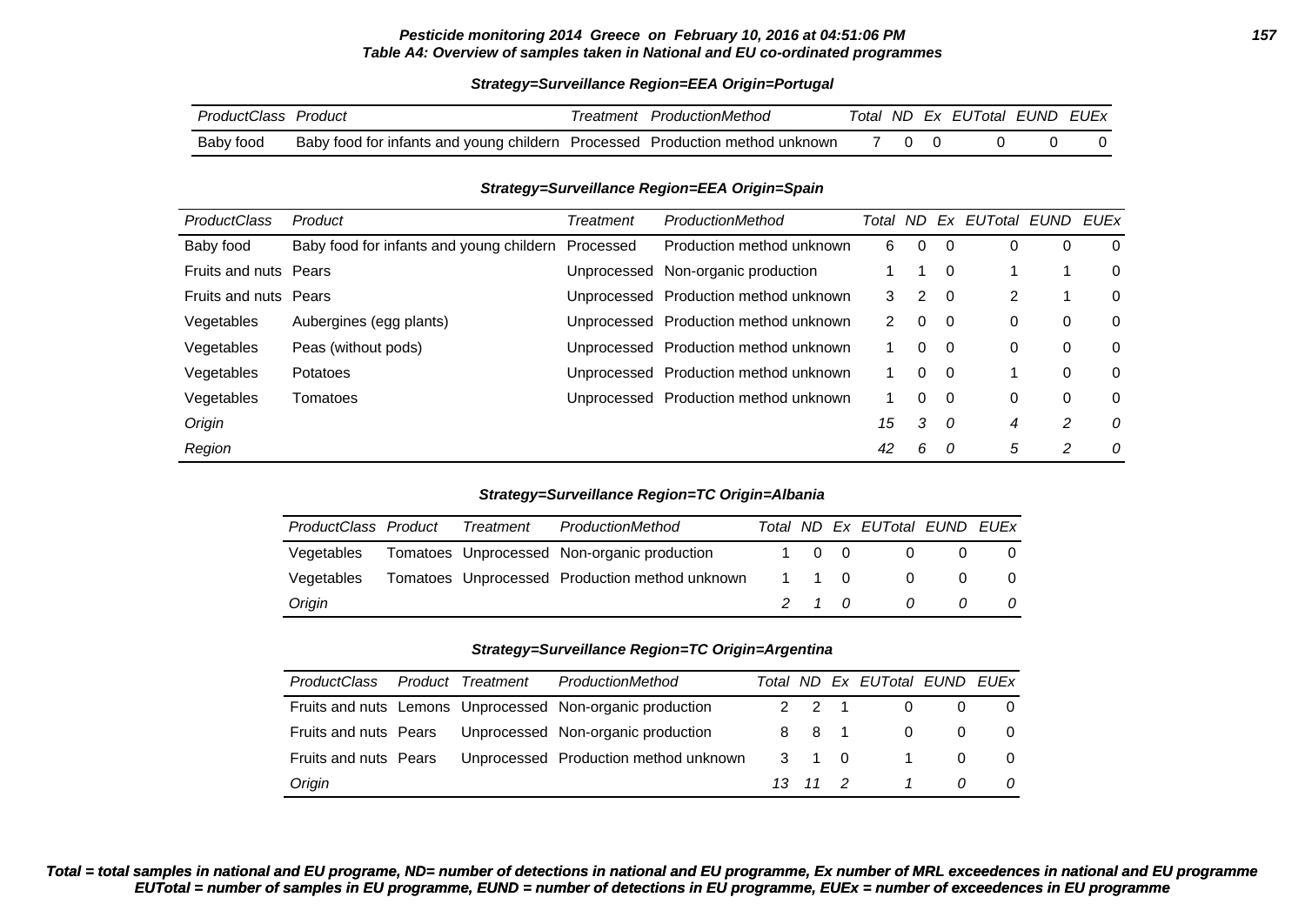#### **Pesticide monitoring 2014 Greece on February 10, 2016 at 04:51:06 PM 158 Table A4: Overview of samples taken in National and EU co-ordinated programmes**

#### **Strategy=Surveillance Region=TC Origin=Bangladesh**

| ProductClass Product Treatment |  | ProductionMethod                                            |  | Total ND Ex EUTotal EUND EUEx |  |
|--------------------------------|--|-------------------------------------------------------------|--|-------------------------------|--|
|                                |  | Vegetables Peppers Unprocessed Non-organic production 2 1 0 |  |                               |  |

#### **Strategy=Surveillance Region=TC Origin=Canada**

| ProductClass Product | Treatment | ProductionMethod                                   |       |       | Total ND Ex EUTotal EUND EUEx |   |
|----------------------|-----------|----------------------------------------------------|-------|-------|-------------------------------|---|
| Vegetables           |           | Lentils (fresh) Unprocessed Non-organic production | 1 0 0 |       | 0                             |   |
| Vegetables           |           | Lentils (fresh) Unprocessed Organic production     |       | 1 0 0 | $\Omega$                      |   |
| Origin               |           |                                                    |       | 200   | $\Omega$                      | 0 |

#### **Strategy=Surveillance Region=TC Origin=Chile**

| <b>ProductClass</b>  | <b>Product Treatment</b> | ProductionMethod                                             |       | Total ND Ex EUTotal EUND EUEx |                |     |
|----------------------|--------------------------|--------------------------------------------------------------|-------|-------------------------------|----------------|-----|
|                      |                          | Fruits and nuts Apples Unprocessed Production method unknown | 2 2 0 | $\Omega$                      |                |     |
| Fruits and nuts Kiwi |                          | Unprocessed Non-organic production                           | 1 0 0 | 0                             | $\overline{0}$ | - 0 |
| Origin               |                          |                                                              | 3 2 0 | $\overline{a}$                | $\Omega$       | - 0 |

#### **Strategy=Surveillance Region=TC Origin=China**

|  | ProductClass Product Treatment ProductionMethod                        |  | Total ND Ex EUTotal EUND EUEx |  |
|--|------------------------------------------------------------------------|--|-------------------------------|--|
|  | Fruits and nuts Grapefruit Unprocessed Production method unknown 3 2 0 |  |                               |  |

#### **Strategy=Surveillance Region=TC Origin=Costa Rica**

| ProductClass | Product | Treatment | ProductionMethod                                              |       |       | Total ND Ex EUTotal EUND EUEx |                |                |
|--------------|---------|-----------|---------------------------------------------------------------|-------|-------|-------------------------------|----------------|----------------|
|              |         |           | Fruits and nuts Bananas Unprocessed Non-organic production    |       | 3 2 0 | $\sim$ 0                      | $\overline{0}$ | $\overline{0}$ |
|              |         |           | Fruits and nuts Bananas Unprocessed Production method unknown | 3 2 0 |       | $\sim$ 0                      | $\overline{0}$ | $\overline{0}$ |
| Origin       |         |           |                                                               |       |       | 640 0 0 0                     |                |                |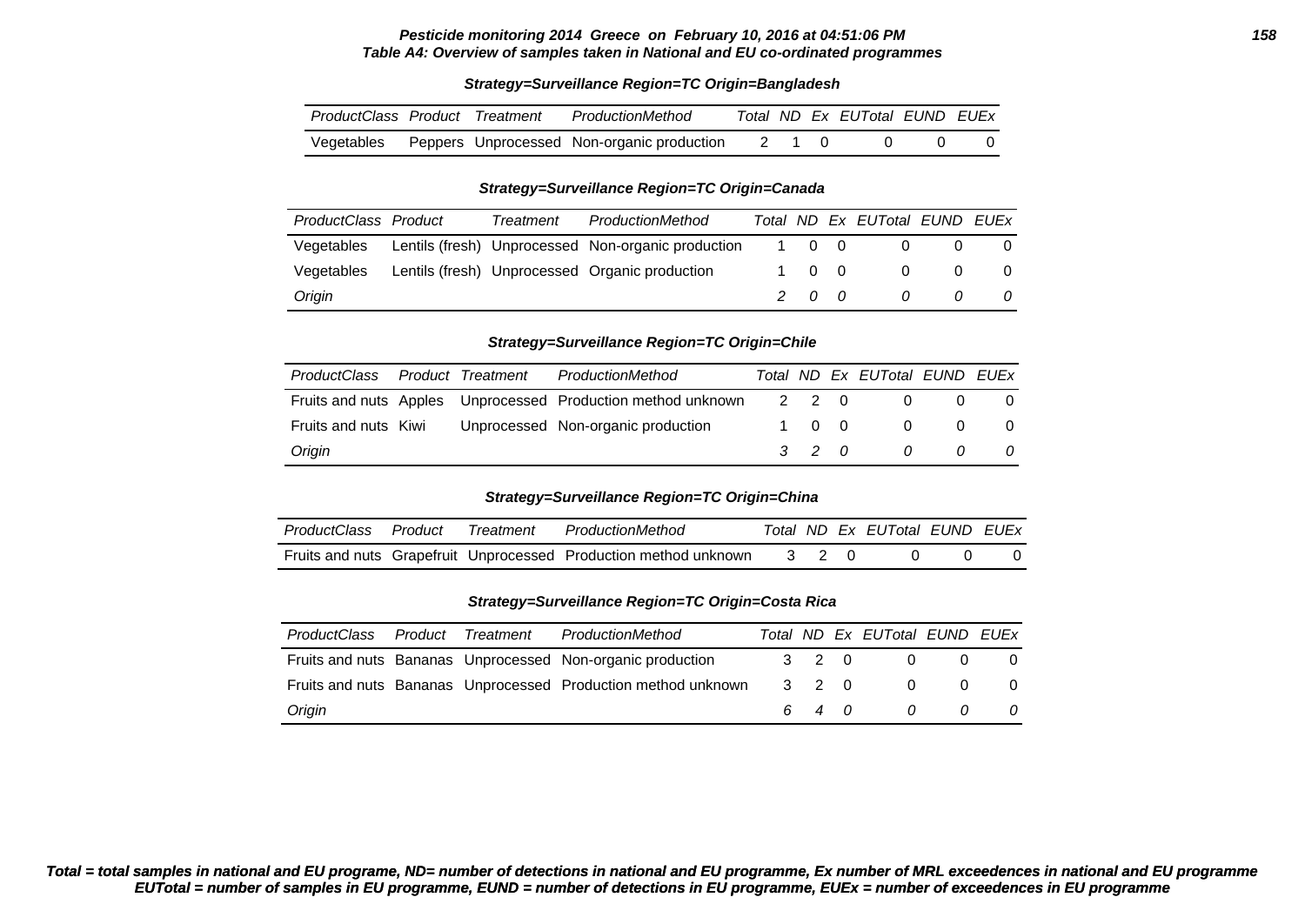#### **Pesticide monitoring 2014 Greece on February 10, 2016 at 04:51:06 PM 159 Table A4: Overview of samples taken in National and EU co-ordinated programmes**

# ProductClass Product Treatment ProductionMethod Total ND Ex EUTotal EUND EUEx Fruits and nuts Bananas Unprocessed Non-organic production  $\begin{array}{cccc} 5 & 3 & 0 & 0 & 0 \end{array}$ Fruits and nuts Bananas Unprocessed Production method unknown 11 7 0 0 0 0 0 Origin 16 10 0 0 0 0

### **Strategy=Surveillance Region=TC Origin=Ecuador**

#### **Strategy=Surveillance Region=TC Origin=Egypt**

| <b>ProductClass</b>          | Product                               | Treatment | ProductionMethod                      | Total | ND.      |          | Ex EUTotal EUND |   | <b>FUFx</b> |
|------------------------------|---------------------------------------|-----------|---------------------------------------|-------|----------|----------|-----------------|---|-------------|
| Fruits and nuts Mangoes      |                                       |           | Unprocessed Non-organic production    |       | 0        | $\Omega$ | 0               |   | 0           |
| Fruits and nuts Plums        |                                       |           | Unprocessed Organic production        |       | 0        | $\Omega$ | 0               | 0 | 0           |
| Fruits and nuts Strawberries |                                       |           | Unprocessed Non-organic production    |       |          | $\Omega$ | 0               | 0 | 0           |
|                              | Fruits and nuts Table and Wine grapes |           | Unprocessed Non-organic production    |       | $\Omega$ | $\Omega$ | 0               | 0 | 0           |
| Vegetables                   | Potatoes                              |           | Unprocessed Production method unknown | 6     | 2        | $\Omega$ |                 | 0 | 0           |
| Vegetables                   | Tomatoes                              |           | Unprocessed Non-organic production    |       |          | $\Omega$ | 0               | 0 | 0           |
| Origin                       |                                       |           |                                       | 11    | 4        | - 0      |                 | 0 | 0           |

#### **Strategy=Surveillance Region=TC Origin=India**

| <b>ProductClass</b>             | Product | Treatment | ProductionMethod                                 |          |     | Total ND Ex EUTotal EUND EUEx |          |   |
|---------------------------------|---------|-----------|--------------------------------------------------|----------|-----|-------------------------------|----------|---|
| Other plant products Peas (dry) |         |           | Unprocessed Non-organic production               | $\Omega$ | - 0 |                               |          | 0 |
| Vegetables                      | Onions  |           | Unprocessed Production method unknown            | $\Omega$ |     |                               | $\Omega$ | 0 |
| Vegetables                      |         |           | Spring onions Unprocessed Non-organic production | 2 0      | - 0 |                               | $\Omega$ | 0 |
| Origin                          |         |           |                                                  | 4 0      |     |                               | 0        | 0 |

#### **Strategy=Surveillance Region=TC Origin=Israel**

| ProductClass Product Treatment |  | ProductionMethod                                          |       |  | Total ND Ex EUTotal EUND EUEx |  |
|--------------------------------|--|-----------------------------------------------------------|-------|--|-------------------------------|--|
|                                |  | Fruits and nuts Lemons Unprocessed Non-organic production | 1 1 0 |  |                               |  |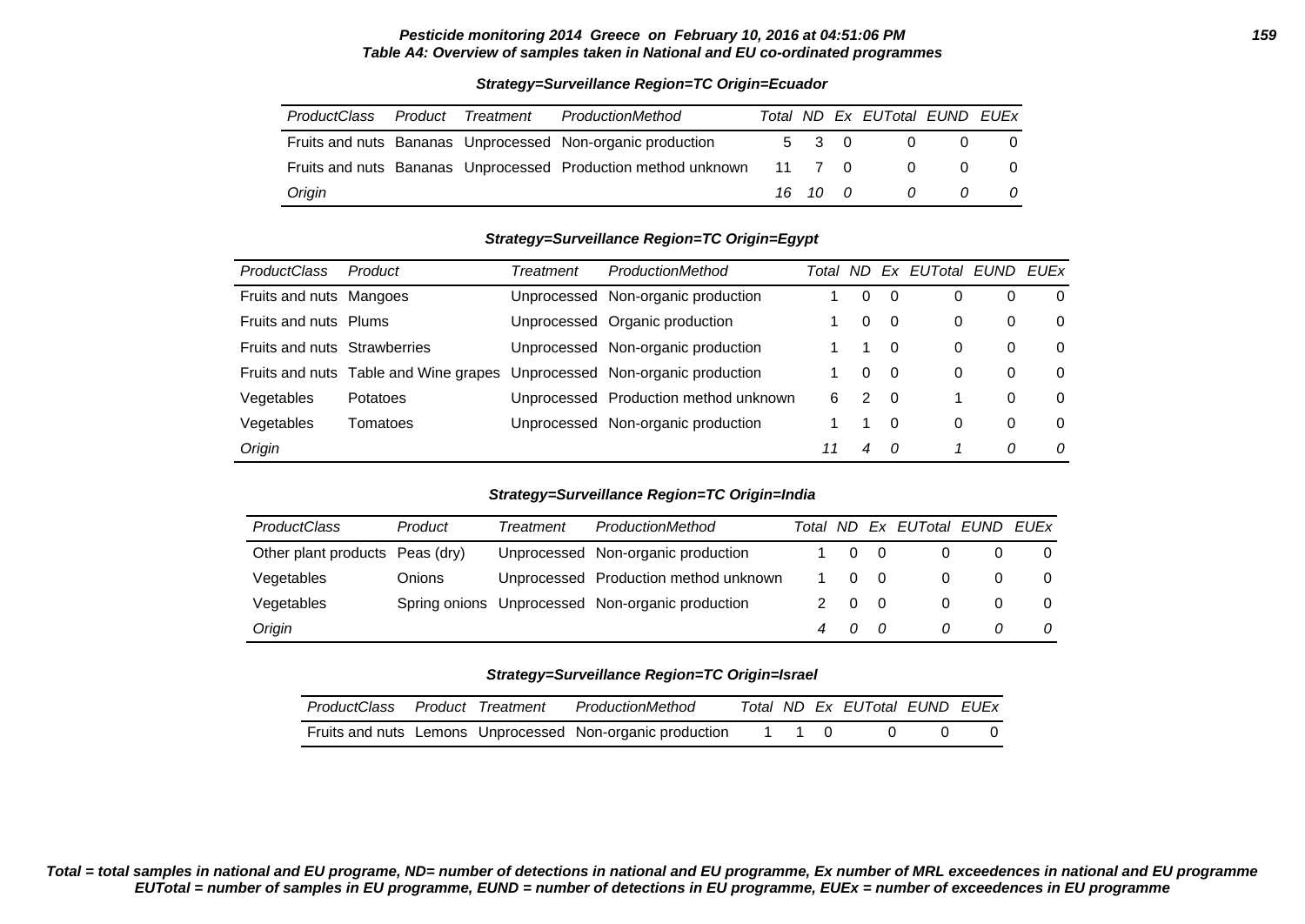#### **Pesticide monitoring 2014 Greece on February 10, 2016 at 04:51:06 PM 160 Table A4: Overview of samples taken in National and EU co-ordinated programmes**

| <b>ProductClass</b> | Product                 | Treatment   | ProductionMethod                      | Total | ND. |     | Ex EUTotal EUND EUEx |   |          |
|---------------------|-------------------------|-------------|---------------------------------------|-------|-----|-----|----------------------|---|----------|
| Fruits and nuts     | Apples                  | Unprocessed | Production method unknown             | 5     | 5   | - 0 | 0                    | 0 | 0        |
| Vegetables          | Aubergines (egg plants) |             | Unprocessed Non-organic production    |       | 0   | - 0 | 0                    | 0 | 0        |
| Vegetables          | Aubergines (egg plants) |             | Unprocessed Production method unknown |       | 0   | - 0 | 0                    | 0 | 0        |
| Vegetables          | Head cabbage            |             | Unprocessed Production method unknown |       | 0   | - 0 | 0                    | 0 | 0        |
| Vegetables          | Peppers                 |             | Unprocessed Non-organic production    |       | 0   | - 0 | 0                    | 0 | 0        |
| Vegetables          | Peppers                 | Unprocessed | Production method unknown             | 4     | 2   | - 0 | 0                    | 0 | $\Omega$ |
| Vegetables          | Tomatoes                |             | Unprocessed Production method unknown | 6     | 3   |     | 0                    | 0 | 0        |
| Origin              |                         |             |                                       | 19    | 10  |     | 0                    | 0 | 0        |

### **Strategy=Surveillance Region=TC Origin=Macedonia, The Former Yugoslav Republic of**

**Strategy=Surveillance Region=TC Origin=Mauritius**

| ProductClass | Product | Treatment | ProductionMethod                                                        |  | Total ND Ex EUTotal EUND EUEx |  |
|--------------|---------|-----------|-------------------------------------------------------------------------|--|-------------------------------|--|
|              |         |           | Other plant products Sugar cane Sugar production Non-organic production |  |                               |  |

#### **Strategy=Surveillance Region=TC Origin=Mexico**

| ProductClass | Product Treatment | ProductionMethod                                              |       |  | Total ND Ex EUTotal EUND EUEx |                |                 |
|--------------|-------------------|---------------------------------------------------------------|-------|--|-------------------------------|----------------|-----------------|
|              |                   | Fruits and nuts Bananas Unprocessed Non-organic production    |       |  | 1 1 0<br>$\overline{0}$       |                | $\Omega$<br>- 0 |
|              |                   | Fruits and nuts Bananas Unprocessed Production method unknown | 1 0 0 |  | $\overline{0}$                | $\Omega$       | - 0             |
| Origin       |                   |                                                               |       |  | 2 1 0 0                       | $\overline{a}$ | $\overline{a}$  |

#### **Strategy=Surveillance Region=TC Origin=Moldova, Republic of**

| ProductClass Product | <i>Freatment</i> | ProductionMethod                                          |  | Total ND Ex EUTotal EUND EUEx |  |
|----------------------|------------------|-----------------------------------------------------------|--|-------------------------------|--|
| Vegetables           |                  | Peas (without pods) Unprocessed Production method unknown |  |                               |  |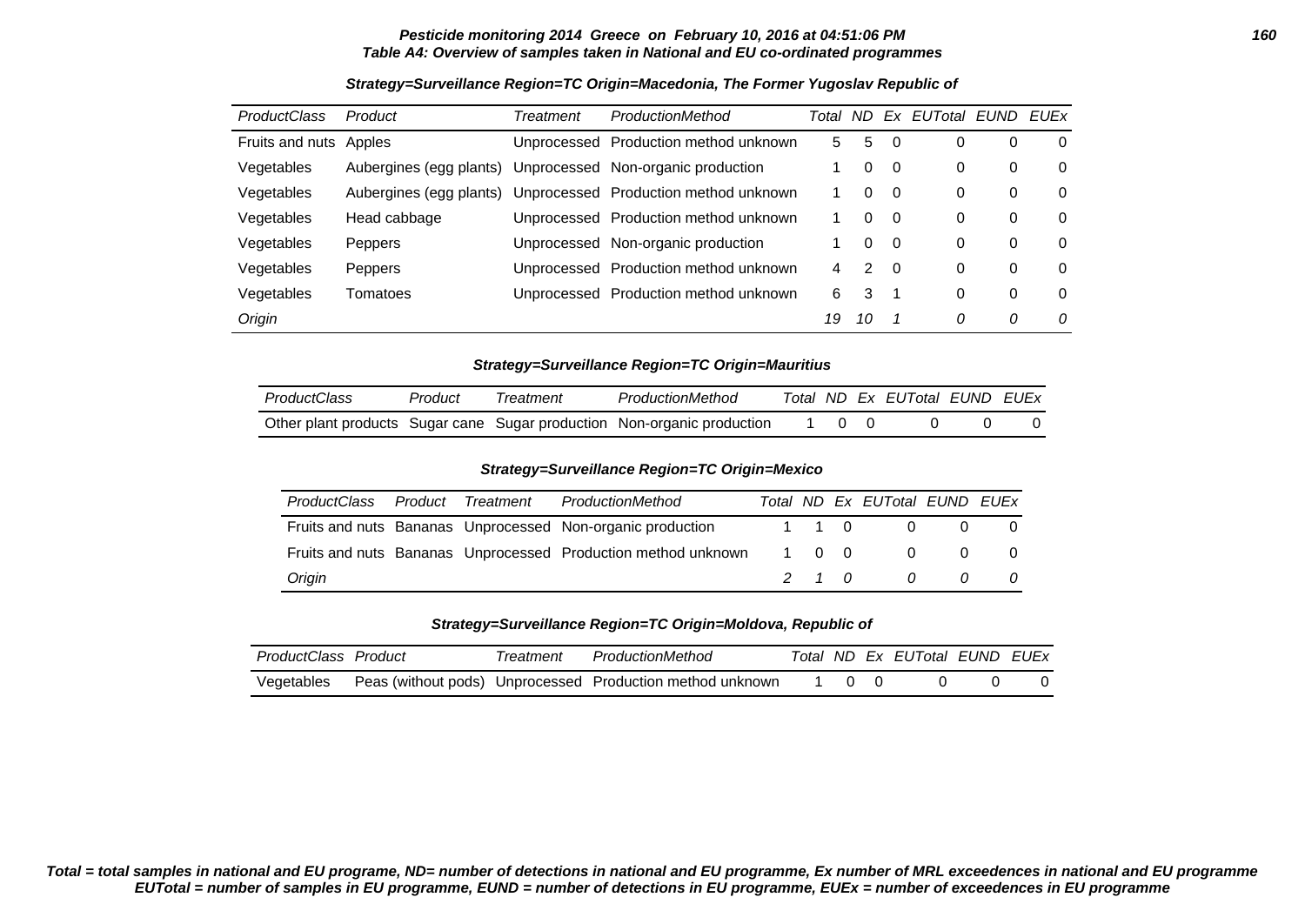#### **Pesticide monitoring 2014 Greece on February 10, 2016 at 04:51:06 PM 161 Table A4: Overview of samples taken in National and EU co-ordinated programmes**

#### **Strategy=Surveillance Region=TC Origin=Morocco**

| ProductClass Product | Treatment | ProductionMethod                                     |  | Total ND Ex EUTotal EUND EUEx |          |                |
|----------------------|-----------|------------------------------------------------------|--|-------------------------------|----------|----------------|
| Vegetables           |           | Peppers Unprocessed Production method unknown 1 0 0  |  | $\overline{0}$                | $\Omega$ | - 0            |
| Vegetables           |           | Tomatoes Unprocessed Production method unknown 1 0 0 |  | $\overline{0}$                | $\Omega$ | $\overline{0}$ |
| Origin               |           |                                                      |  | 200000                        |          | 0              |

#### **Strategy=Surveillance Region=TC Origin=New Zealand**

| ProductClass Product Treatment |  | ProductionMethod                                          |       |  | Total ND Ex EUTotal EUND EUEx |  |
|--------------------------------|--|-----------------------------------------------------------|-------|--|-------------------------------|--|
|                                |  | Fruits and nuts Apples Unprocessed Non-organic production | 1 0 0 |  |                               |  |

#### **Strategy=Surveillance Region=TC Origin=Pakistan**

|  | ProductClass Product Treatment ProductionMethod                  |  | Total ND Ex EUTotal EUND EUEX |  |
|--|------------------------------------------------------------------|--|-------------------------------|--|
|  | Fruits and nuts Mangoes Unprocessed Non-organic production 1 1 1 |  |                               |  |

#### **Strategy=Surveillance Region=TC Origin=Palestinian Territory, Occupied**

| ProductClass Product Treatment |  | ProductionMethod                         |       | Total ND Ex EUTotal EUND EUEx |  |
|--------------------------------|--|------------------------------------------|-------|-------------------------------|--|
| Vegetables                     |  | Basil Unprocessed Non-organic production | 1 1 0 |                               |  |

### **Strategy=Surveillance Region=TC Origin=Panama**

| ProductClass Product Treatment |  | ProductionMethod                                              |  | Total ND Ex EUTotal EUND EUEx |  |
|--------------------------------|--|---------------------------------------------------------------|--|-------------------------------|--|
|                                |  | Fruits and nuts Bananas Unprocessed Production method unknown |  |                               |  |

#### **Strategy=Surveillance Region=TC Origin=Russian Federation**

| ProductClass Product Treatment |  | ProductionMethod                         |       | Total ND Ex EUTotal EUND EUEx |  |
|--------------------------------|--|------------------------------------------|-------|-------------------------------|--|
| Cereals                        |  | Wheat Unprocessed Non-organic production | 1 0 0 |                               |  |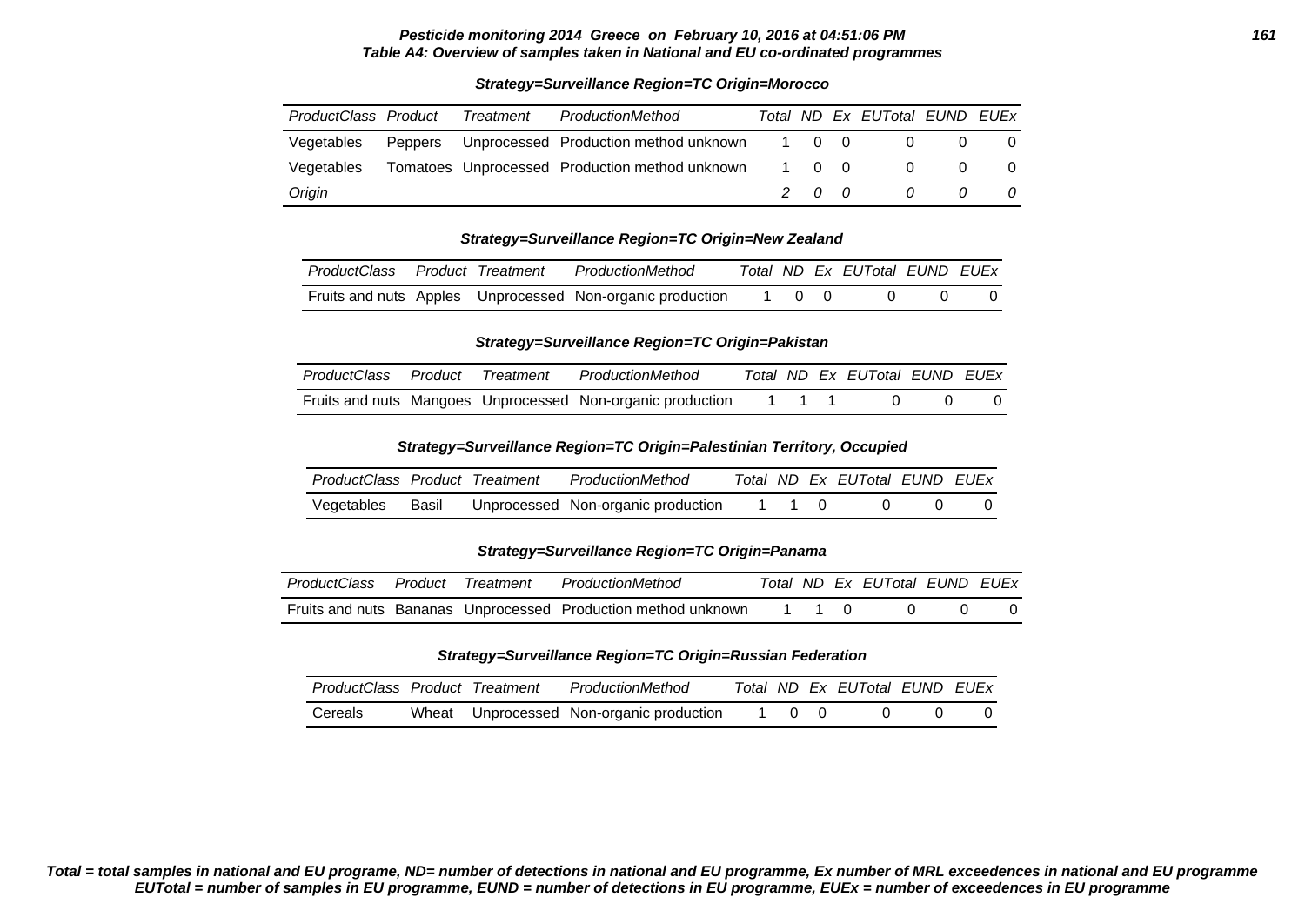#### **Pesticide monitoring 2014 Greece on February 10, 2016 at 04:51:06 PM 162 Table A4: Overview of samples taken in National and EU co-ordinated programmes**

#### **Strategy=Surveillance Region=TC Origin=Serbia**

| <b>ProductClass</b>    | Product           | Treatment | ProductionMethod                                          |          |                | Total ND Ex EUTotal EUND EUEx |          |          |
|------------------------|-------------------|-----------|-----------------------------------------------------------|----------|----------------|-------------------------------|----------|----------|
| Fruits and nuts Apples |                   |           | Unprocessed Production method unknown                     | 2 2      | $\overline{0}$ |                               |          | $\Omega$ |
| Vegetables             | Beans (with pods) |           | Unprocessed Production method unknown                     | $\Omega$ | - 0            | $\Omega$                      |          | $\Omega$ |
| Vegetables             |                   |           | Peas (without pods) Unprocessed Production method unknown | $\Omega$ | $\overline{0}$ | $\Omega$                      | $\Omega$ | $\Omega$ |
| Origin                 |                   |           |                                                           | 4 2      |                | 0                             | 0        | 0        |

#### **Strategy=Surveillance Region=TC Origin=South Africa**

| ProductClass                 | Product | Treatment | ProductionMethod                                                 |    |    |          | Total ND Ex EUTotal EUND |          | <b>FUEx</b> |
|------------------------------|---------|-----------|------------------------------------------------------------------|----|----|----------|--------------------------|----------|-------------|
|                              |         |           | Fruits and nuts Grapefruit Unprocessed Production method unknown |    | 2  | 0        | 0                        |          | $\Omega$    |
| Fruits and nuts Lemons       |         |           | Unprocessed Non-organic production                               |    |    | 0        | 0                        | $\Omega$ | $\Omega$    |
| Fruits and nuts Oranges      |         |           | Unprocessed Non-organic production                               | 2  | 2  | - 0      | 0                        | $\Omega$ | $\Omega$    |
| Fruits and nuts Oranges      |         |           | Unprocessed Production method unknown                            | 4  | 4  | - 0      | 0                        | $\Omega$ | $\Omega$    |
| <b>Fruits and nuts Pears</b> |         |           | Unprocessed Production method unknown                            |    |    | $\Omega$ | 0                        | $\Omega$ | $\Omega$    |
| Origin                       |         |           |                                                                  | 10 | 10 | n        | $\Omega$                 | 0        | $\Omega$    |

#### **Strategy=Surveillance Region=TC Origin=Sri Lanka**

| <i>ProductClass</i>      | Product Treatment | ProductionMethod Total ND Ex EUTotal EUND EUEx |       |  |  |
|--------------------------|-------------------|------------------------------------------------|-------|--|--|
| Other plant products Tea |                   | Unprocessed Organic production                 | 1 0 0 |  |  |

#### **Strategy=Surveillance Region=TC Origin=Turkey**

| <b>ProductClass</b>  | Product                 | Treatment   | ProductionMethod                      | Total | ND.      | Ex       | EUTotal EUND EUEx |          |          |
|----------------------|-------------------------|-------------|---------------------------------------|-------|----------|----------|-------------------|----------|----------|
| Fruits and nuts      | Lemons                  | Unprocessed | Non-organic production                |       |          | $\Omega$ | 0                 | 0        | 0        |
| Fruits and nuts      | Lemons                  |             | Unprocessed Production method unknown | 2     | $\Omega$ | 0        | 0                 | $\Omega$ | 0        |
| Other plant products | Lentils (dry)           |             | Unprocessed Non-organic production    |       | 0        | $\Omega$ | 0                 | $\Omega$ | $\Omega$ |
| Vegetables           | Aubergines (egg plants) |             | Unprocessed Non-organic production    |       | 0        | - 0      | 0                 | $\Omega$ | $\Omega$ |
| Vegetables           | Courgettes              |             | Unprocessed Production method unknown |       |          | $\Omega$ | 0                 | $\Omega$ | $\Omega$ |
| Vegetables           | Cucumbers               |             | Unprocessed Non-organic production    |       |          | 0        | 0                 | $\Omega$ | $\Omega$ |
| Vegetables           | Okra (lady's fingers)   |             | Unprocessed Production method unknown |       | 0        | $\Omega$ | 0                 | 0        | $\Omega$ |
| Vegetables           | Onions                  | Unprocessed | Non-organic production                | 2     | $\Omega$ | $\Omega$ | 0                 | 0        | 0        |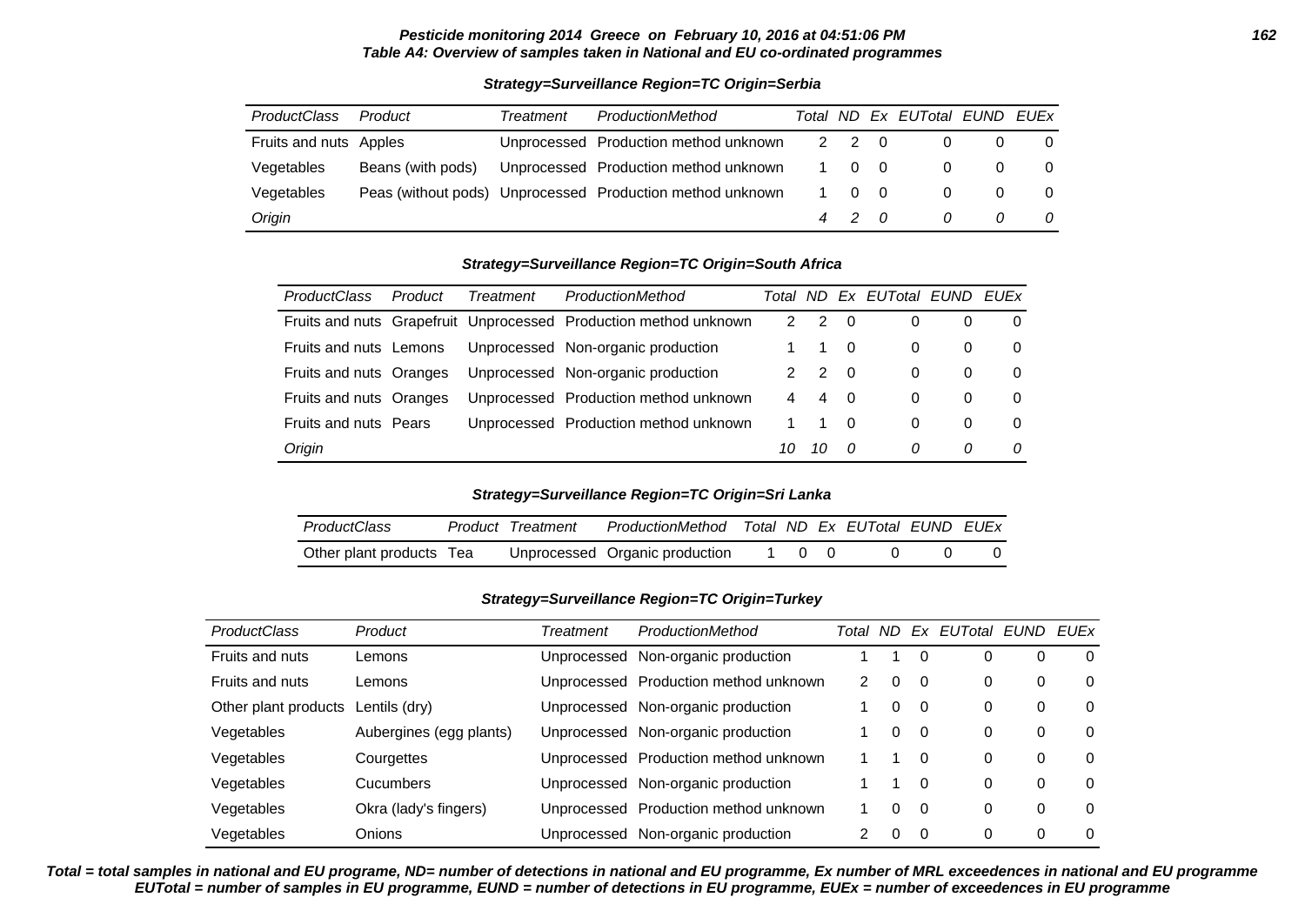#### **Pesticide monitoring 2014 Greece on February 10, 2016 at 04:51:06 PM 163 Table A4: Overview of samples taken in National and EU co-ordinated programmes**

| <b>ProductClass</b> | Product                                                       | Treatment | ProductionMethod                      | Total           |                |            | ND Ex EUTotal EUND EUEx |   |
|---------------------|---------------------------------------------------------------|-----------|---------------------------------------|-----------------|----------------|------------|-------------------------|---|
| Vegetables          | Spinach                                                       |           | Unprocessed Production method unknown |                 |                | $\Omega$   |                         |   |
| Vegetables          | Vine leaves (grape leaves) Unprocessed Non-organic production |           |                                       |                 |                | $0\quad 0$ |                         | 0 |
| Origin              |                                                               |           |                                       | $\overline{13}$ | $\overline{4}$ |            |                         |   |

### **Strategy=Surveillance Region=TC Origin=Turkey**

#### **Strategy=Surveillance Region=TC Origin=Uruguay**

| ProductClass | Product Treatment | ProductionMethod                                          |          |  | Total ND Ex EUTotal EUND EUEx |  |
|--------------|-------------------|-----------------------------------------------------------|----------|--|-------------------------------|--|
|              |                   | Fruits and nuts Lemons Unprocessed Non-organic production | , 110    |  |                               |  |
| Region       |                   |                                                           | 122 67 4 |  | $\overline{2}$                |  |

#### **Strategy=Surveillance Region=UNK Origin=Unknown**

| <b>ProductClass</b> | Product       | Treatment   | ProductionMethod                                                        | Total | ND. | Fx.      | EUTotal EUND |    | <b>EUEx</b> |
|---------------------|---------------|-------------|-------------------------------------------------------------------------|-------|-----|----------|--------------|----|-------------|
| Cereals             | Rice          | Unprocessed | Non-organic production                                                  | 3     | 2   | 0        | 0            | 0  | 0           |
|                     |               |             | Other plant products Sugar cane Sugar production Non-organic production |       | 0   | $\Omega$ | 0            | 0  | 0           |
| Vegetables          | <b>Melons</b> | Unprocessed | Non-organic production                                                  |       | 0   | $\Omega$ | 0            | 0  | 0           |
| Origin              |               |             |                                                                         | 5     | 2   | 0        | 0            | 0  | 0           |
| Region              |               |             |                                                                         | 5     | 2   | - 0      | 0            | 0  | 0           |
| Strategy            |               |             |                                                                         | 2294  | 784 | -73      | 266          | 57 | 9           |
|                     |               |             |                                                                         | 2376  | 832 | 77       | 266          | 57 | 9           |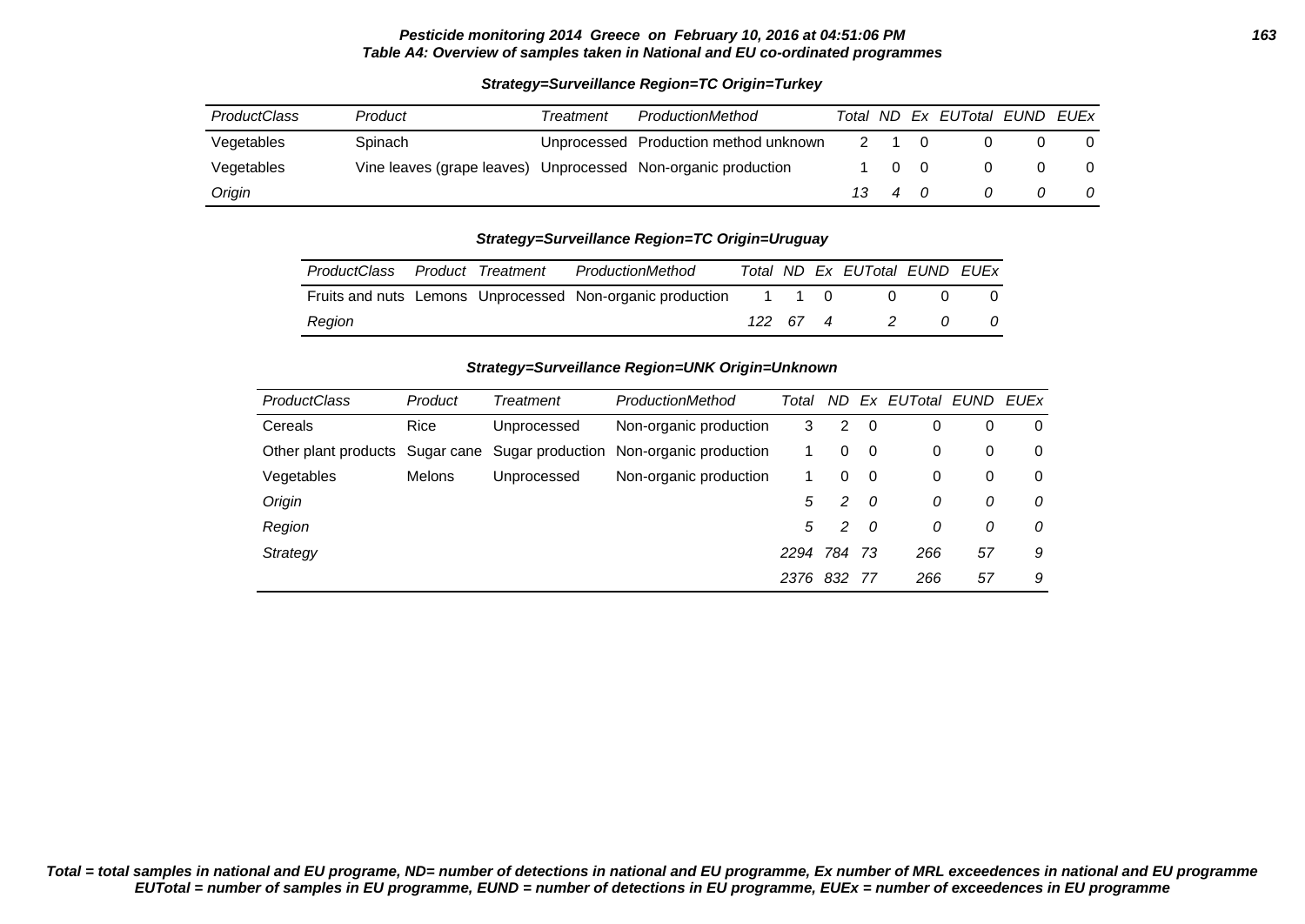### **Pesticide monitoring 2014 Greece on February 10, 2016 at 04:51:06 PM 164 Table A5: Overview of country of origin for samples taken in National and EU co-ordinated programmes**

**ProductType=Animal products**

|        |    |                    | Between<br>LOQ |               |                      |
|--------|----|--------------------|----------------|---------------|----------------------|
| Origin |    | Below<br>Total LOQ | MRL            | and Exceeding | Non<br>MRL Compliant |
| Greece | 43 | 43                 |                |               |                      |

### **ProductType=Baby food**

| Origin      | Total | Below<br>LOQ | Between<br>LOQ<br>MRL | and Exceeding | Non<br>MRL Compliant |
|-------------|-------|--------------|-----------------------|---------------|----------------------|
| <b>EEA</b>  | 1     | 1            | ი                     | 0             | O                    |
| Germany     | 2     | 2            | 0                     | 0             | O                    |
| Greece      | 16    | 16           | 0                     | 0             | U                    |
| Portugal    |       | 7            | 0                     | 0             | O                    |
| Spain       | 6     | 6            | ი                     | 0             | ი                    |
| ProductType | 32    | 32           |                       |               |                      |

# **ProductType=Cereals**

| Origin                    | Total | Below<br>LOQ | Between<br>LOQ<br>MRL | and Exceeding | Non<br>MRL Compliant |
|---------------------------|-------|--------------|-----------------------|---------------|----------------------|
| Greece                    | 66    | 53           | 13                    | O             |                      |
| Italy                     | 1     | 1            | O                     | 0             |                      |
| <b>Russian Federation</b> | 1     | 1            | O                     | Ω             |                      |
| Unknown                   | 4     | 1            | 3                     | O             |                      |
| ProductType               | 72    | 56           | 16                    | Ω             |                      |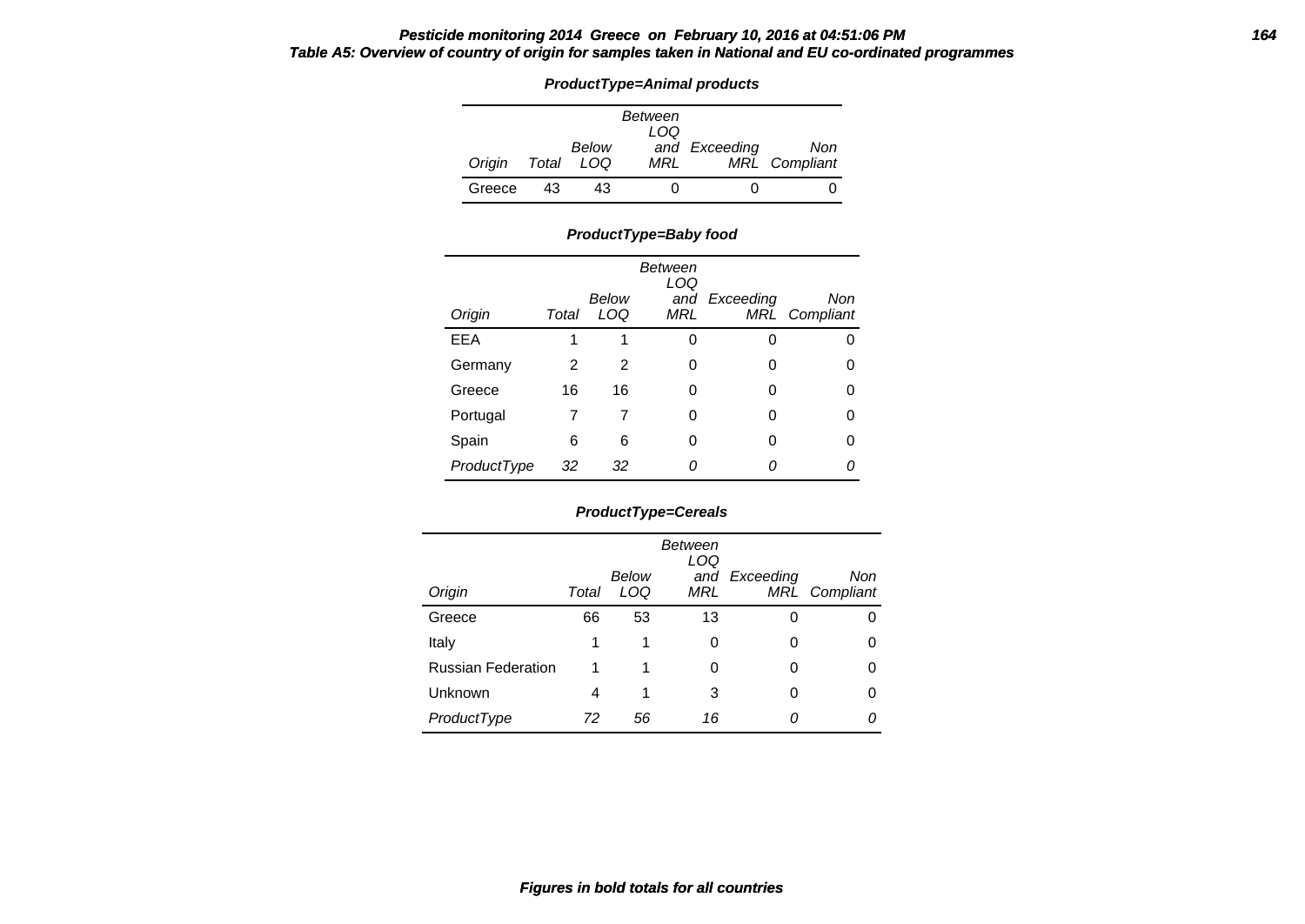### **Pesticide monitoring 2014 Greece on February 10, 2016 at 04:51:06 PM 165 Table A5: Overview of country of origin for samples taken in National and EU co-ordinated programmes**

|                                            |                |                | <b>Between</b><br>LOQ |                      |                  |
|--------------------------------------------|----------------|----------------|-----------------------|----------------------|------------------|
| Origin                                     | Total          | Below<br>LOQ   | <b>MRL</b>            | and Exceeding<br>MRĽ | Non<br>Compliant |
| Argentina                                  | 13             | $\overline{2}$ | $\boldsymbol{9}$      | $\overline{2}$       | $\mathbf{1}$     |
| Austria                                    | 1              | 1              | $\mathbf 0$           | 0                    | $\mathbf 0$      |
| Chile                                      | 3              | 1              | $\overline{2}$        | $\mathbf 0$          | $\mathbf 0$      |
| China                                      | 4              | 1              | 3                     | 0                    | 0                |
| Costa Rica                                 | 6              | $\overline{2}$ | 4                     | 0                    | $\mathbf 0$      |
| Ecuador                                    | 16             | 6              | 10                    | $\mathbf 0$          | 0                |
| Egypt                                      | 5              | 3              | $\overline{2}$        | $\mathbf 0$          | 0                |
| Greece                                     | 798            | 343            | 435                   | 20                   | 8                |
| Israel                                     | 1              | 0              | 1                     | $\boldsymbol{0}$     | 0                |
| Italy                                      | 3              | 1              | $\overline{c}$        | $\mathbf 0$          | 0                |
| Macedonia, The Former Yugoslav Republic of | 5              | 0              | 5                     | $\mathbf 0$          | 0                |
| Mexico                                     | $\overline{c}$ | 1              | 1                     | 0                    | 0                |
| Netherlands                                | 1              | 1              | 0                     | 0                    | $\mathbf 0$      |
| New Zealand                                | 1              | 1              | $\Omega$              | 0                    | 0                |
| Pakistan                                   | 1              | 0              | $\mathbf 0$           | 1                    | 1                |
| Panama                                     | 1              | 0              | 1                     | $\mathbf 0$          | 0                |
| Serbia                                     | $\overline{2}$ | $\Omega$       | $\overline{2}$        | $\mathbf 0$          | $\mathbf 0$      |
| South Africa                               | 10             | 0              | 10                    | 0                    | 0                |
| Spain                                      | 4              | 1              | 3                     | $\mathbf 0$          | $\mathbf 0$      |
| Turkey                                     | 3              | $\overline{2}$ | 1                     | $\mathbf 0$          | $\mathbf 0$      |
| Uruguay                                    | 1              | 0              | 1                     | 0                    | $\Omega$         |
| ProductType                                | 881            | 366            | 492                   | 23                   | 10               |

### **ProductType=Fruits and nuts**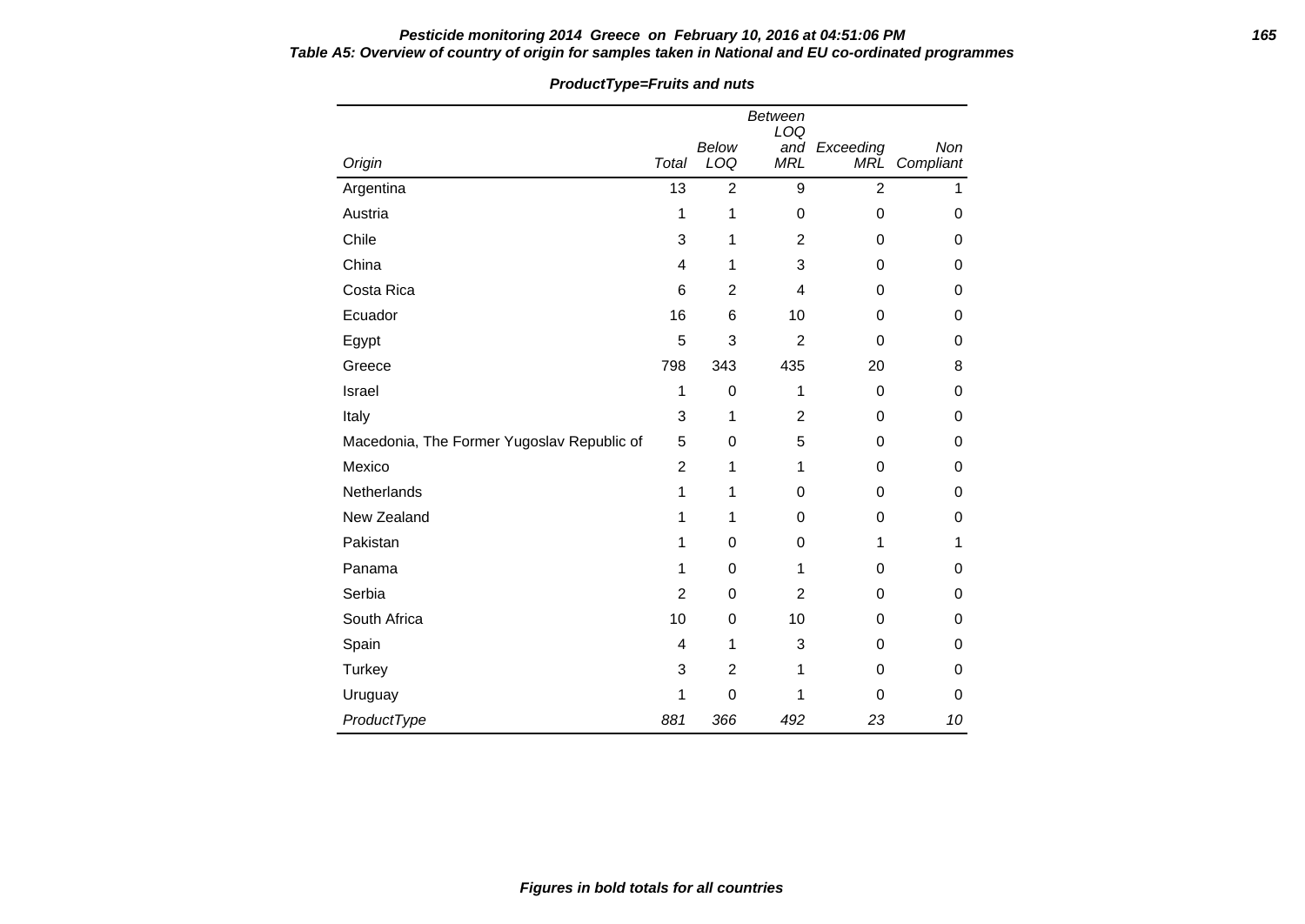### **Pesticide monitoring 2014 Greece on February 10, 2016 at 04:51:06 PM 166 Table A5: Overview of country of origin for samples taken in National and EU co-ordinated programmes**

|                  |       |              | Between<br>LOQ |               |                      |
|------------------|-------|--------------|----------------|---------------|----------------------|
| Origin           | Total | Below<br>LOQ | MRL            | and Exceeding | Non<br>MRL Compliant |
| China            |       | ŋ            |                | ∩             |                      |
| Greece           | 233   | 207          | 22             | 4             | 2                    |
| India            |       |              | n              | O             |                      |
| <b>Mauritius</b> |       |              | O              | Ω             |                      |
| Sri Lanka        |       |              | O              | ი             |                      |
| Turkey           |       |              | ∩              | n             |                      |
| Unknown          |       |              | ∩              | Ω             |                      |
| ProductType      | 239   | 212          | 23             |               | 2                    |

# **ProductType=Others**

### **ProductType=Vegetables**

| Origin                                     | Total          | Below<br>LOQ   | <b>Between</b><br>LOQ<br>and<br><b>MRL</b> | Exceeding<br>MRL | Non<br>Compliant |
|--------------------------------------------|----------------|----------------|--------------------------------------------|------------------|------------------|
| Albania                                    | $\overline{2}$ | 1              | 1                                          | 0                | 0                |
| Bangladesh                                 | 2              | 1              | 1                                          | 0                | 0                |
| Belgium                                    | 3              | 3              | 0                                          | 0                | 0                |
| <b>Bulgaria</b>                            | 3              | 3              | 0                                          | 0                | 0                |
| Canada                                     | $\overline{2}$ | $\overline{2}$ | 0                                          | 0                | 0                |
| Cyprus                                     | 1              | 1              | 0                                          | 0                | 0                |
| <b>EEA</b>                                 | 1              | 0              | 1                                          | $\Omega$         | 0                |
| Egypt                                      | $\overline{7}$ | 4              | 3                                          | $\Omega$         | 0                |
| Greece                                     | 989            | 764            | 177                                        | 48               | 30               |
| Hungary                                    | 1              | 1              | $\boldsymbol{0}$                           | 0                | 0                |
| India                                      | 3              | 3              | 0                                          | 0                | 0                |
| Italy                                      | 1              | 1              | 0                                          | 0                | 0                |
| Macedonia, The Former Yugoslav Republic of | 15             | 10             | 4                                          |                  |                  |
| Moldova, Republic of                       | 1              | 1              | 0                                          | 0                | 0                |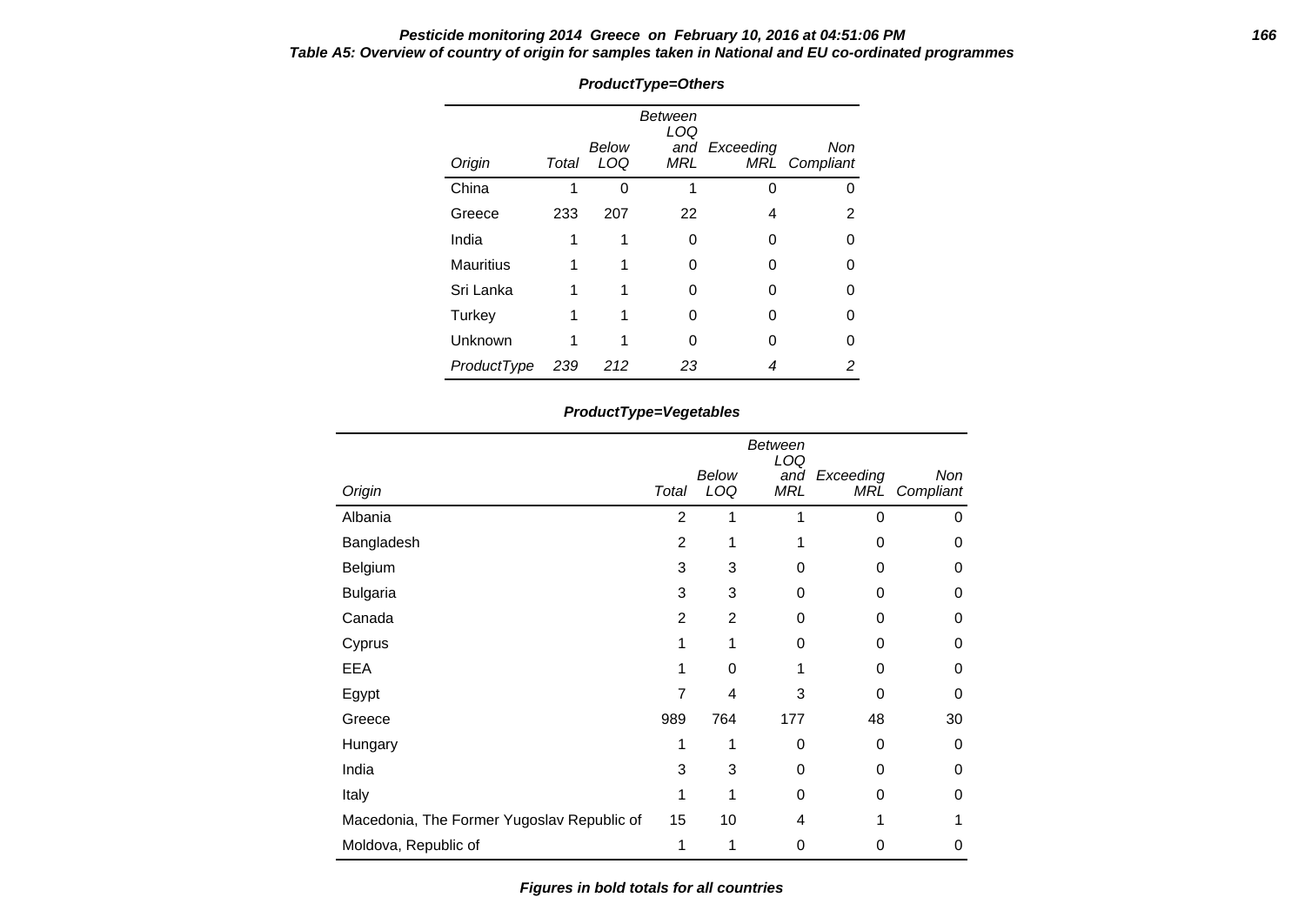# **Pesticide monitoring 2014 Greece on February 10, 2016 at 04:51:06 PM 167 Table A5: Overview of country of origin for samples taken in National and EU co-ordinated programmes**

| Origin                          | Total          | Below<br>LOQ   | <b>Between</b><br>LOQ<br>and<br><b>MRL</b> | Exceeding<br>MRL | Non<br>Compliant |
|---------------------------------|----------------|----------------|--------------------------------------------|------------------|------------------|
| Morocco                         | 2              | $\overline{2}$ | 0                                          | $\mathbf 0$      | 0                |
| <b>Netherlands</b>              | 1              | 1              | 0                                          | $\Omega$         | 0                |
| Palestinian Territory, Occupied | 1              | 0              | 1                                          | $\Omega$         | 0                |
| Serbia                          | 2              | 2              | 0                                          | 0                | 0                |
| Spain                           | 5              | 5              | 0                                          | 0                | 0                |
| Thailand                        | $\overline{2}$ | $\overline{2}$ | 0                                          | $\Omega$         | 0                |
| Turkey                          | 64             | 27             | 36                                         | 1                | 0                |
| Unknown                         | 1              | 1              | $\Omega$                                   | $\Omega$         | 0                |
| ProductType                     | 1109           | 835            | 224                                        | 50               | 31               |
|                                 | 2376           | 1544           | 755                                        | 77               | 43               |

# **ProductType=Vegetables**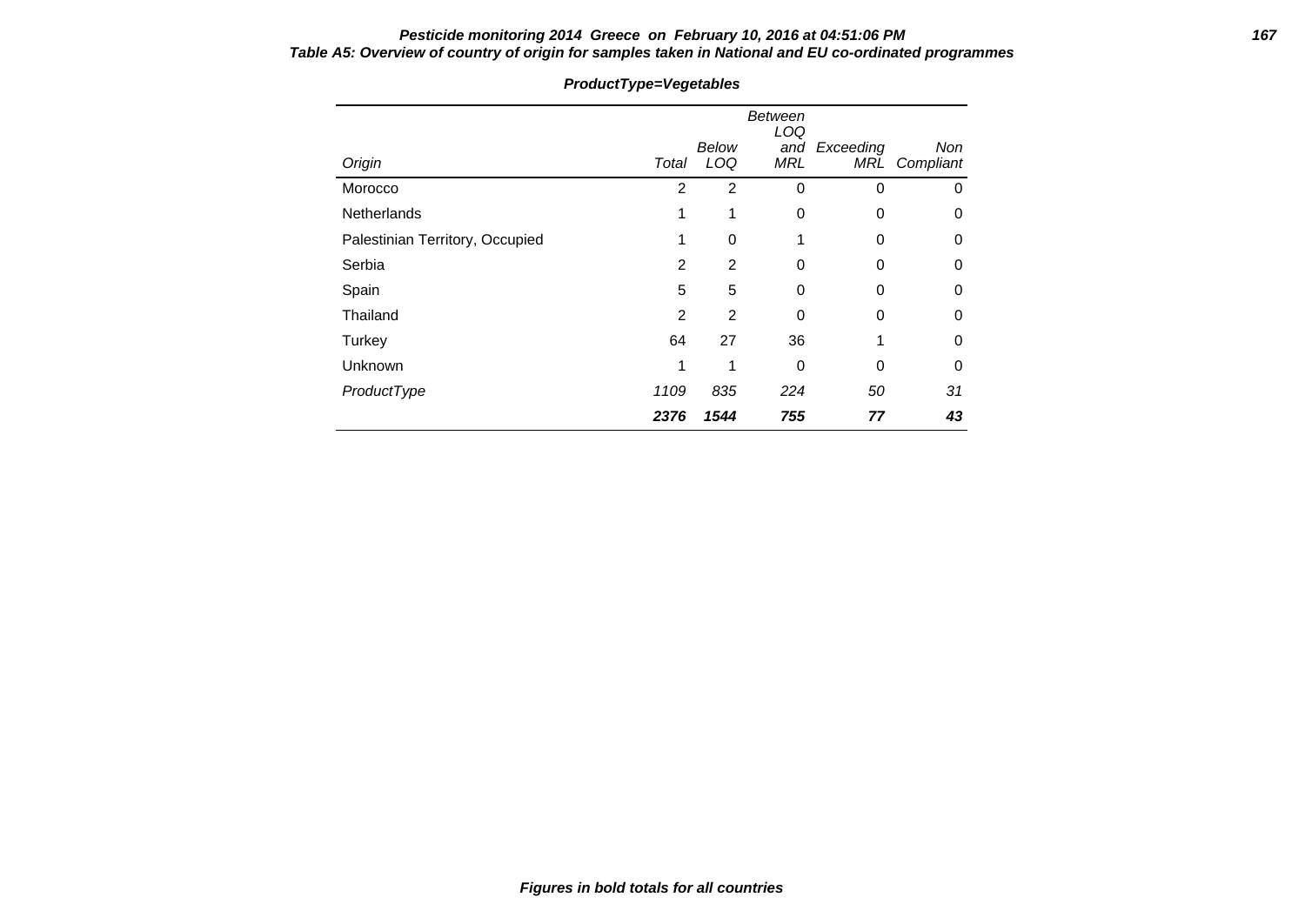### **Pesticide monitoring 2014 Greece on February 10, 2016 at 04:51:06 PM 168 Table B: Results of the EU co-ordinated programme**

**Product=Beans (with pods) Treatment=Unprocessed**

|                         |             |             |                |                | <b>Between</b> |            |                |                 |                   |                |             |
|-------------------------|-------------|-------------|----------------|----------------|----------------|------------|----------------|-----------------|-------------------|----------------|-------------|
|                         | Min         | Max         |                | Below          | LOQ<br>and     | Above      | Max<br>Residue | Mean<br>Residue | Median<br>Residue |                | Non         |
| Compound                | LOQ         | LOQ         | Total          | LOQ            | <b>MRL</b>     | <b>MRL</b> | Level          | Level           | Level             | <b>MRL</b>     | Compliant   |
| Abamectin (sum)         | 0.010       | 0.010       | 17             | 17             | $\mathbf 0$    | $\pmb{0}$  | 0.005          | 0.005           | 0.005             | 0.01           | $\mathbf 0$ |
| Acephate                | 0.010 0.010 |             | 2              | $\overline{c}$ | 0              | 0          | 0.005          | 0.005           | 0.005             | 0.01           | 0           |
|                         | 0.010 0.010 |             | 15             | 15             | 0              | 0          | 0.005          | 0.005           | 0.005             | 0.02           | 0           |
| Acetamiprid             | 0.010 0.010 |             | 15             | 14             | 1              | 0          | 0.023          | 0.006           | 0.005             | 0.06           | 0           |
|                         |             | 0.010 0.010 | 2              | $\overline{2}$ | 0              | 0          | 0.005          | 0.005           | 0.005             | 0.15           | 0           |
| Acrinathrin             |             | 0.010 0.010 | 17             | 17             | 0              | 0          | 0.005          | 0.005           | 0.005             | 0.3            | 0           |
| Aldicarb (sum)          | 0.010 0.010 |             | 19             | 19             | 0              | 0          | 0.005          | 0.005           | 0.005             | 0.02           | 0           |
| Aldrin and Dieldrin     | 0.010 0.010 |             | 17             | 17             | 0              | 0          | 0.005          | 0.005           | 0.005             | 0.01           | 0           |
| Azinphos-ethyl          | 0.020 0.020 |             | 17             | 17             | 0              | 0          | 0.010          | 0.010           | 0.010             | 0.02           | 0           |
| Azinphos-methyl         | 0.010 0.100 |             | 27             | 27             | 0              | 0          | 0.050          | 0.022           | 0.005             | 0.05           | 0           |
| Azoxystrobin            | 0.010 0.100 |             | 27             | 21             | 6              | 0          | 0.110          | 0.034           | 0.035             | 3              | 0           |
| Benfuracarb             | 0.010 0.010 |             | $\overline{2}$ | $\overline{2}$ | 0              | 0          | 0.005          | 0.005           | 0.005             | 0.02           | 0           |
|                         | 0.010 0.010 |             | 15             | 15             | 0              | 0          | 0.005          | 0.005           | 0.005             | 0.05           | 0           |
| <b>Bifenthrin</b>       | 0.010 0.010 |             | 17             | 17             | 0              | 0          | 0.005          | 0.005           | 0.005             | 0.5            | 0           |
| <b>Bitertanol</b>       | 0.100 0.100 |             | 2              | $\overline{c}$ | 0              | 0          | 0.050          | 0.050           | 0.050             | 0.01           | 0           |
|                         | 0.100 0.100 |             | 15             | 15             | 0              | 0          | 0.050          | 0.050           | 0.050             | 0.05           | 0           |
| <b>Boscalid</b>         | 0.010 0.010 |             | 17             | 17             | 0              | 0          | 0.005          | 0.005           | 0.005             | 3              | 0           |
| Bromopropylate          |             | 0.050 0.050 | 17             | 17             | 0              | 0          | 0.025          | 0.025           | 0.025             | 0.01           | 0           |
| Bromuconazole (sum)     | 0.010 0.010 |             | 17             | 17             | 0              | 0          | 0.005          | 0.005           | 0.005             | 0.05           | 0           |
| <b>Bupirimate</b>       | 0.010 0.050 |             | 27             | 27             | 0              | 0          | 0.025          | 0.012           | 0.005             | 0.05           | 0           |
| Buprofezin              | 0.010       | 0.100       | 27             | 27             | 0              | 0          | 0.050          | 0.022           | 0.005             | 1              | 0           |
| Captan                  | 0.050 0.050 |             | 10             | 10             | 0              | 0          | 0.025          | 0.025           | 0.025             | $\overline{2}$ | 0           |
| Captan/Folpet (sum)     | 0.010 0.010 |             | 17             | 17             | 0              | 0          | 0.005          | 0.005           | 0.005             | $\overline{2}$ | 0           |
| Carbaryl                | 0.010 0.010 |             | 2              | $\overline{2}$ | 0              | 0          | 0.005          | 0.005           | 0.005             | 0.01           | 0           |
|                         | 0.010 0.010 |             | 17             | 17             | 0              | 0          | 0.005          | 0.005           | 0.005             | 0.05           | 0           |
| Carbendazim and benomyl | 0.010 0.010 |             | 17             | 17             | 0              | 0          | 0.005          | 0.005           | 0.005             | 0.2            | 0           |

### **All results expressed in mg/kg For mean and median residue level calculations when results were below limit of detection LOQ/2 was substituted**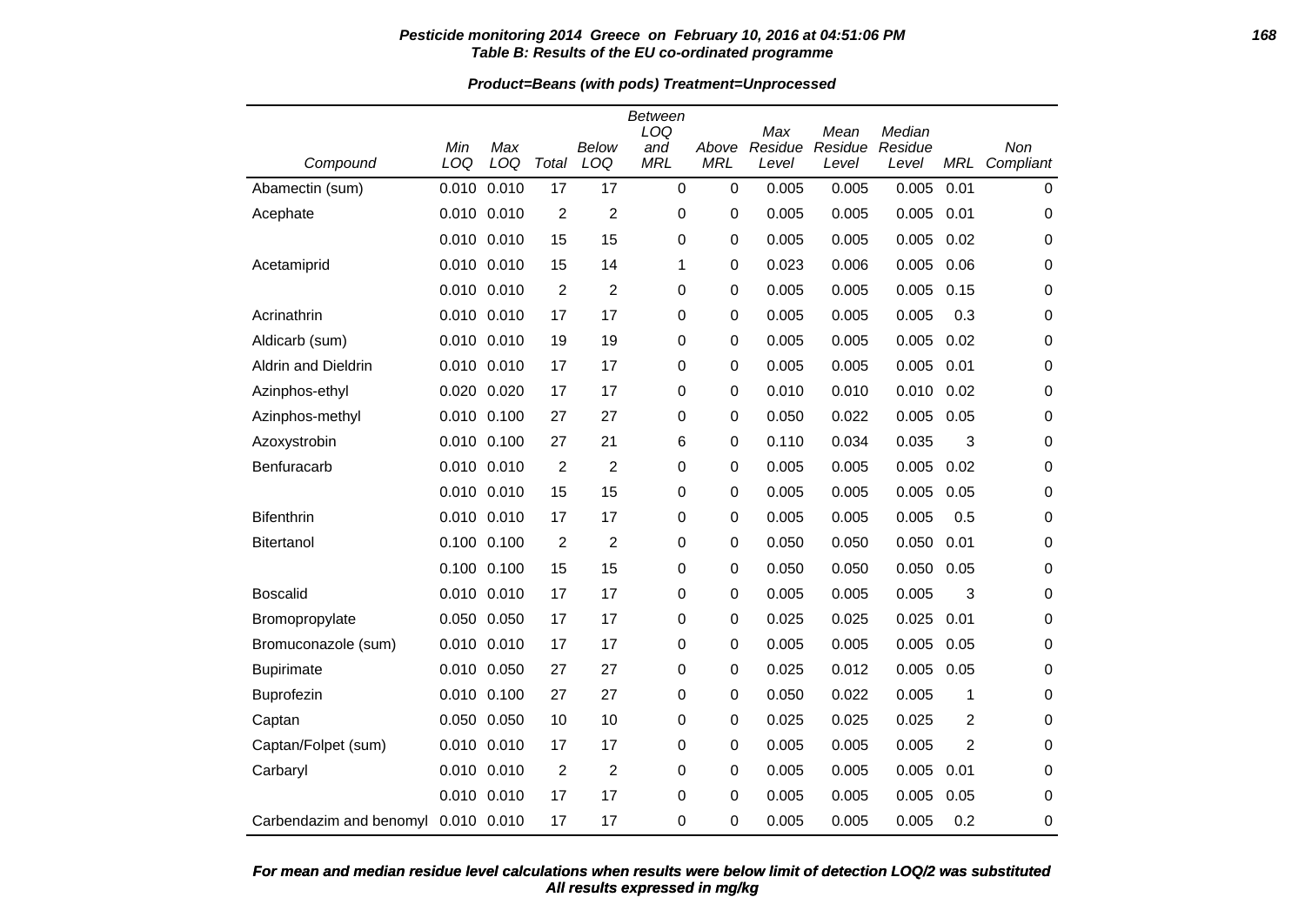### **Pesticide monitoring 2014 Greece on February 10, 2016 at 04:51:06 PM 169 Table B: Results of the EU co-ordinated programme**

**Product=Beans (with pods) Treatment=Unprocessed**

| Compound            | Min<br>LOQ  | Max<br>LOQ  | Total          | <b>Below</b><br>LOQ     | Between<br>LOQ<br>and<br><b>MRL</b> | Above<br><b>MRL</b> | Max<br>Residue<br>Level | Mean<br>Residue<br>Level | Median<br>Residue<br>Level | MRL            | Non<br>Compliant |
|---------------------|-------------|-------------|----------------|-------------------------|-------------------------------------|---------------------|-------------------------|--------------------------|----------------------------|----------------|------------------|
| Carbofuran (sum)    | 0.010 0.010 |             | $\overline{2}$ | $\overline{2}$          | $\mathbf 0$                         | $\mathbf 0$         | 0.005                   | 0.005                    | 0.005                      | 0.01           | 0                |
|                     | 0.010 0.010 |             | 17             | 17                      | 0                                   | 0                   | 0.005                   | 0.005                    | 0.005                      | 0.02           | 0                |
| Carbosulfan         | 0.010 0.010 |             | $\overline{2}$ | $\overline{\mathbf{c}}$ | 0                                   | 0                   | 0.005                   | 0.005                    | 0.005                      | 0.01           | 0                |
|                     | 0.010 0.010 |             | 15             | 15                      | 0                                   | 0                   | 0.005                   | 0.005                    | 0.005                      | 0.05           | 0                |
| Chlorfenapyr        | 0.020 0.020 |             | $\overline{c}$ | 2                       | 0                                   | 0                   | 0.010                   | 0.010                    | 0.010                      | 0.01           | 0                |
|                     | 0.020 0.020 |             | 15             | 15                      | 0                                   | 0                   | 0.010                   | 0.010                    | 0.010                      | 0.05           | 0                |
| Chlorfenvinphos     | 0.010 0.010 |             | $\overline{2}$ | $\overline{\mathbf{c}}$ | 0                                   | 0                   | 0.005                   | 0.005                    | 0.005                      | 0.01           | 0                |
|                     | 0.010 0.010 |             | 15             | 15                      | 0                                   | 0                   | 0.005                   | 0.005                    | 0.005                      | 0.02           | 0                |
| Chlorobenzilate     | 0.010 0.010 |             | 17             | 17                      | 0                                   | 0                   | 0.005                   | 0.005                    | 0.005                      | 0.02           | 0                |
| Chlorothalonil      | 0.010 0.050 |             | 27             | 27                      | 0                                   | 0                   | 0.025                   | 0.012                    | 0.005                      | 5              | 0                |
| Chlorpropham (sum)  | 0.010 0.010 |             | 17             | 17                      | 0                                   | 0                   | 0.005                   | 0.005                    | 0.005                      | 0.05           | 0                |
| Chlorpyrifos        | 0.010 0.050 |             | 27             | 27                      | 0                                   | 0                   | 0.025                   | 0.012                    | 0.005                      | 0.05           | 0                |
| Chlorpyrifos-methyl | 0.010 0.050 |             | 27             | 27                      | 0                                   | 0                   | 0.025                   | 0.012                    | 0.005                      | 0.05           | 0                |
| Clofentezine        | 0.010 0.010 |             | 17             | 17                      | 0                                   | 0                   | 0.005                   | 0.005                    | 0.005                      | 0.02           | 0                |
| Clothianidin        | 0.010 0.010 |             | 17             | 17                      | 0                                   | 0                   | 0.005                   | 0.005                    | 0.005                      | 0.2            | 0                |
| Cyfluthrin (sum)    | 0.020 0.020 |             | 17             | 17                      | 0                                   | 0                   | 0.010                   | 0.010                    | 0.010                      | 0.1            | 0                |
| Cymoxanil           | 0.010 0.010 |             | 17             | 17                      | 0                                   | $\mathbf 0$         | 0.005                   | 0.005                    | 0.005                      | 0.05           | 0                |
| Cypermethrin (sum)  | 0.010 0.500 |             | 27             | 27                      | 0                                   | 0                   | 0.250                   | 0.096                    | 0.005                      | 0.7            | 0                |
| Cyproconazole       | 0.010 0.010 |             | 17             | 17                      | 0                                   | 0                   | 0.005                   | 0.005                    | 0.005                      | 0.05           | 0                |
| Cyprodinil          | 0.010 0.010 |             | 17             | 14                      | 3                                   | 0                   | 0.068                   | 0.015                    | 0.005                      | $\overline{c}$ | 0                |
| Cyromazine          | 0.010 0.010 |             | 17             | 17                      | 0                                   | 0                   | 0.005                   | 0.005                    | 0.005                      | 5              | 0                |
| DDT (sum)           | 0.020 0.050 |             | 27             | 27                      | 0                                   | 0                   | 0.025                   | 0.016                    | 0.010                      | 0.05           | 0                |
| Deltamethrin        | 0.010 0.500 |             | 27             | 27                      | 0                                   | 0                   | 0.250                   | 0.096                    | 0.005                      | 0.2            | 0                |
| Diazinon            | 0.010 0.050 |             | 27             | 27                      | 0                                   | 0                   | 0.025                   | 0.012                    | 0.005                      | 0.01           | 0                |
| Dichlofluanid       | 0.010 0.050 |             | 27             | 27                      | 0                                   | $\Omega$            | 0.025                   | 0.012                    | 0.005                      | 0.01           | 0                |
| Dichlorvos          |             | 0.010 0.050 | 27             | 27                      | $\Omega$                            | 0                   | 0.025                   | 0.012                    | 0.005                      | 0.01           | $\mathbf 0$      |

**All results expressed in mg/kg For mean and median residue level calculations when results were below limit of detection LOQ/2 was substituted**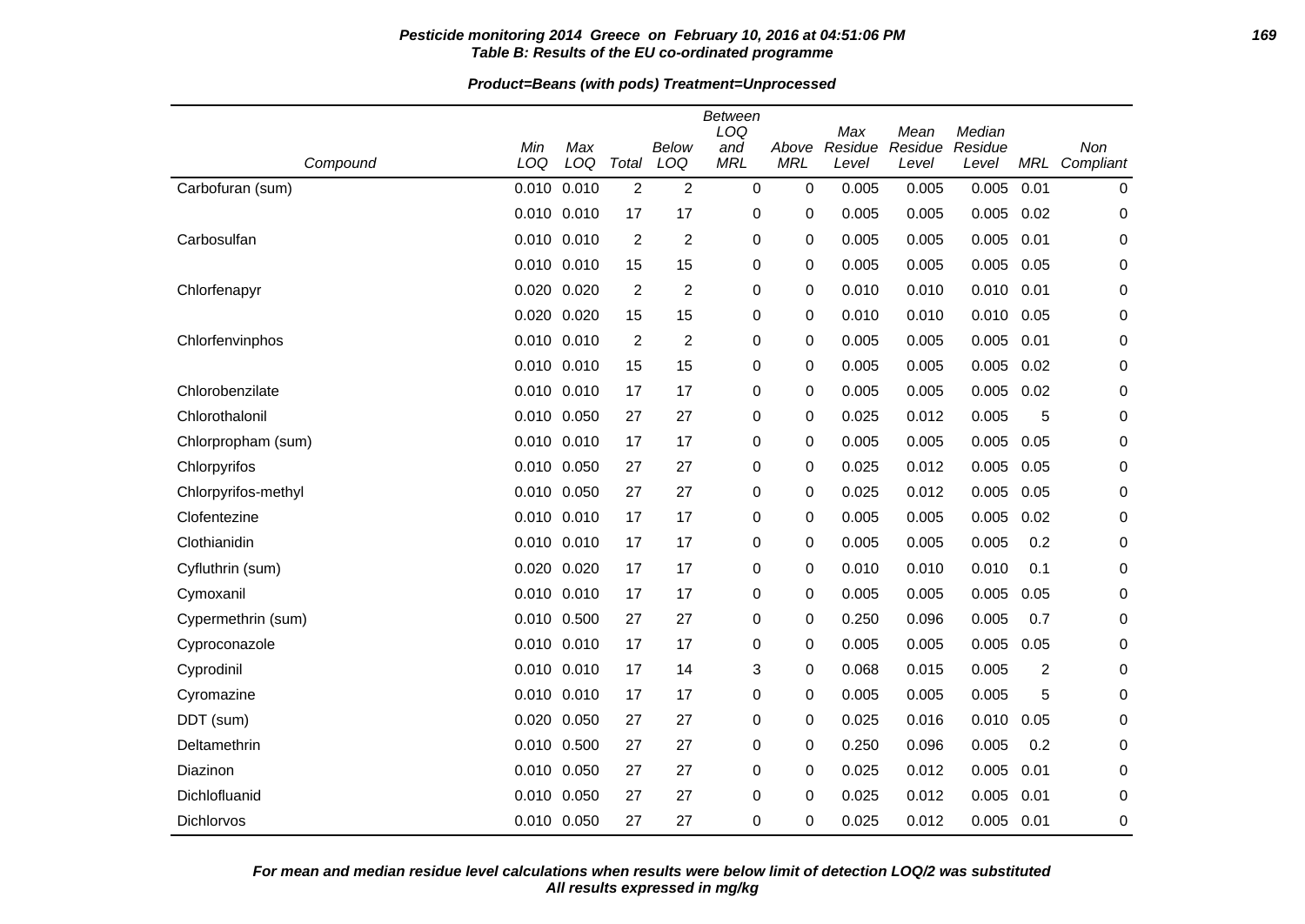### **Pesticide monitoring 2014 Greece on February 10, 2016 at 04:51:06 PM 170 Table B: Results of the EU co-ordinated programme**

| Compound         | Min<br>LOQ  | Max<br>LOQ      | Total          | <b>Below</b><br>LOQ | <b>Between</b><br>LOQ<br>and<br><b>MRL</b> | Above<br><b>MRL</b> | Max<br>Residue<br>Level | Mean<br>Residue<br>Level | Median<br>Residue<br>Level | MRL            | Non<br>Compliant |
|------------------|-------------|-----------------|----------------|---------------------|--------------------------------------------|---------------------|-------------------------|--------------------------|----------------------------|----------------|------------------|
| Dicloran         |             | $0.010$ $0.010$ | 17             | 17                  | $\mathbf 0$                                | $\mathbf 0$         | 0.005                   | 0.005                    | 0.005                      | $\overline{2}$ | 0                |
| Dicofol (sum)    | 0.050 0.050 |                 | 27             | 27                  | 0                                          | 0                   | 0.025                   | 0.025                    | 0.025                      | 0.02           | 0                |
| Dicrotophos      | 0.050 0.050 |                 | 17             | 17                  | 0                                          | 0                   | 0.025                   | 0.025                    | 0.025                      | 0.01           | 0                |
| Diethofencarb    |             | $0.010$ $0.010$ | 17             | 17                  | 0                                          | 0                   | 0.005                   | 0.005                    | 0.005                      | 0.1            | 0                |
| Difenoconazole   | 0.010 0.010 |                 | 17             | 16                  | $\mathbf 1$                                | 0                   | 0.017                   | 0.006                    | 0.005                      | $\mathbf 1$    | 0                |
| Diflubenzuron    | 0.010 0.010 |                 | 17             | 17                  | 0                                          | 0                   | 0.005                   | 0.005                    | 0.005                      | 0.05           | 0                |
| Dimethoate (sum) | 0.010 0.010 |                 | 17             | 17                  | 0                                          | 0                   | 0.005                   | 0.005                    | 0.005                      | 0.02           | 0                |
| Dimethomorph     | 0.010 0.010 |                 | $\overline{2}$ | $\overline{c}$      | 0                                          | 0                   | 0.005                   | 0.005                    | 0.005                      | 0.01           | 0                |
|                  | 0.010 0.010 |                 | 15             | 15                  | 0                                          | 0                   | 0.005                   | 0.005                    | 0.005                      | 0.05           | 0                |
| Diniconazole     | 0.010 0.010 |                 | $\overline{c}$ | 2                   | 0                                          | 0                   | 0.005                   | 0.005                    | 0.005                      | 0.01           | 0                |
|                  | 0.010 0.010 |                 | 15             | 15                  | 0                                          | 0                   | 0.005                   | 0.005                    | 0.005                      | 0.05           | 0                |
| Diphenylamine    | 0.100 0.100 |                 | 17             | 17                  | 0                                          | 0                   | 0.050                   | 0.050                    | 0.050                      | 0.05           | 0                |
| Dithiocarbamates | 0.100 0.100 |                 | 15             | 14                  | 1                                          | 0                   | 0.380                   | 0.072                    | 0.050                      | $\mathbf 1$    | 0                |
| <b>EPN</b>       | 0.010 0.010 |                 | 17             | 17                  | 0                                          | 0                   | 0.005                   | 0.005                    | 0.005                      | 0.01           | 0                |
| Endosulfan (sum) | 0.005 0.050 |                 | 27             | 27                  | 0                                          | 0                   | 0.025                   | 0.011                    | 0.003                      | 0.05           | 0                |
| Endrin           | 0.020 0.050 |                 | 27             | 27                  | 0                                          | 0                   | 0.025                   | 0.016                    | 0.010                      | 0.01           | 0                |
| Epoxiconazole    | 0.010 0.010 |                 | 17             | 17                  | 0                                          | 0                   | 0.005                   | 0.005                    | 0.005                      | 0.05           | 0                |
| Ethion           |             | 0.010 0.010     | 17             | 17                  | 0                                          | 0                   | 0.005                   | 0.005                    | 0.005                      | 0.01           | 0                |
| Ethirimol        | 0.010 0.010 |                 | 17             | 17                  | 0                                          | 0                   | 0.005                   | 0.005                    | 0.005                      | 0.05           | 0                |
| Ethoprophos      | 0.010 0.050 |                 | 27             | 27                  | 0                                          | 0                   | 0.025                   | 0.012                    | 0.005                      | 0.02           | 0                |
| Etofenprox       | 0.010 0.010 |                 | 17             | 17                  | 0                                          | 0                   | 0.005                   | 0.005                    | 0.005                      | 0.5            | 0                |
| Famoxadone       | 0.010 0.010 |                 | 17             | 17                  | 0                                          | 0                   | 0.005                   | 0.005                    | 0.005                      | 0.02           | 0                |
| Fenamidone       |             | 0.010 0.010     | 17             | 17                  | 0                                          | 0                   | 0.005                   | 0.005                    | 0.005                      | 0.02           | 0                |
| Fenamiphos (sum) | 0.010 0.010 |                 | 17             | 17                  | 0                                          | 0                   | 0.005                   | 0.005                    | 0.005                      | 0.02           | 0                |
| Fenarimol        |             | 0.010 0.010     | 17             | 17                  | 0                                          | 0                   | 0.005                   | 0.005                    | 0.005                      | 0.02           | 0                |
| Fenazaquin       |             | 0.010 0.010     | 17             | 17                  | $\mathbf 0$                                | 0                   | 0.005                   | 0.005                    | 0.005                      | 0.1            | 0                |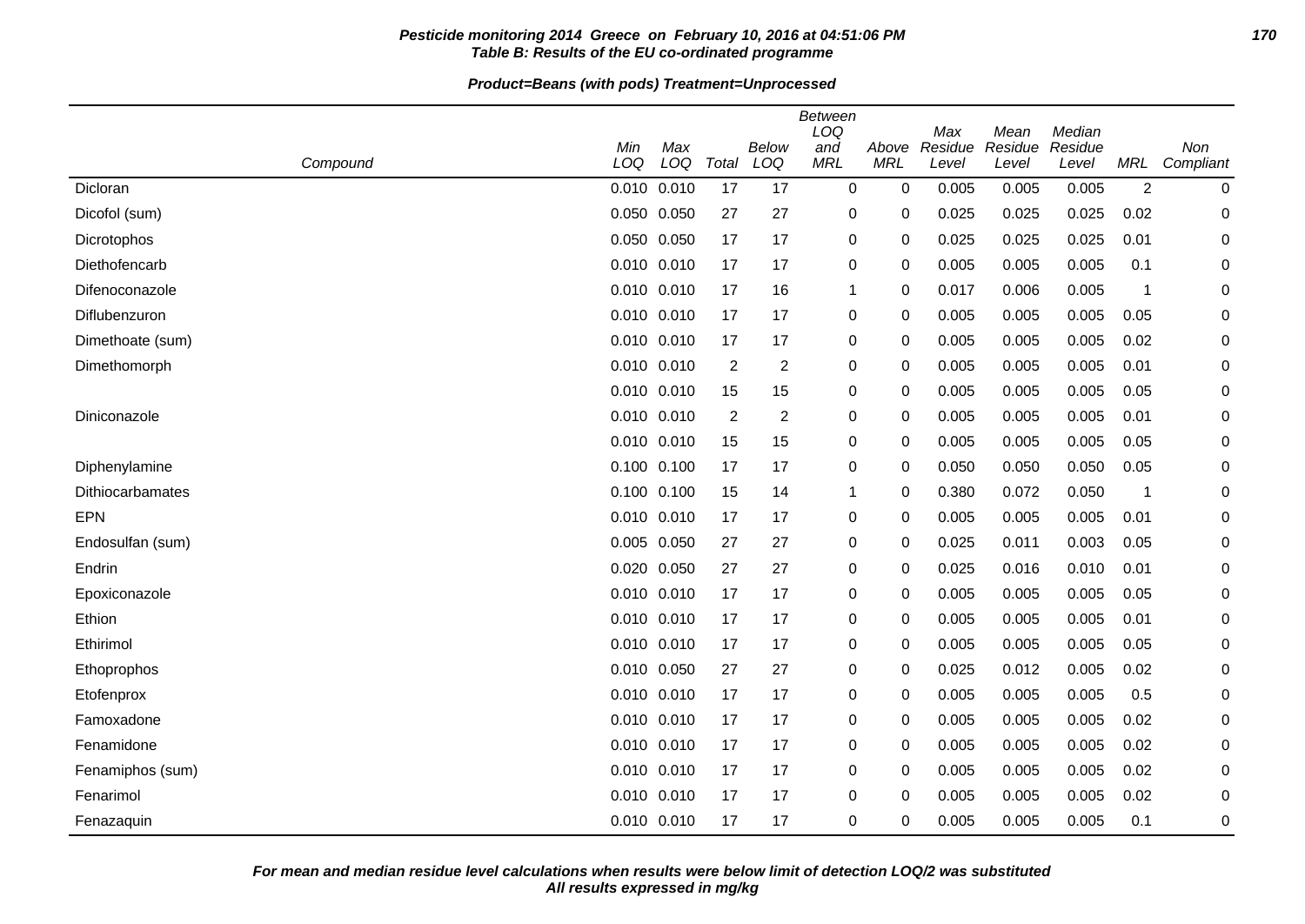### **Pesticide monitoring 2014 Greece on February 10, 2016 at 04:51:06 PM 171 Table B: Results of the EU co-ordinated programme**

|                                                                               |                 |     |       |                | Between<br>LOQ |             | Max     | Mean    | Median      |                |           |
|-------------------------------------------------------------------------------|-----------------|-----|-------|----------------|----------------|-------------|---------|---------|-------------|----------------|-----------|
|                                                                               | Min             | Max |       | Below          | and            | Above       | Residue | Residue | Residue     |                | Non       |
| Compound                                                                      | LOQ             | LOQ | Total | LOQ            | <b>MRL</b>     | <b>MRL</b>  | Level   | Level   | Level       | <b>MRL</b>     | Compliant |
| Fenbuconazole                                                                 | $0.010$ $0.010$ |     | 17    | 17             | 0              | $\mathbf 0$ | 0.005   | 0.005   | 0.005       | 0.05           | $\pmb{0}$ |
| Fenbutatin oxide                                                              | 0.010 0.010     |     | 4     | $\overline{4}$ | 0              | 0           | 0.005   | 0.005   | 0.005       | 0.05           | 0         |
| Fenhexamid                                                                    | $0.010$ $0.010$ |     | 15    | 15             | 0              | 0           | 0.005   | 0.005   | 0.005       | $\overline{2}$ | 0         |
|                                                                               | 0.010 0.010     |     | 2     | $\overline{2}$ | 0              | 0           | 0.005   | 0.005   | 0.005       | 5              | 0         |
| Fenitrothion                                                                  | 0.010 0.010     |     | 17    | 17             | 0              | 0           | 0.005   | 0.005   | 0.005       | 0.01           | 0         |
| Fenoxycarb                                                                    | 0.010 0.500     |     | 27    | 27             | 0              | 0           | 0.250   | 0.096   | 0.005       | 0.05           | 0         |
| Fenpropathrin                                                                 | 0.010 0.500     |     | 27    | 27             | 0              | 0           | 0.250   | 0.096   | 0.005       | 0.01           | 0         |
| Fenpropimorph                                                                 | 0.010 0.010     |     | 17    | 17             | 0              | 0           | 0.005   | 0.005   | 0.005       | 0.05           | 0         |
| Fenpyroximate                                                                 | 0.010 0.010     |     | 17    | 17             | 0              | 0           | 0.005   | 0.005   | 0.005       | 0.2            | 0         |
| Fenthion (sum)                                                                | 0.010 0.010     |     | 17    | 17             | 0              | 0           | 0.005   | 0.005   | 0.005       | 0.01           | 0         |
| Fenvalerate (sum of RR, SS, RS and SR isomers)                                | 0.010 0.010     |     | 17    | 17             | 0              | 0           | 0.005   | 0.005   | 0.005       | 0.02           | 0         |
| Fipronil (sum)                                                                | 0.010 0.010     |     | 4     | $\overline{4}$ | 0              | 0           | 0.005   | 0.005   | 0.005 0.005 |                | 0         |
| Fluazifop-P-butyl (sum)                                                       | 0.050 0.050     |     | 4     | $\overline{4}$ | 0              | 0           | 0.025   | 0.025   | 0.025       | $\mathbf 1$    | 0         |
| Fludioxonil                                                                   | 0.010 0.010     |     | 4     | $\overline{4}$ | 0              | 0           | 0.005   | 0.005   | 0.005       | -1             | 0         |
| Flufenoxuron                                                                  | 0.010 0.010     |     | 17    | 17             | 0              | 0           | 0.005   | 0.005   | 0.005       | 0.5            | 0         |
| Fluquinconazole                                                               | $0.010$ $0.010$ |     | 17    | 17             | 0              | 0           | 0.005   | 0.005   | 0.005       | 0.05           | 0         |
| Flusilazole                                                                   | 0.010 0.010     |     | 17    | 17             | 0              | 0           | 0.005   | 0.005   | 0.005       | 0.02           | 0         |
| Flutriafol                                                                    | 0.010 0.010     |     | 17    | 17             | 0              | $\mathbf 0$ | 0.005   | 0.005   | 0.005       | 0.05           | 0         |
| Folpet                                                                        | 0.010 0.010     |     | 6     | 6              | 0              | 0           | 0.005   | 0.005   | 0.005       |                | 0         |
|                                                                               | 0.010 0.050     |     | 21    | 21             | 0              | 0           | 0.025   | 0.015   | 0.005       | 2              | 0         |
| Formetanate                                                                   | 0.010 0.010     |     | 17    | 17             | 0              | 0           | 0.005   | 0.005   | 0.005       |                | 0         |
| Fosthiazate                                                                   | 0.010 0.010     |     | 17    | 17             | 0              | 0           | 0.005   | 0.005   | 0.005       | 0.02           | 0         |
| Haloxyfop including haloxyfop-R                                               | 0.050 0.050     |     | 4     | $\overline{4}$ | 0              | 0           | 0.025   | 0.025   | 0.025       | 0.1            | 0         |
| Haloxyfop-R (sum animal products)                                             | 0.050 0.050     |     | 4     | $\overline{4}$ | 0              | 0           | 0.025   | 0.025   | 0.025       |                | 0         |
| Heptachlor (sum of heptachlor and heptachlor epoxide expressed as heptachlor) | 0.010 0.050     |     | 27    | 27             | 0              | 0           | 0.025   | 0.012   | 0.005       | 0.01           | 0         |
| Hexachlorobenzene                                                             | 0.010 0.010     |     | 17    | 17             | 0              | 0           | 0.005   | 0.005   | 0.005       | 0.01           | 0         |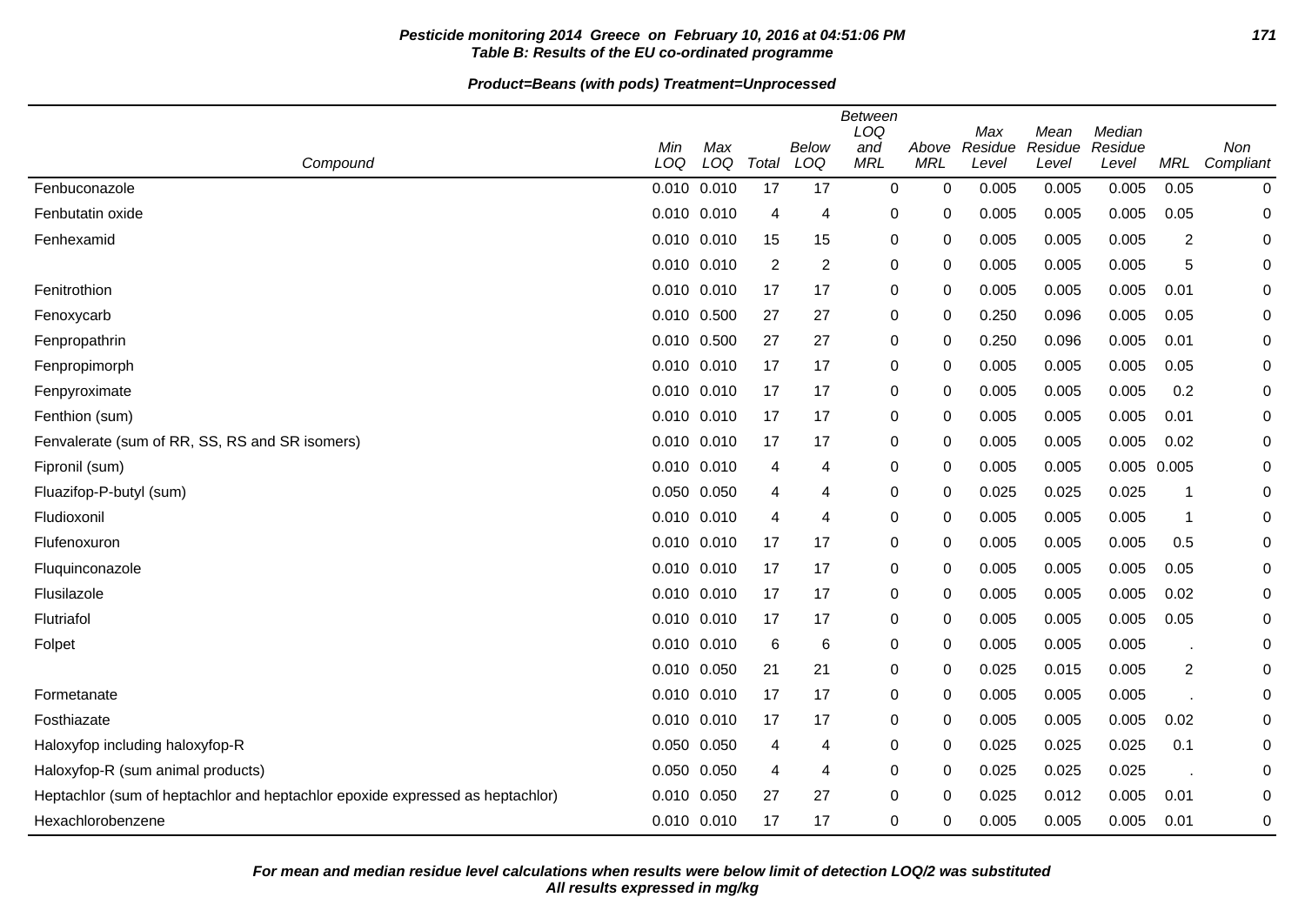### **Pesticide monitoring 2014 Greece on February 10, 2016 at 04:51:06 PM 172 Table B: Results of the EU co-ordinated programme**

| Compound                                                                                                        | Min<br>LOQ  | Max<br>LOQ | Total | Below<br>LOQ   | <b>Between</b><br>LOQ<br>and<br><b>MRL</b> | Above<br><b>MRL</b> | Max<br>Residue<br>Level | Mean<br>Residue<br>Level | Median<br>Residue<br>Level |      | <b>Non</b><br>MRL Compliant |
|-----------------------------------------------------------------------------------------------------------------|-------------|------------|-------|----------------|--------------------------------------------|---------------------|-------------------------|--------------------------|----------------------------|------|-----------------------------|
| Hexachlorocyclohexane (HCH), alpha-isomer                                                                       | 0.005 0.005 |            | 17    | 17             | $\mathbf 0$                                | 0                   | 0.003                   | 0.003                    | 0.003                      | 0.01 | 0                           |
| Hexachlorocyclohexane (HCH), beta-isomer                                                                        | 0.005 0.005 |            | 17    | 17             | 0                                          | 0                   | 0.003                   | 0.003                    | $0.003$ $0.01$             |      | 0                           |
| Hexaconazole                                                                                                    | 0.010 0.010 |            | 2     | 2              | 0                                          | 0                   | 0.005                   | 0.005                    | 0.005                      | 0.01 | 0                           |
|                                                                                                                 | 0.010 0.010 |            | 15    | 15             | 0                                          | 0                   | 0.005                   | 0.005                    | 0.005                      | 0.02 | 0                           |
| Hexythiazox                                                                                                     | 0.010 0.010 |            | 17    | 17             | 0                                          | 0                   | 0.005                   | 0.005                    | 0.005                      | 0.5  | 0                           |
| Imazalil                                                                                                        | 0.020 0.020 |            | 17    | 17             | 0                                          | 0                   | 0.010                   | 0.010                    | 0.010 0.05                 |      | 0                           |
| Imidacloprid                                                                                                    | 0.010 0.010 |            | 17    | 16             | 1                                          | 0                   | 0.014                   | 0.006                    | 0.005                      | 2    | 0                           |
| Indoxacarb as sum of the isomers S and R                                                                        | 0.010 0.010 |            | 2     | $\overline{c}$ | 0                                          | 0                   | 0.005                   | 0.005                    | 0.005                      | 0.3  | 0                           |
|                                                                                                                 | 0.010 0.010 |            | 15    | 15             | 0                                          | 0                   | 0.005                   | 0.005                    | 0.005                      | 0.02 | 0                           |
| loxynil, including its esters expressed as ioxynil                                                              | 0.010 0.010 |            | 4     | 4              | 0                                          | 0                   | 0.005                   | 0.005                    | 0.005                      | 0.05 | 0                           |
| Iprodione                                                                                                       | 0.010 0.100 |            | 27    | 27             | 0                                          | 0                   | 0.050                   | 0.022                    | 0.005                      | 5    | $\mathbf 0$                 |
| Iprovalicarb                                                                                                    | 0.010 0.010 |            | 2     | $\overline{c}$ | 0                                          | 0                   | 0.005                   | 0.005                    | 0.005                      | 0.01 | 0                           |
|                                                                                                                 | 0.010 0.010 |            | 15    | 15             | 0                                          | 0                   | 0.005                   | 0.005                    | 0.005                      | 0.05 | 0                           |
| Isofenphos-methyl                                                                                               | 0.010 0.010 |            | 17    | 17             | 0                                          | 0                   | 0.005                   | 0.005                    | 0.005                      | 0.01 | 0                           |
| Kresoxim-methyl                                                                                                 | 0.010 0.050 |            | 27    | 27             | 0                                          | 0                   | 0.025                   | 0.012                    | 0.005                      | 0.05 | 0                           |
| Lambda-Cyhalothrin                                                                                              | 0.010 0.010 |            | 17    | 17             | 0                                          | 0                   | 0.005                   | 0.005                    | 0.005                      | 0.2  | 0                           |
| Lindane (Gamma-isomer of hexachlorociclohexane (HCH))                                                           | 0.010 0.050 |            | 27    | 27             | 0                                          | 0                   | 0.025                   | 0.012                    | 0.005                      | 0.01 | 0                           |
| Linuron                                                                                                         | 0.010 0.010 |            | 17    | 17             | 0                                          | 0                   | 0.005                   | 0.005                    | 0.005                      | 0.05 | 0                           |
| Lufenuron                                                                                                       | 0.010 0.010 |            | 17    | 17             | 0                                          | 0                   | 0.005                   | 0.005                    | $0.005$ 0.02               |      | 0                           |
| Malathion (sum of malathion and malaoxon expressed as malathion)                                                | 0.010 0.010 |            | 17    | 17             | 0                                          | 0                   | 0.005                   | 0.005                    | 0.005                      | 0.02 | 0                           |
| Mepanipyrim                                                                                                     | 0.010 0.010 |            | 17    | 17             | 0                                          | 0                   | 0.005                   | 0.005                    | 0.005                      | 0.01 | 0                           |
| Metaflumizone (sum of E- and Z- isomers)                                                                        | 0.010 0.010 |            | 17    | 17             | 0                                          | 0                   | 0.005                   | 0.005                    | 0.005                      | 0.05 | 0                           |
| Metalaxyl (Metalaxyl including other mixtures of constituent isomers including Metalaxyl-M<br>(sum of isomers)) | 0.010 0.010 |            | 17    | 17             | 0                                          | 0                   | 0.005                   | 0.005                    | 0.005                      | 0.05 | 0                           |
| Metazachlor                                                                                                     | 0.050 0.050 |            | 17    | 17             | 0                                          | 0                   | 0.025                   | 0.025                    | 0.025                      | 0.3  | $\pmb{0}$                   |
| Metconazole                                                                                                     | 0.010 0.010 |            | 17    | 17             | 0                                          | 0                   | 0.005                   | 0.005                    | 0.005                      | 0.02 | $\mathbf 0$                 |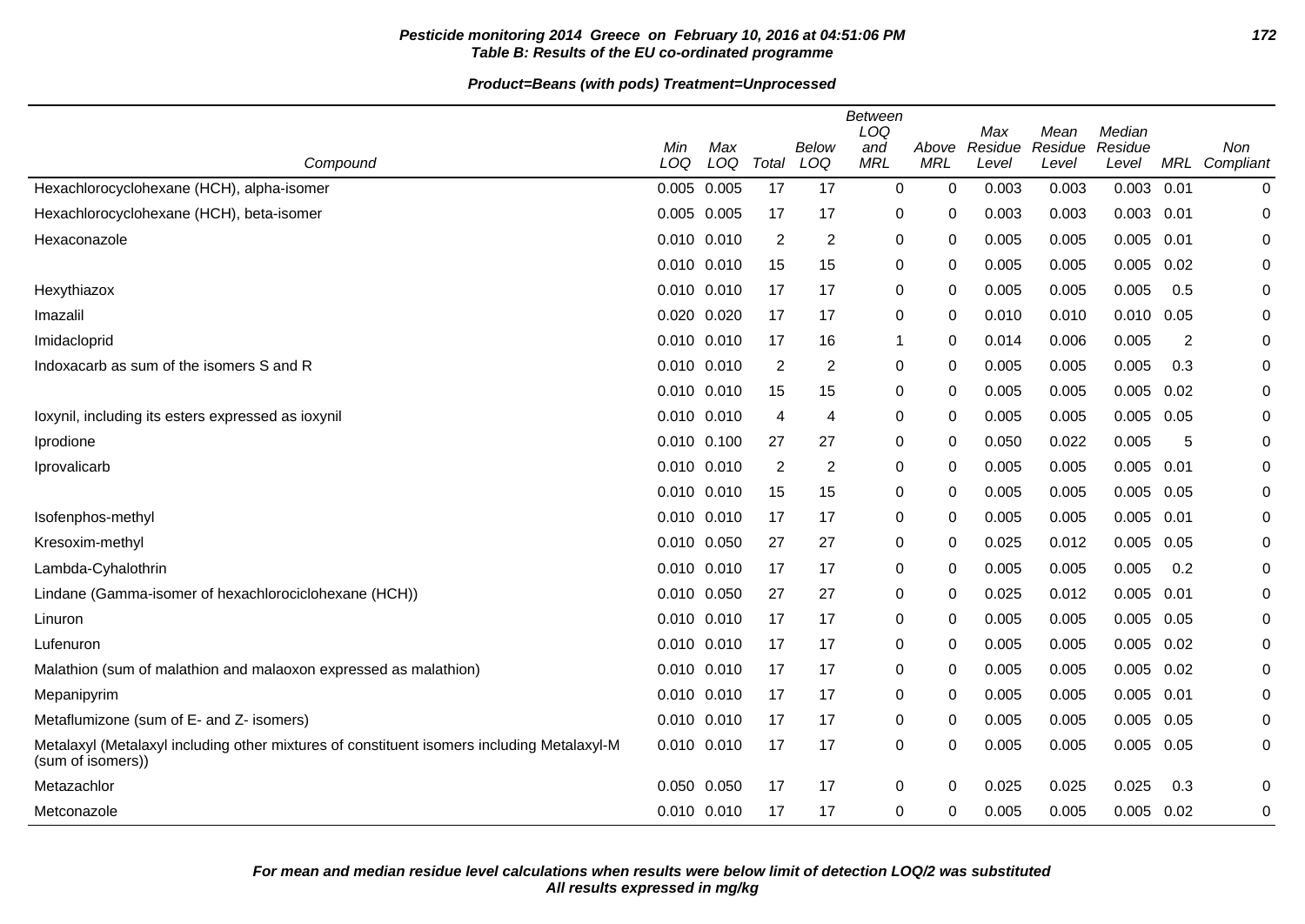### **Pesticide monitoring 2014 Greece on February 10, 2016 at 04:51:06 PM 173 Table B: Results of the EU co-ordinated programme**

|                                                                                                            | Min             | Max         |                | Below          | <b>Between</b><br>LOQ<br>and | Above       | Max<br>Residue | Mean<br>Residue | Median<br>Residue |      | Non              |
|------------------------------------------------------------------------------------------------------------|-----------------|-------------|----------------|----------------|------------------------------|-------------|----------------|-----------------|-------------------|------|------------------|
| Compound                                                                                                   | LOQ             | LOQ         | Total          | LOQ            | <b>MRL</b>                   | <b>MRL</b>  | Level          | Level           | Level             | MRL  | Compliant        |
| Methamidophos                                                                                              | 0.010 0.010     |             | 17             | 17             | 0                            | $\mathbf 0$ | 0.005          | 0.005           | 0.005             | 0.01 | $\boldsymbol{0}$ |
| Methidathion                                                                                               | 0.020 0.020     |             | 17             | 17             | 0                            | 0           | 0.010          | 0.010           | $0.010$ $0.02$    |      | 0                |
| Methiocarb (sum of methiocarb and methiocarb sulfoxide and sulfone, expressed as<br>methiocarb)            | 0.010 0.010     |             | 17             | 17             | 0                            | $\Omega$    | 0.005          | 0.005           | 0.005             | 0.2  | 0                |
| Methomyl and thiodicarb (sum of methomyl and thiodicarb expressed as methomyl)                             | 0.010 0.010     |             | 17             | 17             | 0                            | 0           | 0.005          | 0.005           | 0.005             | 0.02 | 0                |
| Methoxychlor                                                                                               | 0.010 0.050     |             | 27             | 27             | 0                            | 0           | 0.025          | 0.012           | 0.005             | 0.01 | 0                |
| Methoxyfenozide                                                                                            | 0.010 0.010     |             | 17             | 17             | 0                            | 0           | 0.005          | 0.005           | 0.005             | 2    | 0                |
| Metobromuron                                                                                               | 0.010 0.010     |             | 17             | 17             | 0                            | 0           | 0.005          | 0.005           | 0.005             | 0.01 | 0                |
| Monocrotophos                                                                                              | $0.010$ $0.010$ |             | 17             | 17             | 0                            | 0           | 0.005          | 0.005           | 0.005             | 0.01 | 0                |
| Myclobutanil                                                                                               | 0.010 0.010     |             | 17             | 16             | 1                            | 0           | 0.016          | 0.006           | 0.005             | 0.3  | 0                |
| Nitenpyram                                                                                                 | 0.050 0.050     |             | 17             | 17             | 0                            | 0           | 0.025          | 0.025           | 0.025             | 0.01 | 0                |
| Oxadixyl                                                                                                   | 0.010 0.010     |             | 17             | 17             | 0                            | 0           | 0.005          | 0.005           | 0.005             | 0.01 | 0                |
| Oxamyl                                                                                                     | 0.010 0.010     |             | 19             | 19             | 0                            | $\Omega$    | 0.005          | 0.005           | 0.005             | 0.01 | 0                |
| Oxydemeton-methyl (sum of oxydemeton-methyl and demeton-S-methylsulfone expressed as<br>oxydemeton-methyl) | 0.010 0.010     |             | 17             | 17             | 0                            | 0           | 0.005          | 0.005           | 0.005             | 0.01 | 0                |
| Paclobutrazol                                                                                              | 0.010 0.010     |             | 17             | 17             | 0                            | $\mathbf 0$ | 0.005          | 0.005           | 0.005             | 0.02 | 0                |
| Parathion                                                                                                  | 0.010 0.010     |             | 17             | 17             | 0                            | 0           | 0.005          | 0.005           | $0.005$ 0.05      |      | 0                |
| Parathion-methyl (sum of Parathion-methyl and paraoxon-methyl expressed as<br>Parathion-methyl)            | 0.020 0.020     |             | $\overline{2}$ | 2              | 0                            | 0           | 0.010          | 0.010           | $0.010$ 0.01      |      | 0                |
|                                                                                                            | 0.020 0.020     |             | 15             | 15             | 0                            | 0           | 0.010          | 0.010           | $0.010$ $0.02$    |      | 0                |
| Penconazole                                                                                                | 0.010 0.010     |             | 17             | 17             | 0                            | 0           | 0.005          | 0.005           | 0.005             | 0.05 | 0                |
| Pencycuron                                                                                                 | 0.010 0.010     |             | 17             | 17             | 0                            | 0           | 0.005          | 0.005           | 0.005             | 0.05 | 0                |
| Pendimethalin                                                                                              | 0.010 0.100     |             | 27             | 27             | 0                            | 0           | 0.050          | 0.022           | 0.005             | 0.2  | 0                |
| Permethrin (sum of isomers)                                                                                | 0.010 0.500     |             | 27             | 27             | 0                            | 0           | 0.250          | 0.096           | 0.005             | 0.05 | 0                |
| Phenthoate                                                                                                 | 0.020 0.020     |             | 17             | 17             | 0                            | $\Omega$    | 0.010          | 0.010           | $0.010$ $0.01$    |      | 0                |
| Phosalone                                                                                                  |                 | 0.010 0.010 | 2              | $\overline{2}$ | 0                            | $\Omega$    | 0.005          | 0.005           | 0.005             | 0.01 | 0                |
|                                                                                                            | 0.010 0.010     |             | 15             | 15             | 0                            | 0           | 0.005          | 0.005           | 0.005             | 0.05 | 0                |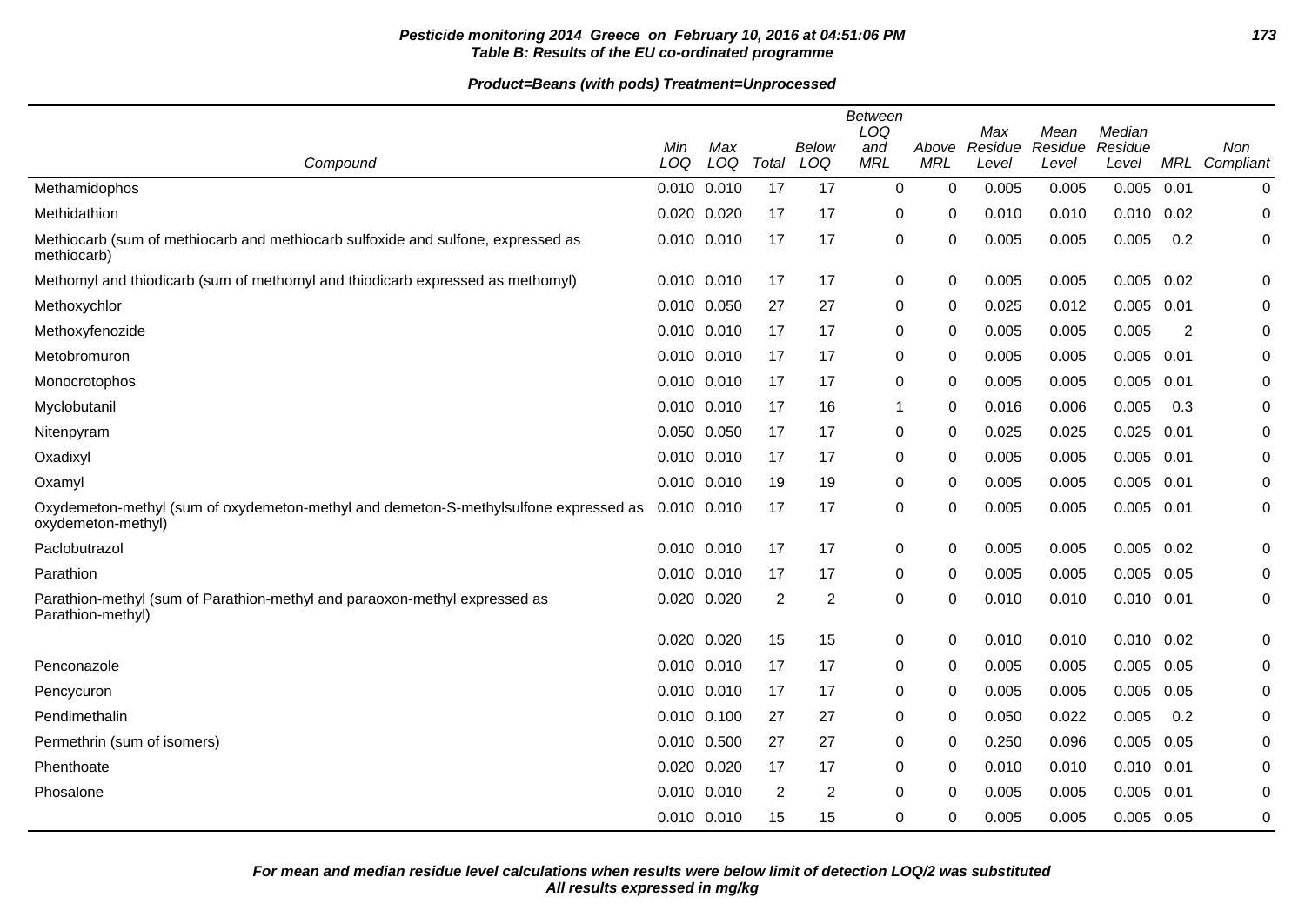### **Pesticide monitoring 2014 Greece on February 10, 2016 at 04:51:06 PM 174 Table B: Results of the EU co-ordinated programme**

| Compound                                                                                                                  | Min<br>LOQ      | Max<br>LOQ | Total | Below<br>LOQ     | <b>Between</b><br>LOQ<br>and<br><b>MRL</b> | Above<br><b>MRL</b> | Max<br>Residue<br>Level | Mean<br>Residue<br>Level | Median<br>Residue<br>Level | MRL  | Non<br>Compliant |
|---------------------------------------------------------------------------------------------------------------------------|-----------------|------------|-------|------------------|--------------------------------------------|---------------------|-------------------------|--------------------------|----------------------------|------|------------------|
| Phosmet (phosmet and phosmet oxon expressed as phosmet)                                                                   | 0.010 0.010     |            | 17    | 17               | 0                                          | $\mathbf 0$         | 0.005                   | 0.005                    | 0.005                      | 0.05 | 0                |
| Phoxim                                                                                                                    | 0.010 0.010     |            | 17    | 17               | 0                                          | 0                   | 0.005                   | 0.005                    | $0.005$ $0.01$             |      | 0                |
| Pirimicarb (sum of Pirimicarb and desmethyl pirimicarb expressed as Pirimicarb)                                           | 0.010 0.010     |            | 17    | 17               | 0                                          | 0                   | 0.005                   | 0.005                    | 0.005                      | - 1  | 0                |
| Pirimiphos-methyl                                                                                                         | 0.010 0.010     |            | 17    | 17               | 0                                          | 0                   | 0.005                   | 0.005                    | 0.005                      | 0.05 | 0                |
| Prochloraz (sum of prochloraz and its metabolites containing the 2,4,6-Trichlorophenol moiety<br>expressed as prochloraz) | 0.010 0.010     |            | 17    | 17               | 0                                          | $\Omega$            | 0.005                   | 0.005                    | 0.005                      | 0.05 | 0                |
| Procymidone                                                                                                               | 0.010 0.050     |            | 25    | 25               | 0                                          | 0                   | 0.025                   | 0.013                    | 0.005                      | -1   | 0                |
|                                                                                                                           | 0.010 0.010     |            | 2     | $\overline{c}$   | 0                                          | 0                   | 0.005                   | 0.005                    | $0.005$ 0.01               |      | 0                |
| Profenofos                                                                                                                | $0.010$ $0.010$ |            | 2     | $\boldsymbol{2}$ | 0                                          | 0                   | 0.005                   | 0.005                    | 0.005                      | 0.01 | 0                |
|                                                                                                                           | 0.010 0.010     |            | 15    | 15               | 0                                          | 0                   | 0.005                   | 0.005                    | 0.005                      | 0.05 | 0                |
| Propamocarb (sum of propamocarb and its salt expressed as propamocarb)                                                    | 0.010 0.010     |            | 17    | 17               | 0                                          | 0                   | 0.005                   | 0.005                    | 0.005                      | 0.1  | 0                |
| Propargite                                                                                                                | 0.010 0.010     |            | 17    | 17               | 0                                          | $\mathbf{0}$        | 0.005                   | 0.005                    | 0.005                      | 0.01 | 0                |
| Propiconazole                                                                                                             | 0.010 0.010     |            | 17    | 17               | 0                                          | 0                   | 0.005                   | 0.005                    | 0.005                      | 0.05 | 0                |
| Propoxur                                                                                                                  | 0.010 0.010     |            | 2     | $\boldsymbol{2}$ | 0                                          | 0                   | 0.005                   | 0.005                    | 0.005                      | 0.05 | 0                |
| Propyzamide                                                                                                               | 0.010 0.010     |            | 17    | 17               | 0                                          | 0                   | 0.005                   | 0.005                    | 0.005                      | 0.02 | 0                |
| Prothioconazole (prothioconazole-desthio)                                                                                 | 0.010 0.010     |            | 4     | 4                | 0                                          | 0                   | 0.005                   | 0.005                    | $0.005$ 0.02               |      | 0                |
| Prothiofos                                                                                                                | 0.010 0.050     |            | 27    | 27               | 0                                          | 0                   | 0.025                   | 0.012                    | 0.005                      | 0.01 | 0                |
| Pymetrozine                                                                                                               | 0.010 0.010     |            | 17    | 17               | 0                                          | 0                   | 0.005                   | 0.005                    | 0.005                      | 2    | 0                |
| Pyraclostrobin                                                                                                            | 0.010 0.010     |            | 17    | 17               | 0                                          | 0                   | 0.005                   | 0.005                    | 0.005                      | 0.02 | 0                |
| Pyrazophos                                                                                                                | 0.010 0.010     |            | 17    | 17               | 0                                          | 0                   | 0.005                   | 0.005                    | 0.005                      | 0.05 | 0                |
| Pyrethrins                                                                                                                | $0.010$ $0.010$ |            | 17    | 17               | 0                                          | 0                   | 0.005                   | 0.005                    | 0.005                      | -1   | 0                |
| Pyridaben                                                                                                                 | 0.010 0.010     |            | 17    | 17               | 0                                          | 0                   | 0.005                   | 0.005                    | 0.005                      | 0.5  | 0                |
| Pyrimethanil                                                                                                              | $0.010$ $0.010$ |            | 17    | 17               | 0                                          | $\mathbf{0}$        | 0.005                   | 0.005                    | 0.005                      | 2    | 0                |
| Pyriproxyfen                                                                                                              | 0.010 0.010     |            | 17    | 16               | $\mathbf{1}$                               | 0                   | 0.045                   | 0.007                    | 0.005                      | 0.05 | 0                |
| Quinoxyfen                                                                                                                | $0.010$ $0.010$ |            | 17    | 17               | 0                                          | $\mathbf{0}$        | 0.005                   | 0.005                    | 0.005                      | 0.02 | 0                |
| Resmethrin (resmethrin including other mixtures of consituent isomers (sum of isomers))                                   | 0.050 0.500     |            | 23    | 23               | $\pmb{0}$                                  | 0                   | 0.250                   | 0.123                    | 0.025                      | 0.1  | 0                |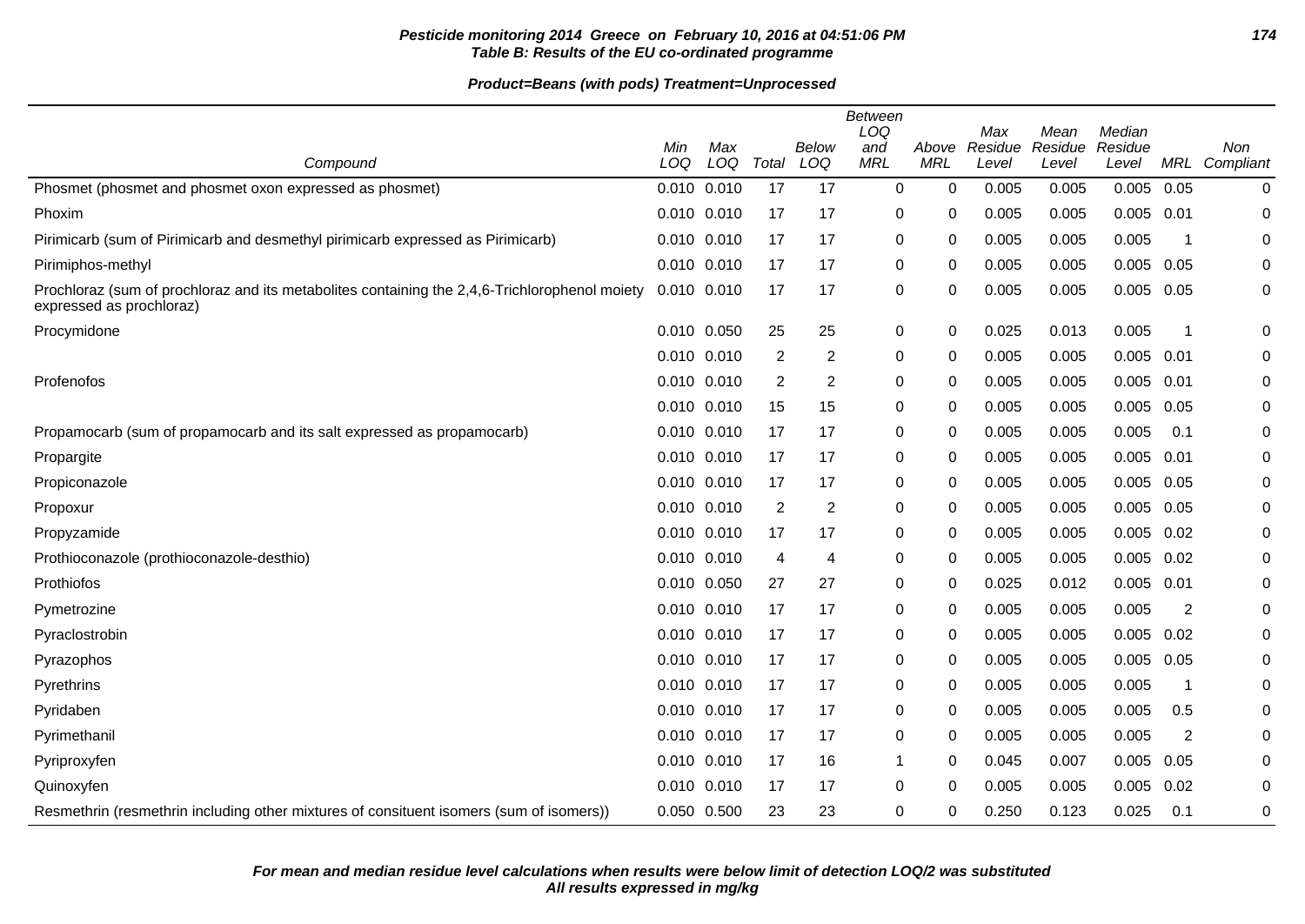### **Pesticide monitoring 2014 Greece on February 10, 2016 at 04:51:06 PM 175 Table B: Results of the EU co-ordinated programme**

| Compound                                                                                     | Min<br>LOQ      | Max<br>LOQ | Total | Below<br>LOQ   | Between<br>LOQ<br>and<br>MRL | Above<br>MRL | Max<br>Residue<br>Level | Mean<br>Residue<br>Level | Median<br>Residue<br>Level | MRL                     | Non<br>Compliant |
|----------------------------------------------------------------------------------------------|-----------------|------------|-------|----------------|------------------------------|--------------|-------------------------|--------------------------|----------------------------|-------------------------|------------------|
| Spinosad (sum of Spinosyn A and Spinosyn D, expressed as Spinosad)                           | 0.010 0.010     |            | 17    | 16             | $\mathbf 1$                  | 0            | 0.260                   | 0.020                    | 0.005                      | 0.5                     | 0                |
| Spirodiclofen                                                                                | 0.010 0.010     |            | 17    | 17             | 0                            | 0            | 0.005                   | 0.005                    | 0.005                      | 0.02                    | 0                |
| Spiroxamine                                                                                  | 0.010 0.010     |            | 17    | 17             | 0                            | 0            | 0.005                   | 0.005                    | 0.005                      | 0.05                    | 0                |
| Tebuconazole                                                                                 | 0.010 0.010     |            | 17    | 17             | 0                            | 0            | 0.005                   | 0.005                    | 0.005                      | 2                       | 0                |
| Tebufenozide                                                                                 | $0.010$ $0.010$ |            | 17    | 17             | 0                            | 0            | 0.005                   | 0.005                    | 0.005                      | 0.05                    | 0                |
| Tebufenpyrad                                                                                 | 0.010 0.010     |            | 17    | 17             | 0                            | 0            | 0.005                   | 0.005                    | 0.005                      | -1                      | 0                |
| Teflubenzuron                                                                                | 0.010 0.010     |            | 4     | 4              | 0                            | 0            | 0.005                   | 0.005                    | 0.005                      | 0.05                    | 0                |
| Tefluthrin                                                                                   | 0.010 0.010     |            | 17    | 17             | 0                            | 0            | 0.005                   | 0.005                    | 0.005                      | 0.05                    | 0                |
| Terbuthylazine                                                                               | 0.010 0.050     |            | 27    | 27             | 0                            | 0            | 0.025                   | 0.012                    | 0.005                      | 0.1                     | 0                |
| Tetraconazole                                                                                | 0.010 0.010     |            | 17    | 17             | 0                            | 0            | 0.005                   | 0.005                    | 0.005                      | 0.02                    | $\mathbf 0$      |
| Tetradifon                                                                                   | 0.010 0.100     |            | 27    | 27             | 0                            | 0            | 0.050                   | 0.022                    | 0.005                      | 0.01                    | 0                |
| Thiabendazole                                                                                | 0.010 0.010     |            | 17    | 17             | 0                            | 0            | 0.005                   | 0.005                    | 0.005                      | 0.05                    | 0                |
| Thiacloprid                                                                                  | 0.010 0.010     |            | 17    | 17             | 0                            | 0            | 0.005                   | 0.005                    | 0.005                      | -1                      | 0                |
| Thiametoxam (sum of thiametoxam and clothianidin expressed as thiametoxam)                   | 0.010 0.010     |            | 17    | 17             | 0                            | 0            | 0.005                   | 0.005                    | 0.005                      | 0.5                     | 0                |
| Thiophanate-methyl                                                                           | $0.010$ $0.010$ |            | 17    | 17             | 0                            | 0            | 0.005                   | 0.005                    | 0.005                      | 0.1                     | 0                |
| Tolclofos-methyl                                                                             | 0.010 0.010     |            | 17    | 17             | 0                            | 0            | 0.005                   | 0.005                    | 0.005                      | 0.1                     | 0                |
| Tolylfluanid (Sum of tolylfluanid and dimethylaminosulfotoluidide expressed as tolylfluanid) | 0.010 0.010     |            | 17    | 17             | 0                            | 0            | 0.005                   | 0.005                    | 0.005                      | 0.02                    | 0                |
| Triadimefon (sum of Triadimefon and Triadimenol)                                             | $0.010$ $0.010$ |            | 17    | 17             | 0                            | 0            | 0.005                   | 0.005                    | 0.005                      | 0.1                     | $\mathbf 0$      |
| Triazophos                                                                                   | 0.010 0.010     |            | 17    | 17             | 0                            | 0            | 0.005                   | 0.005                    | 0.005                      | 0.01                    | 0                |
| Trifloxystrobin                                                                              | 0.010 0.010     |            | 2     | $\overline{c}$ | 0                            | 0            | 0.005                   | 0.005                    | 0.005                      | $\overline{\mathbf{1}}$ | 0                |
|                                                                                              | 0.010 0.010     |            | 15    | 15             | 0                            | 0            | 0.005                   | 0.005                    | 0.005                      | 0.5                     | 0                |
| Triflumuron                                                                                  | 0.010 0.010     |            | 4     | 4              | 0                            | 0            | 0.005                   | 0.005                    | 0.005                      | 0.05                    | 0                |
| Trifluralin                                                                                  | 0.010 0.050     |            | 25    | 25             | 0                            | 0            | 0.025                   | 0.013                    | 0.005                      | 0.5                     | $\mathbf 0$      |
|                                                                                              | 0.010 0.010     |            | 2     | $\overline{c}$ | 0                            | 0            | 0.005                   | 0.005                    | 0.005                      | 0.01                    | 0                |
| Triticonazole                                                                                | 0.010 0.010     |            | 17    | 17             | $\Omega$                     | 0            | 0.005                   | 0.005                    | 0.005                      | 0.01                    | 0                |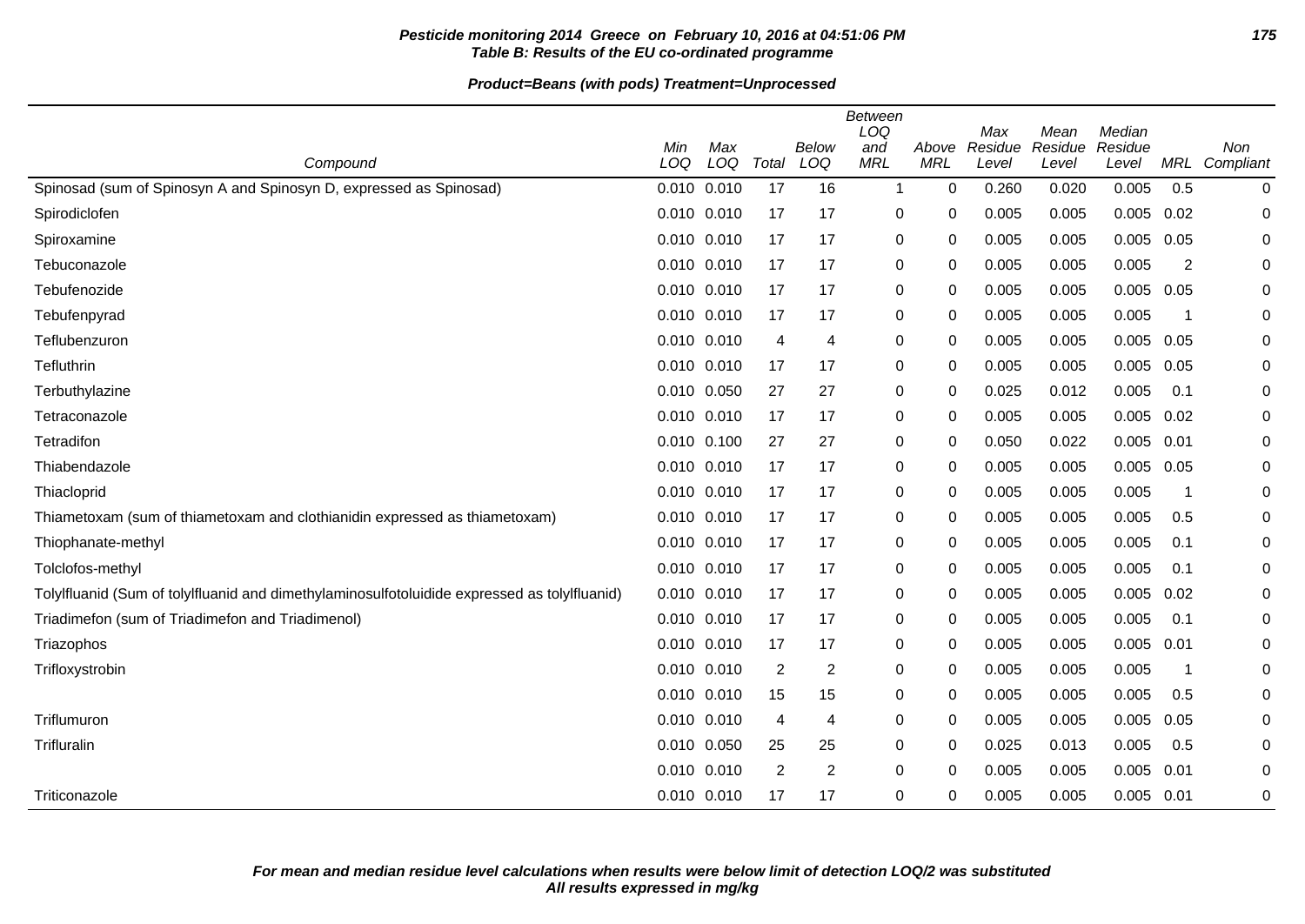### **Pesticide monitoring 2014 Greece on February 10, 2016 at 04:51:06 PM 176 Table B: Results of the EU co-ordinated programme**

| Compound                                                                                                                   | Min<br>LOQ      | Max<br>LOQ      | Total | Below<br>LOQ | Between<br>LOQ<br>and<br>MRL | Above<br>MRL | Max<br>Residue<br>Level | Mean<br>Residue Residue<br>Level | Median<br>Level | MRL | Non<br>Compliant |
|----------------------------------------------------------------------------------------------------------------------------|-----------------|-----------------|-------|--------------|------------------------------|--------------|-------------------------|----------------------------------|-----------------|-----|------------------|
| Vinclozolin (sum of Vinclozolin and all metabolites containing the 3,5-dichloraniline moiety,<br>expressed as Vinclozolin) | $0.010$ $0.010$ |                 |       | -17          |                              |              | 0.005                   | 0.005                            | 0.005 0.05      |     |                  |
| Zoxamide                                                                                                                   | $0.010$ $0.010$ |                 | -17   | - 17         |                              |              | 0.005                   | 0.005                            | $0.005$ 0.02    |     |                  |
| tau-Fluvalinate                                                                                                            |                 | $0.010$ $0.010$ |       | -17          | 0                            |              | 0.005                   | 0.005                            | 0.005           | 0.1 |                  |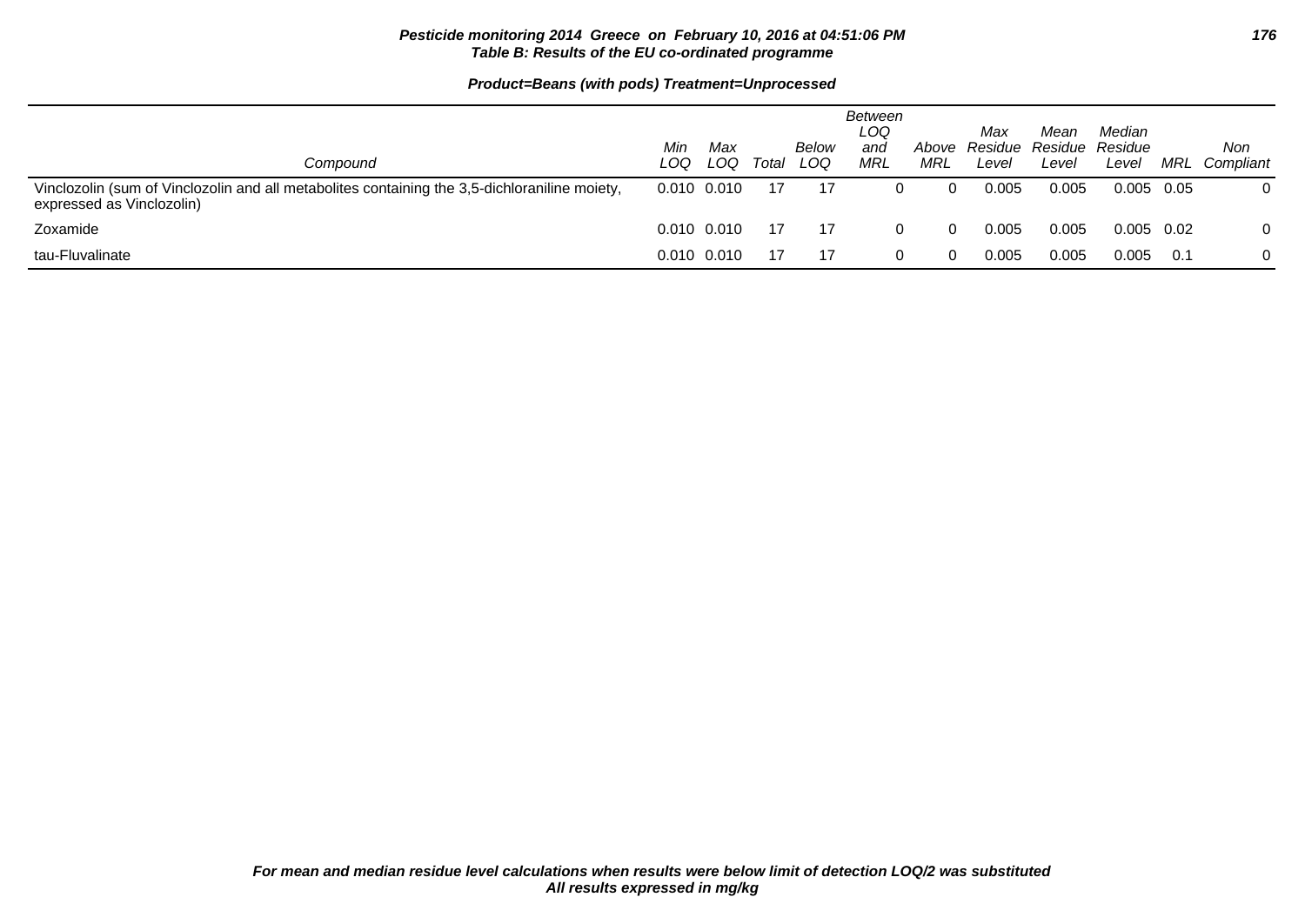### **Pesticide monitoring 2014 Greece on February 10, 2016 at 04:51:06 PM 177 Table B: Results of the EU co-ordinated programme**

|                         | Min   | Max             |       | <b>Below</b> | <b>Between</b><br>LOQ<br>and | Above       | Max<br>Residue | Mean<br>Residue | Median<br>Residue |      | Non           |
|-------------------------|-------|-----------------|-------|--------------|------------------------------|-------------|----------------|-----------------|-------------------|------|---------------|
| Compound                | LOQ   | LOQ             | Total | LOQ          | <b>MRL</b>                   | <b>MRL</b>  | Level          | Level           | Level             |      | MRL Compliant |
| Acrinathrin             |       | 0.010 0.010     | 3     | 3            | 0                            | $\mathbf 0$ | 0.005          | 0.005           | 0.005             | 0.05 | 0             |
| Aldrin and Dieldrin     |       | 0.010 0.010     | 3     | 3            | 0                            | 0           | 0.005          | 0.005           | 0.005             | 0.2  | 0             |
| Azinphos-ethyl          | 0.020 | 0.020           | 3     | 3            | 0                            | 0           | 0.010          | 0.010           | 0.010             | 0.01 | 0             |
| Azinphos-methyl         |       | 0.010 0.010     | 3     | 3            | 0                            | 0           | 0.005          | 0.005           | 0.005             | 0.01 | 0             |
| Azoxystrobin            |       | 0.010 0.010     | 3     | 3            | 0                            | 0           | 0.005          | 0.005           | 0.005             | 0.07 | 0             |
| Bifenthrin              |       | 0.010 0.010     | 3     | 3            | 0                            | 0           | 0.005          | 0.005           | 0.005             | 0.2  | 0             |
| <b>Bitertanol</b>       |       | 0.100 0.100     | 3     | 3            | 0                            | 0           | 0.050          | 0.050           | 0.050             | 0.05 | 0             |
| <b>Boscalid</b>         |       | 0.010 0.010     | 3     | 3            | $\pmb{0}$                    | 0           | 0.005          | 0.005           | 0.005             |      | 0             |
| Bromopropylate          |       | 0.050 0.050     | 3     | 3            | $\pmb{0}$                    | 0           | 0.025          | 0.025           | 0.025             | 0.01 | 0             |
| Bromuconazole (sum)     |       | 0.010 0.010     | 3     | 3            | 0                            | 0           | 0.005          | 0.005           | 0.005             | 0.05 | 0             |
| <b>Bupirimate</b>       |       | 0.010 0.010     | 3     | 3            | 0                            | 0           | 0.005          | 0.005           | 0.005             | 0.05 | 0             |
| Buprofezin              |       | 0.010 0.010     | 3     | 3            | 0                            | 0           | 0.005          | 0.005           | 0.005             | 0.05 | 0             |
| Carbaryl                |       | 0.010 0.010     | 3     | 3            | 0                            | 0           | 0.005          | 0.005           | 0.005             | 0.05 | 0             |
| Carbendazim and benomyl |       | 0.010 0.010     | 3     | 3            | 0                            | 0           | 0.005          | 0.005           | 0.005             |      | 0             |
| Carbofuran (sum)        |       | $0.010$ $0.010$ | 3     | 3            | 0                            | 0           | 0.005          | 0.005           | 0.005             | 0.1  | 0             |
| Carbosulfan             |       | 0.010 0.010     | 3     | 3            | $\pmb{0}$                    | 0           | 0.005          | 0.005           | 0.005             | 0.05 | 0             |
| Chlorfenvinphos         |       | 0.010 0.010     | 3     | 3            | 0                            | 0           | 0.005          | 0.005           | 0.005             | 0.01 | 0             |
| Chlorobenzilate         |       | 0.010 0.010     | 3     | 3            | $\pmb{0}$                    | $\mathbf 0$ | 0.005          | 0.005           | 0.005             | 0.1  | 0             |
| Chlorothalonil          |       | 0.010 0.010     | 3     | 3            | 0                            | 0           | 0.005          | 0.005           | 0.005             |      | 0             |
| Chlorpyrifos            |       | 0.010 0.010     | 3     | 3            | 0                            | 0           | 0.005          | 0.005           | 0.005             | 0.01 | 0             |
| Chlorpyrifos-methyl     |       | 0.010 0.010     | 3     | 3            | 0                            | 0           | 0.005          | 0.005           | 0.005             | 0.05 | 0             |
| Clofentezine            |       | 0.010 0.010     | 3     | 3            | 0                            | 0           | 0.005          | 0.005           | 0.005             |      | 0             |
| Cyfluthrin (sum)        |       | 0.020 0.020     | 3     | 3            | 0                            | 0           | 0.010          | 0.010           | 0.010             | 0.05 | 0             |
| Cypermethrin (sum)      |       | 0.010 0.010     | 3     | 3            | $\pmb{0}$                    | 0           | 0.005          | 0.005           | 0.005             | 0.2  | 0             |
| Cyproconazole           |       | 0.010 0.010     | 3     | 3            | 0                            | $\Omega$    | 0.005          | 0.005           | 0.005             | 0.5  | 0             |
| DDT (sum)               |       | 0.020 0.020     | 3     | 3            | 0                            | $\Omega$    | 0.010          | 0.010           | 0.010             | 1    | 0             |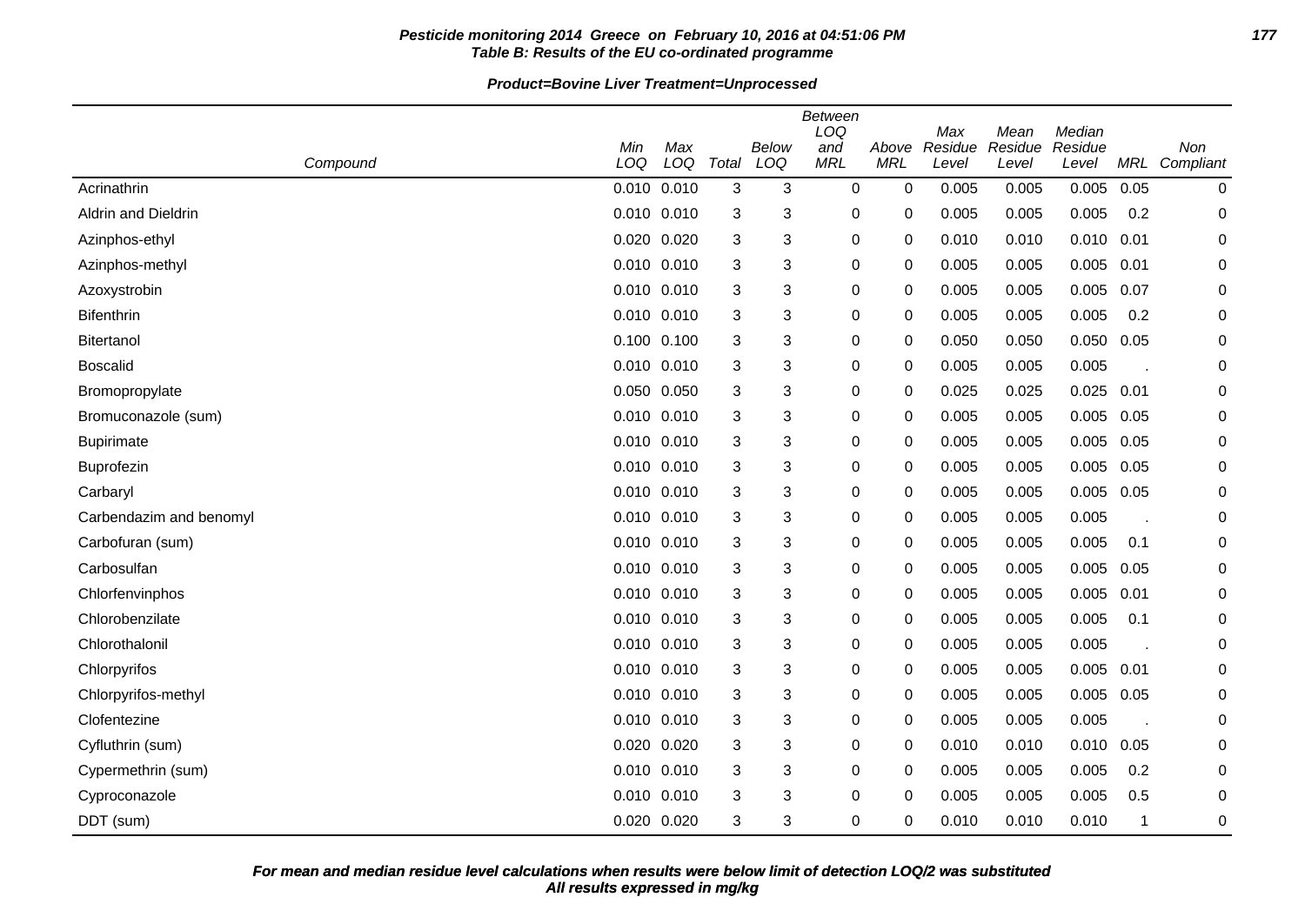### **Pesticide monitoring 2014 Greece on February 10, 2016 at 04:51:06 PM 178 Table B: Results of the EU co-ordinated programme**

|                  |             |             |       |                     | <b>Between</b><br>LOQ |                     | Max              | Mean             | Median           |      |                      |
|------------------|-------------|-------------|-------|---------------------|-----------------------|---------------------|------------------|------------------|------------------|------|----------------------|
| Compound         | Min<br>LOQ  | Max<br>LOQ  | Total | <b>Below</b><br>LOQ | and<br><b>MRL</b>     | Above<br><b>MRL</b> | Residue<br>Level | Residue<br>Level | Residue<br>Level |      | Non<br>MRL Compliant |
| Deltamethrin     | 0.010 0.010 |             | 3     | 3                   | 0                     | $\mathbf 0$         | 0.005            | 0.005            | 0.005            | 0.03 | $\mathbf 0$          |
| Diazinon         | 0.010 0.010 |             | 3     | 3                   | 0                     | 0                   | 0.005            | 0.005            | 0.005            | 0.05 | 0                    |
| Dichlofluanid    | 0.010 0.010 |             | 3     | 3                   | 0                     | 0                   | 0.005            | 0.005            | 0.005            | 0.01 | 0                    |
| Dicloran         |             | 0.010 0.010 | 3     | 3                   | 0                     | 0                   | 0.005            | 0.005            | 0.005            | 0.01 | 0                    |
| Dicofol (sum)    | 0.050 0.050 |             | 3     | 3                   | 0                     | 0                   | 0.025            | 0.025            | 0.025            | 0.5  | 0                    |
| Diethofencarb    | 0.010 0.010 |             | 3     | 3                   | 0                     | 0                   | 0.005            | 0.005            | 0.005            | 0.05 | 0                    |
| Difenoconazole   | 0.010 0.010 |             | 3     | 3                   | 0                     | 0                   | 0.005            | 0.005            | 0.005            | 0.2  | 0                    |
| Diflubenzuron    | 0.010 0.010 |             | 3     | 3                   | 0                     | $\mathbf 0$         | 0.005            | 0.005            | 0.005            |      | $\mathbf 0$          |
| Dimethoate (sum) |             | 0.010 0.010 | 3     | 3                   | 0                     | $\Omega$            | 0.005            | 0.005            | 0.005            | 0.01 | 0                    |
| Dimethomorph     | 0.010 0.010 |             | 3     | 3                   | 0                     | 0                   | 0.005            | 0.005            | 0.005            | 0.05 | 0                    |
| Diniconazole     | 0.010 0.010 |             | 3     | 3                   | 0                     | 0                   | 0.005            | 0.005            | 0.005            | 0.05 | 0                    |
| Endosulfan (sum) | 0.005 0.005 |             | 3     | 3                   | 0                     | 0                   | 0.003            | 0.003            | 0.003            | 0.05 | 0                    |
| Endrin           | 0.020 0.020 |             | 3     | 3                   | 0                     | 0                   | 0.010            | 0.010            | 0.010            | 0.05 | 0                    |
| Epoxiconazole    | 0.010 0.010 |             | 3     | 3                   | 0                     | $\Omega$            | 0.005            | 0.005            | 0.005            | 0.2  | 0                    |
| Ethion           | 0.010 0.010 |             | 3     | 3                   | 0                     | $\Omega$            | 0.005            | 0.005            | 0.005            | 0.01 | $\Omega$             |
| Ethoprophos      | 0.010 0.010 |             | 3     | 3                   | 0                     | 0                   | 0.005            | 0.005            | 0.005            | 0.01 | 0                    |
| Famoxadone       | 0.010 0.010 |             | 3     | 3                   | 0                     | 0                   | 0.005            | 0.005            | 0.005            | 0.05 | 0                    |
| Fenamidone       | 0.010 0.010 |             | 3     | 3                   | 0                     | 0                   | 0.005            | 0.005            | 0.005            | 0.01 | 0                    |
| Fenarimol        | 0.010 0.010 |             | 3     | 3                   | 0                     | 0                   | 0.005            | 0.005            | 0.005            | 0.02 | 0                    |
| Fenazaquin       | 0.010 0.010 |             | 3     | 3                   | 0                     | 0                   | 0.005            | 0.005            | 0.005            | 0.01 | 0                    |
| Fenbuconazole    | 0.010 0.010 |             | 3     | 3                   | 0                     | 0                   | 0.005            | 0.005            | 0.005            | 0.05 | 0                    |
| Fenhexamid       | 0.010 0.010 |             | 3     | 3                   | 0                     | $\Omega$            | 0.005            | 0.005            | 0.005            | 0.05 | $\Omega$             |
| Fenitrothion     | 0.010 0.010 |             | 3     | 3                   | 0                     | $\Omega$            | 0.005            | 0.005            | 0.005            | 0.01 | 0                    |
| Fenoxycarb       | 0.010 0.010 |             | 3     | 3                   | 0                     | 0                   | 0.005            | 0.005            | 0.005            | 0.05 | $\mathbf 0$          |
| Fenpropathrin    | 0.010 0.010 |             | 3     | 3                   | 0                     | 0                   | 0.005            | 0.005            | 0.005            | 0.01 | 0                    |
| Fenpropimorph    | 0.010 0.010 |             | 3     | 3                   | 0                     | 0                   | 0.005            | 0.005            | 0.005            |      | 0                    |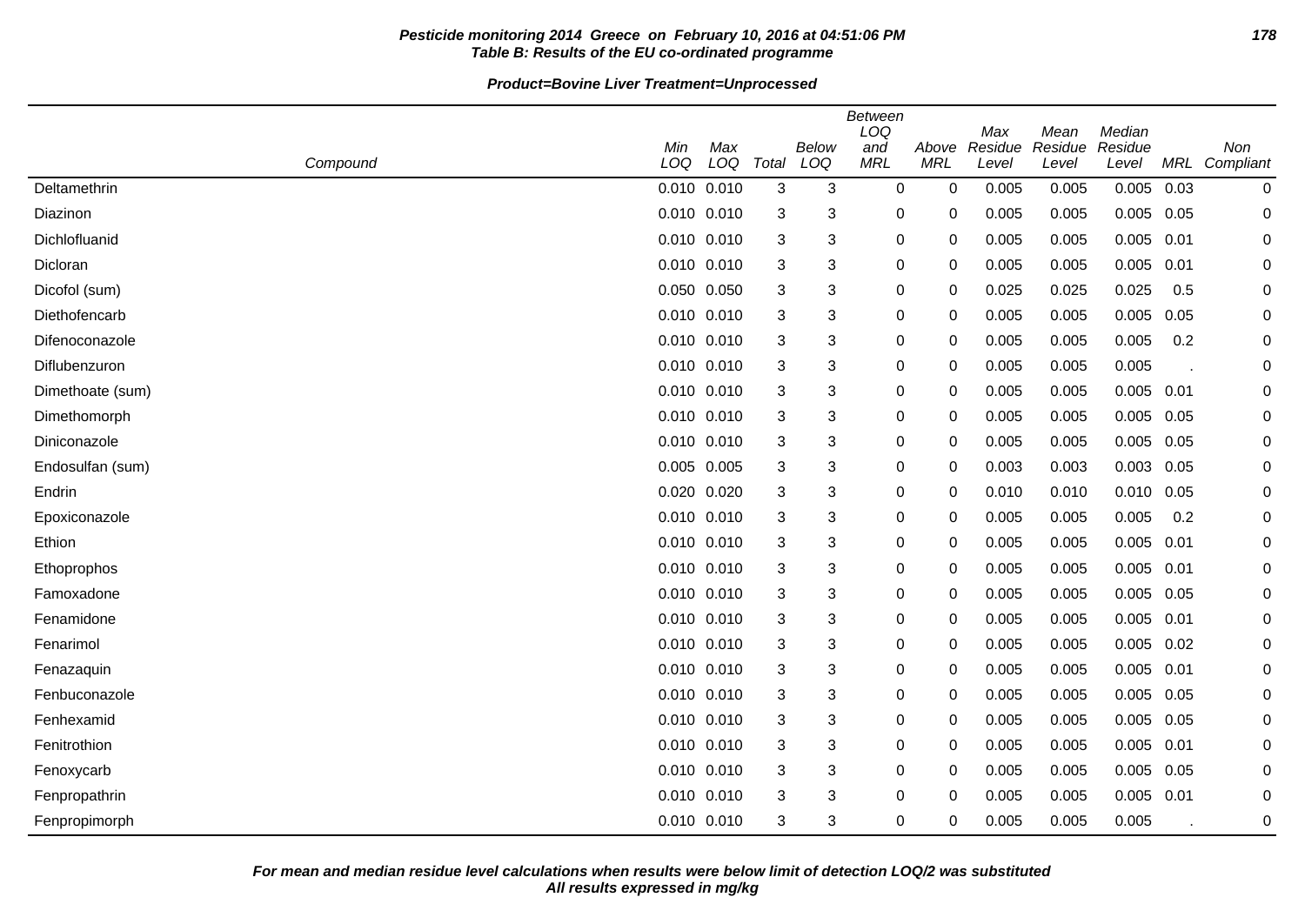### **Pesticide monitoring 2014 Greece on February 10, 2016 at 04:51:06 PM 179 Table B: Results of the EU co-ordinated programme**

| Compound                                                                      | Min<br>LOQ | Max<br>LOQ  | Total | Below<br>LOQ              | <b>Between</b><br>LOQ<br>and<br><b>MRL</b> | Above<br><b>MRL</b> | Max<br>Residue<br>Level | Mean<br>Residue<br>Level | Median<br>Residue<br>Level | MRL  | Non<br>Compliant |
|-------------------------------------------------------------------------------|------------|-------------|-------|---------------------------|--------------------------------------------|---------------------|-------------------------|--------------------------|----------------------------|------|------------------|
| Fenpyroximate                                                                 |            | 0.010 0.010 | 3     | 3                         | $\mathbf 0$                                | 0                   | 0.005                   | 0.005                    | 0.005                      | 0.01 | 0                |
| Fenthion (sum)                                                                |            | 0.010 0.010 | 3     | 3                         | 0                                          | 0                   | 0.005                   | 0.005                    | 0.005                      | 0.05 | 0                |
| Fenvalerate (sum of RR, SS, RS and SR isomers)                                |            | 0.010 0.010 | 3     | 3                         | 0                                          | 0                   | 0.005                   | 0.005                    | 0.005                      | 0.05 | 0                |
| Fluquinconazole                                                               |            | 0.010 0.010 | 3     | 3                         | 0                                          | 0                   | 0.005                   | 0.005                    | 0.005                      | 0.3  | $\mathbf 0$      |
| Flusilazole                                                                   |            | 0.010 0.010 | 3     | 3                         | 0                                          | 0                   | 0.005                   | 0.005                    | 0.005                      |      | 0                |
| Flutriafol                                                                    |            | 0.010 0.010 | 3     | $\ensuremath{\mathsf{3}}$ | 0                                          | $\mathbf 0$         | 0.005                   | 0.005                    | 0.005                      | 0.01 | 0                |
| Folpet                                                                        |            | 0.010 0.010 | 3     | 3                         | 0                                          | 0                   | 0.005                   | 0.005                    | 0.005                      | 0.01 | 0                |
| Fosthiazate                                                                   |            | 0.010 0.010 | 3     | 3                         | 0                                          | 0                   | 0.005                   | 0.005                    | 0.005                      | 0.01 | 0                |
| Heptachlor (sum of heptachlor and heptachlor epoxide expressed as heptachlor) |            | 0.010 0.010 | 3     | 3                         | 0                                          | 0                   | 0.005                   | 0.005                    | 0.005                      | 0.2  | 0                |
| Hexachlorobenzene                                                             |            | 0.010 0.010 | 3     | $\sqrt{3}$                | 0                                          | 0                   | 0.005                   | 0.005                    | 0.005                      | 0.2  | 0                |
| Hexachlorocyclohexane (HCH), alpha-isomer                                     |            | 0.005 0.005 | 3     | 3                         | 0                                          | $\mathbf 0$         | 0.003                   | 0.003                    | 0.003                      | 0.2  | 0                |
| Hexachlorocyclohexane (HCH), beta-isomer                                      |            | 0.005 0.005 | 3     | 3                         | 0                                          | 0                   | 0.003                   | 0.003                    | 0.003                      | 0.1  | $\mathbf 0$      |
| Hexaconazole                                                                  |            | 0.010 0.010 | 3     | 3                         | 0                                          | 0                   | 0.005                   | 0.005                    | 0.005                      | 0.01 | 0                |
| Hexythiazox                                                                   |            | 0.010 0.010 | 3     | 3                         | 0                                          | 0                   | 0.005                   | 0.005                    | 0.005                      | 0.05 | 0                |
| Imazalil                                                                      |            | 0.020 0.020 | 3     | 3                         | 0                                          | 0                   | 0.010                   | 0.010                    | $0.010$ $0.05$             |      | 0                |
| Indoxacarb as sum of the isomers S and R                                      |            | 0.010 0.010 | 3     | 3                         | 0                                          | 0                   | 0.005                   | 0.005                    | $0.005$ 0.05               |      | 0                |
| Iprodione                                                                     |            | 0.010 0.010 | 3     | 3                         | 0                                          | 0                   | 0.005                   | 0.005                    | 0.005                      |      | $\mathbf 0$      |
| Iprovalicarb                                                                  |            | 0.010 0.010 | 3     | $\mathbf{3}$              | 0                                          | 0                   | 0.005                   | 0.005                    | $0.005$ 0.01               |      | 0                |
| Isofenphos-methyl                                                             |            | 0.010 0.010 | 3     | 3                         | 0                                          | 0                   | 0.005                   | 0.005                    | $0.005$ 0.01               |      | 0                |
| Kresoxim-methyl                                                               |            | 0.010 0.010 | 3     | 3                         | 0                                          | 0                   | 0.005                   | 0.005                    | 0.005                      |      | 0                |
| Lambda-Cyhalothrin                                                            |            | 0.010 0.010 | 3     | 3                         | 0                                          | 0                   | 0.005                   | 0.005                    | 0.005                      |      | 0                |
| Lindane (Gamma-isomer of hexachlorociclohexane (HCH))                         |            | 0.010 0.010 | 3     | 3                         | 0                                          | $\Omega$            | 0.005                   | 0.005                    | $0.005$ 0.02               |      | 0                |
| Linuron                                                                       |            | 0.010 0.010 | 3     | 3                         | 0                                          | 0                   | 0.005                   | 0.005                    | 0.005                      | 0.01 | 0                |
| Malathion (sum of malathion and malaoxon expressed as malathion)              |            | 0.010 0.010 | 3     | 3                         | 0                                          | 0                   | 0.005                   | 0.005                    | 0.005                      | 0.02 | 0                |
| Mepanipyrim                                                                   |            | 0.010 0.010 | 3     | 3                         | 0                                          | 0                   | 0.005                   | 0.005                    | 0.005                      |      | 0                |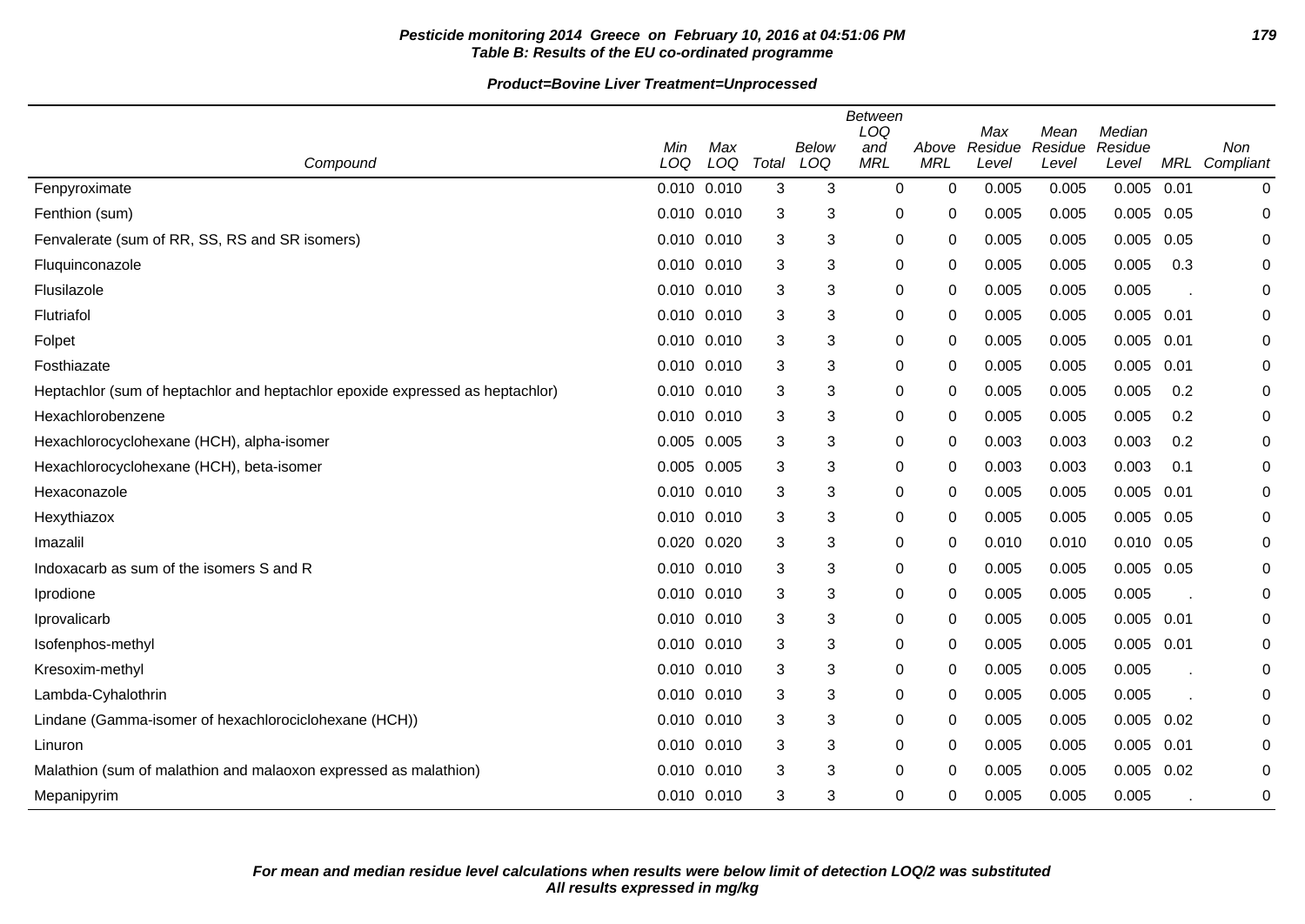### **Pesticide monitoring 2014 Greece on February 10, 2016 at 04:51:06 PM 180 Table B: Results of the EU co-ordinated programme**

| Compound                                                                                                                  | Min<br>LOQ      | Max<br>LOQ | Total | Below<br>LOQ | Between<br>LOQ<br>and<br><b>MRL</b> | Above<br><b>MRL</b> | Max<br>Residue<br>Level | Mean<br>Residue<br>Level | Median<br>Residue<br>Level | MRL  | Non<br>Compliant |
|---------------------------------------------------------------------------------------------------------------------------|-----------------|------------|-------|--------------|-------------------------------------|---------------------|-------------------------|--------------------------|----------------------------|------|------------------|
| Metalaxyl (Metalaxyl including other mixtures of constituent isomers including Metalaxyl-M<br>(sum of isomers))           | 0.010 0.010     |            | 3     | 3            | $\Omega$                            | $\Omega$            | 0.005                   | 0.005                    | 0.005                      | 0.05 | 0                |
| Metconazole                                                                                                               | 0.010 0.010     |            | 3     | 3            | $\pmb{0}$                           | 0                   | 0.005                   | 0.005                    | 0.005                      | 0.05 | 0                |
| Methidathion                                                                                                              | 0.020 0.020     |            | 3     | 3            | 0                                   | 0                   | 0.010                   | 0.010                    | 0.010                      | 0.02 | 0                |
| Methoxychlor                                                                                                              | 0.010 0.010     |            | 3     | 3            | 0                                   | 0                   | 0.005                   | 0.005                    | 0.005                      | 0.01 | 0                |
| Methoxyfenozide                                                                                                           | $0.010$ $0.010$ |            | 3     | 3            | 0                                   | 0                   | 0.005                   | 0.005                    | 0.005                      | 0.1  | 0                |
| Metobromuron                                                                                                              | 0.010 0.010     |            | 3     | 3            | 0                                   | 0                   | 0.005                   | 0.005                    | 0.005                      | 0.01 | 0                |
| Myclobutanil                                                                                                              | 0.010 0.010     |            | 3     | 3            | 0                                   | 0                   | 0.005                   | 0.005                    | 0.005                      |      | 0                |
| Parathion                                                                                                                 | 0.010 0.010     |            | 3     | 3            | 0                                   | 0                   | 0.005                   | 0.005                    | 0.005                      | 0.05 | 0                |
| Parathion-methyl (sum of Parathion-methyl and paraoxon-methyl expressed as<br>Parathion-methyl)                           | 0.020 0.020     |            | 3     | 3            | 0                                   | 0                   | 0.010                   | 0.010                    | $0.010$ $0.02$             |      | 0                |
| Penconazole                                                                                                               | 0.010 0.010     |            | 3     | 3            | $\pmb{0}$                           | 0                   | 0.005                   | 0.005                    | $0.005$ 0.05               |      | 0                |
| Pendimethalin                                                                                                             | 0.010 0.010     |            | 3     | 3            | 0                                   | 0                   | 0.005                   | 0.005                    | 0.005                      | 0.05 | 0                |
| Permethrin (sum of isomers)                                                                                               | 0.010 0.010     |            | 3     | 3            | $\mathbf 0$                         | $\Omega$            | 0.005                   | 0.005                    | 0.005                      | 0.05 | $\mathbf 0$      |
| Phosalone                                                                                                                 | 0.010 0.010     |            | 3     | 3            | 0                                   | 0                   | 0.005                   | 0.005                    | 0.005                      | 0.05 | 0                |
| Phosmet (phosmet and phosmet oxon expressed as phosmet)                                                                   | 0.010 0.010     |            | 3     | 3            | 0                                   | 0                   | 0.005                   | 0.005                    | 0.005                      |      | 0                |
| Pirimicarb (sum of Pirimicarb and desmethyl pirimicarb expressed as Pirimicarb)                                           | 0.010 0.010     |            | 3     | 3            | 0                                   | $\mathbf{0}$        | 0.005                   | 0.005                    | 0.005                      | 0.05 | 0                |
| Pirimiphos-methyl                                                                                                         | 0.010 0.010     |            | 3     | 3            | 0                                   | 0                   | 0.005                   | 0.005                    | 0.005                      | 0.05 | 0                |
| Prochloraz (sum of prochloraz and its metabolites containing the 2,4,6-Trichlorophenol moiety<br>expressed as prochloraz) | 0.010 0.010     |            | 3     | 3            | 0                                   | 0                   | 0.005                   | 0.005                    | 0.005                      | 2    | $\pmb{0}$        |
| Procymidone                                                                                                               | 0.010 0.010     |            | 3     | 3            | 0                                   | 0                   | 0.005                   | 0.005                    | 0.005                      |      | 0                |
| Profenofos                                                                                                                | 0.010 0.010     |            | 3     | 3            | 0                                   | 0                   | 0.005                   | 0.005                    | 0.005                      | 0.05 | 0                |
| Propargite                                                                                                                | 0.010 0.010     |            | 3     | 3            | 0                                   | 0                   | 0.005                   | 0.005                    | 0.005                      | 0.1  | 0                |
| Propiconazole                                                                                                             | 0.010 0.010     |            | 3     | 3            | $\mathbf 0$                         | 0                   | 0.005                   | 0.005                    | 0.005                      | 0.1  | 0                |
| Propyzamide                                                                                                               | 0.010 0.010     |            | 3     | 3            | 0                                   | 0                   | 0.005                   | 0.005                    | 0.005                      |      | 0                |
| Pyraclostrobin                                                                                                            | 0.010 0.010     |            | 3     | 3            | 0                                   | 0                   | 0.005                   | 0.005                    | 0.005                      | 0.05 | 0                |
| Pyrazophos                                                                                                                | 0.010 0.010     |            | 3     | 3            | $\Omega$                            | $\Omega$            | 0.005                   | 0.005                    | 0.005                      | 0.02 | $\mathbf 0$      |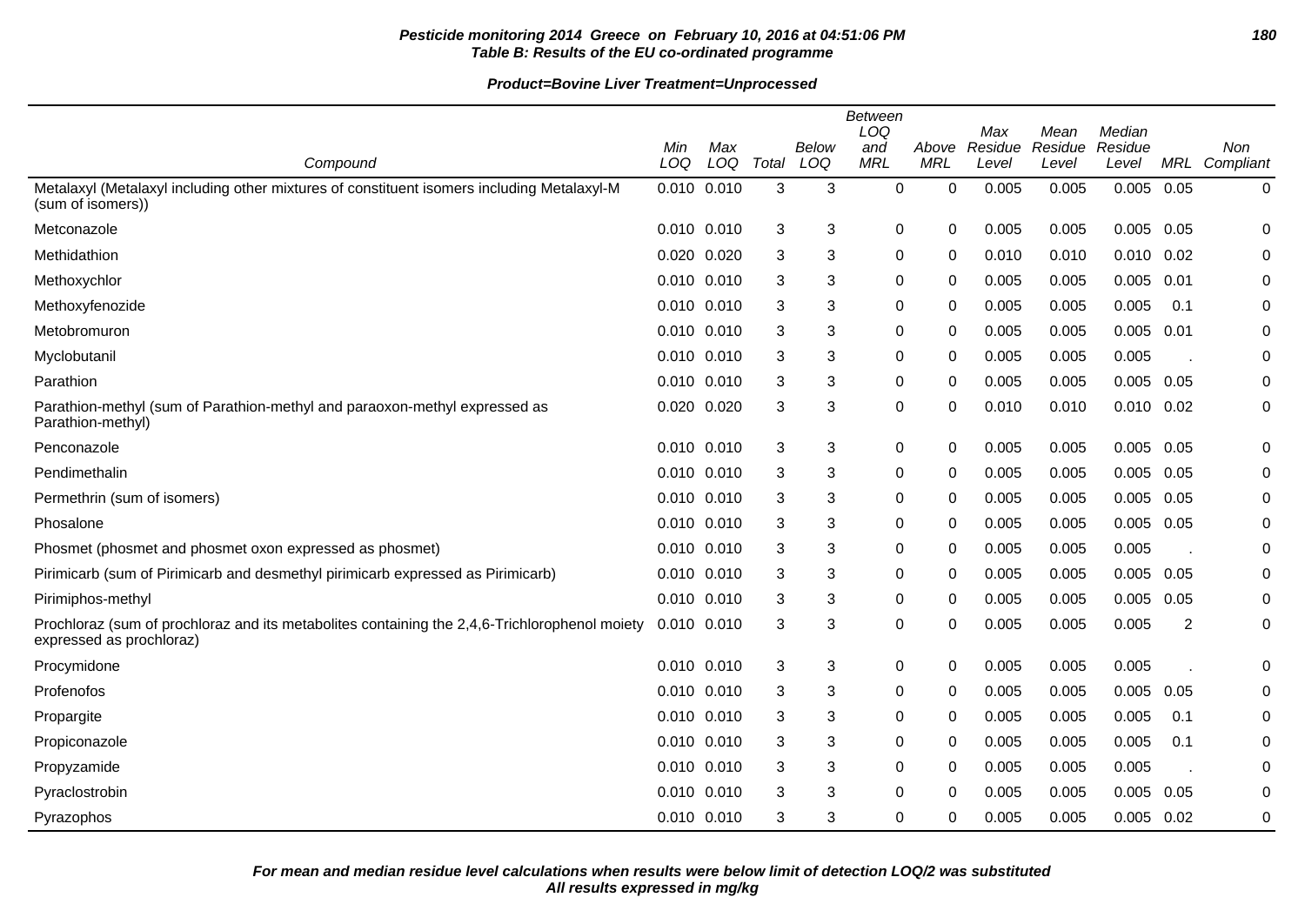### **Pesticide monitoring 2014 Greece on February 10, 2016 at 04:51:06 PM 181 Table B: Results of the EU co-ordinated programme**

|                                                                                              | Min             | Max   |       | Below | <b>Between</b><br>LOQ<br>and | Above      | Max<br>Residue | Mean<br>Residue | Median<br>Residue |      | <b>Non</b>   |
|----------------------------------------------------------------------------------------------|-----------------|-------|-------|-------|------------------------------|------------|----------------|-----------------|-------------------|------|--------------|
| Compound                                                                                     | LOQ             | LOQ   | Total | LOQ   | <b>MRL</b>                   | <b>MRL</b> | Level          | Level           | Level             | MRL  | Compliant    |
| Pyridaben                                                                                    | 0.010 0.010     |       | 3     | 3     | $\mathbf 0$                  | $\Omega$   | 0.005          | 0.005           | 0.005             | 0.02 | $\mathbf{0}$ |
| Pyrimethanil                                                                                 | 0.010 0.010     |       | 3     | 3     | 0                            | 0          | 0.005          | 0.005           | 0.005             | 0.05 | 0            |
| Pyriproxyfen                                                                                 | $0.010$ $0.010$ |       | 3     | 3     | 0                            | 0          | 0.005          | 0.005           | 0.005             | 0.05 | 0            |
| Resmethrin (resmethrin including other mixtures of consituent isomers (sum of isomers))      | 0.010           | 0.010 | 3     | 3     | $\mathbf 0$                  | 0          | 0.005          | 0.005           | 0.005             | 0.1  | 0            |
| Spinosad (sum of Spinosyn A and Spinosyn D, expressed as Spinosad)                           | $0.010$ $0.010$ |       | 3     | 3     | 0                            | 0          | 0.005          | 0.005           | 0.005             | 2    | 0            |
| Spiroxamine                                                                                  | $0.010$ $0.010$ |       | 3     | 3     | 0                            | 0          | 0.005          | 0.005           | 0.005             |      | 0            |
| Tebufenozide                                                                                 | $0.010$ $0.010$ |       | 3     | 3     | $\pmb{0}$                    | 0          | 0.005          | 0.005           | 0.005             | 0.05 | 0            |
| Tebufenpyrad                                                                                 | $0.010$ $0.010$ |       | 3     | 3     | $\mathbf 0$                  | 0          | 0.005          | 0.005           | 0.005             | 0.05 | 0            |
| Terbuthylazine                                                                               | 0.010           | 0.010 | 3     | 3     | $\mathbf 0$                  | 0          | 0.005          | 0.005           | 0.005             | 0.05 | 0            |
| Tetraconazole                                                                                | $0.010$ $0.010$ |       | 3     | 3     | 0                            | 0          | 0.005          | 0.005           | 0.005             | -1   | 0            |
| Tetradifon                                                                                   | $0.010$ $0.010$ |       | 3     | 3     | 0                            | 0          | 0.005          | 0.005           | 0.005             | 0.05 | 0            |
| Thiophanate-methyl                                                                           | 0.010 0.010     |       | 3     | 3     | $\pmb{0}$                    | 0          | 0.005          | 0.005           | 0.005             |      | 0            |
| Tolclofos-methyl                                                                             | 0.010 0.010     |       | 3     | 3     | $\pmb{0}$                    | 0          | 0.005          | 0.005           | 0.005             | 0.05 | 0            |
| Tolylfluanid (Sum of tolylfluanid and dimethylaminosulfotoluidide expressed as tolylfluanid) | 0.010           | 0.010 | 3     | 3     | $\pmb{0}$                    | 0          | 0.005          | 0.005           | 0.005             |      | 0            |
| Triadimefon (sum of Triadimefon and Triadimenol)                                             | 0.010 0.010     |       | 3     | 3     | 0                            | 0          | 0.005          | 0.005           | 0.005             | 0.1  | 0            |
| Triazophos                                                                                   | $0.010$ $0.010$ |       | 3     | 3     | $\mathbf 0$                  | 0          | 0.005          | 0.005           | 0.005             | 0.01 | 0            |
| Trifloxystrobin                                                                              | $0.010$ $0.010$ |       | 3     | 3     | 0                            | 0          | 0.005          | 0.005           | 0.005             |      | 0            |
| Trifluralin                                                                                  | $0.010$ $0.010$ |       | 3     | 3     | 0                            | 0          | 0.005          | 0.005           | 0.005             | 0.01 | 0            |
| tau-Fluvalinate                                                                              | $0.010$ $0.010$ |       | 3     | 3     | $\pmb{0}$                    | 0          | 0.005          | 0.005           | 0.005             | 0.01 | 0            |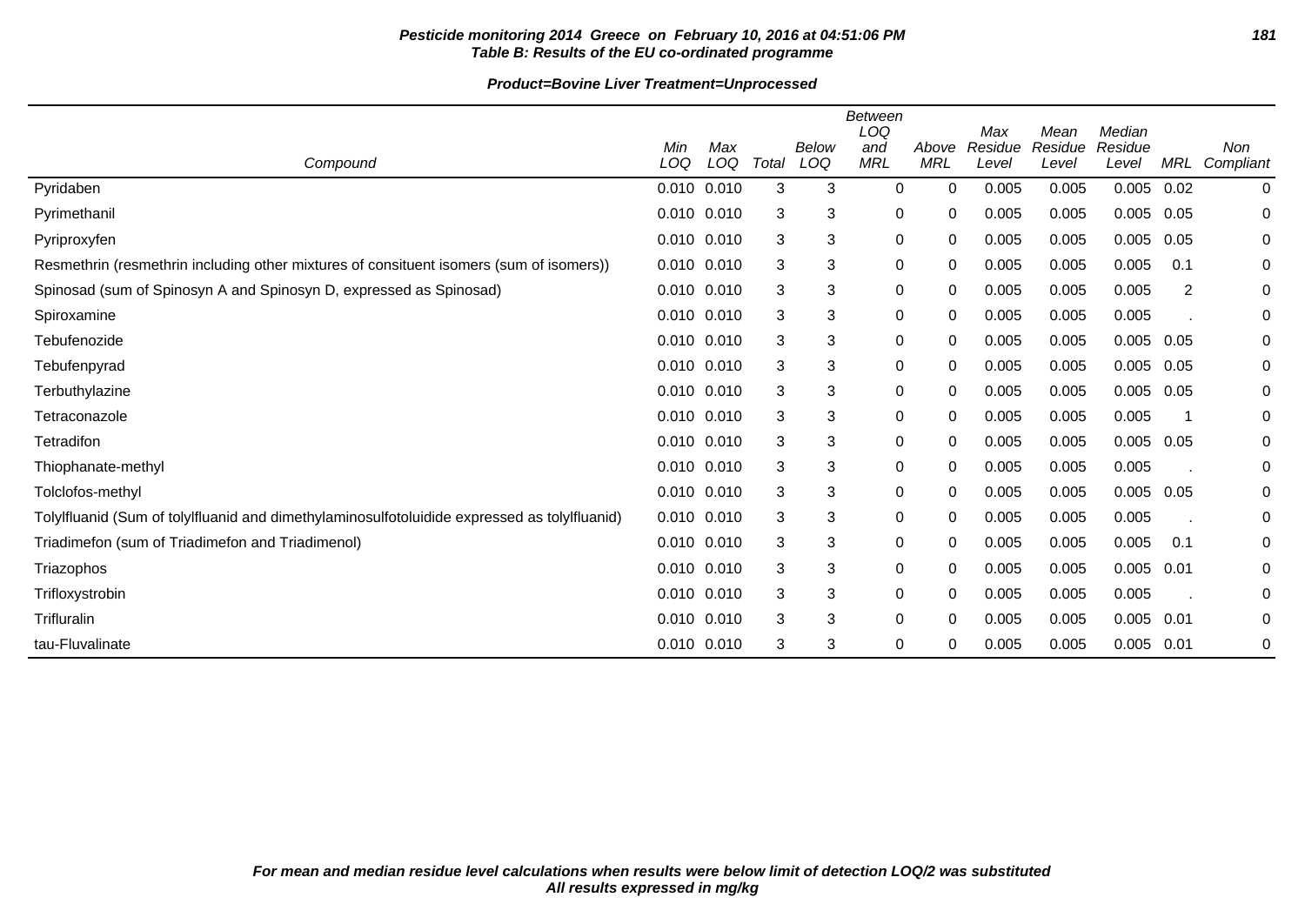#### **Pesticide monitoring 2014 Greece on February 10, 2016 at 04:51:06 PM 182 Table B: Results of the EU co-ordinated programme**

**Product=Carrots Treatment=Unprocessed**

|                         |             |                 |       |       | <b>Between</b><br>LOQ |             | Max     | Mean    | Median  |            |             |
|-------------------------|-------------|-----------------|-------|-------|-----------------------|-------------|---------|---------|---------|------------|-------------|
|                         | Min         | Max             |       | Below | and<br><b>MRL</b>     | Above       | Residue | Residue | Residue |            | Non         |
| Compound                | LOQ         | LOQ             | Total | LOQ   |                       | <b>MRL</b>  | Level   | Level   | Level   | <b>MRL</b> | Compliant   |
| Abamectin (sum)         | 0.010       | 0.010           | 16    | 16    | 0                     | $\mathbf 0$ | 0.005   | 0.005   | 0.005   | 0.01       | $\mathbf 0$ |
| Acephate                | 0.010 0.010 |                 | 1     | 1     | 0                     | 0           | 0.005   | 0.005   | 0.005   | 0.01       | 0           |
|                         |             | 0.010 0.010     | 15    | 15    | 0                     | 0           | 0.005   | 0.005   | 0.005   | 0.02       | 0           |
| Acetamiprid             | 0.010 0.010 |                 | 16    | 16    | 0                     | 0           | 0.005   | 0.005   | 0.005   | 0.01       | 0           |
| Acrinathrin             |             | $0.010$ $0.010$ | 16    | 16    | 0                     | 0           | 0.005   | 0.005   | 0.005   | 0.05       | 0           |
| Aldicarb (sum)          |             | 0.010 0.010     | 19    | 19    | 0                     | 0           | 0.005   | 0.005   | 0.005   | 0.02       | 0           |
| Aldrin and Dieldrin     | 0.010 0.010 |                 | 16    | 16    | 0                     | 0           | 0.005   | 0.005   | 0.005   | 0.01       | 0           |
| Azinphos-ethyl          |             | 0.020 0.020     | 16    | 16    | 0                     | 0           | 0.010   | 0.010   | 0.010   | 0.02       | 0           |
| Azinphos-methyl         | 0.010 0.100 |                 | 25    | 25    | 0                     | 0           | 0.050   | 0.021   | 0.005   | 0.05       | 0           |
| Azoxystrobin            | 0.010 0.100 |                 | 25    | 25    | 0                     | 0           | 0.050   | 0.021   | 0.005   | 1          | 0           |
| Benfuracarb             |             | $0.010$ $0.010$ | 1     | 1     | 0                     | 0           | 0.005   | 0.005   | 0.005   | 0.02       | 0           |
|                         | 0.010 0.010 |                 | 15    | 15    | 0                     | 0           | 0.005   | 0.005   | 0.005   | 0.05       | 0           |
| <b>Bifenthrin</b>       |             | 0.010 0.010     | 16    | 16    | 0                     | 0           | 0.005   | 0.005   | 0.005   | 0.05       | 0           |
| <b>Bitertanol</b>       | 0.100 0.100 |                 | 1     | 1     | 0                     | 0           | 0.050   | 0.050   | 0.050   | 0.01       | 0           |
|                         |             | 0.100 0.100     | 15    | 15    | 0                     | 0           | 0.050   | 0.050   | 0.050   | 0.05       | 0           |
| <b>Boscalid</b>         |             | 0.010 0.010     | 16    | 16    | 0                     | 0           | 0.005   | 0.005   | 0.005   | 2          | 0           |
| Bromopropylate          | 0.050 0.050 |                 | 16    | 16    | 0                     | 0           | 0.025   | 0.025   | 0.025   | 0.01       | 0           |
| Bromuconazole (sum)     |             | 0.010 0.010     | 16    | 16    | 0                     | 0           | 0.005   | 0.005   | 0.005   | 0.05       | 0           |
| <b>Bupirimate</b>       |             | 0.010 0.050     | 25    | 25    | 0                     | 0           | 0.025   | 0.012   | 0.005   | 0.05       | 0           |
| Buprofezin              | 0.010 0.100 |                 | 25    | 25    | 0                     | 0           | 0.050   | 0.021   | 0.005   | 0.05       | 0           |
| Captan                  | 0.010 0.050 |                 | 25    | 25    | 0                     | 0           | 0.025   | 0.012   | 0.005   | 0.1        | 0           |
| Carbaryl                | 0.010 0.010 |                 | 1     | 1     | 0                     | 0           | 0.005   | 0.005   | 0.005   | 0.01       | 0           |
|                         | 0.010 0.010 |                 | 18    | 18    | 0                     | 0           | 0.005   | 0.005   | 0.005   | 0.05       | 0           |
| Carbendazim and benomyl | 0.010 0.010 |                 | 16    | 16    | 0                     | 0           | 0.005   | 0.005   | 0.005   | 0.1        | 0           |
| Carbofuran (sum)        | 0.010 0.010 |                 | 1     | 1     | 0                     | 0           | 0.005   | 0.005   | 0.005   | 0.01       | 0           |
|                         | 0.010 0.010 |                 | 18    | 18    | 0                     | 0           | 0.005   | 0.005   | 0.005   | 0.02       | 0           |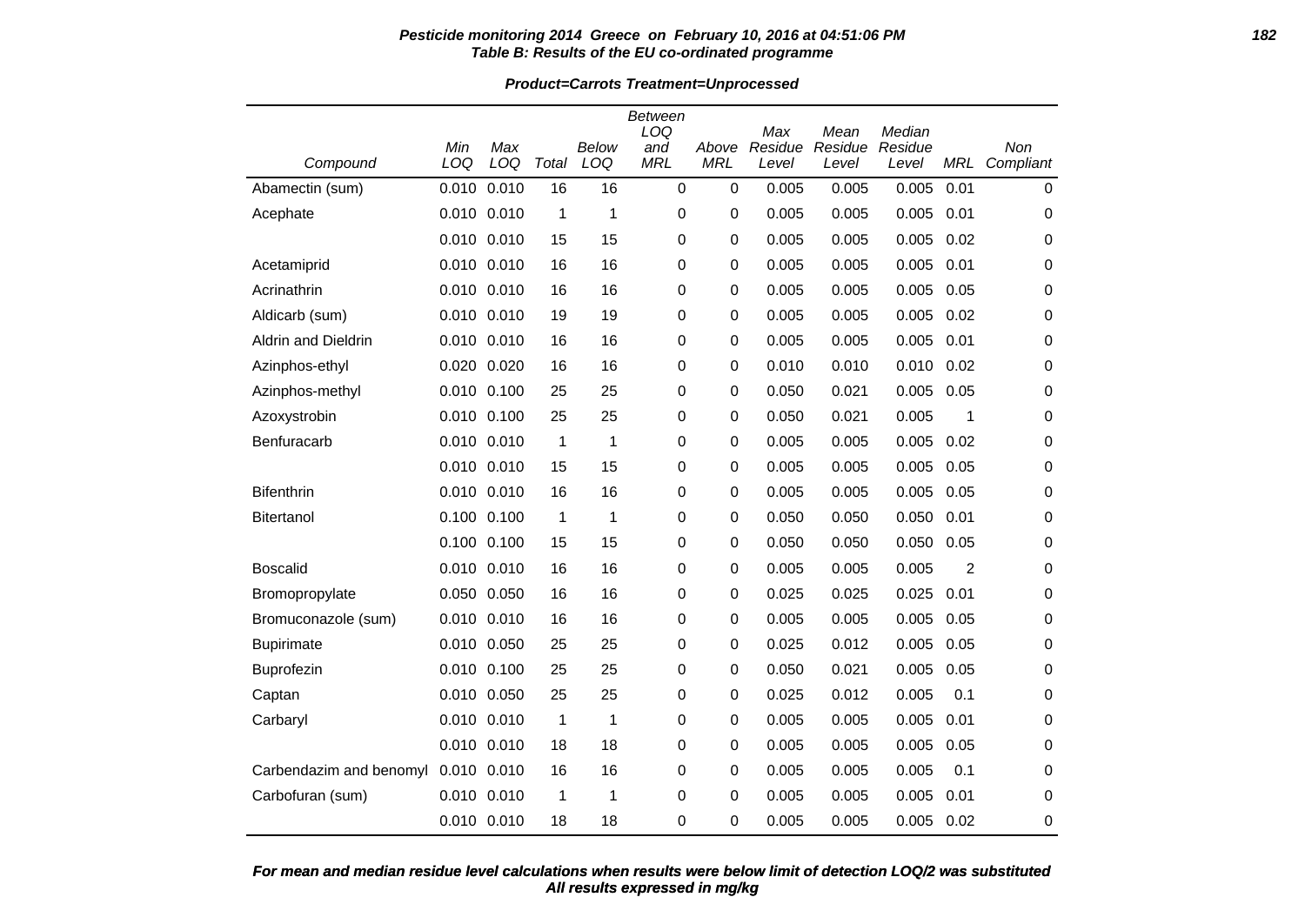#### **Pesticide monitoring 2014 Greece on February 10, 2016 at 04:51:06 PM 183 Table B: Results of the EU co-ordinated programme**

**Product=Carrots Treatment=Unprocessed**

|                     |                 |       |              |                | Between     |            |                |                 |                   |            |           |
|---------------------|-----------------|-------|--------------|----------------|-------------|------------|----------------|-----------------|-------------------|------------|-----------|
|                     | Min             | Max   |              | Below          | LOQ<br>and  | Above      | Max<br>Residue | Mean<br>Residue | Median<br>Residue |            | Non       |
| Compound            | LOQ             | LOQ   | Total        | LOQ            | <b>MRL</b>  | <b>MRL</b> | Level          | Level           | Level             | <b>MRL</b> | Compliant |
| Carbosulfan         | 0.010           | 0.010 | 15           | 15             | $\mathbf 0$ | 0          | 0.005          | 0.005           | 0.005             | 0.1        | 0         |
|                     | 0.010 0.010     |       | 1            | $\mathbf 1$    | 0           | 0          | 0.005          | 0.005           | 0.005             | 0.01       | 0         |
| Chlorfenapyr        | 0.020           | 0.020 | 1            | $\mathbf 1$    | 0           | 0          | 0.010          | 0.010           | 0.010             | 0.01       | 0         |
|                     | 0.020 0.020     |       | 15           | 15             | 0           | 0          | 0.010          | 0.010           | 0.010             | 0.05       | 0         |
| Chlorfenvinphos     | 0.010 0.010     |       | $\mathbf{1}$ | $\overline{1}$ | 0           | 0          | 0.005          | 0.005           | 0.005             | 0.01       | 0         |
|                     | $0.010$ $0.010$ |       | 15           | 15             | 0           | 0          | 0.005          | 0.005           | 0.005             | 0.02       | 0         |
| Chlorobenzilate     | 0.010 0.010     |       | 16           | 16             | 0           | 0          | 0.005          | 0.005           | 0.005             | 0.02       | 0         |
| Chlorothalonil      | 0.010 0.050     |       | 25           | 25             | 0           | 0          | 0.025          | 0.012           | 0.005             | 1          | 0         |
| Chlorpropham (sum)  | 0.010 0.010     |       | 16           | 16             | 0           | 0          | 0.005          | 0.005           | 0.005             | 0.05       | 0         |
| Chlorpyrifos        | 0.010 0.050     |       | 25           | 16             | 4           | 5          | 0.140          | 0.041           | 0.024             | 0.1        | 0         |
| Chlorpyrifos-methyl | 0.010           | 0.050 | 25           | 25             | 0           | 0          | 0.025          | 0.012           | 0.005             | 0.05       | 0         |
| Clofentezine        | 0.010 0.010     |       | 16           | 16             | 0           | 0          | 0.005          | 0.005           | 0.005             | 0.02       | 0         |
| Clothianidin        | 0.010 0.010     |       | 16           | 16             | 0           | 0          | 0.005          | 0.005           | 0.005             | 0.05       | 0         |
| Cyfluthrin (sum)    | 0.020 0.020     |       | 16           | 16             | 0           | 0          | 0.010          | 0.010           | 0.010             | 0.02       | 0         |
| Cymoxanil           | 0.010 0.010     |       | 16           | 16             | 0           | 0          | 0.005          | 0.005           | 0.005             | 0.05       | 0         |
| Cypermethrin (sum)  | 0.010           | 0.500 | 25           | 25             | 0           | 0          | 0.250          | 0.093           | 0.005             | 0.05       | 0         |
| Cyproconazole       | 0.010 0.010     |       | 16           | 16             | 0           | 0          | 0.005          | 0.005           | 0.005             | 0.05       | 0         |
| Cyprodinil          | 0.010 0.010     |       | 16           | 16             | 0           | 0          | 0.005          | 0.005           | 0.005             | 2          | 0         |
| Cyromazine          | 0.010 0.010     |       | 16           | 16             | 0           | 0          | 0.005          | 0.005           | 0.005             | 1          | 0         |
| DDT (sum)           | 0.020           | 0.050 | 25           | 25             | 0           | 0          | 0.025          | 0.015           | 0.010             | 0.05       | 0         |
| Deltamethrin        | 0.010           | 0.500 | 25           | 25             | 0           | 0          | 0.250          | 0.093           | 0.005             | 0.05       | 0         |
| Diazinon            | 0.010 0.050     |       | 25           | 25             | 0           | 0          | 0.025          | 0.012           | 0.005             | 0.01       | 0         |
| Dichlofluanid       | 0.010 0.050     |       | 25           | 25             | 0           | 0          | 0.025          | 0.012           | 0.005             | 0.01       | 0         |
| Dichlorvos          | 0.010 0.050     |       | 25           | 25             | 0           | 0          | 0.025          | 0.012           | 0.005             | 0.01       | 0         |
| Dicloran            | 0.010           | 0.010 | 16           | 16             | $\Omega$    | 0          | 0.005          | 0.005           | 0.005             | 0.1        | 0         |
| Dicofol (sum)       | 0.050 0.050     |       | 25           | 25             | $\Omega$    | 0          | 0.025          | 0.025           | 0.025             | 0.02       | 0         |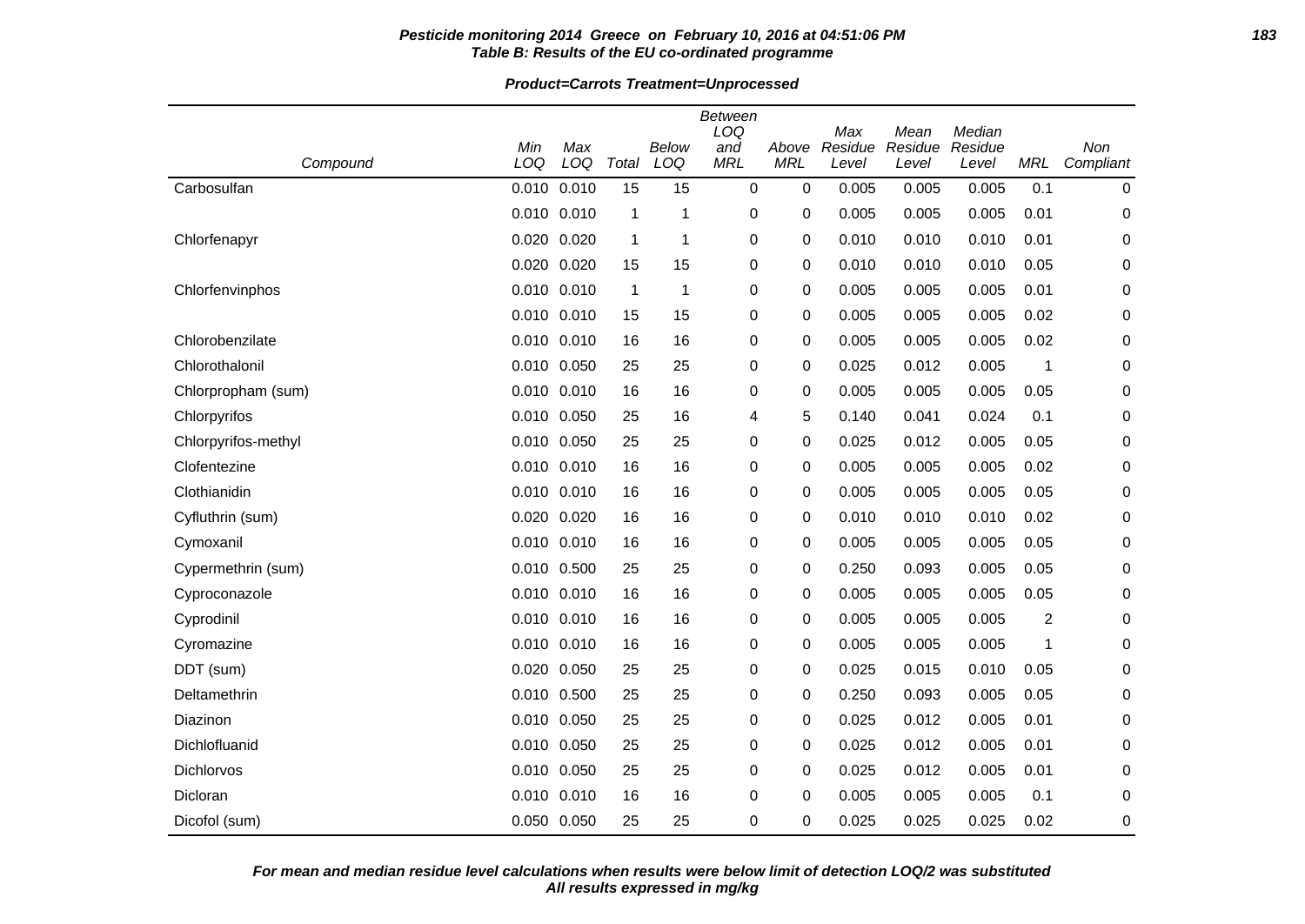### **Pesticide monitoring 2014 Greece on February 10, 2016 at 04:51:06 PM 184 Table B: Results of the EU co-ordinated programme**

#### **Product=Carrots Treatment=Unprocessed**

|                  |             |                 |                |              | <b>Between</b><br>LOQ |                     | Max              | Mean             | Median           |      |                  |
|------------------|-------------|-----------------|----------------|--------------|-----------------------|---------------------|------------------|------------------|------------------|------|------------------|
| Compound         | Min<br>LOQ  | Max<br>LOQ      | Total          | Below<br>LOQ | and<br><b>MRL</b>     | Above<br><b>MRL</b> | Residue<br>Level | Residue<br>Level | Residue<br>Level | MRL  | Non<br>Compliant |
| Dicrotophos      |             | 0.050 0.050     | 16             | 16           | $\mathbf 0$           | 0                   | 0.025            | 0.025            | 0.025            | 0.01 | 0                |
| Diethofencarb    | 0.010 0.010 |                 | 16             | 16           | 0                     | 0                   | 0.005            | 0.005            | 0.005            | 0.05 | 0                |
| Difenoconazole   |             | 0.010 0.010     | 15             | 15           | 0                     | 0                   | 0.005            | 0.005            | 0.005            | 0.3  | 0                |
|                  |             | $0.010$ $0.010$ | $\overline{1}$ | 1            | 0                     | 0                   | 0.005            | 0.005            | 0.005            | 0.4  | 0                |
| Diflubenzuron    |             | 0.010 0.010     | 16             | 16           | 0                     | 0                   | 0.005            | 0.005            | 0.005            | 0.05 | 0                |
| Dimethoate (sum) |             | $0.010$ $0.010$ | 16             | 16           | 0                     | 0                   | 0.005            | 0.005            | 0.005            | 0.02 | 0                |
| Dimethomorph     | 0.010 0.010 |                 | $\overline{1}$ | 1            | 0                     | 0                   | 0.005            | 0.005            | 0.005            | 0.01 | 0                |
|                  |             | 0.010 0.010     | 15             | 15           | 0                     | 0                   | 0.005            | 0.005            | 0.005            | 0.05 | 0                |
| Diniconazole     |             | 0.010 0.010     | $\overline{1}$ | -1           | 0                     | 0                   | 0.005            | 0.005            | 0.005            | 0.01 | 0                |
|                  |             | 0.010 0.010     | 15             | 15           | 0                     | 0                   | 0.005            | 0.005            | 0.005            | 0.05 | 0                |
| Diphenylamine    |             | 0.100 0.100     | 16             | 16           | 0                     | 0                   | 0.050            | 0.050            | 0.050            | 0.05 | 0                |
| Dithiocarbamates | 0.100 0.100 |                 | 15             | 15           | 0                     | 0                   | 0.050            | 0.050            | 0.050            | 0.2  | 0                |
| <b>EPN</b>       |             | 0.010 0.010     | 16             | 16           | $\pmb{0}$             | 0                   | 0.005            | 0.005            | 0.005            | 0.01 | 0                |
| Endosulfan (sum) |             | 0.005 0.050     | 25             | 25           | 0                     | $\mathbf 0$         | 0.025            | 0.011            | 0.003            | 0.05 | 0                |
| Endrin           |             | 0.020 0.050     | 25             | 25           | 0                     | 0                   | 0.025            | 0.015            | 0.010            | 0.01 | 0                |
| Epoxiconazole    |             | $0.010$ $0.010$ | 16             | 16           | 0                     | 0                   | 0.005            | 0.005            | 0.005            | 0.05 | 0                |
| Ethion           | 0.010 0.010 |                 | 16             | 16           | 0                     | 0                   | 0.005            | 0.005            | 0.005            | 0.01 | 0                |
| Ethirimol        |             | 0.010 0.010     | 16             | 16           | 0                     | 0                   | 0.005            | 0.005            | 0.005            | 0.05 | 0                |
| Ethoprophos      |             | 0.010 0.050     | 25             | 25           | 0                     | 0                   | 0.025            | 0.012            | 0.005            | 0.02 | 0                |
| Etofenprox       |             | 0.010 0.010     | 16             | 16           | 0                     | 0                   | 0.005            | 0.005            | 0.005            | 0.01 | 0                |
| Famoxadone       |             | 0.010 0.010     | 16             | 16           | 0                     | 0                   | 0.005            | 0.005            | 0.005            | 0.02 | 0                |
| Fenamidone       | 0.010 0.010 |                 | 16             | 16           | 0                     | 0                   | 0.005            | 0.005            | 0.005            | 0.02 | 0                |
| Fenamiphos (sum) |             | 0.010 0.010     | 16             | 16           | 0                     | 0                   | 0.005            | 0.005            | 0.005            | 0.02 | 0                |
| Fenarimol        |             | 0.010 0.010     | 16             | 16           | 0                     | $\mathbf 0$         | 0.005            | 0.005            | 0.005            | 0.02 | 0                |
| Fenazaquin       |             | 0.010 0.010     | 16             | 16           | 0                     | 0                   | 0.005            | 0.005            | 0.005            | 0.01 | 0                |
| Fenbuconazole    |             | 0.010 0.010     | 16             | 16           | 0                     | 0                   | 0.005            | 0.005            | 0.005            | 0.05 | 0                |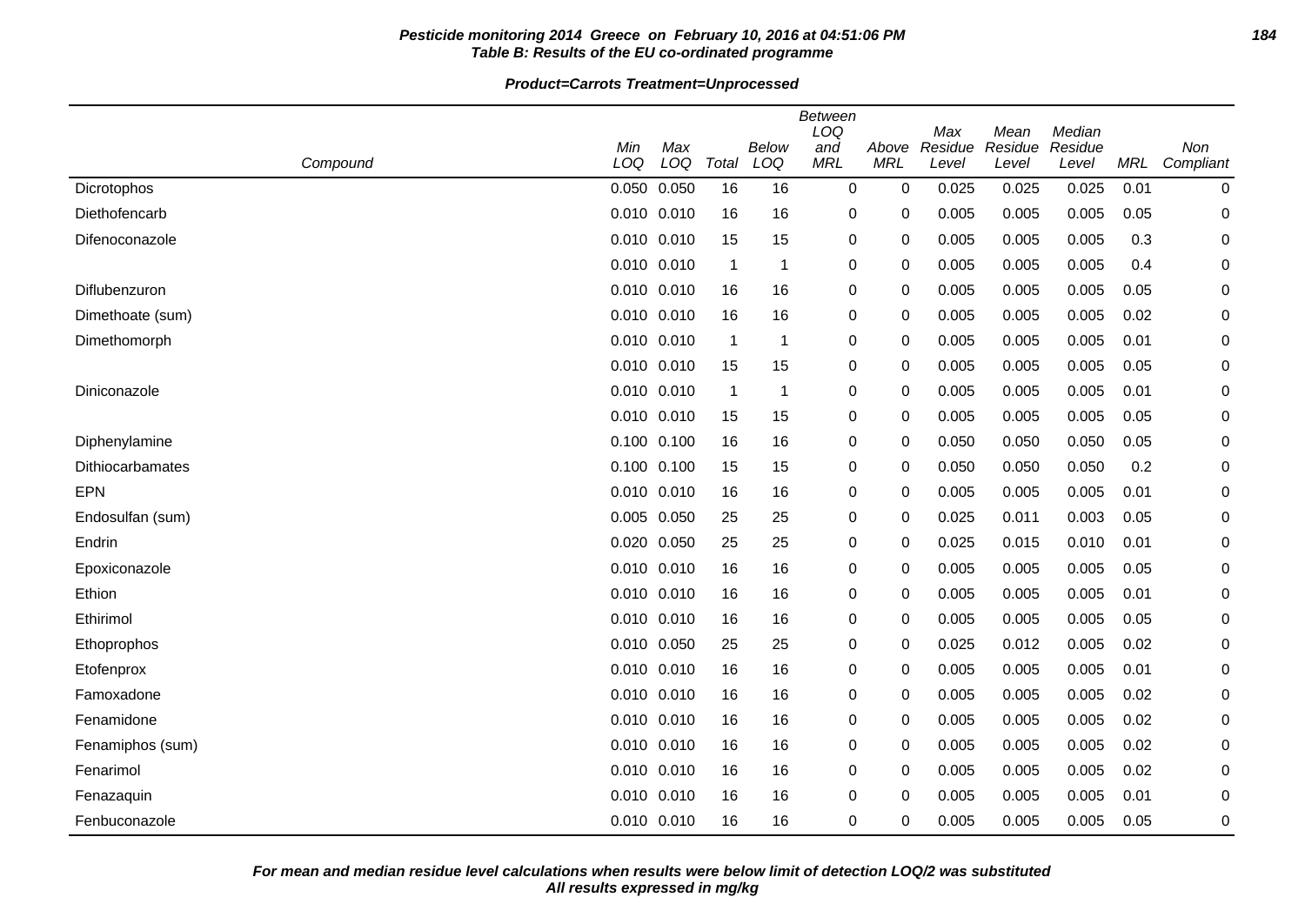## **Pesticide monitoring 2014 Greece on February 10, 2016 at 04:51:06 PM 185 Table B: Results of the EU co-ordinated programme**

**Product=Carrots Treatment=Unprocessed**

|                                                                               | <b>Between</b><br>LOQ<br>Median<br>Max<br>Mean |            |              |              |                   |                     |                  |                  |                  |       |                  |
|-------------------------------------------------------------------------------|------------------------------------------------|------------|--------------|--------------|-------------------|---------------------|------------------|------------------|------------------|-------|------------------|
| Compound                                                                      | Min<br>LOQ                                     | Max<br>LOQ | Total        | Below<br>LOQ | and<br><b>MRL</b> | Above<br><b>MRL</b> | Residue<br>Level | Residue<br>Level | Residue<br>Level | MRL   | Non<br>Compliant |
| Fenbutatin oxide                                                              | $0.010$ $0.010$                                |            | 14           | 14           | $\mathbf 0$       | $\mathbf 0$         | 0.005            | 0.005            | 0.005            | 0.05  | 0                |
| Fenhexamid                                                                    | 0.010 0.010                                    |            | 16           | 16           | 0                 | 0                   | 0.005            | 0.005            | 0.005            | 0.05  | 0                |
| Fenitrothion                                                                  | $0.010$ $0.010$                                |            | 16           | 16           | 0                 | 0                   | 0.005            | 0.005            | 0.005            | 0.01  | 0                |
| Fenoxycarb                                                                    | 0.010 0.500                                    |            | 25           | 25           | 0                 | 0                   | 0.250            | 0.093            | 0.005            | 0.05  | 0                |
| Fenpropathrin                                                                 | 0.010 0.500                                    |            | 25           | 25           | 0                 | 0                   | 0.250            | 0.093            | 0.005            | 0.01  | 0                |
| Fenpropimorph                                                                 | 0.010 0.010                                    |            | 16           | 16           | 0                 | 0                   | 0.005            | 0.005            | 0.005            | 0.05  | 0                |
| Fenpyroximate                                                                 | $0.010$ $0.010$                                |            | 16           | 16           | 0                 | 0                   | 0.005            | 0.005            | 0.005            | 0.05  | 0                |
| Fenthion (sum)                                                                | $0.010$ $0.010$                                |            | 16           | 16           | 0                 | 0                   | 0.005            | 0.005            | 0.005            | 0.01  | $\mathbf 0$      |
| Fenvalerate (sum of RR, SS, RS and SR isomers)                                | $0.010$ $0.010$                                |            | 16           | 16           | 0                 | $\Omega$            | 0.005            | 0.005            | 0.005            | 0.02  | 0                |
| Fipronil (sum)                                                                | 0.010 0.010                                    |            | 14           | 14           | 0                 | 0                   | 0.005            | 0.005            | 0.005            | 0.005 | 0                |
| Fluazifop-P-butyl (sum)                                                       | 0.010 0.050                                    |            | 14           | 13           | -1                | 0                   | 0.025            | 0.025            | 0.025            | 0.3   | 0                |
| Fludioxonil                                                                   | 0.010 0.010                                    |            | 14           | 14           | 0                 | 0                   | 0.005            | 0.005            | 0.005            | -1    | 0                |
| Flufenoxuron                                                                  | 0.010 0.010                                    |            | 16           | 16           | 0                 | 0                   | 0.005            | 0.005            | 0.005            | 0.05  | 0                |
| Fluquinconazole                                                               | 0.010 0.010                                    |            | 16           | 16           | 0                 | 0                   | 0.005            | 0.005            | 0.005            | 0.05  | 0                |
| Flusilazole                                                                   | 0.010 0.010                                    |            | 16           | 16           | 0                 | 0                   | 0.005            | 0.005            | 0.005            | 0.02  | $\mathbf 0$      |
| Flutriafol                                                                    | $0.010$ $0.010$                                |            | 16           | 16           | 0                 | $\mathbf 0$         | 0.005            | 0.005            | 0.005            | 0.2   | $\mathbf 0$      |
| Folpet                                                                        | 0.010 0.050                                    |            | 25           | 25           | 0                 | 0                   | 0.025            | 0.012            | 0.005            | 0.02  | 0                |
| Formetanate                                                                   | $0.010$ $0.010$                                |            | 16           | 16           | 0                 | 0                   | 0.005            | 0.005            | 0.005            |       | 0                |
| Fosthiazate                                                                   | 0.010 0.010                                    |            | 16           | 16           | 0                 | 0                   | 0.005            | 0.005            | 0.005            | 0.02  | 0                |
| Haloxyfop including haloxyfop-R                                               | 0.050 0.050                                    |            | 14           | 14           | 0                 | 0                   | 0.025            | 0.025            | 0.025            | 0.1   | 0                |
| Haloxyfop-R (sum animal products)                                             | 0.050 0.050                                    |            | 14           | 14           | 0                 | 0                   | 0.025            | 0.025            | 0.025            |       | 0                |
| Heptachlor (sum of heptachlor and heptachlor epoxide expressed as heptachlor) | 0.010 0.050                                    |            | 25           | 25           | 0                 | 0                   | 0.025            | 0.012            | 0.005            | 0.01  | 0                |
| Hexachlorobenzene                                                             | 0.010 0.010                                    |            | 16           | 16           | 0                 | 0                   | 0.005            | 0.005            | 0.005            | 0.01  | 0                |
| Hexachlorocyclohexane (HCH), alpha-isomer                                     | $0.005$ 0.005                                  |            | 16           | 16           | 0                 | 0                   | 0.003            | 0.003            | 0.003            | 0.01  | 0                |
| Hexachlorocyclohexane (HCH), beta-isomer                                      | 0.005 0.005                                    |            | 16           | 16           | 0                 | $\Omega$            | 0.003            | 0.003            | 0.003            | 0.01  | 0                |
| Hexaconazole                                                                  | 0.010 0.010                                    |            | $\mathbf{1}$ | -1           | 0                 | 0                   | 0.005            | 0.005            | 0.005            | 0.01  | 0                |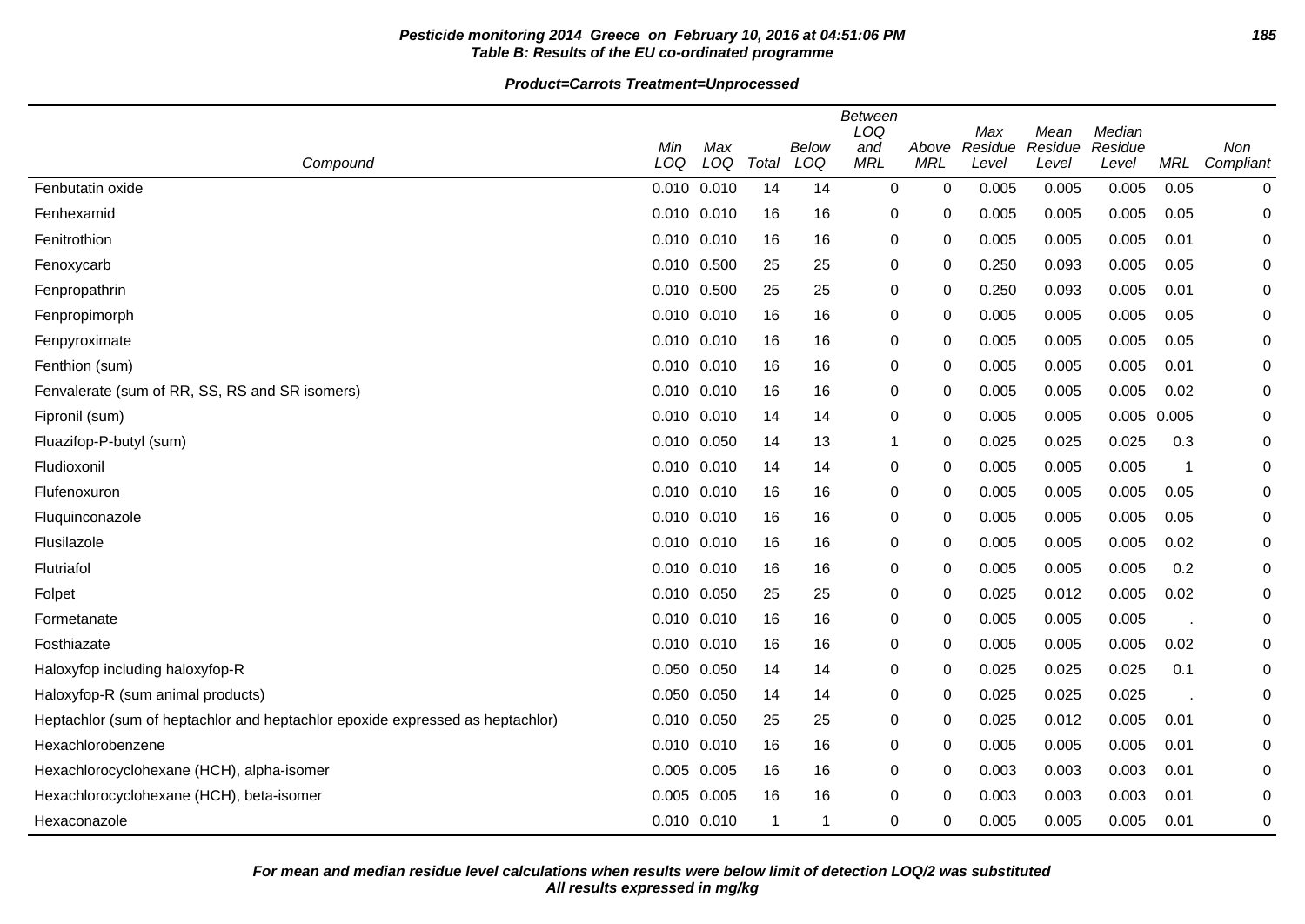## **Pesticide monitoring 2014 Greece on February 10, 2016 at 04:51:06 PM 186 Table B: Results of the EU co-ordinated programme**

**Product=Carrots Treatment=Unprocessed**

|                                                                                                                 | Between<br>LOQ<br>Max<br>Median<br>Mean |             |             |       |            |            |         |         |              |      |               |  |
|-----------------------------------------------------------------------------------------------------------------|-----------------------------------------|-------------|-------------|-------|------------|------------|---------|---------|--------------|------|---------------|--|
|                                                                                                                 | Min                                     | Max         |             | Below | and        | Above      | Residue | Residue | Residue      |      | Non           |  |
| Compound                                                                                                        | LOQ                                     | LOQ         | Total       | LOQ   | <b>MRL</b> | <b>MRL</b> | Level   | Level   | Level        |      | MRL Compliant |  |
|                                                                                                                 | 0.010 0.010                             |             | 15          | 15    | 0          | 0          | 0.005   | 0.005   | 0.005        | 0.02 | 0             |  |
| Hexythiazox                                                                                                     | 0.010 0.010                             |             | 16          | 16    | 0          | 0          | 0.005   | 0.005   | 0.005        | 0.5  | 0             |  |
| Imazalil                                                                                                        | 0.020 0.020                             |             | 16          | 16    | 0          | 0          | 0.010   | 0.010   | 0.010        | 0.05 | 0             |  |
| Imidacloprid                                                                                                    | 0.010 0.010                             |             | 16          | 16    | 0          | 0          | 0.005   | 0.005   | 0.005        | 0.5  | 0             |  |
| Indoxacarb as sum of the isomers S and R                                                                        | 0.010 0.010                             |             | 16          | 16    | 0          | 0          | 0.005   | 0.005   | 0.005        | 0.02 | 0             |  |
| loxynil, including its esters expressed as ioxynil                                                              | $0.010$ $0.010$                         |             | 14          | 14    | 0          | 0          | 0.005   | 0.005   | 0.005        | 0.2  | 0             |  |
| Iprodione                                                                                                       | 0.010 0.100                             |             | 25          | 25    | 0          | 0          | 0.050   | 0.021   | 0.005        | 0.5  | $\mathbf 0$   |  |
| Iprovalicarb                                                                                                    | 0.010 0.010                             |             | $\mathbf 1$ | -1    | 0          | 0          | 0.005   | 0.005   | 0.005        | 0.01 | 0             |  |
|                                                                                                                 | $0.010$ $0.010$                         |             | 15          | 15    | 0          | $\Omega$   | 0.005   | 0.005   | 0.005        | 0.05 | 0             |  |
| Isofenphos-methyl                                                                                               | 0.010 0.010                             |             | 16          | 16    | 0          | 0          | 0.005   | 0.005   | 0.005        | 0.01 | 0             |  |
| Kresoxim-methyl                                                                                                 | 0.010 0.050                             |             | 25          | 25    | 0          | 0          | 0.025   | 0.012   | 0.005        | 0.05 | 0             |  |
| Lambda-Cyhalothrin                                                                                              |                                         | 0.010 0.010 | 16          | 16    | 0          | 0          | 0.005   | 0.005   | 0.005        | 0.02 | 0             |  |
| Lindane (Gamma-isomer of hexachlorociclohexane (HCH))                                                           |                                         | 0.010 0.050 | 25          | 25    | 0          | 0          | 0.025   | 0.012   | $0.005$ 0.01 |      | 0             |  |
| Linuron                                                                                                         | 0.010 0.010                             |             | 16          | 15    | 1          | $\Omega$   | 0.021   | 0.006   | 0.005        | 0.2  | $\mathbf 0$   |  |
| Lufenuron                                                                                                       | 0.010 0.010                             |             | 16          | 16    | 0          | 0          | 0.005   | 0.005   | 0.005        | 0.02 | $\mathbf 0$   |  |
| Malathion (sum of malathion and malaoxon expressed as malathion)                                                | 0.010 0.010                             |             | 16          | 16    | 0          | 0          | 0.005   | 0.005   | 0.005        | 0.02 | 0             |  |
| Mepanipyrim                                                                                                     |                                         | 0.010 0.010 | 16          | 16    | 0          | $\Omega$   | 0.005   | 0.005   | 0.005        | 0.01 | 0             |  |
| Metaflumizone (sum of E- and Z- isomers)                                                                        | 0.010 0.010                             |             | 16          | 16    | 0          | 0          | 0.005   | 0.005   | 0.005        | 0.05 | 0             |  |
| Metalaxyl (Metalaxyl including other mixtures of constituent isomers including Metalaxyl-M<br>(sum of isomers)) | $0.010$ $0.010$                         |             | 16          | 16    | 0          | $\Omega$   | 0.005   | 0.005   | 0.005        | 0.1  | 0             |  |
| Metazachlor                                                                                                     | 0.050 0.050                             |             | 16          | 16    | 0          | 0          | 0.025   | 0.025   | 0.025        | 0.3  | 0             |  |
| Metconazole                                                                                                     |                                         | 0.010 0.010 | 16          | 16    | 0          | 0          | 0.005   | 0.005   | 0.005        | 0.02 | 0             |  |
| Methamidophos                                                                                                   | 0.010 0.010                             |             | 16          | 16    | 0          | 0          | 0.005   | 0.005   | 0.005        | 0.01 | 0             |  |
| Methidathion                                                                                                    | 0.020 0.020                             |             | 16          | 16    | 0          | $\Omega$   | 0.010   | 0.010   | 0.010        | 0.02 | $\mathbf 0$   |  |
| Methiocarb (sum of methiocarb and methiocarb sulfoxide and sulfone, expressed as<br>methiocarb)                 |                                         | 0.010 0.010 | 16          | 16    | 0          | $\Omega$   | 0.005   | 0.005   | 0.005        | 0.1  | 0             |  |
| Methomyl and thiodicarb (sum of methomyl and thiodicarb expressed as methomyl)                                  |                                         | 0.010 0.010 | 16          | 16    | 0          | 0          | 0.005   | 0.005   | $0.005$ 0.02 |      | 0             |  |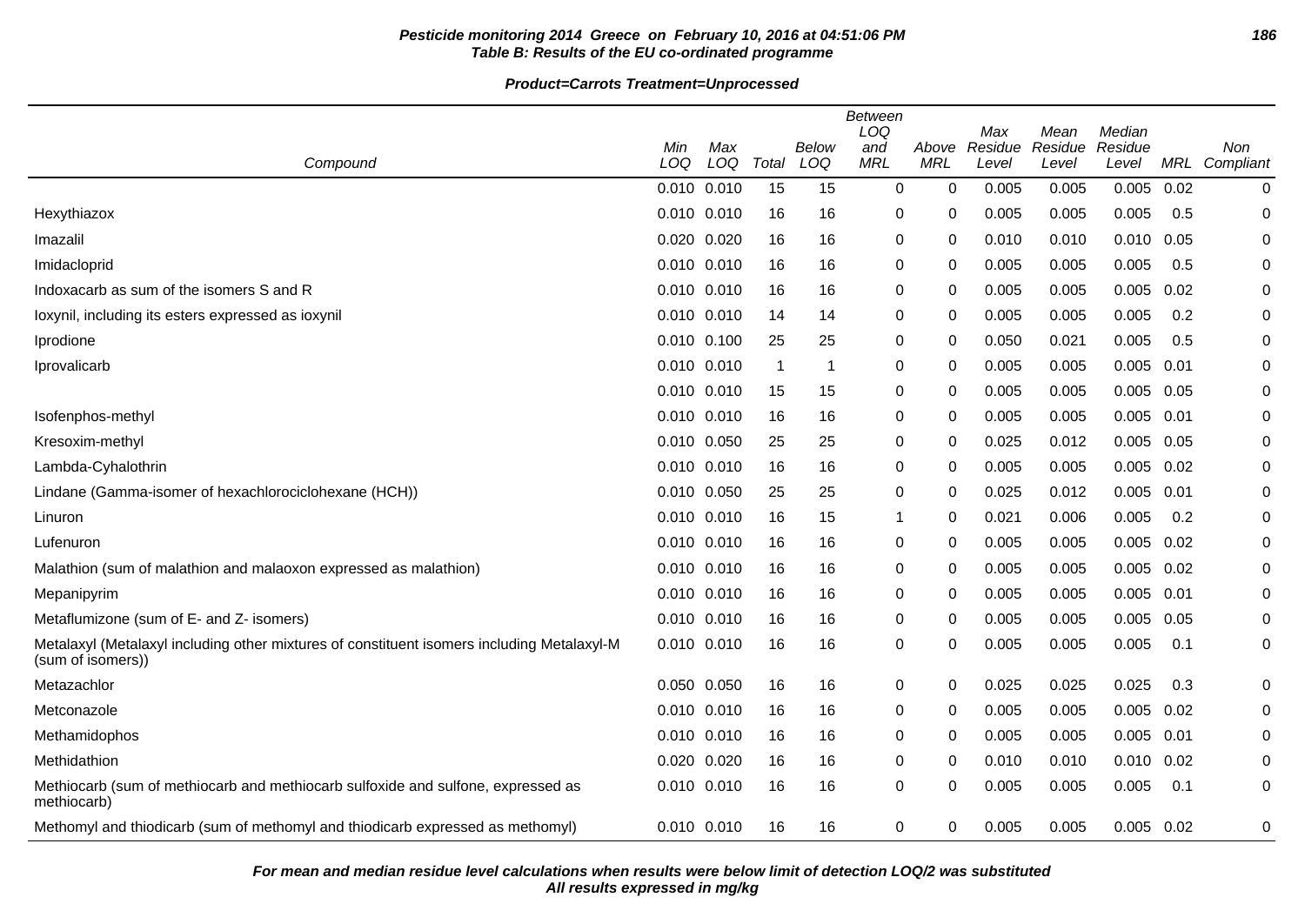## **Pesticide monitoring 2014 Greece on February 10, 2016 at 04:51:06 PM 187 Table B: Results of the EU co-ordinated programme**

|                                                                                                            | <b>Between</b><br>LOQ<br>Median<br>Max<br>Mean |            |             |              |                   |                     |                  |                  |                  |      |                             |
|------------------------------------------------------------------------------------------------------------|------------------------------------------------|------------|-------------|--------------|-------------------|---------------------|------------------|------------------|------------------|------|-----------------------------|
| Compound                                                                                                   | Min<br>LOQ                                     | Max<br>LOQ | Total       | Below<br>LOQ | and<br><b>MRL</b> | Above<br><b>MRL</b> | Residue<br>Level | Residue<br>Level | Residue<br>Level |      | <b>Non</b><br>MRL Compliant |
| Methoxychlor                                                                                               | 0.010                                          | 0.050      | 25          | 25           | 0                 | $\mathbf 0$         | 0.025            | 0.012            | 0.005            | 0.01 | 0                           |
| Methoxyfenozide                                                                                            | $0.010$ $0.010$                                |            | 16          | 16           | 0                 | 0                   | 0.005            | 0.005            | 0.005            | 0.5  | 0                           |
| Metobromuron                                                                                               | 0.010 0.010                                    |            | 16          | 16           | 0                 | 0                   | 0.005            | 0.005            | 0.005            | 0.01 | 0                           |
| Monocrotophos                                                                                              | 0.010 0.010                                    |            | 16          | 16           | 0                 | 0                   | 0.005            | 0.005            | 0.005            | 0.01 | 0                           |
| Myclobutanil                                                                                               | 0.010 0.010                                    |            | 16          | 16           | 0                 | $\Omega$            | 0.005            | 0.005            | 0.005            | 0.2  | 0                           |
| Nitenpyram                                                                                                 | 0.050 0.050                                    |            | 16          | 16           | 0                 | 0                   | 0.025            | 0.025            | 0.025            | 0.01 | 0                           |
| Oxadixyl                                                                                                   | 0.010 0.010                                    |            | 16          | 16           | 0                 | 0                   | 0.005            | 0.005            | 0.005            | 0.05 | 0                           |
| Oxamyl                                                                                                     | 0.010 0.010                                    |            | 19          | 19           | 0                 | 0                   | 0.005            | 0.005            | 0.005            | 0.01 | 0                           |
| Oxydemeton-methyl (sum of oxydemeton-methyl and demeton-S-methylsulfone expressed as<br>oxydemeton-methyl) | 0.010 0.010                                    |            | 16          | 16           | 0                 | 0                   | 0.005            | 0.005            | $0.005$ 0.01     |      | 0                           |
| Paclobutrazol                                                                                              | 0.010 0.010                                    |            | 16          | 16           | 0                 | 0                   | 0.005            | 0.005            | $0.005$ 0.02     |      | 0                           |
| Parathion                                                                                                  | 0.010 0.010                                    |            | 16          | 16           | 0                 | 0                   | 0.005            | 0.005            | $0.005$ 0.05     |      | 0                           |
| Parathion-methyl (sum of Parathion-methyl and paraoxon-methyl expressed as<br>Parathion-methyl)            | 0.020                                          | 0.020      | $\mathbf 1$ |              | 0                 | 0                   | 0.010            | 0.010            | 0.010            | 0.01 | 0                           |
|                                                                                                            | 0.020                                          | 0.020      | 15          | 15           | 0                 | 0                   | 0.010            | 0.010            | 0.010            | 0.02 | 0                           |
| Penconazole                                                                                                | 0.010 0.010                                    |            | 16          | 16           | 0                 | 0                   | 0.005            | 0.005            | 0.005            | 0.05 | 0                           |
| Pencycuron                                                                                                 | $0.010$ $0.010$                                |            | 16          | 16           | 0                 | $\Omega$            | 0.005            | 0.005            | 0.005            | 0.05 | 0                           |
| Pendimethalin                                                                                              | $0.010$ $0.100$                                |            | 25          | 25           | 0                 | 0                   | 0.050            | 0.021            | 0.005            | 0.2  | 0                           |
| Permethrin (sum of isomers)                                                                                | 0.010 0.500                                    |            | 25          | 25           | 0                 | 0                   | 0.250            | 0.093            | 0.005            | 0.05 | 0                           |
| Phenthoate                                                                                                 | 0.020 0.020                                    |            | 16          | 16           | 0                 | 0                   | 0.010            | 0.010            | $0.010$ $0.01$   |      | 0                           |
| Phosalone                                                                                                  | 0.010 0.010                                    |            | -1          |              | 0                 | 0                   | 0.005            | 0.005            | 0.005            | 0.01 | 0                           |
|                                                                                                            | 0.010 0.010                                    |            | 15          | 15           | 0                 | 0                   | 0.005            | 0.005            | 0.005            | 0.05 | 0                           |
| Phosmet (phosmet and phosmet oxon expressed as phosmet)                                                    | 0.010 0.010                                    |            | 16          | 16           | 0                 | 0                   | 0.005            | 0.005            | 0.005            | 0.05 | 0                           |
| Phoxim                                                                                                     | 0.010 0.010                                    |            | 16          | 16           | 0                 | 0                   | 0.005            | 0.005            | 0.005            | 0.01 | 0                           |
| Pirimicarb (sum of Pirimicarb and desmethyl pirimicarb expressed as Pirimicarb)                            | 0.010 0.010                                    |            | 16          | 16           | 0                 | $\Omega$            | 0.005            | 0.005            | 0.005            | 0.5  | 0                           |
| Pirimiphos-methyl                                                                                          | 0.010 0.010                                    |            | 16          | 16           | 0                 | 0                   | 0.005            | 0.005            | 0.005            |      | 0                           |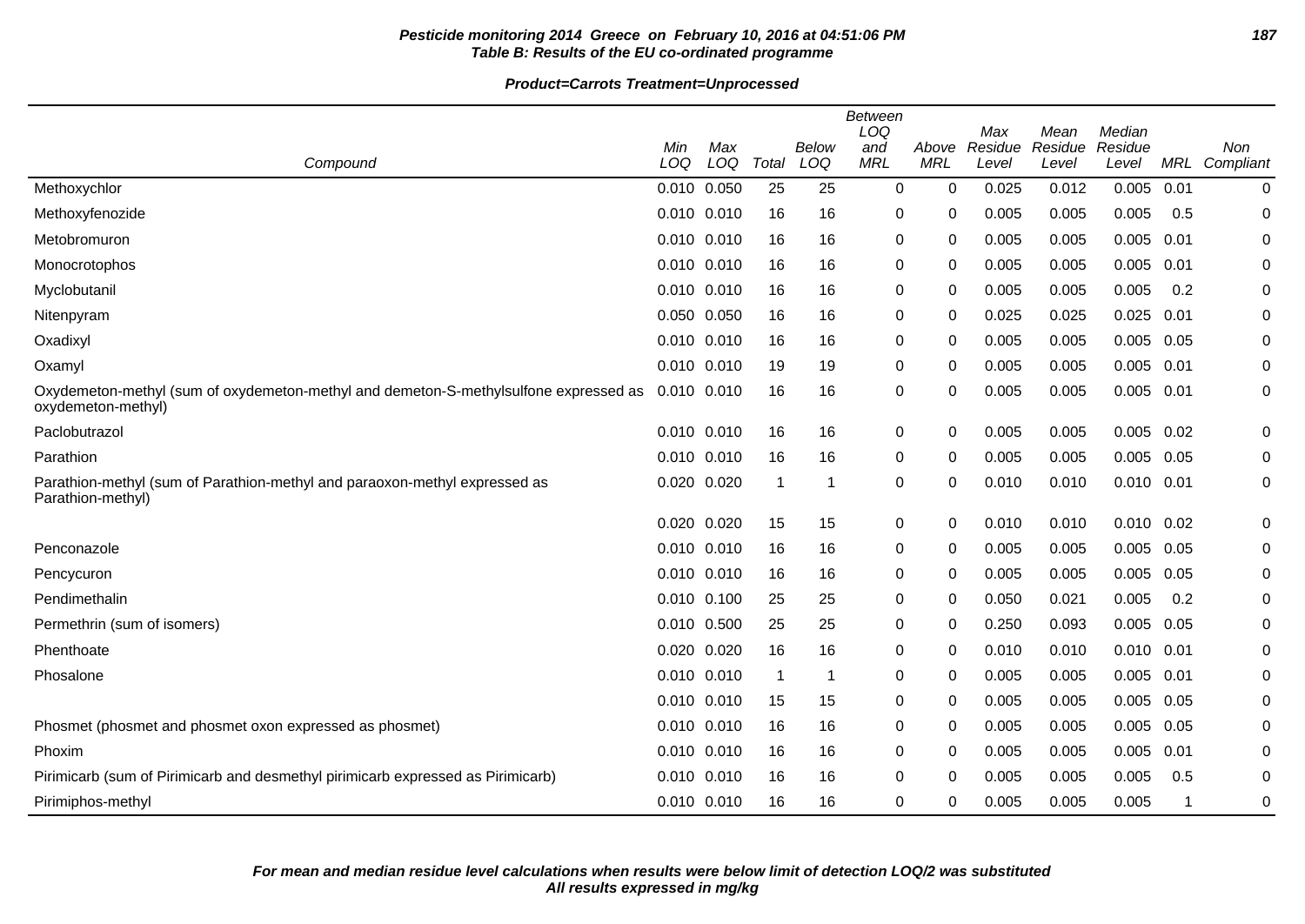## **Pesticide monitoring 2014 Greece on February 10, 2016 at 04:51:06 PM 188 Table B: Results of the EU co-ordinated programme**

|                                                                                                                           |             |            |       |              | Between<br>LOQ    |                     | Max     | Mean    | Median       |      |             |
|---------------------------------------------------------------------------------------------------------------------------|-------------|------------|-------|--------------|-------------------|---------------------|---------|---------|--------------|------|-------------|
| Compound                                                                                                                  | Min<br>LOQ  | Max<br>LOQ | Total | Below<br>LOQ | and<br><b>MRL</b> | Above<br><b>MRL</b> | Residue | Residue | Residue      | MRL  | Non         |
|                                                                                                                           |             |            |       |              |                   |                     | Level   | Level   | Level        |      | Compliant   |
| Prochloraz (sum of prochloraz and its metabolites containing the 2,4,6-Trichlorophenol moiety<br>expressed as prochloraz) | 0.010 0.010 |            | 16    | 16           | $\mathbf 0$       | $\Omega$            | 0.005   | 0.005   | $0.005$ 0.05 |      | 0           |
| Procymidone                                                                                                               | 0.010 0.010 |            | 1     | $\mathbf{1}$ | 0                 | 0                   | 0.005   | 0.005   | 0.005        | 0.01 | 0           |
|                                                                                                                           | 0.010 0.050 |            | 24    | 24           | 0                 | 0                   | 0.025   | 0.013   | $0.005$ 0.02 |      | $\mathbf 0$ |
| Profenofos                                                                                                                | 0.010 0.010 |            | -1    | $\mathbf{1}$ | 0                 | 0                   | 0.005   | 0.005   | 0.005        | 0.01 | 0           |
|                                                                                                                           | 0.010 0.010 |            | 15    | 15           | 0                 | $\mathbf 0$         | 0.005   | 0.005   | 0.005        | 0.05 | $\pmb{0}$   |
| Propamocarb (sum of propamocarb and its salt expressed as propamocarb)                                                    | 0.010 0.010 |            | 16    | 16           | 0                 | $\Omega$            | 0.005   | 0.005   | 0.005        | 10   | 0           |
| Propargite                                                                                                                | 0.010 0.010 |            | 16    | 16           | 0                 | 0                   | 0.005   | 0.005   | 0.005        | 0.01 | $\pmb{0}$   |
| Propiconazole                                                                                                             | 0.010 0.010 |            | 16    | 16           | 0                 | $\mathbf 0$         | 0.005   | 0.005   | 0.005        | 0.05 | 0           |
| Propoxur                                                                                                                  | 0.010 0.010 |            | 3     | 3            | 0                 | 0                   | 0.005   | 0.005   | $0.005$ 0.05 |      | 0           |
| Propyzamide                                                                                                               | 0.010 0.010 |            | 16    | 16           | 0                 | 0                   | 0.005   | 0.005   | 0.005        | 0.02 | 0           |
| Prothioconazole (prothioconazole-desthio)                                                                                 | 0.010 0.010 |            | 14    | 14           | 0                 | 0                   | 0.005   | 0.005   | 0.005        | 0.1  | 0           |
| Prothiofos                                                                                                                | 0.010 0.050 |            | 25    | 25           | 0                 | 0                   | 0.025   | 0.012   | 0.005        | 0.01 | 0           |
| Pymetrozine                                                                                                               | 0.010 0.010 |            | 16    | 16           | 0                 | $\mathbf 0$         | 0.005   | 0.005   | 0.005        | 0.02 | 0           |
| Pyraclostrobin                                                                                                            | 0.010 0.010 |            | 15    | 15           | 0                 | $\Omega$            | 0.005   | 0.005   | 0.005        | 0.1  | $\pmb{0}$   |
|                                                                                                                           | 0.010 0.010 |            | 1     | $\mathbf{1}$ | 0                 | $\mathbf 0$         | 0.005   | 0.005   | 0.005        | 0.5  | 0           |
| Pyrazophos                                                                                                                | 0.010 0.010 |            | 16    | 16           | 0                 | $\Omega$            | 0.005   | 0.005   | 0.005        | 0.05 | 0           |
| Pyrethrins                                                                                                                | 0.010 0.010 |            | 16    | 16           | 0                 | 0                   | 0.005   | 0.005   | 0.005        | -1   | 0           |
| Pyridaben                                                                                                                 | 0.010 0.010 |            | 16    | 16           | 0                 | 0                   | 0.005   | 0.005   | 0.005        | 0.05 | 0           |
| Pyrimethanil                                                                                                              | 0.010 0.010 |            | 16    | 16           | 0                 | $\Omega$            | 0.005   | 0.005   | 0.005        | -1   | 0           |
| Pyriproxyfen                                                                                                              | 0.010 0.010 |            | 16    | 16           | 0                 | 0                   | 0.005   | 0.005   | 0.005        | 0.05 | 0           |
| Quinoxyfen                                                                                                                | 0.010 0.010 |            | 16    | 16           | 0                 | 0                   | 0.005   | 0.005   | 0.005        | 0.02 | 0           |
| Resmethrin (resmethrin including other mixtures of consituent isomers (sum of isomers))                                   | 0.050 0.500 |            | 11    | 11           | 0                 | 0                   | 0.250   | 0.209   | 0.250        | 0.1  | 0           |
| Spinosad (sum of Spinosyn A and Spinosyn D, expressed as Spinosad)                                                        | 0.010 0.010 |            | 16    | 16           | 0                 | 0                   | 0.005   | 0.005   | 0.005        | 0.02 | 0           |
| Spirodiclofen                                                                                                             | 0.010 0.010 |            | 16    | 16           | 0                 | 0                   | 0.005   | 0.005   | 0.005        | 0.02 | 0           |
| Spiroxamine                                                                                                               | 0.010 0.010 |            | 16    | 16           | 0                 | $\Omega$            | 0.005   | 0.005   | $0.005$ 0.05 |      | 0           |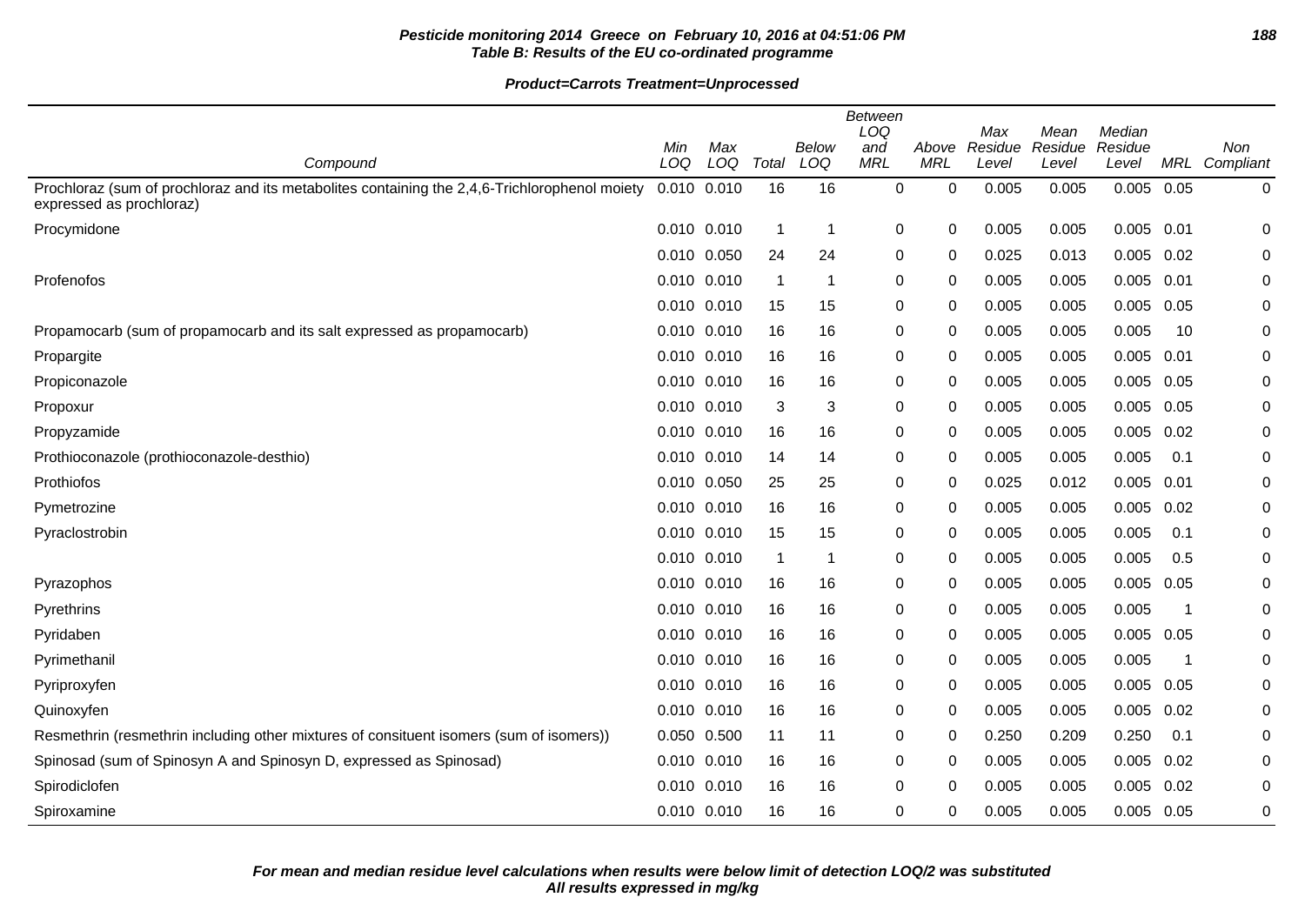## **Pesticide monitoring 2014 Greece on February 10, 2016 at 04:51:06 PM 189 Table B: Results of the EU co-ordinated programme**

#### **Product=Carrots Treatment=Unprocessed**

| Compound                                                                                                                   | Min<br>LOQ      | Max<br>LOQ | Total                   | Below<br>LOQ | <b>Between</b><br>LOQ<br>and<br><b>MRL</b> | Above<br><b>MRL</b> | Max<br>Residue<br>Level | Mean<br>Residue<br>Level | Median<br>Residue<br>Level | MRL  | <b>Non</b><br>Compliant |
|----------------------------------------------------------------------------------------------------------------------------|-----------------|------------|-------------------------|--------------|--------------------------------------------|---------------------|-------------------------|--------------------------|----------------------------|------|-------------------------|
| Tebuconazole                                                                                                               | 0.010 0.010     |            | 16                      | 16           | $\mathbf 0$                                | $\Omega$            | 0.005                   | 0.005                    | 0.005                      | 0.5  | 0                       |
| Tebufenozide                                                                                                               | 0.010           | 0.010      | 16                      | 16           | $\mathbf 0$                                | 0                   | 0.005                   | 0.005                    | 0.005                      | 0.05 | 0                       |
| Tebufenpyrad                                                                                                               | 0.010 0.010     |            | 16                      | 16           | 0                                          | 0                   | 0.005                   | 0.005                    | 0.005                      | 0.05 | 0                       |
| Teflubenzuron                                                                                                              | 0.010 0.010     |            | 14                      | 14           | 0                                          | 0                   | 0.005                   | 0.005                    | 0.005                      | 0.05 | 0                       |
| Tefluthrin                                                                                                                 | 0.010 0.010     |            | 16                      | 16           | $\mathbf 0$                                | 0                   | 0.005                   | 0.005                    | 0.005                      | 0.05 | 0                       |
| Terbuthylazine                                                                                                             | 0.010 0.050     |            | 25                      | 25           | 0                                          | 0                   | 0.025                   | 0.012                    | 0.005                      | 0.05 | 0                       |
| Tetraconazole                                                                                                              | $0.010$ $0.010$ |            | 16                      | 16           | 0                                          | 0                   | 0.005                   | 0.005                    | 0.005                      | 0.02 | 0                       |
| Tetradifon                                                                                                                 | 0.010 0.100     |            | 25                      | 25           | 0                                          | 0                   | 0.050                   | 0.021                    | 0.005                      | 0.01 | 0                       |
| Thiabendazole                                                                                                              | $0.010$ $0.010$ |            | 16                      | 16           | $\pmb{0}$                                  | $\Omega$            | 0.005                   | 0.005                    | 0.005                      | 0.05 | $\mathbf 0$             |
| Thiacloprid                                                                                                                | 0.010 0.010     |            | 16                      | 16           | 0                                          | $\Omega$            | 0.005                   | 0.005                    | 0.005                      | 0.05 | 0                       |
| Thiametoxam (sum of thiametoxam and clothianidin expressed as thiametoxam)                                                 | $0.010$ $0.010$ |            | 16                      | 16           | 0                                          | 0                   | 0.005                   | 0.005                    | 0.005                      | 0.3  | 0                       |
| Thiophanate-methyl                                                                                                         | $0.010$ $0.010$ |            | 16                      | 16           | 0                                          | 0                   | 0.005                   | 0.005                    | 0.005                      | 0.1  | 0                       |
| Tolclofos-methyl                                                                                                           | 0.010           | 0.010      | 16                      | 16           | 0                                          | 0                   | 0.005                   | 0.005                    | 0.005                      | 0.5  | 0                       |
| Tolylfluanid (Sum of tolylfluanid and dimethylaminosulfotoluidide expressed as tolylfluanid)                               | $0.010$ $0.010$ |            | 16                      | 16           | 0                                          | 0                   | 0.005                   | 0.005                    | 0.005                      | 0.02 | 0                       |
| Triadimefon (sum of Triadimefon and Triadimenol)                                                                           | 0.010 0.010     |            | 16                      | 16           | 0                                          | 0                   | 0.005                   | 0.005                    | 0.005                      | 0.1  | 0                       |
| Triazophos                                                                                                                 | 0.010           | 0.010      | 16                      | 16           | 0                                          | $\Omega$            | 0.005                   | 0.005                    | 0.005                      | 0.01 | 0                       |
| Trifloxystrobin                                                                                                            | 0.010 0.010     |            | 16                      | 16           | 0                                          | 0                   | 0.005                   | 0.005                    | 0.005                      | 0.05 | 0                       |
| Triflumuron                                                                                                                | 0.010 0.010     |            | 14                      | 14           | 0                                          | $\Omega$            | 0.005                   | 0.005                    | 0.005                      | 0.05 | 0                       |
| Trifluralin                                                                                                                | 0.010 0.050     |            | 24                      | 24           | 0                                          | 0                   | 0.025                   | 0.013                    | 0.005                      | - 1  | 0                       |
|                                                                                                                            | $0.010$ $0.010$ |            | $\overline{\mathbf{1}}$ | 1            | $\pmb{0}$                                  | $\Omega$            | 0.005                   | 0.005                    | 0.005                      | 0.01 | $\mathbf 0$             |
| Triticonazole                                                                                                              | 0.010 0.010     |            | 16                      | 16           | $\mathbf 0$                                | $\Omega$            | 0.005                   | 0.005                    | 0.005                      | 0.01 | 0                       |
| Vinclozolin (sum of Vinclozolin and all metabolites containing the 3,5-dichloraniline moiety,<br>expressed as Vinclozolin) | 0.010 0.010     |            | 16                      | 16           | $\mathbf 0$                                | $\Omega$            | 0.005                   | 0.005                    | 0.005                      | 0.05 | 0                       |
| Zoxamide                                                                                                                   | 0.010 0.010     |            | 16                      | 16           | 0                                          | 0                   | 0.005                   | 0.005                    | 0.005                      | 0.02 | 0                       |
| tau-Fluvalinate                                                                                                            | 0.010 0.010     |            | 16                      | 16           | 0                                          | 0                   | 0.005                   | 0.005                    | $0.005$ 0.02               |      | 0                       |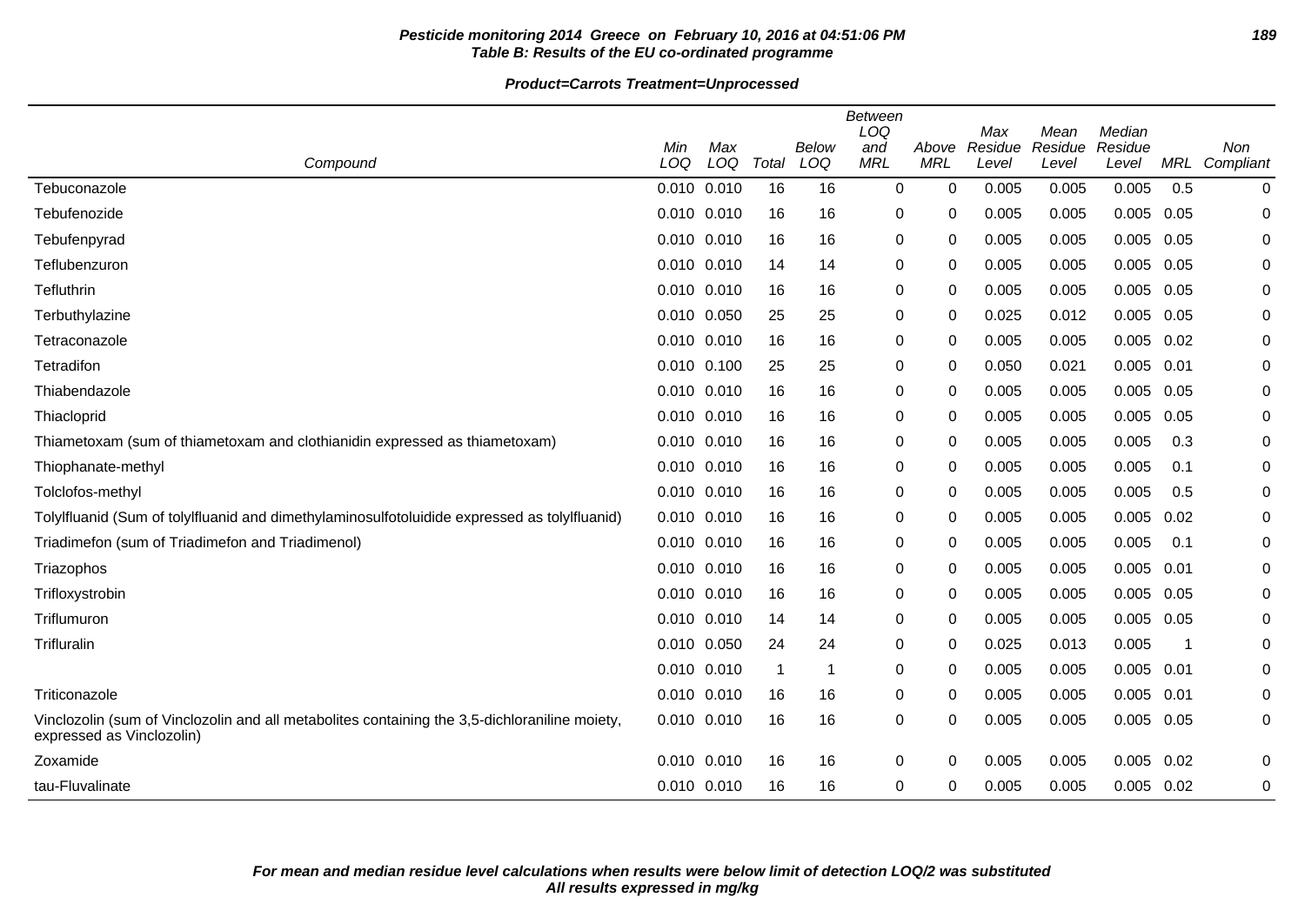#### **Pesticide monitoring 2014 Greece on February 10, 2016 at 04:51:06 PM 190 Table B: Results of the EU co-ordinated programme**

**Product=Cucumbers Treatment=Unprocessed**

|                         |             |             |       |       | <b>Between</b><br>LOQ |             |                |                 | Median  |            |             |
|-------------------------|-------------|-------------|-------|-------|-----------------------|-------------|----------------|-----------------|---------|------------|-------------|
|                         | Min         | Max         |       | Below | and                   | Above       | Max<br>Residue | Mean<br>Residue | Residue |            | Non         |
| Compound                | LOQ         | LOQ         | Total | LOQ   | <b>MRL</b>            | <b>MRL</b>  | Level          | Level           | Level   | <b>MRL</b> | Compliant   |
| Abamectin (sum)         | 0.010       | 0.010       | 15    | 15    | $\mathbf 0$           | $\mathbf 0$ | 0.005          | 0.005           | 0.005   | 0.02       | $\mathbf 0$ |
| Acephate                | 0.010 0.020 |             | 26    | 26    | 0                     | 0           | 0.010          | 0.007           | 0.005   | 0.02       | 0           |
| Acetamiprid             | 0.010 0.010 |             | 15    | 15    | 0                     | 0           | 0.005          | 0.005           | 0.005   | 0.3        | $\pmb{0}$   |
| Acrinathrin             | 0.010 0.050 |             | 26    | 26    | 0                     | 0           | 0.025          | 0.013           | 0.005   | 0.1        | 0           |
| Aldicarb (sum)          | 0.010 0.010 |             | 18    | 18    | 0                     | $\pmb{0}$   | 0.005          | 0.005           | 0.005   | 0.02       | 0           |
| Aldrin and Dieldrin     | 0.010 0.010 |             | 15    | 15    | 0                     | $\pmb{0}$   | 0.005          | 0.005           | 0.005   | 0.02       | 0           |
| Azinphos-ethyl          | 0.020 0.040 |             | 26    | 26    | 0                     | 0           | 0.020          | 0.014           | 0.010   | 0.02       | 0           |
| Azinphos-methyl         | 0.010       | 0.100       | 36    | 36    | 0                     | 0           | 0.050          | 0.024           | 0.025   | 0.2        | 0           |
| Azoxystrobin            | 0.010 0.100 |             | 36    | 35    | 1                     | 0           | 0.059          | 0.021           | 0.010   | 1          | 0           |
| Benfuracarb             | 0.010 0.010 |             | 15    | 15    | 0                     | $\mathbf 0$ | 0.005          | 0.005           | 0.005   | 0.05       | 0           |
| <b>Bifenthrin</b>       | 0.010 0.020 |             | 26    | 26    | 0                     | $\pmb{0}$   | 0.010          | 0.007           | 0.005   | 0.1        | $\mathbf 0$ |
| Bitertanol              | 0.100 0.100 |             | 15    | 15    | 0                     | $\mathbf 0$ | 0.050          | 0.050           | 0.050   | 0.5        | 0           |
| <b>Boscalid</b>         | 0.010       | 0.010       | 15    | 15    | 0                     | 0           | 0.005          | 0.005           | 0.005   | 3          | 0           |
| Bromopropylate          | 0.050 0.050 |             | 15    | 15    | 0                     | $\mathbf 0$ | 0.025          | 0.025           | 0.025   | 0.01       | 0           |
| Bromuconazole (sum)     | 0.010 0.010 |             | 15    | 15    | 0                     | $\mathbf 0$ | 0.005          | 0.005           | 0.005   | 0.05       | 0           |
| <b>Bupirimate</b>       | 0.010 0.050 |             | 36    | 36    | 0                     | 0           | 0.025          | 0.017           | 0.025   | 1          | 0           |
| Buprofezin              | 0.010 0.100 |             | 25    | 25    | 0                     | 0           | 0.050          | 0.023           | 0.005   | 1          | 0           |
| Captan                  | 0.010 0.050 |             | 25    | 25    | 0                     | 0           | 0.025          | 0.013           | 0.005   | 0.02       | 0           |
| Carbaryl                | 0.010 0.010 |             | 18    | 18    | 0                     | $\mathbf 0$ | 0.005          | 0.005           | 0.005   | 0.05       | 0           |
| Carbendazim and benomyl | 0.010       | 0.010       | 15    | 15    | $\mathbf 0$           | 0           | 0.005          | 0.005           | 0.005   | 0.1        | $\mathbf 0$ |
| Carbofuran (sum)        | 0.010 0.010 |             | 18    | 18    | 0                     | $\mathbf 0$ | 0.005          | 0.005           | 0.005   | 0.02       | $\mathbf 0$ |
| Carbosulfan             | 0.010 0.010 |             | 15    | 15    | 0                     | $\mathbf 0$ | 0.005          | 0.005           | 0.005   | 0.05       | 0           |
| Chlorfenapyr            | 0.020       | 0.020       | 15    | 15    | 0                     | $\pmb{0}$   | 0.010          | 0.010           | 0.010   | 0.05       | 0           |
| Chlorfenvinphos         | 0.010 0.040 |             | 26    | 26    | 0                     | $\mathbf 0$ | 0.020          | 0.011           | 0.005   | 0.02       | $\mathbf 0$ |
| Chlorobenzilate         | 0.010 0.010 |             | 15    | 15    | 0                     | 0           | 0.005          | 0.005           | 0.005   | 0.02       | 0           |
| Chlorothalonil          |             | 0.010 0.050 | 36    | 36    | 0                     | $\mathbf 0$ | 0.025          | 0.012           | 0.010   | 1          | 0           |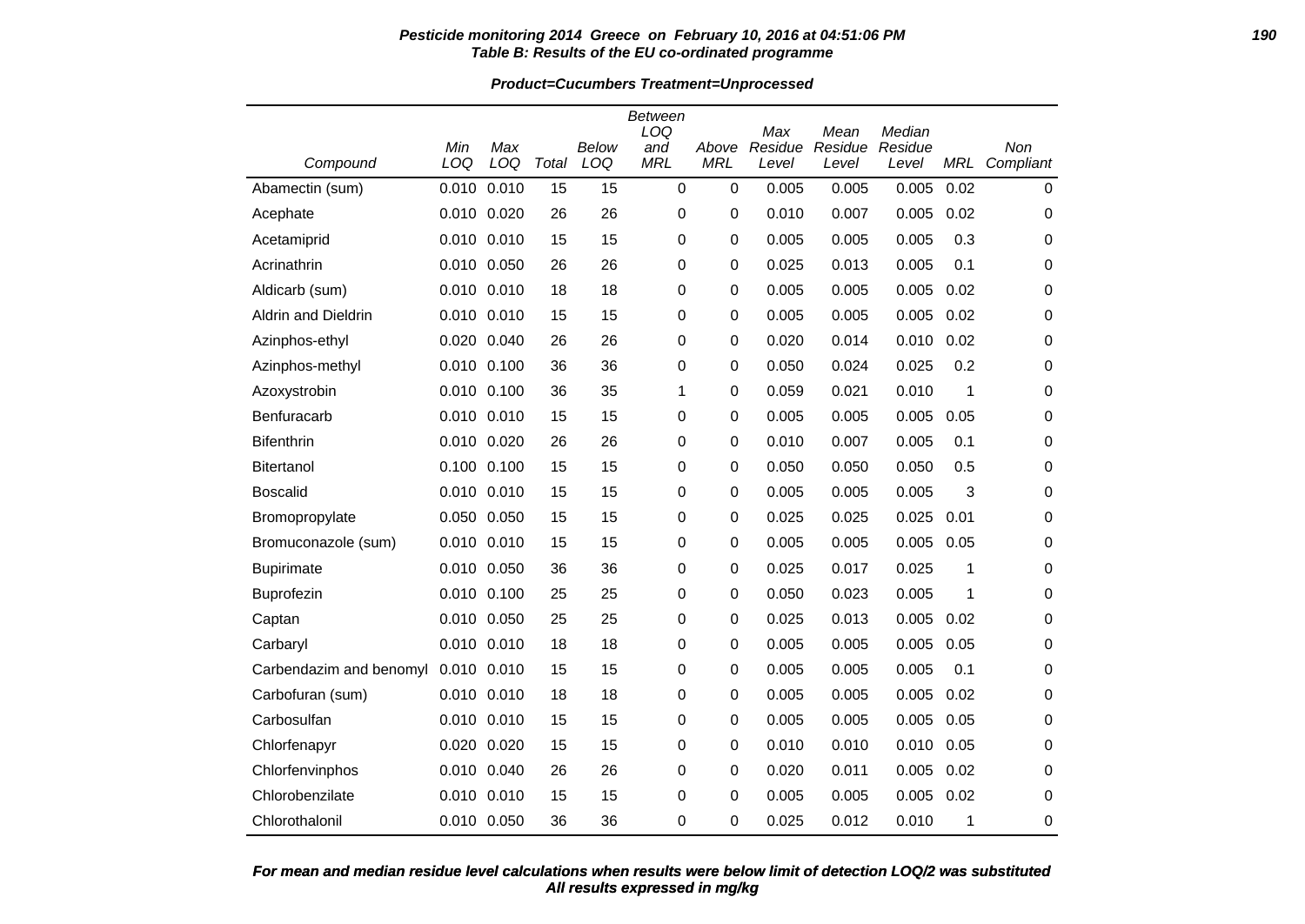## **Pesticide monitoring 2014 Greece on February 10, 2016 at 04:51:06 PM 191 Table B: Results of the EU co-ordinated programme**

|                     |             |             |       |       | <b>Between</b> |            |                |                 |                   |      |               |
|---------------------|-------------|-------------|-------|-------|----------------|------------|----------------|-----------------|-------------------|------|---------------|
|                     | Min         | Max         |       | Below | LOQ<br>and     | Above      | Max<br>Residue | Mean<br>Residue | Median<br>Residue |      | Non           |
| Compound            | LOQ         | LOQ         | Total | LOQ   | <b>MRL</b>     | <b>MRL</b> | Level          | Level           | Level             |      | MRL Compliant |
| Chlorpropham (sum)  | 0.010 0.010 |             | 15    | 15    | 0              | 0          | 0.005          | 0.005           | 0.005             | 0.05 | 0             |
| Chlorpyrifos        | 0.010 0.050 |             | 36    | 36    | 0              | 0          | 0.025          | 0.012           | $0.010$ $0.05$    |      | 0             |
| Chlorpyrifos-methyl | 0.010 0.050 |             | 36    | 36    | 0              | 0          | 0.025          | 0.012           | 0.010             | 0.05 | 0             |
| Clofentezine        | 0.010 0.010 |             | 15    | 15    | 0              | 0          | 0.005          | 0.005           | 0.005             | 0.02 | 0             |
| Clothianidin        | 0.010 0.010 |             | 15    | 15    | 0              | 0          | 0.005          | 0.005           | 0.005             | 0.02 | 0             |
| Cyfluthrin (sum)    | 0.020 0.020 |             | 26    | 26    | 0              | 0          | 0.010          | 0.010           | 0.010             | 0.1  | 0             |
| Cymoxanil           | 0.010 0.010 |             | 15    | 15    | 0              | 0          | 0.005          | 0.005           | 0.005             | 0.5  | 0             |
| Cypermethrin (sum)  | 0.010 0.500 |             | 36    | 36    | 0              | 0          | 0.250          | 0.075           | 0.010             | 0.2  | 0             |
| Cyproconazole       | 0.010 0.010 |             | 15    | 15    | 0              | 0          | 0.005          | 0.005           | 0.005             | 0.05 | $\mathbf 0$   |
| Cyprodinil          | 0.010 0.010 |             | 15    | 13    | $\overline{2}$ | 0          | 0.027          | 0.007           | 0.005             | 0.5  | $\mathbf 0$   |
| Cyromazine          | 0.010 0.010 |             | 15    | 15    | 0              | 0          | 0.005          | 0.005           | 0.005             | 1    | $\mathbf 0$   |
| DDT (sum)           | 0.020 0.050 |             | 25    | 25    | 0              | 0          | 0.025          | 0.016           | 0.010             | 0.05 | $\mathbf 0$   |
| Deltamethrin        | 0.010 0.500 |             | 36    | 36    | 0              | 0          | 0.250          | 0.075           | 0.010             | 0.2  | $\mathbf 0$   |
| Diazinon            | 0.010 0.050 |             | 36    | 36    | 0              | 0          | 0.025          | 0.012           | 0.010             | 0.01 | $\mathbf 0$   |
| Dichlofluanid       | 0.010 0.050 |             | 25    | 25    | 0              | 0          | 0.025          | 0.013           | 0.005             | 0.01 | $\mathbf 0$   |
| Dichlorvos          | 0.010 0.050 |             | 36    | 36    | 0              | 0          | 0.025          | 0.012           | 0.010             | 0.01 | 0             |
| Dicloran            | 0.010 0.010 |             | 15    | 15    | 0              | 0          | 0.005          | 0.005           | 0.005             | 0.3  | $\mathbf 0$   |
| Dicofol (sum)       |             | 0.020 0.050 | 36    | 36    | 0              | 0          | 0.025          | 0.020           | 0.025             | 0.2  | $\mathbf 0$   |
| Dicrotophos         | 0.050 0.050 |             | 15    | 15    | 0              | 0          | 0.025          | 0.025           | 0.025             | 0.01 | $\mathbf 0$   |
| Diethofencarb       | 0.010 0.010 |             | 15    | 15    | 0              | 0          | 0.005          | 0.005           | 0.005             | 0.5  | $\mathbf 0$   |
| Difenoconazole      |             | 0.010 0.010 | 15    | 15    | 0              | 0          | 0.005          | 0.005           | 0.005             | 0.1  | $\mathbf 0$   |
| Diflubenzuron       | 0.010 0.010 |             | 15    | 15    | 0              | 0          | 0.005          | 0.005           | 0.005             | 0.05 | $\mathbf 0$   |
| Dimethoate (sum)    | 0.010 0.020 |             | 26    | 26    | 0              | 0          | 0.010          | 0.007           | 0.005             | 0.02 | $\mathbf 0$   |
| Dimethomorph        | 0.010 0.010 |             | 15    | 13    | 2              | 0          | 0.023          | 0.007           | 0.005             | 1    | $\mathbf 0$   |
| Diniconazole        | 0.010 0.010 |             | 15    | 15    | 0              | 0          | 0.005          | 0.005           | 0.005             | 0.05 | $\mathbf 0$   |
| Diphenylamine       | 0.100 0.100 |             | 15    | 15    | 0              | 0          | 0.050          | 0.050           | 0.050 0.05        |      | 0             |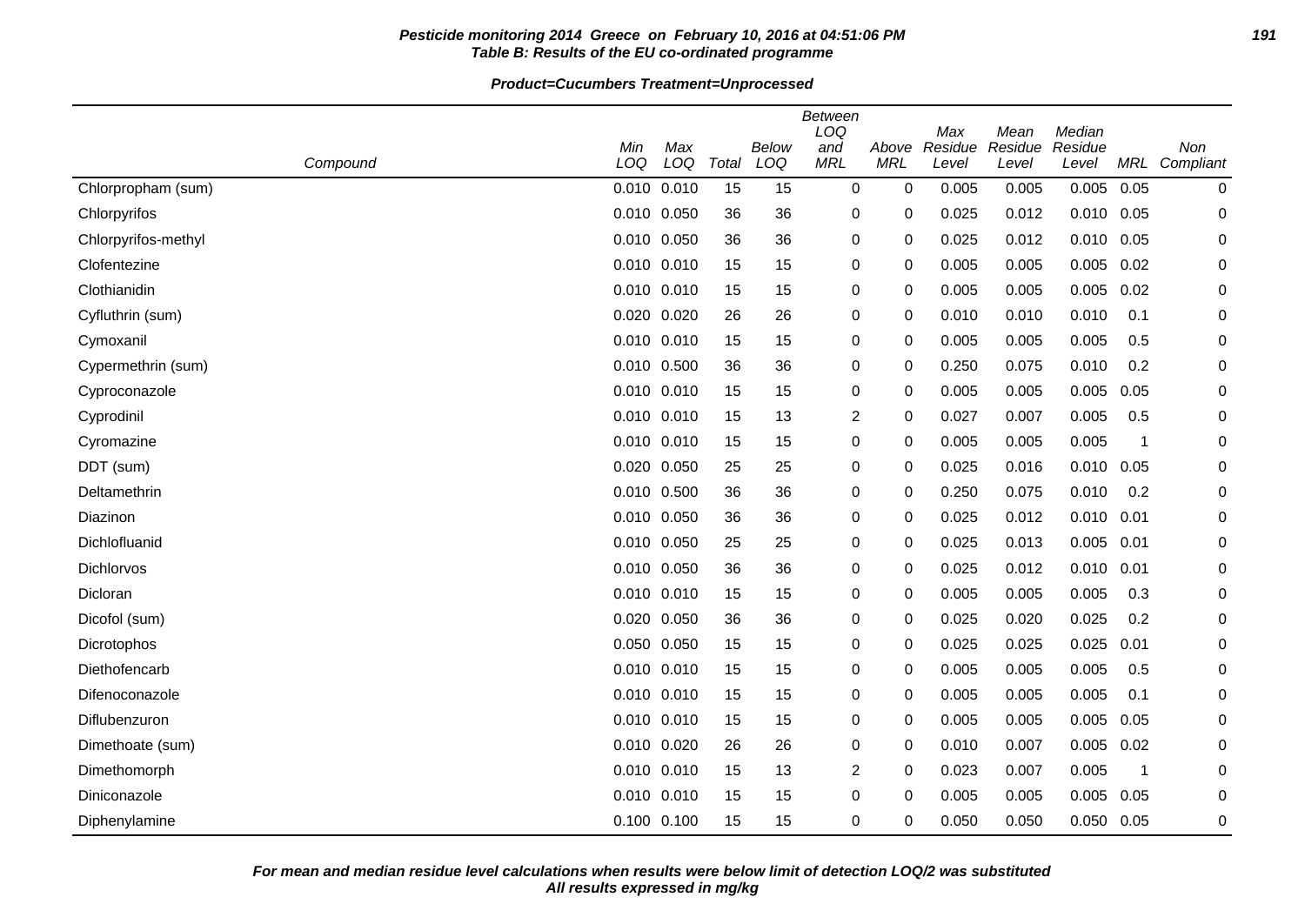## **Pesticide monitoring 2014 Greece on February 10, 2016 at 04:51:06 PM 192 Table B: Results of the EU co-ordinated programme**

|                                                |             |     |       |       | <b>Between</b> |            |                |                 |                   |                |             |
|------------------------------------------------|-------------|-----|-------|-------|----------------|------------|----------------|-----------------|-------------------|----------------|-------------|
|                                                | Min         | Max |       | Below | LOQ<br>and     | Above      | Max<br>Residue | Mean<br>Residue | Median<br>Residue |                | Non         |
| Compound                                       | LOQ         | LOQ | Total | LOQ   | <b>MRL</b>     | <b>MRL</b> | Level          | Level           | Level             | MRL            | Compliant   |
| Dithiocarbamates                               | 0.100 0.250 |     | 26    | 25    | 1              | 0          | 0.250          | 0.089           | 0.050             | $\overline{2}$ | 0           |
| <b>EPN</b>                                     | 0.010 0.010 |     | 15    | 15    | 0              | 0          | 0.005          | 0.005           | 0.005             | 0.01           | $\mathbf 0$ |
| Endosulfan (sum)                               | 0.005 0.050 |     | 25    | 25    | 0              | 0          | 0.025          | 0.012           | 0.003             | 0.05           | $\mathbf 0$ |
| Endrin                                         | 0.020 0.050 |     | 25    | 25    | 0              | 0          | 0.025          | 0.016           | $0.010$ $0.01$    |                | $\mathbf 0$ |
| Epoxiconazole                                  | 0.010 0.010 |     | 15    | 15    | 0              | 0          | 0.005          | 0.005           | 0.005             | 0.05           | 0           |
| Ethion                                         | 0.010 0.020 |     | 26    | 26    | 0              | 0          | 0.010          | 0.007           | 0.005             | 0.01           | 0           |
| Ethirimol                                      | 0.010 0.010 |     | 15    | 15    | 0              | 0          | 0.005          | 0.005           | 0.005             | 0.2            | 0           |
| Ethoprophos                                    | 0.010 0.050 |     | 36    | 36    | 0              | 0          | 0.025          | 0.012           | 0.010             | 0.02           | $\mathbf 0$ |
| Etofenprox                                     | 0.010 0.010 |     | 15    | 15    | 0              | 0          | 0.005          | 0.005           | 0.005             | 0.2            | 0           |
| Famoxadone                                     | 0.010 0.010 |     | 15    | 15    | 0              | 0          | 0.005          | 0.005           | 0.005             | 0.2            | 0           |
| Fenamidone                                     | 0.010 0.010 |     | 15    | 15    | 0              | 0          | 0.005          | 0.005           | 0.005             | 0.2            | 0           |
| Fenamiphos (sum)                               | 0.010 0.010 |     | 15    | 15    | 0              | 0          | 0.005          | 0.005           | 0.005             | 0.02           | 0           |
| Fenarimol                                      | 0.010 0.010 |     | 15    | 15    | 0              | 0          | 0.005          | 0.005           | 0.005             | 0.2            | $\mathbf 0$ |
| Fenazaquin                                     | 0.010 0.010 |     | 15    | 15    | 0              | 0          | 0.005          | 0.005           | 0.005             | 0.2            | 0           |
| Fenbuconazole                                  | 0.010 0.010 |     | 15    | 15    | 0              | 0          | 0.005          | 0.005           | 0.005             | 0.2            | 0           |
| Fenhexamid                                     | 0.010 0.020 |     | 26    | 26    | 0              | $\Omega$   | 0.010          | 0.007           | 0.005             | -1             | 0           |
| Fenitrothion                                   | 0.010 0.020 |     | 26    | 26    | 0              | 0          | 0.010          | 0.007           | 0.005             | 0.01           | 0           |
| Fenoxycarb                                     | 0.010 0.500 |     | 25    | 25    | 0              | $\Omega$   | 0.250          | 0.103           | 0.005             | 0.05           | 0           |
| Fenpropathrin                                  | 0.010 0.500 |     | 36    | 36    | 0              | $\Omega$   | 0.250          | 0.075           | $0.010$ $0.01$    |                | 0           |
| Fenpropimorph                                  | 0.010 0.010 |     | 15    | 15    | 0              | 0          | 0.005          | 0.005           | 0.005             | 0.05           | 0           |
| Fenpyroximate                                  | 0.010 0.010 |     | 15    | 15    | 0              | 0          | 0.005          | 0.005           | 0.005             | 0.1            | $\mathbf 0$ |
| Fenthion (sum)                                 | 0.010 0.010 |     | 15    | 15    | 0              | 0          | 0.005          | 0.005           | 0.005             | 0.01           | 0           |
| Fenvalerate (sum of RR, SS, RS and SR isomers) | 0.010 0.010 |     | 15    | 15    | 0              | $\Omega$   | 0.005          | 0.005           | 0.005             | 0.02           | 0           |
| Flufenoxuron                                   | 0.010 0.010 |     | 15    | 15    | 0              | 0          | 0.005          | 0.005           | 0.005             | 0.2            | 0           |
| Fluquinconazole                                | 0.010 0.050 |     | 26    | 26    | 0              | 0          | 0.025          | 0.013           | 0.005             | 0.05           | 0           |
| Flusilazole                                    | 0.010 0.010 |     | 15    | 15    | 0              | 0          | 0.005          | 0.005           | 0.005             | 0.02           | 0           |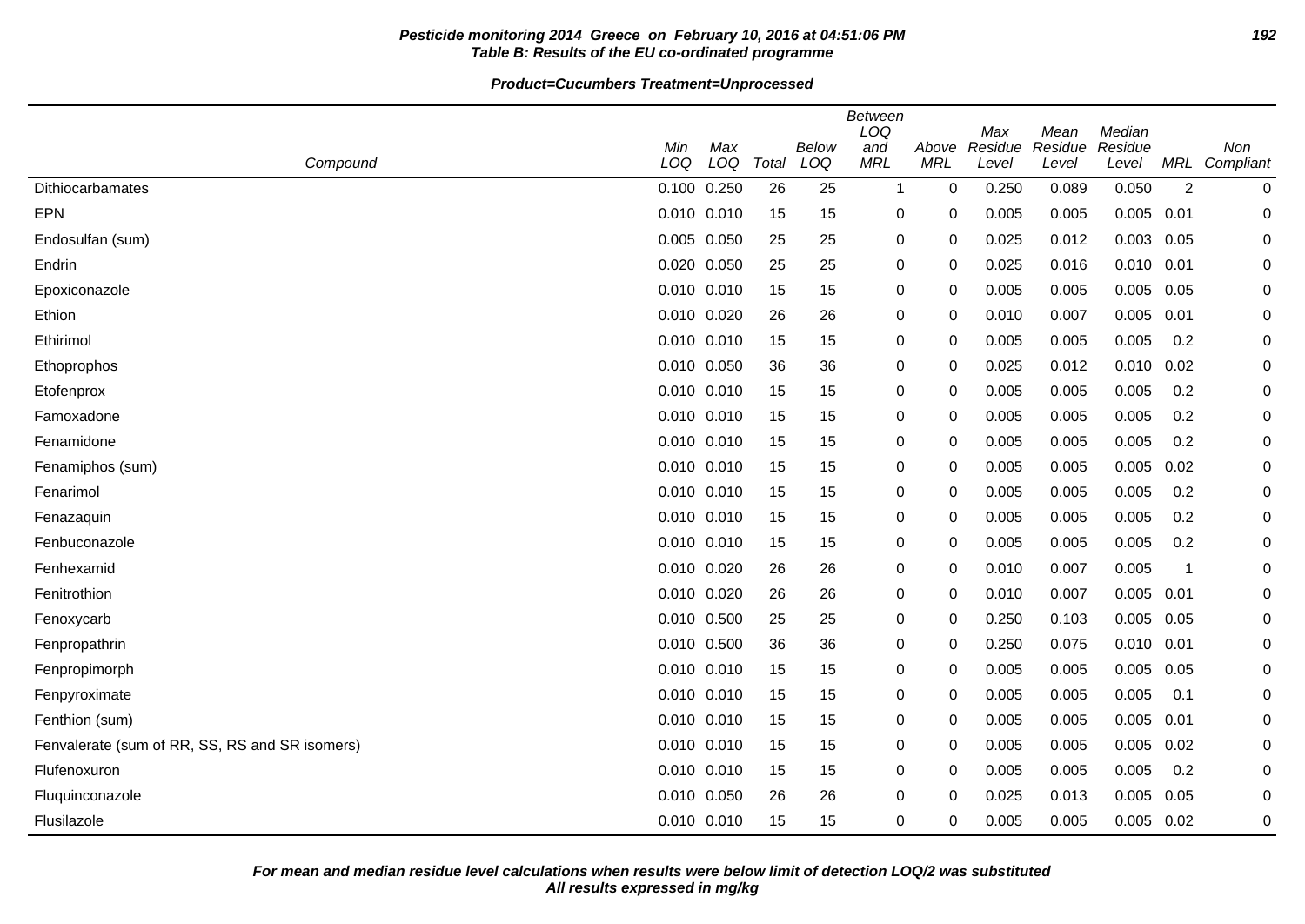## Pesticide monitoring 2014 Greece on February 10, 2016 at 04:51:06 PM **Table B: Results of the EU co-ordinated programme**

|                                                                                                                 | Min             | Max |       | Below | Between<br>LOQ<br>and | Above       | Max<br>Residue | Mean<br>Residue | Median<br>Residue |                          | Non              |
|-----------------------------------------------------------------------------------------------------------------|-----------------|-----|-------|-------|-----------------------|-------------|----------------|-----------------|-------------------|--------------------------|------------------|
| Compound                                                                                                        | LOQ             | LOQ | Total | LOQ   | <b>MRL</b>            | <b>MRL</b>  | Level          | Level           | Level             | MRL                      | Compliant        |
| Flutriafol                                                                                                      | $0.010$ $0.010$ |     | 15    | 15    | $\mathbf 0$           | $\mathbf 0$ | 0.005          | 0.005           | 0.005             | 0.05                     | $\pmb{0}$        |
| Folpet                                                                                                          | 0.010 0.050     |     | 36    | 36    | 0                     | 0           | 0.025          | 0.012           | $0.010$ $0.02$    |                          | 0                |
| Formetanate                                                                                                     | 0.010 0.010     |     | 15    | 15    | $\pmb{0}$             | 0           | 0.005          | 0.005           | 0.005             |                          | 0                |
| Fosthiazate                                                                                                     | 0.010 0.010     |     | 15    | 15    | 0                     | 0           | 0.005          | 0.005           | 0.005             | 0.02                     | 0                |
| Heptachlor (sum of heptachlor and heptachlor epoxide expressed as heptachlor)                                   | 0.010 0.050     |     | 25    | 25    | 0                     | 0           | 0.025          | 0.013           | $0.005$ 0.01      |                          | 0                |
| Hexachlorobenzene                                                                                               | 0.010 0.010     |     | 15    | 15    | 0                     | 0           | 0.005          | 0.005           | 0.005             | 0.01                     | 0                |
| Hexachlorocyclohexane (HCH), alpha-isomer                                                                       | 0.005 0.005     |     | 15    | 15    | $\pmb{0}$             | 0           | 0.003          | 0.003           | 0.003             | 0.01                     | 0                |
| Hexachlorocyclohexane (HCH), beta-isomer                                                                        | 0.005 0.005     |     | 15    | 15    | 0                     | 0           | 0.003          | 0.003           | $0.003$ $0.01$    |                          | $\mathbf 0$      |
| Hexaconazole                                                                                                    | 0.010 0.020     |     | 26    | 26    | 0                     | 0           | 0.010          | 0.007           | 0.005             | 0.02                     | 0                |
| Hexythiazox                                                                                                     | 0.010 0.010     |     | 15    | 15    | 0                     | $\Omega$    | 0.005          | 0.005           | 0.005             | 0.5                      | 0                |
| Imazalil                                                                                                        | 0.020 0.020     |     | 26    | 26    | 0                     | 0           | 0.010          | 0.010           | 0.010             | 0.2                      | 0                |
| Imidacloprid                                                                                                    | 0.010 0.010     |     | 15    | 15    | $\pmb{0}$             | 0           | 0.005          | 0.005           | 0.005             | $\overline{\phantom{a}}$ | $\boldsymbol{0}$ |
| Indoxacarb as sum of the isomers S and R                                                                        | $0.010$ $0.010$ |     | 15    | 15    | 0                     | 0           | 0.005          | 0.005           | 0.005             | 0.5                      | 0                |
| Iprodione                                                                                                       | $0.010$ $0.100$ |     | 36    | 35    | -1                    | 0           | 0.092          | 0.021           | 0.010             | 2                        | 0                |
| Iprovalicarb                                                                                                    | 0.010 0.010     |     | 15    | 15    | 0                     | 0           | 0.005          | 0.005           | 0.005             | 0.1                      | 0                |
| Isofenphos-methyl                                                                                               | 0.010 0.010     |     | 15    | 15    | 0                     | 0           | 0.005          | 0.005           | 0.005             | 0.01                     | 0                |
| Kresoxim-methyl                                                                                                 | 0.010 0.050     |     | 36    | 36    | 0                     | 0           | 0.025          | 0.017           | 0.025             | 0.05                     | 0                |
| Lambda-Cyhalothrin                                                                                              | 0.010 0.020     |     | 26    | 26    | $\pmb{0}$             | 0           | 0.010          | 0.007           | 0.005             | 0.1                      | 0                |
| Lindane (Gamma-isomer of hexachlorociclohexane (HCH))                                                           | 0.010 0.050     |     | 25    | 25    | 0                     | 0           | 0.025          | 0.013           | 0.005             | 0.01                     | 0                |
| Linuron                                                                                                         | 0.010 0.050     |     | 26    | 26    | 0                     | 0           | 0.025          | 0.013           | 0.005             | 0.05                     | 0                |
| Lufenuron                                                                                                       | $0.010$ $0.010$ |     | 15    | 15    | 0                     | 0           | 0.005          | 0.005           | 0.005             | 0.2                      | 0                |
| Malathion (sum of malathion and malaoxon expressed as malathion)                                                | 0.010 0.020     |     | 26    | 26    | 0                     | 0           | 0.010          | 0.007           | 0.005             | 0.02                     | 0                |
| Mepanipyrim                                                                                                     | 0.010 0.010     |     | 15    | 15    | 0                     | 0           | 0.005          | 0.005           | 0.005             | 0.01                     | $\mathbf 0$      |
| Metaflumizone (sum of E- and Z- isomers)                                                                        | $0.010$ $0.010$ |     | 15    | 15    | 0                     | 0           | 0.005          | 0.005           | 0.005             | 0.05                     | 0                |
| Metalaxyl (Metalaxyl including other mixtures of constituent isomers including Metalaxyl-M<br>(sum of isomers)) | 0.010 0.010     |     | 15    | 14    | -1                    | 0           | 0.030          | 0.007           | 0.005             | 0.5                      | $\mathbf 0$      |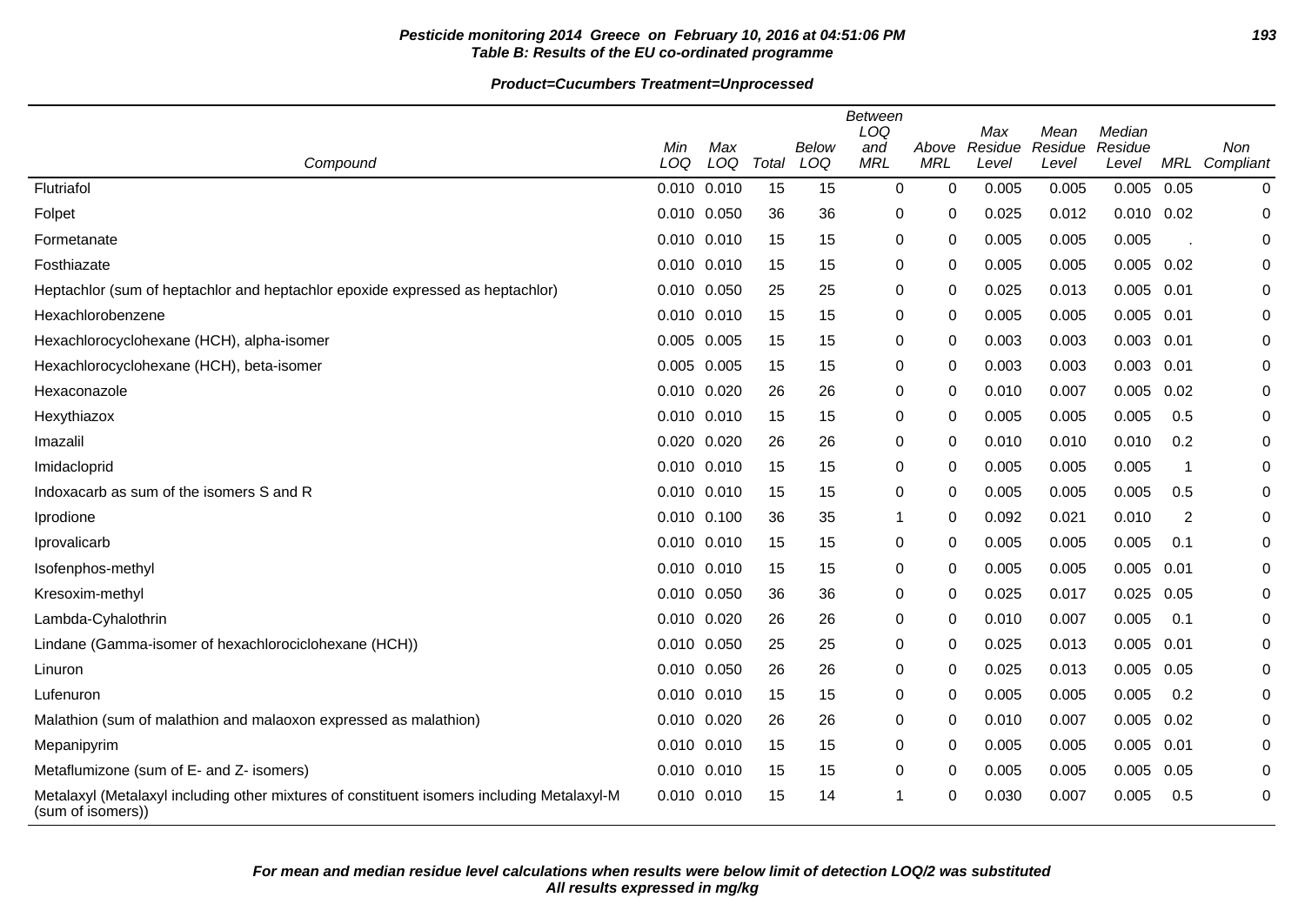## **Pesticide monitoring 2014 Greece on February 10, 2016 at 04:51:06 PM 194 Table B: Results of the EU co-ordinated programme**

|                                                                                                            | Min         | Max   |       | Below | <b>Between</b><br>LOQ<br>and | Above      | Max<br>Residue | Mean<br>Residue | Median<br>Residue |      | Non              |
|------------------------------------------------------------------------------------------------------------|-------------|-------|-------|-------|------------------------------|------------|----------------|-----------------|-------------------|------|------------------|
| Compound                                                                                                   | LOQ         | LOQ   | Total | LOQ   | <b>MRL</b>                   | <b>MRL</b> | Level          | Level           | Level             |      | MRL Compliant    |
| Metazachlor                                                                                                | 0.050 0.050 |       | 15    | 15    | $\mathbf 0$                  | 0          | 0.025          | 0.025           | 0.025             | 0.3  | $\boldsymbol{0}$ |
| Metconazole                                                                                                | 0.010 0.010 |       | 15    | 15    | 0                            | 0          | 0.005          | 0.005           | 0.005             | 0.02 | $\mathbf 0$      |
| Methamidophos                                                                                              | 0.010 0.020 |       | 26    | 26    | 0                            | 0          | 0.010          | 0.007           | 0.005             | 0.01 | 0                |
| Methidathion                                                                                               | 0.020 0.020 |       | 26    | 26    | 0                            | 0          | 0.010          | 0.010           | 0.010             | 0.02 | 0                |
| Methiocarb (sum of methiocarb and methiocarb sulfoxide and sulfone, expressed as<br>methiocarb)            | 0.010 0.010 |       | 15    | 15    | 0                            | 0          | 0.005          | 0.005           | 0.005             | 0.2  | 0                |
| Methomyl and thiodicarb (sum of methomyl and thiodicarb expressed as methomyl)                             | 0.010 0.010 |       | 15    | 15    | 0                            | 0          | 0.005          | 0.005           | 0.005             | 0.1  | 0                |
| Methoxychlor                                                                                               | 0.010 0.050 |       | 25    | 25    | 0                            | 0          | 0.025          | 0.013           | 0.005             | 0.01 | 0                |
| Methoxyfenozide                                                                                            | 0.010 0.010 |       | 15    | 15    | 0                            | 0          | 0.005          | 0.005           | 0.005             | 0.02 | 0                |
| Metobromuron                                                                                               | 0.010 0.010 |       | 15    | 15    | 0                            | 0          | 0.005          | 0.005           | 0.005             | 0.01 | 0                |
| Monocrotophos                                                                                              | 0.010 0.040 |       | 26    | 26    | 0                            | 0          | 0.020          | 0.011           | 0.005             | 0.01 | 0                |
| Myclobutanil                                                                                               | 0.010 0.040 |       | 26    | 26    | 0                            | 0          | 0.020          | 0.011           | 0.005             | 0.1  | 0                |
| Nitenpyram                                                                                                 | 0.050 0.050 |       | 15    | 15    | 0                            | 0          | 0.025          | 0.025           | 0.025             | 0.01 | 0                |
| Oxadixyl                                                                                                   | 0.010 0.010 |       | 15    | 15    | 0                            | 0          | 0.005          | 0.005           | 0.005             | 0.01 | 0                |
| Oxamyl                                                                                                     | 0.010 0.010 |       | 18    | 18    | 0                            | 0          | 0.005          | 0.005           | 0.005             | 0.02 | 0                |
| Oxydemeton-methyl (sum of oxydemeton-methyl and demeton-S-methylsulfone expressed as<br>oxydemeton-methyl) | 0.010 0.010 |       | 15    | 15    | $\mathbf 0$                  | 0          | 0.005          | 0.005           | 0.005             | 0.01 | 0                |
| Paclobutrazol                                                                                              | 0.010 0.010 |       | 15    | 15    | 0                            | 0          | 0.005          | 0.005           | 0.005             | 0.02 | 0                |
| Parathion                                                                                                  | 0.010 0.050 |       | 26    | 26    | 0                            | 0          | 0.025          | 0.013           | 0.005             | 0.05 | 0                |
| Parathion-methyl (sum of Parathion-methyl and paraoxon-methyl expressed as<br>Parathion-methyl)            | 0.020 0.020 |       | 26    | 26    | 0                            | 0          | 0.010          | 0.010           | $0.010$ $0.02$    |      | 0                |
| Penconazole                                                                                                | 0.010 0.050 |       | 26    | 26    | 0                            | 0          | 0.025          | 0.013           | 0.005             | 0.1  | 0                |
| Pencycuron                                                                                                 | 0.010 0.010 |       | 15    | 15    | 0                            | 0          | 0.005          | 0.005           | 0.005             | 0.05 | 0                |
| Pendimethalin                                                                                              | 0.010 0.100 |       | 36    | 36    | 0                            | 0          | 0.050          | 0.024           | 0.025             | 0.05 | 0                |
| Permethrin (sum of isomers)                                                                                | 0.010 0.500 |       | 25    | 25    | $\mathbf 0$                  | 0          | 0.250          | 0.103           | 0.005             | 0.05 | $\mathbf 0$      |
| Phenthoate                                                                                                 | 0.020       | 0.050 | 26    | 26    | 0                            | 0          | 0.025          | 0.016           | 0.010             | 0.01 | 0                |
| Phosalone                                                                                                  | 0.010 0.050 |       | 26    | 26    | 0                            | 0          | 0.025          | 0.013           | $0.005$ 0.05      |      | $\mathbf 0$      |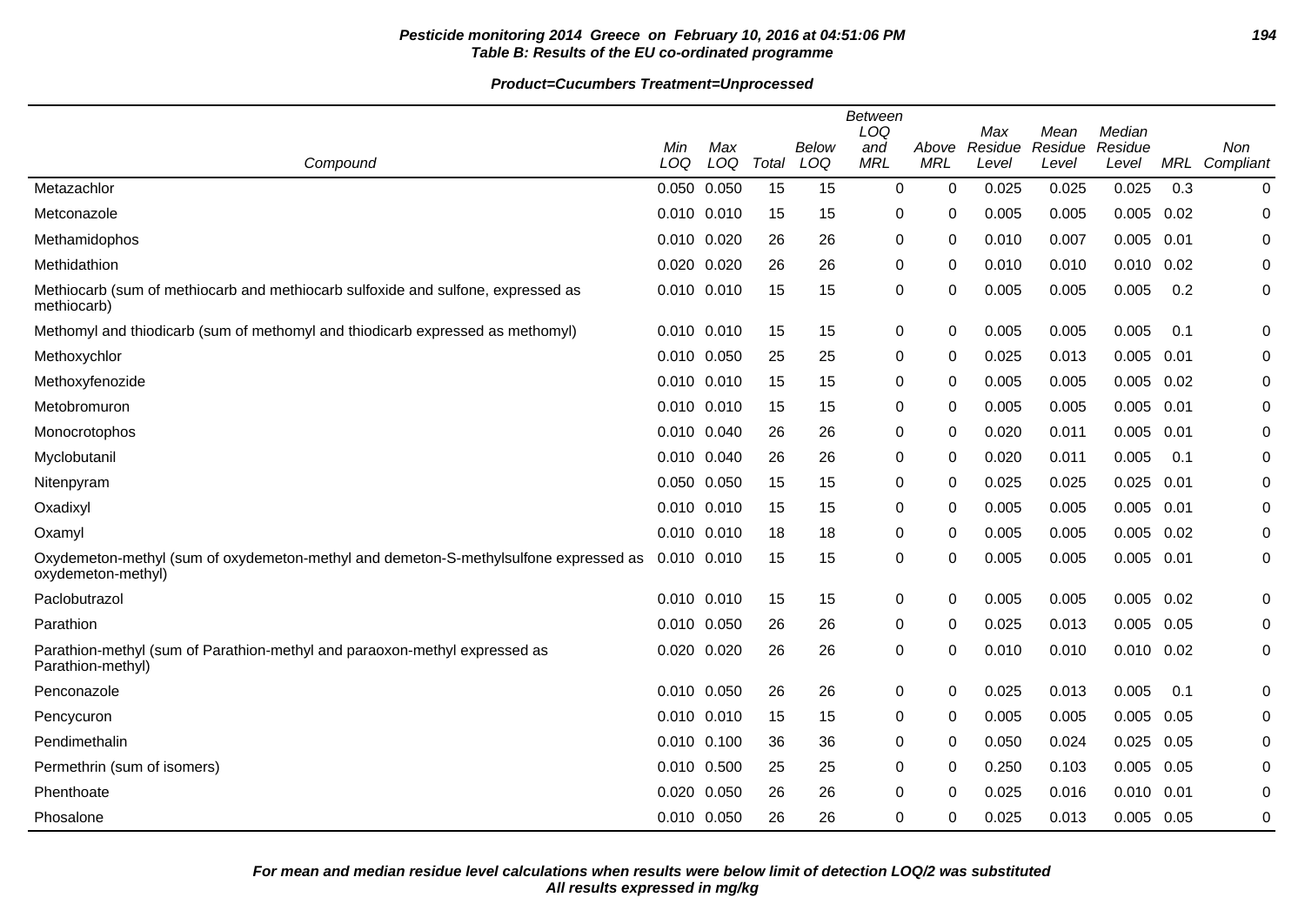## **Pesticide monitoring 2014 Greece on February 10, 2016 at 04:51:06 PM 195 Table B: Results of the EU co-ordinated programme**

| Compound                                                                                                                  | Min<br>LOQ      | Max<br>LOQ | Total | Below<br>LOQ | Between<br>LOQ<br>and<br><b>MRL</b> | Above<br><b>MRL</b> | Max<br>Residue<br>Level | Mean<br>Residue<br>Level | Median<br>Residue<br>Level | MRL                     | <b>Non</b><br>Compliant |
|---------------------------------------------------------------------------------------------------------------------------|-----------------|------------|-------|--------------|-------------------------------------|---------------------|-------------------------|--------------------------|----------------------------|-------------------------|-------------------------|
| Phosmet (phosmet and phosmet oxon expressed as phosmet)                                                                   | 0.010 0.050     |            | 26    | 26           | $\mathbf 0$                         | $\mathbf 0$         | 0.025                   | 0.013                    | 0.005                      | 0.05                    | 0                       |
| Phoxim                                                                                                                    | $0.010$ $0.010$ |            | 15    | 15           | 0                                   | 0                   | 0.005                   | 0.005                    | 0.005                      | 0.01                    | 0                       |
| Pirimicarb (sum of Pirimicarb and desmethyl pirimicarb expressed as Pirimicarb)                                           | 0.010 0.010     |            | 15    | 15           | 0                                   | 0                   | 0.005                   | 0.005                    | 0.005                      | - 1                     | 0                       |
| Pirimiphos-methyl                                                                                                         | 0.010 0.050     |            | 26    | 26           | 0                                   | 0                   | 0.025                   | 0.013                    | 0.005                      | 0.1                     | 0                       |
| Prochloraz (sum of prochloraz and its metabolites containing the 2,4,6-Trichlorophenol moiety<br>expressed as prochloraz) | 0.010 0.010     |            | 15    | 15           | $\pmb{0}$                           | 0                   | 0.005                   | 0.005                    | 0.005                      | 0.05                    | 0                       |
| Procymidone                                                                                                               | 0.010 0.050     |            | 36    | 36           | 0                                   | 0                   | 0.025                   | 0.012                    | $0.010$ $0.02$             |                         | 0                       |
| Profenofos                                                                                                                | 0.010 0.050     |            | 26    | 26           | 0                                   | 0                   | 0.025                   | 0.013                    | 0.005                      | 0.05                    | 0                       |
| Propamocarb (sum of propamocarb and its salt expressed as propamocarb)                                                    | $0.010$ $0.010$ |            | 15    | 12           | 3                                   | $\Omega$            | 0.840                   | 0.085                    | 0.005                      | 10                      | 0                       |
| Propargite                                                                                                                | 0.010 0.010     |            | 15    | 15           | 0                                   | 0                   | 0.005                   | 0.005                    | 0.005                      | 0.01                    | 0                       |
| Propiconazole                                                                                                             | 0.010 0.050     |            | 26    | 26           | 0                                   | 0                   | 0.025                   | 0.013                    | 0.005                      | 0.05                    | 0                       |
| Propoxur                                                                                                                  | 0.010 0.010     |            | 3     | 3            | 0                                   | 0                   | 0.005                   | 0.005                    | 0.005                      | 0.05                    | 0                       |
| Propyzamide                                                                                                               | $0.010$ $0.020$ |            | 26    | 26           | 0                                   | 0                   | 0.010                   | 0.007                    | 0.005                      | 0.02                    | 0                       |
| Prothiofos                                                                                                                | 0.010 0.050     |            | 25    | 25           | 0                                   | 0                   | 0.025                   | 0.013                    | 0.005                      | 0.01                    | 0                       |
| Pymetrozine                                                                                                               | $0.010$ $0.010$ |            | 15    | 15           | 0                                   | $\Omega$            | 0.005                   | 0.005                    | 0.005                      | 0.5                     | 0                       |
| Pyraclostrobin                                                                                                            | 0.010 0.010     |            | 15    | 15           | 0                                   | 0                   | 0.005                   | 0.005                    | 0.005                      | 0.3                     | 0                       |
| Pyrazophos                                                                                                                | 0.010 0.050     |            | 26    | 26           | 0                                   | $\Omega$            | 0.025                   | 0.013                    | 0.005                      | 0.05                    | 0                       |
| Pyrethrins                                                                                                                | 0.010 0.010     |            | 15    | 15           | 0                                   | 0                   | 0.005                   | 0.005                    | 0.005                      | -1                      | 0                       |
| Pyridaben                                                                                                                 | $0.010$ $0.010$ |            | 15    | 15           | 0                                   | 0                   | 0.005                   | 0.005                    | 0.005                      | 0.1                     | 0                       |
| Pyrimethanil                                                                                                              | 0.010 0.050     |            | 26    | 25           | $\mathbf 1$                         | 0                   | 0.025                   | 0.014                    | 0.005                      | $\overline{\mathbf{1}}$ | 0                       |
| Pyriproxyfen                                                                                                              | $0.010$ $0.010$ |            | 15    | 15           | 0                                   | 0                   | 0.005                   | 0.005                    | 0.005                      | 0.1                     | 0                       |
| Quinoxyfen                                                                                                                | 0.010 0.020     |            | 26    | 26           | 0                                   | 0                   | 0.010                   | 0.007                    | 0.005                      | 0.02                    | 0                       |
| Resmethrin (resmethrin including other mixtures of consituent isomers (sum of isomers))                                   | 0.050 0.500     |            | 25    | 25           | $\pmb{0}$                           | 0                   | 0.250                   | 0.115                    | 0.025                      | 0.1                     | 0                       |
| Spinosad (sum of Spinosyn A and Spinosyn D, expressed as Spinosad)                                                        | 0.010 0.010     |            | 15    | 15           | 0                                   | 0                   | 0.005                   | 0.005                    | 0.005                      | -1                      | 0                       |
| Spirodiclofen                                                                                                             | $0.010$ $0.010$ |            | 15    | 15           | $\pmb{0}$                           | $\Omega$            | 0.005                   | 0.005                    | 0.005                      | 0.1                     | 0                       |
| Spiroxamine                                                                                                               | 0.010 0.010     |            | 15    | 15           | 0                                   | 0                   | 0.005                   | 0.005                    | 0.005                      | 0.05                    | 0                       |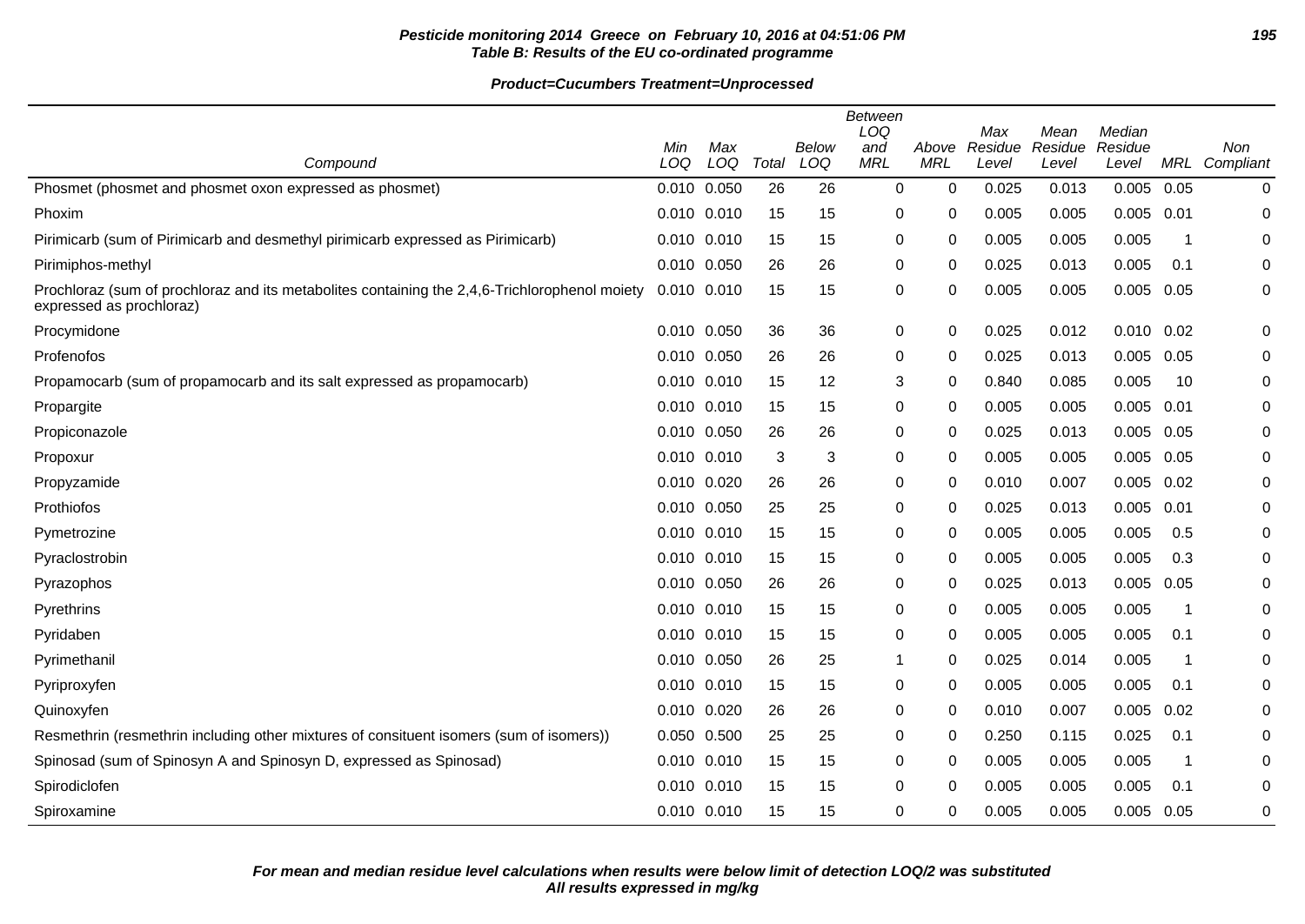## **Pesticide monitoring 2014 Greece on February 10, 2016 at 04:51:06 PM 196 Table B: Results of the EU co-ordinated programme**

| Compound                                                                                                                   | Min<br>LOQ      | Max<br>LOQ | Total | Below<br>LOQ | <b>Between</b><br>LOQ<br>and<br><b>MRL</b> | Above<br><b>MRL</b> | Max<br>Residue<br>Level | Mean<br>Residue<br>Level | Median<br>Residue<br>Level | MRL  | Non<br>Compliant |
|----------------------------------------------------------------------------------------------------------------------------|-----------------|------------|-------|--------------|--------------------------------------------|---------------------|-------------------------|--------------------------|----------------------------|------|------------------|
| Tebuconazole                                                                                                               | 0.010 0.010     |            | 15    | 15           | 0                                          | 0                   | 0.005                   | 0.005                    | 0.005                      | 0.5  | 0                |
| Tebufenozide                                                                                                               | 0.010 0.010     |            | 15    | 15           | 0                                          | 0                   | 0.005                   | 0.005                    | 0.005                      | 0.05 | 0                |
| Tebufenpyrad                                                                                                               | $0.010$ $0.010$ |            | 15    | 15           | 0                                          | 0                   | 0.005                   | 0.005                    | 0.005                      | 0.1  | 0                |
| Tefluthrin                                                                                                                 | 0.010 0.010     |            | 15    | 15           | 0                                          | 0                   | 0.005                   | 0.005                    | 0.005                      | 0.05 | 0                |
| Terbuthylazine                                                                                                             | 0.010 0.050     |            | 25    | 25           | 0                                          | 0                   | 0.025                   | 0.013                    | 0.005                      | 0.05 | 0                |
| Tetraconazole                                                                                                              | 0.010 0.010     |            | 15    | 15           | 0                                          | 0                   | 0.005                   | 0.005                    | 0.005                      | 0.2  | 0                |
| Tetradifon                                                                                                                 | 0.010 0.100     |            | 36    | 36           | 0                                          | 0                   | 0.050                   | 0.019                    | 0.010                      | 0.01 | 0                |
| Thiabendazole                                                                                                              | 0.010 0.010     |            | 15    | 15           | 0                                          | 0                   | 0.005                   | 0.005                    | 0.005                      | 0.05 | 0                |
| Thiacloprid                                                                                                                | 0.010 0.010     |            | 15    | 15           | 0                                          | 0                   | 0.005                   | 0.005                    | 0.005                      | 0.3  | 0                |
| Thiametoxam (sum of thiametoxam and clothianidin expressed as thiametoxam)                                                 | 0.010           | 0.010      | 15    | 14           | $\mathbf{1}$                               | 0                   | 0.075                   | 0.010                    | 0.005                      | 0.5  | 0                |
| Thiophanate-methyl                                                                                                         | 0.010 0.010     |            | 15    | 15           | 0                                          | 0                   | 0.005                   | 0.005                    | 0.005                      | 0.1  | 0                |
| Tolclofos-methyl                                                                                                           | 0.010 0.050     |            | 26    | 26           | 0                                          | 0                   | 0.025                   | 0.013                    | 0.005                      | 0.05 | 0                |
| Tolylfluanid (Sum of tolylfluanid and dimethylaminosulfotoluidide expressed as tolylfluanid)                               | 0.010 0.010     |            | 15    | 15           | 0                                          | 0                   | 0.005                   | 0.005                    | 0.005                      | 0.01 | 0                |
| Triadimefon (sum of Triadimefon and Triadimenol)                                                                           | 0.010 0.020     |            | 26    | 26           | 0                                          | 0                   | 0.010                   | 0.007                    | 0.005                      | 0.2  | 0                |
| Triazophos                                                                                                                 | 0.010 0.020     |            | 26    | 26           | 0                                          | 0                   | 0.010                   | 0.007                    | 0.005                      | 0.01 | 0                |
| Trifloxystrobin                                                                                                            | 0.010 0.010     |            | 15    | 15           | 0                                          | 0                   | 0.005                   | 0.005                    | 0.005                      | 0.2  | 0                |
| Trifluralin                                                                                                                | 0.010 0.050     |            | 36    | 36           | 0                                          | 0                   | 0.025                   | 0.011                    | 0.005                      | 0.5  | 0                |
| Triticonazole                                                                                                              | 0.010 0.010     |            | 15    | 15           | 0                                          | 0                   | 0.005                   | 0.005                    | 0.005                      | 0.01 | 0                |
| Vinclozolin (sum of Vinclozolin and all metabolites containing the 3,5-dichloraniline moiety,<br>expressed as Vinclozolin) | 0.010 0.050     |            | 26    | 26           | 0                                          | 0                   | 0.025                   | 0.013                    | 0.005                      |      | 0                |
| Zoxamide                                                                                                                   | $0.010$ $0.010$ |            | 15    | 15           | 0                                          | 0                   | 0.005                   | 0.005                    | 0.005                      | 2    | 0                |
| tau-Fluvalinate                                                                                                            | 0.010 0.020     |            | 26    | 26           | 0                                          | 0                   | 0.010                   | 0.007                    | $0.005$ 0.05               |      | 0                |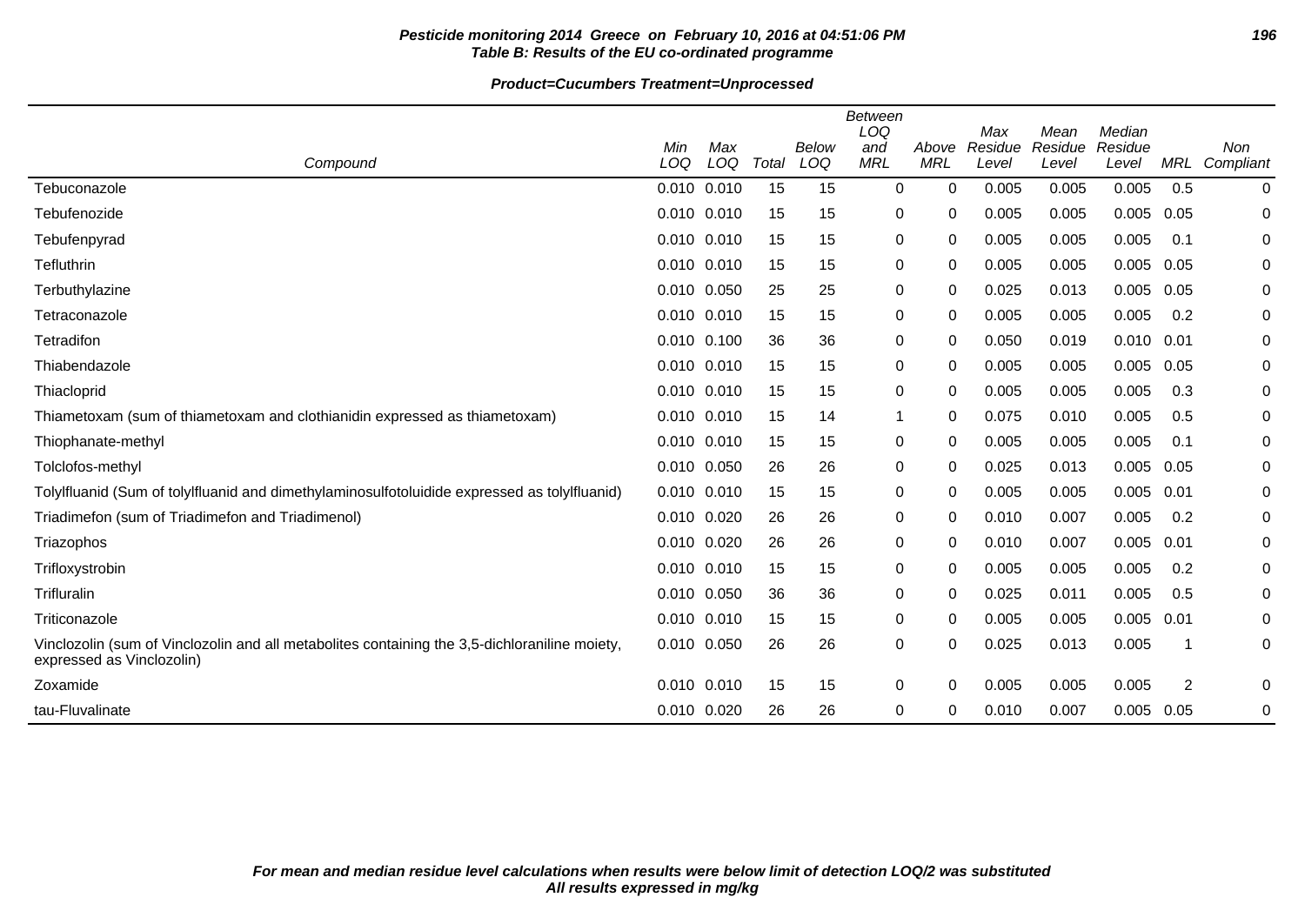#### **Pesticide monitoring 2014 Greece on February 10, 2016 at 04:51:06 PM 197 Table B: Results of the EU co-ordinated programme**

**Product=Mandarins Treatment=Unprocessed**

|                            |                 |            |                |                | <b>Between</b><br>LOQ |                     | Max              | Mean             | Median           |      |                  |
|----------------------------|-----------------|------------|----------------|----------------|-----------------------|---------------------|------------------|------------------|------------------|------|------------------|
| Compound                   | Min<br>LOQ      | Max<br>LOQ | Total          | Below<br>LOQ   | and<br><b>MRL</b>     | Above<br><b>MRL</b> | Residue<br>Level | Residue<br>Level | Residue<br>Level | MRL  | Non<br>Compliant |
| 2,4-D (sum)                | 0.020           | 0.020      | $\overline{2}$ | 2              | $\mathbf 0$           | $\mathbf 0$         | 0.010            | 0.010            | 0.010            | 1    | 0                |
| Abamectin (sum)            | 0.010 0.010     |            | 6              | 6              | 0                     | 0                   | 0.005            | 0.005            | 0.005            | 0.01 | 0                |
| Acephate                   | $0.010$ $0.010$ |            | 6              | 6              | 0                     | 0                   | 0.005            | 0.005            | 0.005            | 0.02 | 0                |
| Acetamiprid                | 0.010 0.010     |            | 6              | 6              | 0                     | 0                   | 0.005            | 0.005            | 0.005            | 1    | 0                |
| Acrinathrin                | 0.010 0.010     |            | 6              | 6              | 0                     | 0                   | 0.005            | 0.005            | 0.005            | 0.2  | 0                |
| Aldicarb (sum)             | 0.010 0.010     |            | 6              | 6              | 0                     | 0                   | 0.005            | 0.005            | 0.005            | 0.02 | 0                |
| <b>Aldrin and Dieldrin</b> | 0.010 0.010     |            | 6              | 6              | 0                     | 0                   | 0.005            | 0.005            | 0.005            | 0.01 | 0                |
| Azinphos-ethyl             | 0.020 0.020     |            | 6              | 6              | 0                     | 0                   | 0.010            | 0.010            | 0.010            | 0.02 | 0                |
| Azinphos-methyl            | 0.010 0.100     |            | 7              | $\overline{7}$ | 0                     | 0                   | 0.050            | 0.011            | 0.005            | 0.05 | 0                |
| Azoxystrobin               | 0.010 0.100     |            | $\overline{7}$ | $\overline{7}$ | 0                     | 0                   | 0.050            | 0.011            | 0.005            | 15   | 0                |
| Benfuracarb                | 0.010 0.010     |            | 6              | 6              | 0                     | 0                   | 0.005            | 0.005            | 0.005            | 0.05 | 0                |
| <b>Bifenthrin</b>          | 0.010 0.010     |            | 6              | 6              | 0                     | 0                   | 0.005            | 0.005            | 0.005            | 0.1  | 0                |
| <b>Bitertanol</b>          | 0.100 0.100     |            | 6              | 6              | 0                     | 0                   | 0.050            | 0.050            | 0.050            | 0.05 | 0                |
| <b>Boscalid</b>            | 0.010 0.010     |            | 6              | 6              | 0                     | 0                   | 0.005            | 0.005            | 0.005            | 2    | 0                |
| Bromopropylate             | 0.050 0.050     |            | 6              | 6              | 0                     | 0                   | 0.025            | 0.025            | 0.025            | 0.01 | 0                |
| Bromuconazole (sum)        | 0.010 0.010     |            | 6              | 6              | 0                     | 0                   | 0.005            | 0.005            | 0.005            | 0.05 | 0                |
| <b>Bupirimate</b>          | 0.010 0.050     |            | $\overline{7}$ | $\overline{7}$ | 0                     | 0                   | 0.025            | 0.008            | 0.005            | 0.05 | 0                |
| <b>Buprofezin</b>          | 0.010 0.100     |            | $\overline{7}$ | $\overline{7}$ | 0                     | 0                   | 0.050            | 0.011            | 0.005            | 1    | 0                |
| Captan                     | 0.010 0.050     |            | 7              | $\overline{7}$ | 0                     | 0                   | 0.025            | 0.008            | 0.005            | 0.02 | 0                |
| Carbaryl                   | 0.010 0.010     |            | 6              | 6              | 0                     | 0                   | 0.005            | 0.005            | 0.005            | 0.05 | 0                |
| Carbendazim and benomyl    | 0.010 0.010     |            | 6              | 6              | 0                     | 0                   | 0.005            | 0.005            | 0.005            | 0.7  | $\mathbf 0$      |
| Carbofuran (sum)           | 0.010 0.010     |            | 6              | 6              | 0                     | 0                   | 0.005            | 0.005            | 0.005            | 0.5  | 0                |
| Carbosulfan                | 0.010 0.010     |            | 6              | 6              | 0                     | 0                   | 0.005            | 0.005            | 0.005            | 0.1  | 0                |
| Chlorfenapyr               | 0.020 0.020     |            | 6              | 6              | 0                     | 0                   | 0.010            | 0.010            | 0.010            | 0.05 | 0                |
| Chlorfenvinphos            | 0.010 0.010     |            | 6              | 6              | 0                     | 0                   | 0.005            | 0.005            | 0.005            | 0.02 | 0                |
| Chlorobenzilate            | 0.010 0.010     |            | 6              | 6              | 0                     | 0                   | 0.005            | 0.005            | 0.005            | 0.02 | 0                |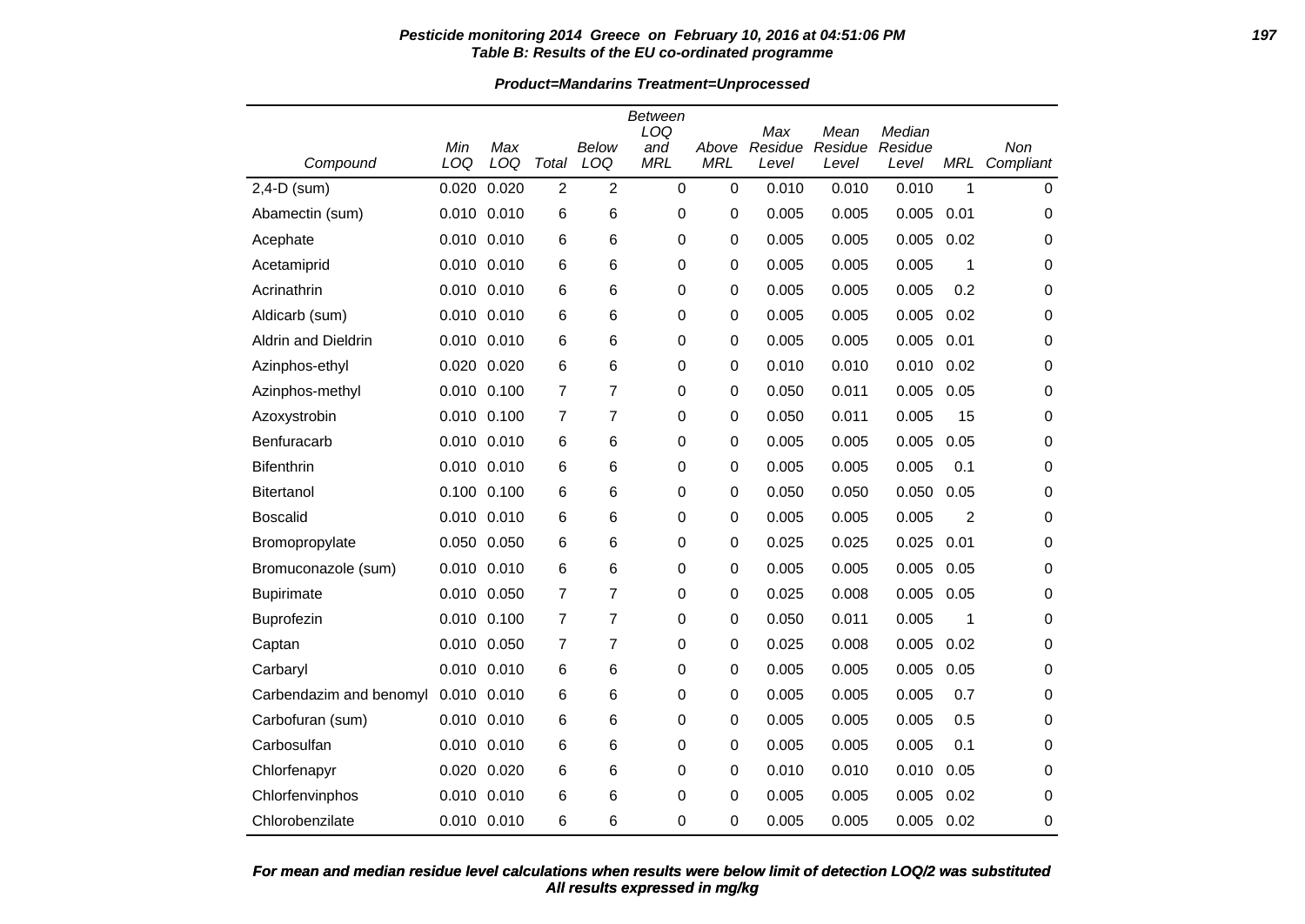## **Pesticide monitoring 2014 Greece on February 10, 2016 at 04:51:06 PM 198 Table B: Results of the EU co-ordinated programme**

| Compound            | Min<br>LOQ  | Max<br>LOQ  | Total          | <b>Below</b><br>LOQ | <b>Between</b><br>LOQ<br>and<br><b>MRL</b> | Above<br><b>MRL</b> | Max<br>Residue<br>Level | Mean<br>Residue<br>Level | Median<br>Residue<br>Level | MRL  | Non<br>Compliant |
|---------------------|-------------|-------------|----------------|---------------------|--------------------------------------------|---------------------|-------------------------|--------------------------|----------------------------|------|------------------|
| Chlorothalonil      | 0.010 0.050 |             | $\overline{7}$ | $\overline{7}$      | $\mathbf 0$                                | 0                   | 0.025                   | 0.008                    | 0.005                      | 0.01 | $\pmb{0}$        |
| Chlorpropham (sum)  |             | 0.010 0.010 | 6              | 6                   | $\mathbf 0$                                | 0                   | 0.005                   | 0.005                    | 0.005                      | 0.05 | 0                |
| Chlorpyrifos        |             | 0.010 0.050 | 7              | 5                   | $\overline{c}$                             | 0                   | 0.180                   | 0.045                    | 0.005                      | 2    | 0                |
| Chlorpyrifos-methyl |             | 0.010 0.050 | $\overline{7}$ | $\overline{7}$      | 0                                          | $\mathbf 0$         | 0.025                   | 0.008                    | 0.005                      | 1    | 0                |
| Clofentezine        |             | 0.010 0.010 | 6              | 6                   | 0                                          | 0                   | 0.005                   | 0.005                    | 0.005                      | 0.5  | 0                |
| Clothianidin        |             | 0.010 0.010 | 6              | 6                   | 0                                          | 0                   | 0.005                   | 0.005                    | 0.005                      | 0.1  | 0                |
| Cyfluthrin (sum)    |             | 0.020 0.020 | 6              | 6                   | 0                                          | 0                   | 0.010                   | 0.010                    | 0.010                      | 0.02 | 0                |
| Cymoxanil           |             | 0.010 0.010 | 6              | 6                   | 0                                          | 0                   | 0.005                   | 0.005                    | 0.005                      | 0.05 | 0                |
| Cypermethrin (sum)  |             | 0.010 0.500 | 7              | $\overline{7}$      | 0                                          | 0                   | 0.250                   | 0.040                    | 0.005                      | 2    | 0                |
| Cyproconazole       |             | 0.010 0.010 | 6              | 6                   | 0                                          | 0                   | 0.005                   | 0.005                    | 0.005                      | 0.05 | 0                |
| Cyprodinil          |             | 0.010 0.010 | 6              | 6                   | $\mathbf 0$                                | 0                   | 0.005                   | 0.005                    | 0.005                      | 0.05 | 0                |
| Cyromazine          |             | 0.010 0.010 | 6              | 6                   | 0                                          | 0                   | 0.005                   | 0.005                    | 0.005                      | 0.05 | 0                |
| DDT (sum)           |             | 0.020 0.050 | $\overline{7}$ | $\overline{7}$      | $\mathbf 0$                                | $\mathbf 0$         | 0.025                   | 0.012                    | 0.010                      | 0.05 | 0                |
| Deltamethrin        |             | 0.010 0.500 | $\overline{7}$ | $\overline{7}$      | 0                                          | 0                   | 0.250                   | 0.040                    | 0.005                      | 0.05 | 0                |
| Diazinon            |             | 0.010 0.050 | $\overline{7}$ | $\overline{7}$      | 0                                          | 0                   | 0.025                   | 0.008                    | 0.005                      | 0.01 | 0                |
| Dichlofluanid       |             | 0.010 0.050 | $\overline{7}$ | $\overline{7}$      | 0                                          | 0                   | 0.025                   | 0.008                    | 0.005                      | 0.01 | 0                |
| <b>Dichlorvos</b>   |             | 0.010 0.050 | 7              | $\overline{7}$      | 0                                          | 0                   | 0.025                   | 0.008                    | 0.005                      | 0.01 | 0                |
| Dicloran            |             | 0.010 0.010 | 6              | 6                   | 0                                          | 0                   | 0.005                   | 0.005                    | 0.005                      | 0.1  | 0                |
| Dicofol (sum)       |             | 0.050 0.050 | 7              | 7                   | 0                                          | 0                   | 0.025                   | 0.025                    | 0.025                      | 2    | 0                |
| Dicrotophos         |             | 0.050 0.050 | 6              | 6                   | 0                                          | 0                   | 0.025                   | 0.025                    | 0.025                      | 0.01 | 0                |
| Diethofencarb       |             | 0.010 0.010 | 6              | 6                   | 0                                          | 0                   | 0.005                   | 0.005                    | 0.005                      | 0.05 | 0                |
| Difenoconazole      |             | 0.010 0.010 | 6              | 6                   | $\mathbf 0$                                | 0                   | 0.005                   | 0.005                    | 0.005                      | 0.1  | 0                |
| Diflubenzuron       |             | 0.010 0.010 | 6              | 6                   | 0                                          | $\mathbf 0$         | 0.005                   | 0.005                    | 0.005                      | 1    | 0                |
| Dimethoate (sum)    |             | 0.010 0.010 | 6              | 6                   | $\mathbf 0$                                | $\mathbf 0$         | 0.005                   | 0.005                    | 0.005                      | 0.02 | 0                |
| Dimethomorph        |             | 0.010 0.010 | 6              | 6                   | 0                                          | 0                   | 0.005                   | 0.005                    | 0.005                      | 0.05 | 0                |
| Diniconazole        |             | 0.010 0.010 | 6              | 6                   | $\mathbf 0$                                | 0                   | 0.005                   | 0.005                    | 0.005                      | 0.05 | 0                |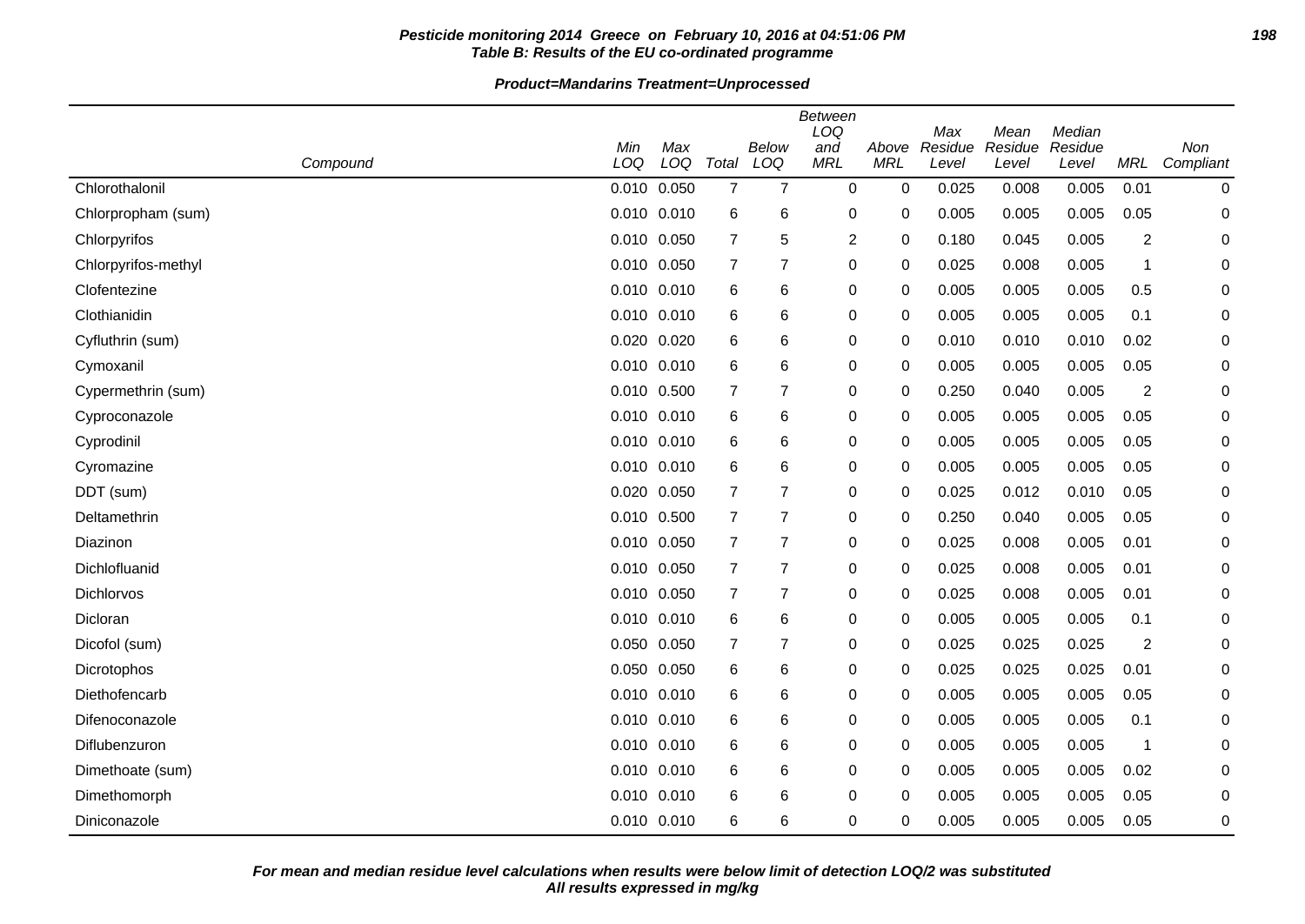## Pesticide monitoring 2014 Greece on February 10, 2016 at 04:51:06 PM **Table B: Results of the EU co-ordinated programme**

|                                                | <b>Between</b><br>LOQ<br>Median<br>Max<br>Mean |            |                |                |                   |                     |                  |                  |                  |            |                  |
|------------------------------------------------|------------------------------------------------|------------|----------------|----------------|-------------------|---------------------|------------------|------------------|------------------|------------|------------------|
| Compound                                       | Min<br>LOQ                                     | Max<br>LOQ | Total          | Below<br>LOQ   | and<br><b>MRL</b> | Above<br><b>MRL</b> | Residue<br>Level | Residue<br>Level | Residue<br>Level | <b>MRL</b> | Non<br>Compliant |
| Diphenylamine                                  | $0.100$ $0.100$                                |            | 6              | 6              | $\mathbf 0$       | $\mathbf 0$         | 0.050            | 0.050            | 0.050            | 0.05       | 0                |
| Dithiocarbamates                               | $0.100$ $0.100$                                |            | 6              | 6              | 0                 | 0                   | 0.050            | 0.050            | 0.050            | 5          | 0                |
| <b>EPN</b>                                     | $0.010$ $0.010$                                |            | 6              | 6              | 0                 | 0                   | 0.005            | 0.005            | 0.005            | 0.01       | 0                |
| Endosulfan (sum)                               | 0.005 0.050                                    |            | 7              | 7              | 0                 | 0                   | 0.025            | 0.006            | 0.003            | 0.05       | 0                |
| Endrin                                         | 0.020 0.050                                    |            | 7              | 7              | 0                 | 0                   | 0.025            | 0.012            | 0.010            | 0.01       | 0                |
| Epoxiconazole                                  | 0.010 0.010                                    |            | 6              | 6              | 0                 | 0                   | 0.005            | 0.005            | 0.005            | 0.05       | 0                |
| Ethion                                         | 0.010 0.010                                    |            | 6              | 6              | 0                 | 0                   | 0.005            | 0.005            | 0.005            | 0.01       | 0                |
| Ethirimol                                      | 0.010 0.010                                    |            | 6              | 6              | 0                 | 0                   | 0.005            | 0.005            | 0.005            | 0.05       | 0                |
| Ethoprophos                                    | 0.010 0.050                                    |            | 7              | 7              | 0                 | 0                   | 0.025            | 0.008            | 0.005            | 0.02       | 0                |
| Etofenprox                                     | $0.010$ $0.010$                                |            | 6              | 6              | 0                 | 0                   | 0.005            | 0.005            | 0.005            | -1         | 0                |
| Famoxadone                                     | $0.010$ $0.010$                                |            | 6              | 6              | $\mathbf 0$       | 0                   | 0.005            | 0.005            | 0.005            | 0.02       | 0                |
| Fenamidone                                     | 0.010 0.010                                    |            | 6              | 6              | 0                 | 0                   | 0.005            | 0.005            | 0.005            | 0.02       | 0                |
| Fenamiphos (sum)                               | $0.010$ $0.010$                                |            | 6              | 6              | $\mathbf 0$       | 0                   | 0.005            | 0.005            | 0.005            | 0.02       | 0                |
| Fenarimol                                      | $0.010$ $0.010$                                |            | 6              | 6              | 0                 | 0                   | 0.005            | 0.005            | 0.005            | 0.02       | 0                |
| Fenazaquin                                     | 0.010 0.010                                    |            | 6              | 6              | 0                 | 0                   | 0.005            | 0.005            | 0.005            | 0.5        | 0                |
| Fenbuconazole                                  | $0.010$ $0.010$                                |            | 6              | 6              | 0                 | 0                   | 0.005            | 0.005            | 0.005            | 0.05       | 0                |
| Fenbutatin oxide                               | 0.010 0.010                                    |            | $\overline{c}$ | $\overline{c}$ | 0                 | 0                   | 0.005            | 0.005            | 0.005            | 5          | 0                |
| Fenhexamid                                     | 0.010 0.010                                    |            | 6              | 6              | 0                 | 0                   | 0.005            | 0.005            | 0.005            | 0.05       | 0                |
| Fenitrothion                                   | 0.010 0.010                                    |            | 6              | 6              | 0                 | 0                   | 0.005            | 0.005            | 0.005            | 0.01       | 0                |
| Fenoxycarb                                     | 0.010 0.500                                    |            | 7              | 7              | 0                 | 0                   | 0.250            | 0.040            | 0.005            | 2          | 0                |
| Fenpropathrin                                  | 0.010 0.500                                    |            | $\overline{7}$ | 7              | 0                 | 0                   | 0.250            | 0.040            | 0.005            | 2          | 0                |
| Fenpropimorph                                  | $0.010$ $0.010$                                |            | 6              | 6              | 0                 | 0                   | 0.005            | 0.005            | 0.005            | 0.05       | 0                |
| Fenpyroximate                                  | $0.010$ $0.010$                                |            | 6              | 6              | $\mathbf 0$       | 0                   | 0.005            | 0.005            | 0.005            | 0.5        | 0                |
| Fenthion (sum)                                 | $0.010$ $0.010$                                |            | 6              | 6              | 0                 | 0                   | 0.005            | 0.005            | 0.005            | 0.01       | 0                |
| Fenvalerate (sum of RR, SS, RS and SR isomers) | 0.010 0.010                                    |            | 6              | 6              | 0                 | 0                   | 0.005            | 0.005            | 0.005            | 0.02       | 0                |
| Fipronil (sum)                                 | 0.010 0.010                                    |            | $\overline{2}$ | $\overline{2}$ | 0                 | 0                   | 0.005            | 0.005            | 0.005 0.005      |            | 0                |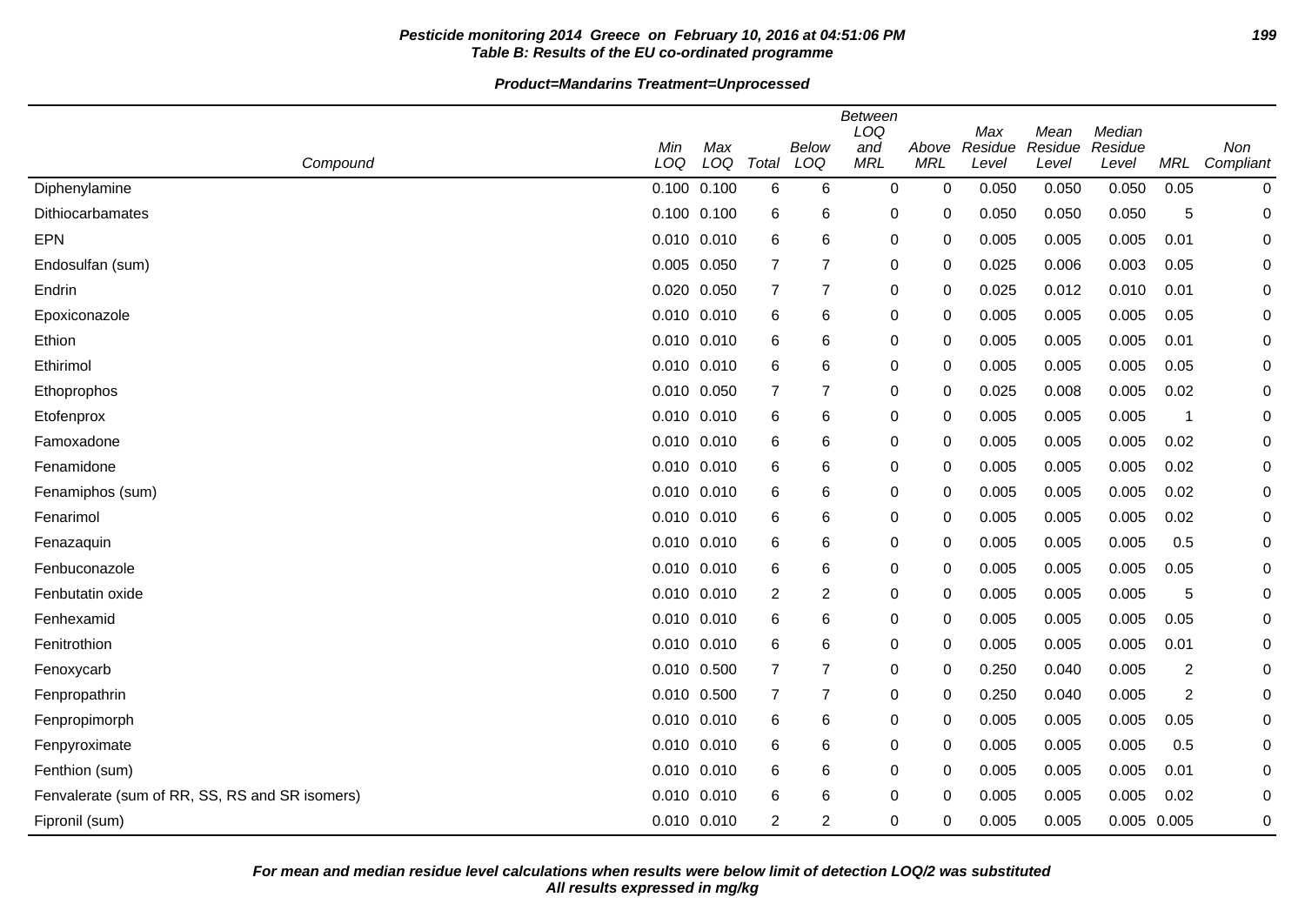## **Pesticide monitoring 2014 Greece on February 10, 2016 at 04:51:06 PM 200 Table B: Results of the EU co-ordinated programme**

| Compound                                                                      | Min<br>LOQ      | Max<br>LOQ | Total          | <b>Below</b><br>LOQ | <b>Between</b><br>LOQ<br>and<br><b>MRL</b> | Above<br><b>MRL</b> | Max<br>Residue<br>Level | Mean<br>Residue<br>Level | Median<br>Residue<br>Level |                         | Non<br>MRL Compliant |
|-------------------------------------------------------------------------------|-----------------|------------|----------------|---------------------|--------------------------------------------|---------------------|-------------------------|--------------------------|----------------------------|-------------------------|----------------------|
| Fludioxonil                                                                   | 0.010 0.010     |            | 2              | 2                   | 0                                          | 0                   | 0.005                   | 0.005                    | 0.005                      | 10                      | $\pmb{0}$            |
| Flufenoxuron                                                                  | 0.010 0.010     |            | 6              | 6                   | 0                                          | 0                   | 0.005                   | 0.005                    | 0.005                      | 0.3                     | 0                    |
| Fluquinconazole                                                               | $0.010$ $0.010$ |            | 6              | 6                   | 0                                          | 0                   | 0.005                   | 0.005                    | 0.005                      | 0.05                    | $\Omega$             |
| Flusilazole                                                                   | $0.010$ $0.010$ |            | 6              | 6                   | 0                                          | 0                   | 0.005                   | 0.005                    | 0.005                      | 0.1                     | 0                    |
| Flutriafol                                                                    | 0.010 0.010     |            | 6              | 6                   | $\pmb{0}$                                  | 0                   | 0.005                   | 0.005                    | 0.005                      | 0.2                     | 0                    |
| Folpet                                                                        | 0.010 0.050     |            | 7              | $\overline{7}$      | 0                                          | 0                   | 0.025                   | 0.008                    | 0.005                      | 0.02                    | 0                    |
| Formetanate                                                                   | $0.010$ $0.010$ |            | 6              | 6                   | 0                                          | 0                   | 0.005                   | 0.005                    | 0.005                      | 0.05                    | 0                    |
| Fosthiazate                                                                   | 0.010 0.010     |            | 6              | 6                   | $\pmb{0}$                                  | 0                   | 0.005                   | 0.005                    | 0.005                      | 0.02                    | 0                    |
| Heptachlor (sum of heptachlor and heptachlor epoxide expressed as heptachlor) | 0.010 0.050     |            | $\overline{7}$ | 7                   | 0                                          | 0                   | 0.025                   | 0.008                    | 0.005                      | 0.01                    | $\Omega$             |
| Hexachlorobenzene                                                             | 0.010 0.010     |            | 6              | 6                   | $\pmb{0}$                                  | 0                   | 0.005                   | 0.005                    | 0.005                      | 0.01                    | $\Omega$             |
| Hexachlorocyclohexane (HCH), alpha-isomer                                     | 0.005 0.005     |            | 6              | 6                   | 0                                          | 0                   | 0.003                   | 0.003                    | 0.003                      | 0.01                    | 0                    |
| Hexachlorocyclohexane (HCH), beta-isomer                                      | 0.005 0.005     |            | 6              | 6                   | $\mathbf 0$                                | 0                   | 0.003                   | 0.003                    | $0.003$ $0.01$             |                         | 0                    |
| Hexaconazole                                                                  | 0.010 0.010     |            | 6              | 6                   | $\pmb{0}$                                  | 0                   | 0.005                   | 0.005                    | 0.005                      | 0.02                    | $\Omega$             |
| Hexythiazox                                                                   | 0.010 0.010     |            | 6              | 6                   | 0                                          | 0                   | 0.005                   | 0.005                    | 0.005                      | -1                      | 0                    |
| Imazalil                                                                      | 0.020 0.020     |            | 6              | 6                   | 0                                          | 0                   | 0.010                   | 0.010                    | 0.010                      | 5                       | 0                    |
| Imidacloprid                                                                  | 0.010 0.010     |            | 6              | 6                   | 0                                          | 0                   | 0.005                   | 0.005                    | 0.005                      | -1                      | 0                    |
| Indoxacarb as sum of the isomers S and R                                      | 0.010 0.010     |            | 6              | 6                   | 0                                          | 0                   | 0.005                   | 0.005                    | 0.005                      | 0.02                    | 0                    |
| loxynil, including its esters expressed as ioxynil                            | 0.010 0.010     |            | $\overline{2}$ | $\overline{2}$      | $\pmb{0}$                                  | 0                   | 0.005                   | 0.005                    | 0.005                      | 0.05                    | $\Omega$             |
| Iprodione                                                                     | $0.010$ $0.100$ |            | $\overline{7}$ | 7                   | 0                                          | 0                   | 0.050                   | 0.011                    | 0.005                      | $\overline{\mathbf{1}}$ | 0                    |
| Iprovalicarb                                                                  | 0.010 0.010     |            | 6              | 6                   | 0                                          | 0                   | 0.005                   | 0.005                    | 0.005                      | 0.05                    | 0                    |
| Isofenphos-methyl                                                             | 0.010 0.010     |            | 6              | 6                   | 0                                          | 0                   | 0.005                   | 0.005                    | 0.005                      | 0.01                    | 0                    |
| Kresoxim-methyl                                                               | 0.010 0.050     |            | $\overline{7}$ | 7                   | 0                                          | 0                   | 0.025                   | 0.008                    | 0.005                      | 0.05                    | 0                    |
| Lambda-Cyhalothrin                                                            | 0.010 0.010     |            | 6              | 6                   | 0                                          | 0                   | 0.005                   | 0.005                    | 0.005                      | 0.2                     | $\Omega$             |
| Lindane (Gamma-isomer of hexachlorociclohexane (HCH))                         | 0.010 0.050     |            | $\overline{7}$ | $\overline{7}$      | 0                                          | 0                   | 0.025                   | 0.008                    | 0.005                      | 0.01                    | 0                    |
| Linuron                                                                       | 0.010 0.010     |            | 6              | 6                   | $\mathbf 0$                                | 0                   | 0.005                   | 0.005                    | 0.005                      | 0.05                    | 0                    |
| Lufenuron                                                                     | 0.010 0.010     |            | 6              | 6                   | 0                                          | 0                   | 0.005                   | 0.005                    | 0.005                      | -1                      | 0                    |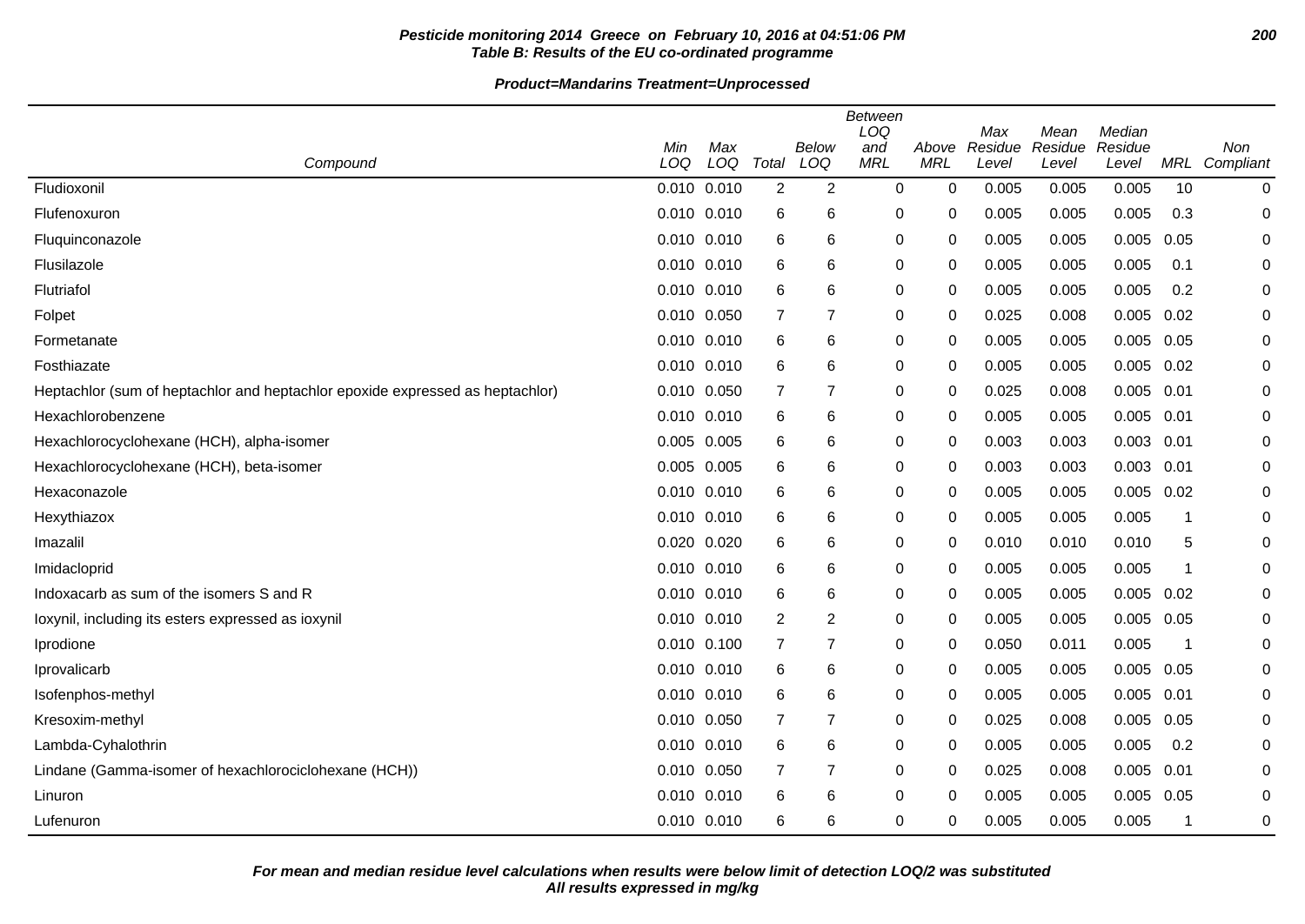## **Pesticide monitoring 2014 Greece on February 10, 2016 at 04:51:06 PM 201 Table B: Results of the EU co-ordinated programme**

**Product=Mandarins Treatment=Unprocessed**

|                                                                                                                 | Min             | Max |       | Below | <b>Between</b><br>LOQ<br>and | Above      | Max<br>Residue | Mean<br>Residue | Median<br>Residue |       | Non           |
|-----------------------------------------------------------------------------------------------------------------|-----------------|-----|-------|-------|------------------------------|------------|----------------|-----------------|-------------------|-------|---------------|
| Compound                                                                                                        | LOQ             | LOQ | Total | LOQ   | <b>MRL</b>                   | <b>MRL</b> | Level          | Level           | Level             |       | MRL Compliant |
| Malathion (sum of malathion and malaoxon expressed as malathion)                                                | 0.010 0.010     |     | 6     | 6     | 0                            | 0          | 0.005          | 0.005           | 0.005             | 0.02  | $\pmb{0}$     |
| Mepanipyrim                                                                                                     | 0.010 0.010     |     | 6     | 6     | 0                            | 0          | 0.005          | 0.005           | 0.005             | 0.01  | 0             |
| Metaflumizone (sum of E- and Z- isomers)                                                                        | 0.010 0.010     |     | 6     | 6     | 0                            | 0          | 0.005          | 0.005           | 0.005             | 0.05  | 0             |
| Metalaxyl (Metalaxyl including other mixtures of constituent isomers including Metalaxyl-M<br>(sum of isomers)) | 0.010 0.010     |     | 6     | 6     | 0                            | 0          | 0.005          | 0.005           | 0.005             | 0.5   | 0             |
| Metazachlor                                                                                                     | 0.050 0.050     |     | 6     | 6     | 0                            | 0          | 0.025          | 0.025           | 0.025             | 0.1   | $\Omega$      |
| Metconazole                                                                                                     | 0.010 0.010     |     | 6     | 6     | 0                            | 0          | 0.005          | 0.005           | 0.005             | 0.02  | 0             |
| Methamidophos                                                                                                   | 0.010 0.010     |     | 6     | 6     | 0                            | 0          | 0.005          | 0.005           | 0.005             | 0.01  | 0             |
| Methidathion                                                                                                    | 0.020 0.020     |     | 6     | 6     | 0                            | 0          | 0.010          | 0.010           | 0.010             | 0.02  | 0             |
| Methiocarb (sum of methiocarb and methiocarb sulfoxide and sulfone, expressed as<br>methiocarb)                 | 0.010 0.010     |     | 6     | 6     | 0                            | $\Omega$   | 0.005          | 0.005           | 0.005             | 0.2   | 0             |
| Methomyl and thiodicarb (sum of methomyl and thiodicarb expressed as methomyl)                                  | 0.010 0.010     |     | 6     | 6     | 0                            | $\Omega$   | 0.005          | 0.005           | 0.005             | 0.02  | $\mathbf 0$   |
| Methoxychlor                                                                                                    | 0.010 0.050     |     | 7     | 7     | 0                            | 0          | 0.025          | 0.008           | $0.005$ 0.01      |       | 0             |
| Methoxyfenozide                                                                                                 | 0.010 0.010     |     | 6     | 6     | 0                            | 0          | 0.005          | 0.005           | 0.005             | -1    | $\Omega$      |
| Metobromuron                                                                                                    | $0.010$ $0.010$ |     | 6     | 6     | 0                            | 0          | 0.005          | 0.005           | 0.005             | 0.01  | 0             |
| Monocrotophos                                                                                                   | 0.010 0.010     |     | 6     | 6     | 0                            | 0          | 0.005          | 0.005           | 0.005             | -0.01 | $\Omega$      |
| Myclobutanil                                                                                                    | $0.010$ $0.010$ |     | 6     | 6     | 0                            | 0          | 0.005          | 0.005           | 0.005             | 3     | 0             |
| Nitenpyram                                                                                                      | 0.050 0.050     |     | 6     | 6     | 0                            | 0          | 0.025          | 0.025           | 0.025             | 0.01  | 0             |
| Oxadixyl                                                                                                        | $0.010$ $0.010$ |     | 6     | 6     | 0                            | 0          | 0.005          | 0.005           | 0.005             | 0.01  | 0             |
| Oxamyl                                                                                                          | $0.010$ $0.010$ |     | 6     | 6     | 0                            | 0          | 0.005          | 0.005           | 0.005             | 0.02  | 0             |
| Oxydemeton-methyl (sum of oxydemeton-methyl and demeton-S-methylsulfone expressed as<br>oxydemeton-methyl)      | 0.010 0.010     |     | 6     | 6     | 0                            | $\Omega$   | 0.005          | 0.005           | 0.005             | 0.01  | 0             |
| Paclobutrazol                                                                                                   | 0.010 0.010     |     | 6     | 6     | 0                            | 0          | 0.005          | 0.005           | 0.005             | 0.5   | $\Omega$      |
| Parathion                                                                                                       | $0.010$ $0.010$ |     | 6     | 6     | 0                            | 0          | 0.005          | 0.005           | 0.005             | 0.05  | 0             |
| Parathion-methyl (sum of Parathion-methyl and paraoxon-methyl expressed as<br>Parathion-methyl)                 | 0.020 0.020     |     | 6     | 6     | 0                            | 0          | 0.010          | 0.010           | 0.010             | 0.02  | $\mathbf 0$   |
| Penconazole                                                                                                     | 0.010 0.010     |     | 6     | 6     | 0                            | 0          | 0.005          | 0.005           | 0.005             | 0.05  | $\mathbf 0$   |
| Pencycuron                                                                                                      | $0.010$ $0.010$ |     | 6     | 6     | $\Omega$                     | 0          | 0.005          | 0.005           | $0.005$ 0.05      |       | $\mathbf 0$   |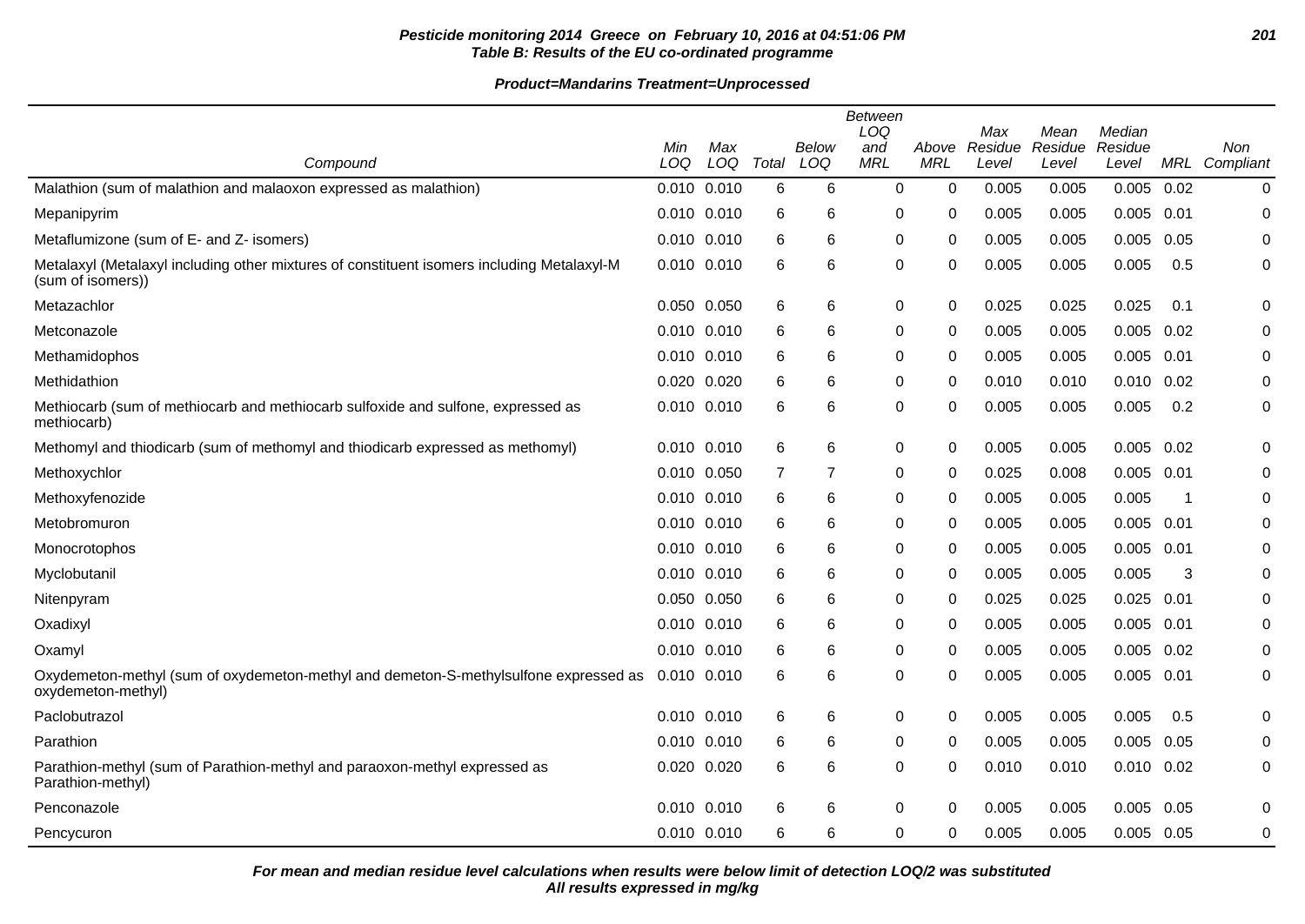## **Pesticide monitoring 2014 Greece on February 10, 2016 at 04:51:06 PM 202 Table B: Results of the EU co-ordinated programme**

| Compound                                                                                                                  | Min<br>LOQ      | Max<br>LOQ | Total          | Below<br>LOQ   | Between<br>LOQ<br>and<br><b>MRL</b> | Above<br><b>MRL</b> | Max<br>Residue<br>Level | Mean<br>Residue<br>Level | Median<br>Residue<br>Level |      | Non<br>MRL Compliant |
|---------------------------------------------------------------------------------------------------------------------------|-----------------|------------|----------------|----------------|-------------------------------------|---------------------|-------------------------|--------------------------|----------------------------|------|----------------------|
| Pendimethalin                                                                                                             | $0.010$ $0.100$ |            | $\overline{7}$ | $\overline{7}$ | $\mathbf 0$                         | $\mathbf 0$         | 0.050                   | 0.011                    | $0.005$ 0.05               |      | $\mathbf 0$          |
| Permethrin (sum of isomers)                                                                                               | 0.010 0.500     |            | 7              | 7              | 0                                   | 0                   | 0.250                   | 0.040                    | $0.005$ 0.05               |      | 0                    |
| Phenthoate                                                                                                                | 0.020 0.020     |            | 6              | 6              | 0                                   | 0                   | 0.010                   | 0.010                    | $0.010$ $0.01$             |      | 0                    |
| Phosalone                                                                                                                 | 0.010 0.010     |            | 6              | 6              | 0                                   | 0                   | 0.005                   | 0.005                    | 0.005                      | 0.05 | 0                    |
| Phosmet (phosmet and phosmet oxon expressed as phosmet)                                                                   | 0.010 0.010     |            | 6              | 6              | 0                                   | 0                   | 0.005                   | 0.005                    | 0.005                      | 0.2  | 0                    |
| Phoxim                                                                                                                    | 0.010 0.010     |            | 6              | 6              | 0                                   | 0                   | 0.005                   | 0.005                    | 0.005                      | 0.01 | 0                    |
| Pirimicarb (sum of Pirimicarb and desmethyl pirimicarb expressed as Pirimicarb)                                           | $0.010$ $0.010$ |            | 6              | 6              | 0                                   | 0                   | 0.005                   | 0.005                    | 0.005                      | 3    | 0                    |
| Pirimiphos-methyl                                                                                                         | 0.010 0.010     |            | 6              | 6              | $\mathbf 0$                         | 0                   | 0.005                   | 0.005                    | 0.005                      | 2    | 0                    |
| Prochloraz (sum of prochloraz and its metabolites containing the 2,4,6-Trichlorophenol moiety<br>expressed as prochloraz) | $0.010$ $0.010$ |            | 6              | 6              | $\mathbf 0$                         | 0                   | 0.005                   | 0.005                    | 0.005                      | 10   | 0                    |
| Procymidone                                                                                                               | 0.010 0.050     |            | 7              | 7              | 0                                   | 0                   | 0.025                   | 0.008                    | 0.005                      | 0.02 | 0                    |
| Profenofos                                                                                                                | 0.010 0.010     |            | 6              | 6              | $\mathbf 0$                         | 0                   | 0.005                   | 0.005                    | 0.005                      | 0.05 | 0                    |
| Propamocarb (sum of propamocarb and its salt expressed as propamocarb)                                                    | 0.010 0.010     |            | 6              | 6              | 0                                   | 0                   | 0.005                   | 0.005                    | 0.005                      | 10   | 0                    |
| Propargite                                                                                                                | 0.010 0.010     |            | 6              | 6              | $\mathbf 0$                         | 0                   | 0.005                   | 0.005                    | 0.005                      | 3    | 0                    |
| Propiconazole                                                                                                             | 0.010 0.010     |            | 6              | 6              | $\mathbf 0$                         | 0                   | 0.005                   | 0.005                    | 0.005                      | 0.05 | 0                    |
| Propyzamide                                                                                                               | 0.010 0.010     |            | 6              | 6              | 0                                   | 0                   | 0.005                   | 0.005                    | $0.005$ 0.02               |      | 0                    |
| Prothioconazole (prothioconazole-desthio)                                                                                 | $0.010$ $0.010$ |            | 2              | 2              | 0                                   | 0                   | 0.005                   | 0.005                    | 0.005                      | 0.02 | 0                    |
| Prothiofos                                                                                                                | 0.010 0.050     |            | 7              | $\overline{7}$ | 0                                   | $\Omega$            | 0.025                   | 0.008                    | 0.005                      | 0.01 | 0                    |
| Pymetrozine                                                                                                               | 0.010 0.010     |            | 6              | 6              | 0                                   | 0                   | 0.005                   | 0.005                    | 0.005                      | 0.3  | 0                    |
| Pyraclostrobin                                                                                                            | $0.010$ $0.010$ |            | 6              | 6              | 0                                   | 0                   | 0.005                   | 0.005                    | 0.005                      | -1   | 0                    |
| Pyrazophos                                                                                                                | 0.010 0.010     |            | 6              | 6              | $\mathbf 0$                         | $\Omega$            | 0.005                   | 0.005                    | $0.005$ 0.05               |      | 0                    |
| Pyrethrins                                                                                                                | $0.010$ $0.010$ |            | 6              | 6              | $\mathbf 0$                         | 0                   | 0.005                   | 0.005                    | 0.005                      | -1   | 0                    |
| Pyridaben                                                                                                                 | 0.010 0.010     |            | 6              | 6              | 0                                   | 0                   | 0.005                   | 0.005                    | 0.005                      | 0.5  | 0                    |
| Pyrimethanil                                                                                                              | $0.010$ $0.010$ |            | 6              | 6              | $\mathbf 0$                         | $\Omega$            | 0.005                   | 0.005                    | 0.005                      | 10   | 0                    |
| Pyriproxyfen                                                                                                              | $0.010$ $0.010$ |            | 6              | 5              | 1                                   | 0                   | 0.018                   | 0.007                    | 0.005                      | 0.6  | 0                    |
| Quinoxyfen                                                                                                                | 0.010 0.010     |            | 6              | 6              | $\mathbf 0$                         | 0                   | 0.005                   | 0.005                    | 0.005                      | 0.02 | 0                    |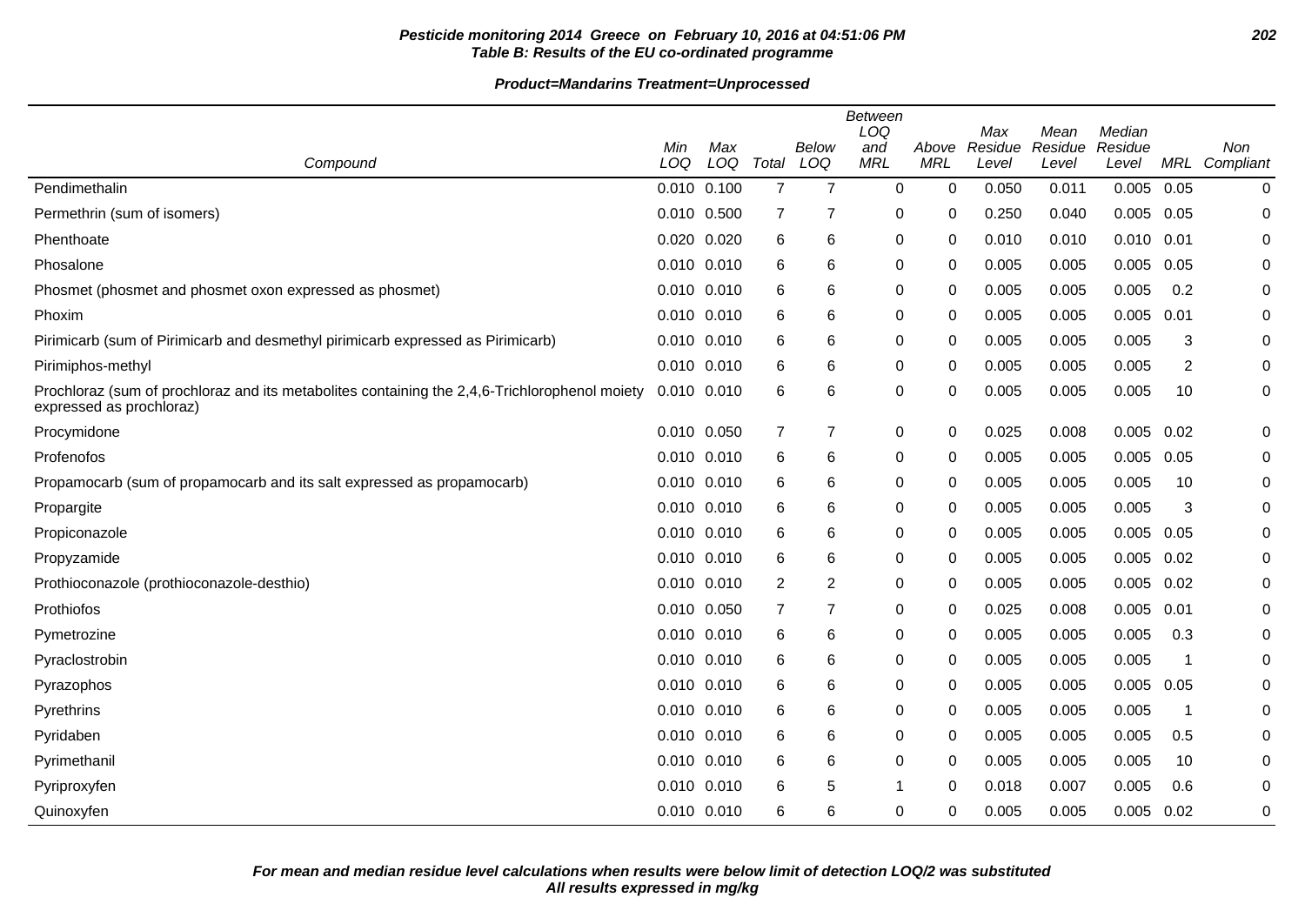## **Pesticide monitoring 2014 Greece on February 10, 2016 at 04:51:06 PM 203 Table B: Results of the EU co-ordinated programme**

|                                                                                                                            |             |            |                |                | <b>Between</b><br>LOQ |                     | Max              | Mean             | Median           |      |                  |
|----------------------------------------------------------------------------------------------------------------------------|-------------|------------|----------------|----------------|-----------------------|---------------------|------------------|------------------|------------------|------|------------------|
| Compound                                                                                                                   | Min<br>LOQ  | Max<br>LOQ | Total          | Below<br>LOQ   | and<br><b>MRL</b>     | Above<br><b>MRL</b> | Residue<br>Level | Residue<br>Level | Residue<br>Level | MRL  | Non<br>Compliant |
| Resmethrin (resmethrin including other mixtures of consituent isomers (sum of isomers))                                    | 0.050 0.500 |            | 5              | 5              | 0                     | $\mathbf 0$         | 0.250            | 0.070            | 0.025            | 0.1  | 0                |
| Spinosad (sum of Spinosyn A and Spinosyn D, expressed as Spinosad)                                                         | 0.010 0.010 |            | 6              | 6              | 0                     | 0                   | 0.005            | 0.005            | 0.005            | 0.3  | 0                |
| Spirodiclofen                                                                                                              | 0.010 0.010 |            | 6              | 6              | $\pmb{0}$             | 0                   | 0.005            | 0.005            | 0.005            | 0.4  | 0                |
| Spiroxamine                                                                                                                | 0.010 0.010 |            | 6              | 6              | $\mathbf 0$           | 0                   | 0.005            | 0.005            | 0.005            | 0.05 | 0                |
| Tebuconazole                                                                                                               | 0.010 0.010 |            | 6              | 6              | 0                     | $\Omega$            | 0.005            | 0.005            | 0.005            | 3    | 0                |
| Tebufenozide                                                                                                               | 0.010 0.010 |            | 6              | 6              | $\mathbf 0$           | $\mathbf{0}$        | 0.005            | 0.005            | 0.005            | 2    | $\Omega$         |
| Tebufenpyrad                                                                                                               | 0.010 0.010 |            | 6              | 6              | 0                     | 0                   | 0.005            | 0.005            | 0.005            | 0.5  | 0                |
| Teflubenzuron                                                                                                              | 0.010 0.010 |            | 2              | 2              | 0                     | 0                   | 0.005            | 0.005            | 0.005            | 0.05 | 0                |
| Tefluthrin                                                                                                                 | 0.010 0.010 |            | 6              | 6              | $\pmb{0}$             | $\mathbf{0}$        | 0.005            | 0.005            | 0.005            | 0.05 | 0                |
| Terbuthylazine                                                                                                             | 0.010 0.050 |            | 7              | $\overline{7}$ | $\mathbf 0$           | 0                   | 0.025            | 0.008            | 0.005            | 0.1  | 0                |
| Tetraconazole                                                                                                              | 0.010 0.010 |            | 6              | 6              | 0                     | $\Omega$            | 0.005            | 0.005            | 0.005            | 0.02 | 0                |
| Tetradifon                                                                                                                 | 0.010 0.100 |            | $\overline{7}$ | 7              | $\mathbf 0$           | $\mathbf{0}$        | 0.050            | 0.011            | 0.005            | 0.01 | 0                |
| Thiabendazole                                                                                                              | 0.010 0.010 |            | 6              | 6              | 0                     | 0                   | 0.005            | 0.005            | 0.005            | 5    | 0                |
| Thiacloprid                                                                                                                | 0.010 0.010 |            | 6              | 6              | 0                     | 0                   | 0.005            | 0.005            | 0.005            | 0.02 | 0                |
| Thiametoxam (sum of thiametoxam and clothianidin expressed as thiametoxam)                                                 | 0.010 0.010 |            | 6              | 6              | 0                     | 0                   | 0.005            | 0.005            | 0.005            | 0.2  | 0                |
| Thiophanate-methyl                                                                                                         | 0.010 0.010 |            | 6              | 6              | 0                     | 0                   | 0.005            | 0.005            | 0.005            | 6    | 0                |
| Tolclofos-methyl                                                                                                           | 0.010 0.010 |            | 6              | 6              | 0                     | 0                   | 0.005            | 0.005            | 0.005            | 0.05 | 0                |
| Tolylfluanid (Sum of tolylfluanid and dimethylaminosulfotoluidide expressed as tolylfluanid)                               | 0.010 0.010 |            | 6              | 6              | 0                     | $\mathbf{0}$        | 0.005            | 0.005            | 0.005            | 0.02 | 0                |
| Triadimefon (sum of Triadimefon and Triadimenol)                                                                           | 0.010 0.010 |            | 6              | 6              | 0                     | 0                   | 0.005            | 0.005            | 0.005            | 0.1  | 0                |
| Triazophos                                                                                                                 | 0.010 0.010 |            | 6              | 6              | 0                     | 0                   | 0.005            | 0.005            | 0.005            | 0.01 | 0                |
| Trifloxystrobin                                                                                                            | 0.010 0.010 |            | 6              | 6              | 0                     | 0                   | 0.005            | 0.005            | 0.005            | 0.3  | 0                |
| Triflumuron                                                                                                                | 0.010 0.010 |            | 2              | 2              | 0                     | 0                   | 0.005            | 0.005            | 0.005            | -1   | 0                |
| Trifluralin                                                                                                                | 0.010 0.050 |            | 7              | 7              | 0                     | 0                   | 0.025            | 0.008            | 0.005            | 0.1  | $\Omega$         |
| Triticonazole                                                                                                              | 0.010 0.010 |            | 6              | 6              | 0                     | $\Omega$            | 0.005            | 0.005            | 0.005            | 0.01 | 0                |
| Vinclozolin (sum of Vinclozolin and all metabolites containing the 3,5-dichloraniline moiety,<br>expressed as Vinclozolin) | 0.010 0.010 |            | 6              | 6              | 0                     | 0                   | 0.005            | 0.005            | 0.005            | 0.05 | 0                |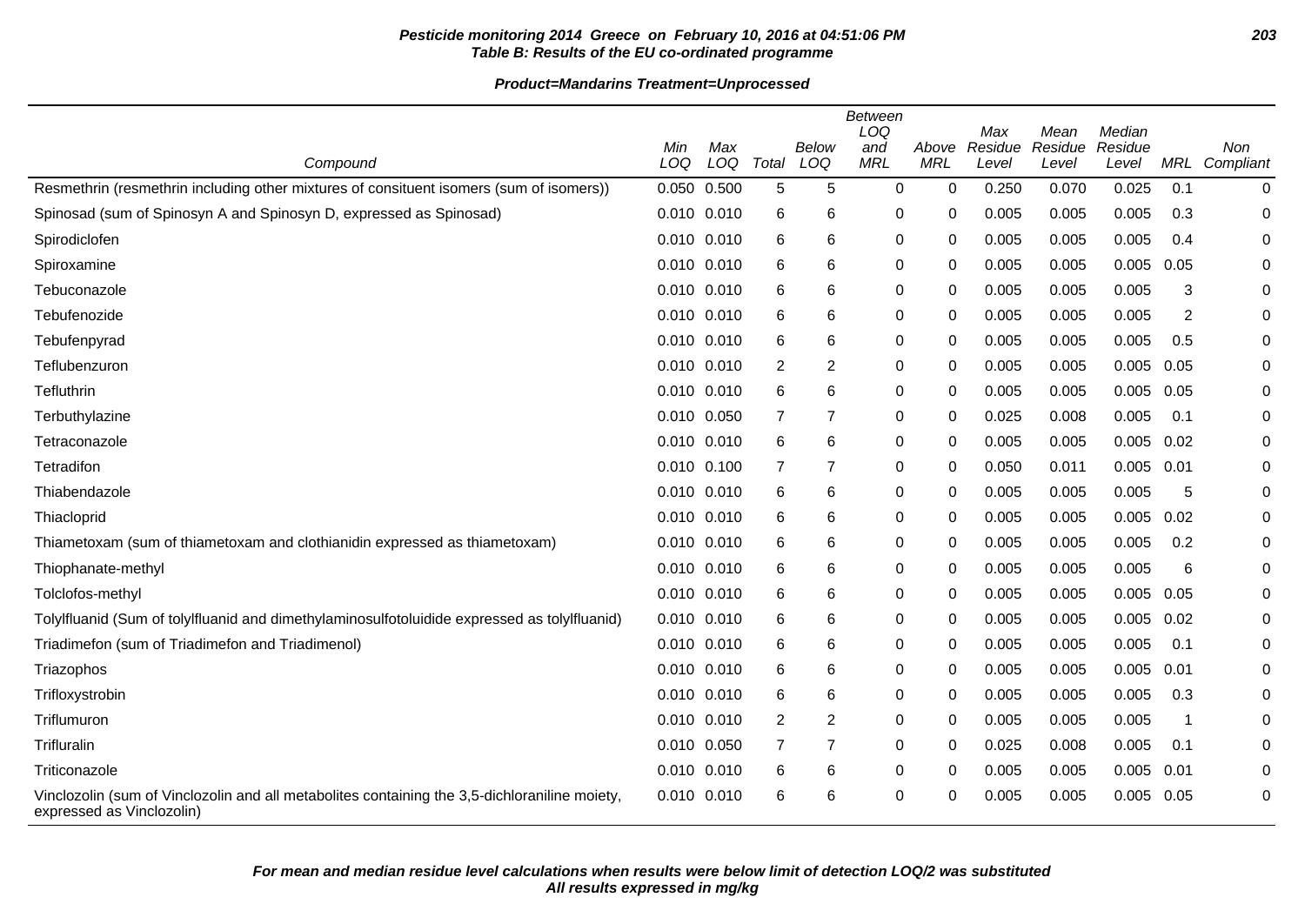#### **Pesticide monitoring 2014 Greece on February 10, 2016 at 04:51:06 PM 204 Table B: Results of the EU co-ordinated programme**

| Compound        | Min<br>LOQ | Max<br>LOQ      | Total | Below<br>LOQ | <b>Between</b><br>LOQ<br>and<br>MRL | Above<br>MRL | Max<br>Level | Mean<br>Residue Residue Residue<br>Level | Median<br>Level | MRL  | Non<br>Compliant |
|-----------------|------------|-----------------|-------|--------------|-------------------------------------|--------------|--------------|------------------------------------------|-----------------|------|------------------|
| Zoxamide        |            | $0.010$ $0.010$ |       |              |                                     | 0            | 0.005        | 0.005                                    | 0.005           | 0.02 | 0                |
| tau-Fluvalinate |            | $0.010$ $0.010$ |       | 6            |                                     | $\Omega$     | 0.005        | 0.005                                    | 0.005           | 0.1  | 0                |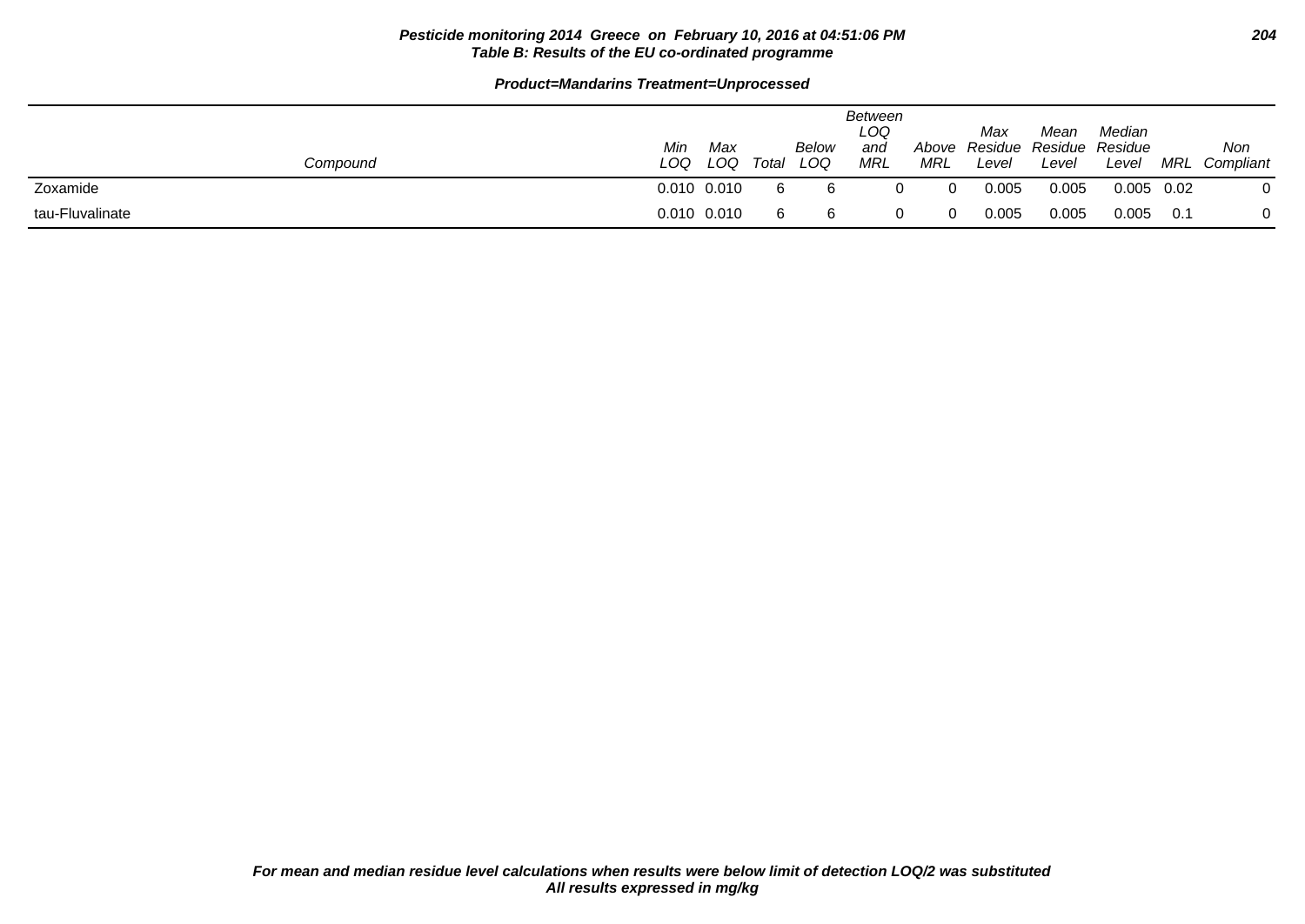#### **Pesticide monitoring 2014 Greece on February 10, 2016 at 04:51:06 PM 205 Table B: Results of the EU co-ordinated programme**

**Product=Oranges Treatment=Unprocessed**

|                         |             |             |       |              | Between<br>LOQ    |                     | Max              | Mean             | Median           |      | Non         |
|-------------------------|-------------|-------------|-------|--------------|-------------------|---------------------|------------------|------------------|------------------|------|-------------|
| Compound                | Min<br>LOQ  | Max<br>LOQ  | Total | Below<br>LOQ | and<br><b>MRL</b> | Above<br><b>MRL</b> | Residue<br>Level | Residue<br>Level | Residue<br>Level | MRL  | Compliant   |
| 2,4-D (sum)             | 0.020       | 0.050       | 5     | 5            | $\mathbf 0$       | $\mathbf 0$         | 0.025            | 0.013            | 0.010            | 1    | $\mathbf 0$ |
| Abamectin (sum)         |             | 0.010 0.010 | 9     | 9            | 0                 | 0                   | 0.005            | 0.005            | 0.005            | 0.01 | 0           |
| Acephate                |             | 0.010 0.020 | 15    | 15           | 0                 | 0                   | 0.010            | 0.007            | 0.005            | 0.02 | 0           |
| Acetamiprid             |             | 0.010 0.010 | 9     | 9            | 0                 | 0                   | 0.005            | 0.005            | 0.005            | 1    | 0           |
| Acrinathrin             |             | 0.010 0.050 | 15    | 15           | 0                 | $\pmb{0}$           | 0.025            | 0.013            | 0.005            | 0.2  | 0           |
| Aldicarb (sum)          |             | 0.010 0.010 | 10    | 10           | 0                 | 0                   | 0.005            | 0.005            | 0.005            | 0.02 | 0           |
| Aldrin and Dieldrin     |             | 0.010 0.020 | 15    | 15           | 0                 | 0                   | 0.010            | 0.007            | 0.005            | 0.01 | 0           |
| Azinphos-ethyl          |             | 0.020 0.020 | 15    | 15           | 0                 | 0                   | 0.010            | 0.010            | 0.010            | 0.02 | 0           |
| Azinphos-methyl         |             | 0.010 0.100 | 19    | 19           | 0                 | $\pmb{0}$           | 0.050            | 0.016            | 0.010            | 0.05 | 0           |
| Azoxystrobin            |             | 0.010 0.100 | 19    | 19           | 0                 | 0                   | 0.050            | 0.016            | 0.010            | 15   | 0           |
| Benfuracarb             |             | 0.010 0.010 | 9     | 9            | 0                 | 0                   | 0.005            | 0.005            | 0.005            | 0.05 | 0           |
| <b>Bifenthrin</b>       |             | 0.010 0.050 | 15    | 15           | 0                 | 0                   | 0.025            | 0.013            | 0.005            | 0.1  | 0           |
| Bitertanol              |             | 0.100 0.100 | 9     | 9            | 0                 | 0                   | 0.050            | 0.050            | 0.050            | 0.05 | 0           |
| <b>Boscalid</b>         |             | 0.010 0.010 | 9     | 9            | 0                 | $\pmb{0}$           | 0.005            | 0.005            | 0.005            | 2    | $\mathbf 0$ |
| Bromopropylate          |             | 0.050 0.050 | 9     | 9            | 0                 | $\pmb{0}$           | 0.025            | 0.025            | 0.025            | 0.01 | 0           |
| Bromuconazole (sum)     |             | 0.010 0.010 | 9     | 9            | 0                 | 0                   | 0.005            | 0.005            | 0.005            | 0.05 | 0           |
| <b>Bupirimate</b>       |             | 0.010 0.050 | 19    | 19           | 0                 | 0                   | 0.025            | 0.011            | 0.010            | 0.05 | 0           |
| Buprofezin              |             | 0.010 0.100 | 13    | 13           | 0                 | 0                   | 0.050            | 0.019            | 0.005            | 1    | 0           |
| Captan                  |             | 0.010 0.050 | 13    | 13           | 0                 | $\pmb{0}$           | 0.025            | 0.011            | 0.005            | 0.02 | 0           |
| Carbaryl                | 0.010 0.010 |             | 10    | 10           | 0                 | 0                   | 0.005            | 0.005            | 0.005            | 0.05 | 0           |
| Carbendazim and benomyl | 0.010 0.010 |             | 8     | 8            | 0                 | 0                   | 0.005            | 0.005            | 0.005            | 0.2  | 0           |
|                         |             | 0.010 0.010 | 1     | 1            | 0                 | 0                   | 0.005            | 0.005            | 0.005            | 0.7  | 0           |
| Carbofuran (sum)        |             | 0.010 0.010 | 10    | 10           | 0                 | 0                   | 0.005            | 0.005            | 0.005            | 0.5  | 0           |
| Carbosulfan             |             | 0.010 0.010 | 9     | 9            | 0                 | $\pmb{0}$           | 0.005            | 0.005            | 0.005            | 0.1  | $\mathbf 0$ |
| Chlorfenapyr            |             | 0.020 0.020 | 9     | 9            | 0                 | 0                   | 0.010            | 0.010            | 0.010            | 0.05 | 0           |
| Chlorfenvinphos         |             | 0.010 0.020 | 15    | 15           | 0                 | 0                   | 0.010            | 0.007            | 0.005            | 0.02 | 0           |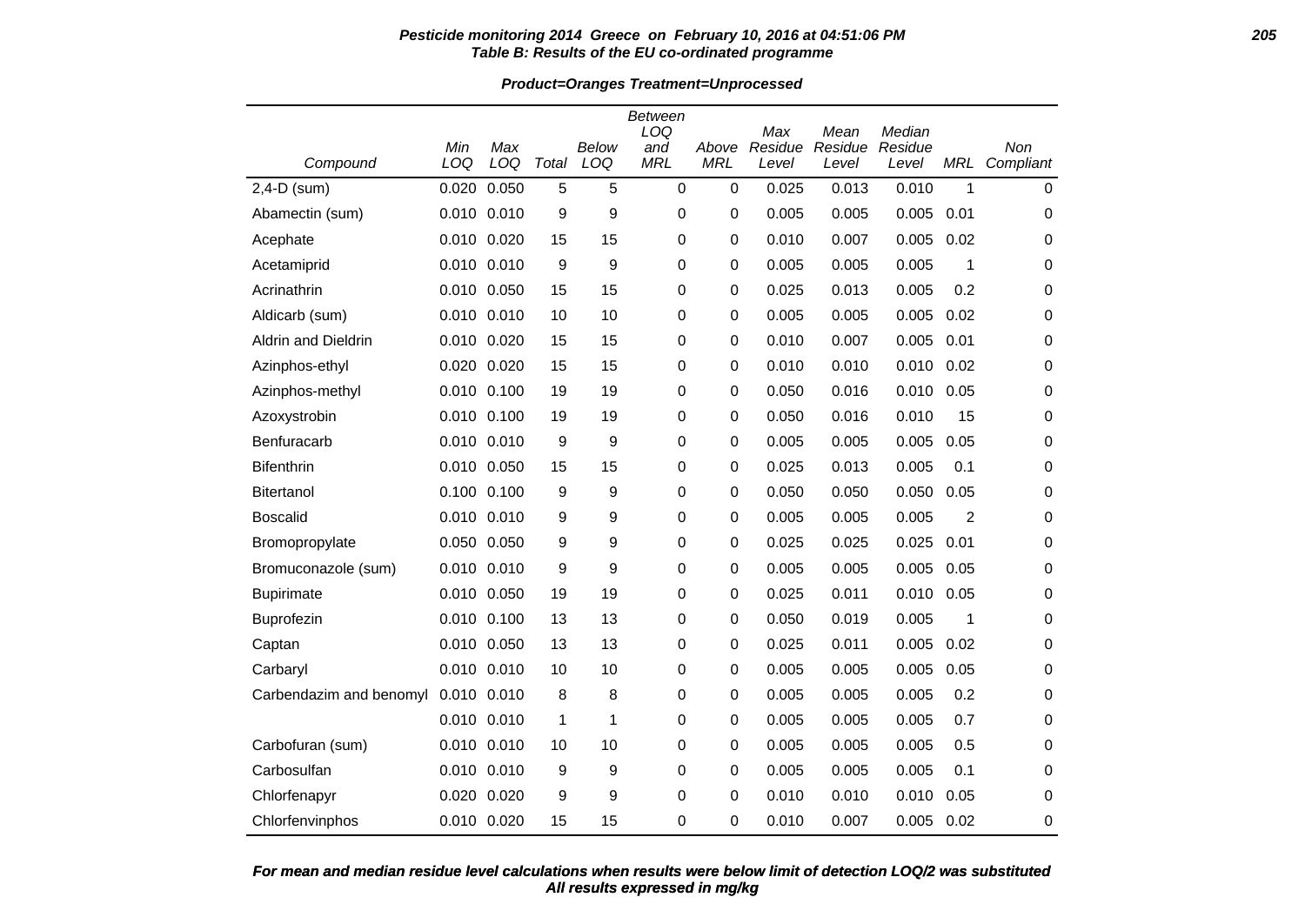#### **Pesticide monitoring 2014 Greece on February 10, 2016 at 04:51:06 PM 206 Table B: Results of the EU co-ordinated programme**

**Product=Oranges Treatment=Unprocessed**

|                     |             |       |             |              | <b>Between</b> |            |                |                 |                   |                |             |
|---------------------|-------------|-------|-------------|--------------|----------------|------------|----------------|-----------------|-------------------|----------------|-------------|
|                     | Min         | Max   |             | <b>Below</b> | LOQ<br>and     | Above      | Max<br>Residue | Mean<br>Residue | Median<br>Residue |                | Non         |
| Compound            | LOQ         | LOQ   | Total       | LOQ          | <b>MRL</b>     | <b>MRL</b> | Level          | Level           | Level             | MRL            | Compliant   |
| Chlorobenzilate     | 0.010       | 0.010 | 9           | 9            | 0              | 0          | 0.005          | 0.005           | 0.005             | 0.02           | $\mathbf 0$ |
| Chlorothalonil      | 0.010 0.050 |       | 19          | 19           | 0              | 0          | 0.025          | 0.011           | 0.010             | 0.01           | $\mathbf 0$ |
| Chlorpropham (sum)  | 0.010 0.010 |       | 9           | 9            | 0              | 0          | 0.005          | 0.005           | 0.005             | 0.05           | $\mathbf 0$ |
| Chlorpyrifos        | 0.010 0.010 |       | 1           | 0            | 1              | 0          | 0.063          | 0.063           | 0.063             | $\overline{2}$ | $\mathbf 0$ |
|                     | 0.010 0.050 |       | 18          | 18           | 0              | 0          | 0.025          | 0.011           | 0.010             | 0.3            | $\mathbf 0$ |
| Chlorpyrifos-methyl | 0.010 0.010 |       | $\mathbf 1$ | 1            | 0              | 0          | 0.005          | 0.005           | 0.005             | 1              | $\mathbf 0$ |
|                     | 0.010 0.050 |       | 18          | 18           | 0              | 0          | 0.025          | 0.011           | 0.010             | 0.5            | 0           |
| Clofentezine        | 0.010 0.010 |       | 9           | 9            | 0              | 0          | 0.005          | 0.005           | 0.005             | 0.5            | 0           |
| Clothianidin        | 0.010 0.010 |       | 9           | 9            | 0              | 0          | 0.005          | 0.005           | 0.005             | 0.1            | 0           |
| Cyfluthrin (sum)    | 0.020 0.020 |       | 15          | 15           | 0              | 0          | 0.010          | 0.010           | 0.010             | 0.02           | 0           |
| Cymoxanil           | 0.010 0.010 |       | 9           | 9            | 0              | 0          | 0.005          | 0.005           | 0.005             | 0.05           | 0           |
| Cypermethrin (sum)  | 0.010 0.500 |       | 19          | 19           | 0              | 0          | 0.250          | 0.058           | 0.010             | $\overline{2}$ | $\mathbf 0$ |
| Cyproconazole       | 0.010 0.010 |       | 9           | 9            | 0              | 0          | 0.005          | 0.005           | 0.005             | 0.05           | $\mathbf 0$ |
| Cyprodinil          | 0.010 0.020 |       | 15          | 15           | 0              | 0          | 0.010          | 0.007           | 0.005             | 0.05           | $\mathbf 0$ |
| Cyromazine          | 0.010 0.010 |       | 9           | 9            | 0              | 0          | 0.005          | 0.005           | 0.005             | 0.05           | $\mathbf 0$ |
| DDT (sum)           | 0.020       | 0.050 | 13          | 13           | 0              | 0          | 0.025          | 0.015           | 0.010             | 0.05           | 0           |
| Deltamethrin        | 0.010 0.500 |       | 19          | 19           | 0              | 0          | 0.250          | 0.058           | 0.010             | 0.05           | 0           |
| Diazinon            | 0.010 0.050 |       | 19          | 19           | 0              | 0          | 0.025          | 0.011           | 0.010             | 0.01           | 0           |
| Dichlofluanid       | 0.010 0.050 |       | 13          | 13           | 0              | 0          | 0.025          | 0.011           | 0.005             | 0.01           | 0           |
| Dichlorvos          | 0.010 0.050 |       | 19          | 19           | 0              | 0          | 0.025          | 0.011           | 0.010             | 0.01           | 0           |
| Dicloran            | 0.010       | 0.010 | 9           | 9            | 0              | 0          | 0.005          | 0.005           | 0.005             | 0.1            | 0           |
| Dicofol (sum)       | 0.050 0.050 |       | 19          | 19           | 0              | 0          | 0.025          | 0.025           | 0.025             | $\overline{2}$ | 0           |
| Dicrotophos         | 0.050       | 0.050 | 9           | 9            | 0              | 0          | 0.025          | 0.025           | 0.025             | 0.01           | $\mathbf 0$ |
| Diethofencarb       | 0.010 0.010 |       | 9           | 9            | 0              | 0          | 0.005          | 0.005           | 0.005             | 0.05           | $\mathbf 0$ |
| Difenoconazole      | 0.010 0.010 |       | 9           | 9            | 0              | $\Omega$   | 0.005          | 0.005           | 0.005             | 0.1            | $\mathbf 0$ |
| Diflubenzuron       | 0.010 0.010 |       | 9           | 9            | 0              | 0          | 0.005          | 0.005           | 0.005             | 1              | 0           |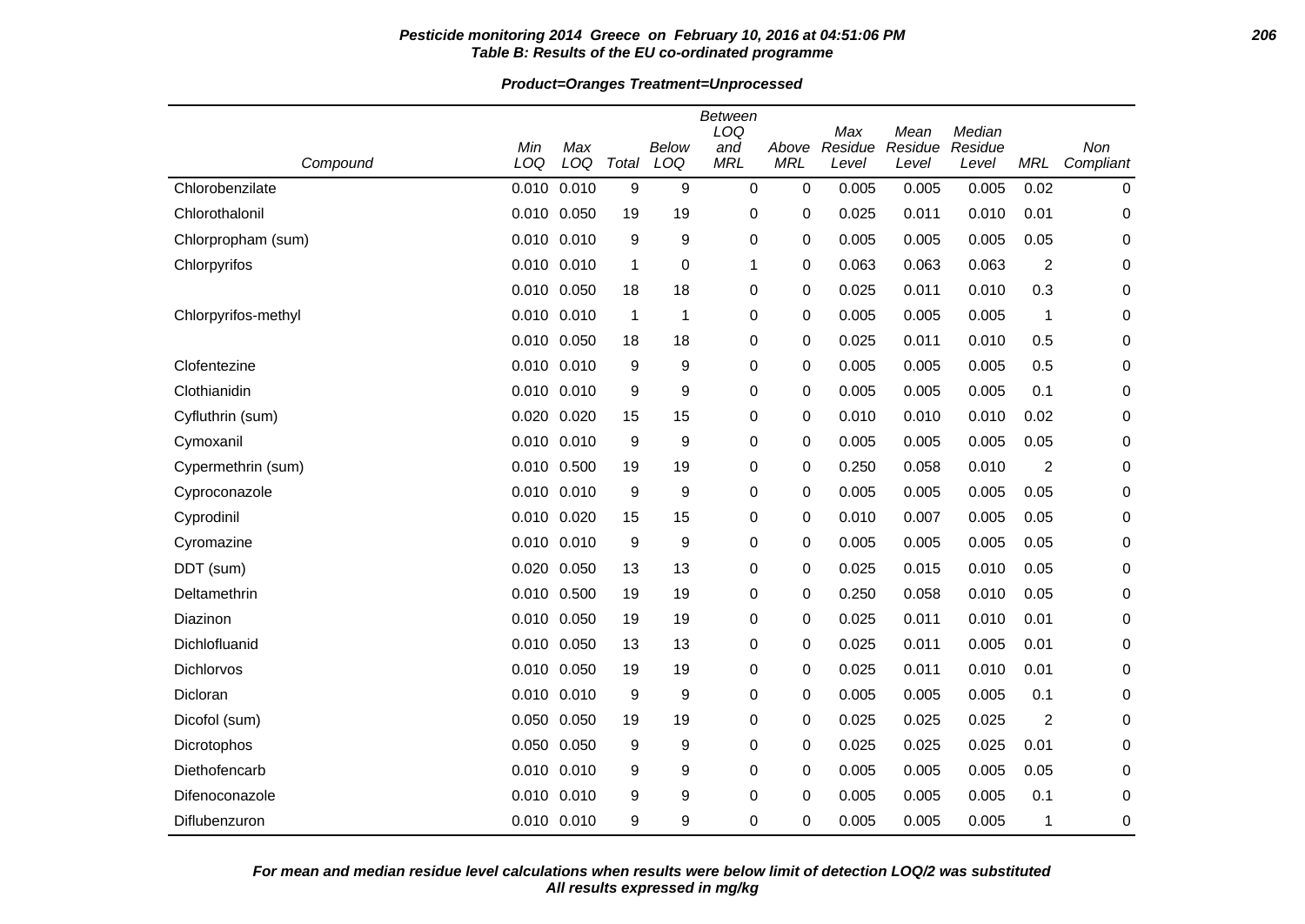## **Pesticide monitoring 2014 Greece on February 10, 2016 at 04:51:06 PM 207 Table B: Results of the EU co-ordinated programme**

**Product=Oranges Treatment=Unprocessed**

|                  |            |                 |              |                     | <b>Between</b><br>LOQ |                     | Max              | Mean             | Median           |      |                      |
|------------------|------------|-----------------|--------------|---------------------|-----------------------|---------------------|------------------|------------------|------------------|------|----------------------|
| Compound         | Min<br>LOQ | Max<br>LOQ      | Total        | <b>Below</b><br>LOQ | and<br><b>MRL</b>     | Above<br><b>MRL</b> | Residue<br>Level | Residue<br>Level | Residue<br>Level |      | Non<br>MRL Compliant |
| Dimethoate (sum) |            | 0.010 0.020     | 15           | 15                  | 0                     | $\mathbf 0$         | 0.010            | 0.007            | 0.005            | 0.02 | 0                    |
| Dimethomorph     |            | 0.010 0.010     | 8            | 8                   | 0                     | 0                   | 0.005            | 0.005            | 0.005            | 0.8  | $\mathbf 0$          |
|                  |            | 0.010 0.010     | 1            | 1                   | $\boldsymbol{0}$      | 0                   | 0.005            | 0.005            | 0.005            | 0.05 | 0                    |
| Diniconazole     |            | 0.010 0.010     | 9            | 9                   | 0                     | 0                   | 0.005            | 0.005            | 0.005            | 0.05 | 0                    |
| Diphenylamine    |            | 0.020 0.100     | 15           | 15                  | 0                     | 0                   | 0.050            | 0.034            | 0.050            | 0.05 | 0                    |
| Dithiocarbamates |            | 0.100 0.250     | 15           | 15                  | 0                     | 0                   | 0.125            | 0.080            | 0.050            | 5    | 0                    |
| <b>EPN</b>       |            | 0.010 0.010     | 9            | 9                   | 0                     | 0                   | 0.005            | 0.005            | 0.005            | 0.01 | 0                    |
| Endosulfan (sum) |            | 0.005 0.050     | 19           | 19                  | 0                     | 0                   | 0.025            | 0.014            | 0.025            | 0.05 | 0                    |
| Endrin           |            | 0.020 0.050     | 13           | 13                  | 0                     | 0                   | 0.025            | 0.015            | 0.010            | 0.01 | 0                    |
| Epoxiconazole    |            | 0.010 0.010     | 9            | 9                   | $\pmb{0}$             | 0                   | 0.005            | 0.005            | 0.005            | 0.05 | 0                    |
| Ethion           |            | 0.010 0.020     | 15           | 15                  | 0                     | 0                   | 0.010            | 0.007            | 0.005            | 0.01 | 0                    |
| Ethirimol        |            | 0.010 0.010     | 9            | 9                   | 0                     | 0                   | 0.005            | 0.005            | 0.005            | 0.05 | 0                    |
| Ethoprophos      |            | 0.010 0.050     | 19           | 19                  | $\boldsymbol{0}$      | $\mathbf 0$         | 0.025            | 0.011            | 0.010            | 0.02 | 0                    |
| Etofenprox       |            | 0.010 0.010     | 9            | 9                   | 0                     | $\mathbf 0$         | 0.005            | 0.005            | 0.005            | 1    | 0                    |
| Famoxadone       |            | 0.010 0.010     | 9            | 9                   | 0                     | $\mathbf 0$         | 0.005            | 0.005            | 0.005            | 0.02 | 0                    |
| Fenamidone       |            | $0.010$ $0.010$ | 9            | 9                   | 0                     | 0                   | 0.005            | 0.005            | 0.005            | 0.02 | 0                    |
| Fenamiphos (sum) |            | 0.010 0.010     | 9            | 9                   | 0                     | 0                   | 0.005            | 0.005            | 0.005            | 0.02 | 0                    |
| Fenarimol        |            | 0.010 0.020     | 15           | 15                  | 0                     | 0                   | 0.010            | 0.007            | 0.005            | 0.02 | 0                    |
| Fenazaquin       |            | 0.010 0.010     | 9            | 9                   | 0                     | 0                   | 0.005            | 0.005            | 0.005            | 0.5  | 0                    |
| Fenbuconazole    |            | 0.010 0.010     | 8            | 8                   | $\pmb{0}$             | 0                   | 0.005            | 0.005            | 0.005            | 1    | 0                    |
|                  |            | 0.010 0.010     | $\mathbf{1}$ | 1                   | 0                     | 0                   | 0.005            | 0.005            | 0.005            | 0.05 | 0                    |
| Fenbutatin oxide |            | 0.010 0.010     | 4            | 4                   | 0                     | 0                   | 0.005            | 0.005            | 0.005            | 5    | 0                    |
| Fenhexamid       |            | 0.010 0.050     | 15           | 15                  | 0                     | $\mathbf 0$         | 0.025            | 0.013            | 0.005            | 0.05 | $\mathbf 0$          |
| Fenitrothion     |            | 0.010 0.020     | 15           | 15                  | 0                     | $\mathbf 0$         | 0.010            | 0.007            | 0.005            | 0.01 | 0                    |
| Fenoxycarb       |            | 0.010 0.500     | 13           | 13                  | 0                     | 0                   | 0.250            | 0.080            | 0.005            | 2    | 0                    |
| Fenpropathrin    |            | 0.010 0.500     | 19           | 19                  | 0                     | 0                   | 0.250            | 0.058            | 0.010            | 2    | 0                    |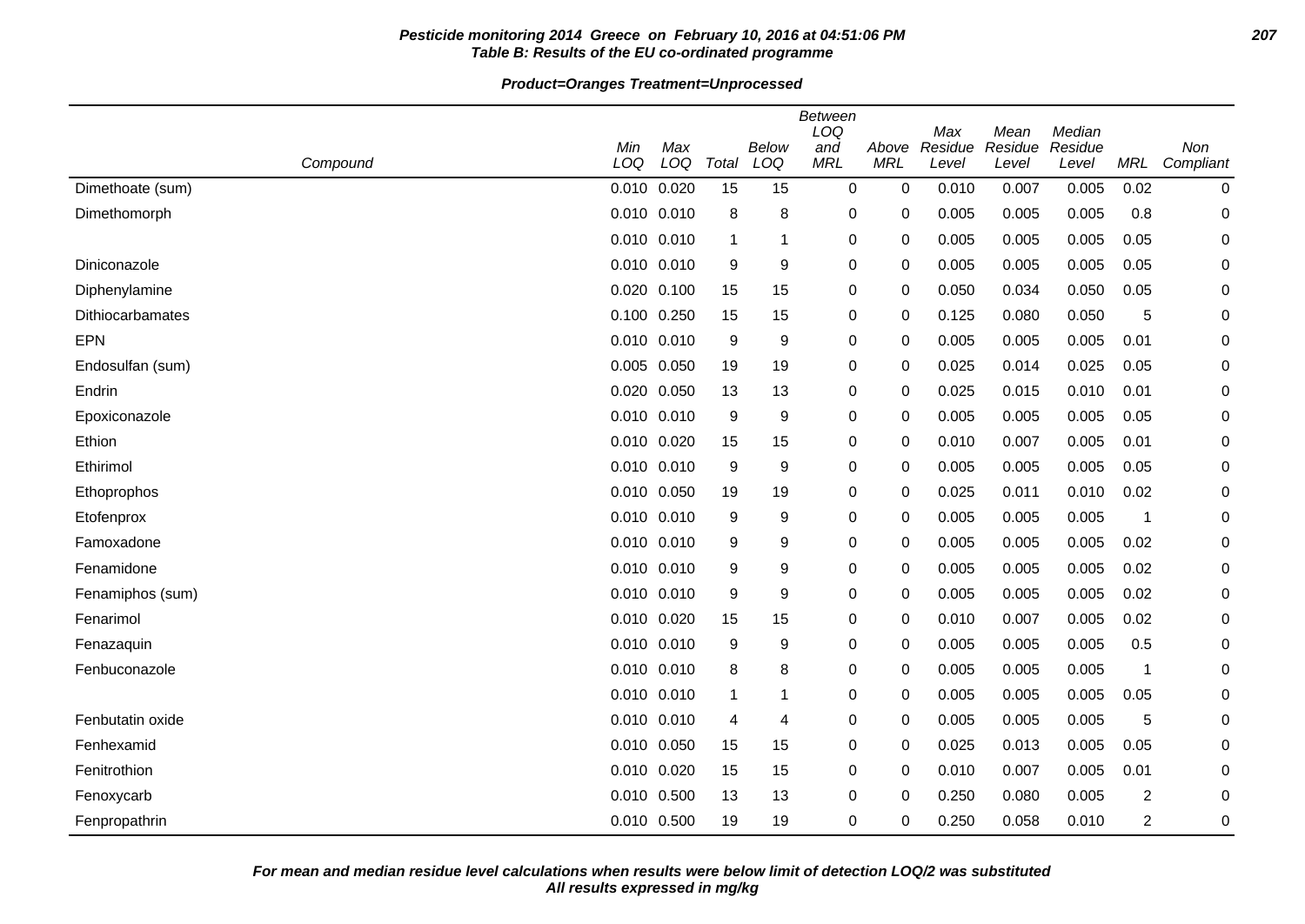## **Pesticide monitoring 2014 Greece on February 10, 2016 at 04:51:06 PM 208 Table B: Results of the EU co-ordinated programme**

|                                                                               |                 |            |       |                | Between<br>LOQ    |                     | Max            | Mean           | Median         |             |                  |
|-------------------------------------------------------------------------------|-----------------|------------|-------|----------------|-------------------|---------------------|----------------|----------------|----------------|-------------|------------------|
| Compound                                                                      | Min<br>LOQ      | Max<br>LOQ | Total | Below<br>LOQ   | and<br><b>MRL</b> | Above<br><b>MRL</b> | Residue        | Residue        | Residue        | <b>MRL</b>  | Non<br>Compliant |
|                                                                               | $0.010$ $0.010$ |            | 9     | 9              | 0                 | $\mathbf 0$         | Level<br>0.005 | Level<br>0.005 | Level<br>0.005 | 0.05        |                  |
| Fenpropimorph                                                                 |                 |            |       |                |                   |                     |                |                |                |             | 0                |
| Fenpyroximate                                                                 | 0.010 0.010     |            | 9     | 9              | 0                 | 0                   | 0.005          | 0.005          | 0.005          | 0.5         | $\mathbf 0$      |
| Fenthion (sum)                                                                | 0.010           | 0.010      | 9     | 9              | 0                 | 0                   | 0.005          | 0.005          | 0.005          | 0.01        | 0                |
| Fenvalerate (sum of RR, SS, RS and SR isomers)                                | 0.010 0.010     |            | 9     | 9              | 0                 | 0                   | 0.005          | 0.005          | 0.005          | 0.02        | 0                |
| Fipronil (sum)                                                                | $0.010$ $0.010$ |            | 4     | $\overline{4}$ | 0                 | 0                   | 0.005          | 0.005          | 0.005 0.005    |             | 0                |
| Fluazifop-P-butyl (sum)                                                       | 0.050 0.050     |            | 2     | $\overline{2}$ | 0                 | 0                   | 0.025          | 0.025          | 0.025          | 0.1         | 0                |
| Fludioxonil                                                                   | 0.010 0.010     |            | 4     | $\overline{4}$ | 0                 | 0                   | 0.005          | 0.005          | 0.005          | 10          | 0                |
| Flufenoxuron                                                                  | 0.010 0.010     |            | 9     | 9              | 0                 | 0                   | 0.005          | 0.005          | 0.005          | 0.3         | 0                |
| Fluquinconazole                                                               | 0.010 0.050     |            | 15    | 15             | 0                 | $\Omega$            | 0.025          | 0.013          | 0.005          | 0.05        | 0                |
| Flusilazole                                                                   | 0.010 0.010     |            | 9     | 9              | 0                 | 0                   | 0.005          | 0.005          | 0.005          | 0.1         | 0                |
| Flutriafol                                                                    | 0.010 0.010     |            | 9     | 9              | 0                 | 0                   | 0.005          | 0.005          | 0.005          | 0.2         | 0                |
| Folpet                                                                        | 0.010 0.050     |            | 19    | 19             | 0                 | 0                   | 0.025          | 0.011          | 0.010          | 0.02        | 0                |
| Formetanate                                                                   | 0.010 0.010     |            | 9     | 9              | 0                 | 0                   | 0.005          | 0.005          | 0.005          | 0.05        | 0                |
| Fosthiazate                                                                   | 0.010 0.010     |            | 9     | 9              | 0                 | 0                   | 0.005          | 0.005          | 0.005          | 0.02        | 0                |
| Haloxyfop including haloxyfop-R                                               | 0.050 0.050     |            | 2     | $\overline{2}$ | 0                 | 0                   | 0.025          | 0.025          | 0.025          | 0.05        | 0                |
| Haloxyfop-R (sum animal products)                                             | 0.050 0.050     |            | 2     | $\overline{2}$ | 0                 | 0                   | 0.025          | 0.025          | 0.025          |             | 0                |
| Heptachlor (sum of heptachlor and heptachlor epoxide expressed as heptachlor) | 0.010 0.050     |            | 13    | 13             | 0                 | 0                   | 0.025          | 0.011          | 0.005          | 0.01        | 0                |
| Hexachlorobenzene                                                             | 0.010 0.010     |            | 9     | 9              | 0                 | 0                   | 0.005          | 0.005          | 0.005          | 0.01        | 0                |
| Hexachlorocyclohexane (HCH), alpha-isomer                                     | 0.005 0.005     |            | 9     | 9              | 0                 | $\Omega$            | 0.003          | 0.003          | 0.003          | 0.01        | 0                |
| Hexachlorocyclohexane (HCH), beta-isomer                                      | 0.005           | 0.005      | 9     | 9              | 0                 | 0                   | 0.003          | 0.003          | 0.003          | 0.01        | 0                |
| Hexaconazole                                                                  | 0.010 0.020     |            | 15    | 15             | 0                 | 0                   | 0.010          | 0.007          | 0.005          | 0.02        | 0                |
| Hexythiazox                                                                   | 0.010 0.010     |            | 9     | 9              | 0                 | 0                   | 0.005          | 0.005          | 0.005          | $\mathbf 1$ | 0                |
| Imazalil                                                                      | 0.010           | 0.050      | 15    | 13             | $\overline{c}$    | 0                   | 2.200          | 0.162          | 0.014          | 5           | 0                |
| Imidacloprid                                                                  | 0.010 0.010     |            | 9     | 9              | 0                 | 0                   | 0.005          | 0.005          | 0.005          | -1          | 0                |
| Indoxacarb as sum of the isomers S and R                                      | 0.010 0.010     |            | 9     | 9              | 0                 | 0                   | 0.005          | 0.005          | 0.005          | 0.02        | 0                |
| loxynil, including its esters expressed as ioxynil                            | 0.010 0.010     |            | 4     | 4              | 0                 | 0                   | 0.005          | 0.005          | 0.005          | 0.05        | 0                |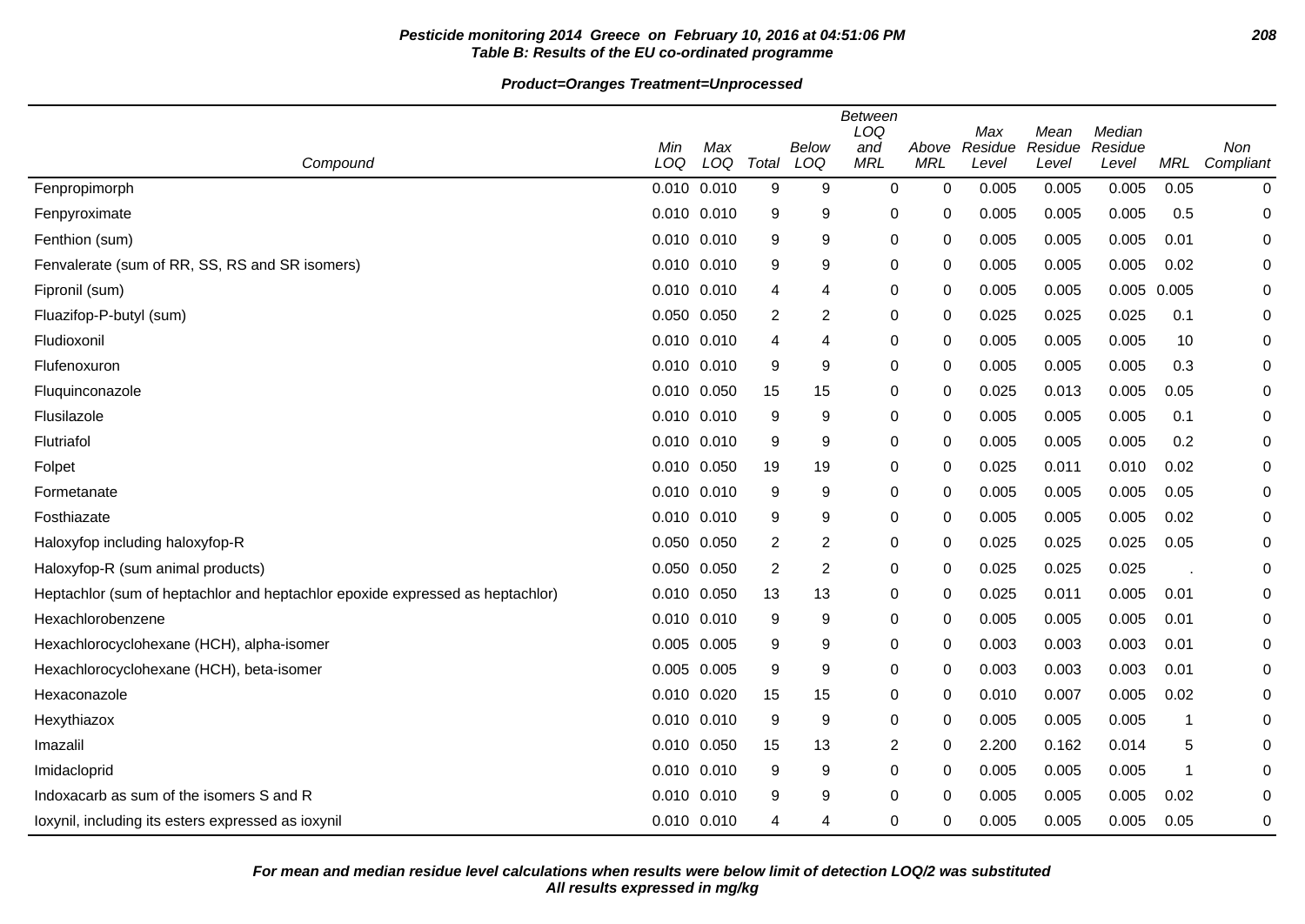## **Pesticide monitoring 2014 Greece on February 10, 2016 at 04:51:06 PM 209 Table B: Results of the EU co-ordinated programme**

|                                                                                                                 |             |            |             |                         | <b>Between</b><br>LOQ |                     | Max              | Mean             | Median           |      |                  |
|-----------------------------------------------------------------------------------------------------------------|-------------|------------|-------------|-------------------------|-----------------------|---------------------|------------------|------------------|------------------|------|------------------|
| Compound                                                                                                        | Min<br>LOQ  | Max<br>LOQ | Total       | Below<br>LOQ            | and<br><b>MRL</b>     | Above<br><b>MRL</b> | Residue<br>Level | Residue<br>Level | Residue<br>Level | MRL  | Non<br>Compliant |
| Iprodione                                                                                                       | 0.010 0.010 |            | $\mathbf 1$ | $\overline{\mathbf{1}}$ | 0                     | 0                   | 0.005            | 0.005            | 0.005            | -1   | 0                |
|                                                                                                                 | 0.010 0.100 |            | 18          | 18                      | 0                     | 0                   | 0.050            | 0.022            | 0.025            | 0.02 | 0                |
| Iprovalicarb                                                                                                    | 0.010 0.010 |            | 9           | 9                       | 0                     | 0                   | 0.005            | 0.005            | 0.005            | 0.05 | 0                |
| Isofenphos-methyl                                                                                               | 0.010 0.010 |            | 9           | 9                       | 0                     | $\Omega$            | 0.005            | 0.005            | 0.005            | 0.01 | 0                |
| Kresoxim-methyl                                                                                                 | 0.010 0.050 |            | 19          | 19                      | 0                     | 0                   | 0.025            | 0.016            | 0.025            | 0.05 | 0                |
| Lambda-Cyhalothrin                                                                                              | 0.010 0.020 |            | 15          | 15                      | 0                     | $\mathbf{0}$        | 0.010            | 0.007            | 0.005            | 0.2  | 0                |
| Lindane (Gamma-isomer of hexachlorociclohexane (HCH))                                                           | 0.010 0.050 |            | 13          | 13                      | 0                     | $\mathbf{0}$        | 0.025            | 0.011            | 0.005            | 0.01 | 0                |
| Linuron                                                                                                         | 0.010 0.010 |            | 9           | 9                       | 0                     | 0                   | 0.005            | 0.005            | 0.005 0.05       |      | 0                |
| Lufenuron                                                                                                       | 0.010 0.010 |            | 9           | 9                       | 0                     | 0                   | 0.005            | 0.005            | 0.005            | -1   | 0                |
| Malathion (sum of malathion and malaoxon expressed as malathion)                                                | 0.010 0.020 |            | 15          | 15                      | 0                     | $\mathbf{0}$        | 0.010            | 0.007            | 0.005            | 0.02 | 0                |
| Mepanipyrim                                                                                                     | 0.010 0.010 |            | 9           | 9                       | 0                     | 0                   | 0.005            | 0.005            | 0.005            | 0.01 | 0                |
| Metaflumizone (sum of E- and Z- isomers)                                                                        | 0.010 0.010 |            | 9           | 9                       | 0                     | $\mathbf{0}$        | 0.005            | 0.005            | 0.005            | 0.05 | 0                |
| Metalaxyl (Metalaxyl including other mixtures of constituent isomers including Metalaxyl-M<br>(sum of isomers)) | 0.010 0.010 |            | 9           | 9                       | 0                     | $\Omega$            | 0.005            | 0.005            | 0.005            | 0.5  | 0                |
| Metazachlor                                                                                                     | 0.050 0.050 |            | 9           | 9                       | 0                     | 0                   | 0.025            | 0.025            | 0.025            | 0.1  | 0                |
| Metconazole                                                                                                     | 0.010 0.010 |            | 9           | 9                       | 0                     | 0                   | 0.005            | 0.005            | 0.005            | 0.02 | 0                |
| Methamidophos                                                                                                   | 0.010 0.020 |            | 15          | 15                      | 0                     | $\Omega$            | 0.010            | 0.007            | 0.005            | 0.01 | 0                |
| Methidathion                                                                                                    | 0.020 0.020 |            | 15          | 15                      | 0                     | $\Omega$            | 0.010            | 0.010            | $0.010$ $0.02$   |      | 0                |
| Methiocarb (sum of methiocarb and methiocarb sulfoxide and sulfone, expressed as<br>methiocarb)                 | 0.010 0.010 |            | 8           | 8                       | 0                     | 0                   | 0.005            | 0.005            | 0.005            | 0.1  | 0                |
|                                                                                                                 | 0.010 0.010 |            |             | 1                       | 0                     | 0                   | 0.005            | 0.005            | 0.005            | 0.2  | 0                |
| Methomyl and thiodicarb (sum of methomyl and thiodicarb expressed as methomyl)                                  | 0.010 0.010 |            | 9           | 9                       | 0                     | 0                   | 0.005            | 0.005            | 0.005            | 0.02 | 0                |
| Methoxychlor                                                                                                    | 0.010 0.050 |            | 13          | 13                      | 0                     | $\Omega$            | 0.025            | 0.011            | 0.005            | 0.01 | 0                |
| Methoxyfenozide                                                                                                 | 0.010 0.010 |            | 9           | 9                       | 0                     | 0                   | 0.005            | 0.005            | 0.005            | -1   | 0                |
| Metobromuron                                                                                                    | 0.010 0.010 |            | 9           | 9                       | 0                     | $\Omega$            | 0.005            | 0.005            | $0.005$ 0.01     |      | 0                |
| Monocrotophos                                                                                                   | 0.010 0.020 |            | 15          | 15                      | 0                     | $\Omega$            | 0.010            | 0.007            | 0.005            | 0.01 | 0                |
| Myclobutanil                                                                                                    | 0.010 0.010 |            | 9           | 9                       | 0                     | 0                   | 0.005            | 0.005            | 0.005            | 3    | 0                |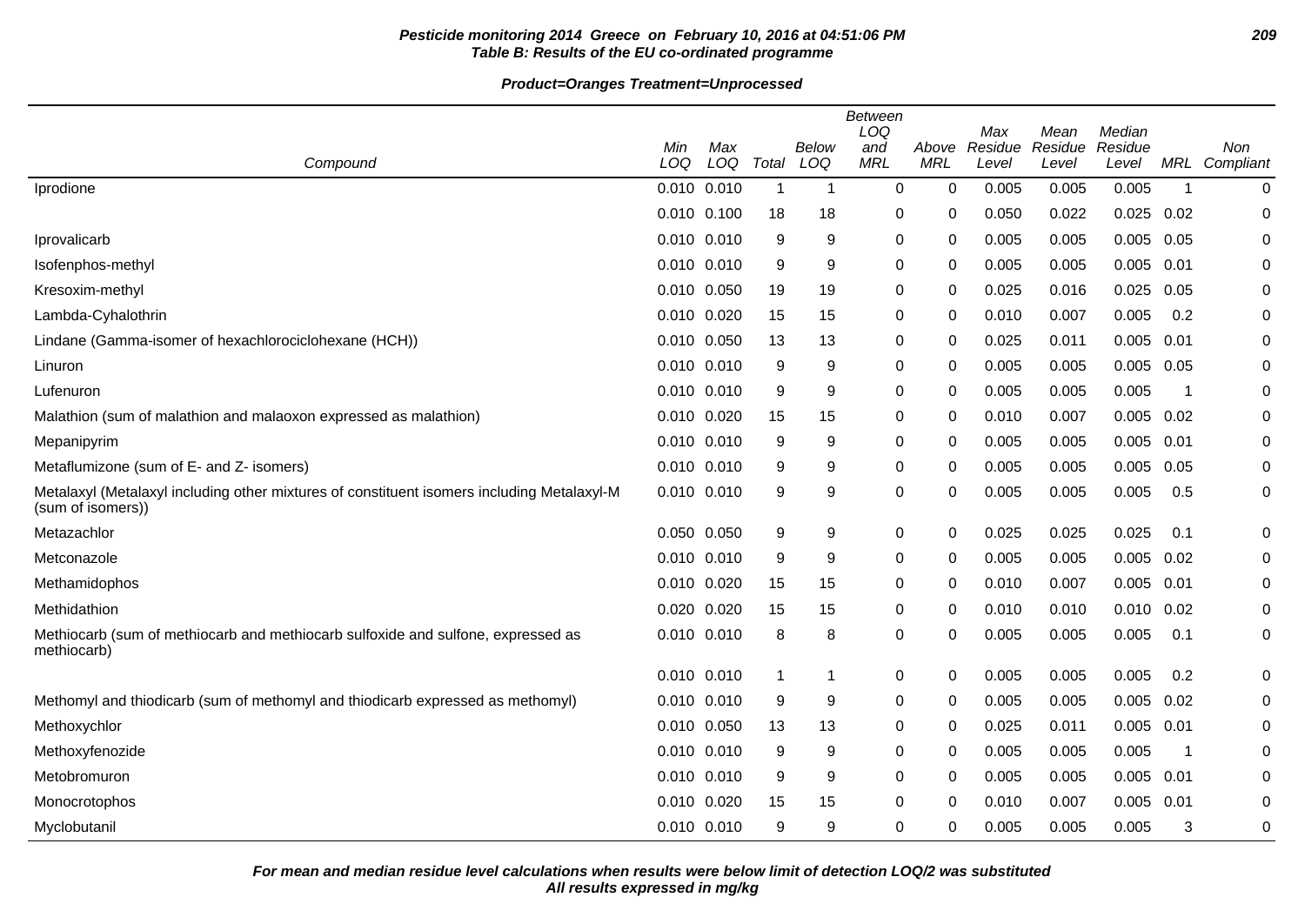## **Pesticide monitoring 2014 Greece on February 10, 2016 at 04:51:06 PM 210 Table B: Results of the EU co-ordinated programme**

| Compound                                                                                                                  | Min<br>LOQ  | Max<br>LOQ | Total | Below<br>LOQ | <b>Between</b><br>LOQ<br>and<br><b>MRL</b> | Above<br><b>MRL</b> | Max<br>Residue<br>Level | Mean<br>Residue<br>Level | Median<br>Residue<br>Level |      | Non<br>MRL Compliant |
|---------------------------------------------------------------------------------------------------------------------------|-------------|------------|-------|--------------|--------------------------------------------|---------------------|-------------------------|--------------------------|----------------------------|------|----------------------|
| Nitenpyram                                                                                                                | 0.050 0.050 |            | 9     | 9            | 0                                          | 0                   | 0.025                   | 0.025                    | 0.025                      | 0.01 | 0                    |
| Oxadixyl                                                                                                                  | 0.010 0.010 |            | 9     | 9            | 0                                          | 0                   | 0.005                   | 0.005                    | $0.005$ 0.01               |      | 0                    |
| Oxamyl                                                                                                                    | 0.010 0.010 |            | 9     | 9            | 0                                          | 0                   | 0.005                   | 0.005                    | 0.005                      | 0.01 | 0                    |
|                                                                                                                           | 0.010 0.010 |            |       | 1            | 0                                          | 0                   | 0.005                   | 0.005                    | 0.005                      | 0.02 | 0                    |
| Oxydemeton-methyl (sum of oxydemeton-methyl and demeton-S-methylsulfone expressed as<br>oxydemeton-methyl)                | 0.010 0.010 |            | 9     | 9            | 0                                          | 0                   | 0.005                   | 0.005                    | 0.005                      | 0.01 | 0                    |
| Paclobutrazol                                                                                                             | 0.010 0.010 |            | 9     | 9            | 0                                          | 0                   | 0.005                   | 0.005                    | 0.005                      | 0.5  | 0                    |
| Parathion                                                                                                                 | 0.010 0.020 |            | 15    | 15           | 0                                          | 0                   | 0.010                   | 0.007                    | 0.005                      | 0.05 | 0                    |
| Parathion-methyl (sum of Parathion-methyl and paraoxon-methyl expressed as<br>Parathion-methyl)                           | 0.020 0.020 |            | 15    | 15           | 0                                          | 0                   | 0.010                   | 0.010                    | 0.010                      | 0.02 | 0                    |
| Penconazole                                                                                                               | 0.010 0.020 |            | 15    | 15           | 0                                          | 0                   | 0.010                   | 0.007                    | 0.005                      | 0.05 | 0                    |
| Pencycuron                                                                                                                | 0.010 0.010 |            | 9     | 9            | 0                                          | 0                   | 0.005                   | 0.005                    | 0.005                      | 0.05 | 0                    |
| Pendimethalin                                                                                                             | 0.010 0.100 |            | 19    | 19           | 0                                          | 0                   | 0.050                   | 0.021                    | 0.025                      | 0.05 | 0                    |
| Permethrin (sum of isomers)                                                                                               | 0.010 0.500 |            | 13    | 13           | 0                                          | 0                   | 0.250                   | 0.080                    | 0.005                      | 0.05 | 0                    |
| Phenthoate                                                                                                                | 0.020 0.020 |            | 15    | 15           | 0                                          | 0                   | 0.010                   | 0.010                    | $0.010$ $0.01$             |      | 0                    |
| Phosalone                                                                                                                 | 0.010 0.020 |            | 15    | 15           | 0                                          | 0                   | 0.010                   | 0.007                    | 0.005                      | 0.05 | 0                    |
| Phosmet (phosmet and phosmet oxon expressed as phosmet)                                                                   | 0.010 0.020 |            | 15    | 15           | 0                                          | 0                   | 0.010                   | 0.007                    | 0.005                      | 0.2  | 0                    |
| Phoxim                                                                                                                    | 0.010 0.010 |            | 9     | 9            | 0                                          | 0                   | 0.005                   | 0.005                    | 0.005                      | 0.01 | 0                    |
| Pirimicarb (sum of Pirimicarb and desmethyl pirimicarb expressed as Pirimicarb)                                           | 0.010 0.010 |            | 9     | 9            | 0                                          | 0                   | 0.005                   | 0.005                    | 0.005                      | 3    | 0                    |
| Pirimiphos-methyl                                                                                                         | 0.010 0.020 |            | 14    | 14           | 0                                          | 0                   | 0.010                   | 0.007                    | 0.005                      | 1    | 0                    |
|                                                                                                                           | 0.010 0.010 |            |       | 1            | 0                                          | $\Omega$            | 0.005                   | 0.005                    | 0.005                      | 2    | $\Omega$             |
| Prochloraz (sum of prochloraz and its metabolites containing the 2,4,6-Trichlorophenol moiety<br>expressed as prochloraz) | 0.010 0.010 |            | 9     | 9            | 0                                          | $\Omega$            | 0.005                   | 0.005                    | 0.005                      | 10   | 0                    |
| Procymidone                                                                                                               | 0.010 0.050 |            | 19    | 19           | 0                                          | 0                   | 0.025                   | 0.016                    | 0.025                      | 0.02 | 0                    |
| Profenofos                                                                                                                | 0.010 0.050 |            | 15    | 15           | 0                                          | 0                   | 0.025                   | 0.013                    | 0.005                      | 0.05 | 0                    |
| Propamocarb (sum of propamocarb and its salt expressed as propamocarb)                                                    | 0.010 0.010 |            |       | -1           | 0                                          | 0                   | 0.005                   | 0.005                    | 0.005                      | 10   | 0                    |
|                                                                                                                           | 0.010 0.010 |            | 8     | 8            | 0                                          | 0                   | 0.005                   | 0.005                    | 0.005                      | 0.1  | 0                    |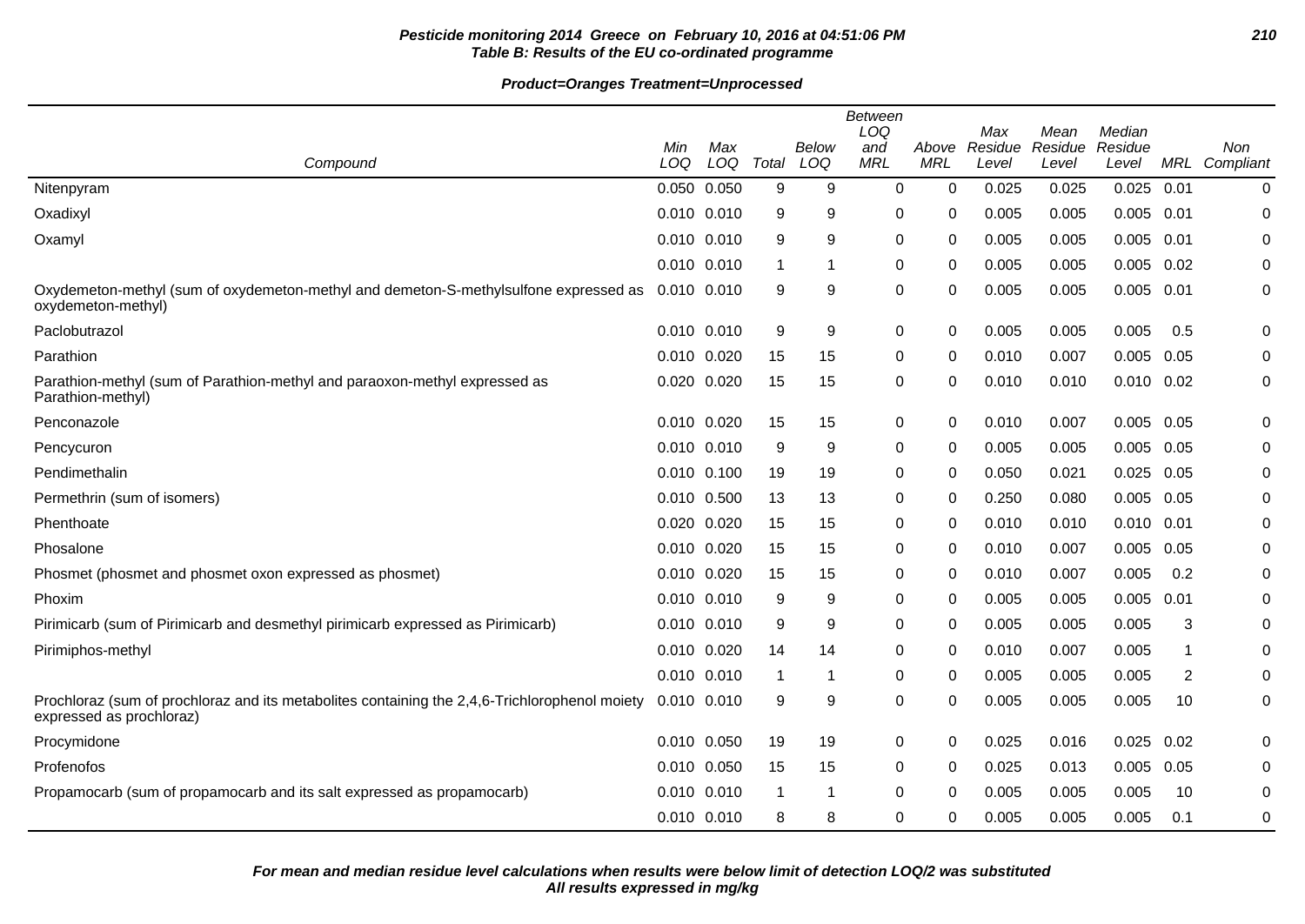## **Pesticide monitoring 2014 Greece on February 10, 2016 at 04:51:06 PM 211 Table B: Results of the EU co-ordinated programme**

|                                                                                         |             |            |                |              | Between<br>LOQ    |                     | Max              | Mean             | Median           |              |                      |
|-----------------------------------------------------------------------------------------|-------------|------------|----------------|--------------|-------------------|---------------------|------------------|------------------|------------------|--------------|----------------------|
| Compound                                                                                | Min<br>LOQ  | Max<br>LOQ | Total          | Below<br>LOQ | and<br><b>MRL</b> | Above<br><b>MRL</b> | Residue<br>Level | Residue<br>Level | Residue<br>Level |              | Non<br>MRL Compliant |
| Propargite                                                                              | 0.010 0.010 |            | 9              | 9            | 0                 | 0                   | 0.005            | 0.005            | 0.005            | 3            | $\pmb{0}$            |
| Propiconazole                                                                           | 0.010 0.050 |            | 15             | 15           | 0                 | 0                   | 0.025            | 0.013            | 0.005            | 0.05         | 0                    |
| Propoxur                                                                                | 0.010 0.010 |            | $\overline{1}$ | -1           | 0                 | 0                   | 0.005            | 0.005            | 0.005            | 0.05         | 0                    |
| Propyzamide                                                                             | 0.010 0.050 |            | 15             | 15           | 0                 | 0                   | 0.025            | 0.013            | 0.005            | 0.02         | 0                    |
| Prothioconazole (prothioconazole-desthio)                                               | 0.010 0.010 |            | 4              | 4            | 0                 | 0                   | 0.005            | 0.005            | 0.005            | 0.02         | 0                    |
| Prothiofos                                                                              | 0.010 0.050 |            | 13             | 13           | 0                 | 0                   | 0.025            | 0.011            | 0.005            | 0.01         | 0                    |
| Pymetrozine                                                                             | 0.010 0.010 |            | 9              | 9            | 0                 | 0                   | 0.005            | 0.005            | 0.005            | 0.3          | 0                    |
| Pyraclostrobin                                                                          | 0.010 0.010 |            | $\mathbf 1$    | 1            | 0                 | $\Omega$            | 0.005            | 0.005            | 0.005            | $\mathbf{1}$ | $\mathbf 0$          |
|                                                                                         | 0.010 0.010 |            | 8              | 8            | 0                 | 0                   | 0.005            | 0.005            | 0.005            | 2            | $\mathbf 0$          |
| Pyrazophos                                                                              | 0.010 0.020 |            | 15             | 15           | 0                 | 0                   | 0.010            | 0.007            | 0.005            | 0.05         | 0                    |
| Pyrethrins                                                                              | 0.010 0.010 |            | 9              | 9            | 0                 | 0                   | 0.005            | 0.005            | 0.005            | -1           | 0                    |
| Pyridaben                                                                               | 0.010 0.010 |            | 9              | 9            | 0                 | 0                   | 0.005            | 0.005            | 0.005            | 0.5          | 0                    |
| Pyrimethanil                                                                            | 0.010 0.020 |            | 15             | 14           | 1                 | 0                   | 0.720            | 0.055            | 0.005            | 10           | 0                    |
| Pyriproxyfen                                                                            | 0.010 0.010 |            | 9              | 8            | -1                | 0                   | 0.040            | 0.009            | 0.005            | 0.6          | 0                    |
| Quinoxyfen                                                                              | 0.010 0.050 |            | 15             | 15           | 0                 | 0                   | 0.025            | 0.013            | 0.005            | 0.02         | 0                    |
| Resmethrin (resmethrin including other mixtures of consituent isomers (sum of isomers)) | 0.050 0.500 |            | 10             | 10           | 0                 | 0                   | 0.250            | 0.115            | 0.025            | 0.1          | 0                    |
| Spinosad (sum of Spinosyn A and Spinosyn D, expressed as Spinosad)                      | 0.010 0.010 |            | 9              | 9            | 0                 | 0                   | 0.005            | 0.005            | 0.005            | 0.3          | 0                    |
| Spirodiclofen                                                                           | 0.010 0.010 |            | $\mathbf 1$    | 1            | 0                 | 0                   | 0.005            | 0.005            | 0.005            | 0.4          | 0                    |
|                                                                                         | 0.010 0.010 |            | 8              | 8            | 0                 | 0                   | 0.005            | 0.005            | 0.005            | 0.5          | 0                    |
| Spiroxamine                                                                             | 0.010 0.010 |            | 9              | 9            | 0                 | 0                   | 0.005            | 0.005            | 0.005            | 0.05         | 0                    |
| Tebuconazole                                                                            | 0.010 0.010 |            | $\mathbf 1$    | 1            | 0                 | 0                   | 0.005            | 0.005            | 0.005            | 3            | 0                    |
|                                                                                         | 0.010 0.010 |            | 8              | 8            | 0                 | 0                   | 0.005            | 0.005            | 0.005            | 0.9          | 0                    |
| Tebufenozide                                                                            | 0.010 0.010 |            | 9              | 9            | 0                 | $\Omega$            | 0.005            | 0.005            | 0.005            | 2            | 0                    |
| Tebufenpyrad                                                                            | 0.010 0.010 |            | 9              | 9            | 0                 | 0                   | 0.005            | 0.005            | 0.005            | 0.5          | 0                    |
| Teflubenzuron                                                                           | 0.010 0.010 |            | 4              | 4            | 0                 | 0                   | 0.005            | 0.005            | 0.005            | 0.05         | 0                    |
| Tefluthrin                                                                              | 0.010 0.010 |            | 8              | 8            | 0                 | 0                   | 0.005            | 0.005            | 0.005            | 0.01         | $\mathbf 0$          |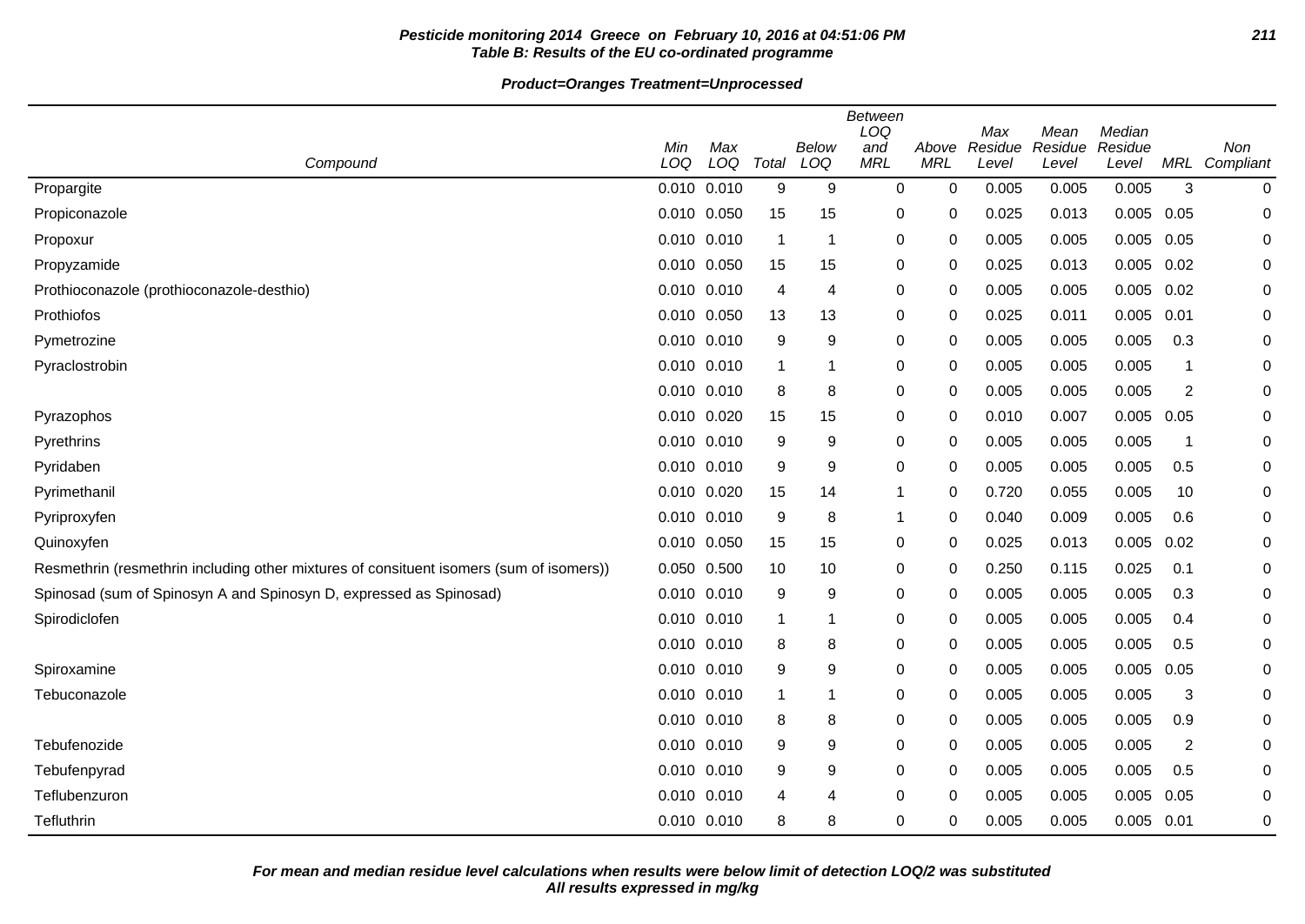## **Pesticide monitoring 2014 Greece on February 10, 2016 at 04:51:06 PM 212 Table B: Results of the EU co-ordinated programme**

| Compound                                                                                                                   | Min<br>LOQ      | Max<br>LOQ | Total | <b>Below</b><br>LOQ | Between<br>LOQ<br>and<br><b>MRL</b> | Above<br><b>MRL</b> | Max<br>Residue<br>Level | Mean<br>Residue<br>Level | Median<br>Residue<br>Level | <b>MRL</b> | Non<br>Compliant |
|----------------------------------------------------------------------------------------------------------------------------|-----------------|------------|-------|---------------------|-------------------------------------|---------------------|-------------------------|--------------------------|----------------------------|------------|------------------|
|                                                                                                                            | 0.010 0.010     |            |       | 1                   | $\Omega$                            | $\Omega$            | 0.005                   | 0.005                    | 0.005                      | 0.05       | 0                |
| Terbuthylazine                                                                                                             | 0.010 0.050     |            | 13    | 13                  | 0                                   | 0                   | 0.025                   | 0.011                    | 0.005                      | 0.1        | 0                |
| Tetraconazole                                                                                                              | 0.010 0.010     |            | 9     | 9                   | 0                                   | 0                   | 0.005                   | 0.005                    | 0.005                      | 0.02       | 0                |
| Tetradifon                                                                                                                 | 0.010 0.100     |            | 19    | 19                  | $\mathbf 0$                         | 0                   | 0.050                   | 0.021                    | 0.025                      | 0.01       | 0                |
| Thiabendazole                                                                                                              | 0.010 0.010     |            | 9     | 9                   | 0                                   | 0                   | 0.005                   | 0.005                    | 0.005                      | 5          | 0                |
| Thiacloprid                                                                                                                | 0.010 0.010     |            | 9     | 9                   | 0                                   | 0                   | 0.005                   | 0.005                    | 0.005                      | 0.02       | 0                |
| Thiametoxam (sum of thiametoxam and clothianidin expressed as thiametoxam)                                                 | 0.010 0.010     |            |       | 1                   | $\pmb{0}$                           | 0                   | 0.005                   | 0.005                    | 0.005                      | 0.2        | $\pmb{0}$        |
|                                                                                                                            | 0.010 0.010     |            | 8     | 8                   | 0                                   | 0                   | 0.005                   | 0.005                    | 0.005                      | 0.5        | 0                |
| Thiophanate-methyl                                                                                                         | 0.010 0.010     |            | 9     | 9                   | 0                                   | 0                   | 0.005                   | 0.005                    | 0.005                      | 6          | 0                |
| Tolclofos-methyl                                                                                                           | 0.010 0.020     |            | 15    | 15                  | 0                                   | 0                   | 0.010                   | 0.007                    | 0.005                      | 0.05       | 0                |
| Tolylfluanid (Sum of tolylfluanid and dimethylaminosulfotoluidide expressed as tolylfluanid)                               | 0.010           | 0.010      | 9     | 9                   | 0                                   | 0                   | 0.005                   | 0.005                    | 0.005                      | 0.02       | 0                |
| Triadimefon (sum of Triadimefon and Triadimenol)                                                                           | 0.010 0.010     |            | 9     | 9                   | 0                                   | 0                   | 0.005                   | 0.005                    | 0.005                      | 0.1        | 0                |
| Triazophos                                                                                                                 | 0.010 0.020     |            | 15    | 15                  | 0                                   | 0                   | 0.010                   | 0.007                    | 0.005                      | 0.01       | 0                |
| Trifloxystrobin                                                                                                            | 0.010 0.050     |            | 15    | 15                  | 0                                   | 0                   | 0.025                   | 0.013                    | 0.005                      | 0.3        | 0                |
| Triflumuron                                                                                                                | 0.010 0.010     |            | 4     | 4                   | 0                                   | 0                   | 0.005                   | 0.005                    | 0.005                      |            | 0                |
| Trifluralin                                                                                                                | 0.010 0.050     |            | 19    | 19                  | 0                                   | 0                   | 0.025                   | 0.011                    | 0.010                      | 0.1        | 0                |
| Triticonazole                                                                                                              | 0.010           | 0.010      | 9     | 9                   | 0                                   | 0                   | 0.005                   | 0.005                    | 0.005                      | 0.01       | 0                |
| Vinclozolin (sum of Vinclozolin and all metabolites containing the 3,5-dichloraniline moiety,<br>expressed as Vinclozolin) | 0.010 0.050     |            | 15    | 15                  | $\mathbf 0$                         | 0                   | 0.025                   | 0.013                    | 0.005                      | 0.05       | 0                |
| Zoxamide                                                                                                                   | $0.010$ $0.010$ |            | 9     | 9                   | $\mathbf 0$                         | 0                   | 0.005                   | 0.005                    | 0.005                      | 0.02       | 0                |
| tau-Fluvalinate                                                                                                            | 0.010 0.020     |            | 15    | 15                  | 0                                   | 0                   | 0.010                   | 0.007                    | 0.005                      | 0.1        | 0                |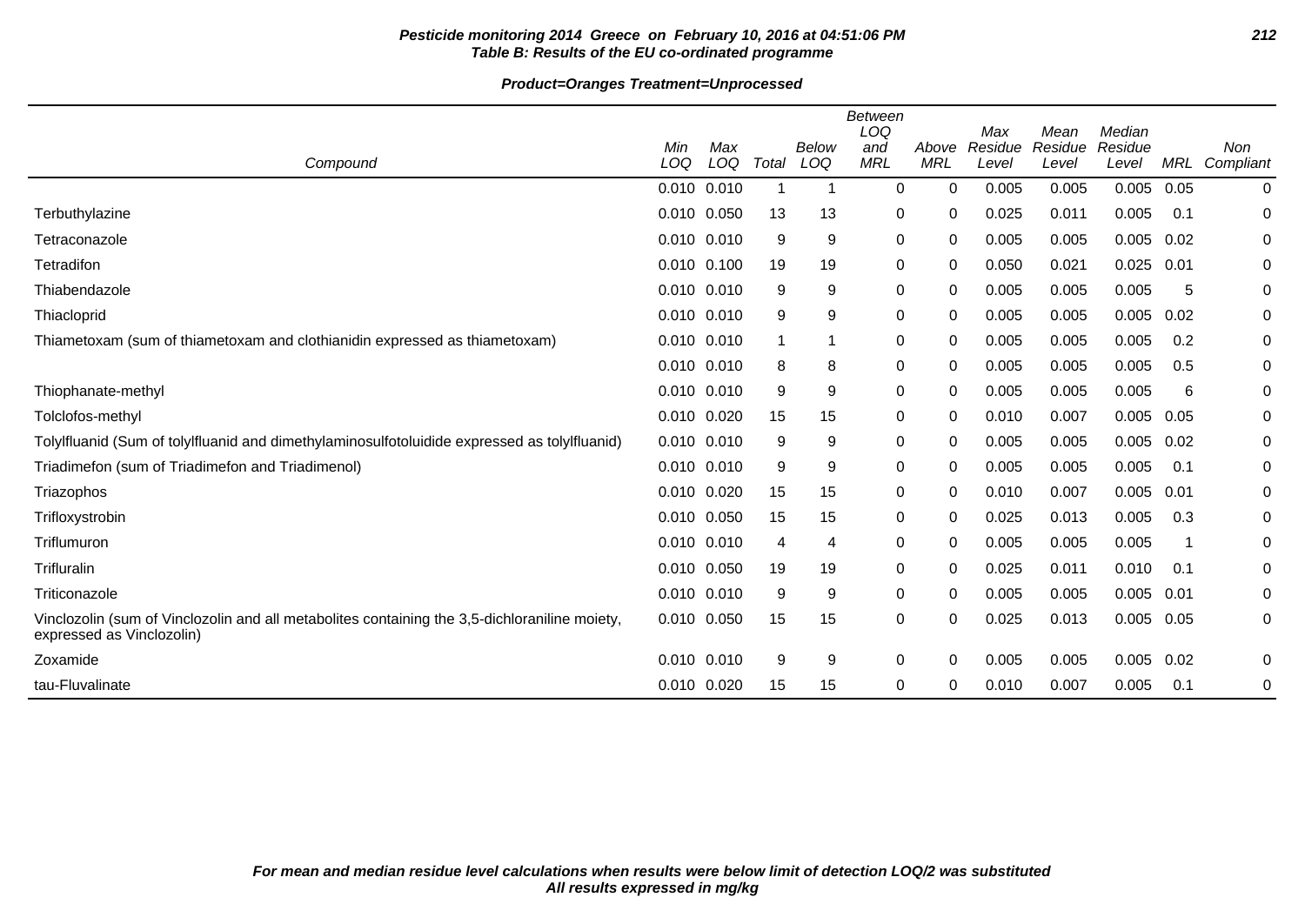### **Pesticide monitoring 2014 Greece on February 10, 2016 at 04:51:06 PM 213 Table B: Results of the EU co-ordinated programme**

**Product=Pears Treatment=Unprocessed**

|                         |             |             |                |                | Between<br>LOQ    |                     | Max              | Mean             | Median           |                | Non         |
|-------------------------|-------------|-------------|----------------|----------------|-------------------|---------------------|------------------|------------------|------------------|----------------|-------------|
| Compound                | Min<br>LOQ  | Max<br>LOQ  | Total          | Below<br>LOQ   | and<br><b>MRL</b> | Above<br><b>MRL</b> | Residue<br>Level | Residue<br>Level | Residue<br>Level | <b>MRL</b>     | Compliant   |
| Abamectin (sum)         | 0.010       | 0.010       | 14             | 14             | $\mathbf 0$       | $\mathbf 0$         | 0.005            | 0.005            | 0.005            | 0.01           | $\mathbf 0$ |
| Acephate                | 0.010 0.010 |             | 14             | 14             | 0                 | 0                   | 0.005            | 0.005            | 0.005            | 0.02           | 0           |
| Acetamiprid             | 0.010 0.010 |             | 14             | 14             | 0                 | 0                   | 0.005            | 0.005            | 0.005            | 0.7            | 0           |
| Acrinathrin             |             | 0.010 0.010 | 14             | 14             | 0                 | 0                   | 0.005            | 0.005            | 0.005            | 0.1            | 0           |
| Aldicarb (sum)          | 0.010 0.010 |             | 17             | 17             | 0                 | 0                   | 0.005            | 0.005            | 0.005            | 0.02           | 0           |
| Aldrin and Dieldrin     |             | 0.010 0.010 | 14             | 14             | 0                 | 0                   | 0.005            | 0.005            | 0.005            | 0.01           | 0           |
| Amitraz (sum)           |             | 0.010 0.010 | $\overline{7}$ | $\overline{7}$ | 0                 | 0                   | 0.005            | 0.005            | 0.005            | 0.05           | 0           |
| Azinphos-ethyl          | 0.020 0.020 |             | 14             | 14             | $\mathbf 0$       | 0                   | 0.010            | 0.010            | 0.010            | 0.02           | 0           |
| Azinphos-methyl         |             | 0.010 0.100 | 23             | 23             | 0                 | 0                   | 0.050            | 0.023            | 0.005            | 0.05           | 0           |
| Azoxystrobin            | 0.010 0.100 |             | 23             | 22             | 1                 | 0                   | 0.050            | 0.023            | 0.005            | 0.05           | 0           |
| Benfuracarb             |             | 0.010 0.010 | 14             | 14             | 0                 | 0                   | 0.005            | 0.005            | 0.005            | 0.05           | $\mathbf 0$ |
| <b>Bifenthrin</b>       |             | 0.010 0.010 | 14             | 14             | 0                 | 0                   | 0.005            | 0.005            | 0.005            | 0.3            | 0           |
| <b>Bitertanol</b>       | 0.100 0.100 |             | 14             | 14             | 0                 | 0                   | 0.050            | 0.050            | 0.050            | $\overline{c}$ | 0           |
| <b>Boscalid</b>         |             | 0.010 0.010 | 14             | 13             | 1                 | 0                   | 0.100            | 0.012            | 0.005            | 2              | $\mathbf 0$ |
| Bromopropylate          | 0.050 0.050 |             | 14             | 14             | 0                 | 0                   | 0.025            | 0.025            | 0.025            | 0.01           | 0           |
| Bromuconazole (sum)     | 0.010 0.010 |             | 14             | 14             | 0                 | 0                   | 0.005            | 0.005            | 0.005            | 0.05           | 0           |
| <b>Bupirimate</b>       |             | 0.010 0.050 | 23             | 23             | 0                 | 0                   | 0.025            | 0.013            | 0.005            | 0.2            | 0           |
| <b>Buprofezin</b>       |             | 0.010 0.100 | 23             | 23             | 0                 | 0                   | 0.050            | 0.023            | 0.005            | 0.5            | 0           |
| Captan                  |             | 0.050 0.050 | 9              | 9              | 0                 | 0                   | 0.025            | 0.025            | 0.025            | 3              | 0           |
| Captan/Folpet (sum)     |             | 0.010 0.010 | 14             | 13             | 1                 | 0                   | 0.650            | 0.051            | 0.005            | 3              | 0           |
| Carbaryl                | 0.010 0.010 |             | 17             | 17             | 0                 | 0                   | 0.005            | 0.005            | 0.005            | 0.05           | 0           |
| Carbendazim and benomyl | 0.010 0.010 |             | 14             | 8              | 6                 | 0                   | 0.097            | 0.027            | 0.005            | 0.2            | 0           |
| Carbofuran (sum)        | 0.010 0.010 |             | 17             | 17             | 0                 | 0                   | 0.005            | 0.005            | 0.005            | 0.02           | 0           |
| Carbosulfan             |             | 0.010 0.010 | 14             | 14             | 0                 | $\mathbf 0$         | 0.005            | 0.005            | 0.005            | 0.05           | $\mathbf 0$ |
| Chlorfenapyr            |             | 0.020 0.020 | 14             | 14             | 0                 | 0                   | 0.010            | 0.010            | 0.010            | 0.05           | 0           |
| Chlorfenvinphos         |             | 0.010 0.010 | 14             | 14             | $\Omega$          | $\mathbf{0}$        | 0.005            | 0.005            | 0.005            | 0.02           | 0           |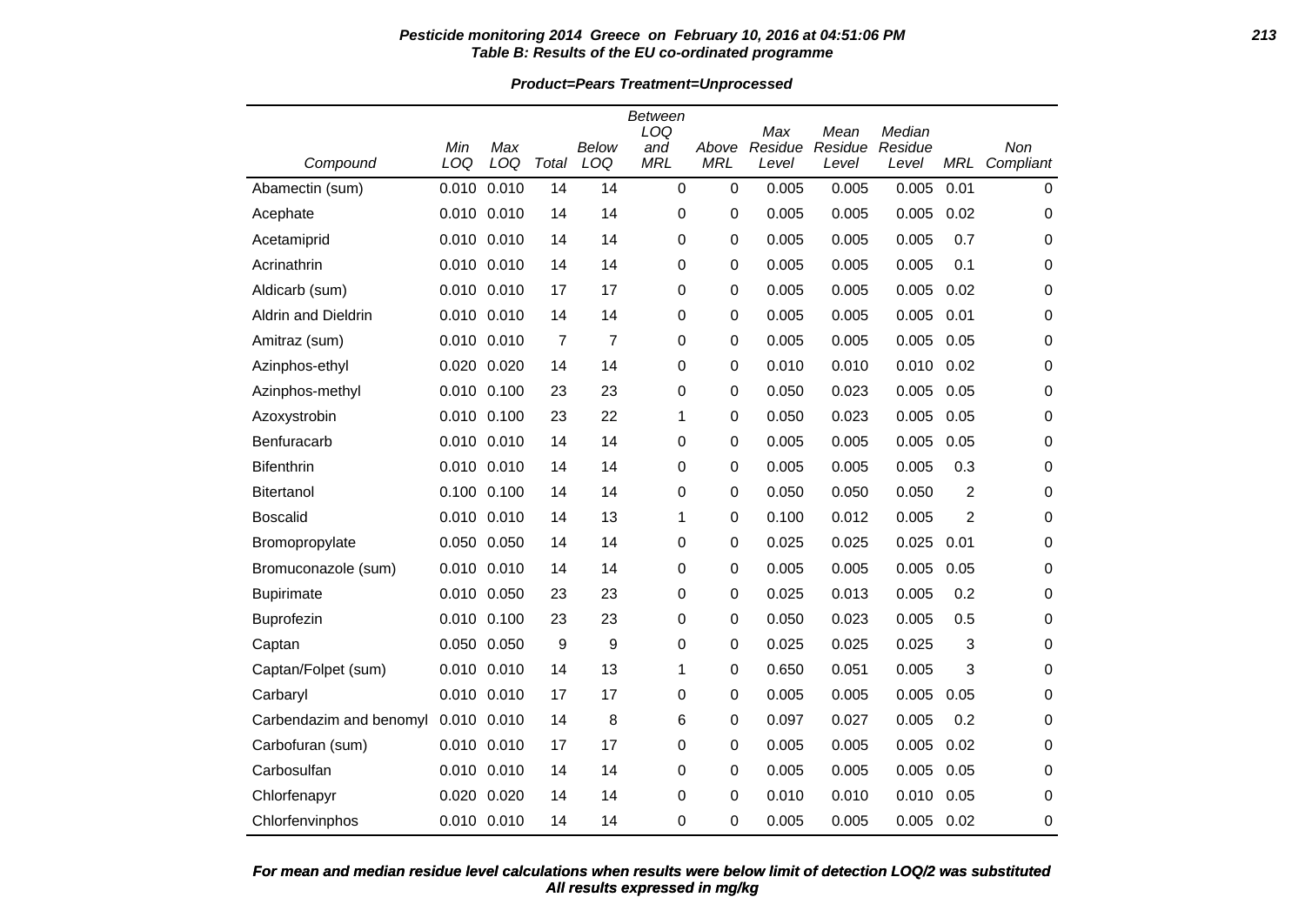### **Pesticide monitoring 2014 Greece on February 10, 2016 at 04:51:06 PM 214 Table B: Results of the EU co-ordinated programme**

**Product=Pears Treatment=Unprocessed**

|                     |             |       |              |              | Between     |            |                |                 |                   |             |             |
|---------------------|-------------|-------|--------------|--------------|-------------|------------|----------------|-----------------|-------------------|-------------|-------------|
|                     | Min         | Max   |              | <b>Below</b> | LOQ<br>and  | Above      | Max<br>Residue | Mean<br>Residue | Median<br>Residue |             | Non         |
| Compound            | LOQ         | LOQ   | Total        | LOQ          | <b>MRL</b>  | <b>MRL</b> | Level          | Level           | Level             | MRL         | Compliant   |
| Chlormequat         | 0.010       | 0.010 | $\mathbf{1}$ | $\mathbf 1$  | $\mathbf 0$ | 0          | 0.005          | 0.005           | 0.005             | 0.1         | 0           |
| Chlorobenzilate     | 0.010 0.010 |       | 14           | 14           | 0           | 0          | 0.005          | 0.005           | 0.005             | 0.02        | 0           |
| Chlorothalonil      | 0.010 0.050 |       | 23           | 23           | 0           | 0          | 0.025          | 0.013           | 0.005             | 1           | 0           |
| Chlorpropham (sum)  | 0.010 0.010 |       | 14           | 14           | 0           | 0          | 0.005          | 0.005           | 0.005             | 0.05        | 0           |
| Chlorpyrifos        | 0.010 0.050 |       | 23           | 18           | 5           | 0          | 0.160          | 0.025           | 0.013             | 0.5         | 0           |
| Chlorpyrifos-methyl | 0.010 0.050 |       | 23           | 23           | 0           | 0          | 0.025          | 0.013           | 0.005             | 0.5         | 0           |
| Clofentezine        | 0.010 0.010 |       | 14           | 14           | 0           | 0          | 0.005          | 0.005           | 0.005             | 0.5         | 0           |
| Clothianidin        | 0.010 0.010 |       | 14           | 14           | 0           | 0          | 0.005          | 0.005           | 0.005             | 0.05        | 0           |
| Cyfluthrin (sum)    | 0.020 0.020 |       | 14           | 14           | 0           | 0          | 0.010          | 0.010           | 0.010             | 0.2         | 0           |
| Cymoxanil           | 0.010 0.010 |       | 14           | 14           | 0           | 0          | 0.005          | 0.005           | 0.005             | 0.05        | 0           |
| Cypermethrin (sum)  | 0.010 0.500 |       | 23           | 23           | 0           | 0          | 0.250          | 0.101           | 0.005             | $\mathbf 1$ | 0           |
| Cyproconazole       | 0.010 0.010 |       | 14           | 14           | 0           | 0          | 0.005          | 0.005           | 0.005             | 0.1         | 0           |
| Cyprodinil          | 0.010 0.010 |       | 14           | 13           | 1           | 0          | 0.017          | 0.006           | 0.005             | 1           | 0           |
| Cyromazine          | 0.010 0.010 |       | 14           | 14           | 0           | 0          | 0.005          | 0.005           | 0.005             | 0.05        | 0           |
| DDT (sum)           | 0.020 0.050 |       | 23           | 23           | 0           | 0          | 0.025          | 0.016           | 0.010             | 0.05        | 0           |
| Deltamethrin        | 0.010       | 0.500 | 23           | 23           | 0           | 0          | 0.250          | 0.101           | 0.005             | 0.1         | $\pmb{0}$   |
| Diazinon            | 0.010 0.050 |       | 23           | 23           | 0           | 0          | 0.025          | 0.013           | 0.005             | 0.01        | 0           |
| Dichlofluanid       | 0.010 0.050 |       | 23           | 23           | 0           | 0          | 0.025          | 0.013           | 0.005             | 0.01        | 0           |
| Dichlorvos          | 0.010 0.050 |       | 23           | 23           | 0           | 0          | 0.025          | 0.013           | 0.005             | 0.01        | 0           |
| Dicloran            | 0.010 0.010 |       | 14           | 14           | 0           | 0          | 0.005          | 0.005           | 0.005             | 0.1         | 0           |
| Dicofol (sum)       | 0.050 0.050 |       | 23           | 23           | 0           | 0          | 0.025          | 0.025           | 0.025             | 0.02        | 0           |
| Dicrotophos         | 0.050 0.050 |       | 14           | 14           | 0           | 0          | 0.025          | 0.025           | 0.025             | 0.01        | 0           |
| Diethofencarb       | 0.010 0.010 |       | 14           | 14           | 0           | 0          | 0.005          | 0.005           | 0.005             | $\mathbf 1$ | 0           |
| Difenoconazole      | 0.010 0.010 |       | 14           | 14           | 0           | 0          | 0.005          | 0.005           | 0.005             | 0.5         | 0           |
| Diflubenzuron       | 0.010 0.010 |       | 14           | 13           | 1           | 0          | 0.019          | 0.006           | 0.005             | 5           | 0           |
| Dimethoate (sum)    | 0.010 0.010 |       | 14           | 14           | $\Omega$    | 0          | 0.005          | 0.005           | 0.005             | 0.02        | $\mathbf 0$ |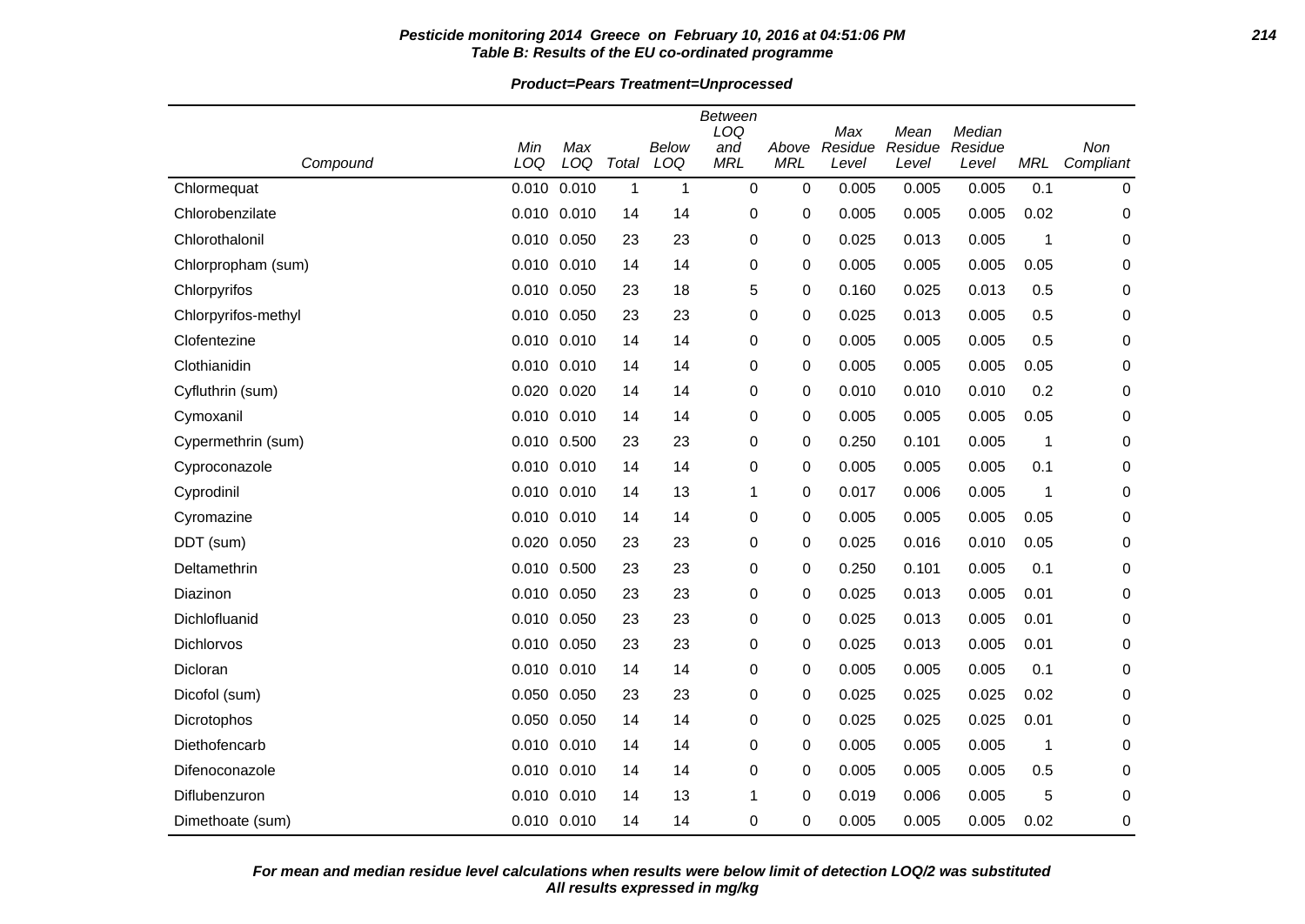## **Pesticide monitoring 2014 Greece on February 10, 2016 at 04:51:06 PM 215 Table B: Results of the EU co-ordinated programme**

**Product=Pears Treatment=Unprocessed**

|                  | Compound | Min<br>LOQ | Max<br>LOQ      | Total          | Below<br>LOQ | Between<br>LOQ<br>and<br><b>MRL</b> | Above<br><b>MRL</b> | Max<br>Residue<br>Level | Mean<br>Residue<br>Level | Median<br>Residue<br>Level | MRL            | Non<br>Compliant |
|------------------|----------|------------|-----------------|----------------|--------------|-------------------------------------|---------------------|-------------------------|--------------------------|----------------------------|----------------|------------------|
| Dimethomorph     |          |            | 0.010 0.010     | 14             | 14           | 0                                   | 0                   | 0.005                   | 0.005                    | 0.005                      | 0.05           | 0                |
| Diniconazole     |          |            | 0.010 0.010     | 14             | 14           | 0                                   | 0                   | 0.005                   | 0.005                    | 0.005                      | 0.1            | 0                |
| Diphenylamine    |          |            | $0.010$ $0.100$ | 14             | 13           | 1                                   | 0                   | 0.050                   | 0.048                    | 0.050                      | 10             | 0                |
| Dithiocarbamates |          |            | $0.100$ $0.100$ | 14             | 14           | 0                                   | 0                   | 0.050                   | 0.050                    | 0.050                      | 5              | 0                |
| <b>EPN</b>       |          |            | $0.010$ $0.010$ | 14             | 14           | 0                                   | 0                   | 0.005                   | 0.005                    | 0.005                      | 0.01           | 0                |
| Endosulfan (sum) |          |            | 0.005 0.050     | 23             | 23           | 0                                   | 0                   | 0.025                   | 0.011                    | 0.003                      | 0.05           | 0                |
| Endrin           |          |            | 0.020 0.050     | 23             | 23           | 0                                   | 0                   | 0.025                   | 0.016                    | 0.010                      | 0.01           | 0                |
| Epoxiconazole    |          |            | $0.010$ $0.010$ | 14             | 14           | 0                                   | 0                   | 0.005                   | 0.005                    | 0.005                      | 0.05           | 0                |
| Ethephon         |          |            | 0.100 0.100     | $\overline{1}$ | -1           | 0                                   | 0                   | 0.050                   | 0.050                    | 0.050                      | 0.05           | 0                |
| Ethion           |          |            | 0.010 0.010     | 14             | 14           | 0                                   | 0                   | 0.005                   | 0.005                    | 0.005                      | 0.01           | 0                |
| Ethirimol        |          |            | $0.010$ $0.010$ | 14             | 14           | 0                                   | 0                   | 0.005                   | 0.005                    | 0.005                      | 0.1            | 0                |
| Ethoprophos      |          |            | 0.010 0.050     | 23             | 23           | 0                                   | 0                   | 0.025                   | 0.013                    | 0.005                      | 0.02           | 0                |
| Etofenprox       |          |            | 0.010 0.010     | 14             | 14           | 0                                   | 0                   | 0.005                   | 0.005                    | 0.005                      | -1             | 0                |
| Famoxadone       |          |            | $0.010$ $0.010$ | 14             | 14           | 0                                   | 0                   | 0.005                   | 0.005                    | 0.005                      | 0.02           | 0                |
| Fenamidone       |          |            | 0.010 0.010     | 14             | 14           | 0                                   | 0                   | 0.005                   | 0.005                    | 0.005                      | 0.02           | 0                |
| Fenamiphos (sum) |          |            | 0.010 0.010     | 14             | 14           | 0                                   | 0                   | 0.005                   | 0.005                    | 0.005                      | 0.02           | 0                |
| Fenarimol        |          |            | $0.010$ $0.010$ | 14             | 14           | 0                                   | 0                   | 0.005                   | 0.005                    | 0.005                      | 0.3            | 0                |
| Fenazaquin       |          |            | $0.010$ $0.010$ | 14             | 14           | 0                                   | 0                   | 0.005                   | 0.005                    | 0.005                      | 0.1            | 0                |
| Fenbuconazole    |          |            | 0.010 0.010     | 14             | 14           | 0                                   | 0                   | 0.005                   | 0.005                    | 0.005                      | 0.2            | 0                |
| Fenbutatin oxide |          |            | $0.010$ $0.010$ | 6              | 6            | 0                                   | 0                   | 0.005                   | 0.005                    | 0.005                      | $\overline{c}$ | 0                |
| Fenhexamid       |          |            | $0.010$ $0.010$ | 14             | 14           | 0                                   | 0                   | 0.005                   | 0.005                    | 0.005                      | 0.05           | 0                |
| Fenitrothion     |          |            | 0.010 0.010     | 14             | 14           | 0                                   | 0                   | 0.005                   | 0.005                    | 0.005                      | 0.01           | 0                |
| Fenoxycarb       |          |            | 0.010 0.500     | 23             | 19           | 4                                   | 0                   | 0.250                   | 0.109                    | 0.020                      | -1             | 0                |
| Fenpropathrin    |          |            | 0.010 0.500     | 23             | 23           | 0                                   | 0                   | 0.250                   | 0.101                    | 0.005                      | 0.01           | 0                |
| Fenpropimorph    |          |            | 0.010 0.010     | 14             | 14           | 0                                   | 0                   | 0.005                   | 0.005                    | 0.005                      | 0.05           | 0                |
| Fenpyroximate    |          |            | 0.010 0.010     | 14             | 14           | $\Omega$                            | 0                   | 0.005                   | 0.005                    | 0.005                      | 0.3            | 0                |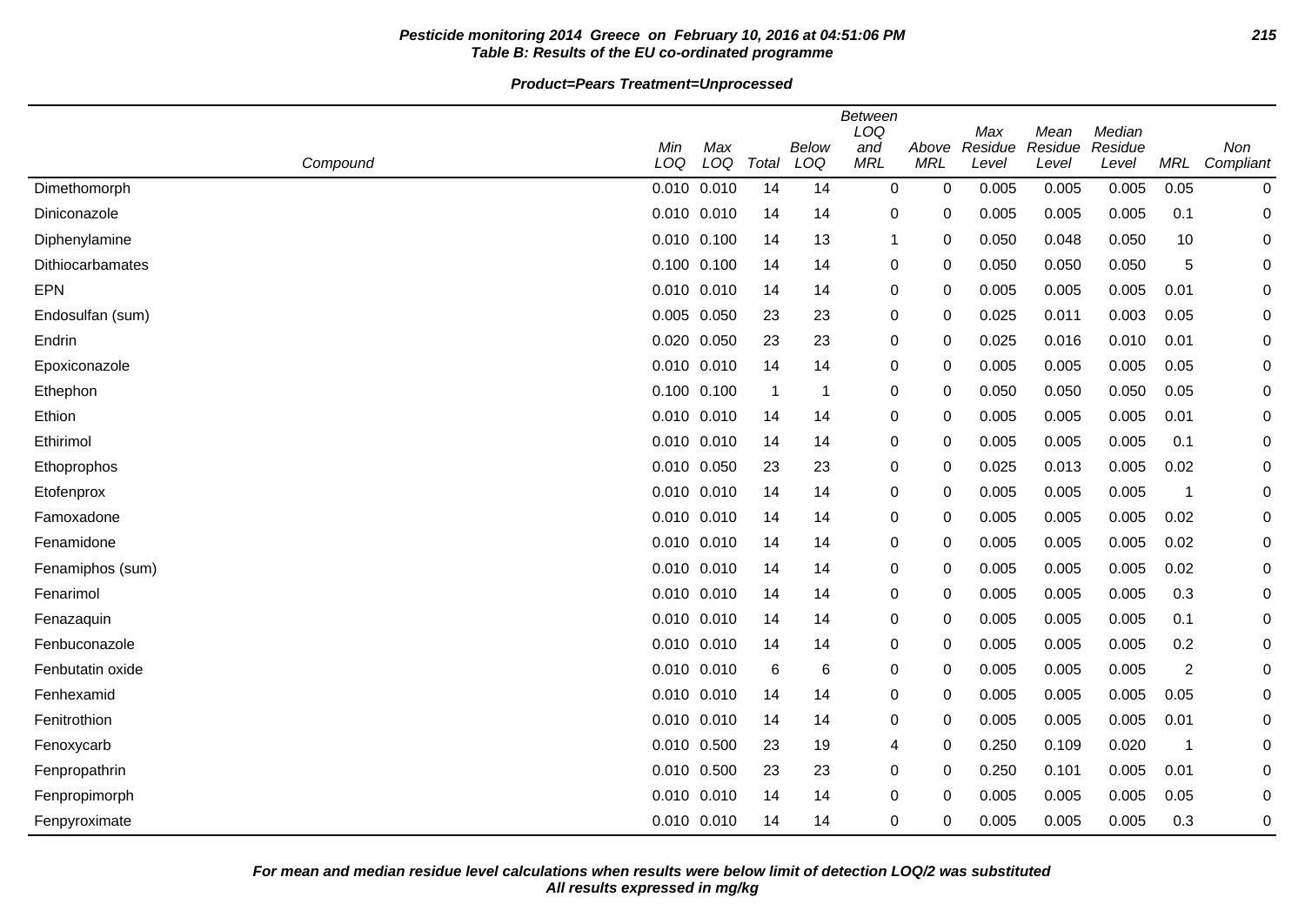## **Pesticide monitoring 2014 Greece on February 10, 2016 at 04:51:06 PM 216 Table B: Results of the EU co-ordinated programme**

| Compound                                                                      | Min<br>LOQ      | Max<br>LOQ      | Total          | Below<br>LOQ | <b>Between</b><br>LOQ<br>and<br><b>MRL</b> | Above<br><b>MRL</b> | Max<br>Residue<br>Level | Mean<br>Residue<br>Level | Median<br>Residue<br>Level | <b>MRL</b> | Non<br>Compliant |
|-------------------------------------------------------------------------------|-----------------|-----------------|----------------|--------------|--------------------------------------------|---------------------|-------------------------|--------------------------|----------------------------|------------|------------------|
| Fenthion (sum)                                                                |                 | 0.010 0.010     | 14             | 14           | 0                                          | 0                   | 0.005                   | 0.005                    | 0.005                      | 0.01       | 0                |
| Fenvalerate (sum of RR, SS, RS and SR isomers)                                |                 | $0.010$ $0.010$ | 14             | 14           | 0                                          | 0                   | 0.005                   | 0.005                    | 0.005                      | 0.02       | 0                |
| Fipronil (sum)                                                                | 0.010 0.010     |                 | 8              | 8            | 0                                          | 0                   | 0.005                   | 0.005                    | 0.005 0.005                |            | 0                |
| Fludioxonil                                                                   | 0.010 0.010     |                 | 8              | 8            | 0                                          | 0                   | 0.005                   | 0.005                    | 0.005                      | 5          | 0                |
| Flufenoxuron                                                                  | 0.010 0.010     |                 | 14             | 14           | 0                                          | 0                   | 0.005                   | 0.005                    | 0.005                      | 0.5        | 0                |
| Fluquinconazole                                                               | 0.010 0.010     |                 | 14             | 14           | 0                                          | 0                   | 0.005                   | 0.005                    | 0.005                      | 0.2        | 0                |
| Flusilazole                                                                   | 0.010 0.010     |                 | 14             | 14           | 0                                          | 0                   | 0.005                   | 0.005                    | 0.005                      | 0.02       | 0                |
| Flutriafol                                                                    | 0.010 0.010     |                 | 14             | 14           | 0                                          | 0                   | 0.005                   | 0.005                    | 0.005                      | 0.05       | 0                |
| Folpet                                                                        | 0.010 0.010     |                 | 3              | 3            | 0                                          | 0                   | 0.005                   | 0.005                    | 0.005                      |            | 0                |
|                                                                               | 0.010 0.050     |                 | 20             | 19           | 1                                          | 0                   | 0.650                   | 0.046                    | 0.015                      | 3          | 0                |
| Formetanate                                                                   | 0.010 0.010     |                 | 14             | 14           | 0                                          | 0                   | 0.005                   | 0.005                    | 0.005                      |            | 0                |
| Fosthiazate                                                                   | 0.010 0.010     |                 | 14             | 14           | 0                                          | 0                   | 0.005                   | 0.005                    | 0.005                      | 0.02       | 0                |
| Glyphosate                                                                    | 0.100 0.100     |                 | $\overline{1}$ | -1           | 0                                          | 0                   | 0.050                   | 0.050                    | 0.050                      | 0.1        | 0                |
| Heptachlor (sum of heptachlor and heptachlor epoxide expressed as heptachlor) | 0.010 0.050     |                 | 23             | 23           | 0                                          | 0                   | 0.025                   | 0.013                    | 0.005                      | 0.01       | 0                |
| Hexachlorobenzene                                                             |                 | 0.010 0.010     | 14             | 14           | 0                                          | 0                   | 0.005                   | 0.005                    | 0.005                      | 0.01       | 0                |
| Hexachlorocyclohexane (HCH), alpha-isomer                                     | 0.005 0.005     |                 | 14             | 14           | 0                                          | 0                   | 0.003                   | 0.003                    | 0.003                      | 0.01       | 0                |
| Hexachlorocyclohexane (HCH), beta-isomer                                      | 0.005           | 0.005           | 14             | 14           | 0                                          | 0                   | 0.003                   | 0.003                    | 0.003                      | 0.01       | 0                |
| Hexaconazole                                                                  | 0.010 0.010     |                 | 14             | 14           | 0                                          | 0                   | 0.005                   | 0.005                    | 0.005                      | 0.1        | 0                |
| Hexythiazox                                                                   | 0.010 0.010     |                 | 14             | 14           | 0                                          | 0                   | 0.005                   | 0.005                    | 0.005                      | 1          | 0                |
| Imazalil                                                                      | 0.020           | 0.020           | 14             | 11           | 3                                          | 0                   | 0.710                   | 0.110                    | 0.010                      | 2          | 0                |
| Imidacloprid                                                                  | 0.010 0.010     |                 | 14             | 10           | 4                                          | 0                   | 0.150                   | 0.021                    | 0.005                      | 0.5        | 0                |
| Indoxacarb as sum of the isomers S and R                                      | 0.010 0.010     |                 | 14             | 14           | 0                                          | 0                   | 0.005                   | 0.005                    | 0.005                      | 0.3        | 0                |
| loxynil, including its esters expressed as ioxynil                            |                 | $0.010$ $0.010$ | 8              | 8            | 0                                          | 0                   | 0.005                   | 0.005                    | 0.005                      | 0.05       | 0                |
| Iprodione                                                                     | 0.010 0.100     |                 | 23             | 23           | 0                                          | 0                   | 0.050                   | 0.023                    | 0.005                      | 5          | 0                |
| Iprovalicarb                                                                  | $0.010$ $0.010$ |                 | 14             | 14           | 0                                          | 0                   | 0.005                   | 0.005                    | 0.005                      | 0.05       | 0                |
| Isofenphos-methyl                                                             |                 | 0.010 0.010     | 14             | 14           | 0                                          | 0                   | 0.005                   | 0.005                    | 0.005                      | 0.01       | 0                |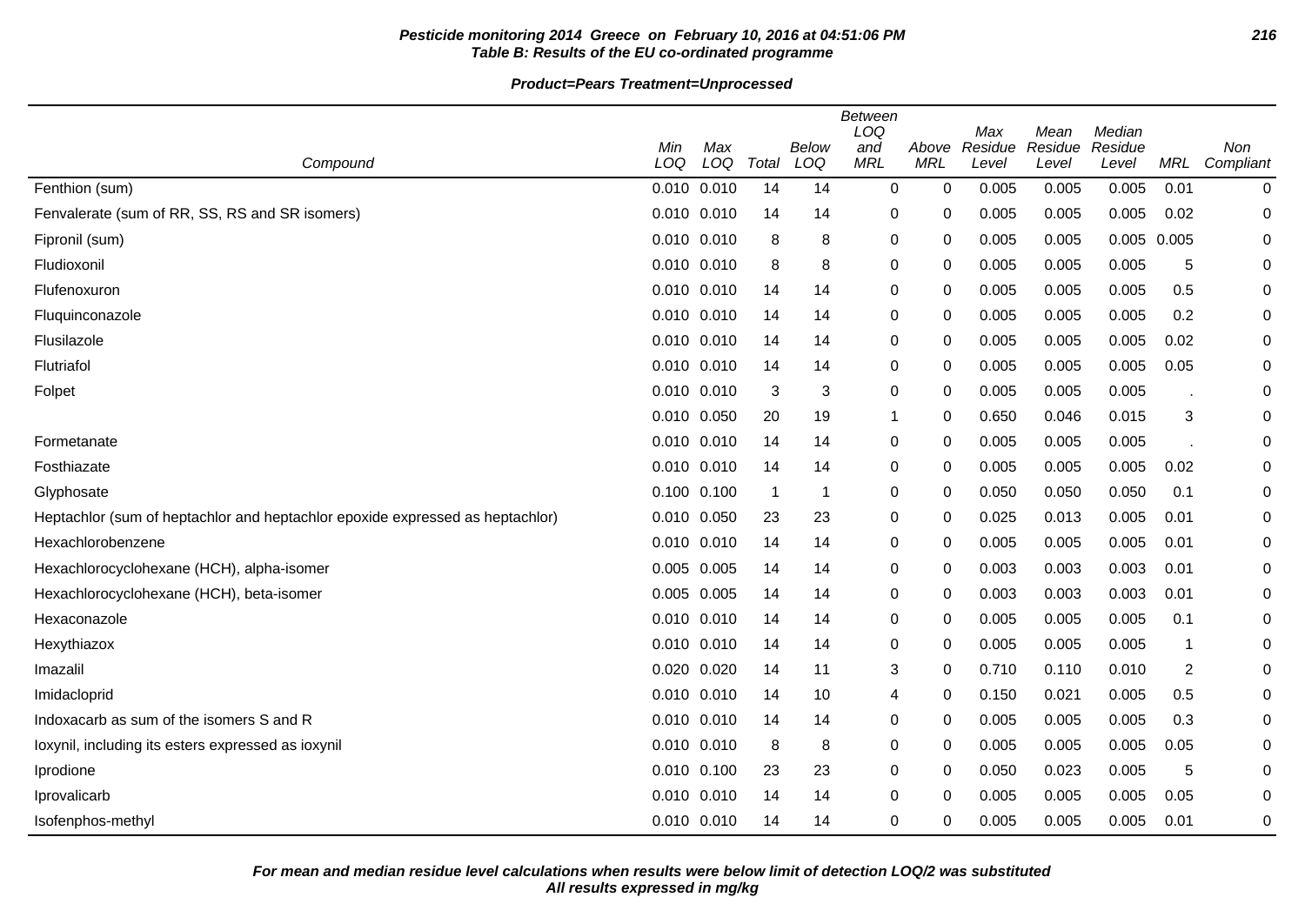## **Pesticide monitoring 2014 Greece on February 10, 2016 at 04:51:06 PM 217 Table B: Results of the EU co-ordinated programme**

|                                                                                                                 | <b>Between</b><br>LOQ<br>Max<br>Mean<br>Median |     |       |       |              |              |         |         |                |      |           |
|-----------------------------------------------------------------------------------------------------------------|------------------------------------------------|-----|-------|-------|--------------|--------------|---------|---------|----------------|------|-----------|
|                                                                                                                 | Min                                            | Max |       | Below | and          | Above        | Residue | Residue | Residue        |      | Non       |
| Compound                                                                                                        | LOQ                                            | LOQ | Total | LOQ   | <b>MRL</b>   | <b>MRL</b>   | Level   | Level   | Level          | MRL  | Compliant |
| Kresoxim-methyl                                                                                                 | 0.010 0.050                                    |     | 23    | 23    | 0            | $\Omega$     | 0.025   | 0.013   | 0.005          | 0.2  | 0         |
| Lambda-Cyhalothrin                                                                                              | 0.010 0.010                                    |     | 14    | 12    | 2            | 0            | 0.029   | 0.007   | 0.005          | 0.1  | 0         |
| Lindane (Gamma-isomer of hexachlorociclohexane (HCH))                                                           | 0.010 0.050                                    |     | 23    | 23    | $\pmb{0}$    | 0            | 0.025   | 0.013   | 0.005          | 0.01 | 0         |
| Linuron                                                                                                         | 0.010 0.010                                    |     | 14    | 14    | 0            | 0            | 0.005   | 0.005   | 0.005          | 0.05 | 0         |
| Lufenuron                                                                                                       | 0.010 0.010                                    |     | 14    | 14    | 0            | 0            | 0.005   | 0.005   | 0.005          | 0.5  | 0         |
| Malathion (sum of malathion and malaoxon expressed as malathion)                                                | 0.010 0.010                                    |     | 14    | 14    | 0            | 0            | 0.005   | 0.005   | 0.005          | 0.02 | 0         |
| Mepanipyrim                                                                                                     | 0.010 0.010                                    |     | 14    | 14    | 0            | 0            | 0.005   | 0.005   | 0.005          | 0.01 | 0         |
| Mepiquat                                                                                                        | 0.010 0.010                                    |     | -1    | 1     | 0            | $\Omega$     | 0.005   | 0.005   | 0.005          | 0.05 | $\pmb{0}$ |
| Metaflumizone (sum of E- and Z- isomers)                                                                        | 0.010 0.010                                    |     | 14    | 14    | 0            | 0            | 0.005   | 0.005   | 0.005          | 0.05 | 0         |
| Metalaxyl (Metalaxyl including other mixtures of constituent isomers including Metalaxyl-M<br>(sum of isomers)) | 0.010 0.010                                    |     | 14    | 14    | $\pmb{0}$    | 0            | 0.005   | 0.005   | 0.005          | -1   | 0         |
| Metazachlor                                                                                                     | 0.050 0.050                                    |     | 14    | 14    | 0            | 0            | 0.025   | 0.025   | 0.025          | 0.1  | 0         |
| Metconazole                                                                                                     | 0.010 0.010                                    |     | 14    | 14    | 0            | 0            | 0.005   | 0.005   | 0.005          | 0.02 | 0         |
| Methamidophos                                                                                                   | 0.010 0.010                                    |     | 14    | 14    | 0            | 0            | 0.005   | 0.005   | 0.005          | 0.01 | $\pmb{0}$ |
| Methidathion                                                                                                    | 0.020 0.020                                    |     | 14    | 14    | 0            | 0            | 0.010   | 0.010   | $0.010$ $0.03$ |      | 0         |
| Methiocarb (sum of methiocarb and methiocarb sulfoxide and sulfone, expressed as<br>methiocarb)                 | 0.010 0.010                                    |     | 14    | 14    | 0            | 0            | 0.005   | 0.005   | 0.005          | 0.1  | $\pmb{0}$ |
| Methomyl and thiodicarb (sum of methomyl and thiodicarb expressed as methomyl)                                  | 0.010 0.010                                    |     | 14    | 14    | 0            | 0            | 0.005   | 0.005   | 0.005          | 0.02 | 0         |
| Methoxychlor                                                                                                    | 0.010 0.050                                    |     | 23    | 23    | 0            | 0            | 0.025   | 0.013   | 0.005          | 0.01 | 0         |
| Methoxyfenozide                                                                                                 | 0.010 0.010                                    |     | 14    | 13    | 1            | 0            | 0.042   | 0.008   | 0.005          | 2    | 0         |
| Metobromuron                                                                                                    | 0.010 0.010                                    |     | 14    | 14    | 0            | $\Omega$     | 0.005   | 0.005   | 0.005          | 0.01 | 0         |
| Monocrotophos                                                                                                   | 0.010 0.010                                    |     | 14    | 14    | 0            | 0            | 0.005   | 0.005   | 0.005          | 0.01 | 0         |
| Myclobutanil                                                                                                    | 0.010 0.010                                    |     | 14    | 13    | $\mathbf{1}$ | 0            | 0.015   | 0.006   | 0.005          | 0.5  | 0         |
| Nitenpyram                                                                                                      | 0.050 0.050                                    |     | 14    | 14    | $\mathbf 0$  | $\mathbf{0}$ | 0.025   | 0.025   | 0.025          | 0.01 | 0         |
| Oxadixyl                                                                                                        | 0.010 0.010                                    |     | 14    | 14    | 0            | 0            | 0.005   | 0.005   | 0.005          | 0.01 | 0         |
| Oxamyl                                                                                                          | 0.010 0.010                                    |     | 17    | 17    | $\Omega$     | 0            | 0.005   | 0.005   | 0.005          | 0.01 | 0         |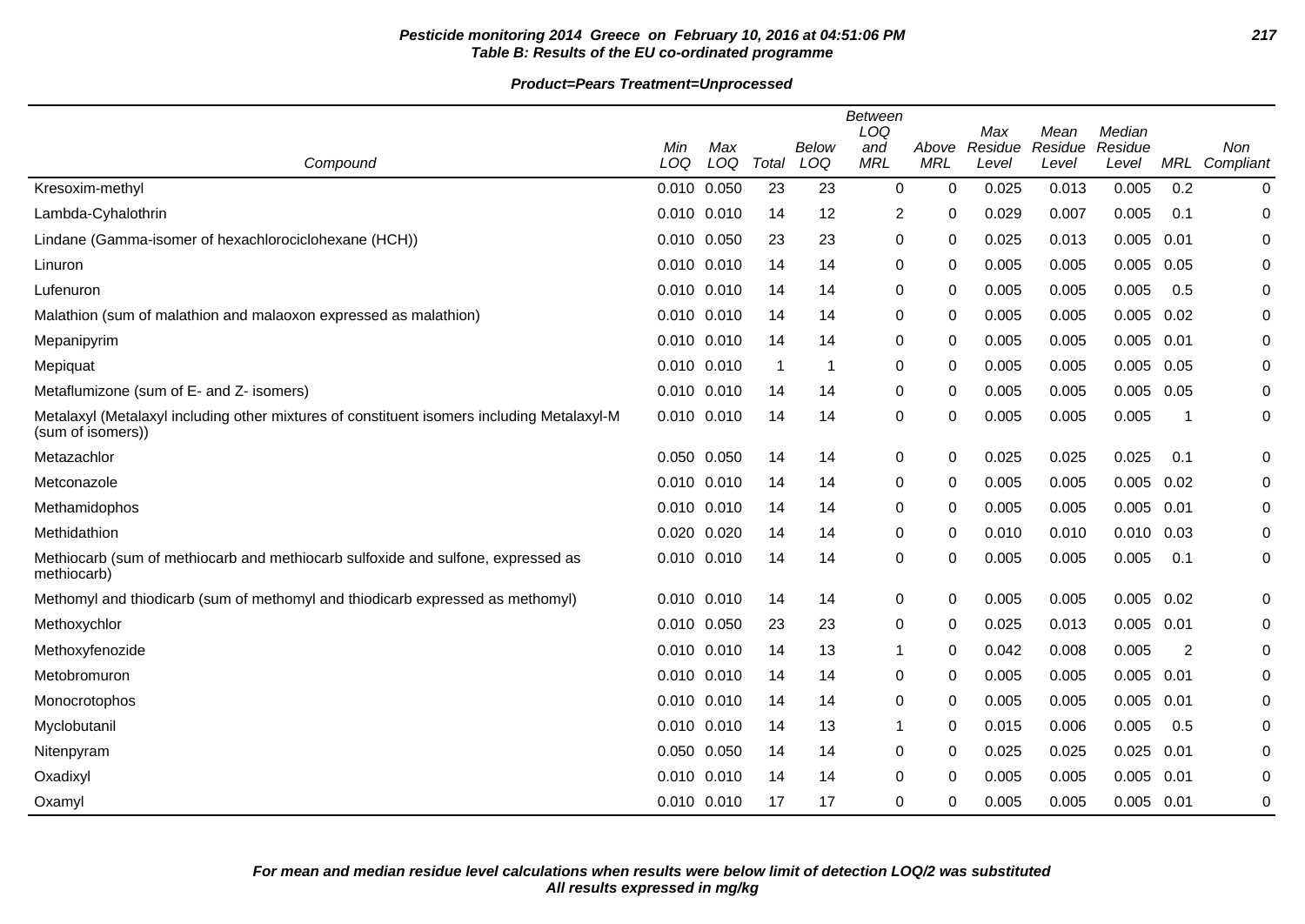# **Pesticide monitoring 2014 Greece on February 10, 2016 at 04:51:06 PM 218 Table B: Results of the EU co-ordinated programme**

|                                                                                                                           |                 |     |       |              | <b>Between</b><br>LOQ |              | Max     | Mean    | Median         |      |               |
|---------------------------------------------------------------------------------------------------------------------------|-----------------|-----|-------|--------------|-----------------------|--------------|---------|---------|----------------|------|---------------|
|                                                                                                                           | Min             | Max |       | <b>Below</b> | and                   | Above        | Residue | Residue | Residue        |      | Non           |
| Compound                                                                                                                  | LOQ             | LOQ | Total | LOQ          | <b>MRL</b>            | <b>MRL</b>   | Level   | Level   | Level          |      | MRL Compliant |
| Oxydemeton-methyl (sum of oxydemeton-methyl and demeton-S-methylsulfone expressed as<br>oxydemeton-methyl)                | 0.010 0.010     |     | 14    | 14           | $\mathbf 0$           | 0            | 0.005   | 0.005   | 0.005          | 0.01 | 0             |
| Paclobutrazol                                                                                                             | 0.010 0.010     |     | 14    | 13           | 1                     | 0            | 0.027   | 0.007   | 0.005          | 0.5  | 0             |
| Parathion                                                                                                                 | 0.010 0.010     |     | 14    | 14           | 0                     | 0            | 0.005   | 0.005   | 0.005          | 0.05 | 0             |
| Parathion-methyl (sum of Parathion-methyl and paraoxon-methyl expressed as<br>Parathion-methyl)                           | 0.020 0.020     |     | 14    | 14           | 0                     | 0            | 0.010   | 0.010   | $0.010$ $0.02$ |      | 0             |
| Penconazole                                                                                                               | $0.010$ $0.010$ |     | 14    | 14           | 0                     | $\Omega$     | 0.005   | 0.005   | 0.005          | 0.2  | 0             |
| Pencycuron                                                                                                                | 0.010 0.010     |     | 14    | 14           | 0                     | $\mathbf{0}$ | 0.005   | 0.005   | 0.005          | 0.05 | 0             |
| Pendimethalin                                                                                                             | 0.010 0.100     |     | 23    | 23           | 0                     | 0            | 0.050   | 0.023   | $0.005$ 0.05   |      | 0             |
| Permethrin (sum of isomers)                                                                                               | 0.010 0.500     |     | 23    | 23           | 0                     | 0            | 0.250   | 0.101   | 0.005          | 0.05 | 0             |
| Phenthoate                                                                                                                | 0.020 0.020     |     | 14    | 14           | 0                     | 0            | 0.010   | 0.010   | 0.010          | 0.01 | 0             |
| Phosalone                                                                                                                 | 0.010 0.010     |     | 14    | 14           | 0                     | $\Omega$     | 0.005   | 0.005   | 0.005          | 0.05 | 0             |
| Phosmet (phosmet and phosmet oxon expressed as phosmet)                                                                   | 0.010 0.010     |     | 13    | 12           | 1                     | 0            | 0.023   | 0.006   | 0.005          | 0.2  | 0             |
|                                                                                                                           | $0.010$ $0.010$ |     | -1    | 0            | 0                     | -1           | 0.770   | 0.770   | 0.770          | 0.5  | 0             |
| Phoxim                                                                                                                    | 0.010 0.010     |     | 14    | 14           | 0                     | $\Omega$     | 0.005   | 0.005   | 0.005          | 0.01 | 0             |
| Pirimicarb (sum of Pirimicarb and desmethyl pirimicarb expressed as Pirimicarb)                                           | 0.010 0.010     |     | 14    | 14           | 0                     | $\mathbf{0}$ | 0.005   | 0.005   | 0.005          | 2    | 0             |
| Pirimiphos-methyl                                                                                                         | 0.010 0.010     |     | 14    | 14           | 0                     | 0            | 0.005   | 0.005   | $0.005$ 0.05   |      | 0             |
| Prochloraz (sum of prochloraz and its metabolites containing the 2,4,6-Trichlorophenol moiety<br>expressed as prochloraz) | 0.010 0.010     |     | 14    | 14           | 0                     | 0            | 0.005   | 0.005   | 0.005 0.05     |      | 0             |
| Procymidone                                                                                                               | 0.010 0.050     |     | 23    | 23           | 0                     | $\Omega$     | 0.025   | 0.013   | 0.005          | 0.02 | 0             |
| Profenofos                                                                                                                | 0.010 0.010     |     | 14    | 14           | 0                     | 0            | 0.005   | 0.005   | 0.005          | 0.05 | 0             |
| Propamocarb (sum of propamocarb and its salt expressed as propamocarb)                                                    | 0.010 0.010     |     | 14    | 14           | 0                     | $\Omega$     | 0.005   | 0.005   | 0.005          | 10   | 0             |
| Propargite                                                                                                                | 0.010 0.010     |     | 14    | 14           | 0                     | $\Omega$     | 0.005   | 0.005   | 0.005          | 3    | 0             |
| Propiconazole                                                                                                             | 0.010 0.010     |     | 14    | 14           | 0                     | $\Omega$     | 0.005   | 0.005   | 0.005          | 0.05 | 0             |
| Propoxur                                                                                                                  | 0.010 0.010     |     | 3     | 3            | 0                     | 0            | 0.005   | 0.005   | 0.005          | 0.05 | 0             |
| Propyzamide                                                                                                               | 0.010 0.010     |     | 14    | 14           | 0                     | $\Omega$     | 0.005   | 0.005   | 0.005          | 0.02 | 0             |
| Prothioconazole (prothioconazole-desthio)                                                                                 | 0.010 0.010     |     | 8     | 8            | $\Omega$              | $\Omega$     | 0.005   | 0.005   | 0.005          | 0.02 | 0             |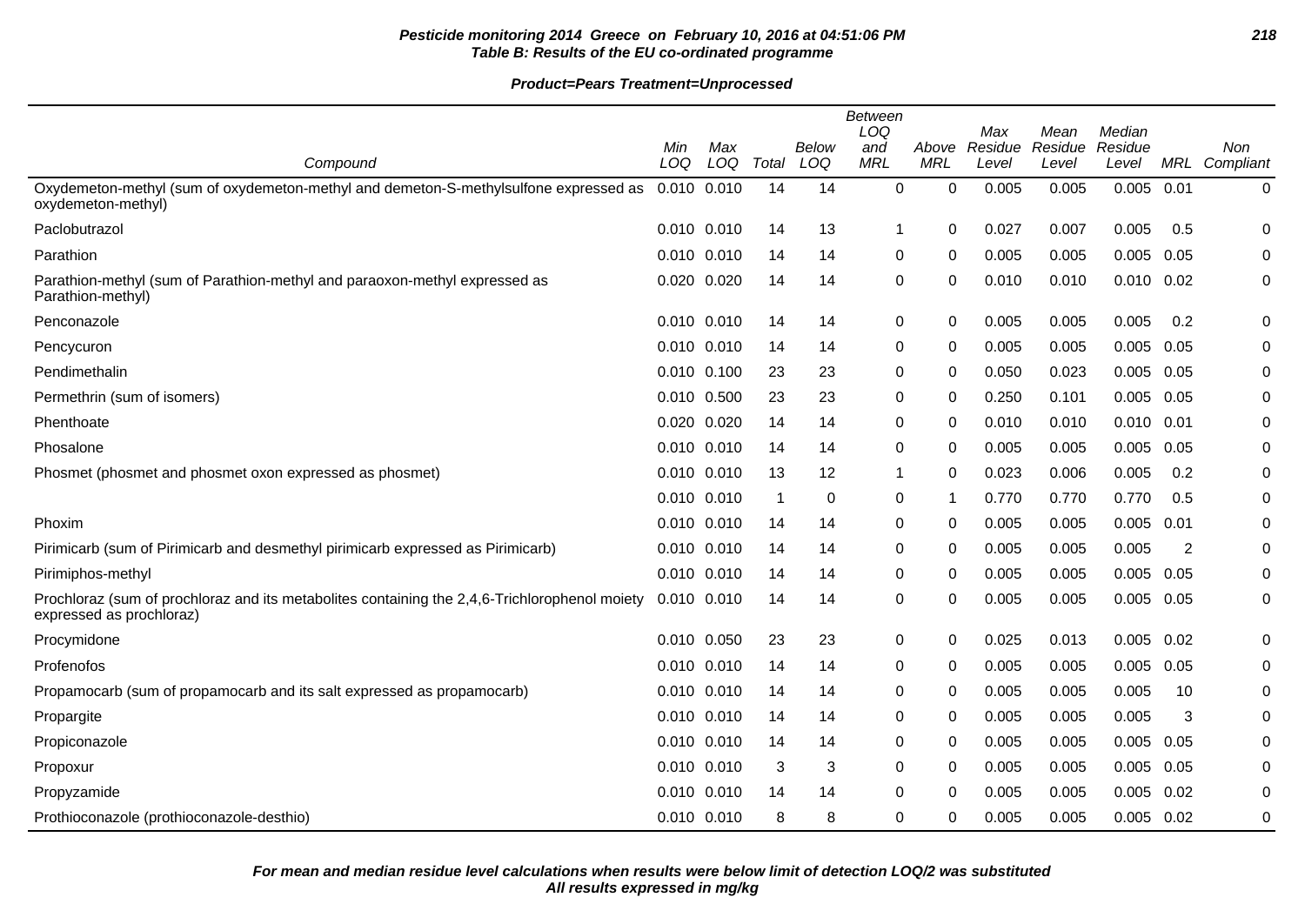# **Pesticide monitoring 2014 Greece on February 10, 2016 at 04:51:06 PM 219 Table B: Results of the EU co-ordinated programme**

**Product=Pears Treatment=Unprocessed**

| Compound                                                                                | Min<br>LOQ  | Max<br>LOQ | Total | <b>Below</b><br>LOQ | <b>Between</b><br>LOQ<br>and<br><b>MRL</b> | Above<br><b>MRL</b> | Max<br>Residue<br>Level | Mean<br>Residue<br>Level | Median<br>Residue<br>Level |                         | Non<br>MRL Compliant |
|-----------------------------------------------------------------------------------------|-------------|------------|-------|---------------------|--------------------------------------------|---------------------|-------------------------|--------------------------|----------------------------|-------------------------|----------------------|
| Prothiofos                                                                              | 0.010 0.050 |            | 23    | 23                  | 0                                          | $\mathbf 0$         | 0.025                   | 0.013                    | 0.005                      | 0.01                    | $\pmb{0}$            |
| Pymetrozine                                                                             | 0.010 0.010 |            | 14    | 14                  | 0                                          | 0                   | 0.005                   | 0.005                    | 0.005                      | 0.02                    | 0                    |
| Pyraclostrobin                                                                          | 0.010 0.010 |            | 14    | 12                  | $\overline{c}$                             | $\mathbf{0}$        | 0.033                   | 0.008                    | 0.005                      | 0.3                     | 0                    |
| Pyrazophos                                                                              | 0.010 0.010 |            | 14    | 14                  | 0                                          | 0                   | 0.005                   | 0.005                    | 0.005                      | 0.05                    | 0                    |
| Pyrethrins                                                                              | 0.010 0.010 |            | 14    | 14                  | 0                                          | $\Omega$            | 0.005                   | 0.005                    | 0.005                      | -1                      | 0                    |
| Pyridaben                                                                               | 0.010 0.010 |            | 14    | 14                  | 0                                          | $\Omega$            | 0.005                   | 0.005                    | 0.005                      | 0.5                     | 0                    |
| Pyrimethanil                                                                            | 0.010 0.010 |            | 14    | 14                  | 0                                          | 0                   | 0.005                   | 0.005                    | 0.005                      | 5                       | 0                    |
| Pyriproxyfen                                                                            | 0.010 0.010 |            | 14    | 14                  | 0                                          | $\mathbf{0}$        | 0.005                   | 0.005                    | 0.005                      | 0.2                     | 0                    |
| Quinoxyfen                                                                              | 0.010 0.010 |            | 14    | 14                  | 0                                          | 0                   | 0.005                   | 0.005                    | 0.005                      | 0.02                    | $\Omega$             |
| Resmethrin (resmethrin including other mixtures of consituent isomers (sum of isomers)) | 0.050 0.500 |            | 15    | 15                  | $\pmb{0}$                                  | 0                   | 0.250                   | 0.160                    | 0.250                      | 0.1                     | 0                    |
| Spinosad (sum of Spinosyn A and Spinosyn D, expressed as Spinosad)                      | 0.010 0.010 |            | 14    | 13                  | $\mathbf{1}$                               | 0                   | 0.041                   | 0.008                    | 0.005                      | -1                      | 0                    |
| Spirodiclofen                                                                           | 0.010 0.010 |            | 14    | 13                  | $\mathbf{1}$                               | 0                   | 0.062                   | 0.009                    | 0.005                      | 0.8                     | 0                    |
| Spiroxamine                                                                             | 0.010 0.010 |            | 14    | 14                  | 0                                          | $\mathbf{0}$        | 0.005                   | 0.005                    | 0.005                      | 0.05                    | $\Omega$             |
| Tebuconazole                                                                            | 0.010 0.010 |            | 14    | 13                  | $\mathbf{1}$                               | 0                   | 0.010                   | 0.005                    | 0.005                      | 1                       | 0                    |
| Tebufenozide                                                                            | 0.010 0.010 |            | 14    | 14                  | 0                                          | 0                   | 0.005                   | 0.005                    | 0.005                      | -1                      | 0                    |
| Tebufenpyrad                                                                            | 0.010 0.010 |            | 14    | 14                  | 0                                          | 0                   | 0.005                   | 0.005                    | 0.005                      | 0.2                     | 0                    |
| Teflubenzuron                                                                           | 0.010 0.010 |            | 8     | 8                   | 0                                          | 0                   | 0.005                   | 0.005                    | 0.005                      | $\overline{\mathbf{1}}$ | 0                    |
| Tefluthrin                                                                              | 0.010 0.010 |            | 14    | 14                  | 0                                          | $\mathbf{0}$        | 0.005                   | 0.005                    | 0.005                      | 0.05                    | 0                    |
| Terbuthylazine                                                                          | 0.010 0.050 |            | 23    | 23                  | 0                                          | 0                   | 0.025                   | 0.013                    | 0.005                      | 0.1                     | 0                    |
| Tetraconazole                                                                           | 0.010 0.010 |            | 14    | 14                  | 0                                          | 0                   | 0.005                   | 0.005                    | 0.005                      | 0.3                     | 0                    |
| Tetradifon                                                                              | 0.010 0.100 |            | 23    | 23                  | 0                                          | 0                   | 0.050                   | 0.023                    | 0.005                      | 0.01                    | 0                    |
| Thiabendazole                                                                           | 0.010 0.010 |            | 14    | 13                  | 1                                          | 0                   | 0.190                   | 0.018                    | 0.005                      | 5                       | 0                    |
| Thiacloprid                                                                             | 0.010 0.010 |            | 14    | 14                  | 0                                          | $\mathbf{0}$        | 0.005                   | 0.005                    | 0.005                      | 0.3                     | 0                    |
| Thiametoxam (sum of thiametoxam and clothianidin expressed as thiametoxam)              | 0.010 0.010 |            | 14    | 14                  | 0                                          | 0                   | 0.005                   | 0.005                    | 0.005                      | 0.3                     | 0                    |
| Thiophanate-methyl                                                                      | 0.010 0.010 |            | 14    | 9                   | 4                                          | 1                   | 0.510                   | 0.072                    | 0.005                      | 0.5                     | 0                    |
| Tolclofos-methyl                                                                        | 0.010 0.010 |            | 14    | 14                  | $\mathbf 0$                                | 0                   | 0.005                   | 0.005                    | 0.005                      | 0.05                    | 0                    |

**All results expressed in mg/kg For mean and median residue level calculations when results were below limit of detection LOQ/2 was substituted**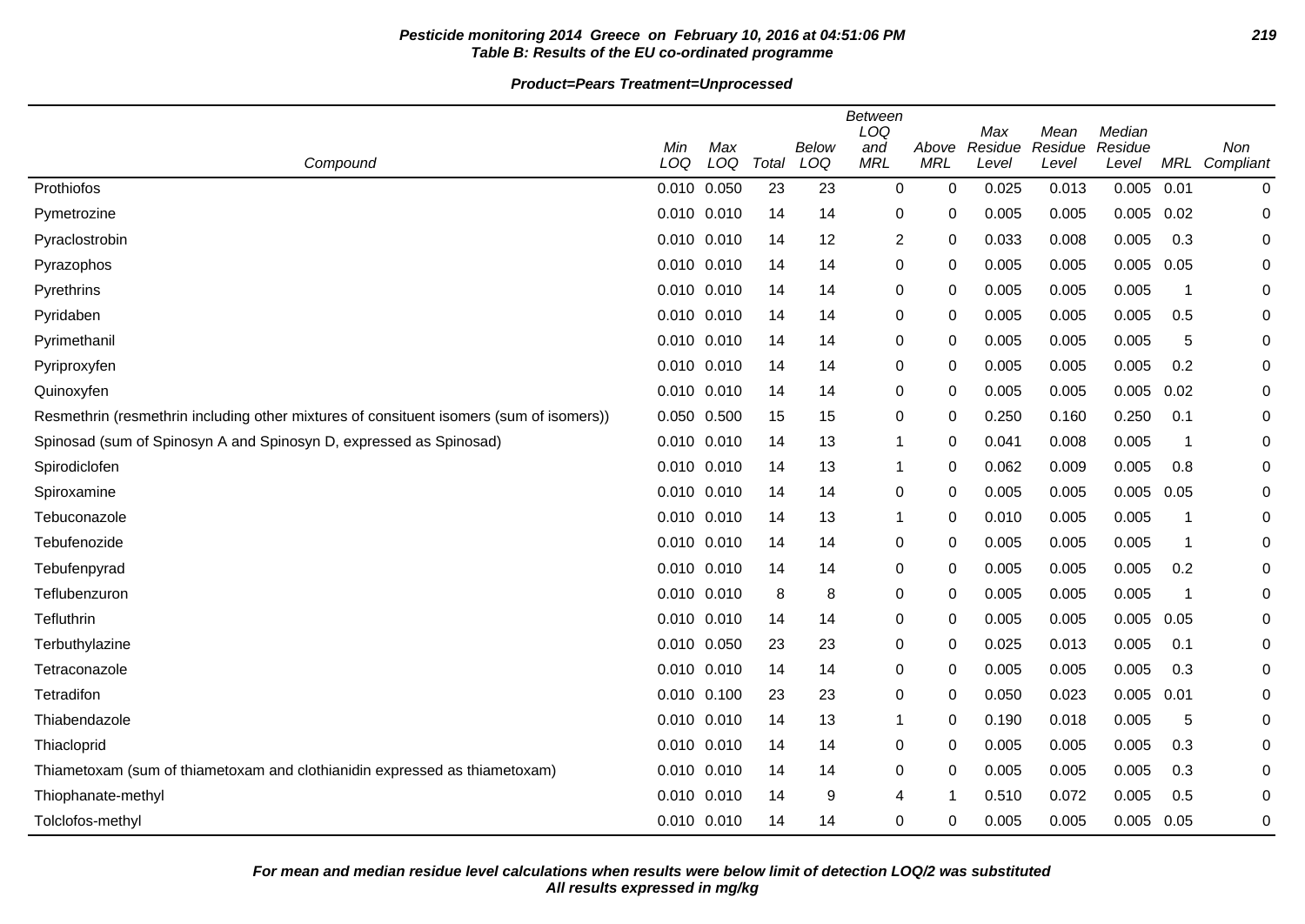# **Pesticide monitoring 2014 Greece on February 10, 2016 at 04:51:06 PM 220 Table B: Results of the EU co-ordinated programme**

|                                                                                                                            |                 |            |       |              | Between<br>LOQ    |              | Max              | Mean             | Median           |      |                  |
|----------------------------------------------------------------------------------------------------------------------------|-----------------|------------|-------|--------------|-------------------|--------------|------------------|------------------|------------------|------|------------------|
| Compound                                                                                                                   | Min<br>LOQ      | Max<br>LOQ | Total | Below<br>LOQ | and<br><b>MRL</b> | Above<br>MRL | Residue<br>Level | Residue<br>Level | Residue<br>Level | MRL  | Non<br>Compliant |
| Tolylfluanid (Sum of tolylfluanid and dimethylaminosulfotoluidide expressed as tolylfluanid)                               | 0.010           | 0.010      | 11    | 11           | 0                 | $\Omega$     | 0.005            | 0.005            | 0.005            | 3    | 0                |
|                                                                                                                            | $0.010$ $0.010$ |            | 3     | 3            | 0                 | $\Omega$     | 0.005            | 0.005            | 0.005            | 0.02 | 0                |
| Triadimefon (sum of Triadimefon and Triadimenol)                                                                           | $0.010$ $0.010$ |            | 14    | 14           | 0                 | 0            | 0.005            | 0.005            | 0.005            | -0.1 | 0                |
| Triazophos                                                                                                                 | $0.010$ $0.010$ |            | 14    | 14           | 0                 | $\Omega$     | 0.005            | 0.005            | 0.005            | 0.01 | 0                |
| Trifloxystrobin                                                                                                            | $0.010$ $0.010$ |            | 14    | 14           | 0                 | 0            | 0.005            | 0.005            | 0.005            | 0.5  | 0                |
| Triflumuron                                                                                                                | $0.010$ $0.010$ |            | 8     | 8            | 0                 | $\Omega$     | 0.005            | 0.005            | 0.005            | 0.5  | 0                |
| Trifluralin                                                                                                                | 0.010 0.050     |            | 23    | 23           | 0                 | $\Omega$     | 0.025            | 0.013            | 0.005            | 0.1  | 0                |
| Triticonazole                                                                                                              | $0.010$ $0.010$ |            | 14    | 14           | 0                 | $\Omega$     | 0.005            | 0.005            | 0.005            | 0.01 | 0                |
| Vinclozolin (sum of Vinclozolin and all metabolites containing the 3,5-dichloraniline moiety,<br>expressed as Vinclozolin) | $0.010$ $0.010$ |            | 14    | 14           | 0                 | 0            | 0.005            | 0.005            | 0.005            | 0.05 | 0                |
| Zoxamide                                                                                                                   | $0.010$ $0.010$ |            | 14    | 14           | 0                 | $\Omega$     | 0.005            | 0.005            | 0.005            | 0.02 | 0                |
| tau-Fluvalinate                                                                                                            | 0.010 0.010     |            | 14    | 14           | 0                 | $\Omega$     | 0.005            | 0.005            | 0.005            | 0.1  | 0                |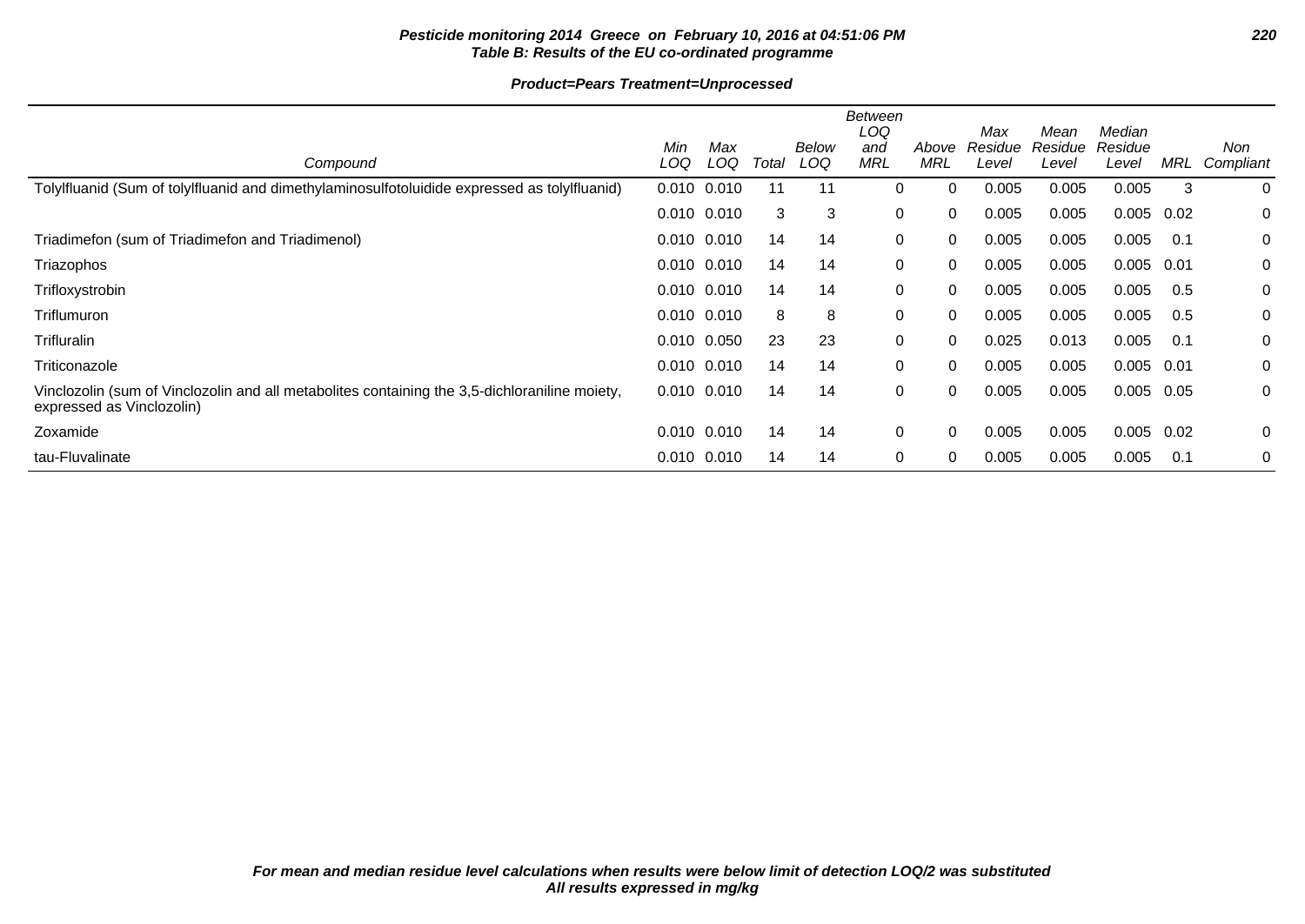### **Pesticide monitoring 2014 Greece on February 10, 2016 at 04:51:06 PM 221 Table B: Results of the EU co-ordinated programme**

**Product=Potatoes Treatment=Unprocessed**

|                            |                 |            |       |              | <b>Between</b><br>LOQ |                     | Max              | Mean             | Median           |                |                      |
|----------------------------|-----------------|------------|-------|--------------|-----------------------|---------------------|------------------|------------------|------------------|----------------|----------------------|
| Compound                   | Min<br>LOQ      | Max<br>LOQ | Total | Below<br>LOQ | and<br><b>MRL</b>     | Above<br><b>MRL</b> | Residue<br>Level | Residue<br>Level | Residue<br>Level |                | Non<br>MRL Compliant |
| $2,4-D$ (sum)              | 0.050           | 0.050      | 1     | 1            | $\mathbf 0$           | 0                   | 0.025            | 0.025            | 0.025            | 0.05           | 0                    |
| Abamectin (sum)            | $0.010$ $0.010$ |            | 15    | 15           | 0                     | 0                   | 0.005            | 0.005            | 0.005            | 0.01           | 0                    |
| Acephate                   | 0.010 0.050     |            | 25    | 25           | 0                     | 0                   | 0.025            | 0.013            | 0.005            | 0.02           | 0                    |
| Acetamiprid                | 0.010 0.010     |            | 15    | 15           | $\mathbf 0$           | 0                   | 0.005            | 0.005            | 0.005            | 0.01           | 0                    |
| Acrinathrin                | 0.010 0.050     |            | 25    | 25           | 0                     | 0                   | 0.025            | 0.013            | 0.005            | 0.05           | 0                    |
| Aldicarb (sum)             | 0.010 0.010     |            | 18    | 18           | 0                     | 0                   | 0.005            | 0.005            | 0.005            | 0.02           | 0                    |
| <b>Aldrin and Dieldrin</b> | 0.010 0.010     |            | 15    | 15           | 0                     | 0                   | 0.005            | 0.005            | 0.005            | 0.01           | 0                    |
| Azinphos-ethyl             | 0.020 0.020     |            | 25    | 25           | $\mathbf 0$           | 0                   | 0.010            | 0.010            | 0.010            | 0.02           | 0                    |
| Azinphos-methyl            | 0.010 0.100     |            | 35    | 35           | 0                     | 0                   | 0.050            | 0.024            | 0.025            | 0.05           | 0                    |
| Azoxystrobin               | 0.010 0.100     |            | 35    | 35           | 0                     | 0                   | 0.050            | 0.024            | 0.025            | 1              | 0                    |
| Benfuracarb                | $0.010$ $0.010$ |            | 15    | 15           | 0                     | 0                   | 0.005            | 0.005            | 0.005            | 0.05           | 0                    |
| <b>Bifenthrin</b>          | 0.010 0.050     |            | 25    | 25           | 0                     | 0                   | 0.025            | 0.013            | 0.005            | 0.05           | 0                    |
| Bitertanol                 | 0.100 0.100     |            | 15    | 15           | 0                     | 0                   | 0.050            | 0.050            | 0.050            | 0.05           | 0                    |
| <b>Boscalid</b>            | 0.010 0.010     |            | 15    | 15           | 0                     | 0                   | 0.005            | 0.005            | 0.005            | $\overline{2}$ | 0                    |
| Bromopropylate             | 0.050 0.050     |            | 15    | 15           | 0                     | 0                   | 0.025            | 0.025            | 0.025            | 0.01           | 0                    |
| Bromuconazole (sum)        | 0.010 0.010     |            | 15    | 15           | 0                     | 0                   | 0.005            | 0.005            | 0.005            | 0.05           | 0                    |
| <b>Bupirimate</b>          | 0.010 0.050     |            | 35    | 35           | 0                     | 0                   | 0.025            | 0.016            | 0.025            | 0.05           | 0                    |
| <b>Buprofezin</b>          | 0.010 0.100     |            | 25    | 25           | 0                     | 0                   | 0.050            | 0.023            | 0.005            | 0.05           | 0                    |
| Captan                     | 0.010 0.050     |            | 25    | 25           | 0                     | 0                   | 0.025            | 0.013            | 0.005            | 0.05           | 0                    |
| Carbaryl                   | 0.010 0.010     |            | 18    | 18           | 0                     | 0                   | 0.005            | 0.005            | 0.005            | 0.05           | 0                    |
| Carbendazim and benomyl    | 0.010 0.010     |            | 15    | 15           | 0                     | 0                   | 0.005            | 0.005            | 0.005            | 0.1            | 0                    |
| Carbofuran (sum)           | 0.010 0.010     |            | 18    | 18           | 0                     | 0                   | 0.005            | 0.005            | 0.005            | 0.02           | 0                    |
| Carbosulfan                | 0.010 0.010     |            | 15    | 15           | 0                     | 0                   | 0.005            | 0.005            | 0.005            | 0.05           | 0                    |
| Chlorfenapyr               | 0.020 0.020     |            | 15    | 15           | 0                     | 0                   | 0.010            | 0.010            | 0.010            | 0.05           | 0                    |
| Chlorfenvinphos            | 0.010 0.050     |            | 25    | 25           | 0                     | 0                   | 0.025            | 0.013            | 0.005            | 0.02           | 0                    |
| Chlorobenzilate            | 0.010 0.010     |            | 15    | 15           | 0                     | 0                   | 0.005            | 0.005            | 0.005            | 0.02           | 0                    |

# **All results expressed in mg/kg For mean and median residue level calculations when results were below limit of detection LOQ/2 was substituted**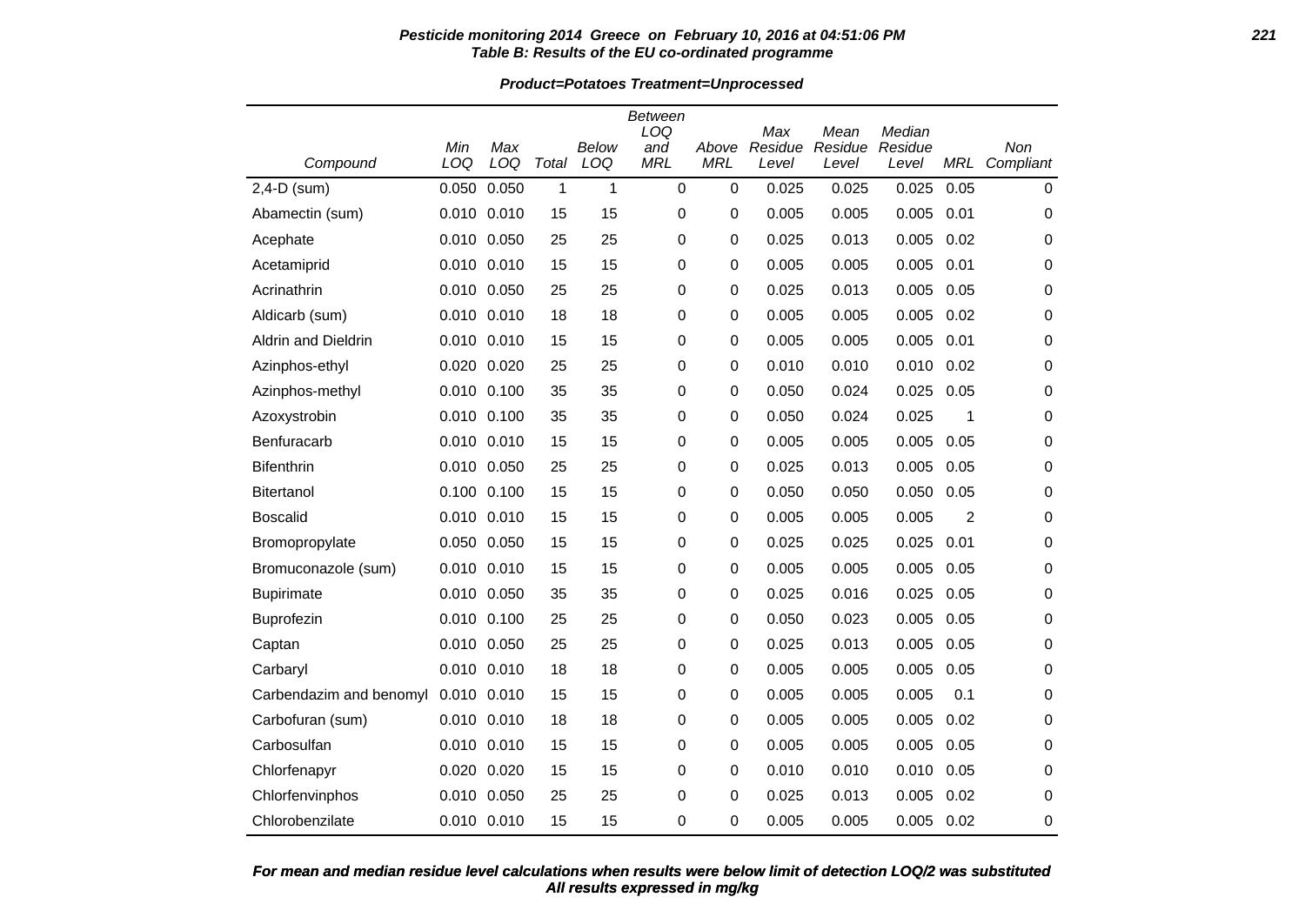### **Pesticide monitoring 2014 Greece on February 10, 2016 at 04:51:06 PM 222 Table B: Results of the EU co-ordinated programme**

**Product=Potatoes Treatment=Unprocessed**

|                     |                 |             |                |                | Between<br>LOQ |             | Max     | Mean    | Median  |                      |             |
|---------------------|-----------------|-------------|----------------|----------------|----------------|-------------|---------|---------|---------|----------------------|-------------|
|                     | Min             | Max         |                | Below          | and            | Above       | Residue | Residue | Residue |                      | Non         |
| Compound            | LOQ             | LOQ         | Total          | LOQ            | <b>MRL</b>     | <b>MRL</b>  | Level   | Level   | Level   | MRL                  | Compliant   |
| Chlorothalonil      | 0.010 0.050     |             | 35             | 35             | 0              | $\mathbf 0$ | 0.025   | 0.012   | 0.010   | 0.02                 | $\mathbf 0$ |
| Chlorpropham        | 0.010 0.010     |             | 8              | 8              | 0              | 0           | 0.005   | 0.005   | 0.005   | 10                   | 0           |
| Chlorpropham (sum)  | $0.010$ $0.010$ |             | $\overline{7}$ | $\overline{7}$ | 0              | 0           | 0.005   | 0.005   | 0.005   | $\ddot{\phantom{a}}$ | 0           |
| Chlorpyrifos        | 0.010 0.050     |             | 35             | 33             | 1              | 1           | 0.080   | 0.018   | 0.025   | 0.05                 | 0           |
| Chlorpyrifos-methyl | 0.010 0.050     |             | 35             | 35             | 0              | 0           | 0.025   | 0.016   | 0.025   | 0.05                 | 0           |
| Clofentezine        | 0.010 0.010     |             | 15             | 15             | 0              | 0           | 0.005   | 0.005   | 0.005   | 0.02                 | 0           |
| Clothianidin        | 0.010 0.010     |             | 15             | 15             | 0              | 0           | 0.005   | 0.005   | 0.005   | 0.05                 | 0           |
| Cyfluthrin (sum)    | 0.020 0.020     |             | 25             | 25             | 0              | 0           | 0.010   | 0.010   | 0.010   | 0.04                 | 0           |
| Cymoxanil           | 0.010 0.010     |             | 15             | 15             | 0              | 0           | 0.005   | 0.005   | 0.005   | 0.05                 | 0           |
| Cypermethrin (sum)  | 0.010 0.500     |             | 35             | 35             | 0              | 0           | 0.250   | 0.081   | 0.025   | 0.05                 | 0           |
| Cyproconazole       | 0.010 0.010     |             | 15             | 15             | 0              | 0           | 0.005   | 0.005   | 0.005   | 0.05                 | 0           |
| Cyprodinil          | 0.010 0.010     |             | 15             | 15             | 0              | 0           | 0.005   | 0.005   | 0.005   | 0.05                 | 0           |
| Cyromazine          | 0.010 0.010     |             | 15             | 15             | 0              | 0           | 0.005   | 0.005   | 0.005   | 1                    | $\mathbf 0$ |
| DDT (sum)           | 0.020 0.050     |             | 25             | 25             | 0              | 0           | 0.025   | 0.016   | 0.010   | 0.05                 | 0           |
| Deltamethrin        | 0.010 0.500     |             | 35             | 35             | 0              | 0           | 0.250   | 0.081   | 0.025   | 0.2                  | 0           |
| Diazinon            | 0.010 0.050     |             | 35             | 35             | 0              | 0           | 0.025   | 0.012   | 0.010   | 0.01                 | 0           |
| Dichlofluanid       | 0.010 0.050     |             | 25             | 25             | 0              | 0           | 0.025   | 0.013   | 0.005   | 0.01                 | 0           |
| Dichlorvos          | 0.010 0.050     |             | 35             | 35             | 0              | 0           | 0.025   | 0.012   | 0.010   | 0.01                 | 0           |
| Dicloran            | 0.010 0.010     |             | 15             | 15             | 0              | 0           | 0.005   | 0.005   | 0.005   | 0.1                  | 0           |
| Dicofol (sum)       | 0.020 0.050     |             | 35             | 35             | 0              | 0           | 0.025   | 0.021   | 0.025   | 0.02                 | 0           |
| Dicrotophos         | 0.050 0.050     |             | 15             | 15             | 0              | 0           | 0.025   | 0.025   | 0.025   | 0.01                 | 0           |
| Diethofencarb       | 0.010 0.010     |             | 15             | 15             | 0              | 0           | 0.005   | 0.005   | 0.005   | 0.05                 | 0           |
| Difenoconazole      | 0.010 0.010     |             | 15             | 15             | 0              | 0           | 0.005   | 0.005   | 0.005   | 0.1                  | 0           |
| Diflubenzuron       | 0.010 0.010     |             | 15             | 15             | 0              | 0           | 0.005   | 0.005   | 0.005   | 0.05                 | 0           |
| Dimethoate (sum)    | 0.010 0.020     |             | 25             | 25             | 0              | 0           | 0.010   | 0.007   | 0.005   | 0.02                 | 0           |
| Dimethomorph        |                 | 0.010 0.010 | 15             | 15             | 0              | 0           | 0.005   | 0.005   | 0.005   | 0.5                  | 0           |

**All results expressed in mg/kg For mean and median residue level calculations when results were below limit of detection LOQ/2 was substituted**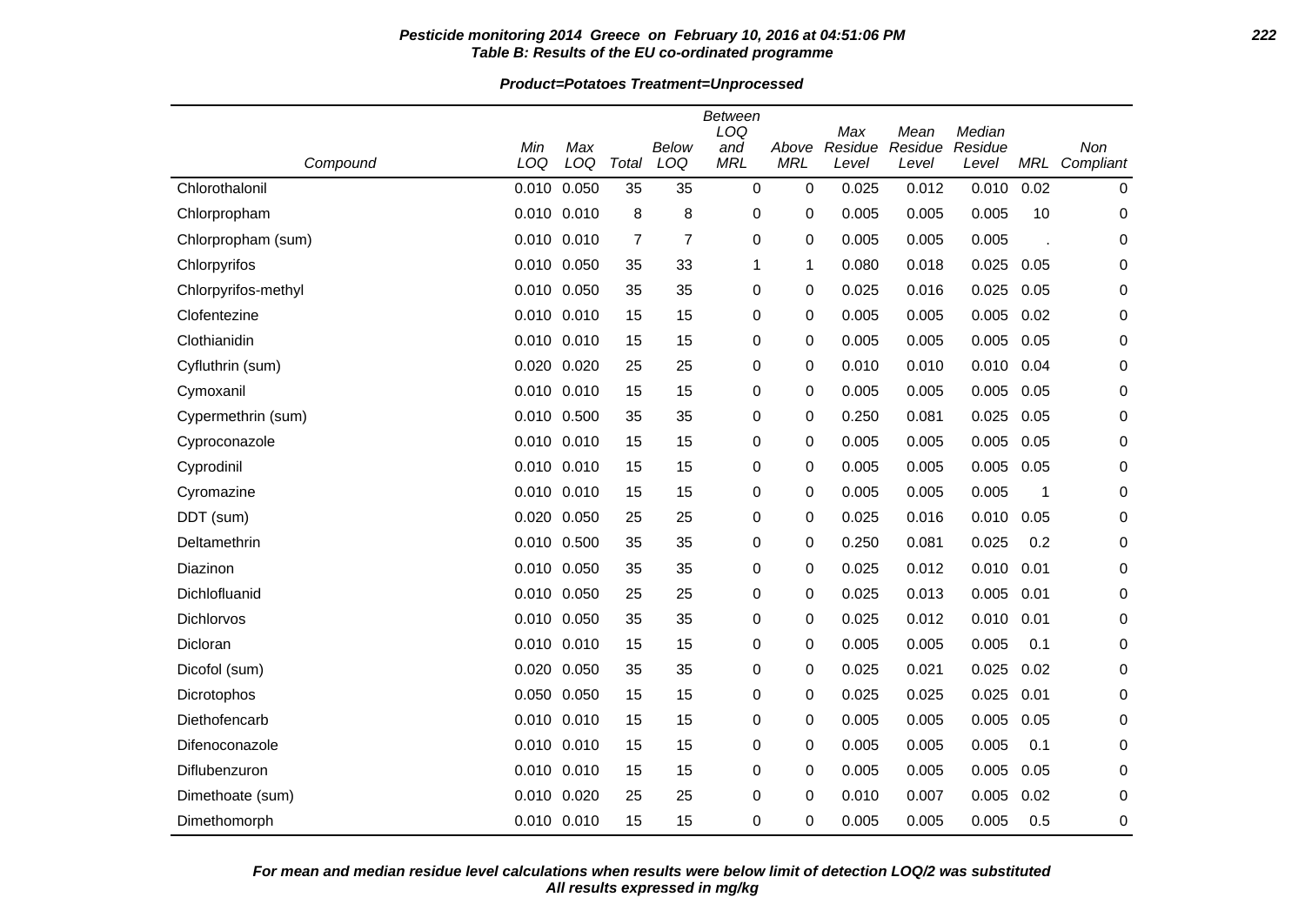# **Pesticide monitoring 2014 Greece on February 10, 2016 at 04:51:06 PM 223 Table B: Results of the EU co-ordinated programme**

|                                                |             |                 |                |                     | <b>Between</b><br>LOQ |                     | Max              | Mean             | Median           |      |                      |
|------------------------------------------------|-------------|-----------------|----------------|---------------------|-----------------------|---------------------|------------------|------------------|------------------|------|----------------------|
| Compound                                       | Min<br>LOQ  | Max<br>LOQ      | Total          | <b>Below</b><br>LOQ | and<br><b>MRL</b>     | Above<br><b>MRL</b> | Residue<br>Level | Residue<br>Level | Residue<br>Level |      | Non<br>MRL Compliant |
| Diniconazole                                   | 0.010 0.010 |                 | 15             | 15                  | $\pmb{0}$             | 0                   | 0.005            | 0.005            | 0.005            | 0.05 | 0                    |
| Diphenylamine                                  | 0.100 0.100 |                 | 15             | 15                  | 0                     | 0                   | 0.050            | 0.050            | 0.050            | 0.05 | 0                    |
| Dithiocarbamates                               | 0.100       | 0.250           | 25             | 25                  | 0                     | 0                   | 0.125            | 0.080            | 0.050            | 0.3  | 0                    |
| <b>EPN</b>                                     | 0.010 0.010 |                 | 15             | 15                  | 0                     | 0                   | 0.005            | 0.005            | 0.005            | 0.01 | 0                    |
| Endosulfan (sum)                               | 0.005 0.050 |                 | 25             | 25                  | 0                     | 0                   | 0.025            | 0.012            | 0.003            | 0.05 | 0                    |
| Endrin                                         | 0.020 0.050 |                 | 25             | 25                  | 0                     | 0                   | 0.025            | 0.016            | $0.010$ $0.01$   |      | 0                    |
| Epoxiconazole                                  | 0.010 0.010 |                 | 15             | 15                  | 0                     | 0                   | 0.005            | 0.005            | 0.005            | 0.05 | 0                    |
| Ethion                                         | 0.010 0.020 |                 | 25             | 25                  | 0                     | 0                   | 0.010            | 0.007            | 0.005            | 0.01 | 0                    |
| Ethirimol                                      |             | 0.010 0.010     | 15             | 15                  | 0                     | 0                   | 0.005            | 0.005            | 0.005            | 0.05 | 0                    |
| Ethoprophos                                    | 0.010 0.050 |                 | 35             | 35                  | 0                     | 0                   | 0.025            | 0.016            | 0.025            | 0.05 | 0                    |
| Etofenprox                                     | 0.010 0.010 |                 | 15             | 15                  | 0                     | $\mathbf 0$         | 0.005            | 0.005            | 0.005            | 0.5  | 0                    |
| Famoxadone                                     | 0.010 0.010 |                 | 15             | 15                  | 0                     | 0                   | 0.005            | 0.005            | 0.005            | 0.02 | 0                    |
| Fenamidone                                     | 0.010 0.010 |                 | 15             | 15                  | 0                     | 0                   | 0.005            | 0.005            | 0.005            | 0.02 | 0                    |
| Fenamiphos (sum)                               |             | 0.010 0.010     | 15             | 15                  | 0                     | 0                   | 0.005            | 0.005            | 0.005            | 0.02 | 0                    |
| Fenarimol                                      | 0.010 0.010 |                 | 15             | 15                  | 0                     | $\mathbf 0$         | 0.005            | 0.005            | 0.005            | 0.02 | 0                    |
| Fenazaquin                                     | 0.010 0.010 |                 | 15             | 15                  | 0                     | 0                   | 0.005            | 0.005            | 0.005            | 0.01 | 0                    |
| Fenbuconazole                                  | 0.010 0.010 |                 | 15             | 15                  | 0                     | 0                   | 0.005            | 0.005            | 0.005            | 0.05 | 0                    |
| Fenbutatin oxide                               |             | $0.010$ $0.010$ | $\overline{7}$ | $\overline{7}$      | 0                     | 0                   | 0.005            | 0.005            | 0.005            | 0.05 | 0                    |
| Fenhexamid                                     | 0.010 0.050 |                 | 25             | 25                  | 0                     | 0                   | 0.025            | 0.013            | $0.005$ 0.05     |      | 0                    |
| Fenitrothion                                   | 0.010 0.020 |                 | 25             | 25                  | 0                     | 0                   | 0.010            | 0.007            | 0.005            | 0.01 | 0                    |
| Fenoxycarb                                     | 0.010 0.500 |                 | 25             | 25                  | 0                     | 0                   | 0.250            | 0.103            | 0.005            | 0.05 | 0                    |
| Fenpropathrin                                  | 0.010 0.500 |                 | 35             | 35                  | 0                     | 0                   | 0.250            | 0.076            | $0.010$ $0.01$   |      | 0                    |
| Fenpropimorph                                  | 0.010 0.010 |                 | 15             | 15                  | 0                     | 0                   | 0.005            | 0.005            | 0.005            | 0.05 | 0                    |
| Fenpyroximate                                  |             | 0.010 0.010     | 15             | 15                  | 0                     | 0                   | 0.005            | 0.005            | 0.005            | 0.05 | 0                    |
| Fenthion (sum)                                 | 0.010 0.010 |                 | 15             | 15                  | 0                     | 0                   | 0.005            | 0.005            | 0.005            | 0.01 | 0                    |
| Fenvalerate (sum of RR, SS, RS and SR isomers) | 0.010 0.010 |                 | 15             | 15                  | 0                     | 0                   | 0.005            | 0.005            | 0.005            | 0.02 | 0                    |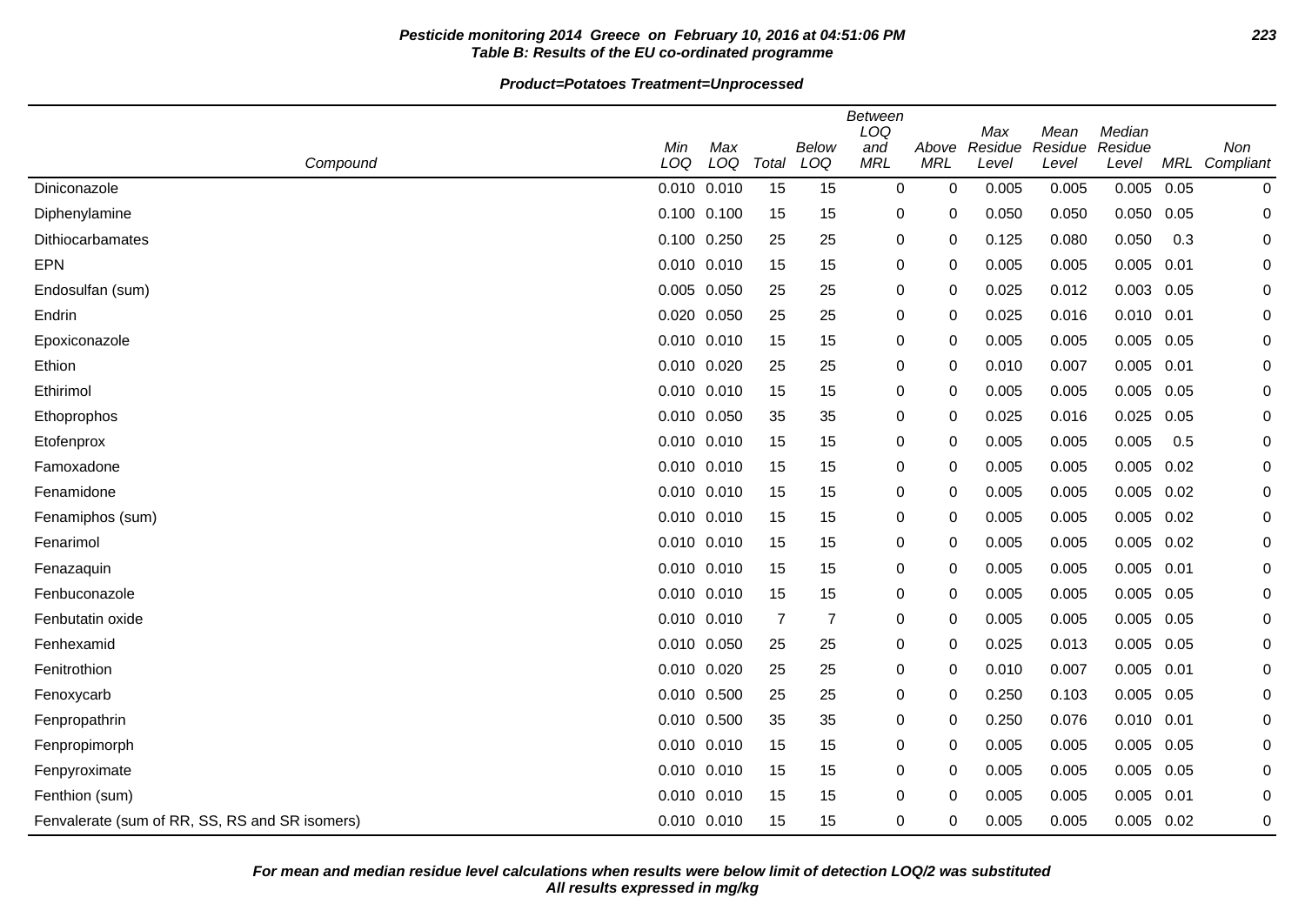# **Pesticide monitoring 2014 Greece on February 10, 2016 at 04:51:06 PM 224 Table B: Results of the EU co-ordinated programme**

|                                                                               |             |     |                |                | <b>Between</b><br>LOQ |            | Max     | Mean    | Median  |                         |               |
|-------------------------------------------------------------------------------|-------------|-----|----------------|----------------|-----------------------|------------|---------|---------|---------|-------------------------|---------------|
|                                                                               | Min         | Max |                | <b>Below</b>   | and                   | Above      | Residue | Residue | Residue |                         | Non           |
| Compound                                                                      | LOQ         | LOQ | Total          | LOQ            | <b>MRL</b>            | <b>MRL</b> | Level   | Level   | Level   |                         | MRL Compliant |
| Fipronil (sum)                                                                | 0.010 0.010 |     | $\overline{7}$ | $\overline{7}$ | 0                     | 0          | 0.005   | 0.005   | 0.005   | 0.01                    | 0             |
| Fluazifop-P-butyl (sum)                                                       | 0.050 0.050 |     | 8              | 8              | 0                     | 0          | 0.025   | 0.025   | 0.025   | 0.1                     | 0             |
| Fludioxonil                                                                   | 0.010 0.010 |     | $\overline{7}$ | $\overline{7}$ | $\mathbf 0$           | 0          | 0.005   | 0.005   | 0.005   | $\overline{\mathbf{1}}$ | 0             |
| Flufenoxuron                                                                  | 0.010 0.010 |     | 15             | 15             | 0                     | 0          | 0.005   | 0.005   | 0.005   | 0.05                    | 0             |
| Fluquinconazole                                                               | 0.010 0.050 |     | 25             | 25             | 0                     | 0          | 0.025   | 0.013   | 0.005   | 0.05                    | 0             |
| Flusilazole                                                                   | 0.010 0.010 |     | 15             | 15             | 0                     | 0          | 0.005   | 0.005   | 0.005   | 0.02                    | 0             |
| Flutriafol                                                                    | 0.010 0.010 |     | 15             | 15             | 0                     | 0          | 0.005   | 0.005   | 0.005   | 0.2                     | 0             |
| Folpet                                                                        | 0.010 0.100 |     | 35             | 35             | 0                     | 0          | 0.050   | 0.024   | 0.025   | 0.1                     | 0             |
| Formetanate                                                                   | 0.010 0.010 |     | 15             | 15             | 0                     | $\Omega$   | 0.005   | 0.005   | 0.005   | 0.05                    | 0             |
| Fosthiazate                                                                   | 0.010 0.010 |     | 15             | 15             | 0                     | 0          | 0.005   | 0.005   | 0.005   | 0.02                    | 0             |
| Haloxyfop including haloxyfop-R                                               | 0.050 0.050 |     | 8              | 8              | $\pmb{0}$             | 0          | 0.025   | 0.025   | 0.025   | 0.1                     | 0             |
| Haloxyfop-R (sum animal products)                                             | 0.050 0.050 |     | 8              | 8              | 0                     | 0          | 0.025   | 0.025   | 0.025   |                         | 0             |
| Heptachlor (sum of heptachlor and heptachlor epoxide expressed as heptachlor) | 0.010 0.050 |     | 25             | 25             | 0                     | 0          | 0.025   | 0.013   | 0.005   | 0.01                    | $\mathbf 0$   |
| Hexachlorobenzene                                                             | 0.010 0.010 |     | 15             | 15             | 0                     | 0          | 0.005   | 0.005   | 0.005   | 0.01                    | 0             |
| Hexachlorocyclohexane (HCH), alpha-isomer                                     | 0.005 0.005 |     | 15             | 15             | 0                     | 0          | 0.003   | 0.003   | 0.003   | 0.01                    | 0             |
| Hexachlorocyclohexane (HCH), beta-isomer                                      | 0.005 0.005 |     | 15             | 15             | 0                     | 0          | 0.003   | 0.003   | 0.003   | 0.01                    | 0             |
| Hexaconazole                                                                  | 0.010 0.020 |     | 25             | 25             | 0                     | 0          | 0.010   | 0.007   | 0.005   | 0.02                    | 0             |
| Hexythiazox                                                                   | 0.010 0.010 |     | 15             | 15             | 0                     | 0          | 0.005   | 0.005   | 0.005   | 0.05                    | 0             |
| Imazalil                                                                      | 0.020 0.020 |     | 15             | 15             | 0                     | 0          | 0.010   | 0.010   | 0.010   | 3                       | 0             |
| Imidacloprid                                                                  | 0.010 0.010 |     | 15             | 14             | 1                     | 0          | 0.018   | 0.006   | 0.005   | 0.5                     | 0             |
| Indoxacarb as sum of the isomers S and R                                      | 0.010 0.010 |     | 15             | 15             | 0                     | 0          | 0.005   | 0.005   | 0.005   | 0.02                    | 0             |
| loxynil, including its esters expressed as ioxynil                            | 0.010 0.010 |     | $\overline{7}$ | $\overline{7}$ | 0                     | 0          | 0.005   | 0.005   | 0.005   | 0.05                    | 0             |
| Iprodione                                                                     | 0.010 0.100 |     | 35             | 35             | $\pmb{0}$             | $\Omega$   | 0.050   | 0.019   | 0.010   | 0.02                    | $\Omega$      |
| Iprovalicarb                                                                  | 0.010 0.010 |     | 15             | 15             | 0                     | 0          | 0.005   | 0.005   | 0.005   | 0.05                    | 0             |
| Isofenphos-methyl                                                             | 0.010 0.010 |     | 15             | 15             | 0                     | 0          | 0.005   | 0.005   | 0.005   | 0.01                    | 0             |
| Kresoxim-methyl                                                               | 0.010 0.050 |     | 35             | 35             | 0                     | 0          | 0.025   | 0.016   | 0.025   | 0.05                    | 0             |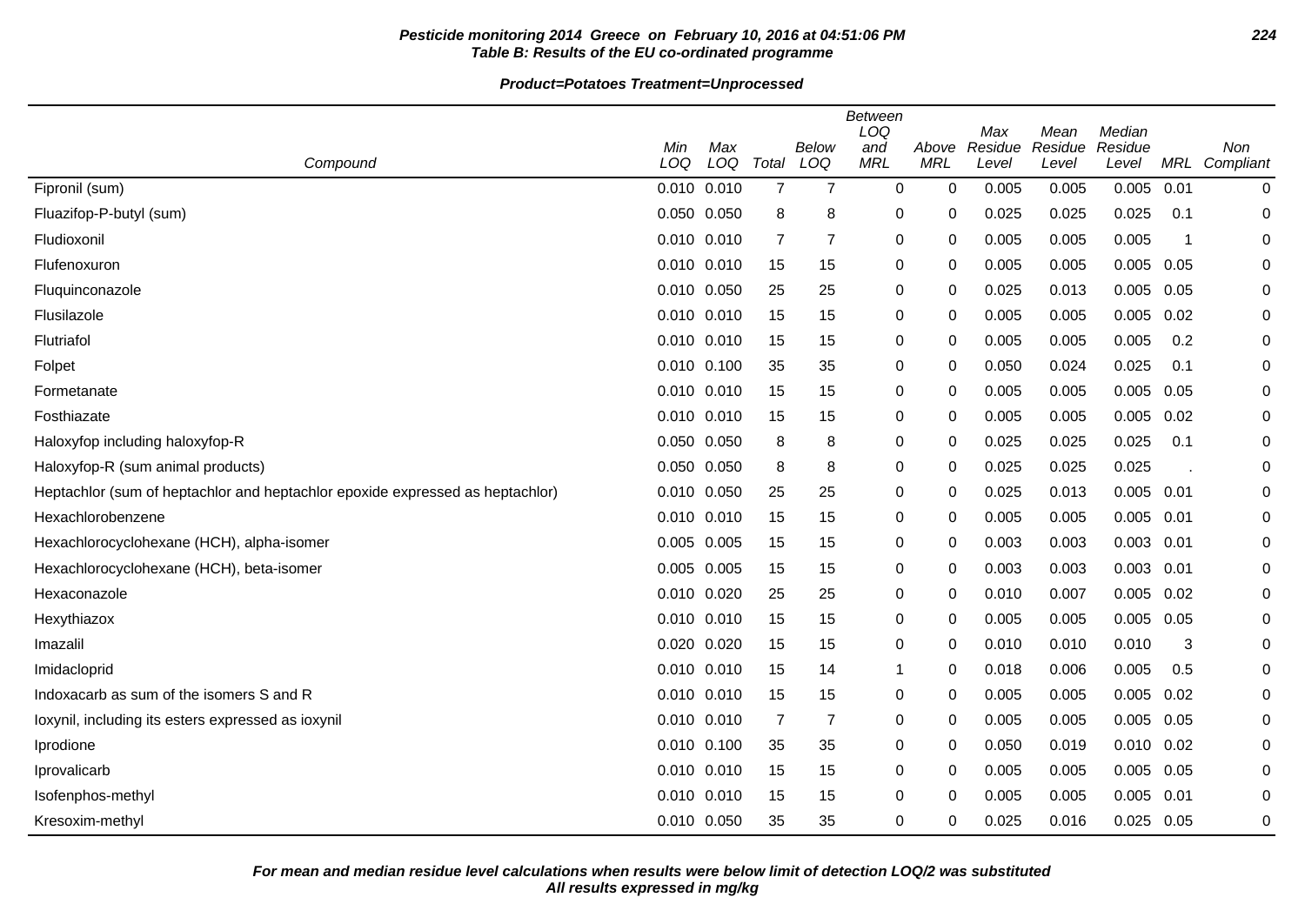# **Pesticide monitoring 2014 Greece on February 10, 2016 at 04:51:06 PM 225 Table B: Results of the EU co-ordinated programme**

|                                                                                                                 | Min         | Max |       | <b>Below</b> | Between<br>LOQ<br>and<br><b>MRL</b> | Above<br><b>MRL</b> | Max<br>Residue | Mean<br>Residue | Median<br>Residue |      | Non           |
|-----------------------------------------------------------------------------------------------------------------|-------------|-----|-------|--------------|-------------------------------------|---------------------|----------------|-----------------|-------------------|------|---------------|
| Compound                                                                                                        | LOQ         | LOQ | Total | LOQ          |                                     |                     | Level          | Level           | Level             |      | MRL Compliant |
| Lambda-Cyhalothrin                                                                                              | 0.010 0.020 |     | 25    | 25           | $\mathbf 0$                         | 0                   | 0.010          | 0.007           | 0.005             | 0.02 | 0             |
| Lindane (Gamma-isomer of hexachlorociclohexane (HCH))                                                           | 0.010 0.050 |     | 25    | 25           | 0                                   | 0                   | 0.025          | 0.013           | 0.005             | 0.01 | $\mathbf 0$   |
| Linuron                                                                                                         | 0.010 0.050 |     | 25    | 25           | 0                                   | 0                   | 0.025          | 0.013           | 0.005             | 0.05 | 0             |
| Lufenuron                                                                                                       | 0.010 0.010 |     | 15    | 15           | 0                                   | 0                   | 0.005          | 0.005           | 0.005             | 0.05 | 0             |
| Malathion (sum of malathion and malaoxon expressed as malathion)                                                | 0.010 0.020 |     | 25    | 25           | 0                                   | $\mathbf{0}$        | 0.010          | 0.007           | 0.005             | 0.02 | $\mathbf 0$   |
| Mepanipyrim                                                                                                     | 0.010 0.010 |     | 15    | 15           | 0                                   | 0                   | 0.005          | 0.005           | 0.005             | 0.01 | 0             |
| Metaflumizone (sum of E- and Z- isomers)                                                                        | 0.010 0.010 |     | 15    | 15           | 0                                   | 0                   | 0.005          | 0.005           | 0.005             | 0.05 | 0             |
| Metalaxyl (Metalaxyl including other mixtures of constituent isomers including Metalaxyl-M<br>(sum of isomers)) | 0.010 0.010 |     | 15    | 15           | 0                                   | 0                   | 0.005          | 0.005           | 0.005             | 0.05 | 0             |
| Metazachlor                                                                                                     | 0.050 0.050 |     | 15    | 15           | 0                                   | 0                   | 0.025          | 0.025           | 0.025             | 0.3  | 0             |
| Metconazole                                                                                                     | 0.010 0.010 |     | 15    | 15           | 0                                   | 0                   | 0.005          | 0.005           | 0.005             | 0.02 | 0             |
| Methamidophos                                                                                                   | 0.010 0.050 |     | 25    | 25           | $\mathbf 0$                         | 0                   | 0.025          | 0.013           | 0.005             | 0.01 | 0             |
| Methidathion                                                                                                    | 0.020 0.020 |     | 25    | 25           | 0                                   | 0                   | 0.010          | 0.010           | $0.010$ $0.02$    |      | 0             |
| Methiocarb (sum of methiocarb and methiocarb sulfoxide and sulfone, expressed as<br>methiocarb)                 | 0.010 0.010 |     | 15    | 15           | 0                                   | 0                   | 0.005          | 0.005           | 0.005             | 0.1  | $\pmb{0}$     |
| Methomyl and thiodicarb (sum of methomyl and thiodicarb expressed as methomyl)                                  | 0.010 0.010 |     | 15    | 15           | 0                                   | 0                   | 0.005          | 0.005           | 0.005             | 0.02 | 0             |
| Methoxychlor                                                                                                    | 0.010 0.050 |     | 25    | 25           | 0                                   | 0                   | 0.025          | 0.013           | 0.005             | 0.01 | 0             |
| Methoxyfenozide                                                                                                 | 0.010 0.010 |     | 15    | 15           | 0                                   | $\Omega$            | 0.005          | 0.005           | 0.005             | 0.02 | 0             |
| Metobromuron                                                                                                    | 0.010 0.010 |     | 15    | 15           | 0                                   | 0                   | 0.005          | 0.005           | 0.005             | 0.01 | 0             |
| Monocrotophos                                                                                                   | 0.010 0.050 |     | 25    | 25           | 0                                   | 0                   | 0.025          | 0.013           | 0.005             | 0.01 | $\mathbf 0$   |
| Myclobutanil                                                                                                    | 0.010 0.050 |     | 25    | 25           | 0                                   | $\mathbf{0}$        | 0.025          | 0.013           | 0.005             | 0.02 | 0             |
| Nitenpyram                                                                                                      | 0.050 0.050 |     | 15    | 15           | 0                                   | 0                   | 0.025          | 0.025           | 0.025             | 0.01 | 0             |
| Oxadixyl                                                                                                        | 0.010 0.010 |     | 15    | 15           | 0                                   | 0                   | 0.005          | 0.005           | 0.005             | 0.05 | 0             |
| Oxamyl                                                                                                          | 0.010 0.010 |     | 18    | 18           | 0                                   | 0                   | 0.005          | 0.005           | 0.005             | 0.01 | 0             |
| Oxydemeton-methyl (sum of oxydemeton-methyl and demeton-S-methylsulfone expressed as<br>oxydemeton-methyl)      | 0.010 0.010 |     | 15    | 15           | $\mathbf 0$                         | 0                   | 0.005          | 0.005           | $0.005$ 0.01      |      | 0             |
| Paclobutrazol                                                                                                   | 0.010 0.010 |     | 15    | 15           | $\pmb{0}$                           | 0                   | 0.005          | 0.005           | $0.005$ 0.02      |      | 0             |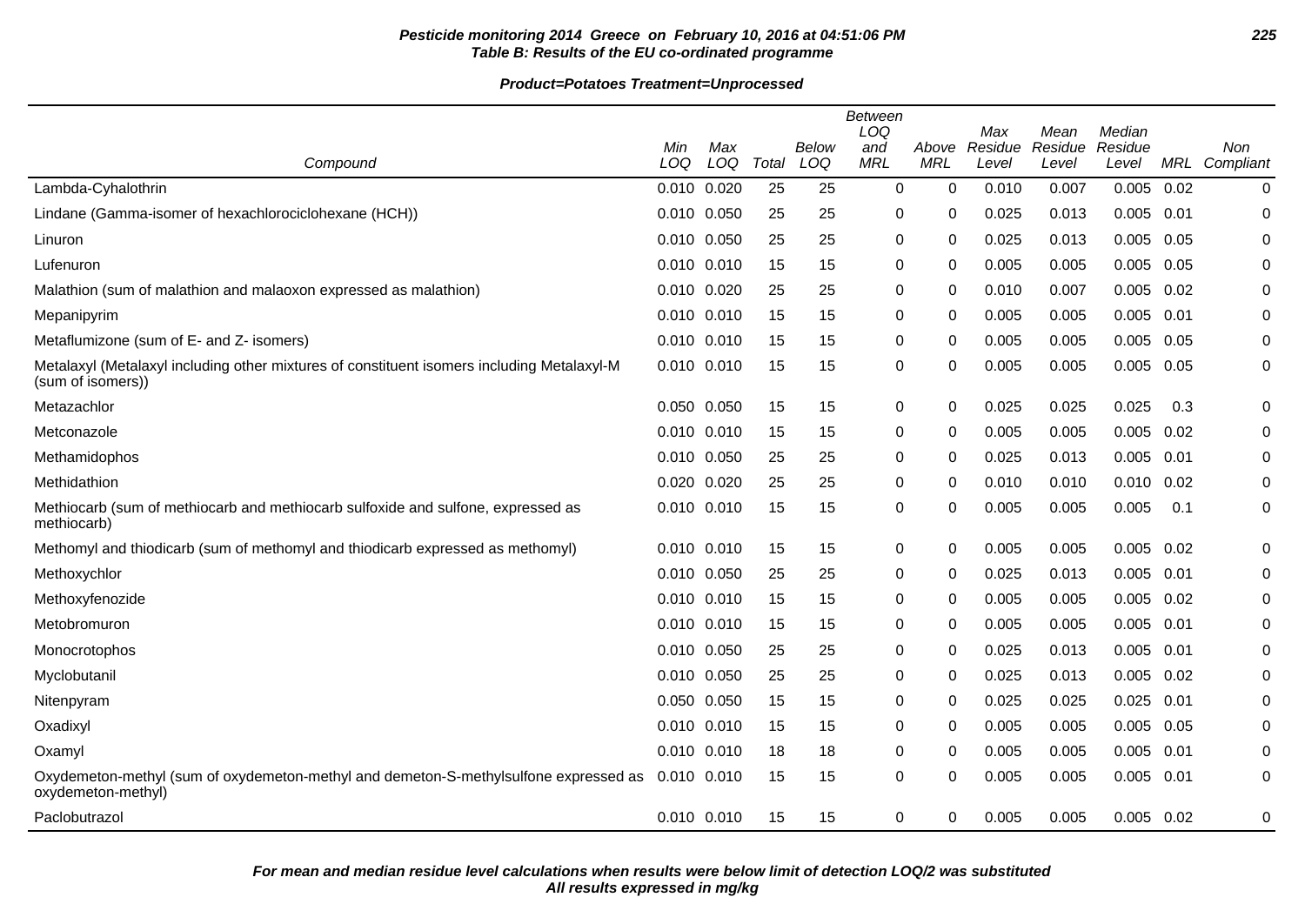# **Pesticide monitoring 2014 Greece on February 10, 2016 at 04:51:06 PM 226 Table B: Results of the EU co-ordinated programme**

**Product=Potatoes Treatment=Unprocessed**

|                                                                                                                           |             |     |                |                | <b>Between</b><br>LOQ |              | Max     | Mean    | Median         |      |               |
|---------------------------------------------------------------------------------------------------------------------------|-------------|-----|----------------|----------------|-----------------------|--------------|---------|---------|----------------|------|---------------|
|                                                                                                                           | Min         | Max |                | Below          | and                   | Above        | Residue | Residue | Residue        |      | Non           |
| Compound                                                                                                                  | LOQ         | LOQ | Total          | LOQ            | <b>MRL</b>            | <b>MRL</b>   | Level   | Level   | Level          |      | MRL Compliant |
| Parathion                                                                                                                 | 0.010 0.050 |     | 25             | 25             | 0                     | $\Omega$     | 0.025   | 0.013   | 0.005          | 0.05 | 0             |
| Parathion-methyl (sum of Parathion-methyl and paraoxon-methyl expressed as<br>Parathion-methyl)                           | 0.020 0.050 |     | 25             | 25             | 0                     | 0            | 0.025   | 0.016   | $0.010$ $0.02$ |      | 0             |
| Penconazole                                                                                                               | 0.010 0.050 |     | 25             | 25             | $\mathbf 0$           | 0            | 0.025   | 0.013   | 0.005          | 0.05 | $\mathbf 0$   |
| Pencycuron                                                                                                                | 0.010 0.010 |     | 15             | 15             | 0                     | 0            | 0.005   | 0.005   | 0.005          | 0.1  | 0             |
| Pendimethalin                                                                                                             | 0.010 0.100 |     | 35             | 35             | 0                     | 0            | 0.050   | 0.024   | 0.025          | 0.05 | 0             |
| Permethrin (sum of isomers)                                                                                               | 0.010 0.500 |     | 25             | 25             | 0                     | 0            | 0.250   | 0.103   | 0.005          | 0.05 | 0             |
| Phenthoate                                                                                                                | 0.020 0.050 |     | 25             | 25             | 0                     | $\mathbf{0}$ | 0.025   | 0.016   | $0.010$ $0.01$ |      | 0             |
| Phosalone                                                                                                                 | 0.010 0.020 |     | 25             | 25             | 0                     | $\Omega$     | 0.010   | 0.007   | 0.005          | 0.05 | 0             |
| Phosmet (phosmet and phosmet oxon expressed as phosmet)                                                                   | 0.010 0.050 |     | 25             | 25             | 0                     | 0            | 0.025   | 0.013   | 0.005          | 0.05 | 0             |
| Phoxim                                                                                                                    | 0.010 0.010 |     | 15             | 15             | 0                     | $\Omega$     | 0.005   | 0.005   | 0.005          | 0.01 | 0             |
| Pirimicarb (sum of Pirimicarb and desmethyl pirimicarb expressed as Pirimicarb)                                           | 0.010 0.010 |     | 15             | 15             | 0                     | $\mathbf{0}$ | 0.005   | 0.005   | 0.005          | 0.2  | 0             |
| Pirimiphos-methyl                                                                                                         | 0.010 0.050 |     | 25             | 25             | 0                     | $\Omega$     | 0.025   | 0.013   | 0.005          | 0.05 | 0             |
| Prochloraz (sum of prochloraz and its metabolites containing the 2,4,6-Trichlorophenol moiety<br>expressed as prochloraz) | 0.010 0.010 |     | 15             | 15             | 0                     | 0            | 0.005   | 0.005   | 0.005          | 0.05 | 0             |
| Procymidone                                                                                                               | 0.010 0.050 |     | 35             | 35             | $\mathbf 0$           | $\Omega$     | 0.025   | 0.012   | $0.010$ $0.02$ |      | $\mathbf 0$   |
| Profenofos                                                                                                                | 0.010 0.020 |     | 25             | 25             | 0                     | $\Omega$     | 0.010   | 0.007   | 0.005          | 0.05 | 0             |
| Propamocarb (sum of propamocarb and its salt expressed as propamocarb)                                                    | 0.010 0.010 |     | 15             | 14             | 1                     | 0            | 0.014   | 0.006   | 0.005          | 0.5  | 0             |
| Propargite                                                                                                                | 0.010 0.010 |     | 15             | 15             | 0                     | 0            | 0.005   | 0.005   | 0.005          | 0.01 | 0             |
| Propiconazole                                                                                                             | 0.010 0.050 |     | 25             | 25             | 0                     | $\mathbf{0}$ | 0.025   | 0.013   | 0.005          | 0.05 | 0             |
| Propoxur                                                                                                                  | 0.010 0.010 |     | 3              | 3              | 0                     | $\Omega$     | 0.005   | 0.005   | 0.005          | 0.05 | 0             |
| Propyzamide                                                                                                               | 0.010 0.020 |     | 25             | 25             | 0                     | 0            | 0.010   | 0.007   | 0.005          | 0.02 | 0             |
| Prothioconazole (prothioconazole-desthio)                                                                                 | 0.010 0.010 |     | $\overline{7}$ | $\overline{7}$ | 0                     | 0            | 0.005   | 0.005   | $0.005$ $0.02$ |      | 0             |
| Prothiofos                                                                                                                | 0.010 0.050 |     | 25             | 25             | 0                     | $\mathbf{0}$ | 0.025   | 0.013   | 0.005          | 0.01 | $\Omega$      |
| Pymetrozine                                                                                                               | 0.010 0.010 |     | 15             | 15             | 0                     | 0            | 0.005   | 0.005   | 0.005          | 0.02 | $\mathbf 0$   |
| Pyraclostrobin                                                                                                            | 0.010 0.010 |     | 15             | 15             | 0                     | 0            | 0.005   | 0.005   | 0.005          | 0.02 | 0             |
| Pyrazophos                                                                                                                | 0.010 0.050 |     | 25             | 25             | $\mathbf 0$           | 0            | 0.025   | 0.013   | $0.005$ 0.05   |      | 0             |

**All results expressed in mg/kg For mean and median residue level calculations when results were below limit of detection LOQ/2 was substituted**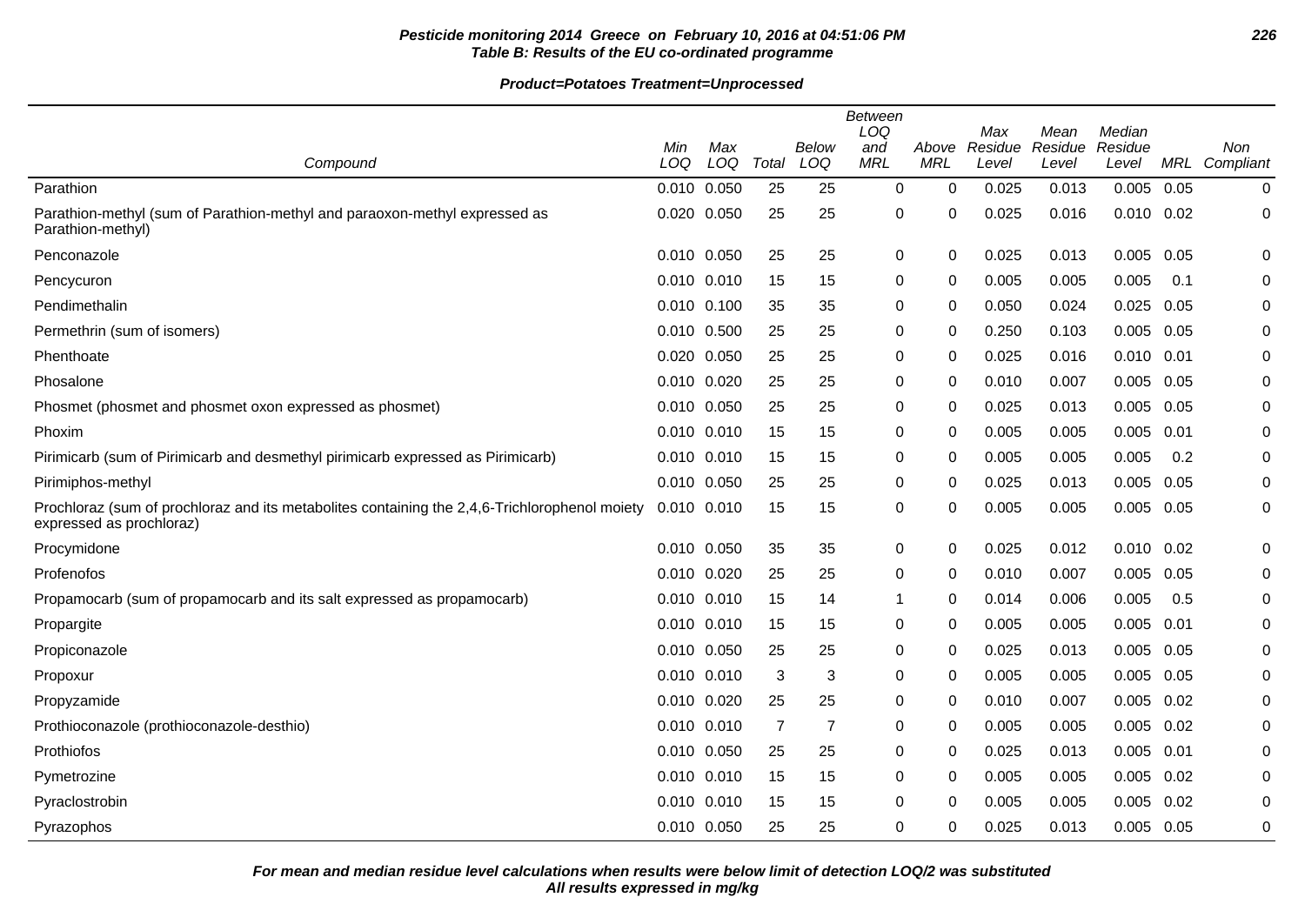# **Pesticide monitoring 2014 Greece on February 10, 2016 at 04:51:06 PM 227 Table B: Results of the EU co-ordinated programme**

|                                                                                              | Min         | Max<br>LOQ |                | Below          | <b>Between</b><br>LOQ<br>and | Above        | Max<br>Residue | Mean<br>Residue | Median<br>Residue |             | Non           |
|----------------------------------------------------------------------------------------------|-------------|------------|----------------|----------------|------------------------------|--------------|----------------|-----------------|-------------------|-------------|---------------|
| Compound                                                                                     | LOQ         |            | Total          | LOQ            | <b>MRL</b>                   | <b>MRL</b>   | Level          | Level           | Level             |             | MRL Compliant |
| Pyrethrins                                                                                   | 0.010 0.010 |            | 15             | 15             | 0                            | $\mathbf{0}$ | 0.005          | 0.005           | 0.005             | $\mathbf 1$ | 0             |
| Pyridaben                                                                                    | 0.010 0.010 |            | 15             | 15             | 0                            | $\Omega$     | 0.005          | 0.005           | 0.005             | 0.05        | 0             |
| Pyrimethanil                                                                                 | 0.010 0.010 |            | 15             | 15             | 0                            | $\mathbf{0}$ | 0.005          | 0.005           | 0.005             | 0.05        | 0             |
| Pyriproxyfen                                                                                 | 0.010 0.010 |            | 15             | 15             | 0                            | $\mathbf{0}$ | 0.005          | 0.005           | 0.005             | 0.05        | 0             |
| Quinoxyfen                                                                                   | 0.010 0.020 |            | 25             | 25             | 0                            | 0            | 0.010          | 0.007           | 0.005             | 0.02        | 0             |
| Resmethrin (resmethrin including other mixtures of consituent isomers (sum of isomers))      | 0.050 0.500 |            | 18             | 18             | 0                            | $\Omega$     | 0.250          | 0.150           | 0.250             | 0.1         | 0             |
| Spinosad (sum of Spinosyn A and Spinosyn D, expressed as Spinosad)                           | 0.010 0.010 |            | 15             | 15             | 0                            | $\Omega$     | 0.005          | 0.005           | 0.005             | 0.02        | 0             |
| Spirodiclofen                                                                                | 0.010 0.010 |            | 15             | 15             | 0                            | $\Omega$     | 0.005          | 0.005           | 0.005             | 0.02        | 0             |
| Spiroxamine                                                                                  | 0.010 0.010 |            | 15             | 15             | 0                            | $\Omega$     | 0.005          | 0.005           | 0.005             | 0.05        | 0             |
| Tebuconazole                                                                                 | 0.010 0.010 |            | 15             | 15             | 0                            | 0            | 0.005          | 0.005           | 0.005             | 0.2         | 0             |
| Tebufenozide                                                                                 | 0.010 0.010 |            | 15             | 15             | 0                            | $\mathbf{0}$ | 0.005          | 0.005           | 0.005             | 0.05        | 0             |
| Tebufenpyrad                                                                                 | 0.010 0.010 |            | 15             | 15             | 0                            | $\mathbf{0}$ | 0.005          | 0.005           | 0.005             | 0.05        | 0             |
| Teflubenzuron                                                                                | 0.010 0.010 |            | $\overline{7}$ | $\overline{7}$ | 0                            | $\mathbf{0}$ | 0.005          | 0.005           | 0.005             | 0.1         | 0             |
| Tefluthrin                                                                                   | 0.010 0.010 |            | 15             | 15             | 0                            | $\mathbf 0$  | 0.005          | 0.005           | 0.005             | 0.01        | 0             |
| Terbuthylazine                                                                               | 0.010 0.050 |            | 25             | 25             | 0                            | 0            | 0.025          | 0.013           | 0.005             | 0.1         | 0             |
| Tetraconazole                                                                                | 0.010 0.010 |            | 15             | 15             | 0                            | $\mathbf{0}$ | 0.005          | 0.005           | 0.005             | 0.02        | 0             |
| Tetradifon                                                                                   | 0.010 0.100 |            | 35             | 35             | 0                            | 0            | 0.050          | 0.019           | 0.010             | 0.01        | 0             |
| Thiabendazole                                                                                | 0.010 0.010 |            | 15             | 15             | 0                            | $\mathbf{0}$ | 0.005          | 0.005           | 0.005             | 15          | 0             |
| Thiacloprid                                                                                  | 0.010 0.010 |            | 15             | 15             | 0                            | $\mathbf{0}$ | 0.005          | 0.005           | 0.005             | 0.02        | 0             |
| Thiametoxam (sum of thiametoxam and clothianidin expressed as thiametoxam)                   | 0.010 0.010 |            | 15             | 15             | 0                            | 0            | 0.005          | 0.005           | 0.005             | 0.3         | 0             |
| Thiophanate-methyl                                                                           | 0.010 0.010 |            | 15             | 15             | 0                            | 0            | 0.005          | 0.005           | 0.005             | 0.1         | 0             |
| Tolclofos-methyl                                                                             | 0.010 0.050 |            | 25             | 25             | 0                            | 0            | 0.025          | 0.013           | 0.005             | 0.2         | 0             |
| Tolylfluanid (Sum of tolylfluanid and dimethylaminosulfotoluidide expressed as tolylfluanid) | 0.010 0.010 |            | 15             | 15             | 0                            | 0            | 0.005          | 0.005           | 0.005             | 0.02        | 0             |
| Triadimefon (sum of Triadimefon and Triadimenol)                                             | 0.010 0.010 |            | 15             | 15             | 0                            | 0            | 0.005          | 0.005           | 0.005             | 0.1         | 0             |
| Triazophos                                                                                   | 0.010 0.020 |            | 25             | 25             | 0                            | $\Omega$     | 0.010          | 0.007           | 0.005             | 0.01        | 0             |
| Trifloxystrobin                                                                              | 0.010 0.010 |            | 15             | 15             | 0                            | 0            | 0.005          | 0.005           | 0.005             | 0.02        | 0             |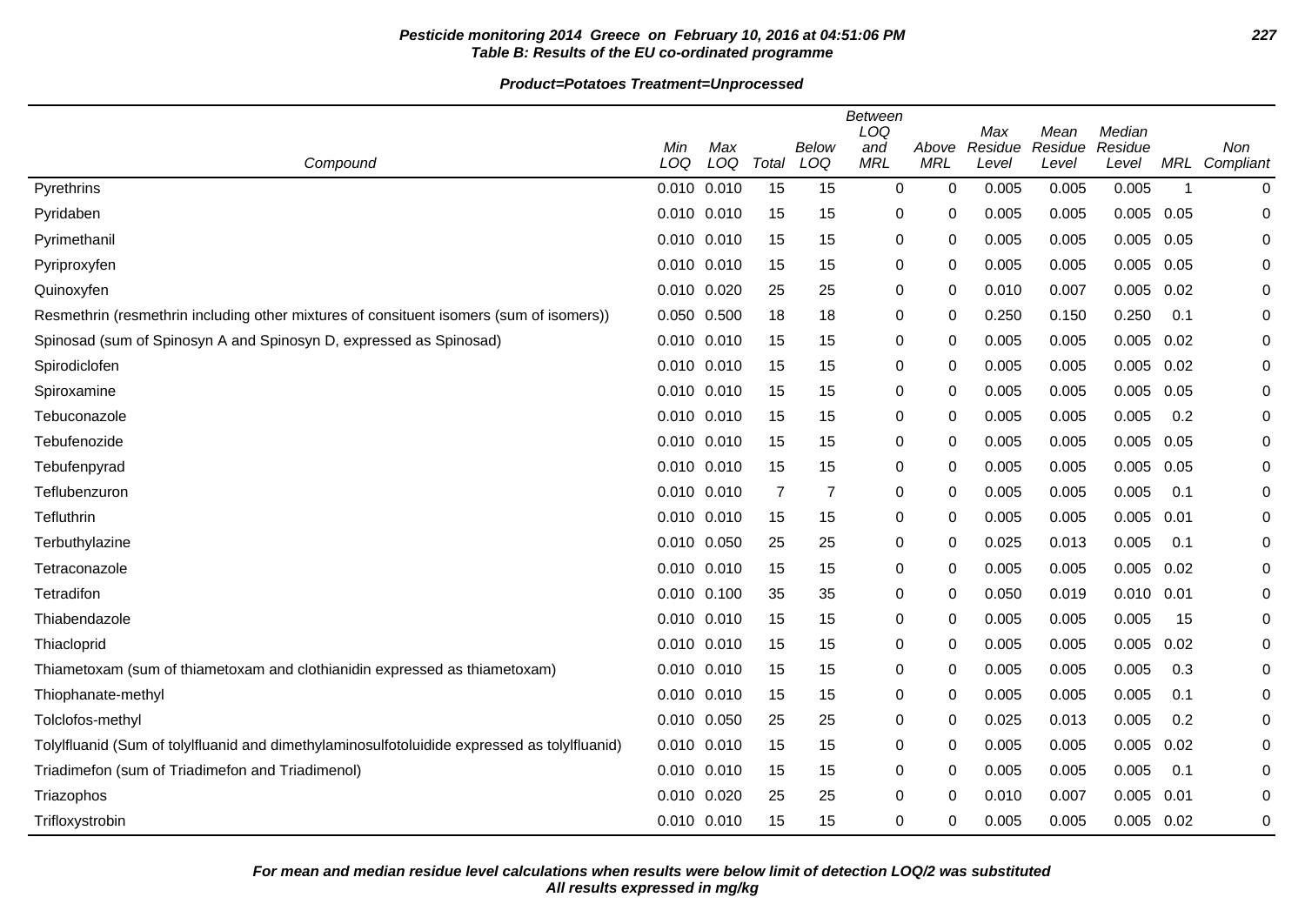# **Pesticide monitoring 2014 Greece on February 10, 2016 at 04:51:06 PM 228 Table B: Results of the EU co-ordinated programme**

| Compound                                                                                                                   | Min<br>LOQ      | Max<br>LOQ | Total | Below<br>LOQ | <b>Between</b><br>LOQ<br>and<br>MRL | Above<br>MRL | Max<br>Residue<br>Level | Mean<br>Residue<br>Level | Median<br>Residue<br>Level | MRL  | Non<br>Compliant |
|----------------------------------------------------------------------------------------------------------------------------|-----------------|------------|-------|--------------|-------------------------------------|--------------|-------------------------|--------------------------|----------------------------|------|------------------|
| Triflumuron                                                                                                                | $0.010$ $0.010$ |            |       |              | 0                                   | 0            | 0.005                   | 0.005                    | 0.005                      | 0.05 | 0                |
| <b>Trifluralin</b>                                                                                                         | 0.010 0.050     |            | 35    | 35           | 0                                   | $\Omega$     | 0.025                   | 0.012                    | 0.010                      | 0.1  | 0                |
| Triticonazole                                                                                                              | $0.010$ $0.010$ |            | 15    | 15           | 0                                   | 0            | 0.005                   | 0.005                    | $0.005$ 0.01               |      | 0                |
| Vinclozolin (sum of Vinclozolin and all metabolites containing the 3,5-dichloraniline moiety,<br>expressed as Vinclozolin) | 0.010 0.050     |            | 25    | 25           | $\mathbf 0$                         | $\Omega$     | 0.025                   | 0.013                    | $0.005$ 0.05               |      | 0                |
| Zoxamide                                                                                                                   | $0.010$ $0.010$ |            | 15    | 15           | 0                                   | $\Omega$     | 0.005                   | 0.005                    | $0.005$ 0.02               |      | 0                |
| tau-Fluvalinate                                                                                                            | 0.010 0.020     |            | 25    | 25           | 0                                   | 0            | 0.010                   | 0.007                    | $0.005$ 0.01               |      | 0                |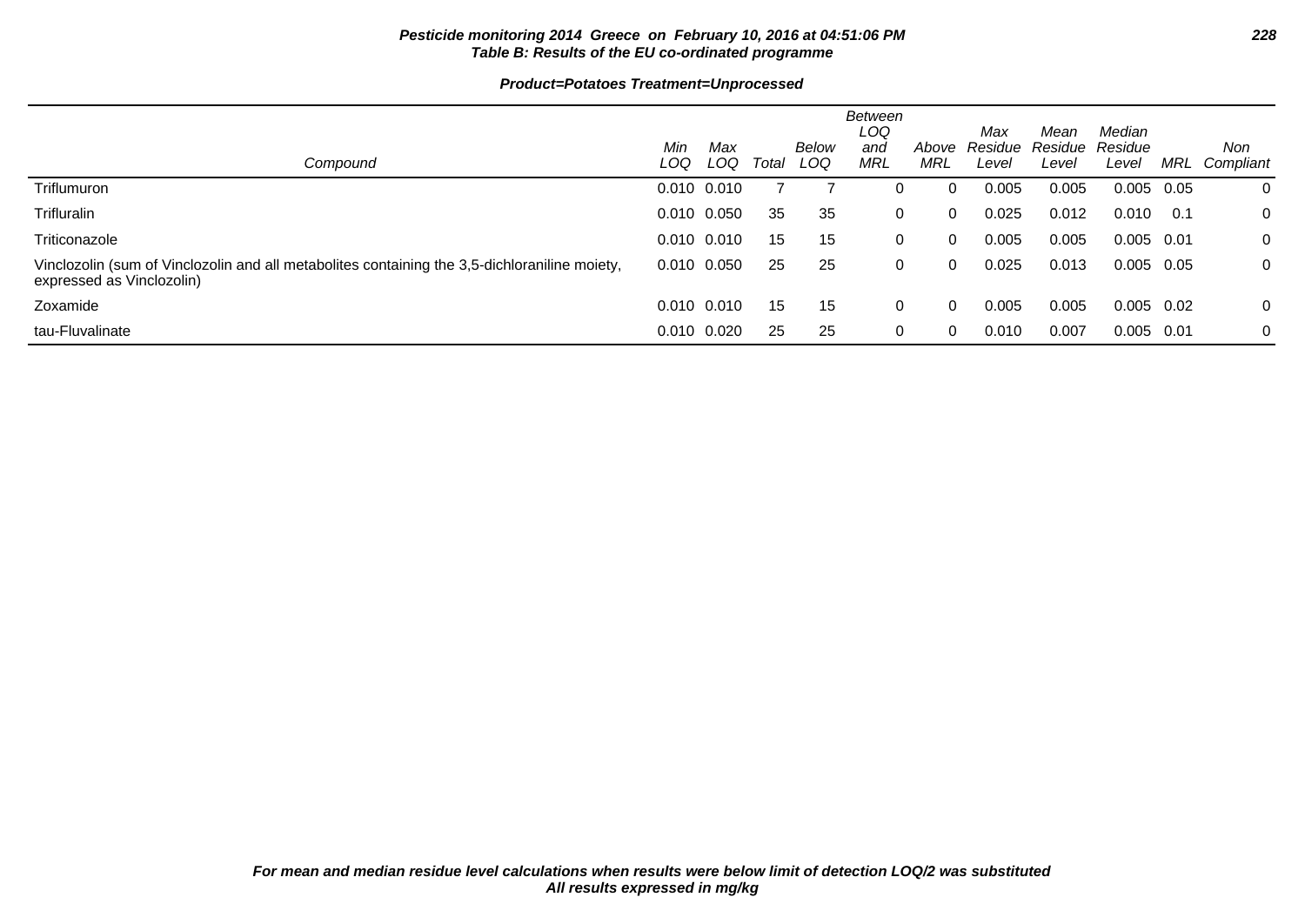# **Pesticide monitoring 2014 Greece on February 10, 2016 at 04:51:06 PM 229 Table B: Results of the EU co-ordinated programme**

|                         | Min<br>LOQ | Max<br>LOQ      |                | <b>Below</b>   | <b>Between</b><br>LOQ<br>and | Above       | Max<br>Residue | Mean<br>Residue | Median<br>Residue |      | Non           |
|-------------------------|------------|-----------------|----------------|----------------|------------------------------|-------------|----------------|-----------------|-------------------|------|---------------|
| Compound                |            |                 | Total          | LOQ            | <b>MRL</b>                   | <b>MRL</b>  | Level          | Level           | Level             |      | MRL Compliant |
| Acrinathrin             |            | 0.010 0.010     | 2              | $\overline{2}$ | 0                            | $\mathbf 0$ | 0.005          | 0.005           | 0.005             | 0.05 | 0             |
| Aldrin and Dieldrin     |            | $0.010$ $0.010$ | $\overline{2}$ | $\overline{c}$ | 0                            | 0           | 0.005          | 0.005           | 0.005             | 0.2  | 0             |
| Azinphos-ethyl          | 0.020      | 0.020           | 2              | $\overline{c}$ | 0                            | 0           | 0.010          | 0.010           | 0.010             | 0.01 | 0             |
| Azinphos-methyl         |            | 0.010 0.010     | 2              | $\overline{c}$ | 0                            | 0           | 0.005          | 0.005           | 0.005             | 0.01 | 0             |
| Azoxystrobin            |            | 0.010 0.010     | 2              | $\overline{c}$ | 0                            | 0           | 0.005          | 0.005           | 0.005             | 0.05 | 0             |
| Bifenthrin              |            | 0.010 0.010     | 2              | 2              | 0                            | 0           | 0.005          | 0.005           | 0.005             | 0.05 | 0             |
| <b>Bitertanol</b>       |            | 0.100 0.100     | $\overline{2}$ | 2              | $\mathbf 0$                  | 0           | 0.050          | 0.050           | 0.050             | 0.05 | 0             |
| <b>Boscalid</b>         |            | 0.010 0.010     | $\overline{2}$ | $\overline{c}$ | $\pmb{0}$                    | 0           | 0.005          | 0.005           | 0.005             |      | 0             |
| Bromopropylate          |            | 0.050 0.050     | $\overline{2}$ | $\overline{c}$ | $\pmb{0}$                    | 0           | 0.025          | 0.025           | 0.025             | 0.01 | 0             |
| Bromuconazole (sum)     |            | 0.010 0.010     | 2              | $\overline{c}$ | 0                            | 0           | 0.005          | 0.005           | 0.005             | 0.05 | 0             |
| <b>Bupirimate</b>       |            | 0.010 0.010     | 2              | $\overline{c}$ | 0                            | 0           | 0.005          | 0.005           | 0.005             | 0.05 | 0             |
| Buprofezin              |            | 0.010 0.010     | 2              | 2              | 0                            | 0           | 0.005          | 0.005           | 0.005             | 0.05 | 0             |
| Carbaryl                |            | 0.010 0.010     | 2              | 2              | 0                            | 0           | 0.005          | 0.005           | 0.005             | 0.05 | 0             |
| Carbendazim and benomyl |            | 0.010 0.010     | 2              | 2              | 0                            | 0           | 0.005          | 0.005           | 0.005             |      | 0             |
| Carbofuran (sum)        |            | $0.010$ $0.010$ | 2              | 2              | 0                            | 0           | 0.005          | 0.005           | 0.005             | 0.1  | 0             |
| Carbosulfan             |            | 0.010 0.010     | $\overline{2}$ | 2              | $\pmb{0}$                    | 0           | 0.005          | 0.005           | 0.005             | 0.05 | 0             |
| Chlorfenvinphos         |            | 0.010 0.010     | $\overline{2}$ | $\overline{c}$ | 0                            | 0           | 0.005          | 0.005           | 0.005             | 0.01 | 0             |
| Chlorobenzilate         |            | 0.010 0.010     | $\overline{2}$ | $\overline{c}$ | $\pmb{0}$                    | $\mathbf 0$ | 0.005          | 0.005           | 0.005             | 0.1  | 0             |
| Chlorpyrifos            |            | 0.010 0.010     | $\overline{2}$ | $\overline{c}$ | 0                            | 0           | 0.005          | 0.005           | 0.005             | 0.05 | 0             |
| Chlorpyrifos-methyl     |            | 0.010 0.010     | 2              | 2              | 0                            | 0           | 0.005          | 0.005           | 0.005             | 0.05 | 0             |
| Clofentezine            |            | 0.010 0.010     | $\overline{2}$ | 2              | 0                            | 0           | 0.005          | 0.005           | 0.005             |      | 0             |
| Cyfluthrin (sum)        |            | 0.020 0.020     | 2              | 2              | 0                            | 0           | 0.010          | 0.010           | 0.010             | 0.05 | 0             |
| Cypermethrin (sum)      |            | 0.010 0.010     | $\overline{2}$ | 2              | 0                            | 0           | 0.005          | 0.005           | 0.005             | 0.05 | 0             |
| Cyproconazole           |            | 0.010 0.010     | $\overline{2}$ | $\overline{2}$ | $\pmb{0}$                    | 0           | 0.005          | 0.005           | 0.005             | 0.05 | 0             |
| DDT (sum)               |            | 0.020 0.020     | $\overline{2}$ | $\overline{c}$ | 0                            | $\Omega$    | 0.010          | 0.010           | 0.010             | -1   | 0             |
| Deltamethrin            |            | 0.010 0.010     | 2              | $\overline{c}$ | 0                            | $\Omega$    | 0.005          | 0.005           | 0.005             | 0.1  | 0             |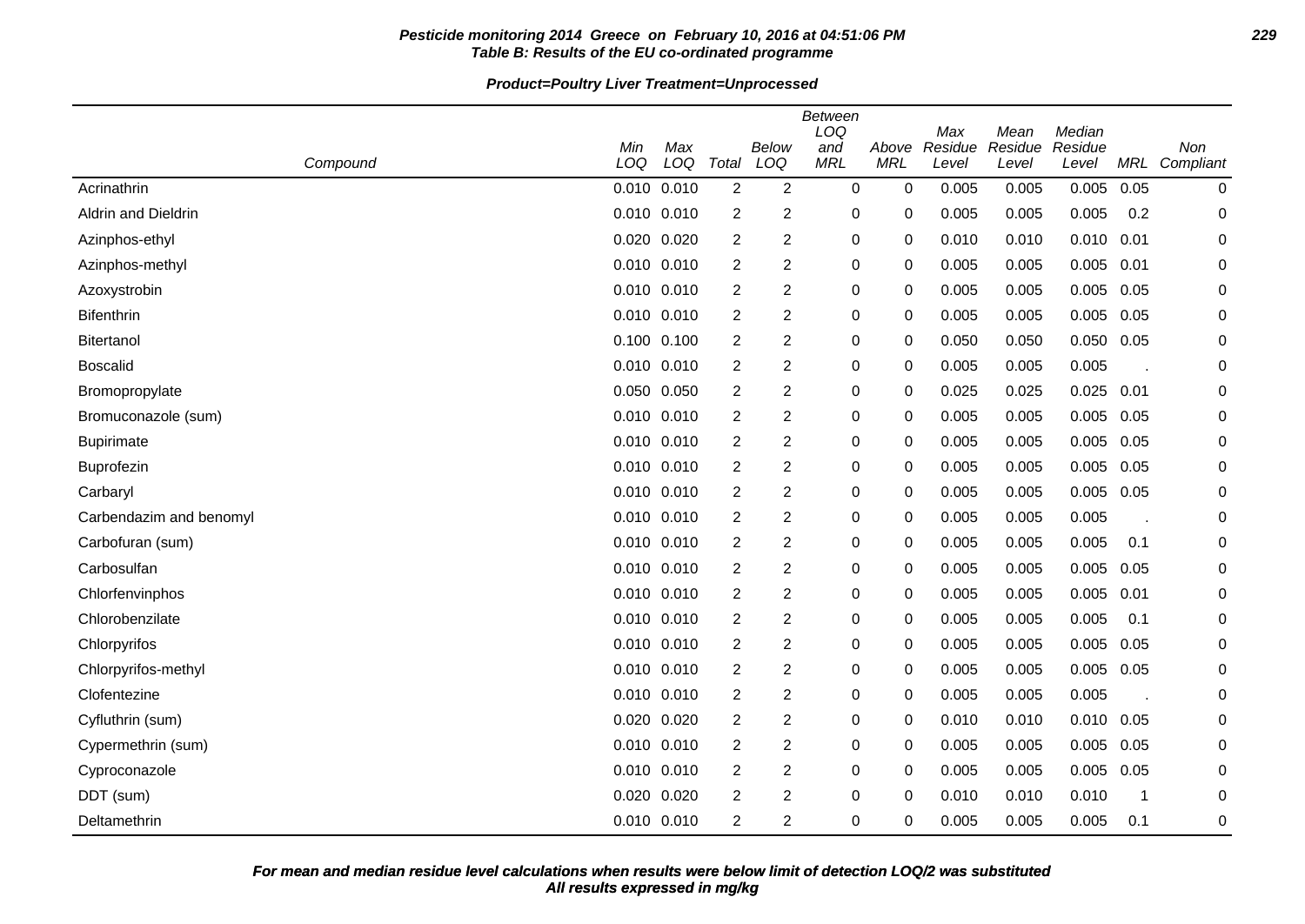# **Pesticide monitoring 2014 Greece on February 10, 2016 at 04:51:06 PM 230 Table B: Results of the EU co-ordinated programme**

| Compound         | Min<br>LOQ      | Max<br>LOQ | Total          | Below<br>LOQ   | <b>Between</b><br>LOQ<br>and<br><b>MRL</b> | Above<br><b>MRL</b> | Max<br>Residue<br>Level | Mean<br>Residue<br>Level | Median<br>Residue<br>Level |      | Non<br>MRL Compliant |
|------------------|-----------------|------------|----------------|----------------|--------------------------------------------|---------------------|-------------------------|--------------------------|----------------------------|------|----------------------|
| Diazinon         | 0.010 0.010     |            | 2              | 2              | $\mathbf 0$                                | 0                   | 0.005                   | 0.005                    | 0.005                      | 0.05 | $\pmb{0}$            |
| Dichlofluanid    | 0.010 0.010     |            | 2              | $\overline{c}$ | 0                                          | 0                   | 0.005                   | 0.005                    | $0.005$ 0.01               |      | 0                    |
| Dicloran         | $0.010$ $0.010$ |            | $\overline{2}$ | $\overline{c}$ | 0                                          | 0                   | 0.005                   | 0.005                    | 0.005                      | 0.01 | $\Omega$             |
| Dicofol (sum)    | 0.050 0.050     |            | $\overline{2}$ | $\overline{c}$ | 0                                          | 0                   | 0.025                   | 0.025                    | 0.025                      | 0.1  | 0                    |
| Diethofencarb    | $0.010$ $0.010$ |            | 2              | $\overline{c}$ | 0                                          | 0                   | 0.005                   | 0.005                    | 0.005                      | 0.05 | 0                    |
| Difenoconazole   | 0.010 0.010     |            | 2              | $\overline{c}$ | 0                                          | 0                   | 0.005                   | 0.005                    | 0.005                      | 0.1  | 0                    |
| Diflubenzuron    | 0.010 0.010     |            | 2              | 2              | 0                                          | 0                   | 0.005                   | 0.005                    | 0.005                      |      | 0                    |
| Dimethoate (sum) | 0.010 0.010     |            | 2              | $\overline{c}$ | 0                                          | 0                   | 0.005                   | 0.005                    | 0.005                      | 0.01 | 0                    |
| Dimethomorph     | 0.010 0.010     |            | $\overline{2}$ | $\overline{c}$ | 0                                          | 0                   | 0.005                   | 0.005                    | 0.005                      | 0.05 | 0                    |
| Diniconazole     | 0.010 0.010     |            | 2              | 2              | 0                                          | 0                   | 0.005                   | 0.005                    | 0.005                      | 0.05 | 0                    |
| Endosulfan (sum) | 0.005 0.005     |            | 2              | 2              | 0                                          | 0                   | 0.003                   | 0.003                    | 0.003                      | 0.05 | 0                    |
| Endrin           | 0.020 0.020     |            | 2              | 2              | 0                                          | 0                   | 0.010                   | 0.010                    | $0.010$ $0.05$             |      | 0                    |
| Epoxiconazole    | $0.010$ $0.010$ |            | $\overline{2}$ | 2              | 0                                          | 0                   | 0.005                   | 0.005                    | 0.005                      | 0.01 | 0                    |
| Ethion           | 0.010 0.010     |            | 2              | $\overline{c}$ | 0                                          | 0                   | 0.005                   | 0.005                    | 0.005                      | 0.01 | 0                    |
| Ethoprophos      | 0.010 0.010     |            | 2              | $\overline{c}$ | 0                                          | 0                   | 0.005                   | 0.005                    | 0.005                      | 0.01 | 0                    |
| Famoxadone       | 0.010 0.010     |            | 2              | 2              | 0                                          | 0                   | 0.005                   | 0.005                    | 0.005                      | 0.05 | 0                    |
| Fenamidone       | 0.010 0.010     |            | 2              | 2              | 0                                          | 0                   | 0.005                   | 0.005                    | $0.005$ 0.01               |      | 0                    |
| Fenarimol        | $0.010$ $0.010$ |            | 2              | $\overline{c}$ | 0                                          | 0                   | 0.005                   | 0.005                    | 0.005                      | 0.02 | 0                    |
| Fenazaquin       | $0.010$ $0.010$ |            | 2              | $\overline{c}$ | 0                                          | 0                   | 0.005                   | 0.005                    | 0.005                      | 0.01 | 0                    |
| Fenbuconazole    | 0.010 0.010     |            | 2              | $\overline{c}$ | 0                                          | 0                   | 0.005                   | 0.005                    | 0.005                      | 0.05 | $\Omega$             |
| Fenhexamid       | 0.010 0.010     |            | $\overline{2}$ | $\overline{c}$ | 0                                          | 0                   | 0.005                   | 0.005                    | 0.005                      | 0.05 | 0                    |
| Fenitrothion     | $0.010$ $0.010$ |            | 2              | 2              | 0                                          | 0                   | 0.005                   | 0.005                    | $0.005$ 0.01               |      | 0                    |
| Fenoxycarb       | 0.010 0.010     |            | 2              | $\overline{c}$ | 0                                          | 0                   | 0.005                   | 0.005                    | 0.005                      | 0.05 | 0                    |
| Fenpropathrin    | $0.010$ $0.010$ |            | $\overline{2}$ | $\overline{c}$ | 0                                          | 0                   | 0.005                   | 0.005                    | 0.005                      | 0.01 | 0                    |
| Fenpropimorph    | 0.010 0.010     |            | $\overline{2}$ | 2              | 0                                          | 0                   | 0.005                   | 0.005                    | 0.005                      |      | 0                    |
| Fenpyroximate    | 0.010 0.010     |            | 2              | $\overline{c}$ | 0                                          | 0                   | 0.005                   | 0.005                    | $0.005$ 0.01               |      | 0                    |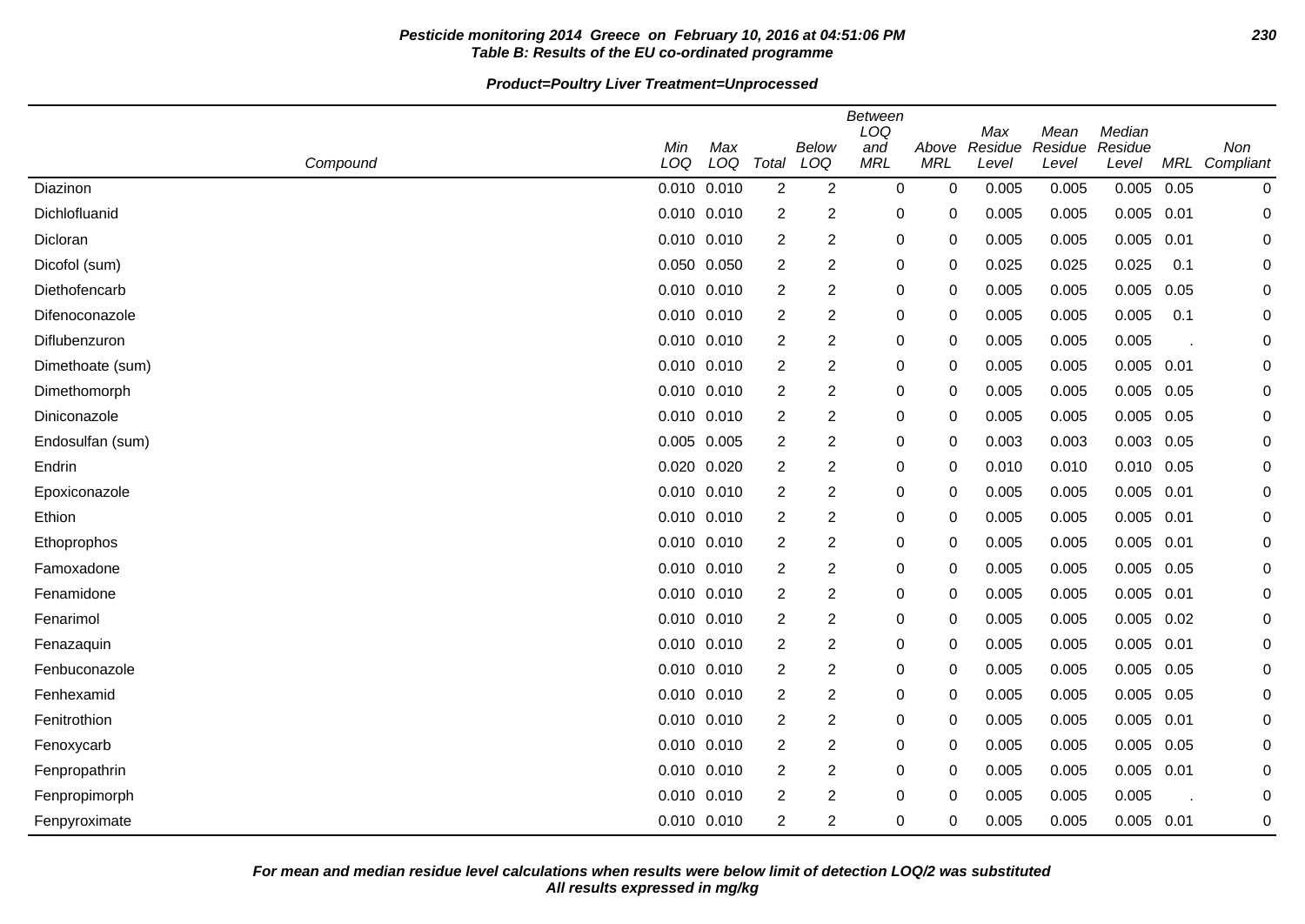# **Pesticide monitoring 2014 Greece on February 10, 2016 at 04:51:06 PM 231 Table B: Results of the EU co-ordinated programme**

| Compound                                                                                                        | Min<br>LOQ      | Max<br>LOQ      | Total          | <b>Below</b><br>LOQ | <b>Between</b><br>LOQ<br>and<br><b>MRL</b> | Above<br><b>MRL</b> | Max<br>Residue<br>Level | Mean<br>Residue<br>Level | Median<br>Residue<br>Level |      | Non<br>MRL Compliant |
|-----------------------------------------------------------------------------------------------------------------|-----------------|-----------------|----------------|---------------------|--------------------------------------------|---------------------|-------------------------|--------------------------|----------------------------|------|----------------------|
| Fenthion (sum)                                                                                                  |                 | $0.010$ $0.010$ | $\overline{2}$ | $\overline{2}$      | $\mathbf 0$                                | 0                   | 0.005                   | 0.005                    | 0.005                      | 0.05 | $\mathbf 0$          |
| Fenvalerate (sum of RR, SS, RS and SR isomers)                                                                  | $0.010$ $0.010$ |                 | 2              | 2                   | 0                                          | 0                   | 0.005                   | 0.005                    | 0.005                      | 0.05 | 0                    |
| Fluquinconazole                                                                                                 | $0.010$ $0.010$ |                 | 2              | 2                   | 0                                          | 0                   | 0.005                   | 0.005                    | 0.005                      | 0.02 | 0                    |
| Flusilazole                                                                                                     | 0.010 0.010     |                 | 2              | $\overline{2}$      | 0                                          | 0                   | 0.005                   | 0.005                    | 0.005                      |      | 0                    |
| Flutriafol                                                                                                      | 0.010 0.010     |                 | 2              | $\overline{2}$      | 0                                          | 0                   | 0.005                   | 0.005                    | 0.005                      | 0.01 | 0                    |
| Folpet                                                                                                          | $0.010$ $0.010$ |                 | 2              | $\overline{2}$      | 0                                          | 0                   | 0.005                   | 0.005                    | 0.005                      | 0.01 | 0                    |
| Fosthiazate                                                                                                     | $0.010$ $0.010$ |                 | 2              | 2                   | 0                                          | 0                   | 0.005                   | 0.005                    | 0.005                      | 0.01 | 0                    |
| Heptachlor (sum of heptachlor and heptachlor epoxide expressed as heptachlor)                                   | $0.010$ $0.010$ |                 | 2              | $\boldsymbol{2}$    | 0                                          | 0                   | 0.005                   | 0.005                    | 0.005                      | 0.2  | 0                    |
| Hexachlorobenzene                                                                                               | 0.010 0.010     |                 | 2              | 2                   | $\pmb{0}$                                  | 0                   | 0.005                   | 0.005                    | 0.005                      | 0.2  | 0                    |
| Hexachlorocyclohexane (HCH), alpha-isomer                                                                       | 0.005 0.005     |                 | 2              | $\overline{2}$      | 0                                          | 0                   | 0.003                   | 0.003                    | 0.003                      | 0.2  | 0                    |
| Hexachlorocyclohexane (HCH), beta-isomer                                                                        | 0.005 0.005     |                 | $\overline{2}$ | 2                   | 0                                          | 0                   | 0.003                   | 0.003                    | 0.003                      | 0.1  | 0                    |
| Hexaconazole                                                                                                    | $0.010$ $0.010$ |                 | $\overline{2}$ | $\overline{2}$      | 0                                          | 0                   | 0.005                   | 0.005                    | 0.005                      | 0.01 | 0                    |
| Hexythiazox                                                                                                     | 0.010 0.010     |                 | 2              | $\overline{2}$      | 0                                          | 0                   | 0.005                   | 0.005                    | 0.005                      | 0.05 | 0                    |
| Imazalil                                                                                                        | 0.020 0.020     |                 | 2              | 2                   | 0                                          | 0                   | 0.010                   | 0.010                    | 0.010                      | 0.05 | 0                    |
| Indoxacarb as sum of the isomers S and R                                                                        | $0.010$ $0.010$ |                 | $\overline{c}$ | $\overline{2}$      | 0                                          | 0                   | 0.005                   | 0.005                    | 0.005                      | 0.01 | 0                    |
| Iprodione                                                                                                       | 0.010 0.010     |                 | 2              | $\overline{2}$      | 0                                          | 0                   | 0.005                   | 0.005                    | 0.005                      |      | 0                    |
| Iprovalicarb                                                                                                    | $0.010$ $0.010$ |                 | 2              | 2                   | 0                                          | 0                   | 0.005                   | 0.005                    | 0.005                      | 0.01 | 0                    |
| Isofenphos-methyl                                                                                               | 0.010 0.010     |                 | $\overline{2}$ | $\boldsymbol{2}$    | 0                                          | 0                   | 0.005                   | 0.005                    | 0.005                      | 0.01 | 0                    |
| Kresoxim-methyl                                                                                                 | $0.010$ $0.010$ |                 | 2              | $\overline{2}$      | 0                                          | 0                   | 0.005                   | 0.005                    | 0.005                      |      | 0                    |
| Lambda-Cyhalothrin                                                                                              |                 | 0.010 0.010     | 2              | 2                   | 0                                          | 0                   | 0.005                   | 0.005                    | 0.005                      |      | 0                    |
| Lindane (Gamma-isomer of hexachlorociclohexane (HCH))                                                           | 0.010 0.010     |                 | 2              | $\overline{c}$      | 0                                          | 0                   | 0.005                   | 0.005                    | 0.005                      | 0.02 | 0                    |
| Linuron                                                                                                         | 0.010 0.010     |                 | $\overline{c}$ | $\mathbf 2$         | 0                                          | 0                   | 0.005                   | 0.005                    | 0.005                      | 0.01 | 0                    |
| Malathion (sum of malathion and malaoxon expressed as malathion)                                                |                 | 0.010 0.010     | 2              | 2                   | 0                                          | 0                   | 0.005                   | 0.005                    | 0.005                      | 0.02 | 0                    |
| Mepanipyrim                                                                                                     | 0.010 0.010     |                 | 2              | 2                   | 0                                          | 0                   | 0.005                   | 0.005                    | 0.005                      |      | 0                    |
| Metalaxyl (Metalaxyl including other mixtures of constituent isomers including Metalaxyl-M<br>(sum of isomers)) | 0.010 0.010     |                 | $\overline{c}$ | $\boldsymbol{2}$    | $\mathbf 0$                                | 0                   | 0.005                   | 0.005                    | $0.005$ 0.05               |      | 0                    |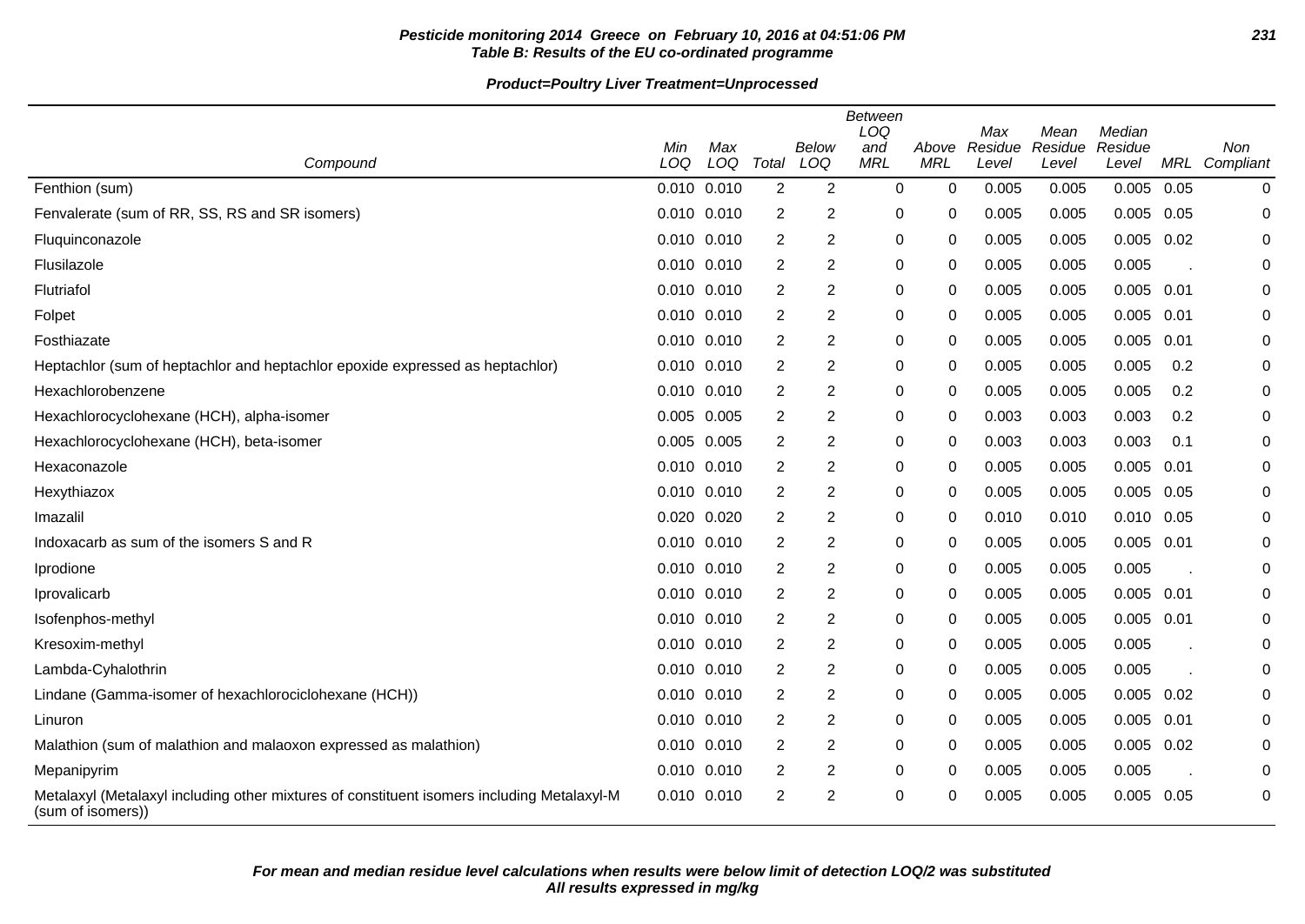# **Pesticide monitoring 2014 Greece on February 10, 2016 at 04:51:06 PM 232 Table B: Results of the EU co-ordinated programme**

|                                                                                                                           |             |            |                |                | <b>Between</b><br>LOQ |                     | Max              | Mean             | Median           |      |                      |
|---------------------------------------------------------------------------------------------------------------------------|-------------|------------|----------------|----------------|-----------------------|---------------------|------------------|------------------|------------------|------|----------------------|
| Compound                                                                                                                  | Min<br>LOQ  | Max<br>LOQ | Total          | Below<br>LOQ   | and<br><b>MRL</b>     | Above<br><b>MRL</b> | Residue<br>Level | Residue<br>Level | Residue<br>Level |      | Non<br>MRL Compliant |
| Metconazole                                                                                                               | 0.010 0.010 |            | 2              | 2              | 0                     | 0                   | 0.005            | 0.005            | 0.005            | 0.01 | 0                    |
| Methidathion                                                                                                              | 0.020 0.020 |            | $\overline{2}$ | 2              | 0                     | $\mathbf{0}$        | 0.010            | 0.010            | 0.010            | 0.02 | 0                    |
| Methoxychlor                                                                                                              | 0.010 0.010 |            | $\overline{2}$ | $\overline{2}$ | 0                     | $\Omega$            | 0.005            | 0.005            | 0.005            | 0.01 | $\Omega$             |
| Methoxyfenozide                                                                                                           | 0.010 0.010 |            | $\overline{2}$ | $\overline{2}$ | 0                     | 0                   | 0.005            | 0.005            | 0.005            | 0.01 | 0                    |
| Metobromuron                                                                                                              | 0.010 0.010 |            | $\overline{2}$ | 2              | 0                     | 0                   | 0.005            | 0.005            | 0.005            | 0.01 | 0                    |
| Myclobutanil                                                                                                              | 0.010 0.010 |            | $\overline{2}$ | $\overline{2}$ | 0                     | 0                   | 0.005            | 0.005            | 0.005            |      | 0                    |
| Parathion                                                                                                                 | 0.010 0.010 |            | 2              | 2              | 0                     | 0                   | 0.005            | 0.005            | 0.005            | 0.05 | 0                    |
| Parathion-methyl (sum of Parathion-methyl and paraoxon-methyl expressed as<br>Parathion-methyl)                           | 0.020 0.020 |            | $\overline{2}$ | $\overline{2}$ | 0                     | 0                   | 0.010            | 0.010            | 0.010            | 0.02 | 0                    |
| Penconazole                                                                                                               | 0.010 0.010 |            | $\overline{c}$ | $\overline{c}$ | 0                     | $\Omega$            | 0.005            | 0.005            | 0.005            | 0.05 | 0                    |
| Pendimethalin                                                                                                             | 0.010 0.010 |            | 2              | 2              | 0                     | 0                   | 0.005            | 0.005            | $0.005$ 0.05     |      | 0                    |
| Permethrin (sum of isomers)                                                                                               | 0.010 0.010 |            | $\overline{2}$ | 2              | 0                     | 0                   | 0.005            | 0.005            | 0.005            | 0.05 | 0                    |
| Phosalone                                                                                                                 | 0.010 0.010 |            | 2              | 2              | 0                     | 0                   | 0.005            | 0.005            | 0.005            | 0.05 | 0                    |
| Phosmet (phosmet and phosmet oxon expressed as phosmet)                                                                   | 0.010 0.010 |            | $\overline{2}$ | $\overline{2}$ | 0                     | 0                   | 0.005            | 0.005            | 0.005            |      | 0                    |
| Pirimicarb (sum of Pirimicarb and desmethyl pirimicarb expressed as Pirimicarb)                                           | 0.010 0.010 |            | $\overline{2}$ | $\overline{c}$ | 0                     | $\mathbf{0}$        | 0.005            | 0.005            | 0.005            | 0.05 | 0                    |
| Pirimiphos-methyl                                                                                                         | 0.010 0.010 |            | 2              | $\overline{c}$ | 0                     | $\Omega$            | 0.005            | 0.005            | 0.005            | 0.05 | 0                    |
| Prochloraz (sum of prochloraz and its metabolites containing the 2,4,6-Trichlorophenol moiety<br>expressed as prochloraz) | 0.010 0.010 |            | $\overline{2}$ | 2              | 0                     | $\Omega$            | 0.005            | 0.005            | 0.005            | 0.1  | 0                    |
| Procymidone                                                                                                               | 0.010 0.010 |            | $\overline{2}$ | 2              | 0                     | 0                   | 0.005            | 0.005            | 0.005            |      | 0                    |
| Profenofos                                                                                                                | 0.010 0.010 |            | $\overline{2}$ | $\overline{c}$ | 0                     | 0                   | 0.005            | 0.005            | 0.005            | 0.05 | 0                    |
| Propargite                                                                                                                | 0.010 0.010 |            | $\overline{2}$ | $\overline{c}$ | 0                     | 0                   | 0.005            | 0.005            | 0.005            | 0.1  | 0                    |
| Propiconazole                                                                                                             | 0.010 0.010 |            | $\overline{2}$ | $\overline{2}$ | 0                     | $\Omega$            | 0.005            | 0.005            | 0.005            | 0.01 | 0                    |
| Propyzamide                                                                                                               | 0.010 0.010 |            | 2              | 2              | 0                     | $\Omega$            | 0.005            | 0.005            | 0.005            |      | 0                    |
| Pyraclostrobin                                                                                                            | 0.010 0.010 |            | 2              | 2              | 0                     | 0                   | 0.005            | 0.005            | 0.005            | 0.05 | 0                    |
| Pyrazophos                                                                                                                | 0.010 0.010 |            | 2              | 2              | 0                     | 0                   | 0.005            | 0.005            | 0.005            | 0.02 | 0                    |
| Pyridaben                                                                                                                 | 0.010 0.010 |            | $\overline{2}$ | $\overline{2}$ | 0                     | $\Omega$            | 0.005            | 0.005            | $0.005$ $0.02$   |      | 0                    |
| Pyrimethanil                                                                                                              | 0.010 0.010 |            | $\overline{2}$ | $\overline{2}$ | $\Omega$              | 0                   | 0.005            | 0.005            | 0.005            | 0.05 | 0                    |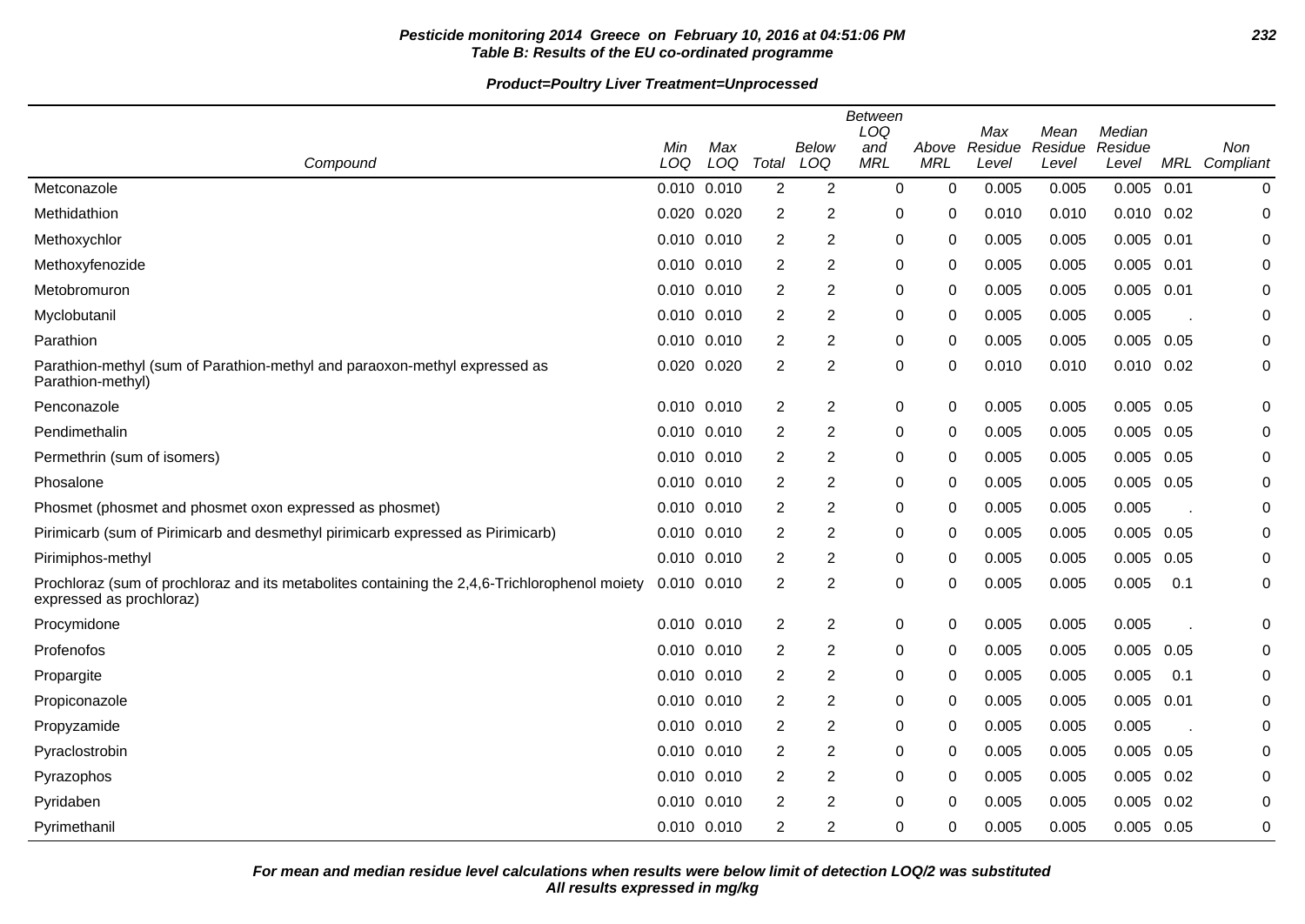# **Pesticide monitoring 2014 Greece on February 10, 2016 at 04:51:06 PM 233 Table B: Results of the EU co-ordinated programme**

|                                                                                              |                 |            |                |                | Between<br>LOQ    |                     | Max              | Mean             | Median           |      |                         |
|----------------------------------------------------------------------------------------------|-----------------|------------|----------------|----------------|-------------------|---------------------|------------------|------------------|------------------|------|-------------------------|
| Compound                                                                                     | Min<br>LOQ      | Max<br>LOQ | Total          | Below<br>LOQ   | and<br><b>MRL</b> | Above<br><b>MRL</b> | Residue<br>Level | Residue<br>Level | Residue<br>Level | MRL  | <b>Non</b><br>Compliant |
| Pyriproxyfen                                                                                 | 0.010 0.010     |            | $\overline{2}$ | 2              | $\mathbf 0$       | 0                   | 0.005            | 0.005            | 0.005            | 0.05 | 0                       |
| Resmethrin (resmethrin including other mixtures of consituent isomers (sum of isomers))      | $0.010$ $0.010$ |            | 2              | 2              | 0                 | 0                   | 0.005            | 0.005            | 0.005            | 0.1  | 0                       |
| Spinosad (sum of Spinosyn A and Spinosyn D, expressed as Spinosad)                           | 0.010 0.010     |            | 2              | 2              | 0                 | 0                   | 0.005            | 0.005            | 0.005            | 0.2  | 0                       |
| Spiroxamine                                                                                  | 0.010 0.010     |            | 2              | 2              | $\pmb{0}$         | 0                   | 0.005            | 0.005            | 0.005            |      | 0                       |
| Tebufenozide                                                                                 | 0.010 0.010     |            | 2              | 2              | 0                 | 0                   | 0.005            | 0.005            | 0.005            | 0.05 | 0                       |
| Tebufenpyrad                                                                                 | $0.010$ $0.010$ |            | 2              | 2              | 0                 | 0                   | 0.005            | 0.005            | 0.005            | 0.05 | 0                       |
| Terbuthylazine                                                                               | 0.010 0.010     |            | $\overline{2}$ | $\overline{c}$ | $\pmb{0}$         | 0                   | 0.005            | 0.005            | 0.005            | 0.05 | 0                       |
| Tetraconazole                                                                                | $0.010$ $0.010$ |            | 2              | 2              | $\pmb{0}$         | 0                   | 0.005            | 0.005            | 0.005            |      | 0                       |
| Tetradifon                                                                                   | $0.010$ $0.010$ |            | 2              | 2              | 0                 | 0                   | 0.005            | 0.005            | 0.005            | 0.05 | 0                       |
| Thiophanate-methyl                                                                           | $0.010$ $0.010$ |            | 2              | 2              | 0                 | 0                   | 0.005            | 0.005            | 0.005            |      | 0                       |
| Tolclofos-methyl                                                                             | 0.010 0.010     |            | 2              | $\overline{c}$ | $\pmb{0}$         | 0                   | 0.005            | 0.005            | 0.005            | 0.05 | 0                       |
| Tolylfluanid (Sum of tolylfluanid and dimethylaminosulfotoluidide expressed as tolylfluanid) | $0.010$ $0.010$ |            | 2              | 2              | 0                 | 0                   | 0.005            | 0.005            | 0.005            |      | 0                       |
| Triadimefon (sum of Triadimefon and Triadimenol)                                             | $0.010$ $0.010$ |            | 2              | 2              | 0                 | 0                   | 0.005            | 0.005            | 0.005            | 0.1  | 0                       |
| Triazophos                                                                                   | $0.010$ $0.010$ |            | 2              | 2              | 0                 | 0                   | 0.005            | 0.005            | 0.005            | 0.01 | 0                       |
| Trifloxystrobin                                                                              | $0.010$ $0.010$ |            | $\overline{2}$ | $\overline{c}$ | 0                 | 0                   | 0.005            | 0.005            | 0.005            |      | 0                       |
| Trifluralin                                                                                  | $0.010$ $0.010$ |            | 2              | 2              | 0                 | 0                   | 0.005            | 0.005            | 0.005            | 0.01 | 0                       |
| tau-Fluvalinate                                                                              | $0.010$ $0.010$ |            | 2              | 2              | 0                 | 0                   | 0.005            | 0.005            | 0.005            | 0.01 | 0                       |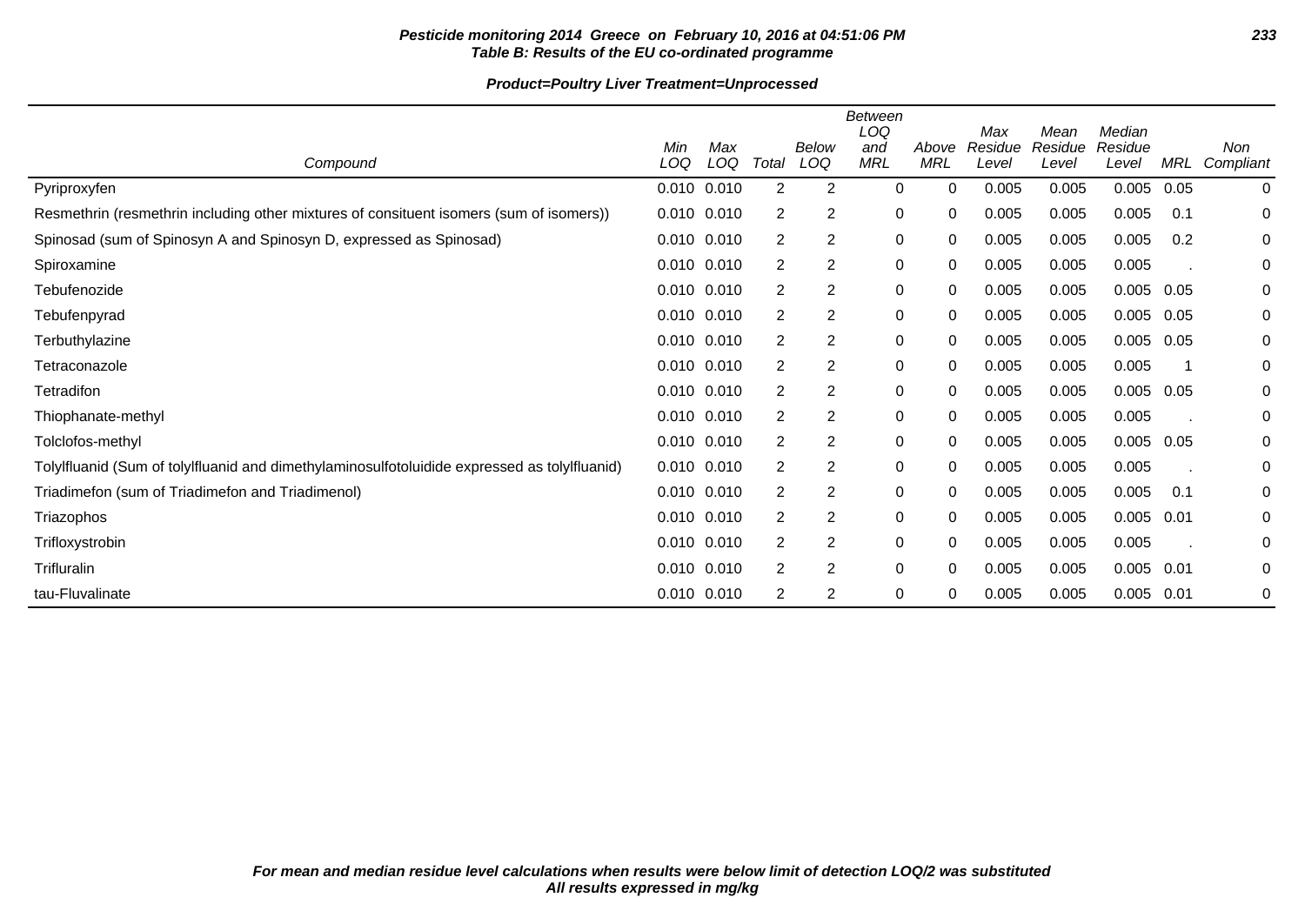# **Pesticide monitoring 2014 Greece on February 10, 2016 at 04:51:06 PM 234 Table B: Results of the EU co-ordinated programme**

|                     |            |             |       |              | <b>Between</b><br>LOQ |                     |                         |                          | Median           |      |                      |
|---------------------|------------|-------------|-------|--------------|-----------------------|---------------------|-------------------------|--------------------------|------------------|------|----------------------|
| Compound            | Min<br>LOQ | Max<br>LOQ  | Total | Below<br>LOQ | and<br><b>MRL</b>     | Above<br><b>MRL</b> | Max<br>Residue<br>Level | Mean<br>Residue<br>Level | Residue<br>Level |      | Non<br>MRL Compliant |
| Abamectin (sum)     |            | 0.010 0.010 | 4     | 4            | $\mathbf 0$           | $\mathbf 0$         | 0.005                   | 0.005                    | 0.005            | 0.01 | 0                    |
| Acephate            |            | 0.010 0.010 | 4     | 4            | 0                     | 0                   | 0.005                   | 0.005                    | 0.005            | 0.02 | 0                    |
| Acetamiprid         |            | 0.010 0.010 | 4     | 4            | 0                     | 0                   | 0.005                   | 0.005                    | 0.005            | 0.01 | 0                    |
| Acrinathrin         |            | 0.010 0.010 | 4     | 4            | 0                     | 0                   | 0.005                   | 0.005                    | 0.005            | 0.05 | 0                    |
| Aldicarb (sum)      |            | 0.010 0.010 | 4     | 4            | 0                     | 0                   | 0.005                   | 0.005                    | 0.005            | 0.01 | 0                    |
| Aldrin and Dieldrin |            | 0.010 0.010 | 4     | 4            | 0                     | 0                   | 0.005                   | 0.005                    | 0.005            | 0.2  | 0                    |
| Azinphos-ethyl      |            | 0.010 0.010 | 4     | 4            | 0                     | 0                   | 0.005                   | 0.005                    | 0.005            | 0.01 | 0                    |
| Azinphos-methyl     |            | 0.010 0.010 | 4     | 4            | 0                     | 0                   | 0.005                   | 0.005                    | 0.005            | 0.01 | 0                    |
| Azoxystrobin        |            | 0.010 0.010 | 4     | 4            | 0                     | 0                   | 0.005                   | 0.005                    | 0.005            | 0.05 | 0                    |
| <b>Bifenthrin</b>   |            | 0.010 0.010 | 4     | 4            | 0                     | 0                   | 0.005                   | 0.005                    | 0.005            | 0.05 | 0                    |
| <b>Bitertanol</b>   |            | 0.010 0.010 | 4     | 4            | 0                     | 0                   | 0.005                   | 0.005                    | 0.005            | 0.05 | 0                    |
| <b>Boscalid</b>     |            | 0.010 0.010 | 4     | 4            | 0                     | 0                   | 0.005                   | 0.005                    | 0.005            | 0.01 | 0                    |
| Bromopropylate      |            | 0.010 0.010 | 4     | 4            | 0                     | 0                   | 0.005                   | 0.005                    | 0.005            | 0.01 | 0                    |
| Bromuconazole (sum) |            | 0.010 0.010 | 4     | 4            | 0                     | 0                   | 0.005                   | 0.005                    | 0.005            | 0.05 | 0                    |
| <b>Bupirimate</b>   |            | 0.010 0.010 | 4     | 4            | 0                     | 0                   | 0.005                   | 0.005                    | 0.005            | 0.05 | 0                    |
| Buprofezin          |            | 0.010 0.010 | 4     | 4            | 0                     | 0                   | 0.005                   | 0.005                    | 0.005            | 0.05 | 0                    |
| Carbaryl            |            | 0.010 0.010 | 4     | 4            | 0                     | 0                   | 0.005                   | 0.005                    | 0.005            | 0.05 | 0                    |
| Carbofuran (sum)    |            | 0.010 0.010 | 4     | 4            | 0                     | 0                   | 0.005                   | 0.005                    | 0.005            | 0.1  | 0                    |
| Chlorfenapyr        |            | 0.010 0.010 | 4     | 4            | 0                     | 0                   | 0.005                   | 0.005                    | 0.005            | 0.01 | 0                    |
| Chlorfenvinphos     |            | 0.010 0.010 | 4     | 4            | 0                     | 0                   | 0.005                   | 0.005                    | 0.005            | 0.01 | 0                    |
| Chlorobenzilate     |            | 0.010 0.010 | 4     | 4            | 0                     | 0                   | 0.005                   | 0.005                    | 0.005            | 0.1  | 0                    |
| Chlorpropham        |            | 0.010 0.010 | 4     | 4            | 0                     | 0                   | 0.005                   | 0.005                    | 0.005            | 0.01 | 0                    |
| Chlorpyrifos        |            | 0.010 0.010 | 4     | 4            | 0                     | 0                   | 0.005                   | 0.005                    | 0.005            | 0.05 | 0                    |
| Chlorpyrifos-methyl |            | 0.010 0.010 | 4     | 4            | 0                     | 0                   | 0.005                   | 0.005                    | 0.005            | 0.05 | 0                    |
| Clothianidin        |            | 0.010 0.010 | 4     | 4            | 0                     | 0                   | 0.005                   | 0.005                    | 0.005            | 0.01 | 0                    |
| Cyfluthrin (sum)    |            | 0.010 0.010 | 4     | 4            | 0                     | $\Omega$            | 0.005                   | 0.005                    | 0.005            | 0.05 | 0                    |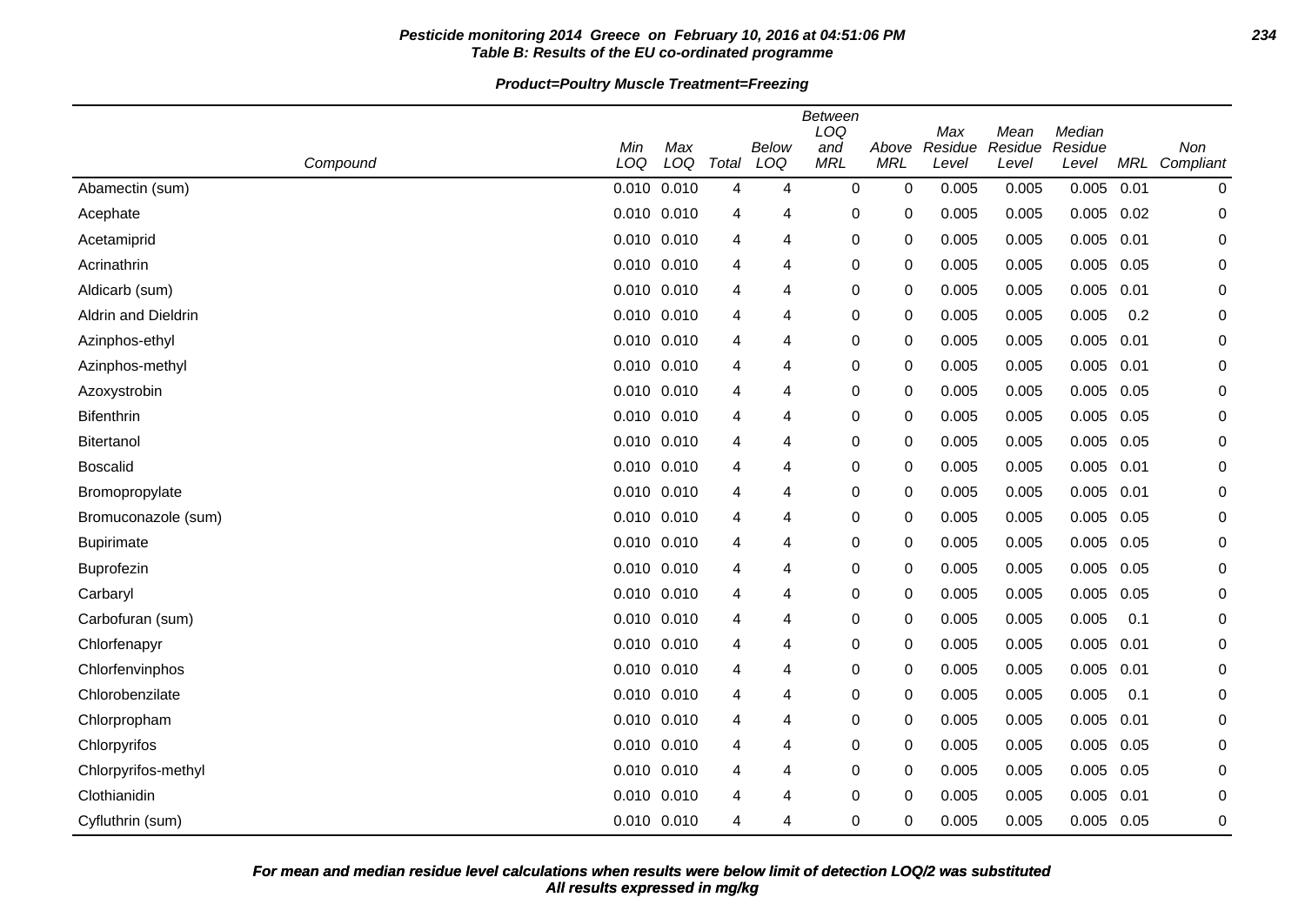# **Pesticide monitoring 2014 Greece on February 10, 2016 at 04:51:06 PM 235 Table B: Results of the EU co-ordinated programme**

|                    | Min         | Max             |                | Below | <b>Between</b><br>LOQ<br>and | Above       | Max<br>Residue | Mean<br>Residue | Median<br>Residue |      | Non           |
|--------------------|-------------|-----------------|----------------|-------|------------------------------|-------------|----------------|-----------------|-------------------|------|---------------|
| Compound           | LOQ         | LOQ             | Total          | LOQ   | <b>MRL</b>                   | <b>MRL</b>  | Level          | Level           | Level             |      | MRL Compliant |
| Cypermethrin (sum) |             | $0.010$ $0.010$ | $\overline{4}$ | 4     | 0                            | $\mathbf 0$ | 0.005          | 0.005           | 0.005             | 0.1  | 0             |
| Cyproconazole      | 0.010 0.010 |                 | 4              | 4     | 0                            | 0           | 0.005          | 0.005           | 0.005             | 0.05 | $\mathbf 0$   |
| Cyprodinil         | 0.010 0.010 |                 | 4              | 4     | 0                            | 0           | 0.005          | 0.005           | 0.005             | 0.01 | 0             |
| DDT (sum)          | 0.010 0.010 |                 | 4              | 4     | 0                            | 0           | 0.005          | 0.005           | 0.005             | -1   | 0             |
| Deltamethrin       | 0.010 0.010 |                 | 4              | 4     | 0                            | 0           | 0.005          | 0.005           | 0.005             | 0.1  | 0             |
| Diazinon           | 0.010 0.010 |                 | 4              | 4     | 0                            | 0           | 0.005          | 0.005           | 0.005             | 0.05 | 0             |
| Dichlofluanid      | 0.010 0.010 |                 | 4              | 4     | 0                            | 0           | 0.005          | 0.005           | $0.005$ 0.01      |      | 0             |
| Dichlorvos         | 0.010 0.010 |                 | 4              | 4     | 0                            | 0           | 0.005          | 0.005           | 0.005             | 0.01 | 0             |
| Difenoconazole     | 0.010 0.010 |                 | 4              | 4     | 0                            | 0           | 0.005          | 0.005           | 0.005             | 0.1  | 0             |
| Dimethoate (sum)   | 0.010 0.010 |                 | 4              | 4     | 0                            | 0           | 0.005          | 0.005           | 0.005             | 0.01 | 0             |
| Dimethomorph       |             | 0.010 0.010     | 4              | 4     | 0                            | 0           | 0.005          | 0.005           | 0.005             | 0.05 | 0             |
| Diphenylamine      | 0.010 0.010 |                 | 4              | 4     | 0                            | $\Omega$    | 0.005          | 0.005           | $0.005$ 0.01      |      | 0             |
| <b>EPN</b>         | 0.050 0.050 |                 | 4              | 4     | 0                            | 0           | 0.025          | 0.025           | 0.025             | 0.01 | 0             |
| Endosulfan (sum)   | 0.010 0.010 |                 | 4              | 4     | 0                            | $\mathbf 0$ | 0.005          | 0.005           | 0.005             | 0.05 | 0             |
| Endrin             | 0.010 0.010 |                 | 4              | 4     | 0                            | 0           | 0.005          | 0.005           | 0.005             | 0.05 | 0             |
| Epoxiconazole      | 0.010 0.010 |                 | 4              | 4     | 0                            | 0           | 0.005          | 0.005           | 0.005             | 0.01 | 0             |
| Ethoprophos        | 0.010 0.010 |                 | 4              | 4     | 0                            | 0           | 0.005          | 0.005           | 0.005             | 0.01 | 0             |
| Famoxadone         | 0.010 0.010 |                 | 4              | 4     | 0                            | 0           | 0.005          | 0.005           | 0.005             | 0.05 | 0             |
| Fenarimol          | 0.010 0.010 |                 | 4              | 4     | 0                            | 0           | 0.005          | 0.005           | 0.005             | 0.02 | 0             |
| Fenazaquin         | 0.010 0.010 |                 | 4              | 4     | 0                            | 0           | 0.005          | 0.005           | 0.005             | 0.01 | 0             |
| Fenbuconazole      | 0.010 0.010 |                 | 4              | 4     | 0                            | 0           | 0.005          | 0.005           | 0.005             | 0.05 | 0             |
| Fenhexamid         | 0.010 0.010 |                 | 4              | 4     | 0                            | 0           | 0.005          | 0.005           | $0.005$ 0.05      |      | 0             |
| Fenitrothion       | 0.010 0.010 |                 | 4              | 4     | 0                            | $\Omega$    | 0.005          | 0.005           | 0.005             | 0.01 | 0             |
| Fenoxycarb         | 0.010 0.010 |                 | 4              | 4     | 0                            | $\mathbf 0$ | 0.005          | 0.005           | 0.005             | 0.05 | 0             |
| Fenpropathrin      | 0.010 0.010 |                 | 4              | 4     | 0                            | 0           | 0.005          | 0.005           | 0.005             | 0.01 | 0             |
| Fenthion (sum)     | 0.010 0.010 |                 | 4              | 4     | 0                            | 0           | 0.005          | 0.005           | 0.005             | 0.05 | 0             |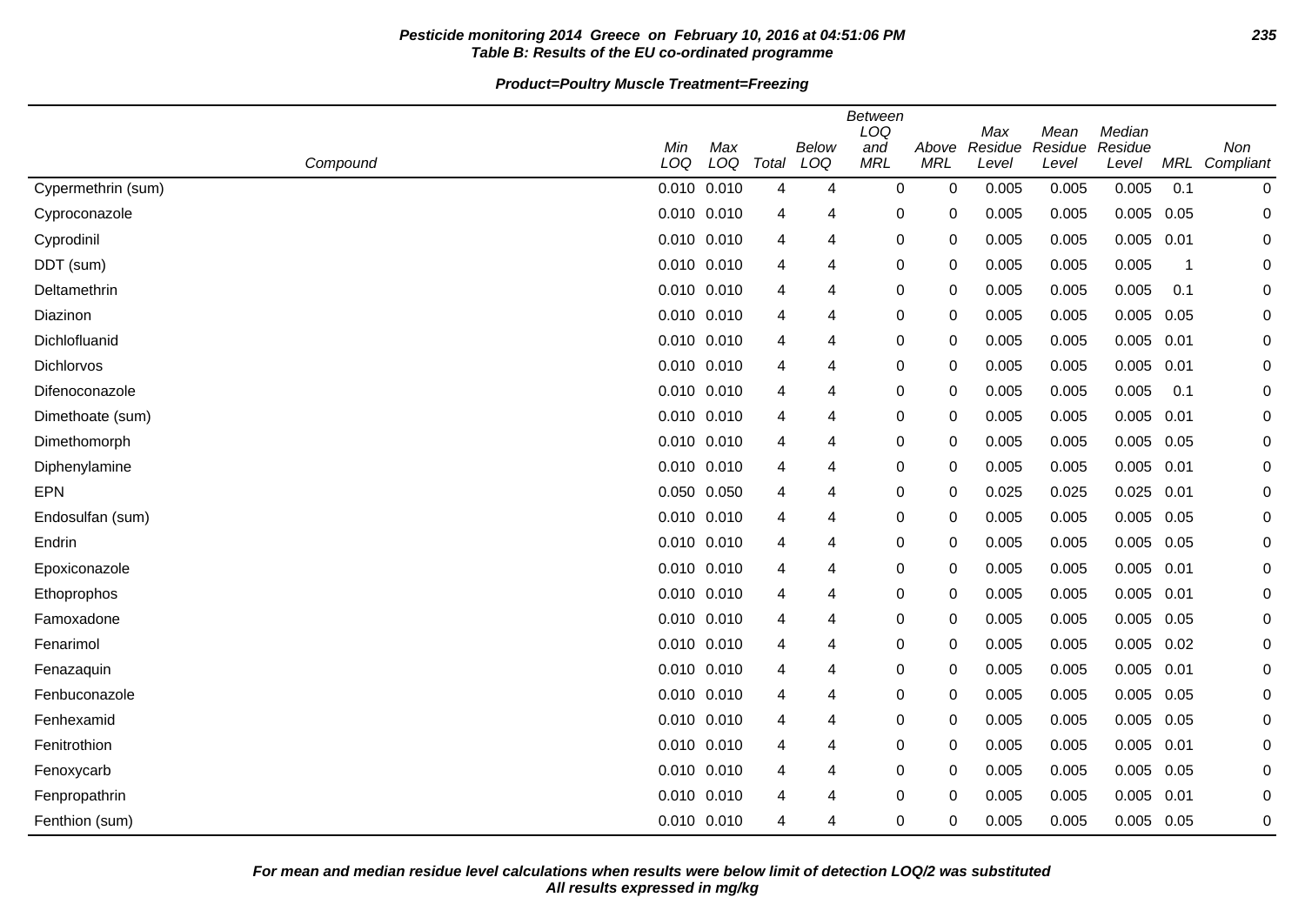# **Pesticide monitoring 2014 Greece on February 10, 2016 at 04:51:06 PM 236 Table B: Results of the EU co-ordinated programme**

| Compound                                                                                                        | Min<br>LOQ      | Max<br>LOQ | Total | Below<br>LOQ | Between<br>LOQ<br>and<br><b>MRL</b> | Above<br><b>MRL</b> | Max<br>Residue<br>Level | Mean<br>Residue<br>Level | Median<br>Residue<br>Level |      | Non<br>MRL Compliant |
|-----------------------------------------------------------------------------------------------------------------|-----------------|------------|-------|--------------|-------------------------------------|---------------------|-------------------------|--------------------------|----------------------------|------|----------------------|
| Fenvalerate (sum of RR, SS, RS and SR isomers)                                                                  | 0.010 0.010     |            | 4     | 4            | $\mathbf 0$                         | $\mathbf 0$         | 0.005                   | 0.005                    | 0.005                      | 0.02 | 0                    |
| Fludioxonil                                                                                                     | 0.010 0.010     |            | 4     | 4            | 0                                   | 0                   | 0.005                   | 0.005                    | 0.005                      | 0.05 | 0                    |
| Flufenoxuron                                                                                                    | 0.010 0.010     |            | 4     | 4            | 0                                   | 0                   | 0.005                   | 0.005                    | 0.005                      | 0.05 | 0                    |
| Fluquinconazole                                                                                                 | 0.010 0.010     |            | 4     | 4            | 0                                   | 0                   | 0.005                   | 0.005                    | 0.005                      | 0.02 | 0                    |
| Flusilazole                                                                                                     | $0.010$ $0.010$ |            | 4     | 4            | 0                                   | 0                   | 0.005                   | 0.005                    | $0.005$ 0.01               |      | $\Omega$             |
| Flutriafol                                                                                                      | 0.010 0.010     |            | 4     | 4            | 0                                   | 0                   | 0.005                   | 0.005                    | 0.005                      | 0.01 | 0                    |
| Heptachlor (sum of heptachlor and heptachlor epoxide expressed as heptachlor)                                   | $0.010$ $0.010$ |            | 4     | 4            | 0                                   | 0                   | 0.005                   | 0.005                    | 0.005                      | 0.2  | 0                    |
| Hexachlorobenzene                                                                                               | $0.010$ $0.010$ |            | 4     | 4            | 0                                   | 0                   | 0.005                   | 0.005                    | 0.005                      | 0.2  | 0                    |
| Hexachlorocyclohexane (HCH), alpha-isomer                                                                       | 0.005           | 0.005      | 4     | 4            | 0                                   | 0                   | 0.003                   | 0.003                    | 0.003                      | 0.2  | $\mathbf 0$          |
| Hexachlorocyclohexane (HCH), beta-isomer                                                                        | 0.005 0.005     |            | 4     | 4            | 0                                   | 0                   | 0.003                   | 0.003                    | 0.003                      | 0.1  | 0                    |
| Hexaconazole                                                                                                    | 0.010 0.010     |            | 4     | 4            | 0                                   | 0                   | 0.005                   | 0.005                    | 0.005                      | 0.01 | 0                    |
| Hexythiazox                                                                                                     | 0.010 0.010     |            | 4     | 4            | $\mathbf 0$                         | 0                   | 0.005                   | 0.005                    | 0.005                      | 0.05 | $\mathbf 0$          |
| Imazalil                                                                                                        | $0.010$ $0.010$ |            | 4     | 4            | 0                                   | 0                   | 0.005                   | 0.005                    | 0.005                      | 0.05 | 0                    |
| Imidacloprid                                                                                                    | 0.010 0.010     |            | 4     | 4            | 0                                   | 0                   | 0.005                   | 0.005                    | 0.005                      | 0.05 | 0                    |
| Indoxacarb as sum of the isomers S and R                                                                        | $0.010$ $0.010$ |            | 4     | 4            | 0                                   | 0                   | 0.005                   | 0.005                    | 0.005                      | 0.3  | 0                    |
| Iprodione                                                                                                       | 0.010 0.010     |            | 4     | 4            | 0                                   | 0                   | 0.005                   | 0.005                    | 0.005                      | 0.01 | 0                    |
| Iprovalicarb                                                                                                    | $0.010$ $0.010$ |            | 4     | 4            | 0                                   | 0                   | 0.005                   | 0.005                    | 0.005                      | 0.01 | $\mathbf 0$          |
| Isofenphos-methyl                                                                                               | $0.010$ $0.010$ |            | 4     | 4            | 0                                   | 0                   | 0.005                   | 0.005                    | 0.005                      | 0.01 | 0                    |
| Lindane (Gamma-isomer of hexachlorociclohexane (HCH))                                                           | 0.010 0.010     |            | 4     | 4            | 0                                   | 0                   | 0.005                   | 0.005                    | 0.005                      | 0.02 | 0                    |
| Linuron                                                                                                         | $0.010$ $0.010$ |            | 4     | 4            | $\mathbf 0$                         | 0                   | 0.005                   | 0.005                    | 0.005                      | 0.01 | 0                    |
| Lufenuron                                                                                                       | 0.010 0.010     |            | 4     | 4            | 0                                   | 0                   | 0.005                   | 0.005                    | 0.005                      | 0.02 | 0                    |
| Malathion (sum of malathion and malaoxon expressed as malathion)                                                | 0.010 0.010     |            | 4     | 4            | 0                                   | 0                   | 0.005                   | 0.005                    | 0.005                      | 0.02 | 0                    |
| Mepanipyrim                                                                                                     | $0.010$ $0.010$ |            | 4     | 4            | $\mathbf 0$                         | 0                   | 0.005                   | 0.005                    | 0.005                      | 0.01 | 0                    |
| Metalaxyl (Metalaxyl including other mixtures of constituent isomers including Metalaxyl-M<br>(sum of isomers)) | 0.010 0.010     |            | 4     | 4            | $\mathbf 0$                         | $\Omega$            | 0.005                   | 0.005                    | 0.005                      | 0.05 | 0                    |
| Metconazole                                                                                                     | 0.010 0.010     |            | 4     | 4            | $\pmb{0}$                           | 0                   | 0.005                   | 0.005                    | $0.005$ 0.01               |      | 0                    |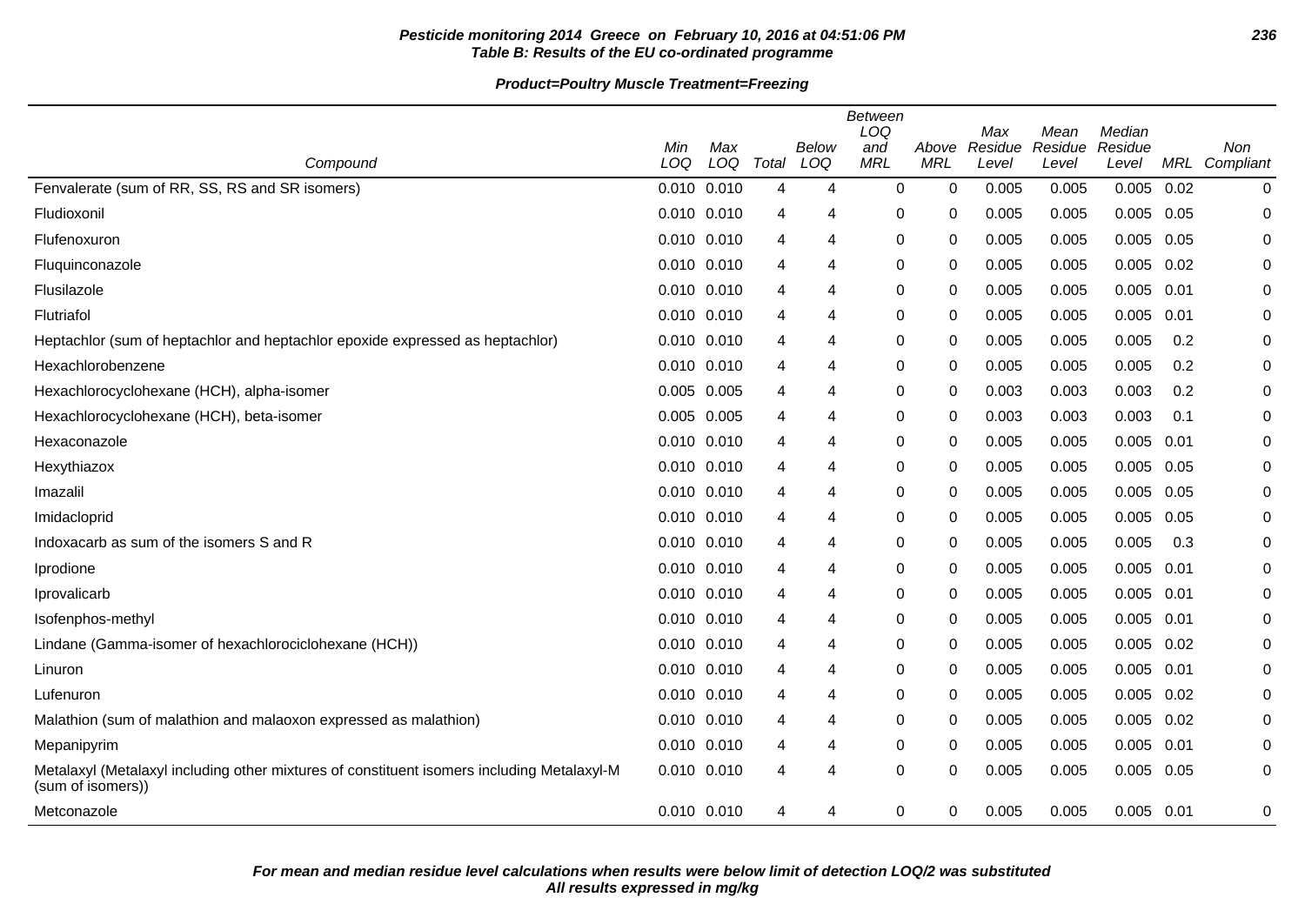# **Pesticide monitoring 2014 Greece on February 10, 2016 at 04:51:06 PM 237 Table B: Results of the EU co-ordinated programme**

|                                                                                                            |                 |                 |       |              | <b>Between</b><br>LOQ |                     | Max              | Mean             | Median           |      |                      |
|------------------------------------------------------------------------------------------------------------|-----------------|-----------------|-------|--------------|-----------------------|---------------------|------------------|------------------|------------------|------|----------------------|
| Compound                                                                                                   | Min<br>LOQ      | Max<br>LOQ      | Total | Below<br>LOQ | and<br><b>MRL</b>     | Above<br><b>MRL</b> | Residue<br>Level | Residue<br>Level | Residue<br>Level |      | Non<br>MRL Compliant |
| Methamidophos                                                                                              | 0.010 0.010     |                 | 4     | 4            | $\pmb{0}$             | 0                   | 0.005            | 0.005            | $0.005$ 0.01     |      | 0                    |
| Methidathion                                                                                               | 0.010 0.010     |                 | 4     | 4            | 0                     | 0                   | 0.005            | 0.005            | $0.005$ 0.02     |      | 0                    |
| Methiocarb (sum of methiocarb and methiocarb sulfoxide and sulfone, expressed as<br>methiocarb)            | $0.010$ $0.010$ |                 | 4     | 4            | $\mathbf 0$           | 0                   | 0.005            | 0.005            | 0.005            | 0.05 | 0                    |
| Methomyl and thiodicarb (sum of methomyl and thiodicarb expressed as methomyl)                             | 0.010 0.010     |                 | 4     | 4            | $\boldsymbol{0}$      | 0                   | 0.005            | 0.005            | $0.005$ 0.02     |      | 0                    |
| Methoxychlor                                                                                               |                 | $0.010$ $0.010$ | 4     | 4            | 0                     | 0                   | 0.005            | 0.005            | $0.005$ 0.01     |      | 0                    |
| Methoxyfenozide                                                                                            | 0.010 0.010     |                 | 4     | 4            | 0                     | 0                   | 0.005            | 0.005            | $0.005$ 0.01     |      | 0                    |
| Monocrotophos                                                                                              |                 | $0.010$ $0.010$ | 4     | 4            | 0                     | 0                   | 0.005            | 0.005            | 0.005            | 0.01 | 0                    |
| Orthophenylphenol                                                                                          | 0.010 0.010     |                 | 4     | 4            | 0                     | 0                   | 0.005            | 0.005            | $0.005$ 0.05     |      | 0                    |
| Oxadixyl                                                                                                   | 0.010 0.010     |                 | 4     | 4            | 0                     | 0                   | 0.005            | 0.005            | $0.005$ 0.01     |      | 0                    |
| Oxamyl                                                                                                     | 0.010 0.010     |                 | 4     | 4            | 0                     | 0                   | 0.005            | 0.005            | $0.005$ 0.01     |      | 0                    |
| Oxydemeton-methyl (sum of oxydemeton-methyl and demeton-S-methylsulfone expressed as<br>oxydemeton-methyl) | 0.010 0.010     |                 | 4     | 4            | 0                     | 0                   | 0.005            | 0.005            | $0.005$ 0.01     |      | 0                    |
| Paclobutrazol                                                                                              | 0.010 0.010     |                 | 4     | 4            | $\pmb{0}$             | 0                   | 0.005            | 0.005            | $0.005$ 0.02     |      | 0                    |
| Parathion                                                                                                  | 0.010 0.010     |                 | 4     | 4            | 0                     | 0                   | 0.005            | 0.005            | $0.005$ 0.05     |      | 0                    |
| Parathion-methyl (sum of Parathion-methyl and paraoxon-methyl expressed as<br>Parathion-methyl)            | 0.010 0.010     |                 | 3     | 3            | $\pmb{0}$             | 0                   | 0.005            | 0.005            | $0.005$ 0.02     |      | 0                    |
|                                                                                                            | 0.010 0.010     |                 | -1    | 1            | 0                     | 0                   | 0.005            | 0.005            | 0.005            | 0.05 | 0                    |
| Penconazole                                                                                                |                 | $0.010$ $0.010$ | 4     | 4            | 0                     | 0                   | 0.005            | 0.005            | $0.005$ 0.05     |      | 0                    |
| Pendimethalin                                                                                              | $0.010$ $0.010$ |                 | 4     | 4            | 0                     | 0                   | 0.005            | 0.005            | $0.005$ 0.05     |      | 0                    |
| Permethrin (sum of isomers)                                                                                | 0.010 0.010     |                 | 4     | 4            | $\mathbf 0$           | 0                   | 0.005            | 0.005            | 0.005            | 0.05 | 0                    |
| Phosalone                                                                                                  |                 | $0.010$ $0.010$ | 4     | 4            | 0                     | 0                   | 0.005            | 0.005            | $0.005$ 0.05     |      | 0                    |
| Pirimicarb (sum of Pirimicarb and desmethyl pirimicarb expressed as Pirimicarb)                            | 0.010 0.010     |                 | 4     | 4            | 0                     | 0                   | 0.005            | 0.005            | $0.005$ 0.05     |      | 0                    |
| Pirimiphos-methyl                                                                                          | 0.010 0.010     |                 | 4     | 4            | $\pmb{0}$             | 0                   | 0.005            | 0.005            | $0.005$ 0.05     |      | 0                    |
| Procymidone                                                                                                | $0.010$ $0.010$ |                 | 4     | 4            | 0                     | 0                   | 0.005            | 0.005            | $0.005$ 0.01     |      | 0                    |
| Profenofos                                                                                                 |                 | $0.010$ $0.010$ | 4     | 4            | $\mathbf 0$           | 0                   | 0.005            | 0.005            | 0.005            | 0.05 | 0                    |
| Propiconazole                                                                                              | 0.010 0.010     |                 | 4     | 4            | 0                     | 0                   | 0.005            | 0.005            | $0.005$ 0.01     |      | 0                    |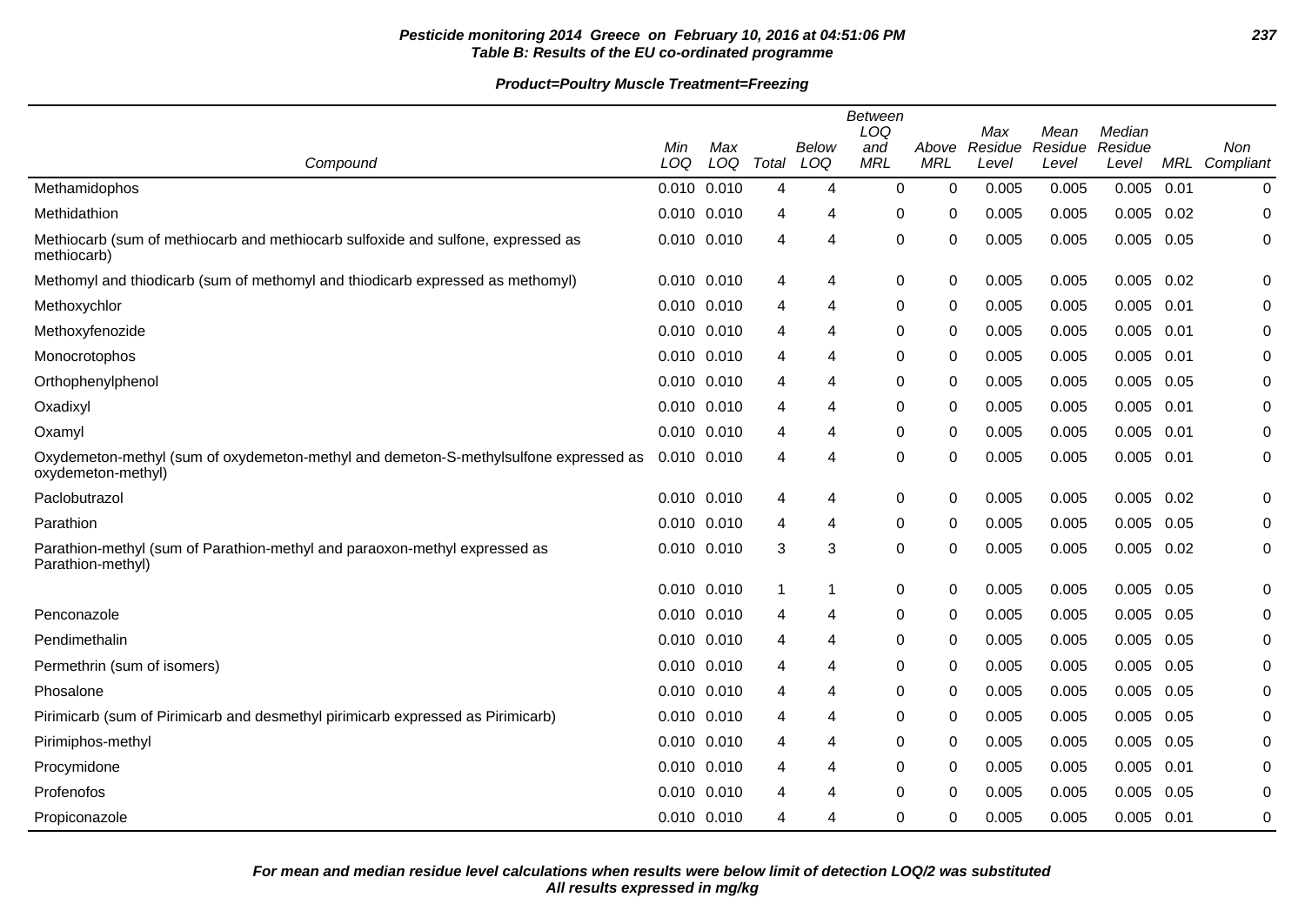# **Pesticide monitoring 2014 Greece on February 10, 2016 at 04:51:06 PM 238 Table B: Results of the EU co-ordinated programme**

| Compound                                                                                | Min<br>LOQ      | Max<br>LOQ | Total | Below<br>LOQ | <b>Between</b><br>LOQ<br>and<br><b>MRL</b> | Above<br><b>MRL</b> | Max<br>Residue<br>Level | Mean<br>Residue<br>Level | Median<br>Residue<br>Level | MRL  | <b>Non</b><br>Compliant |
|-----------------------------------------------------------------------------------------|-----------------|------------|-------|--------------|--------------------------------------------|---------------------|-------------------------|--------------------------|----------------------------|------|-------------------------|
| Propoxur                                                                                | $0.010$ $0.010$ |            | 4     | 4            | $\mathbf 0$                                | 0                   | 0.005                   | 0.005                    | 0.005                      | 0.05 | $\mathbf 0$             |
| Propyzamide                                                                             | 0.010 0.010     |            | 4     | 4            | 0                                          | 0                   | 0.005                   | 0.005                    | 0.005                      | 0.01 | 0                       |
| Prothiofos                                                                              | 0.010 0.010     |            | 4     | 4            | 0                                          | 0                   | 0.005                   | 0.005                    | 0.005                      | 0.01 | 0                       |
| Pyraclostrobin                                                                          | 0.010 0.010     |            | 4     | 4            | 0                                          | 0                   | 0.005                   | 0.005                    | 0.005                      | 0.05 | 0                       |
| Pyrazophos                                                                              | 0.010 0.010     |            | 4     | 4            | $\boldsymbol{0}$                           | 0                   | 0.005                   | 0.005                    | 0.005                      | 0.02 | 0                       |
| Pyrimethanil                                                                            | 0.010 0.010     |            | 4     | 4            | 0                                          | 0                   | 0.005                   | 0.005                    | 0.005                      | 0.05 | 0                       |
| Pyriproxyfen                                                                            | $0.010$ $0.010$ |            | 4     | 4            | 0                                          | 0                   | 0.005                   | 0.005                    | 0.005                      | 0.05 | 0                       |
| Quinoxyfen                                                                              | 0.010 0.010     |            | 4     | 4            | $\pmb{0}$                                  | 0                   | 0.005                   | 0.005                    | 0.005                      | 0.2  | 0                       |
| Resmethrin (resmethrin including other mixtures of consituent isomers (sum of isomers)) | 0.010 0.010     |            | 4     | 4            | 0                                          | 0                   | 0.005                   | 0.005                    | 0.005                      | 0.1  | 0                       |
| Spinosad (sum of Spinosyn A and Spinosyn D, expressed as Spinosad)                      | 0.010 0.010     |            | 4     | 4            | 0                                          | 0                   | 0.005                   | 0.005                    | 0.005                      | 0.2  | 0                       |
| Tebuconazole                                                                            | 0.010 0.010     |            | 4     | 4            | 0                                          | 0                   | 0.005                   | 0.005                    | 0.005                      | 0.1  | 0                       |
| Tebufenozide                                                                            | 0.010 0.010     |            | 4     | 4            | 0                                          | 0                   | 0.005                   | 0.005                    | 0.005                      | 0.05 | 0                       |
| Tebufenpyrad                                                                            | 0.010 0.010     |            | 4     | 4            | $\mathbf 0$                                | 0                   | 0.005                   | 0.005                    | 0.005                      | 0.05 | 0                       |
| Teflubenzuron                                                                           | 0.010 0.010     |            | 4     | 4            | $\pmb{0}$                                  | 0                   | 0.005                   | 0.005                    | 0.005                      | 0.05 | 0                       |
| Tetraconazole                                                                           | 0.010 0.010     |            | 4     | 4            | 0                                          | 0                   | 0.005                   | 0.005                    | 0.005                      | 0.02 | 0                       |
| Tetradifon                                                                              | $0.010$ $0.010$ |            | 4     | 4            | 0                                          | 0                   | 0.005                   | 0.005                    | 0.005                      | 0.05 | 0                       |
| Thiabendazole                                                                           | 0.010 0.010     |            | 4     | 4            | 0                                          | 0                   | 0.005                   | 0.005                    | 0.005                      | 0.01 | 0                       |
| Thiacloprid                                                                             | 0.010 0.010     |            | 4     | 4            | 0                                          | 0                   | 0.005                   | 0.005                    | 0.005                      | 0.05 | 0                       |
| Thiametoxam (sum of thiametoxam and clothianidin expressed as thiametoxam)              | 0.010 0.010     |            | 4     | 4            | 0                                          | 0                   | 0.005                   | 0.005                    | 0.005                      | 0.01 | 0                       |
| Thiophanate-methyl                                                                      | 0.010 0.010     |            | 4     | 4            | 0                                          | 0                   | 0.005                   | 0.005                    | 0.005                      | 0.01 | 0                       |
| Tolclofos-methyl                                                                        | $0.010$ $0.010$ |            | 4     | 4            | $\boldsymbol{0}$                           | 0                   | 0.005                   | 0.005                    | 0.005                      | 0.05 | 0                       |
| Triadimefon (sum of Triadimefon and Triadimenol)                                        | $0.010$ $0.010$ |            | 4     | 4            | 0                                          | 0                   | 0.005                   | 0.005                    | 0.005                      | 0.1  | 0                       |
| Triazophos                                                                              | 0.010 0.010     |            | 4     | 4            | 0                                          | 0                   | 0.005                   | 0.005                    | 0.005                      | 0.01 | 0                       |
| Trichlorfon                                                                             | 0.010 0.010     |            | 4     | 4            | 0                                          | 0                   | 0.005                   | 0.005                    | 0.005                      | 0.1  | 0                       |
| Trifluralin                                                                             | 0.010 0.010     |            | 4     | 4            | $\Omega$                                   | 0                   | 0.005                   | 0.005                    | 0.005                      | 0.01 | 0                       |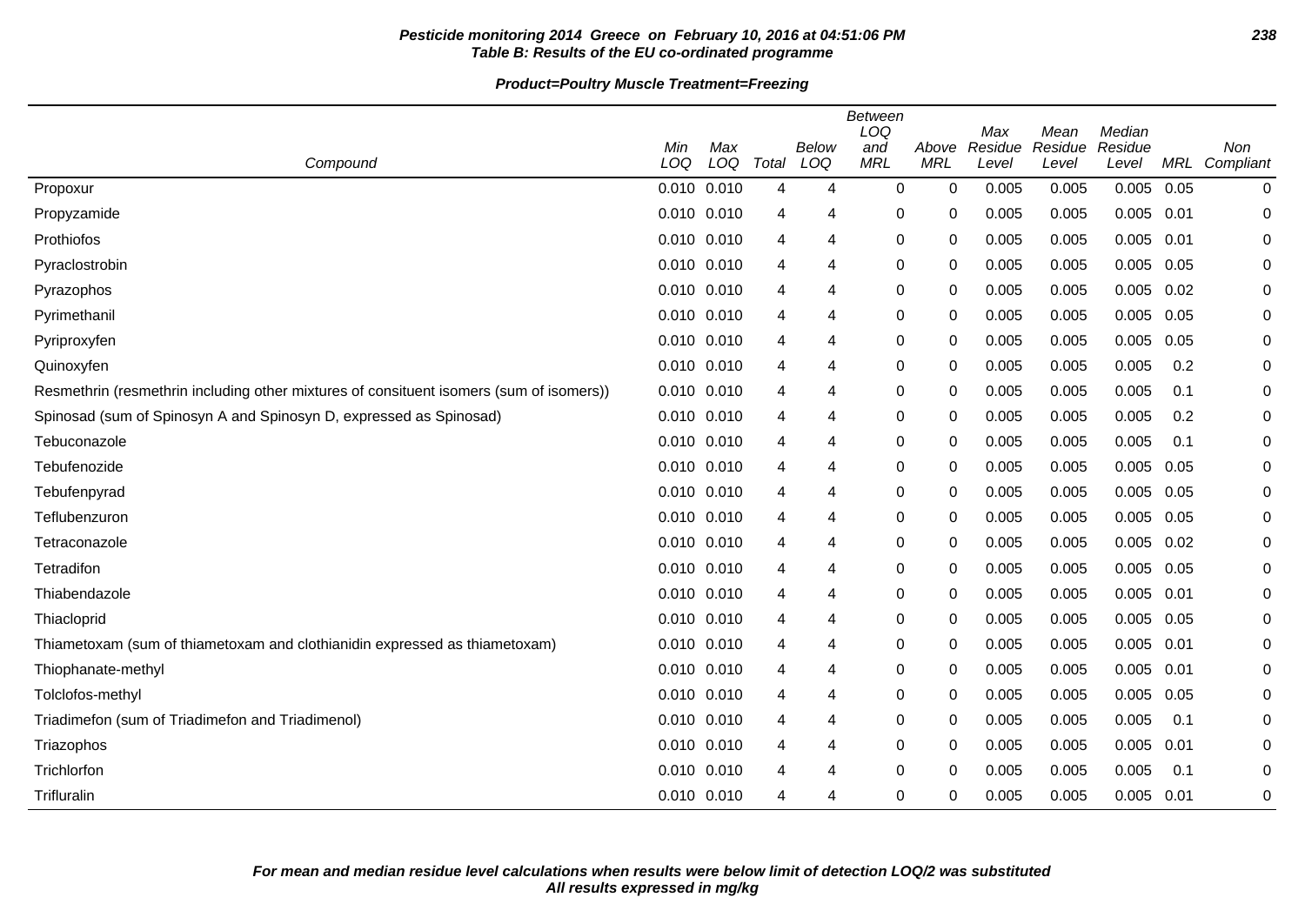### **Pesticide monitoring 2014 Greece on February 10, 2016 at 04:51:06 PM 239 Table B: Results of the EU co-ordinated programme**

| Compound        | Min<br>LOQ | Max<br>LOQ      | Total | Below<br>LOQ | Between<br>LOQ<br>and<br>MRL | Above<br>MRL | Max<br>Level | Mean<br>Residue Residue Residue<br>Level | Median<br>Level | MRL  | Non<br>Compliant |
|-----------------|------------|-----------------|-------|--------------|------------------------------|--------------|--------------|------------------------------------------|-----------------|------|------------------|
| Triticonazole   |            | 0.010 0.010     |       |              |                              | $\Omega$     | 0.005        | 0.005                                    | $0.005$ 0.01    |      |                  |
| tau-Fluvalinate |            | $0.010$ $0.010$ |       |              |                              | $\Omega$     | 0.005        | 0.005                                    | 0.005           | 0.01 |                  |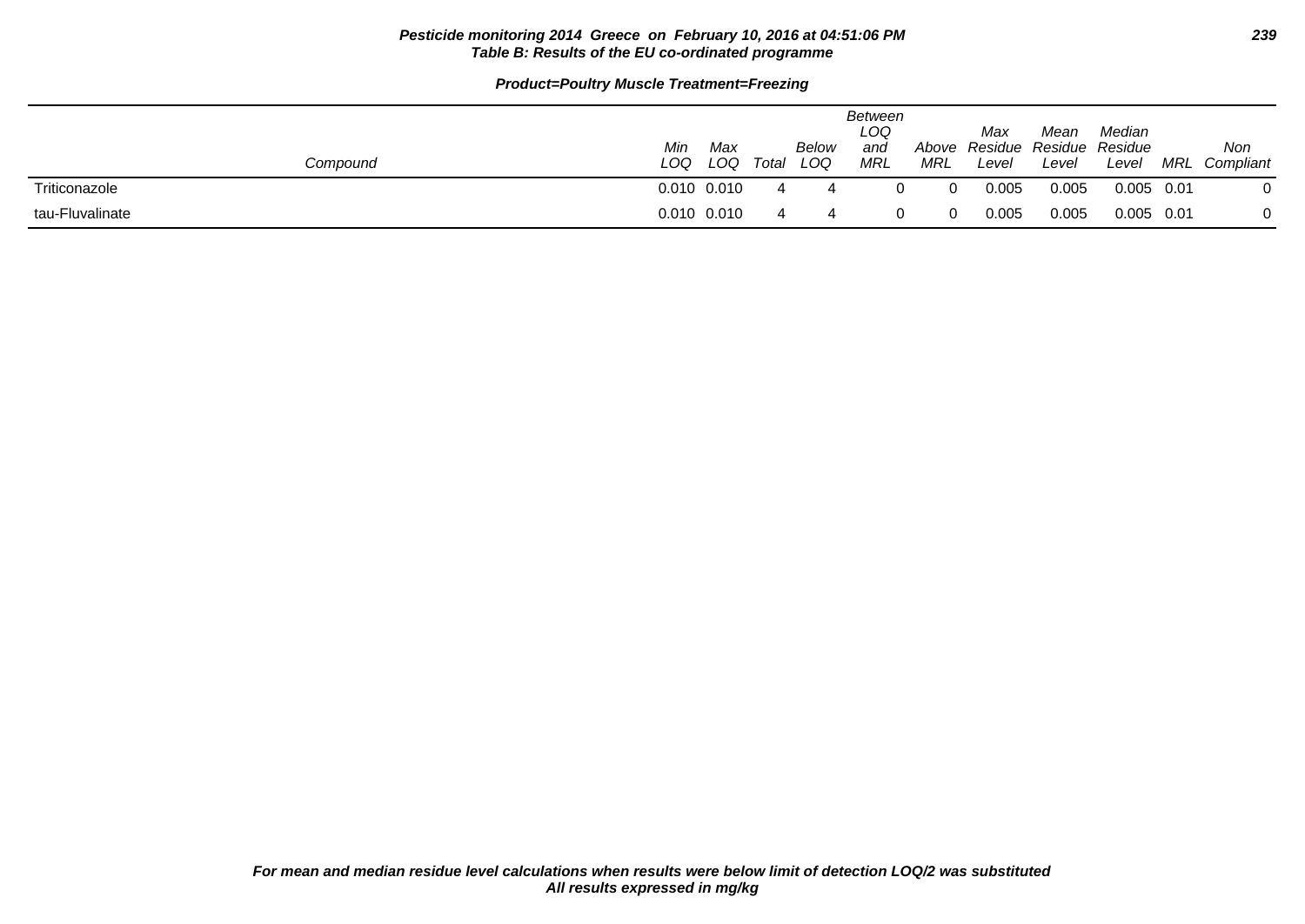# **Pesticide monitoring 2014 Greece on February 10, 2016 at 04:51:06 PM 240 Table B: Results of the EU co-ordinated programme**

|                     |     |                 |       |       | <b>Between</b><br>LOQ |             | Max     |                 | Median  |      |                  |
|---------------------|-----|-----------------|-------|-------|-----------------------|-------------|---------|-----------------|---------|------|------------------|
|                     | Min | Max             |       | Below | and                   | Above       | Residue | Mean<br>Residue | Residue |      | Non              |
| Compound            | LOQ | LOQ             | Total | LOQ   | <b>MRL</b>            | <b>MRL</b>  | Level   | Level           | Level   |      | MRL Compliant    |
| Abamectin (sum)     |     | 0.010 0.010     | 12    | 12    | $\mathbf 0$           | $\mathbf 0$ | 0.005   | 0.005           | 0.005   | 0.01 | $\boldsymbol{0}$ |
| Acephate            |     | $0.010$ $0.010$ | 12    | 12    | 0                     | 0           | 0.005   | 0.005           | 0.005   | 0.02 | $\mathbf 0$      |
| Acetamiprid         |     | $0.010$ $0.010$ | 12    | 12    | 0                     | 0           | 0.005   | 0.005           | 0.005   | 0.01 | $\mathbf 0$      |
| Acrinathrin         |     | 0.010 0.010     | 12    | 12    | $\pmb{0}$             | 0           | 0.005   | 0.005           | 0.005   | 0.05 | $\mathbf 0$      |
| Aldicarb (sum)      |     | 0.010 0.010     | 12    | 12    | $\pmb{0}$             | 0           | 0.005   | 0.005           | 0.005   | 0.01 | 0                |
| Aldrin and Dieldrin |     | 0.010 0.010     | 12    | 12    | 0                     | 0           | 0.005   | 0.005           | 0.005   | 0.2  | 0                |
| Azinphos-ethyl      |     | 0.010 0.010     | 12    | 12    | $\pmb{0}$             | 0           | 0.005   | 0.005           | 0.005   | 0.01 | $\mathbf 0$      |
| Azinphos-methyl     |     | 0.010 0.010     | 12    | 12    | 0                     | 0           | 0.005   | 0.005           | 0.005   | 0.01 | 0                |
| Azoxystrobin        |     | 0.010 0.010     | 12    | 12    | $\pmb{0}$             | 0           | 0.005   | 0.005           | 0.005   | 0.05 | 0                |
| <b>Bifenthrin</b>   |     | 0.010 0.010     | 12    | 12    | 0                     | 0           | 0.005   | 0.005           | 0.005   | 0.05 | $\mathbf 0$      |
| <b>Bitertanol</b>   |     | 0.010 0.010     | 12    | 12    | 0                     | 0           | 0.005   | 0.005           | 0.005   | 0.05 | $\mathbf 0$      |
| <b>Boscalid</b>     |     | 0.010 0.010     | 12    | 12    | 0                     | 0           | 0.005   | 0.005           | 0.005   | 0.01 | 0                |
| Bromopropylate      |     | 0.010 0.010     | 12    | 12    | $\pmb{0}$             | 0           | 0.005   | 0.005           | 0.005   | 0.01 | 0                |
| Bromuconazole (sum) |     | 0.010 0.010     | 12    | 12    | $\pmb{0}$             | 0           | 0.005   | 0.005           | 0.005   | 0.05 | 0                |
| <b>Bupirimate</b>   |     | 0.010 0.010     | 12    | 12    | 0                     | 0           | 0.005   | 0.005           | 0.005   | 0.05 | 0                |
| Buprofezin          |     | 0.010 0.010     | 12    | 12    | $\pmb{0}$             | 0           | 0.005   | 0.005           | 0.005   | 0.05 | 0                |
| Carbaryl            |     | 0.010 0.010     | 12    | 12    | 0                     | 0           | 0.005   | 0.005           | 0.005   | 0.05 | $\mathbf 0$      |
| Carbofuran (sum)    |     | 0.010 0.010     | 12    | 12    | 0                     | 0           | 0.005   | 0.005           | 0.005   | 0.1  | $\mathbf 0$      |
| Chlorfenapyr        |     | 0.010 0.010     | 12    | 12    | $\pmb{0}$             | 0           | 0.005   | 0.005           | 0.005   | 0.01 | 0                |
| Chlorfenvinphos     |     | 0.010 0.010     | 12    | 12    | $\pmb{0}$             | 0           | 0.005   | 0.005           | 0.005   | 0.01 | $\mathbf 0$      |
| Chlorobenzilate     |     | 0.010 0.010     | 12    | 12    | $\pmb{0}$             | 0           | 0.005   | 0.005           | 0.005   | 0.1  | $\mathbf 0$      |
| Chlorpropham        |     | 0.010 0.010     | 12    | 12    | 0                     | 0           | 0.005   | 0.005           | 0.005   | 0.01 | 0                |
| Chlorpyrifos        |     | 0.010 0.010     | 12    | 12    | $\pmb{0}$             | 0           | 0.005   | 0.005           | 0.005   | 0.05 | 0                |
| Chlorpyrifos-methyl |     | 0.010 0.010     | 12    | 12    | $\pmb{0}$             | 0           | 0.005   | 0.005           | 0.005   | 0.05 | 0                |
| Clothianidin        |     | 0.010 0.010     | 12    | 12    | 0                     | 0           | 0.005   | 0.005           | 0.005   | 0.01 | $\mathbf 0$      |
| Cyfluthrin (sum)    |     | 0.010 0.010     | 12    | 12    | $\mathbf 0$           | 0           | 0.005   | 0.005           | 0.005   | 0.05 | $\mathbf 0$      |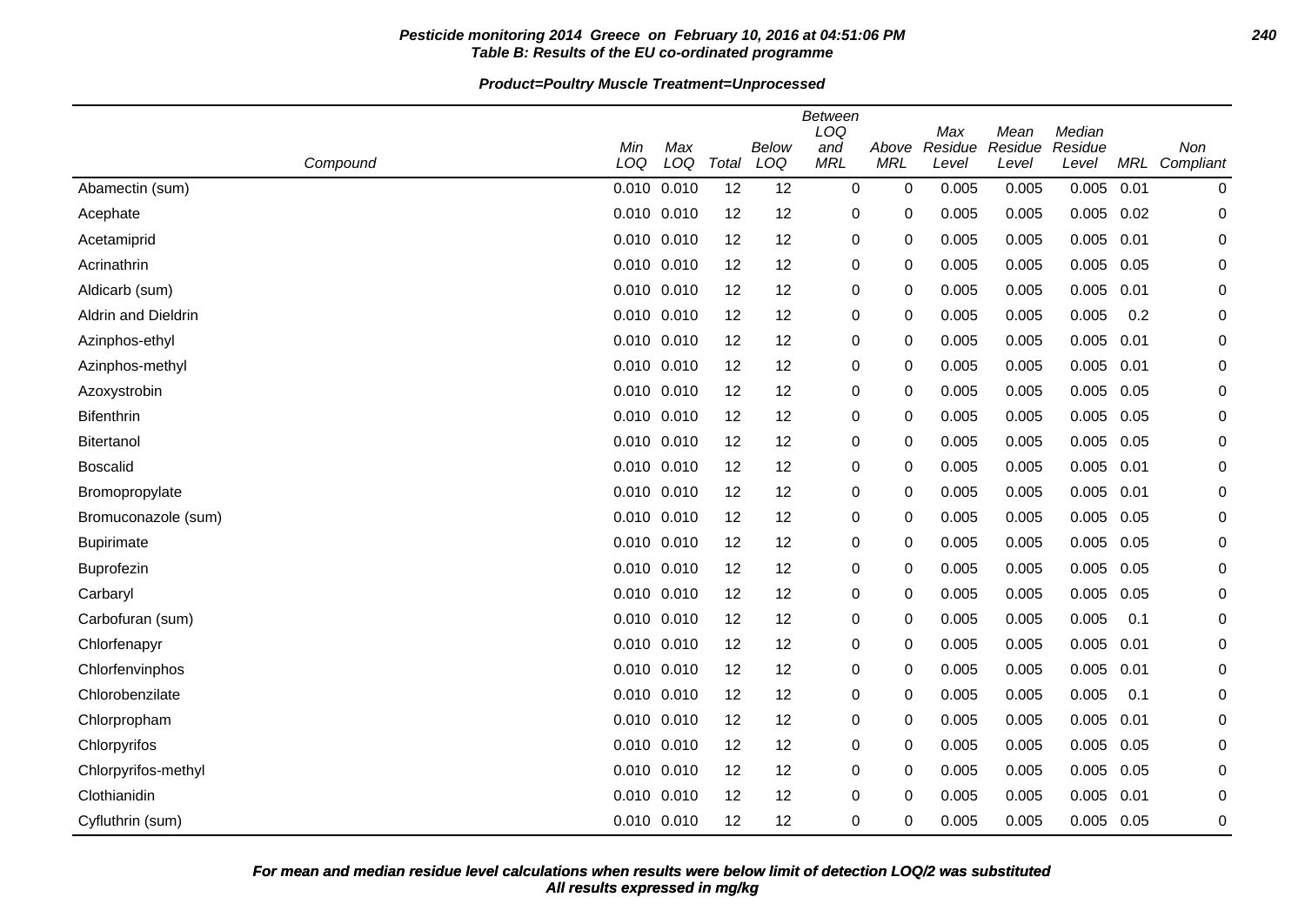# **Pesticide monitoring 2014 Greece on February 10, 2016 at 04:51:06 PM 241 Table B: Results of the EU co-ordinated programme**

|                    | Min             | Max         |       | <b>Below</b> | <b>Between</b><br>LOQ<br>and | Above       | Max<br>Residue | Mean<br>Residue | Median<br>Residue |      | Non           |
|--------------------|-----------------|-------------|-------|--------------|------------------------------|-------------|----------------|-----------------|-------------------|------|---------------|
| Compound           | LOQ             | LOQ         | Total | LOQ          | <b>MRL</b>                   | <b>MRL</b>  | Level          | Level           | Level             |      | MRL Compliant |
| Cypermethrin (sum) | 0.010 0.010     |             | 12    | 12           | 0                            | 0           | 0.005          | 0.005           | 0.005             | 0.1  | 0             |
| Cyproconazole      | 0.010 0.010     |             | 12    | 12           | 0                            | 0           | 0.005          | 0.005           | $0.005$ 0.05      |      | 0             |
| Cyprodinil         | 0.010           | 0.010       | 12    | 12           | 0                            | 0           | 0.005          | 0.005           | 0.005             | 0.01 | 0             |
| DDT (sum)          | 0.010 0.010     |             | 12    | 12           | 0                            | 0           | 0.005          | 0.005           | 0.005             | -1   | 0             |
| Deltamethrin       |                 | 0.010 0.010 | 12    | 12           | 0                            | 0           | 0.005          | 0.005           | 0.005             | 0.1  | 0             |
| Diazinon           | 0.010 0.010     |             | 12    | 12           | 0                            | 0           | 0.005          | 0.005           | 0.005             | 0.05 | 0             |
| Dichlofluanid      | 0.010 0.010     |             | 12    | 12           | 0                            | 0           | 0.005          | 0.005           | $0.005$ 0.01      |      | 0             |
| Dichlorvos         | 0.010 0.010     |             | 12    | 12           | 0                            | 0           | 0.005          | 0.005           | 0.005             | 0.01 | 0             |
| Difenoconazole     |                 | 0.010 0.010 | 12    | 12           | 0                            | 0           | 0.005          | 0.005           | 0.005             | 0.1  | $\Omega$      |
| Dimethoate (sum)   | $0.010$ $0.010$ |             | 12    | 12           | 0                            | 0           | 0.005          | 0.005           | 0.005             | 0.01 | 0             |
| Dimethomorph       | 0.010 0.010     |             | 12    | 12           | 0                            | 0           | 0.005          | 0.005           | 0.005             | 0.05 | 0             |
| Diphenylamine      | 0.010 0.010     |             | 12    | 12           | 0                            | $\Omega$    | 0.005          | 0.005           | $0.005$ 0.01      |      | 0             |
| <b>EPN</b>         | 0.050           | 0.050       | 12    | 12           | 0                            | $\mathbf 0$ | 0.025          | 0.025           | 0.025             | 0.01 | 0             |
| Endosulfan (sum)   | 0.010 0.010     |             | 12    | 12           | 0                            | $\mathbf 0$ | 0.005          | 0.005           | 0.005             | 0.05 | 0             |
| Endrin             | 0.010 0.010     |             | 12    | 12           | 0                            | 0           | 0.005          | 0.005           | $0.005$ 0.05      |      | 0             |
| Epoxiconazole      | 0.010 0.010     |             | 12    | 12           | 0                            | 0           | 0.005          | 0.005           | 0.005             | 0.01 | 0             |
| Ethoprophos        | 0.010 0.010     |             | 12    | 12           | 0                            | 0           | 0.005          | 0.005           | 0.005             | 0.01 | 0             |
| Famoxadone         | 0.010 0.010     |             | 12    | 12           | 0                            | 0           | 0.005          | 0.005           | 0.005             | 0.05 | 0             |
| Fenarimol          | 0.010 0.010     |             | 12    | 12           | 0                            | 0           | 0.005          | 0.005           | $0.005$ 0.02      |      | 0             |
| Fenazaquin         | 0.010 0.010     |             | 12    | 12           | 0                            | 0           | 0.005          | 0.005           | 0.005             | 0.01 | 0             |
| Fenbuconazole      | 0.010 0.010     |             | 12    | 12           | 0                            | 0           | 0.005          | 0.005           | 0.005             | 0.05 | 0             |
| Fenhexamid         | 0.010 0.010     |             | 12    | 12           | 0                            | 0           | 0.005          | 0.005           | 0.005 0.05        |      | 0             |
| Fenitrothion       | 0.010           | 0.010       | 12    | 12           | 0                            | 0           | 0.005          | 0.005           | 0.005             | 0.01 | 0             |
| Fenoxycarb         | 0.010 0.010     |             | 12    | 12           | 0                            | 0           | 0.005          | 0.005           | 0.005             | 0.05 | 0             |
| Fenpropathrin      |                 | 0.010 0.010 | 12    | 12           | 0                            | 0           | 0.005          | 0.005           | 0.005             | 0.01 | 0             |
| Fenthion (sum)     |                 | 0.010 0.010 | 12    | 12           | 0                            | 0           | 0.005          | 0.005           | 0.005             | 0.05 | 0             |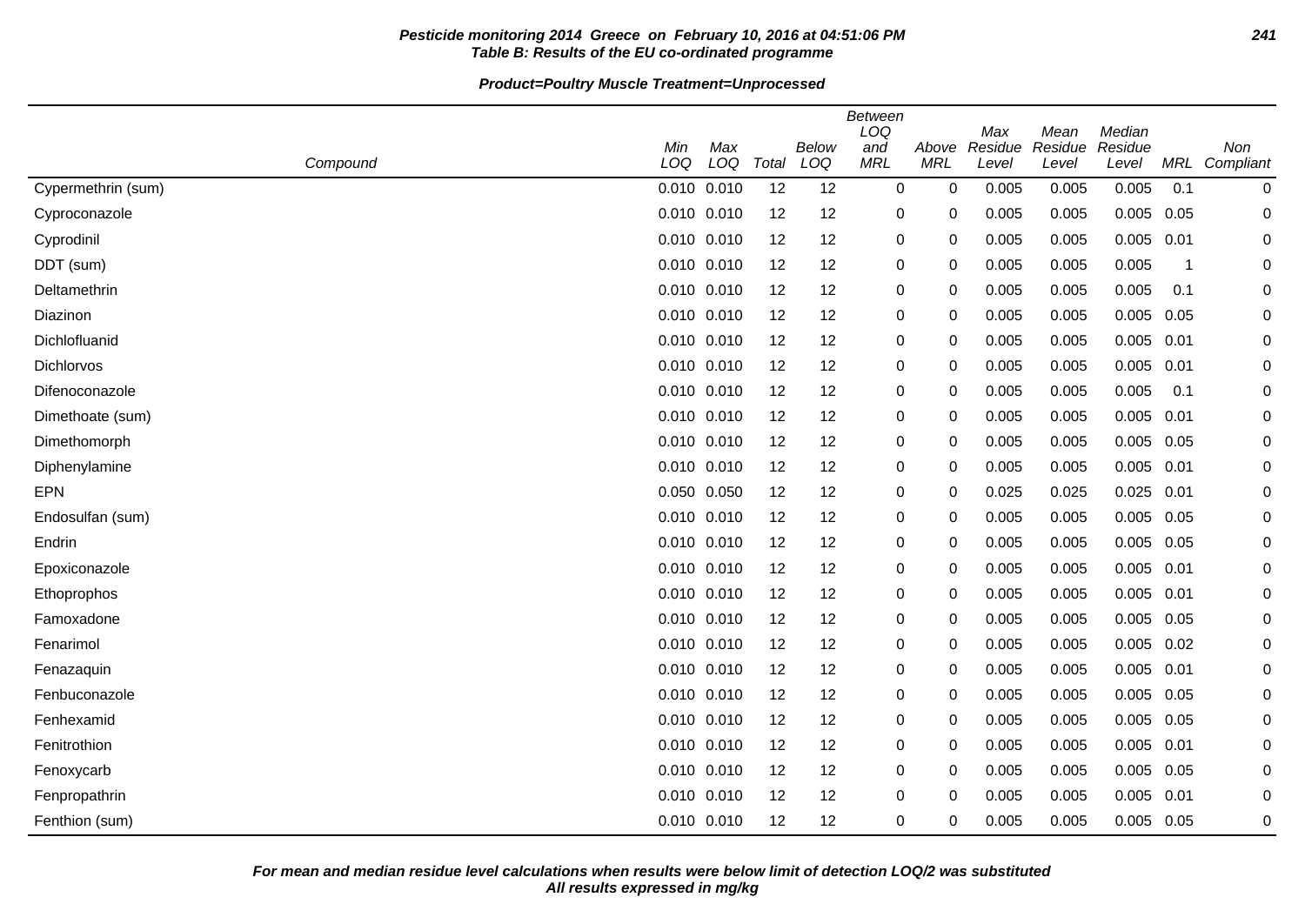# **Pesticide monitoring 2014 Greece on February 10, 2016 at 04:51:06 PM 242 Table B: Results of the EU co-ordinated programme**

| Compound                                                                                                        | Min<br>LOQ      | Max<br>LOQ | Total | Below<br>LOQ | Between<br>LOQ<br>and<br><b>MRL</b> | Above<br><b>MRL</b> | Max<br>Residue<br>Level | Mean<br>Residue<br>Level | Median<br>Residue<br>Level | MRL  | Non<br>Compliant |
|-----------------------------------------------------------------------------------------------------------------|-----------------|------------|-------|--------------|-------------------------------------|---------------------|-------------------------|--------------------------|----------------------------|------|------------------|
| Fenvalerate (sum of RR, SS, RS and SR isomers)                                                                  | 0.010 0.010     |            | 12    | 12           | $\mathbf 0$                         | 0                   | 0.005                   | 0.005                    | 0.005                      | 0.02 | $\mathbf 0$      |
| Fludioxonil                                                                                                     | 0.010 0.010     |            | 12    | 12           | 0                                   | 0                   | 0.005                   | 0.005                    | 0.005                      | 0.05 | 0                |
| Flufenoxuron                                                                                                    | 0.010 0.010     |            | 12    | 12           | 0                                   | 0                   | 0.005                   | 0.005                    | 0.005                      | 0.05 | 0                |
| Fluquinconazole                                                                                                 | 0.010 0.010     |            | 12    | 12           | 0                                   | 0                   | 0.005                   | 0.005                    | 0.005                      | 0.02 | 0                |
| Flusilazole                                                                                                     | 0.010 0.010     |            | 12    | 12           | 0                                   | 0                   | 0.005                   | 0.005                    | 0.005                      | 0.01 | 0                |
| Flutriafol                                                                                                      | 0.010 0.010     |            | 12    | 12           | 0                                   | 0                   | 0.005                   | 0.005                    | 0.005                      | 0.01 | 0                |
| Heptachlor (sum of heptachlor and heptachlor epoxide expressed as heptachlor)                                   | 0.010 0.010     |            | 12    | 12           | 0                                   | 0                   | 0.005                   | 0.005                    | 0.005                      | 0.2  | 0                |
| Hexachlorobenzene                                                                                               | 0.010 0.010     |            | 12    | 12           | 0                                   | 0                   | 0.005                   | 0.005                    | 0.005                      | 0.2  | 0                |
| Hexachlorocyclohexane (HCH), alpha-isomer                                                                       | 0.005 0.005     |            | 12    | 12           | 0                                   | 0                   | 0.003                   | 0.003                    | 0.003                      | 0.2  | $\mathbf 0$      |
| Hexachlorocyclohexane (HCH), beta-isomer                                                                        | 0.005 0.005     |            | 12    | 12           | 0                                   | 0                   | 0.003                   | 0.003                    | 0.003                      | 0.1  | 0                |
| Hexaconazole                                                                                                    | 0.010 0.010     |            | 12    | 12           | 0                                   | 0                   | 0.005                   | 0.005                    | 0.005                      | 0.01 | 0                |
| Hexythiazox                                                                                                     | 0.010 0.010     |            | 12    | 12           | 0                                   | 0                   | 0.005                   | 0.005                    | 0.005                      | 0.05 | $\mathbf 0$      |
| Imazalil                                                                                                        | 0.010 0.010     |            | 12    | 12           | 0                                   | 0                   | 0.005                   | 0.005                    | 0.005                      | 0.05 | 0                |
| Imidacloprid                                                                                                    | 0.010 0.010     |            | 12    | 12           | 0                                   | 0                   | 0.005                   | 0.005                    | 0.005                      | 0.05 | 0                |
| Indoxacarb as sum of the isomers S and R                                                                        | 0.010 0.010     |            | 12    | 12           | 0                                   | 0                   | 0.005                   | 0.005                    | 0.005                      | 0.3  | 0                |
| Iprodione                                                                                                       | 0.010 0.010     |            | 12    | 12           | 0                                   | 0                   | 0.005                   | 0.005                    | 0.005                      | 0.01 | 0                |
| Iprovalicarb                                                                                                    | 0.010 0.010     |            | 12    | 12           | 0                                   | 0                   | 0.005                   | 0.005                    | 0.005                      | 0.01 | $\mathbf 0$      |
| Isofenphos-methyl                                                                                               | 0.010 0.010     |            | 12    | 12           | 0                                   | 0                   | 0.005                   | 0.005                    | 0.005                      | 0.01 | 0                |
| Lindane (Gamma-isomer of hexachlorociclohexane (HCH))                                                           | 0.010 0.010     |            | 12    | 12           | 0                                   | 0                   | 0.005                   | 0.005                    | 0.005                      | 0.02 | $\mathbf 0$      |
| Linuron                                                                                                         | 0.010 0.010     |            | 12    | 12           | 0                                   | 0                   | 0.005                   | 0.005                    | 0.005                      | 0.01 | 0                |
| Lufenuron                                                                                                       | 0.010 0.010     |            | 12    | 12           | 0                                   | 0                   | 0.005                   | 0.005                    | 0.005                      | 0.02 | 0                |
| Malathion (sum of malathion and malaoxon expressed as malathion)                                                | 0.010 0.010     |            | 12    | 12           | 0                                   | 0                   | 0.005                   | 0.005                    | 0.005                      | 0.02 | $\mathbf 0$      |
| Mepanipyrim                                                                                                     | 0.010 0.010     |            | 12    | 12           | 0                                   | 0                   | 0.005                   | 0.005                    | 0.005                      | 0.01 | 0                |
| Metalaxyl (Metalaxyl including other mixtures of constituent isomers including Metalaxyl-M<br>(sum of isomers)) | 0.010 0.010     |            | 12    | 12           | 0                                   | 0                   | 0.005                   | 0.005                    | 0.005                      | 0.05 | 0                |
| Metconazole                                                                                                     | $0.010$ $0.010$ |            | 12    | 12           | 0                                   | 0                   | 0.005                   | 0.005                    | $0.005$ 0.01               |      | 0                |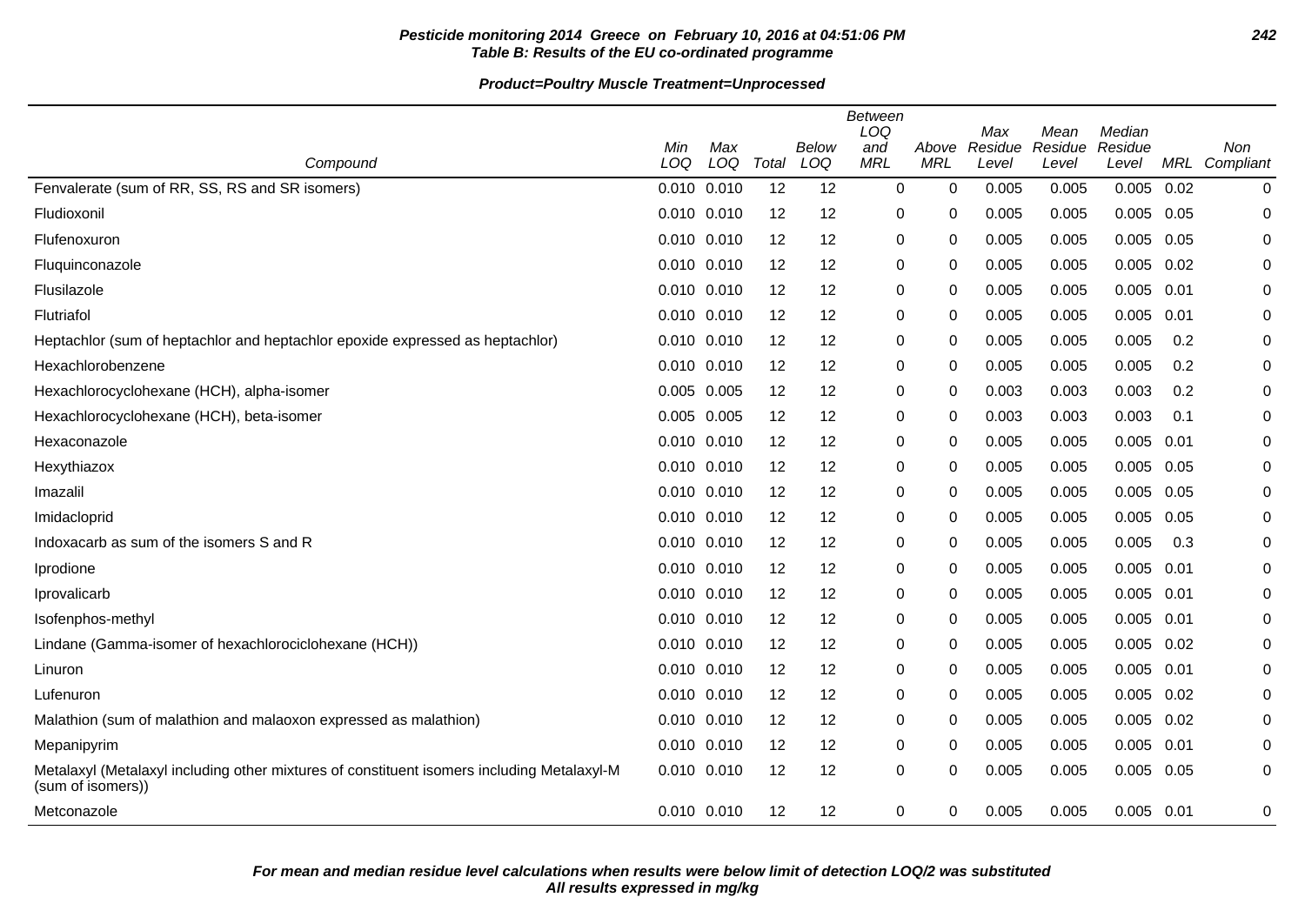# **Pesticide monitoring 2014 Greece on February 10, 2016 at 04:51:06 PM 243 Table B: Results of the EU co-ordinated programme**

|                                                                                                            |             |            |       |              | <b>Between</b><br>LOQ |                     | Max              | Mean             | Median           |      |                      |
|------------------------------------------------------------------------------------------------------------|-------------|------------|-------|--------------|-----------------------|---------------------|------------------|------------------|------------------|------|----------------------|
| Compound                                                                                                   | Min<br>LOQ  | Max<br>LOQ | Total | Below<br>LOQ | and<br><b>MRL</b>     | Above<br><b>MRL</b> | Residue<br>Level | Residue<br>Level | Residue<br>Level |      | Non<br>MRL Compliant |
| Methamidophos                                                                                              | 0.010 0.010 |            | 12    | 12           | $\mathbf 0$           | $\mathbf 0$         | 0.005            | 0.005            | 0.005            | 0.01 | 0                    |
| Methidathion                                                                                               | 0.010 0.010 |            | -1    | 1            | 0                     | 0                   | 0.005            | 0.005            | 0.005            | 0.01 | 0                    |
|                                                                                                            | 0.010 0.010 |            | 11    | 11           | 0                     | 0                   | 0.005            | 0.005            | 0.005            | 0.02 | 0                    |
| Methiocarb (sum of methiocarb and methiocarb sulfoxide and sulfone, expressed as<br>methiocarb)            | 0.010 0.010 |            | 12    | 12           | 0                     | 0                   | 0.005            | 0.005            | 0.005            | 0.05 | 0                    |
| Methomyl and thiodicarb (sum of methomyl and thiodicarb expressed as methomyl)                             | 0.010 0.010 |            | 12    | 12           | 0                     | 0                   | 0.005            | 0.005            | 0.005            | 0.02 | 0                    |
| Methoxychlor                                                                                               | 0.010 0.010 |            | 12    | 12           | 0                     | 0                   | 0.005            | 0.005            | $0.005$ 0.01     |      | 0                    |
| Methoxyfenozide                                                                                            | 0.010 0.010 |            | 12    | 12           | 0                     | 0                   | 0.005            | 0.005            | 0.005            | 0.01 | 0                    |
| Monocrotophos                                                                                              | 0.010 0.010 |            | 12    | 12           | 0                     | 0                   | 0.005            | 0.005            | 0.005            | 0.01 | 0                    |
| Orthophenylphenol                                                                                          | 0.010 0.010 |            | 12    | 12           | 0                     | 0                   | 0.005            | 0.005            | 0.005            | 0.05 | 0                    |
| Oxadixyl                                                                                                   | 0.010 0.010 |            | 12    | 12           | 0                     | 0                   | 0.005            | 0.005            | 0.005            | 0.01 | 0                    |
| Oxamyl                                                                                                     | 0.010 0.010 |            | 12    | 12           | $\mathbf 0$           | 0                   | 0.005            | 0.005            | 0.005            | 0.01 | $\mathbf 0$          |
| Oxydemeton-methyl (sum of oxydemeton-methyl and demeton-S-methylsulfone expressed as<br>oxydemeton-methyl) | 0.010 0.010 |            | 12    | 12           | $\boldsymbol{0}$      | 0                   | 0.005            | 0.005            | 0.005            | 0.01 | 0                    |
| Paclobutrazol                                                                                              | 0.010 0.010 |            | 12    | 12           | 0                     | 0                   | 0.005            | 0.005            | 0.005            | 0.02 | 0                    |
| Parathion                                                                                                  | 0.010 0.010 |            | 12    | 12           | 0                     | 0                   | 0.005            | 0.005            | 0.005            | 0.05 | 0                    |
| Parathion-methyl (sum of Parathion-methyl and paraoxon-methyl expressed as<br>Parathion-methyl)            | 0.010 0.010 |            | 12    | 12           | $\mathbf 0$           | 0                   | 0.005            | 0.005            | 0.005            | 0.02 | $\mathbf 0$          |
| Penconazole                                                                                                | 0.010 0.010 |            | 12    | 12           | 0                     | 0                   | 0.005            | 0.005            | 0.005            | 0.05 | 0                    |
| Pendimethalin                                                                                              | 0.010 0.010 |            | 12    | 12           | 0                     | 0                   | 0.005            | 0.005            | 0.005            | 0.05 | $\mathbf 0$          |
| Permethrin (sum of isomers)                                                                                | 0.010 0.010 |            | 12    | 12           | $\mathbf 0$           | 0                   | 0.005            | 0.005            | 0.005            | 0.05 | $\mathbf 0$          |
| Phosalone                                                                                                  | 0.010 0.010 |            | 12    | 12           | 0                     | 0                   | 0.005            | 0.005            | 0.005            | 0.05 | 0                    |
| Pirimicarb (sum of Pirimicarb and desmethyl pirimicarb expressed as Pirimicarb)                            | 0.010 0.010 |            | 12    | 12           | 0                     | 0                   | 0.005            | 0.005            | 0.005            | 0.05 | 0                    |
| Pirimiphos-methyl                                                                                          | 0.010 0.010 |            | 12    | 12           | 0                     | 0                   | 0.005            | 0.005            | 0.005            | 0.05 | 0                    |
| Procymidone                                                                                                | 0.010 0.010 |            | 12    | 12           | 0                     | 0                   | 0.005            | 0.005            | 0.005            | 0.01 | $\mathbf 0$          |
| Profenofos                                                                                                 | 0.010 0.010 |            | 12    | 12           | $\mathbf 0$           | 0                   | 0.005            | 0.005            | 0.005            | 0.05 | $\mathbf 0$          |
| Propiconazole                                                                                              | 0.010 0.010 |            | 12    | 12           | 0                     | 0                   | 0.005            | 0.005            | $0.005$ 0.01     |      | $\mathbf 0$          |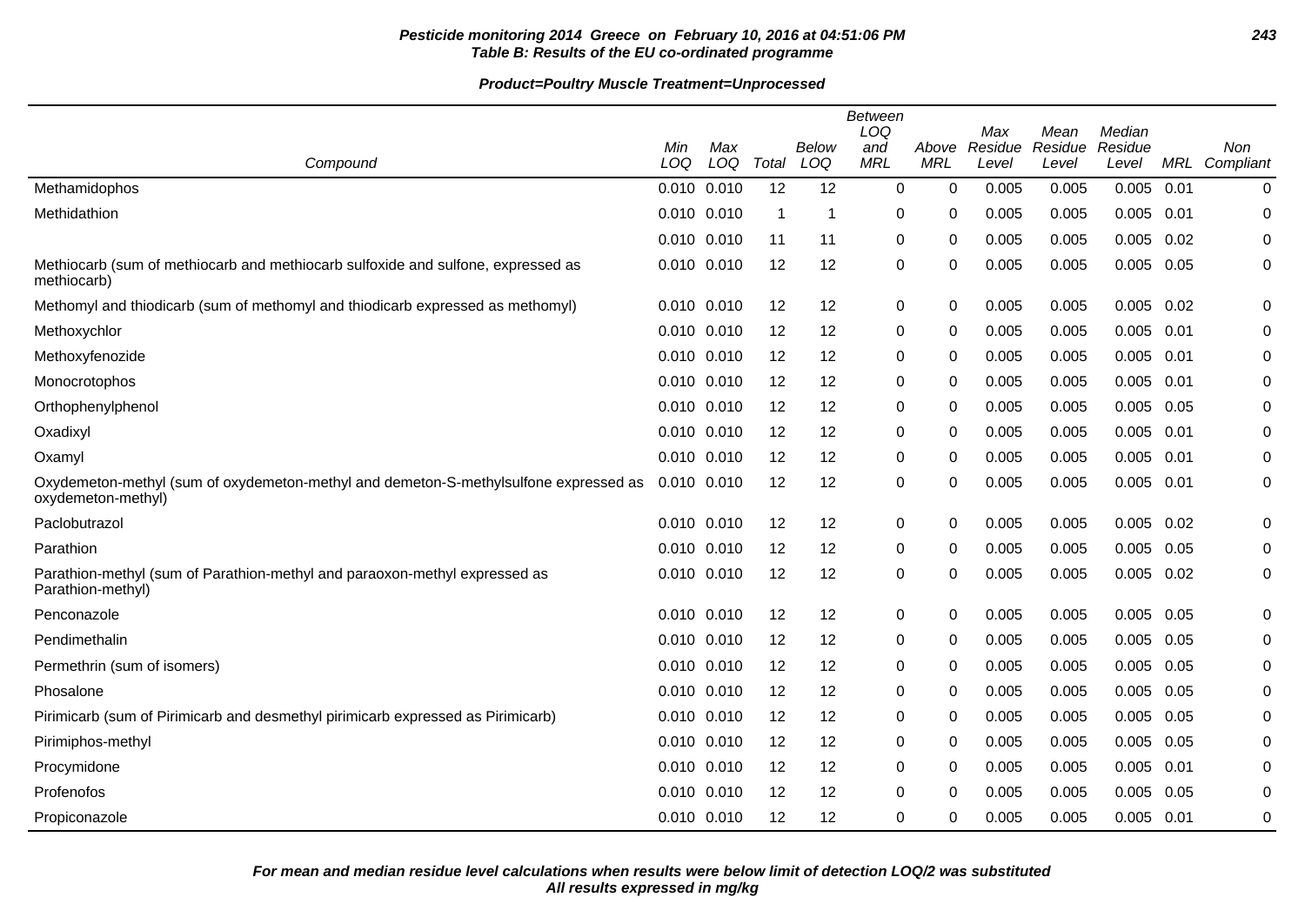# **Pesticide monitoring 2014 Greece on February 10, 2016 at 04:51:06 PM 244 Table B: Results of the EU co-ordinated programme**

| Compound                                                                                | Min<br>LOQ  | Max<br>LOQ | Total | Below<br>LOQ | <b>Between</b><br>LOQ<br>and<br><b>MRL</b> | Above<br><b>MRL</b> | Max<br>Residue<br>Level | Mean<br>Residue<br>Level | Median<br>Residue<br>Level | MRL  | Non<br>Compliant |
|-----------------------------------------------------------------------------------------|-------------|------------|-------|--------------|--------------------------------------------|---------------------|-------------------------|--------------------------|----------------------------|------|------------------|
| Propoxur                                                                                | 0.010 0.010 |            | 12    | 12           | 0                                          | $\Omega$            | 0.005                   | 0.005                    | 0.005                      | 0.05 | $\mathbf 0$      |
| Propyzamide                                                                             | 0.010 0.010 |            | 12    | 12           | 0                                          | 0                   | 0.005                   | 0.005                    | 0.005                      | 0.01 | 0                |
| Prothiofos                                                                              | 0.010 0.010 |            | 12    | 12           | 0                                          | 0                   | 0.005                   | 0.005                    | 0.005                      | 0.01 | 0                |
| Pyraclostrobin                                                                          | 0.010 0.010 |            | 12    | 12           | 0                                          | 0                   | 0.005                   | 0.005                    | 0.005                      | 0.05 | 0                |
| Pyrazophos                                                                              | 0.010 0.010 |            | 12    | 12           | 0                                          | 0                   | 0.005                   | 0.005                    | 0.005                      | 0.02 | 0                |
| Pyrimethanil                                                                            | 0.010 0.010 |            | 12    | 12           | 0                                          | 0                   | 0.005                   | 0.005                    | 0.005                      | 0.05 | 0                |
| Pyriproxyfen                                                                            | 0.010 0.010 |            | 12    | 12           | 0                                          | 0                   | 0.005                   | 0.005                    | 0.005                      | 0.05 | 0                |
| Quinoxyfen                                                                              | 0.010       | 0.010      | 12    | 12           | 0                                          | 0                   | 0.005                   | 0.005                    | 0.005                      | 0.2  | $\mathbf 0$      |
| Resmethrin (resmethrin including other mixtures of consituent isomers (sum of isomers)) | 0.010 0.010 |            | 12    | 12           | 0                                          | 0                   | 0.005                   | 0.005                    | 0.005                      | 0.1  | 0                |
| Spinosad (sum of Spinosyn A and Spinosyn D, expressed as Spinosad)                      | 0.010 0.010 |            | 12    | 12           | 0                                          | 0                   | 0.005                   | 0.005                    | 0.005                      | 0.2  | $\Omega$         |
| Tebuconazole                                                                            | 0.010       | 0.010      | 12    | 12           | 0                                          | 0                   | 0.005                   | 0.005                    | 0.005                      | 0.1  | 0                |
| Tebufenozide                                                                            | 0.010 0.010 |            | 12    | 12           | 0                                          | 0                   | 0.005                   | 0.005                    | 0.005                      | 0.05 | 0                |
| Tebufenpyrad                                                                            | 0.010 0.010 |            | 12    | 12           | 0                                          | 0                   | 0.005                   | 0.005                    | 0.005                      | 0.05 | 0                |
| Teflubenzuron                                                                           | 0.010 0.010 |            | 12    | 12           | 0                                          | 0                   | 0.005                   | 0.005                    | 0.005                      | 0.05 | 0                |
| Tetraconazole                                                                           | 0.010 0.010 |            | 12    | 12           | 0                                          | 0                   | 0.005                   | 0.005                    | 0.005                      | 0.02 | 0                |
| Tetradifon                                                                              | 0.010 0.010 |            | 12    | 12           | 0                                          | 0                   | 0.005                   | 0.005                    | 0.005                      | 0.05 | 0                |
| Thiabendazole                                                                           | 0.010 0.010 |            | 12    | 12           | 0                                          | 0                   | 0.005                   | 0.005                    | 0.005                      | 0.01 | 0                |
| Thiacloprid                                                                             | 0.010 0.010 |            | 12    | 12           | 0                                          | 0                   | 0.005                   | 0.005                    | 0.005                      | 0.05 | 0                |
| Thiametoxam (sum of thiametoxam and clothianidin expressed as thiametoxam)              | 0.010 0.010 |            | 12    | 12           | 0                                          | 0                   | 0.005                   | 0.005                    | 0.005                      | 0.01 | 0                |
| Thiophanate-methyl                                                                      | 0.010 0.010 |            | 12    | 12           | 0                                          | 0                   | 0.005                   | 0.005                    | 0.005                      | 0.01 | 0                |
| Tolclofos-methyl                                                                        | 0.010 0.010 |            | 12    | 12           | 0                                          | $\Omega$            | 0.005                   | 0.005                    | 0.005                      | 0.05 | 0                |
| Triadimefon (sum of Triadimefon and Triadimenol)                                        | 0.010 0.010 |            | 12    | 12           | 0                                          | 0                   | 0.005                   | 0.005                    | 0.005                      | 0.1  | 0                |
| Triazophos                                                                              | 0.010 0.010 |            | 12    | 12           | 0                                          | 0                   | 0.005                   | 0.005                    | 0.005                      | 0.01 | 0                |
| Trichlorfon                                                                             | 0.010 0.010 |            | 12    | 12           | 0                                          | 0                   | 0.005                   | 0.005                    | 0.005                      | 0.1  | 0                |
| Trifluralin                                                                             | 0.010 0.010 |            | 12    | 12           | 0                                          | 0                   | 0.005                   | 0.005                    | 0.005                      | 0.01 | 0                |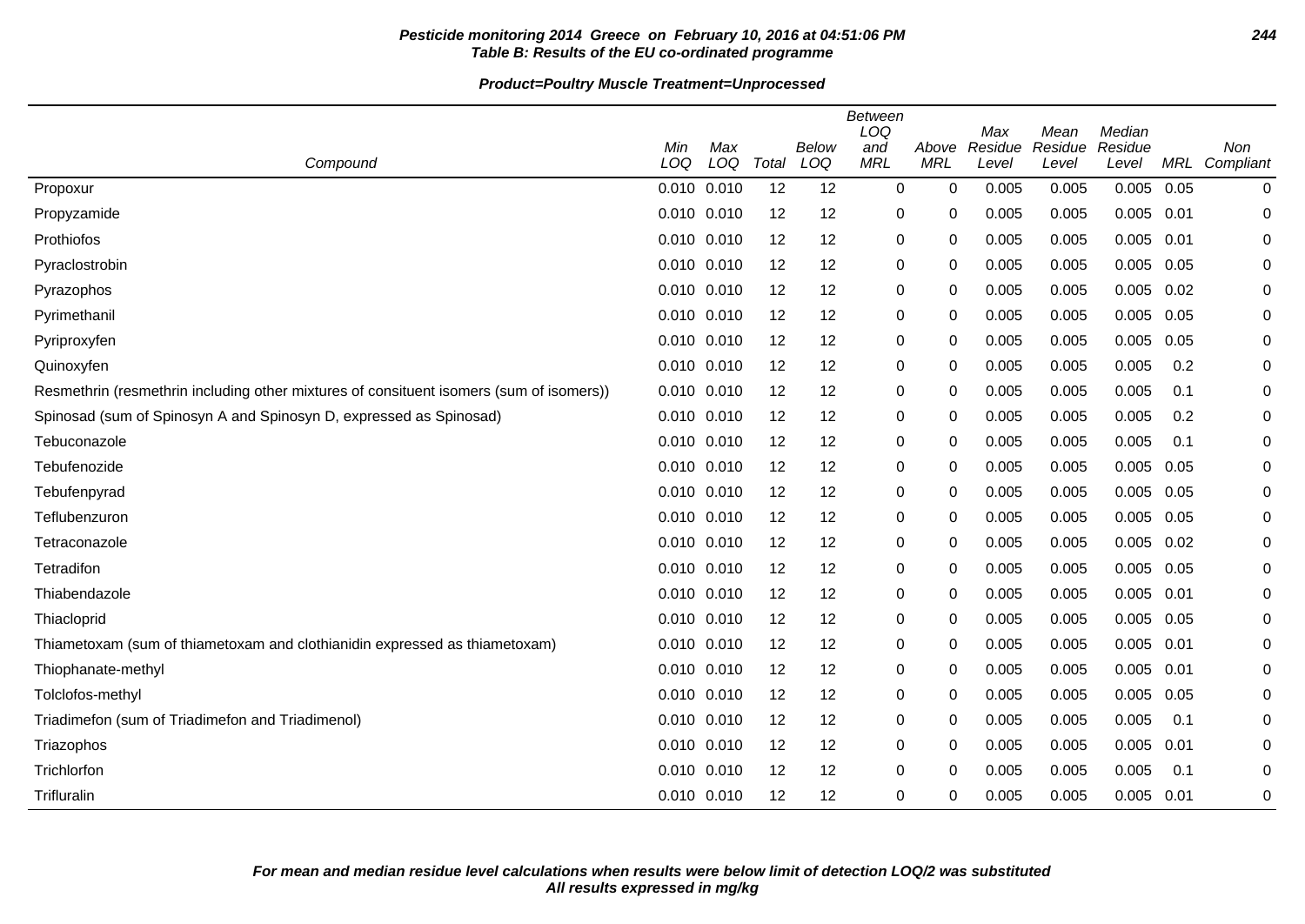### **Pesticide monitoring 2014 Greece on February 10, 2016 at 04:51:06 PM 245 Table B: Results of the EU co-ordinated programme**

| Compound        | Min<br>LOQ | Max<br>LOQ      | Total | <b>Below</b><br>LOQ | Between<br>LOQ<br>and<br><b>MRL</b> | Above<br>MRL | Max<br>Level | Mean<br>Residue Residue Residue<br>Level | Median<br>Level | MRL | Non<br>Compliant |
|-----------------|------------|-----------------|-------|---------------------|-------------------------------------|--------------|--------------|------------------------------------------|-----------------|-----|------------------|
| Triticonazole   |            | $0.010$ $0.010$ | 12    | -12                 |                                     | $\Omega$     | 0.005        | 0.005                                    | $0.005$ 0.01    |     |                  |
| tau-Fluvalinate |            | $0.010$ $0.010$ | 12    | -12                 |                                     | $\Omega$     | 0.005        | 0.005                                    | $0.005$ 0.01    |     | 0                |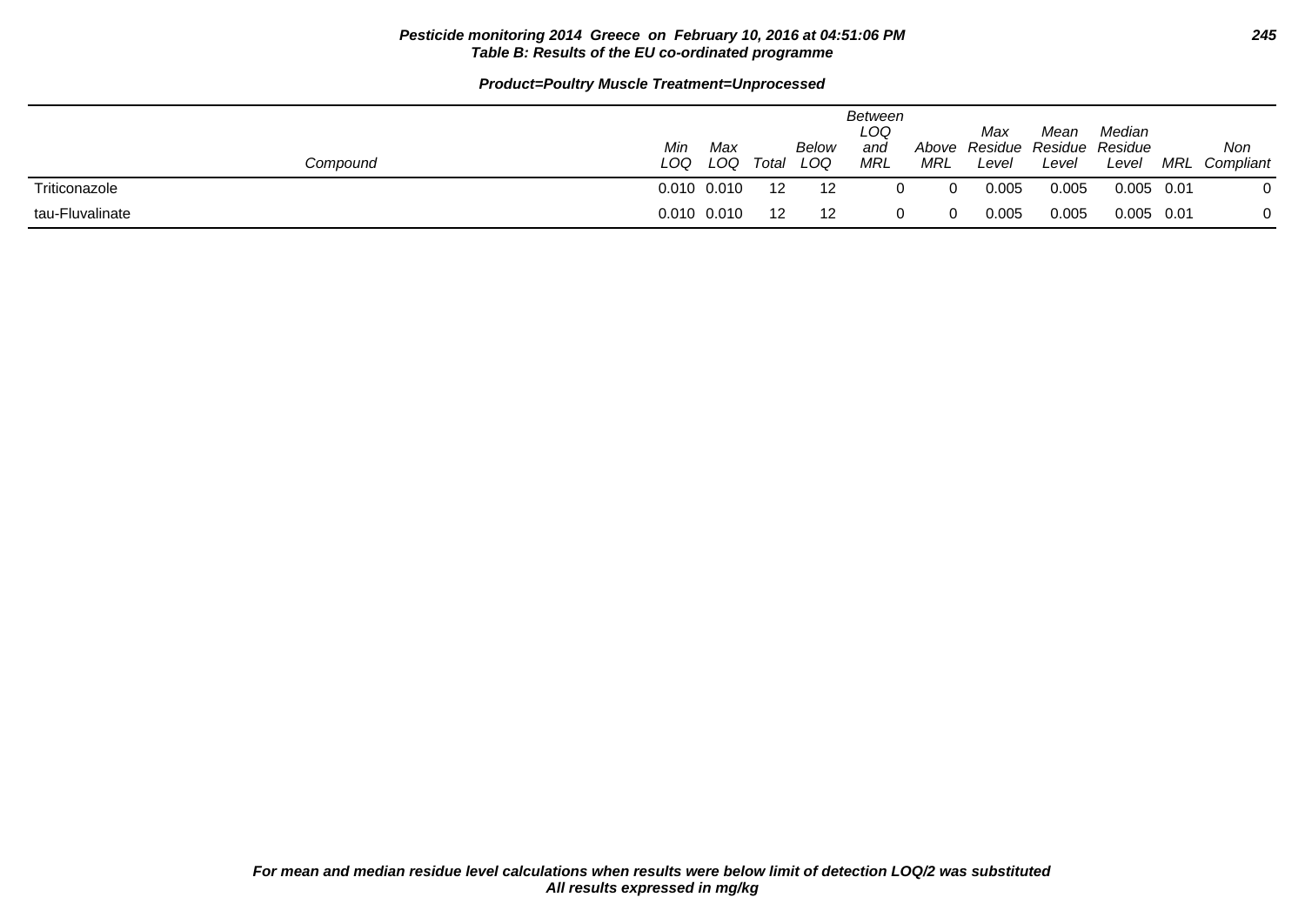# **Pesticide monitoring 2014 Greece on February 10, 2016 at 04:51:06 PM 246 Table B: Results of the EU co-ordinated programme**

**Product=Rice Treatment=Unprocessed**

| Compound                | Min<br>LOQ      | Max<br>LOQ | Total | <b>Below</b><br>LOQ | Between<br>LOQ<br>and<br><b>MRL</b> | Above<br><b>MRL</b> | Max<br>Residue<br>Level | Mean<br>Residue<br>Level | Median<br>Residue<br>Level | MRL         | Non<br>Compliant |
|-------------------------|-----------------|------------|-------|---------------------|-------------------------------------|---------------------|-------------------------|--------------------------|----------------------------|-------------|------------------|
| Abamectin (sum)         | 0.010           | 0.010      | 18    | 18                  | $\mathbf 0$                         | 0                   | 0.005                   | 0.005                    | 0.005                      | 0.01        | $\mathbf 0$      |
| Acephate                | 0.010 0.010     |            | 18    | 18                  | 0                                   | 0                   | 0.005                   | 0.005                    | 0.005                      | 0.02        | $\mathbf 0$      |
| Acetamiprid             | 0.010           | 0.010      | 18    | 18                  | 0                                   | 0                   | 0.005                   | 0.005                    | 0.005                      | 0.01        | 0                |
| Acrinathrin             | $0.010$ $0.010$ |            | 18    | 18                  | 0                                   | 0                   | 0.005                   | 0.005                    | 0.005                      | 0.05        | 0                |
| Aldicarb (sum)          | 0.010 0.010     |            | 21    | 21                  | 0                                   | 0                   | 0.005                   | 0.005                    | 0.005                      | 0.02        | 0                |
| Aldrin and Dieldrin     | 0.010           | 0.010      | 18    | 18                  | 0                                   | 0                   | 0.005                   | 0.005                    | 0.005                      | 0.01        | 0                |
| Azinphos-ethyl          | 0.020           | 0.020      | 18    | 18                  | 0                                   | 0                   | 0.010                   | 0.010                    | 0.010                      | 0.05        | 0                |
| Azinphos-methyl         | 0.010           | 0.100      | 32    | 32                  | 0                                   | 0                   | 0.050                   | 0.025                    | 0.005                      | 0.05        | 0                |
| Azoxystrobin            | 0.010 0.100     |            | 32    | 32                  | 0                                   | 0                   | 0.050                   | 0.025                    | 0.005                      | 5           | 0                |
| Benfuracarb             | 0.010           | 0.010      | 18    | 18                  | 0                                   | 0                   | 0.005                   | 0.005                    | 0.005                      | 0.05        | 0                |
| <b>Bifenthrin</b>       | 0.010           | 0.010      | 18    | 18                  | 0                                   | 0                   | 0.005                   | 0.005                    | 0.005                      | 0.05        | $\mathbf 0$      |
| <b>Bitertanol</b>       | 0.100 0.100     |            | 18    | 18                  | 0                                   | 0                   | 0.050                   | 0.050                    | 0.050                      | 0.05        | 0                |
| <b>Boscalid</b>         | 0.010           | 0.010      | 18    | 18                  | 0                                   | 0                   | 0.005                   | 0.005                    | 0.005                      | 0.5         | 0                |
| Bromide ion             | 0.500           | 0.500      | 14    | 13                  | 1                                   | 0                   | 40.800                  | 3.146                    | 0.250                      | 50          | 0                |
| Bromopropylate          | 0.050           | 0.050      | 18    | 18                  | 0                                   | 0                   | 0.025                   | 0.025                    | 0.025                      | 0.01        | 0                |
| Bromuconazole (sum)     | 0.010           | 0.010      | 18    | 18                  | 0                                   | 0                   | 0.005                   | 0.005                    | 0.005                      | 0.2         | $\mathbf 0$      |
| <b>Bupirimate</b>       | 0.010 0.050     |            | 32    | 32                  | $\mathbf 0$                         | 0                   | 0.025                   | 0.014                    | 0.005                      | 0.05        | $\mathbf 0$      |
| Buprofezin              | 0.010 0.100     |            | 32    | 32                  | 0                                   | 0                   | 0.050                   | 0.025                    | 0.005                      | 0.5         | 0                |
| Captan                  | 0.010 0.050     |            | 32    | 32                  | 0                                   | 0                   | 0.025                   | 0.014                    | 0.005                      | 0.02        | 0                |
| Carbaryl                | 0.010           | 0.010      | 21    | 21                  | 0                                   | 0                   | 0.005                   | 0.005                    | 0.005                      | $\mathbf 1$ | 0                |
| Carbendazim and benomyl | 0.010           | 0.010      | 18    | 18                  | 0                                   | 0                   | 0.005                   | 0.005                    | 0.005                      | 0.01        | 0                |
| Carbofuran (sum)        | 0.010 0.010     |            | 21    | 21                  | 0                                   | 0                   | 0.005                   | 0.005                    | 0.005                      | 0.02        | 0                |
| Carbosulfan             | 0.010           | 0.010      | 18    | 18                  | 0                                   | 0                   | 0.005                   | 0.005                    | 0.005                      | 0.05        | 0                |
| Chlorfenapyr            | 0.020           | 0.020      | 18    | 18                  | 0                                   | 0                   | 0.010                   | 0.010                    | 0.010                      | 0.05        | 0                |
| Chlorfenvinphos         | 0.010           | 0.010      | 18    | 18                  | 0                                   | 0                   | 0.005                   | 0.005                    | 0.005                      | 0.02        | 0                |
| Chlorobenzilate         | 0.010 0.010     |            | 18    | 18                  | $\Omega$                            | 0                   | 0.005                   | 0.005                    | 0.005                      | 0.02        | $\mathbf 0$      |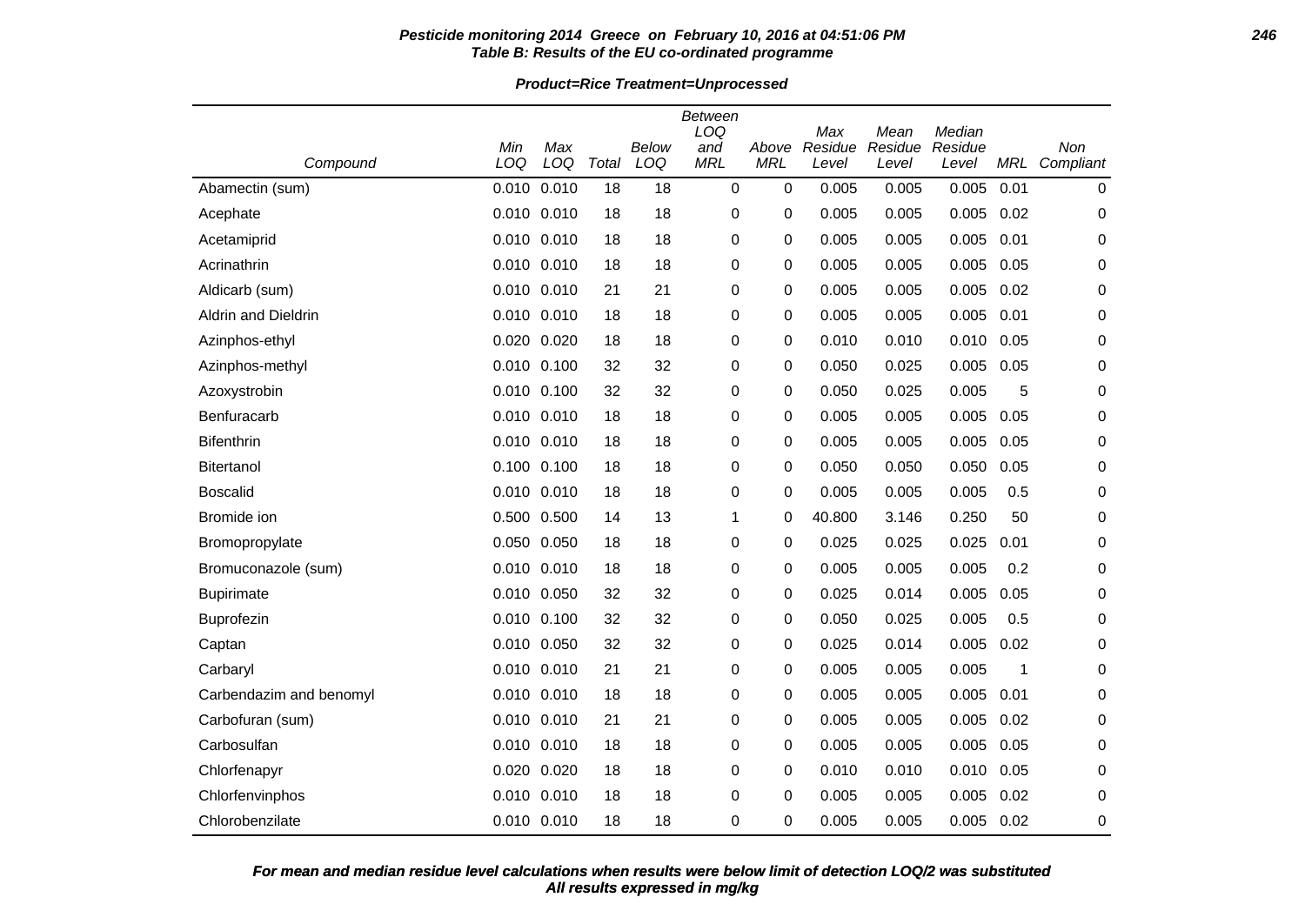# **Pesticide monitoring 2014 Greece on February 10, 2016 at 04:51:06 PM 247 Table B: Results of the EU co-ordinated programme**

|                                            |       |             |       |              | <b>Between</b> |            |                |                 | Median  |                |               |
|--------------------------------------------|-------|-------------|-------|--------------|----------------|------------|----------------|-----------------|---------|----------------|---------------|
|                                            | Min   | Max         |       | <b>Below</b> | LOQ<br>and     | Above      | Max<br>Residue | Mean<br>Residue | Residue |                | Non           |
| Compound                                   | LOQ   | LOQ         | Total | LOQ          | <b>MRL</b>     | <b>MRL</b> | Level          | Level           | Level   |                | MRL Compliant |
| Chlorothalonil                             |       | 0.010 0.050 | 32    | 32           | $\mathbf 0$    | 0          | 0.025          | 0.014           | 0.005   | 0.01           | 0             |
| Chlorpropham (sum)                         |       | 0.010 0.010 | 18    | 18           | 0              | 0          | 0.005          | 0.005           | 0.005   | 0.02           | 0             |
| Chlorpyrifos                               |       | 0.010 0.050 | 32    | 32           | $\mathbf 0$    | 0          | 0.025          | 0.014           | 0.005   | 0.05           | 0             |
| Chlorpyrifos-methyl                        |       | 0.010 0.050 | 32    | 32           | $\mathbf 0$    | 0          | 0.025          | 0.014           | 0.005   | 3              | 0             |
| Clofentezine (sum animal products/cereals) |       | 0.010 0.010 | 18    | 18           | 0              | 0          | 0.005          | 0.005           | 0.005   | 0.02           | 0             |
| Clothianidin                               |       | 0.010 0.010 | 18    | 18           | 0              | 0          | 0.005          | 0.005           | 0.005   | 0.02           | 0             |
| Cyfluthrin (sum)                           |       | 0.020 0.020 | 18    | 18           | 0              | 0          | 0.010          | 0.010           | 0.010   | 0.02           | 0             |
| Cymoxanil                                  |       | 0.010 0.010 | 18    | 18           | 0              | 0          | 0.005          | 0.005           | 0.005   | 0.05           | 0             |
| Cypermethrin (sum)                         |       | 0.010 0.500 | 32    | 32           | 0              | 0          | 0.250          | 0.112           | 0.005   | $\overline{2}$ | 0             |
| Cyproconazole                              |       | 0.010 0.010 | 18    | 18           | 0              | 0          | 0.005          | 0.005           | 0.005   | 0.1            | 0             |
| Cyprodinil                                 |       | 0.010 0.010 | 18    | 18           | 0              | 0          | 0.005          | 0.005           | 0.005   | 0.05           | 0             |
| Cyromazine                                 |       | 0.010 0.010 | 18    | 18           | 0              | 0          | 0.005          | 0.005           | 0.005   | 0.05           | 0             |
| DDT (sum)                                  | 0.020 | 0.050       | 32    | 32           | 0              | 0          | 0.025          | 0.017           | 0.010   | 0.05           | 0             |
| Deltamethrin                               |       | 0.010 0.500 | 32    | 32           | 0              | 0          | 0.250          | 0.112           | 0.005   | 2              | 0             |
| Diazinon                                   |       | 0.010 0.050 | 32    | 32           | 0              | 0          | 0.025          | 0.014           | 0.005   | 0.02           | 0             |
| Dichlofluanid                              |       | 0.010 0.050 | 32    | 32           | 0              | 0          | 0.025          | 0.014           | 0.005   | 0.01           | 0             |
| <b>Dichlorvos</b>                          |       | 0.010 0.050 | 32    | 32           | 0              | 0          | 0.025          | 0.014           | 0.005   | 0.01           | 0             |
| Dicloran                                   |       | 0.010 0.010 | 18    | 18           | 0              | 0          | 0.005          | 0.005           | 0.005   | 0.01           | 0             |
| Dicofol (sum)                              |       | 0.050 0.050 | 32    | 32           | 0              | 0          | 0.025          | 0.025           | 0.025   | 0.02           | 0             |
| Dicrotophos                                |       | 0.050 0.050 | 18    | 18           | 0              | 0          | 0.025          | 0.025           | 0.025   | 0.01           | 0             |
| Diethofencarb                              |       | 0.010 0.010 | 18    | 18           | 0              | 0          | 0.005          | 0.005           | 0.005   | 0.05           | 0             |
| Difenoconazole                             |       | 0.010 0.010 | 18    | 18           | 0              | 0          | 0.005          | 0.005           | 0.005   | 0.05           | 0             |
| Diflubenzuron                              |       | 0.010 0.010 | 18    | 18           | 0              | 0          | 0.005          | 0.005           | 0.005   | 0.05           | 0             |
| Dimethoate (sum)                           |       | 0.010 0.010 | 18    | 18           | $\mathbf 0$    | 0          | 0.005          | 0.005           | 0.005   | 0.02           | 0             |
| Dimethomorph                               |       | 0.010 0.010 | 18    | 18           | 0              | 0          | 0.005          | 0.005           | 0.005   | 0.05           | 0             |
| Diniconazole                               |       | 0.010 0.010 | 18    | 18           | 0              | 0          | 0.005          | 0.005           | 0.005   | 0.05           | 0             |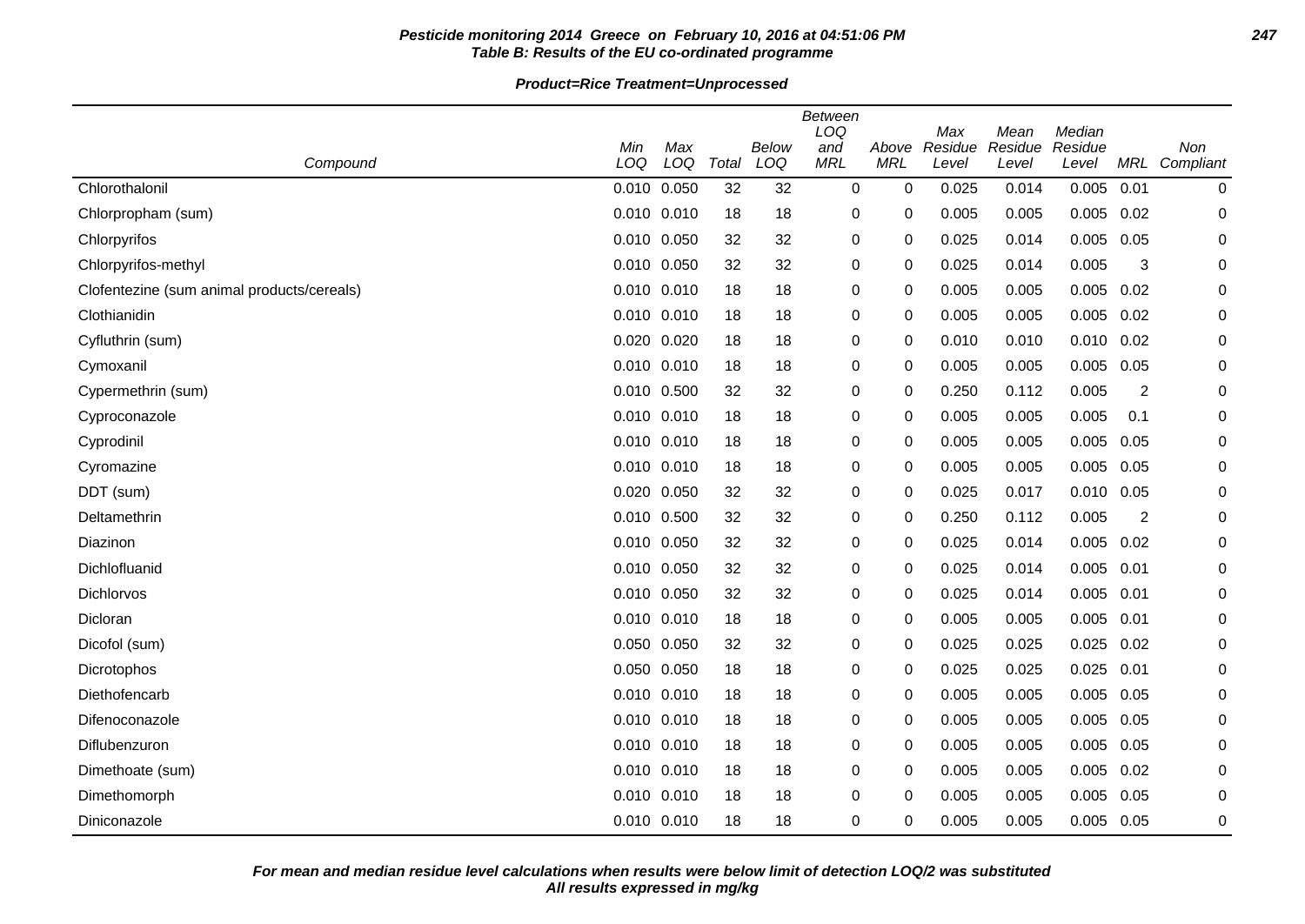# **Pesticide monitoring 2014 Greece on February 10, 2016 at 04:51:06 PM 248 Table B: Results of the EU co-ordinated programme**

|                                                |             |             |       |                     | <b>Between</b><br>LOQ |                     | Max              | Mean             | Median           |      |                      |
|------------------------------------------------|-------------|-------------|-------|---------------------|-----------------------|---------------------|------------------|------------------|------------------|------|----------------------|
| Compound                                       | Min<br>LOQ  | Max<br>LOQ  | Total | <b>Below</b><br>LOQ | and<br><b>MRL</b>     | Above<br><b>MRL</b> | Residue<br>Level | Residue<br>Level | Residue<br>Level |      | Non<br>MRL Compliant |
| Diphenylamine                                  |             | 0.100 0.100 | 18    | 18                  | $\mathbf 0$           | $\mathbf 0$         | 0.050            | 0.050            | 0.050            | 0.05 | $\pmb{0}$            |
| Dithiocarbamates                               | 0.100 0.100 |             | 14    | 14                  | 0                     | 0                   | 0.050            | 0.050            | 0.050            | 0.05 | 0                    |
| <b>EPN</b>                                     | 0.010       | 0.010       | 18    | 18                  | 0                     | $\Omega$            | 0.005            | 0.005            | 0.005            | 0.01 | 0                    |
| Endosulfan (sum)                               |             | 0.005 0.050 | 32    | 32                  | 0                     | $\Omega$            | 0.025            | 0.012            | 0.003            | 0.05 | 0                    |
| Endrin                                         | 0.020       | 0.050       | 32    | 32                  | 0                     | 0                   | 0.025            | 0.017            | 0.010            | 0.01 | 0                    |
| Epoxiconazole                                  |             | 0.010 0.010 | 18    | 18                  | 0                     | 0                   | 0.005            | 0.005            | 0.005            | 0.1  | 0                    |
| Ethion                                         | 0.010 0.010 |             | 18    | 18                  | 0                     | 0                   | 0.005            | 0.005            | 0.005            | 0.01 | 0                    |
| Ethirimol                                      |             | 0.010 0.010 | 18    | 18                  | 0                     | $\Omega$            | 0.005            | 0.005            | 0.005            | 0.05 | 0                    |
| Ethoprophos                                    |             | 0.010 0.050 | 32    | 32                  | 0                     | 0                   | 0.025            | 0.014            | 0.005            | 0.02 | $\mathbf 0$          |
| Etofenprox                                     | 0.010 0.010 |             | 18    | 18                  | 0                     | 0                   | 0.005            | 0.005            | 0.005            | 0.5  | 0                    |
| Famoxadone                                     |             | 0.010 0.010 | 18    | 18                  | 0                     | $\mathbf 0$         | 0.005            | 0.005            | 0.005            | 0.02 | 0                    |
| Fenamidone                                     |             | 0.010 0.010 | 18    | 18                  | 0                     | $\Omega$            | 0.005            | 0.005            | 0.005            | 0.02 | 0                    |
| Fenamiphos (sum)                               |             | 0.010 0.010 | 18    | 18                  | 0                     | 0                   | 0.005            | 0.005            | 0.005            | 0.02 | 0                    |
| Fenarimol                                      |             | 0.010 0.010 | 18    | 18                  | 0                     | 0                   | 0.005            | 0.005            | 0.005            | 0.02 | 0                    |
| Fenazaquin                                     |             | 0.010 0.010 | 18    | 18                  | 0                     | $\Omega$            | 0.005            | 0.005            | 0.005            | 0.01 | 0                    |
| Fenbuconazole                                  |             | 0.010 0.010 | 18    | 18                  | 0                     | 0                   | 0.005            | 0.005            | 0.005            | 0.05 | 0                    |
| Fenhexamid                                     | 0.010 0.010 |             | 18    | 18                  | 0                     | 0                   | 0.005            | 0.005            | 0.005            | 0.05 | 0                    |
| Fenitrothion                                   |             | 0.010 0.010 | 18    | 18                  | 0                     | 0                   | 0.005            | 0.005            | 0.005            | 0.05 | 0                    |
| Fenoxycarb                                     |             | 0.010 0.500 | 32    | 32                  | 0                     | 0                   | 0.250            | 0.112            | $0.005$ 0.05     |      | 0                    |
| Fenpropathrin                                  | 0.010 0.500 |             | 32    | 32                  | 0                     | 0                   | 0.250            | 0.112            | 0.005            | 0.01 | 0                    |
| Fenpropimorph                                  |             | 0.010 0.010 | 18    | 18                  | 0                     | 0                   | 0.005            | 0.005            | 0.005            | 0.05 | 0                    |
| Fenpyroximate                                  | 0.010 0.010 |             | 18    | 18                  | 0                     | 0                   | 0.005            | 0.005            | 0.005            | 0.05 | 0                    |
| Fenthion (sum)                                 |             | 0.010 0.010 | 18    | 18                  | 0                     | 0                   | 0.005            | 0.005            | 0.005            | 0.01 | 0                    |
| Fenvalerate (sum of RR, SS, RS and SR isomers) |             | 0.010 0.010 | 18    | 18                  | 0                     | 0                   | 0.005            | 0.005            | 0.005            | 0.02 | 0                    |
| Flufenoxuron                                   |             | 0.010 0.010 | 18    | 18                  | 0                     | 0                   | 0.005            | 0.005            | 0.005            | 0.05 | 0                    |
| Fluquinconazole                                |             | 0.010 0.010 | 18    | 18                  | 0                     | 0                   | 0.005            | 0.005            | $0.005$ 0.05     |      | 0                    |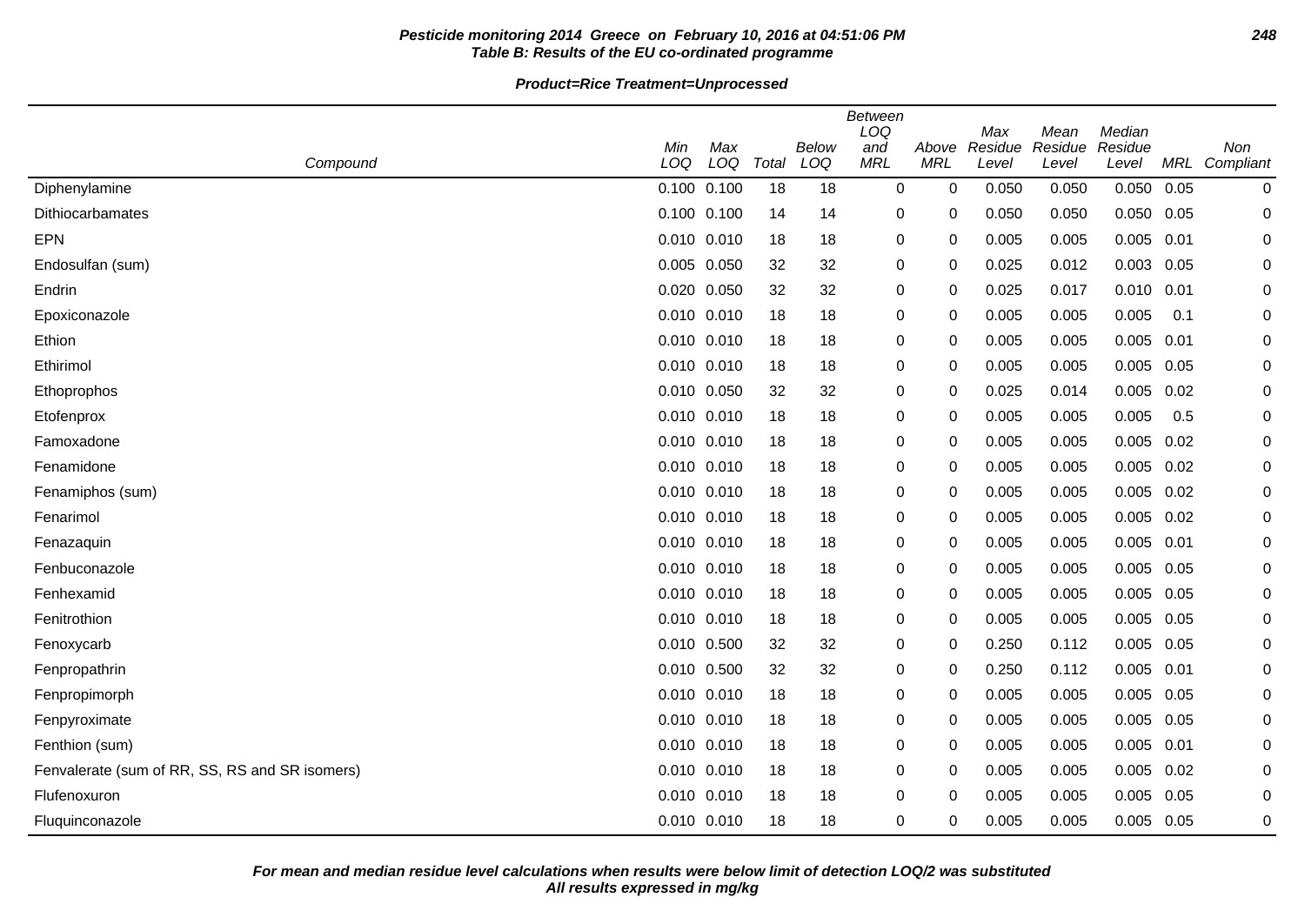# **Pesticide monitoring 2014 Greece on February 10, 2016 at 04:51:06 PM 249 Table B: Results of the EU co-ordinated programme**

| Compound                                                                      | Min<br>LOQ  | Max<br>LOQ | Total | Below<br>LOQ | <b>Between</b><br>LOQ<br>and<br><b>MRL</b> | Above<br><b>MRL</b> | Max<br>Residue<br>Level | Mean<br>Residue<br>Level | Median<br>Residue<br>Level | MRL  | <b>Non</b><br>Compliant |
|-------------------------------------------------------------------------------|-------------|------------|-------|--------------|--------------------------------------------|---------------------|-------------------------|--------------------------|----------------------------|------|-------------------------|
| Flusilazole                                                                   | 0.010 0.010 |            | 18    | 18           | 0                                          | $\Omega$            | 0.005                   | 0.005                    | 0.005                      | 0.02 | 0                       |
| Flutriafol                                                                    | 0.010 0.010 |            | 18    | 18           | 0                                          | 0                   | 0.005                   | 0.005                    | 0.005                      | 0.5  | 0                       |
| Folpet                                                                        | 0.010 0.050 |            | 32    | 32           | 0                                          | 0                   | 0.025                   | 0.014                    | 0.005                      | 0.02 | 0                       |
| Formetanate                                                                   | 0.010 0.010 |            | 18    | 18           | 0                                          | 0                   | 0.005                   | 0.005                    | 0.005                      |      | 0                       |
| Fosthiazate                                                                   | 0.010 0.010 |            | 18    | 18           | 0                                          | $\Omega$            | 0.005                   | 0.005                    | 0.005                      | 0.02 | 0                       |
| Heptachlor (sum of heptachlor and heptachlor epoxide expressed as heptachlor) | 0.010 0.050 |            | 32    | 32           | 0                                          | 0                   | 0.025                   | 0.014                    | 0.005                      | 0.01 | 0                       |
| Hexachlorobenzene                                                             | 0.010 0.010 |            | 18    | 18           | 0                                          | 0                   | 0.005                   | 0.005                    | 0.005                      | 0.01 | 0                       |
| Hexachlorocyclohexane (HCH), alpha-isomer                                     | 0.005 0.005 |            | 18    | 18           | 0                                          | 0                   | 0.003                   | 0.003                    | 0.003                      | 0.01 | 0                       |
| Hexachlorocyclohexane (HCH), beta-isomer                                      | 0.005 0.005 |            | 18    | 18           | 0                                          | 0                   | 0.003                   | 0.003                    | 0.003                      | 0.01 | 0                       |
| Hexaconazole                                                                  | 0.010 0.010 |            | 18    | 18           | 0                                          | 0                   | 0.005                   | 0.005                    | 0.005                      | 0.02 | 0                       |
| Hexythiazox                                                                   | 0.010 0.010 |            | 18    | 18           | 0                                          | 0                   | 0.005                   | 0.005                    | 0.005                      | 0.5  | 0                       |
| Imazalil                                                                      | 0.020 0.020 |            | 18    | 18           | 0                                          | 0                   | 0.010                   | 0.010                    | 0.010                      | 0.05 | 0                       |
| Imidacloprid                                                                  | 0.010 0.010 |            | 18    | 18           | 0                                          | 0                   | 0.005                   | 0.005                    | 0.005                      | 1.5  | 0                       |
| Indoxacarb as sum of the isomers S and R                                      | 0.010 0.010 |            | 18    | 18           | 0                                          | 0                   | 0.005                   | 0.005                    | 0.005                      | 0.02 | 0                       |
| Iprodione                                                                     | 0.010 0.100 |            | 32    | 32           | 0                                          | 0                   | 0.050                   | 0.025                    | 0.005                      | 3    | 0                       |
| Iprovalicarb                                                                  | 0.010 0.010 |            | 18    | 18           | 0                                          | 0                   | 0.005                   | 0.005                    | 0.005                      | 0.05 | 0                       |
| Isofenphos-methyl                                                             | 0.010 0.010 |            | 18    | 18           | 0                                          | 0                   | 0.005                   | 0.005                    | 0.005                      | 0.01 | 0                       |
| Kresoxim-methyl                                                               | 0.010 0.050 |            | 32    | 32           | 0                                          | 0                   | 0.025                   | 0.014                    | 0.005                      | 0.05 | 0                       |
| Lambda-Cyhalothrin                                                            | 0.010 0.010 |            | 18    | 18           | 0                                          | $\Omega$            | 0.005                   | 0.005                    | 0.005                      |      | 0                       |
| Lindane (Gamma-isomer of hexachlorociclohexane (HCH))                         | 0.010 0.050 |            | 32    | 32           | 0                                          | 0                   | 0.025                   | 0.014                    | 0.005                      | 0.01 | 0                       |
| Linuron                                                                       | 0.010 0.010 |            | 18    | 18           | 0                                          | $\mathbf{0}$        | 0.005                   | 0.005                    | 0.005                      | 0.05 | $\mathbf 0$             |
| Lufenuron                                                                     | 0.010 0.010 |            | 18    | 18           | 0                                          | 0                   | 0.005                   | 0.005                    | 0.005                      | 0.02 | 0                       |
| Malathion (sum of malathion and malaoxon expressed as malathion)              | 0.010 0.010 |            | 18    | 18           | 0                                          | 0                   | 0.005                   | 0.005                    | 0.005                      | 8    | 0                       |
| Mepanipyrim                                                                   | 0.010 0.010 |            | 18    | 18           | 0                                          | 0                   | 0.005                   | 0.005                    | 0.005                      | 0.01 | 0                       |
| Metaflumizone (sum of E- and Z- isomers)                                      | 0.010 0.010 |            | 18    | 18           | $\mathbf 0$                                | 0                   | 0.005                   | 0.005                    | 0.005                      | 0.05 | 0                       |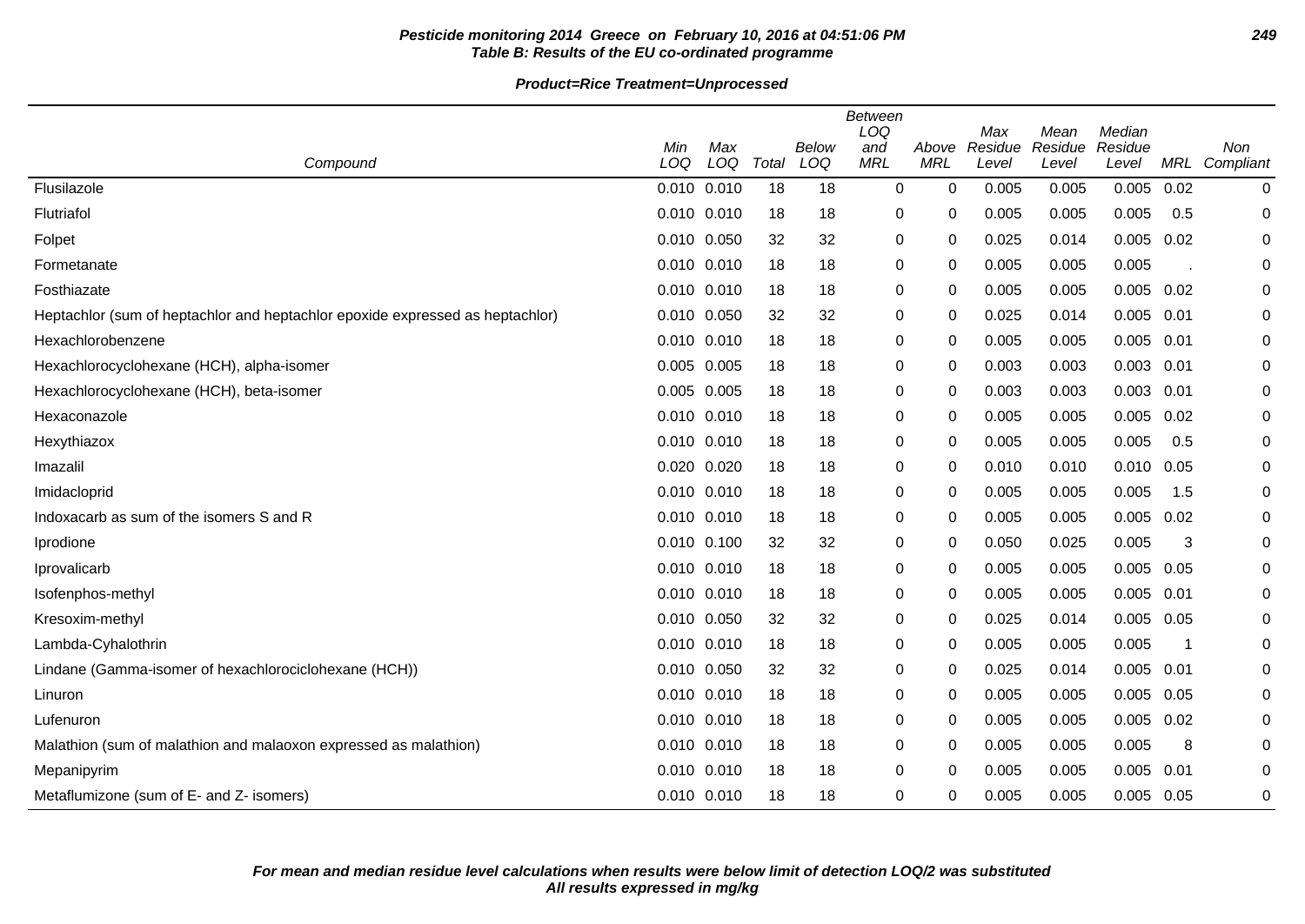# **Pesticide monitoring 2014 Greece on February 10, 2016 at 04:51:06 PM 250 Table B: Results of the EU co-ordinated programme**

**Product=Rice Treatment=Unprocessed**

|                                                                                                                 | <b>Between</b> |             |       |       |            |            |                |                 |                   |            |           |
|-----------------------------------------------------------------------------------------------------------------|----------------|-------------|-------|-------|------------|------------|----------------|-----------------|-------------------|------------|-----------|
|                                                                                                                 | Min            | Max         |       | Below | LOQ<br>and | Above      | Max<br>Residue | Mean<br>Residue | Median<br>Residue |            | Non       |
| Compound                                                                                                        | LOQ            | LOQ         | Total | LOQ   | <b>MRL</b> | <b>MRL</b> | Level          | Level           | Level             | <b>MRL</b> | Compliant |
| Metalaxyl (Metalaxyl including other mixtures of constituent isomers including Metalaxyl-M<br>(sum of isomers)) | 0.010 0.010    |             | 18    | 18    | 0          | 0          | 0.005          | 0.005           | 0.005             | 0.05       | 0         |
| Metazachlor                                                                                                     | 0.050 0.050    |             | 18    | 18    | 0          | $\Omega$   | 0.025          | 0.025           | 0.025             | 0.1        | 0         |
| Metconazole                                                                                                     | 0.010 0.010    |             | 18    | 18    | 0          | $\Omega$   | 0.005          | 0.005           | 0.005             | 0.1        | 0         |
| Methamidophos                                                                                                   | 0.010 0.010    |             | 18    | 18    | 0          | 0          | 0.005          | 0.005           | 0.005             | 0.01       | 0         |
| Methidathion                                                                                                    | 0.020 0.020    |             | 18    | 18    | 0          | $\Omega$   | 0.010          | 0.010           | 0.010             | 0.02       | 0         |
| Methiocarb (sum of methiocarb and methiocarb sulfoxide and sulfone, expressed as<br>methiocarb)                 | 0.010 0.010    |             | 18    | 18    | 0          | 0          | 0.005          | 0.005           | 0.005             | 0.1        | 0         |
| Methomyl and thiodicarb (sum of methomyl and thiodicarb expressed as methomyl)                                  |                | 0.010 0.010 | 18    | 18    | 0          | 0          | 0.005          | 0.005           | 0.005             | 0.02       | 0         |
| Methoxychlor                                                                                                    |                | 0.010 0.050 | 32    | 32    | 0          | $\Omega$   | 0.025          | 0.014           | 0.005             | 0.01       | 0         |
| Methoxyfenozide                                                                                                 | 0.010 0.010    |             | 18    | 18    | 0          | 0          | 0.005          | 0.005           | 0.005             | 0.05       | 0         |
| Metobromuron                                                                                                    | 0.010 0.010    |             | 18    | 18    | 0          | $\Omega$   | 0.005          | 0.005           | $0.005$ 0.01      |            | 0         |
| Monocrotophos                                                                                                   | 0.010 0.010    |             | 18    | 18    | 0          | 0          | 0.005          | 0.005           | 0.005             | 0.01       | 0         |
| Myclobutanil                                                                                                    | 0.010 0.010    |             | 18    | 18    | 0          | $\Omega$   | 0.005          | 0.005           | 0.005             | 0.02       | 0         |
| Nitenpyram                                                                                                      | 0.050 0.050    |             | 18    | 18    | 0          | 0          | 0.025          | 0.025           | 0.025             | 0.01       | 0         |
| Oxadixyl                                                                                                        |                | 0.010 0.010 | 18    | 18    | 0          | $\Omega$   | 0.005          | 0.005           | 0.005             | 0.01       | 0         |
| Oxamyl                                                                                                          | 0.010 0.010    |             | 21    | 21    | 0          | 0          | 0.005          | 0.005           | 0.005             | 0.01       | 0         |
| Oxydemeton-methyl (sum of oxydemeton-methyl and demeton-S-methylsulfone expressed as<br>oxydemeton-methyl)      | 0.010 0.010    |             | 18    | 18    | 0          | $\Omega$   | 0.005          | 0.005           | 0.005             | 0.02       | 0         |
| Paclobutrazol                                                                                                   | 0.010 0.010    |             | 18    | 18    | 0          | 0          | 0.005          | 0.005           | 0.005             | 0.02       | 0         |
| Parathion                                                                                                       | 0.010 0.010    |             | 18    | 18    | 0          | $\Omega$   | 0.005          | 0.005           | 0.005             | 0.05       | 0         |
| Parathion-methyl (sum of Parathion-methyl and paraoxon-methyl expressed as<br>Parathion-methyl)                 | 0.020 0.020    |             | 18    | 18    | 0          | 0          | 0.010          | 0.010           | $0.010$ $0.02$    |            | 0         |
| Penconazole                                                                                                     | 0.010 0.010    |             | 18    | 18    | 0          | 0          | 0.005          | 0.005           | 0.005             | 0.05       | 0         |
| Pencycuron                                                                                                      | 0.010 0.010    |             | 18    | 18    | 0          | $\Omega$   | 0.005          | 0.005           | 0.005             | 0.05       | 0         |
| Pendimethalin                                                                                                   | 0.010 0.100    |             | 32    | 32    | 0          | 0          | 0.050          | 0.025           | 0.005             | 0.05       | 0         |
| Permethrin (sum of isomers)                                                                                     |                | 0.010 0.500 | 32    | 32    | 0          | $\Omega$   | 0.250          | 0.112           | 0.005             | 0.05       | 0         |
| Phenthoate                                                                                                      | 0.020 0.020    |             | 18    | 18    | 0          | 0          | 0.010          | 0.010           | $0.010$ $0.01$    |            | 0         |

**All results expressed in mg/kg For mean and median residue level calculations when results were below limit of detection LOQ/2 was substituted**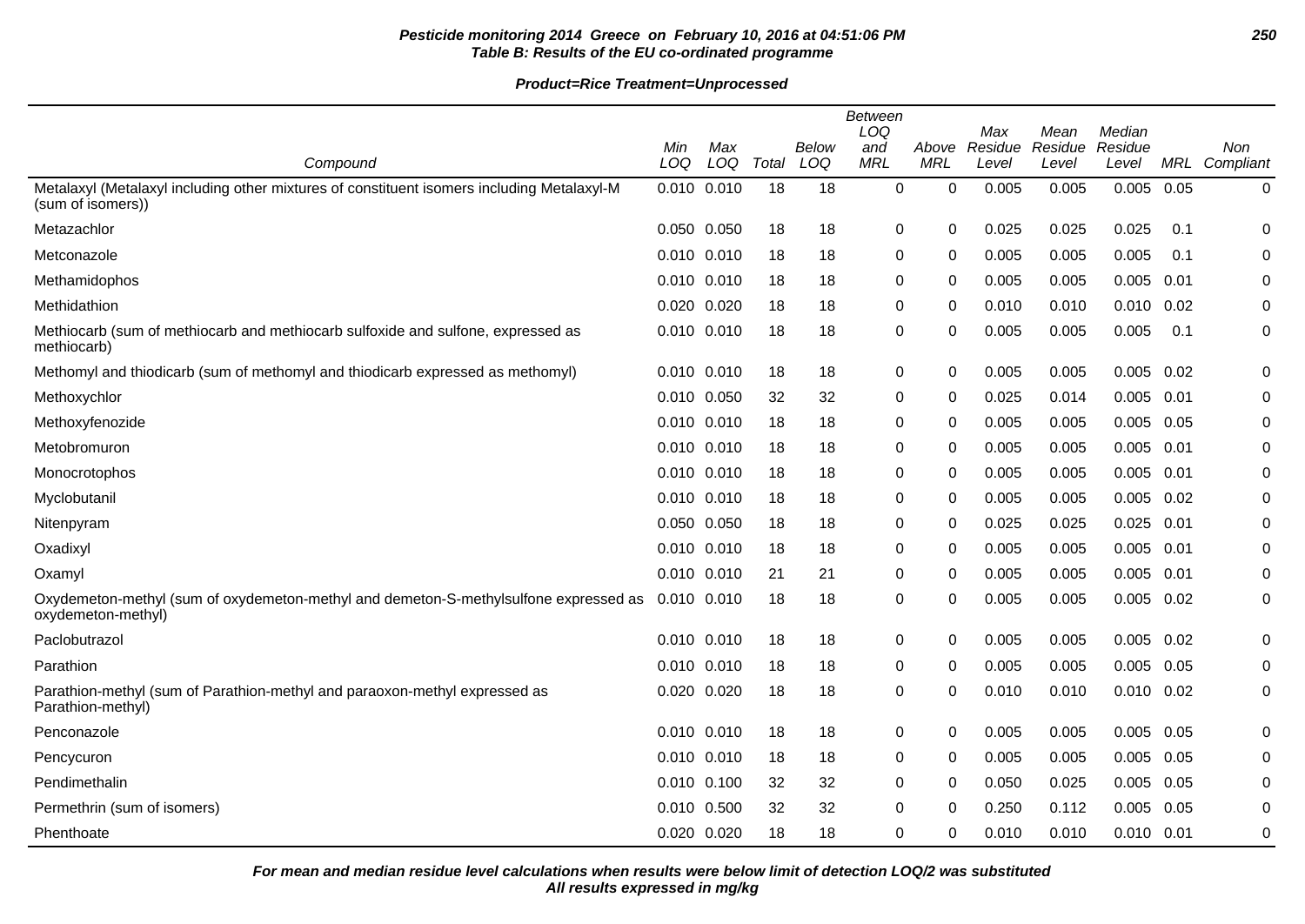# **Pesticide monitoring 2014 Greece on February 10, 2016 at 04:51:06 PM 251 Table B: Results of the EU co-ordinated programme**

|                                                                                                                           |                 |            |       |              | <b>Between</b><br>LOQ |                     | Max              | Mean             | Median           |      |                  |
|---------------------------------------------------------------------------------------------------------------------------|-----------------|------------|-------|--------------|-----------------------|---------------------|------------------|------------------|------------------|------|------------------|
| Compound                                                                                                                  | Min<br>LOQ      | Max<br>LOQ | Total | Below<br>LOQ | and<br><b>MRL</b>     | Above<br><b>MRL</b> | Residue<br>Level | Residue<br>Level | Residue<br>Level | MRL  | Non<br>Compliant |
| Phosalone                                                                                                                 | 0.010 0.010     |            | 18    | 18           | $\mathbf 0$           | 0                   | 0.005            | 0.005            | 0.005            | 0.05 | 0                |
| Phosmet (phosmet and phosmet oxon expressed as phosmet)                                                                   | $0.010$ $0.010$ |            | 18    | 18           | 0                     | 0                   | 0.005            | 0.005            | 0.005            | 0.05 | 0                |
| Phoxim                                                                                                                    | $0.010$ $0.010$ |            | 18    | 18           | 0                     | 0                   | 0.005            | 0.005            | 0.005            | 0.01 | 0                |
| Pirimicarb (sum of Pirimicarb and desmethyl pirimicarb expressed as Pirimicarb)                                           | $0.010$ $0.010$ |            | 18    | 18           | 0                     | 0                   | 0.005            | 0.005            | 0.005            | 0.2  | 0                |
| Pirimiphos-methyl                                                                                                         | 0.010 0.010     |            | 18    | 16           | $\overline{2}$        | 0                   | 0.085            | 0.012            | 0.005            | 5    | 0                |
| Prochloraz (sum of prochloraz and its metabolites containing the 2,4,6-Trichlorophenol moiety<br>expressed as prochloraz) | 0.010 0.010     |            | 18    | 18           | $\mathbf 0$           | 0                   | 0.005            | 0.005            | 0.005            | 1    | $\pmb{0}$        |
| Procymidone                                                                                                               | 0.010 0.050     |            | 32    | 32           | $\pmb{0}$             | 0                   | 0.025            | 0.014            | 0.005            | 0.02 | 0                |
| Profenofos                                                                                                                | $0.010$ $0.010$ |            | 18    | 18           | 0                     | 0                   | 0.005            | 0.005            | 0.005            | 0.05 | 0                |
| Propamocarb (sum of propamocarb and its salt expressed as propamocarb)                                                    | 0.010 0.010     |            | 18    | 18           | 0                     | 0                   | 0.005            | 0.005            | 0.005            |      | 0                |
| Propargite                                                                                                                | 0.010 0.010     |            | 18    | 18           | 0                     | 0                   | 0.005            | 0.005            | 0.005            | 0.01 | 0                |
| Propiconazole                                                                                                             | $0.010$ $0.010$ |            | 18    | 18           | 0                     | $\Omega$            | 0.005            | 0.005            | 0.005            | 0.7  | 0                |
| Propoxur                                                                                                                  | $0.010$ $0.010$ |            | 3     | 3            | 0                     | 0                   | 0.005            | 0.005            | 0.005            | 0.05 | 0                |
| Propyzamide                                                                                                               | 0.010 0.010     |            | 18    | 18           | 0                     | 0                   | 0.005            | 0.005            | 0.005            | 0.02 | 0                |
| Prothiofos                                                                                                                | 0.010 0.050     |            | 32    | 32           | 0                     | 0                   | 0.025            | 0.014            | 0.005            | 0.01 | 0                |
| Pymetrozine                                                                                                               | 0.010 0.010     |            | 18    | 18           | 0                     | 0                   | 0.005            | 0.005            | 0.005            | 0.02 | 0                |
| Pyraclostrobin                                                                                                            | 0.010 0.010     |            | 18    | 18           | 0                     | 0                   | 0.005            | 0.005            | 0.005            | 0.02 | 0                |
| Pyrazophos                                                                                                                | $0.010$ $0.010$ |            | 18    | 18           | $\mathbf 0$           | 0                   | 0.005            | 0.005            | 0.005            | 0.05 | 0                |
| Pyrethrins                                                                                                                | 0.010 0.010     |            | 18    | 18           | $\mathbf 0$           | 0                   | 0.005            | 0.005            | 0.005            | 3    | 0                |
| Pyridaben                                                                                                                 | 0.010 0.010     |            | 18    | 18           | 0                     | 0                   | 0.005            | 0.005            | 0.005            | 0.05 | 0                |
| Pyrimethanil                                                                                                              | 0.010 0.010     |            | 18    | 18           | 0                     | 0                   | 0.005            | 0.005            | 0.005            | 0.05 | 0                |
| Pyriproxyfen                                                                                                              | $0.010$ $0.010$ |            | 18    | 18           | 0                     | 0                   | 0.005            | 0.005            | 0.005            | 0.05 | 0                |
| Quinoxyfen                                                                                                                | 0.010 0.010     |            | 18    | 18           | 0                     | 0                   | 0.005            | 0.005            | 0.005            | 0.02 | 0                |
| Resmethrin (resmethrin including other mixtures of consituent isomers (sum of isomers))                                   | 0.050           | 0.500      | 32    | 32           | 0                     | 0                   | 0.250            | 0.123            | 0.025            | 0.05 | 0                |
| Spinosad (sum of Spinosyn A and Spinosyn D, expressed as Spinosad)                                                        | 0.010 0.010     |            | 18    | 18           | 0                     | 0                   | 0.005            | 0.005            | 0.005            | -1   | 0                |
| Spirodiclofen                                                                                                             | 0.010 0.010     |            | 18    | 18           | 0                     | 0                   | 0.005            | 0.005            | $0.005$ $0.02$   |      | 0                |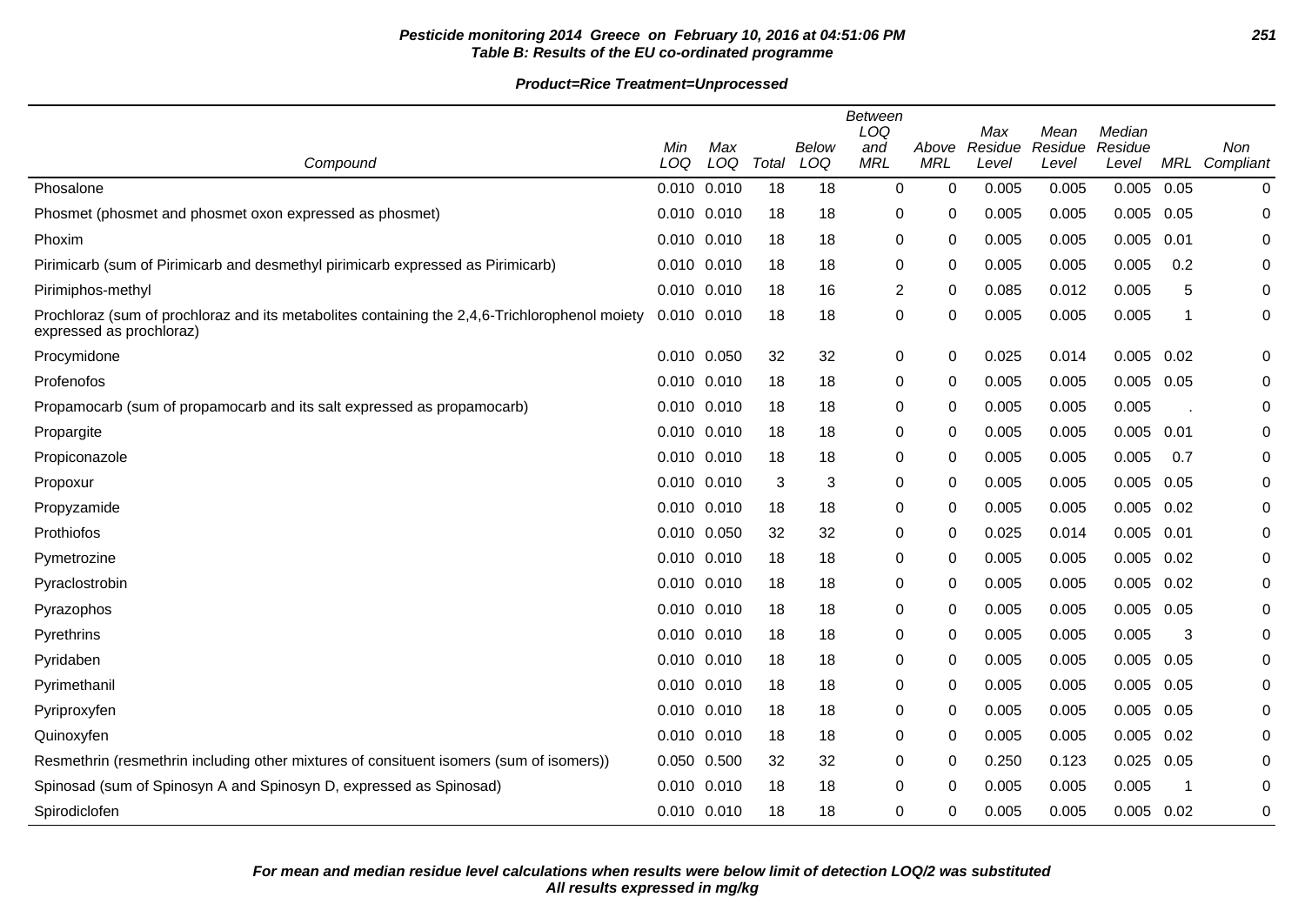# **Pesticide monitoring 2014 Greece on February 10, 2016 at 04:51:06 PM 252 Table B: Results of the EU co-ordinated programme**

| Compound                                                                                                                   | Min<br>LOQ      | Max<br>LOQ | Total | Below<br>LOQ | <b>Between</b><br>LOQ<br>and<br><b>MRL</b> | Above<br><b>MRL</b> | Max<br>Residue<br>Level | Mean<br>Residue<br>Level | Median<br>Residue<br>Level | MRL  | Non<br>Compliant |
|----------------------------------------------------------------------------------------------------------------------------|-----------------|------------|-------|--------------|--------------------------------------------|---------------------|-------------------------|--------------------------|----------------------------|------|------------------|
| Spiroxamine                                                                                                                | 0.010           | 0.010      | 18    | 18           | $\mathbf 0$                                | 0                   | 0.005                   | 0.005                    | 0.005                      | 0.05 | $\mathbf 0$      |
| Tebuconazole                                                                                                               | 0.010 0.010     |            | 18    | 18           | 0                                          | 0                   | 0.005                   | 0.005                    | 0.005                      | 2    | 0                |
| Tebufenozide                                                                                                               | 0.010 0.010     |            | 18    | 18           | 0                                          | 0                   | 0.005                   | 0.005                    | 0.005                      | 3    | 0                |
| Tebufenpyrad                                                                                                               | 0.010 0.010     |            | 18    | 18           | 0                                          | 0                   | 0.005                   | 0.005                    | 0.005                      | 0.05 | 0                |
| Tefluthrin                                                                                                                 | 0.010 0.010     |            | 18    | 18           | 0                                          | 0                   | 0.005                   | 0.005                    | 0.005                      | 0.05 | 0                |
| Terbuthylazine                                                                                                             | 0.010 0.050     |            | 32    | 32           | 0                                          | 0                   | 0.025                   | 0.014                    | 0.005                      | 0.05 | 0                |
| Tetraconazole                                                                                                              | 0.010 0.010     |            | 18    | 18           | 0                                          | 0                   | 0.005                   | 0.005                    | 0.005                      | 0.05 | 0                |
| Tetradifon                                                                                                                 | 0.010 0.100     |            | 32    | 32           | $\pmb{0}$                                  | 0                   | 0.050                   | 0.025                    | 0.005                      | 0.01 | $\pmb{0}$        |
| Thiabendazole                                                                                                              | 0.010 0.010     |            | 18    | 18           | 0                                          | 0                   | 0.005                   | 0.005                    | 0.005                      | 0.05 | 0                |
| Thiacloprid                                                                                                                | 0.010 0.010     |            | 18    | 18           | 0                                          | 0                   | 0.005                   | 0.005                    | 0.005                      | 0.05 | 0                |
| Thiametoxam (sum of thiametoxam and clothianidin expressed as thiametoxam)                                                 | 0.010 0.010     |            | 18    | 18           | 0                                          | 0                   | 0.005                   | 0.005                    | 0.005                      | 0.05 | 0                |
| Thiophanate-methyl                                                                                                         | 0.010 0.010     |            | 18    | 18           | 0                                          | 0                   | 0.005                   | 0.005                    | 0.005                      | 0.01 | 0                |
| Tolclofos-methyl                                                                                                           | 0.010 0.010     |            | 18    | 18           | 0                                          | 0                   | 0.005                   | 0.005                    | 0.005                      | 0.05 | 0                |
| Tolylfluanid (Sum of tolylfluanid and dimethylaminosulfotoluidide expressed as tolylfluanid)                               | $0.010$ $0.010$ |            | 18    | 18           | 0                                          | 0                   | 0.005                   | 0.005                    | 0.005                      | 0.02 | 0                |
| Triadimefon (sum of Triadimefon and Triadimenol)                                                                           | 0.010 0.010     |            | 18    | 18           | 0                                          | 0                   | 0.005                   | 0.005                    | 0.005                      | 0.1  | 0                |
| Triazophos                                                                                                                 | 0.010 0.010     |            | 18    | 18           | 0                                          | 0                   | 0.005                   | 0.005                    | 0.005                      | 0.02 | 0                |
| Trifloxystrobin                                                                                                            | 0.010 0.010     |            | 18    | 18           | 0                                          | 0                   | 0.005                   | 0.005                    | 0.005                      | 0.02 | 0                |
| Trifluralin                                                                                                                | 0.010           | 0.050      | 32    | 32           | 0                                          | 0                   | 0.025                   | 0.014                    | 0.005                      | 0.1  | 0                |
| Triticonazole                                                                                                              | 0.010 0.010     |            | 18    | 18           | 0                                          | 0                   | 0.005                   | 0.005                    | 0.005                      | 0.01 | 0                |
| Vinclozolin (sum of Vinclozolin and all metabolites containing the 3,5-dichloraniline moiety,<br>expressed as Vinclozolin) | 0.010           | 0.010      | 18    | 18           | 0                                          | 0                   | 0.005                   | 0.005                    | 0.005                      | 0.05 | 0                |
| Zoxamide                                                                                                                   | 0.010 0.010     |            | 18    | 18           | 0                                          | 0                   | 0.005                   | 0.005                    | 0.005                      | 0.02 | 0                |
| tau-Fluvalinate                                                                                                            | 0.010 0.010     |            | 18    | 18           | $\mathbf 0$                                | 0                   | 0.005                   | 0.005                    | $0.005$ 0.01               |      | $\,0\,$          |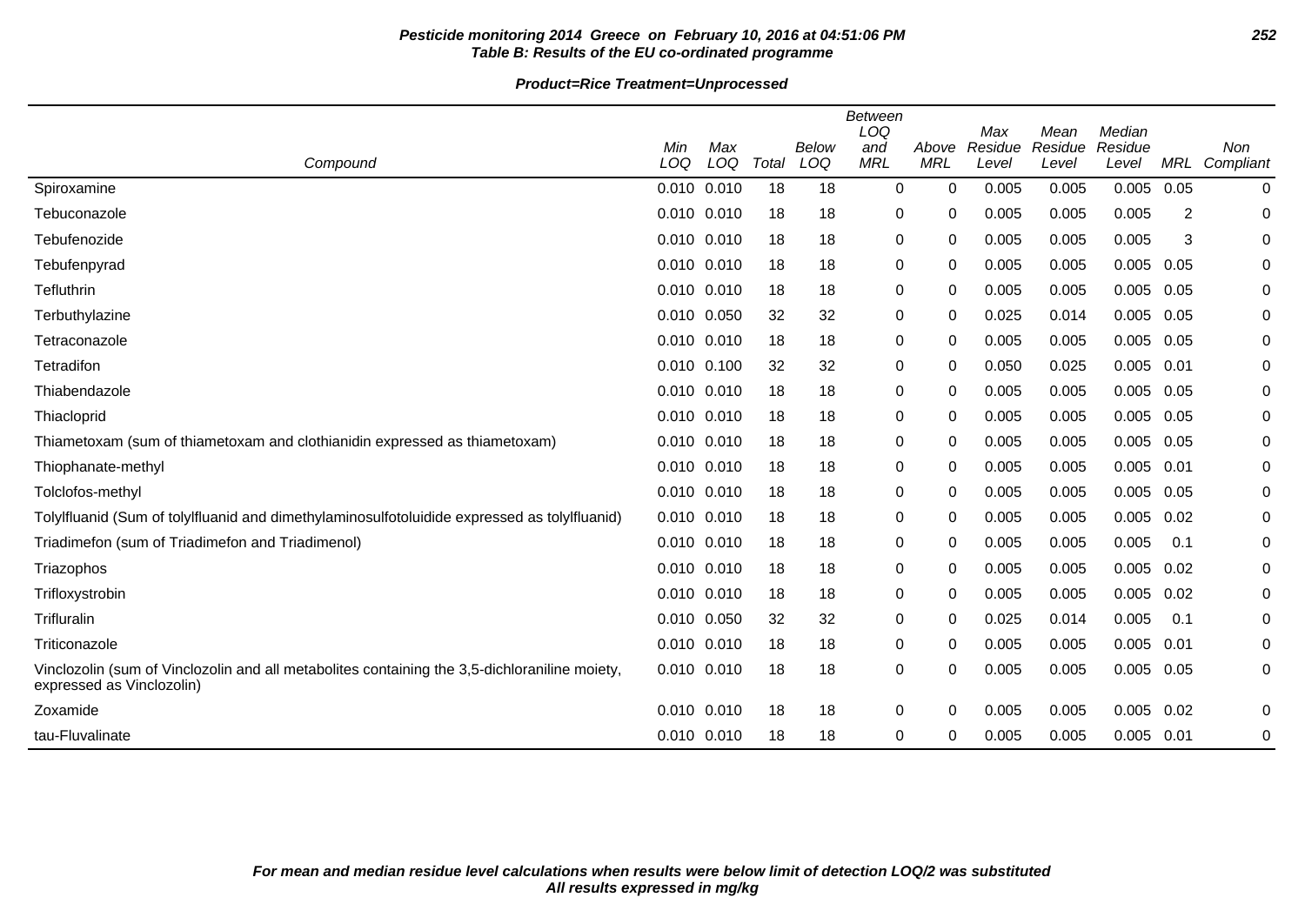## **Pesticide monitoring 2014 Greece on February 10, 2016 at 04:51:06 PM 253 Table B: Results of the EU co-ordinated programme**

**Product=Sheep Liver Treatment=Unprocessed**

|                         |     |                 |       |              | Between    |            |                |                 |                   |      |               |
|-------------------------|-----|-----------------|-------|--------------|------------|------------|----------------|-----------------|-------------------|------|---------------|
|                         | Min | Max             |       | <b>Below</b> | LOQ<br>and | Above      | Max<br>Residue | Mean<br>Residue | Median<br>Residue |      | Non           |
| Compound                | LOQ | LOQ             | Total | LOQ          | <b>MRL</b> | <b>MRL</b> | Level          | Level           | Level             |      | MRL Compliant |
| Acrinathrin             |     | 0.010 0.010     | 10    | 10           | 0          | 0          | 0.005          | 0.005           | 0.005             | 0.05 | 0             |
| Aldrin and Dieldrin     |     | 0.010 0.010     | 10    | 10           | 0          | 0          | 0.005          | 0.005           | 0.005             | 0.2  | 0             |
| Azinphos-ethyl          |     | 0.020 0.020     | 10    | 10           | 0          | 0          | 0.010          | 0.010           | 0.010             | 0.01 | 0             |
| Azinphos-methyl         |     | 0.010 0.010     | 10    | 10           | 0          | 0          | 0.005          | 0.005           | 0.005             | 0.01 | 0             |
| Azoxystrobin            |     | 0.010 0.010     | 10    | 10           | 0          | 0          | 0.005          | 0.005           | 0.005             | 0.07 | 0             |
| <b>Bifenthrin</b>       |     | 0.010 0.010     | 10    | 10           | 0          | 0          | 0.005          | 0.005           | 0.005             | 0.2  | 0             |
| Bitertanol              |     | $0.100$ $0.100$ | 10    | 10           | 0          | 0          | 0.050          | 0.050           | 0.050             | 0.05 | 0             |
| <b>Boscalid</b>         |     | 0.010 0.010     | 10    | 10           | 0          | 0          | 0.005          | 0.005           | 0.005             |      | 0             |
| Bromopropylate          |     | 0.050 0.050     | 10    | 10           | 0          | 0          | 0.025          | 0.025           | 0.025             | 0.01 | 0             |
| Bromuconazole (sum)     |     | 0.010 0.010     | 10    | 10           | 0          | 0          | 0.005          | 0.005           | 0.005             | 0.05 | 0             |
| <b>Bupirimate</b>       |     | 0.010 0.010     | 10    | 10           | 0          | 0          | 0.005          | 0.005           | 0.005             | 0.05 | 0             |
| <b>Buprofezin</b>       |     | 0.010 0.010     | 10    | 10           | 0          | $\Omega$   | 0.005          | 0.005           | 0.005             | 0.05 | 0             |
| Carbaryl                |     | 0.010 0.010     | 10    | 10           | 0          | 0          | 0.005          | 0.005           | 0.005             | 0.05 | 0             |
| Carbendazim and benomyl |     | 0.010 0.010     | 10    | 10           | 0          | 0          | 0.005          | 0.005           | 0.005             |      | 0             |
| Carbofuran (sum)        |     | 0.010 0.010     | 10    | 10           | 0          | 0          | 0.005          | 0.005           | 0.005             | 0.1  | 0             |
| Carbosulfan             |     | 0.010 0.010     | 10    | 10           | 0          | 0          | 0.005          | 0.005           | 0.005             | 0.05 | 0             |
| Chlorfenvinphos         |     | 0.010 0.010     | 10    | 10           | 0          | 0          | 0.005          | 0.005           | 0.005             | 0.01 | 0             |
| Chlorobenzilate         |     | 0.010 0.010     | 10    | 10           | 0          | 0          | 0.005          | 0.005           | 0.005             | 0.1  | 0             |
| Chlorothalonil          |     | 0.010 0.010     | 10    | 10           | 0          | 0          | 0.005          | 0.005           | 0.005             |      | 0             |
| Chlorpyrifos            |     | 0.010 0.010     | 10    | 10           | 0          | 0          | 0.005          | 0.005           | 0.005             | 0.01 | 0             |
| Chlorpyrifos-methyl     |     | 0.010 0.010     | 10    | 10           | 0          | 0          | 0.005          | 0.005           | 0.005             | 0.05 | 0             |
| Clofentezine            |     | 0.010 0.010     | 10    | 10           | 0          | 0          | 0.005          | 0.005           | 0.005             |      | 0             |
| Cyfluthrin (sum)        |     | 0.020 0.020     | 10    | 10           | 0          | 0          | 0.010          | 0.010           | 0.010             | 0.05 | 0             |
| Cypermethrin (sum)      |     | 0.010 0.010     | 10    | 10           | 0          | 0          | 0.005          | 0.005           | 0.005             | 0.2  | 0             |
| Cyproconazole           |     | 0.010 0.010     | 10    | 10           | 0          | 0          | 0.005          | 0.005           | 0.005             | 0.5  | 0             |
| DDT (sum)               |     | 0.020 0.020     | 10    | 10           | 0          | $\Omega$   | 0.010          | 0.010           | 0.010             | 1    | 0             |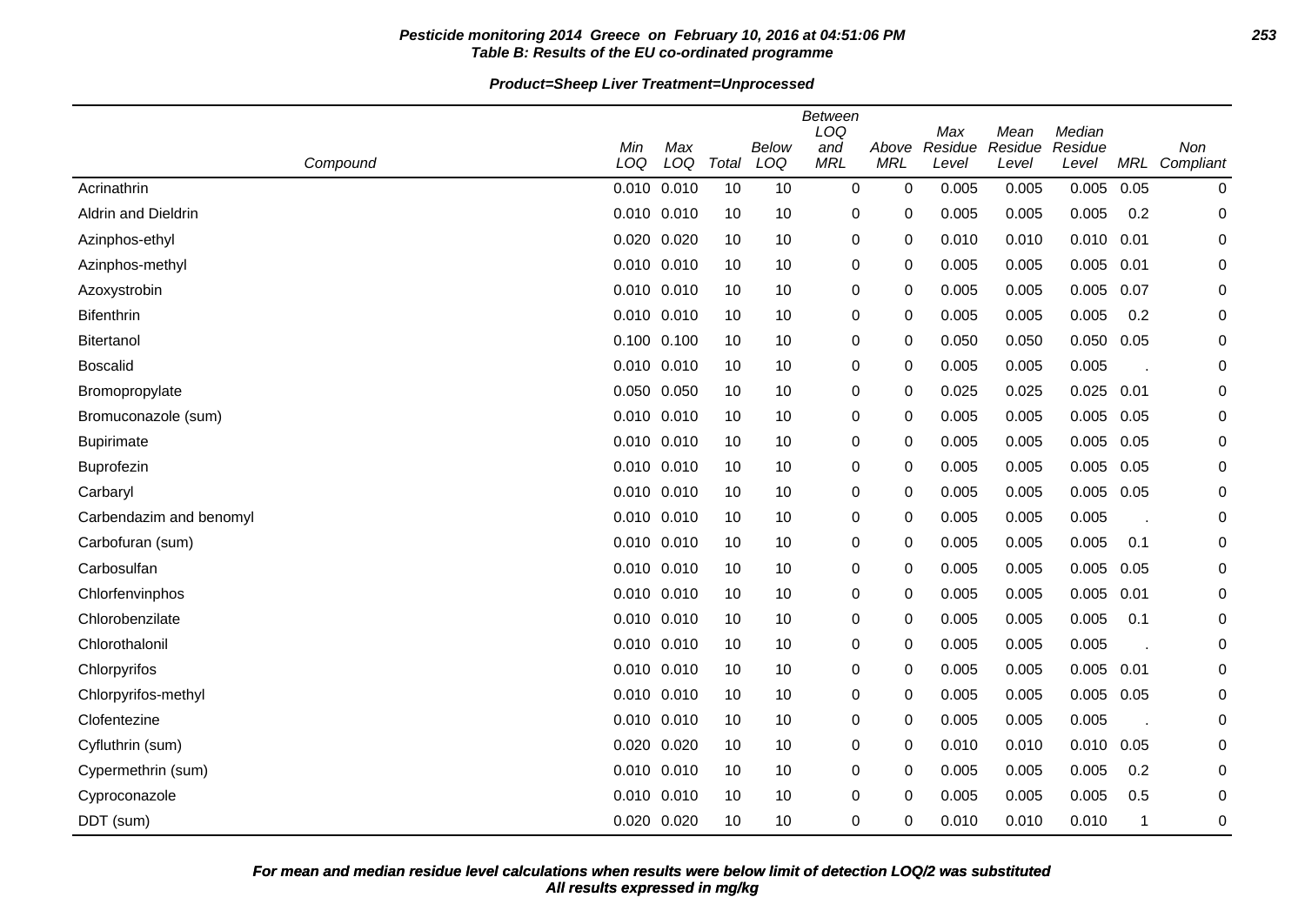## **Pesticide monitoring 2014 Greece on February 10, 2016 at 04:51:06 PM 254 Table B: Results of the EU co-ordinated programme**

**Product=Sheep Liver Treatment=Unprocessed**

|                  |             |             |       |                     | <b>Between</b><br>LOQ |                     | Max              | Mean             | Median           |      |                      |
|------------------|-------------|-------------|-------|---------------------|-----------------------|---------------------|------------------|------------------|------------------|------|----------------------|
| Compound         | Min<br>LOQ  | Max<br>LOQ  | Total | <b>Below</b><br>LOQ | and<br><b>MRL</b>     | Above<br><b>MRL</b> | Residue<br>Level | Residue<br>Level | Residue<br>Level |      | Non<br>MRL Compliant |
| Deltamethrin     |             | 0.010 0.010 | 10    | 10                  | 0                     | 0                   | 0.005            | 0.005            | 0.005            | 0.03 | 0                    |
| Diazinon         | 0.010 0.010 |             | 10    | 10                  | 0                     | 0                   | 0.005            | 0.005            | 0.005            | 0.05 | 0                    |
| Dichlofluanid    | 0.010       | 0.010       | 10    | 10                  | 0                     | 0                   | 0.005            | 0.005            | 0.005            | 0.01 | 0                    |
| Dicloran         |             | 0.010 0.010 | 10    | 10                  | 0                     | 0                   | 0.005            | 0.005            | 0.005            | 0.01 | 0                    |
| Dicofol (sum)    |             | 0.050 0.050 | 10    | 10                  | 0                     | 0                   | 0.025            | 0.025            | 0.025            | 0.5  | 0                    |
| Diethofencarb    |             | 0.010 0.010 | 10    | 10                  | 0                     | 0                   | 0.005            | 0.005            | 0.005            | 0.05 | 0                    |
| Difenoconazole   | 0.010 0.010 |             | 10    | 10                  | 0                     | 0                   | 0.005            | 0.005            | 0.005            | 0.2  | 0                    |
| Diflubenzuron    |             | 0.010 0.010 | 10    | 10                  | 0                     | 0                   | 0.005            | 0.005            | 0.005            |      | 0                    |
| Dimethoate (sum) |             | 0.010 0.010 | 10    | 10                  | 0                     | 0                   | 0.005            | 0.005            | 0.005            | 0.01 | 0                    |
| Dimethomorph     |             | 0.010 0.010 | 10    | 10                  | 0                     | 0                   | 0.005            | 0.005            | 0.005            | 0.05 | 0                    |
| Diniconazole     |             | 0.010 0.010 | 10    | 10                  | 0                     | 0                   | 0.005            | 0.005            | 0.005            | 0.05 | $\mathbf 0$          |
| Endosulfan (sum) |             | 0.005 0.005 | 10    | 10                  | 0                     | 0                   | 0.003            | 0.003            | 0.003            | 0.05 | 0                    |
| Endrin           | 0.020       | 0.020       | 10    | 10                  | 0                     | 0                   | 0.010            | 0.010            | 0.010            | 0.05 | $\mathbf 0$          |
| Epoxiconazole    |             | 0.010 0.010 | 10    | 10                  | 0                     | 0                   | 0.005            | 0.005            | 0.005            | 0.2  | $\mathbf 0$          |
| Ethion           | 0.010 0.010 |             | 10    | 10                  | 0                     | 0                   | 0.005            | 0.005            | 0.005            | 0.01 | 0                    |
| Ethoprophos      |             | 0.010 0.010 | 10    | 10                  | 0                     | 0                   | 0.005            | 0.005            | 0.005            | 0.01 | 0                    |
| Famoxadone       | 0.010 0.010 |             | 10    | 10                  | 0                     | 0                   | 0.005            | 0.005            | 0.005            | 0.05 | 0                    |
| Fenamidone       |             | 0.010 0.010 | 10    | 10                  | 0                     | 0                   | 0.005            | 0.005            | 0.005            | 0.01 | 0                    |
| Fenarimol        |             | 0.010 0.010 | 10    | 10                  | 0                     | 0                   | 0.005            | 0.005            | 0.005            | 0.02 | 0                    |
| Fenazaquin       |             | 0.010 0.010 | 10    | 10                  | 0                     | 0                   | 0.005            | 0.005            | 0.005            | 0.01 | 0                    |
| Fenbuconazole    | 0.010 0.010 |             | 10    | 10                  | 0                     | 0                   | 0.005            | 0.005            | 0.005            | 0.05 | 0                    |
| Fenhexamid       |             | 0.010 0.010 | 10    | 10                  | 0                     | 0                   | 0.005            | 0.005            | 0.005            | 0.05 | 0                    |
| Fenitrothion     |             | 0.010 0.010 | 10    | 10                  | 0                     | 0                   | 0.005            | 0.005            | 0.005            | 0.01 | 0                    |
| Fenoxycarb       |             | 0.010 0.010 | 10    | 10                  | 0                     | 0                   | 0.005            | 0.005            | 0.005            | 0.05 | 0                    |
| Fenpropathrin    |             | 0.010 0.010 | 10    | 10                  | 0                     | 0                   | 0.005            | 0.005            | 0.005            | 0.01 | 0                    |
| Fenpropimorph    |             | 0.010 0.010 | 10    | 10                  | 0                     | 0                   | 0.005            | 0.005            | 0.005            |      | 0                    |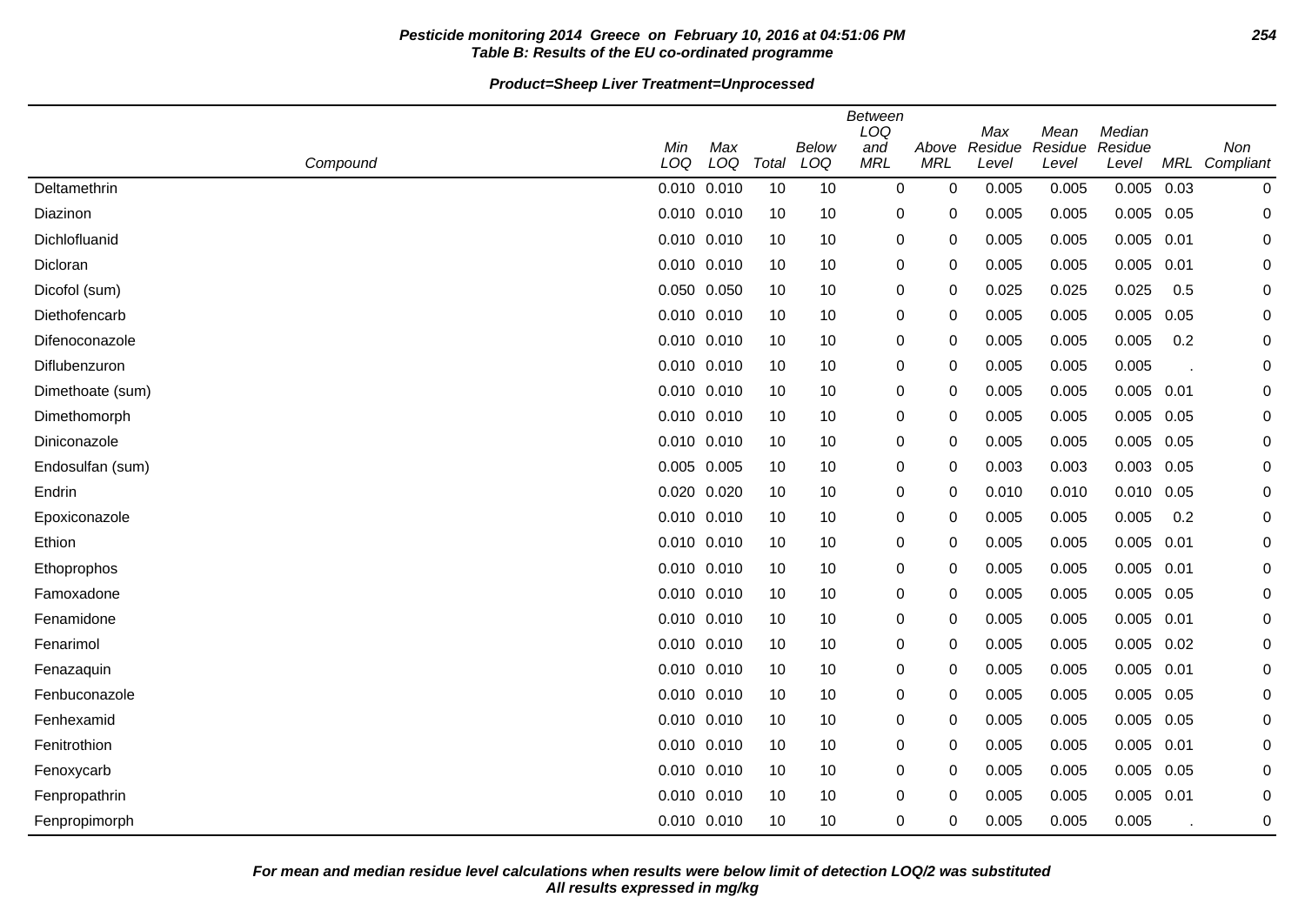## **Pesticide monitoring 2014 Greece on February 10, 2016 at 04:51:06 PM 255 Table B: Results of the EU co-ordinated programme**

#### **Product=Sheep Liver Treatment=Unprocessed**

|                                                                               | Min             | Max |       | Below | <b>Between</b><br>LOQ<br>and | Above       | Max<br>Residue | Mean<br>Residue | Median<br>Residue |      | Non       |
|-------------------------------------------------------------------------------|-----------------|-----|-------|-------|------------------------------|-------------|----------------|-----------------|-------------------|------|-----------|
| Compound                                                                      | LOQ             | LOQ | Total | LOQ   | <b>MRL</b>                   | <b>MRL</b>  | Level          | Level           | Level             | MRL  | Compliant |
| Fenpyroximate                                                                 | 0.010 0.010     |     | 10    | 10    | $\mathbf 0$                  | $\mathbf 0$ | 0.005          | 0.005           | 0.005             | 0.01 | 0         |
| Fenthion (sum)                                                                | 0.010 0.010     |     | 10    | 10    | 0                            | 0           | 0.005          | 0.005           | 0.005             | 0.05 | 0         |
| Fenvalerate (sum of RR, SS, RS and SR isomers)                                | 0.010 0.010     |     | 10    | 10    | 0                            | 0           | 0.005          | 0.005           | 0.005             | 0.05 | 0         |
| Fluquinconazole                                                               | $0.010$ $0.010$ |     | 10    | 10    | 0                            | 0           | 0.005          | 0.005           | 0.005             | 0.3  | 0         |
| Flusilazole                                                                   | $0.010$ $0.010$ |     | 10    | 10    | 0                            | 0           | 0.005          | 0.005           | 0.005             |      | 0         |
| Flutriafol                                                                    | 0.010 0.010     |     | 10    | 10    | 0                            | $\Omega$    | 0.005          | 0.005           | $0.005$ 0.01      |      | 0         |
| Folpet                                                                        | $0.010$ $0.010$ |     | 10    | 10    | 0                            | 0           | 0.005          | 0.005           | 0.005             | 0.01 | 0         |
| Fosthiazate                                                                   | 0.010 0.010     |     | 10    | 10    | 0                            | 0           | 0.005          | 0.005           | 0.005             | 0.01 | 0         |
| Heptachlor (sum of heptachlor and heptachlor epoxide expressed as heptachlor) | $0.010$ $0.010$ |     | 10    | 10    | 0                            | 0           | 0.005          | 0.005           | 0.005             | 0.2  | 0         |
| Hexachlorobenzene                                                             | 0.010 0.010     |     | 10    | 10    | 0                            | 0           | 0.005          | 0.005           | 0.005             | 0.2  | 0         |
| Hexachlorocyclohexane (HCH), alpha-isomer                                     | 0.005 0.005     |     | 10    | 10    | 0                            | 0           | 0.003          | 0.003           | 0.003             | 0.2  | 0         |
| Hexachlorocyclohexane (HCH), beta-isomer                                      | 0.005 0.005     |     | 10    | 10    | 0                            | 0           | 0.003          | 0.003           | 0.003             | 0.1  | 0         |
| Hexaconazole                                                                  | 0.010 0.010     |     | 10    | 10    | 0                            | $\Omega$    | 0.005          | 0.005           | 0.005             | 0.01 | 0         |
| Hexythiazox                                                                   | 0.010 0.010     |     | 10    | 10    | 0                            | $\Omega$    | 0.005          | 0.005           | 0.005             | 0.05 | 0         |
| Imazalil                                                                      | 0.020 0.020     |     | 10    | 10    | 0                            | 0           | 0.010          | 0.010           | 0.010             | 0.05 | 0         |
| Indoxacarb as sum of the isomers S and R                                      | $0.010$ $0.010$ |     | 10    | 10    | 0                            | 0           | 0.005          | 0.005           | 0.005             | 0.05 | 0         |
| Iprodione                                                                     | 0.010 0.010     |     | 10    | 10    | 0                            | 0           | 0.005          | 0.005           | 0.005             |      | 0         |
| Iprovalicarb                                                                  | 0.010 0.010     |     | 10    | 10    | 0                            | $\Omega$    | 0.005          | 0.005           | $0.005$ 0.01      |      | 0         |
| Isofenphos-methyl                                                             | $0.010$ $0.010$ |     | 10    | 10    | 0                            | 0           | 0.005          | 0.005           | $0.005$ 0.01      |      | 0         |
| Kresoxim-methyl                                                               | 0.010 0.010     |     | 10    | 10    | 0                            | 0           | 0.005          | 0.005           | 0.005             |      | 0         |
| Lambda-Cyhalothrin                                                            | 0.010 0.010     |     | 10    | 10    | 0                            | 0           | 0.005          | 0.005           | 0.005             |      | 0         |
| Lindane (Gamma-isomer of hexachlorociclohexane (HCH))                         | 0.010 0.010     |     | 10    | 10    | 0                            | 0           | 0.005          | 0.005           | 0.005             | 0.02 | 0         |
| Linuron                                                                       | $0.010$ $0.010$ |     | 10    | 10    | 0                            | 0           | 0.005          | 0.005           | 0.005             | 0.01 | 0         |
| Malathion (sum of malathion and malaoxon expressed as malathion)              | 0.010 0.010     |     | 10    | 10    | 0                            | 0           | 0.005          | 0.005           | 0.005             | 0.02 | 0         |
| Mepanipyrim                                                                   | 0.010 0.010     |     | 10    | 10    | 0                            | $\Omega$    | 0.005          | 0.005           | 0.005             |      | 0         |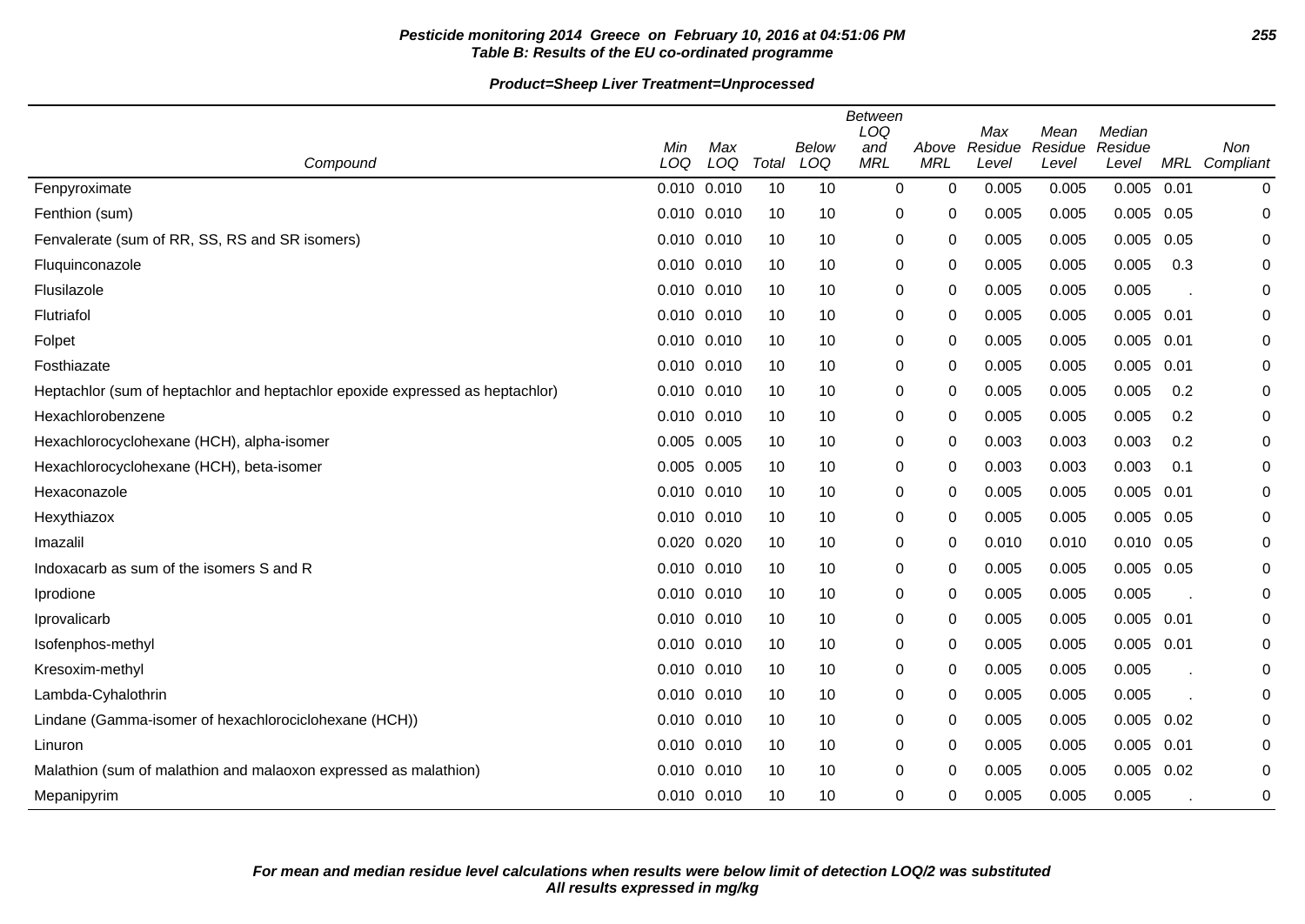## **Pesticide monitoring 2014 Greece on February 10, 2016 at 04:51:06 PM 256 Table B: Results of the EU co-ordinated programme**

|                                                                                                                           | <b>Between</b><br>LOQ<br>Median<br>Max<br>Mean |     |       |       |             |            |         |         |                |            |            |
|---------------------------------------------------------------------------------------------------------------------------|------------------------------------------------|-----|-------|-------|-------------|------------|---------|---------|----------------|------------|------------|
|                                                                                                                           | Min                                            | Max |       | Below | and         | Above      | Residue | Residue | Residue        |            | <b>Non</b> |
| Compound                                                                                                                  | LOQ                                            | LOQ | Total | LOQ   | <b>MRL</b>  | <b>MRL</b> | Level   | Level   | Level          | <b>MRL</b> | Compliant  |
| Metalaxyl (Metalaxyl including other mixtures of constituent isomers including Metalaxyl-M<br>(sum of isomers))           | 0.010 0.010                                    |     | 10    | 10    | $\mathbf 0$ | 0          | 0.005   | 0.005   | 0.005          | 0.05       | $\pmb{0}$  |
| Metconazole                                                                                                               | $0.010$ $0.010$                                |     | 10    | 10    | 0           | 0          | 0.005   | 0.005   | 0.005          | 0.01       | 0          |
| Methidathion                                                                                                              | 0.020 0.020                                    |     | 10    | 10    | 0           | 0          | 0.010   | 0.010   | $0.010$ $0.02$ |            | 0          |
| Methoxychlor                                                                                                              | 0.010 0.010                                    |     | 10    | 10    | 0           | 0          | 0.005   | 0.005   | 0.005          | 0.01       | 0          |
| Methoxyfenozide                                                                                                           | 0.010 0.010                                    |     | 10    | 10    | 0           | 0          | 0.005   | 0.005   | 0.005          | 0.1        | 0          |
| Metobromuron                                                                                                              | 0.010 0.010                                    |     | 10    | 10    | 0           | 0          | 0.005   | 0.005   | 0.005          | 0.01       | 0          |
| Myclobutanil                                                                                                              | 0.010 0.010                                    |     | 10    | 10    | 0           | 0          | 0.005   | 0.005   | 0.005          |            | 0          |
| Parathion                                                                                                                 | 0.010 0.010                                    |     | 10    | 10    | 0           | 0          | 0.005   | 0.005   | 0.005          | 0.05       | $\pmb{0}$  |
| Parathion-methyl (sum of Parathion-methyl and paraoxon-methyl expressed as<br>Parathion-methyl)                           | 0.020 0.020                                    |     | 10    | 10    | $\mathbf 0$ | 0          | 0.010   | 0.010   | $0.010$ $0.02$ |            | 0          |
| Penconazole                                                                                                               | 0.010 0.010                                    |     | 10    | 10    | 0           | 0          | 0.005   | 0.005   | 0.005          | 0.05       | 0          |
| Pendimethalin                                                                                                             | 0.010 0.010                                    |     | 10    | 10    | 0           | 0          | 0.005   | 0.005   | 0.005          | 0.05       | 0          |
| Permethrin (sum of isomers)                                                                                               | 0.010 0.010                                    |     | 10    | 10    | 0           | 0          | 0.005   | 0.005   | 0.005          | 0.05       | $\pmb{0}$  |
| Phosalone                                                                                                                 | 0.010 0.010                                    |     | 10    | 10    | 0           | 0          | 0.005   | 0.005   | 0.005          | 0.05       | 0          |
| Phosmet (phosmet and phosmet oxon expressed as phosmet)                                                                   | 0.010 0.010                                    |     | 10    | 10    | 0           | 0          | 0.005   | 0.005   | 0.005          |            | 0          |
| Pirimicarb (sum of Pirimicarb and desmethyl pirimicarb expressed as Pirimicarb)                                           | 0.010 0.010                                    |     | 10    | 10    | 0           | 0          | 0.005   | 0.005   | 0.005          | 0.05       | 0          |
| Pirimiphos-methyl                                                                                                         | 0.010 0.010                                    |     | 10    | 10    | 0           | 0          | 0.005   | 0.005   | 0.005          | 0.05       | 0          |
| Prochloraz (sum of prochloraz and its metabolites containing the 2,4,6-Trichlorophenol moiety<br>expressed as prochloraz) | 0.010 0.010                                    |     | 10    | 10    | 0           | 0          | 0.005   | 0.005   | 0.005          | 0.1        | 0          |
| Procymidone                                                                                                               | 0.010 0.010                                    |     | 10    | 10    | 0           | 0          | 0.005   | 0.005   | 0.005          |            | 0          |
| Profenofos                                                                                                                | 0.010 0.010                                    |     | 10    | 10    | 0           | 0          | 0.005   | 0.005   | 0.005          | 0.05       | 0          |
| Propargite                                                                                                                | 0.010 0.010                                    |     | 10    | 10    | 0           | 0          | 0.005   | 0.005   | 0.005          | 0.1        | 0          |
| Propiconazole                                                                                                             | 0.010 0.010                                    |     | 10    | 10    | 0           | 0          | 0.005   | 0.005   | 0.005          | 0.1        | 0          |
| Propyzamide                                                                                                               | 0.010 0.010                                    |     | 10    | 10    | 0           | 0          | 0.005   | 0.005   | 0.005          |            | 0          |
| Pyraclostrobin                                                                                                            | 0.010 0.010                                    |     | 10    | 10    | 0           | 0          | 0.005   | 0.005   | 0.005          | 0.05       | 0          |
| Pyrazophos                                                                                                                | 0.010 0.010                                    |     | 10    | 10    | $\Omega$    | 0          | 0.005   | 0.005   | 0.005          | 0.02       | 0          |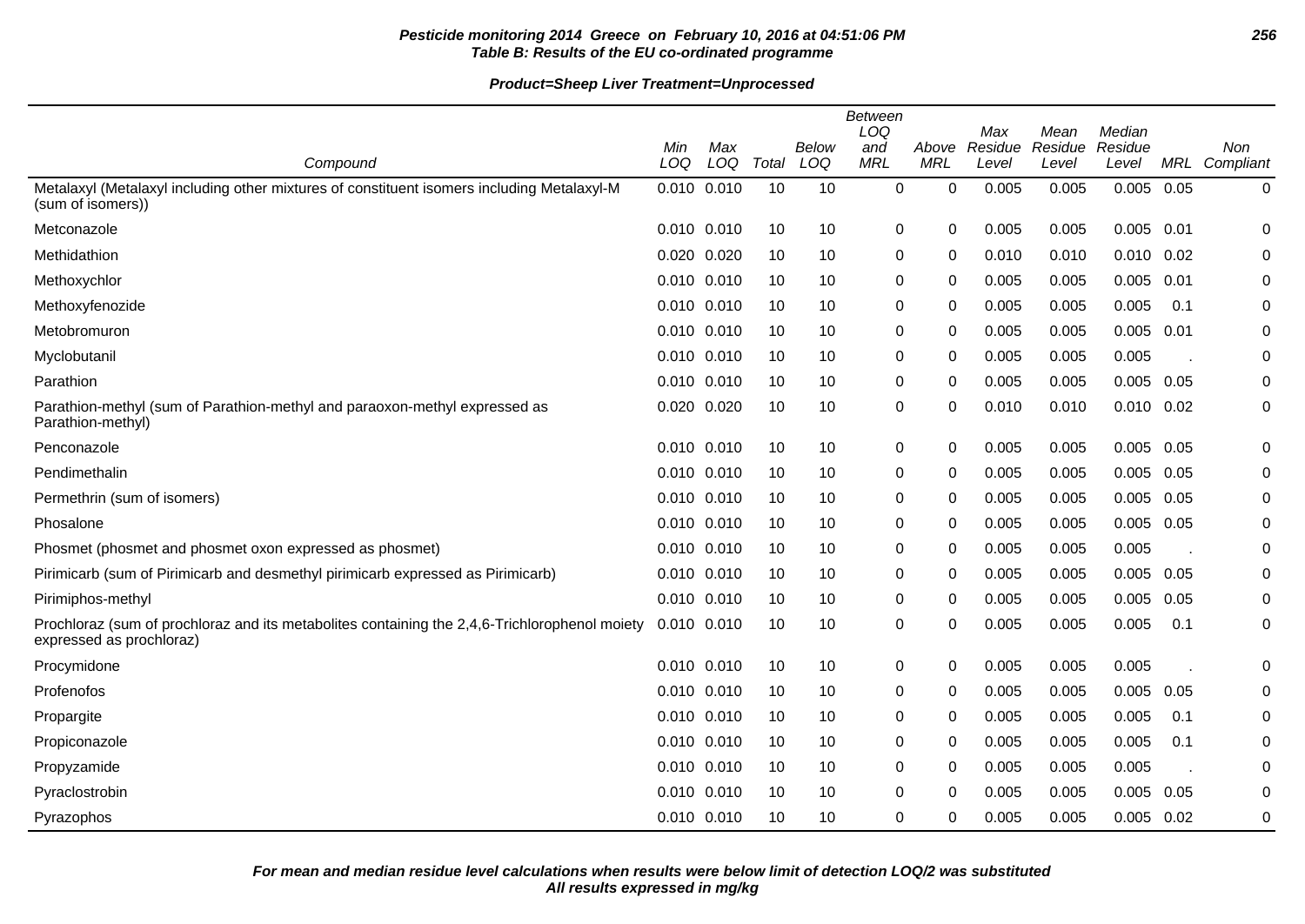## **Pesticide monitoring 2014 Greece on February 10, 2016 at 04:51:06 PM 257 Table B: Results of the EU co-ordinated programme**

# **Product=Sheep Liver Treatment=Unprocessed**

|                                                                                              | Min             | Max |       | Below | Between<br>LOQ<br>and | Above      | Max<br>Residue | Mean<br>Residue | Median<br>Residue |      | <b>Non</b>  |
|----------------------------------------------------------------------------------------------|-----------------|-----|-------|-------|-----------------------|------------|----------------|-----------------|-------------------|------|-------------|
| Compound                                                                                     | LOQ             | LOQ | Total | LOQ   | <b>MRL</b>            | <b>MRL</b> | Level          | Level           | Level             | MRL  | Compliant   |
| Pyridaben                                                                                    | $0.010$ $0.010$ |     | 10    | 10    | $\mathbf 0$           | 0          | 0.005          | 0.005           | $0.005$ 0.02      |      | $\mathbf 0$ |
| Pyrimethanil                                                                                 | 0.010 0.010     |     | 10    | 10    | $\pmb{0}$             | 0          | 0.005          | 0.005           | 0.005             | 0.05 | 0           |
| Pyriproxyfen                                                                                 | $0.010$ $0.010$ |     | 10    | 10    | 0                     | 0          | 0.005          | 0.005           | 0.005             | 0.05 | 0           |
| Resmethrin (resmethrin including other mixtures of consituent isomers (sum of isomers))      | $0.010$ $0.010$ |     | 10    | 10    | 0                     | 0          | 0.005          | 0.005           | 0.005             | 0.1  | 0           |
| Spinosad (sum of Spinosyn A and Spinosyn D, expressed as Spinosad)                           | $0.010$ $0.010$ |     | 10    | 10    | $\pmb{0}$             | 0          | 0.005          | 0.005           | 0.005             | 0.5  | 0           |
| Spiroxamine                                                                                  | $0.010$ $0.010$ |     | 10    | 10    | $\pmb{0}$             | 0          | 0.005          | 0.005           | 0.005             |      | 0           |
| Tebufenozide                                                                                 | $0.010$ $0.010$ |     | 10    | 10    | $\pmb{0}$             | 0          | 0.005          | 0.005           | 0.005             | 0.05 | 0           |
| Tebufenpyrad                                                                                 | $0.010$ $0.010$ |     | 10    | 10    | $\pmb{0}$             | 0          | 0.005          | 0.005           | 0.005             | 0.05 | 0           |
| Terbuthylazine                                                                               | $0.010$ $0.010$ |     | 10    | 10    | $\pmb{0}$             | 0          | 0.005          | 0.005           | 0.005             | 0.05 | 0           |
| Tetraconazole                                                                                | 0.010 0.010     |     | 10    | 10    | 0                     | 0          | 0.005          | 0.005           | 0.005             | -1   | 0           |
| Tetradifon                                                                                   | $0.010$ $0.010$ |     | 10    | 10    | 0                     | 0          | 0.005          | 0.005           | 0.005             | 0.05 | 0           |
| Thiophanate-methyl                                                                           | $0.010$ $0.010$ |     | 10    | 10    | 0                     | 0          | 0.005          | 0.005           | 0.005             |      | 0           |
| Tolclofos-methyl                                                                             | $0.010$ $0.010$ |     | 10    | 10    | 0                     | 0          | 0.005          | 0.005           | 0.005             | 0.05 | 0           |
| Tolylfluanid (Sum of tolylfluanid and dimethylaminosulfotoluidide expressed as tolylfluanid) | $0.010$ $0.010$ |     | 10    | 10    | $\pmb{0}$             | 0          | 0.005          | 0.005           | 0.005             |      | 0           |
| Triadimefon (sum of Triadimefon and Triadimenol)                                             | $0.010$ $0.010$ |     | 10    | 10    | 0                     | 0          | 0.005          | 0.005           | 0.005             | 0.1  | 0           |
| Triazophos                                                                                   | 0.010 0.010     |     | 10    | 10    | $\pmb{0}$             | 0          | 0.005          | 0.005           | 0.005             | 0.01 | 0           |
| Trifloxystrobin                                                                              | $0.010$ $0.010$ |     | 10    | 10    | 0                     | 0          | 0.005          | 0.005           | 0.005             |      | 0           |
| Trifluralin                                                                                  | $0.010$ $0.010$ |     | 10    | 10    | 0                     | 0          | 0.005          | 0.005           | 0.005             | 0.01 | 0           |
| tau-Fluvalinate                                                                              | $0.010$ $0.010$ |     | 10    | 10    | 0                     | 0          | 0.005          | 0.005           | 0.005             | 0.01 | 0           |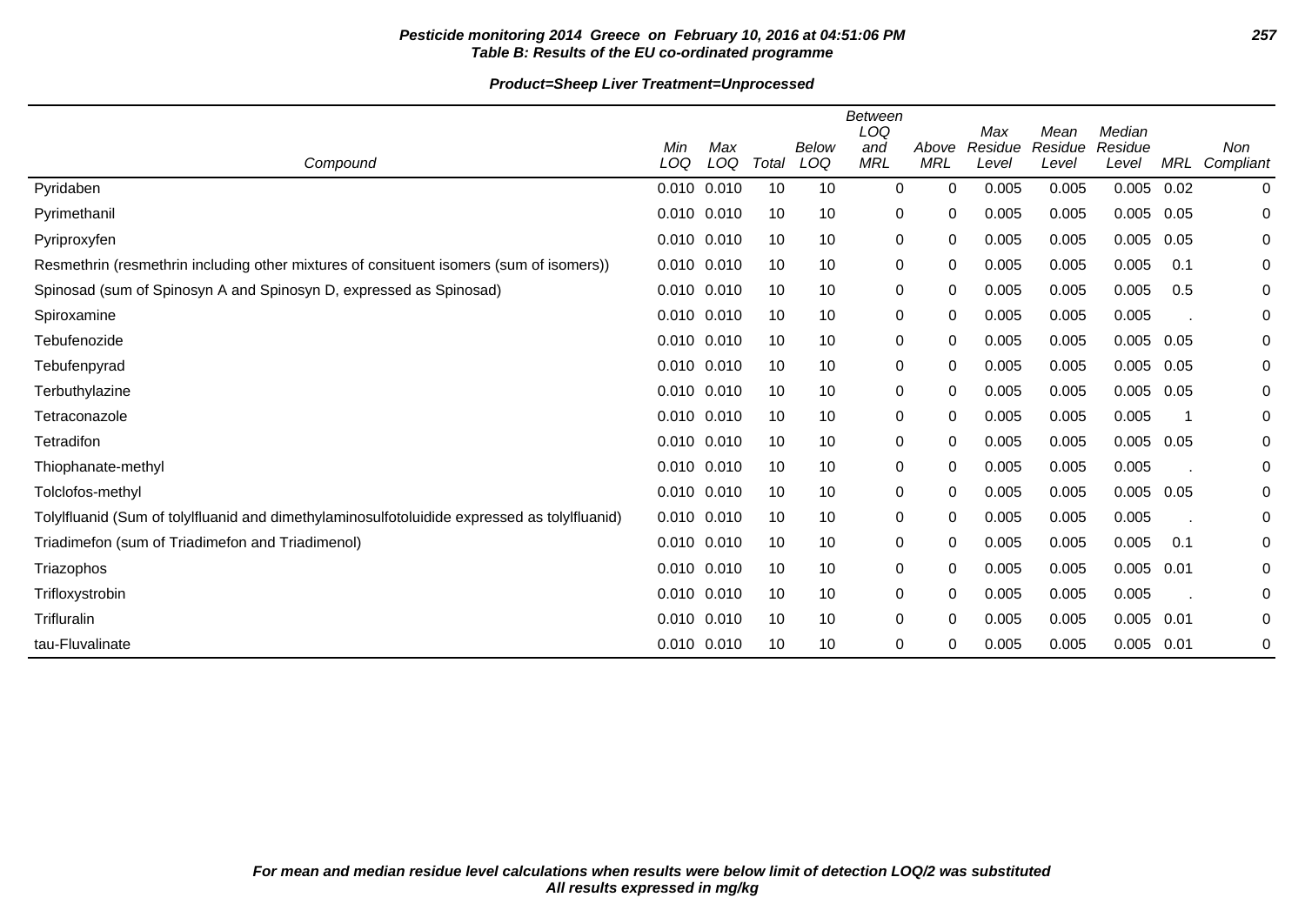### **Pesticide monitoring 2014 Greece on February 10, 2016 at 04:51:06 PM 258 Table B: Results of the EU co-ordinated programme**

**Product=Spinach Treatment=Unprocessed**

|                         |                 |             |       |       | <b>Between</b><br>LOQ |             | Max     |                 | Median  |            |             |
|-------------------------|-----------------|-------------|-------|-------|-----------------------|-------------|---------|-----------------|---------|------------|-------------|
|                         | Min             | Max         |       | Below | and                   | Above       | Residue | Mean<br>Residue | Residue |            | Non         |
| Compound                | LOQ             | LOQ         | Total | LOQ   | <b>MRL</b>            | <b>MRL</b>  | Level   | Level           | Level   | <b>MRL</b> | Compliant   |
| 2,4-D (sum)             | 0.050           | 0.050       | 1     | 1     | $\mathbf 0$           | $\mathbf 0$ | 0.025   | 0.025           | 0.025   | 0.05       | $\mathbf 0$ |
| Abamectin (sum)         | 0.010           | 0.010       | 14    | 14    | 0                     | $\mathbf 0$ | 0.005   | 0.005           | 0.005   | 0.01       | 0           |
| Acephate                |                 | 0.010 0.010 | 14    | 14    | 0                     | 0           | 0.005   | 0.005           | 0.005   | 0.02       | 0           |
| Acetamiprid             |                 | 0.010 0.010 | 14    | 14    | 0                     | 0           | 0.005   | 0.005           | 0.005   | 4          | 0           |
| Acrinathrin             | $0.010$ $0.010$ |             | 14    | 14    | 0                     | 0           | 0.005   | 0.005           | 0.005   | 0.05       | 0           |
| Aldicarb (sum)          |                 | 0.010 0.010 | 14    | 14    | 0                     | 0           | 0.005   | 0.005           | 0.005   | 0.02       | 0           |
| Aldrin and Dieldrin     |                 | 0.010 0.010 | 14    | 14    | 0                     | 0           | 0.005   | 0.005           | 0.005   | 0.01       | 0           |
| Amitraz (sum)           | 0.010 0.010     |             | 1     | 1     | $\mathbf 0$           | 0           | 0.005   | 0.005           | 0.005   | 0.05       | 0           |
| Azinphos-ethyl          |                 | 0.020 0.020 | 14    | 14    | 0                     | 0           | 0.010   | 0.010           | 0.010   | 0.02       | 0           |
| Azinphos-methyl         | 0.010 0.010     |             | 14    | 14    | 0                     | 0           | 0.005   | 0.005           | 0.005   | 0.05       | 0           |
| Azoxystrobin            |                 | 0.010 0.010 | 14    | 14    | 0                     | 0           | 0.005   | 0.005           | 0.005   | 0.05       | $\mathbf 0$ |
| Benfuracarb             |                 | 0.010 0.010 | 14    | 14    | 0                     | 0           | 0.005   | 0.005           | 0.005   | 0.05       | 0           |
| <b>Bifenthrin</b>       |                 | 0.010 0.010 | 14    | 14    | 0                     | 0           | 0.005   | 0.005           | 0.005   | 0.05       | 0           |
| <b>Bitertanol</b>       |                 | 0.100 0.100 | 14    | 14    | 0                     | 0           | 0.050   | 0.050           | 0.050   | 0.05       | 0           |
| Boscalid                | 0.010 0.010     |             | 14    | 13    | 1                     | 0           | 0.350   | 0.030           | 0.005   | 30         | 0           |
| Bromopropylate          |                 | 0.050 0.050 | 14    | 14    | 0                     | 0           | 0.025   | 0.025           | 0.025   | 0.01       | 0           |
| Bromuconazole (sum)     |                 | 0.010 0.010 | 14    | 14    | 0                     | 0           | 0.005   | 0.005           | 0.005   | 0.05       | 0           |
| <b>Bupirimate</b>       | 0.010 0.010     |             | 14    | 14    | $\mathbf 0$           | $\mathbf 0$ | 0.005   | 0.005           | 0.005   | 0.05       | 0           |
| Buprofezin              |                 | 0.010 0.010 | 14    | 14    | 0                     | 0           | 0.005   | 0.005           | 0.005   | 0.05       | 0           |
| Captan                  |                 | 0.010 0.010 | 14    | 14    | 0                     | 0           | 0.005   | 0.005           | 0.005   | 0.02       | 0           |
| Carbaryl                |                 | 0.010 0.010 | 14    | 14    | 0                     | 0           | 0.005   | 0.005           | 0.005   | 0.05       | 0           |
| Carbendazim and benomyl | 0.010 0.010     |             | 14    | 14    | 0                     | 0           | 0.005   | 0.005           | 0.005   | 0.1        | 0           |
| Carbofuran (sum)        | 0.010 0.010     |             | 14    | 14    | 0                     | 0           | 0.005   | 0.005           | 0.005   | 0.02       | 0           |
| Carbosulfan             |                 | 0.010 0.010 | 14    | 14    | 0                     | 0           | 0.005   | 0.005           | 0.005   | 0.05       | 0           |
| Chlorfenapyr            |                 | 0.020 0.020 | 14    | 14    | 0                     | 0           | 0.010   | 0.010           | 0.010   | 0.05       | 0           |
| Chlorfenvinphos         |                 | 0.010 0.010 | 14    | 14    | 0                     | 0           | 0.005   | 0.005           | 0.005   | 0.02       | 0           |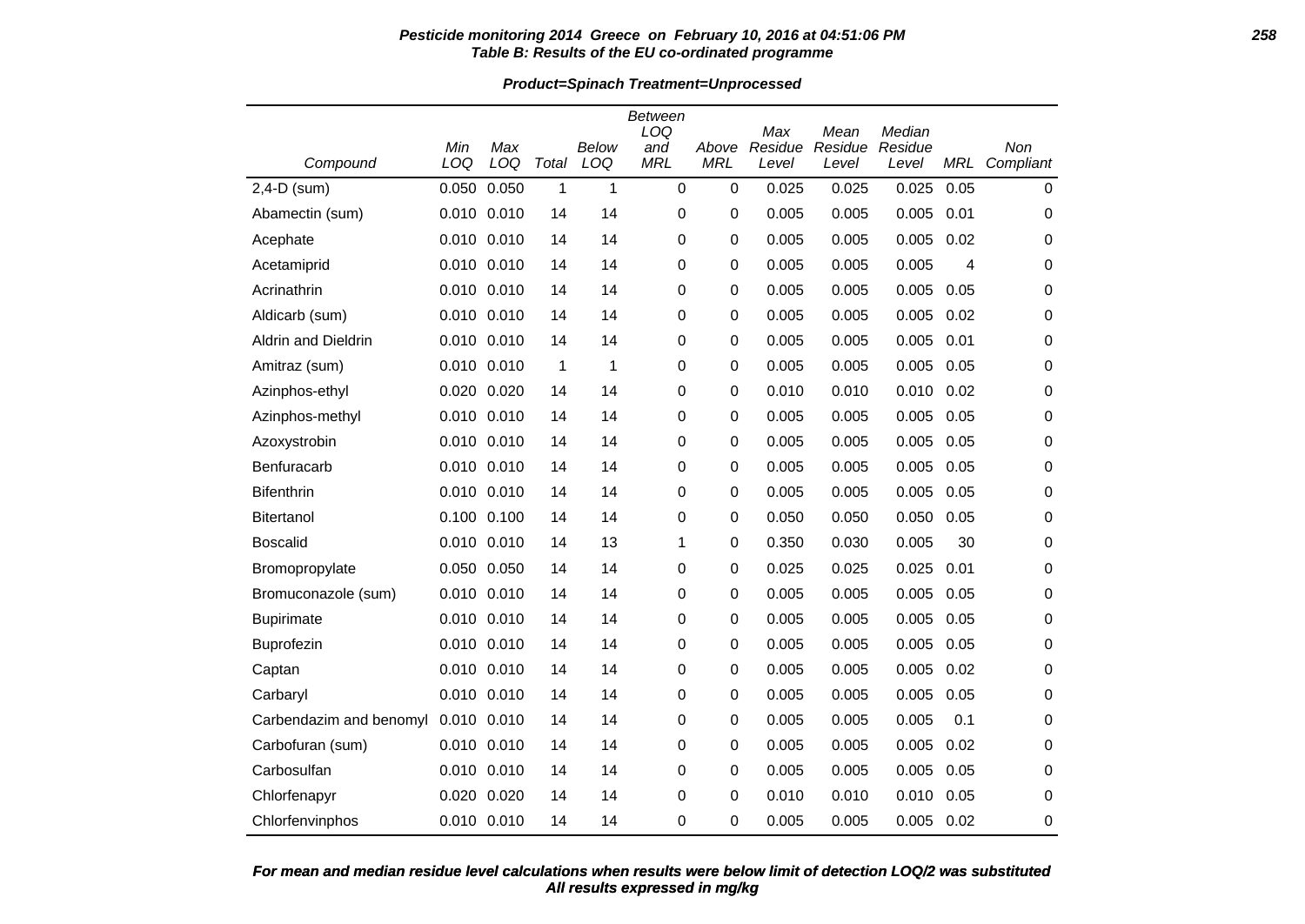### **Pesticide monitoring 2014 Greece on February 10, 2016 at 04:51:06 PM 259 Table B: Results of the EU co-ordinated programme**

**Product=Spinach Treatment=Unprocessed**

|                     |             |       |       |       | <b>Between</b><br>LOQ |            |                |                 |                   |                |             |
|---------------------|-------------|-------|-------|-------|-----------------------|------------|----------------|-----------------|-------------------|----------------|-------------|
|                     | Min         | Max   |       | Below | and                   | Above      | Max<br>Residue | Mean<br>Residue | Median<br>Residue |                | Non         |
| Compound            | LOQ         | LOQ   | Total | LOQ   | <b>MRL</b>            | <b>MRL</b> | Level          | Level           | Level             | <b>MRL</b>     | Compliant   |
| Chlorobenzilate     | 0.010       | 0.010 | 14    | 14    | 0                     | 0          | 0.005          | 0.005           | 0.005             | 0.02           | $\mathbf 0$ |
| Chlorothalonil      | 0.010 0.010 |       | 14    | 14    | 0                     | 0          | 0.005          | 0.005           | 0.005             | 0.01           | $\mathbf 0$ |
| Chlorpropham (sum)  | 0.010       | 0.010 | 14    | 14    | 0                     | 0          | 0.005          | 0.005           | 0.005             | 0.05           | 0           |
| Chlorpyrifos        | 0.010 0.010 |       | 14    | 14    | 0                     | 0          | 0.005          | 0.005           | 0.005             | 0.05           | 0           |
| Chlorpyrifos-methyl | 0.010 0.010 |       | 14    | 14    | 0                     | 0          | 0.005          | 0.005           | 0.005             | 0.05           | 0           |
| Clofentezine        | 0.010 0.010 |       | 14    | 14    | 0                     | 0          | 0.005          | 0.005           | 0.005             | 0.02           | 0           |
| Clothianidin        | 0.010 0.010 |       | 14    | 14    | 0                     | 0          | 0.005          | 0.005           | 0.005             | $\overline{c}$ | 0           |
| Cyfluthrin (sum)    | 0.020       | 0.020 | 14    | 14    | 0                     | 0          | 0.010          | 0.010           | 0.010             | 0.02           | $\mathbf 0$ |
| Cymoxanil           | 0.010 0.010 |       | 14    | 14    | 0                     | 0          | 0.005          | 0.005           | 0.005             | 0.07           | $\mathbf 0$ |
| Cypermethrin (sum)  | 0.010 0.010 |       | 14    | 13    | 1                     | 0          | 0.610          | 0.048           | 0.005             | 0.7            | 0           |
| Cyproconazole       | 0.010 0.010 |       | 14    | 14    | 0                     | 0          | 0.005          | 0.005           | 0.005             | 0.05           | $\mathbf 0$ |
| Cyprodinil          | 0.010 0.010 |       | 14    | 14    | 0                     | 0          | 0.005          | 0.005           | 0.005             | 15             | 0           |
| Cyromazine          | 0.010       | 0.010 | 14    | 14    | 0                     | 0          | 0.005          | 0.005           | 0.005             | 0.05           | 0           |
| DDT (sum)           | 0.020 0.020 |       | 14    | 14    | 0                     | 0          | 0.010          | 0.010           | 0.010             | 0.05           | 0           |
| Deltamethrin        | 0.010 0.010 |       | 14    | 12    | 1                     | 1          | 1.200          | 0.093           | 0.005             | 0.5            | 1           |
| Diazinon            | 0.010 0.010 |       | 14    | 14    | 0                     | 0          | 0.005          | 0.005           | 0.005             | 0.01           | $\mathbf 0$ |
| Dichlofluanid       | 0.010 0.010 |       | 14    | 14    | 0                     | 0          | 0.005          | 0.005           | 0.005             | 0.01           | 0           |
| Dichlorvos          | 0.010       | 0.010 | 14    | 14    | 0                     | 0          | 0.005          | 0.005           | 0.005             | 0.01           | $\mathbf 0$ |
| Dicloran            | 0.010 0.010 |       | 14    | 14    | 0                     | 0          | 0.005          | 0.005           | 0.005             | 0.1            | $\mathbf 0$ |
| Dicofol (sum)       | 0.050 0.050 |       | 14    | 14    | 0                     | 0          | 0.025          | 0.025           | 0.025             | 0.02           | 0           |
| Dicrotophos         | 0.050 0.050 |       | 14    | 14    | 0                     | 0          | 0.025          | 0.025           | 0.025             | 0.01           | 0           |
| Diethofencarb       | 0.010 0.010 |       | 14    | 14    | 0                     | 0          | 0.005          | 0.005           | 0.005             | 0.05           | 0           |
| Difenoconazole      | 0.010       | 0.010 | 14    | 14    | 0                     | $\Omega$   | 0.005          | 0.005           | 0.005             | $\overline{c}$ | $\mathbf 0$ |
| Diflubenzuron       | 0.010 0.010 |       | 14    | 14    | 0                     | 0          | 0.005          | 0.005           | 0.005             | 0.2            | $\mathbf 0$ |
| Dimethoate (sum)    | 0.010 0.010 |       | 14    | 14    | $\Omega$              | $\Omega$   | 0.005          | 0.005           | 0.005             | 0.02           | $\mathbf 0$ |
| Dimethomorph        | 0.010 0.010 |       | 14    | 14    | 0                     | 0          | 0.005          | 0.005           | 0.005             | 1              | 0           |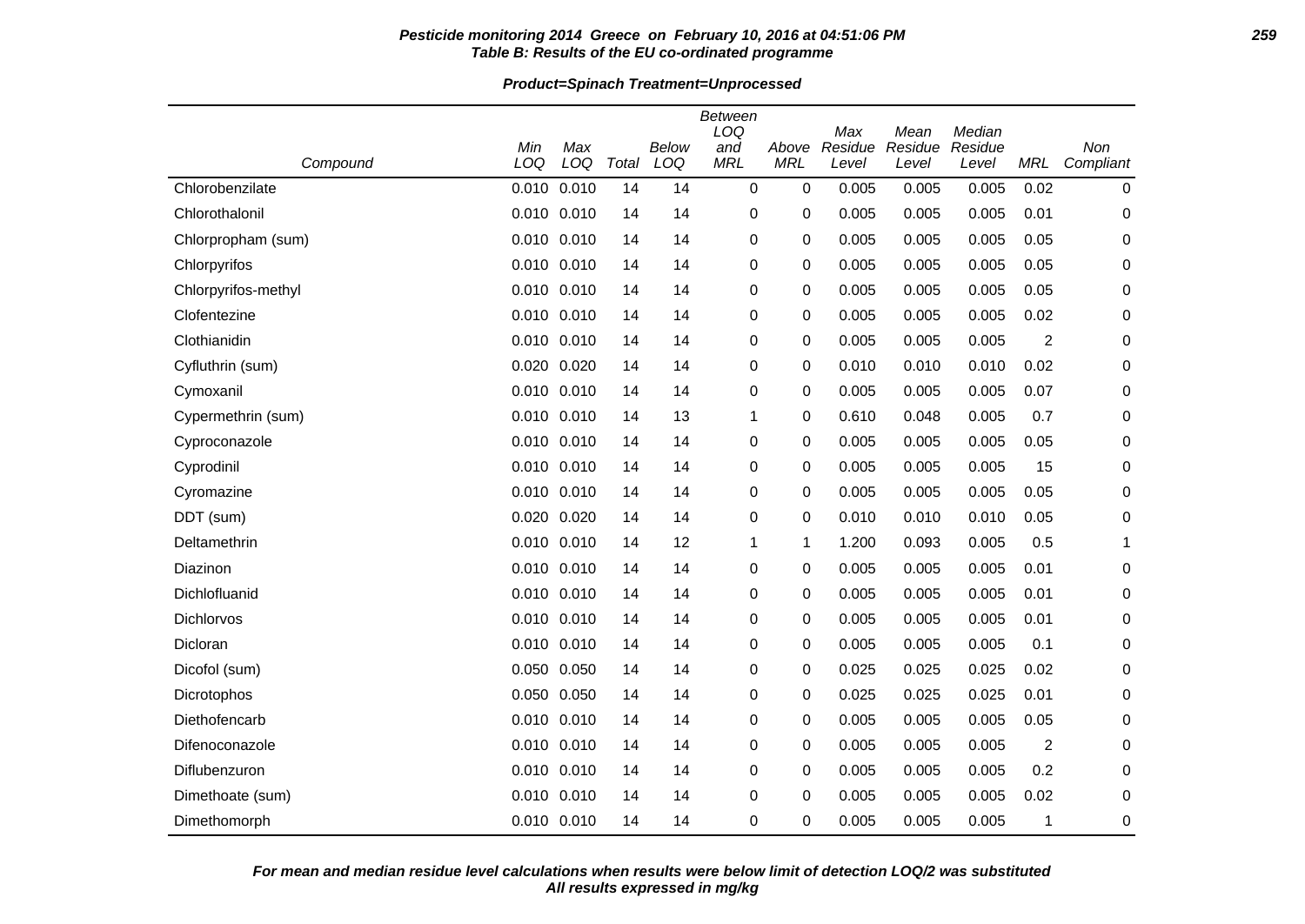## **Pesticide monitoring 2014 Greece on February 10, 2016 at 04:51:06 PM 260 Table B: Results of the EU co-ordinated programme**

|                                                | Between |                 |       |       |             |            |                |                 |                   |            |             |  |
|------------------------------------------------|---------|-----------------|-------|-------|-------------|------------|----------------|-----------------|-------------------|------------|-------------|--|
|                                                | Min     | Max             |       | Below | LOQ<br>and  | Above      | Max<br>Residue | Mean<br>Residue | Median<br>Residue |            | Non         |  |
| Compound                                       | LOQ     | LOQ             | Total | LOQ   | <b>MRL</b>  | <b>MRL</b> | Level          | Level           | Level             | <b>MRL</b> | Compliant   |  |
| Diniconazole                                   |         | $0.010$ $0.010$ | 14    | 14    | 0           | 0          | 0.005          | 0.005           | 0.005             | 0.05       | 0           |  |
| Diphenylamine                                  |         | 0.100 0.100     | 14    | 14    | 0           | 0          | 0.050          | 0.050           | 0.050             | 0.05       | 0           |  |
| Dithiocarbamates                               |         | $0.100$ $0.100$ | 14    | 13    | 0           |            | 2.000          | 0.189           | 0.050             | 0.05       | 1           |  |
| <b>EPN</b>                                     |         | $0.010$ $0.010$ | 14    | 14    | 0           | 0          | 0.005          | 0.005           | 0.005             | 0.01       | 0           |  |
| Endosulfan (sum)                               |         | 0.005 0.005     | 14    | 14    | 0           | 0          | 0.003          | 0.003           | 0.003             | 0.05       | 0           |  |
| Endrin                                         |         | 0.020 0.020     | 14    | 14    | 0           | 0          | 0.010          | 0.010           | 0.010             | 0.01       | 0           |  |
| Epoxiconazole                                  |         | 0.010 0.010     | 14    | 14    | 0           | 0          | 0.005          | 0.005           | 0.005             | 0.05       | 0           |  |
| Ethion                                         |         | 0.010 0.010     | 14    | 14    | 0           | 0          | 0.005          | 0.005           | 0.005             | 0.01       | 0           |  |
| Ethirimol                                      |         | $0.010$ $0.010$ | 14    | 14    | $\mathbf 0$ | 0          | 0.005          | 0.005           | 0.005             | 0.05       | $\mathbf 0$ |  |
| Ethoprophos                                    |         | 0.010 0.010     | 14    | 14    | 0           | 0          | 0.005          | 0.005           | 0.005             | 0.02       | 0           |  |
| Etofenprox                                     |         | $0.010$ $0.010$ | 14    | 14    | 0           | 0          | 0.005          | 0.005           | 0.005             | 3          | 0           |  |
| Famoxadone                                     |         | 0.010 0.010     | 14    | 14    | 0           | 0          | 0.005          | 0.005           | 0.005             | 0.02       | 0           |  |
| Fenamidone                                     |         | 0.010 0.010     | 14    | 14    | 0           | 0          | 0.005          | 0.005           | 0.005             | 0.02       | 0           |  |
| Fenamiphos (sum)                               |         | $0.010$ $0.010$ | 14    | 14    | 0           | 0          | 0.005          | 0.005           | 0.005             | 0.02       | 0           |  |
| Fenarimol                                      |         | 0.010 0.010     | 14    | 14    | 0           | 0          | 0.005          | 0.005           | 0.005             | 0.02       | $\mathbf 0$ |  |
| Fenazaquin                                     |         | $0.010$ $0.010$ | 14    | 14    | 0           | 0          | 0.005          | 0.005           | 0.005             | 0.01       | 0           |  |
| Fenbuconazole                                  |         | 0.010 0.010     | 14    | 14    | 0           | 0          | 0.005          | 0.005           | 0.005             | 0.05       | 0           |  |
| Fenbutatin oxide                               |         | 0.010 0.010     | 8     | 8     | 0           | 0          | 0.005          | 0.005           | 0.005             | 0.05       | 0           |  |
| Fenhexamid                                     |         | 0.010 0.010     | 14    | 14    | 0           | 0          | 0.005          | 0.005           | 0.005             | 0.05       | 0           |  |
| Fenitrothion                                   |         | $0.010$ $0.010$ | 14    | 14    | 0           | 0          | 0.005          | 0.005           | 0.005             | 0.01       | 0           |  |
| Fenoxycarb                                     |         | $0.010$ $0.010$ | 14    | 14    | 0           | 0          | 0.005          | 0.005           | 0.005             | 0.05       | 0           |  |
| Fenpropathrin                                  |         | 0.010 0.010     | 14    | 14    | 0           | 0          | 0.005          | 0.005           | 0.005             | 0.01       | 0           |  |
| Fenpropimorph                                  |         | 0.010 0.010     | 14    | 14    | 0           | 0          | 0.005          | 0.005           | 0.005             | 0.05       | 0           |  |
| Fenpyroximate                                  |         | 0.010 0.010     | 14    | 14    | 0           | 0          | 0.005          | 0.005           | 0.005             | 0.05       | 0           |  |
| Fenthion (sum)                                 |         | 0.010 0.010     | 14    | 14    | 0           | $\Omega$   | 0.005          | 0.005           | 0.005             | 0.01       | 0           |  |
| Fenvalerate (sum of RR, SS, RS and SR isomers) |         | 0.010 0.010     | 14    | 14    | 0           | 0          | 0.005          | 0.005           | 0.005             | 0.02       | 0           |  |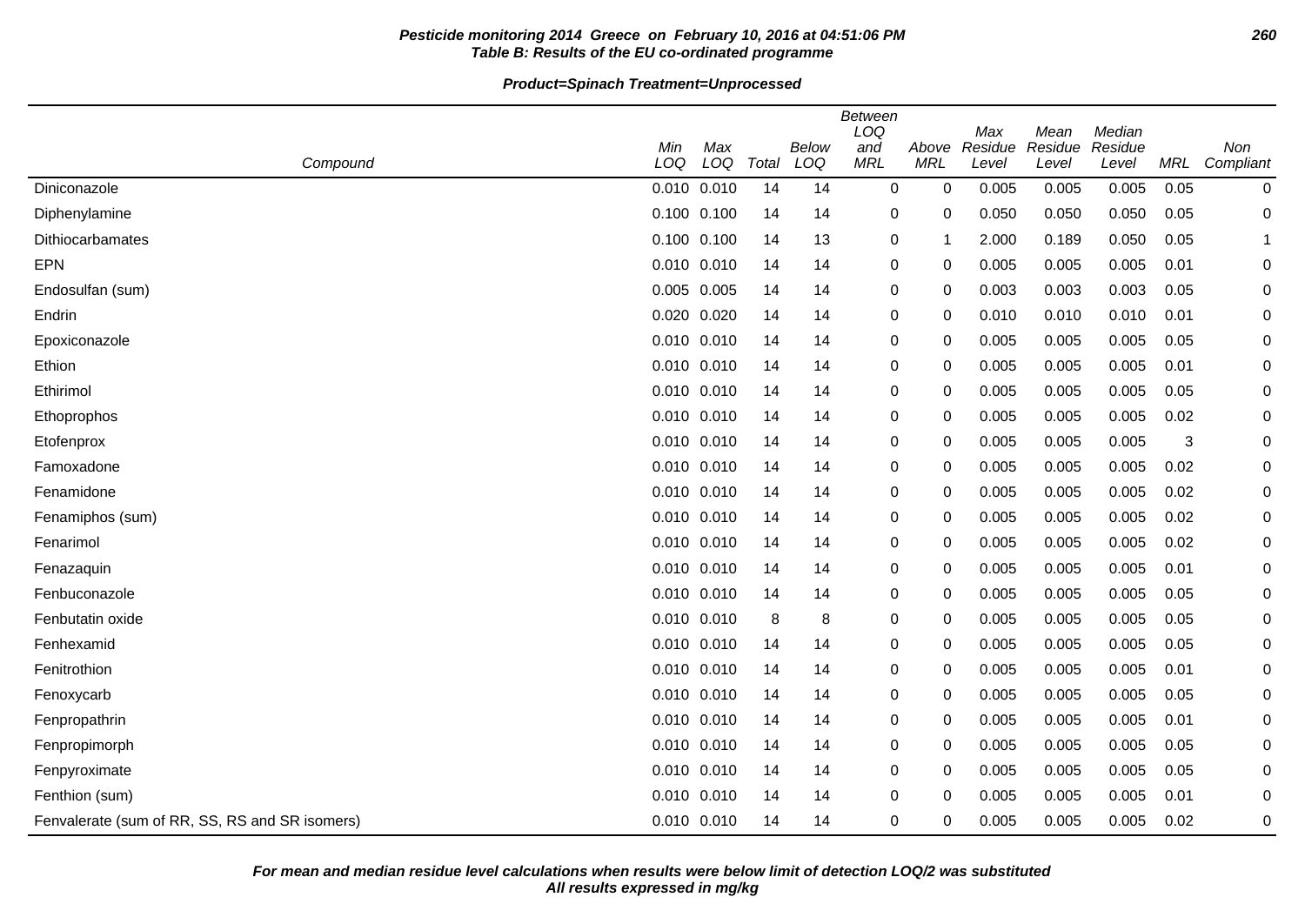## **Pesticide monitoring 2014 Greece on February 10, 2016 at 04:51:06 PM 261 Table B: Results of the EU co-ordinated programme**

|                                                                               |                 |            |       |              | <b>Between</b><br>LOQ |                     | Max              | Mean             | Median           |       |                  |
|-------------------------------------------------------------------------------|-----------------|------------|-------|--------------|-----------------------|---------------------|------------------|------------------|------------------|-------|------------------|
| Compound                                                                      | Min<br>LOQ      | Max<br>LOQ | Total | Below<br>LOQ | and<br><b>MRL</b>     | Above<br><b>MRL</b> | Residue<br>Level | Residue<br>Level | Residue<br>Level | MRL   | Non<br>Compliant |
| Fipronil (sum)                                                                | $0.010$ $0.010$ |            | 8     | 8            | $\mathbf 0$           | $\mathbf 0$         | 0.005            | 0.005            | 0.005            | 0.005 | 0                |
| Fluazifop-P-butyl (sum)                                                       | 0.050 0.050     |            | 8     | 8            | 0                     | 0                   | 0.025            | 0.025            | 0.025            | -1    | 0                |
| Fludioxonil                                                                   | $0.010$ $0.010$ |            | 8     | 8            | $\mathbf 0$           | 0                   | 0.005            | 0.005            | 0.005            | 15    | 0                |
| Flufenoxuron                                                                  | 0.010 0.010     |            | 14    | 14           | 0                     | 0                   | 0.005            | 0.005            | 0.005            | 0.05  | 0                |
| Fluquinconazole                                                               | 0.010 0.010     |            | 14    | 14           | 0                     | 0                   | 0.005            | 0.005            | 0.005            | 0.05  | 0                |
| Flusilazole                                                                   | 0.010 0.010     |            | 14    | 14           | 0                     | 0                   | 0.005            | 0.005            | 0.005            | 0.02  | 0                |
| Flutriafol                                                                    | 0.010 0.010     |            | 14    | 14           | 0                     | 0                   | 0.005            | 0.005            | 0.005            | 0.05  | 0                |
| Folpet                                                                        | $0.010$ $0.010$ |            | 14    | 14           | $\mathbf 0$           | 0                   | 0.005            | 0.005            | 0.005            | 10    | 0                |
| Formetanate                                                                   | $0.010$ $0.010$ |            | 14    | 14           | $\mathbf 0$           | $\Omega$            | 0.005            | 0.005            | 0.005            | 0.05  | $\mathbf 0$      |
| Fosthiazate                                                                   | 0.010           | 0.010      | 14    | 14           | 0                     | 0                   | 0.005            | 0.005            | 0.005            | 0.02  | $\mathbf 0$      |
| Haloxyfop including haloxyfop-R                                               | 0.050 0.050     |            | 8     | 8            | 0                     | 0                   | 0.025            | 0.025            | 0.025            | 0.3   | 0                |
| Haloxyfop-R (sum animal products)                                             | 0.050 0.050     |            | 8     | 8            | 0                     | 0                   | 0.025            | 0.025            | 0.025            |       | 0                |
| Heptachlor (sum of heptachlor and heptachlor epoxide expressed as heptachlor) | 0.010           | 0.010      | 14    | 14           | 0                     | 0                   | 0.005            | 0.005            | 0.005            | 0.01  | 0                |
| Hexachlorobenzene                                                             | 0.010 0.010     |            | 14    | 14           | 0                     | 0                   | 0.005            | 0.005            | 0.005            | 0.01  | 0                |
| Hexachlorocyclohexane (HCH), alpha-isomer                                     | 0.005 0.005     |            | 14    | 14           | $\mathbf 0$           | 0                   | 0.003            | 0.003            | 0.003            | 0.01  | $\mathbf 0$      |
| Hexachlorocyclohexane (HCH), beta-isomer                                      | 0.005 0.005     |            | 14    | 14           | $\mathbf 0$           | $\Omega$            | 0.003            | 0.003            | 0.003            | 0.01  | 0                |
| Hexaconazole                                                                  | 0.010           | 0.010      | 14    | 14           | 0                     | 0                   | 0.005            | 0.005            | 0.005            | 0.02  | 0                |
| Hexythiazox                                                                   | $0.010$ $0.010$ |            | 14    | 14           | $\mathbf 0$           | 0                   | 0.005            | 0.005            | 0.005            | 0.5   | 0                |
| Imazalil                                                                      | 0.020           | 0.020      | 14    | 14           | 0                     | 0                   | 0.010            | 0.010            | 0.010            | 0.05  | 0                |
| Imidacloprid                                                                  | 0.010           | 0.010      | 14    | 14           | 0                     | 0                   | 0.005            | 0.005            | 0.005            | 0.05  | 0                |
| Indoxacarb as sum of the isomers S and R                                      | 0.010 0.010     |            | 14    | 14           | 0                     | 0                   | 0.005            | 0.005            | 0.005            | 2     | 0                |
| loxynil, including its esters expressed as ioxynil                            | 0.010 0.010     |            | 8     | 8            | 0                     | 0                   | 0.005            | 0.005            | 0.005            | 0.05  | 0                |
| Iprodione                                                                     | 0.010           | 0.010      | 14    | 14           | 0                     | $\Omega$            | 0.005            | 0.005            | 0.005            | 0.02  | 0                |
| Iprovalicarb                                                                  | 0.010 0.010     |            | 14    | 14           | $\mathbf 0$           | 0                   | 0.005            | 0.005            | 0.005            | 0.05  | $\mathbf 0$      |
| Isofenphos-methyl                                                             | 0.010           | 0.010      | 14    | 14           | 0                     | 0                   | 0.005            | 0.005            | 0.005            | 0.01  | 0                |
| Kresoxim-methyl                                                               | 0.010 0.010     |            | 14    | 14           | 0                     | 0                   | 0.005            | 0.005            | 0.005            | 0.05  | $\mathbf 0$      |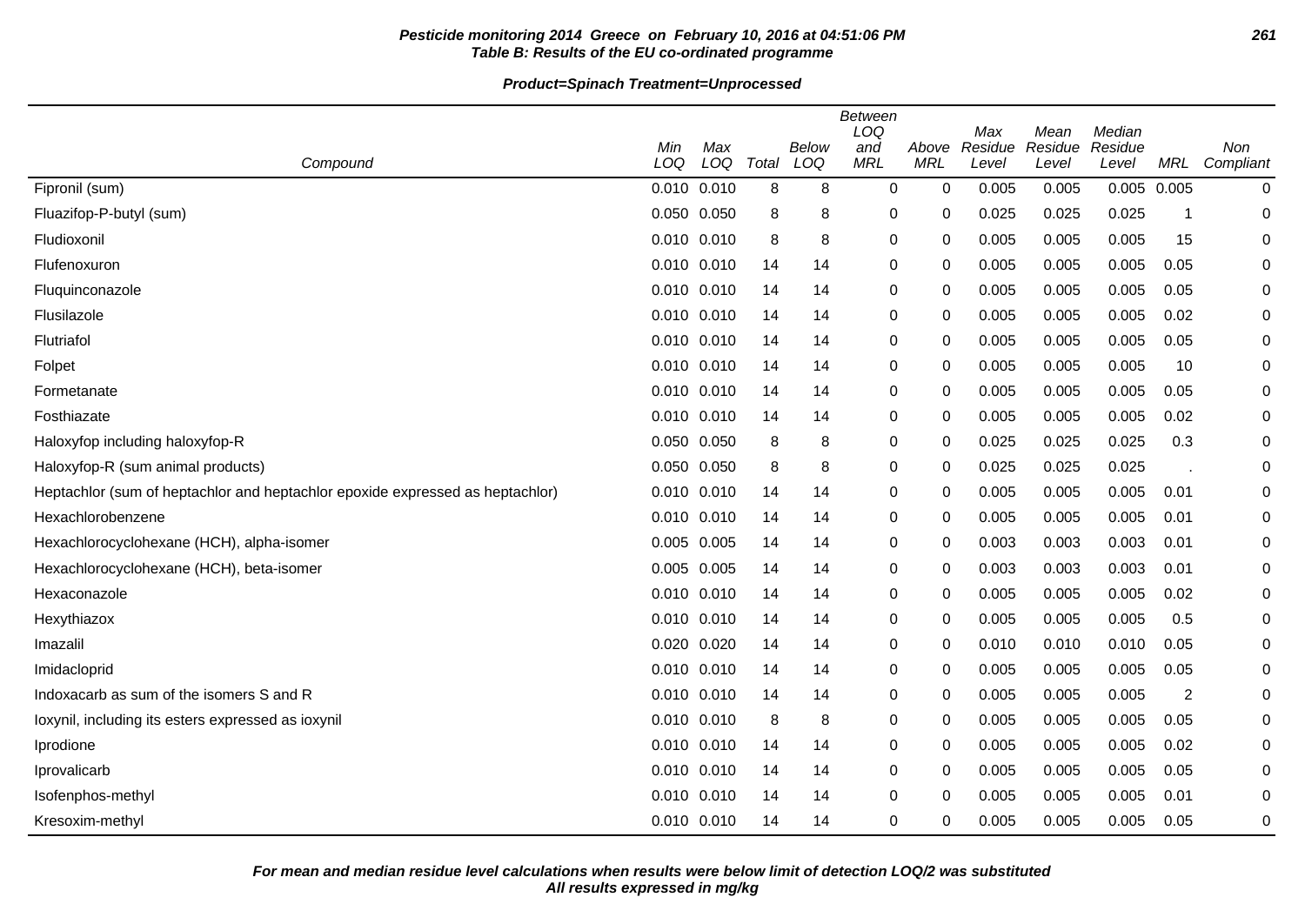## **Pesticide monitoring 2014 Greece on February 10, 2016 at 04:51:06 PM 262 Table B: Results of the EU co-ordinated programme**

|                                                                                                                 | Min         | Max |       | Below | <b>Between</b><br>LOQ<br>and | Above      | Max<br>Residue | Mean<br>Residue | Median<br>Residue |      | Non           |
|-----------------------------------------------------------------------------------------------------------------|-------------|-----|-------|-------|------------------------------|------------|----------------|-----------------|-------------------|------|---------------|
| Compound                                                                                                        | LOQ         | LOQ | Total | LOQ   | <b>MRL</b>                   | <b>MRL</b> | Level          | Level           | Level             |      | MRL Compliant |
| Lambda-Cyhalothrin                                                                                              | 0.010 0.010 |     | 14    | 14    | 0                            | 0          | 0.005          | 0.005           | 0.005             | 0.5  | $\pmb{0}$     |
| Lindane (Gamma-isomer of hexachlorociclohexane (HCH))                                                           | 0.010 0.010 |     | 14    | 14    | 0                            | 0          | 0.005          | 0.005           | 0.005             | 0.01 | 0             |
| Linuron                                                                                                         | 0.010 0.010 |     | 14    | 13    | -1                           | 0          | 0.026          | 0.007           | 0.005             | 0.05 | $\mathbf 0$   |
| Lufenuron                                                                                                       | 0.010 0.010 |     | 14    | 14    | 0                            | 0          | 0.005          | 0.005           | 0.005             | 0.02 | 0             |
| Malathion (sum of malathion and malaoxon expressed as malathion)                                                | 0.010 0.010 |     | 14    | 14    | 0                            | 0          | 0.005          | 0.005           | 0.005             | 0.02 | 0             |
| Mepanipyrim                                                                                                     | 0.010 0.010 |     | 14    | 14    | 0                            | 0          | 0.005          | 0.005           | 0.005             | 0.01 | 0             |
| Metaflumizone (sum of E- and Z- isomers)                                                                        | 0.010 0.010 |     | 14    | 14    | 0                            | 0          | 0.005          | 0.005           | 0.005             | 0.05 | 0             |
| Metalaxyl (Metalaxyl including other mixtures of constituent isomers including Metalaxyl-M<br>(sum of isomers)) | 0.010 0.010 |     | 14    | 14    | 0                            | 0          | 0.005          | 0.005           | 0.005             | 0.05 | 0             |
| Metazachlor                                                                                                     | 0.050 0.050 |     | 14    | 14    | 0                            | 0          | 0.025          | 0.025           | 0.025             | 0.3  | 0             |
| Metconazole                                                                                                     | 0.010 0.010 |     | 14    | 14    | 0                            | 0          | 0.005          | 0.005           | 0.005             | 0.02 | $\mathbf 0$   |
| Methamidophos                                                                                                   | 0.010 0.010 |     | 14    | 14    | 0                            | 0          | 0.005          | 0.005           | 0.005             | 0.01 | 0             |
| Methidathion                                                                                                    | 0.020 0.020 |     | 14    | 14    | 0                            | 0          | 0.010          | 0.010           | 0.010             | 0.02 | 0             |
| Methiocarb (sum of methiocarb and methiocarb sulfoxide and sulfone, expressed as<br>methiocarb)                 | 0.010 0.010 |     | 14    | 14    | 0                            | 0          | 0.005          | 0.005           | 0.005             | 0.1  | $\pmb{0}$     |
| Methomyl and thiodicarb (sum of methomyl and thiodicarb expressed as methomyl)                                  | 0.010 0.010 |     | 14    | 14    | 0                            | 0          | 0.005          | 0.005           | 0.005             | 0.05 | 0             |
| Methoxychlor                                                                                                    | 0.010 0.010 |     | 14    | 14    | 0                            | 0          | 0.005          | 0.005           | 0.005             | 0.01 | 0             |
| Methoxyfenozide                                                                                                 | 0.010 0.010 |     | 14    | 14    | 0                            | 0          | 0.005          | 0.005           | 0.005             | 4    | 0             |
| Metobromuron                                                                                                    | 0.010 0.010 |     | 14    | 14    | 0                            | 0          | 0.005          | 0.005           | 0.005             | 0.01 | 0             |
| Monocrotophos                                                                                                   | 0.010 0.010 |     | 14    | 14    | 0                            | 0          | 0.005          | 0.005           | 0.005             | 0.01 | 0             |
| Myclobutanil                                                                                                    | 0.010 0.010 |     | 14    | 14    | 0                            | 0          | 0.005          | 0.005           | 0.005             | 0.02 | $\mathbf 0$   |
| Nitenpyram                                                                                                      | 0.050 0.050 |     | 14    | 14    | 0                            | 0          | 0.025          | 0.025           | 0.025             | 0.01 | 0             |
| Oxadixyl                                                                                                        | 0.010 0.010 |     | 14    | 14    | 0                            | 0          | 0.005          | 0.005           | 0.005             | 0.01 | 0             |
| Oxamyl                                                                                                          | 0.010 0.010 |     | 14    | 14    | 0                            | 0          | 0.005          | 0.005           | 0.005             | 0.01 | 0             |
| Oxydemeton-methyl (sum of oxydemeton-methyl and demeton-S-methylsulfone expressed as<br>oxydemeton-methyl)      | 0.010 0.010 |     | 14    | 14    | 0                            | 0          | 0.005          | 0.005           | 0.005             | 0.01 | 0             |
| Paclobutrazol                                                                                                   | 0.010 0.010 |     | 14    | 14    | 0                            | 0          | 0.005          | 0.005           | $0.005$ 0.02      |      | 0             |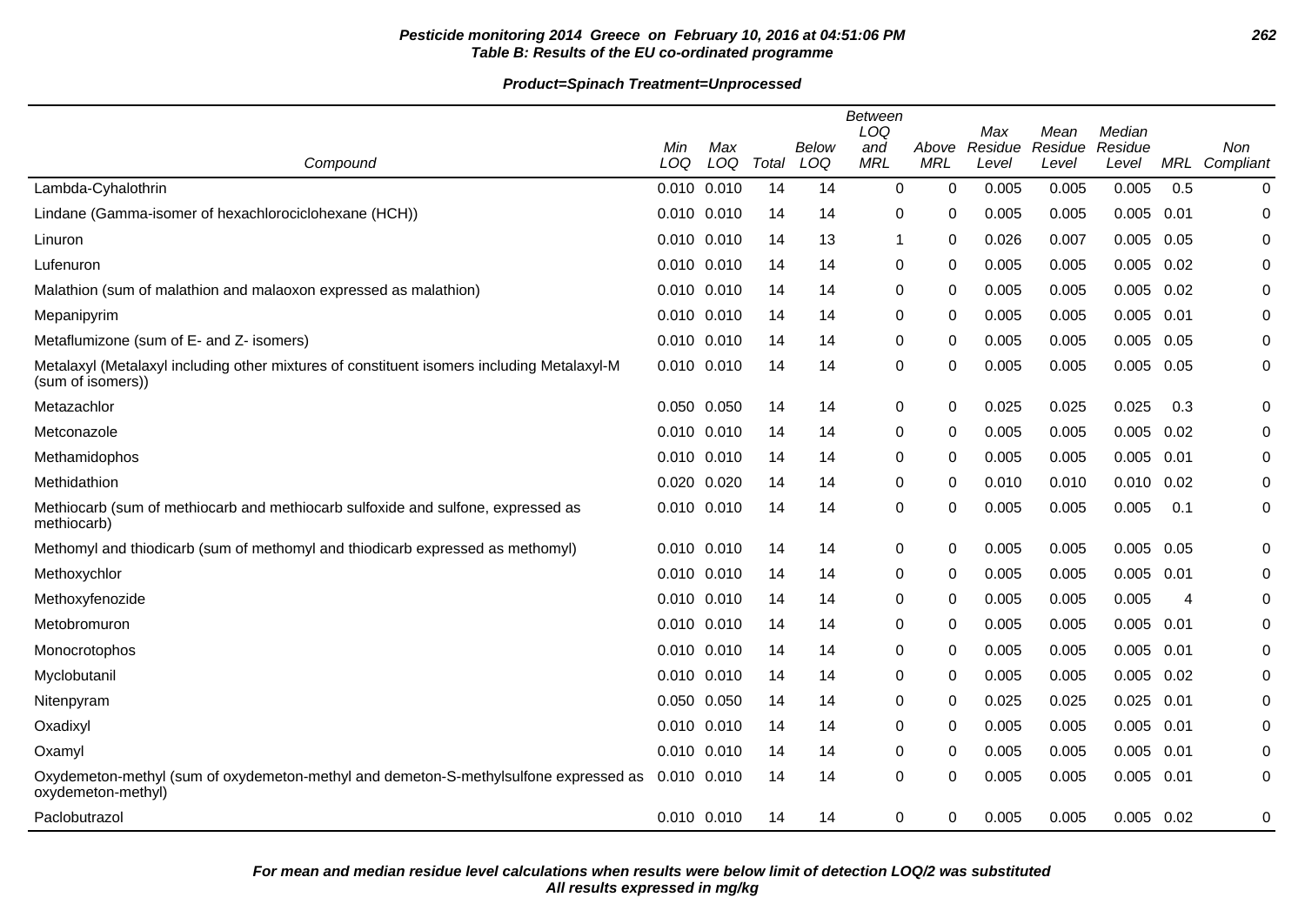## **Pesticide monitoring 2014 Greece on February 10, 2016 at 04:51:06 PM 263 Table B: Results of the EU co-ordinated programme**

|                                                                                                                           |                 |     |       |       | <b>Between</b><br>LOQ |              | Max     | Mean    | Median         |                |               |
|---------------------------------------------------------------------------------------------------------------------------|-----------------|-----|-------|-------|-----------------------|--------------|---------|---------|----------------|----------------|---------------|
|                                                                                                                           | Min             | Max |       | Below | and                   | Above        | Residue | Residue | Residue        |                | Non           |
| Compound                                                                                                                  | LOQ             | LOQ | Total | LOQ   | <b>MRL</b>            | <b>MRL</b>   | Level   | Level   | Level          |                | MRL Compliant |
| Parathion                                                                                                                 | 0.010 0.010     |     | 14    | 14    | 0                     | $\Omega$     | 0.005   | 0.005   | 0.005          | 0.05           | 0             |
| Parathion-methyl (sum of Parathion-methyl and paraoxon-methyl expressed as<br>Parathion-methyl)                           | 0.020 0.020     |     | 14    | 14    | 0                     | 0            | 0.010   | 0.010   | $0.010$ $0.02$ |                | 0             |
| Penconazole                                                                                                               | 0.010 0.010     |     | 14    | 14    | $\mathbf 0$           | $\Omega$     | 0.005   | 0.005   | 0.005          | 0.05           | $\mathbf 0$   |
| Pencycuron                                                                                                                | 0.010 0.010     |     | 14    | 14    | 0                     | 0            | 0.005   | 0.005   | 0.005          | 0.05           | 0             |
| Pendimethalin                                                                                                             | 0.010 0.010     |     | 14    | 14    | 0                     | 0            | 0.005   | 0.005   | 0.005          | 0.05           | 0             |
| Permethrin (sum of isomers)                                                                                               | 0.010 0.010     |     | 14    | 14    | 0                     | 0            | 0.005   | 0.005   | 0.005          | 0.05           | 0             |
| Phenthoate                                                                                                                | 0.020 0.020     |     | 14    | 14    | 0                     | $\mathbf{0}$ | 0.010   | 0.010   | $0.010$ $0.01$ |                | 0             |
| Phosalone                                                                                                                 | 0.010 0.010     |     | 14    | 14    | 0                     | $\mathbf{0}$ | 0.005   | 0.005   | 0.005          | 0.05           | 0             |
| Phosmet (phosmet and phosmet oxon expressed as phosmet)                                                                   | 0.010 0.010     |     | 14    | 14    | 0                     | 0            | 0.005   | 0.005   | 0.005          | 0.05           | 0             |
| Phoxim                                                                                                                    | 0.010 0.010     |     | 14    | 14    | 0                     | $\mathbf{0}$ | 0.005   | 0.005   | 0.005          | 0.01           | 0             |
| Pirimicarb (sum of Pirimicarb and desmethyl pirimicarb expressed as Pirimicarb)                                           | 0.010 0.010     |     | 14    | 14    | 0                     | $\mathbf{0}$ | 0.005   | 0.005   | 0.005          | $\overline{2}$ | 0             |
| Pirimiphos-methyl                                                                                                         | 0.010 0.010     |     | 14    | 14    | 0                     | $\Omega$     | 0.005   | 0.005   | 0.005          | 0.05           | 0             |
| Prochloraz (sum of prochloraz and its metabolites containing the 2,4,6-Trichlorophenol moiety<br>expressed as prochloraz) | $0.010$ $0.010$ |     | 14    | 14    | 0                     | 0            | 0.005   | 0.005   | 0.005          | 0.05           | 0             |
| Procymidone                                                                                                               | 0.010 0.010     |     | 14    | 14    | $\mathbf 0$           | $\Omega$     | 0.005   | 0.005   | 0.005          | 0.02           | $\mathbf 0$   |
| Profenofos                                                                                                                | 0.010 0.010     |     | 14    | 14    | 0                     | $\Omega$     | 0.005   | 0.005   | 0.005          | 0.05           | 0             |
| Propamocarb (sum of propamocarb and its salt expressed as propamocarb)                                                    | 0.010 0.010     |     | 14    | 14    | 0                     | 0            | 0.005   | 0.005   | 0.005          | 30             | 0             |
| Propargite                                                                                                                | 0.010 0.010     |     | 14    | 14    | 0                     | 0            | 0.005   | 0.005   | 0.005          | 0.01           | 0             |
| Propiconazole                                                                                                             | 0.010 0.010     |     | 14    | 14    | 0                     | $\mathbf{0}$ | 0.005   | 0.005   | 0.005          | 0.05           | 0             |
| Propyzamide                                                                                                               | 0.010 0.010     |     | 14    | 14    | 0                     | $\Omega$     | 0.005   | 0.005   | 0.005          | 0.02           | 0             |
| Prothioconazole (prothioconazole-desthio)                                                                                 | 0.010 0.010     |     | 8     | 8     | 0                     | 0            | 0.005   | 0.005   | 0.005          | 0.02           | 0             |
| Prothiofos                                                                                                                | 0.010 0.010     |     | 14    | 14    | 0                     | 0            | 0.005   | 0.005   | 0.005          | 0.01           | 0             |
| Pymetrozine                                                                                                               | 0.010 0.010     |     | 14    | 14    | 0                     | $\mathbf{0}$ | 0.005   | 0.005   | 0.005          | 0.4            | $\Omega$      |
| Pyraclostrobin                                                                                                            | 0.010 0.010     |     | 14    | 14    | 0                     | 0            | 0.005   | 0.005   | 0.005          | 0.5            | $\mathbf 0$   |
| Pyrazophos                                                                                                                | 0.010 0.010     |     | 14    | 14    | 0                     | 0            | 0.005   | 0.005   | 0.005          | 0.05           | 0             |
| Pyrethrins                                                                                                                | 0.010 0.010     |     | 14    | 14    | $\mathbf 0$           | 0            | 0.005   | 0.005   | 0.005          | -1             | 0             |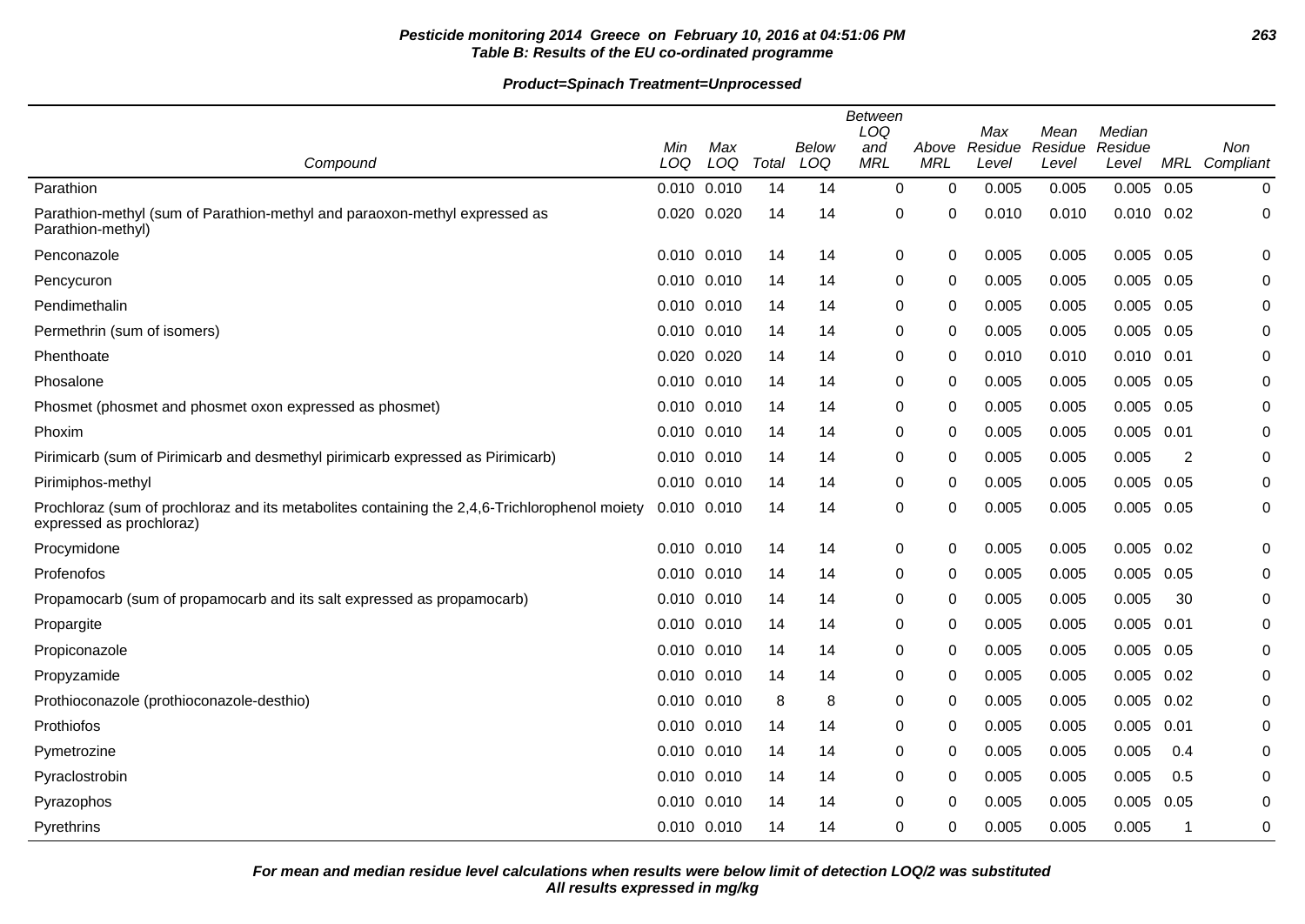## **Pesticide monitoring 2014 Greece on February 10, 2016 at 04:51:06 PM 264 Table B: Results of the EU co-ordinated programme**

**Product=Spinach Treatment=Unprocessed**

| Compound                                                                                     | Min<br>LOQ      | Max<br>LOQ | Total | Below<br>LOQ | <b>Between</b><br>LOQ<br>and<br><b>MRL</b> | Above<br><b>MRL</b> | Max<br>Residue<br>Level | Mean<br>Residue<br>Level | Median<br>Residue<br>Level |      | Non<br>MRL Compliant |
|----------------------------------------------------------------------------------------------|-----------------|------------|-------|--------------|--------------------------------------------|---------------------|-------------------------|--------------------------|----------------------------|------|----------------------|
| Pyridaben                                                                                    | 0.010 0.010     |            | 14    | 14           | 0                                          | 0                   | 0.005                   | 0.005                    | 0.005                      | 0.05 | 0                    |
| Pyrimethanil                                                                                 | 0.010 0.010     |            | 14    | 14           | 0                                          | 0                   | 0.005                   | 0.005                    | 0.005                      | 0.05 | 0                    |
| Pyriproxyfen                                                                                 | 0.010 0.010     |            | 14    | 14           | 0                                          | $\mathbf{0}$        | 0.005                   | 0.005                    | 0.005                      | 0.05 | 0                    |
| Quinoxyfen                                                                                   | 0.010 0.010     |            | 14    | 14           | 0                                          | 0                   | 0.005                   | 0.005                    | 0.005                      | 0.02 | 0                    |
| Resmethrin (resmethrin including other mixtures of consituent isomers (sum of isomers))      | 0.050 0.050     |            | 6     | 6            | 0                                          | $\Omega$            | 0.025                   | 0.025                    | 0.025                      | 0.1  | 0                    |
| Spinosad (sum of Spinosyn A and Spinosyn D, expressed as Spinosad)                           | 0.010 0.010     |            | 14    | 14           | 0                                          | $\Omega$            | 0.005                   | 0.005                    | 0.005                      | 10   | 0                    |
| Spirodiclofen                                                                                | 0.010 0.010     |            | 14    | 14           | 0                                          | 0                   | 0.005                   | 0.005                    | 0.005                      | 0.02 | 0                    |
| Spiroxamine                                                                                  | 0.010 0.010     |            | 14    | 14           | 0                                          | $\mathbf{0}$        | 0.005                   | 0.005                    | 0.005                      | 0.05 | 0                    |
| Tebuconazole                                                                                 | 0.010 0.010     |            | 14    | 14           | 0                                          | 0                   | 0.005                   | 0.005                    | 0.005                      | 0.05 | $\Omega$             |
| Tebufenozide                                                                                 | 0.010 0.010     |            | 14    | 14           | 0                                          | 0                   | 0.005                   | 0.005                    | 0.005                      | 10   | 0                    |
| Tebufenpyrad                                                                                 | 0.010 0.010     |            | 14    | 14           | 0                                          | 0                   | 0.005                   | 0.005                    | 0.005                      | 0.05 | 0                    |
| Teflubenzuron                                                                                | 0.010 0.010     |            | 8     | 8            | $\mathbf 0$                                | $\Omega$            | 0.005                   | 0.005                    | 0.005                      | 0.05 | $\mathbf 0$          |
| Tefluthrin                                                                                   | 0.010 0.010     |            | 14    | 14           | $\pmb{0}$                                  | $\Omega$            | 0.005                   | 0.005                    | 0.005                      | 0.05 | $\mathbf 0$          |
| Terbuthylazine                                                                               | 0.010 0.010     |            | 14    | 14           | 0                                          | 0                   | 0.005                   | 0.005                    | 0.005                      | 0.05 | 0                    |
| Tetraconazole                                                                                | $0.010$ $0.010$ |            | 14    | 14           | 0                                          | 0                   | 0.005                   | 0.005                    | 0.005                      | 0.02 | $\Omega$             |
| Tetradifon                                                                                   | 0.010 0.010     |            | 14    | 14           | 0                                          | 0                   | 0.005                   | 0.005                    | 0.005                      | 0.01 | 0                    |
| Thiabendazole                                                                                | 0.010 0.010     |            | 14    | 14           | 0                                          | 0                   | 0.005                   | 0.005                    | 0.005                      | 0.05 | 0                    |
| Thiacloprid                                                                                  | $0.010$ $0.010$ |            | 14    | 14           | $\mathbf 0$                                | $\mathbf{0}$        | 0.005                   | 0.005                    | 0.005                      | 0.02 | $\mathbf 0$          |
| Thiametoxam (sum of thiametoxam and clothianidin expressed as thiametoxam)                   | $0.010$ $0.010$ |            | 14    | 14           | 0                                          | 0                   | 0.005                   | 0.005                    | 0.005                      | 3    | 0                    |
| Thiophanate-methyl                                                                           | 0.010 0.010     |            | 14    | 14           | 0                                          | 0                   | 0.005                   | 0.005                    | 0.005                      | 0.1  | 0                    |
| Tolclofos-methyl                                                                             | 0.010 0.010     |            | 14    | 14           | 0                                          | 0                   | 0.005                   | 0.005                    | 0.005                      | 0.05 | 0                    |
| Tolylfluanid (Sum of tolylfluanid and dimethylaminosulfotoluidide expressed as tolylfluanid) | $0.010$ $0.010$ |            | 14    | 14           | 0                                          | 0                   | 0.005                   | 0.005                    | 0.005                      | 0.02 | 0                    |
| Triadimefon (sum of Triadimefon and Triadimenol)                                             | 0.010           | 0.010      | 14    | 14           | 0                                          | 0                   | 0.005                   | 0.005                    | 0.005                      | 0.1  | $\Omega$             |
| Triazophos                                                                                   | $0.010$ $0.010$ |            | 14    | 14           | 0                                          | 0                   | 0.005                   | 0.005                    | 0.005                      | 0.01 | 0                    |
| Trifloxystrobin                                                                              | $0.010$ $0.010$ |            | 14    | 14           | 0                                          | 0                   | 0.005                   | 0.005                    | 0.005                      | 0.02 | 0                    |
| Triflumuron                                                                                  | 0.010 0.010     |            | 8     | 8            | 0                                          | 0                   | 0.005                   | 0.005                    | 0.005                      | 0.05 | 0                    |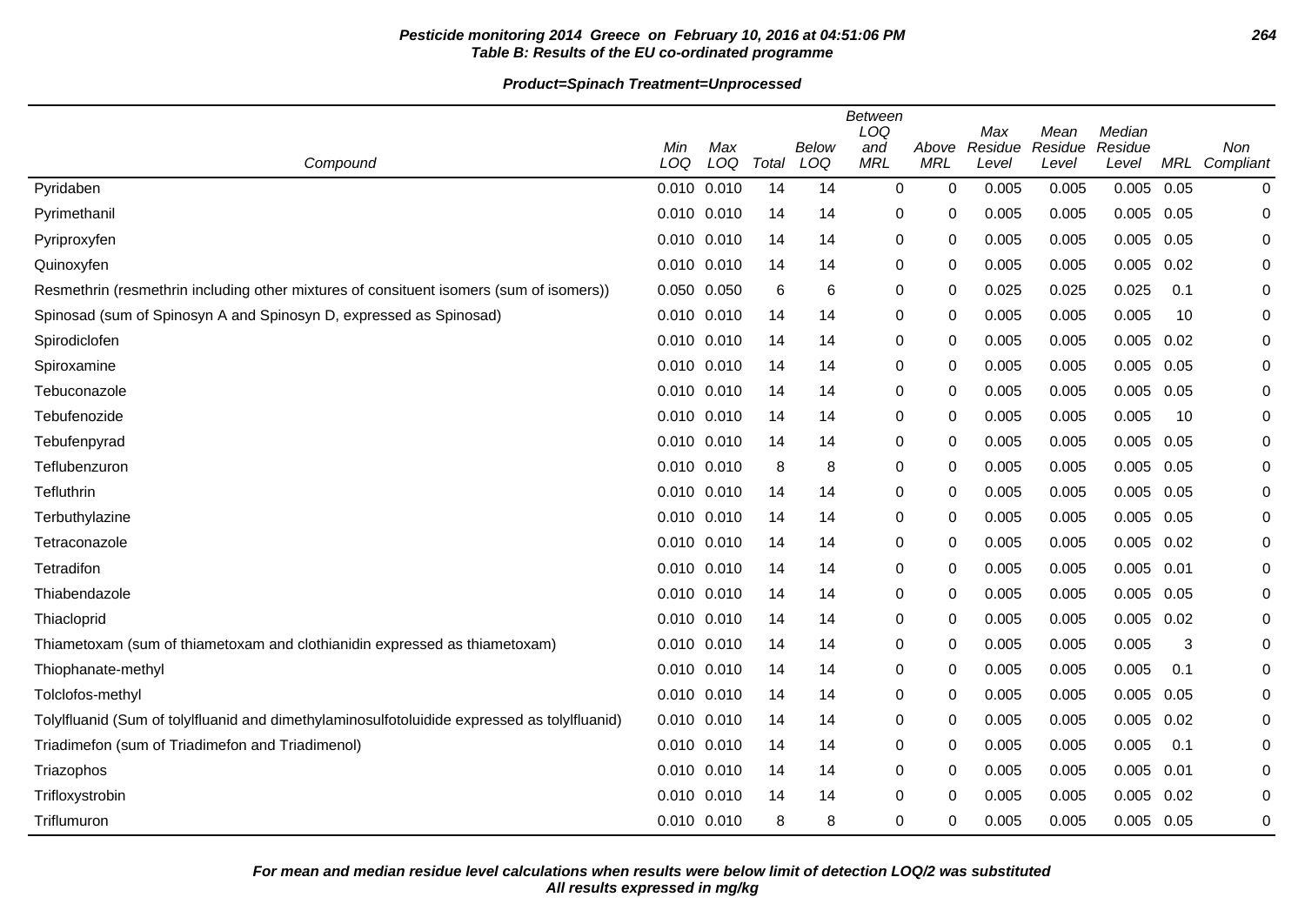### **Pesticide monitoring 2014 Greece on February 10, 2016 at 04:51:06 PM 265 Table B: Results of the EU co-ordinated programme**

| Compound                                                                                                                   | Min<br>LOQ | Max<br>LOQ      | Total | Below<br>LOQ | Between<br>LOQ<br>and<br>MRL | Above<br>MRL | Max<br>Residue<br>Level | Mean<br>Residue Residue<br>Level | Median<br>Level | MRL   | Non<br>Compliant |
|----------------------------------------------------------------------------------------------------------------------------|------------|-----------------|-------|--------------|------------------------------|--------------|-------------------------|----------------------------------|-----------------|-------|------------------|
| Trifluralin                                                                                                                |            | $0.010$ $0.010$ | 14    | 14           |                              | 0            | 0.005                   | 0.005                            | 0.005           | 0.5   | 0                |
| Triticonazole                                                                                                              |            | $0.010$ $0.010$ | 14    | 14           | 0                            | 0            | 0.005                   | 0.005                            | 0.005           | 0.01  | 0                |
| Vinclozolin (sum of Vinclozolin and all metabolites containing the 3,5-dichloraniline moiety,<br>expressed as Vinclozolin) |            | $0.010$ $0.010$ | 14    | 14           | 0                            | $\Omega$     | 0.005                   | 0.005                            | 0.005 0.05      |       | 0                |
| Zoxamide                                                                                                                   |            | $0.010$ $0.010$ | 14    | 14           | 0                            | $\Omega$     | 0.005                   | 0.005                            | 0.005           | 0.02  | 0                |
| tau-Fluvalinate                                                                                                            |            | $0.010$ $0.010$ | 14    | 14           | 0                            | $\Omega$     | 0.005                   | 0.005                            | 0.005           | -0.01 | 0                |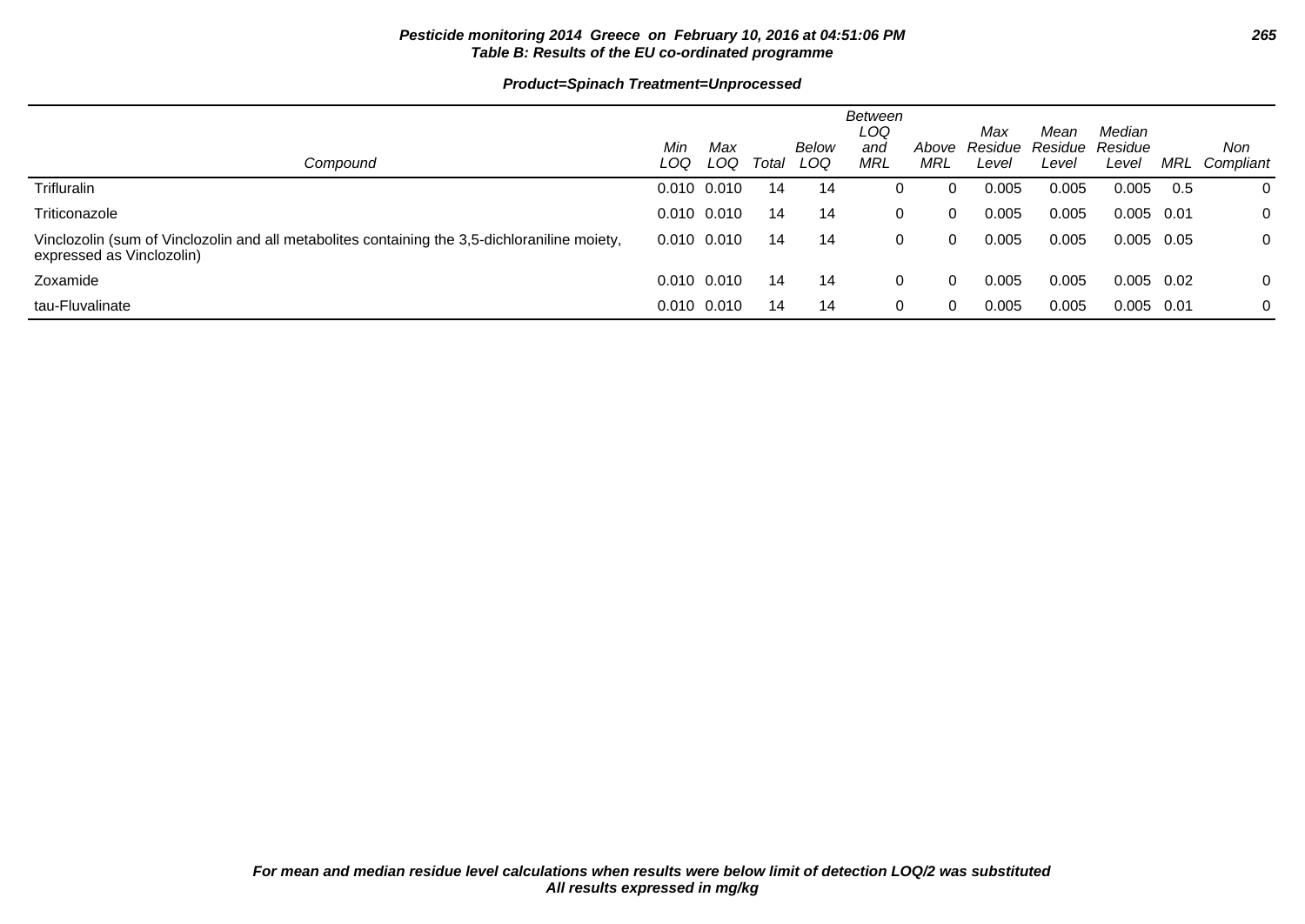### **Pesticide monitoring 2014 Greece on February 10, 2016 at 04:51:06 PM 266 Table B: Results of the EU co-ordinated programme**

|  | <b>Product=Wheat Treatment=Milling - unprocessed flour</b> |  |  |
|--|------------------------------------------------------------|--|--|
|  |                                                            |  |  |

|                            |             |             |       |              | <b>Between</b><br>LOQ |                     | Max              | Mean             | Median           |      |                      |
|----------------------------|-------------|-------------|-------|--------------|-----------------------|---------------------|------------------|------------------|------------------|------|----------------------|
| Compound                   | Min<br>LOQ  | Max<br>LOQ  | Total | Below<br>LOQ | and<br><b>MRL</b>     | Above<br><b>MRL</b> | Residue<br>Level | Residue<br>Level | Residue<br>Level |      | Non<br>MRL Compliant |
| $2,4-D$ (sum)              | 0.010       | 0.010       | 17    | 17           | $\mathbf 0$           | $\mathbf 0$         | 0.005            | 0.005            | 0.005            |      | 0                    |
| Abamectin (sum)            |             | 0.010 0.010 | 17    | 17           | 0                     | 0                   | 0.005            | 0.005            | 0.005            | 0.01 | 0                    |
| Acephate                   |             | 0.010 0.010 | 4     | 4            | 0                     | 0                   | 0.005            | 0.005            | 0.005            | 0.01 | 0                    |
|                            | 0.010 0.010 |             | 13    | 13           | 0                     | 0                   | 0.005            | 0.005            | 0.005            | 0.02 | 0                    |
|                            |             | 0.010 0.010 | 4     | 4            | 0                     |                     | 0.005            | 0.005            | 0.005            | 0.01 | 0                    |
| Acetamiprid                |             |             |       |              |                       | 0                   |                  |                  |                  |      |                      |
|                            | 0.010 0.010 |             | 13    | 13           | 0                     | 0                   | 0.005            | 0.005            | 0.005            | 0.03 | 0                    |
| Acrinathrin                | 0.010 0.010 |             | 4     | 4            | 0                     | 0                   | 0.005            | 0.005            | 0.005            | 0.01 | 0                    |
|                            | 0.010 0.010 |             | 13    | 13           | 0                     | 0                   | 0.005            | 0.005            | 0.005            | 0.05 | 0                    |
| Aldicarb (sum)             |             | 0.010 0.010 | 4     | 4            | 0                     | 0                   | 0.005            | 0.005            | 0.005            | 0.01 | 0                    |
|                            | 0.010 0.010 |             | 13    | 13           | 0                     | 0                   | 0.005            | 0.005            | 0.005            | 0.02 | 0                    |
| <b>Aldrin and Dieldrin</b> | 0.010 0.010 |             | 17    | 17           | 0                     | 0                   | 0.005            | 0.005            | 0.005            | 0.01 | 0                    |
| Azinphos-ethyl             |             | 0.010 0.010 | 4     | 4            | 0                     | 0                   | 0.005            | 0.005            | 0.005            | 0.01 | 0                    |
|                            | 0.010 0.010 |             | 13    | 13           | 0                     | 0                   | 0.005            | 0.005            | 0.005            | 0.05 | 0                    |
| Azinphos-methyl            |             | 0.010 0.010 | 4     | 4            | 0                     | 0                   | 0.005            | 0.005            | 0.005            | 0.01 | 0                    |
|                            | 0.010 0.010 |             | 13    | 13           | 0                     | 0                   | 0.005            | 0.005            | 0.005            | 0.05 | 0                    |
| Azoxystrobin               | 0.010 0.010 |             | 13    | 13           | 0                     | 0                   | 0.005            | 0.005            | 0.005            | 0.3  | 0                    |
|                            | 0.010 0.010 |             | 4     | 4            | 0                     | 0                   | 0.005            | 0.005            | 0.005            | 0.01 | 0                    |
| <b>Bifenthrin</b>          | 0.010 0.010 |             | 13    | 13           | 0                     | 0                   | 0.005            | 0.005            | 0.005            | 0.5  | 0                    |
|                            | 0.010 0.010 |             | 4     | 4            | 0                     | 0                   | 0.005            | 0.005            | 0.005            | 0.01 | 0                    |
| <b>Bitertanol</b>          | 0.010 0.010 |             | 4     | 4            | 0                     | 0                   | 0.005            | 0.005            | 0.005            | 0.01 | 0                    |
|                            | 0.010 0.010 |             | 13    | 13           | 0                     | 0                   | 0.005            | 0.005            | 0.005            | 0.05 | 0                    |
| <b>Boscalid</b>            | 0.010 0.010 |             | 13    | 13           | 0                     | 0                   | 0.005            | 0.005            | 0.005            | 0.5  | 0                    |
|                            | 0.010 0.010 |             | 4     | 4            | 0                     | 0                   | 0.005            | 0.005            | 0.005            | 0.01 | 0                    |
| Bromopropylate             |             | 0.010 0.010 | 17    | 17           | 0                     | 0                   | 0.005            | 0.005            | 0.005            | 0.01 | 0                    |
| Bromuconazole (sum)        | 0.010 0.010 |             | 13    | 13           | 0                     | 0                   | 0.005            | 0.005            | 0.005            | 0.2  | 0                    |
|                            |             | 0.010 0.010 | 4     | 4            | 0                     | 0                   | 0.005            | 0.005            | 0.005            | 0.01 | 0                    |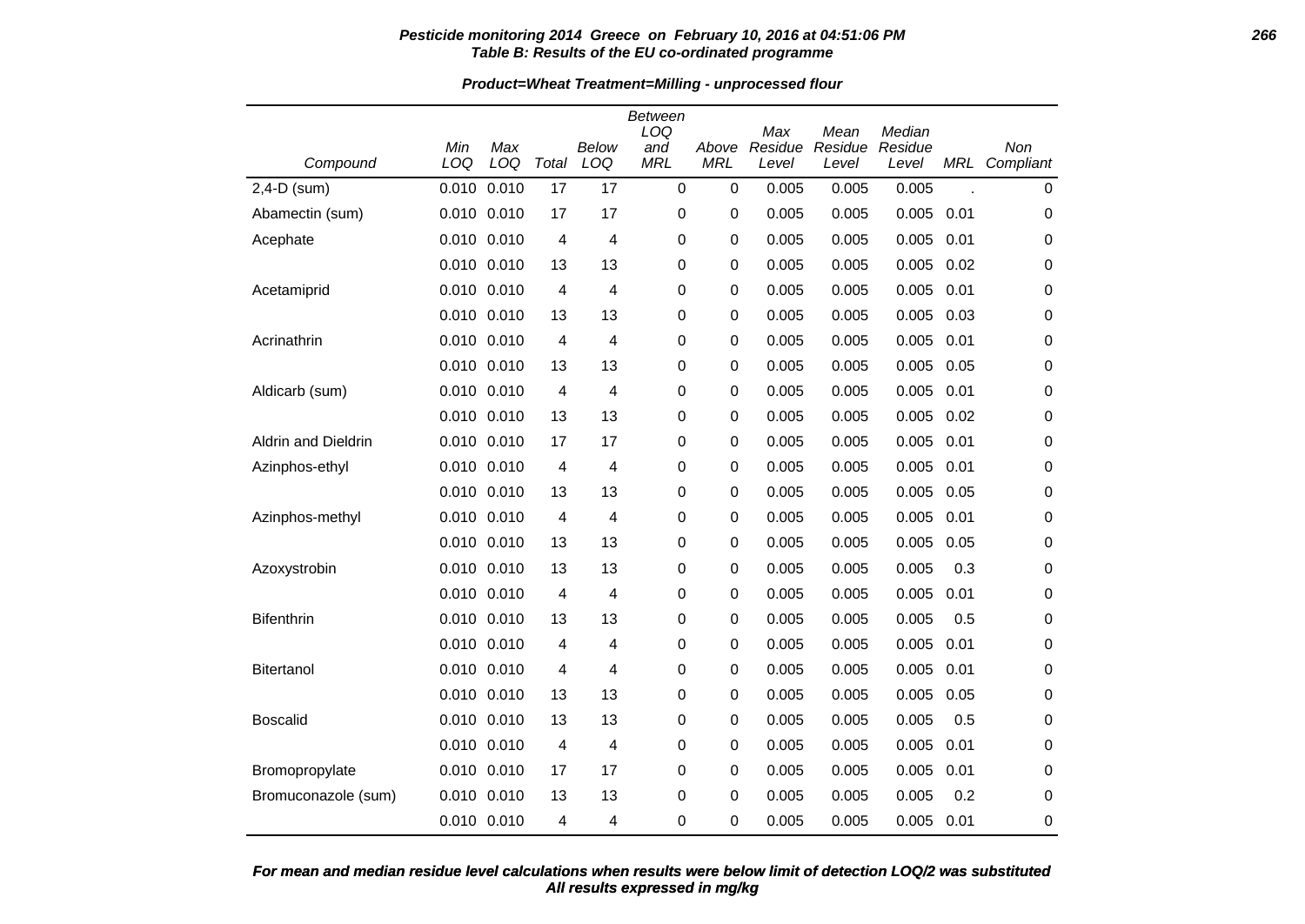### **Pesticide monitoring 2014 Greece on February 10, 2016 at 04:51:06 PM 267 Table B: Results of the EU co-ordinated programme**

**Product=Wheat Treatment=Milling - unprocessed flour**

|                         |             |                 |       |              | Between<br>LOQ    |                     | Max              | Mean             | Median           |      |                  |
|-------------------------|-------------|-----------------|-------|--------------|-------------------|---------------------|------------------|------------------|------------------|------|------------------|
| Compound                | Min<br>LOQ  | Max<br>LOQ      | Total | Below<br>LOQ | and<br><b>MRL</b> | Above<br><b>MRL</b> | Residue<br>Level | Residue<br>Level | Residue<br>Level | MRL  | Non<br>Compliant |
| <b>Bupirimate</b>       | 0.010       | 0.010           | 4     | 4            | $\pmb{0}$         | $\pmb{0}$           | 0.005            | 0.005            | 0.005            | 0.01 | $\pmb{0}$        |
|                         | 0.010 0.010 |                 | 13    | 13           | 0                 | 0                   | 0.005            | 0.005            | 0.005            | 0.05 | 0                |
| Buprofezin              |             | 0.010 0.010     | 4     | 4            | 0                 | 0                   | 0.005            | 0.005            | 0.005            | 0.01 | 0                |
|                         | 0.010 0.010 |                 | 13    | 13           | 0                 | 0                   | 0.005            | 0.005            | 0.005            | 0.05 | 0                |
| Carbaryl                |             | $0.010$ $0.010$ | 13    | 13           | 0                 | $\mathbf 0$         | 0.005            | 0.005            | 0.005            | 0.5  | 0                |
|                         |             | 0.010 0.010     | 4     | 4            | 0                 | $\mathbf 0$         | 0.005            | 0.005            | 0.005            | 0.01 | 0                |
| Carbendazim and benomyl | 0.010 0.010 |                 | 13    | 13           | 0                 | 0                   | 0.005            | 0.005            | 0.005            | 0.1  | 0                |
|                         |             | 0.010 0.010     | 4     | 4            | 0                 | 0                   | 0.005            | 0.005            | 0.005            | 0.01 | 0                |
| Carbofuran (sum)        | 0.010 0.010 |                 | 4     | 4            | 0                 | $\mathbf 0$         | 0.005            | 0.005            | 0.005            | 0.01 | 0                |
|                         |             | 0.010 0.010     | 13    | 13           | 0                 | $\pmb{0}$           | 0.005            | 0.005            | 0.005            | 0.02 | 0                |
| Chlorfenapyr            |             | 0.010 0.010     | 4     | 4            | 0                 | $\pmb{0}$           | 0.005            | 0.005            | 0.005            | 0.01 | 0                |
|                         | 0.010 0.010 |                 | 13    | 13           | 0                 | $\mathbf 0$         | 0.005            | 0.005            | 0.005            | 0.05 | 0                |
| Chlorfenvinphos         |             | 0.010 0.010     | 4     | 4            | 0                 | $\mathbf 0$         | 0.005            | 0.005            | 0.005            | 0.01 | 0                |
|                         | 0.010 0.010 |                 | 13    | 13           | 0                 | 0                   | 0.005            | 0.005            | 0.005            | 0.02 | 0                |
| Chlorobenzilate         |             | 0.010 0.010     | 4     | 4            | 0                 | $\pmb{0}$           | 0.005            | 0.005            | 0.005            | 0.01 | 0                |
|                         |             | 0.010 0.010     | 13    | 13           | 0                 | $\pmb{0}$           | 0.005            | 0.005            | 0.005            | 0.02 | 0                |
| Chlorothalonil          |             | 0.010 0.010     | 13    | 13           | 0                 | 0                   | 0.005            | 0.005            | 0.005            | 0.1  | 0                |
|                         |             | 0.010 0.010     | 4     | 4            | 0                 | $\mathbf 0$         | 0.005            | 0.005            | 0.005            | 0.01 | 0                |
| Chlorpropham            |             | 0.010 0.010     | 17    | 17           | 0                 | 0                   | 0.005            | 0.005            | 0.005            | 0.01 | 0                |
| Chlorpyrifos            |             | 0.010 0.010     | 4     | 4            | 0                 | $\pmb{0}$           | 0.005            | 0.005            | 0.005            | 0.01 | 0                |
|                         |             | 0.010 0.010     | 13    | 13           | 0                 | $\pmb{0}$           | 0.005            | 0.005            | 0.005            | 0.05 | 0                |
| Chlorpyrifos-methyl     | 0.010 0.010 |                 | 13    | 13           | 0                 | 0                   | 0.005            | 0.005            | 0.005            | 3    | 0                |
|                         |             | 0.010 0.010     | 4     | 4            | 0                 | 0                   | 0.005            | 0.005            | 0.005            | 0.01 | 0                |
| Clothianidin            | 0.010 0.010 |                 | 4     | 4            | 0                 | 0                   | 0.005            | 0.005            | 0.005            | 0.01 | 0                |
|                         |             | 0.010 0.010     | 13    | 13           | 0                 | 0                   | 0.005            | 0.005            | 0.005            | 0.02 | 0                |
| Cyfluthrin (sum)        |             | 0.010 0.010     | 4     | 4            | 0                 | $\mathbf 0$         | 0.005            | 0.005            | 0.005            | 0.01 | 0                |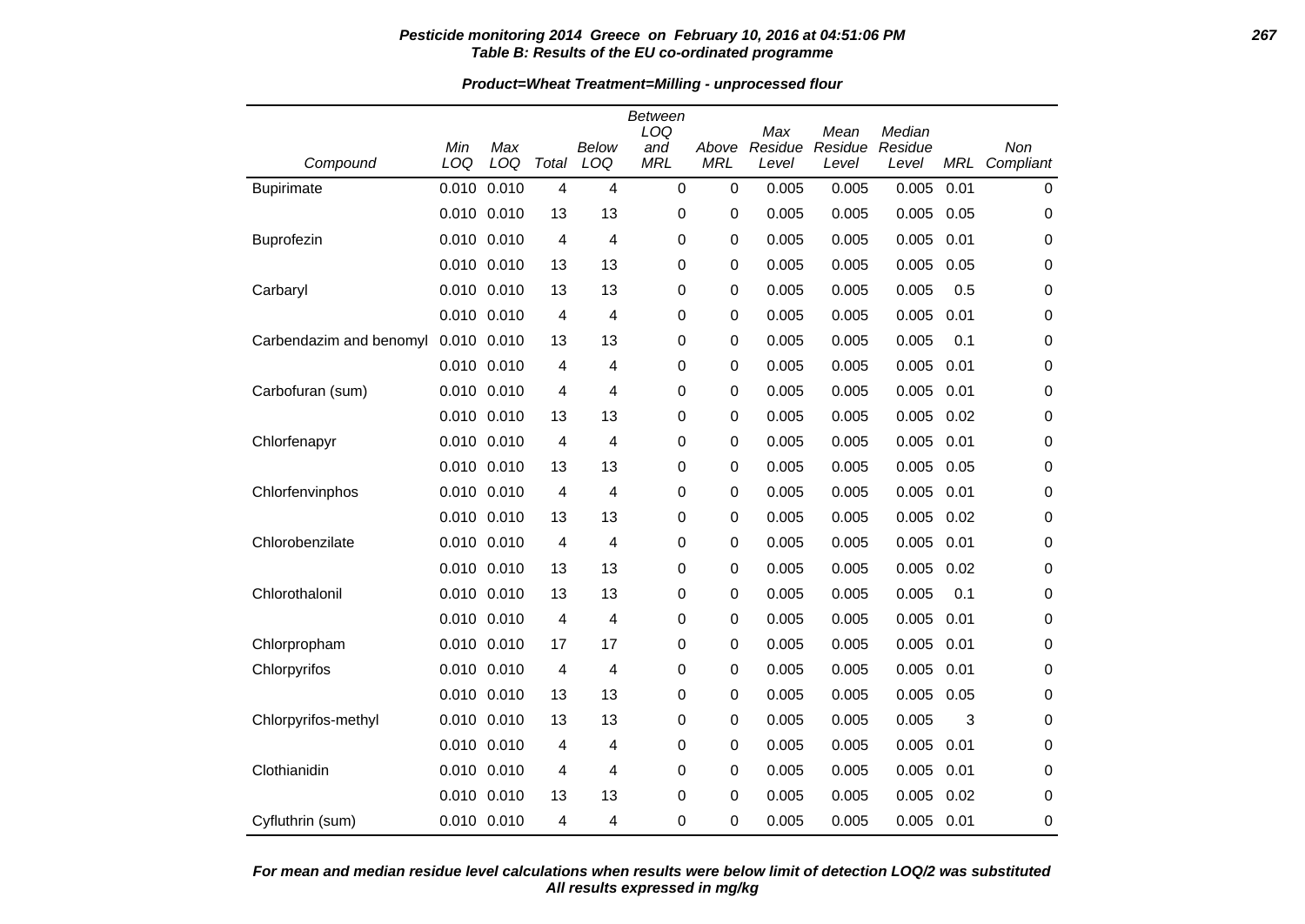### **Pesticide monitoring 2014 Greece on February 10, 2016 at 04:51:06 PM 268 Table B: Results of the EU co-ordinated programme**

**Product=Wheat Treatment=Milling - unprocessed flour**

| Compound           | Min<br>LOQ      | Max<br>LOQ  | Total | Below<br>LOQ | <b>Between</b><br>LOQ<br>and<br><b>MRL</b> | Above<br><b>MRL</b> | Max<br>Residue<br>Level | Mean<br>Residue<br>Level | Median<br>Residue<br>Level | <b>MRL</b>     | Non<br>Compliant |
|--------------------|-----------------|-------------|-------|--------------|--------------------------------------------|---------------------|-------------------------|--------------------------|----------------------------|----------------|------------------|
|                    | 0.010 0.010     |             | 13    | 13           | $\mathbf 0$                                | $\mathbf 0$         | 0.005                   | 0.005                    | 0.005                      | 0.02           | 0                |
| Cypermethrin (sum) | 0.010 0.010     |             | 13    | 13           | 0                                          | 0                   | 0.005                   | 0.005                    | 0.005                      | $\overline{2}$ | 0                |
|                    | 0.010 0.010     |             | 4     | 4            | 0                                          | 0                   | 0.005                   | 0.005                    | 0.005                      | 0.01           | 0                |
| Cyproconazole      | 0.010 0.010     |             | 13    | 13           | 0                                          | 0                   | 0.005                   | 0.005                    | 0.005                      | 0.1            | 0                |
|                    | $0.010$ $0.010$ |             | 4     | 4            | 0                                          | 0                   | 0.005                   | 0.005                    | 0.005                      | 0.01           | 0                |
| Cyprodinil         | $0.010$ $0.010$ |             | 13    | 13           | 0                                          | 0                   | 0.005                   | 0.005                    | 0.005                      | 0.5            | $\boldsymbol{0}$ |
|                    | $0.010$ $0.010$ |             | 4     | 4            | 0                                          | 0                   | 0.005                   | 0.005                    | 0.005                      | 0.01           | 0                |
| DDT (sum)          | 0.010 0.010     |             | 4     | 4            | 0                                          | 0                   | 0.005                   | 0.005                    | 0.005                      | 0.01           | 0                |
|                    | $0.010$ $0.010$ |             | 13    | 13           | 0                                          | 0                   | 0.005                   | 0.005                    | 0.005                      | 0.05           | 0                |
| Deltamethrin       | $0.010$ $0.010$ |             | 13    | 13           | 0                                          | 0                   | 0.005                   | 0.005                    | 0.005                      | $\overline{2}$ | 0                |
|                    | 0.010 0.010     |             | 4     | 4            | 0                                          | 0                   | 0.005                   | 0.005                    | 0.005                      | 0.01           | 0                |
| Diazinon           | $0.010$ $0.010$ |             | 4     | 4            | 0                                          | 0                   | 0.005                   | 0.005                    | 0.005                      | 0.01           | 0                |
|                    | 0.010 0.010     |             | 13    | 13           | 0                                          | 0                   | 0.005                   | 0.005                    | 0.005                      | 0.02           | 0                |
| Dichlofluanid      | $0.010$ $0.010$ |             | 17    | 17           | 0                                          | 0                   | 0.005                   | 0.005                    | 0.005                      | 0.01           | 0                |
| Dichlorprop        | 0.010 0.010     |             | 17    | 17           | 0                                          | 0                   | 0.005                   | 0.005                    | 0.005                      | 0.01           | 0                |
| Dichlorvos         | $0.010$ $0.010$ |             | 17    | 17           | 0                                          | 0                   | 0.005                   | 0.005                    | 0.005                      | 0.01           | $\boldsymbol{0}$ |
| Difenoconazole     | $0.010$ $0.010$ |             | 13    | 13           | 0                                          | 0                   | 0.005                   | 0.005                    | 0.005                      | 0.1            | 0                |
|                    | 0.010 0.010     |             | 4     | 4            | 0                                          | 0                   | 0.005                   | 0.005                    | 0.005                      | 0.01           | 0                |
| Dimethoate (sum)   | $0.010$ $0.010$ |             | 4     | 4            | 0                                          | 0                   | 0.005                   | 0.005                    | 0.005                      | 0.01           | 0                |
|                    | 0.010 0.010     |             | 13    | 13           | 0                                          | 0                   | 0.005                   | 0.005                    | 0.005                      | 0.05           | 0                |
| Dimethomorph       | $0.010$ $0.010$ |             | 4     | 4            | 0                                          | 0                   | 0.005                   | 0.005                    | 0.005                      | 0.01           | 0                |
|                    | $0.010$ $0.010$ |             | 13    | 13           | 0                                          | 0                   | 0.005                   | 0.005                    | 0.005                      | 0.05           | 0                |
| Diphenylamine      | 0.010 0.010     |             | 4     | 4            | 0                                          | 0                   | 0.005                   | 0.005                    | 0.005                      | 0.01           | 0                |
|                    | $0.010$ $0.010$ |             | 13    | 13           | 0                                          | 0                   | 0.005                   | 0.005                    | 0.005                      | 0.05           | 0                |
| EPN                | 0.050 0.050     |             | 17    | 17           | 0                                          | 0                   | 0.025                   | 0.025                    | 0.025                      | 0.01           | 0                |
| Endosulfan (sum)   |                 | 0.010 0.010 | 4     | 4            | 0                                          | 0                   | 0.005                   | 0.005                    | $0.005$ 0.01               |                | $\mathbf 0$      |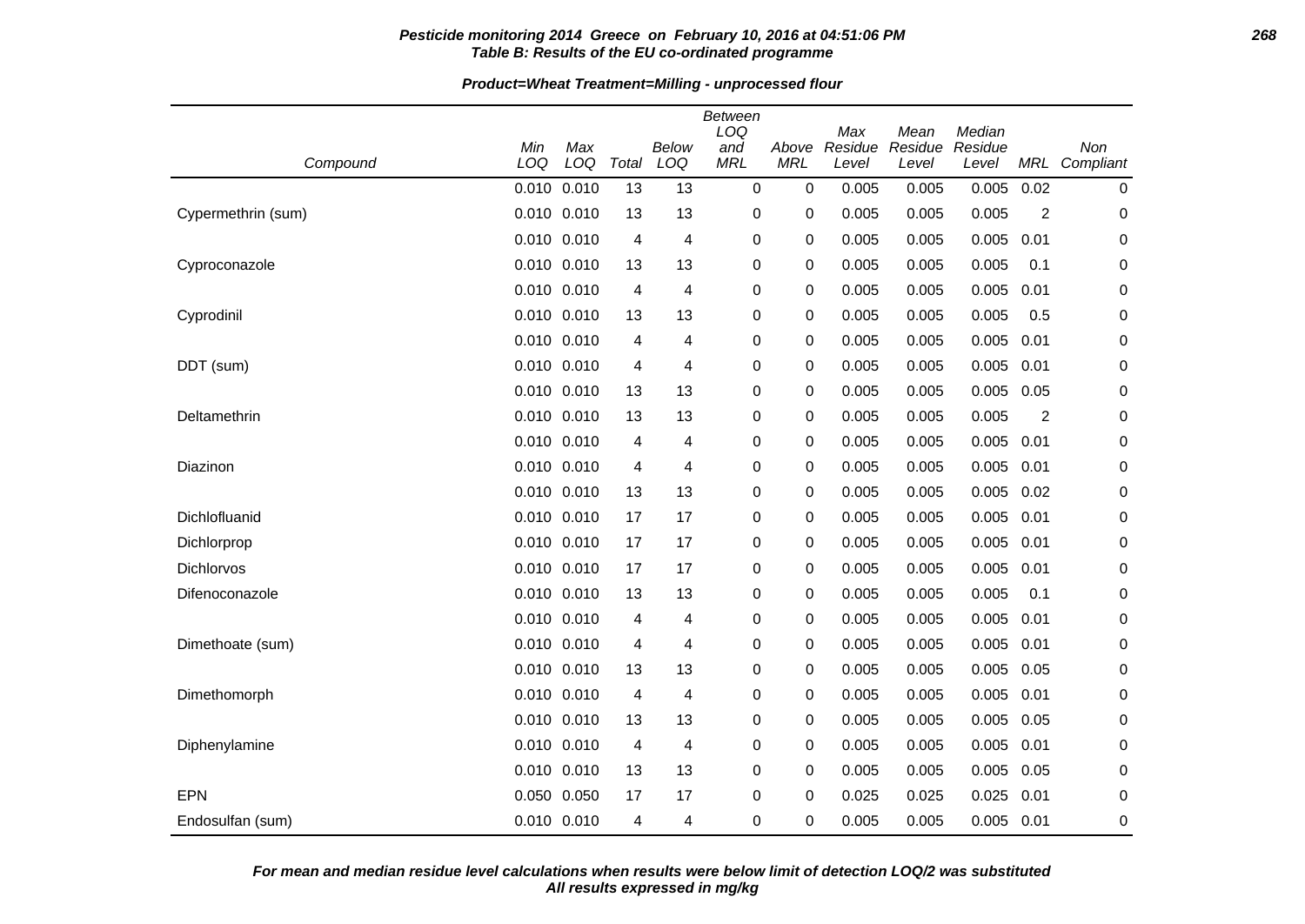## **Pesticide monitoring 2014 Greece on February 10, 2016 at 04:51:06 PM 269 Table B: Results of the EU co-ordinated programme**

**Product=Wheat Treatment=Milling - unprocessed flour**

| Compound                                       | Min<br>LOQ | Max<br>LOQ      | Total          | <b>Below</b><br>LOQ | Between<br>LOQ<br>and<br><b>MRL</b> | Above<br><b>MRL</b> | Max<br>Residue<br>Level | Mean<br>Residue<br>Level | Median<br>Residue<br>Level |      | Non<br>MRL Compliant |
|------------------------------------------------|------------|-----------------|----------------|---------------------|-------------------------------------|---------------------|-------------------------|--------------------------|----------------------------|------|----------------------|
|                                                |            | 0.010 0.010     | 13             | 13                  | $\pmb{0}$                           | $\mathbf 0$         | 0.005                   | 0.005                    | 0.005                      | 0.05 | 0                    |
| Endrin                                         |            | 0.010 0.010     | 17             | 17                  | 0                                   | 0                   | 0.005                   | 0.005                    | 0.005                      | 0.01 | 0                    |
| Epoxiconazole                                  |            | 0.010 0.010     | 13             | 13                  | 0                                   | 0                   | 0.005                   | 0.005                    | 0.005                      | 0.6  | 0                    |
|                                                |            | 0.010 0.010     | 4              | 4                   | 0                                   | 0                   | 0.005                   | 0.005                    | 0.005                      | 0.01 | 0                    |
| Ethoprophos                                    |            | 0.010 0.010     | 4              | 4                   | 0                                   | 0                   | 0.005                   | 0.005                    | $0.005$ 0.01               |      | 0                    |
|                                                |            | 0.010 0.010     | 13             | 13                  | 0                                   | 0                   | 0.005                   | 0.005                    | 0.005                      | 0.02 | 0                    |
| Famoxadone                                     |            | 0.010 0.010     | 4              | 4                   | 0                                   | 0                   | 0.005                   | 0.005                    | $0.005$ 0.01               |      | 0                    |
|                                                |            | 0.010 0.010     | 13             | 13                  | 0                                   | 0                   | 0.005                   | 0.005                    | $0.005$ 0.02               |      | 0                    |
| Fenarimol                                      |            | 0.010 0.010     | $\overline{4}$ | 4                   | 0                                   | 0                   | 0.005                   | 0.005                    | $0.005$ 0.01               |      | 0                    |
|                                                |            | 0.010 0.010     | 13             | 13                  | 0                                   | 0                   | 0.005                   | 0.005                    | 0.005                      | 0.02 | 0                    |
| Fenazaquin                                     |            | 0.010 0.010     | 17             | 17                  | 0                                   | 0                   | 0.005                   | 0.005                    | 0.005                      | 0.01 | 0                    |
| Fenbuconazole                                  |            | 0.010 0.010     | 13             | 13                  | 0                                   | 0                   | 0.005                   | 0.005                    | 0.005                      | 0.1  | 0                    |
|                                                |            | 0.010 0.010     | 4              | 4                   | 0                                   | 0                   | 0.005                   | 0.005                    | 0.005                      | 0.01 | 0                    |
| Fenhexamid                                     |            | 0.010 0.010     | 4              | 4                   | $\pmb{0}$                           | 0                   | 0.005                   | 0.005                    | $0.005$ 0.01               |      | 0                    |
|                                                |            | 0.010 0.010     | 13             | 13                  | 0                                   | 0                   | 0.005                   | 0.005                    | 0.005 0.05                 |      | 0                    |
| Fenitrothion                                   |            | $0.010$ $0.010$ | 4              | 4                   | 0                                   | 0                   | 0.005                   | 0.005                    | 0.005                      | 0.01 | 0                    |
|                                                |            | 0.010 0.010     | 13             | 13                  | 0                                   | 0                   | 0.005                   | 0.005                    | $0.005$ 0.05               |      | 0                    |
| Fenoxycarb                                     |            | 0.010 0.010     | 4              | 4                   | 0                                   | 0                   | 0.005                   | 0.005                    | 0.005                      | 0.01 | 0                    |
|                                                |            | 0.010 0.010     | 13             | 13                  | 0                                   | 0                   | 0.005                   | 0.005                    | $0.005$ 0.05               |      | 0                    |
| Fenpropathrin                                  |            | 0.010 0.010     | 17             | 17                  | 0                                   | 0                   | 0.005                   | 0.005                    | 0.005                      | 0.01 | 0                    |
| Fenpropimorph                                  |            | 0.010 0.010     | 13             | 13                  | 0                                   | 0                   | 0.005                   | 0.005                    | 0.005                      | 0.5  | 0                    |
|                                                |            | 0.010 0.010     | 4              | 4                   | 0                                   | 0                   | 0.005                   | 0.005                    | 0.005                      | 0.01 | 0                    |
| Fenthion (sum)                                 |            | 0.010 0.010     | 17             | 17                  | 0                                   | 0                   | 0.005                   | 0.005                    | 0.005                      | 0.01 | 0                    |
| Fenvalerate (sum of RR, SS, RS and SR isomers) |            | 0.010 0.010     | 4              | 4                   | 0                                   | 0                   | 0.005                   | 0.005                    | 0.005                      | 0.01 | 0                    |
|                                                |            | 0.010 0.010     | 13             | 13                  | 0                                   | 0                   | 0.005                   | 0.005                    | $0.005$ 0.05               |      | 0                    |
| Fluazifop-P-butyl (sum)                        |            | 0.010 0.010     | 17             | 17                  | 0                                   | 0                   | 0.005                   | 0.005                    | $0.005$ 0.01               |      | 0                    |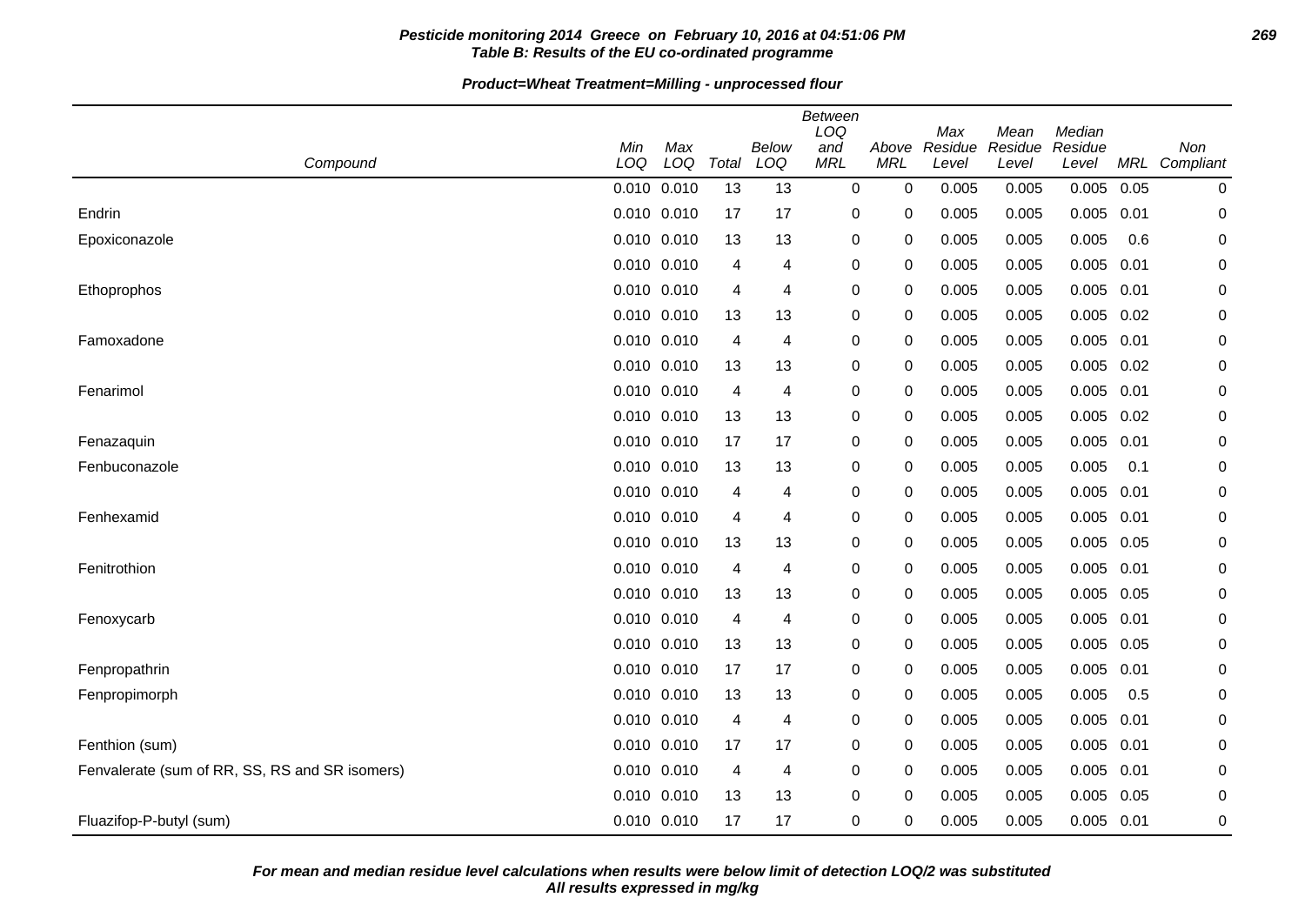# **Pesticide monitoring 2014 Greece on February 10, 2016 at 04:51:06 PM 270 Table B: Results of the EU co-ordinated programme**

|                                                                               | Min         | Max |       | Below          | <b>Between</b><br>LOQ<br>and | Above       | Max<br>Residue | Mean<br>Residue | Median<br>Residue |      | Non         |
|-------------------------------------------------------------------------------|-------------|-----|-------|----------------|------------------------------|-------------|----------------|-----------------|-------------------|------|-------------|
| Compound                                                                      | LOQ         | LOQ | Total | LOQ            | <b>MRL</b>                   | <b>MRL</b>  | Level          | Level           | Level             | MRL  | Compliant   |
| Fludioxonil                                                                   | 0.010 0.010 |     | 13    | 13             | 0                            | $\mathbf 0$ | 0.005          | 0.005           | 0.005             | 0.2  | 0           |
|                                                                               | 0.010 0.010 |     | 4     | 4              | 0                            | 0           | 0.005          | 0.005           | 0.005             | 0.01 | $\mathbf 0$ |
| Flufenoxuron                                                                  | 0.010 0.010 |     | 4     | 4              | $\pmb{0}$                    | 0           | 0.005          | 0.005           | 0.005             | 0.01 | $\mathbf 0$ |
|                                                                               | 0.010 0.010 |     | 13    | 13             | 0                            | 0           | 0.005          | 0.005           | 0.005             | 0.05 | 0           |
| Fluquinconazole                                                               | 0.010 0.010 |     | 13    | 13             | 0                            | 0           | 0.005          | 0.005           | 0.005             | 0.1  | $\mathbf 0$ |
|                                                                               | 0.010 0.010 |     | 4     | 4              | 0                            | 0           | 0.005          | 0.005           | 0.005             | 0.01 | 0           |
| Flusilazole                                                                   | 0.010 0.010 |     | 13    | 13             | 0                            | 0           | 0.005          | 0.005           | 0.005             | 0.1  | 0           |
|                                                                               | 0.010 0.010 |     | 4     | 4              | 0                            | 0           | 0.005          | 0.005           | 0.005             | 0.01 | 0           |
| Flutriafol                                                                    | 0.010 0.010 |     | 13    | 13             | 0                            | 0           | 0.005          | 0.005           | 0.005             | 0.5  | 0           |
|                                                                               | 0.010 0.010 |     | 4     | 4              | 0                            | 0           | 0.005          | 0.005           | 0.005             | 0.01 | 0           |
| Haloxyfop including haloxyfop-R                                               | 0.010 0.010 |     | 17    | 17             | 0                            | 0           | 0.005          | 0.005           | 0.005             | 0.01 | 0           |
| Heptachlor (sum of heptachlor and heptachlor epoxide expressed as heptachlor) | 0.010 0.010 |     | 17    | 17             | 0                            | 0           | 0.005          | 0.005           | $0.005$ 0.01      |      | 0           |
| Hexachlorobenzene                                                             | 0.010 0.010 |     | 17    | 17             | 0                            | 0           | 0.005          | 0.005           | 0.005             | 0.01 | 0           |
| Hexachlorocyclohexane (HCH), alpha-isomer                                     | 0.005 0.005 |     | 17    | 17             | 0                            | 0           | 0.003          | 0.003           | 0.003             | 0.01 | 0           |
| Hexachlorocyclohexane (HCH), beta-isomer                                      | 0.005 0.005 |     | 17    | 17             | 0                            | 0           | 0.003          | 0.003           | $0.003$ $0.01$    |      | 0           |
| Hexaconazole                                                                  | 0.010 0.010 |     | 13    | 13             | 0                            | $\Omega$    | 0.005          | 0.005           | 0.005             | 0.1  | 0           |
|                                                                               | 0.010 0.010 |     | 4     | 4              | 0                            | 0           | 0.005          | 0.005           | 0.005             | 0.01 | 0           |
| Hexythiazox                                                                   | 0.010 0.010 |     | 13    | 13             | 0                            | $\Omega$    | 0.005          | 0.005           | 0.005             | 0.5  | $\mathbf 0$ |
|                                                                               | 0.010 0.010 |     | 4     | 4              | 0                            | 0           | 0.005          | 0.005           | 0.005             | 0.01 | 0           |
| Imazalil                                                                      | 0.010 0.010 |     | 4     | $\overline{4}$ | $\pmb{0}$                    | 0           | 0.005          | 0.005           | 0.005             | 0.01 | 0           |
|                                                                               | 0.010 0.010 |     | 13    | 13             | 0                            | $\mathbf 0$ | 0.005          | 0.005           | 0.005             | 0.05 | 0           |
| Imidacloprid                                                                  | 0.010 0.010 |     | 13    | 13             | 0                            | 0           | 0.005          | 0.005           | 0.005             | 0.1  | $\mathbf 0$ |
|                                                                               | 0.010 0.010 |     | 4     | 4              | $\pmb{0}$                    | 0           | 0.005          | 0.005           | 0.005             | 0.01 | 0           |
| Indoxacarb as sum of the isomers S and R                                      | 0.010 0.010 |     | 4     | 4              | 0                            | 0           | 0.005          | 0.005           | 0.005             | 0.01 | 0           |
|                                                                               | 0.010 0.010 |     | 13    | 13             | 0                            | 0           | 0.005          | 0.005           | 0.005             | 0.02 | $\mathbf 0$ |
| Iprodione                                                                     | 0.010 0.010 |     | 13    | 13             | $\mathbf 0$                  | 0           | 0.005          | 0.005           | 0.005             | 0.5  | 0           |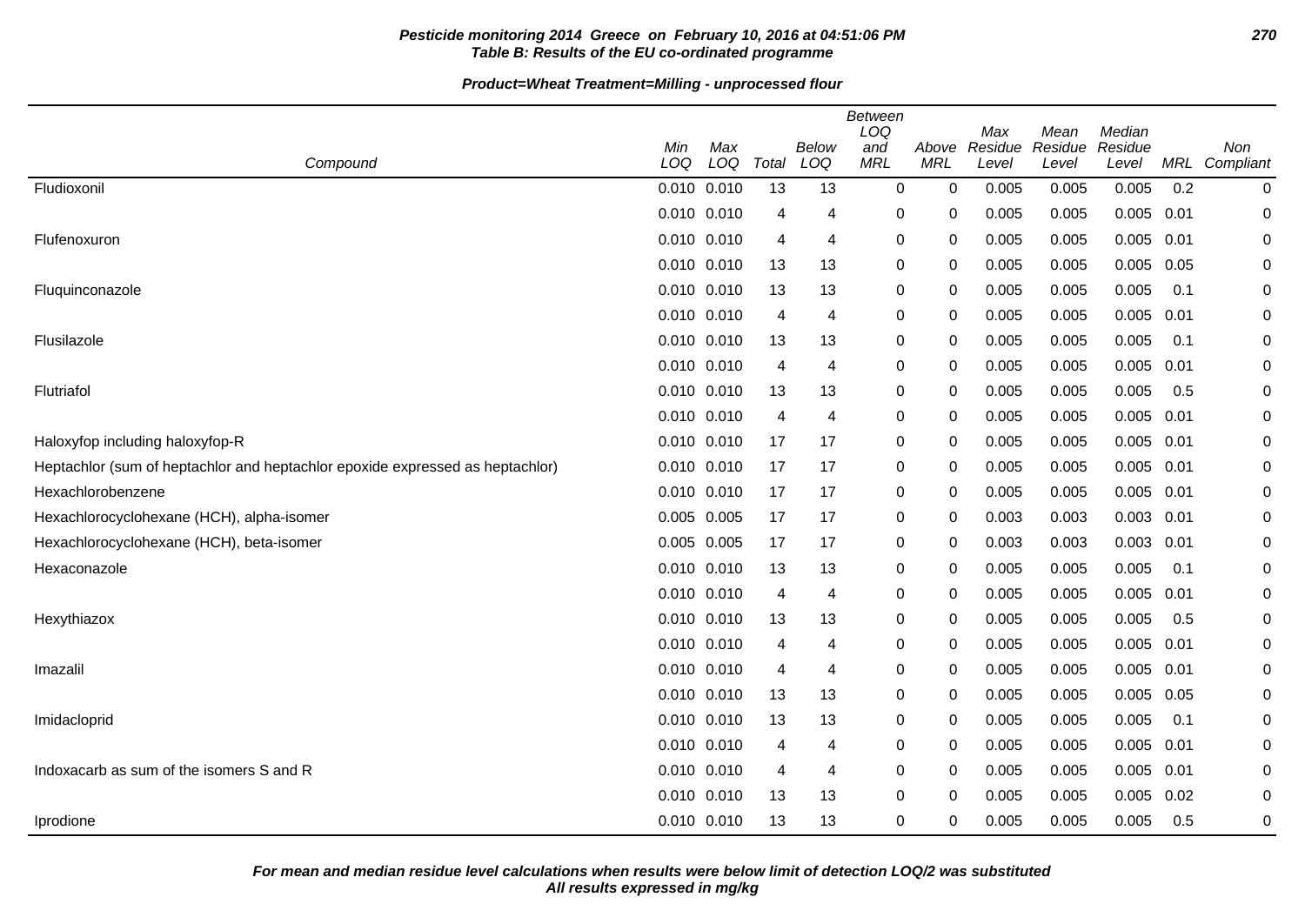# **Pesticide monitoring 2014 Greece on February 10, 2016 at 04:51:06 PM 271 Table B: Results of the EU co-ordinated programme**

|                                                                                                                 |             |            |                |              | <b>Between</b><br>LOQ |                     | Max              | Mean             | Median           |      |                      |
|-----------------------------------------------------------------------------------------------------------------|-------------|------------|----------------|--------------|-----------------------|---------------------|------------------|------------------|------------------|------|----------------------|
| Compound                                                                                                        | Min<br>LOQ  | Max<br>LOQ | Total          | Below<br>LOQ | and<br><b>MRL</b>     | Above<br><b>MRL</b> | Residue<br>Level | Residue<br>Level | Residue<br>Level |      | Non<br>MRL Compliant |
|                                                                                                                 | 0.010 0.010 |            | 4              | 4            | 0                     | $\mathbf 0$         | 0.005            | 0.005            | 0.005            | 0.01 | 0                    |
| Iprovalicarb                                                                                                    | 0.010 0.010 |            | 4              | 4            | 0                     | 0                   | 0.005            | 0.005            | 0.005            | 0.01 | 0                    |
|                                                                                                                 | 0.010 0.010 |            | 13             | 13           | 0                     | $\mathbf{0}$        | 0.005            | 0.005            | 0.005            | 0.05 | 0                    |
| Isofenphos-methyl                                                                                               | 0.010 0.010 |            | 17             | 17           | 0                     | 0                   | 0.005            | 0.005            | 0.005            | 0.01 | 0                    |
| Kresoxim-methyl                                                                                                 | 0.010 0.010 |            | $\overline{4}$ | 4            | 0                     | 0                   | 0.005            | 0.005            | 0.005            | 0.01 | 0                    |
|                                                                                                                 | 0.010 0.010 |            | 13             | 13           | 0                     | $\mathbf{0}$        | 0.005            | 0.005            | $0.005$ 0.05     |      | 0                    |
| Lambda-Cyhalothrin                                                                                              | 0.010 0.010 |            | 4              | 4            | 0                     | 0                   | 0.005            | 0.005            | 0.005            | 0.01 | 0                    |
|                                                                                                                 | 0.010 0.010 |            | 13             | 13           | 0                     | 0                   | 0.005            | 0.005            | $0.005$ 0.05     |      | 0                    |
| Lindane (Gamma-isomer of hexachlorociclohexane (HCH))                                                           | 0.010 0.010 |            | 17             | 17           | 0                     | $\mathbf{0}$        | 0.005            | 0.005            | $0.005$ 0.01     |      | 0                    |
| Linuron                                                                                                         | 0.010 0.010 |            | 4              | 4            | 0                     | 0                   | 0.005            | 0.005            | 0.005            | 0.01 | 0                    |
|                                                                                                                 | 0.010 0.010 |            | 13             | 13           | 0                     | 0                   | 0.005            | 0.005            | 0.005            | 0.05 | 0                    |
| Lufenuron                                                                                                       | 0.010 0.010 |            | $\overline{4}$ | 4            | 0                     | $\mathbf{0}$        | 0.005            | 0.005            | 0.005            | 0.01 | 0                    |
|                                                                                                                 | 0.010 0.010 |            | 13             | 13           | 0                     | 0                   | 0.005            | 0.005            | $0.005$ 0.02     |      | 0                    |
| Malathion (sum of malathion and malaoxon expressed as malathion)                                                | 0.010 0.010 |            | 13             | 13           | 0                     | 0                   | 0.005            | 0.005            | 0.005            | 8    | 0                    |
|                                                                                                                 | 0.010 0.010 |            | $\overline{4}$ | 4            | 0                     | $\mathbf{0}$        | 0.005            | 0.005            | $0.005$ $0.01$   |      | 0                    |
| Mepanipyrim                                                                                                     | 0.010 0.010 |            | 17             | 17           | 0                     | 0                   | 0.005            | 0.005            | 0.005            | 0.01 | 0                    |
| Metalaxyl (Metalaxyl including other mixtures of constituent isomers including Metalaxyl-M<br>(sum of isomers)) | 0.010 0.010 |            | $\overline{4}$ | 4            | 0                     | 0                   | 0.005            | 0.005            | 0.005            | 0.01 | 0                    |
|                                                                                                                 | 0.010 0.010 |            | 13             | 13           | 0                     | 0                   | 0.005            | 0.005            | 0.005            | 0.05 | 0                    |
| Metconazole                                                                                                     | 0.010 0.010 |            | 4              | 4            | 0                     | 0                   | 0.005            | 0.005            | 0.005            | 0.01 | 0                    |
|                                                                                                                 | 0.010 0.010 |            | 13             | 13           | 0                     | 0                   | 0.005            | 0.005            | 0.005            | 0.15 | 0                    |
| Methamidophos                                                                                                   | 0.010 0.010 |            | 17             | 17           | 0                     | 0                   | 0.005            | 0.005            | $0.005$ 0.01     |      | 0                    |
| Methidathion                                                                                                    | 0.010 0.010 |            | $\overline{4}$ | 4            | 0                     | 0                   | 0.005            | 0.005            | 0.005            | 0.01 | 0                    |
|                                                                                                                 | 0.010 0.010 |            | 13             | 13           | 0                     | 0                   | 0.005            | 0.005            | 0.005            | 0.02 | 0                    |
| Methiocarb (sum of methiocarb and methiocarb sulfoxide and sulfone, expressed as<br>methiocarb)                 | 0.010 0.010 |            | 13             | 13           | 0                     | 0                   | 0.005            | 0.005            | 0.005            | 0.1  | 0                    |
|                                                                                                                 | 0.010 0.010 |            | 4              | 4            | 0                     | 0                   | 0.005            | 0.005            | $0.005$ 0.01     |      | 0                    |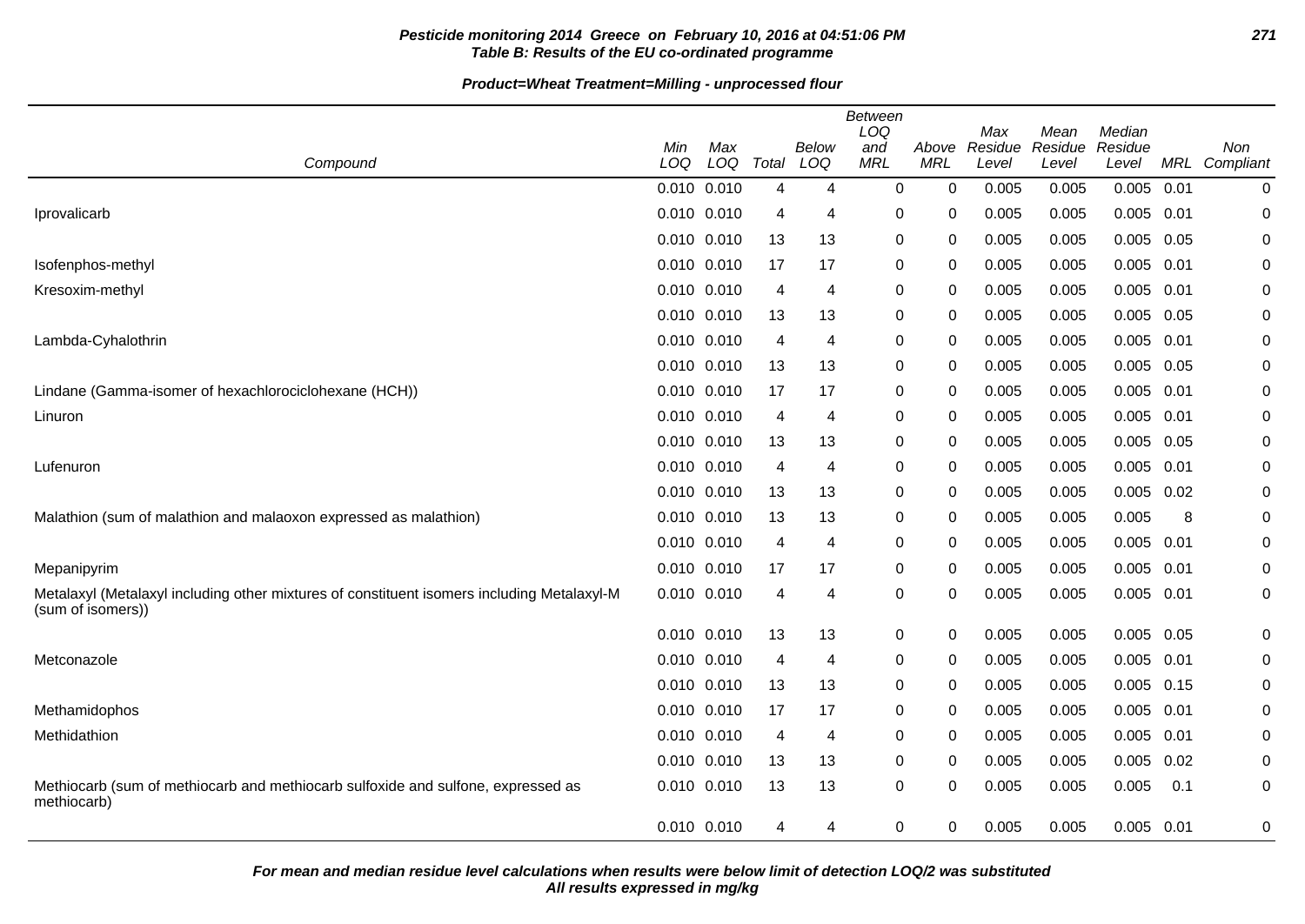# **Pesticide monitoring 2014 Greece on February 10, 2016 at 04:51:06 PM 272 Table B: Results of the EU co-ordinated programme**

**Product=Wheat Treatment=Milling - unprocessed flour**

|                                                                                                            |                 |            |       |              | <b>Between</b><br>LOQ |                     | Max              | Mean             | Median           |      |                  |
|------------------------------------------------------------------------------------------------------------|-----------------|------------|-------|--------------|-----------------------|---------------------|------------------|------------------|------------------|------|------------------|
| Compound                                                                                                   | Min<br>LOQ      | Max<br>LOQ | Total | Below<br>LOQ | and<br><b>MRL</b>     | Above<br><b>MRL</b> | Residue<br>Level | Residue<br>Level | Residue<br>Level | MRL  | Non<br>Compliant |
| Methomyl and thiodicarb (sum of methomyl and thiodicarb expressed as methomyl)                             | $0.010$ $0.010$ |            | 4     | 4            | $\mathbf 0$           | 0                   | 0.005            | 0.005            | 0.005            | 0.01 | 0                |
|                                                                                                            | 0.010 0.010     |            | 13    | 13           | 0                     | 0                   | 0.005            | 0.005            | 0.005            | 0.02 | 0                |
| Methoxychlor                                                                                               | 0.010 0.010     |            | 17    | 17           | 0                     | 0                   | 0.005            | 0.005            | 0.005            | 0.01 | 0                |
| Methoxyfenozide                                                                                            | $0.010$ $0.010$ |            | 4     | 4            | 0                     | 0                   | 0.005            | 0.005            | 0.005            | 0.01 | 0                |
|                                                                                                            | 0.010 0.010     |            | 13    | 13           | 0                     | 0                   | 0.005            | 0.005            | 0.005            | 0.05 | 0                |
| Monocrotophos                                                                                              | 0.010 0.010     |            | 17    | 17           | 0                     | $\mathbf{0}$        | 0.005            | 0.005            | $0.005$ 0.01     |      | 0                |
| Myclobutanil                                                                                               | 0.010 0.010     |            | 4     | 4            | $\pmb{0}$             | 0                   | 0.005            | 0.005            | 0.005            | 0.01 | $\pmb{0}$        |
|                                                                                                            | 0.010 0.010     |            | 13    | 13           | 0                     | 0                   | 0.005            | 0.005            | $0.005$ 0.02     |      | $\pmb{0}$        |
| Orthophenylphenol                                                                                          | $0.010$ $0.010$ |            | 4     | 4            | 0                     | 0                   | 0.005            | 0.005            | 0.005            | 0.01 | 0                |
|                                                                                                            | 0.010 0.010     |            | 13    | 13           | 0                     | 0                   | 0.005            | 0.005            | 0.005            | 0.05 | $\pmb{0}$        |
| Oxadixyl                                                                                                   | 0.010 0.010     |            | 17    | 17           | 0                     | 0                   | 0.005            | 0.005            | $0.005$ 0.01     |      | 0                |
| Oxamyl                                                                                                     | 0.010 0.010     |            | 17    | 17           | 0                     | $\mathbf{0}$        | 0.005            | 0.005            | 0.005            | 0.01 | 0                |
| Oxydemeton-methyl (sum of oxydemeton-methyl and demeton-S-methylsulfone expressed as<br>oxydemeton-methyl) | 0.010 0.010     |            | 4     | 4            | 0                     | 0                   | 0.005            | 0.005            | 0.005 0.01       |      | $\pmb{0}$        |
|                                                                                                            | 0.010 0.010     |            | 13    | 13           | 0                     | $\mathbf 0$         | 0.005            | 0.005            | 0.005            | 0.02 | 0                |
| Paclobutrazol                                                                                              | 0.010 0.010     |            | 4     | 4            | 0                     | 0                   | 0.005            | 0.005            | 0.005            | 0.01 | 0                |
|                                                                                                            | $0.010$ $0.010$ |            | 13    | 13           | 0                     | 0                   | 0.005            | 0.005            | 0.005            | 0.02 | 0                |
| Parathion                                                                                                  | $0.010$ $0.010$ |            | 4     | 4            | 0                     | 0                   | 0.005            | 0.005            | $0.005$ 0.01     |      | 0                |
|                                                                                                            | $0.010$ $0.010$ |            | 13    | 13           | 0                     | 0                   | 0.005            | 0.005            | 0.005            | 0.05 | $\pmb{0}$        |
| Parathion-methyl (sum of Parathion-methyl and paraoxon-methyl expressed as<br>Parathion-methyl)            | 0.010 0.010     |            | 4     | 4            | $\pmb{0}$             | 0                   | 0.005            | 0.005            | $0.005$ 0.01     |      | 0                |
|                                                                                                            | 0.010 0.010     |            | 13    | 13           | 0                     | 0                   | 0.005            | 0.005            | 0.005            | 0.02 | $\pmb{0}$        |
| Penconazole                                                                                                | 0.010 0.010     |            | 4     | 4            | 0                     | 0                   | 0.005            | 0.005            | $0.005$ 0.01     |      | 0                |
|                                                                                                            | 0.010 0.010     |            | 13    | 13           | 0                     | $\mathbf{0}$        | 0.005            | 0.005            | 0.005            | 0.05 | 0                |
| Pendimethalin                                                                                              | 0.010 0.010     |            | 4     | 4            | 0                     | 0                   | 0.005            | 0.005            | 0.005            | 0.01 | 0                |
|                                                                                                            | $0.010$ $0.010$ |            | 13    | 13           | 0                     | 0                   | 0.005            | 0.005            | 0.005            | 0.05 | $\pmb{0}$        |
| Permethrin (sum of isomers)                                                                                | 0.010 0.010     |            | 4     | 4            | $\mathbf 0$           | 0                   | 0.005            | 0.005            | 0.005            | 0.01 | $\pmb{0}$        |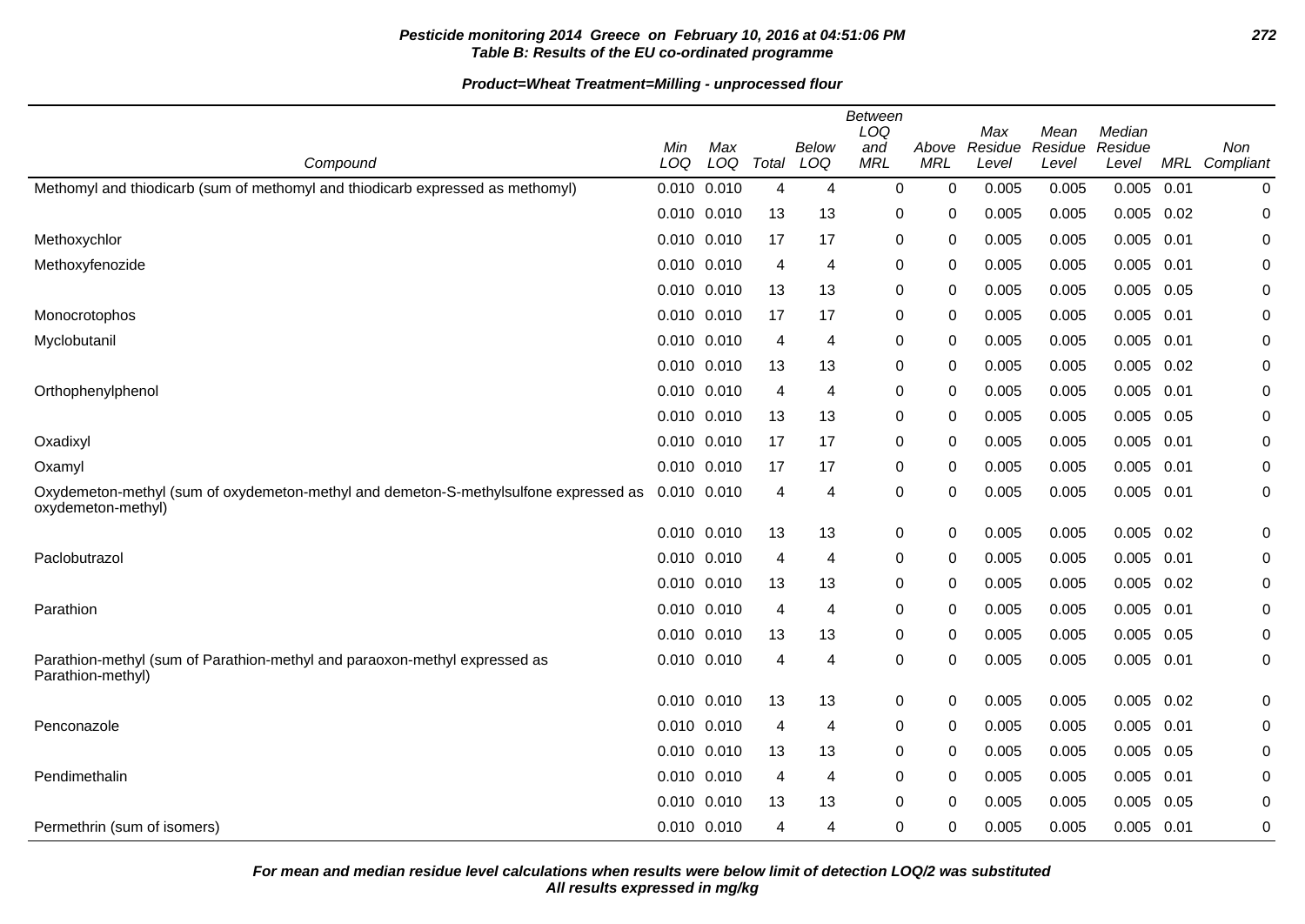# **Pesticide monitoring 2014 Greece on February 10, 2016 at 04:51:06 PM 273 Table B: Results of the EU co-ordinated programme**

| Compound                                                                                                                  | Min<br>LOQ      | Max<br>LOQ | Total | Below<br>LOQ | <b>Between</b><br>LOQ<br>and<br><b>MRL</b> | Above<br><b>MRL</b> | Max<br>Residue<br>Level | Mean<br>Residue<br>Level | Median<br>Residue<br>Level |      | Non<br>MRL Compliant |
|---------------------------------------------------------------------------------------------------------------------------|-----------------|------------|-------|--------------|--------------------------------------------|---------------------|-------------------------|--------------------------|----------------------------|------|----------------------|
|                                                                                                                           | $0.010$ $0.010$ |            | 13    | 13           | $\mathbf 0$                                | $\mathbf 0$         | 0.005                   | 0.005                    | 0.005                      | 0.05 | 0                    |
| Phosalone                                                                                                                 | 0.010 0.010     |            | 4     | 4            | 0                                          | 0                   | 0.005                   | 0.005                    | $0.005$ 0.01               |      | 0                    |
|                                                                                                                           | 0.010 0.010     |            | 13    | 13           | 0                                          | 0                   | 0.005                   | 0.005                    | 0.005                      | 0.05 | 0                    |
| Phosmet (phosmet and phosmet oxon expressed as phosmet)                                                                   | 0.010 0.010     |            | 17    | 17           | 0                                          | 0                   | 0.005                   | 0.005                    | 0.005                      | 0.01 | 0                    |
| Pirimicarb (sum of Pirimicarb and desmethyl pirimicarb expressed as Pirimicarb)                                           | 0.010 0.010     |            | 13    | 13           | 0                                          | 0                   | 0.005                   | 0.005                    | 0.005                      | 0.5  | 0                    |
|                                                                                                                           | 0.010 0.010     |            | 4     | 4            | 0                                          | 0                   | 0.005                   | 0.005                    | 0.005                      | 0.01 | 0                    |
| Pirimiphos-methyl                                                                                                         | 0.010 0.010     |            | 13    | 7            | 6                                          | 0                   | 0.048                   | 0.018                    | 0.005                      | 5    | 0                    |
|                                                                                                                           | 0.010 0.010     |            | 4     | 4            | 0                                          | 0                   | 0.005                   | 0.005                    | $0.005$ 0.01               |      | 0                    |
| Prochloraz (sum of prochloraz and its metabolites containing the 2,4,6-Trichlorophenol moiety<br>expressed as prochloraz) | $0.010$ $0.010$ |            | 17    | 17           | 0                                          | 0                   | 0.005                   | 0.005                    | 0.005                      | 0.01 | 0                    |
| Procymidone                                                                                                               | 0.010 0.010     |            | 4     | 4            | 0                                          | 0                   | 0.005                   | 0.005                    | 0.005                      | 0.01 | 0                    |
|                                                                                                                           | 0.010 0.010     |            | 13    | 13           | 0                                          | 0                   | 0.005                   | 0.005                    | 0.005                      | 0.02 | 0                    |
| Profenofos                                                                                                                | 0.010 0.010     |            | 4     | 4            | 0                                          | 0                   | 0.005                   | 0.005                    | 0.005                      | 0.01 | 0                    |
|                                                                                                                           | 0.010 0.010     |            | 13    | 13           | 0                                          | 0                   | 0.005                   | 0.005                    | 0.005                      | 0.05 | 0                    |
| Propiconazole                                                                                                             | 0.010 0.010     |            | 4     | 4            | 0                                          | $\mathbf 0$         | 0.005                   | 0.005                    | 0.005                      | 0.01 | 0                    |
|                                                                                                                           | 0.010 0.010     |            | 13    | 13           | 0                                          | 0                   | 0.005                   | 0.005                    | $0.005$ 0.05               |      | 0                    |
| Propoxur                                                                                                                  | 0.010 0.010     |            | 4     | 4            | 0                                          | $\mathbf 0$         | 0.005                   | 0.005                    | 0.005                      | 0.01 | 0                    |
|                                                                                                                           | 0.010 0.010     |            | 13    | 13           | 0                                          | 0                   | 0.005                   | 0.005                    | $0.005$ 0.05               |      | 0                    |
| Propyzamide                                                                                                               | $0.010$ $0.010$ |            | 4     | 4            | 0                                          | 0                   | 0.005                   | 0.005                    | 0.005                      | 0.01 | 0                    |
|                                                                                                                           | 0.010 0.010     |            | 13    | 13           | 0                                          | 0                   | 0.005                   | 0.005                    | 0.005                      | 0.02 | 0                    |
| Prothiofos                                                                                                                | 0.010 0.010     |            | 17    | 17           | 0                                          | 0                   | 0.005                   | 0.005                    | 0.005                      | 0.01 | 0                    |
| Pyraclostrobin                                                                                                            | 0.010 0.010     |            | 13    | 13           | 0                                          | 0                   | 0.005                   | 0.005                    | 0.005                      | 0.1  | 0                    |
|                                                                                                                           | 0.010 0.010     |            | 4     | 4            | 0                                          | 0                   | 0.005                   | 0.005                    | 0.005                      | 0.01 | 0                    |
| Pyrazophos                                                                                                                | 0.010 0.010     |            | 4     | 4            | 0                                          | 0                   | 0.005                   | 0.005                    | $0.005$ 0.01               |      | 0                    |
|                                                                                                                           | $0.010$ $0.010$ |            | 13    | 13           | 0                                          | 0                   | 0.005                   | 0.005                    | 0.005                      | 0.05 | 0                    |
| Pyrimethanil                                                                                                              | 0.010 0.010     |            | 4     | 4            | 0                                          | 0                   | 0.005                   | 0.005                    | $0.005$ 0.01               |      | $\boldsymbol{0}$     |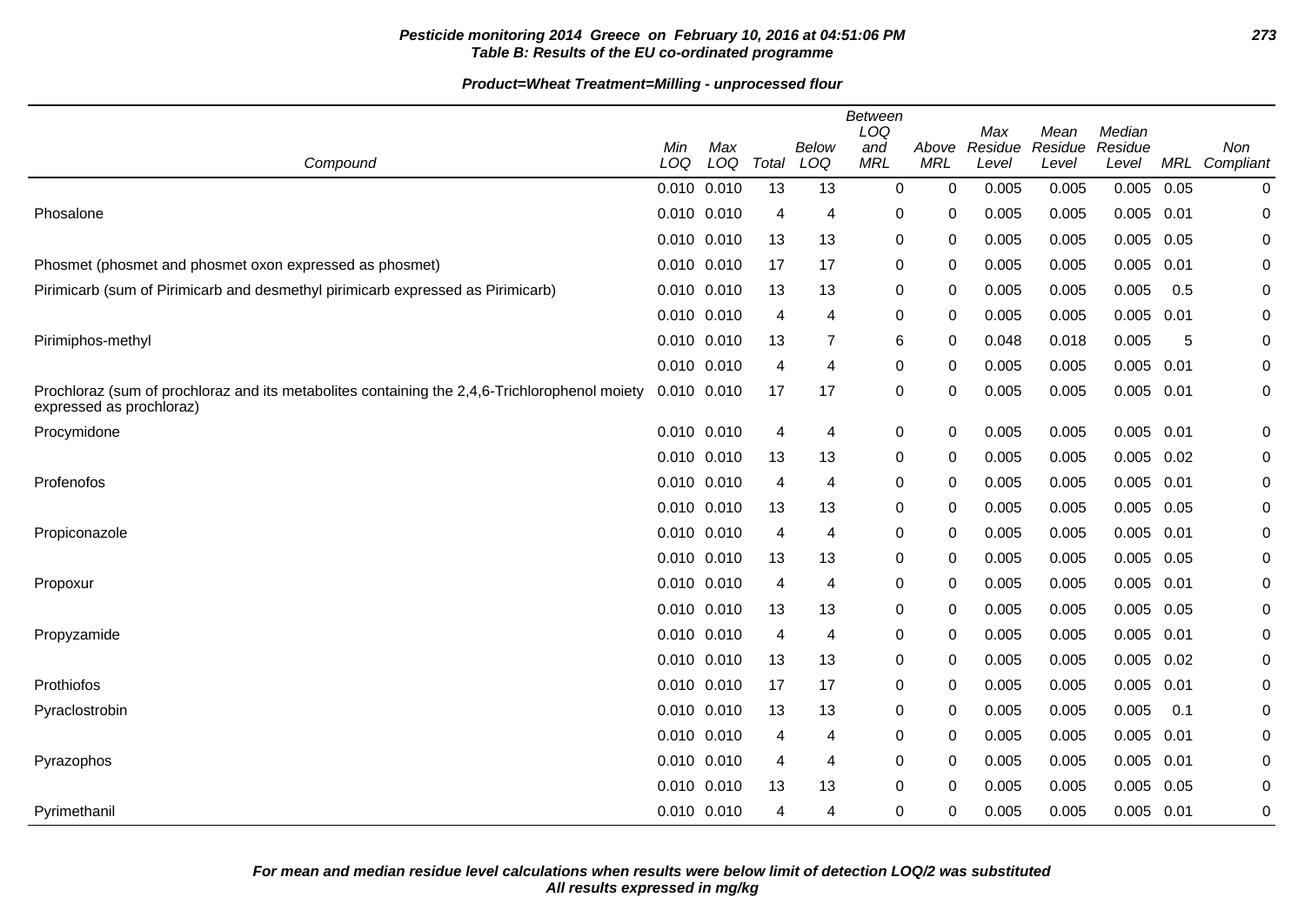# **Pesticide monitoring 2014 Greece on February 10, 2016 at 04:51:06 PM 274 Table B: Results of the EU co-ordinated programme**

| Compound                                                                                | Min<br>LOQ  | Max<br>LOQ | Total          | <b>Below</b><br>LOQ | Between<br>LOQ<br>and<br><b>MRL</b> | Above<br><b>MRL</b> | Max<br>Residue<br>Level | Mean<br>Residue<br>Level | Median<br>Residue<br>Level | MRL  | Non<br>Compliant |
|-----------------------------------------------------------------------------------------|-------------|------------|----------------|---------------------|-------------------------------------|---------------------|-------------------------|--------------------------|----------------------------|------|------------------|
|                                                                                         | 0.010 0.010 |            | 13             | 13                  | 0                                   | 0                   | 0.005                   | 0.005                    | 0.005                      | 0.05 | 0                |
| Pyriproxyfen                                                                            | 0.010 0.010 |            | 4              | 4                   | 0                                   | 0                   | 0.005                   | 0.005                    | $0.005$ 0.01               |      | 0                |
|                                                                                         | 0.010 0.010 |            | 13             | 13                  | 0                                   | 0                   | 0.005                   | 0.005                    | 0.005                      | 0.05 | 0                |
| Quinoxyfen                                                                              | 0.010 0.010 |            | 4              | 4                   | 0                                   | 0                   | 0.005                   | 0.005                    | $0.005$ 0.01               |      | 0                |
|                                                                                         | 0.010 0.010 |            | 13             | 13                  | 0                                   | 0                   | 0.005                   | 0.005                    | $0.005$ 0.02               |      | 0                |
| Resmethrin (resmethrin including other mixtures of consituent isomers (sum of isomers)) | 0.010 0.010 |            | 4              | 4                   | 0                                   | 0                   | 0.005                   | 0.005                    | $0.005$ 0.01               |      | 0                |
|                                                                                         | 0.010 0.010 |            | 13             | 13                  | 0                                   | 0                   | 0.005                   | 0.005                    | $0.005$ 0.05               |      | 0                |
| Spinosad (sum of Spinosyn A and Spinosyn D, expressed as Spinosad)                      | 0.010 0.010 |            | 13             | 13                  | 0                                   | 0                   | 0.005                   | 0.005                    | 0.005                      | -1   | 0                |
|                                                                                         | 0.010 0.010 |            | 4              | 4                   | 0                                   | 0                   | 0.005                   | 0.005                    | $0.005$ 0.01               |      | 0                |
| Spiroxamine                                                                             | 0.010 0.010 |            | 4              | 4                   | 0                                   | 0                   | 0.005                   | 0.005                    | $0.005$ 0.01               |      | 0                |
|                                                                                         | 0.010 0.010 |            | 13             | 13                  | 0                                   | 0                   | 0.005                   | 0.005                    | 0.005                      | 0.05 | 0                |
| Tebuconazole                                                                            | 0.010 0.010 |            | 13             | 13                  | 0                                   | 0                   | 0.005                   | 0.005                    | 0.005                      | 0.2  | 0                |
|                                                                                         | 0.010 0.010 |            | 4              | 4                   | 0                                   | 0                   | 0.005                   | 0.005                    | 0.005                      | 0.01 | 0                |
| Tebufenozide                                                                            | 0.010 0.010 |            | 4              | 4                   | 0                                   | 0                   | 0.005                   | 0.005                    | $0.005$ 0.01               |      | 0                |
|                                                                                         | 0.010 0.010 |            | 13             | 13                  | 0                                   | 0                   | 0.005                   | 0.005                    | 0.005 0.05                 |      | 0                |
| Tebufenpyrad                                                                            | 0.010 0.010 |            | 4              | 4                   | 0                                   | 0                   | 0.005                   | 0.005                    | 0.005                      | 0.01 | 0                |
|                                                                                         | 0.010 0.010 |            | 13             | 13                  | 0                                   | 0                   | 0.005                   | 0.005                    | $0.005$ 0.05               |      | 0                |
| Teflubenzuron                                                                           | 0.010 0.010 |            | 13             | 13                  | 0                                   | 0                   | 0.005                   | 0.005                    | 0.005                      | 0.1  | 0                |
|                                                                                         | 0.010 0.010 |            | 4              | 4                   | 0                                   | 0                   | 0.005                   | 0.005                    | 0.005                      | 0.01 | 0                |
| Tetraconazole                                                                           | 0.010 0.010 |            | 13             | 13                  | 0                                   | 0                   | 0.005                   | 0.005                    | 0.005                      | 0.1  | 0                |
|                                                                                         | 0.010 0.010 |            | $\overline{4}$ | 4                   | 0                                   | 0                   | 0.005                   | 0.005                    | 0.005                      | 0.01 | 0                |
| Tetradifon                                                                              | 0.010 0.010 |            | 17             | 17                  | 0                                   | 0                   | 0.005                   | 0.005                    | $0.005$ 0.01               |      | 0                |
| Thiabendazole                                                                           | 0.010 0.010 |            | 4              | 4                   | 0                                   | 0                   | 0.005                   | 0.005                    | 0.005                      | 0.01 | 0                |
|                                                                                         | 0.010 0.010 |            | 13             | 13                  | 0                                   | 0                   | 0.005                   | 0.005                    | 0.005                      | 0.05 | 0                |
| Thiacloprid                                                                             | 0.010 0.010 |            | 13             | 13                  | 0                                   | 0                   | 0.005                   | 0.005                    | 0.005                      | 0.1  | 0                |
|                                                                                         | 0.010 0.010 |            | 4              | 4                   | $\mathbf 0$                         | 0                   | 0.005                   | 0.005                    | $0.005$ 0.01               |      | 0                |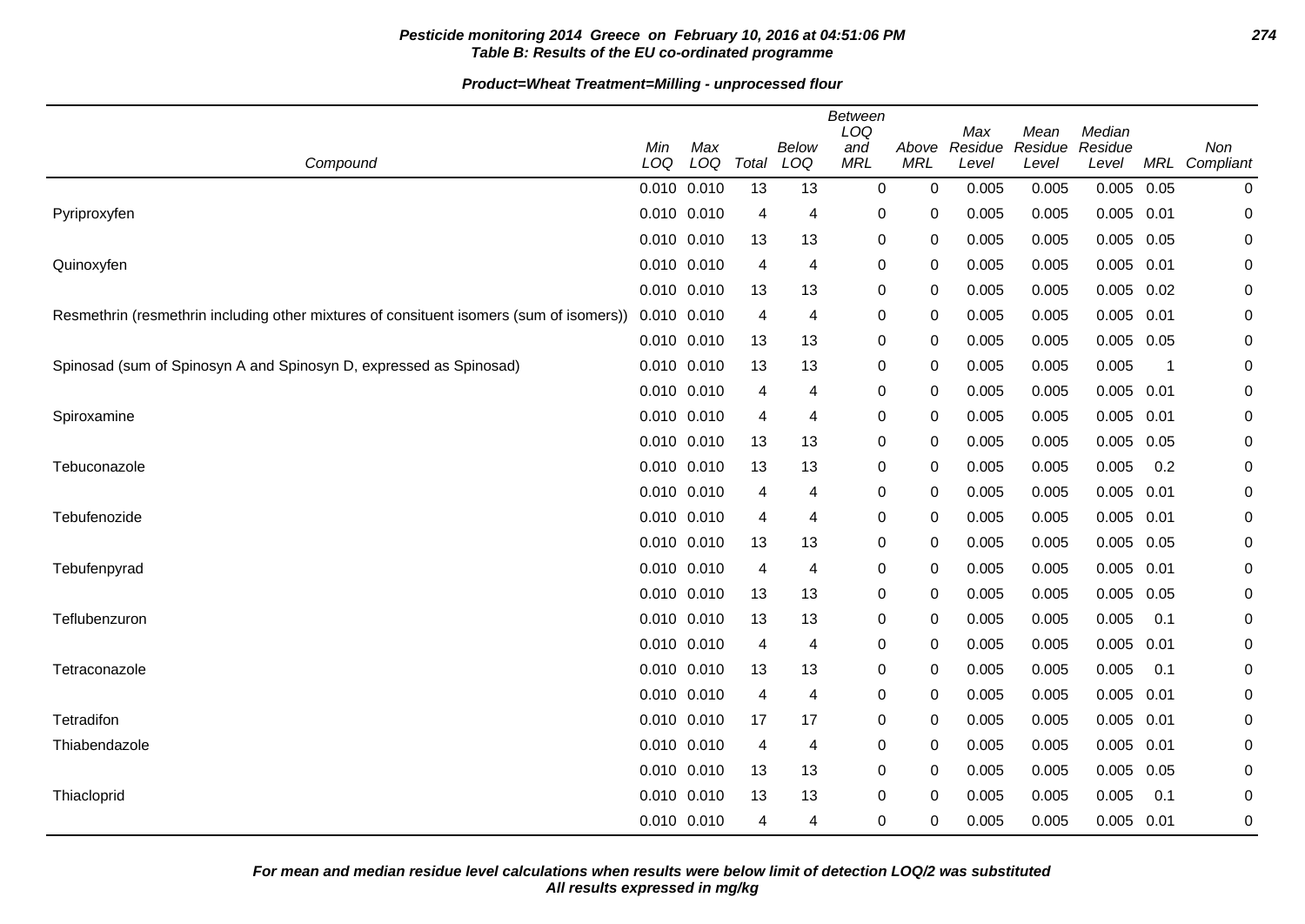# **Pesticide monitoring 2014 Greece on February 10, 2016 at 04:51:06 PM 275 Table B: Results of the EU co-ordinated programme**

| Compound                                                                   | Min<br>LOQ      | Max<br>LOQ | Total | Below<br>LOQ | Between<br>LOQ<br>and<br><b>MRL</b> | Above<br><b>MRL</b> | Max<br>Residue<br>Level | Mean<br>Residue<br>Level | Median<br>Residue<br>Level | <b>MRL</b> | Non<br>Compliant |
|----------------------------------------------------------------------------|-----------------|------------|-------|--------------|-------------------------------------|---------------------|-------------------------|--------------------------|----------------------------|------------|------------------|
| Thiametoxam (sum of thiametoxam and clothianidin expressed as thiametoxam) | 0.010 0.010     |            | 4     | 4            | 0                                   | $\Omega$            | 0.005                   | 0.005                    | $0.005$ 0.01               |            | 0                |
|                                                                            | 0.010 0.010     |            | 13    | 13           | 0                                   | 0                   | 0.005                   | 0.005                    | 0.005                      | 0.05       | 0                |
| Thiophanate-methyl                                                         | $0.010$ $0.010$ |            | 4     | 4            | $\mathbf 0$                         | 0                   | 0.005                   | 0.005                    | $0.005$ 0.01               |            | 0                |
|                                                                            | 0.010 0.010     |            | 13    | 13           | 0                                   | 0                   | 0.005                   | 0.005                    | $0.005$ 0.05               |            | 0                |
| Tolclofos-methyl                                                           | $0.010$ $0.010$ |            | 4     | 4            | 0                                   | 0                   | 0.005                   | 0.005                    | $0.005$ 0.01               |            | 0                |
|                                                                            | 0.010 0.010     |            | 13    | 13           | 0                                   | 0                   | 0.005                   | 0.005                    | $0.005$ 0.05               |            | 0                |
| Triadimefon (sum of Triadimefon and Triadimenol)                           | 0.010 0.010     |            | 13    | 13           | 0                                   | 0                   | 0.005                   | 0.005                    | 0.005                      | 0.2        | 0                |
|                                                                            | $0.010$ $0.010$ |            | 4     | 4            | 0                                   | $\mathbf 0$         | 0.005                   | 0.005                    | $0.005$ 0.01               |            | 0                |
| Triazophos                                                                 | 0.010 0.010     |            | 4     | 4            | 0                                   | 0                   | 0.005                   | 0.005                    | 0.005                      | 0.01       | 0                |
|                                                                            | 0.010 0.010     |            | 13    | 13           | 0                                   | 0                   | 0.005                   | 0.005                    | $0.005$ 0.02               |            | 0                |
| Trichlorfon                                                                | $0.010$ $0.010$ |            | 13    | 13           | 0                                   | 0                   | 0.005                   | 0.005                    | 0.005                      | 0.1        | 0                |
|                                                                            | 0.010 0.010     |            | 4     | 4            | 0                                   | 0                   | 0.005                   | 0.005                    | $0.005$ 0.01               |            | 0                |
| Trifloxystrobin                                                            | 0.010 0.010     |            | 4     | 4            | 0                                   | 0                   | 0.005                   | 0.005                    | $0.005$ 0.01               |            | 0                |
|                                                                            | 0.010 0.010     |            | 13    | 13           | 0                                   | 0                   | 0.005                   | 0.005                    | 0.005                      | 0.05       | 0                |
| Trifluralin                                                                | 0.010 0.010     |            | 13    | 13           | 0                                   | 0                   | 0.005                   | 0.005                    | 0.005                      | 0.1        | 0                |
|                                                                            | 0.010 0.010     |            | 4     | 4            | 0                                   | 0                   | 0.005                   | 0.005                    | 0.005                      | 0.01       | 0                |
| Triticonazole                                                              | 0.010 0.010     |            | 17    | 17           | 0                                   | 0                   | 0.005                   | 0.005                    | 0.005 0.01                 |            | 0                |
| tau-Fluvalinate                                                            | 0.010 0.010     |            | 4     | 4            | 0                                   | 0                   | 0.005                   | 0.005                    | 0.005                      | 0.01       | 0                |
|                                                                            | 0.010 0.010     |            | 13    | 13           | 0                                   | 0                   | 0.005                   | 0.005                    | $0.005$ 0.05               |            | 0                |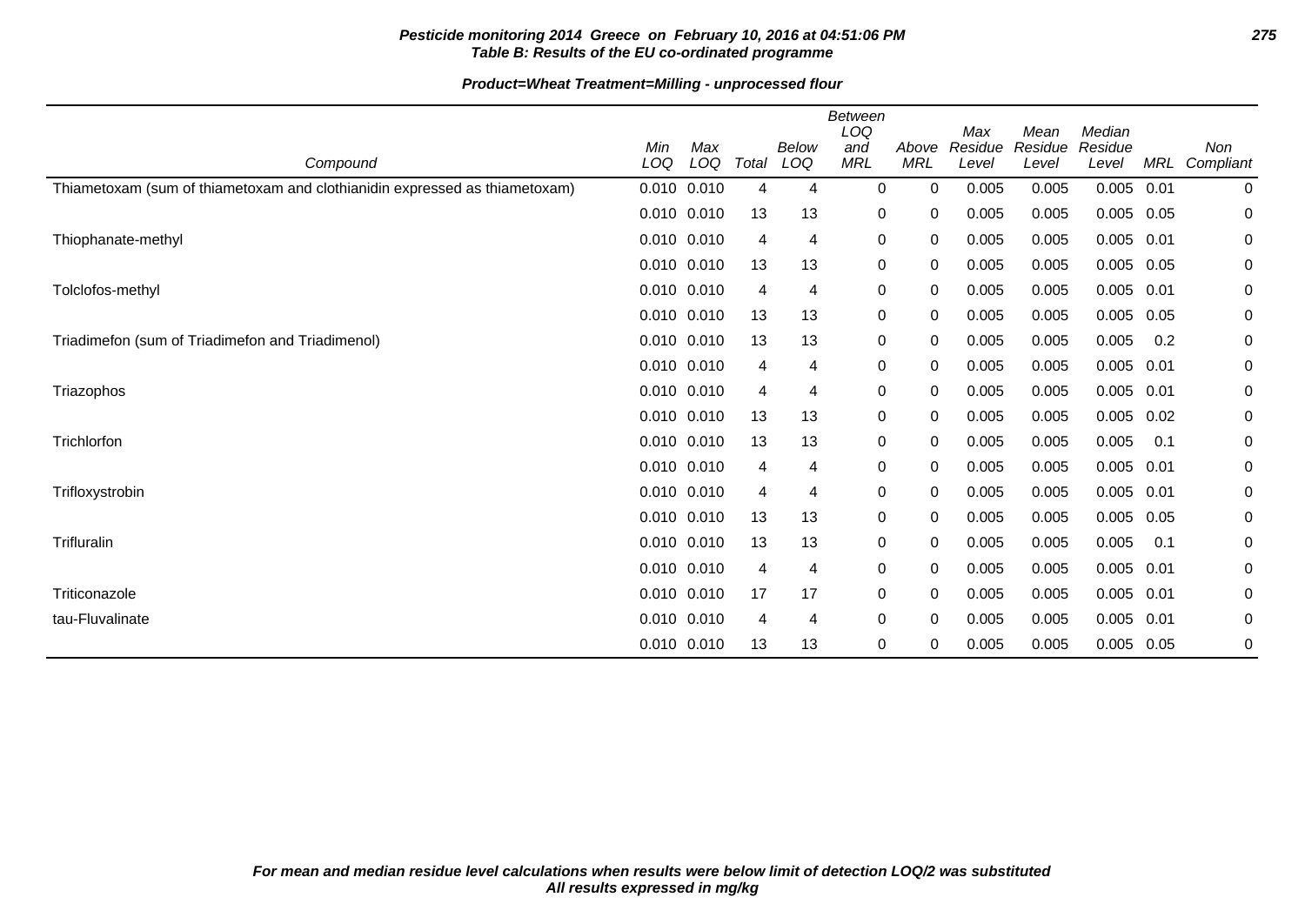### **Pesticide monitoring 2014 Greece on February 10, 2016 at 04:51:06 PM 276 Table C1: Results of national programme for unprocessed conventional products where residues were detected**

| Prod.<br>Group | Product | Compound          | Min<br>LOQ      | Max<br>LOQ | Total | Below<br>LOQ | Between<br>LOQ<br>and<br>MRL | Above<br>MRL | Max<br>Residue<br>Level | Mean<br>Residue<br>Level | Median<br>Residue<br>Level | MRL | Non<br>Compliant |
|----------------|---------|-------------------|-----------------|------------|-------|--------------|------------------------------|--------------|-------------------------|--------------------------|----------------------------|-----|------------------|
| Cereals Rice   |         | Bromide ion       | 0.500 0.500     |            | 13    | 12           |                              | 0            | 40.800                  | 3.369                    | 0.250                      | 50  | 0                |
|                |         | Deltamethrin      | 0.010 0.500     |            | 43    | 39           | 4                            | 0            | 0.250                   | 0.095                    | 0.005                      | 2   | 0                |
|                |         | Pirimiphos-methyl | 0.010 0.010     |            | 29    | 27           | 2                            | 0            | 0.085                   | 0.009                    | 0.005                      | 5   | 0                |
|                |         | Tricyclazole      | $0.010$ $0.010$ |            | 29    | 28           |                              | 0            | 0.040                   | 0.006                    | 0.005                      |     | 0                |

**ProductClass=Cereals**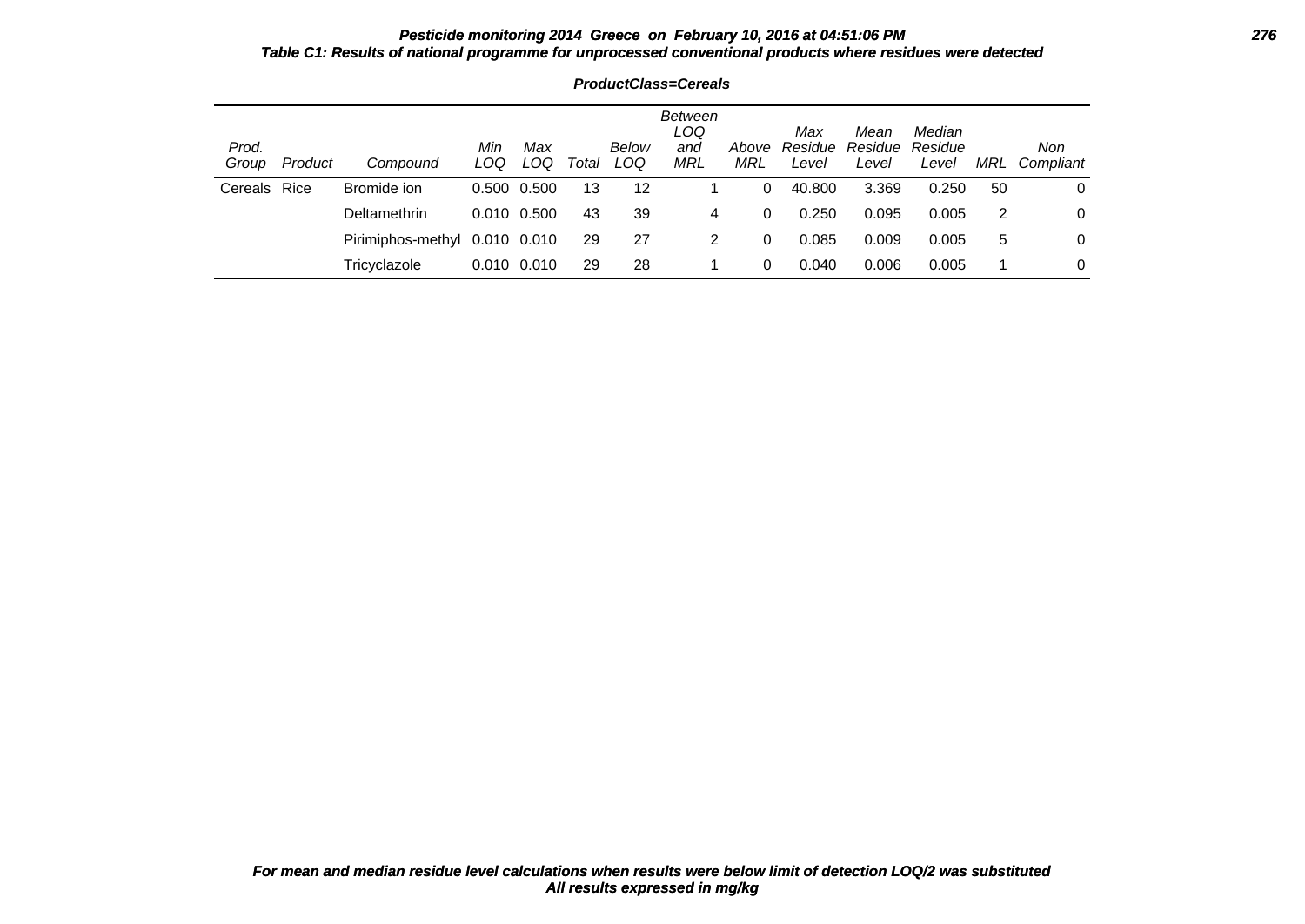# **Pesticide monitoring 2014 Greece on February 10, 2016 at 04:51:06 PM 277 Table C1: Results of national programme for unprocessed conventional products where residues were detected**

#### **ProductClass=Sum of fruits and nuts, vegetables, other plant products**

|                               |               |                                                                                                                            |             |       |                |              | <b>Between</b><br>LOQ |             | Max     | Mean    | Median       |                |                  |
|-------------------------------|---------------|----------------------------------------------------------------------------------------------------------------------------|-------------|-------|----------------|--------------|-----------------------|-------------|---------|---------|--------------|----------------|------------------|
| Prod.                         |               |                                                                                                                            | Min         | Max   |                | <b>Below</b> | and                   | Above       | Residue | Residue | Residue      |                | Non              |
| Group                         | Product       | Compound                                                                                                                   | LOQ         | LOQ   | Total          | LOQ          | <b>MRL</b>            | <b>MRL</b>  | Level   | Level   | Level        | MRL            | Compliant        |
| <b>Brassica</b><br>vegetables | Head brassica | Lambda-Cyhalothrin                                                                                                         | 0.010 0.020 |       | 10             | 9            | 1                     | $\pmb{0}$   | 0.160   | 0.025   | 0.010        | 0.2            | 0                |
| Citrus fruit                  | Grapefruit    | Acetamiprid                                                                                                                | 0.010 0.010 |       | 6              | 5            | -1                    | 0           | 0.020   | 0.008   | 0.005        | $\mathbf 1$    | 0                |
|                               |               | Chlorpyrifos                                                                                                               | 0.010 0.010 |       | 6              | 4            | 2                     | $\mathbf 0$ | 0.030   | 0.013   | 0.005        | 0.3            | 0                |
|                               |               | Difenoconazole                                                                                                             | 0.010       | 0.010 | 6              | 5            | $\mathbf 1$           | $\mathbf 0$ | 0.010   | 0.006   | 0.005        | 0.1            | 0                |
|                               |               | Imazalil                                                                                                                   | 0.010 0.020 |       | 6              | 4            | 2                     | 0           | 2.200   | 0.538   | 0.008        | 5              | 0                |
|                               |               | Imidacloprid                                                                                                               | 0.010       | 0.010 | 6              | 4            | $\overline{2}$        | $\mathbf 0$ | 0.020   | 0.010   | 0.005        | $\mathbf 1$    | 0                |
|                               |               | Myclobutanil                                                                                                               | 0.010 0.010 |       | 6              | 5            | -1                    | 0           | 0.050   | 0.013   | 0.005        | 3              | 0                |
|                               |               | Thiabendazole                                                                                                              | 0.010 0.010 |       | 6              | 5            | -1                    | 0           | 0.540   | 0.094   | 0.005        | 5              | 0                |
|                               | Lemons        | Azoxystrobin                                                                                                               | 0.010       | 0.100 | 25             | 24           | 1                     | $\mathbf 0$ | 0.050   | 0.016   | 0.010        | 15             | 0                |
|                               |               | Chlorpyrifos                                                                                                               | 0.010 0.050 |       | 25             | 19           | 6                     | 0           | 0.130   | 0.020   | 0.005        | 0.2            | 0                |
|                               |               | Imazalil                                                                                                                   | 0.020       | 0.050 | 11             | 5            | 5                     | $\mathbf 1$ | 6.900   | 1.405   | 0.150        | 5              | 0                |
|                               |               | Imidacloprid                                                                                                               | 0.010 0.020 |       | 11             | 10           | 1                     | $\Omega$    | 0.036   | 0.010   | 0.010        | $\mathbf{1}$   | 0                |
|                               |               | Prochloraz                                                                                                                 | 0.010 0.050 |       | 21             | 20           | 1                     | 0           | 1.593   | 0.087   | 0.010        |                | 0                |
|                               |               | Prochloraz (sum of prochloraz and its metabolites containing<br>the 2,4, 6-Trichlorophenol moiety expressed as prochloraz) | 0.010 0.050 |       | 11             | 10           | 1                     | 0           | 1.593   | 0.157   | 0.005        | 10             | 0                |
|                               |               | Propiconazole                                                                                                              | 0.010 0.010 |       | $\overline{1}$ | 0            | 1                     | 0           | 1.100   | 1.100   | 1.100        | 6              | 0                |
|                               |               |                                                                                                                            | 0.010 0.050 |       | 20             | 20           | 0                     | $\mathbf 0$ | 0.025   | 0.015   | $0.015$ 0.05 |                | 0                |
|                               |               | Pyraclostrobin                                                                                                             | 0.010       | 0.050 | 11             | 10           | 1                     | $\mathbf 0$ | 0.286   | 0.038   | 0.005        | $\mathbf 1$    | 0                |
|                               |               | Pyrimethanil                                                                                                               | 0.010 0.020 |       | 11             | 6            | 5                     | 0           | 3.660   | 0.896   | 0.010        | 10             | 0                |
|                               |               | Pyriproxyfen                                                                                                               | 0.010       | 0.050 | 11             | 9            | $\overline{2}$        | $\mathbf 0$ | 0.032   | 0.018   | 0.025        | 0.6            | 0                |
|                               |               | Thiabendazole                                                                                                              | 0.010 0.030 |       | 11             | 8            | 3                     | 0           | 1.300   | 0.271   | 0.015        | 5              | 0                |
|                               | Mandarins     | Chlorpyrifos                                                                                                               | 0.010       | 0.050 | 29             | 12           | 17                    | 0           | 0.410   | 0.060   | 0.030        | $\overline{c}$ | 0                |
|                               |               | Cypermethrin (sum)                                                                                                         | 0.010       | 0.500 | 29             | 28           | $\overline{1}$        | 0           | 0.250   | 0.015   | 0.005        | $\overline{2}$ | 0                |
|                               |               | Dimethomorph                                                                                                               | 0.010 0.010 |       | 5              | 4            | 0                     | -1          | 0.020   | 0.008   | 0.005        | 0.01           | 0                |
|                               |               |                                                                                                                            | 0.010       | 0.020 | 9              | 9            | 0                     | $\Omega$    | 0.010   | 0.008   | 0.010        | 0.05           | 0                |
|                               |               | Imazalil                                                                                                                   | 0.010 0.050 |       | 14             | 13           | 1                     | 0           | 0.860   | 0.075   | 0.010        | 5              | $\boldsymbol{0}$ |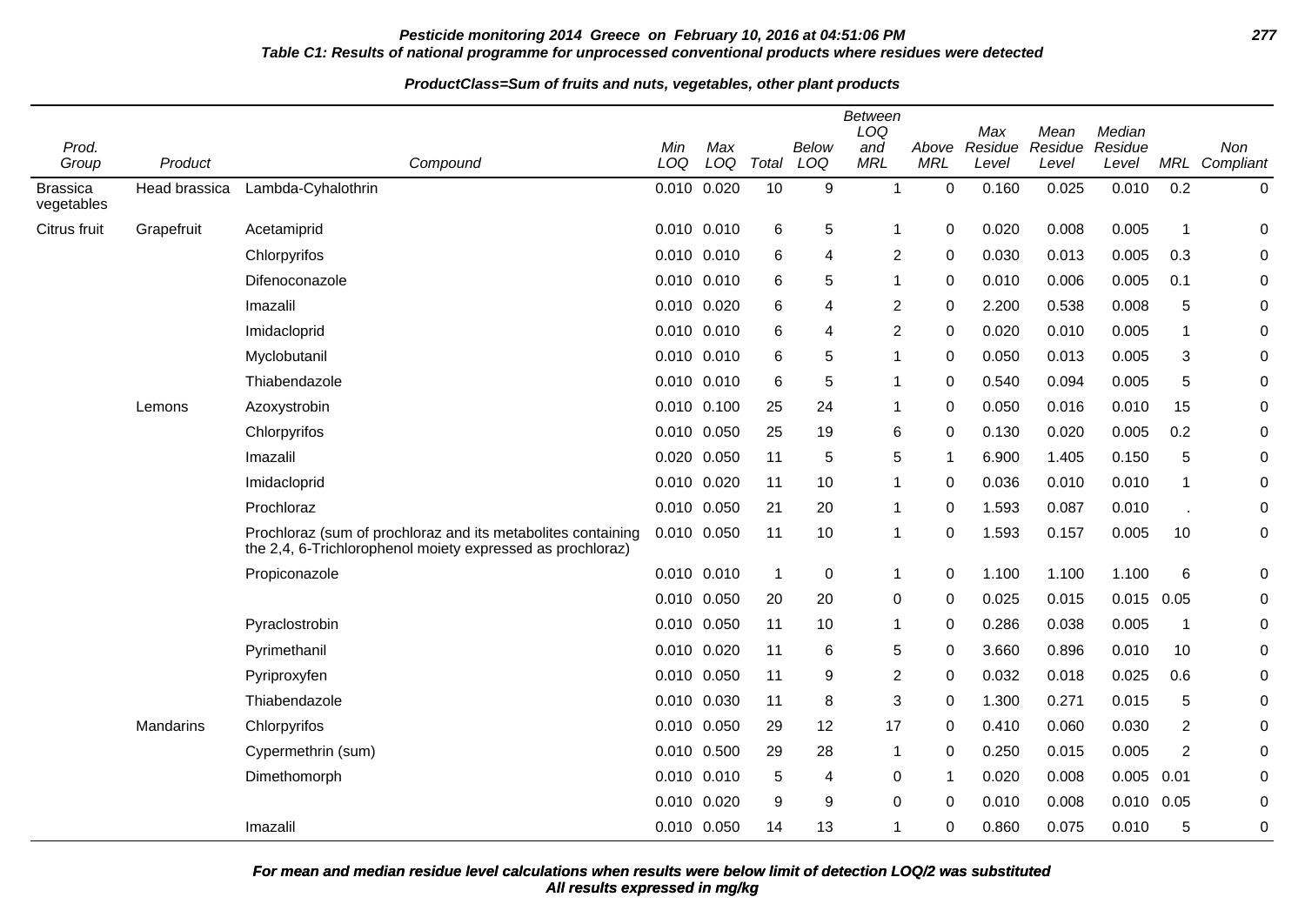# **Pesticide monitoring 2014 Greece on February 10, 2016 at 04:51:06 PM 278 Table C1: Results of national programme for unprocessed conventional products where residues were detected**

#### **ProductClass=Sum of fruits and nuts, vegetables, other plant products**

| Prod.<br>Group | Product | Compound                                                                                                                   | Min<br>LOQ | Max<br>LOQ      | Total          | <b>Below</b><br>LOQ | <b>Between</b><br>LOQ<br>and<br><b>MRL</b> | Above<br><b>MRL</b> | Max<br>Residue<br>Level | Mean<br>Residue<br>Level | Median<br>Residue<br>Level |                | Non<br>MRL Compliant |
|----------------|---------|----------------------------------------------------------------------------------------------------------------------------|------------|-----------------|----------------|---------------------|--------------------------------------------|---------------------|-------------------------|--------------------------|----------------------------|----------------|----------------------|
|                |         | Phosmet                                                                                                                    |            | 0.010 0.050     | 16             | 16                  | $\mathbf 0$                                | $\mathbf 0$         | 0.025                   | 0.010                    | 0.005                      |                | $\mathbf 0$          |
|                |         |                                                                                                                            |            | 0.010 0.020     | $\overline{7}$ | 6                   | -1                                         | $\Omega$            | 0.130                   | 0.026                    | 0.010                      | 0.2            | 0                    |
|                |         | Phosmet (phosmet and phosmet oxon expressed as<br>phosmet)                                                                 |            | 0.010 0.050     | 18             | 17                  | $\mathbf 1$                                | 0                   | 0.130                   | 0.018                    | 0.008                      | 0.2            | 0                    |
|                |         | Pyriproxyfen                                                                                                               |            | 0.010 0.050     | 14             | 12                  | $\overline{2}$                             | $\mathbf 0$         | 0.025                   | 0.013                    | 0.008                      | 0.6            | 0                    |
|                | Oranges | Carbendazim                                                                                                                |            | 0.010 0.050     | 15             | 14                  | $\mathbf 1$                                | 0                   | 0.025                   | 0.012                    | 0.005                      |                | 0                    |
|                |         | Carbendazim and benomyl                                                                                                    |            | 0.010 0.050     | 22             | 21                  | -1                                         | 0                   | 0.025                   | 0.010                    | 0.005                      | 0.2            | 0                    |
|                |         |                                                                                                                            |            | 0.010 0.010     | $\mathbf{1}$   | $\mathbf{1}$        | 0                                          | 0                   | 0.005                   | 0.005                    | 0.005                      | 0.7            | 0                    |
|                |         | Chlorpyrifos                                                                                                               |            | 0.010 0.010     | $\overline{1}$ | 0                   | $\overline{\mathbf{1}}$                    | 0                   | 0.063                   | 0.063                    | 0.063                      | 2              | $\pmb{0}$            |
|                |         |                                                                                                                            |            | 0.010 0.050     | 68             | 49                  | 19                                         | 0                   | 0.260                   | 0.020                    | 0.005                      | 0.3            | 0                    |
|                |         | Cypermethrin (sum)                                                                                                         | 0.010      | 0.500           | 69             | 67                  | $\overline{2}$                             | $\mathbf 0$         | 0.250                   | 0.029                    | 0.005                      | $\overline{2}$ | $\pmb{0}$            |
|                |         | Fenpyroximate                                                                                                              |            | $0.010$ $0.010$ | 9              | 8                   | $\overline{\mathbf{1}}$                    | $\mathbf 0$         | 0.013                   | 0.006                    | 0.005                      | 0.5            | $\mathbf 0$          |
|                |         | Haloxyfop (sum baby and infant food)                                                                                       |            | 0.050 0.050     | $\mathbf{1}$   | 1                   | 0                                          | 0                   | 0.025                   | 0.025                    | 0.025                      |                | 0                    |
|                |         |                                                                                                                            |            | 0.010 0.010     | $\mathbf{1}$   | 0                   | $\overline{\mathbf{1}}$                    | 0                   | 0.031                   | 0.031                    | 0.031                      | 0.05           | 0                    |
|                |         | Haloxyfop-methyl                                                                                                           |            | 0.010 0.050     | 2              | $\mathbf{1}$        | -1                                         | 0                   | 0.031                   | 0.028                    | 0.028                      |                | 0                    |
|                |         | Imazalil                                                                                                                   |            | 0.010 0.050     | 29             | 19                  | 10                                         | 0                   | 2.200                   | 0.303                    | 0.025                      | 5              | 0                    |
|                |         | Imidacloprid                                                                                                               |            | 0.010 0.020     | 23             | 20                  | 3                                          | $\Omega$            | 0.110                   | 0.013                    | 0.005                      | $\mathbf{1}$   | 0                    |
|                |         | Phosmet                                                                                                                    |            | 0.010 0.050     | 49             | 48                  | $\mathbf 1$                                | 0                   | 0.025                   | 0.010                    | 0.010                      |                | 0                    |
|                |         |                                                                                                                            |            | 0.010 0.020     | 6              | 6                   | 0                                          | $\mathbf 0$         | 0.010                   | 0.009                    | 0.010                      | 0.2            | 0                    |
|                |         | Phosmet (phosmet and phosmet oxon expressed as<br>phosmet)                                                                 |            | 0.010 0.050     | 50             | 49                  | $\overline{\mathbf{1}}$                    | 0                   | 0.025                   | 0.013                    | 0.010                      | 0.2            | 0                    |
|                |         | Prochloraz                                                                                                                 |            | 0.010 0.050     | 37             | 35                  | $\overline{2}$                             | $\Omega$            | 0.820                   | 0.036                    | 0.010                      |                | 0                    |
|                |         | Prochloraz (sum of prochloraz and its metabolites containing<br>the 2,4, 6-Trichlorophenol moiety expressed as prochloraz) |            | 0.010 0.050     | 23             | 21                  | $\overline{2}$                             | 0                   | 0.820                   | 0.051                    | 0.005                      | 10             | 0                    |
|                |         | Pyraclostrobin                                                                                                             |            | 0.010 0.010     | $\overline{1}$ | $\overline{1}$      | 0                                          | $\mathbf 0$         | 0.005                   | 0.005                    | 0.005                      | $\mathbf{1}$   | 0                    |
|                |         |                                                                                                                            |            | 0.010 0.050     | 22             | 21                  | $\overline{\mathbf{1}}$                    | $\Omega$            | 0.050                   | 0.012                    | 0.005                      | $\overline{c}$ | $\pmb{0}$            |
|                |         | Pyrimethanil                                                                                                               |            | 0.010 0.040     | 43             | 36                  | $\overline{7}$                             | 0                   | 3.410                   | 0.241                    | 0.010                      | 10             | $\pmb{0}$            |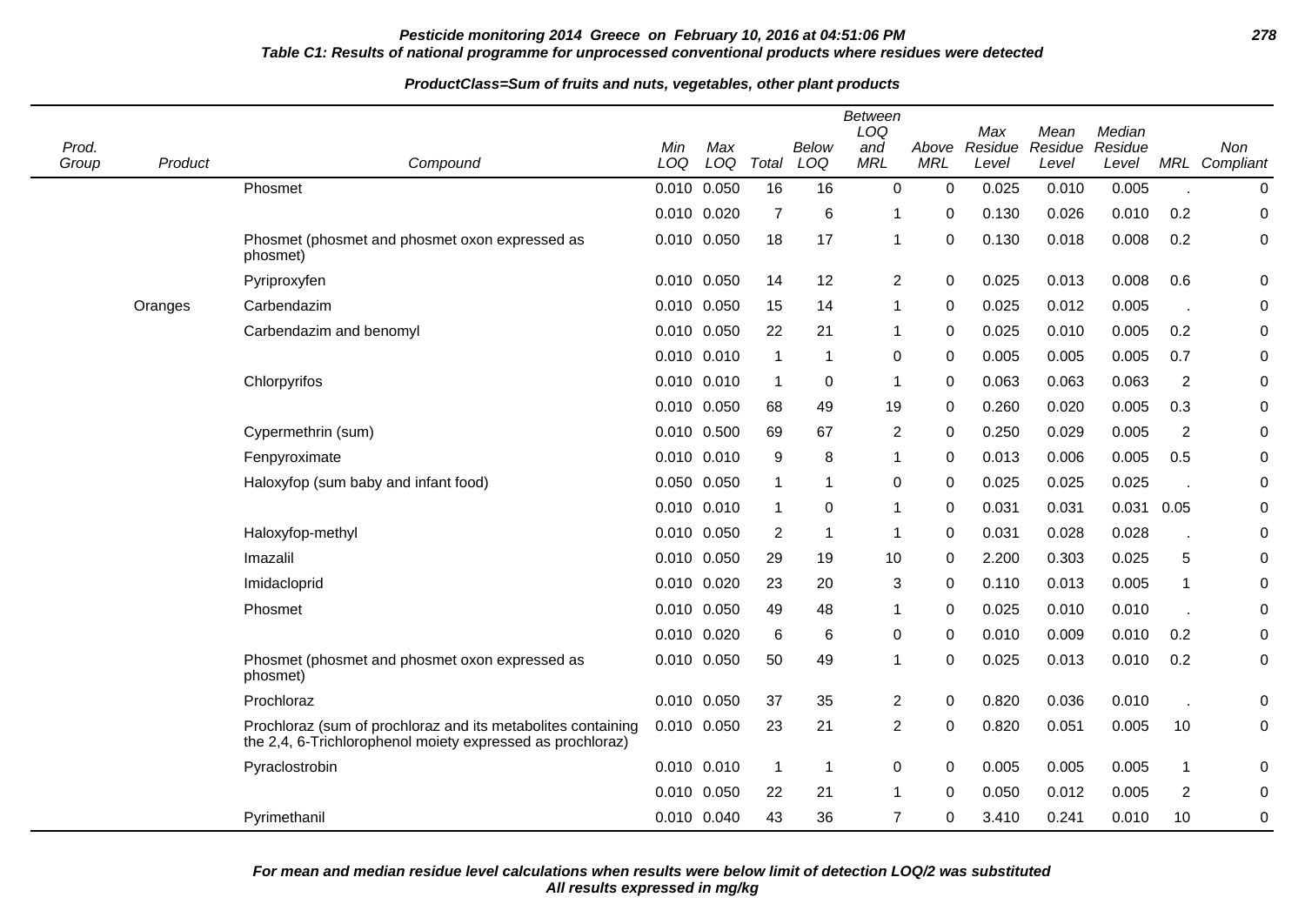# **Pesticide monitoring 2014 Greece on February 10, 2016 at 04:51:06 PM 279 Table C1: Results of national programme for unprocessed conventional products where residues were detected**

#### **ProductClass=Sum of fruits and nuts, vegetables, other plant products**

| Prod.<br>Group         | Product                    | Compound                                                                                                         | Min<br>LOQ  | Max<br>LOQ | Total | <b>Below</b><br>LOQ | <b>Between</b><br>LOQ<br>and<br><b>MRL</b> | Above<br><b>MRL</b> | Max<br>Residue<br>Level | Mean<br>Residue<br>Level | Median<br>Residue<br>Level |                | Non<br>MRL Compliant |
|------------------------|----------------------------|------------------------------------------------------------------------------------------------------------------|-------------|------------|-------|---------------------|--------------------------------------------|---------------------|-------------------------|--------------------------|----------------------------|----------------|----------------------|
|                        |                            | Pyriproxyfen                                                                                                     | 0.010 0.050 |            | 23    | 21                  | $\overline{2}$                             | $\mathbf 0$         | 0.040                   | 0.012                    | 0.005                      | 0.6            | 0                    |
|                        |                            | Tebufenpyrad                                                                                                     | 0.010 0.020 |            | 24    | 23                  | 1                                          | 0                   | 0.057                   | 0.008                    | 0.005                      | 0.5            | 0                    |
|                        |                            | Thiabendazole                                                                                                    | 0.010 0.030 |            | 23    | 19                  | 4                                          | 0                   | 1.560                   | 0.146                    | 0.005                      | 5              | 0                    |
| Fruiting<br>vegetables | Aubergines<br>(egg plants) | <b>Bupirimate</b>                                                                                                | 0.010 0.050 |            | 53    | 52                  | 1                                          | $\mathbf 0$         | 0.050                   | 0.014                    | 0.010                      | $\overline{2}$ | 0                    |
|                        |                            | Carbendazim                                                                                                      | 0.010 0.050 |            | 22    | 21                  | 1                                          | $\mathbf 0$         | 0.025                   | 0.015                    | 0.018                      |                | 0                    |
|                        |                            | Carbendazim and benomyl                                                                                          | 0.010 0.050 |            | 22    | 21                  | 1                                          | 0                   | 0.025                   | 0.015                    | 0.018                      | 0.5            | $\Omega$             |
|                        |                            | Dimethomorph                                                                                                     | 0.010 0.020 |            | 22    | 21                  | 1                                          | 0                   | 0.040                   | 0.009                    | 0.010                      | 0.3            | 0                    |
|                        |                            | Ethirimol                                                                                                        | 0.010 0.010 |            | 11    | 10                  | 1                                          | 0                   | 0.020                   | 0.006                    | 0.005                      | 0.1            | 0                    |
|                        |                            | Fenhexamid                                                                                                       | 0.010 0.050 |            | 33    | 32                  | 1                                          | 0                   | 0.025                   | 0.012                    | 0.005                      | $\mathbf 1$    | 0                    |
|                        |                            | Formetanate                                                                                                      | 0.010 0.020 |            | 33    | 31                  | 2                                          | $\Omega$            | 0.030                   | 0.008                    | 0.005                      | 0.2            | 0                    |
|                        |                            | Imidacloprid                                                                                                     | 0.010 0.020 |            | 22    | 17                  | 5                                          | 0                   | 0.050                   | 0.014                    | 0.010                      | 0.5            | 0                    |
|                        |                            | Indoxacarb as sum of the isomers S and R                                                                         | 0.010 0.020 |            | 22    | 21                  | 1                                          | 0                   | 0.010                   | 0.008                    | 0.010                      | 0.5            | 0                    |
|                        |                            | Methamidophos                                                                                                    | 0.010 0.080 |            | 32    | 31                  | 0                                          | -1                  | 0.170                   | 0.021                    | 0.005                      | 0.01           | 1                    |
|                        |                            | Thiametoxam                                                                                                      | 0.010 0.010 |            | 11    | 10                  | 1                                          | 0                   | 0.040                   | 0.008                    | 0.005                      |                | 0                    |
|                        |                            |                                                                                                                  | 0.050 0.050 |            | 11    | 11                  | 0                                          | 0                   | 0.025                   | 0.025                    | 0.025                      | 0.2            | 0                    |
|                        |                            | Thiametoxam (sum of thiametoxam and clothianidin<br>expressed as thiametoxam)                                    | 0.010 0.050 |            | 22    | 21                  | 1                                          | 0                   | 0.040                   | 0.017                    | 0.025                      | 0.2            | 0                    |
|                        |                            | Thiophanate-methyl                                                                                               | 0.010 0.010 |            | 11    | 10                  | 1                                          | $\mathbf 0$         | 0.030                   | 0.007                    | 0.005                      | $\overline{2}$ | 0                    |
|                        | Courgettes                 | Acetamiprid                                                                                                      | 0.010 0.020 |            | 16    | 15                  | 1                                          | 0                   | 0.070                   | 0.011                    | 0.005                      | 0.3            | 0                    |
|                        |                            | Aldrin and Dieldrin                                                                                              | 0.010 0.020 |            | 40    | 37                  | 3                                          | 0                   | 0.040                   | 0.008                    | 0.005                      | 0.05           | 0                    |
|                        |                            | <b>Boscalid</b>                                                                                                  | 0.010 0.030 |            | 27    | 26                  | 1                                          | $\Omega$            | 0.020                   | 0.011                    | 0.010                      | 3              | 0                    |
|                        |                            | Metalaxyl                                                                                                        | 0.010 0.060 |            | 22    | 21                  | 1                                          | 0                   | 0.030                   | 0.018                    | 0.025                      |                | 0                    |
|                        |                            |                                                                                                                  | 0.100 0.100 |            | 4     | 4                   | 0                                          | $\mathbf 0$         | 0.050                   | 0.050                    | 0.050 0.05                 |                | 0                    |
|                        |                            | Metalaxyl (Metalaxyl including other mixtures of constituent<br>isomers including Metalaxyl -M (sum of isomers)) | 0.010 0.060 |            | 22    | 21                  | 1                                          | $\Omega$            | 0.030                   | 0.018                    | 0.025                      | 0.05           | 0                    |
|                        |                            | Pyraclostrobin                                                                                                   | 0.010 0.050 |            | 16    | 15                  | 1                                          | 0                   | 0.040                   | 0.015                    | 0.005                      | 0.5            | 0                    |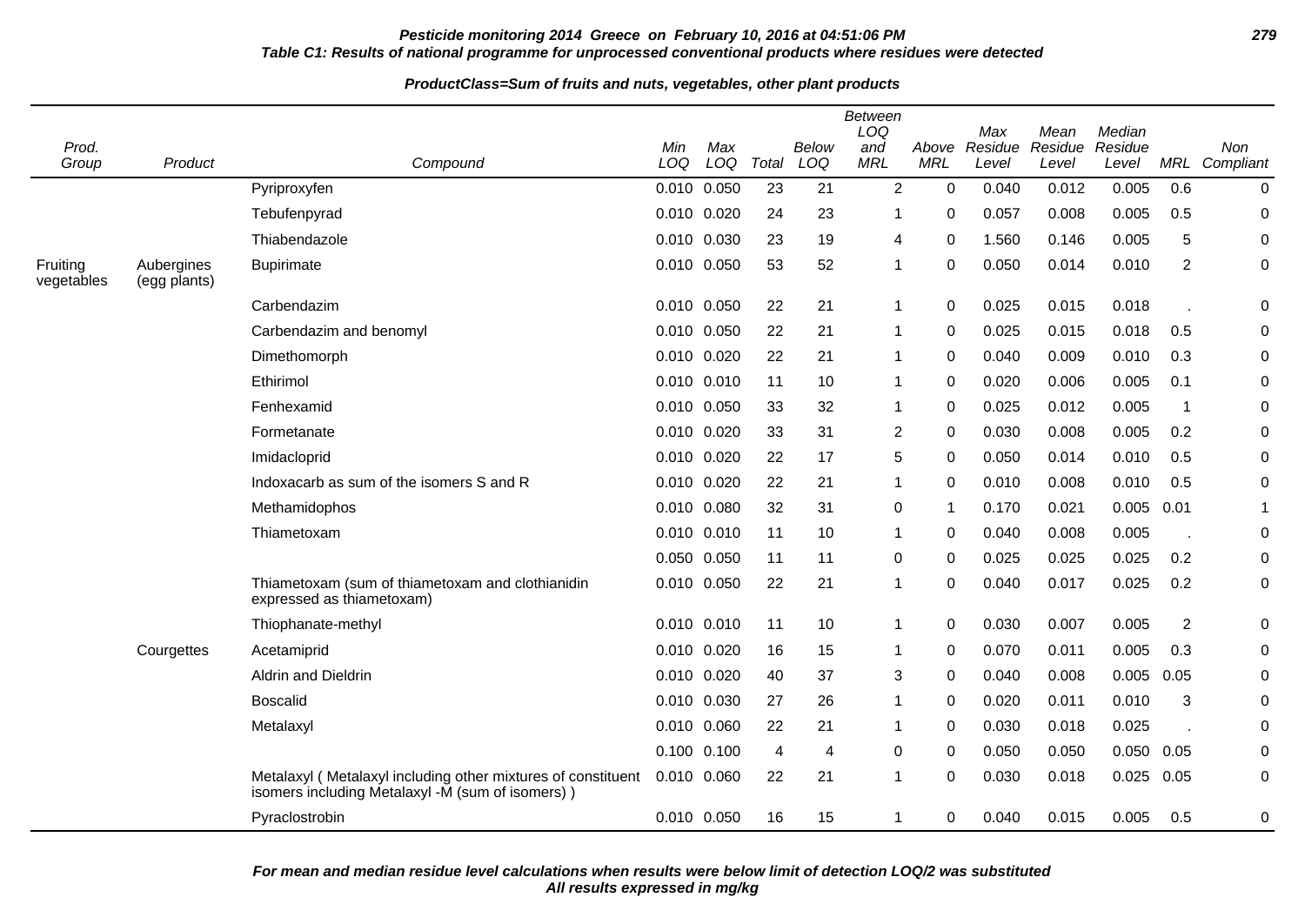# **Pesticide monitoring 2014 Greece on February 10, 2016 at 04:51:06 PM 280 Table C1: Results of national programme for unprocessed conventional products where residues were detected**

# **ProductClass=Sum of fruits and nuts, vegetables, other plant products**

|                |           |                                                                                                                  |             |             |                         |              | <b>Between</b><br>LOQ |             | Max                    | Mean             | Median           |                |                             |
|----------------|-----------|------------------------------------------------------------------------------------------------------------------|-------------|-------------|-------------------------|--------------|-----------------------|-------------|------------------------|------------------|------------------|----------------|-----------------------------|
| Prod.<br>Group | Product   | Compound                                                                                                         | Min<br>LOQ  | Max<br>LOQ  | Total                   | Below<br>LOQ | and<br><b>MRL</b>     | <b>MRL</b>  | Above Residue<br>Level | Residue<br>Level | Residue<br>Level |                | <b>Non</b><br>MRL Compliant |
|                |           | Triadimefon (sum of Triadimefon and Triadimenol)                                                                 | 0.010 0.050 |             | 43                      | 42           | $\mathbf{1}$          | 0           | 0.050                  | 0.015            | 0.010            | 0.2            | 0                           |
|                |           | Triadimenol                                                                                                      | 0.010       | 0.050       | 33                      | 32           | 1                     | 0           | 0.050                  | 0.013            | 0.010            |                | 0                           |
|                |           |                                                                                                                  | 0.100 0.100 |             | 4                       | 4            | 0                     | 0           | 0.050                  | 0.050            | 0.050            | 0.2            | 0                           |
|                | Cucumbers | <b>Aldrin and Dieldrin</b>                                                                                       | 0.010       | 0.020       | 73                      | 72           | 0                     | 1           | 0.060                  | 0.006            | 0.005            | 0.02           |                             |
|                |           | Azoxystrobin                                                                                                     | 0.010       | 0.100       | 95                      | 94           | $\mathbf{1}$          | 0           | 0.059                  | 0.016            | 0.010            | 1              | 0                           |
|                |           | Chlorothalonil                                                                                                   | 0.010 0.050 |             | 84                      | 82           | $\overline{2}$        | 0           | 0.640                  | 0.019            | 0.005            | -1             | 0                           |
|                |           | Chlorpyrifos                                                                                                     | 0.010       | 0.050       | 95                      | 93           | $\overline{2}$        | $\Omega$    | 0.035                  | 0.008            | 0.005            | 0.05           | 0                           |
|                |           | Cyprodinil                                                                                                       | 0.010       | 0.050       | 47                      | 43           | 4                     | 0           | 0.081                  | 0.014            | 0.010            | 0.5            | 0                           |
|                |           | Dieldrin                                                                                                         | 0.010       | 0.020       | 33                      | 32           | 1                     | $\Omega$    | 0.060                  | 0.008            | 0.005            |                | 0                           |
|                |           |                                                                                                                  | 0.050       | 0.050       | $\overline{\mathbf{1}}$ | -1           | 0                     | 0           | 0.025                  | 0.025            | $0.025$ 0.01     |                | $\pmb{0}$                   |
|                |           |                                                                                                                  | 0.010       | 0.050       | 36                      | 36           | 0                     | 0           | 0.025                  | 0.011            | 0.005            | 0.02           | $\pmb{0}$                   |
|                |           | Dimethomorph                                                                                                     | 0.010       | 0.020       | 36                      | 34           | $\overline{2}$        | 0           | 0.023                  | 0.007            | 0.005            | $\mathbf{1}$   | 0                           |
|                |           | Dithiocarbamates                                                                                                 | 0.100       | 0.300       | 29                      | 28           | 1                     | 0           | 0.250                  | 0.103            | 0.125            | $\overline{2}$ | 0                           |
|                |           | Endosulfan (sum)                                                                                                 | 0.005       | 0.050       | 84                      | 83           | 0                     | $\mathbf 1$ | 0.080                  | 0.009            | 0.005            | 0.05           | $\mathbf 0$                 |
|                |           | Endosulfansulfate                                                                                                | 0.005 0.020 |             | 33                      | 32           | 1                     | 0           | 0.050                  | 0.008            | 0.005            |                | 0                           |
|                |           |                                                                                                                  | 0.005 0.020 |             | 26                      | 26           | 0                     | 0           | 0.010                  | 0.006            | $0.003$ $0.05$   |                | 0                           |
|                |           | Fluopicolide                                                                                                     | 0.010 0.020 |             | 36                      | 33           | 3                     | 0           | 0.022                  | 0.008            | 0.005            | 0.5            | 0                           |
|                |           | Iprodione                                                                                                        | 0.010       | 0.100       | 95                      | 93           | $\overline{c}$        | 0           | 0.108                  | 0.016            | 0.010            | $\overline{2}$ | 0                           |
|                |           | Lambda-Cyhalothrin                                                                                               | 0.010       | 0.040       | 84                      | 83           | 1                     | 0           | 0.026                  | 0.009            | 0.010            | 0.1            | 0                           |
|                |           | Metalaxyl                                                                                                        | 0.010       | 0.060       | 20                      | 19           | 1                     | 0           | 0.030                  | 0.020            | 0.030            |                | 0                           |
|                |           |                                                                                                                  | 0.050       | 0.100       | 22                      | 20           | 2                     | 0           | 0.200                  | 0.047            | 0.038            | 0.5            | 0                           |
|                |           |                                                                                                                  | 0.100 0.100 |             | $\overline{1}$          | -1           | 0                     | 0           | 0.050                  | 0.050            | 0.050            | 0.05           | 0                           |
|                |           | Metalaxyl (Metalaxyl including other mixtures of constituent isomers<br>including Metalaxyl -M (sum of isomers)) | 0.010       | 0.060       | 47                      | 44           | 3                     | 0           | 0.104                  | 0.019            | 0.025            | 0.5            | 0                           |
|                |           | Methiocarb (sum of methiocarb and methiocarb sulfoxide and<br>sulfone, expressed as methiocarb)                  |             | 0.010 0.050 | 36                      | 35           | 1                     | $\Omega$    | 0.030                  | 0.012            | 0.005            | 0.2            | 0                           |
|                |           | Methiocarb sulfone                                                                                               | 0.010 0.021 |             | 36                      | 35           | $\mathbf{1}$          | 0           | 0.010                  | 0.007            | 0.005            |                | 0                           |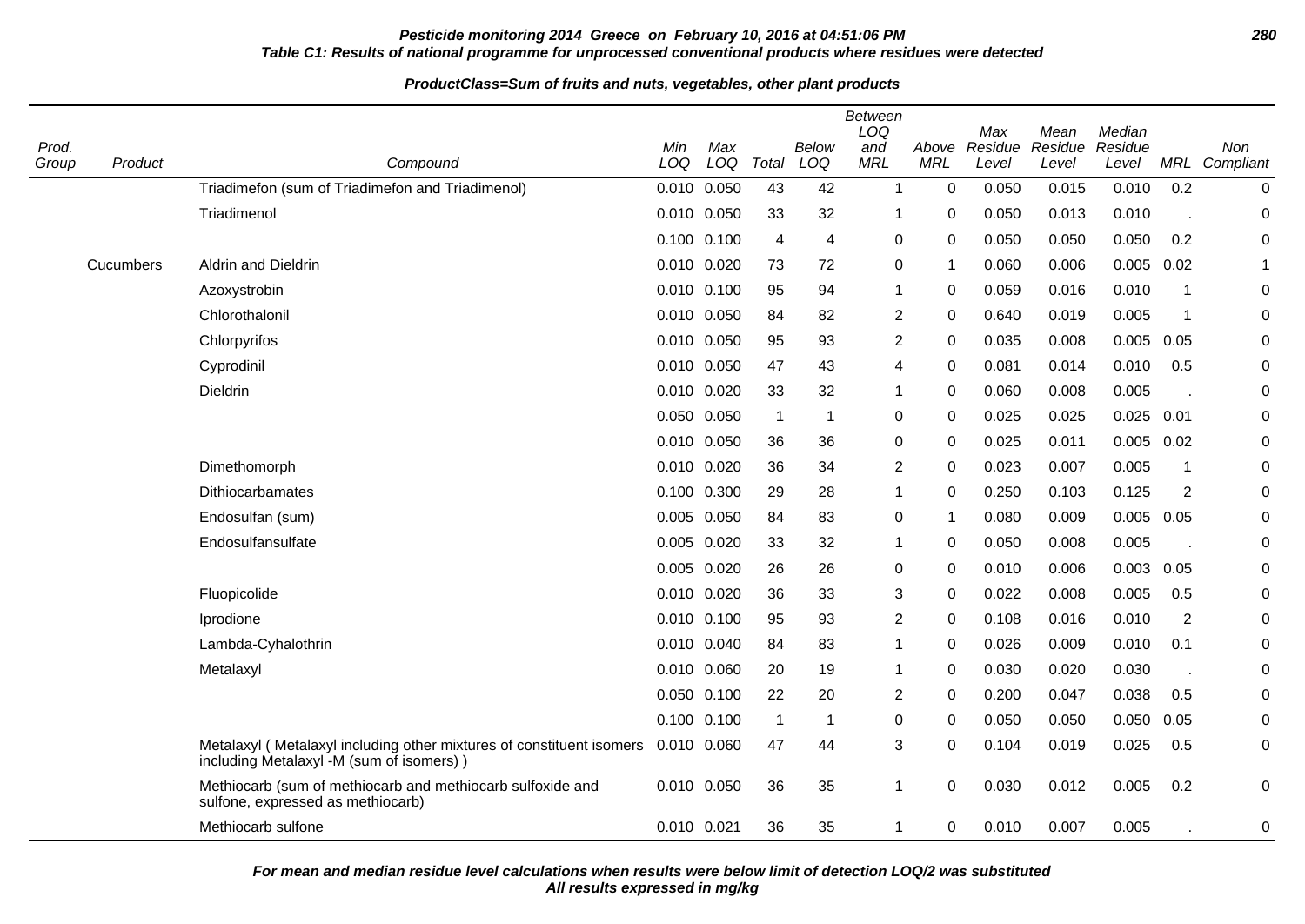# **Pesticide monitoring 2014 Greece on February 10, 2016 at 04:51:06 PM 281 Table C1: Results of national programme for unprocessed conventional products where residues were detected**

#### **ProductClass=Sum of fruits and nuts, vegetables, other plant products**

| Prod.<br>Group | Product                  | Compound                                                                      | Min<br>LOQ  | Max<br>LOQ  | Total       | <b>Below</b><br>LOQ | <b>Between</b><br>LOQ<br>and<br><b>MRL</b> | Above<br><b>MRL</b> | Max<br>Residue<br>Level | Mean<br>Residue<br>Level | Median<br>Residue<br>Level |                | Non<br>MRL Compliant |
|----------------|--------------------------|-------------------------------------------------------------------------------|-------------|-------------|-------------|---------------------|--------------------------------------------|---------------------|-------------------------|--------------------------|----------------------------|----------------|----------------------|
|                |                          | Methiocarb sulfoxide                                                          | 0.010 0.010 |             | 24          | 23                  | $\mathbf{1}$                               | $\Omega$            | 0.020                   | 0.006                    | 0.005                      |                | $\pmb{0}$            |
|                |                          | Propamocarb (sum of propamocarb and its salt expressed as<br>propamocarb)     | 0.010 0.010 |             | $\mathbf 1$ | $\mathbf 0$         | $\mathbf{1}$                               | 0                   | 0.880                   | 0.880                    | 0.880                      | 5              | $\boldsymbol{0}$     |
|                |                          |                                                                               | 0.010 0.010 |             | 14          | 11                  | 3                                          | $\mathbf 0$         | 0.840                   | 0.091                    | 0.005                      | 10             | 0                    |
|                |                          | Pyrimethanil                                                                  | 0.010 0.050 |             | 58          | 57                  | $\mathbf{1}$                               | 0                   | 0.025                   | 0.013                    | 0.010                      | $\overline{1}$ | 0                    |
|                |                          | Thiametoxam                                                                   | 0.010 0.010 |             | 10          | 9                   | $\mathbf{1}$                               | $\mathbf 0$         | 0.027                   | 0.007                    | 0.005                      | $\sim$         | 0                    |
|                |                          |                                                                               | 0.010 0.050 |             | 26          | 25                  | $\mathbf{1}$                               | 0                   | 0.075                   | 0.017                    | 0.015                      | 0.3            | 0                    |
|                |                          | Thiametoxam (sum of thiametoxam and clothianidin expressed as<br>thiametoxam) | 0.010 0.050 |             | 36          | 34                  | $\overline{c}$                             | $\mathbf 0$         | 0.075                   | 0.014                    | 0.005                      | 0.5            | 0                    |
|                |                          | alpha-Endosulfan                                                              | 0.005 0.020 |             | 33          | 32                  | 1                                          | $\mathbf 0$         | 0.010                   | 0.007                    | 0.005                      |                | 0                    |
|                |                          |                                                                               | 0.005 0.020 |             | 26          | 26                  | $\mathbf 0$                                | 0                   | 0.010                   | 0.006                    | $0.003$ 0.05               |                | 0                    |
|                |                          | beta-Endosulfan                                                               | 0.005 0.020 |             | 33          | 32                  | $\mathbf{1}$                               | $\Omega$            | 0.020                   | 0.007                    | 0.005                      |                | 0                    |
|                |                          |                                                                               | 0.005 0.020 |             | 26          | 26                  | $\mathbf 0$                                | 0                   | 0.010                   | 0.006                    | $0.003$ 0.05               |                | $\boldsymbol{0}$     |
|                | Melons                   | Azoxystrobin                                                                  | 0.010 0.100 |             | 45          | 41                  | 4                                          | $\mathbf 0$         | 0.069                   | 0.019                    | 0.010                      | $\mathbf 1$    | 0                    |
|                |                          | Chlorothalonil                                                                | 0.010 0.050 |             | 45          | 44                  | $\mathbf{1}$                               | $\mathbf 0$         | 0.086                   | 0.011                    | 0.010                      | $\overline{2}$ | 0                    |
|                |                          | Cypermethrin (sum)                                                            | 0.010 0.500 |             | 45          | 44                  | $\mathbf{1}$                               | 0                   | 0.250                   | 0.032                    | 0.010                      | 0.2            | 0                    |
|                |                          | Difenoconazole                                                                | 0.040 0.040 |             | 10          | 10                  | 0                                          | 0                   | 0.020                   | 0.020                    | 0.020                      | 0.2            | 0                    |
|                |                          |                                                                               | 0.010 0.020 |             | 21          | 20                  | $\mathbf{1}$                               | 0                   | 0.048                   | 0.008                    | 0.005                      | 0.05           | 0                    |
|                |                          | Dithiocarbamates                                                              | 0.250 0.300 |             | 13          | 12                  | $\mathbf{1}$                               | 0                   | 0.260                   | 0.141                    | 0.125                      | $\mathbf{1}$   | 0                    |
|                |                          | Iprodione                                                                     | 0.010 0.100 |             | 45          | 44                  | $\mathbf{1}$                               | 0                   | 0.068                   | 0.013                    | 0.010                      | $\overline{1}$ | 0                    |
|                |                          | Thiacloprid                                                                   | 0.010 0.050 |             | 12          | 10                  | $\overline{2}$                             | $\mathbf 0$         | 0.025                   | 0.014                    | 0.010                      | 0.2            | $\boldsymbol{0}$     |
|                |                          | Trifloxystrobin                                                               | 0.010 0.020 |             | 31          | 30                  | $\mathbf{1}$                               | $\mathbf 0$         | 0.030                   | 0.008                    | 0.010                      | 0.3            | 0                    |
|                | Okra (lady's<br>fingers) | Thiacloprid                                                                   | 0.010 0.050 |             | 12          | 11                  | $\mathbf{1}$                               | 0                   | 0.025                   | 0.015                    | 0.013                      | 0.02           | $\boldsymbol{0}$     |
|                | Peppers                  | Azoxystrobin                                                                  | 0.010 0.100 |             | 71          | 68                  | 3                                          | $\mathbf 0$         | 0.063                   | 0.014                    | 0.010                      | 3              | 0                    |
|                |                          | <b>Boscalid</b>                                                               | 0.010 0.020 |             | 40          | 39                  | $\mathbf{1}$                               | 0                   | 0.050                   | 0.008                    | 0.005                      | 3              | 0                    |
|                |                          | <b>Bupirimate</b>                                                             |             | 0.010 0.050 | 71          | 68                  | 3                                          | 0                   | 0.120                   | 0.015                    | 0.010                      | $\overline{c}$ | $\boldsymbol{0}$     |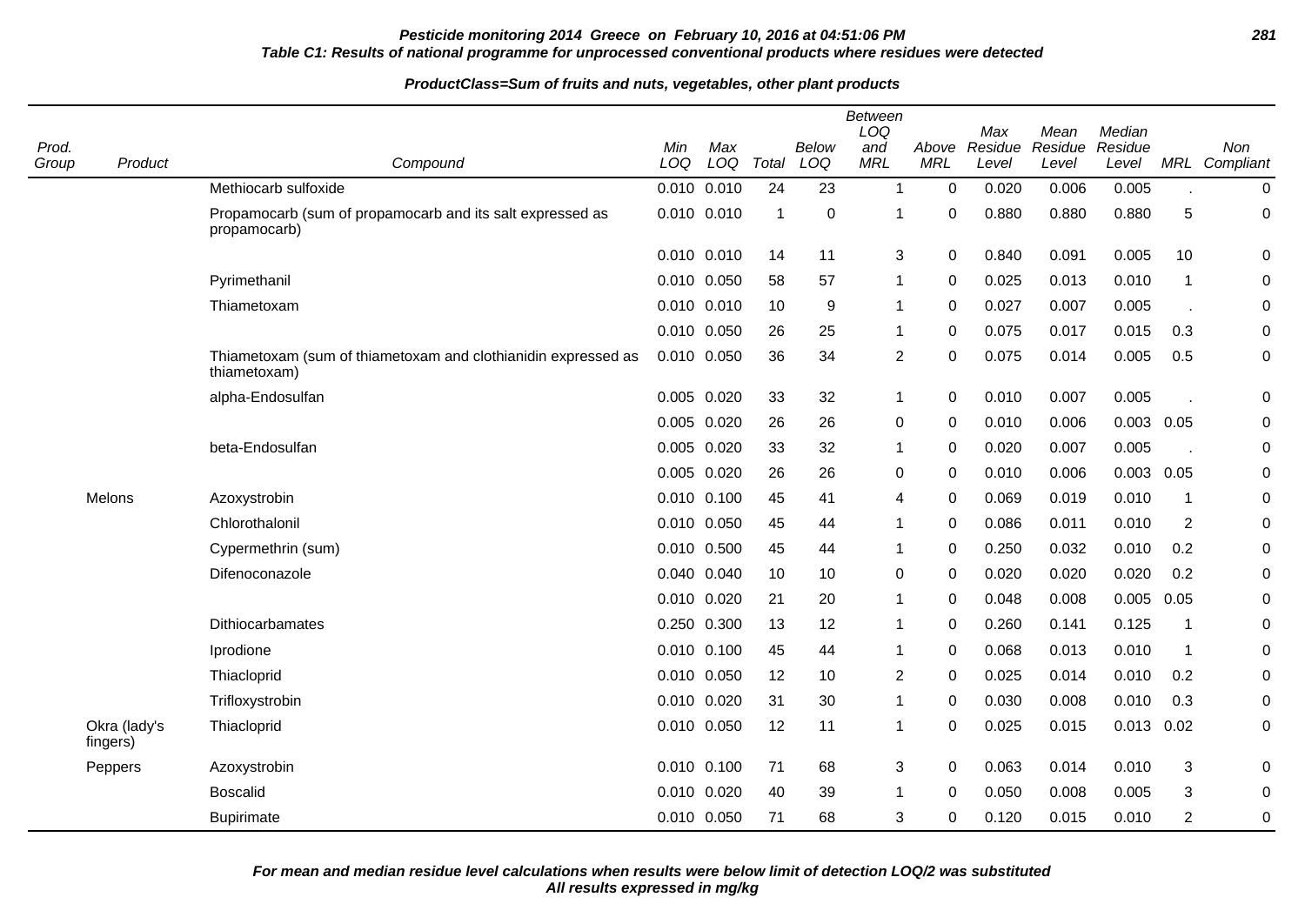## **Pesticide monitoring 2014 Greece on February 10, 2016 at 04:51:06 PM 282 Table C1: Results of national programme for unprocessed conventional products where residues were detected**

#### **ProductClass=Sum of fruits and nuts, vegetables, other plant products**

| Prod.<br>Group | Product | Compound                                                                          | Min<br>LOQ      | Max<br>LOQ | Total            | Below<br>LOQ   | <b>Between</b><br>LOQ<br>and<br><b>MRL</b> | Above<br>MRL   | Max<br>Residue<br>Level | Mean<br>Residue<br>Level | Median<br>Residue<br>Level | MRL         | Non<br>Compliant |
|----------------|---------|-----------------------------------------------------------------------------------|-----------------|------------|------------------|----------------|--------------------------------------------|----------------|-------------------------|--------------------------|----------------------------|-------------|------------------|
|                |         | Chlorpyrifos                                                                      | 0.010 0.050     |            | 71               | 70             | $\overline{1}$                             | $\mathbf 0$    | 0.025                   | 0.008                    | 0.005                      | 0.5         | $\mathbf 0$      |
|                |         | Clothianidin                                                                      | 0.010 0.020     |            | 40               | 38             | 2                                          | 0              | 0.020                   | 0.008                    | 0.005                      | 0.05        | 0                |
|                |         | Cyfluthrin (sum)                                                                  | 0.010 0.020     |            | 62               | 61             | -1                                         | 0              | 0.050                   | 0.008                    | 0.010                      | 0.3         | 0                |
|                |         | Cypermethrin (sum)                                                                | 0.010 0.500     |            | 71               | 70             | -1                                         | 0              | 0.250                   | 0.038                    | 0.010                      | 0.5         | 0                |
|                |         | Deltamethrin                                                                      | 0.010 0.500     |            | 69               | 68             | -1                                         | 0              | 0.250                   | 0.041                    | 0.010                      | 0.2         | 0                |
|                |         | Difenoconazole                                                                    | $0.010$ $0.010$ |            | $\boldsymbol{2}$ | $\overline{2}$ | $\Omega$                                   | 0              | 0.005                   | 0.005                    | 0.005                      | 0.2         | 0                |
|                |         |                                                                                   | 0.010 0.020     |            | 50               | 49             | -1                                         | 0              | 0.026                   | 0.007                    | 0.005                      | 0.5         | 0                |
|                |         | Dimethoate                                                                        | 0.010 0.010     |            | 24               | 23             | -1                                         | $\mathbf 0$    | 0.070                   | 0.008                    | 0.005                      |             | $\mathbf 0$      |
|                |         |                                                                                   | 0.020 0.020     |            | 16               | 16             | 0                                          | 0              | 0.010                   | 0.010                    | 0.010                      | 0.02        | 0                |
|                |         | Dimethoate (sum)                                                                  | 0.010 0.020     |            | 50               | 49             | $\mathbf 0$                                | $\mathbf 1$    | 0.110                   | 0.010                    | 0.010                      | 0.02        | -1               |
|                |         | Fluopicolide                                                                      | 0.010 0.020     |            | 40               | 39             | -1                                         | 0              | 0.050                   | 0.008                    | 0.005                      | -1          | 0                |
|                |         | Imidacloprid                                                                      | 0.010 0.020     |            | 40               | 38             | 2                                          | 0              | 0.014                   | 0.007                    | 0.005                      | $\mathbf 1$ | $\mathbf 0$      |
|                |         | Indoxacarb as sum of the isomers S and R                                          | 0.010 0.020     |            | 40               | 39             | 1                                          | 0              | 0.030                   | 0.008                    | 0.005                      | 0.3         | 0                |
|                |         | Methomyl                                                                          | 0.010 0.050     |            | 40               | 38             | $\overline{2}$                             | 0              | 0.250                   | 0.024                    | 0.005                      |             | 0                |
|                |         |                                                                                   | 0.010 0.010     |            | 4                | 4              | 0                                          | 0              | 0.005                   | 0.005                    | 0.005                      | 0.02        | 0                |
|                |         | Methomyl and thiodicarb (sum of methomyl and<br>thiodicarb expressed as methomyl) | 0.010 0.050     |            | 40               | 38             | 0                                          | $\overline{2}$ | 0.250                   | 0.024                    | 0.005                      | 0.02        | $\overline{c}$   |
|                |         | Omethoate                                                                         | 0.010 0.010     |            | 5                | 5              | 0                                          | 0              | 0.005                   | 0.005                    | 0.005                      |             | 0                |
|                |         |                                                                                   | 0.010 0.010     |            | 19               | 18             | -1                                         | 0              | 0.040                   | 0.007                    | 0.005                      | 0.01        | 0                |
|                |         |                                                                                   | 0.020 0.020     |            | 16               | 16             | 0                                          | 0              | 0.010                   | 0.010                    | 0.010                      | 0.02        | 0                |
|                |         | Pyraclostrobin                                                                    | 0.010 0.050     |            | 40               | 39             | $\mathbf{1}$                               | 0              | 0.030                   | 0.014                    | 0.005                      | 0.5         | $\mathbf 0$      |
|                |         | Spinosad (sum of Spinosyn A and Spinosyn D,<br>expressed as Spinosad)             | 0.010 0.010     |            | 24               | 23             | $\mathbf 1$                                | $\mathbf 0$    | 0.020                   | 0.006                    | 0.005                      | 2           | $\mathbf 0$      |
|                |         | Spinosyn A                                                                        | 0.010 0.010     |            | 24               | 23             | -1                                         | $\mathbf 0$    | 0.020                   | 0.006                    | 0.005                      |             | 0                |
|                |         | Thiacloprid                                                                       | 0.010 0.050     |            | 40               | 39             | -1                                         | $\mathbf 0$    | 0.090                   | 0.015                    | 0.005                      | $\mathbf 1$ | $\mathbf 0$      |
|                |         | Thiametoxam                                                                       | 0.010 0.010     |            | 24               | 22             | 2                                          | 0              | 0.120                   | 0.013                    | 0.005                      |             | 0                |
|                |         |                                                                                   | 0.050 0.050     |            | 16               | 16             | 0                                          | $\mathbf 0$    | 0.025                   | 0.025                    | 0.025                      | 0.5         | 0                |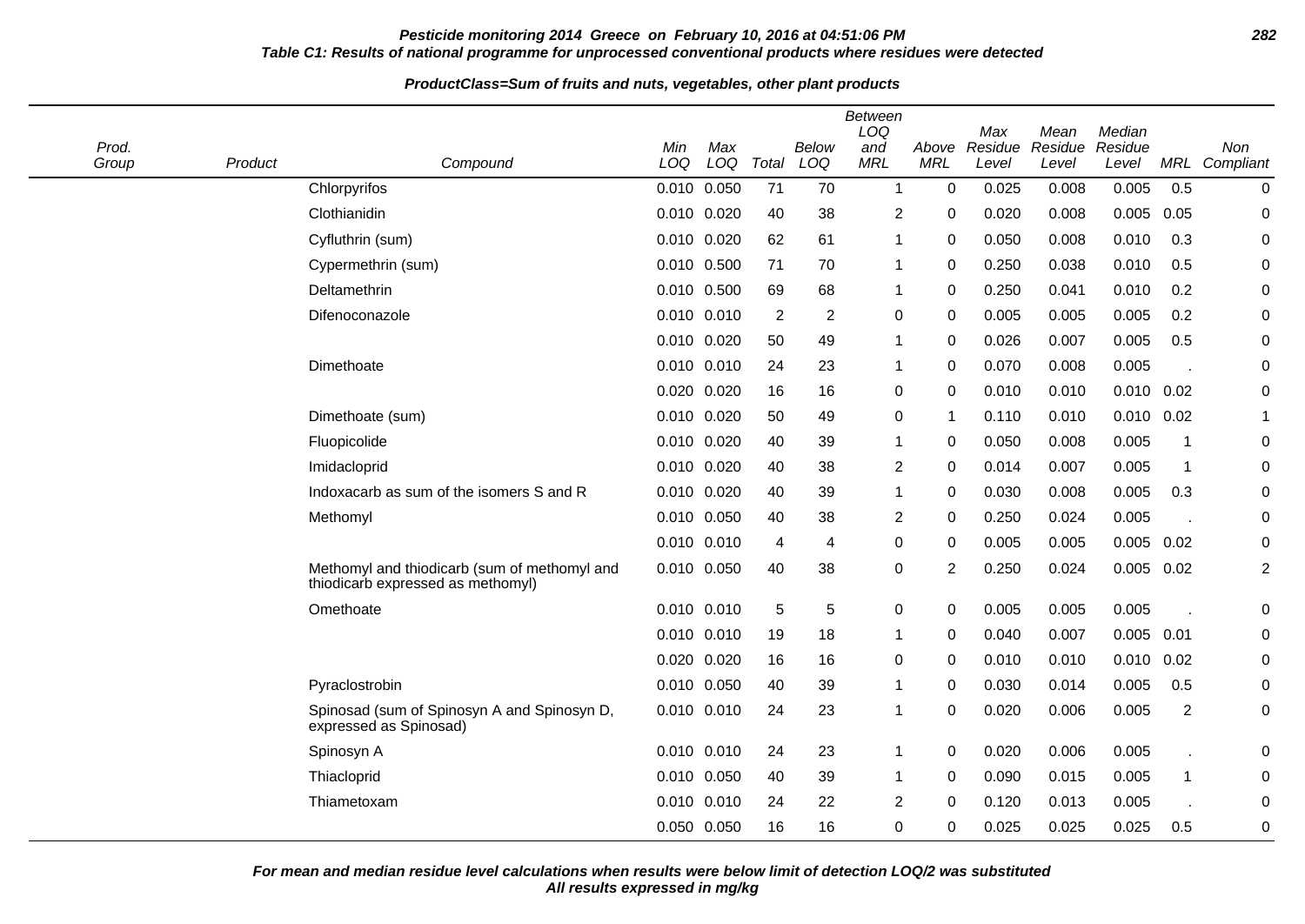# **Pesticide monitoring 2014 Greece on February 10, 2016 at 04:51:06 PM 283 Table C1: Results of national programme for unprocessed conventional products where residues were detected**

#### **ProductClass=Sum of fruits and nuts, vegetables, other plant products**

| Prod.<br>Group | Product  | Compound                                                                      | Min<br>LOQ  | Max<br>LOQ | Total          | Below<br>LOQ | Between<br>LOQ<br>and<br><b>MRL</b> | Above<br><b>MRL</b>     | Max<br>Residue<br>Level | Mean<br>Residue<br>Level | Median<br>Residue<br>Level |             | Non<br><b>MRL</b> Compliant |
|----------------|----------|-------------------------------------------------------------------------------|-------------|------------|----------------|--------------|-------------------------------------|-------------------------|-------------------------|--------------------------|----------------------------|-------------|-----------------------------|
|                |          | Thiametoxam (sum of thiametoxam and clothianidin<br>expressed as thiametoxam) | 0.010 0.050 |            | 40             | 38           | $\overline{2}$                      | $\mathbf 0$             | 0.120                   | 0.018                    | 0.005                      | 0.7         | $\mathbf 0$                 |
|                | Tomatoes | Acetamiprid                                                                   | 0.010 0.010 |            | 11             | 8            | $\mathbf{3}$                        | $\mathbf 0$             | 0.064                   | 0.015                    | 0.005                      | 0.2         | $\mathbf 0$                 |
|                |          |                                                                               | 0.010 0.020 |            | 41             | 39           | $\overline{2}$                      | 0                       | 0.080                   | 0.008                    | 0.005                      | 0.15        | $\mathbf 0$                 |
|                |          | <b>Boscalid</b>                                                               | 0.010 0.030 |            | 64             | 52           | 12                                  | 0                       | 0.606                   | 0.037                    | 0.005                      | 3           | 0                           |
|                |          | Buprofezin                                                                    | 0.010 0.100 |            | 67             | 66           | 1                                   | $\mathbf 0$             | 0.060                   | 0.015                    | 0.005                      | 1           | $\mathbf 0$                 |
|                |          | Carbendazim                                                                   | 0.010 0.050 |            | 32             | 31           | 1                                   | $\mathbf 0$             | 0.050                   | 0.013                    | 0.005                      |             | $\mathbf 0$                 |
|                |          | Carbendazim and benomyl                                                       | 0.010 0.050 |            | 52             | 50           | $\overline{2}$                      | 0                       | 0.050                   | 0.010                    | 0.005                      | 0.3         | $\mathbf 0$                 |
|                |          | Chlorpyrifos                                                                  | 0.010 0.050 |            | 105            | 101          | 4                                   | 0                       | 0.440                   | 0.015                    | 0.005                      | 0.5         | 0                           |
|                |          | Cyprodinil                                                                    | 0.010 0.050 |            | 58             | 54           | 4                                   | 0                       | 0.140                   | 0.013                    | 0.005                      | 1           | 0                           |
|                |          | Difenoconazole                                                                | 0.010 0.040 |            | 74             | 73           | 1                                   | 0                       | 0.041                   | 0.009                    | 0.005                      | 2           | 0                           |
|                |          |                                                                               | 0.010 0.010 |            | -11            | 11           | $\mathbf 0$                         | 0                       | 0.005                   | 0.005                    | 0.005                      | 0.2         | $\mathbf 0$                 |
|                |          | Dimethoate                                                                    | 0.010 0.020 |            | 59             | 58           | 1                                   | 0                       | 0.050                   | 0.007                    | 0.005                      |             | $\mathbf 0$                 |
|                |          |                                                                               | 0.010 0.020 |            | 11             | 11           | $\mathbf 0$                         | 0                       | 0.010                   | 0.010                    | 0.010                      | 0.02        | $\mathbf 0$                 |
|                |          | Dimethoate (sum)                                                              | 0.010 0.020 |            | 81             | 80           | $\mathbf 0$                         | $\overline{\mathbf{1}}$ | 0.130                   | 0.009                    | 0.005                      | 0.02        | 1                           |
|                |          | Dimethomorph                                                                  | 0.010 0.020 |            | 52             | 48           | 4                                   | 0                       | 0.065                   | 0.009                    | 0.005                      | -1          | $\mathbf 0$                 |
|                |          | Dithiocarbamates                                                              | 0.250 0.300 |            | 15             | 14           | 1                                   | 0                       | 0.580                   | 0.162                    | 0.125                      | 3           | $\mathbf 0$                 |
|                |          | Fenhexamid                                                                    | 0.010 0.050 |            | 90             | 87           | 3                                   | 0                       | 0.317                   | 0.014                    | 0.005                      | $\mathbf 1$ | $\mathbf 0$                 |
|                |          | Flubendiamide                                                                 | 0.010 0.010 |            | 22             | 21           | 1                                   | $\mathbf 0$             | 0.030                   | 0.006                    | 0.005                      | 0.2         | $\mathbf 0$                 |
|                |          | Fludioxonil                                                                   | 0.010 0.080 |            | 38             | 36           | $\overline{2}$                      | 0                       | 0.080                   | 0.017                    | 0.005                      | -1          | 0                           |
|                |          | Flusilazole                                                                   | 0.010 0.050 |            | 52             | 51           | 1                                   | $\mathbf 0$             | 0.025                   | 0.009                    | 0.005                      | 0.02        | $\mathbf 0$                 |
|                |          | Formetanate                                                                   | 0.010 0.020 |            | 51             | 51           | 0                                   | 0                       | 0.010                   | 0.006                    | 0.005                      | 0.2         | 0                           |
|                |          |                                                                               | 0.010 0.010 |            | $\overline{1}$ | 0            | 1                                   | 0                       | 0.019                   | 0.019                    | 0.019                      | 0.3         | $\mathbf 0$                 |
|                |          | Indoxacarb as sum of the isomers S and R                                      | 0.010 0.030 |            | 64             | 61           | 3                                   | 0                       | 0.039                   | 0.008                    | 0.005                      | 0.5         | $\mathbf 0$                 |
|                |          | Iprodione                                                                     | 0.010 0.100 |            | 100            | 80           | 20                                  | 0                       | 0.410                   | 0.031                    | 0.010                      | 5           | 0                           |
|                |          | Iprovalicarb                                                                  | 0.010 0.050 |            | 41             | 40           | 1                                   | 0                       | 0.025                   | 0.010                    | 0.005                      | 1           | 0                           |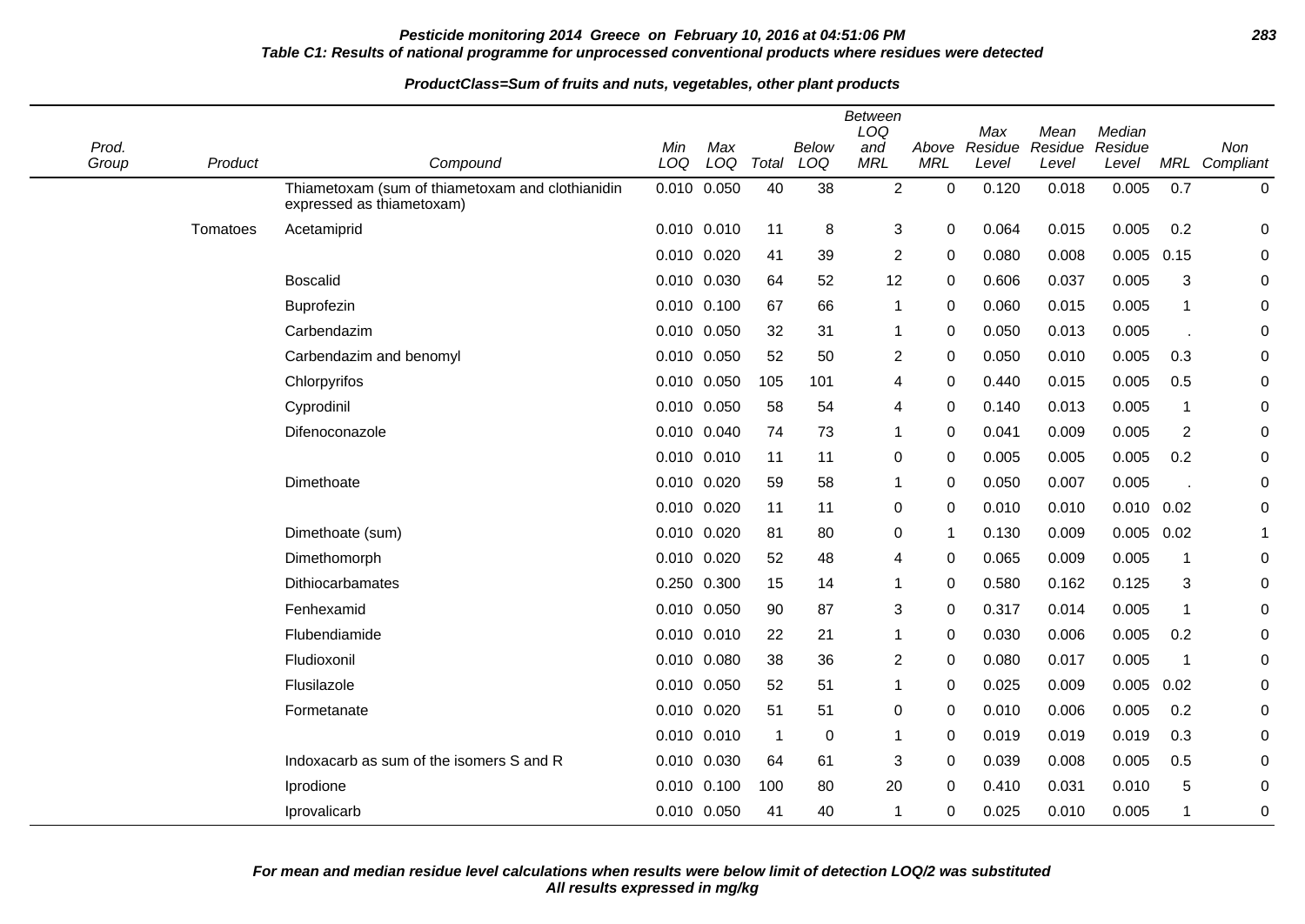# **Pesticide monitoring 2014 Greece on February 10, 2016 at 04:51:06 PM 284 Table C1: Results of national programme for unprocessed conventional products where residues were detected**

#### **ProductClass=Sum of fruits and nuts, vegetables, other plant products**

| Prod.<br>Group                       | Product             | Compound                                                                  | Min<br>LOQ  | Max<br>LOQ      | Total                   | <b>Below</b><br>LOQ | <b>Between</b><br>LOQ<br>and<br><b>MRL</b> | Above<br><b>MRL</b> | Max<br>Residue<br>Level | Mean<br>Residue<br>Level | Median<br>Residue<br>Level |                | Non<br>MRL Compliant |
|--------------------------------------|---------------------|---------------------------------------------------------------------------|-------------|-----------------|-------------------------|---------------------|--------------------------------------------|---------------------|-------------------------|--------------------------|----------------------------|----------------|----------------------|
|                                      |                     |                                                                           | 0.010       | 0.010           | 11                      | 11                  | $\mathbf 0$                                | 0                   | 0.005                   | 0.005                    | 0.005                      | 0.7            | 0                    |
|                                      |                     | Myclobutanil                                                              | 0.010       | 0.080           | 96                      | 95                  | 1                                          | 0                   | 0.040                   | 0.012                    | 0.005                      | 0.3            | 0                    |
|                                      |                     | Omethoate                                                                 | 0.010       | 0.040           | 37                      | 37                  | $\mathbf 0$                                | 0                   | 0.020                   | 0.011                    | 0.005                      |                | 0                    |
|                                      |                     |                                                                           | 0.010       | 0.010           | 22                      | 21                  | $\mathbf{1}$                               | $\Omega$            | 0.070                   | 0.008                    | 0.005                      | 0.01           | $\mathbf 0$          |
|                                      |                     |                                                                           | 0.010       | 0.020           | 11                      | 11                  | 0                                          | 0                   | 0.010                   | 0.010                    | 0.010                      | 0.02           | $\mathbf 0$          |
|                                      |                     | Pyraclostrobin                                                            | 0.010       | 0.050           | 52                      | 51                  | 1                                          | 0                   | 0.068                   | 0.010                    | 0.005                      | 0.3            | $\pmb{0}$            |
|                                      |                     | Pyriproxyfen                                                              | 0.010       | 0.050           | 52                      | 51                  | $\mathbf{1}$                               | 0                   | 0.027                   | 0.009                    | 0.005                      | $\mathbf 1$    | 0                    |
|                                      |                     | Tetraconazole                                                             | 0.010       | 0.020           | 67                      | 66                  | $\mathbf 1$                                | 0                   | 0.012                   | 0.006                    | 0.005                      | 0.1            | 0                    |
|                                      |                     | Thiacloprid                                                               | 0.010       | 0.050           | 52                      | 50                  | $\overline{2}$                             | 0                   | 0.068                   | 0.010                    | 0.005                      | 0.5            | 0                    |
|                                      |                     | Thiophanate-methyl                                                        | 0.010       | 0.010           | 42                      | 39                  | 3                                          | 0                   | 0.240                   | 0.013                    | 0.005                      | $\overline{1}$ | 0                    |
|                                      |                     | Trifloxystrobin                                                           | 0.010       | 0.020           | 79                      | 78                  | $\mathbf 1$                                | 0                   | 0.040                   | 0.007                    | 0.005                      | 0.5            | $\pmb{0}$            |
| Leafy<br>vegetables & fresh<br>herbs | Basil               | Propamocarb (sum of propamocarb and its<br>salt expressed as propamocarb) | 0.010       | 0.010           | $\overline{\mathbf{1}}$ | 0                   | $\mathbf{1}$                               | 0                   | 2.010                   | 2.010                    | 2.010                      | 30             | $\pmb{0}$            |
|                                      | Beet leaves (chard) | Chlorpyrifos                                                              |             | $0.010$ $0.010$ | $\overline{\mathbf{1}}$ | $\mathbf 0$         | $\mathbf{1}$                               | 0                   | 0.048                   | 0.048                    | 0.048                      | 0.05           | 0                    |
|                                      | <b>Fresh Herbs</b>  | Pendimethalin                                                             |             | 0.010 0.010     | -1                      | 0                   | 0                                          | 1                   | 0.090                   | 0.090                    | 0.090                      | 0.05           | 0                    |
|                                      | Lettuce             | Acetamiprid                                                               | 0.010       | 0.050           | 44                      | 41                  | 3                                          | 0                   | 0.640                   | 0.026                    | 0.005                      | 5              | 0                    |
|                                      |                     | <b>Boscalid</b>                                                           | 0.010       | 0.050           | 46                      | 37                  | 9                                          | 0                   | 9.080                   | 0.452                    | 0.008                      | 30             | $\mathbf 0$          |
|                                      |                     | Chlorpyrifos                                                              | 0.010       | 0.050           | 77                      | 72                  | 4                                          | 1                   | 0.088                   | 0.008                    | 0.005                      | 0.05           | 0                    |
|                                      |                     | Clothianidin                                                              | 0.010 0.020 |                 | 39                      | 37                  | 2                                          | $\Omega$            | 0.046                   | 0.007                    | 0.005                      | $\overline{2}$ | $\pmb{0}$            |
|                                      |                     | Cypermethrin (sum)                                                        | 0.010       | 0.080           | 77                      | 75                  | $\overline{c}$                             | 0                   | 0.280                   | 0.018                    | 0.005                      | $\overline{2}$ | 0                    |
|                                      |                     | Cyprodinil                                                                | 0.010 0.050 |                 | 51                      | 50                  | $\mathbf{1}$                               | 0                   | 0.030                   | 0.011                    | 0.005                      | 15             | $\pmb{0}$            |
|                                      |                     | Deltamethrin                                                              | 0.010       | 0.050           | 76                      | 74                  | $\overline{2}$                             | 0                   | 0.500                   | 0.019                    | 0.005                      | 0.5            | 0                    |
|                                      |                     | Dimethomorph                                                              | 0.010       | 0.020           | 28                      | 27                  | $\mathbf{1}$                               | 0                   | 1.170                   | 0.048                    | 0.005                      | 10             | 0                    |
|                                      |                     |                                                                           | 0.010       | 0.010           | 11                      | 11                  | 0                                          | 0                   | 0.005                   | 0.005                    | 0.005                      | 15             | 0                    |
|                                      |                     | Fludioxonil                                                               | 0.010       | 0.080           | 32                      | 31                  | $\mathbf{1}$                               | 0                   | 0.040                   | 0.022                    | 0.015                      | 15             | $\pmb{0}$            |
|                                      |                     | Fluopicolide                                                              | 0.010 0.020 |                 | 28                      | 28                  | $\mathbf 0$                                | $\Omega$            | 0.010                   | 0.007                    | 0.005                      | 8              | $\pmb{0}$            |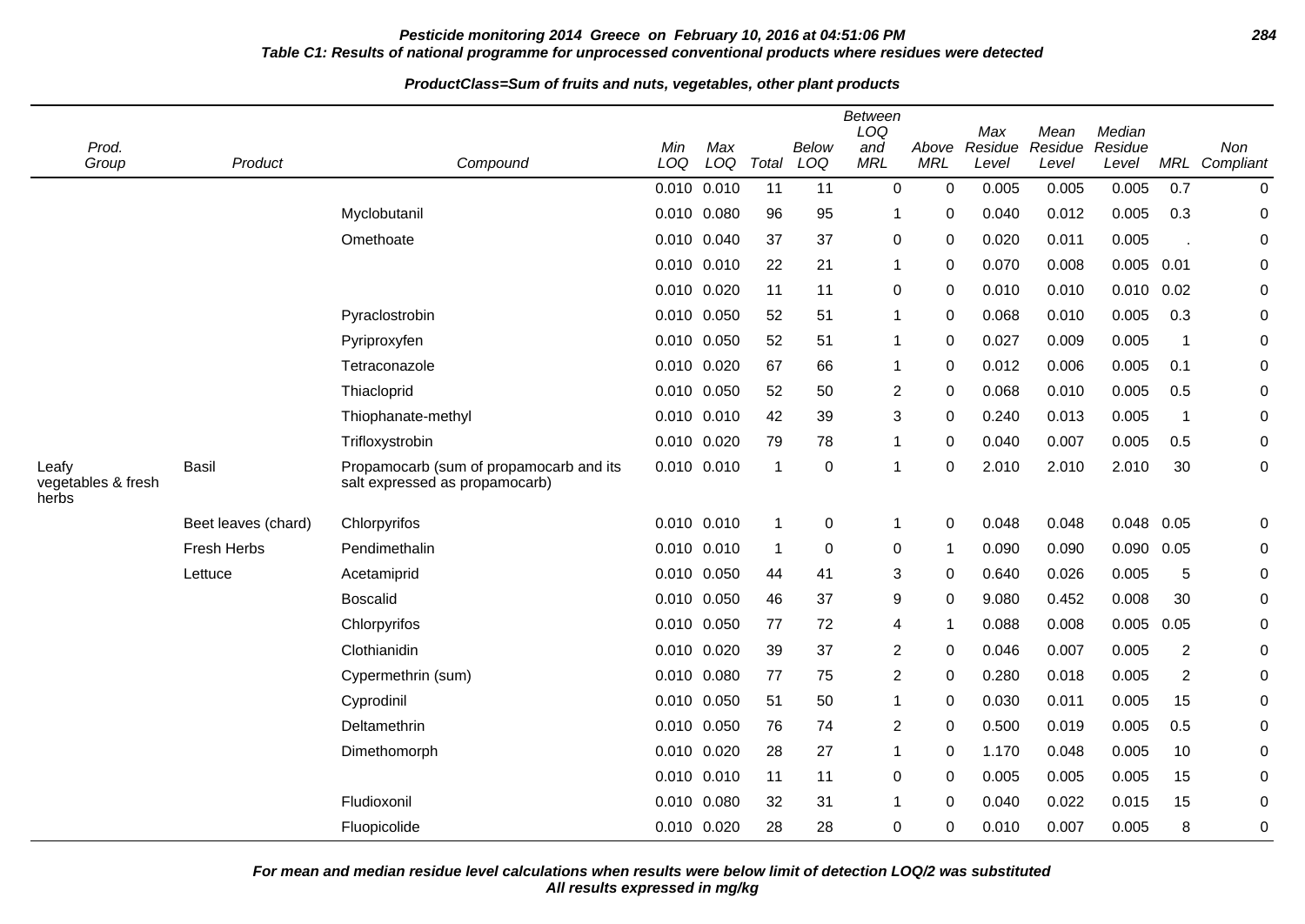# **Pesticide monitoring 2014 Greece on February 10, 2016 at 04:51:06 PM 285 Table C1: Results of national programme for unprocessed conventional products where residues were detected**

#### **ProductClass=Sum of fruits and nuts, vegetables, other plant products**

| Prod.<br>Group | Product                                                            | Compound                                                                                                            | Min<br>LOQ | Max<br>LOQ      | Total          | <b>Below</b><br>LOQ | <b>Between</b><br>LOQ<br>and<br><b>MRL</b> | Above<br><b>MRL</b> | Max<br>Residue<br>Level | Mean<br>Residue<br>Level | Median<br>Residue<br>Level |                  | Non<br>MRL Compliant |
|----------------|--------------------------------------------------------------------|---------------------------------------------------------------------------------------------------------------------|------------|-----------------|----------------|---------------------|--------------------------------------------|---------------------|-------------------------|--------------------------|----------------------------|------------------|----------------------|
|                |                                                                    |                                                                                                                     |            | 0.010 0.010     | 11             | 10                  | $\mathbf{1}$                               | $\Omega$            | 0.023                   | 0.007                    | 0.005                      | $\boldsymbol{9}$ | $\pmb{0}$            |
|                |                                                                    | Imidacloprid                                                                                                        |            | 0.010 0.020     | 39             | 38                  | $\mathbf 1$                                | $\Omega$            | 0.110                   | 0.009                    | 0.005                      | $\overline{2}$   | 0                    |
|                |                                                                    | Indoxacarb as sum of the isomers S and R                                                                            |            | 0.010 0.020     | 47             | 47                  | 0                                          | $\mathbf 0$         | 0.010                   | 0.007                    | 0.005                      | $\overline{2}$   | 0                    |
|                |                                                                    |                                                                                                                     |            | $0.010$ $0.010$ | $\mathbf{1}$   | 0                   | $\mathbf{1}$                               | $\mathbf 0$         | 0.360                   | 0.360                    | 0.360                      | 3                | 0                    |
|                |                                                                    | Iprodione                                                                                                           |            | 0.010 0.050     | 74             | 73                  | $\mathbf{1}$                               | $\mathbf 0$         | 0.740                   | 0.021                    | 0.010                      | 10               | 0                    |
|                |                                                                    | Lambda-Cyhalothrin                                                                                                  |            | 0.010 0.050     | 76             | 75                  | $\mathbf{1}$                               | $\Omega$            | 0.025                   | 0.012                    | 0.005                      | 0.5              | $\Omega$             |
|                |                                                                    | Linuron                                                                                                             |            | 0.010 0.050     | 39             | 37                  | $\overline{2}$                             | $\Omega$            | 0.030                   | 0.011                    | 0.005                      | 0.05             | 0                    |
|                |                                                                    | Metalaxyl                                                                                                           |            | 0.010 0.060     | 25             | 23                  | $\overline{2}$                             | 0                   | 0.030                   | 0.020                    | 0.025                      | J.               | 0                    |
|                |                                                                    |                                                                                                                     |            | 0.050 0.050     | $\overline{7}$ | $\overline{7}$      | 0                                          | $\Omega$            | 0.025                   | 0.025                    | 0.025                      | $\overline{2}$   | 0                    |
|                |                                                                    | Metalaxyl (Metalaxyl including other mixtures of<br>constituent isomers including Metalaxyl -M (sum of<br>isomers)) |            | 0.010 0.060     | 51             | 49                  | $\overline{2}$                             | 0                   | 0.030                   | 0.015                    | 0.005                      | 3                | 0                    |
|                |                                                                    | Pendimethalin                                                                                                       |            | 0.010 0.050     | 68             | 67                  | 0                                          | 1                   | 0.062                   | 0.009                    | 0.005                      | 0.05             | 0                    |
|                |                                                                    | Propamocarb (sum of propamocarb and its salt<br>expressed as propamocarb)                                           |            | 0.010 0.010     | 19             | 18                  | $\mathbf{1}$                               | 0                   | 0.590                   | 0.036                    | 0.005                      | 50               | 0                    |
|                |                                                                    | Pyraclostrobin                                                                                                      |            | 0.010 0.050     | 39             | 34                  | 5                                          | $\Omega$            | 1.030                   | 0.058                    | 0.005                      | $\overline{2}$   | 0                    |
|                |                                                                    | Thiametoxam                                                                                                         |            | $0.010$ $0.010$ | 28             | 25                  | 3                                          | 0                   | 0.330                   | 0.020                    | 0.005                      | J.               | 0                    |
|                |                                                                    |                                                                                                                     |            | 0.010 0.050     | 11             | 10                  | $\mathbf 1$                                | $\Omega$            | 0.025                   | 0.024                    | 0.025                      | 5                | 0                    |
|                |                                                                    | Thiametoxam (sum of thiametoxam and clothianidin<br>expressed as thiametoxam)                                       |            | 0.010 0.050     | 39             | 35                  | $\overline{4}$                             | $\Omega$            | 0.380                   | 0.023                    | 0.005                      | 5                | 0                    |
|                | Lettuce and other salad<br>plants, including<br><b>Brassicacea</b> | <b>Boscalid</b>                                                                                                     |            | 0.010 0.010     | $\overline{2}$ | $\overline{c}$      | $\pmb{0}$                                  | $\Omega$            | 0.005                   | 0.005                    | 0.005                      |                  | 0                    |
|                |                                                                    |                                                                                                                     |            | 0.010 0.010     | 1              | 0                   | $\mathbf{1}$                               | $\Omega$            | 10.800                  | 10.800                   | 10.800                     | 30               | 0                    |
|                |                                                                    | Clothianidin                                                                                                        |            | $0.010$ $0.010$ | 3              | $\overline{2}$      | $\mathbf{1}$                               | 0                   | 0.017                   | 0.009                    | 0.005                      | $\overline{2}$   | 0                    |
|                |                                                                    | Indoxacarb as sum of the isomers S and R                                                                            |            | $0.010$ $0.010$ | 3              | $\boldsymbol{2}$    | $\mathbf{1}$                               | 0                   | 1.600                   | 0.537                    | 0.005                      | $\overline{2}$   | 0                    |
|                |                                                                    | Propamocarb (sum of propamocarb and its salt<br>expressed as propamocarb)                                           |            | 0.010 0.010     | 3              | $\overline{2}$      | $\mathbf{1}$                               | $\Omega$            | 0.024                   | 0.011                    | 0.005                      | 50               | $\Omega$             |
|                |                                                                    | Pyraclostrobin                                                                                                      |            | 0.010 0.010     | 3              | $\overline{c}$      | $\mathbf{1}$                               | 0                   | 1.200                   | 0.403                    | 0.005                      | $\overline{2}$   | 0                    |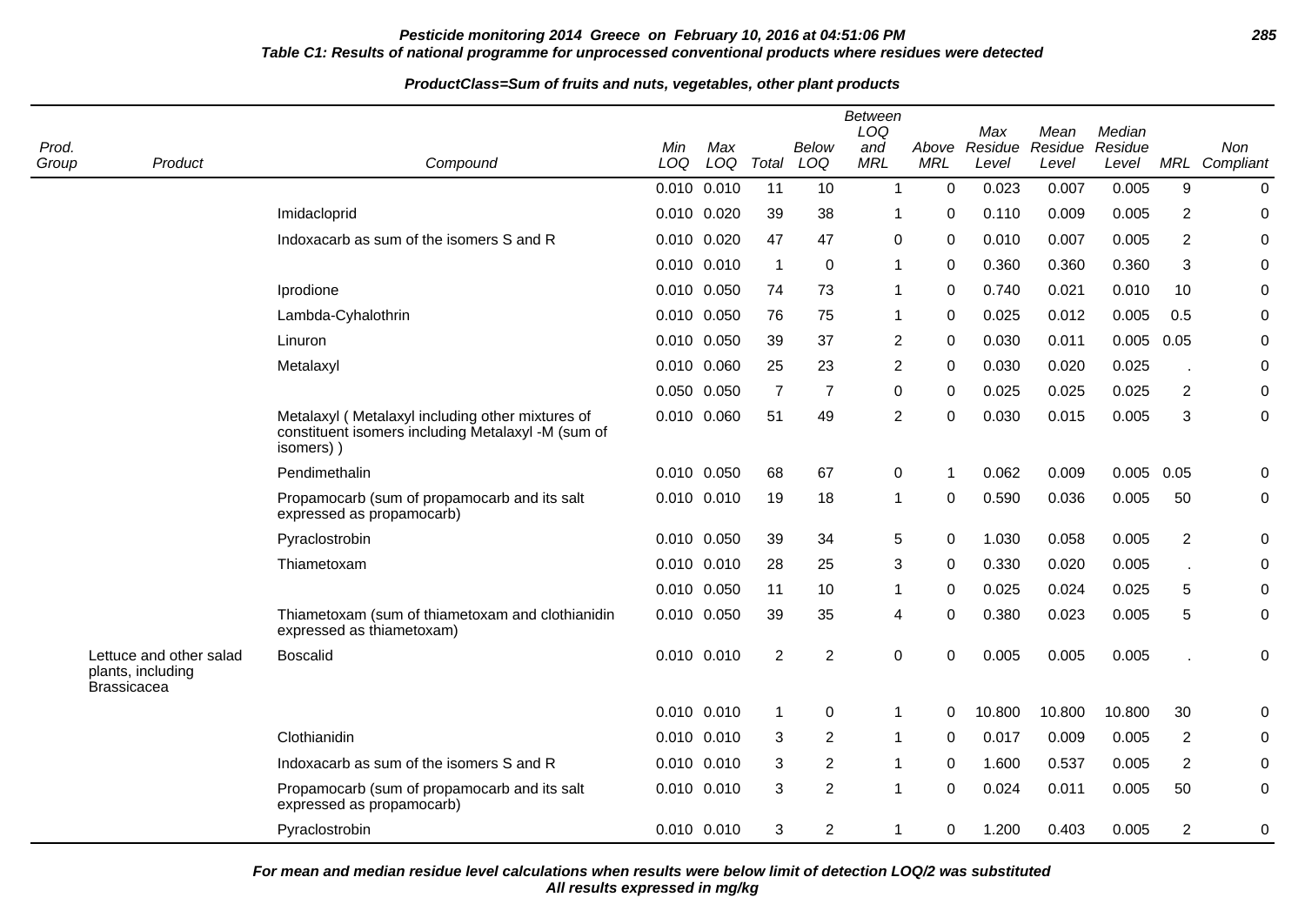# **Pesticide monitoring 2014 Greece on February 10, 2016 at 04:51:06 PM 286 Table C1: Results of national programme for unprocessed conventional products where residues were detected**

#### **ProductClass=Sum of fruits and nuts, vegetables, other plant products**

|                |                               |                                                                               |                 |             |              |                | Between<br>LOQ    |                     | Max              | Mean             | Median           |                |                      |
|----------------|-------------------------------|-------------------------------------------------------------------------------|-----------------|-------------|--------------|----------------|-------------------|---------------------|------------------|------------------|------------------|----------------|----------------------|
| Prod.<br>Group | Product                       | Compound                                                                      | Min<br>LOQ      | Max<br>LOQ  | Total        | Below<br>LOQ   | and<br><b>MRL</b> | Above<br><b>MRL</b> | Residue<br>Level | Residue<br>Level | Residue<br>Level |                | Non<br>MRL Compliant |
|                |                               | Spinosad (sum of Spinosyn A and Spinosyn D, expressed<br>as Spinosad)         | 0.010 0.010     |             | 3            | 2              | $\overline{1}$    | 0                   | 0.420            | 0.143            | 0.005            | 10             | $\pmb{0}$            |
|                |                               | Spinosyn A                                                                    | $0.010$ $0.010$ |             | 3            | $\overline{c}$ | $\mathbf 1$       | 0                   | 0.360            | 0.123            | 0.005            |                | $\mathbf 0$          |
|                |                               | Spinosyn D                                                                    | 0.010 0.010     |             | 3            | $\overline{2}$ | -1                | 0                   | 0.055            | 0.022            | 0.005            |                | $\mathbf 0$          |
|                |                               | Thiametoxam                                                                   | 0.010 0.010     |             | 3            | 2              | $\mathbf 1$       | 0                   | 0.190            | 0.067            | 0.005            |                | 0                    |
|                |                               | Thiametoxam (sum of thiametoxam and clothianidin<br>expressed as thiametoxam) |                 | 0.010 0.010 | $\mathbf{3}$ | $\overline{2}$ | 1                 | $\Omega$            | 0.210            | 0.073            | 0.005            | 5              | $\boldsymbol{0}$     |
|                | Rocket,<br>Rucola             | Bitertanol                                                                    | 0.010 0.010     |             | 4            | 3              | 0                 | 1                   | 0.150            | 0.041            | 0.005 0.05       |                | 1                    |
|                | Spinach                       | <b>Boscalid</b>                                                               | 0.010 0.050     |             | 45           | 42             | 3                 | 0                   | 1.420            | 0.049            | 0.005            | 30             | 0                    |
|                |                               | Chlorpyrifos                                                                  | 0.010 0.010     |             | 65           | 57             | $\overline{7}$    | 1                   | 0.074            | 0.008            | 0.005            | 0.05           | 0                    |
|                |                               | Clothianidin                                                                  | 0.010 0.020     |             | 37           | 36             | $\mathbf 1$       | 0                   | 0.030            | 0.007            | 0.005            | $\overline{2}$ | $\pmb{0}$            |
|                |                               | Cypermethrin                                                                  | 0.080 0.080     |             | 11           | 10             | 1                 | 0                   | 0.470            | 0.079            | 0.040            | 0.7            | 0                    |
|                |                               |                                                                               | 0.020           | 0.020       | 9            | 9              | 0                 | 0                   | 0.010            | 0.010            | 0.010            | 0.01           | 0                    |
|                |                               | Cypermethrin (sum)                                                            | 0.010 0.080     |             | 65           | 60             | 4                 | 1                   | 1.000            | 0.045            | 0.005            | 0.7            | $\boldsymbol{0}$     |
|                |                               | Deltamethrin                                                                  | 0.010           | 0.050       | 65           | 59             | 5                 | 1                   | 1.200            | 0.032            | 0.010            | 0.5            | 1                    |
|                |                               | <b>Dithiocarbamates</b>                                                       | 0.100 0.100     |             | 14           | 13             | 0                 | 1                   | 2.000            | 0.189            | 0.050            | 0.05           | 1                    |
|                |                               | Lambda-Cyhalothrin                                                            | 0.010 0.050     |             | 65           | 64             | 1                 | 0                   | 0.150            | 0.013            | 0.005            | 0.5            | $\pmb{0}$            |
|                |                               | Linuron                                                                       | 0.010 0.050     |             | 38           | 36             | $\overline{2}$    | 0                   | 0.026            | 0.011            | 0.005            | 0.05           | $\pmb{0}$            |
|                | Vine leaves<br>(grape leaves) | Azoxystrobin                                                                  | 0.010 0.020     |             | 20           | 19             | 0                 | 1                   | 30.500           | 1.531            | 0.005            | 0.05           | 1                    |
|                |                               | Captan                                                                        | 0.010 0.050     |             | 17           | 16             | 0                 | 1                   | 0.330            | 0.031            | $0.010$ $0.02$   |                | 1                    |
|                |                               | Carbendazim                                                                   | 0.010 0.050     |             | 10           | 9              | $\mathbf 1$       | 0                   | 0.030            | 0.020            | 0.025            | J.             | 0                    |
|                |                               | Carbendazim and benomyl                                                       |                 | 0.010 0.050 | 20           | 18             | 1                 | 1                   | 2.000            | 0.112            | 0.005            | 0.1            | 1                    |
|                |                               | Cypermethrin (sum)                                                            | 0.010 0.020     |             | 20           | 18             | 0                 | 2                   | 0.420            | 0.033            | 0.005            | 0.05           | $\overline{2}$       |
|                |                               | Cyprodinil                                                                    | 0.010 0.020     |             | 20           | 17             | -1                | 2                   | 5.600            | 0.289            | 0.005            | 0.05           | 1                    |
|                |                               | Dimethomorph                                                                  | 0.010 0.020     |             | 12           | 9              | 3                 | 0                   | 2.800            | 0.295            | 0.008            | 10             | 0                    |
|                |                               |                                                                               | 0.010 0.010     |             | 8            | 6              | 0                 | 2                   | 1.120            | 0.147            | $0.005$ 0.01     |                | 2                    |

**All results expressed in mg/kg For mean and median residue level calculations when results were below limit of detection LOQ/2 was substituted**

 $\blacksquare$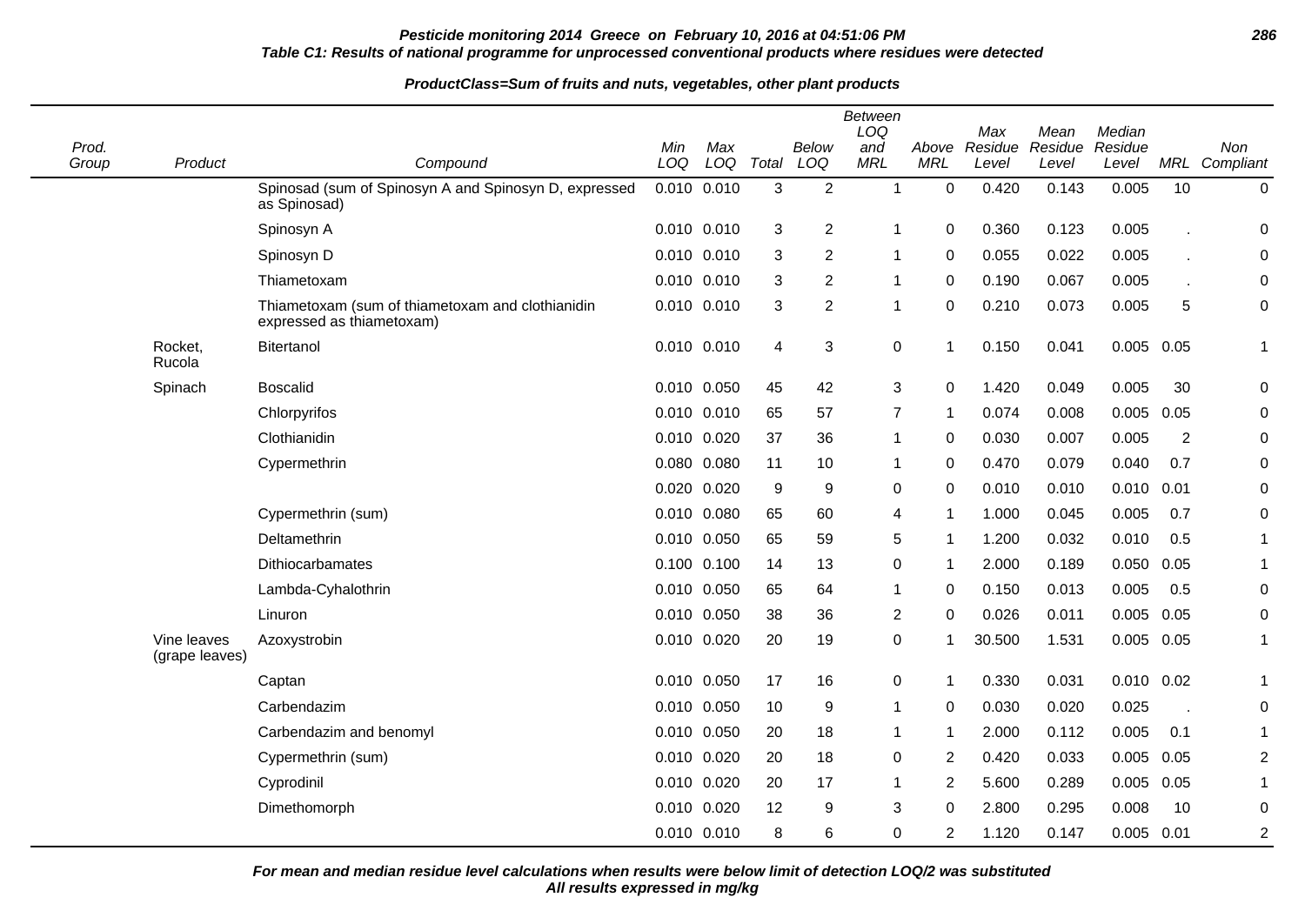# **Pesticide monitoring 2014 Greece on February 10, 2016 at 04:51:06 PM 287 Table C1: Results of national programme for unprocessed conventional products where residues were detected**

#### **ProductClass=Sum of fruits and nuts, vegetables, other plant products**

| Prod.<br>Group                  | Product              | Compound                                                                                                         | Min<br>LOQ      | Max<br>LOQ | Total | <b>Below</b><br>LOQ | <b>Between</b><br>LOQ<br>and<br><b>MRL</b> | Above<br><b>MRL</b>     | Max<br>Residue<br>Level | Mean<br>Residue<br>Level | Median<br>Residue<br>Level |                | Non<br>MRL Compliant |
|---------------------------------|----------------------|------------------------------------------------------------------------------------------------------------------|-----------------|------------|-------|---------------------|--------------------------------------------|-------------------------|-------------------------|--------------------------|----------------------------|----------------|----------------------|
|                                 |                      | Famoxadone                                                                                                       | 0.010 0.020     |            | 16    | 15                  | 0                                          | $\mathbf 1$             | 0.820                   | 0.058                    | 0.005                      | 0.02           | $\mathbf{1}$         |
|                                 |                      | Fludioxonil                                                                                                      | 0.010 0.030     |            | 10    | 8                   | 1                                          | -1                      | 0.490                   | 0.060                    | $0.015$ 0.05               |                | 1                    |
|                                 |                      | Imidacloprid                                                                                                     | 0.010 0.020     |            | 20    | 19                  | 1                                          | $\mathbf 0$             | 0.380                   | 0.025                    | 0.005                      | $\overline{2}$ | 0                    |
|                                 |                      | Iprodione                                                                                                        | 0.010 0.020     |            | 17    | 16                  | 0                                          | $\mathbf 1$             | 3.600                   | 0.218                    | $0.005$ 0.02               |                | $\mathbf{1}$         |
|                                 |                      | Kresoxim-methyl                                                                                                  | 0.010 0.020     |            | 20    | 18                  | 0                                          | 2                       | 0.790                   | 0.056                    | $0.005$ 0.05               |                | $\overline{2}$       |
|                                 |                      | Metalaxyl (Metalaxyl including other mixtures of constituent<br>isomers including Metalaxyl -M (sum of isomers)) | 0.010 0.050     |            | 20    | 19                  | 0                                          | $\mathbf 1$             | 0.077                   | 0.015                    | $0.005$ 0.05               |                | 0                    |
|                                 |                      | Myclobutanil                                                                                                     | 0.010 0.020     |            | 20    | 13                  | 1                                          | 6                       | 2.000                   | 0.187                    | $0.008$ 0.02               |                | 6                    |
|                                 |                      | Penconazole                                                                                                      | 0.010 0.010     |            | 20    | 19                  | 0                                          | $\overline{\mathbf{1}}$ | 0.320                   | 0.021                    | 0.005                      | 0.05           | 1                    |
|                                 |                      | Pyraclostrobin                                                                                                   | 0.010 0.050     |            | 20    | 19                  | 0                                          | -1                      | 0.025                   | 0.012                    | $0.005$ 0.02               |                | 0                    |
|                                 |                      | Tebuconazole                                                                                                     | 0.010 0.020     |            | 20    | 16                  | 2                                          | 2                       | 0.370                   | 0.039                    | 0.008 0.05                 |                | $\overline{c}$       |
|                                 |                      | Tetraconazole                                                                                                    | 0.010 0.020     |            | 20    | 19                  | 0                                          | $\mathbf 1$             | 0.280                   | 0.020                    | 0.005                      | 0.02           | $\mathbf{1}$         |
|                                 |                      | Thiametoxam                                                                                                      | 0.010 0.010     |            | 14    | 13                  | 1                                          | 0                       | 0.049                   | 0.008                    | 0.005                      |                | 0                    |
|                                 |                      |                                                                                                                  | 0.050 0.050     |            | 6     | 6                   | 0                                          | 0                       | 0.025                   | 0.025                    | $0.025$ 0.05               |                | 0                    |
|                                 |                      | Thiametoxam (sum of thiametoxam and clothianidin<br>expressed as thiametoxam)                                    | 0.010 0.050     |            | 20    | 19                  | 1                                          | 0                       | 0.049                   | 0.013                    | $0.005$ 0.05               |                | 0                    |
|                                 |                      | Thiophanate-methyl                                                                                               | 0.010 0.010     |            | 14    | 13                  | 0                                          | $\overline{\mathbf{1}}$ | 4.300                   | 0.312                    | 0.005                      | 0.1            | 1                    |
|                                 |                      | Triadimefon (sum of Triadimefon and Triadimenol)                                                                 | 0.010 0.050     |            | 20    | 19                  | 0                                          | -1                      | 0.340                   | 0.027                    | 0.005                      | 0.1            | 1                    |
|                                 |                      | Triadimenol                                                                                                      | 0.010 0.050     |            | 20    | 19                  | 1                                          | 0                       | 0.340                   | 0.027                    | 0.005                      |                | 0                    |
|                                 |                      | Trifloxystrobin                                                                                                  | 0.010 0.020     |            | 20    | 18                  | 0                                          | 2                       | 1.300                   | 0.105                    | $0.005$ 0.02               |                | $\overline{2}$       |
|                                 |                      | Zoxamide                                                                                                         | $0.010$ $0.010$ |            | 14    | 13                  | 0                                          | $\mathbf 1$             | 6.800                   | 0.490                    | $0.005$ 0.02               |                | $\mathbf{1}$         |
| Legume<br>vegetables<br>(fresh) | Beans (with<br>pods) | Acetamiprid                                                                                                      | 0.010 0.020     |            | 42    | 41                  | 1                                          | 0                       | 0.023                   | 0.007                    | $0.005$ 0.06               |                | 0                    |
|                                 |                      |                                                                                                                  | 0.010 0.010     |            | 4     | 4                   | 0                                          | 0                       | 0.005                   | 0.005                    | $0.005$ 0.15               |                | 0                    |
|                                 |                      | Azoxystrobin                                                                                                     | 0.010 0.100     |            | 65    | 58                  | 7                                          | 0                       | 1.400                   | 0.039                    | 0.005                      | 3              | 0                    |
|                                 |                      | <b>Boscalid</b>                                                                                                  | 0.010 0.020     |            | 46    | 44                  | $\overline{2}$                             | $\mathbf 0$             | 0.057                   | 0.007                    | 0.005                      | 3              | 0                    |
|                                 |                      | Carbendazim and benomyl                                                                                          | 0.010 0.050     |            | 46    | 45                  | 0                                          | 1                       | 0.300                   | 0.016                    | 0.005                      | 0.2            | 0                    |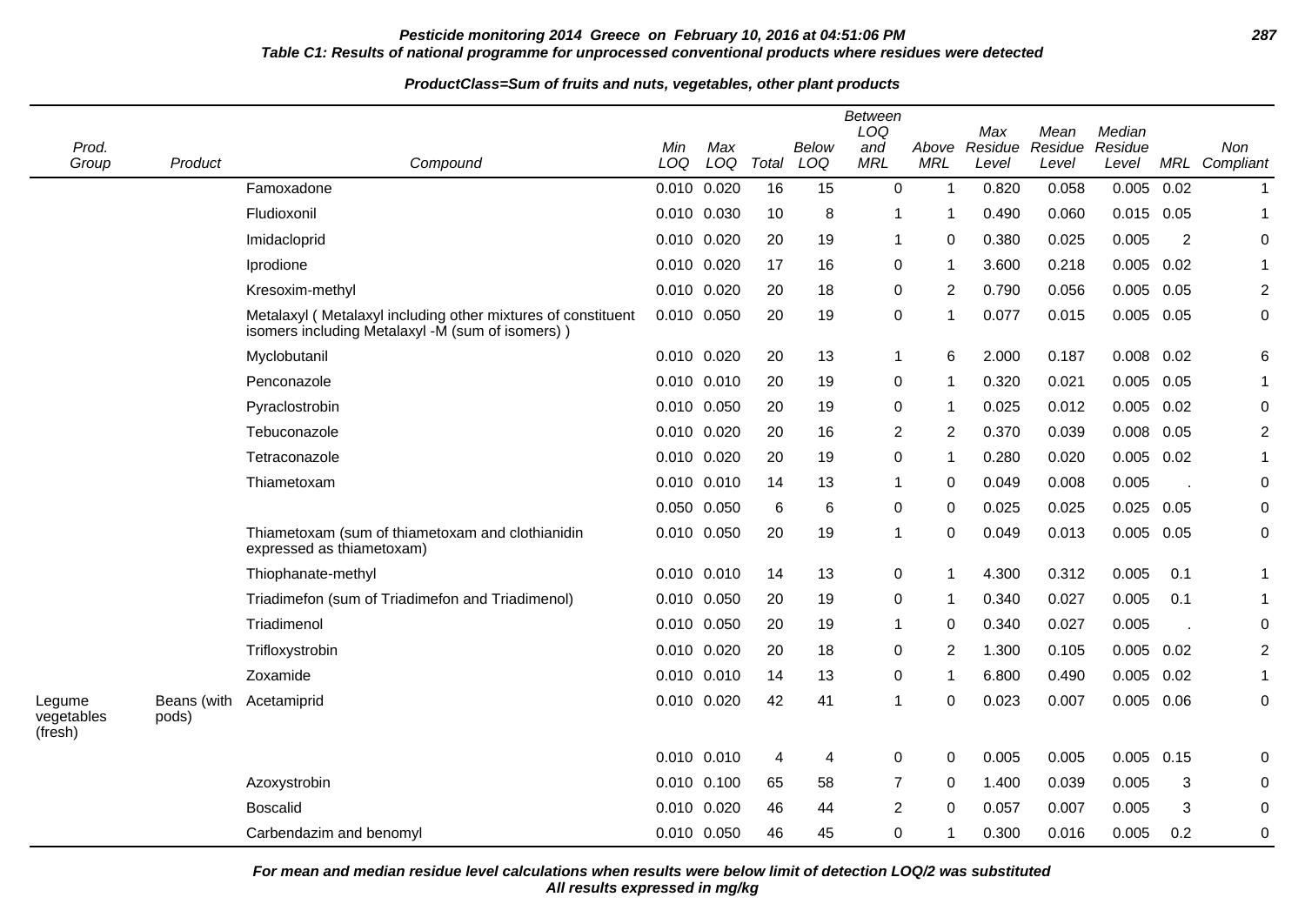# **Pesticide monitoring 2014 Greece on February 10, 2016 at 04:51:06 PM 288 Table C1: Results of national programme for unprocessed conventional products where residues were detected**

#### **ProductClass=Sum of fruits and nuts, vegetables, other plant products**

| Prod.<br>Group | Product                | Compound                                                              | Min<br>LOQ | Max<br>LOQ      | Total          | <b>Below</b><br>LOQ | <b>Between</b><br>LOQ<br>and<br><b>MRL</b> | Above<br><b>MRL</b> | Max<br>Residue<br>Level | Mean<br>Residue<br>Level | Median<br>Residue<br>Level |                      | Non<br>MRL Compliant |
|----------------|------------------------|-----------------------------------------------------------------------|------------|-----------------|----------------|---------------------|--------------------------------------------|---------------------|-------------------------|--------------------------|----------------------------|----------------------|----------------------|
|                |                        | Cyprodinil                                                            |            | 0.010 0.020     | 46             | 43                  | 3                                          | $\mathbf 0$         | 0.068                   | 0.010                    | 0.005                      | $\overline{2}$       | $\boldsymbol{0}$     |
|                |                        | Deltamethrin                                                          |            | 0.010 0.500     | 65             | 64                  | $\mathbf{1}$                               | 0                   | 0.250                   | 0.047                    | 0.005                      | 0.2                  | 0                    |
|                |                        | Difenoconazole                                                        |            | 0.010 0.020     | 55             | 54                  | 1                                          | $\Omega$            | 0.017                   | 0.006                    | 0.005                      | $\mathbf{1}$         | 0                    |
|                |                        | Dimethoate                                                            |            | 0.010 0.010     | 23             | 23                  | 0                                          | $\mathbf 0$         | 0.005                   | 0.005                    | 0.005                      |                      | 0                    |
|                |                        |                                                                       |            | 0.010 0.020     | 23             | 22                  | $\mathbf{1}$                               | $\mathbf 0$         | 0.078                   | 0.010                    | 0.005                      | 0.02                 | 0                    |
|                |                        | Dimethoate (sum)                                                      |            | 0.010 0.020     | 46             | 45                  | 0                                          | $\overline{1}$      | 0.078                   | 0.008                    | $0.005$ 0.02               |                      | $\blacktriangleleft$ |
|                |                        | Dithiocarbamates                                                      | 0.100      | 0.300           | 18             | 17                  | $\mathbf{1}$                               | $\Omega$            | 0.380                   | 0.091                    | 0.050                      | $\mathbf{1}$         | $\boldsymbol{0}$     |
|                |                        | Imidacloprid                                                          |            | 0.010 0.020     | 46             | 45                  | $\mathbf{1}$                               | 0                   | 0.014                   | 0.006                    | 0.005                      | $\overline{2}$       | 0                    |
|                |                        | Lufenuron                                                             |            | 0.010 0.050     | 35             | 34                  | 0                                          | $\mathbf{1}$        | 0.067                   | 0.011                    | 0.005                      | 0.02                 | 1                    |
|                |                        | Myclobutanil                                                          |            | 0.010 0.020     | 55             | 54                  | $\mathbf{1}$                               | $\Omega$            | 0.016                   | 0.006                    | 0.005                      | 0.3                  | 0                    |
|                |                        | Penconazole                                                           |            | 0.010 0.020     | 55             | 54                  | $\mathbf{1}$                               | $\mathbf 0$         | 0.023                   | 0.006                    | 0.005                      | 0.05                 | 0                    |
|                |                        | Pyridaben                                                             |            | 0.010 0.020     | 42             | 41                  | $\boldsymbol{0}$                           | -1                  | 0.540                   | 0.019                    | 0.005                      | 0.5                  | 0                    |
|                |                        | Pyriproxyfen                                                          |            | 0.010 0.050     | 46             | 45                  | $\mathbf{1}$                               | $\Omega$            | 0.045                   | 0.011                    | 0.005                      | 0.05                 | 0                    |
|                |                        | Spinosad (sum of Spinosyn A and Spinosyn D, expressed as<br>Spinosad) | 0.010      | 0.010           | 35             | 34                  | $\mathbf{1}$                               | $\mathbf 0$         | 0.260                   | 0.012                    | 0.005                      | 0.5                  | 0                    |
|                |                        | Spinosyn A                                                            |            | 0.010 0.010     | 35             | 34                  | $\mathbf{1}$                               | $\mathbf 0$         | 0.210                   | 0.011                    | 0.005                      | $\ddot{\phantom{a}}$ | 0                    |
|                |                        | Spinosyn D                                                            |            | 0.010 0.010     | 27             | 26                  | $\mathbf{1}$                               | $\mathbf 0$         | 0.049                   | 0.007                    | 0.005                      |                      | 0                    |
|                |                        | Thiacloprid                                                           |            | 0.010 0.050     | 46             | 45                  | $\mathbf 1$                                | $\Omega$            | 0.070                   | 0.011                    | 0.005                      | $\mathbf 1$          | 0                    |
|                |                        | Thiophanate-methyl                                                    |            | $0.010$ $0.010$ | 35             | 34                  | 0                                          | -1                  | 0.300                   | 0.013                    | 0.005                      | 0.1                  | 1                    |
|                | Peas (with<br>pods)    | Carbendazim and benomyl                                               |            | 0.010 0.010     | $\overline{2}$ | -1                  | $\mathbf{1}$                               | $\Omega$            | 0.086                   | 0.046                    | 0.046                      | 0.2                  | 0                    |
|                |                        | Thiophanate-methyl                                                    |            | $0.010$ $0.010$ | $\overline{2}$ | 1                   | $\boldsymbol{0}$                           | $\overline{1}$      | 0.140                   | 0.073                    | 0.073                      | 0.1                  | 0                    |
|                | Peas (without<br>pods) | Flutriafol                                                            |            | 0.010 0.010     | 10             | 9                   | $\mathbf{1}$                               | $\mathbf 0$         | 0.066                   | 0.011                    | 0.005                      | 0.1                  | 0                    |
| Pome<br>fruit  | Apples                 | Acetamiprid                                                           |            | 0.010 0.020     | 40             | 32                  | 8                                          | 0                   | 0.030                   | 0.010                    | 0.005                      | 0.7                  | 0                    |
|                |                        |                                                                       |            | 0.010 0.010     | 9              | $\overline{7}$      | $\overline{c}$                             | 0                   | 0.059                   | 0.012                    | 0.005                      | 0.8                  | 0                    |
|                |                        | <b>Boscalid</b>                                                       |            | 0.010 0.030     | 59             | 47                  | 12                                         | 0                   | 0.580                   | 0.042                    | 0.005                      | $\overline{c}$       | 0                    |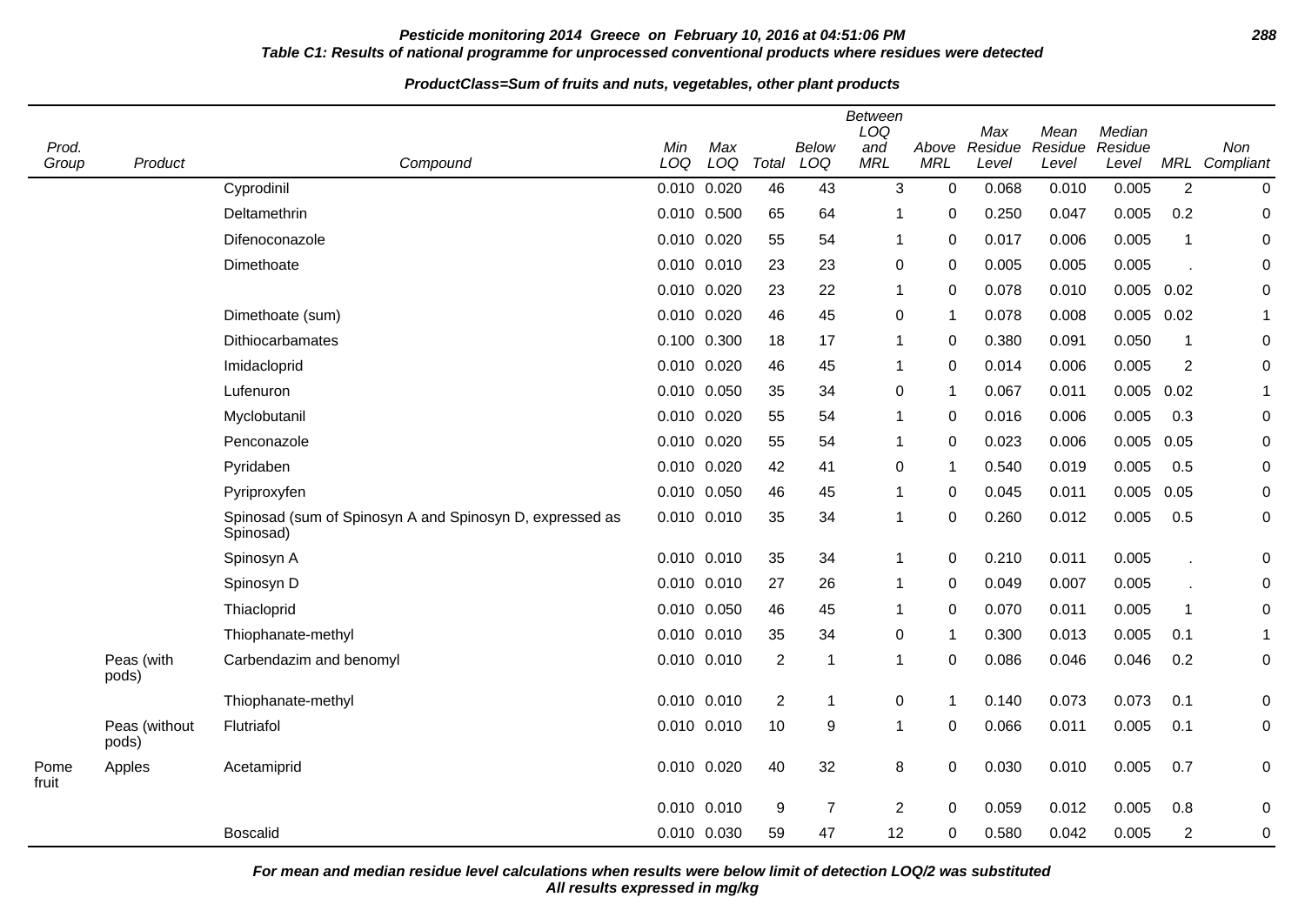# **Pesticide monitoring 2014 Greece on February 10, 2016 at 04:51:06 PM 289 Table C1: Results of national programme for unprocessed conventional products where residues were detected**

#### **ProductClass=Sum of fruits and nuts, vegetables, other plant products**

| Prod.<br>Group Product | Compound                                 | Min<br>LOQ  | Max<br>LOQ  | Total        | Below<br>LOQ | <b>Between</b><br>LOQ<br>and<br><b>MRL</b> | Above<br><b>MRL</b> | Max<br>Residue<br>Level | Mean<br>Residue<br>Level | Median<br>Residue<br>Level |                | Non<br>MRL Compliant |
|------------------------|------------------------------------------|-------------|-------------|--------------|--------------|--------------------------------------------|---------------------|-------------------------|--------------------------|----------------------------|----------------|----------------------|
|                        | Carbendazim                              |             | 0.010 0.050 | 34           | 24           | 10                                         | $\mathbf 0$         | 0.140                   | 0.031                    | 0.025                      |                | $\pmb{0}$            |
|                        | Carbendazim and benomyl                  |             | 0.010 0.050 | 49           | 34           | 15                                         | 0                   | 0.150                   | 0.031                    | 0.020                      | 0.2            | 0                    |
|                        | Chlorpyrifos                             |             | 0.020 0.020 | $\mathbf 1$  | 1            | 0                                          | 0                   | 0.010                   | 0.010                    | 0.010                      | 0.3            | 0                    |
|                        |                                          |             | 0.010 0.050 | 97           | 50           | 47                                         | 0                   | 0.300                   | 0.037                    | 0.010                      | 0.5            | 0                    |
|                        | Chlorpyrifos-methyl                      | 0.010 0.050 |             | 98           | 96           | $\overline{2}$                             | $\Omega$            | 0.062                   | 0.008                    | 0.005                      | 0.5            | 0                    |
|                        | Clothianidin                             |             | 0.010 0.020 | 49           | 48           | $\mathbf 1$                                | $\Omega$            | 0.010                   | 0.006                    | 0.005                      | 0.05           | 0                    |
|                        | Cyfluthrin (sum)                         |             | 0.010 0.060 | 92           | 91           | $\mathbf 1$                                | 0                   | 0.078                   | 0.012                    | 0.010                      | 0.2            | $\mathbf 0$          |
|                        |                                          |             | 0.020 0.020 | $\mathbf{1}$ | -1           | 0                                          | $\mathbf 0$         | 0.010                   | 0.010                    | 0.010                      | 0.02           | 0                    |
|                        | Cypermethrin (sum)                       |             | 0.010 0.500 | 97           | 95           | $\overline{2}$                             | $\Omega$            | 0.250                   | 0.027                    | 0.005                      | $\mathbf 1$    | 0                    |
|                        |                                          |             | 0.020 0.020 | $\mathbf{1}$ | 1            | $\pmb{0}$                                  | $\Omega$            | 0.010                   | 0.010                    | 0.010                      | $\overline{2}$ | $\mathbf 0$          |
|                        | Cyprodinil                               |             | 0.010 0.050 | 70           | 69           | $\mathbf{1}$                               | $\Omega$            | 0.060                   | 0.011                    | 0.005                      | -1             | $\pmb{0}$            |
|                        |                                          |             | 0.020 0.020 | $\mathbf 1$  | $\mathbf{1}$ | 0                                          | 0                   | 0.010                   | 0.010                    | $0.010$ $0.05$             |                | 0                    |
|                        | Deltamethrin                             |             | 0.010 0.500 | 98           | 97           | $\mathbf 1$                                | 0                   | 0.250                   | 0.022                    | 0.005                      | 0.2            | $\pmb{0}$            |
|                        | Difenoconazole                           |             | 0.010 0.040 | 83           | 81           | $\overline{2}$                             | $\mathbf 0$         | 0.035                   | 0.009                    | 0.005                      | 0.5            | $\mathbf 0$          |
|                        | Diflubenzuron                            |             | 0.010 0.020 | 49           | 46           | $\sqrt{3}$                                 | $\Omega$            | 0.070                   | 0.008                    | 0.005                      | 5              | 0                    |
|                        | Diphenylamine                            |             | 0.010 0.100 | 63           | 63           | 0                                          | 0                   | 0.050                   | 0.018                    | 0.010                      | 5              | $\mathbf 0$          |
|                        |                                          |             | 0.100 0.100 | 18           | 17           | 0                                          | -1                  | 0.440                   | 0.072                    | 0.050                      | 0.1            | 1                    |
|                        | Dodine                                   |             | 0.010 0.010 | 24           | 18           | 6                                          | 0                   | 0.040                   | 0.009                    | 0.005                      | 5              | 0                    |
|                        | Etofenprox                               |             | 0.010 0.010 | 39           | 33           | 6                                          | 0                   | 0.130                   | 0.014                    | 0.005                      | $\mathbf 1$    | 0                    |
|                        | Fenbuconazole                            |             | 0.010 0.020 | 49           | 48           | $\mathbf{1}$                               | $\Omega$            | 0.010                   | 0.006                    | 0.005                      | 0.4            | $\pmb{0}$            |
|                        | Fludioxonil                              |             | 0.010 0.080 | 46           | 44           | 2                                          | 0                   | 0.270                   | 0.022                    | 0.015                      | 5              | $\mathbf 0$          |
|                        | Fluquinconazole                          |             | 0.010 0.050 | 71           | 70           | $\mathbf 1$                                | 0                   | 0.025                   | 0.011                    | 0.005                      | 0.1            | $\mathbf 0$          |
|                        | Flutriafol                               |             | 0.010 0.050 | 41           | 38           | 3                                          | $\Omega$            | 0.040                   | 0.011                    | 0.005                      | 0.2            | $\pmb{0}$            |
|                        |                                          |             | 0.010 0.010 | 8            | 8            | 0                                          | 0                   | 0.005                   | 0.005                    | 0.005                      | 0.3            | 0                    |
|                        | Indoxacarb as sum of the isomers S and R |             | 0.010 0.030 | 59           | 58           | $\mathbf{1}$                               | $\Omega$            | 0.068                   | 0.009                    | 0.005                      | 0.5            | 0                    |
|                        | Lambda-Cyhalothrin                       |             | 0.010 0.040 | 93           | 91           | 2                                          | 0                   | 0.022                   | 0.009                    | 0.005                      | 0.1            | $\mathbf 0$          |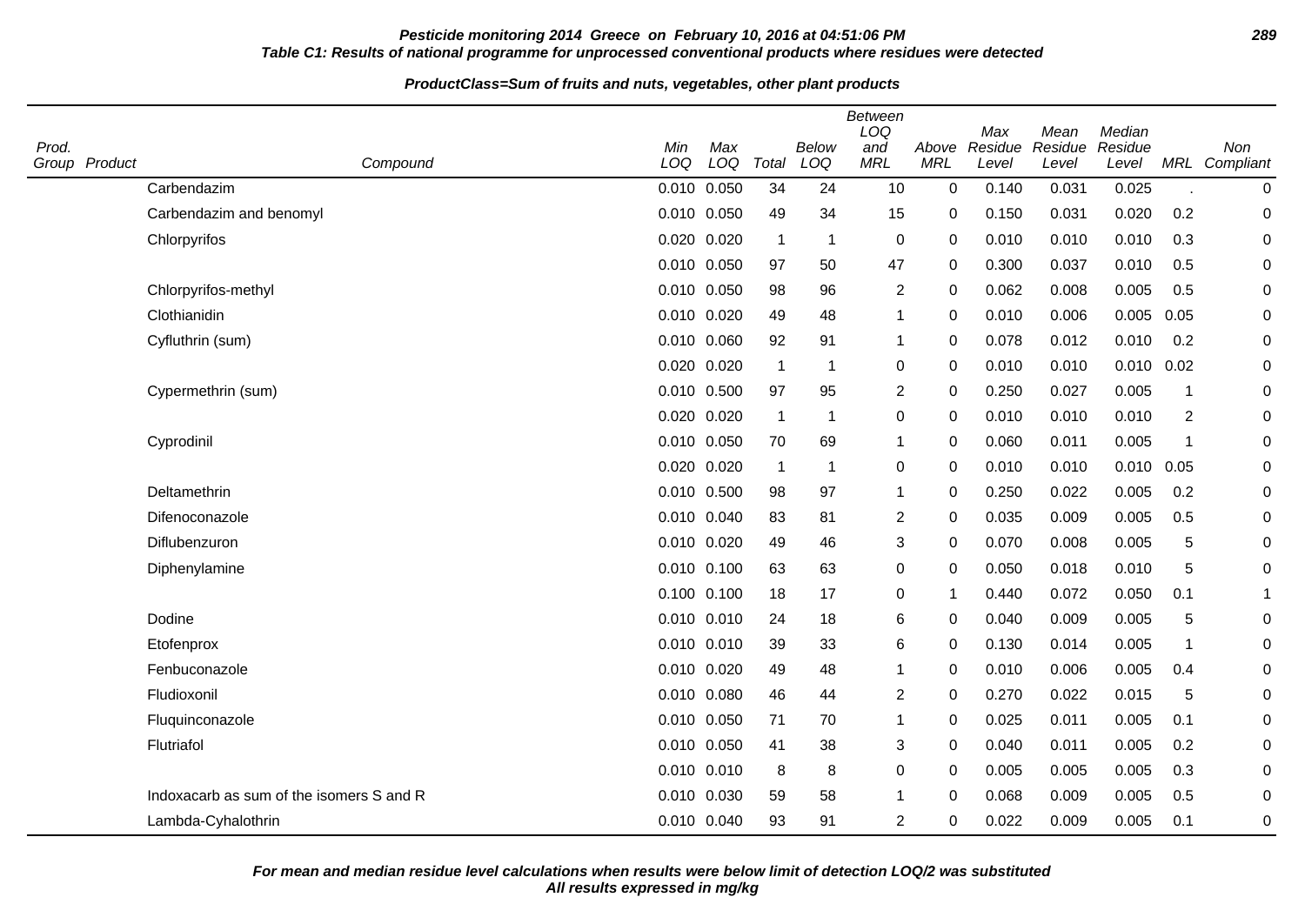# **Pesticide monitoring 2014 Greece on February 10, 2016 at 04:51:06 PM 290 Table C1: Results of national programme for unprocessed conventional products where residues were detected**

#### **ProductClass=Sum of fruits and nuts, vegetables, other plant products**

| Prod. | Group Product | Compound                                                                           | Min<br>LOQ      | Max<br>LOQ | Total        | <b>Below</b><br>LOQ | <b>Between</b><br>LOQ<br>and<br><b>MRL</b> | <b>MRL</b>  | Max<br>Above Residue<br>Level | Mean<br>Residue<br>Level | Median<br>Residue<br>Level | MRL            | Non<br>Compliant |
|-------|---------------|------------------------------------------------------------------------------------|-----------------|------------|--------------|---------------------|--------------------------------------------|-------------|-------------------------------|--------------------------|----------------------------|----------------|------------------|
|       |               | Methoxyfenozide                                                                    | $0.010$ $0.010$ |            | 39           | 34                  | 5                                          | $\mathbf 0$ | 0.096                         | 0.011                    | 0.005                      | $\overline{2}$ | 0                |
|       |               | Phosmet                                                                            | 0.010 0.020     |            | 47           | 46                  | 1                                          | $\Omega$    | 0.200                         | 0.013                    | 0.010                      |                | $\Omega$         |
|       |               |                                                                                    | 0.020 0.020     |            | 10           | 9                   | 1                                          | 0           | 0.040                         | 0.013                    | 0.010                      | 0.2            | 0                |
|       |               |                                                                                    | $0.010$ $0.010$ |            | $\mathbf{1}$ | 0                   | $\mathbf 1$                                | 0           | 0.150                         | 0.150                    | 0.150                      | 0.5            | 0                |
|       |               | Phosmet (phosmet and phosmet oxon expressed as phosmet)                            | 0.010 0.020     |            | 45           | 43                  | $\overline{2}$                             | 0           | 0.200                         | 0.014                    | 0.010                      | 0.2            | 0                |
|       |               |                                                                                    | 0.010 0.020     |            | 36           | 25                  | 11                                         | 0           | 0.460                         | 0.029                    | 0.010                      | 0.5            | 0                |
|       |               | Pirimicarb                                                                         | 0.010 0.040     |            | 61           | 59                  | $\overline{2}$                             | 0           | 0.040                         | 0.009                    | 0.005                      |                | 0                |
|       |               |                                                                                    | 0.020 0.100     |            | 15           | 15                  | $\pmb{0}$                                  | 0           | 0.050                         | 0.023                    | 0.010                      | $\overline{2}$ | 0                |
|       |               | Pirimicarb (sum of Pirimicarb and desmethyl pirimicarb expressed as<br>Pirimicarb) | 0.010 0.040     |            | 71           | 69                  | $\overline{2}$                             | 0           | 0.040                         | 0.009                    | 0.005                      | $\overline{2}$ | 0                |
|       |               | Propargite                                                                         | 0.010 0.050     |            | 49           | 46                  | 3                                          | 0           | 0.240                         | 0.015                    | 0.005                      | $\sqrt{3}$     | 0                |
|       |               | Pyraclostrobin                                                                     | 0.010 0.050     |            | 40           | 31                  | $\boldsymbol{9}$                           | 0           | 0.120                         | 0.019                    | 0.005                      | 0.3            | 0                |
|       |               |                                                                                    | 0.010 0.010     |            | 9            | 8                   | $\mathbf 1$                                | 0           | 0.041                         | 0.009                    | 0.005                      | 0.5            | 0                |
|       |               | Pyridaben                                                                          | 0.010 0.020     |            | 49           | 47                  | $\overline{2}$                             | 0           | 0.030                         | 0.007                    | 0.005                      | 0.5            | 0                |
|       |               | Pyrimethanil                                                                       | 0.010 0.040     |            | 71           | 63                  | 8                                          | 0           | 0.430                         | 0.026                    | 0.010                      | 5              | 0                |
|       |               | Spirodiclofen                                                                      | $0.010$ $0.010$ |            | 39           | 36                  | 3                                          | 0           | 0.048                         | 0.007                    | 0.005                      | 0.8            | 0                |
|       |               | Tebuconazole                                                                       | 0.010 0.020     |            | 49           | 47                  | $\boldsymbol{2}$                           | 0           | 0.070                         | 0.008                    | 0.005                      | $\mathbf{1}$   | 0                |
|       |               | Tebufenpyrad                                                                       | 0.010 0.020     |            | 49           | 48                  | $\mathbf 1$                                | 0           | 0.030                         | 0.007                    | 0.005                      | 0.2            | 0                |
|       |               | Thiacloprid                                                                        | 0.010 0.050     |            | 49           | 32                  | 17                                         | 0           | 0.080                         | 0.016                    | 0.010                      | 0.3            | 0                |
|       |               | Thiametoxam                                                                        | 0.010 0.010     |            | 39           | 35                  | 4                                          | 0           | 0.024                         | 0.006                    | 0.005                      |                | 0                |
|       |               |                                                                                    | 0.050 0.050     |            | 10           | 10                  | 0                                          | 0           | 0.025                         | 0.025                    | 0.025                      | 0.2            | 0                |
|       |               | Thiametoxam (sum of thiametoxam and clothianidin expressed as<br>thiametoxam)      | 0.010 0.050     |            | 41           | 38                  | 3                                          | 0           | 0.025                         | 0.011                    | 0.005                      | 0.3            | 0                |
|       |               |                                                                                    | 0.010 0.010     |            | 8            | $\overline{7}$      | $\mathbf{1}$                               | 0           | 0.036                         | 0.009                    | 0.005                      | 0.5            | 0                |
|       |               | Thiophanate-methyl                                                                 | 0.010 0.010     |            | 39           | 32                  | $\overline{7}$                             | 0           | 0.340                         | 0.015                    | 0.005                      | 0.5            | 0                |
|       |               | Trifloxystrobin                                                                    | 0.010 0.050     |            | 70           | 69                  | $\mathbf{1}$                               | 0           | 0.025                         | 0.010                    | 0.005                      | 0.5            | 0                |
|       | Pears         | Acetamiprid                                                                        | 0.010 0.020     |            | 38           | 33                  | 5                                          | $\Omega$    | 0.044                         | 0.008                    | 0.005                      | 0.7            | 0                |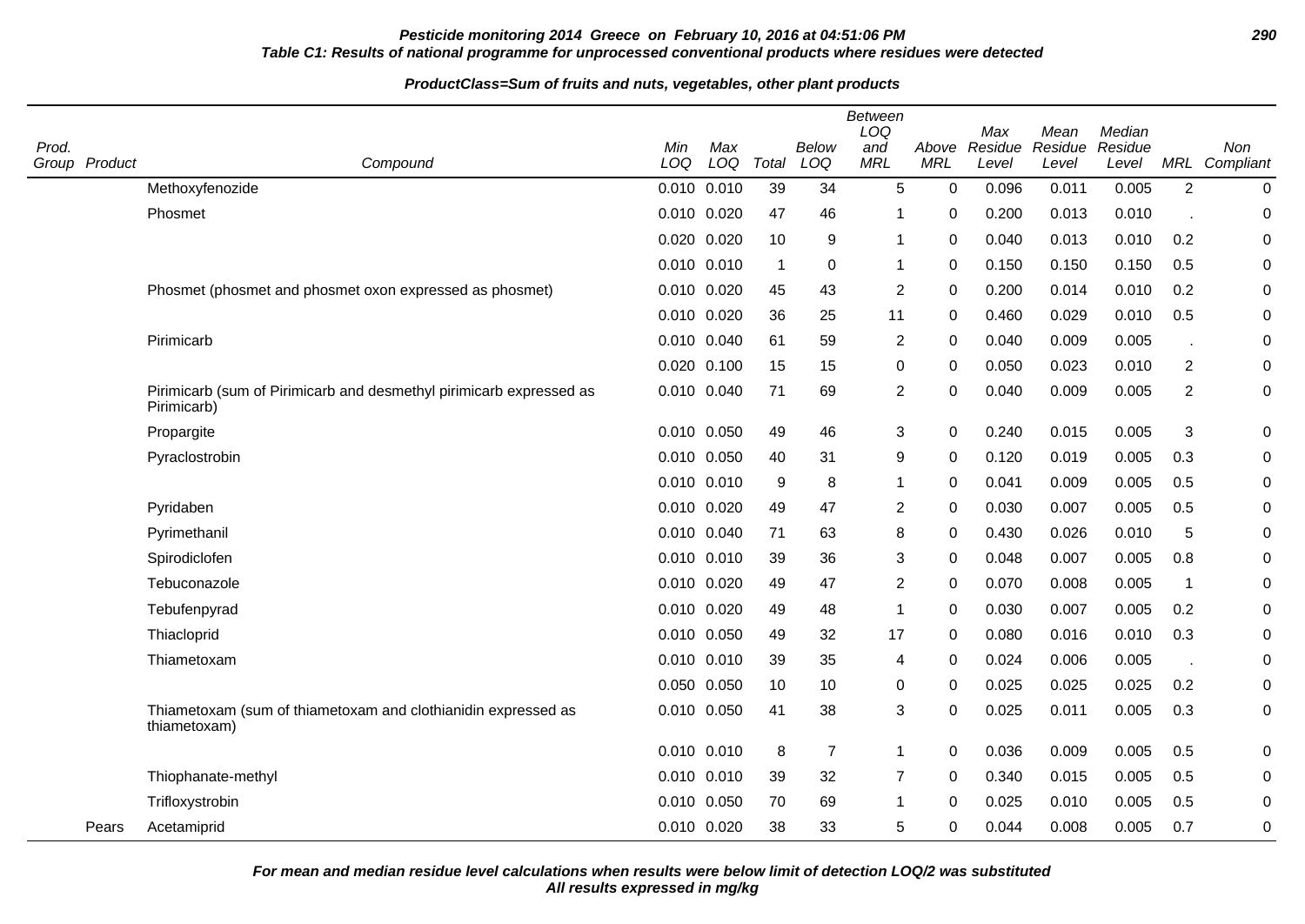# **Pesticide monitoring 2014 Greece on February 10, 2016 at 04:51:06 PM 291 Table C1: Results of national programme for unprocessed conventional products where residues were detected**

#### **ProductClass=Sum of fruits and nuts, vegetables, other plant products**

| Prod.<br>Group | Product | Compound                | Min<br>LOQ  | Max<br>LOQ  | Total | Below<br>LOQ | <b>Between</b><br>LOQ<br>and<br><b>MRL</b> | Above<br><b>MRL</b> | Max<br>Residue<br>Level | Mean<br>Residue<br>Level | Median<br>Residue<br>Level | MRL                       | Non<br>Compliant |
|----------------|---------|-------------------------|-------------|-------------|-------|--------------|--------------------------------------------|---------------------|-------------------------|--------------------------|----------------------------|---------------------------|------------------|
|                |         |                         | 0.010 0.010 |             | 5     | 3            | $\overline{2}$                             | $\mathbf 0$         | 0.095                   | 0.041                    | 0.005                      | 0.8                       | $\boldsymbol{0}$ |
|                |         | Azoxystrobin            | 0.010 0.100 |             | 75    | 74           | $\mathbf{1}$                               | $\mathbf 0$         | 0.050                   | 0.014                    | $0.005$ 0.05               |                           | 0                |
|                |         | <b>Boscalid</b>         | 0.010 0.030 |             | 53    | 40           | 13                                         | 0                   | 0.500                   | 0.038                    | 0.005                      | $\overline{2}$            | 0                |
|                |         | Captan                  | 0.020 0.020 |             | 22    | 21           | 1                                          | 0                   | 0.570                   | 0.035                    | 0.010                      |                           | 0                |
|                |         |                         | 0.050 0.050 |             | 14    | 13           | 1                                          | 0                   | 0.740                   | 0.076                    | 0.025                      | $\ensuremath{\mathsf{3}}$ | 0                |
|                |         | Captan/Folpet (sum)     | 0.010 0.020 |             | 28    | 27           | 1                                          | 0                   | 0.650                   | 0.030                    | 0.005                      | 3                         | 0                |
|                |         | Carbendazim             | 0.010 0.050 |             | 16    | 14           | $\overline{\mathbf{c}}$                    | $\mathbf 0$         | 0.130                   | 0.024                    | 0.005                      |                           | 0                |
|                |         | Carbendazim and benomyl | 0.010 0.050 |             | 43    | 33           | 8                                          | $\overline{2}$      | 1.110                   | 0.071                    | 0.005                      | 0.2                       | $\boldsymbol{2}$ |
|                |         | Chlorpyrifos            | 0.010 0.050 |             | 75    | 60           | 15                                         | $\mathbf 0$         | 0.160                   | 0.017                    | 0.005                      | 0.5                       | 0                |
|                |         | Cyfluthrin (sum)        | 0.010 0.040 |             | 65    | 63           | $\overline{c}$                             | 0                   | 0.050                   | 0.011                    | 0.010                      | 0.2                       | 0                |
|                |         | Cyprodinil              | 0.010 0.020 |             | 43    | 42           | 1                                          | 0                   | 0.017                   | 0.006                    | 0.005                      | $\mathbf 1$               | 0                |
|                |         | Deltamethrin            | 0.010 0.500 |             | 66    | 63           | $\overline{\mathbf{c}}$                    | $\mathbf 1$         | 0.250                   | 0.047                    | 0.005                      | 0.1                       | 0                |
|                |         | Diflubenzuron           | 0.010 0.020 |             | 43    | 41           | $\overline{\mathbf{c}}$                    | 0                   | 0.160                   | 0.009                    | 0.005                      | 5                         | 0                |
|                |         | Dimethoate              | 0.010 0.020 |             | 40    | 39           | 1                                          | 0                   | 0.028                   | 0.007                    | 0.005                      |                           | 0                |
|                |         |                         | 0.010 0.020 |             | 13    | 13           | 0                                          | $\mathbf 0$         | 0.010                   | 0.007                    | 0.005                      | 0.02                      | 0                |
|                |         | Dimethoate (sum)        | 0.010 0.020 |             | 53    | 52           | 1                                          | $\mathbf 0$         | 0.016                   | 0.007                    | 0.005                      | 0.02                      | 0                |
|                |         | Diphenylamine           | 0.010 0.100 |             | 27    | 26           | 1                                          | 0                   | 0.050                   | 0.045                    | 0.050                      | 10                        | 0                |
|                |         |                         | 0.010 0.100 |             | 26    | 25           | 0                                          | $\mathbf 1$         | 0.120                   | 0.034                    | 0.050                      | 0.1                       | 0                |
|                |         | Dodine                  | 0.010 0.010 |             | 12    | 11           | 1                                          | 0                   | 0.040                   | 0.008                    | 0.005                      | 5                         | 0                |
|                |         | Ethoxyquin              | 0.010 0.010 |             | 39    | 35           | 4                                          | 0                   | 0.100                   | 0.009                    | 0.005                      | 3                         | 0                |
|                |         | Fenoxycarb              | 0.010 0.500 |             | 53    | 47           | 6                                          | $\mathbf 0$         | 0.250                   | 0.057                    | 0.005                      | $\mathbf{1}$              | 0                |
|                |         | Folpet                  | 0.010 0.020 |             | 40    | 40           | 0                                          | 0                   | 0.010                   | 0.006                    | 0.005                      |                           | 0                |
|                |         |                         | 0.010 0.050 |             | 23    | 22           | 1                                          | $\mathbf 0$         | 0.650                   | 0.043                    | 0.010                      | 3                         | 0                |
|                |         | Imazalil                | 0.010 0.050 |             | 43    | 40           | 3                                          | 0                   | 0.710                   | 0.043                    | 0.010                      | $\overline{2}$            | 0                |
|                |         | Imidacloprid            | 0.010 0.020 |             | 43    | 38           | 5                                          | 0                   | 0.150                   | 0.011                    | 0.005                      | 0.5                       | 0                |
|                |         | Iprodione               |             | 0.010 0.100 | 66    | 65           | 1                                          | 0                   | 0.480                   | 0.020                    | 0.005                      | 5                         | 0                |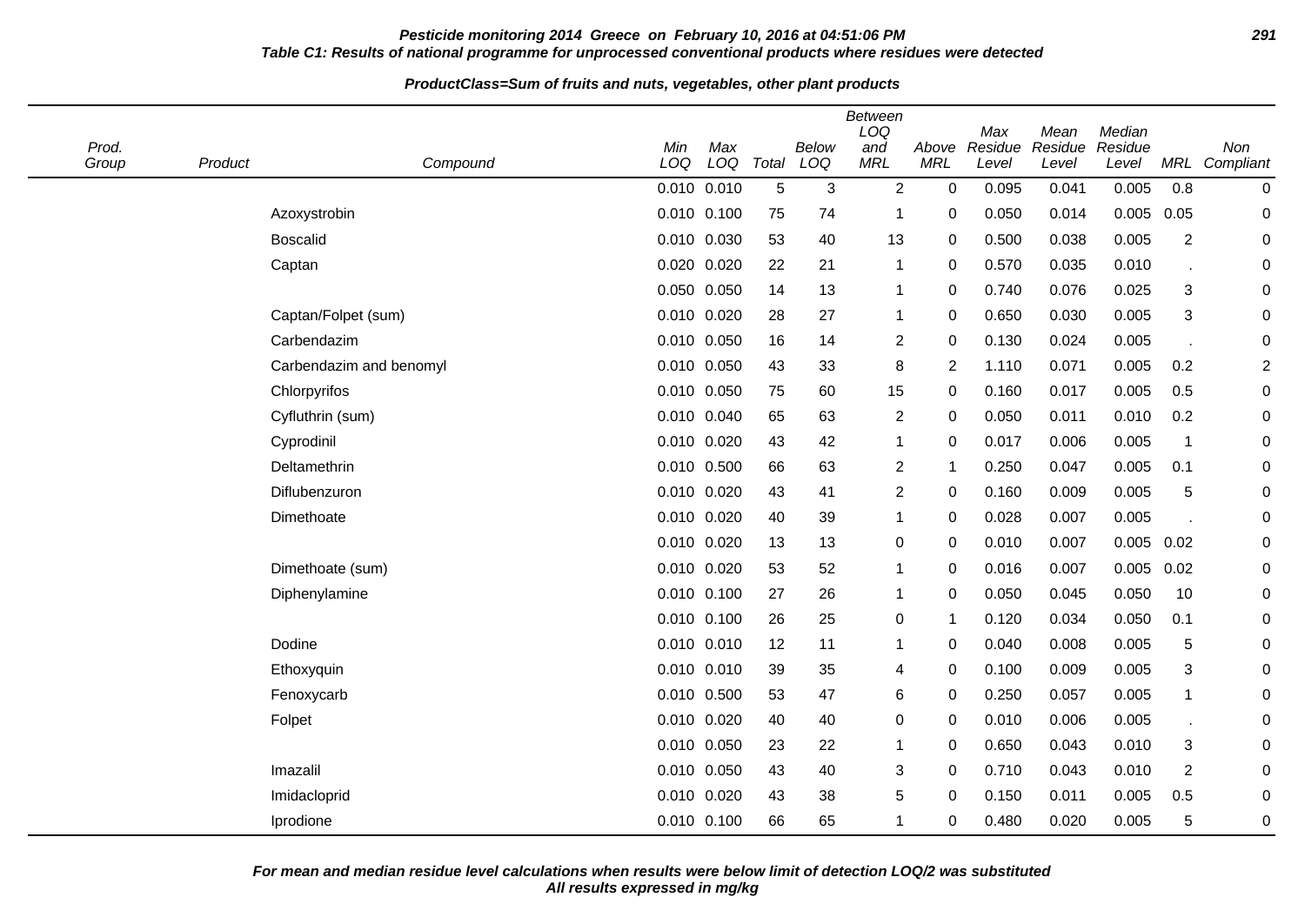# **Pesticide monitoring 2014 Greece on February 10, 2016 at 04:51:06 PM 292 Table C1: Results of national programme for unprocessed conventional products where residues were detected**

#### **ProductClass=Sum of fruits and nuts, vegetables, other plant products**

|                              |         |                                                                             |             |             |                |                     | Between<br>LOQ    |                     | Max              | Mean             | Median           |                |                      |
|------------------------------|---------|-----------------------------------------------------------------------------|-------------|-------------|----------------|---------------------|-------------------|---------------------|------------------|------------------|------------------|----------------|----------------------|
| Prod.<br>Group               | Product | Compound                                                                    | Min<br>LOQ  | Max<br>LOQ  | Total          | <b>Below</b><br>LOQ | and<br><b>MRL</b> | Above<br><b>MRL</b> | Residue<br>Level | Residue<br>Level | Residue<br>Level |                | Non<br>MRL Compliant |
|                              |         | Lambda-Cyhalothrin                                                          | 0.010       | 0.020       | 56             | 51                  | 5                 | 0                   | 0.029            | 0.008            | 0.005            | 0.1            | $\mathbf 0$          |
|                              |         | Malathion                                                                   | 0.010 0.020 |             | 40             | 39                  | 1                 | $\Omega$            | 0.010            | 0.006            | 0.005            |                | $\mathbf 0$          |
|                              |         |                                                                             | 0.010       | 0.020       | 13             | 13                  | $\mathbf 0$       | 0                   | 0.010            | 0.007            | $0.005$ 0.02     |                | 0                    |
|                              |         | Malathion (sum of malathion and malaoxon expressed as<br>malathion)         | 0.010       | 0.020       | 65             | 64                  | 1                 | 0                   | 0.010            | 0.007            | $0.005$ 0.02     |                | $\pmb{0}$            |
|                              |         | Methoxyfenozide                                                             | 0.010 0.010 |             | 39             | 37                  | $\overline{c}$    | 0                   | 0.310            | 0.014            | 0.005            | $\overline{2}$ | 0                    |
|                              |         | Paclobutrazol                                                               | 0.010 0.020 |             | 43             | 42                  | 1                 | 0                   | 0.027            | 0.006            | 0.005            | 0.5            | 0                    |
|                              |         | Phosmet                                                                     | 0.010 0.020 |             | 28             | 26                  | 2                 | 0                   | 0.145            | 0.012            | 0.005            |                | 0                    |
|                              |         |                                                                             | 0.010       | 0.020       | 13             | 10                  | 3                 | 0                   | 0.770            | 0.068            | 0.005            | 0.2            | 0                    |
|                              |         | Phosmet (phosmet and phosmet oxon expressed as<br>phosmet)                  | 0.010       | 0.020       | 52             | 46                  | 6                 | 0                   | 0.145            | 0.011            | 0.005            | 0.2            | $\mathbf 0$          |
|                              |         |                                                                             |             | 0.010 0.010 | $\overline{1}$ | $\mathbf 0$         | 0                 | -1                  | 0.770            | 0.770            | 0.770            | 0.5            | 0                    |
|                              |         | Pyraclostrobin                                                              | 0.010 0.050 |             | 38             | 33                  | 5                 | 0                   | 0.080            | 0.013            | 0.005            | 0.3            | 0                    |
|                              |         |                                                                             | 0.010 0.010 |             | $\sqrt{5}$     | $\sqrt{3}$          | $\overline{c}$    | 0                   | 0.020            | 0.011            | 0.005            | 0.5            | $\pmb{0}$            |
|                              |         | Pyrimethanil                                                                | 0.010 0.020 |             | 43             | 38                  | 5                 | 0                   | 1.000            | 0.066            | 0.005            | 5              | 0                    |
|                              |         | Spinosad (sum of Spinosyn A and Spinosyn D, expressed as 0.010<br>Spinosad) |             | 0.010       | 39             | 37                  | 2                 | 0                   | 0.070            | 0.008            | 0.005            | $\mathbf{1}$   | 0                    |
|                              |         | Spinosyn A                                                                  |             | 0.010 0.010 | 39             | 37                  | $\overline{c}$    | 0                   | 0.070            | 0.007            | 0.005            |                | 0                    |
|                              |         | Spinosyn D                                                                  | 0.010       | 0.010       | 27             | 26                  | 1                 | 0                   | 0.012            | 0.005            | 0.005            |                | $\pmb{0}$            |
|                              |         | Spirodiclofen                                                               |             | 0.010 0.010 | 39             | 38                  | 1                 | 0                   | 0.062            | 0.006            | 0.005            | 0.8            | 0                    |
|                              |         | Tebuconazole                                                                | 0.010 0.020 |             | 42             | 40                  | $\overline{c}$    | 0                   | 0.032            | 0.006            | 0.005            | $\mathbf 1$    | 0                    |
|                              |         |                                                                             | 0.010 0.010 |             | $\mathbf{1}$   | $\mathbf 0$         | 1                 | 0                   | 0.028            | 0.028            | 0.028            | 0.3            | 0                    |
|                              |         | Thiabendazole                                                               | 0.010 0.030 |             | 43             | 34                  | 9                 | 0                   | 0.670            | 0.073            | 0.005            | 5              | 0                    |
|                              |         | Thiacloprid                                                                 | 0.010 0.050 |             | 43             | 35                  | 8                 | 0                   | 0.040            | 0.011            | 0.005            | 0.3            | $\pmb{0}$            |
|                              |         | Thiophanate-methyl                                                          | 0.010       | 0.010       | 39             | 31                  | $\overline{7}$    | -1                  | 0.510            | 0.038            | 0.005            | 0.5            | $\mathbf 0$          |
|                              |         | Trifloxystrobin                                                             | 0.010       | 0.020       | 54             | 52                  | 2                 | 0                   | 0.042            | 0.007            | 0.005            | 0.5            | 0                    |
| Root and tuber<br>vegetables | Carrots | <b>Boscalid</b>                                                             | 0.010 0.030 |             | 38             | 37                  | 1                 | 0                   | 0.071            | 0.011            | 0.010            | $\overline{2}$ | 0                    |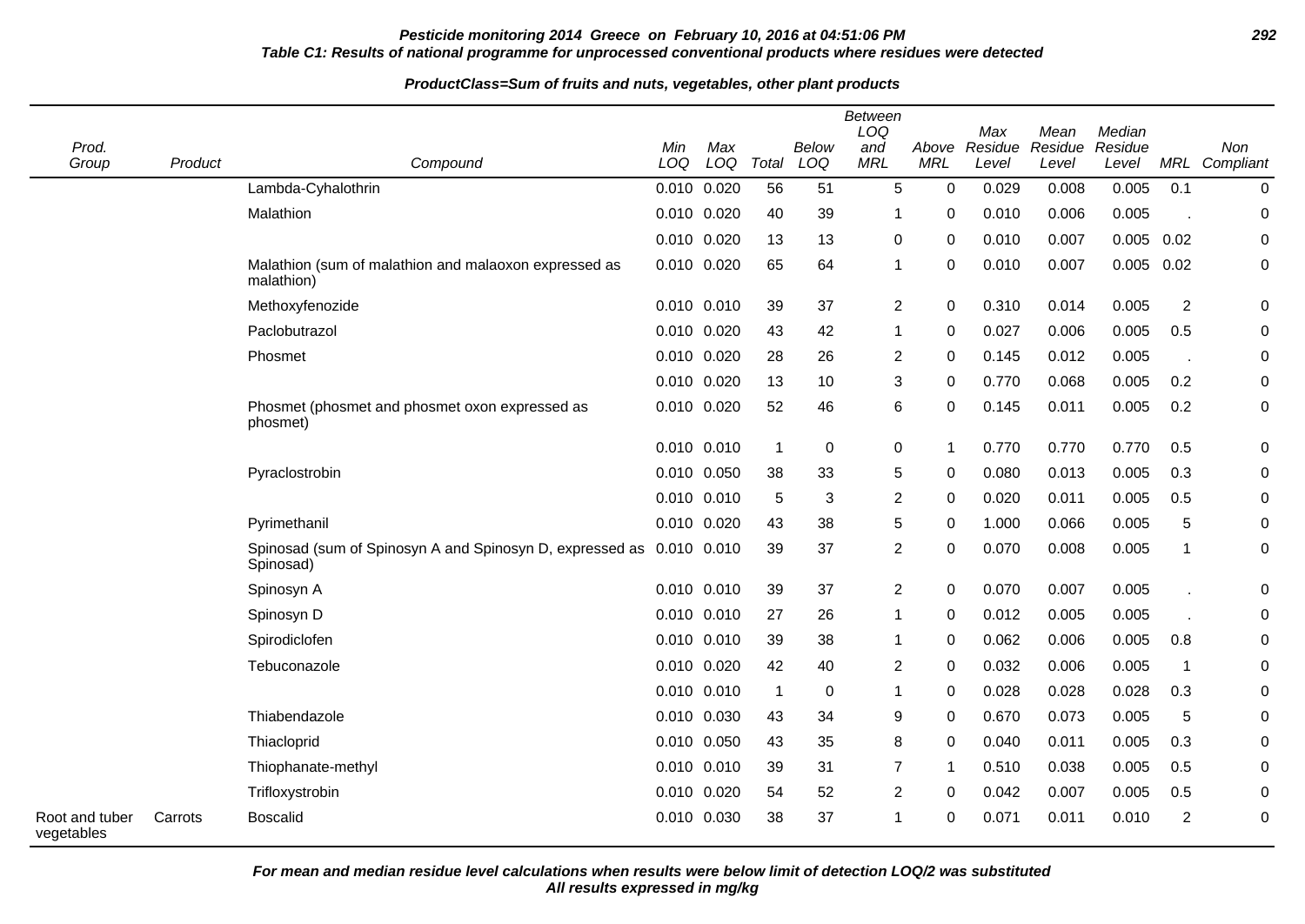# **Pesticide monitoring 2014 Greece on February 10, 2016 at 04:51:06 PM 293 Table C1: Results of national programme for unprocessed conventional products where residues were detected**

| Prod.<br>Group             | Product      | Compound                                                                                                         | Min<br>LOQ  | Max<br>LOQ | Total | Below<br>LOQ | <b>Between</b><br>LOQ<br>and<br><b>MRL</b> | Above<br><b>MRL</b> | Max<br>Residue<br>Level | Mean<br>Residue<br>Level | Median<br>Residue<br>Level |                | Non<br>MRL Compliant |
|----------------------------|--------------|------------------------------------------------------------------------------------------------------------------|-------------|------------|-------|--------------|--------------------------------------------|---------------------|-------------------------|--------------------------|----------------------------|----------------|----------------------|
|                            |              | Chlorpyrifos                                                                                                     | 0.010       | 0.050      | 61    | 37           | 15                                         | 9                   | 0.826                   | 0.047                    | 0.005                      | 0.1            | $\overline{2}$       |
|                            |              | Dimethoate                                                                                                       | 0.010 0.020 |            | 41    | 40           | $\mathbf 1$                                | $\Omega$            | 0.032                   | 0.007                    | 0.005                      |                | 0                    |
|                            |              |                                                                                                                  | 0.010       | 0.020      | 11    | 11           | $\mathbf 0$                                | 0                   | 0.010                   | 0.010                    | 0.010                      | 0.02           | $\boldsymbol{0}$     |
|                            |              | Dimethoate (sum)                                                                                                 | 0.010       | 0.020      | 52    | 51           | 0                                          | 1                   | 0.032                   | 0.009                    | 0.010                      | 0.02           | $\mathbf 0$          |
|                            |              | Fluazifop (free acid)                                                                                            | 0.010       | 0.050      | 13    | 12           | 1                                          | $\Omega$            | 0.025                   | 0.025                    | 0.025                      |                | 0                    |
|                            |              | Fluazifop-P-butyl (sum)                                                                                          | 0.010       | 0.050      | 13    | 12           | $\mathbf{1}$                               | 0                   | 0.025                   | 0.025                    | 0.025                      | 0.3            | $\mathbf 0$          |
|                            |              | Linuron                                                                                                          | 0.010       | 0.050      | 28    | 26           | $\overline{2}$                             | 0                   | 0.025                   | 0.013                    | 0.005                      | 0.2            | 0                    |
|                            | Parsley root | Chlorpyrifos                                                                                                     | 0.010 0.010 |            | 5     | 4            | $\mathbf{1}$                               | 0                   | 0.040                   | 0.012                    | 0.005                      | 0.05           | 0                    |
|                            | Potatoes     | Chlorpyrifos                                                                                                     | 0.010       | 0.050      | 88    | 77           | 5                                          | 6                   | 0.520                   | 0.023                    | 0.005                      | 0.05           | 3                    |
|                            |              | Cypermethrin (sum)                                                                                               | 0.010       | 0.500      | 88    | 87           | 1                                          | 0                   | 0.250                   | 0.036                    | 0.005                      | 0.05           | 0                    |
|                            |              | Flutolanil                                                                                                       | 0.010       | 0.020      | 57    | 56           | $\mathbf{1}$                               | 0                   | 0.057                   | 0.008                    | 0.005                      | 0.5            | 0                    |
|                            |              | Imidacloprid                                                                                                     | 0.010       | 0.020      | 57    | 55           | $\overline{2}$                             | 0                   | 0.020                   | 0.007                    | 0.005                      | 0.5            | 0                    |
|                            |              | Metalaxyl                                                                                                        | 0.010       | 0.050      | 37    | 36           | $\mathbf{1}$                               | 0                   | 0.025                   | 0.017                    | 0.025                      |                | $\mathbf 0$          |
|                            |              |                                                                                                                  | 0.100 0.100 |            | 10    | 10           | 0                                          | 0                   | 0.050                   | 0.050                    | $0.050$ $0.05$             |                | $\mathbf 0$          |
|                            |              | Metalaxyl (Metalaxyl including other mixtures of constituent<br>isomers including Metalaxyl -M (sum of isomers)) | 0.010       | 0.050      | 57    | 55           | $\overline{2}$                             | 0                   | 0.025                   | 0.013                    | 0.005                      | 0.05           | $\mathbf 0$          |
|                            |              | Pencycuron                                                                                                       | 0.010 0.020 |            | 57    | 55           | $\overline{2}$                             | 0                   | 0.027                   | 0.008                    | 0.005                      | 0.1            | $\mathbf 0$          |
|                            |              | Pirimiphos-methyl                                                                                                | 0.010       | 0.050      | 67    | 66           | 0                                          | 1                   | 0.110                   | 0.016                    | 0.005                      | 0.05           | -1                   |
|                            |              | Propamocarb (sum of propamocarb and its salt expressed as 0.010 0.010<br>propamocarb)                            |             |            | 20    | 19           | 1                                          | 0                   | 0.014                   | 0.005                    | 0.005                      | 0.5            | 0                    |
| Small fruit<br>and berries | Strawberries | Azoxystrobin                                                                                                     | 0.010 0.100 |            | 94    | 52           | 42                                         | 0                   | 0.906                   | 0.089                    | 0.010                      | 10             | 0                    |
|                            |              | <b>Boscalid</b>                                                                                                  | 0.010       | 0.020      | 79    | 51           | 28                                         | $\Omega$            | 2.060                   | 0.152                    | 0.005                      | 10             | $\mathbf 0$          |
|                            |              | <b>Bupirimate</b>                                                                                                | 0.010       | 0.050      | 94    | 83           | 11                                         | $\Omega$            | 0.730                   | 0.024                    | 0.005                      | $\overline{1}$ | 0                    |
|                            |              | Carbendazim and benomyl                                                                                          | 0.010       | 0.050      | 79    | 78           | -1                                         | 0                   | 0.025                   | 0.009                    | 0.005                      | 0.1            | 0                    |
|                            |              | Chlorpyrifos                                                                                                     | 0.010       | 0.050      | 94    | 92           | 2                                          | 0                   | 0.033                   | 0.007                    | 0.005                      | 0.2            | 0                    |
|                            |              | Clofentezine                                                                                                     | 0.010 0.010 |            | 79    | 76           | 3                                          | 0                   | 0.310                   | 0.014                    | 0.005                      | $\overline{2}$ | 0                    |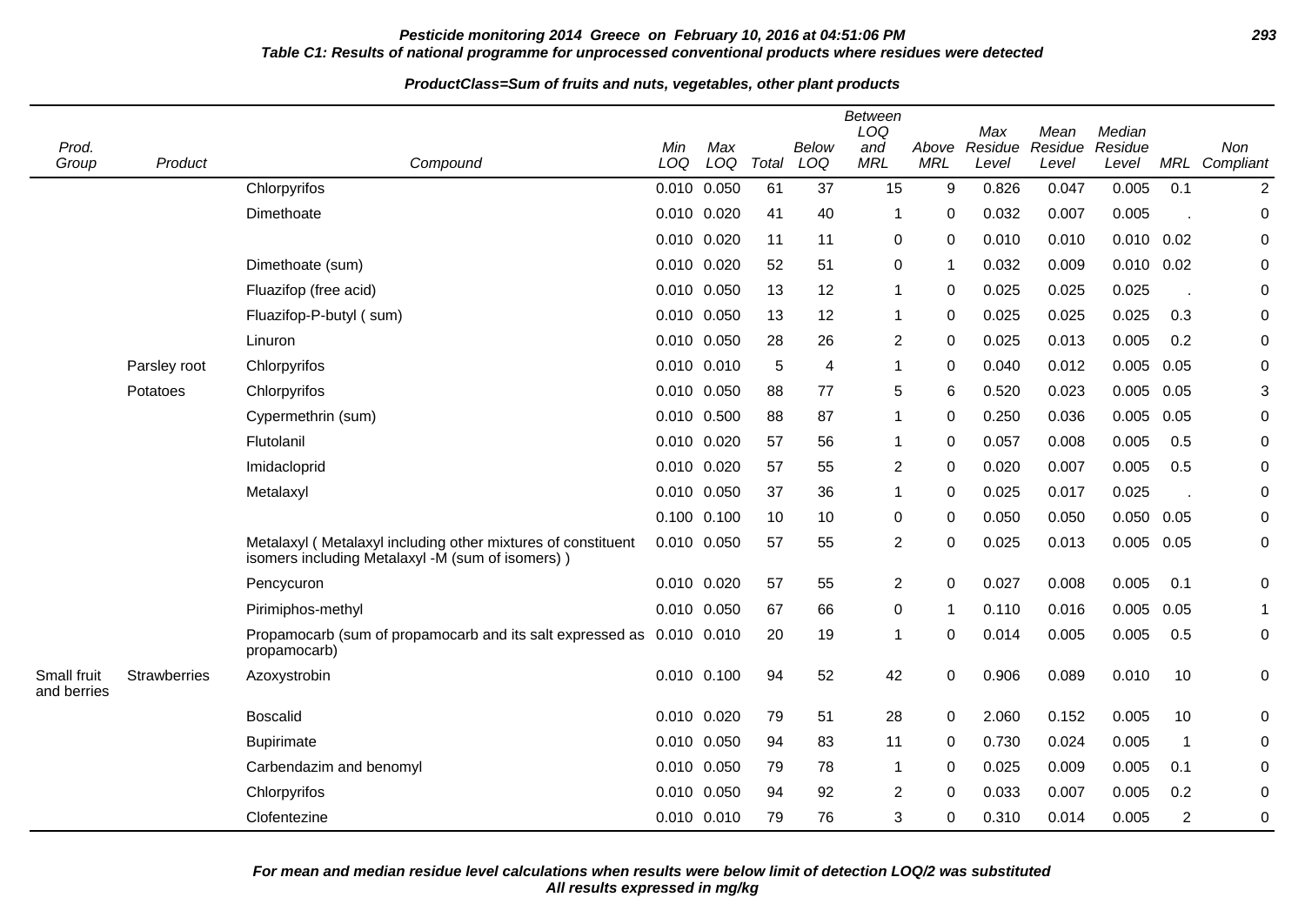# **Pesticide monitoring 2014 Greece on February 10, 2016 at 04:51:06 PM 294 Table C1: Results of national programme for unprocessed conventional products where residues were detected**

| Prod.<br>Group | Product | Compound                                                                                                         | Min<br>LOQ      | Max<br>LOQ | Total          | <b>Below</b><br>LOQ | <b>Between</b><br>LOQ<br>and<br><b>MRL</b> | Above<br><b>MRL</b> | Max<br>Residue<br>Level | Mean<br>Residue<br>Level | Median<br>Residue<br>Level |                | Non<br>MRL Compliant |
|----------------|---------|------------------------------------------------------------------------------------------------------------------|-----------------|------------|----------------|---------------------|--------------------------------------------|---------------------|-------------------------|--------------------------|----------------------------|----------------|----------------------|
|                |         | Cyprodinil                                                                                                       | 0.010 0.050     |            | 84             | 64                  | 20                                         | $\mathbf 0$         | 0.800                   | 0.059                    | 0.005                      | 5              | $\pmb{0}$            |
|                |         | Dimethomorph                                                                                                     | 0.010 0.020     |            | 79             | 78                  | 1                                          | 0                   | 0.210                   | 0.008                    | 0.005                      | 0.7            | $\mathbf 0$          |
|                |         | Ethirimol                                                                                                        | 0.010 0.010     |            | 65             | 64                  | 1                                          | $\mathbf 0$         | 0.035                   | 0.005                    | 0.005                      | 0.2            | $\pmb{0}$            |
|                |         | Etoxazole                                                                                                        | 0.010 0.010     |            | 65             | 63                  | $\overline{c}$                             | $\mathbf 0$         | 0.044                   | 0.006                    | 0.005                      | 0.2            | 0                    |
|                |         | Fenhexamid                                                                                                       | 0.010 0.050     |            | 92             | 91                  | 1                                          | 0                   | 0.960                   | 0.019                    | 0.005                      | 5              | 0                    |
|                |         | Fludioxonil                                                                                                      | 0.010 0.030     |            | 31             | 19                  | 12                                         | $\Omega$            | 0.320                   | 0.050                    | 0.015                      | 3              | 0                    |
|                |         | Formetanate                                                                                                      | 0.010 0.010     |            | 63             | 58                  | 5                                          | $\mathbf 0$         | 3.660                   | 0.086                    | 0.005                      |                | $\pmb{0}$            |
|                |         |                                                                                                                  | 0.010 0.020     |            | 31             | 26                  | 3                                          | $\overline{2}$      | 3.660                   | 0.171                    | 0.010                      | 0.3            | $\overline{2}$       |
|                |         |                                                                                                                  | 0.010 0.010     |            | $\overline{2}$ | 0                   | 1                                          | $\mathbf{1}$        | 0.440                   | 0.325                    | 0.325                      | 0.4            | 0                    |
|                |         | Imidacloprid                                                                                                     | 0.010 0.020     |            | 79             | 77                  | 2                                          | $\Omega$            | 0.060                   | 0.007                    | 0.005                      | 0.5            | 0                    |
|                |         | Iprodione                                                                                                        | 0.010 0.100     |            | 54             | 53                  | $\mathbf{1}$                               | $\mathbf 0$         | 1.180                   | 0.030                    | 0.005                      | 15             | $\pmb{0}$            |
|                |         | Metalaxyl                                                                                                        | 0.010 0.010     |            | 17             | 13                  | 4                                          | $\mathbf 0$         | 0.050                   | 0.009                    | 0.005                      | $\overline{a}$ | 0                    |
|                |         |                                                                                                                  | 0.050 0.100     |            | 16             | 16                  | $\pmb{0}$                                  | 0                   | 0.050                   | 0.028                    | 0.025                      | 0.5            | 0                    |
|                |         | Metalaxyl (Metalaxyl including other mixtures of constituent isomers<br>including Metalaxyl -M (sum of isomers)) | 0.010 0.050     |            | 79             | 74                  | 5                                          | $\Omega$            | 0.050                   | 0.010                    | 0.005                      | 0.5            | 0                    |
|                |         | Myclobutanil                                                                                                     | 0.010 0.020     |            | 87             | 79                  | 8                                          | $\mathbf{0}$        | 0.180                   | 0.011                    | 0.005                      | $\mathbf{1}$   | $\pmb{0}$            |
|                |         | Penconazole                                                                                                      | 0.010 0.050     |            | 92             | 68                  | 24                                         | 0                   | 0.280                   | 0.020                    | 0.005                      | 0.5            | 0                    |
|                |         | Pyraclostrobin                                                                                                   | 0.010 0.050     |            | 72             | 55                  | 17                                         | 0                   | 0.440                   | 0.034                    | 0.005                      | 1              | 0                    |
|                |         |                                                                                                                  | 0.010 0.010     |            | $\overline{7}$ | 6                   | 1                                          | $\Omega$            | 0.210                   | 0.034                    | 0.005                      | 1.5            | 0                    |
|                |         | Spinosad (sum of Spinosyn A and Spinosyn D, expressed as<br>Spinosad)                                            | $0.010$ $0.010$ |            | 65             | 51                  | 14                                         | $\Omega$            | 0.230                   | 0.019                    | 0.005                      | 0.3            | $\pmb{0}$            |
|                |         | Spinosyn A                                                                                                       | $0.010$ $0.010$ |            | 65             | 51                  | 14                                         | $\mathbf 0$         | 0.190                   | 0.017                    | 0.005                      |                | 0                    |
|                |         | Spinosyn D                                                                                                       | 0.010 0.010     |            | 48             | 43                  | 5                                          | 0                   | 0.045                   | 0.008                    | 0.005                      |                | 0                    |
|                |         | Thiametoxam                                                                                                      | 0.010 0.010     |            | 64             | 63                  | $\mathbf{1}$                               | $\Omega$            | 0.075                   | 0.006                    | 0.005                      |                | $\mathbf 0$          |
|                |         |                                                                                                                  | 0.010 0.050     |            | 15             | 15                  | 0                                          | $\Omega$            | 0.025                   | 0.024                    | 0.025                      | 0.05           | $\mathbf 0$          |
|                |         | Thiametoxam (sum of thiametoxam and clothianidin expressed as<br>thiametoxam)                                    | 0.010 0.050     |            | 72             | 71                  | 1                                          | 0                   | 0.075                   | 0.010                    | 0.005                      | 0.3            | $\mathbf 0$          |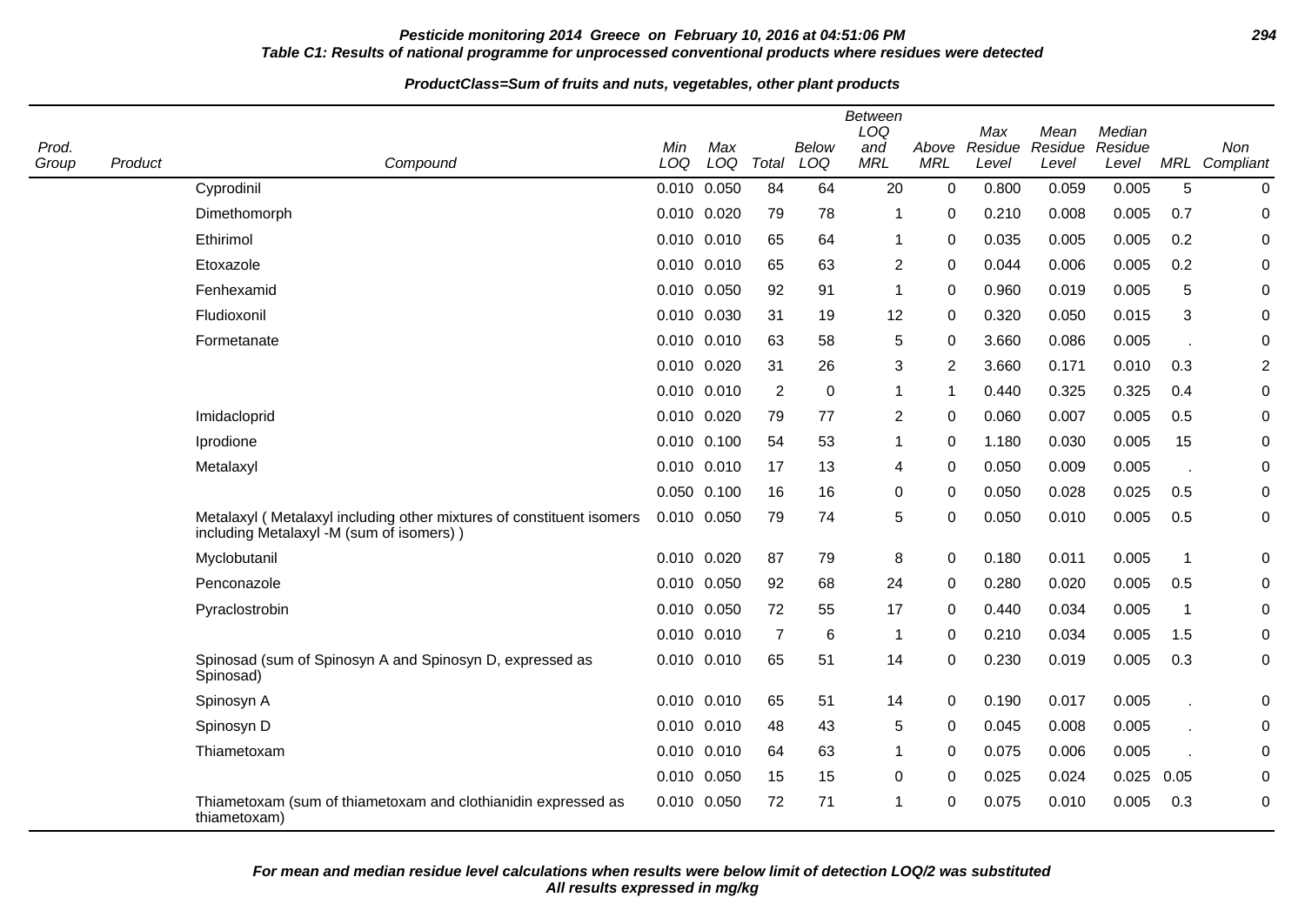# **Pesticide monitoring 2014 Greece on February 10, 2016 at 04:51:06 PM 295 Table C1: Results of national programme for unprocessed conventional products where residues were detected**

#### **ProductClass=Sum of fruits and nuts, vegetables, other plant products**

| Prod.<br>Group | Product                  | Compound                                                                      | Min<br>LOQ      | Max<br>LOQ | Total          | <b>Below</b><br>LOQ | <b>Between</b><br>LOQ<br>and<br><b>MRL</b> | Above<br><b>MRL</b> | Max<br>Residue<br>Level | Mean<br>Residue<br>Level | Median<br>Residue<br>Level |                          | Non<br>MRL Compliant |
|----------------|--------------------------|-------------------------------------------------------------------------------|-----------------|------------|----------------|---------------------|--------------------------------------------|---------------------|-------------------------|--------------------------|----------------------------|--------------------------|----------------------|
|                |                          |                                                                               | 0.010 0.010     |            | $\overline{7}$ | $\overline{7}$      | $\mathbf 0$                                | $\mathbf 0$         | 0.005                   | 0.005                    | 0.005                      | 0.5                      | 0                    |
|                |                          | Triadimefon (sum of Triadimefon and Triadimenol)                              | 0.010 0.050     |            | 84             | 79                  | 5                                          | 0                   | 0.160                   | 0.017                    | 0.005                      | 0.5                      | 0                    |
|                |                          | Triadimenol                                                                   | 0.010 0.010     |            | 65             | 60                  | 5                                          | 0                   | 0.160                   | 0.014                    | 0.005                      |                          | 0                    |
|                |                          |                                                                               | 0.050 0.100     |            | 16             | 16                  | $\boldsymbol{0}$                           | $\Omega$            | 0.050                   | 0.028                    | 0.025                      | 0.5                      | 0                    |
|                | Table and<br>Wine grapes | <b>Boscalid</b>                                                               | 0.010 0.050     |            | 12             | 11                  | $\mathbf{1}$                               | 0                   | 0.790                   | 0.082                    | 0.025                      | 5                        | 0                    |
|                |                          | Chlorpyrifos                                                                  | 0.010 0.010     |            | 12             | 11                  | $\mathbf{1}$                               | 0                   | 0.022                   | 0.006                    | 0.005                      | 0.5                      | 0                    |
|                |                          | Cyprodinil                                                                    | 0.010 0.010     |            | 5              | 3                   | $\boldsymbol{2}$                           | 0                   | 0.180                   | 0.045                    | 0.005                      | 5                        | 0                    |
|                |                          | Dimethomorph                                                                  | 0.010 0.010     |            | 6              | 5                   | $\mathbf{1}$                               | $\mathbf 0$         | 0.130                   | 0.026                    | 0.005                      | 3                        | 0                    |
|                |                          | Ethirimol                                                                     | $0.010$ $0.010$ |            | 5              | 4                   | $\mathbf{1}$                               | 0                   | 0.018                   | 0.008                    | 0.005                      | 0.5                      | 0                    |
|                |                          | Fenamidone                                                                    | 0.010 0.010     |            | 6              | 5                   | $\mathbf{1}$                               | $\Omega$            | 0.010                   | 0.006                    | 0.005                      | 0.5                      | 0                    |
|                |                          | Fenhexamid                                                                    | $0.010$ $0.010$ |            | 6              | 3                   | 3                                          | $\mathbf 0$         | 0.500                   | 0.181                    | 0.058                      | 5                        | 0                    |
|                |                          | Metalaxyl                                                                     | 0.010 0.010     |            | $\mathbf{1}$   | 0                   | $\mathbf{1}$                               | $\Omega$            | 0.110                   | 0.110                    | 0.110                      | $\overline{2}$           | 0                    |
|                |                          | Methoxyfenozide                                                               | 0.010 0.010     |            | 6              | 4                   | $\overline{2}$                             | $\Omega$            | 0.150                   | 0.030                    | 0.005                      | $\mathbf 1$              | 0                    |
|                |                          | Myclobutanil                                                                  | 0.010 0.010     |            | 10             | 5                   | 5                                          | 0                   | 0.042                   | 0.016                    | 0.010                      | $\mathbf 1$              | 0                    |
|                |                          | Penconazole                                                                   | 0.010 0.020     |            | 12             | 10                  | $\overline{2}$                             | 0                   | 0.067                   | 0.014                    | 0.010                      | 0.2                      | 0                    |
|                |                          | Pyraclostrobin                                                                | 0.010 0.010     |            | 5              | 4                   | $\mathbf{1}$                               | 0                   | 0.088                   | 0.022                    | 0.005                      | $\mathbf 1$              | 0                    |
|                |                          | Spiroxamine                                                                   | 0.010 0.010     |            | 6              | 5                   | $\mathbf{1}$                               | 0                   | 0.036                   | 0.010                    | 0.005                      | $\mathbf 1$              | 0                    |
|                |                          | Tebuconazole                                                                  | 0.010 0.010     |            | 6              | 3                   | 3                                          | 0                   | 0.068                   | 0.022                    | 0.010                      | $\overline{2}$           | 0                    |
|                |                          | Tetraconazole                                                                 | 0.010 0.010     |            | $\overline{7}$ | 5                   | $\overline{2}$                             | $\Omega$            | 0.037                   | 0.012                    | 0.005                      | 0.5                      | 0                    |
|                |                          | Thiametoxam                                                                   | 0.010 0.010     |            | 5              | 5                   | 0                                          | $\Omega$            | 0.005                   | 0.005                    | 0.005                      | $\overline{\phantom{a}}$ | 0                    |
|                |                          |                                                                               | $0.010$ $0.010$ |            | $\overline{2}$ | 0                   | $\overline{2}$                             | $\Omega$            | 0.018                   | 0.018                    | 0.018                      | 0.9                      | 0                    |
|                |                          | Thiametoxam (sum of thiametoxam and clothianidin expressed as<br>thiametoxam) | 0.010 0.010     |            | 3              | 1                   | $\overline{2}$                             | 0                   | 0.018                   | 0.014                    | 0.018                      | 0.5                      | 0                    |
|                |                          |                                                                               | $0.010$ $0.010$ |            | 4              | 4                   | $\mathbf 0$                                | 0                   | 0.005                   | 0.005                    | 0.005                      | 0.9                      | 0                    |
|                | Table grapes             | <b>Boscalid</b>                                                               | 0.010 0.030     |            | 42             | 33                  | 9                                          | 0                   | 2.750                   | 0.127                    | 0.008                      | 5                        | 0                    |
|                |                          | Chlorpyrifos                                                                  | 0.010 0.050     |            | 82             | 61                  | 21                                         | $\Omega$            | 0.330                   | 0.025                    | 0.010                      | 0.5                      | 0                    |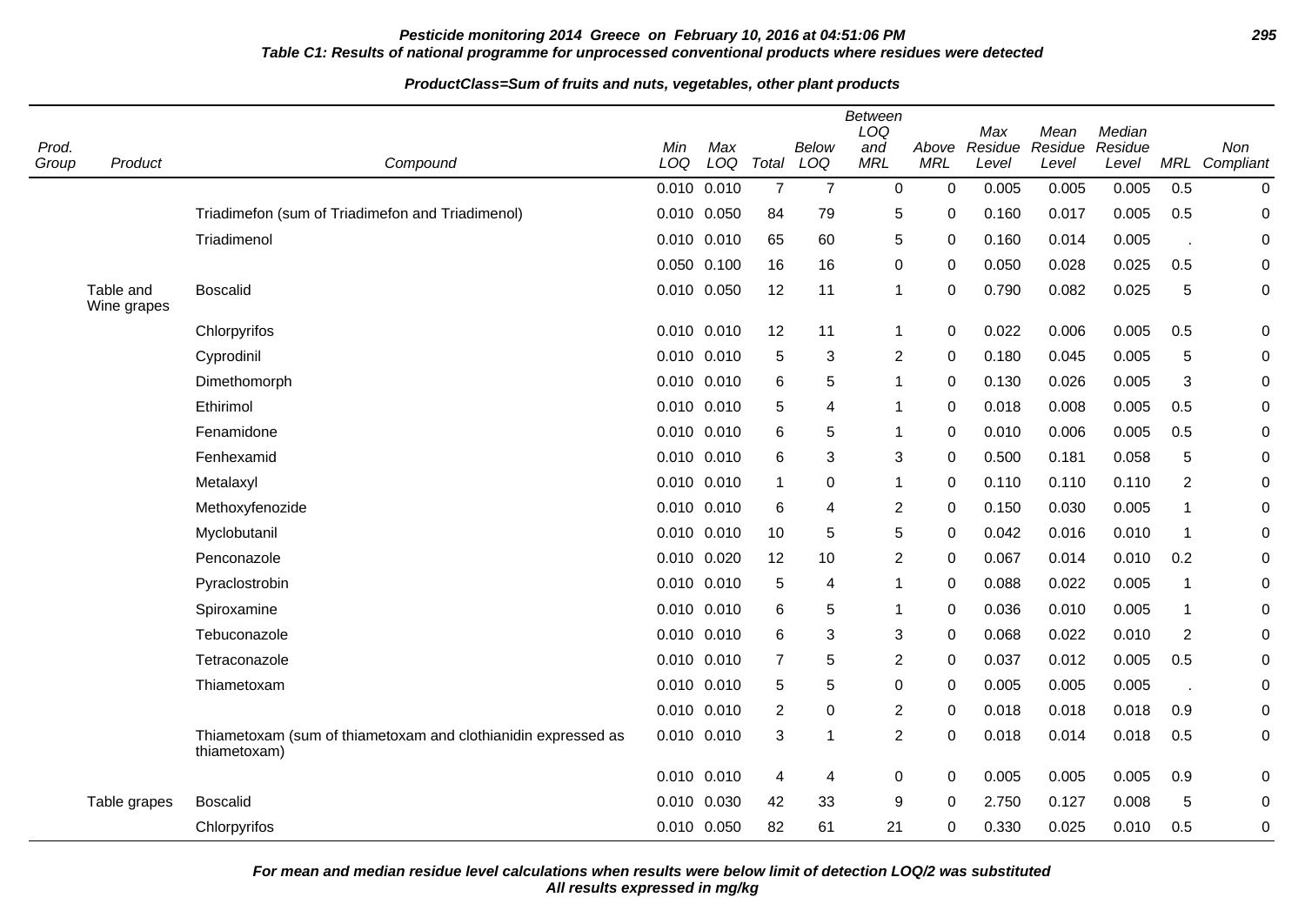# **Pesticide monitoring 2014 Greece on February 10, 2016 at 04:51:06 PM 296 Table C1: Results of national programme for unprocessed conventional products where residues were detected**

# **ProductClass=Sum of fruits and nuts, vegetables, other plant products**

| Prod.<br>Group | Product | Compound                                                                                                         | Min<br>LOQ  | Max<br>LOQ  | Total | <b>Below</b><br>LOQ | Between<br>LOQ<br>and<br><b>MRL</b> | Above<br><b>MRL</b> | Max<br>Residue<br>Level | Mean<br>Residue<br>Level | Median<br>Residue<br>Level |                | Non<br>MRL Compliant |
|----------------|---------|------------------------------------------------------------------------------------------------------------------|-------------|-------------|-------|---------------------|-------------------------------------|---------------------|-------------------------|--------------------------|----------------------------|----------------|----------------------|
|                |         | Chlorpyrifos-methyl                                                                                              |             | 0.010 0.050 | 71    | 67                  | 3                                   | 1                   | 0.220                   | 0.017                    | 0.005                      | 0.2            | 0                    |
|                |         | Cyfluthrin                                                                                                       |             | 0.060 0.060 | 5     | 5                   | 0                                   | 0                   | 0.030                   | 0.030                    | 0.030                      |                | 0                    |
|                |         |                                                                                                                  | 0.020 0.020 |             | 15    | 10                  | 3                                   | 2                   | 0.080                   | 0.025                    | 0.010                      | 0.01           | 0                    |
|                |         | Cyfluthrin (sum)                                                                                                 |             | 0.010 0.060 | 68    | 63                  | 5                                   | 0                   | 0.080                   | 0.014                    | 0.010                      | 0.3            | 0                    |
|                |         | Cypermethrin                                                                                                     | 0.020 0.080 |             | 6     | 5                   | 1                                   | 0                   | 0.040                   | 0.040                    | 0.040                      |                | 0                    |
|                |         |                                                                                                                  |             | 0.020 0.020 | 19    | 17                  | 2                                   | 0                   | 0.063                   | 0.015                    | $0.010$ $0.01$             |                | 0                    |
|                |         | Cypermethrin (sum)                                                                                               |             | 0.010 0.500 | 82    | 77                  | 5                                   | 0                   | 0.250                   | 0.054                    | 0.010                      | 0.5            | 0                    |
|                |         | Cyprodinil                                                                                                       | 0.010 0.050 |             | 42    | 39                  | 3                                   | 0                   | 0.280                   | 0.028                    | 0.008                      | 5              | 0                    |
|                |         | Deltamethrin                                                                                                     |             | 0.010 0.500 | 82    | 76                  | 6                                   | 0                   | 0.250                   | 0.054                    | 0.010                      | 0.2            | 0                    |
|                |         | Dimethomorph                                                                                                     | 0.010 0.020 |             | 37    | 36                  | 1                                   | 0                   | 0.140                   | 0.011                    | 0.005                      | 3              | 0                    |
|                |         | Ethirimol                                                                                                        | 0.010 0.010 |             | 22    | 21                  | 1                                   | 0                   | 0.021                   | 0.006                    | 0.005                      | 0.5            | 0                    |
|                |         | Fenhexamid                                                                                                       | 0.010 0.050 |             | 53    | 52                  | 1                                   | 0                   | 0.060                   | 0.013                    | 0.005                      | 5              | 0                    |
|                |         | Fludioxonil                                                                                                      | 0.010 0.080 |             | 27    | 25                  | 2                                   | 0                   | 0.130                   | 0.026                    | 0.015                      | 5              | 0                    |
|                |         | Indoxacarb as sum of the isomers S and R                                                                         | 0.010 0.030 |             | 42    | 37                  | 5                                   | 0                   | 0.240                   | 0.017                    | 0.010                      | $\overline{2}$ | 0                    |
|                |         | Iprodione                                                                                                        | 0.010 0.100 |             | 82    | 80                  | 2                                   | 0                   | 0.130                   | 0.018                    | 0.010                      | 10             | 0                    |
|                |         | Lambda-Cyhalothrin                                                                                               |             | 0.010 0.040 | 68    | 63                  | 5                                   | 0                   | 0.090                   | 0.011                    | 0.010                      | 0.2            | 0                    |
|                |         | Metalaxyl                                                                                                        |             | 0.010 0.060 | 27    | 24                  | 3                                   | 0                   | 0.120                   | 0.028                    | 0.025                      | k,             | 0                    |
|                |         |                                                                                                                  | 0.100 0.100 |             | 14    | 14                  | 0                                   | 0                   | 0.050                   | 0.050                    | 0.050                      | $\overline{2}$ | 0                    |
|                |         | Metalaxyl (Metalaxyl including other mixtures of constituent<br>isomers including Metalaxyl -M (sum of isomers)) | 0.010 0.060 |             | 42    | 38                  | 4                                   | 0                   | 0.120                   | 0.020                    | 0.015                      | $\overline{2}$ | 0                    |
|                |         | Methiocarb (sum of methiocarb and methiocarb sulfoxide and<br>sulfone, expressed as methiocarb)                  |             | 0.010 0.050 | 37    | 36                  | 1                                   | 0                   | 0.026                   | 0.014                    | 0.005                      | 0.3            | 0                    |
|                |         | Methiocarb sulfoxide                                                                                             |             | 0.010 0.010 | 22    | 21                  | 1                                   | 0                   | 0.028                   | 0.006                    | 0.005                      |                | 0                    |
|                |         | Methoxyfenozide                                                                                                  | 0.010 0.010 |             | 22    | 16                  | 6                                   | 0                   | 0.190                   | 0.028                    | 0.005                      | $\mathbf{1}$   | 0                    |
|                |         | Myclobutanil                                                                                                     | 0.010 0.080 |             | 68    | 58                  | 10                                  | 0                   | 0.150                   | 0.019                    | 0.010                      | $\mathbf{1}$   | 0                    |
|                |         | Penconazole                                                                                                      |             | 0.010 0.050 | 68    | 61                  | $\overline{7}$                      | 0                   | 0.091                   | 0.014                    | 0.005                      | 0.2            | $\mathbf 0$          |
|                |         | Pyrimethanil                                                                                                     |             | 0.010 0.040 | 42    | 40                  | 2                                   | 0                   | 0.520                   | 0.021                    | 0.005                      | 5              | 0                    |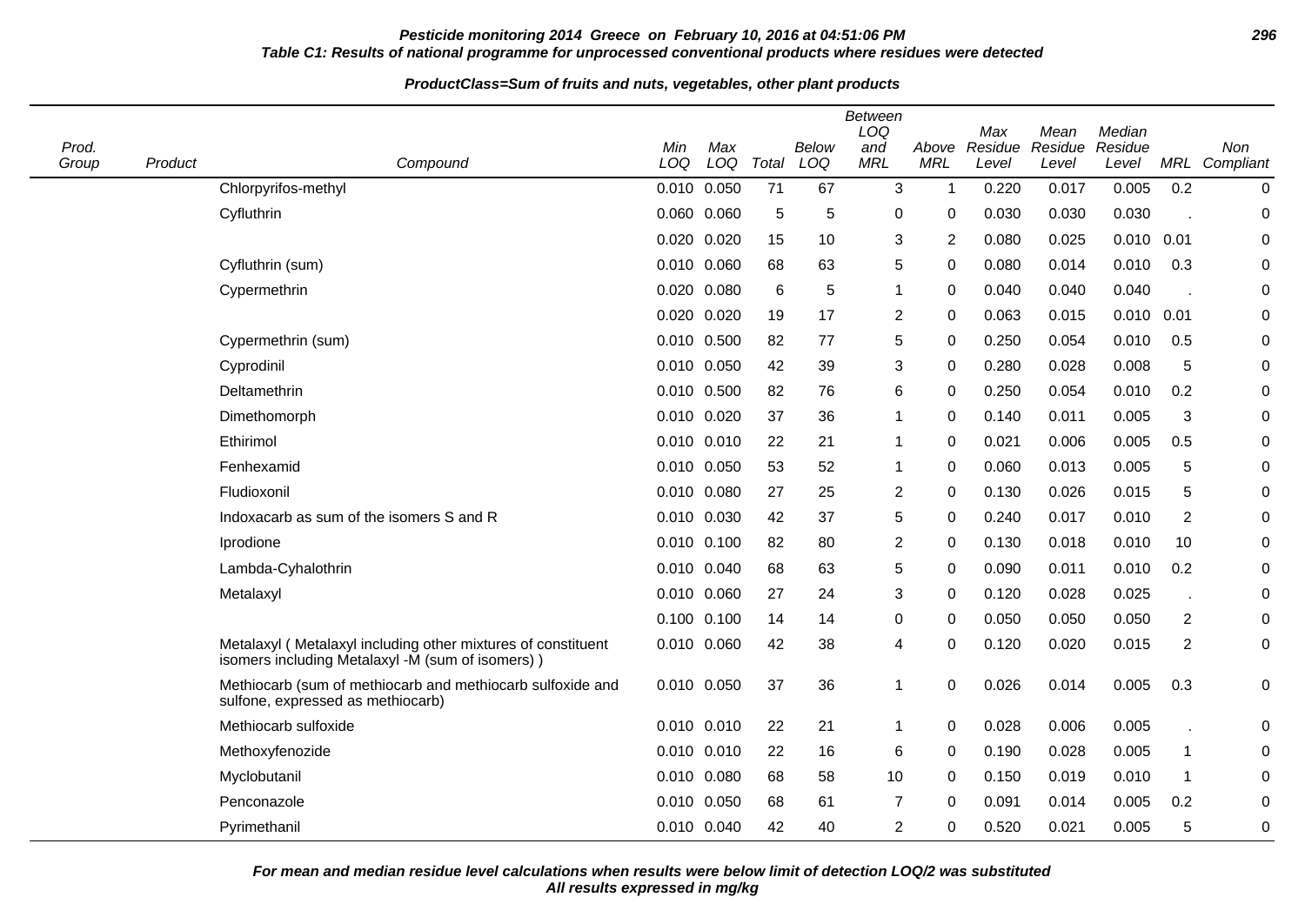# **Pesticide monitoring 2014 Greece on February 10, 2016 at 04:51:06 PM 297 Table C1: Results of national programme for unprocessed conventional products where residues were detected**

| Prod.<br>Group     | Product        | Compound                                                                      | Min<br>LOQ  | Max<br>LOQ | Total          | Below<br>LOQ | <b>Between</b><br>LOQ<br>and<br><b>MRL</b> | Above<br><b>MRL</b> | Max<br>Residue<br>Level | Mean<br>Residue<br>Level | Median<br>Residue<br>Level |                | Non<br>MRL Compliant |
|--------------------|----------------|-------------------------------------------------------------------------------|-------------|------------|----------------|--------------|--------------------------------------------|---------------------|-------------------------|--------------------------|----------------------------|----------------|----------------------|
|                    |                | Quinoxyfen                                                                    | 0.010 0.020 |            | 58             | 54           | $\overline{4}$                             | $\mathbf 0$         | 0.030                   | 0.008                    | 0.005                      | $\mathbf{1}$   | $\mathbf 0$          |
|                    |                | Spiroxamine                                                                   | 0.010 0.020 |            | 37             | 34           | 3                                          | 0                   | 0.080                   | 0.010                    | 0.005                      | $\mathbf{1}$   | $\pmb{0}$            |
|                    |                | Tebuconazole                                                                  | 0.010 0.020 |            | 36             | 36           | $\mathbf 0$                                | 0                   | 0.010                   | 0.007                    | 0.005                      | 2              | 0                    |
|                    |                |                                                                               | 0.010 0.010 |            | $\overline{1}$ | $\mathbf 0$  | -1                                         | $\mathbf 0$         | 0.041                   | 0.041                    | 0.041                      | 0.5            | 0                    |
|                    |                | Tetraconazole                                                                 | 0.010 0.020 |            | 48             | 44           | 4                                          | $\mathbf 0$         | 0.050                   | 0.008                    | 0.005                      | 0.5            | 0                    |
|                    |                | Thiametoxam                                                                   | 0.010 0.010 |            | 22             | 18           | 4                                          | 0                   | 0.030                   | 0.008                    | 0.005                      |                | 0                    |
|                    |                |                                                                               | 0.050 0.050 |            | 15             | 15           | 0                                          | $\mathbf 0$         | 0.025                   | 0.025                    | 0.025                      | 0.5            | 0                    |
|                    |                | Thiametoxam (sum of thiametoxam and clothianidin expressed<br>as thiametoxam) | 0.010 0.050 |            | 37             | 33           | 4                                          | $\mathbf 0$         | 0.030                   | 0.015                    | 0.010                      | 0.5            | $\mathbf 0$          |
|                    |                | Triadimefon (sum of Triadimefon and Triadimenol)                              | 0.010 0.050 |            | 57             | 56           | 1                                          | 0                   | 0.025                   | 0.013                    | 0.010                      | $\overline{c}$ | 0                    |
|                    |                | Triadimenol                                                                   | 0.010 0.050 |            | 47             | 46           | -1                                         | 0                   | 0.025                   | 0.013                    | 0.010                      |                | 0                    |
|                    |                |                                                                               | 0.100 0.100 |            | 14             | 14           | 0                                          | $\mathbf 0$         | 0.050                   | 0.050                    | 0.050                      | 2              | 0                    |
|                    |                | Trifloxystrobin                                                               | 0.010 0.020 |            | 53             | 52           | 1                                          | $\mathbf 0$         | 0.030                   | 0.007                    | 0.005                      | 5              | $\mathbf 0$          |
|                    | Wine<br>grapes | <b>Boscalid</b>                                                               | 0.010 0.030 |            | 18             | 14           | 4                                          | 0                   | 0.800                   | 0.089                    | 0.015                      | 5              | $\mathbf 0$          |
|                    |                | Chlorpyrifos                                                                  | 0.010 0.010 |            | 26             | 23           | 2                                          | $\mathbf 1$         | 1.100                   | 0.048                    | 0.005                      | 0.5            |                      |
|                    |                | Cypermethrin                                                                  | 0.020 0.020 |            | 11             | 10           | -1                                         | 0                   | 0.081                   | 0.016                    | 0.010                      | J.             | 0                    |
|                    |                | Cypermethrin (sum)                                                            | 0.010 0.040 |            | 26             | 25           | -1                                         | $\mathbf 0$         | 0.081                   | 0.012                    | 0.005                      | 0.5            | $\mathbf 0$          |
|                    |                | Deltamethrin                                                                  | 0.010 0.040 |            | 26             | 25           | -1                                         | 0                   | 0.044                   | 0.011                    | 0.005                      | 0.2            | 0                    |
|                    |                | Etofenprox                                                                    | 0.010 0.010 |            | $\overline{7}$ | 6            | -1                                         | 0                   | 0.030                   | 0.009                    | 0.005                      | 5              | 0                    |
|                    |                | Fenhexamid                                                                    | 0.010 0.050 |            | 26             | 22           | 4                                          | 0                   | 0.216                   | 0.029                    | 0.020                      | 5              | 0                    |
|                    |                | Fluopicolide                                                                  | 0.010 0.020 |            | 12             | 9            | 3                                          | $\mathbf 0$         | 0.030                   | 0.010                    | 0.010                      | $\overline{2}$ | $\mathbf 0$          |
|                    |                | Lambda-Cyhalothrin                                                            | 0.010 0.020 |            | 26             | 23           | 3                                          | $\mathbf 0$         | 0.020                   | 0.008                    | 0.010                      | 0.2            | 0                    |
|                    |                | Myclobutanil                                                                  | 0.010 0.050 |            | 26             | 25           | -1                                         | 0                   | 0.120                   | 0.015                    | 0.005                      | $\mathbf{1}$   | 0                    |
|                    |                | Pyrimethanil                                                                  | 0.010 0.020 |            | 12             | 11           | -1                                         | 0                   | 0.020                   | 0.008                    | 0.008                      | 5              | 0                    |
| Stem<br>vegetables | Asparagus      | <b>Boscalid</b>                                                               | 0.010 0.020 |            | 21             | 20           | -1                                         | $\mathbf 0$         | 0.030                   | 0.010                    | $0.010$ $0.05$             |                | $\mathbf 0$          |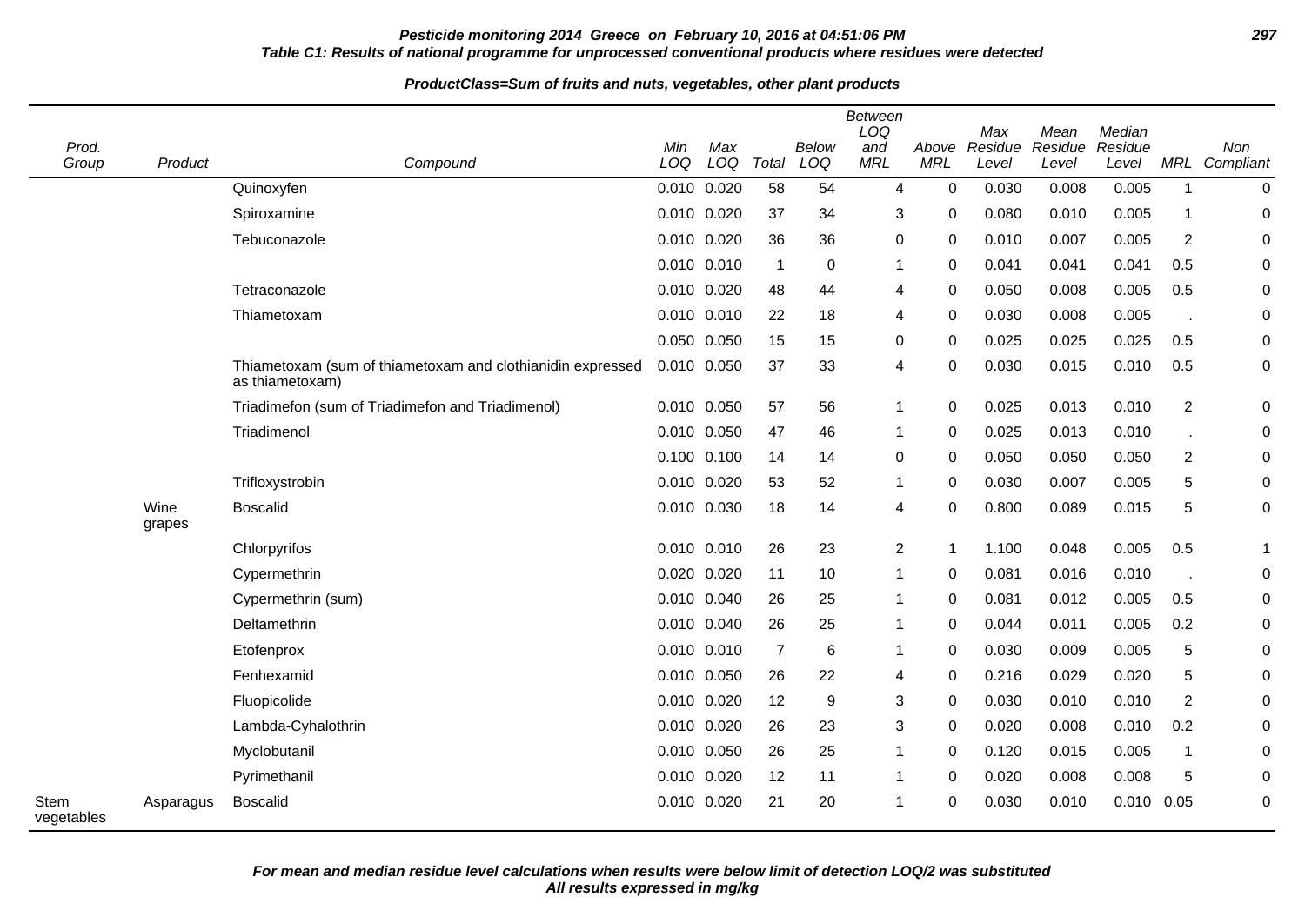# **Pesticide monitoring 2014 Greece on February 10, 2016 at 04:51:06 PM 298 Table C1: Results of national programme for unprocessed conventional products where residues were detected**

| Prod.          |          |                                          | Min         | Max         |                | Below       | Between<br>LOQ<br>and | Above       | Max<br>Residue | Mean<br>Residue | Median<br>Residue |                | Non           |
|----------------|----------|------------------------------------------|-------------|-------------|----------------|-------------|-----------------------|-------------|----------------|-----------------|-------------------|----------------|---------------|
| Group          | Product  | Compound                                 | LOQ         | LOQ         | Total          | LOQ         | <b>MRL</b>            | <b>MRL</b>  | Level          | Level           | Level             |                | MRL Compliant |
| Stone<br>fruit | Apricots | Acetamiprid                              | 0.010 0.020 |             | 16             | 14          | $\overline{2}$        | 0           | 0.020          | 0.008           | 0.005             | 0.1            | $\pmb{0}$     |
|                |          | <b>Boscalid</b>                          | 0.010 0.050 |             | 34             | 21          | 13                    | $\mathbf 0$ | 1.060          | 0.106           | 0.020             | 3              | 0             |
|                |          | Captan                                   | 0.020 0.050 |             | 28             | 13          | 15                    | 0           | 1.800          | 0.208           | 0.036             | 4              | 0             |
|                |          | Captan/Folpet (sum)                      | 0.020 0.020 |             | 11             | 3           | 8                     | 0           | 0.722          | 0.160           | 0.041             | $\overline{4}$ | 0             |
|                |          | Carbendazim                              | 0.010 0.050 |             | 15             | 13          | $\overline{2}$        | $\mathbf 0$ | 0.180          | 0.027           | 0.005             |                | 0             |
|                |          | Carbendazim and benomyl                  | 0.010 0.050 |             | 15             | 13          | $\overline{c}$        | 0           | 0.180          | 0.027           | 0.005             | 0.2            | 0             |
|                |          | Cyfluthrin (sum)                         | 0.010 0.020 |             | 41             | 40          | $\mathbf{1}$          | 0           | 0.052          | 0.008           | 0.005             | 0.3            | 0             |
|                |          | Cyprodinil                               | 0.010 0.020 |             | 15             | 13          | 2                     | $\mathbf 0$ | 0.160          | 0.023           | 0.005             | $\overline{2}$ | 0             |
|                |          | Deltamethrin                             | 0.010 0.050 |             | 41             | 40          | $\mathbf{1}$          | 0           | 0.025          | 0.014           | 0.010             | 0.1            | 0             |
|                |          | Fenbuconazole                            | 0.010 0.020 |             | 16             | 14          | $\mathbf{2}$          | 0           | 0.030          | 0.008           | 0.005             | $\mathbf{1}$   | 0             |
|                |          | Indoxacarb as sum of the isomers S and R | 0.010 0.030 |             | 34             | 33          | -1                    | 0           | 0.070          | 0.012           | 0.010             | $\mathbf 1$    | 0             |
|                |          | Lambda-Cyhalothrin                       | 0.010 0.050 |             | 41             | 39          | 2                     | 0           | 0.040          | 0.012           | 0.010             | 0.2            | 0             |
|                |          | Penconazole                              | 0.010 0.050 |             | 41             | 40          | $\mathbf{1}$          | $\Omega$    | 0.032          | 0.013           | 0.010             | 0.1            | 0             |
|                |          | Thiacloprid                              | 0.010 0.050 |             | 15             | 14          | 1                     | 0           | 0.050          | 0.015           | 0.005             | 0.3            | 0             |
|                |          | Thiophanate-methyl                       | 0.010 0.010 |             | 10             | 8           | $\overline{2}$        | $\Omega$    | 0.170          | 0.023           | 0.005             | $\overline{2}$ | 0             |
|                |          | Trifloxystrobin                          | 0.010 0.020 |             | 26             | 22          | 4                     | 0           | 0.060          | 0.013           | 0.010             | $\mathbf{1}$   | 0             |
|                | Cherries | Acetamiprid                              | 0.010 0.020 |             | 20             | 19          | $\mathbf{1}$          | 0           | 0.020          | 0.008           | 0.010             | 0.5            | 0             |
|                |          |                                          | 0.010 0.010 |             | $\overline{2}$ | $\mathbf 1$ | $\mathbf{1}$          | 0           | 0.074          | 0.040           | 0.040             | 1.5            | 0             |
|                |          | <b>Boscalid</b>                          | 0.010 0.030 |             | 32             | 21          | 11                    | 0           | 0.260          | 0.034           | 0.015             | 4              | 0             |
|                |          | Carbendazim                              | 0.010 0.050 |             | 20             | 18          | 2                     | 0           | 0.210          | 0.031           | 0.025             |                | 0             |
|                |          | Carbendazim and benomyl                  | 0.010 0.050 |             | 22             | 20          | 2                     | $\mathbf 0$ | 0.210          | 0.028           | 0.025             | 0.5            | 0             |
|                |          | Chlorpyrifos                             | 0.010 0.010 |             | 46             | 42          | 4                     | 0           | 0.020          | 0.006           | 0.005             | 0.3            | 0             |
|                |          | Deltamethrin                             | 0.010 0.040 |             | 46             | 39          | $\overline{7}$        | 0           | 0.100          | 0.019           | 0.010             | 0.2            | 0             |
|                |          | Dimethoate                               | 0.010 0.020 |             | 27             | 26          | 1                     | 0           | 0.020          | 0.007           | 0.005             | $\sim$         | 0             |
|                |          |                                          |             | 0.020 0.020 | 10             | 9           | $\mathbf 1$           | 0           | 0.840          | 0.093           | 0.010             | 0.2            | 0             |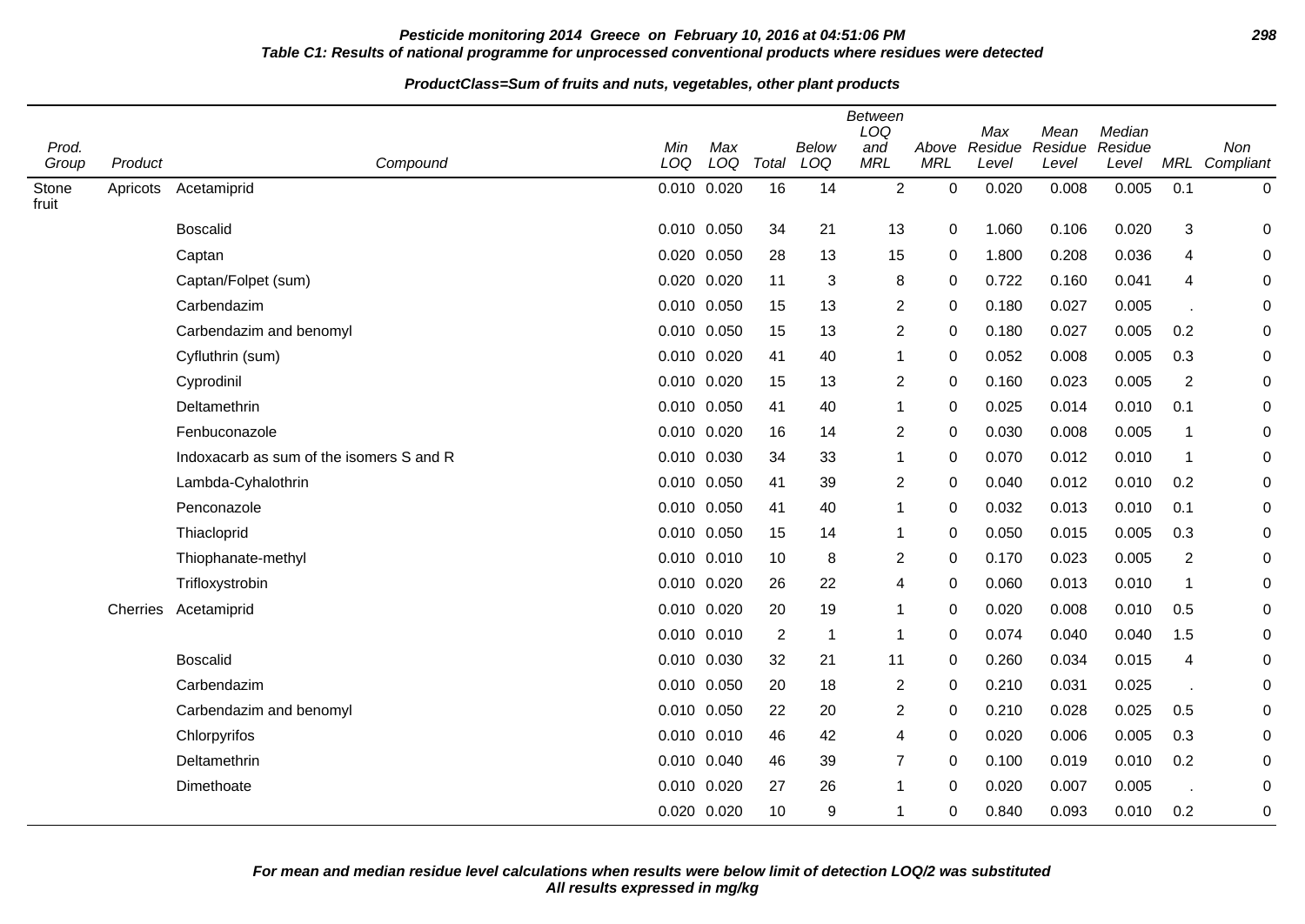# **Pesticide monitoring 2014 Greece on February 10, 2016 at 04:51:06 PM 299 Table C1: Results of national programme for unprocessed conventional products where residues were detected**

#### **ProductClass=Sum of fruits and nuts, vegetables, other plant products**

| Prod.<br>Group | Product | Compound                                                                      | Min<br>LOQ  | Max<br>LOQ  | Total          | Below<br>LOQ   | Between<br>LOQ<br>and<br><b>MRL</b> | Above<br><b>MRL</b> | Max<br>Residue<br>Level | Mean<br>Residue<br>Level | Median<br>Residue<br>Level | MRL            | Non<br>Compliant |
|----------------|---------|-------------------------------------------------------------------------------|-------------|-------------|----------------|----------------|-------------------------------------|---------------------|-------------------------|--------------------------|----------------------------|----------------|------------------|
|                |         | Dimethoate (sum)                                                              | 0.010 0.020 |             | 37             | 35             | $\overline{1}$                      | -1                  | 0.840                   | 0.035                    | 0.010                      | 0.2            | $\mathbf 1$      |
|                |         | Dodine                                                                        | 0.010 0.010 |             | 10             | 9              | 1                                   | 0                   | 0.060                   | 0.011                    | 0.005                      | 5              | $\mathbf 0$      |
|                |         | Fenbuconazole                                                                 | 0.010 0.020 |             | 22             | 19             | 3                                   | 0                   | 0.050                   | 0.011                    | 0.010                      | -1             | 0                |
|                |         | Fenhexamid                                                                    | 0.010 0.050 |             | 41             | 39             | $\overline{c}$                      | $\mathbf 0$         | 0.210                   | 0.020                    | 0.020                      | 5              | 0                |
|                |         | Omethoate                                                                     | 0.010 0.040 |             | 17             | 17             | 0                                   | $\Omega$            | 0.020                   | 0.015                    | 0.020                      |                | 0                |
|                |         |                                                                               | 0.010 0.010 |             | 10             | 9              | $\mathbf{1}$                        | 0                   | 0.130                   | 0.018                    | 0.005                      | 0.01           | 0                |
|                |         |                                                                               | 0.020 0.020 |             | 10             | 10             | 0                                   | 0                   | 0.010                   | 0.010                    | 0.010                      | 0.02           | $\mathbf 0$      |
|                |         | Phosmet                                                                       | 0.010 0.020 |             | 17             | 14             | 3                                   | 0                   | 0.680                   | 0.051                    | 0.010                      |                | 0                |
|                |         |                                                                               | 0.020 0.020 |             | 10             | 10             | 0                                   | 0                   | 0.010                   | 0.010                    | 0.010                      | $\mathbf 1$    | 0                |
|                |         | Phosmet (phosmet and phosmet oxon expressed as phosmet)                       |             | 0.010 0.020 | 37             | 34             | 3                                   | $\Omega$            | 0.680                   | 0.028                    | 0.010                      | -1             | 0                |
|                |         | Pyraclostrobin                                                                | 0.010 0.050 |             | 20             | 19             | $\mathbf{1}$                        | 0                   | 0.050                   | 0.016                    | 0.015                      | $\overline{c}$ | 0                |
|                |         |                                                                               | 0.010 0.010 |             | $\overline{2}$ | $\overline{c}$ | 0                                   | $\Omega$            | 0.005                   | 0.005                    | 0.005                      | 3              | 0                |
|                |         | Pyrimethanil                                                                  | 0.010 0.040 |             | 27             | 26             | $\mathbf{1}$                        | $\Omega$            | 0.030                   | 0.010                    | $0.010$ $0.05$             |                | 0                |
|                |         | Tebuconazole                                                                  | 0.010 0.020 |             | 22             | 19             | 3                                   | $\mathbf 0$         | 0.420                   | 0.034                    | 0.010                      | 5              | 0                |
|                |         | Thiacloprid                                                                   | 0.010 0.050 |             | 22             | 18             | 4                                   | $\Omega$            | 0.050                   | 0.019                    | 0.025                      | 0.3            | 0                |
|                |         | Thiametoxam                                                                   | 0.010 0.010 |             | 12             | 11             | $\mathbf{1}$                        | 0                   | 0.030                   | 0.007                    | 0.005                      |                | 0                |
|                |         |                                                                               | 0.050 0.050 |             | 10             | 10             | 0                                   | $\Omega$            | 0.025                   | 0.025                    | 0.025                      | 0.5            | $\mathbf 0$      |
|                |         | Thiametoxam (sum of thiametoxam and clothianidin expressed as<br>thiametoxam) |             | 0.010 0.050 | 22             | 21             | 1                                   | $\Omega$            | 0.030                   | 0.015                    | 0.015                      | -1             | $\pmb{0}$        |
|                |         | Thiophanate-methyl                                                            | 0.010 0.010 |             | 12             | 9              | 3                                   | 0                   | 0.060                   | 0.015                    | 0.005                      | 0.3            | 0                |
|                |         | Peaches Acetamiprid                                                           | 0.010 0.020 |             | 32             | 32             | 0                                   | 0                   | 0.010                   | 0.007                    | 0.005                      | 0.1            | 0                |
|                |         |                                                                               | 0.010 0.010 |             | 6              | 5              | $\mathbf 1$                         | 0                   | 0.021                   | 0.008                    | 0.005                      | 0.7            | 0                |
|                |         | <b>Boscalid</b>                                                               | 0.010 0.030 |             | 49             | 38             | 10                                  | -1                  | 4.265                   | 0.120                    | 0.010                      | 3              | 0                |
|                |         | Carbendazim                                                                   | 0.010 0.050 |             | 25             | 23             | $\overline{c}$                      | 0                   | 0.030                   | 0.015                    | 0.005                      |                | 0                |
|                |         | Carbendazim and benomyl                                                       | 0.010 0.050 |             | 38             | 35             | 3                                   | $\Omega$            | 0.031                   | 0.012                    | 0.005                      | 0.2            | $\mathbf 0$      |
|                |         | Chlorpyrifos                                                                  |             | 0.010 0.050 | 63             | 41             | 22                                  | 0                   | 0.140                   | 0.022                    | 0.005                      | 0.2            | $\mathbf 0$      |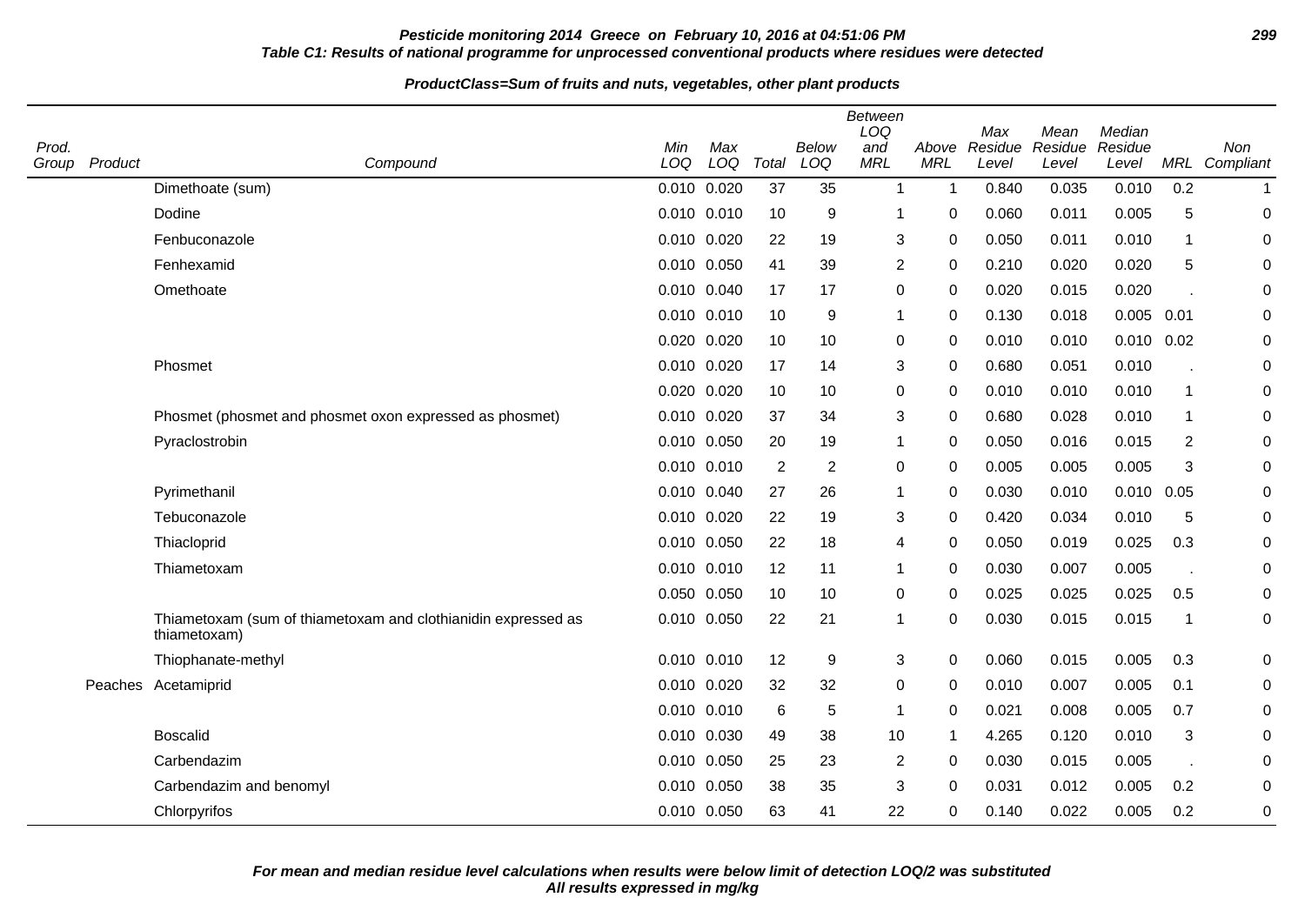# **Pesticide monitoring 2014 Greece on February 10, 2016 at 04:51:06 PM 300 Table C1: Results of national programme for unprocessed conventional products where residues were detected**

# **ProductClass=Sum of fruits and nuts, vegetables, other plant products**

| Prod.<br>Group | Product | Compound                                                   | Min<br>LOQ  | Max<br>LOQ  | Total | <b>Below</b><br>LOQ | <b>Between</b><br>LOQ<br>and<br><b>MRL</b> | Above<br><b>MRL</b> | Max<br>Residue<br>Level | Mean<br>Residue<br>Level | Median<br>Residue<br>Level | MRL            | Non<br>Compliant |
|----------------|---------|------------------------------------------------------------|-------------|-------------|-------|---------------------|--------------------------------------------|---------------------|-------------------------|--------------------------|----------------------------|----------------|------------------|
|                |         | Cyfluthrin (sum)                                           | 0.010       | 0.040       | 57    | 55                  | $\mathbf 1$                                | 1                   | 0.626                   | 0.021                    | 0.010                      | 0.3            | $\mathbf{1}$     |
|                |         | Cypermethrin (sum)                                         | 0.010       | 0.500       | 63    | 62                  | 1                                          | 0                   | 0.250                   | 0.034                    | 0.005                      | $\overline{2}$ | $\pmb{0}$        |
|                |         | Cyprodinil                                                 | 0.010       | 0.020       | 38    | 36                  | $\overline{c}$                             | 0                   | 0.090                   | 0.009                    | 0.005                      | $\overline{2}$ | $\pmb{0}$        |
|                |         | Deltamethrin                                               | 0.010 0.500 |             | 63    | 58                  | 5                                          | 0                   | 0.250                   | 0.035                    | 0.005                      | 0.1            | 0                |
|                |         | Diphenylamine                                              | 0.010       | 0.100       | 38    | 37                  | 0                                          | 1                   | 0.067                   | 0.026                    | 0.025                      | 0.05           | 0                |
|                |         | Etofenprox                                                 | 0.010 0.010 |             | 22    | 13                  | 9                                          | 0                   | 0.220                   | 0.047                    | 0.005                      | 0.5            | $\pmb{0}$        |
|                |         |                                                            | 0.010 0.010 |             | 6     | 5                   | -1                                         | 0                   | 0.180                   | 0.034                    | 0.005                      | 0.6            | 0                |
|                |         | Fenbuconazole                                              | 0.010       | 0.020       | 38    | 35                  | 3                                          | 0                   | 0.028                   | 0.008                    | 0.005                      | 0.5            | $\pmb{0}$        |
|                |         | Fludioxonil                                                | 0.010 0.030 |             | 25    | 24                  | 1                                          | 0                   | 0.170                   | 0.015                    | 0.005                      | $\overline{7}$ | $\pmb{0}$        |
|                |         | Imidacloprid                                               | 0.010 0.020 |             | 38    | 36                  | $\overline{c}$                             | 0                   | 0.031                   | 0.007                    | 0.005                      | 0.5            | $\pmb{0}$        |
|                |         | Indoxacarb as sum of the isomers S<br>and R                | 0.010       | 0.030       | 49    | 48                  | 1                                          | 0                   | 0.015                   | 0.008                    | 0.005                      | -1             | 0                |
|                |         | Iprodione                                                  | 0.010 0.100 |             | 63    | 62                  | 1                                          | 0                   | 0.079                   | 0.012                    | 0.005                      | $\sqrt{3}$     | $\pmb{0}$        |
|                |         | Lambda-Cyhalothrin                                         | 0.010 0.020 |             | 57    | 49                  | 8                                          | 0                   | 0.050                   | 0.009                    | 0.005                      | 0.2            | $\pmb{0}$        |
|                |         | Methoxyfenozide                                            | 0.010       | 0.010       | 28    | 27                  | $\mathbf{1}$                               | 0                   | 0.040                   | 0.006                    | 0.005                      | 0.3            | $\pmb{0}$        |
|                |         | Phosmet                                                    |             | 0.010 0.020 | 24    | 21                  | 3                                          | 0                   | 0.100                   | 0.012                    | 0.010                      |                | $\pmb{0}$        |
|                |         |                                                            | 0.020       | 0.020       | 10    | 7                   | $\overline{c}$                             | 1                   | 0.160                   | 0.033                    | 0.010                      | 0.05           | $\pmb{0}$        |
|                |         | Phosmet (phosmet and phosmet oxon<br>expressed as phosmet) | 0.010       | 0.020       | 49    | 39                  | 10                                         | 0                   | 0.160                   | 0.019                    | 0.010                      | $\overline{1}$ | 0                |
|                |         | Propargite                                                 | 0.010 0.050 |             | 38    | 37                  | 1                                          | 0                   | 0.320                   | 0.019                    | 0.005                      | 4              | 0                |
|                |         | Pyraclostrobin                                             | 0.010 0.050 |             | 30    | 30                  | 0                                          | 0                   | 0.025                   | 0.012                    | 0.005                      | 0.2            | 0                |
|                |         |                                                            | 0.010 0.010 |             | 8     | 6                   | $\overline{c}$                             | 0                   | 0.063                   | 0.017                    | 0.005                      | 0.3            | $\pmb{0}$        |
|                |         | Spirodiclofen                                              | 0.010 0.010 |             | 28    | 27                  | 1                                          | 0                   | 0.060                   | 0.007                    | 0.005                      | $\overline{2}$ | $\pmb{0}$        |
|                |         | Tebuconazole                                               | 0.010       | 0.020       | 38    | 21                  | 17                                         | 0                   | 0.240                   | 0.045                    | 0.010                      | $\overline{1}$ | 0                |
|                |         | Thiacloprid                                                | 0.010       | 0.050       | 38    | 37                  |                                            | 0                   | 0.075                   | 0.012                    | 0.005                      | 0.3            | 0                |
|                |         | Thiophanate-methyl                                         | 0.010       | 0.010       | 28    | 25                  | 3                                          | 0                   | 0.330                   | 0.017                    | 0.005                      | $\overline{2}$ | 0                |
|                |         | Trifloxystrobin                                            | 0.010       | 0.020       | 49    | 48                  |                                            | 0                   | 0.013                   | 0.007                    | 0.005                      | -1             | 0                |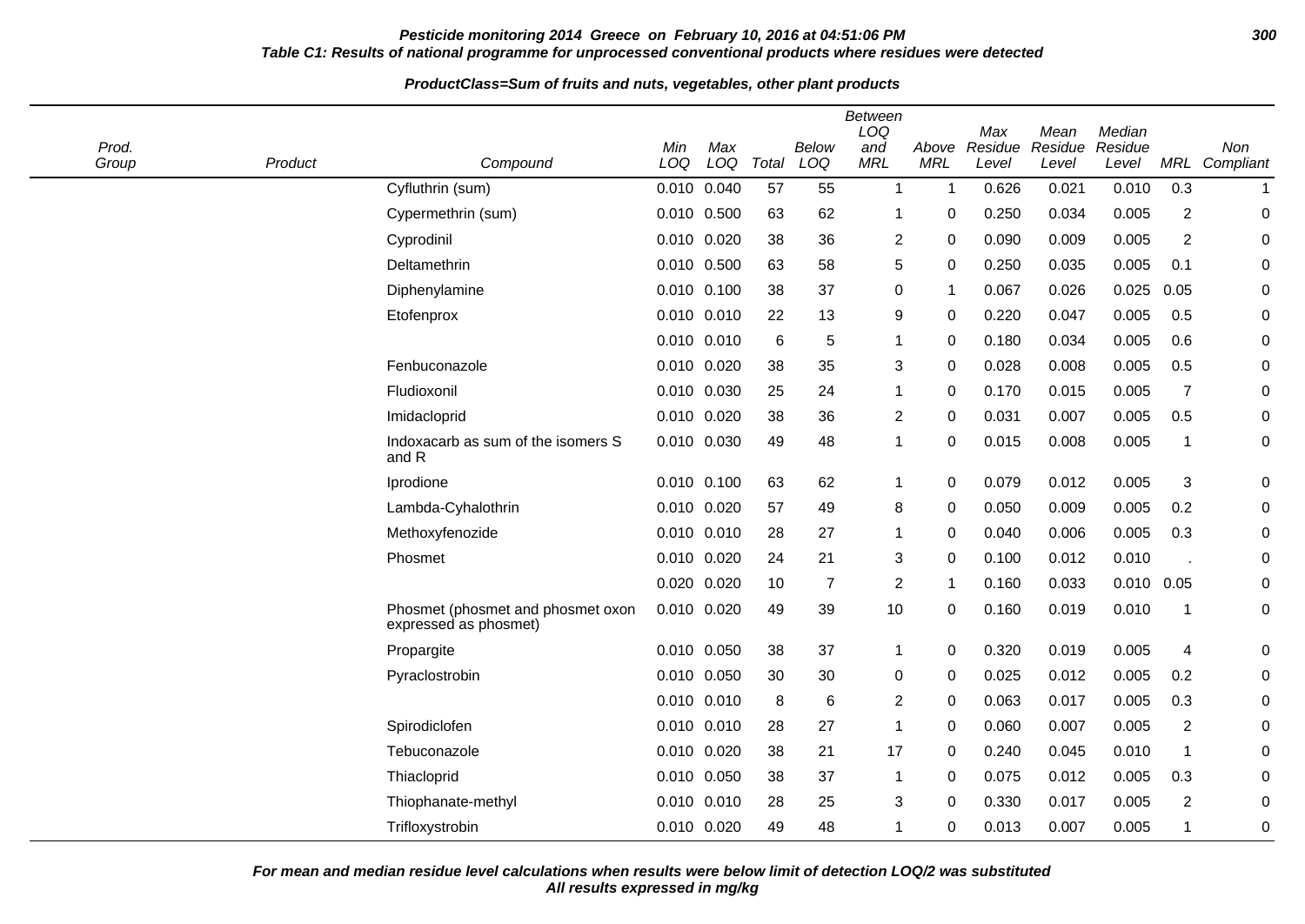# **Pesticide monitoring 2014 Greece on February 10, 2016 at 04:51:06 PM 301 Table C1: Results of national programme for unprocessed conventional products where residues were detected**

#### **ProductClass=Sum of fruits and nuts, vegetables, other plant products**

| Prod.<br>Group                             | Product                                    | Compound                | Min<br>LOQ | Max<br>LOQ      | Total          | <b>Below</b><br>LOQ | <b>Between</b><br>LOQ<br>and<br><b>MRL</b> | Above<br><b>MRL</b> | Max<br>Residue<br>Level | Mean<br>Residue<br>Level | Median<br>Residue<br>Level |                | Non<br>MRL Compliant |
|--------------------------------------------|--------------------------------------------|-------------------------|------------|-----------------|----------------|---------------------|--------------------------------------------|---------------------|-------------------------|--------------------------|----------------------------|----------------|----------------------|
|                                            |                                            | beta-Cyfluthrin         | 0.040      | 0.040           | 11             | 10                  | $\overline{1}$                             | $\pmb{0}$           | 0.626                   | 0.075                    | 0.020                      |                | $\pmb{0}$            |
|                                            | Plums                                      | <b>Boscalid</b>         |            | 0.010 0.030     | 22             | 16                  | 6                                          | 0                   | 0.204                   | 0.032                    | 0.015                      | 3              | 0                    |
|                                            |                                            | Captan                  | 0.010      | 0.050           | 22             | 21                  | 1                                          | 0                   | 0.196                   | 0.022                    | 0.010                      | $\overline{7}$ | $\pmb{0}$            |
|                                            |                                            | Captan/Folpet (sum)     |            | 0.020 0.020     | 11             | 10                  | 1                                          | 0                   | 0.196                   | 0.027                    | 0.010                      | $\overline{7}$ | 0                    |
|                                            |                                            | Carbendazim             |            | 0.010 0.050     | 10             | $\overline{7}$      | 3                                          | 0                   | 0.030                   | 0.020                    | 0.025                      |                | 0                    |
|                                            |                                            | Carbendazim and benomyl |            | 0.010 0.050     | 11             | 8                   | 3                                          | 0                   | 0.030                   | 0.018                    | 0.025                      | 0.5            | 0                    |
|                                            |                                            | Chlorpyrifos            |            | 0.010 0.010     | 29             | 19                  | 10                                         | 0                   | 0.130                   | 0.027                    | 0.005                      | 0.2            | $\pmb{0}$            |
|                                            |                                            | Cyfluthrin (sum)        |            | 0.010 0.040     | 29             | 26                  | 3                                          | 0                   | 0.050                   | 0.014                    | 0.010                      | 0.2            | 0                    |
|                                            |                                            | Deltamethrin            |            | 0.010 0.040     | 29             | 28                  | 1                                          | 0                   | 0.020                   | 0.012                    | 0.010                      | 0.1            | 0                    |
|                                            |                                            | Iprodione               | 0.010      | 0.020           | 29             | 27                  | 2                                          | $\mathbf 0$         | 1.000                   | 0.043                    | 0.010                      | 3              | 0                    |
|                                            |                                            | Propargite              |            | 0.010 0.050     | 11             | 10                  | 1                                          | 0                   | 0.025                   | 0.015                    | 0.020                      | 4              | $\pmb{0}$            |
|                                            |                                            | Pyrimethanil            |            | 0.010 0.020     | 11             | 10                  | 1                                          | 0                   | 0.540                   | 0.056                    | 0.010                      | 3              | 0                    |
|                                            |                                            | Thiophanate-methyl      |            | 0.010 0.010     | 6              | 3                   | 3                                          | $\mathbf 0$         | 0.010                   | 0.008                    | 0.008                      | 0.3            | $\pmb{0}$            |
|                                            |                                            | beta-Cyfluthrin         |            | 0.040 0.040     | 11             | 10                  | 1                                          | 0                   | 0.050                   | 0.023                    | 0.020                      |                | 0                    |
| Tea, coffee, herbal<br>infusions and cocoa | Tea, Coffee, Herbal<br>infusions and Cocoa | Acetamiprid             |            | 0.010 0.010     | $\overline{1}$ | $\mathbf 0$         | -1                                         | $\mathbf 0$         | 0.011                   | 0.011                    | 0.011                      | 0.1            | 0                    |
|                                            |                                            | Imidacloprid            |            | $0.010$ $0.010$ | -1             | $\pmb{0}$           | 0                                          | $\overline{1}$      | 0.079                   | 0.079                    | 0.079                      | 0.05           | 0                    |
|                                            |                                            | Iprodione               |            | 0.010 0.010     | -1             | 0                   | 1                                          | 0                   | 0.070                   | 0.070                    | 0.070                      | 0.1            | 0                    |
| Tropical and subtropical<br>fruit          | <b>Bananas</b>                             | Azoxystrobin            |            | 0.010 0.020     | 29             | 23                  | 6                                          | 0                   | 0.240                   | 0.032                    | 0.005                      | $\overline{c}$ | $\pmb{0}$            |
|                                            |                                            | <b>Bifenthrin</b>       |            | 0.010 0.010     | 29             | 28                  | 1                                          | $\pmb{0}$           | 0.017                   | 0.005                    | 0.005                      | 0.1            | 0                    |
|                                            |                                            | <b>Buprofezin</b>       |            | 0.010 0.010     | 13             | 12                  | 1                                          | 0                   | 0.028                   | 0.007                    | 0.005                      | 0.5            | 0                    |
|                                            |                                            | Chlorpyrifos            |            | 0.010 0.020     | 29             | 26                  | 3                                          | 0                   | 0.280                   | 0.016                    | 0.005                      | 3              | 0                    |
|                                            |                                            | Imazalil                | 0.010      | 0.020           | 18             | 8                   | 10                                         | 0                   | 0.430                   | 0.119                    | 0.018                      | $\overline{2}$ | 0                    |
|                                            |                                            | Metamitron              |            | 0.010 0.010     | 13             | 12                  | -1                                         | 0                   | 0.066                   | 0.010                    | 0.005                      | 0.1            | $\pmb{0}$            |
|                                            |                                            | Thiabendazole           |            | 0.010 0.010     | 13             | $\overline{2}$      | 11                                         | $\mathbf 0$         | 0.880                   | 0.172                    | 0.067                      | 5              | 0                    |
|                                            | Figs                                       | Phosmet                 |            | 0.010 0.020     | 4              | 3                   | 1                                          | 0                   | 0.055                   | 0.020                    | 0.010                      |                | 0                    |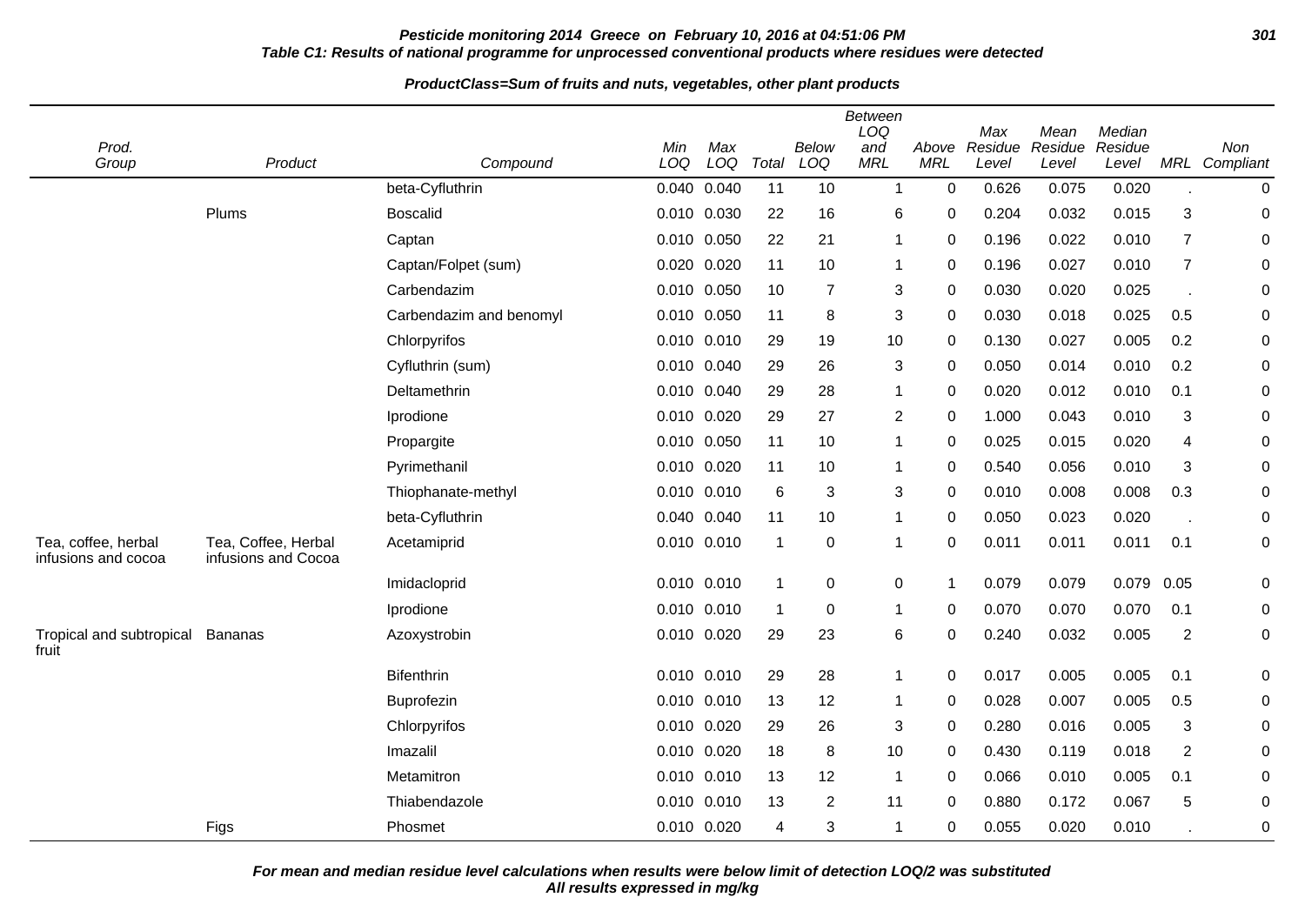# **Pesticide monitoring 2014 Greece on February 10, 2016 at 04:51:06 PM 302 Table C1: Results of national programme for unprocessed conventional products where residues were detected**

| Prod.<br>Group | Product      | Compound            | Min<br>LOQ | Max<br>LOQ      | Total          | <b>Below</b><br>LOQ | <b>Between</b><br>LOQ<br>and<br><b>MRL</b> | Above<br><b>MRL</b> | Max<br>Residue<br>Level | Mean<br>Residue<br>Level | Median<br>Residue<br>Level | MRL  | Non<br>Compliant |
|----------------|--------------|---------------------|------------|-----------------|----------------|---------------------|--------------------------------------------|---------------------|-------------------------|--------------------------|----------------------------|------|------------------|
|                |              | Thiophanate-methyl  |            | 0.010 0.010     |                | $\Omega$            |                                            | 0                   | 0.025                   | 0.025                    | 0.025                      | 0.1  | $\mathbf 0$      |
|                | Kiwi         | Captan              |            | 0.050 0.050     | 8              | 8                   | $\mathbf 0$                                | 0                   | 0.025                   | 0.025                    | 0.025                      | 3    | 0                |
|                |              |                     |            | 0.010 0.050     | 27             | 26                  | $\mathbf 0$                                |                     | 0.033                   | 0.014                    | $0.010$ $0.02$             |      | 0                |
|                |              | Captan/Folpet (sum) | 0.020      | 0.020           | 10             | 9                   |                                            | 0                   | 0.033                   | 0.012                    | $0.010$ $0.02$             |      | 0                |
|                |              | Iprodione           |            | $0.010$ $0.100$ | 45             | 35                  | 10                                         | $\Omega$            | 600. ا                  | 0.223                    | 0.010                      | 5    | 0                |
|                | Mangoes      | Tebuconazole        |            | 0.010 0.010     | $\overline{2}$ |                     | 0                                          |                     | 0.270                   | 0.138                    | 0.138                      | 0.1  |                  |
|                |              | Trifloxystrobin     |            | $0.010$ $0.010$ | 2              |                     |                                            | $\mathbf 0$         | 0.049                   | 0.027                    | 0.027                      | 0.5  | 0                |
|                | Pomegranate  | Azoxystrobin        |            | 0.010 0.020     | 11             | 10                  |                                            | 0                   | 0.018                   | 0.008                    | $0.010$ $0.05$             |      | 0                |
|                |              | <b>Boscalid</b>     |            | 0.010 0.020     | 11             | 10                  |                                            | $\Omega$            | 0.050                   | 0.011                    | $0.010$ $0.05$             |      | 0                |
|                |              | Imidacloprid        |            | 0.010 0.020     | 11             | 9                   | 2                                          | $\Omega$            | 0.100                   | 0.021                    | 0.010                      |      | 0                |
|                | Table olives | Cypermethrin        | 0.020      | 0.020           | 19             | 18                  |                                            | 0                   | 0.093                   | 0.014                    | 0.010                      |      | 0                |
|                |              | Cypermethrin (sum)  |            | 0.010 0.040     | 23             | 22                  | $\mathbf 0$                                |                     | 0.093                   | 0.021                    | 0.020                      | 0.05 | 0                |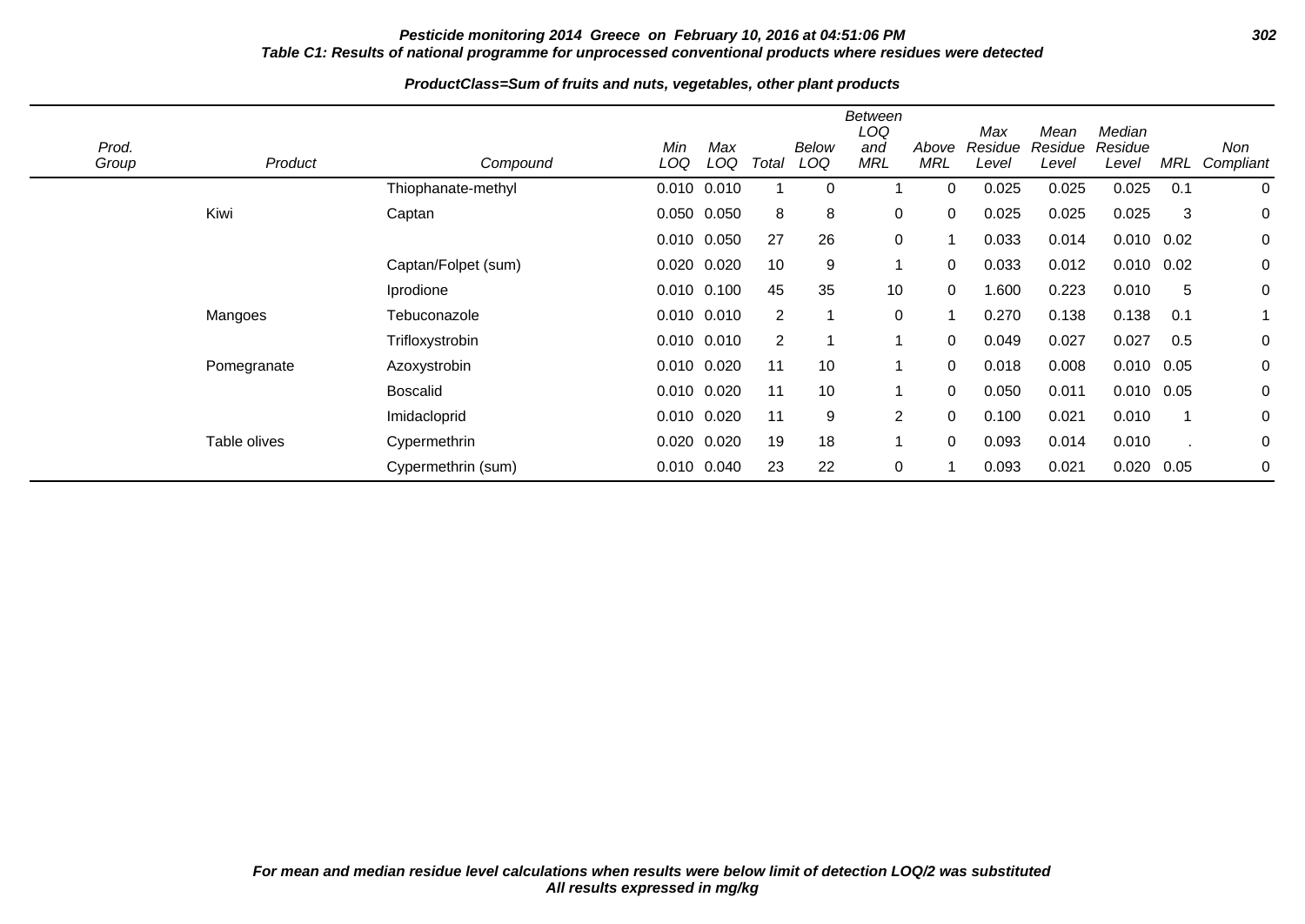# **Pesticide monitoring 2014 Greece on February 10, 2016 at 04:51:06 PM 303 Table C2: Results of national programme organic products where residues were detected**

| Prod.<br>Group         | Product                   | Treatment                | Compound                                                            | Min<br>LOQ      | Max<br>LOQ | Total          | Below<br>LOQ | <b>Between</b><br>LOQ<br>and<br><b>MRL</b> | Above<br><b>MRL</b> | Max<br>Residue<br>Level | Mean<br>Residue<br>Level | Median<br>Residue<br>Level | MRL  | Non<br>Compliant |
|------------------------|---------------------------|--------------------------|---------------------------------------------------------------------|-----------------|------------|----------------|--------------|--------------------------------------------|---------------------|-------------------------|--------------------------|----------------------------|------|------------------|
| Citrus fruit           | Oranges                   | Unprocessed Chlorpyrifos |                                                                     | 0.010 0.010     |            | 9              | 8            |                                            | 0                   | 0.040                   | 0.009                    | 0.005                      | 0.3  | $\mathbf 0$      |
| Fruiting<br>vegetables | Cucurbits,<br>edible peel |                          | Unprocessed Chlorothalonil                                          | 0.010 0.010     |            | 1              | 0            |                                            | 0                   | 0.022                   | 0.022                    | 0.022                      | 5    | 0                |
|                        | Tomatoes                  |                          | Unprocessed Indoxacarb as sum of the isomers S and R                | 0.010 0.030     |            | 6              | 5            |                                            | 0                   | 0.035                   | 0.013                    | 0.010                      | 0.5  | 0                |
| Pome fruit             | Apples                    | Unprocessed Chlorpyrifos |                                                                     | $0.010$ $0.010$ |            | 4              | 3            |                                            | $\Omega$            | 0.013                   | 0.007                    | 0.005                      | 0.5  | 0                |
|                        |                           |                          | Cypermethrin (sum)                                                  | 0.010 0.040     |            | 4              | 3            | 1                                          | 0                   | 0.051                   | 0.020                    | 0.013                      | -1   | 0                |
|                        | Pears                     | Unprocessed Myclobutanil |                                                                     | 0.010 0.020     |            | 4              | 3            |                                            | 0                   | 0.015                   | 0.009                    | 0.008                      | 0.5  | 0                |
| <b>Pulses</b>          | Beans (dry)               | Unprocessed Carbaryl     |                                                                     | 0.010 0.010     |            | 2              |              | 0                                          |                     | 0.089                   | 0.047                    | 0.047                      | 0.05 | 0                |
|                        |                           |                          | Chlorpyrifos                                                        | 0.010 0.010     |            | 2              |              | 1                                          | 0                   | 0.024                   | 0.015                    | 0.015 0.05                 |      | 0                |
|                        |                           |                          | Cypermethrin (sum)                                                  | 0.010 0.010     |            | $\overline{2}$ |              | 0                                          | -1                  | 0.061                   | 0.033                    | 0.033                      | 0.05 | 0                |
|                        | Other pulses,<br>dry      | Unprocessed Carbaryl     |                                                                     | 0.010 0.010     |            | 6              | 5            | 1                                          | 0                   | 0.029                   | 0.009                    | 0.005                      | 0.05 | 0                |
|                        |                           |                          | Chlorpyrifos                                                        | 0.010 0.010     |            | 6              | 0            | 6                                          | $\Omega$            | 0.036                   | 0.025                    | $0.026$ 0.05               |      | 0                |
|                        |                           |                          | Cypermethrin (sum)                                                  | 0.010 0.010     |            | 6              | 5            | 0                                          | -1                  | 0.130                   | 0.026                    | 0.005                      | 0.05 | 1                |
|                        |                           |                          | Malathion                                                           | $0.010$ $0.010$ |            | 6              | 4            | 2                                          | $\Omega$            | 0.080                   | 0.020                    | 0.005                      |      | 0                |
|                        |                           |                          | Malathion (sum of malathion and malaoxon<br>expressed as malathion) | 0.010 0.010     |            | 6              | 4            | 1                                          | -1                  | 0.080                   | 0.020                    | 0.005                      | 0.02 | 1                |
|                        | Pulses, Dry               | Unprocessed              | Carbaryl                                                            | 0.010 0.010     |            |                | 0            | 0                                          | 1                   | 0.140                   | 0.140                    | 0.140 0.05                 |      |                  |
|                        |                           |                          | Chlorpyrifos                                                        | 0.010 0.010     |            |                | 0            | 1                                          | 0                   | 0.013                   | 0.013                    | 0.013                      | 0.05 | 0                |
|                        |                           |                          | Cypermethrin (sum)                                                  | $0.010$ $0.010$ |            |                | 0            | 0                                          |                     | 0.200                   | 0.200                    | 0.200                      | 0.05 |                  |
|                        |                           |                          | Malathion                                                           | 0.010 0.010     |            |                | 0            | 1                                          | 0                   | 0.098                   | 0.098                    | 0.098                      |      | 0                |
|                        |                           |                          | Malathion (sum of malathion and malaoxon<br>expressed as malathion) | $0.010$ $0.010$ |            |                | $\Omega$     | 0                                          |                     | 0.098                   | 0.098                    | 0.098 0.02                 |      | 1                |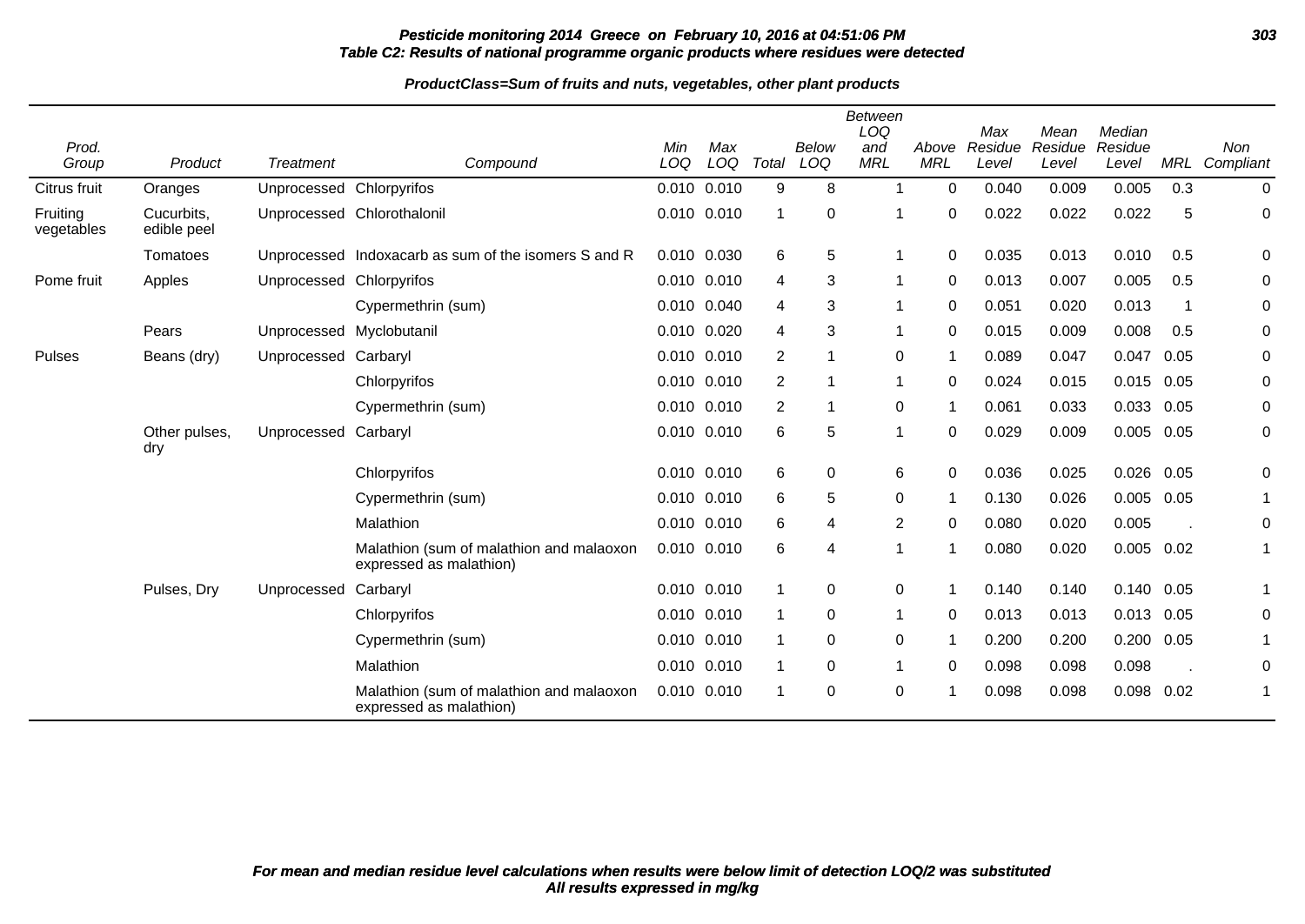### **Pesticide monitoring 2014 Greece on February 10, 2016 at 04:51:06 PM 304 Table C3: Results of national programme processed conventional products where residues were detected**

| Prod.<br>Group | Product                 | Treatment                                                 | Compound                      | Min<br>LOQ | Max<br>LOQ | Total          | Below<br>LOQ | Between<br>LOQ<br>and<br>MRL | MRL | Max<br>Above Residue Residue Residue<br>Level | Mean<br>Level | Median<br>Level | Non<br>Compliant |
|----------------|-------------------------|-----------------------------------------------------------|-------------------------------|------------|------------|----------------|--------------|------------------------------|-----|-----------------------------------------------|---------------|-----------------|------------------|
|                | Cereals Cereals Milling |                                                           | Pirimiphos-methyl 0.010 0.010 |            |            | $\overline{2}$ |              |                              |     | 0.030                                         | 0.018         | 0.018           |                  |
|                | Wheat                   | Milling - unprocessed flour Pirimiphos-methyl 0.010 0.010 |                               |            |            | -13            |              | 6                            |     | 0.048                                         | 0.018         | 0.005           |                  |

**ProductClass=Cereals**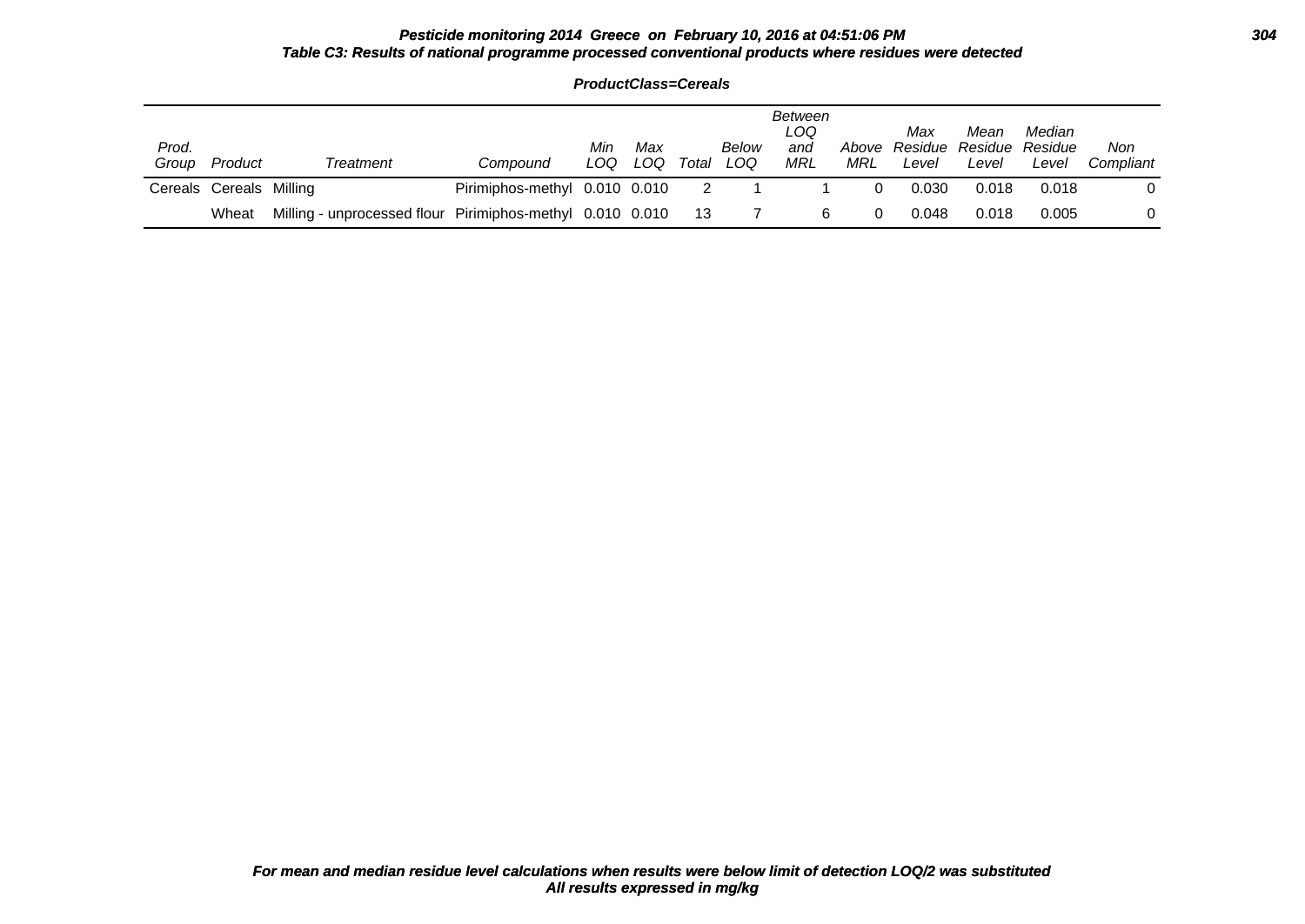# **Pesticide monitoring 2014 Greece on February 10, 2016 at 04:51:06 PM 305 Table C3: Results of national programme processed conventional products where residues were detected**

| Prod.<br>Group                    | Product                       | <b>Treatment</b>                | Compound                       | Min<br>LOQ      | Max<br>LOQ  | Total | <b>Below</b><br>LOQ | Between<br>LOQ<br>and<br><b>MRL</b> | Above<br><b>MRL</b> | Max<br>Residue<br>Level | Mean<br>Residue<br>Level | Median<br>Residue<br>Level | Non<br>Compliant |
|-----------------------------------|-------------------------------|---------------------------------|--------------------------------|-----------------|-------------|-------|---------------------|-------------------------------------|---------------------|-------------------------|--------------------------|----------------------------|------------------|
| Citrus fruit                      | Oranges                       | Juicing                         | Imazalil                       | $0.010$ $0.010$ |             | 8     | 5                   | 3                                   | $\mathbf 0$         | 0.062                   | 0.017                    | 0.005                      | 0                |
| Leafy vegetables & fresh<br>herbs | Vine leaves (grape<br>leaves) | Processed                       | Chlorpyrifos                   | $0.010$ $0.010$ |             | -1    | 0                   | 1                                   | $\Omega$            | 0.067                   | 0.067                    | 0.067                      | 0                |
|                                   |                               |                                 | Famoxadone                     | 0.010 0.010     |             | -1    | $\mathbf 0$         | 1                                   | $\mathbf 0$         | 2.500                   | 2.500                    | 2.500                      | 0                |
|                                   |                               |                                 | Fenoxycarb                     | 0.010 0.010     |             | -1    | $\pmb{0}$           | 1                                   | 0                   | 0.082                   | 0.082                    | 0.082                      | 0                |
|                                   |                               |                                 | Penconazole                    | 0.010 0.010     |             | -1    | 0                   | $\mathbf 1$                         | 0                   | 0.011                   | 0.011                    | 0.011                      | 0                |
|                                   |                               |                                 | Pyraclostrobin                 | 0.010           | 0.010       | 1     | 0                   | 1                                   | 0                   | 0.026                   | 0.026                    | 0.026                      | 0                |
|                                   |                               |                                 | Quinoxyfen                     | 0.010           | 0.010       | -1    | 0                   | $\mathbf{1}$                        | $\Omega$            | 0.750                   | 0.750                    | 0.750                      | 0                |
|                                   |                               |                                 | Spiroxamine                    | 0.010 0.010     |             |       | 0                   | 1                                   | 0                   | 0.063                   | 0.063                    | 0.063                      | 0                |
| Oilseeds and oilfruits            | Olives for oil<br>production  | Oil production                  | Chlorpyrifos                   |                 | 0.010 0.020 | 202   | 192                 | 10                                  | $\Omega$            | 0.540                   | 0.014                    | 0.010                      | 0                |
|                                   |                               |                                 | Deltamethrin                   |                 | 0.010 0.050 | 202   | 201                 | $\mathbf{1}$                        | $\mathbf 0$         | 0.070                   | 0.018                    | 0.020                      | 0                |
|                                   |                               |                                 | Dimethoate                     | 0.010 0.020     |             | 202   | 199                 | 3                                   | 0                   | 0.020                   | 0.009                    | 0.010                      | 0                |
|                                   |                               |                                 | Dimethoate (sum)               | 0.010           | 0.020       | 202   | 199                 | 3                                   | 0                   | 0.020                   | 0.009                    | 0.010                      | 0                |
|                                   |                               |                                 | Fenthion                       | 0.010           | 0.050       | 202   | 200                 | $\overline{c}$                      | $\Omega$            | 1.850                   | 0.020                    | 0.010                      | 0                |
|                                   |                               |                                 | Fenthion (sum)                 | 0.010           | 0.050       | 202   | 200                 | $\overline{c}$                      | $\mathbf 0$         | 1.850                   | 0.027                    | 0.020                      | 0                |
|                                   |                               |                                 | Methidathion                   | 0.010           | 0.040       | 202   | 201                 | 1                                   | $\Omega$            | 0.050                   | 0.017                    | 0.020                      | 0                |
| Pome fruit                        | Pears                         | Processed                       | Chlormequat                    | 0.010 0.010     |             | 4     | -1                  | 3                                   | 0                   | 0.093                   | 0.050                    | 0.051                      | 0                |
| Small fruit and berries           | Wine grapes                   | Wine production                 | Iprodione                      | 0.010 0.010     |             | 8     | 6                   | $\overline{c}$                      | $\Omega$            | 0.030                   | 0.009                    | 0.005                      | 0                |
|                                   |                               |                                 | Thiophanate-methyl             | 0.010 0.010     |             | 8     | 4                   | 4                                   | $\Omega$            | 0.125                   | 0.038                    | 0.010                      | 0                |
|                                   |                               | Wine production - white<br>wine | Dimethomorph                   | $0.010$ $0.010$ |             | 2     | 1                   | $\mathbf 1$                         | $\Omega$            | 0.022                   | 0.014                    | 0.014                      | 0                |
|                                   |                               |                                 | Fenhexamid                     | 0.010 0.010     |             | 2     | 0                   | $\overline{c}$                      | 0                   | 0.055                   | 0.037                    | 0.037                      | 0                |
|                                   |                               |                                 | Thiophanate-methyl 0.010 0.010 |                 |             | 2     | 0                   | $\overline{c}$                      | $\Omega$            | 0.150                   | 0.115                    | 0.115                      | 0                |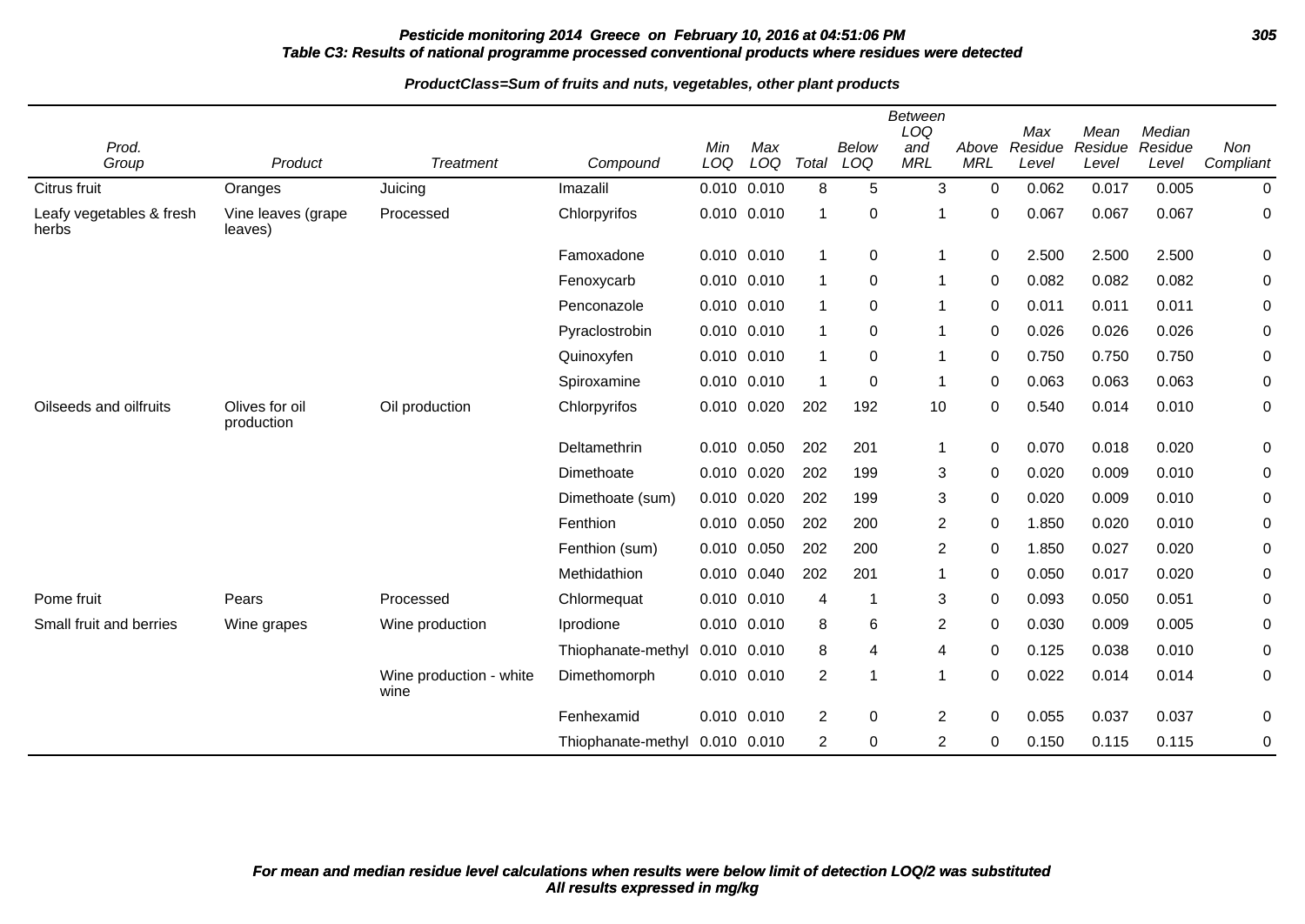# Pesticide monitoring 2014 Greece on February 10, 2016 at 04:51:06 PM **Table D: Reported exceedences of MRL for surveillance and enforcement samples**

#### **Strategy=Enforcement**

| Lab<br>Sample<br>Code | Orig | Country Product               | Sampling<br>Point               | Treatment   | Organic Residue                                     | LOQ   | Level | Unit             | MRL | Result<br>Evaluation                   |
|-----------------------|------|-------------------------------|---------------------------------|-------------|-----------------------------------------------------|-------|-------|------------------|-----|----------------------------------------|
| GR-002-14-002 TR      |      | Peppers                       | Border inspection<br>activities | Unprocessed | Captan                                              | 0.020 |       | 0.200 mg/kg 0.10 |     | Numerical<br>exceedence                |
| GR-002-14-252 GR      |      | Peppers                       | Primary production              | Unprocessed | Formetanate                                         |       |       |                  |     | 0.010 0.520 mg/kg 0.05 Non compliant   |
| GR-002-14-076 GR      |      | <b>Strawberries</b>           | Wholesale                       | Unprocessed | Formetanate                                         | 0.010 |       |                  |     | 4.970 mg/kg 0.30 Non compliant         |
| GR-003-14-095 GR      |      | Vine leaves (grape<br>leaves) | Retail                          | Unprocessed | <b>Boscalid</b>                                     |       |       |                  |     | $0.020$ 0.140 mg/kg 0.05 Non compliant |
| GR-003-14-095 GR      |      | Vine leaves (grape<br>leaves) | Retail                          | Unprocessed | Triadimefon (sum of Triadimefon and<br>Triadimenol) |       |       |                  |     | $0.050$ 0.370 mg/kg 0.10 Non compliant |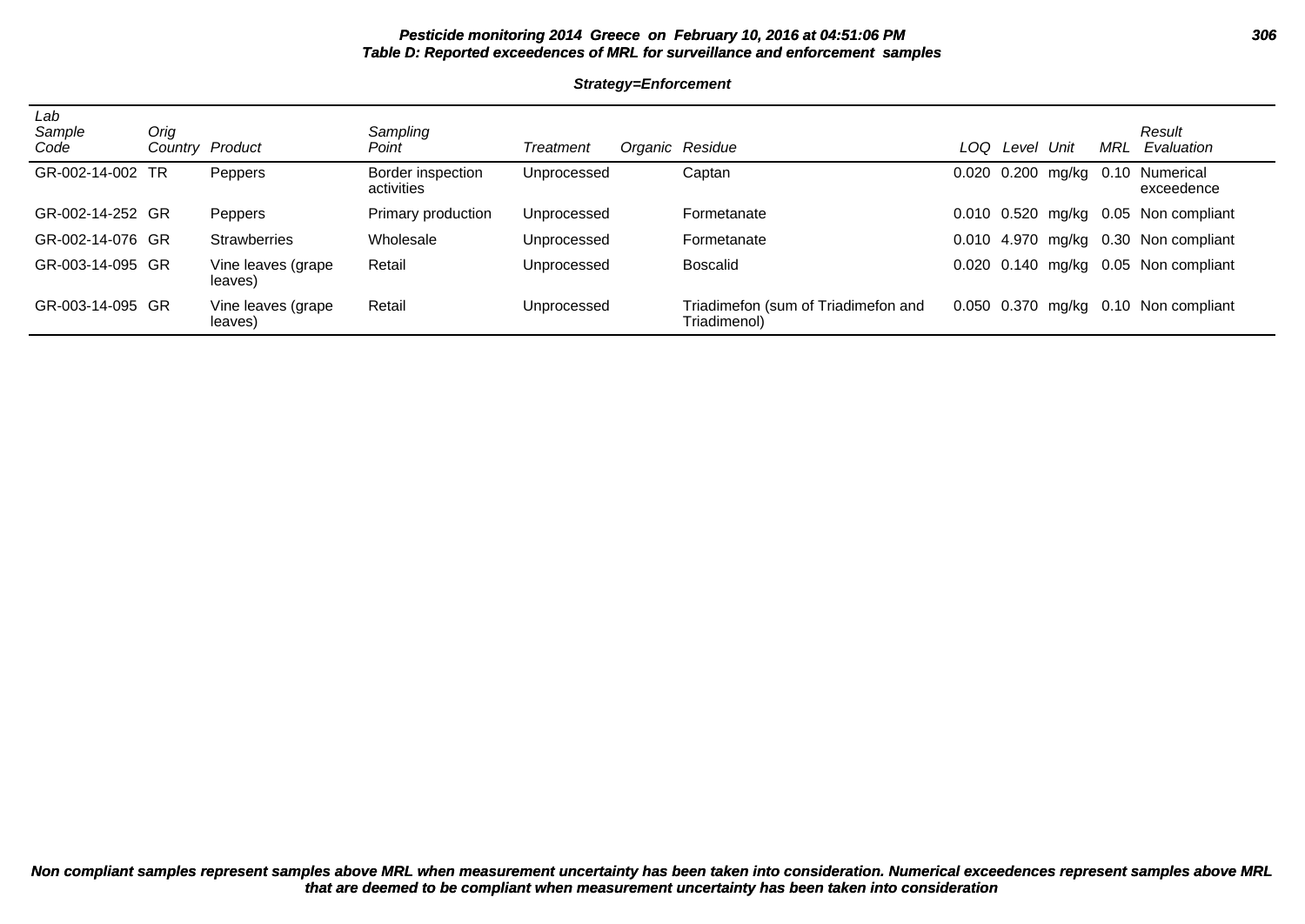# **Pesticide monitoring 2014 Greece on February 10, 2016 at 04:51:06 PM 307 Table D: Reported exceedences of MRL for surveillance and enforcement samples**

#### **Strategy=Surveillance**

| Lab<br>Sample<br>Code | Orig<br>Country | Product                    | Sampling<br>Point                             | <b>Treatment</b> | Organic Residue         |       | LOQ Level Unit |                   | MRL  | Result<br>Evaluation                           |
|-----------------------|-----------------|----------------------------|-----------------------------------------------|------------------|-------------------------|-------|----------------|-------------------|------|------------------------------------------------|
| GR-001-14-817         | <b>GR</b>       | Apples                     | Retail                                        | Unprocessed      | Diphenylamine           | 0.100 |                | $0.440$ mg/kg     |      | 0.10 Non compliant                             |
| GR-002-14-272         | GR              | Aubergines (egg<br>plants) | Retail                                        | Unprocessed      | Methamidophos           |       |                |                   |      | 0.010 0.170 mg/kg 0.01 Non compliant           |
| GR-001-14-1687 GR     |                 | Beans (dry)                | Retail                                        | Unprocessed Y    | Carbaryl                |       |                | 0.010 0.089 mg/kg |      | 0.05 Numerical<br>exceedence                   |
| GR-001-14-1687 GR     |                 | Beans (dry)                | Retail                                        | Unprocessed Y    | Cypermethrin (sum)      |       |                | 0.010 0.061 mg/kg |      | 0.05 Numerical<br>exceedence                   |
| GR-001-14-1163 GR     |                 | Beans (with<br>pods)       | Retail                                        | Unprocessed      | Carbendazim and benomyl |       |                | 0.010 0.300 mg/kg |      | 0.20 Numerical<br>exceedence                   |
| GR-001-14-1163 GR     |                 | Beans (with<br>pods)       | Retail                                        | Unprocessed      | Lufenuron               |       |                |                   |      | 0.010 0.067 mg/kg 0.02 Non compliant           |
| GR-001-14-1163 GR     |                 | Beans (with<br>pods)       | Retail                                        | Unprocessed      | Thiophanate-methyl      |       |                |                   |      | 0.010 0.300 mg/kg 0.10 Non compliant           |
| GR-001-14-1659 GR     |                 | Beans (with<br>pods)       | Retail                                        | Unprocessed      | Pyridaben               |       |                | 0.010 0.540 mg/kg |      | 0.50 Numerical<br>exceedence                   |
| GR-003-14-213         | <b>GR</b>       | Beans (with<br>pods)       | Retail                                        | Unprocessed      | Dimethoate (sum)        | 0.020 |                | 0.078 mg/kg       |      | 0.02 Non compliant                             |
| GR-001-14-346         | GR              | Carrots                    | Retail                                        | Unprocessed      | Chlorpyrifos            |       |                |                   |      | 0.010 0.110 mg/kg 0.10 Numerical<br>exceedence |
| GR-003-14-216         | GR              | Carrots                    | Retail                                        | Unprocessed      | Chlorpyrifos            |       |                | 0.010 0.180 mg/kg |      | 0.10 Numerical<br>exceedence                   |
| GR-004-14-012         | <b>GR</b>       | Carrots                    | Distribution:<br>wholesale and retail<br>sale | Unprocessed      | Chlorpyrifos            |       |                | 0.050 0.110 mg/kg | 0.10 | Numerical<br>exceedence                        |
| GR-004-14-016         | <b>GR</b>       | Carrots                    | Distribution:<br>wholesale and retail<br>sale | Unprocessed      | Chlorpyrifos            |       |                | 0.050 0.140 mg/kg | 0.10 | Numerical<br>exceedence                        |
| GR-004-14-036         | <b>GR</b>       | Carrots                    | Distribution:<br>wholesale and retail<br>sale | Unprocessed      | Chlorpyrifos            |       |                | 0.050 0.140 mg/kg |      | 0.10 Numerical<br>exceedence                   |
| GR-004-14-138         | GR              | Carrots                    | Distribution:<br>wholesale and retail<br>sale | Unprocessed      | Chlorpyrifos            |       |                | 0.050 0.140 mg/kg |      | 0.10 Numerical<br>exceedence                   |
| GR-005-14-001         | GR              | Carrots                    | Retail                                        | Unprocessed      | Chlorpyrifos            |       |                |                   |      | 0.010 0.826 mg/kg 0.10 Non compliant           |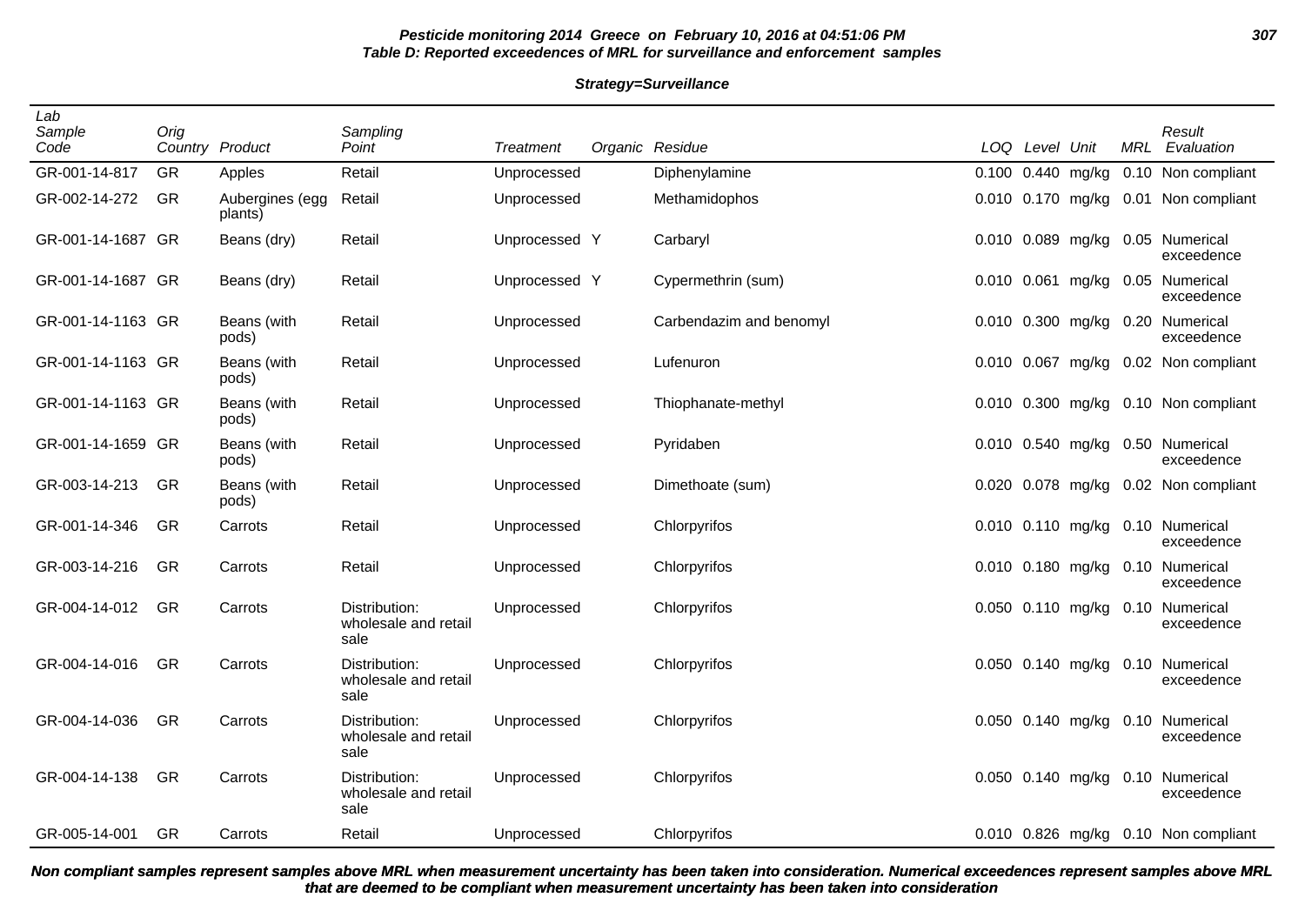# **Pesticide monitoring 2014 Greece on February 10, 2016 at 04:51:06 PM 308 Table D: Reported exceedences of MRL for surveillance and enforcement samples**

#### **Strategy=Surveillance**

| Lab<br>Sample<br>Code | Orig      | Country Product    | Sampling<br>Point               | <b>Treatment</b> | Organic Residue                                                     |                 | LOQ Level Unit |                   | MRL  | Result<br>Evaluation         |
|-----------------------|-----------|--------------------|---------------------------------|------------------|---------------------------------------------------------------------|-----------------|----------------|-------------------|------|------------------------------|
| GR-005-14-006         | <b>GR</b> | Carrots            | Retail                          | Unprocessed      | Chlorpyrifos                                                        | 0.010 0.237     |                | mg/kg             |      | 0.10 Non compliant           |
| GR-005-14-138         | <b>GR</b> | Carrots            | Retail                          | Unprocessed      | Chlorpyrifos                                                        |                 |                | 0.010 0.160 mg/kg |      | 0.10 Numerical<br>exceedence |
| GR-005-14-138         | GR        | Carrots            | Retail                          | Unprocessed      | Dimethoate (sum)                                                    |                 |                | 0.020 0.032 mg/kg |      | 0.02 Numerical<br>exceedence |
| GR-003-14-086         | <b>GR</b> | Cherries           | Retail                          | Unprocessed      | Dimethoate (sum)                                                    |                 |                | 0.020 0.840 mg/kg |      | 0.20 Non compliant           |
| GR-002-14-225         | GR        | Cucumbers          | Retail                          | Unprocessed      | Endosulfan (sum)                                                    |                 |                | 0.010 0.080 mg/kg |      | 0.05 Numerical<br>exceedence |
| GR-007-14-092         | <b>GR</b> | Cucumbers          | Retail                          | Unprocessed      | Aldrin and Dieldrin                                                 |                 | 0.020 0.060    | mg/kg             |      | 0.02 Non compliant           |
| GR-001-14-1155 GR     |           | <b>Fresh Herbs</b> | Retail                          | Unprocessed      | Pendimethalin                                                       |                 |                | 0.010 0.090 mg/kg |      | 0.05 Numerical<br>exceedence |
| GR-005-14-163         | <b>GR</b> | Kiwi               | Wholesale                       | Unprocessed      | Captan                                                              |                 |                | 0.020 0.033 mg/kg |      | 0.02 Numerical<br>exceedence |
| GR-001-14-1024 AR     |           | Lemons             | Border inspection<br>activities | Unprocessed      | Imazalil                                                            |                 |                | 0.020 6.900 mg/kg |      | 5.00 Numerical<br>exceedence |
| GR-001-14-1269 GR     |           | Lettuce            | Retail                          | Unprocessed      | Pendimethalin                                                       |                 |                | 0.010 0.062 mg/kg |      | 0.05 Numerical<br>exceedence |
| GR-009-14-005         | GR        | Lettuce            | Retail                          | Unprocessed      | Chlorpyrifos                                                        |                 |                | 0.010 0.088 mg/kg |      | 0.05 Numerical<br>exceedence |
| GR-002-14-047         | GR        | Mandarins          | Wholesale                       | Unprocessed      | Dimethomorph                                                        |                 |                | 0.010 0.020 mg/kg | 0.01 | Numerical<br>exceedence      |
| GR-001-14-324         | <b>PK</b> | Mangoes            | Air transport                   | Unprocessed      | Tebuconazole                                                        |                 |                | 0.010 0.270 mg/kg |      | 0.10 Non compliant           |
| GR-001-14-1690        | -GR       | Other pulses, dry  | Retail                          | Unprocessed Y    | Cypermethrin (sum)                                                  | $0.010$ $0.130$ |                | mg/kg             |      | 0.05 Non compliant           |
| GR-001-14-1690 GR     |           | Other pulses, dry  | Retail                          | Unprocessed Y    | Malathion (sum of malathion and malaoxon<br>expressed as malathion) | 0.010 0.080     |                | mg/kg             |      | 0.02 Non compliant           |
| GR-001-14-826         | <b>GR</b> | Peaches            | Retail                          | Unprocessed      | Diphenylamine                                                       |                 | $0.010$ 0.067  | mg/kg             |      | 0.05 Numerical<br>exceedence |
| GR-003-14-154         | GR        | Peaches            | Wholesale                       | Unprocessed      | Phosmet                                                             |                 |                | 0.020 0.083 mg/kg |      | 0.05 Numerical<br>exceedence |
| GR-005-14-096         | GR        | Peaches            | Retail                          | Unprocessed      | Boscalid                                                            | 0.030           |                | 4.265 mg/kg       |      | 3.00 Numerical<br>exceedence |
| GR-005-14-096         | <b>GR</b> | Peaches            | Retail                          | Unprocessed      | Cyfluthrin (sum)                                                    |                 |                | 0.040 0.626 mg/kg |      | 0.30 Non compliant           |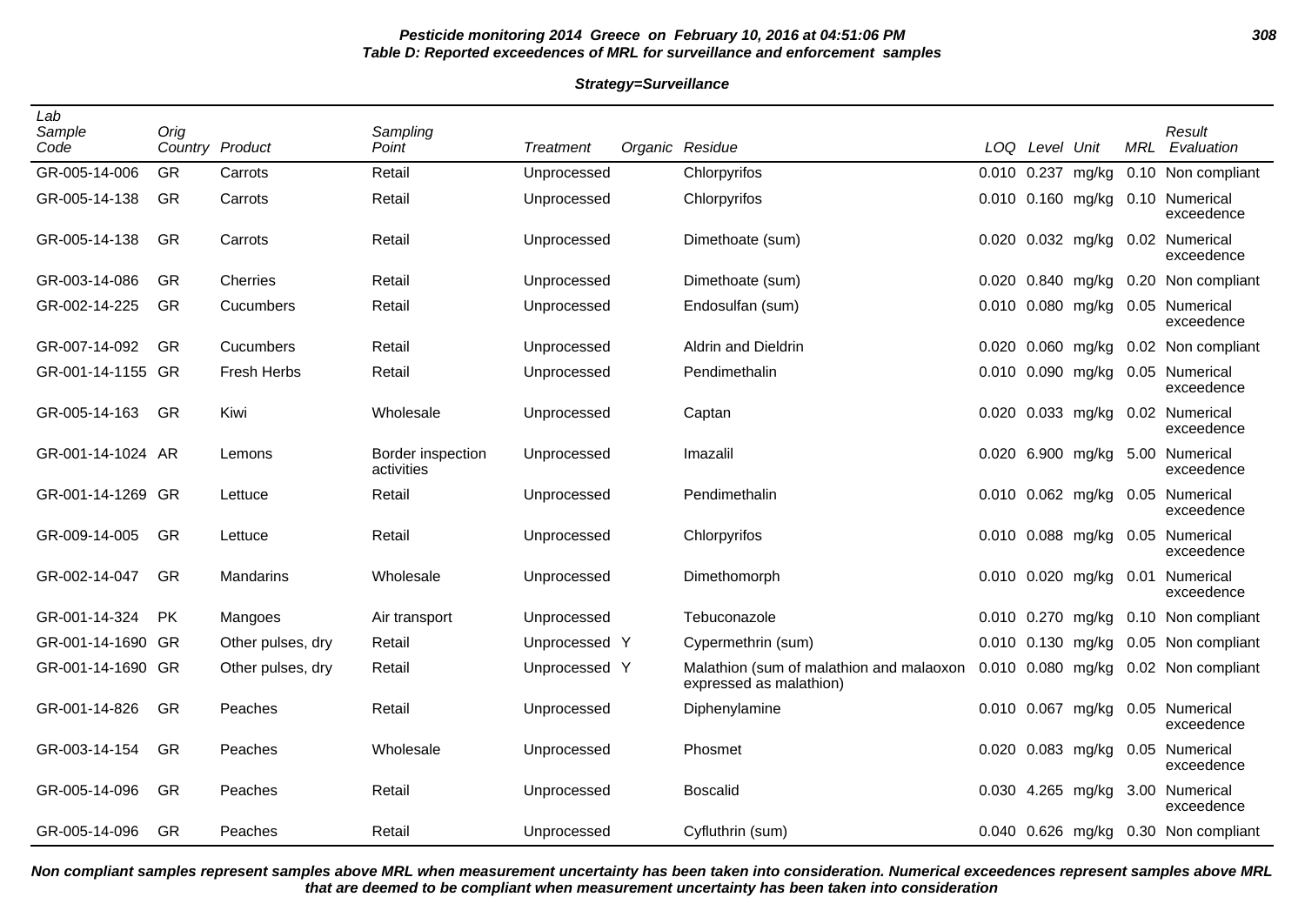# **Pesticide monitoring 2014 Greece on February 10, 2016 at 04:51:06 PM 309 Table D: Reported exceedences of MRL for surveillance and enforcement samples**

#### **Strategy=Surveillance**

| Lab<br>Sample<br>Code | Orig      | Country Product  | Sampling<br>Point                             | Treatment     | Organic Residue                                                                   | LOQ   | Level | Unit          | MRL  | Result<br>Evaluation         |
|-----------------------|-----------|------------------|-----------------------------------------------|---------------|-----------------------------------------------------------------------------------|-------|-------|---------------|------|------------------------------|
| GR-001-14-1299        | GR        | Pears            | Retail                                        | Unprocessed   | Phosmet (phosmet and phosmet oxon<br>expressed as phosmet)                        | 0.010 | 0.770 | mg/kg         | 0.50 | Numerical<br>exceedence      |
| GR-001-14-1299 GR     |           | Pears            | Retail                                        | Unprocessed   | Thiophanate-methyl                                                                | 0.010 |       | 0.510 mg/kg   |      | 0.50 Numerical<br>exceedence |
| GR-001-14-254         | AR        | Pears            | Border inspection<br>activities               | Unprocessed   | Carbendazim and benomyl                                                           | 0.010 |       | 1.110 $mg/kg$ |      | 0.20 Non compliant           |
| GR-001-14-626         | GR        | Pears            | Retail                                        | Unprocessed   | Carbendazim and benomyl                                                           | 0.010 |       | 1.110 $mg/kg$ |      | 0.20 Non compliant           |
| GR-002-14-389         | GR        | Pears            | Wholesale                                     | Unprocessed   | Diphenylamine                                                                     | 0.010 | 0.120 | mg/kg         |      | 0.10 Numerical<br>exceedence |
| GR-006-14-228         | GR        | Pears            | Retail                                        | Unprocessed   | Deltamethrin                                                                      | 0.010 |       | $0.130$ mg/kg |      | 0.10 Numerical<br>exceedence |
| GR-001-14-637         | GR        | Peas (with pods) | Retail                                        | Unprocessed   | Thiophanate-methyl                                                                | 0.010 | 0.140 | mg/kg         |      | 0.10 Numerical<br>exceedence |
| GR-002-14-189         | GR        | Peppers          | Retail                                        | Unprocessed   | Methomyl and thiodicarb (sum of methomyl and<br>thiodicarb expressed as methomyl) | 0.010 |       | $0.210$ mg/kg |      | 0.02 Non compliant           |
| GR-002-14-239         | GR        | Peppers          | Retail                                        | Unprocessed   | Dimethoate (sum)                                                                  | 0.010 | 0.110 | mg/kg         |      | 0.02 Non compliant           |
| GR-002-14-246         | GR        | Peppers          | Retail                                        | Unprocessed   | Methomyl and thiodicarb (sum of methomyl and<br>thiodicarb expressed as methomyl) | 0.010 | 0.250 | mg/kg         |      | 0.02 Non compliant           |
| GR-001-14-121         | GR        | Potatoes         | Retail                                        | Unprocessed   | Chlorpyrifos                                                                      | 0.010 |       | 0.092 mg/kg   |      | 0.05 Numerical<br>exceedence |
| GR-003-14-192         | GR        | Potatoes         | Retail                                        | Unprocessed   | Chlorpyrifos                                                                      | 0.010 | 0.150 | mg/kg         |      | 0.05 Non compliant           |
| GR-003-14-233         | GR        | Potatoes         | Retail                                        | Unprocessed   | Chlorpyrifos                                                                      | 0.010 |       | 0.210 mg/kg   |      | 0.05 Non compliant           |
| GR-003-14-233         | <b>GR</b> | Potatoes         | Retail                                        | Unprocessed   | Pirimiphos-methyl                                                                 | 0.050 | 0.110 | mg/kg         |      | 0.05 Non compliant           |
| GR-003-14-234         | GR        | Potatoes         | Retail                                        | Unprocessed   | Chlorpyrifos                                                                      | 0.010 | 0.520 | mg/kg         |      | 0.05 Non compliant           |
| GR-003-14-302         | GR        | Potatoes         | Retail                                        | Unprocessed   | Chlorpyrifos                                                                      | 0.010 | 0.060 | mg/kg         |      | 0.05 Numerical<br>exceedence |
| GR-004-14-015         | GR        | Potatoes         | Distribution:<br>wholesale and<br>retail sale | Unprocessed   | Chlorpyrifos                                                                      | 0.050 |       | $0.080$ mg/kg |      | 0.05 Numerical<br>exceedence |
| GR-001-14-1174 GR     |           | Pulses, Dry      | Retail                                        | Unprocessed Y | Carbaryl                                                                          | 0.010 | 0.140 | mg/kg         |      | 0.05 Non compliant           |
| GR-001-14-1174 GR     |           | Pulses, Dry      | Retail                                        | Unprocessed Y | Cypermethrin (sum)                                                                | 0.010 |       | 0.200 mg/kg   |      | 0.05 Non compliant           |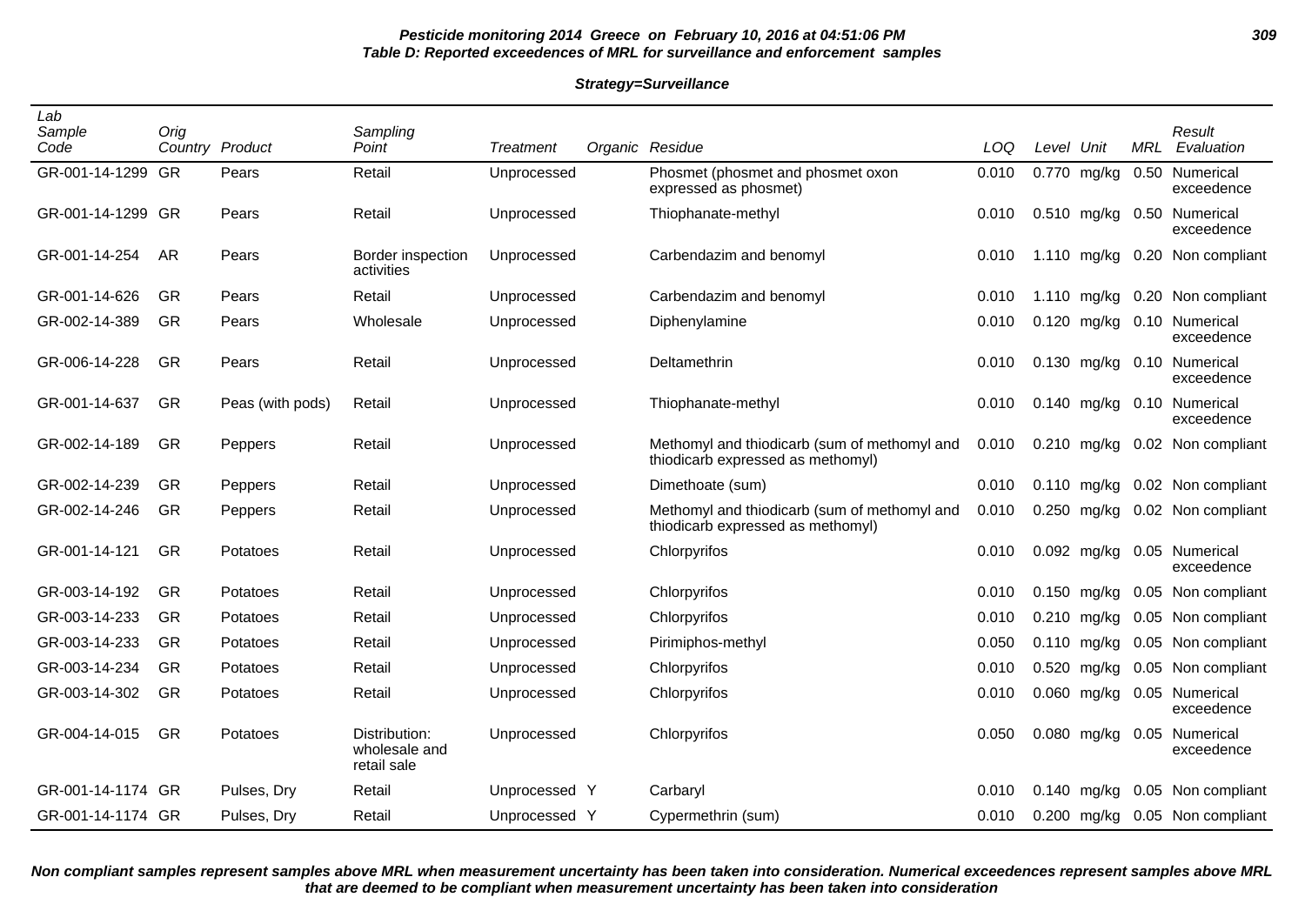## **Pesticide monitoring 2014 Greece on February 10, 2016 at 04:51:06 PM 310 Table D: Reported exceedences of MRL for surveillance and enforcement samples**

#### **Strategy=Surveillance**

| Lab<br>Sample<br>Code | Orig      | Country Product                               | Sampling<br>Point                         | <b>Treatment</b> |   | Organic Residue                                                     | LOQ   | Level Unit |               | <b>MRL</b> | Result<br>Evaluation         |
|-----------------------|-----------|-----------------------------------------------|-------------------------------------------|------------------|---|---------------------------------------------------------------------|-------|------------|---------------|------------|------------------------------|
| GR-001-14-1174 GR     |           | Pulses, Dry                                   | Retail                                    | Unprocessed      | Y | Malathion (sum of malathion and malaoxon<br>expressed as malathion) | 0.010 |            | $0.098$ mg/kg |            | 0.02 Non compliant           |
| GR-002-14-363         | GR        | Rocket, Rucola                                | Retail                                    | Unprocessed      |   | Bitertanol                                                          | 0.010 |            | 0.150 mg/kg   |            | 0.05 Non compliant           |
| GR-001-14-1276        | GR        | Spinach                                       | Retail                                    | Unprocessed      |   | Dithiocarbamates                                                    | 0.100 |            | 2.000 mg/kg   |            | 0.05 Non compliant           |
| GR-001-14-1447 GR     |           | Spinach                                       | Retail                                    | Unprocessed      |   | Deltamethrin                                                        | 0.010 |            | 1.200 mg/kg   |            | 0.50 Non compliant           |
| GR-006-14-196         | GR        | Spinach                                       | Retail                                    | Unprocessed      |   | Cypermethrin (sum)                                                  | 0.010 |            | 1.000 mg/kg   |            | 0.70 Numerical<br>exceedence |
| GR-006-14-214         | <b>GR</b> | Spinach                                       | Retail                                    | Unprocessed      |   | Chlorpyrifos                                                        | 0.010 |            | 0.074 mg/kg   |            | 0.05 Numerical<br>exceedence |
| GR-001-14-431         | GR        | <b>Strawberries</b>                           | Retail                                    | Unprocessed      |   | Formetanate                                                         | 0.010 |            | 0.440 mg/kg   |            | 0.40 Numerical<br>exceedence |
| GR-002-14-065         | <b>GR</b> | <b>Strawberries</b>                           | Wholesale                                 | Unprocessed      |   | Formetanate                                                         | 0.010 |            | 3.660 mg/kg   |            | 0.30 Non compliant           |
| GR-002-14-101         | GR        | <b>Strawberries</b>                           | Retail                                    | Unprocessed      |   | Formetanate                                                         | 0.010 |            | 1.360 mg/kg   |            | 0.30 Non compliant           |
| GR-003-14-226         | GR        | Table grapes                                  | Retail                                    | Unprocessed      |   | Chlorpyrifos-methyl                                                 | 0.010 |            | 0.220 mg/kg   | 0.20       | Numerical<br>exceedence      |
| GR-003-14-229         | GR        | Table grapes                                  | Retail                                    | Unprocessed      |   | Cyfluthrin                                                          | 0.020 |            | 0.020 mg/kg   | 0.01       | Numerical<br>exceedence      |
| GR-003-14-265         | GR        | Table grapes                                  | Retail                                    | Unprocessed      |   | Cyfluthrin                                                          | 0.020 |            | 0.020 mg/kg   | 0.01       | Numerical<br>exceedence      |
| GR-005-14-132         | <b>GR</b> | Table olives                                  | Manufacturing                             | Unprocessed      |   | Cypermethrin (sum)                                                  | 0.040 |            | $0.093$ mg/kg |            | 0.05 Numerical<br>exceedence |
| GR-001-14-288         | GR        | Tea, Coffee,<br>Herbal infusions<br>and Cocoa | <b>Border</b><br>inspection<br>activities | Unprocessed      |   | Imidacloprid                                                        | 0.010 |            | 0.079 mg/kg   |            | 0.05 Numerical<br>exceedence |
| GR-002-14-301         | MK        | Tomatoes                                      | <b>Border</b><br>inspection<br>activities | Unprocessed      |   | Dimethoate (sum)                                                    | 0.010 |            | $0.130$ mg/kg |            | 0.02 Non compliant           |
| GR-001-14-608         | GR        | Vine leaves (grape<br>leaves)                 | Retail                                    | Unprocessed      |   | Zoxamide                                                            | 0.010 |            | 6.800 mg/kg   |            | 0.02 Non compliant           |
| GR-001-14-609         | GR        | Vine leaves (grape<br>leaves)                 | Retail                                    | Unprocessed      |   | Penconazole                                                         | 0.010 |            | 0.320 mg/kg   |            | 0.05 Non compliant           |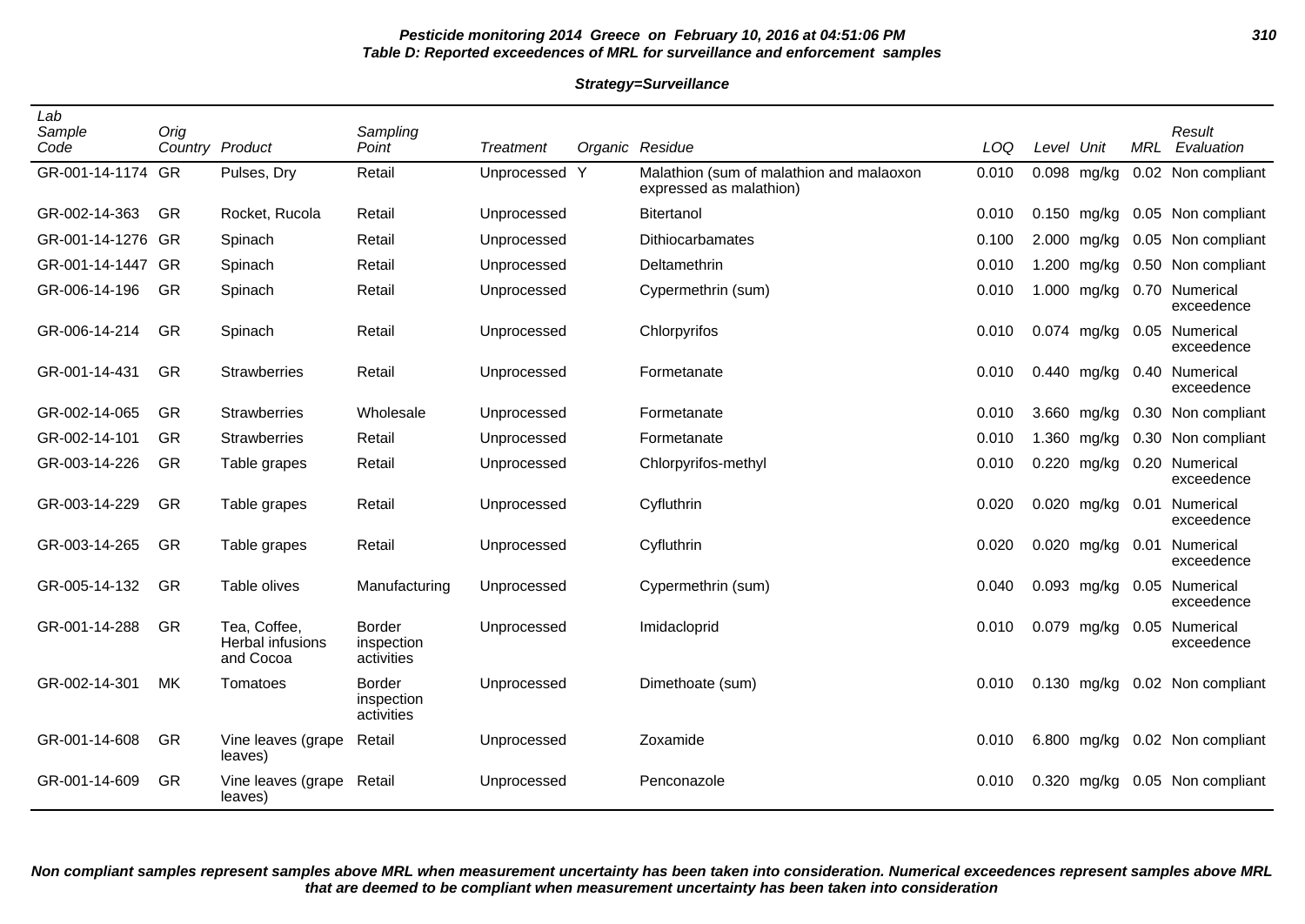# **Pesticide monitoring 2014 Greece on February 10, 2016 at 04:51:06 PM 311 Table D: Reported exceedences of MRL for surveillance and enforcement samples**

#### **Strategy=Surveillance**

| Lab<br>Sample<br>Code | Orig      | Country Product                      | Sampling<br>Point     | <b>Treatment</b> | Organic Residue                                                                                                    | <b>LOQ</b> | Level Unit |               | <b>MRL</b> | Result<br>Evaluation                  |
|-----------------------|-----------|--------------------------------------|-----------------------|------------------|--------------------------------------------------------------------------------------------------------------------|------------|------------|---------------|------------|---------------------------------------|
| GR-001-14-664         | <b>GR</b> | Vine leaves (grape<br>leaves)        | Retail                | Unprocessed      | Carbendazim and benomyl                                                                                            | 0.010      |            | 2.000 mg/kg   |            | 0.10 Non compliant                    |
| GR-001-14-664         | <b>GR</b> | Vine leaves (grape Retail<br>leaves) |                       | Unprocessed      | Cypermethrin (sum)                                                                                                 | 0.010      |            | $0.120$ mg/kg |            | 0.05 Non compliant                    |
| GR-001-14-664         | GR        | Vine leaves (grape Retail<br>leaves) |                       | Unprocessed      | Dimethomorph                                                                                                       | 0.010      |            |               |            | 0.026 mg/kg 0.01 Non compliant        |
| GR-001-14-664         | GR        | Vine leaves (grape Retail<br>leaves) |                       | Unprocessed      | Myclobutanil                                                                                                       | 0.010      |            |               |            | 2.000 mg/kg 0.02 Non compliant        |
| GR-001-14-664         | GR        | Vine leaves (grape Retail<br>leaves) |                       | Unprocessed      | Tebuconazole                                                                                                       | 0.010      |            |               |            | 0.220 mg/kg 0.05 Non compliant        |
| GR-001-14-664         | GR        | Vine leaves (grape Retail<br>leaves) |                       | Unprocessed      | Thiophanate-methyl                                                                                                 | 0.010      |            |               |            | 4.300 mg/kg 0.10 Non compliant        |
| GR-001-14-667         | GR        | Vine leaves (grape Retail<br>leaves) |                       | Unprocessed      | Cypermethrin (sum)                                                                                                 | 0.010      |            | 0.420 mg/kg   |            | 0.05 Non compliant                    |
| GR-001-14-667         | GR        | Vine leaves (grape Retail<br>leaves) |                       | Unprocessed      | Tetraconazole                                                                                                      | 0.010      |            | 0.280 mg/kg   |            | 0.02 Non compliant                    |
| GR-001-14-761         | <b>GR</b> | Vine leaves (grape Retail<br>leaves) |                       | Unprocessed      | Tebuconazole                                                                                                       | 0.010      |            | 0.370 mg/kg   |            | 0.05 Non compliant                    |
| GR-001-14-762         | GR        | Vine leaves (grape Retail<br>leaves) |                       | Unprocessed      | Myclobutanil                                                                                                       | 0.010      |            |               |            | 0.410 mg/kg 0.02 Non compliant        |
| GR-001-14-763         | GR        | Vine leaves (grape Retail<br>leaves) |                       | Unprocessed      | Myclobutanil                                                                                                       | 0.010      |            |               |            | 0.089 mg/kg 0.02 Non compliant        |
| GR-001-14-832         | GR        | Vine leaves (grape<br>leaves)        | Primary<br>production | Unprocessed      | Azoxystrobin                                                                                                       |            |            |               |            | 0.010 30.500 mg/kg 0.05 Non compliant |
| GR-001-14-832         | <b>GR</b> | Vine leaves (grape<br>leaves)        | Primary<br>production | Unprocessed      | Metalaxyl (Metalaxyl including other mixtures of<br>constituent isomers including Metalaxyl-M (sum of<br>isomers)) | 0.010      |            | 0.077 mg/kg   |            | 0.05 Numerical<br>exceedence          |
| GR-001-14-832         | GR        | Vine leaves (grape<br>leaves)        | Primary<br>production | Unprocessed      | Pyraclostrobin                                                                                                     | 0.010      |            | 0.022 mg/kg   |            | 0.02 Numerical<br>exceedence          |
| GR-002-14-127         | GR        | Vine leaves (grape<br>leaves)        | Retail                | Unprocessed      | Dimethomorph                                                                                                       | 0.010      |            | 1.120 mg/kg   |            | 0.01 Non compliant                    |
| GR-002-14-127         | GR        | Vine leaves (grape Retail<br>leaves) |                       | Unprocessed      | Trifloxystrobin                                                                                                    | 0.010      |            | $0.690$ mg/kg |            | 0.02 Non compliant                    |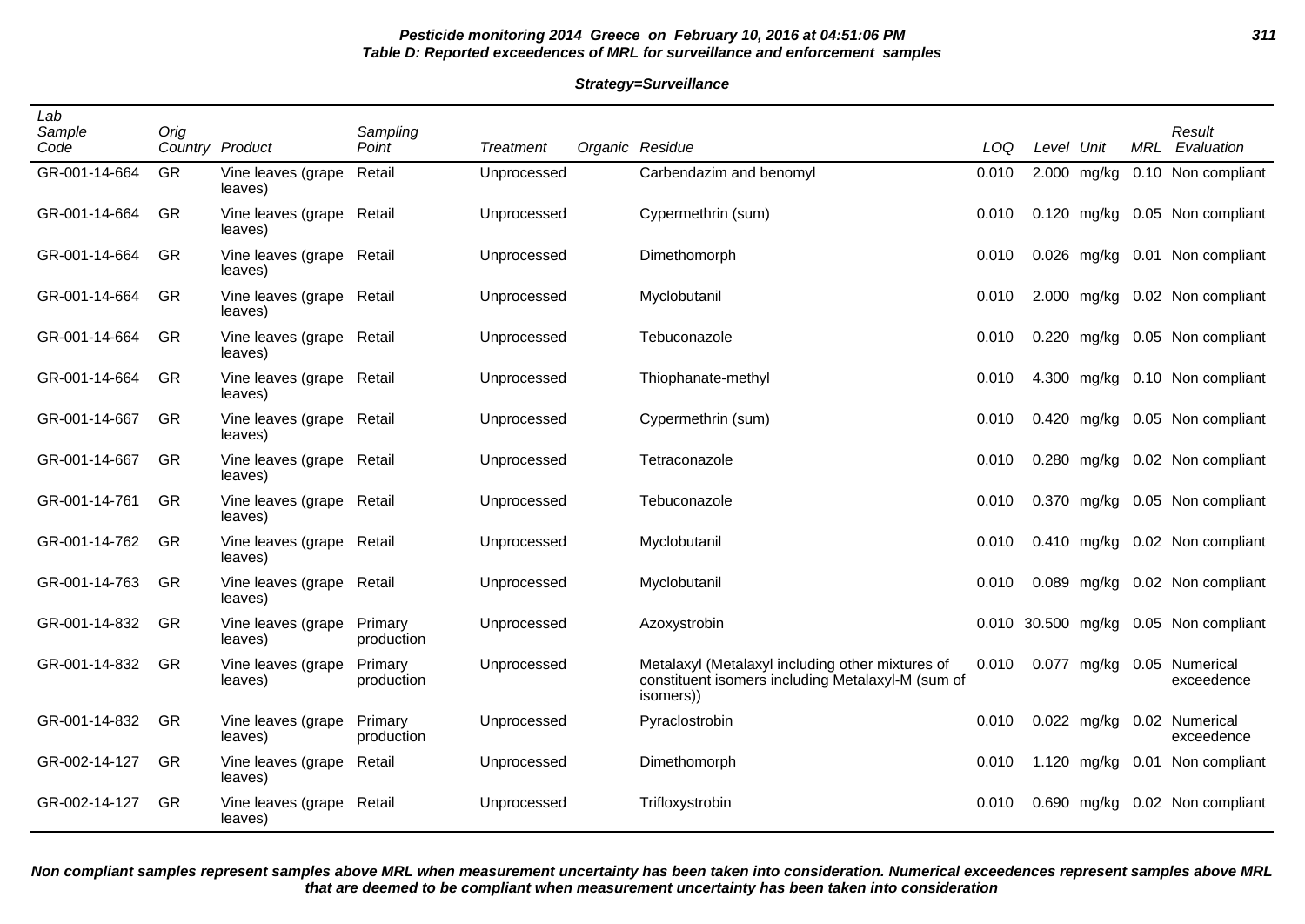# **Pesticide monitoring 2014 Greece on February 10, 2016 at 04:51:06 PM 312 Table D: Reported exceedences of MRL for surveillance and enforcement samples**

#### **Strategy=Surveillance**

| Lab<br>Sample<br>Code | Orig      | Country Product                      | Sampling<br>Point | <b>Treatment</b> | Organic Residue                                     | LOQ   | Level Unit |               | MRL | Result<br>Evaluation           |
|-----------------------|-----------|--------------------------------------|-------------------|------------------|-----------------------------------------------------|-------|------------|---------------|-----|--------------------------------|
| GR-002-14-128         | <b>GR</b> | Vine leaves (grape<br>leaves)        | Retail            | Unprocessed      | Kresoxim-methyl                                     | 0.010 |            | 0.790 mg/kg   |     | 0.05 Non compliant             |
| GR-003-14-069         | GR        | Vine leaves (grape Retail<br>leaves) |                   | Unprocessed      | Captan                                              | 0.050 |            | 0.330 mg/kg   |     | 0.02 Non compliant             |
| GR-003-14-069         | GR        | Vine leaves (grape Retail<br>leaves) |                   | Unprocessed      | Myclobutanil                                        | 0.020 |            |               |     | 0.210 mg/kg 0.02 Non compliant |
| GR-003-14-074         | <b>GR</b> | Vine leaves (grape Retail<br>leaves) |                   | Unprocessed      | Cyprodinil                                          | 0.020 |            | 5.600 mg/kg   |     | 0.05 Non compliant             |
| GR-003-14-074         | <b>GR</b> | Vine leaves (grape Retail<br>leaves) |                   | Unprocessed      | Famoxadone                                          | 0.020 |            |               |     | 0.820 mg/kg 0.02 Non compliant |
| GR-003-14-074         | <b>GR</b> | Vine leaves (grape Retail<br>leaves) |                   | Unprocessed      | Fludioxonil                                         | 0.030 |            | 0.490 mg/kg   |     | 0.05 Non compliant             |
| GR-003-14-074         | GR        | Vine leaves (grape Retail<br>leaves) |                   | Unprocessed      | Iprodione                                           | 0.020 |            |               |     | 3.600 mg/kg 0.02 Non compliant |
| GR-003-14-074         | GR        | Vine leaves (grape Retail<br>leaves) |                   | Unprocessed      | Kresoxim-methyl                                     | 0.020 |            | $0.210$ mg/kg |     | 0.05 Non compliant             |
| GR-003-14-074         | GR        | Vine leaves (grape Retail<br>leaves) |                   | Unprocessed      | Myclobutanil                                        | 0.020 |            | $0.260$ mg/kg |     | 0.02 Non compliant             |
| GR-003-14-075         | GR        | Vine leaves (grape Retail<br>leaves) |                   | Unprocessed      | Cyprodinil                                          | 0.020 |            | 0.060 mg/kg   |     | 0.05 Numerical<br>exceedence   |
| GR-003-14-075         | GR        | Vine leaves (grape Retail<br>leaves) |                   | Unprocessed      | Myclobutanil                                        | 0.020 | 0.690      | mg/kg         |     | 0.02 Non compliant             |
| GR-003-14-075         | GR        | Vine leaves (grape Retail<br>leaves) |                   | Unprocessed      | Triadimefon (sum of Triadimefon and<br>Triadimenol) | 0.050 |            | 0.340 mg/kg   |     | 0.10 Non compliant             |
| GR-003-14-075         | GR        | Vine leaves (grape<br>leaves)        | Retail            | Unprocessed      | Trifloxystrobin                                     | 0.020 | 1.300      | mg/kg         |     | 0.02 Non compliant             |
| GR-006-14-179         | GR        | Wine grapes                          | Processing plant  | Unprocessed      | Chlorpyrifos                                        | 0.010 |            |               |     | 1.100 mg/kg 0.50 Non compliant |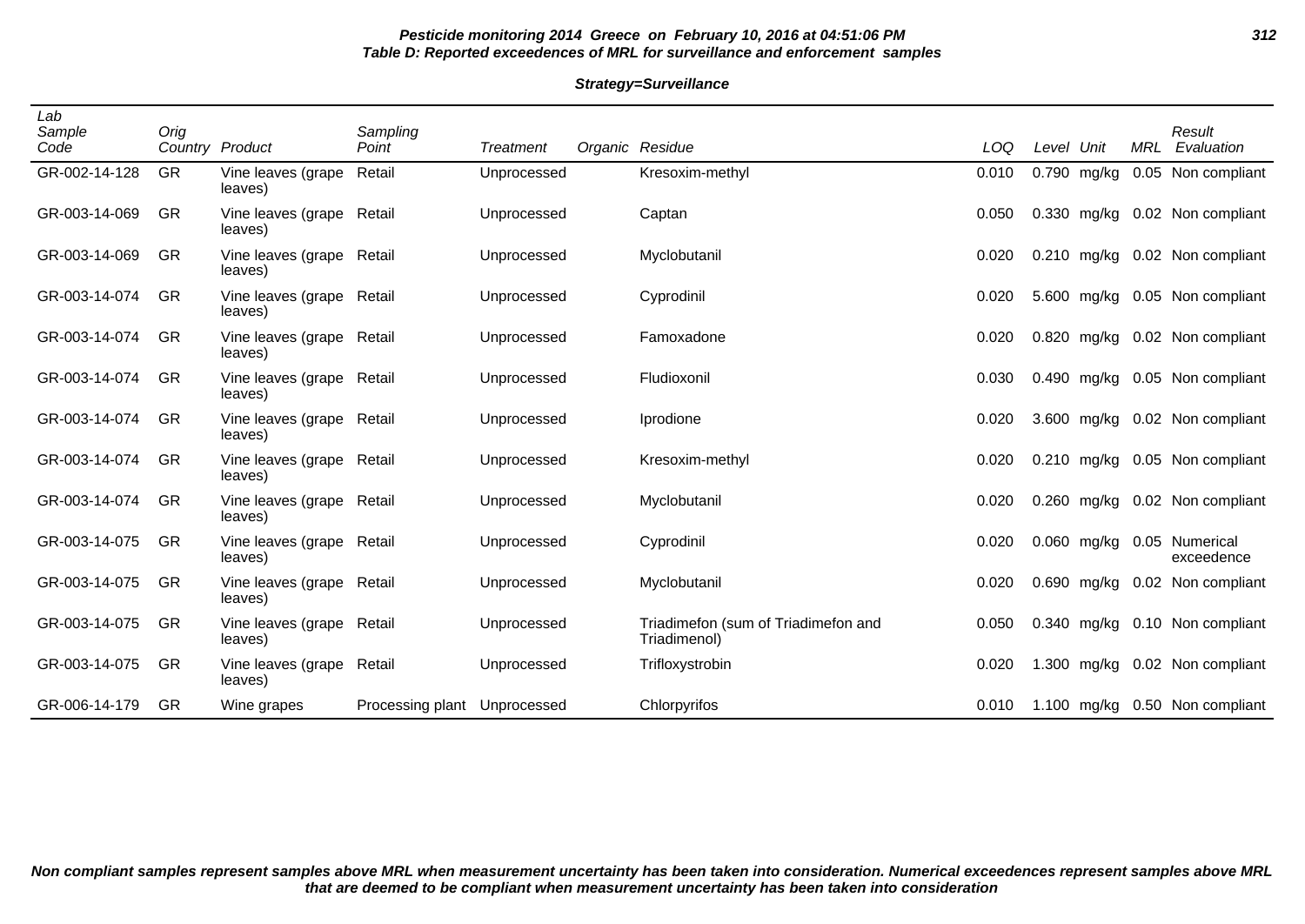| ProductClass    | Product                                                                                                | Processed |                         |       |              |                |                | n0 n1 n2 n3 n4 n5 n6 n7 n8 |           |                |                |
|-----------------|--------------------------------------------------------------------------------------------------------|-----------|-------------------------|-------|--------------|----------------|----------------|----------------------------|-----------|----------------|----------------|
| Animal products | <b>Bovine Liver</b>                                                                                    |           | 3                       |       |              |                | $\sim$         |                            |           |                |                |
| Animal products | Honey                                                                                                  |           | 9                       |       |              |                |                |                            |           |                |                |
| Animal products | Milk                                                                                                   |           | 3                       |       |              |                |                |                            |           |                |                |
| Animal products | Poultry Liver                                                                                          |           | 2                       |       |              |                |                |                            |           |                |                |
| Animal products | <b>Poultry Muscle</b>                                                                                  |           | 16                      |       |              |                |                |                            |           |                |                |
| Animal products | Sheep Liver                                                                                            |           | 10                      |       |              |                |                |                            |           |                |                |
| Baby food       | Baby food for infants and young childern                                                               | Υ         | 27                      |       |              |                |                |                            |           |                |                |
| Baby food       | Processed cereal-based baby foods (e.g. cereal and pastas to be reconstituted with milk or other liq Y |           | 5                       |       |              |                |                |                            |           |                |                |
| Cereals         | Barley                                                                                                 |           | $\mathbf{1}$            |       |              |                |                |                            |           |                |                |
| Cereals         | Cereals                                                                                                | Υ         | 1                       |       |              |                |                |                            |           |                |                |
| Cereals         | Oats                                                                                                   | Y         | 1                       |       |              |                |                |                            |           |                |                |
| Cereals         | Rice                                                                                                   |           | 36                      | 8     |              |                |                |                            |           |                |                |
| Cereals         | Wheat                                                                                                  |           | $\,6$                   |       |              |                |                |                            |           |                |                |
| Cereals         | Wheat                                                                                                  | Υ         | 11                      |       |              |                |                |                            |           |                |                |
| Fruits and nuts | Apples                                                                                                 |           | 33                      | 29    | 8            | 8              | 5              | 9                          | 6         | $\overline{2}$ | $\overline{2}$ |
| Fruits and nuts | Apricots                                                                                               |           | 11                      | 15    | 12           | 2              |                |                            |           |                |                |
| Fruits and nuts | Apricots                                                                                               | Y         |                         |       |              |                |                |                            |           |                |                |
| Fruits and nuts | Bananas                                                                                                |           | 13                      | 6     | 6            | 5              |                |                            |           |                |                |
| Fruits and nuts | <b>Blueberries</b>                                                                                     | Υ         | $\overline{\mathbf{c}}$ |       |              |                |                |                            |           |                |                |
| Fruits and nuts | Cherries                                                                                               |           | 17 16                   |       | 8            | 3              |                |                            |           |                |                |
| Fruits and nuts | Figs                                                                                                   |           | 3                       |       |              |                |                |                            |           |                |                |
| Fruits and nuts | Figs                                                                                                   | Υ         | 1                       |       |              |                |                |                            |           |                |                |
| Fruits and nuts | Grapefruit                                                                                             |           | $\overline{2}$          |       |              | -1             | -1             |                            |           |                |                |
| Fruits and nuts | Kiwi                                                                                                   |           | 38                      | 11    |              |                |                |                            |           |                |                |
| Fruits and nuts | Lemons                                                                                                 |           | 13                      | 5     |              | 4              | 2              |                            |           |                |                |
| Fruits and nuts | Mandarins                                                                                              |           | 15                      | 13    | 5            |                |                |                            |           |                |                |
| Fruits and nuts | Mangoes                                                                                                |           | 1                       |       |              |                |                |                            |           |                |                |
| Fruits and nuts | Medlar                                                                                                 |           | 1                       |       |              |                |                |                            |           |                |                |
| Fruits and nuts | Oranges                                                                                                |           |                         | 45 24 | $\mathbf{3}$ | 3 <sup>7</sup> | $\overline{2}$ |                            | $\cdot$ 2 |                | $\sim 100$     |

**To avoid duplicates residues marked as part of sum are excluded Column nX indicates number of residues detected in product.**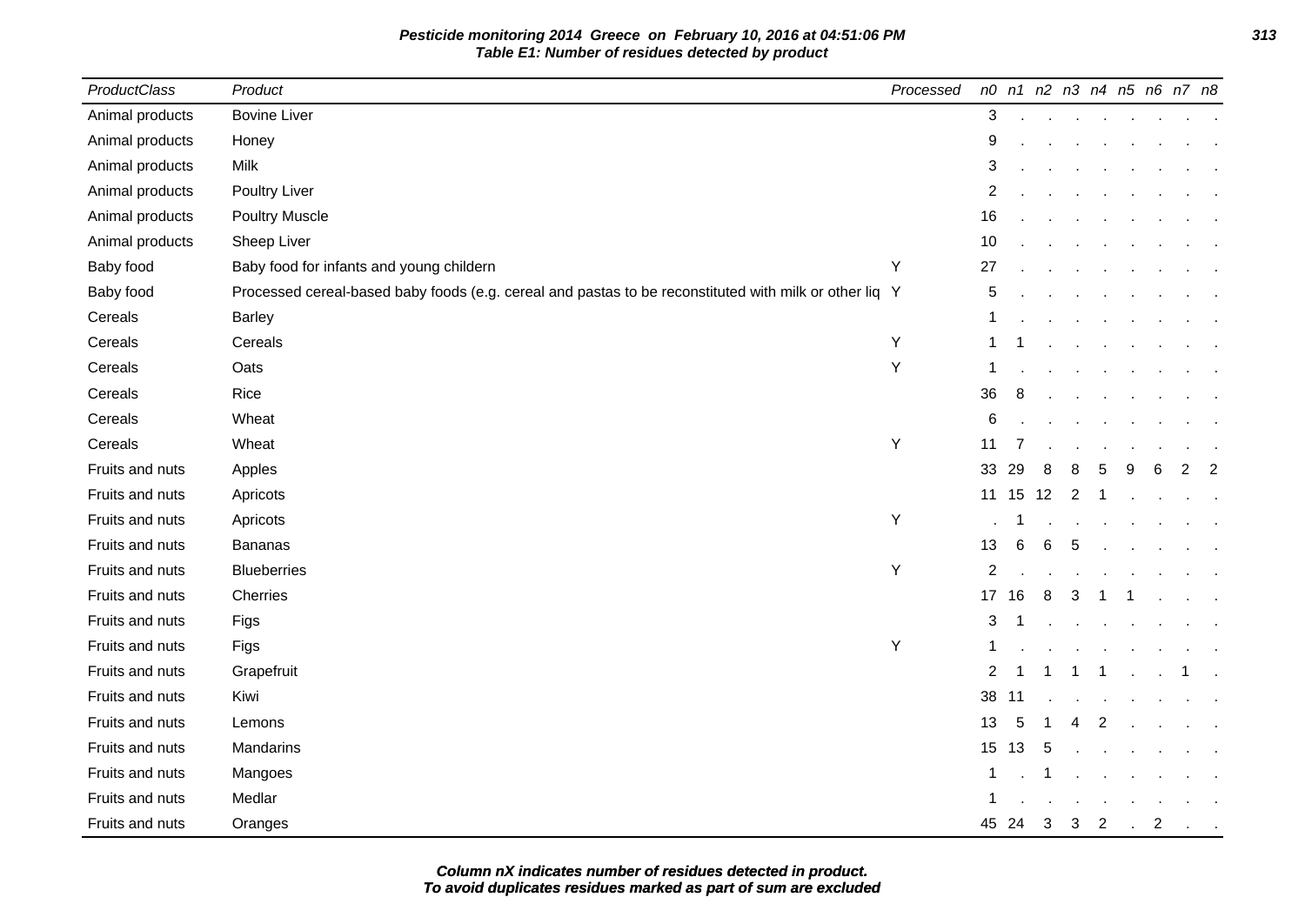| ProductClass                           | Product                                                      | Processed | n0             |    | n1 n2 n3 n4 n5 n6 n7 n8 |     |    |   |   |                |                |
|----------------------------------------|--------------------------------------------------------------|-----------|----------------|----|-------------------------|-----|----|---|---|----------------|----------------|
| Fruits and nuts                        | Oranges                                                      | Y         | 5              | 3  |                         |     |    |   |   |                |                |
| Fruits and nuts                        | Other kind of small fruit and berries                        |           | 2              |    |                         |     |    |   |   |                |                |
| Fruits and nuts                        | Other small fruit and berries                                |           | 1              |    |                         |     |    |   |   |                |                |
| Fruits and nuts                        | Peaches                                                      |           | 14             | 18 | -15                     | 9   | 2  | 3 | 1 | 1              |                |
| Fruits and nuts                        | Peaches                                                      | Υ         | 1              |    |                         |     |    |   |   |                |                |
| Fruits and nuts                        | Pears                                                        |           | 28             | 16 | 10                      | -10 | 7  | 4 | 1 | 2              | 1              |
| Fruits and nuts                        | Pears                                                        | Y         | 1              | 4  |                         |     |    |   |   |                |                |
| Fruits and nuts                        | Plums                                                        |           | 10             | 13 | 4                       | 2   | 1  |   |   |                |                |
| Fruits and nuts                        | Pomegranate                                                  |           | 7              | 4  |                         |     |    |   |   |                |                |
| Fruits and nuts                        | Strawberries                                                 |           | 22             | 21 | 15                      | 18  | 12 | 3 | 3 | 2              | $\overline{2}$ |
| Fruits and nuts                        | Table and Wine grapes                                        |           | $\overline{2}$ | 1  | 3                       | 3   | 1  | 2 |   |                |                |
| Fruits and nuts                        | Table grapes                                                 |           | 31             | 24 | 9                       | 8   | 5  |   | 3 | $\overline{2}$ |                |
| Fruits and nuts                        | Table grapes                                                 | Y         | 4              |    |                         |     |    |   |   |                |                |
| Fruits and nuts                        | Table olives                                                 |           | 22             | 1  |                         |     |    |   |   |                |                |
| Fruits and nuts                        | Wine grapes                                                  |           | 18             | 4  | 1                       | 1   | 2  | 1 |   |                |                |
| <b>Fruits and nuts</b>                 | Wine grapes                                                  | Y         | 5              | 4  | 2                       | 1   |    |   |   |                |                |
| Other plant products Beans (dry)       |                                                              |           | 3              |    |                         |     |    |   |   |                |                |
| Other plant products Lentils (dry)     |                                                              |           | 2              |    |                         |     |    |   |   |                |                |
|                                        | Other plant products Olives for oil production               |           | 4              |    |                         |     |    |   |   |                |                |
|                                        | Other plant products Olives for oil production               | Y         | 192            | 17 |                         |     |    |   |   |                |                |
| Other plant products Other pulses, dry |                                                              |           |                | 4  |                         |     | 1  |   |   |                |                |
| Other plant products Peas (dry)        |                                                              |           | 1              |    |                         |     |    |   |   |                |                |
| Other plant products Pulses, Dry       |                                                              |           |                |    |                         |     |    |   |   |                |                |
| Other plant products Soya bean         |                                                              |           | 1              |    |                         |     |    |   |   |                |                |
| Other plant products Sugar cane        |                                                              | Y         | 2              |    |                         |     |    |   |   |                |                |
| Other plant products Sunflower seed    |                                                              | Υ         | 1              |    |                         |     |    |   |   |                |                |
| Other plant products Tea               |                                                              |           | 1              |    |                         |     |    |   |   |                |                |
| Other plant products Tea               |                                                              | Y         | 1              |    |                         |     |    |   |   |                |                |
|                                        | Other plant products Tea, Coffee, Herbal infusions and Cocoa |           | $\overline{2}$ |    |                         | 1   |    |   |   |                |                |

# **Pesticide monitoring 2014 Greece on February 10, 2016 at 04:51:06 PM 314 Table E1: Number of residues detected by product**

**To avoid duplicates residues marked as part of sum are excluded Column nX indicates number of residues detected in product.**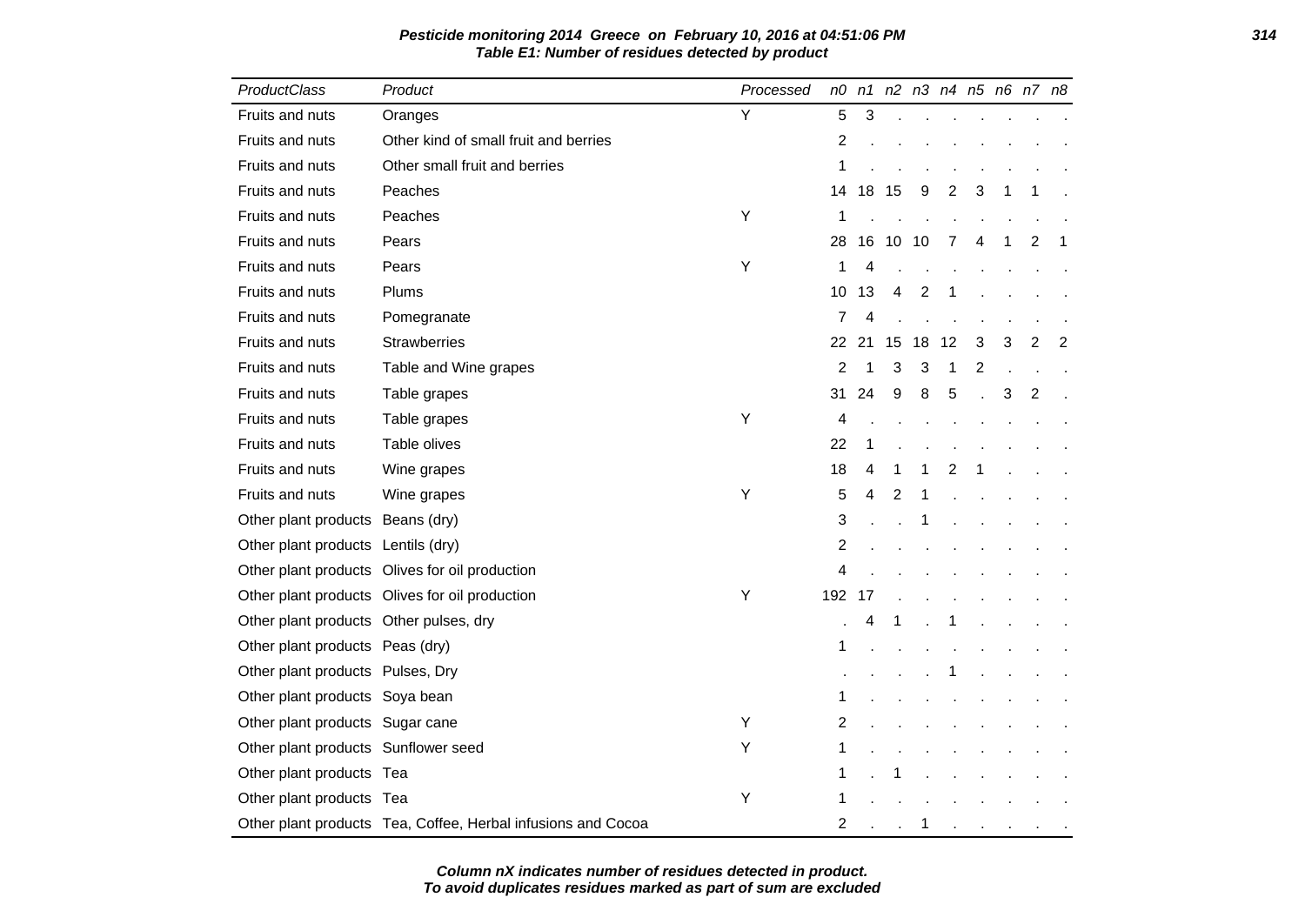| ProductClass         | Product                                               | Processed | n <sub>0</sub>          | n1             | n2             |   |   |   | n3 n4 n5 n6 n7 n8 |   |
|----------------------|-------------------------------------------------------|-----------|-------------------------|----------------|----------------|---|---|---|-------------------|---|
| Other plant products | Tea, Coffee, Herbal infusions and Cocoa               | Y         | $\overline{2}$          |                |                |   |   |   |                   |   |
| Vegetables           | Asparagus                                             |           | 20                      | 1              |                |   |   |   |                   |   |
| Vegetables           | Aubergines (egg plants)                               |           | 46                      | 3              | 2              |   | 2 |   |                   |   |
| Vegetables           | <b>Basil</b>                                          |           |                         | 1              |                |   |   |   |                   |   |
| Vegetables           | Beans (with pods)                                     |           | 50                      | 10             | 5              |   |   |   |                   |   |
| Vegetables           | Beet leaves (chard)                                   |           |                         | 1              |                |   |   |   |                   |   |
| Vegetables           | <b>Broccoli</b>                                       |           | 10                      |                |                |   |   |   |                   |   |
| Vegetables           | Carrots                                               |           | 42                      | 25             | $\overline{c}$ |   |   |   |                   |   |
| Vegetables           | Cauliflower                                           |           | 15                      |                |                |   |   |   |                   |   |
| Vegetables           | Courgettes                                            |           | 51                      | 4              | $\mathbf 1$    | 1 |   |   |                   |   |
| Vegetables           | Cucumbers                                             |           | 84                      | 13             | 3              | 4 |   |   |                   |   |
| Vegetables           | Cucurbits, edible peel                                |           | $\mathbf 1$             | 1              |                |   |   |   |                   |   |
| Vegetables           | Fresh Herbs                                           |           |                         | 1              |                |   |   |   |                   |   |
| Vegetables           | Head brassica                                         |           | 9                       | 1              |                |   |   |   |                   |   |
| Vegetables           | Head cabbage                                          |           | 13                      |                |                |   |   |   |                   |   |
| Vegetables           | Leaf vegetables and fresh herbs                       |           | $\mathbf{1}$            |                |                |   |   |   |                   |   |
| Vegetables           | Leek                                                  |           | 14                      |                |                |   |   |   |                   |   |
| Vegetables           | Lentils (fresh)                                       |           | 4                       |                |                |   |   |   |                   |   |
| Vegetables           | Lettuce                                               |           | 58                      | 10             | $\overline{7}$ | 4 |   | 2 |                   |   |
| Vegetables           | Lettuce and other salad plants, including Brassicacea |           | 12                      | 1              |                |   |   |   |                   |   |
| Vegetables           | Melons                                                |           | 37                      | $\overline{7}$ | 1              |   |   |   |                   |   |
| Vegetables           | Okra (lady's fingers)                                 |           | 11                      | 1              |                |   |   |   |                   |   |
| Vegetables           | Onions                                                |           | 12                      |                |                |   |   |   |                   |   |
| Vegetables           | Parsley root                                          |           | 4                       | 1              |                |   |   |   |                   |   |
| Vegetables           | Peas (with pods)                                      |           | $\overline{\mathbf{c}}$ |                | 1              |   |   |   |                   |   |
| Vegetables           | Peas (without pods)                                   |           | 24                      | 1              |                |   |   |   |                   |   |
| Vegetables           | Peppers                                               |           | 79                      | 15             | 19             | 6 | 5 | 4 | 2                 | 1 |
| Vegetables           | Potatoes                                              |           | 77                      | 14             | $\overline{c}$ |   |   |   |                   |   |
| Vegetables           | Rocket, Rucola                                        |           | 3                       | 1              |                |   |   |   |                   |   |

**Pesticide monitoring 2014 Greece on February 10, 2016 at 04:51:06 PM 315 Table E1: Number of residues detected by product**

**To avoid duplicates residues marked as part of sum are excluded Column nX indicates number of residues detected in product.**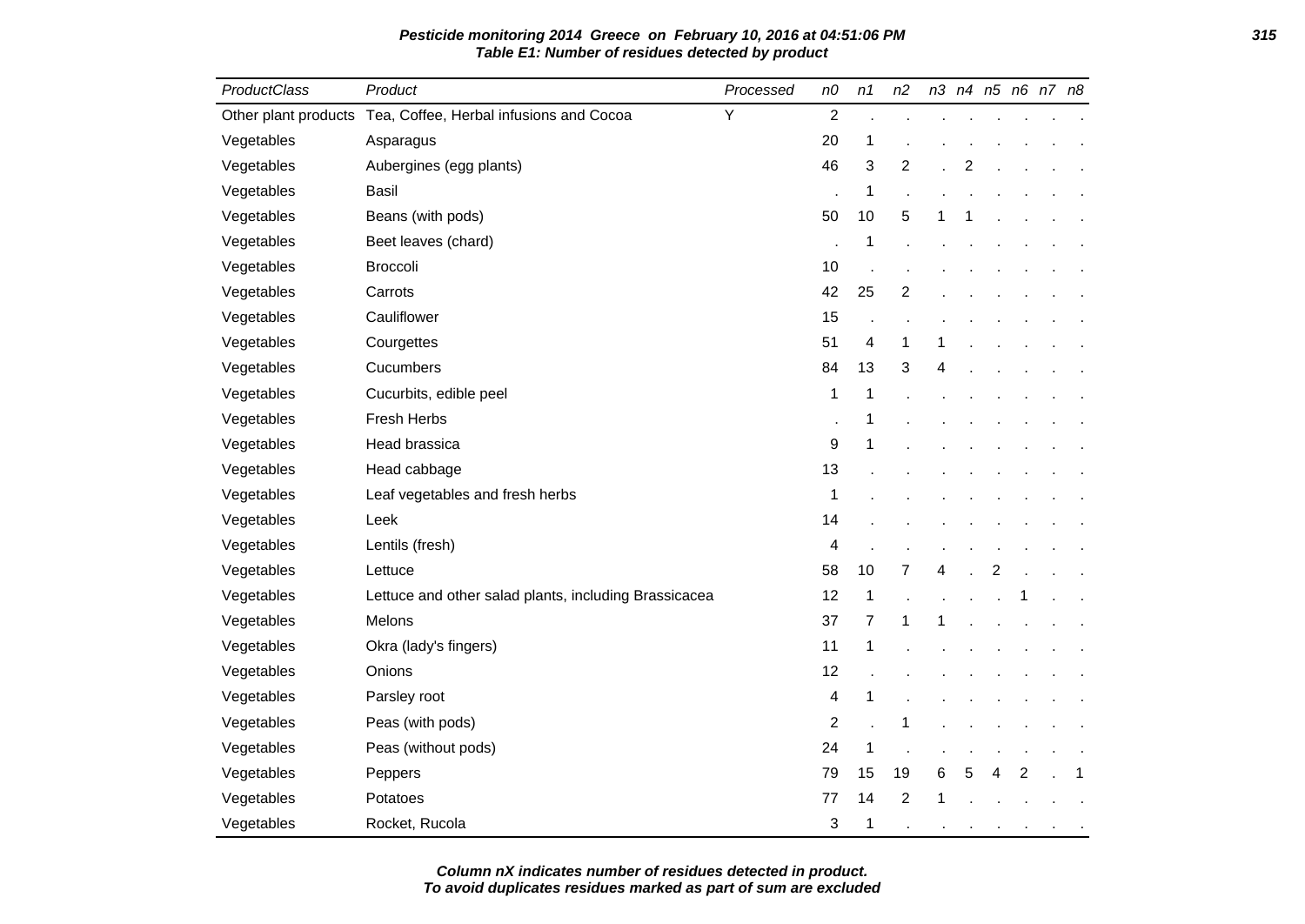| <b>ProductClass</b> | Product                      | Processed | n0   | n1  | n <sub>2</sub> | nЗ  |    |    |    | n4 n5 n6 n7 n8 |    |
|---------------------|------------------------------|-----------|------|-----|----------------|-----|----|----|----|----------------|----|
| Vegetables          | Spinach                      |           | 52   | 12  | 4              | 3   |    |    |    |                |    |
| Vegetables          | Spinach and similar (leaves) |           | 6    |     |                |     |    |    |    |                |    |
| Vegetables          | Spring onions                |           | 2    |     |                |     |    |    |    |                |    |
| Vegetables          | Tomatoes                     |           | 68   | 33  | 5              | 4   | 4  |    |    |                |    |
| Vegetables          | Vine leaves (grape leaves)   |           | 9    | 5   | 4              |     | 3  |    | 2  |                |    |
| Vegetables          | Vine leaves (grape leaves)   | Y         |      |     |                |     |    |    |    |                |    |
| Vegetables          | Watermelons                  |           | 20   |     |                |     |    |    |    |                |    |
|                     |                              |           | 1547 | 434 | 162            | 105 | 59 | 29 | 21 | 13             | -6 |

**Pesticide monitoring 2014 Greece on February 10, 2016 at 04:51:06 PM 316 Table E1: Number of residues detected by product**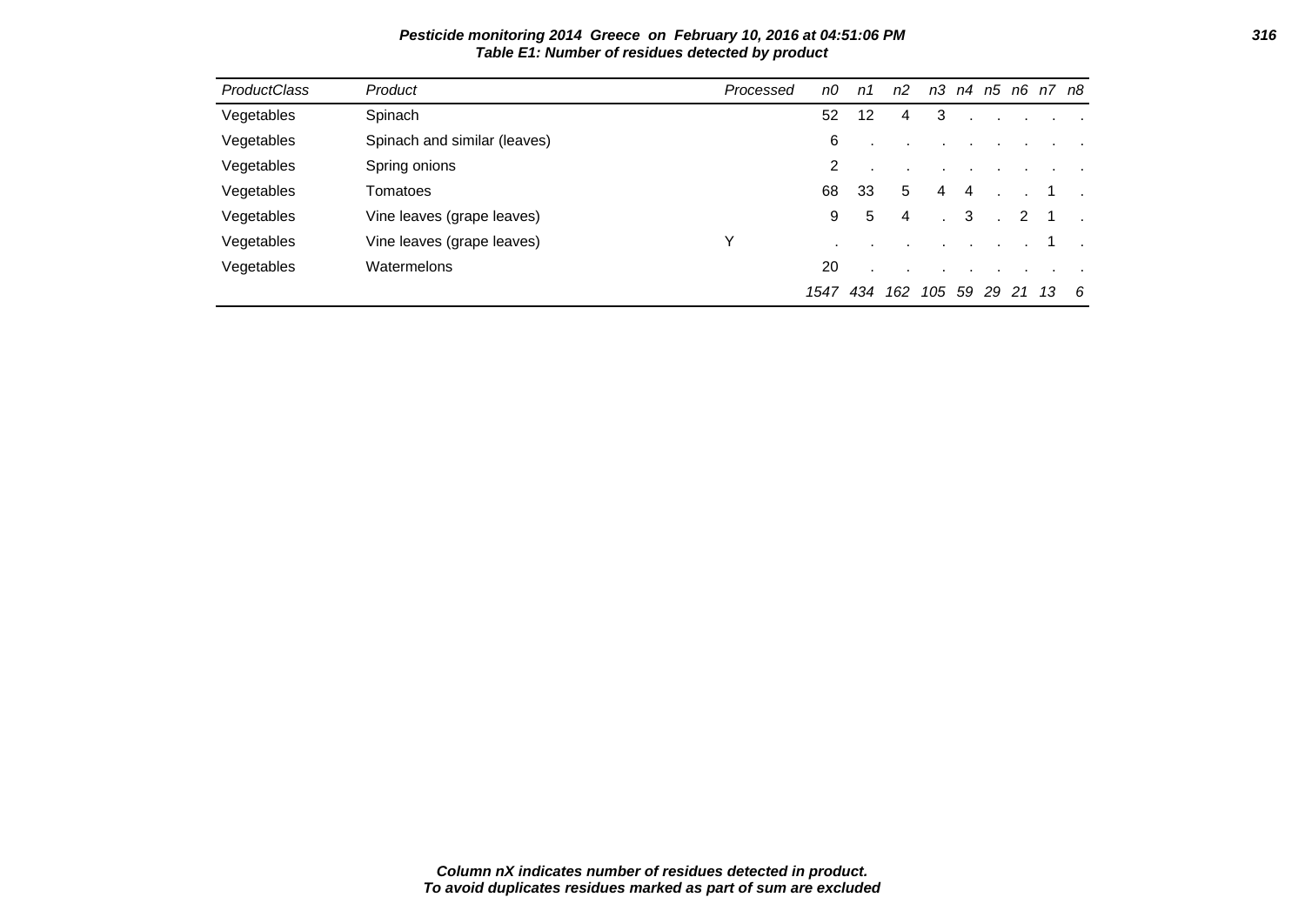#### **Pesticide monitoring 2014 Greece on February 10, 2016 at 04:51:06 PM 317 Table E2: Full listing of samples containing more than one residue by product All samples from National and EU programmes, surveillance and enforcement**

|                       | LABSAMPCODE ORIGCOUNTRY NoResidues Compound1 |                                                                        | Compound <sub>2</sub>                                               | Compound3                            | Compound4          |
|-----------------------|----------------------------------------------|------------------------------------------------------------------------|---------------------------------------------------------------------|--------------------------------------|--------------------|
| GR-001-14-1037 GR     |                                              | 6 Thiacloprid(0.041)                                                   | Phosmet (phosmet and<br>phosmet oxon expressed as<br>phosmet)(0.15) | Propargite(0.051)                    | Phosmet(0.15)      |
| GR-001-14-106         | <b>GR</b>                                    | 2 Chlorpyrifos(0.015)                                                  | Pyridaben(0.03)                                                     |                                      |                    |
| GR-001-14-1273 GR     |                                              | Carbendazim and<br>$\overline{7}$<br>benomyl(0.02)                     | Boscalid(0.22)                                                      | Etofenprox(0.031)                    | Acetamiprid(0.012) |
| GR-001-14-130         | <b>GR</b>                                    | Carbendazim and<br>5<br>benomy $I(0.15)$                               | Indoxacarb as sum of the<br>isomers S and R(0.068)                  | Spirodiclofen(0.048)                 | Chlorpyrifos(0.14) |
| GR-001-14-1343 GR     |                                              | 3 Chlorpyrifos(0.019)                                                  | Methoxyfenozide(0.068)                                              | Thiacloprid(0.017)                   |                    |
| GR-001-14-1431 GR     |                                              | 3 Thiophanate-methyl(0.021)                                            | Carbendazim and benomyl(0.1)                                        | Etofenprox(0.016)                    |                    |
| GR-001-14-147         | <b>GR</b>                                    | 3 Thiacloprid(0.08)                                                    | Methoxyfenozide(0.096)                                              | Chlorpyrifos(0.017)                  |                    |
| GR-001-14-339         | <b>GR</b>                                    | Chlorpyrifos(0.086)<br>5                                               | Methoxyfenozide(0.024)                                              | Carbendazim and<br>benomyl $(0.023)$ | Etofenprox(0.03)   |
| GR-001-14-438         | <b>GR</b>                                    | 3 Thiacloprid(0.056)                                                   | Methoxyfenozide(0.033)                                              | Chlorpyrifos(0.015)                  |                    |
| LABSAMPCODE Compound5 |                                              | Compound6                                                              | Compound7                                                           | Compound8<br>Compound9               | Compound10         |
|                       | GR-001-14-1037 Methoxyfenozide(0.047)        | Chlorpyrifos(0.037)                                                    |                                                                     |                                      |                    |
|                       |                                              |                                                                        |                                                                     |                                      |                    |
| GR-001-14-106         |                                              |                                                                        |                                                                     |                                      |                    |
|                       | GR-001-14-1273 Pyraclostrobin(0.041)         | Phosmet (phosmet and<br>phosmet oxon expressed<br>as phosmet $(0.011)$ | Chlorpyrifos(0.014)                                                 |                                      |                    |
| GR-001-14-130         | Thiophanate-methyl(0.34)                     |                                                                        |                                                                     |                                      |                    |
| GR-001-14-1343        |                                              |                                                                        |                                                                     |                                      |                    |
| GR-001-14-1431        |                                              |                                                                        |                                                                     |                                      |                    |
| GR-001-14-147         |                                              |                                                                        |                                                                     |                                      |                    |
| GR-001-14-339         | Thiacloprid(0.012)                           |                                                                        |                                                                     |                                      |                    |
| GR-001-14-438         |                                              |                                                                        |                                                                     |                                      |                    |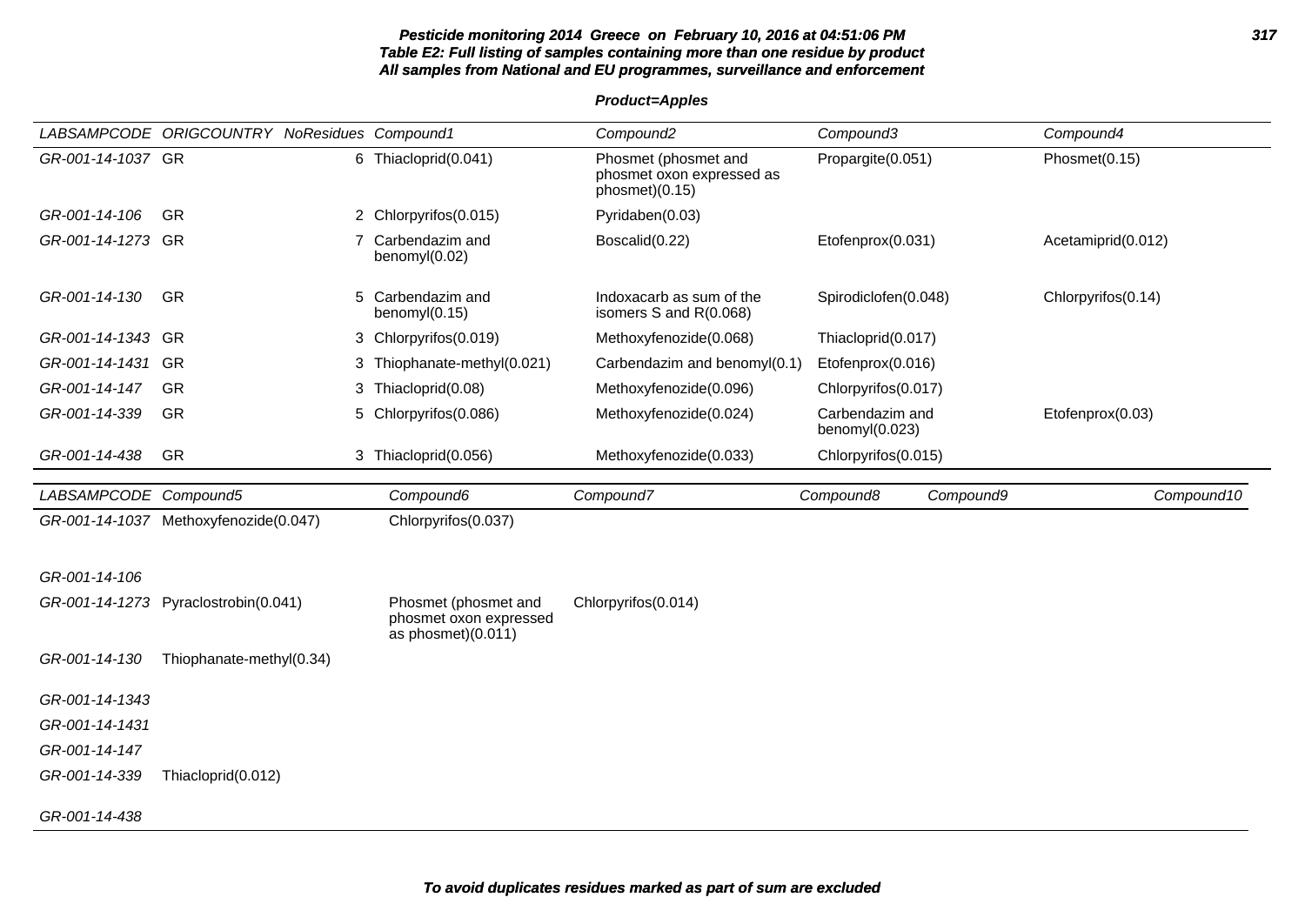### **Pesticide monitoring 2014 Greece on February 10, 2016 at 04:51:06 PM 318 Table E2: Full listing of samples containing more than one residue by product All samples from National and EU programmes, surveillance and enforcement**

|                       | LABSAMPCODE ORIGCOUNTRY NoResidues Compound1                                           |   |                                                                     | Compound <sub>2</sub>            | Compound3             |           | Compound4                                                                                  |
|-----------------------|----------------------------------------------------------------------------------------|---|---------------------------------------------------------------------|----------------------------------|-----------------------|-----------|--------------------------------------------------------------------------------------------|
| GR-001-14-440         | <b>GR</b>                                                                              |   | 4 Acetamiprid(0.059)                                                | Thiametoxam(0.024)               | Clothianidin(0.01)    |           | Thiametoxam (sum of<br>thiametoxam and clothianidin<br>expressed as<br>thiametoxam)(0.036) |
| GR-001-14-604         | <b>GR</b>                                                                              |   | 2 Thiacloprid(0.017)                                                | Pyrimethanil(0.35)               |                       |           |                                                                                            |
| GR-001-14-817         | <b>GR</b>                                                                              |   | 6 Phosmet(0.2)                                                      | Carbendazim and<br>benomyl(0.12) | Propargite(0.24)      |           | Diphenylamine(0.44)                                                                        |
| GR-002-14-003         | MK                                                                                     |   | 5 Carbendazim and<br>benomyl(0.04)                                  | Carbendazim(0.04)                | Chlorpyrifos(0.02)    |           | Acetamiprid(0.02)                                                                          |
| GR-002-14-007         | МK                                                                                     |   | 3 Flutriafol(0.01)                                                  | Dodine(0.02)                     | Trifloxystrobin(0.02) |           |                                                                                            |
| GR-002-14-010         | MK                                                                                     | 6 | Phosmet (phosmet and<br>phosmet oxon expressed as<br>phosmet)(0.01) | Flutriafol(0.01)                 | Carbendazim(0.04)     |           | Carbendazim and benomyl(0.04)                                                              |
| GR-002-14-035         | <b>RS</b>                                                                              |   | 3 Thiacloprid(0.03)                                                 | Pyraclostrobin(0.02)             | Boscalid(0.04)        |           |                                                                                            |
| LABSAMPCODE Compound5 |                                                                                        |   | Compound6                                                           | Compound7                        | Compound8             | Compound9 | Compound10                                                                                 |
| GR-001-14-440         |                                                                                        |   |                                                                     |                                  |                       |           |                                                                                            |
|                       |                                                                                        |   |                                                                     |                                  |                       |           |                                                                                            |
| GR-001-14-604         |                                                                                        |   |                                                                     |                                  |                       |           |                                                                                            |
| GR-001-14-817         | Phosmet (phosmet and phosmet Chlorpyrifos(0.089)<br>oxon expressed as<br>phosmet)(0.2) |   |                                                                     |                                  |                       |           |                                                                                            |
| GR-002-14-003         | Spirodiclofen(0.01)                                                                    |   |                                                                     |                                  |                       |           |                                                                                            |
| GR-002-14-007         |                                                                                        |   |                                                                     |                                  |                       |           |                                                                                            |
| GR-002-14-010         | Thiacloprid(0.01)                                                                      |   | Chlorpyrifos(0.02)                                                  |                                  |                       |           |                                                                                            |
|                       |                                                                                        |   |                                                                     |                                  |                       |           |                                                                                            |
| GR-002-14-035         |                                                                                        |   |                                                                     |                                  |                       |           |                                                                                            |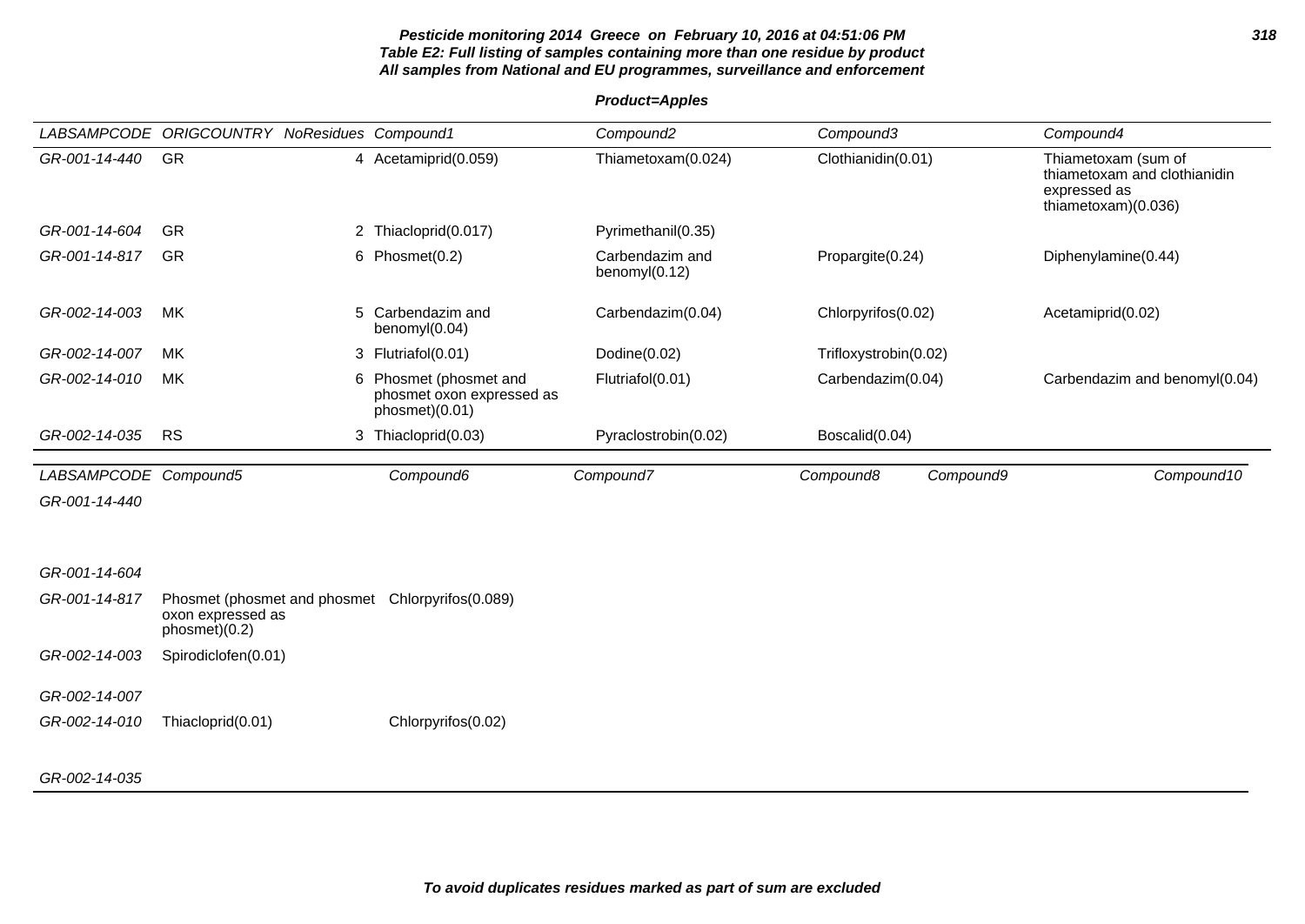### **Pesticide monitoring 2014 Greece on February 10, 2016 at 04:51:06 PM 319 Table E2: Full listing of samples containing more than one residue by product All samples from National and EU programmes, surveillance and enforcement**

| <b>LABSAMPCODE</b> | <b>ORIGCOUNTRY</b> | NoResidues Compound1     | Compound <sub>2</sub>                                               | Compound3            | Compound4                                                                              |
|--------------------|--------------------|--------------------------|---------------------------------------------------------------------|----------------------|----------------------------------------------------------------------------------------|
| GR-002-14-038      | МK                 | 9 Thiacloprid(0.01)      | Flutriafol(0.04)                                                    | Pyrimethanil(0.01)   | Pyraclostrobin(0.01)                                                                   |
| GR-002-14-039      | МK                 | Thiophanate-methyl(0.02) | Pyrimethanil(0.03)                                                  | Thiacloprid(0.06)    | Carbendazim and benomyl(0.1)                                                           |
| GR-002-14-151      | <b>CL</b>          | 4 Thiacloprid(0.02)      | Acetamiprid(0.03)                                                   | Pyrimethanil(0.43)   | Fludioxonil(0.02)                                                                      |
| GR-002-14-313      | <b>GR</b>          | 5 Acetamiprid(0.02)      | Phosmet (phosmet and<br>phosmet oxon expressed as<br>phosmet)(0.06) | Chlorpyrifos(0.07)   | Boscalid(0.12)                                                                         |
| GR-002-14-315      | <b>RS</b>          | 5 Chlorpyrifos(0.01)     | Carbendazim and<br>benomy $I(0.08)$                                 | Acetamiprid(0.02)    | Thiophanate-methyl(0.01)                                                               |
| GR-002-14-316      | <b>GR</b>          | Thiametoxam(0.02)        | Pirimicarb(0.02)                                                    | Pyraclostrobin(0.04) | Thiametoxam (sum of<br>thiametoxam and clothianidin<br>expressed as thiametoxam)(0.02) |
| GR-002-14-317      | <b>GR</b>          | 9 Chlorpyrifos(0.01)     | Acetamiprid(0.02)                                                   | Thiacloprid(0.01)    | Spirodiclofen(0.02)                                                                    |

| <i>LABSAMPCODE</i> | Compound5                                                                                   | Compound6                | Compound7          | Compound8          | Compound9                                                                                   | Compound10 |
|--------------------|---------------------------------------------------------------------------------------------|--------------------------|--------------------|--------------------|---------------------------------------------------------------------------------------------|------------|
| GR-002-14-038      | Carbendazim and benomyl(0.14)                                                               | Cypermethrin (sum)(0.11) | Carbendazim(0.14)  | Chlorpyrifos(0.08) | Phosmet (phosmet and phosmet)<br>oxon expressed as<br>phosmet)(0.03)                        |            |
| GR-002-14-039      | Chlorpyrifos (0.08)                                                                         | Cypermethrin (sum)(0.12) | Carbendazim(0.1)   |                    |                                                                                             |            |
| GR-002-14-151      |                                                                                             |                          |                    |                    |                                                                                             |            |
| GR-002-14-313      | Pyraclostrobin(0.05)                                                                        |                          |                    |                    |                                                                                             |            |
| GR-002-14-315      | Carbendazim(0.08)                                                                           |                          |                    |                    |                                                                                             |            |
| GR-002-14-316      | Pirimicarb (sum of Pirimicarb<br>and desmethyl pirimicarb<br>expressed as Pirimicarb)(0.02) | Dodine(0.02)             | Boscalid(0.07)     |                    |                                                                                             |            |
| GR-002-14-317      | Thiametoxam(0.02)                                                                           | Pyridaben(0.02)          | Tebufenpyrad(0.03) | Dodine $(0.01)$    | Thiametoxam (sum of<br>thiametoxam and clothianidin<br>expressed as<br>thiametoxam $(0.02)$ |            |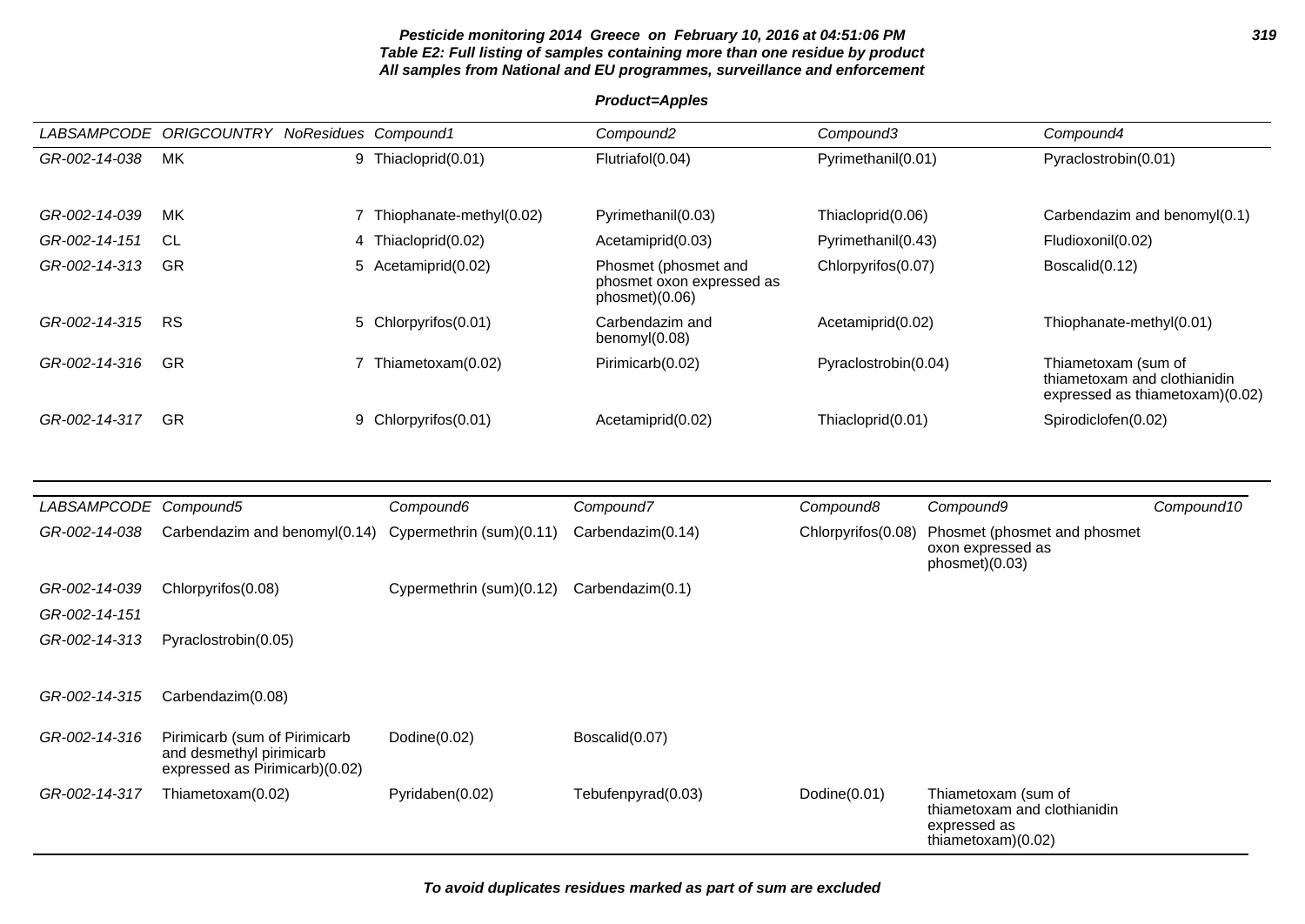### **Pesticide monitoring 2014 Greece on February 10, 2016 at 04:51:06 PM 320 Table E2: Full listing of samples containing more than one residue by product All samples from National and EU programmes, surveillance and enforcement**

|                                | LABSAMPCODE ORIGCOUNTRY NoResidues Compound1 |                                                                       | Compound <sub>2</sub>                                                                       | Compound3                                                                                 | Compound4                                                           |
|--------------------------------|----------------------------------------------|-----------------------------------------------------------------------|---------------------------------------------------------------------------------------------|-------------------------------------------------------------------------------------------|---------------------------------------------------------------------|
| GR-002-14-322                  | GR                                           | 6 Dodine(0.01)                                                        | Boscalid(0.11)                                                                              | Diflubenzuron(0.07)                                                                       | Phosmet (phosmet and phosmet<br>oxon expressed as<br>phosmet)(0.03) |
| GR-002-14-324                  | <b>GR</b>                                    | 6 Dodine(0.02)                                                        | Phosmet (phosmet and<br>phosmet oxon expressed as<br>phosmet)(0.46)                         | Difenoconazole(0.01)                                                                      | Boscalid(0.09)                                                      |
| GR-002-14-325                  | <b>GR</b>                                    | 7 Phosmet (phosmet and<br>phosmet oxon expressed as<br>phosmet)(0.03) | Thiophanate-methyl(0.01)                                                                    | Pyraclostrobin(0.04)                                                                      | Carbendazim(0.09)                                                   |
| GR-002-14-369                  | <b>GR</b>                                    | 7 Pyrimethanil(0.03)                                                  | Dodine(0.04)                                                                                | Thiametoxam (sum of<br>thiametoxam and clothianidin<br>expressed as<br>thiametoxam)(0.01) | Pirimicarb(0.04)                                                    |
| GR-002-14-370                  | GR                                           | 2 Chlorpyrifos(0.11)                                                  | Fludioxonil(0.27)                                                                           |                                                                                           |                                                                     |
| GR-002-14-376                  | GR                                           | 7 Phosmet (phosmet and<br>phosmet oxon expressed as<br>phosmet)(0.06) | Pyraclostrobin(0.09)                                                                        | Etofenprox(0.1)                                                                           | Thiacloprid(0.01)                                                   |
| LABSAMPCODE Compound5          |                                              | Compound6                                                             | Compound7                                                                                   | Compound8<br>Compound9                                                                    | Compound10                                                          |
| GR-002-14-322                  | Pyraclostrobin(0.02)                         | Acetamiprid(0.02)                                                     |                                                                                             |                                                                                           |                                                                     |
| GR-002-14-324                  | Pyrimethanil(0.05)                           | Pyraclostrobin(0.12)                                                  |                                                                                             |                                                                                           |                                                                     |
| GR-002-14-325                  | Etofenprox(0.13)                             | Boscalid(0.1)                                                         | Carbendazim and benomyl(0.09)                                                               |                                                                                           |                                                                     |
| GR-002-14-369                  | Chlorpyrifos(0.3)                            | Thiametoxam(0.01)                                                     | Pirimicarb (sum of Pirimicarb<br>and desmethyl pirimicarb<br>expressed as Pirimicarb)(0.04) |                                                                                           |                                                                     |
| GR-002-14-370<br>GR-002-14-376 | Boscalid(0.22)                               | Diflubenzuron(0.03)                                                   | Cyprodinil(0.06)                                                                            |                                                                                           |                                                                     |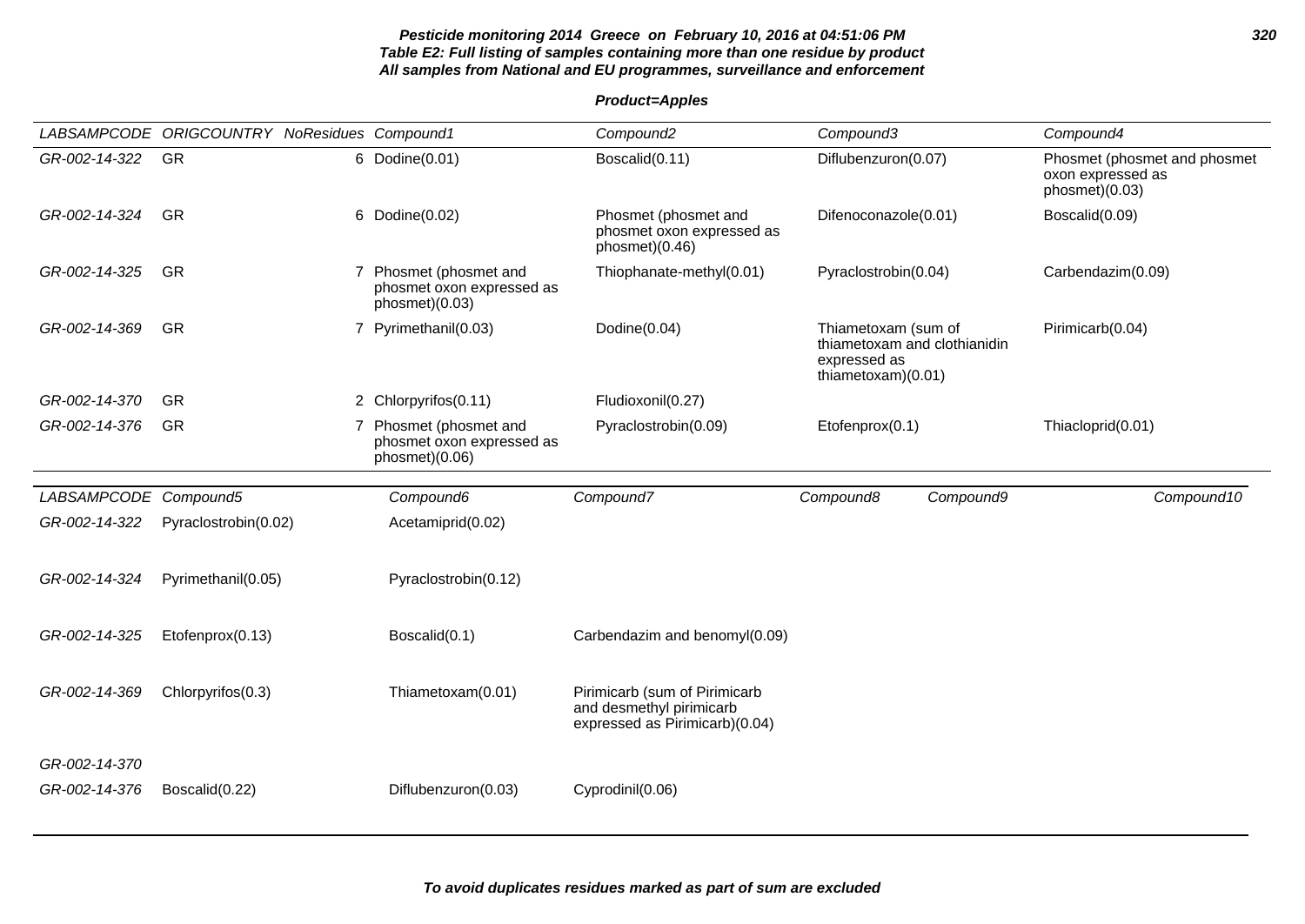### **Pesticide monitoring 2014 Greece on February 10, 2016 at 04:51:06 PM 321 Table E2: Full listing of samples containing more than one residue by product All samples from National and EU programmes, surveillance and enforcement**

|                       | LABSAMPCODE ORIGCOUNTRY NoResidues Compound1 |                                                                     | Compound <sub>2</sub>               | Compound3                                                                              | Compound4                     |
|-----------------------|----------------------------------------------|---------------------------------------------------------------------|-------------------------------------|----------------------------------------------------------------------------------------|-------------------------------|
| GR-002-14-377         | <b>GR</b>                                    | 4 Etofenprox(0.07)                                                  | Pyraclostrobin(0.02)                | Diflubenzuron(0.02)                                                                    | Boscalid(0.07)                |
| GR-002-14-394         | <b>GR</b>                                    | 7 Thiophanate-methyl(0.02)                                          | Carbendazim(0.07)                   | Tebuconazole(0.04)                                                                     | Carbendazim and benomyl(0.07) |
|                       |                                              |                                                                     |                                     |                                                                                        |                               |
| GR-002-14-395         | GR                                           | 3 Thiacloprid(0.01)                                                 | Carbendazim and<br>benomyl(0.05)    | Carbendazim(0.05)                                                                      |                               |
| GR-002-14-413         | <b>GR</b>                                    | 6 Carbendazim(0.04)                                                 | Carbendazim and<br>benomyl(0.04)    | Thiacloprid(0.03)                                                                      | Acetamiprid(0.03)             |
| GR-002-14-414         | <b>GR</b>                                    | 7 Carbendazim and<br>benomyl(0.07)                                  | Carbendazim(0.07)                   | Acetamiprid(0.02)                                                                      | Chlorpyrifos(0.11)            |
| GR-003-14-201         | GR                                           | 4 Phosmet(0.04)                                                     | Chlorpyrifos(0.1)                   | Phosmet (phosmet and phosmet Tebuconazole(0.07)<br>oxon expressed as<br>phosmet)(0.04) |                               |
| GR-003-14-268         | GR                                           | 2 Chlorpyrifos-methyl(0.01)                                         | Chlorpyrifos(0.09)                  |                                                                                        |                               |
| GR-005-14-102         | GR                                           | 2 Chlorpyrifos(0.168)                                               | Cyfluthrin (sum)(0.078)             |                                                                                        |                               |
| LABSAMPCODE Compound5 |                                              | Compound6                                                           | Compound7                           | Compound8<br>Compound9                                                                 | Compound10                    |
| GR-002-14-377         |                                              |                                                                     |                                     |                                                                                        |                               |
| GR-002-14-394         | Chlorpyrifos(0.03)                           | Thiacloprid(0.01)                                                   | Phosmet (phosmet and phosmet        |                                                                                        |                               |
|                       |                                              |                                                                     | oxon expressed as<br>phosmet)(0.03) |                                                                                        |                               |
| GR-002-14-395         |                                              |                                                                     |                                     |                                                                                        |                               |
| GR-002-14-413         | Fenbuconazole(0.01)                          | Phosmet (phosmet and<br>phosmet oxon expressed<br>as phosmet)(0.01) |                                     |                                                                                        |                               |
| GR-002-14-414         | Thiophanate-methyl(0.02)                     | Pyrimethanil(0.03)                                                  | Thiacloprid(0.02)                   |                                                                                        |                               |
| GR-003-14-201         |                                              |                                                                     |                                     |                                                                                        |                               |
| GR-003-14-268         |                                              |                                                                     |                                     |                                                                                        |                               |
| GR-005-14-102         |                                              |                                                                     |                                     |                                                                                        |                               |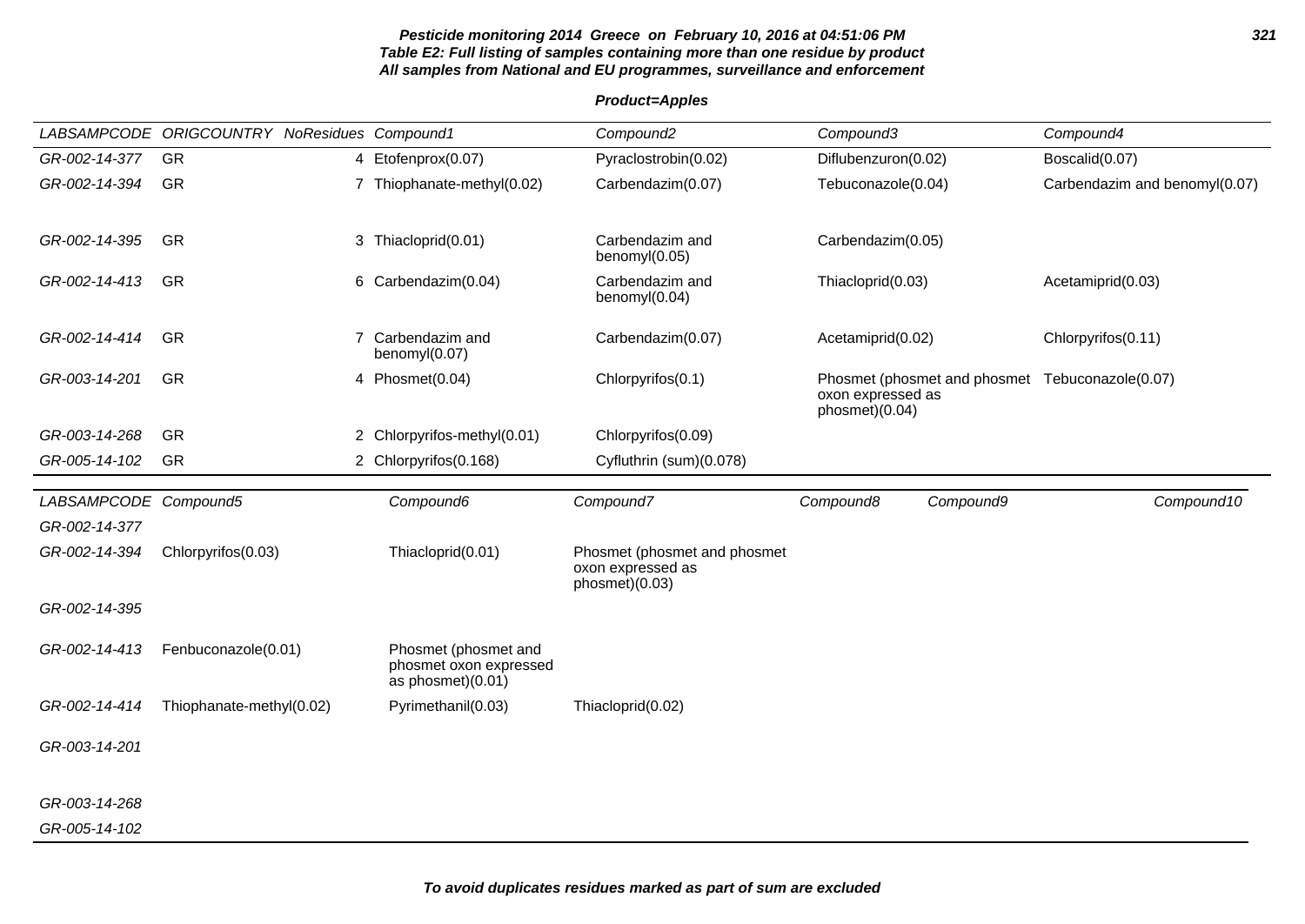### **Pesticide monitoring 2014 Greece on February 10, 2016 at 04:51:06 PM 322 Table E2: Full listing of samples containing more than one residue by product All samples from National and EU programmes, surveillance and enforcement**

|                       | LABSAMPCODE ORIGCOUNTRY NoResidues Compound1 |                             | Compound2                 | Compound3              |           | Compound4                  |
|-----------------------|----------------------------------------------|-----------------------------|---------------------------|------------------------|-----------|----------------------------|
| GR-005-14-131         | <b>GR</b>                                    | 2 Cypermethrin (sum)(0.051) | Chlorpyrifos(0.013)       |                        |           |                            |
| GR-006-14-195         | GR                                           | 2 Lambda-Cyhalothrin(0.019) | Chlorpyrifos(0.069)       |                        |           |                            |
| GR-006-14-206         | <b>GR</b>                                    | 4 Difenoconazole(0.035)     | Lambda-Cyhalothrin(0.022) | Fluguinconazole(0.013) |           | Chlorpyrifos-methyl(0.062) |
|                       |                                              |                             |                           |                        |           |                            |
| LABSAMPCODE Compound5 |                                              | Compound6                   | Compound7                 | Compound8              | Compound9 | Compound10                 |
| GR-005-14-131         |                                              |                             |                           |                        |           |                            |
| GR-006-14-195         |                                              |                             |                           |                        |           |                            |
| GR-006-14-206         |                                              |                             |                           |                        |           |                            |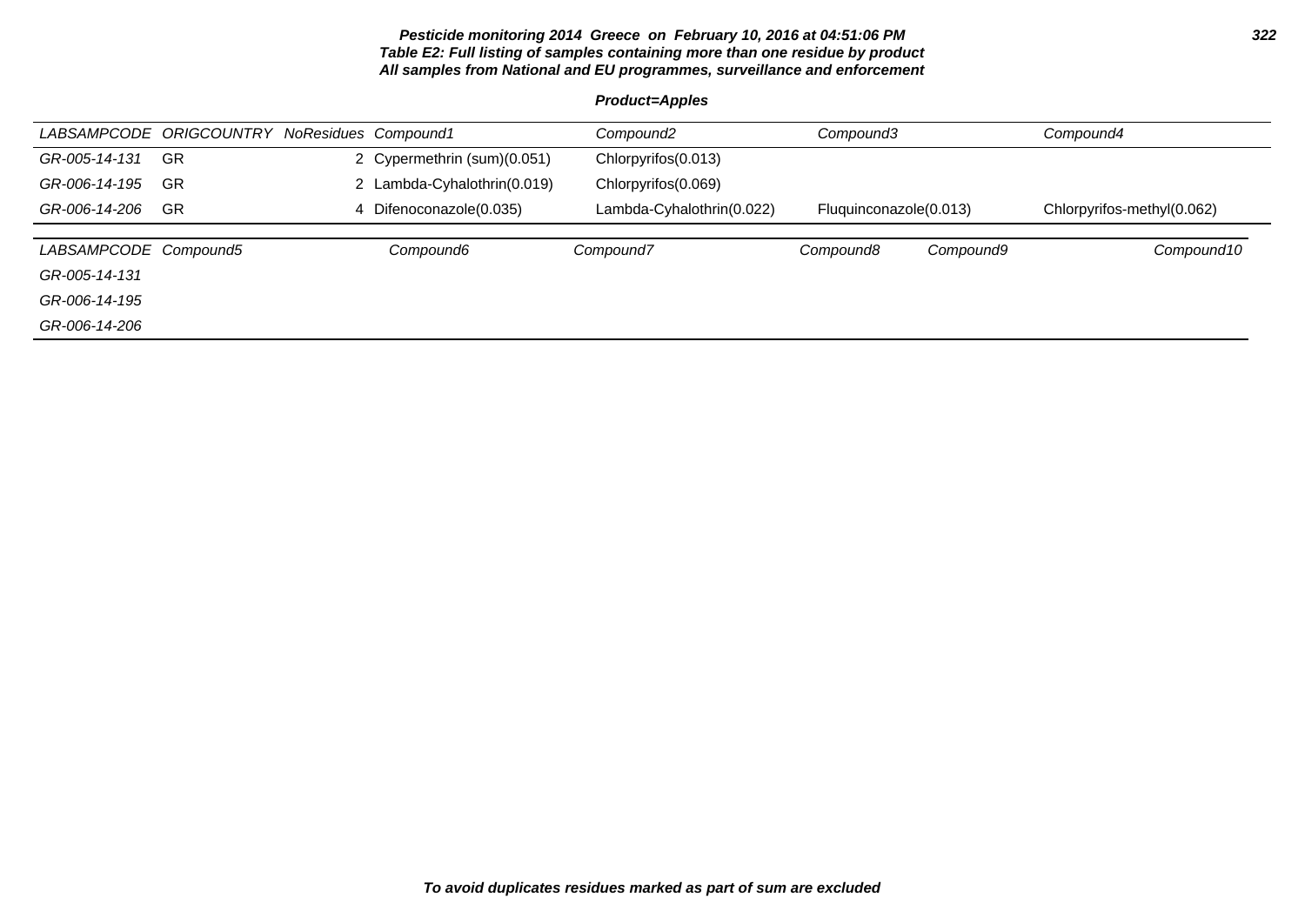#### **Pesticide monitoring 2014 Greece on February 10, 2016 at 04:51:06 PM 323 Table E2: Full listing of samples containing more than one residue by product All samples from National and EU programmes, surveillance and enforcement**

#### **Product=Apricots**

|                       | LABSAMPCODE ORIGCOUNTRY NoResidues Compound1 |                                                    | Compound <sub>2</sub>      | Compound3             | Compound4                     |
|-----------------------|----------------------------------------------|----------------------------------------------------|----------------------------|-----------------------|-------------------------------|
| GR-002-14-144         | GR                                           | 2 $Captan(0.44)$                                   | Acetamiprid(0.02)          |                       |                               |
| GR-002-14-145         | <b>GR</b>                                    | 2 Lambda-Cyhalothrin(0.01)                         | Trifloxystrobin(0.03)      |                       |                               |
| GR-002-14-146         | GR                                           | 3 Indoxacarb as sum of the isomers S and R(0.07)   | Captan(0.22)               | Trifloxystrobin(0.06) |                               |
| GR-002-14-147         | <b>GR</b>                                    | 2 Lambda-Cyhalothrin(0.04)                         | Captan(1.8)                |                       |                               |
| GR-002-14-161         | GR                                           | 5 Thiophanate-methyl(0.17)                         | Fenbuconazole(0.03)        | Cyprodinil(0.09)      | Carbendazim(0.18)             |
| GR-002-14-167         | GR                                           | 2 Boscalid(0.06)                                   | Cyprodinil(0.16)           |                       |                               |
| GR-002-14-168         | GR                                           | 4 Thiophanate-methyl(0.02)                         | Captan(0.1)                | Carbendazim(0.06)     | Carbendazim and benomyl(0.06) |
| GR-002-14-169         | GR                                           | 2 $Captan(0.9)$                                    | Thiacloprid(0.05)          |                       |                               |
| GR-005-14-033         | GR                                           | 3 Captan(0.579)                                    | Captan/Folpet (sum)(0.579) | Trifloxystrobin(0.04) |                               |
| GR-005-14-037         | <b>GR</b>                                    | 2 Captan/Folpet (sum)(0.722)                       | Captan(0.722)              |                       |                               |
| GR-005-14-039         | GR                                           | 3 Captan/Folpet (sum)(0.036)                       | Captan(0.036)              | Boscalid(0.077)       |                               |
| GR-005-14-042         | <b>GR</b>                                    | 3 Boscalid(0.174)                                  | Captan/Folpet (sum)(0.075) | Captan(0.075)         |                               |
| GR-005-14-043         | GR                                           | 3 Captan/Folpet (sum)(0.041)                       | Captan(0.041)              | Boscalid(0.119)       |                               |
|                       |                                              |                                                    |                            |                       |                               |
| LABSAMPCODE Compound5 |                                              | Compound6 Compound7 Compound8 Compound9 Compound10 |                            |                       |                               |
| GR-002-14-144         |                                              |                                                    |                            |                       |                               |
| GR-002-14-145         |                                              |                                                    |                            |                       |                               |
| GR-002-14-146         |                                              |                                                    |                            |                       |                               |
| GR-002-14-147         |                                              |                                                    |                            |                       |                               |
| GR-002-14-161         | Carbendazim and benomyl(0.18)                |                                                    |                            |                       |                               |
| GR-002-14-167         |                                              |                                                    |                            |                       |                               |
| GR-002-14-168         |                                              |                                                    |                            |                       |                               |
| GR-002-14-169         |                                              |                                                    |                            |                       |                               |
| GR-005-14-033         |                                              |                                                    |                            |                       |                               |
| GR-005-14-037         |                                              |                                                    |                            |                       |                               |
| GR-005-14-039         |                                              |                                                    |                            |                       |                               |
| GR-005-14-042         |                                              |                                                    |                            |                       |                               |

GR-005-14-043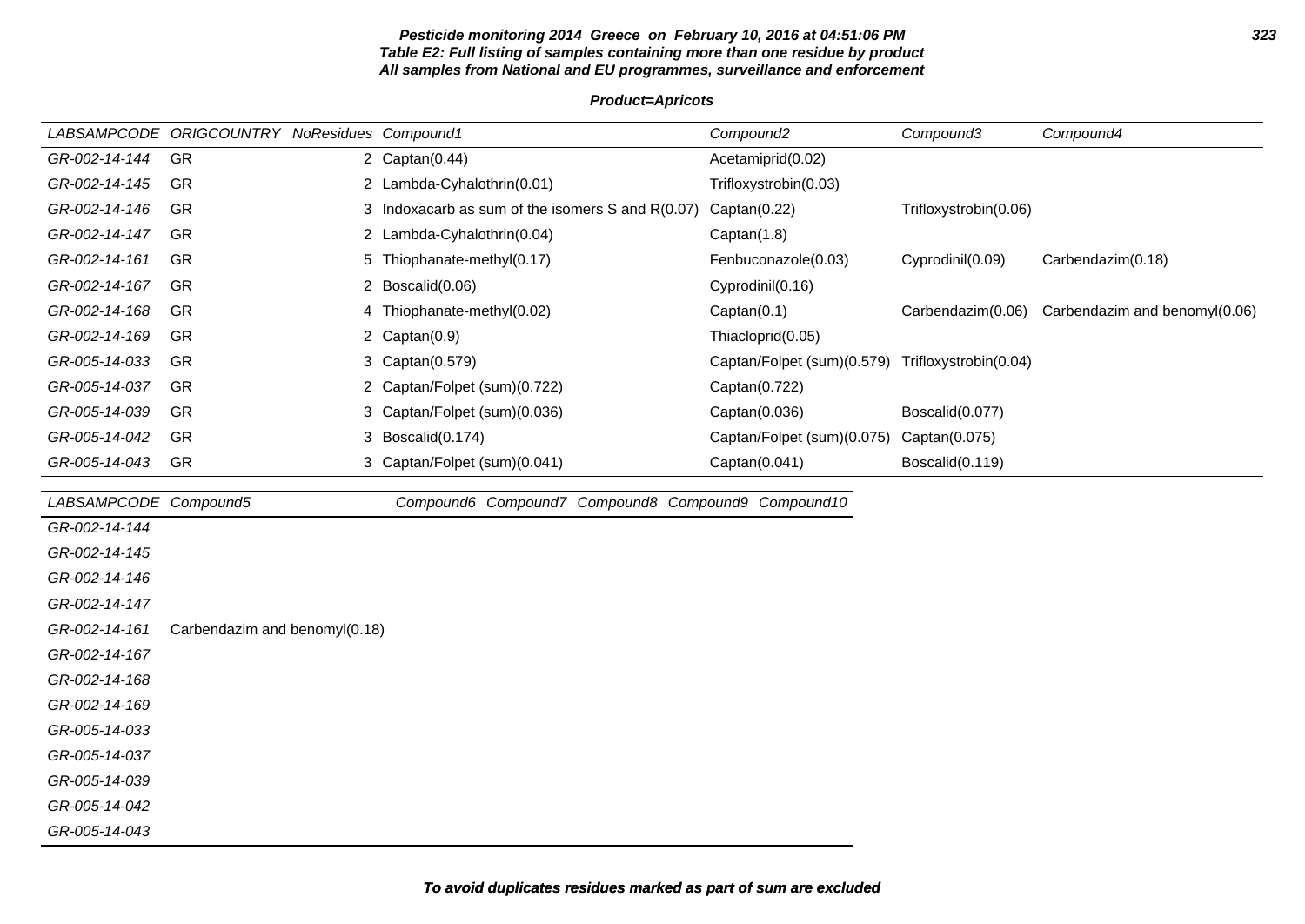#### **Pesticide monitoring 2014 Greece on February 10, 2016 at 04:51:06 PM 324 Table E2: Full listing of samples containing more than one residue by product All samples from National and EU programmes, surveillance and enforcement**

**Product=Apricots**

|                       | LABSAMPCODE ORIGCOUNTRY NoResidues Compound1 |   |                              |                                                    | Compound <sub>2</sub>                                         | Compound3      | Compound4          |                   |
|-----------------------|----------------------------------------------|---|------------------------------|----------------------------------------------------|---------------------------------------------------------------|----------------|--------------------|-------------------|
| GR-005-14-045         | GR                                           |   | 3 Captan/Folpet (sum)(0.045) |                                                    | Captan(0.045)                                                 | Boscalid(0.05) |                    |                   |
| GR-005-14-054         | GR                                           |   | 2 Captan(0.036)              |                                                    | Captan/Folpet (sum)(0.036)                                    |                |                    |                   |
| GR-005-14-060         | <b>GR</b>                                    | 2 | Captan(0.196)                |                                                    | Captan/Folpet (sum)(0.196)                                    |                |                    |                   |
| GR-009-14-006         | <b>GR</b>                                    |   | 2 Acetamiprid(0.013)         |                                                    | Fenbuconazole(0.01)                                           |                |                    |                   |
| GR-009-14-018         | <b>GR</b>                                    |   | 2 Captan(0.34)               |                                                    | Boscalid(0.16)                                                |                |                    |                   |
| LABSAMPCODE Compound5 |                                              |   |                              | Compound6 Compound7 Compound8 Compound9 Compound10 |                                                               |                |                    |                   |
| GR-005-14-045         |                                              |   |                              |                                                    |                                                               |                |                    |                   |
| GR-005-14-054         |                                              |   |                              |                                                    |                                                               |                |                    |                   |
| GR-005-14-060         |                                              |   |                              |                                                    |                                                               |                |                    |                   |
| GR-009-14-006         |                                              |   |                              |                                                    |                                                               |                |                    |                   |
| GR-009-14-018         |                                              |   |                              |                                                    |                                                               |                |                    |                   |
|                       |                                              |   |                              | Product=Aubergines (egg plants)                    |                                                               |                |                    |                   |
|                       | LABSAMPCODE ORIGCOUNTRY NoResidues Compound1 |   |                              | Compound <sub>2</sub>                              |                                                               |                | Compound3          | Compound4         |
| GR-002-14-188         | <b>GR</b>                                    |   | 3 Thiametoxam(0.04)          | thiametoxam)(0.04)                                 | Thiametoxam (sum of thiametoxam and clothianidin expressed as |                | Imidacloprid(0.05) |                   |
| GR-002-14-205         | GR                                           |   | 4 Imidacloprid(0.02)         | Bupirimate(0.05)                                   |                                                               |                | Dimethomorph(0.04) | Ethirimol(0.02)   |
| GR-002-14-264         | <b>GR</b>                                    | 6 | Thiophanate-methyl(0.03)     | Indoxacarb as sum of the isomers S and R(0.01)     |                                                               |                | Formetanate(0.03)  | Formetanate(0.03) |
| GR-002-14-272         | GR                                           |   | 2 Methamidophos(0.17)        | Imidacloprid(0.05)                                 |                                                               |                |                    |                   |
| LABSAMPCODE Compound5 |                                              |   | Compound7<br>Compound6       |                                                    | Compound8 Compound9 Compound10                                |                |                    |                   |
| GR-002-14-188         |                                              |   |                              |                                                    |                                                               |                |                    |                   |
| GR-002-14-205         |                                              |   |                              |                                                    |                                                               |                |                    |                   |
| GR-002-14-264         | Carbendazim and<br>benomyl(0.01)             |   | Carbendazim(0.01)            |                                                    |                                                               |                |                    |                   |
| GR-002-14-272         |                                              |   |                              |                                                    |                                                               |                |                    |                   |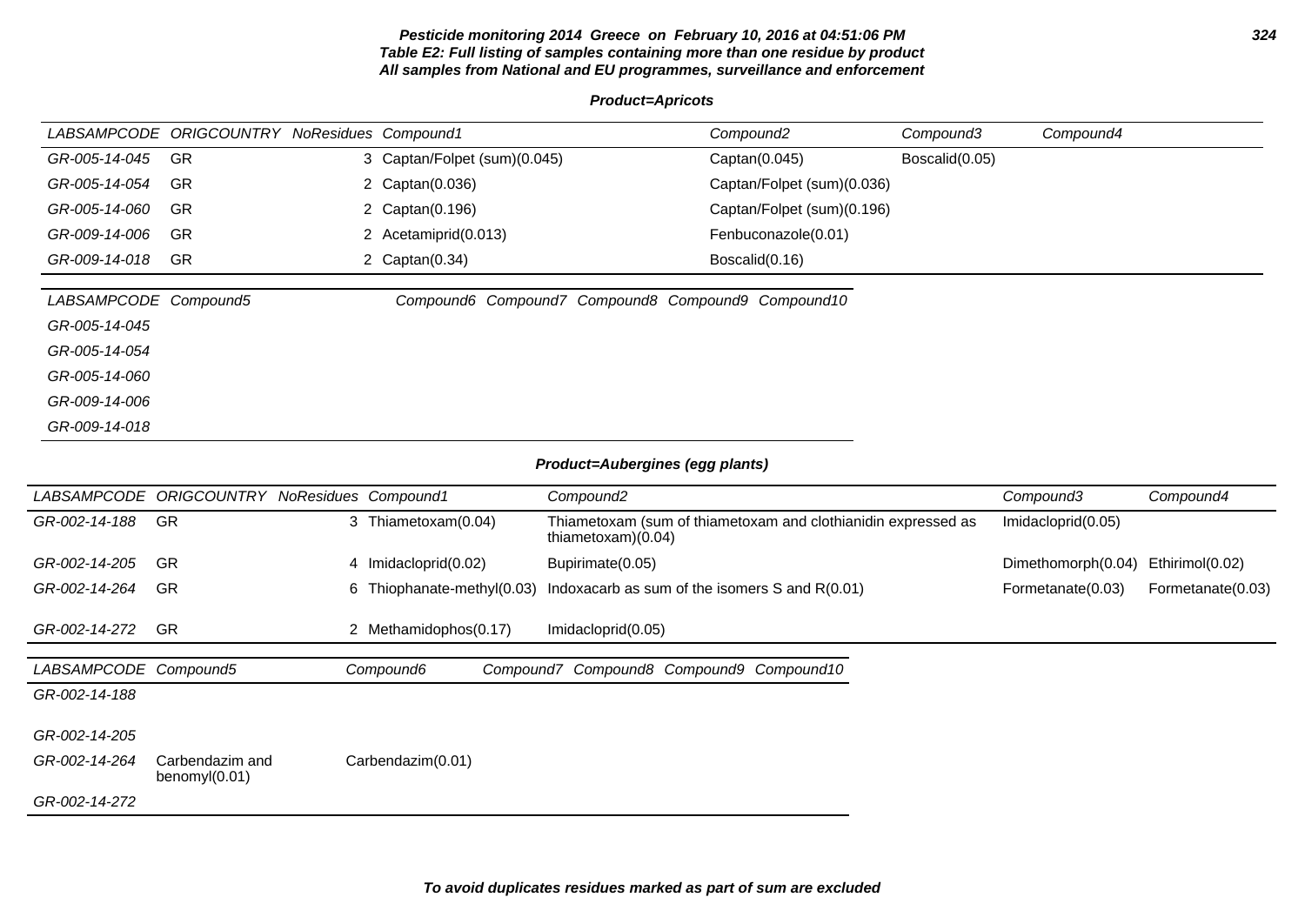#### **Pesticide monitoring 2014 Greece on February 10, 2016 at 04:51:06 PM 325 Table E2: Full listing of samples containing more than one residue by product All samples from National and EU programmes, surveillance and enforcement**

#### **Product=Bananas**

| LABSAMPCODE ORIGCOUNTRY NoResidues Compound1 |    |    |                                                                | Compound <sub>2</sub> | Compound3            | Compound4 Compound5 |
|----------------------------------------------|----|----|----------------------------------------------------------------|-----------------------|----------------------|---------------------|
| GR-001-14-1156 EC                            |    |    | 3 Chlorpyrifos(0.28)                                           | Imazalil(0.19)        | Thiabendazole(0.067) |                     |
| GR-001-14-1157 CR                            |    | 3  | Thiabendazole(0.33)                                            | Buprofezin(0.028)     | Azoxystrobin(0.17)   |                     |
| GR-001-14-1158 EC                            |    |    | 2 $Imazalil(0.32)$                                             | Thiabendazole(0.22)   |                      |                     |
| GR-001-14-1331 EC                            |    | 3  | Thiabendazole(0.055)                                           | Imazalil(0.06)        | Metamitron(0.066)    |                     |
| GR-001-14-136                                | GR | 3  | Imazalil(0.026)                                                | Thiabendazole(0.012)  | Bifenthrin(0.017)    |                     |
| GR-001-14-1376                               | МX | 2  | Thiabendazole(0.88)                                            | Imazalil(0.42)        |                      |                     |
| GR-002-14-009                                | EC | 2  | Thiabendazole(0.02)                                            | Imazalil(0.01)        |                      |                     |
| GR-002-14-064                                | EC | 3. | Chlorpyrifos(0.02)                                             | Thiabendazole(0.06)   | Imazalil(0.08)       |                     |
| GR-002-14-109                                | EC | 2  | Thiabendazole(0.18)                                            | Imazalil(0.32)        |                      |                     |
| GR-002-14-157                                | EC |    | 2 Thiabendazole(0.16)                                          | Imazalil(0.23)        |                      |                     |
| GR-002-14-218                                | EC |    | 2 Thiabendazole(0.24)                                          | Imazalil(0.43)        |                      |                     |
|                                              |    |    |                                                                |                       |                      |                     |
|                                              |    |    | LABSAMPCODE Compound6 Compound7 Compound8 Compound9 Compound10 |                       |                      |                     |
| GR-001-14-1156                               |    |    |                                                                |                       |                      |                     |
| GR-001-14-1157                               |    |    |                                                                |                       |                      |                     |
| GR-001-14-1158                               |    |    |                                                                |                       |                      |                     |
| GR-001-14-1331                               |    |    |                                                                |                       |                      |                     |
| GR-001-14-136                                |    |    |                                                                |                       |                      |                     |
| GR-001-14-1376                               |    |    |                                                                |                       |                      |                     |
| GR-002-14-009                                |    |    |                                                                |                       |                      |                     |
| GR-002-14-064                                |    |    |                                                                |                       |                      |                     |
| GR-002-14-109                                |    |    |                                                                |                       |                      |                     |
| GR-002-14-157                                |    |    |                                                                |                       |                      |                     |
| GR-002-14-218                                |    |    |                                                                |                       |                      |                     |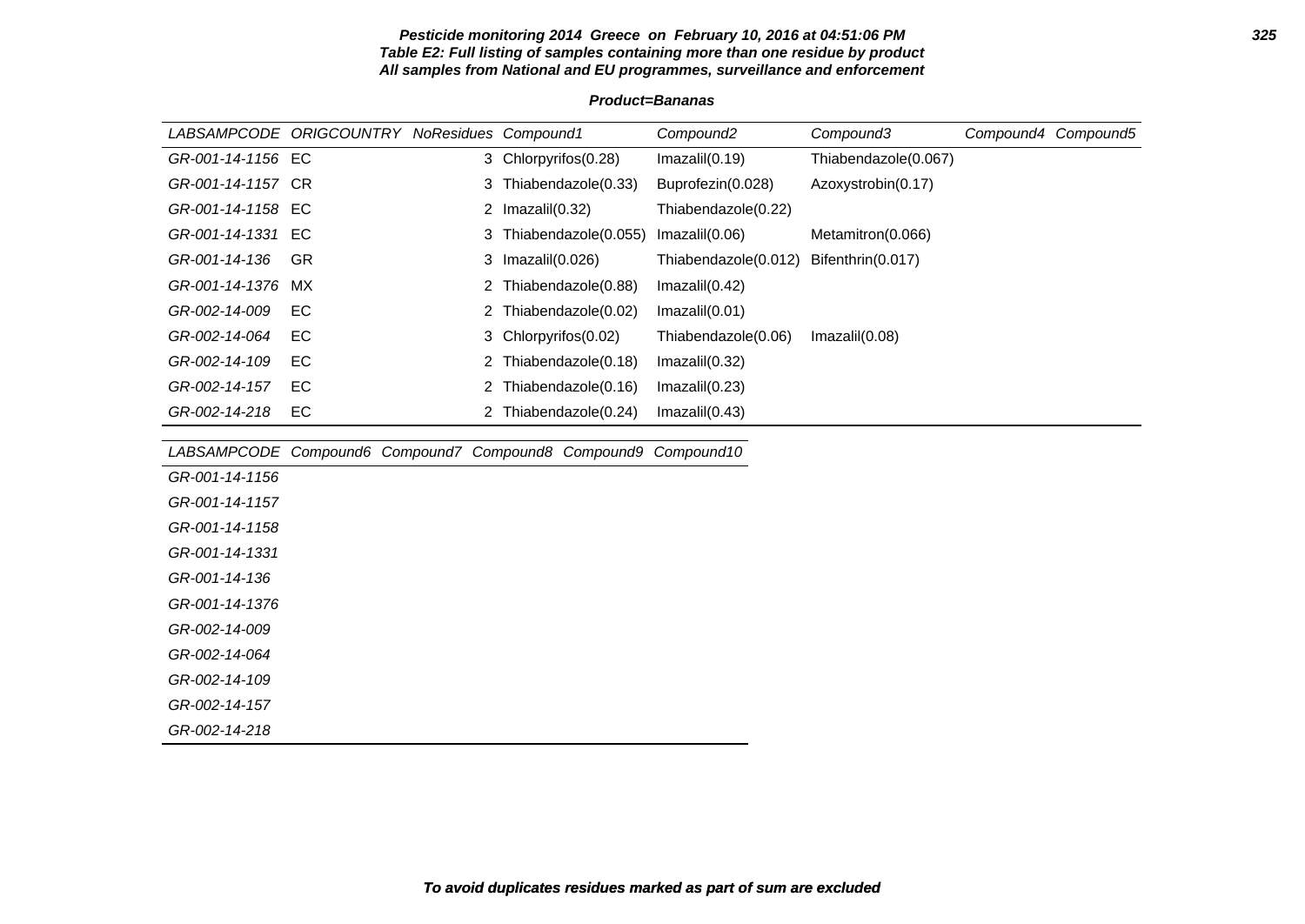# **Pesticide monitoring 2014 Greece on February 10, 2016 at 04:51:06 PM 326 Table E2: Full listing of samples containing more than one residue by product All samples from National and EU programmes, surveillance and enforcement**

# **Product=Beans (dry)**

| LABSAMPCODE ORIGCOUNTRY NoResidues Compound1                                       |  |  | Compound2 | Compound3                                                       |
|------------------------------------------------------------------------------------|--|--|-----------|-----------------------------------------------------------------|
| GR-001-14-1687 GR                                                                  |  |  |           | 3 Cypermethrin (sum)(0.061) Chlorpyrifos(0.024) Carbaryl(0.089) |
|                                                                                    |  |  |           |                                                                 |
| LABSAMPCODE Compound4 Compound5 Compound6 Compound7 Compound8 Compound9 Compound10 |  |  |           |                                                                 |
| GR-001-14-1687                                                                     |  |  |           |                                                                 |

# **Product=Beans (with pods)**

|                   | LABSAMPCODE ORIGCOUNTRY |   | NoResidues Compound1       | Compound2                       | Compound3                                                                   | Compound4           |
|-------------------|-------------------------|---|----------------------------|---------------------------------|-----------------------------------------------------------------------------|---------------------|
| GR-001-14-1163 GR |                         |   | 3 Thiophanate-methyl(0.3)  | Carbendazim and<br>benomyl(0.3) | Lufenuron(0.067)                                                            |                     |
| GR-001-14-1553 GR |                         |   | 4 Pyriproxyfen(0.045)      | Difenoconazole(0.017)           | Acetamiprid(0.023)                                                          | Azoxystrobin(0.082) |
| GR-001-14-1554 GR |                         |   | 2 Cyprodinil(0.067)        | Azoxystrobin(0.029)             |                                                                             |                     |
| GR-001-14-1555 GR |                         |   | 2 Cyprodinil(0.068)        | Azoxystrobin(0.11)              |                                                                             |                     |
| GR-001-14-1614 GR |                         |   | 2 Myclobutanil(0.016)      | Dithiocarbamates(0.38)          |                                                                             |                     |
| GR-001-14-1653 GR |                         |   | 2 Cyprodinil(0.043)        | Azoxystrobin(0.035)             |                                                                             |                     |
| GR-001-14-711     | <b>GR</b>               | 4 | Imidacloprid(0.014)        | Spinosyn A(0.21)                | Spinosad (sum of Spinosyn A and Spinosyn D, expressed<br>as Spinosad)(0.26) | Spinosyn D(0.049)   |
| GR-003-14-213     | <b>GR</b>               |   | Dimethoate<br>(sum)(0.078) | Dimethoate(0.078)               |                                                                             |                     |

| GR-003-14-213                                                            | GR | 2 Dimethoate<br>(sum)(0.078) | Dimethoate(0.078) |  |
|--------------------------------------------------------------------------|----|------------------------------|-------------------|--|
| LABSAMPCODE Compound5 Compound6 Compound7 Compound8 Compound9 Compound10 |    |                              |                   |  |
| GR-001-14-1163                                                           |    |                              |                   |  |
| GR-001-14-1553                                                           |    |                              |                   |  |
| GR-001-14-1554                                                           |    |                              |                   |  |
| GR-001-14-1555                                                           |    |                              |                   |  |
| GR-001-14-1614                                                           |    |                              |                   |  |
| GR-001-14-1653                                                           |    |                              |                   |  |
| GR-001-14-711                                                            |    |                              |                   |  |
| GR-003-14-213                                                            |    |                              |                   |  |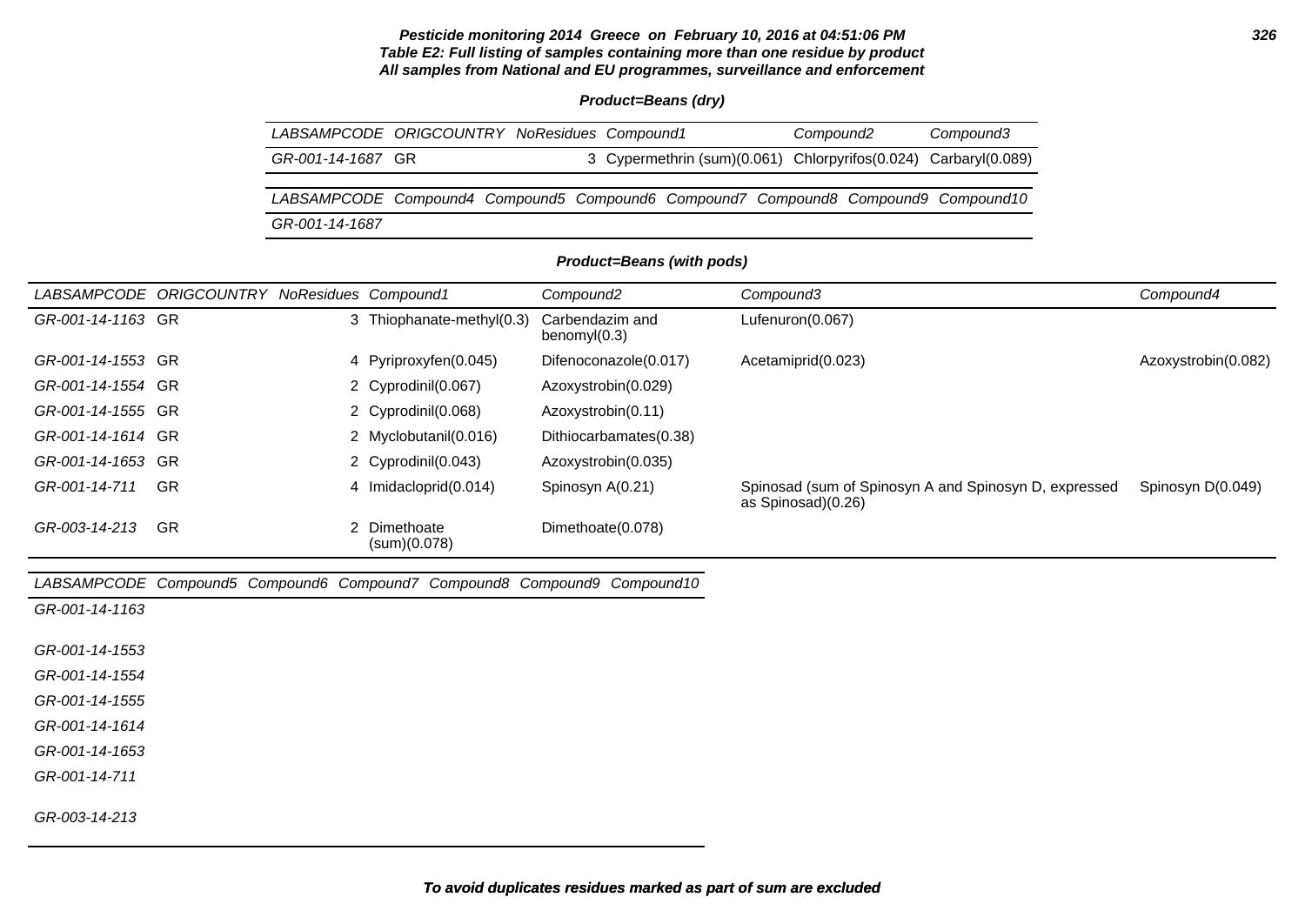# **Pesticide monitoring 2014 Greece on February 10, 2016 at 04:51:06 PM 327 Table E2: Full listing of samples containing more than one residue by product All samples from National and EU programmes, surveillance and enforcement**

**Product=Carrots**

| LABSAMPCODE ORIGCOUNTRY NoResidues Compound1 |     |  |                      | Compound2                                                                | Compound3                                                                         | Compound4 |
|----------------------------------------------|-----|--|----------------------|--------------------------------------------------------------------------|-----------------------------------------------------------------------------------|-----------|
| GR-001-14-654                                | GR  |  |                      |                                                                          | 3 Fluazifop-P-butyl (sum)(0.019) Chlorpyrifos(0.023) Fluazifop (free acid)(0.019) |           |
| GR-005-14-138                                | -GR |  | 3 Chlorpyrifos(0.16) |                                                                          | Dimethoate(0.032) Dimethoate (sum)(0.032)                                         |           |
|                                              |     |  |                      |                                                                          |                                                                                   |           |
|                                              |     |  |                      | LABSAMPCODE Compound5 Compound6 Compound7 Compound8 Compound9 Compound10 |                                                                                   |           |
| GR-001-14-654                                |     |  |                      |                                                                          |                                                                                   |           |
| GR-005-14-138                                |     |  |                      |                                                                          |                                                                                   |           |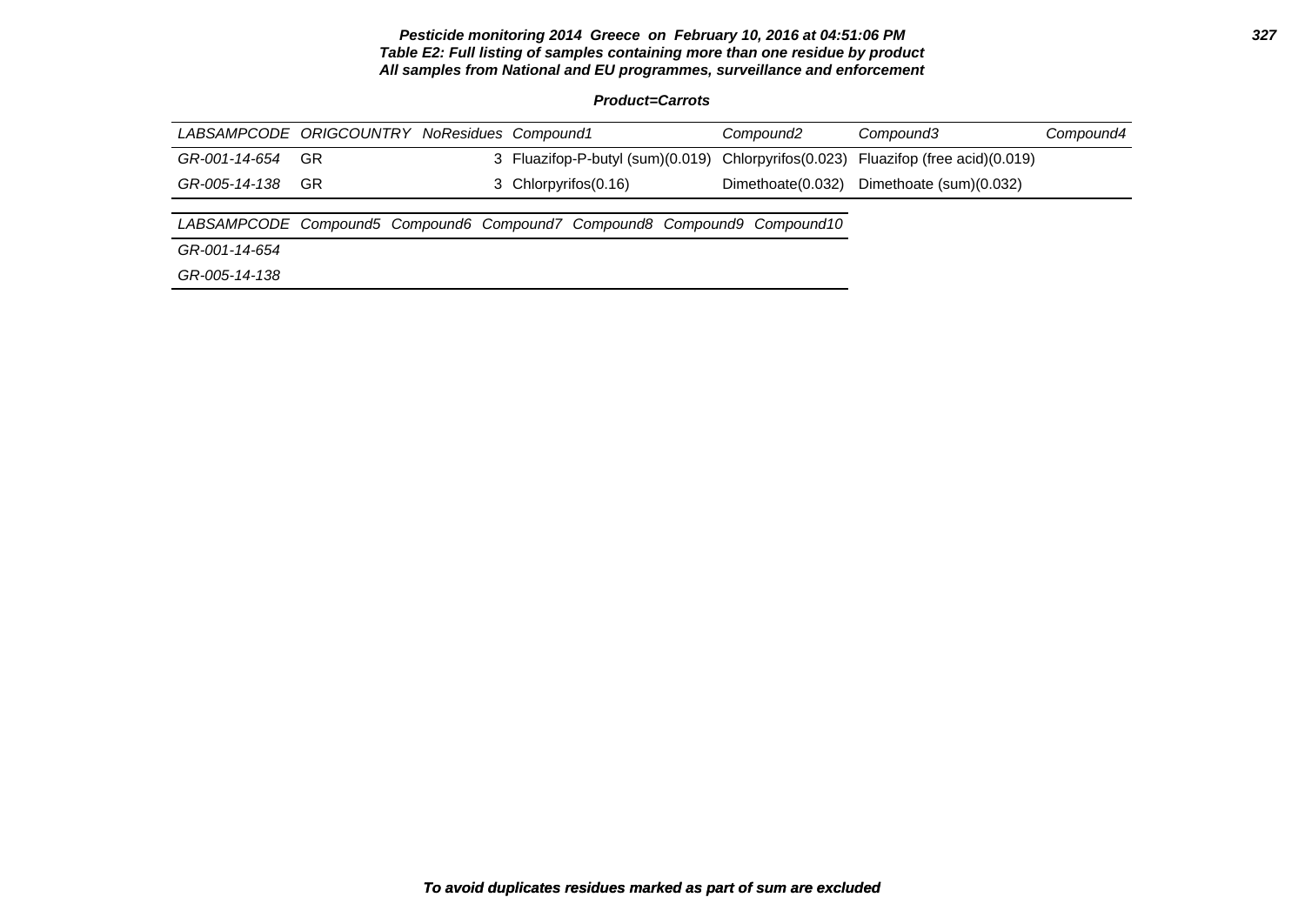# **Pesticide monitoring 2014 Greece on February 10, 2016 at 04:51:06 PM 328 Table E2: Full listing of samples containing more than one residue by product All samples from National and EU programmes, surveillance and enforcement**

# **Product=Cherries**

|                       | LABSAMPCODE ORIGCOUNTRY NoResidues Compound1 |                                          | Compound <sub>2</sub>                                                                  | Compound3                | Compound4           | Compound5                              |
|-----------------------|----------------------------------------------|------------------------------------------|----------------------------------------------------------------------------------------|--------------------------|---------------------|----------------------------------------|
| GR-001-14-636         | <b>GR</b>                                    | 3 Thiophanate-methyl(0.032)              | Fenbuconazole(0.032)                                                                   | Acetamiprid(0.074)       |                     |                                        |
| GR-002-14-136         | GR                                           | 2 Boscalid(0.02)                         | Tebuconazole(0.13)                                                                     |                          |                     |                                        |
| GR-002-14-137         | <b>GR</b>                                    | 2 Fenbuconazole(0.05)                    | Acetamiprid(0.02)                                                                      |                          |                     |                                        |
| GR-002-14-138         | <b>GR</b>                                    | 5 Fenhexamid(0.21)                       | Thiacloprid(0.03)                                                                      | Thiophanate-methyl(0.04) | Carbendazim(0.11)   | Carbendazim<br>and<br>benomy $I(0.11)$ |
| GR-002-14-139         | <b>GR</b>                                    | 6 Thiophanate-methyl(0.06)               | Carbendazim and benomyl(0.21)                                                          | Carbendazim(0.21)        | Fenhexamid(0.07)    | Boscalid(0.01)                         |
| GR-002-14-141         | <b>GR</b>                                    | 4 Dimethoate (sum)(0.16)                 | Dimethoate(0.02)                                                                       | Omethoate(0.13)          | Fenbuconazole(0.01) |                                        |
| GR-002-14-152         | <b>GR</b>                                    | 3 Thiacloprid(0.03)                      | Thiametoxam (sum of<br>thiametoxam and clothianidin<br>expressed as thiametoxam)(0.03) | Thiametoxam(0.03)        |                     |                                        |
| GR-002-14-153         | <b>GR</b>                                    | 2 Dodine(0.06)                           | Boscalid(0.05)                                                                         |                          |                     |                                        |
| GR-002-14-165         | <b>GR</b>                                    | 3 Tebuconazole(0.06)                     | Boscalid(0.05)                                                                         | Thiacloprid(0.02)        |                     |                                        |
| GR-003-14-072         | <b>GR</b>                                    | 3 Pyraclostrobin(0.05)                   | Chlorpyrifos(0.02)                                                                     | Boscalid(0.26)           |                     |                                        |
| LABSAMPCODE Compound6 |                                              | Compound7 Compound8 Compound9 Compound10 |                                                                                        |                          |                     |                                        |
| GR-001-14-636         |                                              |                                          |                                                                                        |                          |                     |                                        |
| GR-002-14-136         |                                              |                                          |                                                                                        |                          |                     |                                        |
| GR-002-14-137         |                                              |                                          |                                                                                        |                          |                     |                                        |
| GR-002-14-138         |                                              |                                          |                                                                                        |                          |                     |                                        |
|                       |                                              |                                          |                                                                                        |                          |                     |                                        |
| GR-002-14-139         | Thiacloprid(0.05)                            |                                          |                                                                                        |                          |                     |                                        |
| GR-002-14-141         |                                              |                                          |                                                                                        |                          |                     |                                        |
| GR-002-14-152         |                                              |                                          |                                                                                        |                          |                     |                                        |
|                       |                                              |                                          |                                                                                        |                          |                     |                                        |
| GR-002-14-153         |                                              |                                          |                                                                                        |                          |                     |                                        |

GR-002-14-165

GR-003-14-072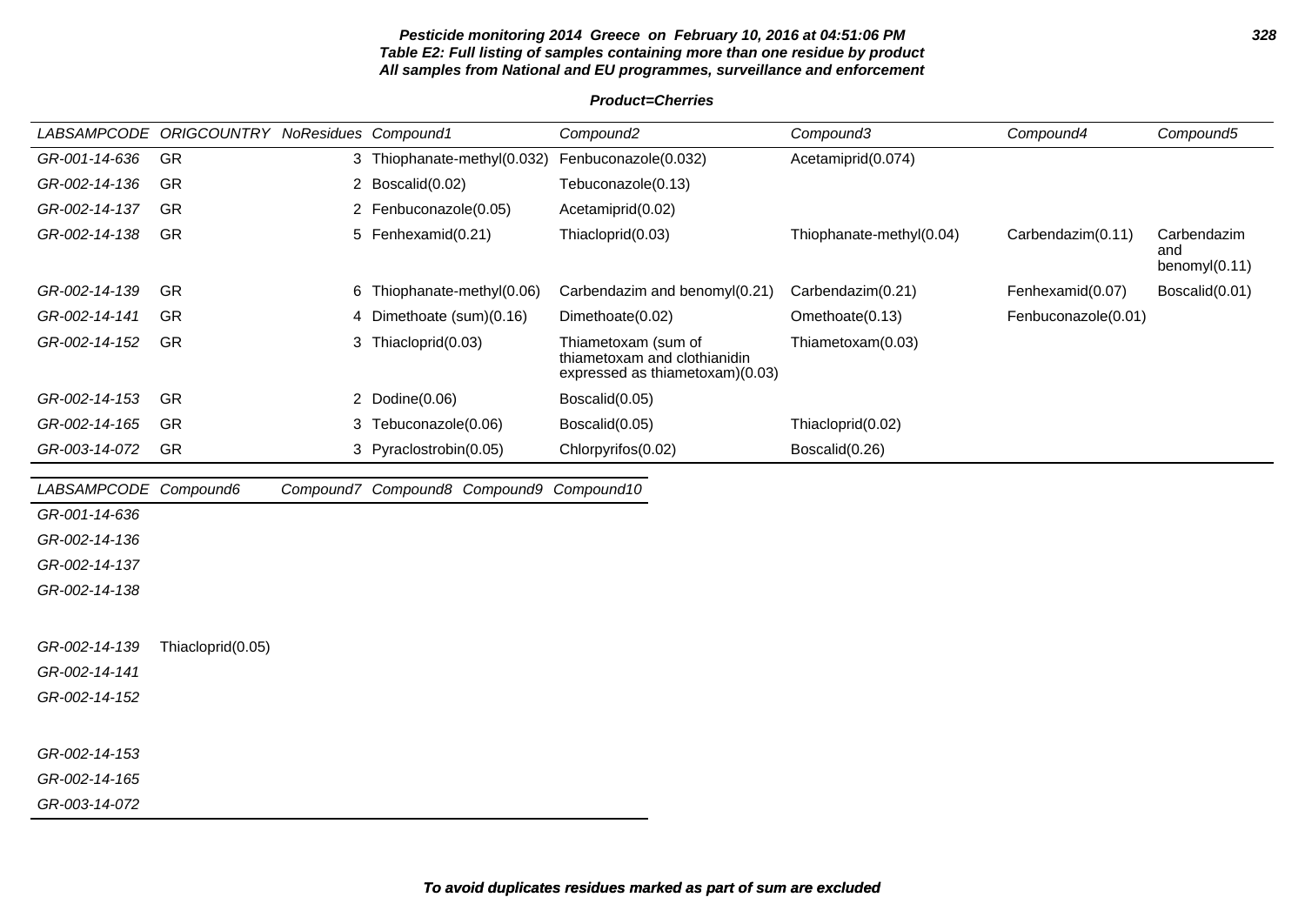# **Pesticide monitoring 2014 Greece on February 10, 2016 at 04:51:06 PM 329 Table E2: Full listing of samples containing more than one residue by product All samples from National and EU programmes, surveillance and enforcement**

# **Product=Cherries**

|                       | LABSAMPCODE ORIGCOUNTRY NoResidues Compound1 |                                          | Compound <sub>2</sub>                                               | Compound3                                                           | Compound4 | Compound5 |
|-----------------------|----------------------------------------------|------------------------------------------|---------------------------------------------------------------------|---------------------------------------------------------------------|-----------|-----------|
| GR-003-14-077         | GR                                           | 2 Chlorpyrifos(0.01)                     | Boscalid(0.03)                                                      |                                                                     |           |           |
| GR-003-14-086         | <b>GR</b>                                    | 3 Pyrimethanil(0.03)                     | Dimethoate(0.84)                                                    | Dimethoate (sum)(0.84)                                              |           |           |
| GR-007-14-069         | <b>GR</b>                                    | 2 Phosmet(0.68)                          | Phosmet (phosmet and phosmet<br>oxon expressed as<br>phosmet)(0.68) |                                                                     |           |           |
| GR-007-14-071         | <b>GR</b>                                    | 3 Deltamethrin(0.06)                     | Phosmet(0.04)                                                       | Phosmet (phosmet and<br>phosmet oxon expressed as<br>phosmet)(0.04) |           |           |
| GR-007-14-072         | <b>GR</b>                                    | 2 Phosmet(0.02)                          | Phosmet (phosmet and phosmet<br>oxon expressed as<br>phosmet)(0.02) |                                                                     |           |           |
| LABSAMPCODE Compound6 |                                              | Compound7 Compound8 Compound9 Compound10 |                                                                     |                                                                     |           |           |
| GR-003-14-077         |                                              |                                          |                                                                     |                                                                     |           |           |
| GR-003-14-086         |                                              |                                          |                                                                     |                                                                     |           |           |
| GR-007-14-069         |                                              |                                          |                                                                     |                                                                     |           |           |
| GR-007-14-071         |                                              |                                          |                                                                     |                                                                     |           |           |
| GR-007-14-072         |                                              |                                          |                                                                     |                                                                     |           |           |
|                       |                                              |                                          |                                                                     |                                                                     |           |           |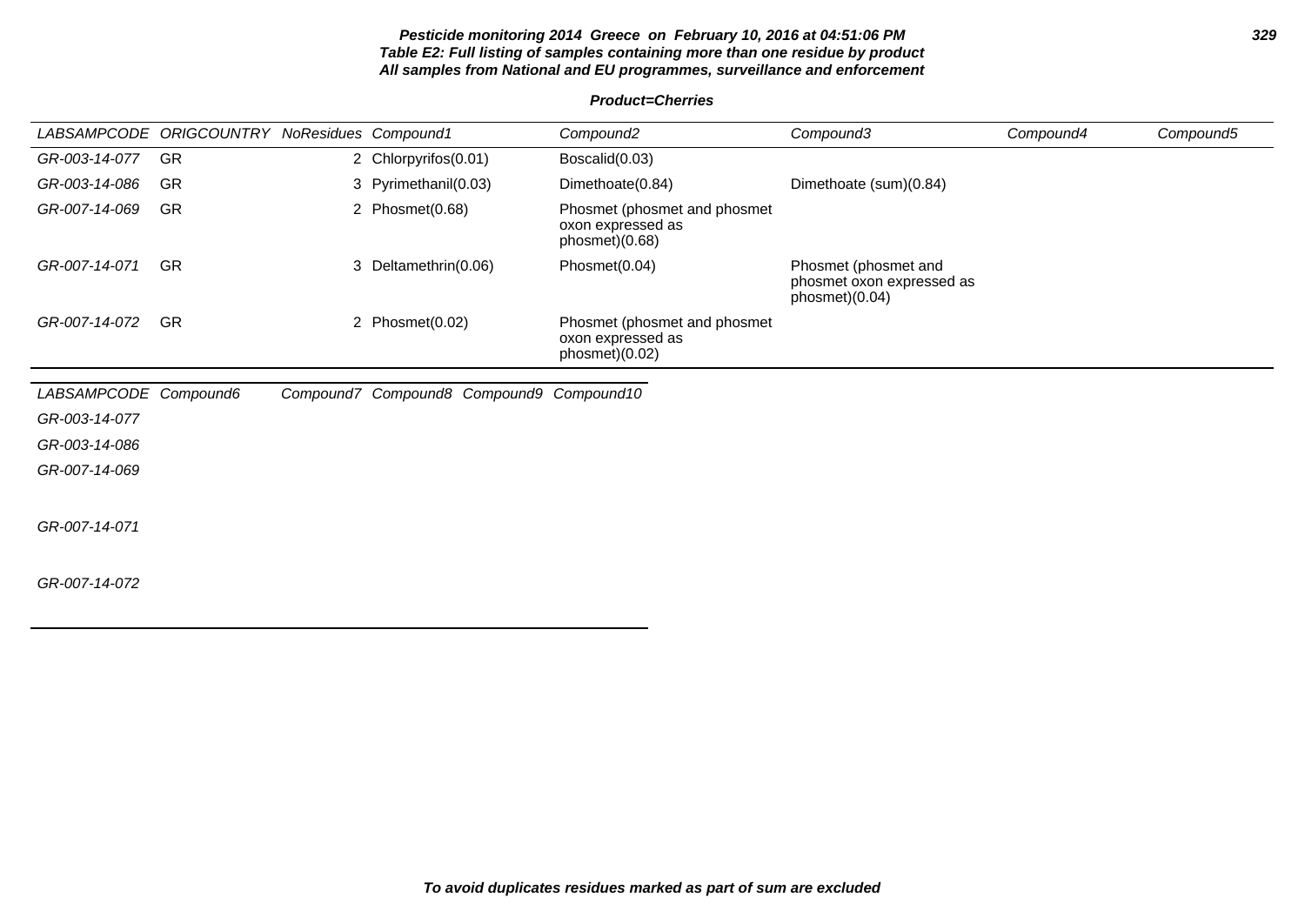# **Pesticide monitoring 2014 Greece on February 10, 2016 at 04:51:06 PM 330 Table E2: Full listing of samples containing more than one residue by product All samples from National and EU programmes, surveillance and enforcement**

**Product=Courgettes**

|                   | LABSAMPCODE ORIGCOUNTRY NoResidues Compound1 |   |                                                      | Compound <sub>2</sub>                                        | Compound3         | Compound4       | Compound5                                                                                                                | Compound6 |
|-------------------|----------------------------------------------|---|------------------------------------------------------|--------------------------------------------------------------|-------------------|-----------------|--------------------------------------------------------------------------------------------------------------------------|-----------|
| GR-001-14-1092 GR |                                              | 2 | Aldrin and<br>Dieldrin $(0.012)$                     | Dieldrin(0.012)                                              |                   |                 |                                                                                                                          |           |
| GR-002-14-006     | <b>TR</b>                                    |   | 5 Triadimenol(0.05)                                  | Triadimefon (sum of<br>Triadimefon and<br>Triadimenol)(0.05) | Acetamiprid(0.07) | Metalaxyl(0.01) | Metalaxyl (Metalaxyl including other<br>mixtures of constituent isomers including<br>Metalaxyl-M (sum of isomers))(0.01) |           |
| GR-002-14-211     | <b>GR</b>                                    |   | 2 Pyraclostrobin(0.04)                               | Boscalid(0.02)                                               |                   |                 |                                                                                                                          |           |
|                   |                                              |   |                                                      |                                                              |                   |                 |                                                                                                                          |           |
|                   |                                              |   | LABSAMPCODE Compound7 Compound8 Compound9 Compound10 |                                                              |                   |                 |                                                                                                                          |           |
| GR-001-14-1092    |                                              |   |                                                      |                                                              |                   |                 |                                                                                                                          |           |
| GR-002-14-006     |                                              |   |                                                      |                                                              |                   |                 |                                                                                                                          |           |
| GR-002-14-211     |                                              |   |                                                      |                                                              |                   |                 |                                                                                                                          |           |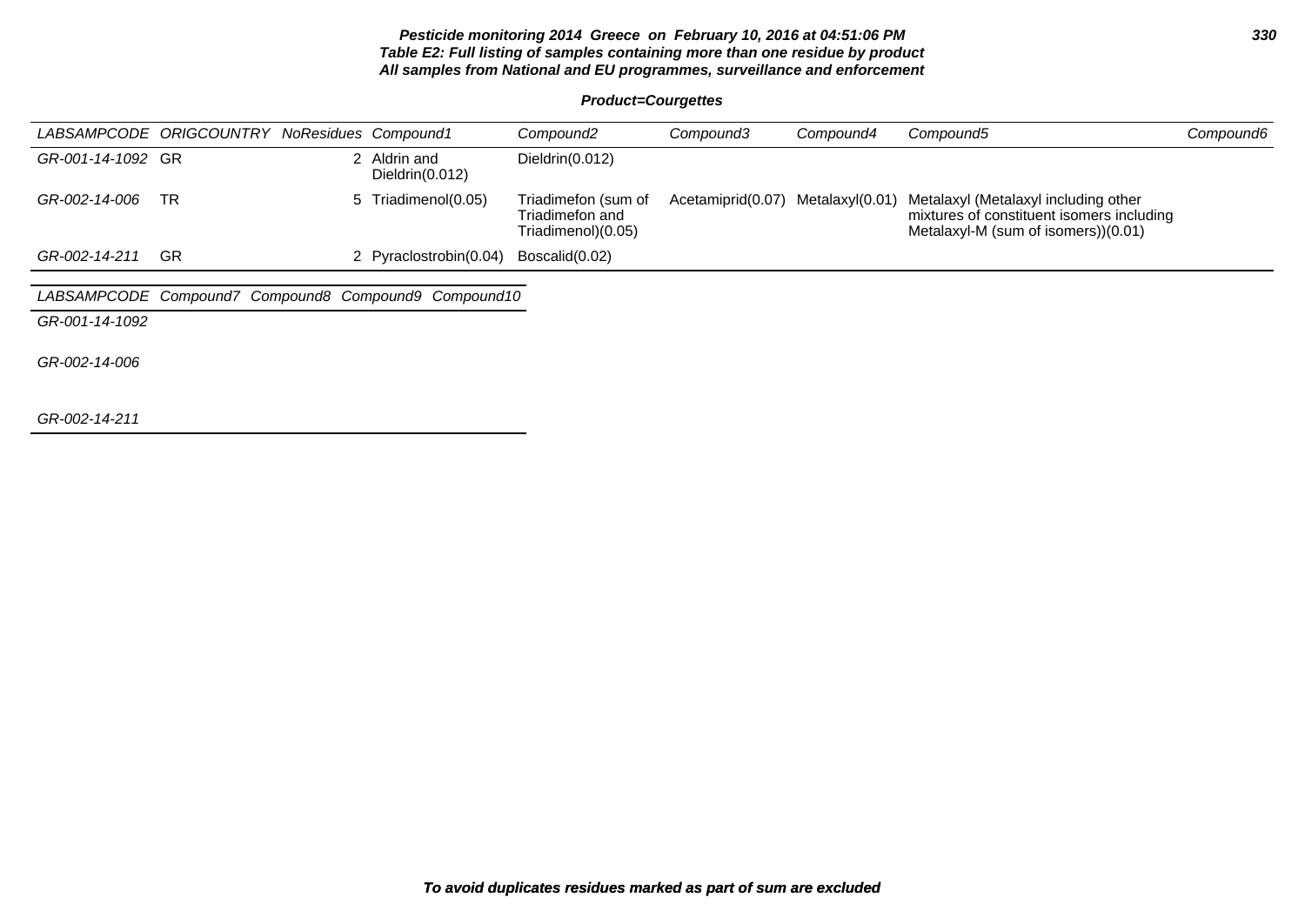# **Pesticide monitoring 2014 Greece on February 10, 2016 at 04:51:06 PM 331 Table E2: Full listing of samples containing more than one residue by product All samples from National and EU programmes, surveillance and enforcement**

**Product=Cucumbers**

|                       | LABSAMPCODE ORIGCOUNTRY NoResidues Compound1 |   |                                                                                                          | Compound <sub>2</sub>                                                                                                                             | Compound3                                                                             | Compound4                                                                                  |
|-----------------------|----------------------------------------------|---|----------------------------------------------------------------------------------------------------------|---------------------------------------------------------------------------------------------------------------------------------------------------|---------------------------------------------------------------------------------------|--------------------------------------------------------------------------------------------|
| GR-001-14-1418 GR     |                                              |   | 2 Propamocarb (sum of propamocarb Fluopicolide(0.022)<br>and its salt expressed as<br>propamocarb)(0.18) |                                                                                                                                                   |                                                                                       |                                                                                            |
| GR-001-14-1419 GR     |                                              | 3 | Propamocarb (sum of propamocarb Fluopicolide(0.02)<br>and its salt expressed as<br>propamocarb)(0.2)     |                                                                                                                                                   | Dimethomorph(0.014)                                                                   |                                                                                            |
| GR-001-14-1615 GR     |                                              |   | 4 Propamocarb (sum of propamocarb<br>and its salt expressed as<br>propamocarb)(0.88)                     | Metalaxyl (Metalaxyl including other Thiametoxam(0.027)<br>mixtures of constituent isomers<br>including Metalaxyl-M (sum of<br>isomers $)(0.031)$ |                                                                                       | Thiametoxam (sum of<br>thiametoxam and<br>clothianidin expressed as<br>thiametoxam)(0.027) |
| GR-001-14-178         | GR                                           |   | 2 Cyprodinil(0.027)                                                                                      | Dithiocarbamates(0.25)                                                                                                                            |                                                                                       |                                                                                            |
| GR-001-14-338         | <b>GR</b>                                    |   | 3 Cyprodinil(0.014)                                                                                      | Dimethomorph(0.023)                                                                                                                               | Propamocarb (sum of<br>propamocarb and its salt<br>expressed as<br>propamocarb)(0.84) |                                                                                            |
| LABSAMPCODE Compound5 |                                              |   | Compound6 Compound7 Compound8 Compound9 Compound10                                                       |                                                                                                                                                   |                                                                                       |                                                                                            |
| GR-001-14-1418        |                                              |   |                                                                                                          |                                                                                                                                                   |                                                                                       |                                                                                            |
| GR-001-14-1419        |                                              |   |                                                                                                          |                                                                                                                                                   |                                                                                       |                                                                                            |

GR-001-14-1615

GR-001-14-178

GR-001-14-338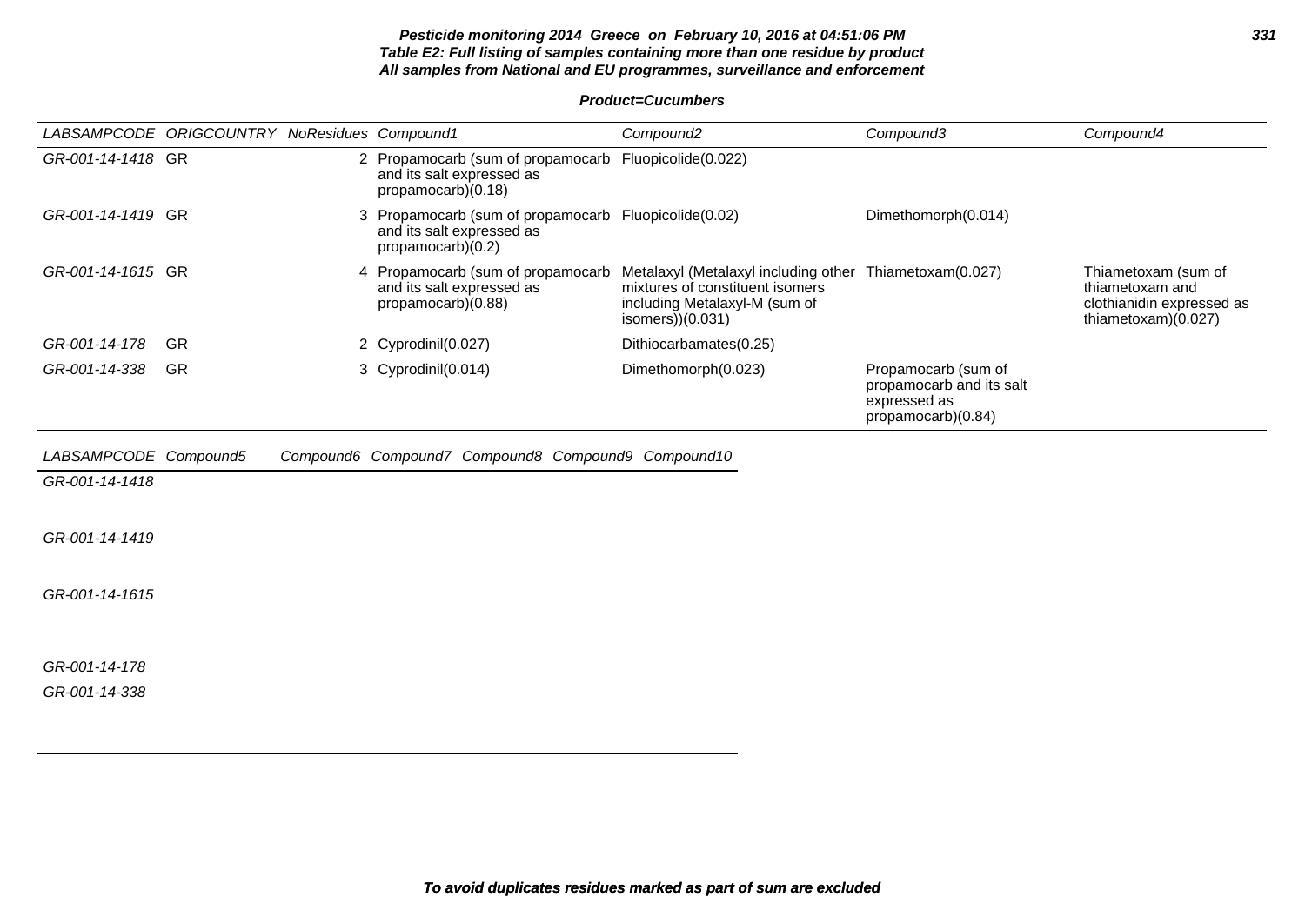# **Pesticide monitoring 2014 Greece on February 10, 2016 at 04:51:06 PM 332 Table E2: Full listing of samples containing more than one residue by product All samples from National and EU programmes, surveillance and enforcement**

**Product=Cucumbers**

| LABSAMPCODE ORIGCOUNTRY NoResidues Compound1 |                  |                                                                                                                                  | Compound <sub>2</sub>                                                                                                         | Compound3                                                                                                   | Compound4                                                                                  |
|----------------------------------------------|------------------|----------------------------------------------------------------------------------------------------------------------------------|-------------------------------------------------------------------------------------------------------------------------------|-------------------------------------------------------------------------------------------------------------|--------------------------------------------------------------------------------------------|
| GR-001-14-467                                | <b>GR</b>        | 4 Thiametoxam(0.075)                                                                                                             | Metalaxyl (Metalaxyl including other<br>mixtures of constituent isomers<br>including Metalaxyl-M (sum of<br>isomers $)(0.03)$ | Azoxystrobin(0.059)                                                                                         | Thiametoxam (sum of<br>thiametoxam and<br>clothianidin expressed as<br>thiametoxam)(0.075) |
| GR-002-14-129                                | <b>GR</b>        | 5 Methiocarb sulfoxide(0.02)                                                                                                     | Methiocarb sulfone(0.01)                                                                                                      | Methiocarb (sum of methiocarb<br>and methiocarb sulfoxide and<br>sulfone, expressed as<br>methiocarb)(0.03) | Metalaxyl(0.03)                                                                            |
| GR-002-14-225                                | <b>GR</b>        | 4 Endosulfansulfate(0.05)                                                                                                        | Endosulfan (sum)(0.08)                                                                                                        | alpha-Endosulfan(0.01)                                                                                      | beta-Endosulfan(0.02)                                                                      |
| GR-003-14-168                                | <b>TR</b>        | 2 Metalaxyl (Metalaxyl including other<br>mixtures of constituent isomers<br>including Metalaxyl-M (sum of<br>isomers $)(0.104)$ | Metalaxyl(0.104)                                                                                                              |                                                                                                             |                                                                                            |
| GR-007-14-092                                | GR               | 2 Aldrin and Dieldrin(0.06)                                                                                                      | Dieldrin(0.06)                                                                                                                |                                                                                                             |                                                                                            |
| LABSAMPCODE Compound5                        |                  | Compound6 Compound7 Compound8 Compound9 Compound10                                                                               |                                                                                                                               |                                                                                                             |                                                                                            |
| GR-001-14-467                                |                  |                                                                                                                                  |                                                                                                                               |                                                                                                             |                                                                                            |
|                                              |                  |                                                                                                                                  |                                                                                                                               |                                                                                                             |                                                                                            |
| GR-002-14-129                                | Cyprodinil(0.05) |                                                                                                                                  |                                                                                                                               |                                                                                                             |                                                                                            |
|                                              |                  |                                                                                                                                  |                                                                                                                               |                                                                                                             |                                                                                            |
| GR-002-14-225                                |                  |                                                                                                                                  |                                                                                                                               |                                                                                                             |                                                                                            |
| GR-003-14-168                                |                  |                                                                                                                                  |                                                                                                                               |                                                                                                             |                                                                                            |
|                                              |                  |                                                                                                                                  |                                                                                                                               |                                                                                                             |                                                                                            |
| GR-007-14-092                                |                  |                                                                                                                                  |                                                                                                                               |                                                                                                             |                                                                                            |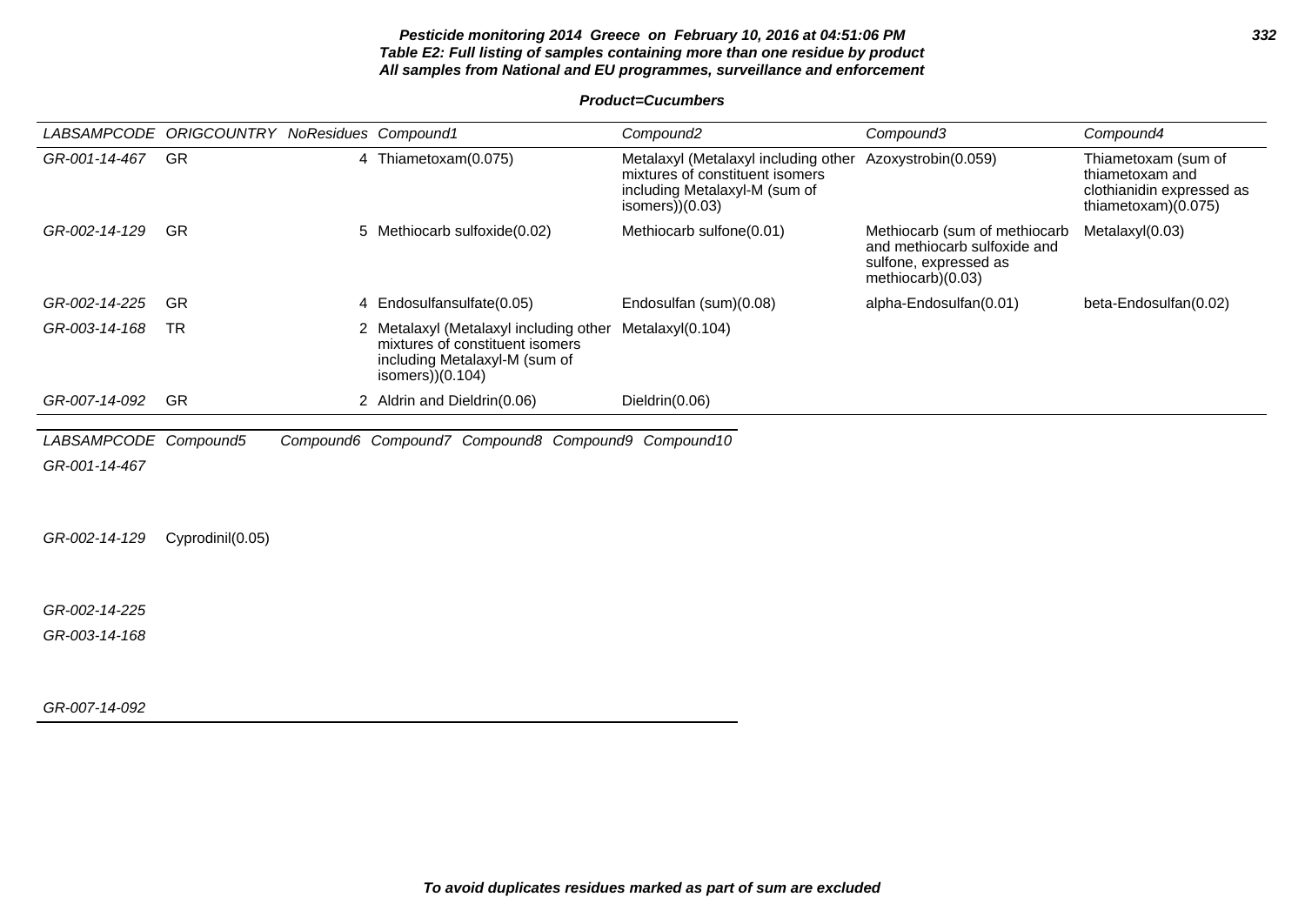# **Pesticide monitoring 2014 Greece on February 10, 2016 at 04:51:06 PM 333 Table E2: Full listing of samples containing more than one residue by product All samples from National and EU programmes, surveillance and enforcement**

# **Product=Grapefruit**

| <b>LABSAMPCODE</b> | <b>ORIGCOUNTRY NoResidues Compound1</b> |                    |                                                              | Compound <sub>2</sub>          | Compound3                    | Compound4                                               | Compound5                                                                                                                          |
|--------------------|-----------------------------------------|--------------------|--------------------------------------------------------------|--------------------------------|------------------------------|---------------------------------------------------------|------------------------------------------------------------------------------------------------------------------------------------|
| GR-002-14-001      | CN.                                     |                    | 8 Myclobutanil(0.02)                                         | Bupirimate(0.03)               | Acetamiprid(0.01)            | Chlorpyrifos(0.04)                                      | Prochloraz (sum of prochloraz and its metabolites<br>containing the 2,4,6-Trichlorophenol moiety expressed<br>as prochloraz)(0.02) |
| GR-002-14-133      | ZA                                      | 3.                 | Thiabendazole(0.54)                                          | Imidacloprid(0.02)             | Imazalil(1)                  |                                                         |                                                                                                                                    |
| GR-002-14-318      | <b>CN</b>                               |                    | 2 Difenoconazole(0.01)                                       | Chlorpyrifos(0.03)             |                              |                                                         |                                                                                                                                    |
| GR-002-14-393      | CN.                                     |                    | 4 Imidacloprid(0.02)                                         |                                |                              | Chlorpyrifos(0.03) Acetamiprid(0.02) Myclobutanil(0.05) |                                                                                                                                    |
| LABSAMPCODE        | Compound6                               | Compound7          |                                                              | Compound8 Compound9 Compound10 |                              |                                                         |                                                                                                                                    |
| GR-002-14-001      | Difenoconazole(0.02)                    | Prochloraz(0.02)   | Imazalil(0.1)                                                |                                |                              |                                                         |                                                                                                                                    |
|                    |                                         |                    |                                                              |                                |                              |                                                         |                                                                                                                                    |
| GR-002-14-133      |                                         |                    |                                                              |                                |                              |                                                         |                                                                                                                                    |
| GR-002-14-318      |                                         |                    |                                                              |                                |                              |                                                         |                                                                                                                                    |
| GR-002-14-393      |                                         |                    |                                                              |                                |                              |                                                         |                                                                                                                                    |
|                    |                                         |                    |                                                              |                                | Product=Kiwi                 |                                                         |                                                                                                                                    |
|                    |                                         | <b>LABSAMPCODE</b> | <b>ORIGCOUNTRY NoResidues Compound1</b>                      |                                |                              | Compound <sub>2</sub>                                   | Compound3 Compound4                                                                                                                |
|                    |                                         | GR-005-14-163      | GR                                                           |                                | 2 Captan/Folpet (sum)(0.033) | Captan(0.033)                                           |                                                                                                                                    |
|                    |                                         | <i>LABSAMPCODE</i> | Compound5 Compound6 Compound7 Compound8 Compound9 Compound10 |                                |                              |                                                         |                                                                                                                                    |
|                    |                                         | GR-005-14-163      |                                                              |                                |                              |                                                         |                                                                                                                                    |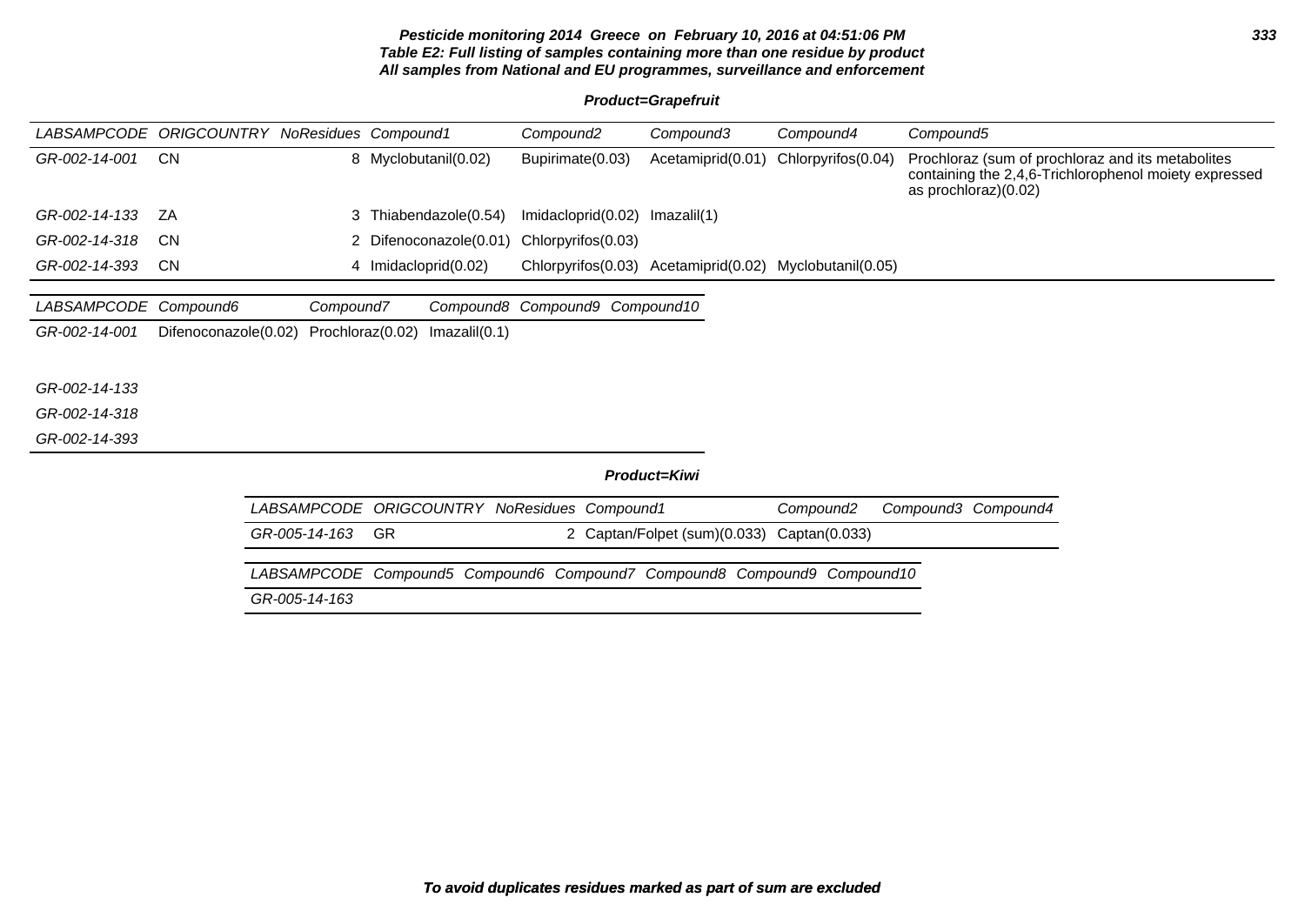# **Pesticide monitoring 2014 Greece on February 10, 2016 at 04:51:06 PM 334 Table E2: Full listing of samples containing more than one residue by product All samples from National and EU programmes, surveillance and enforcement**

#### **Product=Lemons**

| GR-001-14-1024 AR<br>Thiabendazole(0.49) Pyriproxyfen(0.032)<br>4 Pyrimethanil(1.72)<br>Imazalil(6.9)<br>GR-001-14-1025 UY<br>4 Pyrimethanil(1.6)<br>Propiconazole(1.1)<br>Azoxystrobin(0.02)<br>Imazalil(2.9)<br>GR-001-14-1028 GR<br>3 Pyriproxyfen(0.02)<br>Pyrimethanil(3.66)<br>Imazalil(0.79)<br>GR-001-14-1100 IL<br>3 Thiabendazole(1.1) Pyrimethanil(2.1)<br>Imazalil(3.1) |               | LABSAMPCODE ORIGCOUNTRY NoResidues Compound1 |                      | Compound2           | Compound3     | Compound4 |
|-------------------------------------------------------------------------------------------------------------------------------------------------------------------------------------------------------------------------------------------------------------------------------------------------------------------------------------------------------------------------------------|---------------|----------------------------------------------|----------------------|---------------------|---------------|-----------|
|                                                                                                                                                                                                                                                                                                                                                                                     |               |                                              |                      |                     |               |           |
|                                                                                                                                                                                                                                                                                                                                                                                     |               |                                              |                      |                     |               |           |
|                                                                                                                                                                                                                                                                                                                                                                                     |               |                                              |                      |                     |               |           |
|                                                                                                                                                                                                                                                                                                                                                                                     |               |                                              |                      |                     |               |           |
|                                                                                                                                                                                                                                                                                                                                                                                     | GR-001-14-702 | - ZA                                         | 3 Thiabendazole(1.3) | Imidacloprid(0.036) | Imazalil(1.5) |           |
| GR-003-14-178<br>AR<br>Pyraclostrobin(0.286)<br>Prochloraz (sum of prochloraz and its metabolites containing the<br>Pyrimethanil(0.725)<br>4 Prochloraz(1.593)<br>2,4,6-Trichlorophenol moiety expressed as prochloraz)(1.593)                                                                                                                                                      |               |                                              |                      |                     |               |           |
| TR<br>GR-003-14-261<br>Chlorpyrifos(0.08)<br>Imazalil(0.15)                                                                                                                                                                                                                                                                                                                         |               |                                              |                      |                     |               |           |

LABSAMPCODE Compound5 Compound6 Compound7 Compound8 Compound9 Compound10

GR-001-14-1024

GR-001-14-1025

GR-001-14-1028

GR-001-14-1100

GR-001-14-702

GR-003-14-178

GR-003-14-261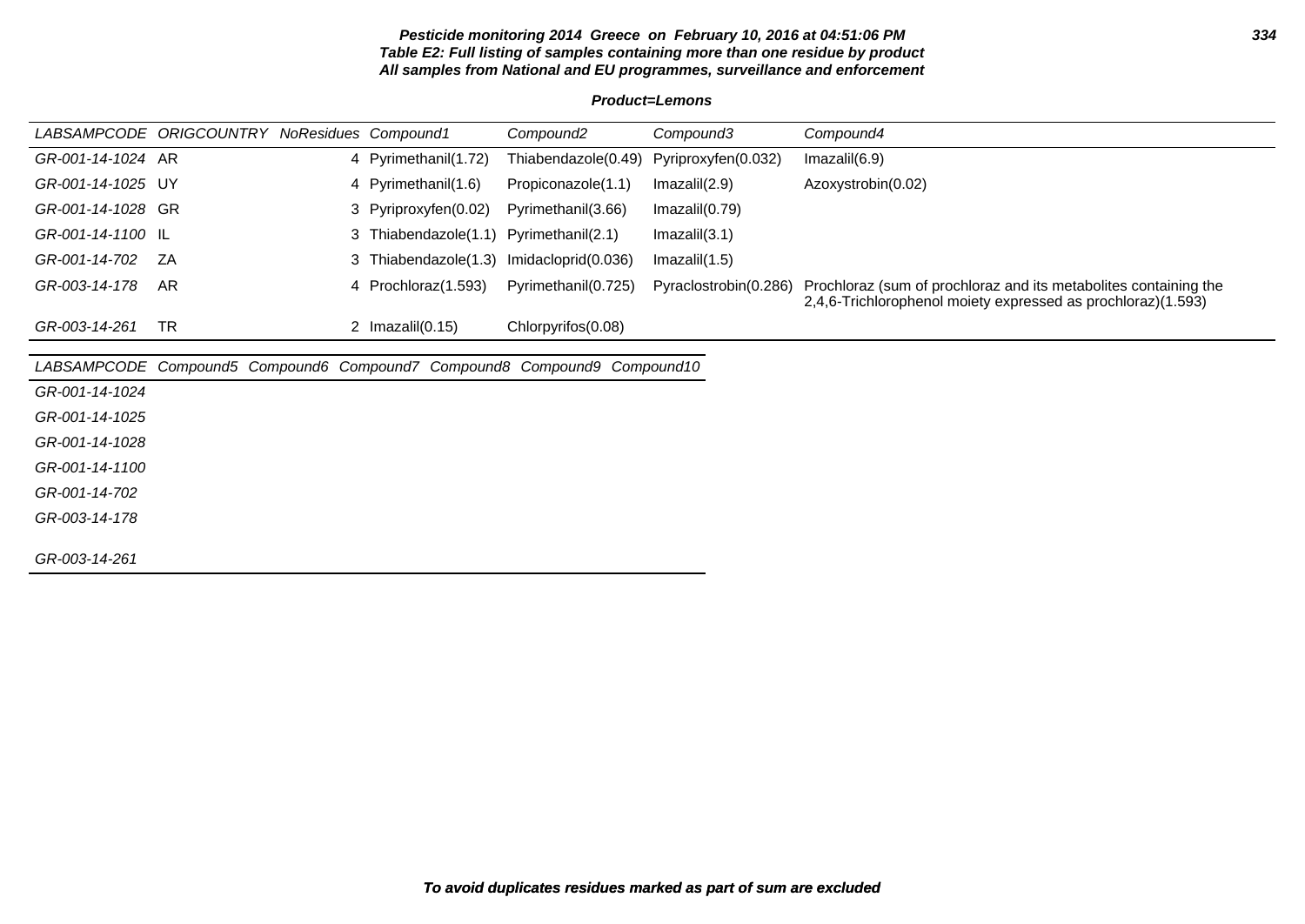# **Pesticide monitoring 2014 Greece on February 10, 2016 at 04:51:06 PM 335 Table E2: Full listing of samples containing more than one residue by product All samples from National and EU programmes, surveillance and enforcement**

#### **Product=Lettuce**

|                       | LABSAMPCODE ORIGCOUNTRY NoResidues Compound1 |                                          | Compound <sub>2</sub>                                                                      | Compound3                                                                                  | Compound4 | Compound5 |
|-----------------------|----------------------------------------------|------------------------------------------|--------------------------------------------------------------------------------------------|--------------------------------------------------------------------------------------------|-----------|-----------|
| GR-001-14-1038 GR     |                                              | 3 Thiametoxam(0.057)                     | Thiametoxam (sum of<br>thiametoxam and<br>clothianidin expressed as<br>thiametoxam)(0.057) | Linuron(0.017)                                                                             |           |           |
| GR-001-14-1341 GR     |                                              | 3 Boscalid(0.98)                         | Indoxacarb as sum of the<br>isomers S and R(0.36)                                          | Pyraclostrobin(0.034)                                                                      |           |           |
| GR-001-14-1738 GR     |                                              | 3 Thiametoxam(0.012)                     | Clothianidin(0.01)                                                                         | Thiametoxam (sum of<br>thiametoxam and clothianidin<br>expressed as<br>thiametoxam)(0.024) |           |           |
| GR-001-14-239         | <b>GR</b>                                    | 3 Pyraclostrobin(0.43)                   | Acetamiprid(0.14)                                                                          | Boscalid(1.2)                                                                              |           |           |
| GR-001-14-813         | GR                                           | 3 Deltamethrin(0.5)                      | Chlorpyrifos(0.029)                                                                        | Imidacloprid(0.11)                                                                         |           |           |
| GR-001-14-828         | <b>GR</b>                                    | 3 Chlorpyrifos(0.016)                    | Fluopicolide(0.023)                                                                        | Propamocarb (sum of<br>propamocarb and its salt<br>expressed as propamocarb)(0.59)         |           |           |
| LABSAMPCODE Compound6 |                                              | Compound7 Compound8 Compound9 Compound10 |                                                                                            |                                                                                            |           |           |
| GR-001-14-1038        |                                              |                                          |                                                                                            |                                                                                            |           |           |
| GR-001-14-1341        |                                              |                                          |                                                                                            |                                                                                            |           |           |
| GR-001-14-1738        |                                              |                                          |                                                                                            |                                                                                            |           |           |
| GR-001-14-239         |                                              |                                          |                                                                                            |                                                                                            |           |           |
| GR-001-14-813         |                                              |                                          |                                                                                            |                                                                                            |           |           |

GR-001-14-828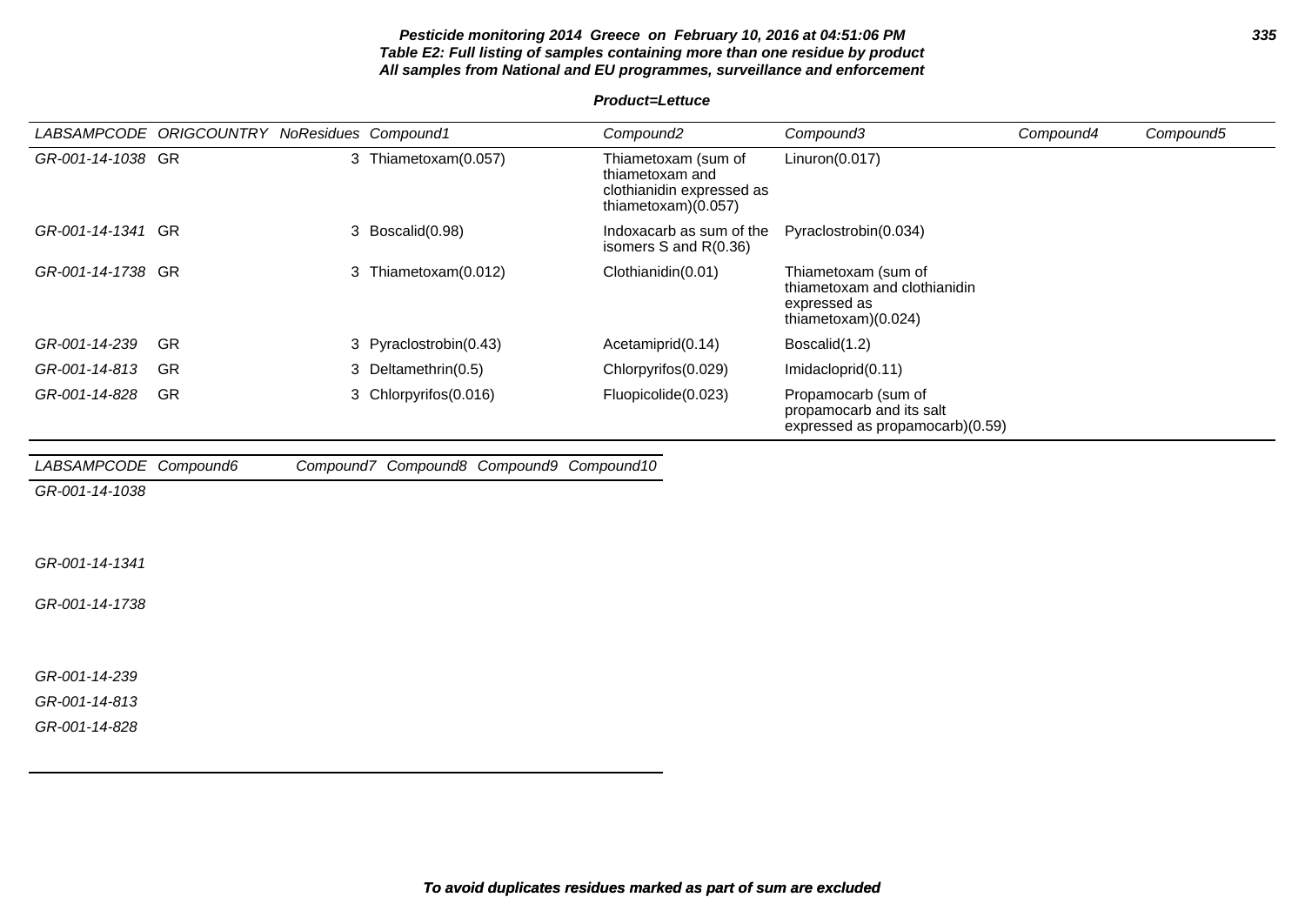# **Pesticide monitoring 2014 Greece on February 10, 2016 at 04:51:06 PM 336 Table E2: Full listing of samples containing more than one residue by product All samples from National and EU programmes, surveillance and enforcement**

**Product=Lettuce**

|                       | LABSAMPCODE ORIGCOUNTRY NoResidues Compound1 |                                                                                                                              | Compound <sub>2</sub>                                                                       | Compound3                                                                                                                  | Compound4         | Compound5           |
|-----------------------|----------------------------------------------|------------------------------------------------------------------------------------------------------------------------------|---------------------------------------------------------------------------------------------|----------------------------------------------------------------------------------------------------------------------------|-------------------|---------------------|
| GR-001-14-838         | GR                                           | 6 Thiametoxam (sum of<br>thiametoxam and clothianidin<br>expressed as thiametoxam)(0.38)                                     | Boscalid(9.08)                                                                              | Clothianidin(0.046)                                                                                                        | Acetamiprid(0.64) | Pyraclostrobin(0.2) |
| GR-002-14-029         | <b>GR</b>                                    | 3 Dimethomorph(1.17)                                                                                                         | Metalaxyl(0.01)                                                                             | Metalaxyl (Metalaxyl including<br>other mixtures of constituent<br>isomers including Metalaxyl-M<br>(sum of isomers)(0.01) |                   |                     |
| GR-002-14-041         | GR                                           | 5 Pyraclostrobin(0.2)                                                                                                        | Cyprodinil(0.03)                                                                            | Boscalid(1.2)                                                                                                              | Fludioxonil(0.03) | Iprodione(0.74)     |
| GR-002-14-061         | GR                                           | 2 Thiametoxam(0.05)                                                                                                          | Thiametoxam (sum of<br>thiametoxam and<br>clothianidin expressed as<br>thiametoxam $(0.05)$ |                                                                                                                            |                   |                     |
| GR-002-14-100         | GR                                           | 2 $Linuron(0.03)$                                                                                                            | Boscalid(0.05)                                                                              |                                                                                                                            |                   |                     |
| GR-002-14-108         | GR                                           | 3 Metalaxyl (Metalaxyl including<br>other mixtures of constituent<br>isomers including Metalaxyl-M<br>(sum of isomers)(0.01) | Metalaxyl(0.01)                                                                             | Acetamiprid(0.03)                                                                                                          |                   |                     |
| LABSAMPCODE Compound6 |                                              | Compound7 Compound8 Compound9 Compound10                                                                                     |                                                                                             |                                                                                                                            |                   |                     |
| GR-001-14-838         | Thiametoxam(0.33)                            |                                                                                                                              |                                                                                             |                                                                                                                            |                   |                     |
| GR-002-14-029         |                                              |                                                                                                                              |                                                                                             |                                                                                                                            |                   |                     |
| GR-002-14-041         |                                              |                                                                                                                              |                                                                                             |                                                                                                                            |                   |                     |
| GR-002-14-061         |                                              |                                                                                                                              |                                                                                             |                                                                                                                            |                   |                     |
|                       |                                              |                                                                                                                              |                                                                                             |                                                                                                                            |                   |                     |
| GR-002-14-100         |                                              |                                                                                                                              |                                                                                             |                                                                                                                            |                   |                     |
| GR-002-14-108         |                                              |                                                                                                                              |                                                                                             |                                                                                                                            |                   |                     |
|                       |                                              |                                                                                                                              |                                                                                             |                                                                                                                            |                   |                     |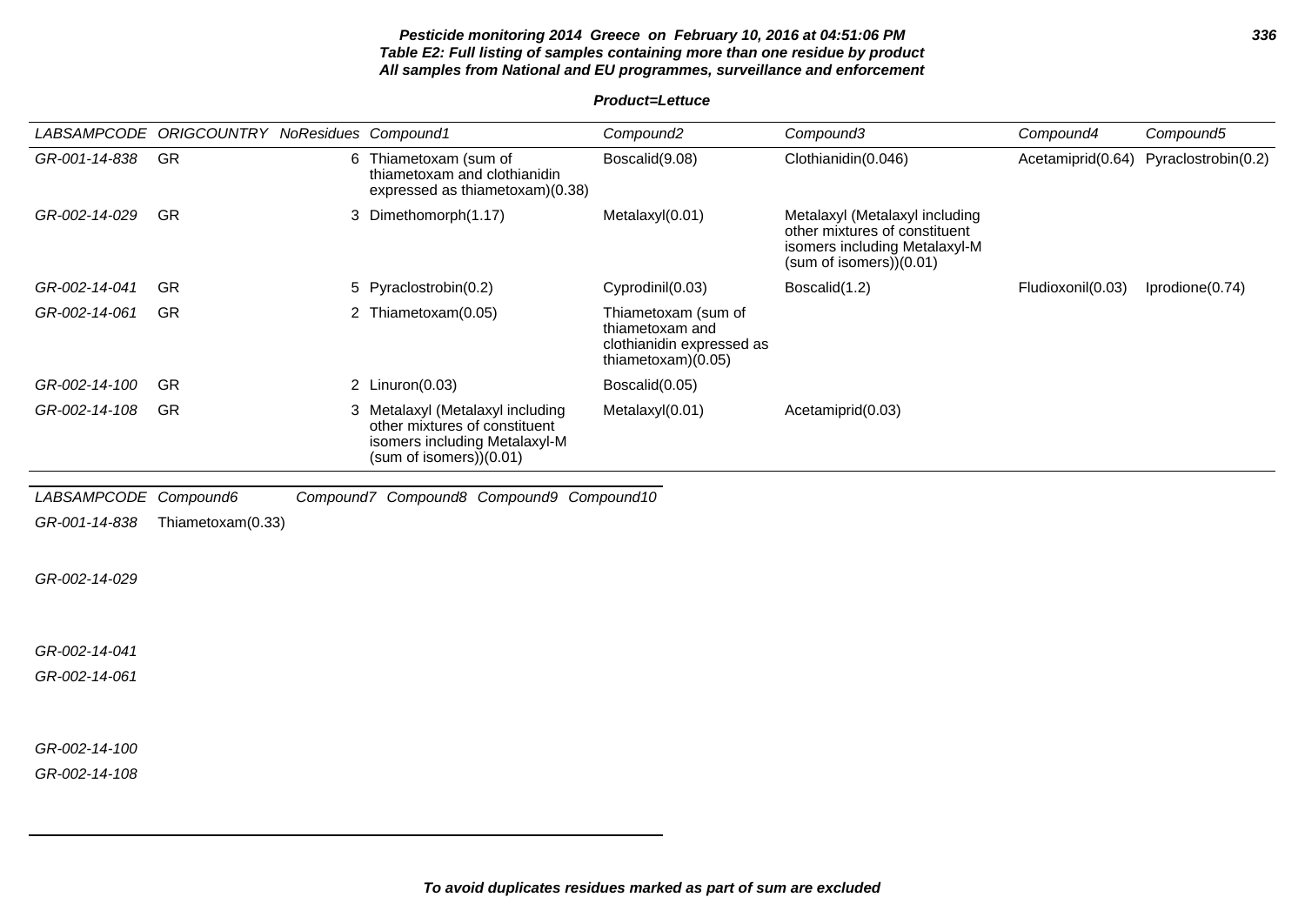# **Pesticide monitoring 2014 Greece on February 10, 2016 at 04:51:06 PM 337 Table E2: Full listing of samples containing more than one residue by product All samples from National and EU programmes, surveillance and enforcement**

**Product=Lettuce**

|                       | LABSAMPCODE ORIGCOUNTRY NoResidues Compound1 |           |                                                                                             |            | Compound <sub>2</sub>                                                                  |                      | Compound3                                                                      | Compound4           | Compound5      |
|-----------------------|----------------------------------------------|-----------|---------------------------------------------------------------------------------------------|------------|----------------------------------------------------------------------------------------|----------------------|--------------------------------------------------------------------------------|---------------------|----------------|
| GR-003-14-020         | <b>GR</b>                                    |           | 2 Pyraclostrobin(1.03)                                                                      |            | Boscalid(2.7)                                                                          |                      |                                                                                |                     |                |
| GR-006-14-203         | <b>GR</b>                                    |           | 2 Chlorpyrifos (0.046)                                                                      |            | Cypermethrin (sum)(0.15)                                                               |                      |                                                                                |                     |                |
| LABSAMPCODE Compound6 |                                              |           | Compound7 Compound8 Compound9 Compound10                                                    |            |                                                                                        |                      |                                                                                |                     |                |
| GR-003-14-020         |                                              |           |                                                                                             |            |                                                                                        |                      |                                                                                |                     |                |
| GR-006-14-203         |                                              |           |                                                                                             |            |                                                                                        |                      |                                                                                |                     |                |
|                       | LABSAMPCODE ORIGCOUNTRY NoResidues Compound1 |           |                                                                                             |            | Product=Lettuce and other salad plants, including Brassicacea<br>Compound <sub>2</sub> | Compound3            | Compound4                                                                      | Compound5           | Compound6      |
| GR-001-14-1175 GR     |                                              |           | 9 Thiametoxam (sum of<br>thiametoxam and clothianidin<br>expressed as<br>thiametoxam)(0.21) |            | Thiametoxam(0.19)                                                                      | Spinosyn<br>D(0.055) | Spinosad (sum of Spinosyn A<br>and Spinosyn D, expressed<br>as Spinosad)(0.42) | Clothianidin(0.017) | Boscalid(10.8) |
|                       |                                              |           |                                                                                             |            |                                                                                        |                      |                                                                                |                     |                |
| LABSAMPCODE Compound7 |                                              | Compound8 | Compound9                                                                                   | Compound10 |                                                                                        |                      |                                                                                |                     |                |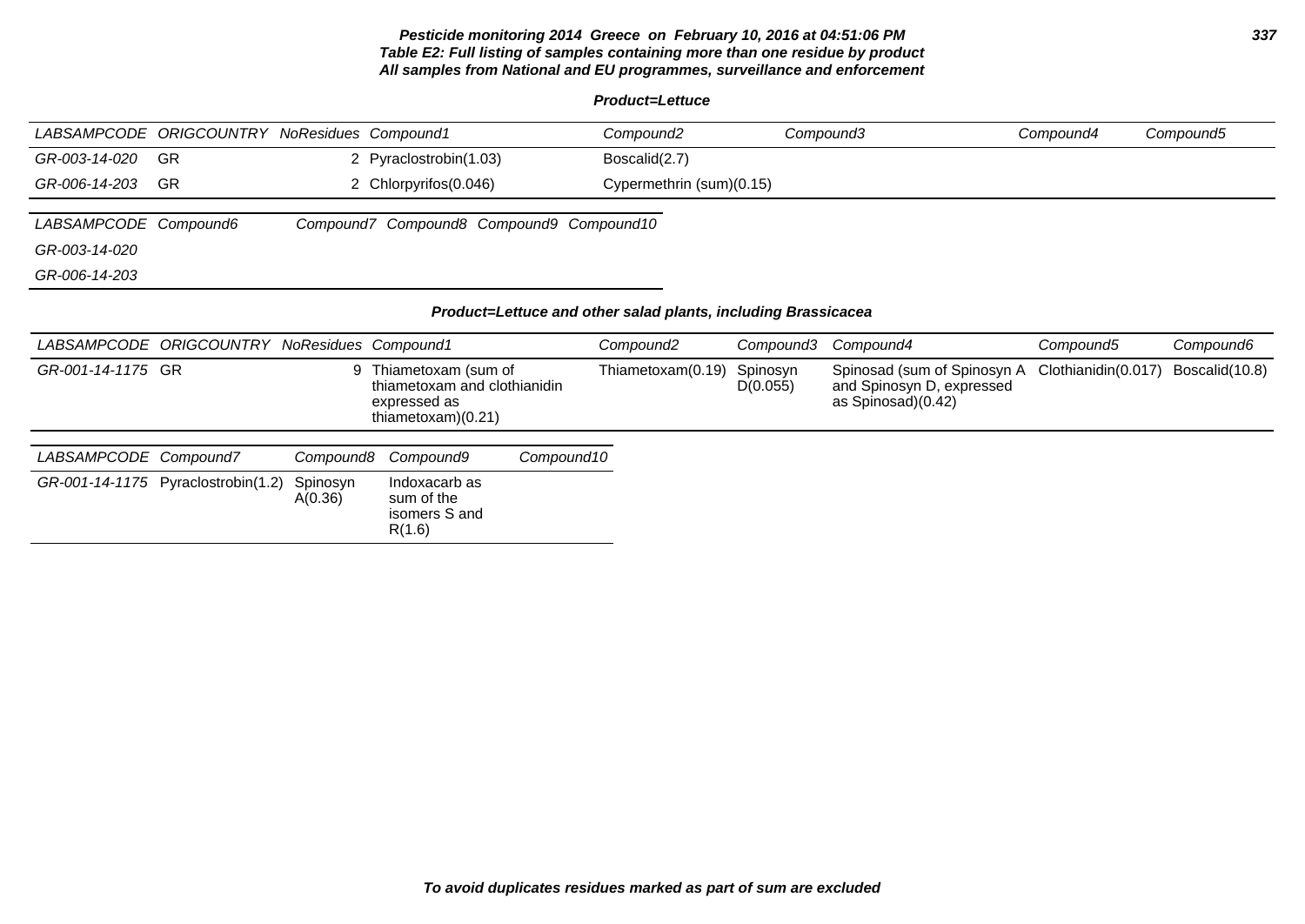# **Pesticide monitoring 2014 Greece on February 10, 2016 at 04:51:06 PM 338 Table E2: Full listing of samples containing more than one residue by product All samples from National and EU programmes, surveillance and enforcement**

#### **Product=Mandarins**

|               | LABSAMPCODE ORIGCOUNTRY NoResidues Compound1                             |                       |                             |                                                                 |                     | Compound <sub>2</sub> | Compound3                               | Compound4 |
|---------------|--------------------------------------------------------------------------|-----------------------|-----------------------------|-----------------------------------------------------------------|---------------------|-----------------------|-----------------------------------------|-----------|
| GR-001-14-110 | GR                                                                       | 2 Pyriproxyfen(0.018) |                             |                                                                 |                     | Chlorpyrifos(0.09)    |                                         |           |
| GR-002-14-047 | GR                                                                       | 2 Dimethomorph(0.02)  |                             |                                                                 |                     | Chlorpyrifos(0.03)    |                                         |           |
| GR-002-14-068 | GR                                                                       | 2 Pyriproxyfen(0.01)  |                             |                                                                 |                     | Chlorpyrifos(0.07)    |                                         |           |
| GR-003-14-263 | GR                                                                       |                       |                             | 3 Phosmet (phosmet and phosmet oxon expressed as phosmet)(0.13) |                     | Phosmet(0.13)         | Chlorpyrifos(0.15)                      |           |
| GR-006-14-237 | <b>GR</b>                                                                |                       | 2 Cypermethrin (sum)(0.038) |                                                                 |                     | Chlorpyrifos(0.1)     |                                         |           |
|               | LABSAMPCODE Compound5 Compound6 Compound7 Compound8 Compound9 Compound10 |                       |                             |                                                                 |                     |                       |                                         |           |
| GR-001-14-110 |                                                                          |                       |                             |                                                                 |                     |                       |                                         |           |
| GR-002-14-047 |                                                                          |                       |                             |                                                                 |                     |                       |                                         |           |
| GR-002-14-068 |                                                                          |                       |                             |                                                                 |                     |                       |                                         |           |
| GR-003-14-263 |                                                                          |                       |                             |                                                                 |                     |                       |                                         |           |
| GR-006-14-237 |                                                                          |                       |                             |                                                                 |                     |                       |                                         |           |
|               |                                                                          |                       |                             | Product=Mangoes                                                 |                     |                       |                                         |           |
|               | LABSAMPCODE ORIGCOUNTRY NoResidues Compound1                             |                       |                             | Compound <sub>2</sub>                                           |                     |                       | Compound3 Compound4 Compound5 Compound6 |           |
|               | GR-001-14-324<br><b>PK</b>                                               |                       | 2 Tebuconazole(0.27)        | Trifloxystrobin(0.049)                                          |                     |                       |                                         |           |
|               | LABSAMPCODE Compound7 Compound8 Compound9 Compound10                     |                       |                             |                                                                 |                     |                       |                                         |           |
|               | GR-001-14-324                                                            |                       |                             |                                                                 |                     |                       |                                         |           |
|               |                                                                          |                       |                             | <b>Product=Melons</b>                                           |                     |                       |                                         |           |
|               | LABSAMPCODE ORIGCOUNTRY NoResidues Compound1                             |                       |                             | Compound <sub>2</sub>                                           | Compound3           |                       | Compound4 Compound5                     |           |
|               | GR-006-14-096<br>GR                                                      |                       | 3 Trifloxystrobin(0.03)     | Difenoconazole(0.048)                                           | Azoxystrobin(0.069) |                       |                                         |           |
|               | GR-006-14-132<br>GR                                                      |                       | 2 Iprodione(0.068)          | Azoxystrobin(0.065)                                             |                     |                       |                                         |           |
|               | LABSAMPCODE Compound6 Compound7 Compound8 Compound9 Compound10           |                       |                             |                                                                 |                     |                       |                                         |           |
|               | GR-006-14-096                                                            |                       |                             |                                                                 |                     |                       |                                         |           |
|               | GR-006-14-132                                                            |                       |                             |                                                                 |                     |                       |                                         |           |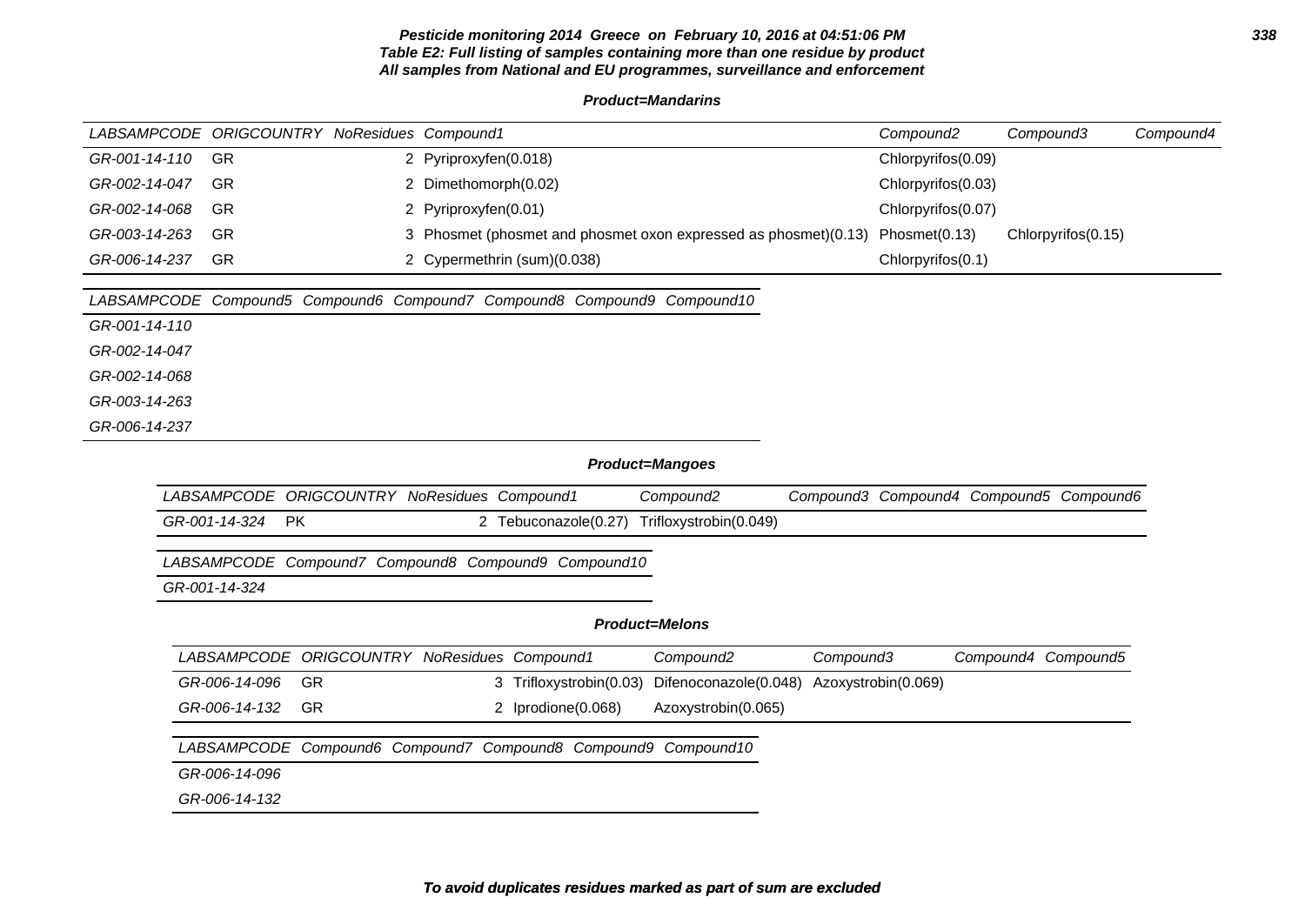# **Pesticide monitoring 2014 Greece on February 10, 2016 at 04:51:06 PM 339 Table E2: Full listing of samples containing more than one residue by product All samples from National and EU programmes, surveillance and enforcement**

# **Product=Olives for oil production**

|               | LABSAMPCODE ORIGCOUNTRY NoResidues Compound1 |                                           | Compound2              |  | Compound3 Compound4 Compound5 Compound6 |  |
|---------------|----------------------------------------------|-------------------------------------------|------------------------|--|-----------------------------------------|--|
| GR-007-14-204 | GR.                                          | 2 Fenthion (sum)(1.85)                    | Fenthion(1.85)         |  |                                         |  |
| GR-007-14-210 | GR.                                          | 2 Dimethoate(0.02)                        | Dimethoate (sum)(0.02) |  |                                         |  |
| GR-007-14-239 | GR.                                          | 2 Fenthion(0.06)                          | Fenthion (sum)(0.06)   |  |                                         |  |
| GR-007-14-306 | GR.                                          | 2 Dimethoate (sum)(0.02)                  | Dimethoate(0.02)       |  |                                         |  |
| GR-007-14-310 | GR.                                          | 2 Dimethoate (sum)(0.02) Dimethoate(0.02) |                        |  |                                         |  |

# LABSAMPCODE Compound7 Compound8 Compound9 Compound10

GR-007-14-204

GR-007-14-210

GR-007-14-239

GR-007-14-306

GR-007-14-310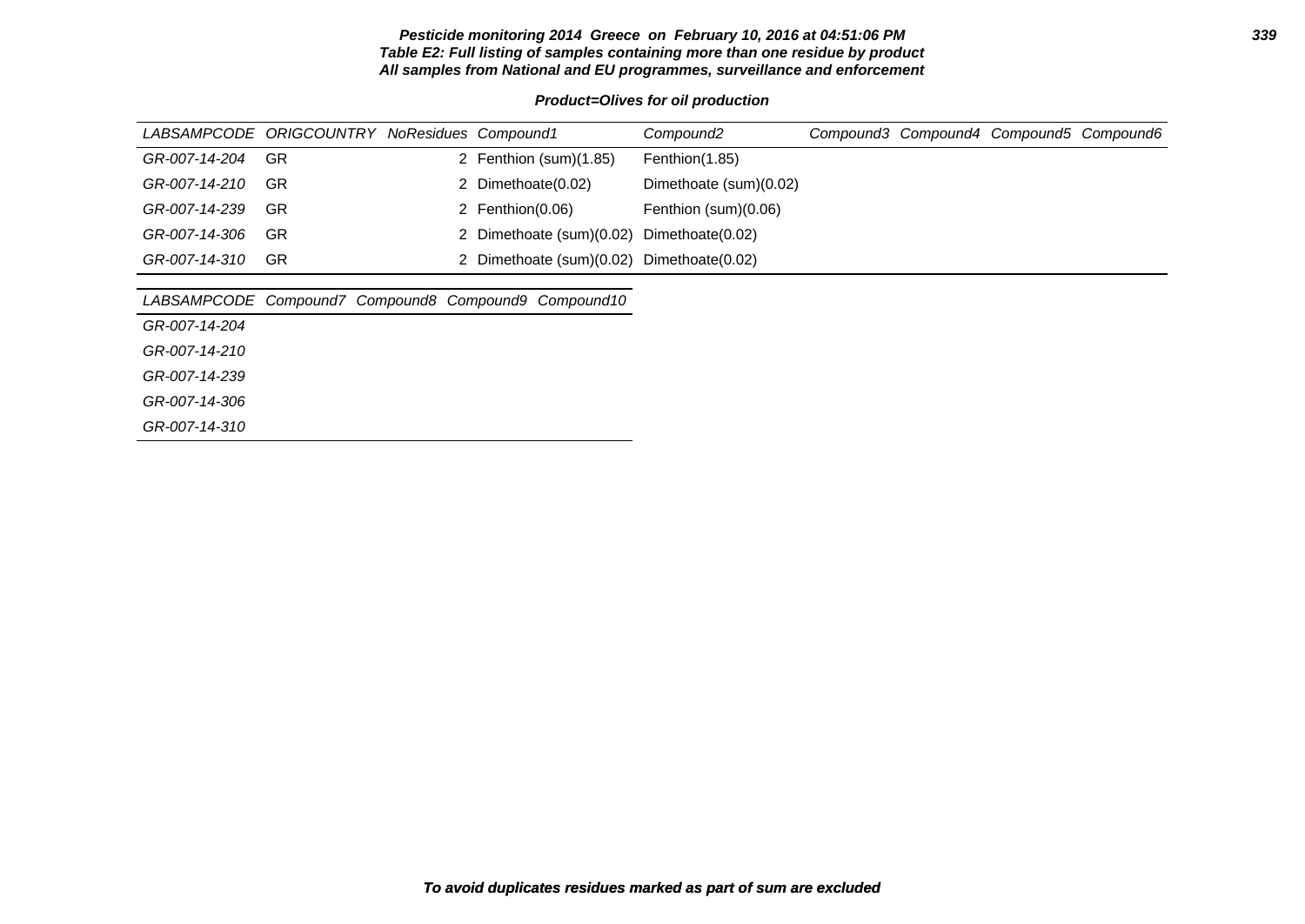# **Pesticide monitoring 2014 Greece on February 10, 2016 at 04:51:06 PM 340 Table E2: Full listing of samples containing more than one residue by product All samples from National and EU programmes, surveillance and enforcement**

# **Product=Oranges**

|                       | LABSAMPCODE ORIGCOUNTRY NoResidues Compound1 |           |                                                                                                                                         | Compound2          | Compound3               | Compound4                                         | Compound5           |
|-----------------------|----------------------------------------------|-----------|-----------------------------------------------------------------------------------------------------------------------------------------|--------------------|-------------------------|---------------------------------------------------|---------------------|
| GR-001-14-1083 GR     |                                              |           | 3 Thiabendazole(0.14)                                                                                                                   | Imidacloprid(0.11) | Imazalil(0.4)           |                                                   |                     |
| GR-001-14-658         | <b>GR</b>                                    |           | 5 Imazalil(2.2)                                                                                                                         | Pyrimethanil(0.72) | Haloxyfop-methyl(0.031) | Haloxyfop (sum<br>baby and infant<br>food)(0.031) | Chlorpyrifos(0.063) |
| GR-002-14-048         | <b>GR</b>                                    |           | 3 Prochloraz (sum of prochloraz and its<br>metabolites containing the<br>2,4,6-Trichlorophenol moiety expressed<br>as prochloraz)(0.15) | Prochloraz(0.15)   | Chlorpyrifos(0.03)      |                                                   |                     |
| GR-002-14-067         | <b>GR</b>                                    | 3         | Prochloraz (sum of prochloraz and its<br>metabolites containing the<br>2,4,6-Trichlorophenol moiety expressed<br>as prochloraz)(0.82)   | Prochloraz(0.82)   | Chlorpyrifos(0.06)      |                                                   |                     |
| GR-002-14-125         | EG                                           |           | 2 Thiabendazole(3.61)                                                                                                                   | Imazalil(3.83)     |                         |                                                   |                     |
| GR-002-14-271         | <b>ZA</b>                                    |           | 3 Imazalil(1.14)                                                                                                                        | Pyrimethanil(2.35) | Pyraclostrobin(0.05)    |                                                   |                     |
| GR-002-14-308         | ZA                                           |           | 6 Thiabendazole(0.04)                                                                                                                   | Pyriproxyfen(0.03) | Pyrimethanil(1.41)      | Imidacloprid(0.03)                                | Imazalil(0.75)      |
| LABSAMPCODE Compound6 |                                              | Compound7 | Compound8 Compound9 Compound10                                                                                                          |                    |                         |                                                   |                     |
| GR-001-14-1083        |                                              |           |                                                                                                                                         |                    |                         |                                                   |                     |
| GR-001-14-658         |                                              |           |                                                                                                                                         |                    |                         |                                                   |                     |
|                       |                                              |           |                                                                                                                                         |                    |                         |                                                   |                     |

GR-002-14-048

GR-002-14-067

GR-002-14-125

GR-002-14-271

GR-002-14-308 Cypermethrin (sum)(0.05)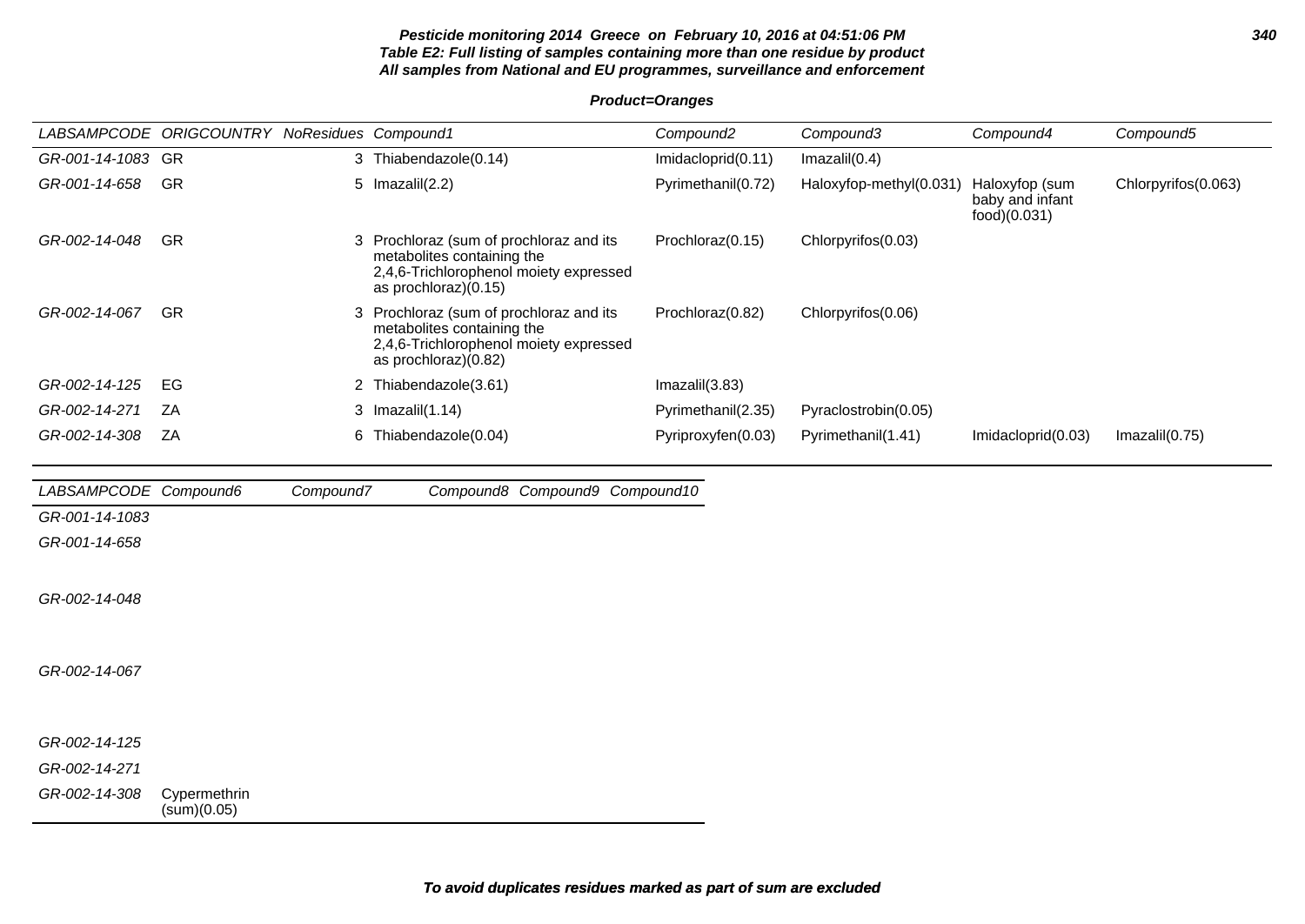# **Pesticide monitoring 2014 Greece on February 10, 2016 at 04:51:06 PM 341 Table E2: Full listing of samples containing more than one residue by product All samples from National and EU programmes, surveillance and enforcement**

**Product=Oranges**

|                  | LABSAMPCODE ORIGCOUNTRY NoResidues Compound1 |                               | Compound <sub>2</sub> | Compound3            | Compound4           | Compound5                                                               |
|------------------|----------------------------------------------|-------------------------------|-----------------------|----------------------|---------------------|-------------------------------------------------------------------------|
| GR-002-14-309 ZA |                                              | Carbendazim and benomyl(0.01) | Thiabendazole(1.56)   | Pyrimethanil(0.05)   | Imidacloprid(0.04)  | Imazalil(1.99)                                                          |
| GR-002-14-319    | ZA                                           | 3 Pyrimethanil(1.16)          | Imazalil(0.68)        | Thiabendazole(1.48)  |                     |                                                                         |
| GR-009-14-029    | GR                                           | 5 Tebufenpyrad(0.057)         | Phosmet(0.024)        | Fenpyroximate(0.013) | Chlorpyrifos(0.042) | Phosmet (phosmet<br>and phosmet oxon<br>expressed as<br>phosmet)(0.024) |

| LABSAMPCODE Compound6 | Compound7                                                  |  | Compound8 Compound9 Compound10 |
|-----------------------|------------------------------------------------------------|--|--------------------------------|
|                       | $GR-002-14-309$ Chlorpyrifos $(0.02)$ Carbendazim $(0.01)$ |  |                                |
| GR-002-14-319         |                                                            |  |                                |
| GR-009-14-029         |                                                            |  |                                |
|                       |                                                            |  |                                |

# **Product=Other pulses, dry**

| LABSAMPCODE ORIGCOUNTRY NoResidues Compound1 |  |                                                                                | Compound2                                                                     | Compound3                                           | Compound4 | Compound5 |
|----------------------------------------------|--|--------------------------------------------------------------------------------|-------------------------------------------------------------------------------|-----------------------------------------------------|-----------|-----------|
| GR-001-14-1688 GR                            |  | 3 Malathion(0.019)                                                             | Malathion (sum of malathion and<br>malaoxon expressed as<br>malathion)(0.019) | Chlorpyrifos(0.017)                                 |           |           |
| GR-001-14-1690 GR                            |  | 5 Malathion (sum of malathion and<br>malaoxon expressed as<br>malathion)(0.08) | Cypermethrin (sum)(0.13)                                                      | Chlorpyrifos(0.013) Carbaryl(0.029) Malathion(0.08) |           |           |

LABSAMPCODE Compound6 Compound7 Compound8 Compound9 Compound10

GR-001-14-1688

GR-001-14-1690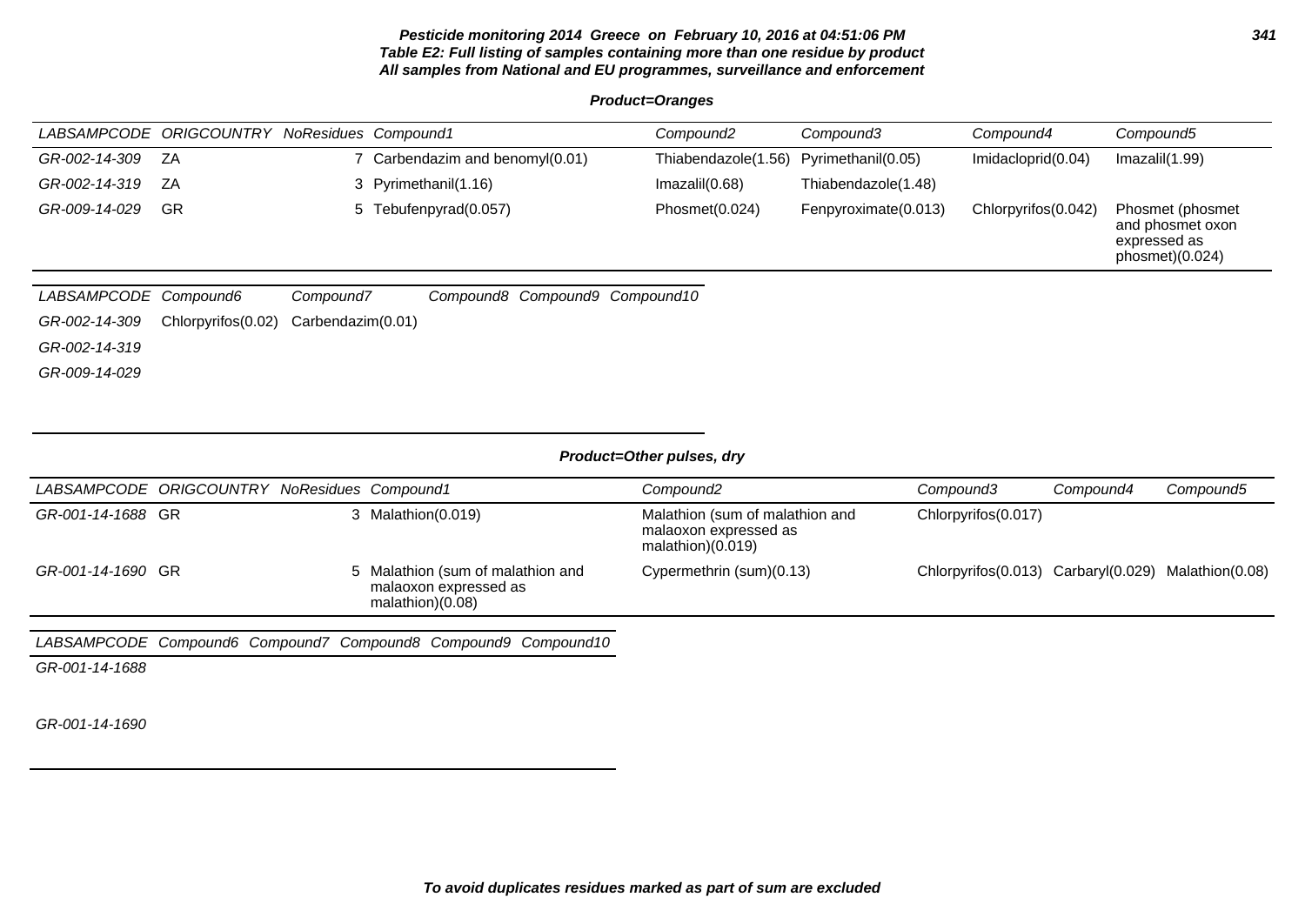# **Pesticide monitoring 2014 Greece on February 10, 2016 at 04:51:06 PM 342 Table E2: Full listing of samples containing more than one residue by product All samples from National and EU programmes, surveillance and enforcement**

|                       | LABSAMPCODE ORIGCOUNTRY NoResidues Compound1                    |                            | Compound <sub>2</sub>                                                | Compound3                            | Compound4                 |
|-----------------------|-----------------------------------------------------------------|----------------------------|----------------------------------------------------------------------|--------------------------------------|---------------------------|
| GR-001-14-1005 GR     |                                                                 | 3 Fenbuconazole(0.028)     | Etofenprox(0.053)                                                    | Tebuconazole(0.028)                  |                           |
| GR-001-14-1041 GR     |                                                                 | 5 Tebuconazole(0.065)      | Chlorpyrifos(0.01)                                                   | Etofenprox(0.056)                    | Phosmet(0.1)              |
| GR-001-14-634         | GR                                                              | 2 Acetamiprid(0.021)       | Imidacloprid(0.031)                                                  |                                      |                           |
| GR-001-14-709         | GR                                                              | 2 Tebuconazole(0.077)      | Lambda-Cyhalothrin(0.014)                                            |                                      |                           |
| GR-001-14-802         | GR                                                              | 5 Thiophanate-methyl(0.33) | Chlorpyrifos(0.08)                                                   | Carbendazim and<br>benomy $I(0.031)$ | Lambda-Cyhalothrin(0.013) |
| GR-001-14-809         | GR                                                              | 2 Deltamethrin(0.059)      | Etofenprox(0.18)                                                     |                                      |                           |
| GR-001-14-826         | GR                                                              | 6 Tebuconazole(0.069)      | Chlorpyrifos(0.14)                                                   | Deltamethrin(0.048)                  | Diphenylamine(0.067)      |
| GR-001-14-841         | GR                                                              | 4 Tebuconazole(0.018)      | Phosmet (phosmet and phosmet<br>oxon expressed as<br>phosmet)(0.015) | Chlorpyrifos(0.099)                  | Phosmet(0.015)            |
| GR-001-14-994         | <b>GR</b>                                                       | 4 Etofenprox(0.18)         | Chlorpyrifos(0.063)                                                  | Boscalid(0.32)                       | Pyraclostrobin(0.063)     |
| GR-001-14-995         | GR                                                              | 3 Tebuconazole(0.029)      | Boscalid(0.34)                                                       | Pyraclostrobin(0.041)                |                           |
| LABSAMPCODE Compound5 |                                                                 | Compound6<br>Compound7     | Compound8 Compound9 Compound10                                       |                                      |                           |
| GR-001-14-1005        |                                                                 |                            |                                                                      |                                      |                           |
| GR-001-14-1041        | Phosmet (phosmet and phosmet<br>oxon expressed as phosmet)(0.1) |                            |                                                                      |                                      |                           |
| GR-001-14-634         |                                                                 |                            |                                                                      |                                      |                           |
| GR-001-14-709         |                                                                 |                            |                                                                      |                                      |                           |
| GR-001-14-802         | Trifloxystrobin(0.013)                                          |                            |                                                                      |                                      |                           |
| GR-001-14-809         |                                                                 |                            |                                                                      |                                      |                           |
| GR-001-14-826         | Lambda-Cyhalothrin(0.021)                                       | Thiacloprid(0.075)         |                                                                      |                                      |                           |
| GR-001-14-841         |                                                                 |                            |                                                                      |                                      |                           |
|                       |                                                                 |                            |                                                                      |                                      |                           |
| GR-001-14-994         |                                                                 |                            |                                                                      |                                      |                           |
| GR-001-14-995         |                                                                 |                            |                                                                      |                                      |                           |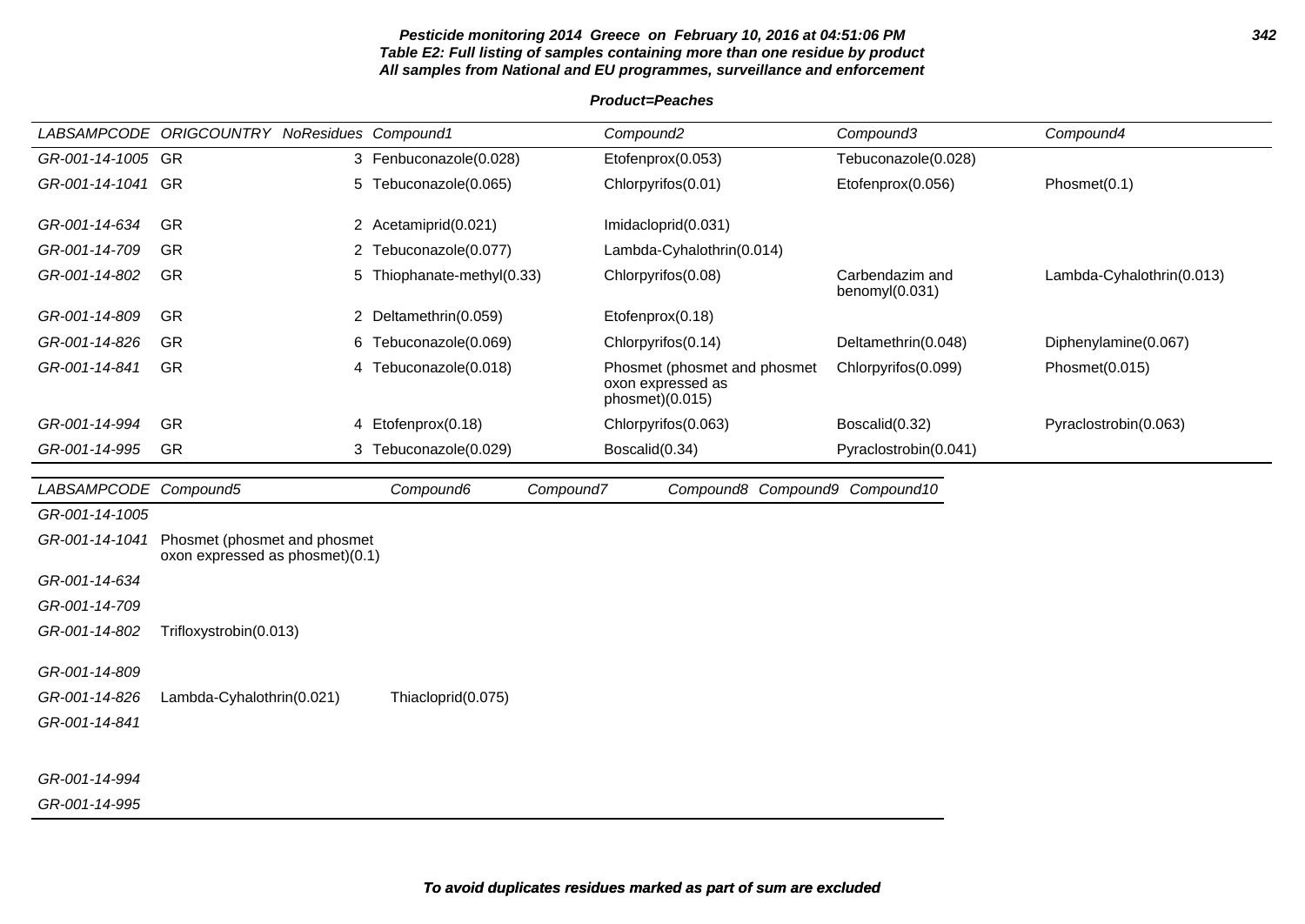# **Pesticide monitoring 2014 Greece on February 10, 2016 at 04:51:06 PM 343 Table E2: Full listing of samples containing more than one residue by product All samples from National and EU programmes, surveillance and enforcement**

|                       | LABSAMPCODE ORIGCOUNTRY NoResidues Compound1 |                                                                       |                                                        | Compound <sub>2</sub> |                                | Compound3                                                           | Compound4                                                           |
|-----------------------|----------------------------------------------|-----------------------------------------------------------------------|--------------------------------------------------------|-----------------------|--------------------------------|---------------------------------------------------------------------|---------------------------------------------------------------------|
| GR-002-14-178         | <b>GR</b>                                    | 2 Chlorpyrifos(0.05)                                                  |                                                        |                       | Tebuconazole(0.24)             |                                                                     |                                                                     |
| GR-002-14-194         | <b>GR</b>                                    | 6 Thiophanate-methyl(0.01)                                            |                                                        |                       | Carbendazim and benomyl(0.02)  | Methoxyfenozide(0.04)                                               | Phosmet (phosmet and phosmet<br>oxon expressed as<br>phosmet)(0.03) |
| GR-002-14-196         | <b>GR</b>                                    | 2 Cyfluthrin (sum)(0.04)                                              |                                                        |                       | Spirodiclofen(0.06)            |                                                                     |                                                                     |
| GR-002-14-197         | <b>GR</b>                                    | 3 Etofenprox(0.07)                                                    |                                                        |                       | Chlorpyrifos(0.01)             | Tebuconazole(0.05)                                                  |                                                                     |
| GR-002-14-199         | <b>GR</b>                                    | 2 Fenbuconazole(0.02)                                                 |                                                        |                       | Chlorpyrifos(0.02)             |                                                                     |                                                                     |
| GR-002-14-200         | <b>GR</b>                                    | 3 Boscalid(0.06)                                                      |                                                        | Chlorpyrifos(0.07)    |                                | Tebuconazole(0.03)                                                  |                                                                     |
| GR-002-14-215         | <b>GR</b>                                    | 2 Tebuconazole(0.1)                                                   |                                                        | Etofenprox(0.22)      |                                |                                                                     |                                                                     |
| GR-002-14-221         | <b>GR</b>                                    | 3 Phosmet (phosmet and phosmet<br>oxon expressed as<br>phosmet)(0.07) |                                                        |                       | Lambda-Cyhalothrin(0.05)       | Tebuconazole(0.05)                                                  |                                                                     |
| GR-002-14-222         | GR                                           | 7 Lambda-Cyhalothrin(0.02)                                            |                                                        |                       | Imidacloprid(0.01)             | Phosmet (phosmet and<br>phosmet oxon expressed as<br>phosmet)(0.04) | Fenbuconazole(0.02)                                                 |
| LABSAMPCODE Compound5 |                                              | Compound6                                                             | Compound7                                              |                       | Compound8 Compound9 Compound10 |                                                                     |                                                                     |
| GR-002-14-178         |                                              |                                                                       |                                                        |                       |                                |                                                                     |                                                                     |
| GR-002-14-194         | Tebuconazole(0.16)                           | Carbendazim(0.02)                                                     |                                                        |                       |                                |                                                                     |                                                                     |
|                       |                                              |                                                                       |                                                        |                       |                                |                                                                     |                                                                     |
| GR-002-14-196         |                                              |                                                                       |                                                        |                       |                                |                                                                     |                                                                     |
| GR-002-14-197         |                                              |                                                                       |                                                        |                       |                                |                                                                     |                                                                     |
| GR-002-14-199         |                                              |                                                                       |                                                        |                       |                                |                                                                     |                                                                     |
| GR-002-14-200         |                                              |                                                                       |                                                        |                       |                                |                                                                     |                                                                     |
| GR-002-14-215         |                                              |                                                                       |                                                        |                       |                                |                                                                     |                                                                     |
| GR-002-14-221         |                                              |                                                                       |                                                        |                       |                                |                                                                     |                                                                     |
|                       |                                              |                                                                       |                                                        |                       |                                |                                                                     |                                                                     |
| GR-002-14-222         | Cyprodinil(0.09)                             | Propargite(0.32)                                                      | Indoxacarb as sum<br>of the isomers S<br>and $R(0.01)$ |                       |                                |                                                                     |                                                                     |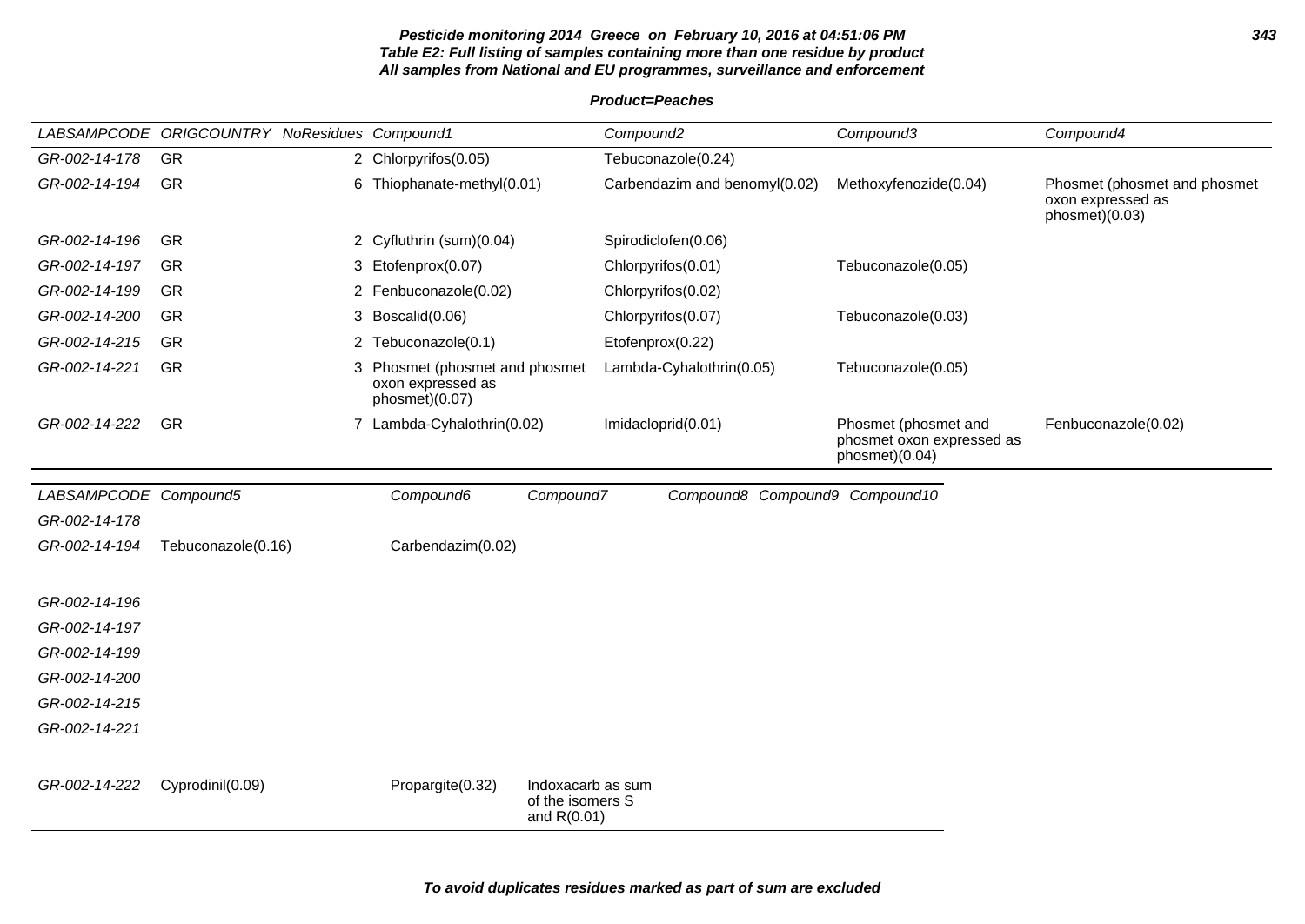# **Pesticide monitoring 2014 Greece on February 10, 2016 at 04:51:06 PM 344 Table E2: Full listing of samples containing more than one residue by product All samples from National and EU programmes, surveillance and enforcement**

|                       | LABSAMPCODE ORIGCOUNTRY NoResidues Compound1 |                             | Compound <sub>2</sub>                                               | Compound3                                                            | Compound4         |
|-----------------------|----------------------------------------------|-----------------------------|---------------------------------------------------------------------|----------------------------------------------------------------------|-------------------|
| GR-002-14-254         | GR                                           | 2 Tebuconazole(0.07)        | Etofenprox(0.15)                                                    |                                                                      |                   |
| GR-002-14-255         | <b>GR</b>                                    | 4 Thiophanate-methyl(0.02)  | Etofenprox(0.05)                                                    | Carbendazim and<br>benomyl(0.03)                                     | Carbendazim(0.03) |
| GR-003-14-119         | <b>GR</b>                                    | 3 Phosmet(0.16)             | Chlorpyrifos(0.012)                                                 | Phosmet (phosmet and<br>phosmet oxon expressed as<br>phosmet)(0.16)  |                   |
| GR-003-14-153         | <b>GR</b>                                    | 6 Tebuconazole(0.033)       | Phosmet (phosmet and phosmet<br>oxon expressed as<br>phosmet)(0.02) | Phosmet(0.02)                                                        | Fludioxonil(0.17) |
| GR-003-14-154         | GR                                           | 3 Tebuconazole(0.21)        | Phosmet(0.083)                                                      | Phosmet (phosmet and<br>phosmet oxon expressed as<br>phosmet)(0.083) |                   |
| GR-003-14-193         | GR                                           | 3 Chlorpyrifos(0.102)       | Boscalid(0.088)                                                     | Iprodione(0.079)                                                     |                   |
| GR-005-14-073         | <b>GR</b>                                    | 2 Lambda-Cyhalothrin(0.025) | Chlorpyrifos(0.022)                                                 |                                                                      |                   |
| GR-005-14-075         | <b>GR</b>                                    | 2 Chlorpyrifos(0.05)        | Boscalid(0.083)                                                     |                                                                      |                   |
| LABSAMPCODE Compound5 |                                              | Compound7<br>Compound6      | Compound8 Compound9 Compound10                                      |                                                                      |                   |
| GR-002-14-254         |                                              |                             |                                                                     |                                                                      |                   |
| GR-002-14-255         |                                              |                             |                                                                     |                                                                      |                   |
| GR-003-14-119         |                                              |                             |                                                                     |                                                                      |                   |
| GR-003-14-153         | Cyprodinil(0.034)                            | Boscalid(0.18)              |                                                                     |                                                                      |                   |
| GR-003-14-154         |                                              |                             |                                                                     |                                                                      |                   |
| GR-003-14-193         |                                              |                             |                                                                     |                                                                      |                   |
| GR-005-14-073         |                                              |                             |                                                                     |                                                                      |                   |
| GR-005-14-075         |                                              |                             |                                                                     |                                                                      |                   |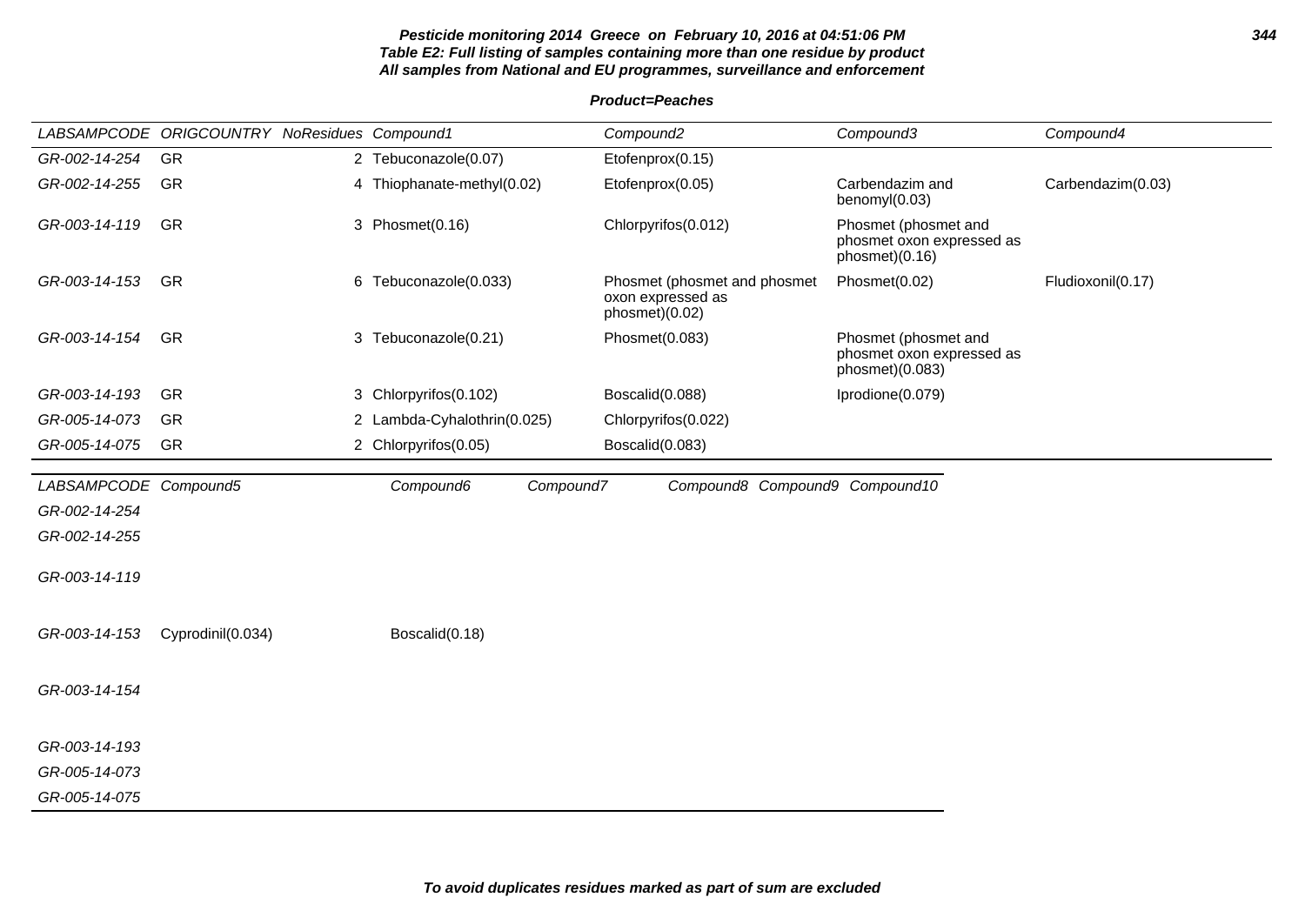# **Pesticide monitoring 2014 Greece on February 10, 2016 at 04:51:06 PM 345 Table E2: Full listing of samples containing more than one residue by product All samples from National and EU programmes, surveillance and enforcement**

| LABSAMPCODE                            | <b>ORIGCOUNTRY NoResidues Compound1</b> |   |                                                                     |           | Compound <sub>2</sub>          | Compound3       | Compound4              |
|----------------------------------------|-----------------------------------------|---|---------------------------------------------------------------------|-----------|--------------------------------|-----------------|------------------------|
| GR-005-14-082                          | GR                                      | 2 | Phosmet (phosmet and phosmet<br>oxon expressed as<br>phosmet)(0.02) |           | Phosmet(0.02)                  |                 |                        |
| GR-005-14-092                          | <b>GR</b>                               |   | 2 Boscalid(0.087)                                                   |           | Chlorpyrifos(0.039)            |                 |                        |
| GR-005-14-096                          | GR                                      |   | 4 Deltamethrin(0.096)                                               |           | Cyfluthrin (sum)(0.626)        | Boscalid(4.265) | beta-Cyfluthrin(0.626) |
| GR-006-14-094                          | <b>GR</b>                               |   | 2 Chlorpyrifos(0.1)                                                 |           | Lambda-Cyhalothrin(0.023)      |                 |                        |
| GR-006-14-120                          | GR                                      |   | 2 Chlorpyrifos (0.013)                                              |           | Deltamethrin(0.013)            |                 |                        |
| LABSAMPCODE Compound5<br>GR-005-14-082 |                                         |   | Compound6                                                           | Compound7 | Compound8 Compound9 Compound10 |                 |                        |
| GR-005-14-092                          |                                         |   |                                                                     |           |                                |                 |                        |
| GR-005-14-096                          |                                         |   |                                                                     |           |                                |                 |                        |
| GR-006-14-094                          |                                         |   |                                                                     |           |                                |                 |                        |
| GR-006-14-120                          |                                         |   |                                                                     |           |                                |                 |                        |
|                                        |                                         |   |                                                                     |           |                                |                 |                        |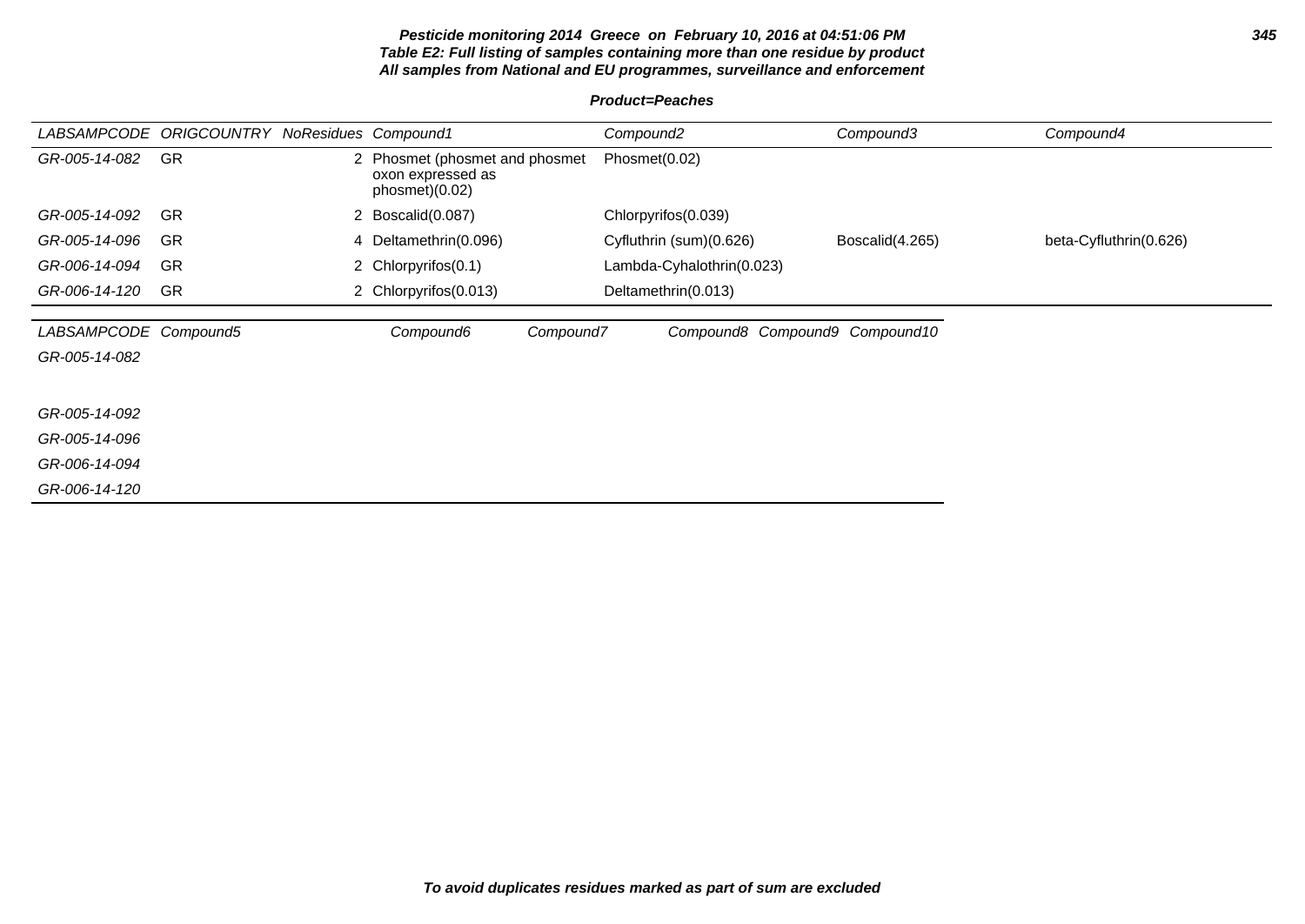# **Pesticide monitoring 2014 Greece on February 10, 2016 at 04:51:06 PM 346 Table E2: Full listing of samples containing more than one residue by product All samples from National and EU programmes, surveillance and enforcement**

**Product=Pears**

|                       | LABSAMPCODE ORIGCOUNTRY NoResidues Compound1                           |           |                             | Compound <sub>2</sub>                                                | Compound3                            | Compound4                                 | Compound5                         |
|-----------------------|------------------------------------------------------------------------|-----------|-----------------------------|----------------------------------------------------------------------|--------------------------------------|-------------------------------------------|-----------------------------------|
| GR-001-14-1299 GR     |                                                                        |           | 6 Thiophanate-methyl(0.51)  | Spirodiclofen(0.062)                                                 | Carbendazim and<br>benomyl(0.065)    | Fenoxycarb(0.12)                          | Phosmet(0.77)                     |
| GR-001-14-1339 GR     |                                                                        |           | 3 Thiophanate-methyl(0.083) | Imidacloprid(0.052)                                                  | Carbendazim and<br>benomyl $(0.015)$ |                                           |                                   |
| GR-001-14-134         | GR                                                                     |           | 5 Imazalil(0.53)            | Carbendazim and<br>benomyl(0.097)                                    | Chlorpyrifos(0.025)                  | Thiophanate-methyl(0.18) Fenoxycarb(0.02) |                                   |
| GR-001-14-1417 GR     |                                                                        |           | 5 Fenoxycarb(0.052)         | Chlorpyrifos(0.013)                                                  | Diflubenzuron(0.019)                 | Imidacloprid(0.014)                       | Tebuconazole(0.01)                |
| GR-001-14-1451 GR     |                                                                        |           | 5 Fenoxycarb(0.01)          | Chlorpyrifos(0.11)                                                   | Lambda-Cyhalothrin(0.015)            | Thiophanate-methyl(0.1)                   | Carbendazim and<br>benomyl(0.022) |
| GR-001-14-1481        | <b>GR</b>                                                              |           | 3 Tebuconazole(0.028)       | Pyraclostrobin(0.02)                                                 | Fenoxycarb(0.018)                    |                                           |                                   |
| GR-001-14-156         | GR                                                                     |           | 6 Pyraclostrobin(0.02)      | Phosmet (phosmet and<br>phosmet oxon expressed<br>as phosmet)(0.026) | Phosmet(0.026)                       | Dimethoate (sum)(0.016)                   | Dimethoate(0.028)                 |
| LABSAMPCODE Compound6 |                                                                        | Compound7 | Compound8                   | Compound10<br>Compound9                                              |                                      |                                           |                                   |
| GR-001-14-1299        | Phosmet (phosmet and<br>phosmet oxon<br>expressed as<br>phosmet)(0.77) |           |                             |                                                                      |                                      |                                           |                                   |
| GR-001-14-1339        |                                                                        |           |                             |                                                                      |                                      |                                           |                                   |
| GR-001-14-134         |                                                                        |           |                             |                                                                      |                                      |                                           |                                   |
| GR-001-14-1417        |                                                                        |           |                             |                                                                      |                                      |                                           |                                   |
| GR-001-14-1451        |                                                                        |           |                             |                                                                      |                                      |                                           |                                   |
| GR-001-14-1481        |                                                                        |           |                             |                                                                      |                                      |                                           |                                   |
| GR-001-14-156         | Boscalid(0.15)                                                         |           |                             |                                                                      |                                      |                                           |                                   |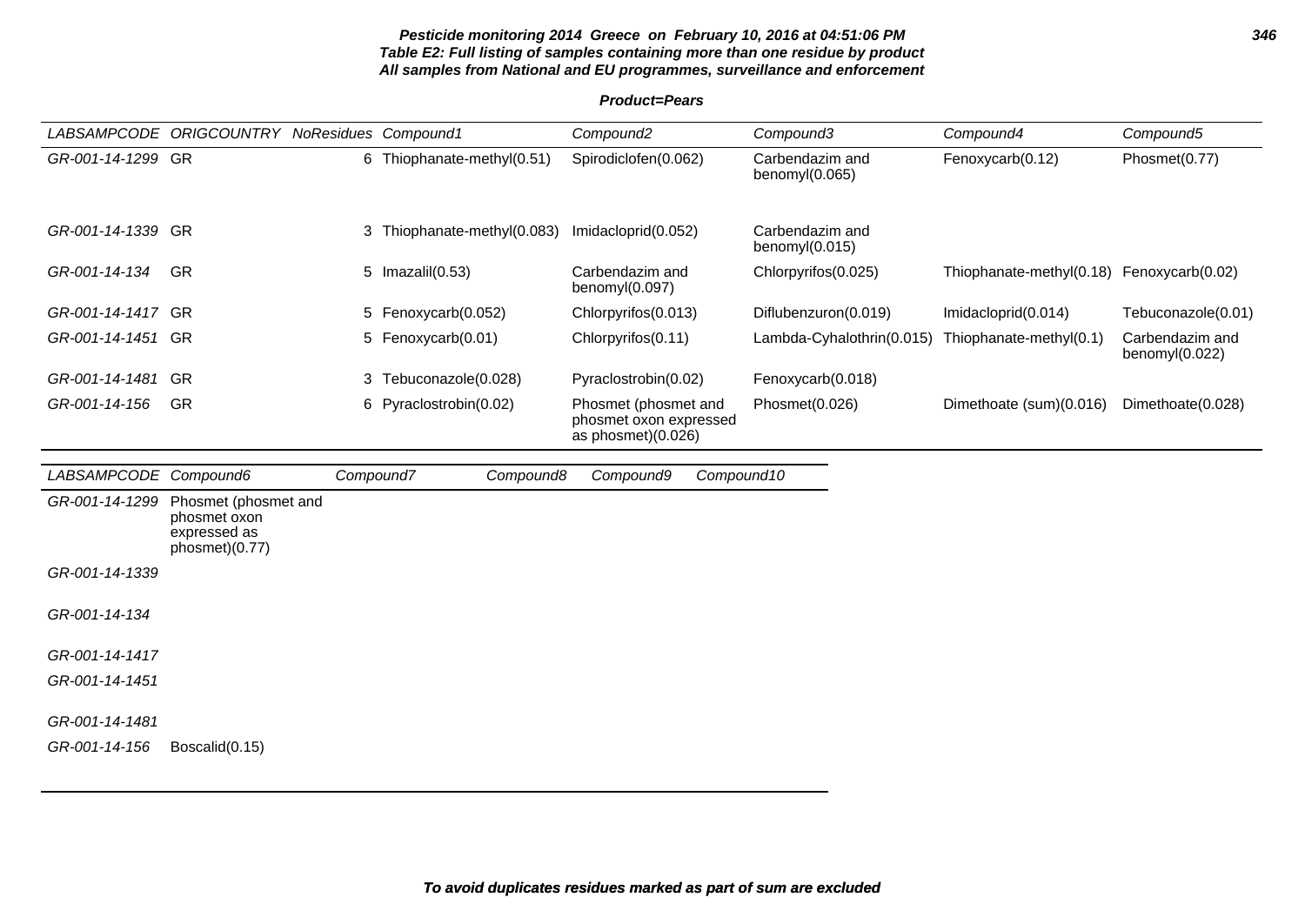# **Pesticide monitoring 2014 Greece on February 10, 2016 at 04:51:06 PM 347 Table E2: Full listing of samples containing more than one residue by product All samples from National and EU programmes, surveillance and enforcement**

# **Product=Pears**

|                       | LABSAMPCODE ORIGCOUNTRY NoResidues Compound1 |                                                                          | Compound <sub>2</sub>            | Compound3              | Compound4                         | Compound5                         |
|-----------------------|----------------------------------------------|--------------------------------------------------------------------------|----------------------------------|------------------------|-----------------------------------|-----------------------------------|
| GR-001-14-181         | GR                                           | 5 Phosmet (phosmet and<br>phosmet oxon expressed<br>as phosmet $(0.023)$ | Phosmet(0.023)                   | Methoxyfenozide(0.042) | Imidacloprid(0.028)               | Carbendazim and<br>benomyl(0.052) |
| GR-001-14-182         | ES                                           | 6 Lambda-Cyhalothrin(0.029)                                              | Imazalil(0.19)                   | Folpet(0.65)           | Imidacloprid(0.15)                | Captan/Folpet<br>(sum)(0.65)      |
| GR-001-14-254         | AR                                           | 2 Acetamiprid(0.095)                                                     | Carbendazim and<br>benomyl(1.11) |                        |                                   |                                   |
| GR-001-14-382         | GR                                           | 7 Thiophanate-methyl(0.085)                                              | Imazalil(0.71)                   | Cyprodinil(0.017)      | Carbendazim and<br>benomyl(0.092) | Azoxystrobin(0.016)               |
| GR-001-14-476         | GR                                           | 2 Thiacloprid(0.04)                                                      | Methoxyfenozide(0.31)            |                        |                                   |                                   |
| GR-001-14-626         | GR                                           | 2 Carbendazim and<br>benomyl(1.11)                                       | Acetamiprid(0.095)               |                        |                                   |                                   |
| GR-001-14-745         | <b>AR</b>                                    | 4 Thiacloprid(0.018)                                                     | Thiabendazole(0.031)             | Pyrimethanil(1)        | Ethoxyquin(0.031)                 |                                   |
| GR-001-14-746         | <b>AR</b>                                    | 4 Thiabendazole(0.41)                                                    | Pyrimethanil(0.18)               | Ethoxyquin(0.022)      | Acetamiprid(0.015)                |                                   |
| GR-001-14-747         | <b>AR</b>                                    | 3 Pyrimethanil(0.23)                                                     | Acetamiprid(0.014)               | Thiabendazole(0.41)    |                                   |                                   |
| LABSAMPCODE Compound6 |                                              | Compound7<br>Compound8                                                   | Compound9                        | Compound10             |                                   |                                   |
| GR-001-14-181         |                                              |                                                                          |                                  |                        |                                   |                                   |
|                       |                                              |                                                                          |                                  |                        |                                   |                                   |
| GR-001-14-182         | Paclobutrazol(0.027)                         |                                                                          |                                  |                        |                                   |                                   |
| GR-001-14-254         |                                              |                                                                          |                                  |                        |                                   |                                   |
| GR-001-14-382         | Diphenylamine(0.016)                         | Pyraclostrobin(0.014)                                                    |                                  |                        |                                   |                                   |
| GR-001-14-476         |                                              |                                                                          |                                  |                        |                                   |                                   |
| GR-001-14-626         |                                              |                                                                          |                                  |                        |                                   |                                   |
| GR-001-14-745         |                                              |                                                                          |                                  |                        |                                   |                                   |
| GR-001-14-746         |                                              |                                                                          |                                  |                        |                                   |                                   |
| GR-001-14-747         |                                              |                                                                          |                                  |                        |                                   |                                   |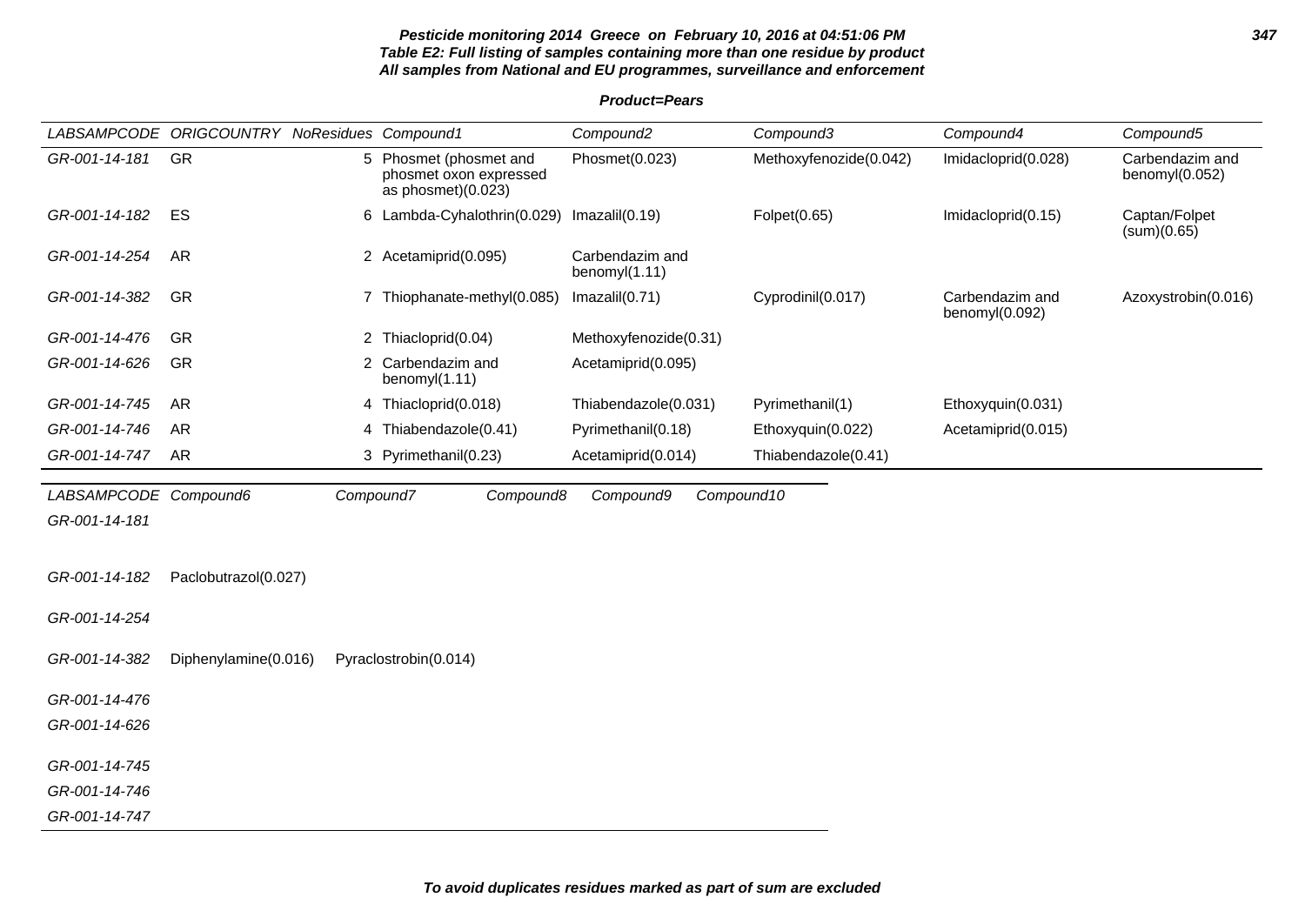#### **Pesticide monitoring 2014 Greece on February 10, 2016 at 04:51:06 PM 348 Table E2: Full listing of samples containing more than one residue by product All samples from National and EU programmes, surveillance and enforcement**

**Product=Pears**

LABSAMPCODE ORIGCOUNTRY NoResidues Compound1 Compound2 Compound3 Compound4 Compound5 GR-001-14-748 AR 2 Thiabendazole(0.31) Ethoxyquin(0.023) GR-001-14-749 AR 4 Thiacloprid(0.039) Thiabendazole(0.35) Acetamiprid(0.029) Ethoxyquin(0.1) GR-001-14-769 AR 3 Thiacloprid(0.011) Pyrimethanil(0.65) Thiabendazole(0.67) GR-001-14-770 AR 3 Pyrimethanil(0.57) Acetamiprid(0.044) Thiabendazole(0.39) GR-001-14-807 GR 6 Spinosyn D(0.012) Spinosyn A(0.029) Pyraclostrobin(0.033) Chlorpyrifos(0.01) Boscalid(0.1) GR-002-14-089 GR 2 Carbendazim(0.03) Carbendazim and benomyl(0.03) GR-002-14-115 ZA 3 Malathion(0.01) Malathion (sum of malathion and malaoxon expressed as malathion)(0.01) Thiacloprid(0.02) GR-002-14-156 AR 3 Thiacloprid(0.02) Thiabendazole(0.16) Acetamiprid(0.01) LABSAMPCODE Compound6 Compound7 Compound8 Compound9 Compound10 GR-001-14-748 GR-001-14-749 GR-001-14-769 GR-001-14-770 GR-001-14-807 Spinosad (sum of Spinosyn A and Spinosyn D, expressed as Spinosad)(0.041) GR-002-14-089 GR-002-14-115

#### GR-002-14-156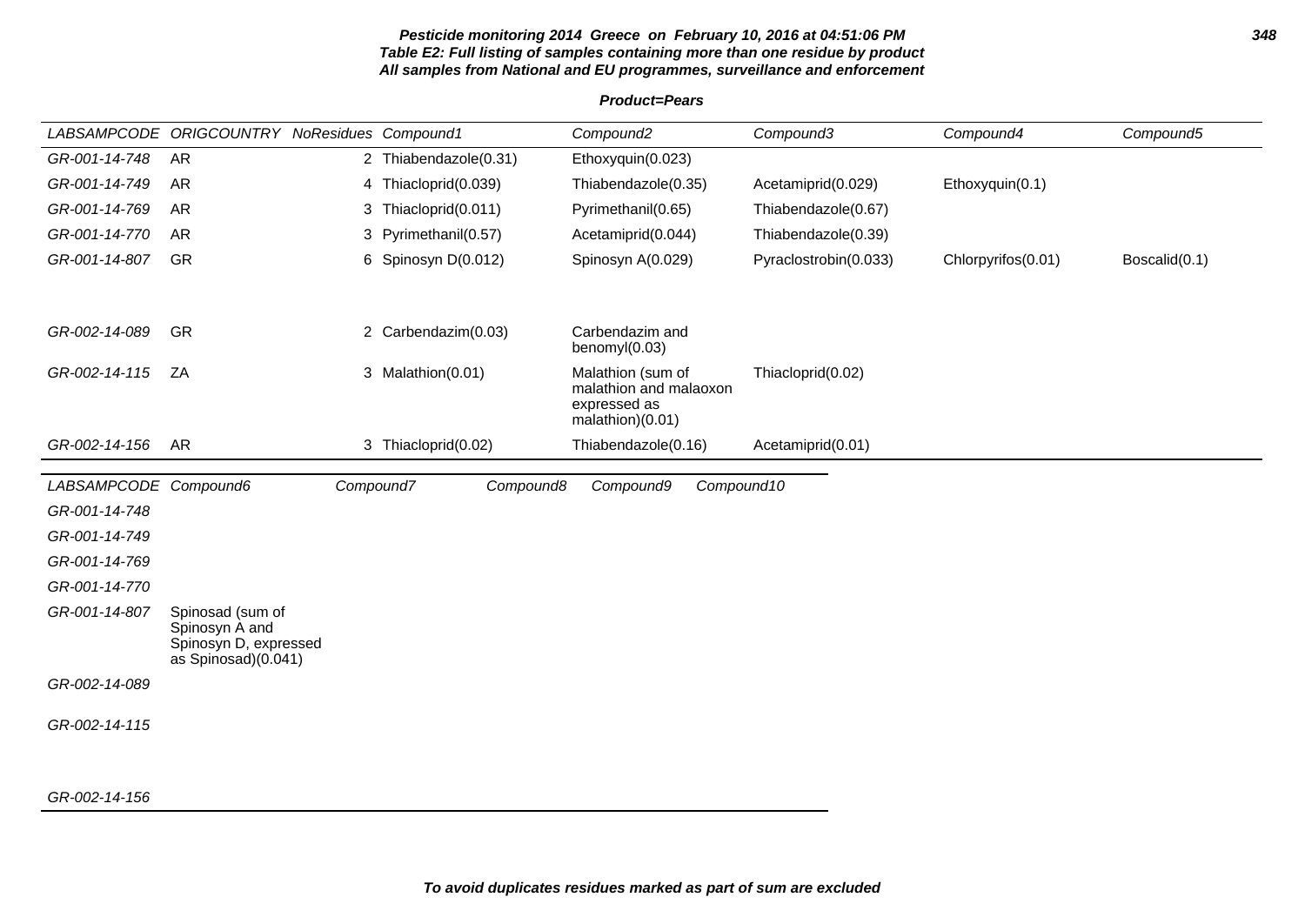# **Pesticide monitoring 2014 Greece on February 10, 2016 at 04:51:06 PM 349 Table E2: Full listing of samples containing more than one residue by product All samples from National and EU programmes, surveillance and enforcement**

**Product=Pears**

|                       | LABSAMPCODE ORIGCOUNTRY NoResidues Compound1 |    |                                                                       |                                     | Compound <sub>2</sub>            |            | Compound3                                                                                              | Compound4                                                              | Compound5                                                              |
|-----------------------|----------------------------------------------|----|-----------------------------------------------------------------------|-------------------------------------|----------------------------------|------------|--------------------------------------------------------------------------------------------------------|------------------------------------------------------------------------|------------------------------------------------------------------------|
| GR-002-14-305         | GR                                           |    | 4 Phosmet (phosmet and<br>phosmet oxon expressed<br>as phosmet)(0.05) |                                     | Fenoxycarb(0.01)                 |            | Chlorpyrifos(0.01)                                                                                     | Dodine(0.04)                                                           |                                                                        |
| GR-002-14-320         | <b>GR</b>                                    | 10 | Thiophanate-methyl(0.18)                                              |                                     | Spinosyn A(0.07)                 |            | Spinosad (sum of Spinosyn Pyraclostrobin(0.07)<br>A and Spinosyn D,<br>expressed as<br>Spinosad)(0.07) |                                                                        | Phosmet (phosmet<br>and phosmet oxon<br>expressed as<br>phosmet)(0.04) |
| GR-002-14-321         | IT                                           |    | 3 Chlorpyrifos(0.06)                                                  |                                     | Captan(0.57)                     |            | Boscalid(0.5)                                                                                          |                                                                        |                                                                        |
| GR-002-14-388         | <b>GR</b>                                    |    | 2 Pyraclostrobin(0.08)                                                |                                     | Boscalid(0.16)                   |            |                                                                                                        |                                                                        |                                                                        |
| GR-002-14-389         | GR                                           |    | 8 Thiophanate-methyl(0.16)                                            |                                     | Pyraclostrobin(0.06)             |            | Imidacloprid(0.04)                                                                                     | Diphenylamine(0.12)                                                    | Diflubenzuron(0.16)                                                    |
| GR-003-14-170         | GR                                           |    | 4 Tebuconazole(0.032)                                                 |                                     | Phosmet(0.023)                   |            | Chlorpyrifos(0.037)                                                                                    | Phosmet (phosmet and<br>phosmet oxon expressed<br>as phosmet $(0.023)$ |                                                                        |
| GR-005-14-101         | GR                                           |    | 2 Chlorpyrifos(0.095)                                                 |                                     | Boscalid(0.05)                   |            |                                                                                                        |                                                                        |                                                                        |
| LABSAMPCODE Compound6 |                                              |    | Compound7                                                             | Compound8                           | Compound9                        | Compound10 |                                                                                                        |                                                                        |                                                                        |
| GR-002-14-305         |                                              |    |                                                                       |                                     |                                  |            |                                                                                                        |                                                                        |                                                                        |
| GR-002-14-320         | Cyfluthrin (sum)(0.05)                       |    | Chlorpyrifos(0.03)                                                    | Carbendazim<br>and                  | Boscalid(0.13) Carbendazim(0.13) |            |                                                                                                        |                                                                        |                                                                        |
|                       |                                              |    |                                                                       | benomy $I(0.13)$                    |                                  |            |                                                                                                        |                                                                        |                                                                        |
| GR-002-14-321         |                                              |    |                                                                       |                                     |                                  |            |                                                                                                        |                                                                        |                                                                        |
| GR-002-14-388         |                                              |    |                                                                       |                                     |                                  |            |                                                                                                        |                                                                        |                                                                        |
| GR-002-14-389         | Carbendazim(0.11)                            |    | Boscalid(0.15)                                                        | Carbendazim<br>and<br>benomyl(0.11) |                                  |            |                                                                                                        |                                                                        |                                                                        |
| GR-003-14-170         |                                              |    |                                                                       |                                     |                                  |            |                                                                                                        |                                                                        |                                                                        |
|                       |                                              |    |                                                                       |                                     |                                  |            |                                                                                                        |                                                                        |                                                                        |
| GR-005-14-101         |                                              |    |                                                                       |                                     |                                  |            |                                                                                                        |                                                                        |                                                                        |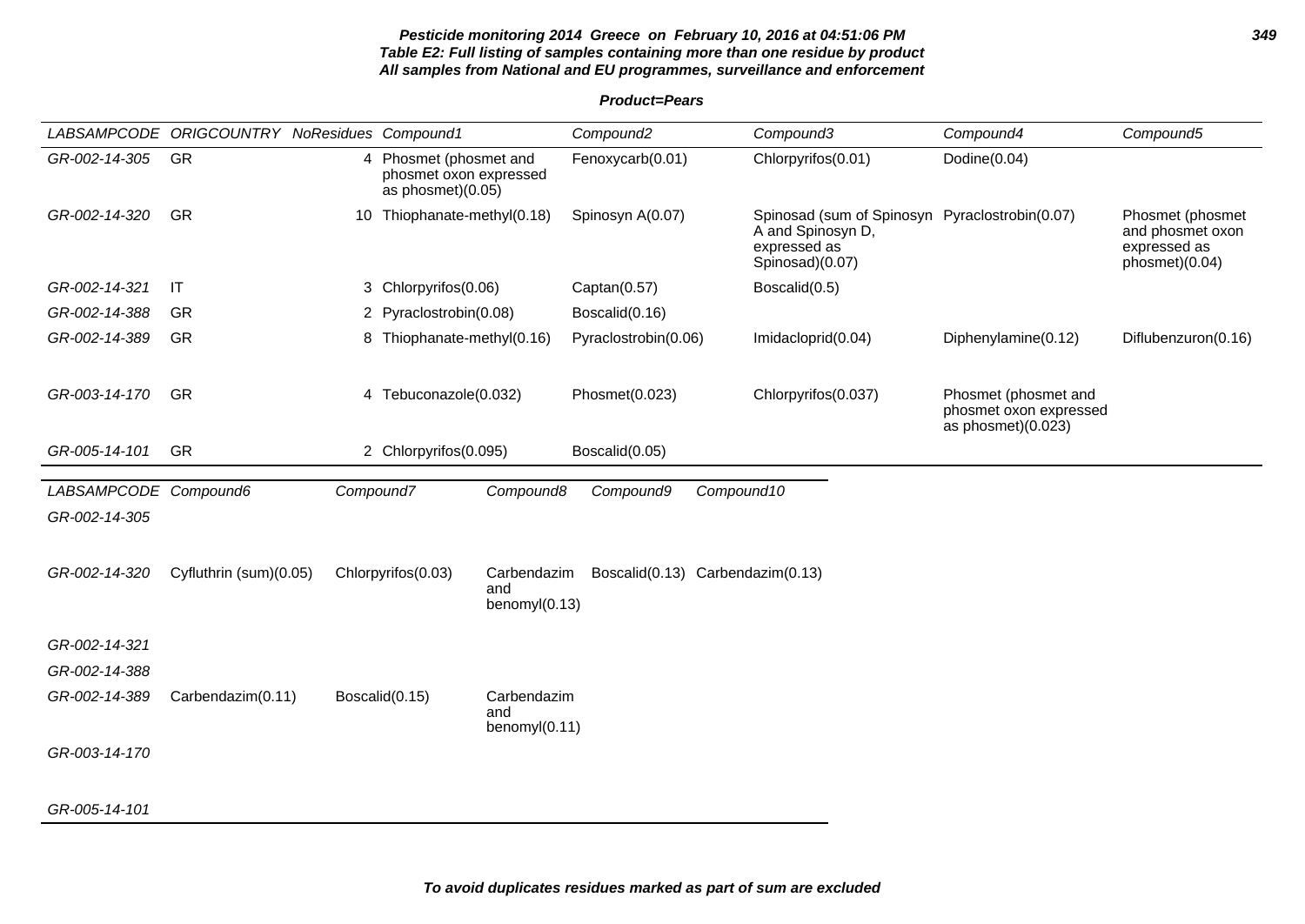# **Pesticide monitoring 2014 Greece on February 10, 2016 at 04:51:06 PM 350 Table E2: Full listing of samples containing more than one residue by product All samples from National and EU programmes, surveillance and enforcement**

**Product=Pears**

|                       | LABSAMPCODE ORIGCOUNTRY NoResidues Compound1 |                    |                                                                        | Compound <sub>2</sub>                                                  | Compound3                      | Compound4 | Compound5 |
|-----------------------|----------------------------------------------|--------------------|------------------------------------------------------------------------|------------------------------------------------------------------------|--------------------------------|-----------|-----------|
| GR-005-14-125         | GR                                           |                    | 2 Phosmet (phosmet and<br>phosmet oxon expressed<br>as phosmet)(0.145) | Phosmet(0.145)                                                         |                                |           |           |
| GR-005-14-149         | GR                                           |                    | 3 Chlorpyrifos(0.016)                                                  | Boscalid(0.07)                                                         | Trifloxystrobin(0.042)         |           |           |
| GR-006-14-140         | <b>GR</b>                                    |                    | 3 Lambda-Cyhalothrin(0.022)                                            | Iprodione(0.48)                                                        | Chlorpyrifos(0.064)            |           |           |
| GR-006-14-162         | GR                                           |                    | 2 Deltamethrin(0.022)                                                  | Chlorpyrifos(0.058)                                                    |                                |           |           |
| GR-006-14-169         | <b>GR</b>                                    |                    | 2 Trifloxystrobin(0.033)                                               | Lambda-Cyhalothrin(0.02)                                               |                                |           |           |
| GR-006-14-218         | GR                                           |                    | 2 Deltamethrin(0.012)                                                  | Cyfluthrin (sum)(0.013)                                                |                                |           |           |
| LABSAMPCODE Compound6 |                                              |                    | Compound7<br>Compound8                                                 | Compound9                                                              | Compound10                     |           |           |
| GR-005-14-125         |                                              |                    |                                                                        |                                                                        |                                |           |           |
| GR-005-14-149         |                                              |                    |                                                                        |                                                                        |                                |           |           |
| GR-006-14-140         |                                              |                    |                                                                        |                                                                        |                                |           |           |
| GR-006-14-162         |                                              |                    |                                                                        |                                                                        |                                |           |           |
| GR-006-14-169         |                                              |                    |                                                                        |                                                                        |                                |           |           |
| GR-006-14-218         |                                              |                    |                                                                        |                                                                        |                                |           |           |
|                       |                                              |                    |                                                                        | Product=Peas (with pods)                                               |                                |           |           |
|                       |                                              | <b>LABSAMPCODE</b> | <b>ORIGCOUNTRY NoResidues Compound1</b>                                |                                                                        | Compound <sub>2</sub>          | Compound3 |           |
|                       |                                              | GR-001-14-637      | GR                                                                     | 2 Thiophanate-methyl(0.14)                                             | Carbendazim and benomyl(0.086) |           |           |
|                       |                                              | <b>LABSAMPCODE</b> |                                                                        | Compound4 Compound5 Compound6 Compound7 Compound8 Compound9 Compound10 |                                |           |           |
|                       |                                              | GR-001-14-637      |                                                                        |                                                                        |                                |           |           |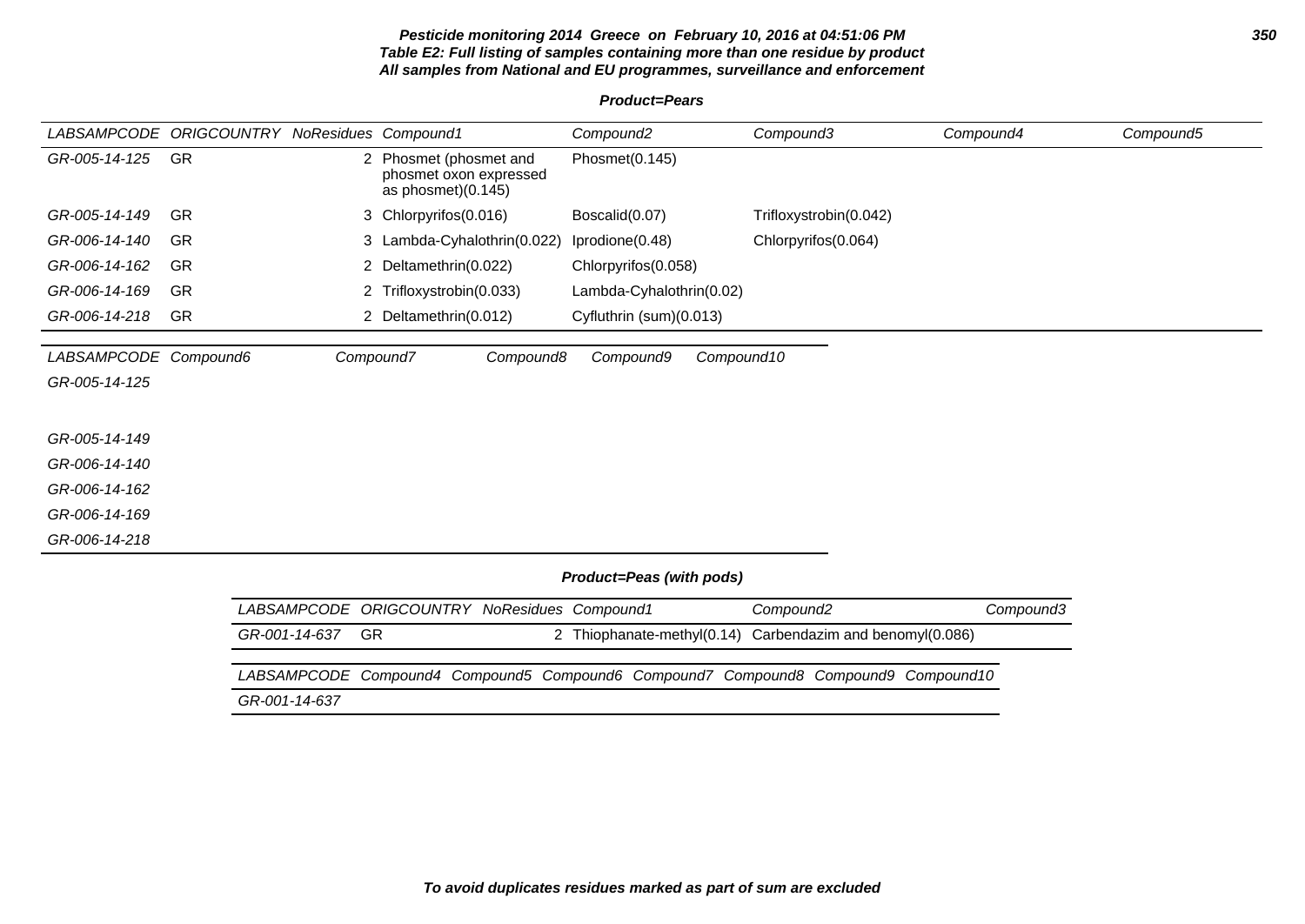# **Pesticide monitoring 2014 Greece on February 10, 2016 at 04:51:06 PM 351 Table E2: Full listing of samples containing more than one residue by product All samples from National and EU programmes, surveillance and enforcement**

# **Product=Peppers**

|                       | LABSAMPCODE ORIGCOUNTRY NoResidues Compound1 |           |                                                     | Compound <sub>2</sub>                                        |                           | Compound3            | Compound4          | Compound5        |
|-----------------------|----------------------------------------------|-----------|-----------------------------------------------------|--------------------------------------------------------------|---------------------------|----------------------|--------------------|------------------|
| GR-001-14-319         | <b>BD</b>                                    |           | 3 Imidacloprid(0.014)                               | Difenoconazole(0.026)                                        |                           | Clothianidin(0.01)   |                    |                  |
| GR-001-14-564         | <b>TR</b>                                    |           | 2 Tebuconazole(0.055)                               | Pyriproxyfen(0.014)                                          |                           |                      |                    |                  |
| GR-001-14-602         | <b>TR</b>                                    |           | 2 Chlorpyrifos(0.17)                                | Acetamiprid(0.028)                                           |                           |                      |                    |                  |
| GR-002-14-002         | <b>TR</b>                                    | 9         | Triadimenol(0.01)                                   | Triadimefon (sum of<br>Triadimefon and<br>Triadimenol)(0.01) |                           | Tebuconazole(0.02)   | Pyrimethanil(0.01) | Fenhexamid(0.01) |
| GR-002-14-005         | <b>TR</b>                                    |           | 4 Triadimenol(0.03)                                 | Triadimefon (sum of<br>Triadimefon and<br>Triadimenol)(0.03) |                           | Tebuconazole(0.29)   | Azoxystrobin(0.09) |                  |
| GR-002-14-011         | <b>TR</b>                                    |           | 3 Pyraclostrobin(0.03)                              | Buprofezin(0.03)                                             |                           | Boscalid(0.11)       |                    |                  |
| GR-002-14-013         | <b>TR</b>                                    |           | 2 Pyraclostrobin(0.02)                              | Boscalid(0.07)                                               |                           |                      |                    |                  |
| GR-002-14-014         | <b>TR</b>                                    |           | 4 Spinosyn A(0.12)                                  | A and Spinosyn D,<br>expressed as<br>Spinosad)(0.12)         | Spinosad (sum of Spinosyn | Pyraclostrobin(0.01) | Boscalid(0.07)     |                  |
| LABSAMPCODE Compound6 |                                              | Compound7 | Compound8                                           | Compound9                                                    | Compound10                |                      |                    |                  |
| GR-001-14-319         |                                              |           |                                                     |                                                              |                           |                      |                    |                  |
| GR-001-14-564         |                                              |           |                                                     |                                                              |                           |                      |                    |                  |
| GR-001-14-602         |                                              |           |                                                     |                                                              |                           |                      |                    |                  |
| GR-002-14-002         | Captan(0.2)                                  |           | Boscalid(0.02) Azoxystrobin(0.08) Acetamiprid(0.02) |                                                              |                           |                      |                    |                  |
| GR-002-14-005         |                                              |           |                                                     |                                                              |                           |                      |                    |                  |
| GR-002-14-011         |                                              |           |                                                     |                                                              |                           |                      |                    |                  |
| GR-002-14-013         |                                              |           |                                                     |                                                              |                           |                      |                    |                  |
| GR-002-14-014         |                                              |           |                                                     |                                                              |                           |                      |                    |                  |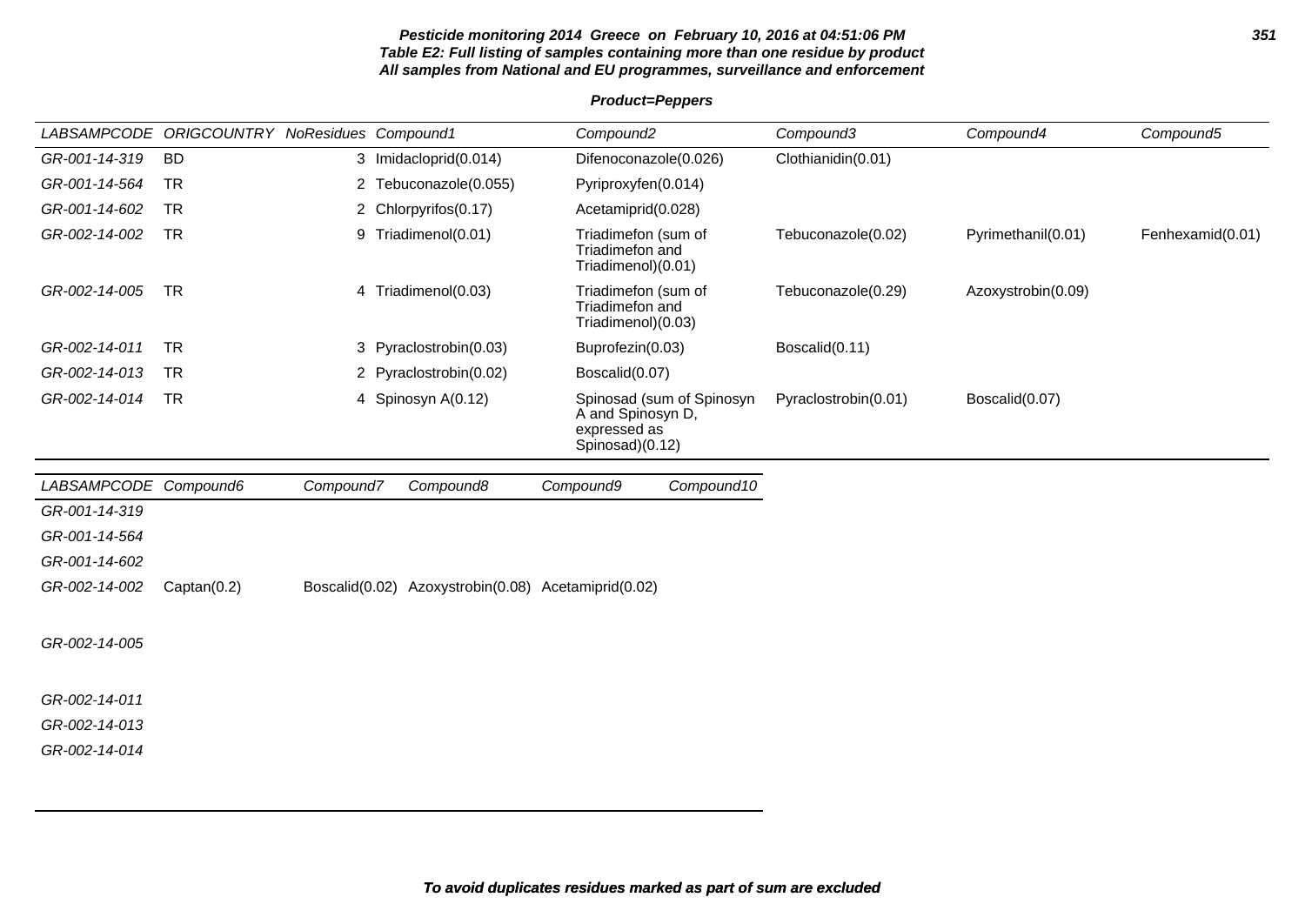# **Pesticide monitoring 2014 Greece on February 10, 2016 at 04:51:06 PM 352 Table E2: Full listing of samples containing more than one residue by product All samples from National and EU programmes, surveillance and enforcement**

# **Product=Peppers**

|                       | LABSAMPCODE ORIGCOUNTRY NoResidues Compound1 |           |                        | Compound <sub>2</sub>                                        |            | Compound3          | Compound4            | Compound5          |
|-----------------------|----------------------------------------------|-----------|------------------------|--------------------------------------------------------------|------------|--------------------|----------------------|--------------------|
| GR-002-14-019         | <b>TR</b>                                    |           | 6 Triadimenol(0.06)    | Triadimefon (sum of<br>Triadimefon and<br>Triadimenol)(0.06) |            | Pyrimethanil(0.02) | Pyraclostrobin(0.05) | Boscalid(0.26)     |
| GR-002-14-020         | <b>TR</b>                                    |           | 4 Tebuconazole(0.03)   | Pyraclostrobin(0.01)                                         |            | Boscalid(0.11)     | Azoxystrobin(0.1)    |                    |
| GR-002-14-022         | <b>TR</b>                                    |           | 2 Boscalid(0.02)       | Acetamiprid(0.01)                                            |            |                    |                      |                    |
| GR-002-14-023         | <b>TR</b>                                    |           | 2 Imidacloprid(0.19)   | Boscalid(0.02)                                               |            |                    |                      |                    |
| GR-002-14-024         | <b>TR</b>                                    |           | 4 Imidacloprid(0.07)   | Chlorpyrifos(0.01)                                           |            | Boscalid(0.02)     | Acetamiprid(0.05)    |                    |
| GR-002-14-025         | <b>TR</b>                                    |           | 5 Triadimenol(0.05)    | Triadimefon (sum of<br>Triadimefon and<br>Triadimenol)(0.05) |            | Pyriproxyfen(0.01) | Hexythiazox(0.05)    | Azoxystrobin(0.05) |
| GR-002-14-026         | <b>TR</b>                                    |           | 4 Pyrimethanil(0.02)   | Fenhexamid(0.21)                                             |            | Boscalid(0.01)     | Acetamiprid(0.07)    |                    |
| GR-002-14-027         | <b>TR</b>                                    |           | 2 Pyrimethanil(0.01)   | Boscalid(0.01)                                               |            |                    |                      |                    |
| GR-002-14-030         | <b>TR</b>                                    |           | 2 Pyraclostrobin(0.12) | Boscalid(0.53)                                               |            |                    |                      |                    |
| LABSAMPCODE Compound6 |                                              | Compound7 | Compound8              | Compound9                                                    | Compound10 |                    |                      |                    |
| GR-002-14-019         | Acetamiprid(0.02)                            |           |                        |                                                              |            |                    |                      |                    |
|                       |                                              |           |                        |                                                              |            |                    |                      |                    |
| GR-002-14-020         |                                              |           |                        |                                                              |            |                    |                      |                    |
| GR-002-14-022         |                                              |           |                        |                                                              |            |                    |                      |                    |
| GR-002-14-023         |                                              |           |                        |                                                              |            |                    |                      |                    |
| GR-002-14-024         |                                              |           |                        |                                                              |            |                    |                      |                    |
| GR-002-14-025         |                                              |           |                        |                                                              |            |                    |                      |                    |
|                       |                                              |           |                        |                                                              |            |                    |                      |                    |
| GR-002-14-026         |                                              |           |                        |                                                              |            |                    |                      |                    |
| GR-002-14-027         |                                              |           |                        |                                                              |            |                    |                      |                    |
| GR-002-14-030         |                                              |           |                        |                                                              |            |                    |                      |                    |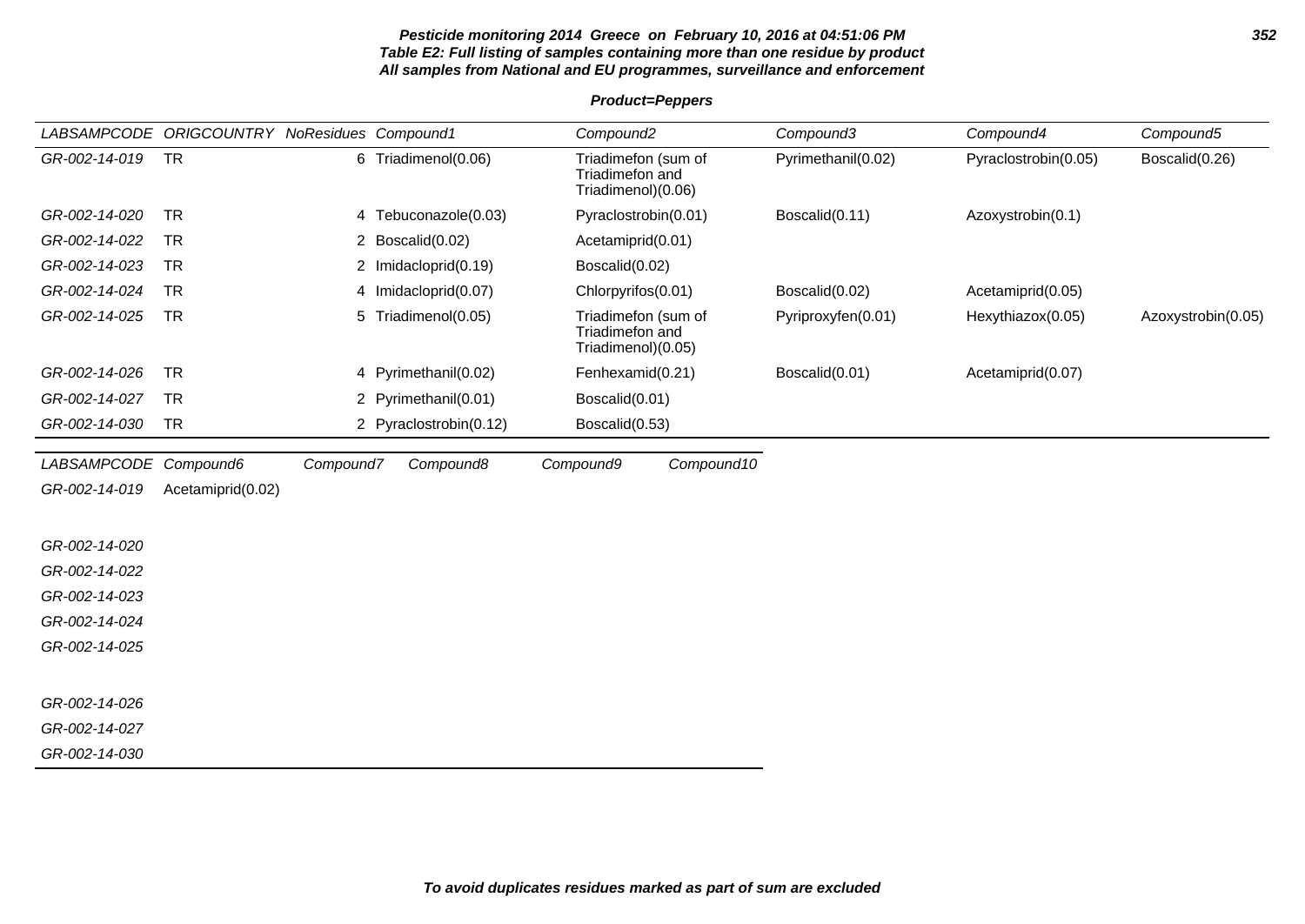# **Pesticide monitoring 2014 Greece on February 10, 2016 at 04:51:06 PM 353 Table E2: Full listing of samples containing more than one residue by product All samples from National and EU programmes, surveillance and enforcement**

**Product=Peppers**

|               | LABSAMPCODE ORIGCOUNTRY NoResidues Compound1 |                |                         |           | Compound <sub>2</sub>                                        |            | Compound3                 | Compound4                                                                         | Compound5         |
|---------------|----------------------------------------------|----------------|-------------------------|-----------|--------------------------------------------------------------|------------|---------------------------|-----------------------------------------------------------------------------------|-------------------|
| GR-002-14-032 | <b>TR</b>                                    |                | 6 Triadimenol(0.03)     |           | Triadimefon (sum of<br>Triadimefon and<br>Triadimenol)(0.03) |            | Pyriproxyfen(0.01)        | Pyrimethanil(0.02)                                                                | Boscalid(0.01)    |
| GR-002-14-033 | <b>TR</b>                                    |                | 4 Triadimenol(0.06)     |           | Pyraclostrobin(0.05)                                         |            | Boscalid(0.19)            | Triadimefon (sum of<br>Triadimefon and<br>Triadimenol)(0.06)                      |                   |
| GR-002-14-034 | <b>TR</b>                                    |                | 2 Pyraclostrobin(0.17)  |           | Boscalid(0.77)                                               |            |                           |                                                                                   |                   |
| GR-002-14-036 | <b>TR</b>                                    |                | 2 Pyrimethanil(0.05)    |           | Boscalid(0.04)                                               |            |                           |                                                                                   |                   |
| GR-002-14-040 | <b>TR</b>                                    |                | 2 Pyraclostrobin(0.05)  |           | Boscalid(0.39)                                               |            |                           |                                                                                   |                   |
| GR-002-14-043 | <b>TR</b>                                    |                | 4 Trifloxystrobin(0.02) |           | Pyraclostrobin(0.03)                                         |            | Chlorpyrifos-methyl(0.01) | Boscalid(0.16)                                                                    |                   |
| GR-002-14-049 | <b>TR</b>                                    |                | 8 Triadimenol(0.07)     |           | Triadimefon (sum of<br>Triadimefon and<br>Triadimenol)(0.07) |            | Tebuconazole(0.3)         | Spinosad (sum of<br>Spinosyn A and<br>Spinosyn D, expressed<br>as Spinosad)(0.01) | Hexythiazox(0.02) |
| GR-002-14-063 | <b>TR</b>                                    |                | 2 Pyraclostrobin(0.06)  |           | Fludioxonil(0.05)                                            |            |                           |                                                                                   |                   |
| LABSAMPCODE   | Compound6                                    | Compound7      | Compound8               | Compound9 |                                                              | Compound10 |                           |                                                                                   |                   |
| GR-002-14-032 | Acetamiprid(0.06)                            |                |                         |           |                                                              |            |                           |                                                                                   |                   |
| GR-002-14-033 |                                              |                |                         |           |                                                              |            |                           |                                                                                   |                   |
| GR-002-14-034 |                                              |                |                         |           |                                                              |            |                           |                                                                                   |                   |
| GR-002-14-036 |                                              |                |                         |           |                                                              |            |                           |                                                                                   |                   |
| GR-002-14-040 |                                              |                |                         |           |                                                              |            |                           |                                                                                   |                   |
| GR-002-14-043 |                                              |                |                         |           |                                                              |            |                           |                                                                                   |                   |
| GR-002-14-049 | Fludioxonil(0.03)                            | Boscalid(0.02) | Spinosyn A(0.01)        |           |                                                              |            |                           |                                                                                   |                   |

GR-002-14-063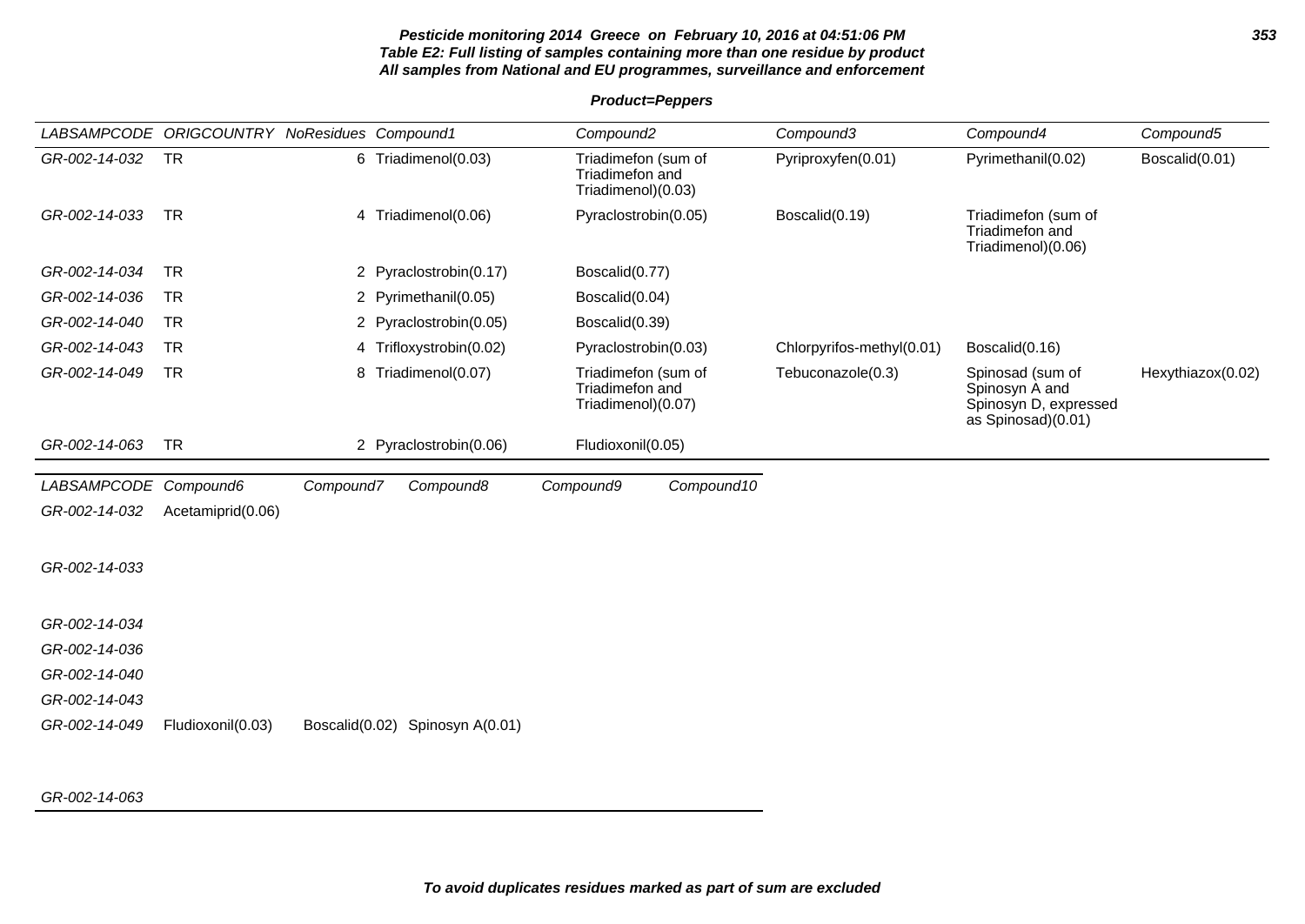# **Pesticide monitoring 2014 Greece on February 10, 2016 at 04:51:06 PM 354 Table E2: Full listing of samples containing more than one residue by product All samples from National and EU programmes, surveillance and enforcement**

# **Product=Peppers**

|                       | LABSAMPCODE ORIGCOUNTRY NoResidues Compound1                 |           |                                                                                                 | Compound <sub>2</sub>                                        |                         | Compound3                                                                                  | Compound4          | Compound5          |
|-----------------------|--------------------------------------------------------------|-----------|-------------------------------------------------------------------------------------------------|--------------------------------------------------------------|-------------------------|--------------------------------------------------------------------------------------------|--------------------|--------------------|
| GR-002-14-092         | <b>TR</b>                                                    |           | 6 Pyriproxyfen(0.02)                                                                            |                                                              | Pirimiphos-methyl(0.59) | Chlorpyrifos-methyl(0.07)                                                                  | Boscalid(0.03)     | Acetamiprid(0.05)  |
| GR-002-14-104         | <b>TR</b>                                                    |           | 6 Triadimenol(0.02)                                                                             | Tebuconazole(0.06)                                           |                         | Pyraclostrobin(0.04)                                                                       | Fludioxonil(0.04)  | Boscalid(0.19)     |
| GR-002-14-116         | <b>TR</b>                                                    |           | 6 Triadimenol(0.04)                                                                             | Triadimefon (sum of<br>Triadimefon and<br>Triadimenol)(0.04) |                         | Pirimiphos-methyl(0.36)                                                                    | Imidacloprid(0.05) | Azoxystrobin(0.04) |
| GR-002-14-131         | <b>GR</b>                                                    |           | 2 Bupirimate(0.04)                                                                              | Azoxystrobin(0.01)                                           |                         |                                                                                            |                    |                    |
| GR-002-14-173         | <b>GR</b>                                                    |           | 3 Thiametoxam(0.08)                                                                             | Clothianidin(0.02)                                           |                         | Thiametoxam (sum of<br>thiametoxam and<br>clothianidin expressed as<br>thiametoxam $(0.1)$ |                    |                    |
| GR-002-14-189         | GR                                                           |           | 3 Methomyl and thiodicarb<br>(sum of methomyl and<br>thiodicarb expressed as<br>methomyl)(0.21) | Methomyl(0.21)                                               |                         | Cyfluthrin (sum)(0.05)                                                                     |                    |                    |
| LABSAMPCODE Compound6 |                                                              | Compound7 | Compound8                                                                                       | Compound9                                                    | Compound10              |                                                                                            |                    |                    |
| GR-002-14-092         | Chlorpyrifos(0.01)                                           |           |                                                                                                 |                                                              |                         |                                                                                            |                    |                    |
| GR-002-14-104         | Triadimefon (sum<br>of Triadimefon and<br>Triadimenol)(0.02) |           |                                                                                                 |                                                              |                         |                                                                                            |                    |                    |
| GR-002-14-116         | Acetamiprid(0.03)                                            |           |                                                                                                 |                                                              |                         |                                                                                            |                    |                    |
| GR-002-14-131         |                                                              |           |                                                                                                 |                                                              |                         |                                                                                            |                    |                    |
| GR-002-14-173         |                                                              |           |                                                                                                 |                                                              |                         |                                                                                            |                    |                    |
| GR-002-14-189         |                                                              |           |                                                                                                 |                                                              |                         |                                                                                            |                    |                    |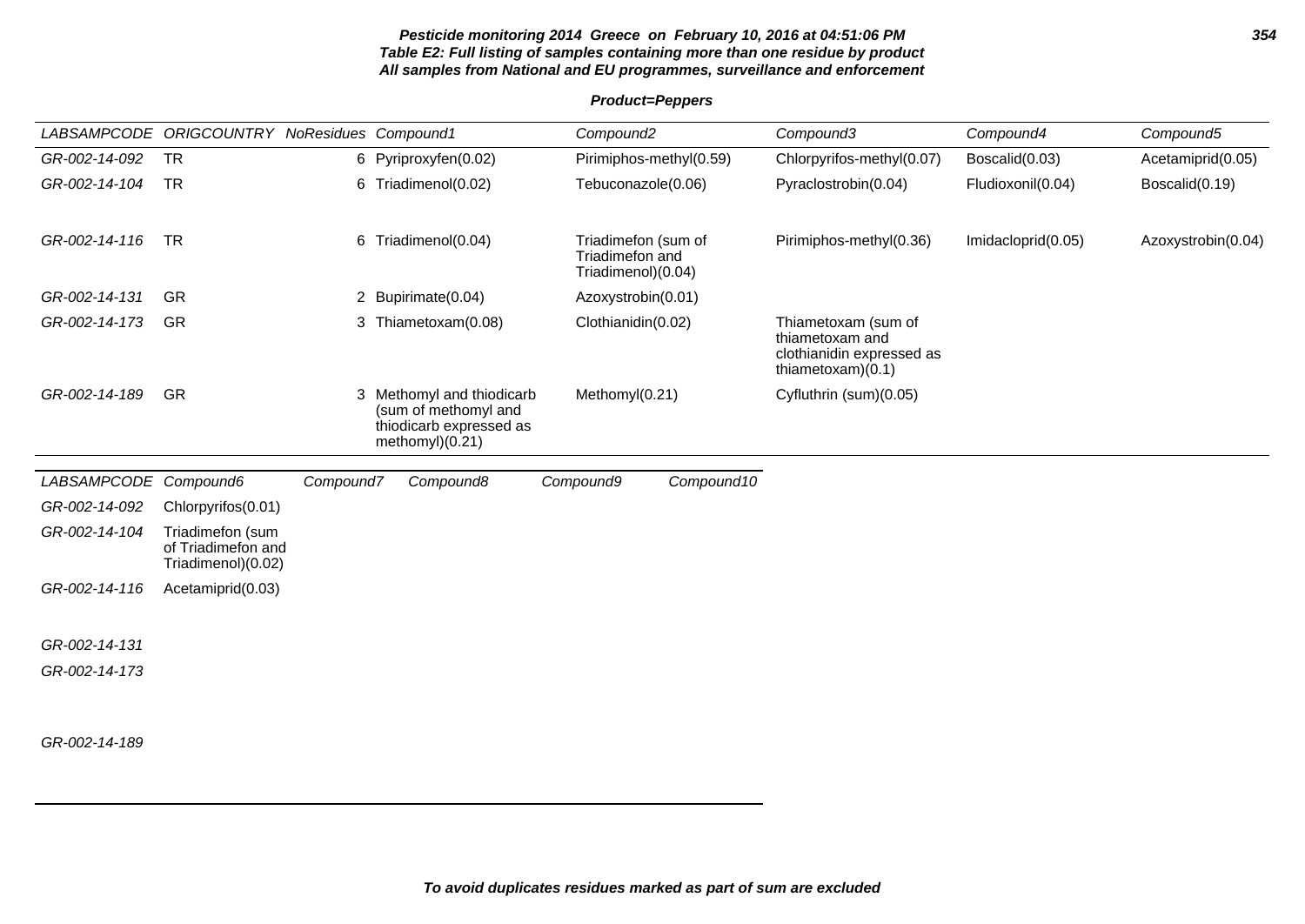# **Pesticide monitoring 2014 Greece on February 10, 2016 at 04:51:06 PM 355 Table E2: Full listing of samples containing more than one residue by product All samples from National and EU programmes, surveillance and enforcement**

**Product=Peppers**

|                       | LABSAMPCODE ORIGCOUNTRY NoResidues Compound1 |           |                                                                                               | Compound <sub>2</sub>                                                                           | Compound3              | Compound4         | Compound5       |
|-----------------------|----------------------------------------------|-----------|-----------------------------------------------------------------------------------------------|-------------------------------------------------------------------------------------------------|------------------------|-------------------|-----------------|
| GR-002-14-223         | GR                                           |           | 2 Spinosyn A(0.02)                                                                            | Spinosad (sum of Spinosyn<br>A and Spinosyn D,<br>expressed as<br>Spinosad)(0.02)               |                        |                   |                 |
| GR-002-14-233         | GR                                           |           | 3 Thiametoxam (sum of<br>thiametoxam and<br>clothianidin expressed as<br>thiametoxam $(0.03)$ | Thiametoxam(0.03)                                                                               | Acetamiprid(0.04)      |                   |                 |
| GR-002-14-239         | <b>GR</b>                                    |           | 5 Thiacloprid(0.09)                                                                           | Fluopicolide(0.05)                                                                              | Dimethoate (sum)(0.11) | Dimethoate(0.07)  | Omethoate(0.04) |
| GR-002-14-246         | GR                                           |           | 4 Thiametoxam (sum of<br>thiametoxam and<br>clothianidin expressed as<br>thiametoxam $(0.12)$ | Methomyl and thiodicarb<br>(sum of methomyl and<br>thiodicarb expressed as<br>methomyl $(0.25)$ | Methomyl(0.25)         | Thiametoxam(0.12) |                 |
| GR-002-14-252         | <b>GR</b>                                    |           | 3 Formetanate(0.52)                                                                           | Formetanate(0.52)                                                                               | Imidacloprid(0.01)     |                   |                 |
| GR-002-14-263         | <b>GR</b>                                    |           | 2 Pyraclostrobin(0.03)                                                                        | Boscalid(0.05)                                                                                  |                        |                   |                 |
| GR-002-14-295         | МK                                           |           | 2 Cypermethrin (sum)(0.02)                                                                    | Chlorpyrifos(0.01)                                                                              |                        |                   |                 |
| LABSAMPCODE Compound6 |                                              | Compound7 | Compound8                                                                                     | Compound10<br>Compound9                                                                         |                        |                   |                 |
| GR-002-14-223         |                                              |           |                                                                                               |                                                                                                 |                        |                   |                 |
| GR-002-14-233         |                                              |           |                                                                                               |                                                                                                 |                        |                   |                 |
| GR-002-14-239         |                                              |           |                                                                                               |                                                                                                 |                        |                   |                 |
| GR-002-14-246         |                                              |           |                                                                                               |                                                                                                 |                        |                   |                 |
| GR-002-14-252         |                                              |           |                                                                                               |                                                                                                 |                        |                   |                 |
| GR-002-14-263         |                                              |           |                                                                                               |                                                                                                 |                        |                   |                 |
| GR-002-14-295         |                                              |           |                                                                                               |                                                                                                 |                        |                   |                 |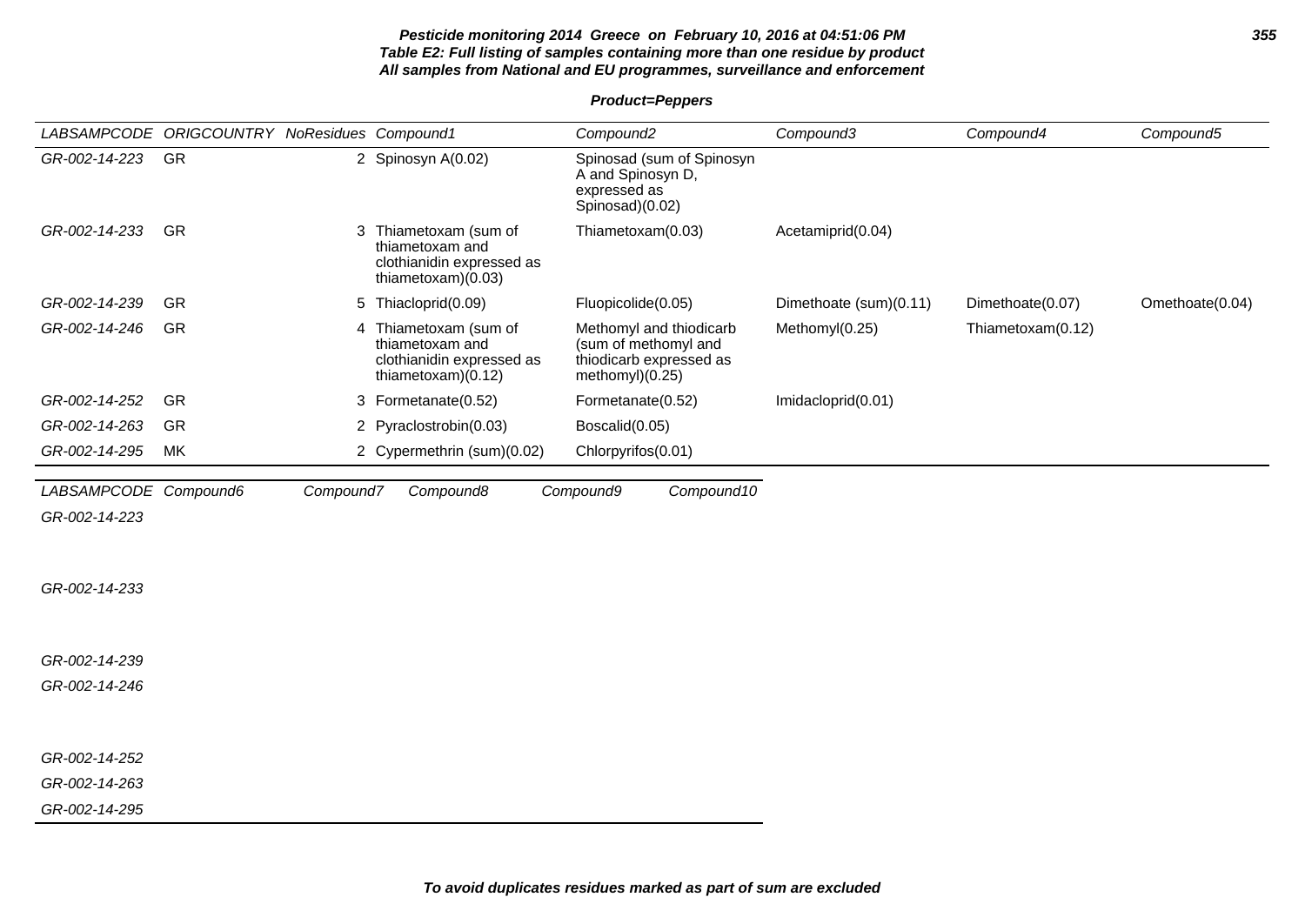# **Pesticide monitoring 2014 Greece on February 10, 2016 at 04:51:06 PM 356 Table E2: Full listing of samples containing more than one residue by product All samples from National and EU programmes, surveillance and enforcement**

| <i>LABSAMPCODE</i> | <b>ORIGCOUNTRY NoResidues Compound1</b> |                |                                         | Compound <sub>2</sub>  | Compound3                     |
|--------------------|-----------------------------------------|----------------|-----------------------------------------|------------------------|-------------------------------|
| GR-001-14-474      | <b>GR</b>                               |                | 2 Pyrimethanil(0.54)                    | Iprodione(1)           |                               |
| GR-002-14-219      | GR                                      |                | 2 Cyfluthrin (sum)(0.03)                | Chlorpyrifos(0.02)     |                               |
| GR-002-14-229      | GR                                      | 4              | Thiophanate-methyl(0.01)                | Chlorpyrifos(0.08)     | Carbendazim and benomyl(0.02) |
| GR-002-14-230      | <b>GR</b>                               | 5              | Thiophanate-methyl(0.01)                | Chlorpyrifos(0.12)     | Carbendazim and benomyl(0.03) |
| GR-002-14-284      | <b>GR</b>                               | 4              | Thiophanate-methyl(0.01)                | Propargite(0.02)       | Carbendazim and benomyl(0.01) |
| GR-003-14-260      | <b>GR</b>                               | 2.             | Chlorpyrifos (0.02)                     | Boscalid(0.1)          |                               |
| GR-005-14-081      | <b>GR</b>                               | 2              | beta-Cyfluthrin(0.05)                   | Cyfluthrin (sum)(0.05) |                               |
| GR-005-14-085      | <b>GR</b>                               | 2              | Captan/Folpet (sum)(0.196)              | Captan(0.196)          |                               |
| GR-005-14-104      | <b>GR</b>                               |                | 2 Chlorpyrifos(0.113)                   | Boscalid(0.111)        |                               |
|                    |                                         |                |                                         |                        |                               |
| <b>LABSAMPCODE</b> | Compound4                               | Compound5      | Compound6 Compound7 Compound8 Compound9 |                        | Compound10                    |
| GR-001-14-474      |                                         |                |                                         |                        |                               |
| GR-002-14-219      |                                         |                |                                         |                        |                               |
| GR-002-14-229      | Carbendazim(0.02)                       |                |                                         |                        |                               |
| GR-002-14-230      | Carbendazim(0.03)                       | Boscalid(0.03) |                                         |                        |                               |
| GR-002-14-284      | Carbendazim(0.01)                       |                |                                         |                        |                               |
| GR-003-14-260      |                                         |                |                                         |                        |                               |
| GR-005-14-081      |                                         |                |                                         |                        |                               |
| GR-005-14-085      |                                         |                |                                         |                        |                               |
| GR-005-14-104      |                                         |                |                                         |                        |                               |

# **Product=Plums**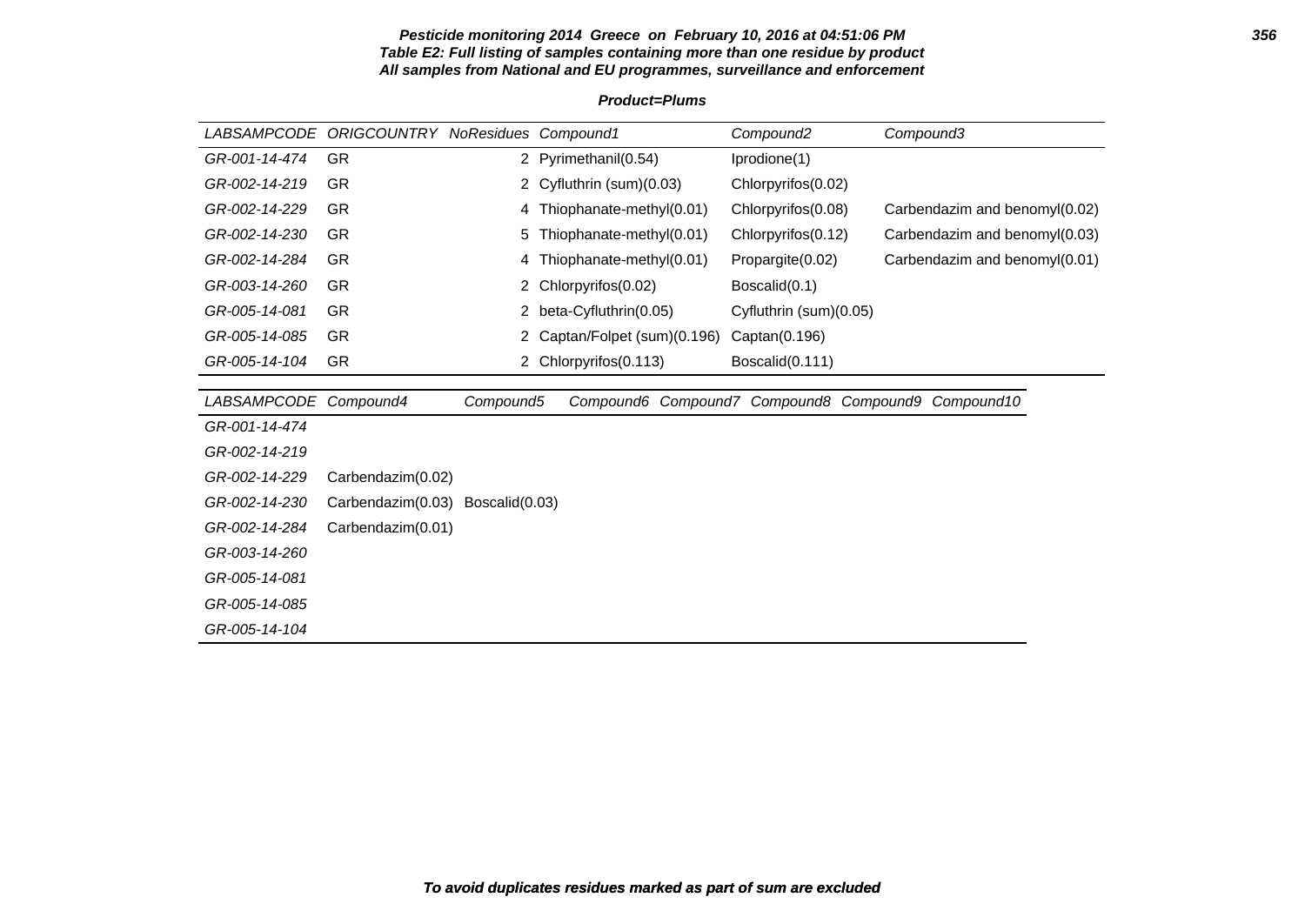# **Pesticide monitoring 2014 Greece on February 10, 2016 at 04:51:06 PM 357 Table E2: Full listing of samples containing more than one residue by product All samples from National and EU programmes, surveillance and enforcement**

**Product=Potatoes**

|                               | LABSAMPCODE ORIGCOUNTRY NoResidues Compound1 |                                                                                                                          | Compound <sub>2</sub> | Compound3                  | Compound4 Compound5 |                     |
|-------------------------------|----------------------------------------------|--------------------------------------------------------------------------------------------------------------------------|-----------------------|----------------------------|---------------------|---------------------|
| GR-001-14-1189 GR             |                                              | 2 Imidacloprid(0.018)                                                                                                    | Chlorpyrifos(0.014)   |                            |                     |                     |
| GR-001-14-121                 | <b>GR</b>                                    | 3 Metalaxyl (Metalaxyl including other mixtures of constituent isomers<br>including Metalaxyl-M (sum of isomers))(0.012) | Flutolanil(0.057)     | Chlorpyrifos(0.092)        |                     |                     |
| GR-002-14-037                 | EG                                           | 2 Metalaxyl (Metalaxyl including other mixtures of constituent isomers<br>including Metalaxyl-M (sum of isomers))(0.01)  | Metalaxyl(0.01)       |                            |                     |                     |
| GR-003-14-233                 | -GR                                          | 2 Pirimiphos-methyl(0.11)                                                                                                | Chlorpyrifos(0.21)    |                            |                     |                     |
|                               |                                              |                                                                                                                          |                       |                            |                     |                     |
|                               |                                              | LABSAMPCODE Compound6 Compound7 Compound8 Compound9 Compound10                                                           |                       |                            |                     |                     |
| GR-001-14-1189                |                                              |                                                                                                                          |                       |                            |                     |                     |
| GR-001-14-121                 |                                              |                                                                                                                          |                       |                            |                     |                     |
|                               |                                              |                                                                                                                          |                       |                            |                     |                     |
| GR-002-14-037                 |                                              |                                                                                                                          |                       |                            |                     |                     |
|                               |                                              |                                                                                                                          |                       |                            |                     |                     |
| GR-003-14-233                 |                                              |                                                                                                                          |                       |                            |                     |                     |
|                               |                                              | <b>Product=Pulses, Dry</b>                                                                                               |                       |                            |                     |                     |
|                               |                                              |                                                                                                                          |                       |                            |                     |                     |
| LABSAMPCODE ORIGCOUNTRY       |                                              | NoResidues Compound1                                                                                                     | Compound <sub>2</sub> | Compound3                  |                     | Compound4           |
| GR-001-14-1174 GR             |                                              | 5 Malathion (sum of malathion and malaoxon expressed as<br>malathion $(0.098)$                                           | Malathion(0.098)      | Cypermethrin<br>(sum)(0.2) |                     | Chlorpyrifos(0.013) |
| LABSAMPCODE Compound5         |                                              | Compound6 Compound7 Compound8 Compound9 Compound10                                                                       |                       |                            |                     |                     |
|                               |                                              |                                                                                                                          |                       |                            |                     |                     |
| GR-001-14-1174 Carbaryl(0.14) |                                              |                                                                                                                          |                       |                            |                     |                     |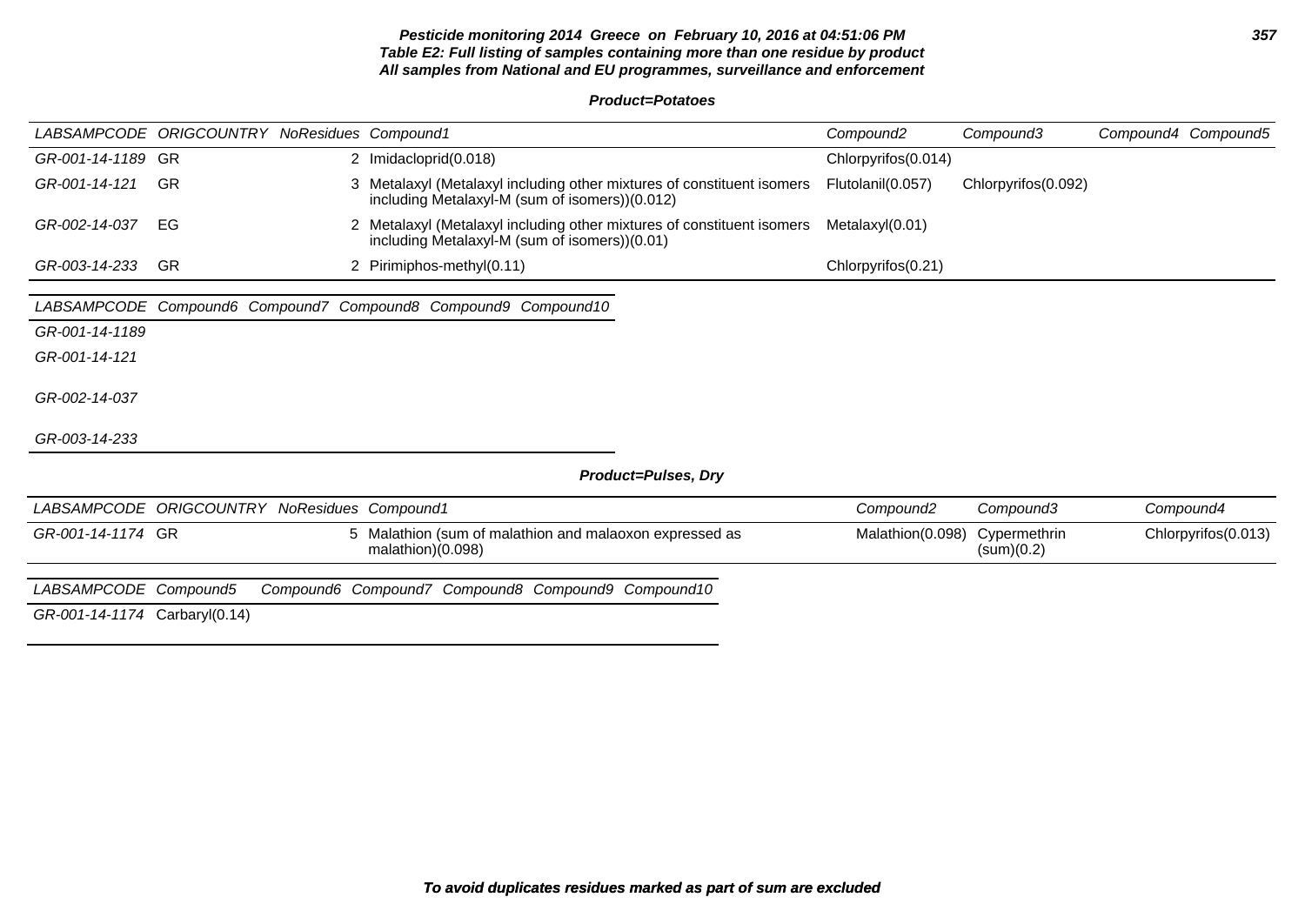# **Pesticide monitoring 2014 Greece on February 10, 2016 at 04:51:06 PM 358 Table E2: Full listing of samples containing more than one residue by product All samples from National and EU programmes, surveillance and enforcement**

| LABSAMPCODE ORIGCOUNTRY NoResidues Compound1 |           |    |                           | Compound <sub>2</sub>                                                  | Compound3                |
|----------------------------------------------|-----------|----|---------------------------|------------------------------------------------------------------------|--------------------------|
| GR-001-14-1276                               | GR.       |    | 3 Linuron(0.026)          | Dithiocarbamates(2)                                                    | Cypermethrin (sum)(0.61) |
| GR-001-14-1390                               | GR.       | 2  | Deltamethrin(0.089)       | Cypermethrin (sum)(0.022)                                              |                          |
| GR-001-14-1420                               | GR.       | 2  | Deltamethrin(0.036)       | Boscalid(0.35)                                                         |                          |
| GR-006-14-196                                | <b>GR</b> | 3  | Deltamethrin(0.063)       | Cypermethrin (sum)(1)                                                  | Chlorpyrifos(0.039)      |
| GR-006-14-208                                | GR.       | 2  | Deltamethrin(0.048)       | Chlorpyrifos(0.042)                                                    |                          |
| GR-006-14-214                                | GR.       |    | Cypermethrin (sum)(0.097) | Chlorpyrifos(0.074)                                                    |                          |
| GR-007-14-166                                | <b>GR</b> | 2  | Cypermethrin (sum)(0.47)  | Cypermethrin(0.47)                                                     |                          |
| GR-009-14-048                                | GR.       | 3. | Linuron(0.021)            | Cypermethrin (sum)(0.039) Chlorpyrifos(0.023)                          |                          |
|                                              |           |    |                           |                                                                        |                          |
| <i>LABSAMPCODE</i>                           |           |    |                           | Compound4 Compound5 Compound6 Compound7 Compound8 Compound9 Compound10 |                          |
| GR-001-14-1276                               |           |    |                           |                                                                        |                          |
| GR-001-14-1390                               |           |    |                           |                                                                        |                          |
| GR-001-14-1420                               |           |    |                           |                                                                        |                          |
| GR-006-14-196                                |           |    |                           |                                                                        |                          |
| GR-006-14-208                                |           |    |                           |                                                                        |                          |

GR-006-14-214 GR-007-14-166 GR-009-14-048

# **Product=Spinach**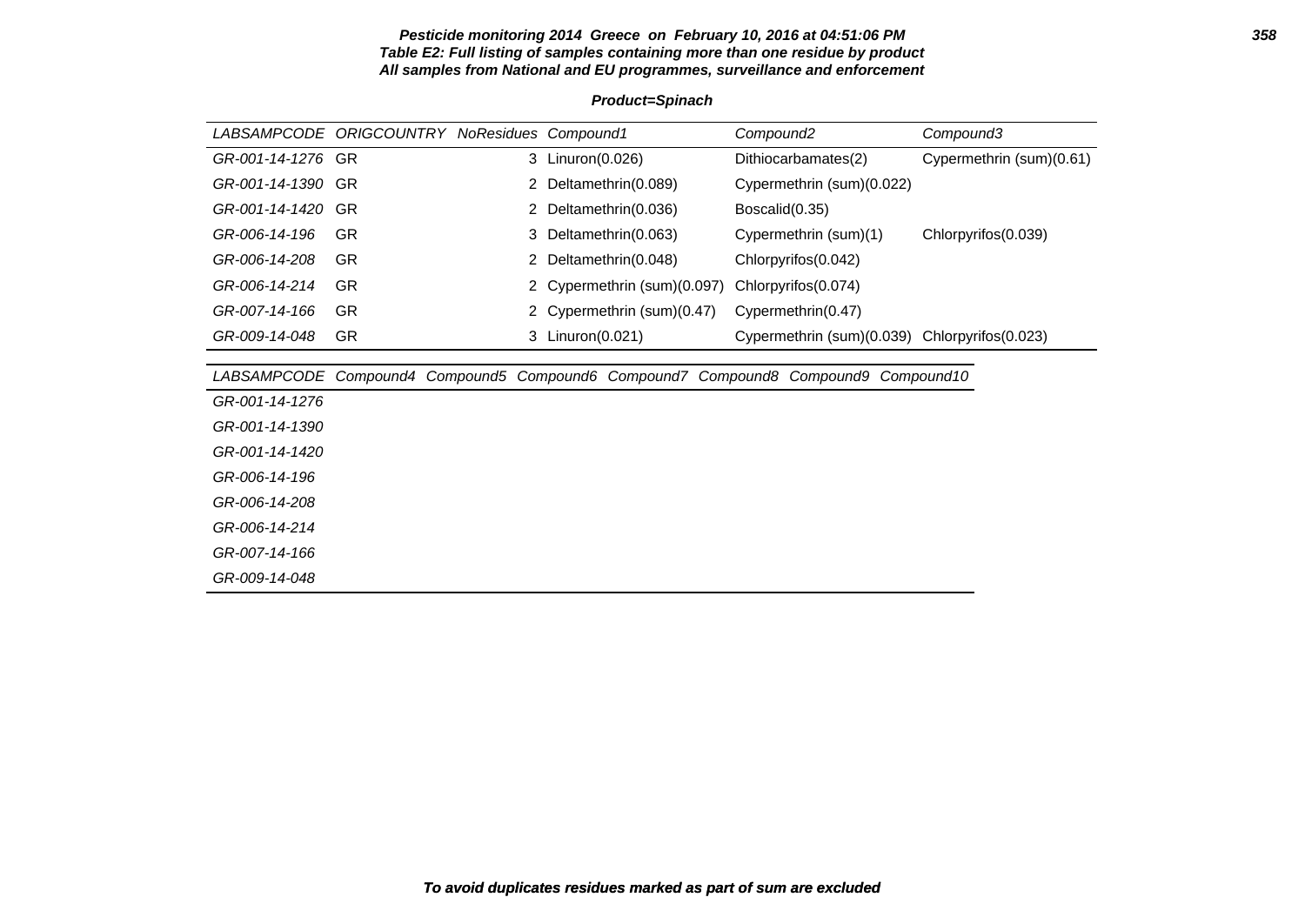# **Pesticide monitoring 2014 Greece on February 10, 2016 at 04:51:06 PM 359 Table E2: Full listing of samples containing more than one residue by product All samples from National and EU programmes, surveillance and enforcement**

**Product=Strawberries**

|                   | LABSAMPCODE ORIGCOUNTRY NoResidues Compound1 |                        | Compound <sub>2</sub>                                                        | Compound3             |
|-------------------|----------------------------------------------|------------------------|------------------------------------------------------------------------------|-----------------------|
| GR-001-14-1737 EG |                                              | 4 Spinosyn A(0.023)    | Spinosad (sum of Spinosyn A and Spinosyn<br>D, expressed as Spinosad)(0.023) | Chlorpyrifos(0.027)   |
| GR-001-14-183     | -GR                                          | 4 Pyraclostrobin(0.21) | Iprodione(1.18)                                                              | Boscalid(0.84)        |
| GR-001-14-387     | <b>GR</b>                                    | 6 Spinosyn $A(0.056)$  | Spinosad (sum of Spinosyn A and Spinosyn<br>D, expressed as Spinosad)(0.075) | Penconazole(0.016)    |
| GR-001-14-390     | -GR                                          | 2 Clofentezine(0.31)   | Azoxystrobin(0.72)                                                           |                       |
| GR-001-14-393     | -GR                                          | Azoxystrobin(0.039)    | Boscalid(0.61)                                                               | Pyraclostrobin(0.082) |
| GR-001-14-396     | -GR                                          | 2 Cyprodinil(0.8)      | Azoxystrobin(0.01)                                                           |                       |
| GR-001-14-397     | -GR                                          | 3 Cyprodinil(0.019)    | Bupirimate(0.11)                                                             | Azoxystrobin(0.21)    |
| GR-001-14-398     | <b>GR</b>                                    | 2 Penconazole(0.051)   | Azoxystrobin(0.54)                                                           |                       |
| GR-001-14-399     | <b>GR</b>                                    | 2 Cyprodinil(0.22)     | Azoxystrobin(0.021)                                                          |                       |
| GR-001-14-402     | <b>GR</b>                                    | 3 Cyprodinil(0.044)    | Boscalid(0.05)                                                               | Azoxystrobin(0.29)    |
| GR-001-14-403     | <b>GR</b>                                    | 6 Spinosyn A(0.013)    | Spinosad (sum of Spinosyn A and Spinosyn<br>D, expressed as Spinosad)(0.013) | Pyraclostrobin(0.27)  |

| LABSAMPCODE Compound4 |                                               | Compound5           | Compound6           | Compound7         | Compound8 | Compound9 | Compound10 |
|-----------------------|-----------------------------------------------|---------------------|---------------------|-------------------|-----------|-----------|------------|
|                       | GR-001-14-1737 Carbendazim and benomyl(0.017) |                     |                     |                   |           |           |            |
|                       |                                               |                     |                     |                   |           |           |            |
| GR-001-14-183         | Azoxystrobin(0.15)                            |                     |                     |                   |           |           |            |
| GR-001-14-387         | Spinosyn D(0.019)                             | Boscalid(0.072)     | Azoxystrobin(0.04)  |                   |           |           |            |
|                       |                                               |                     |                     |                   |           |           |            |
| GR-001-14-390         |                                               |                     |                     |                   |           |           |            |
| GR-001-14-393         | Penconazole(0.011)                            | Myclobutanil(0.012) | Etoxazole(0.04)     | Cyprodinil(0.017) |           |           |            |
| GR-001-14-396         |                                               |                     |                     |                   |           |           |            |
| GR-001-14-397         |                                               |                     |                     |                   |           |           |            |
| GR-001-14-398         |                                               |                     |                     |                   |           |           |            |
| GR-001-14-399         |                                               |                     |                     |                   |           |           |            |
| GR-001-14-402         |                                               |                     |                     |                   |           |           |            |
| GR-001-14-403         | Dimethomorph(0.21)                            | Boscalid(1.3)       | Azoxystrobin(0.012) |                   |           |           |            |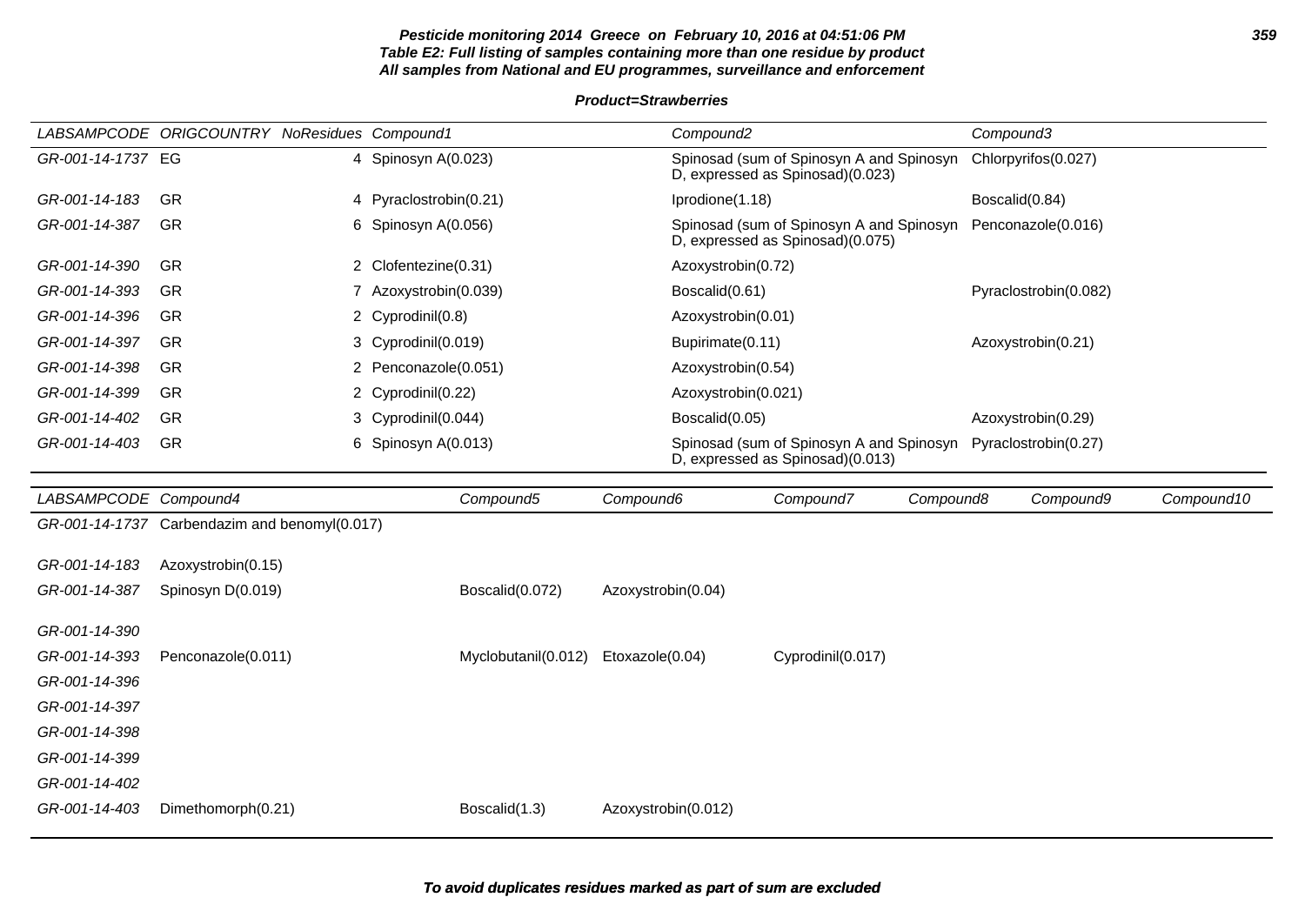# **Pesticide monitoring 2014 Greece on February 10, 2016 at 04:51:06 PM 360 Table E2: Full listing of samples containing more than one residue by product All samples from National and EU programmes, surveillance and enforcement**

# **Product=Strawberries**

|                       | LABSAMPCODE ORIGCOUNTRY NoResidues Compound1 |                                   |                     | Compound <sub>2</sub> |                                                                                                    |           | Compound3 |                                                                              |            |
|-----------------------|----------------------------------------------|-----------------------------------|---------------------|-----------------------|----------------------------------------------------------------------------------------------------|-----------|-----------|------------------------------------------------------------------------------|------------|
| GR-001-14-424         | <b>GR</b>                                    | 2 Penconazole(0.019)              |                     | Azoxystrobin(0.34)    |                                                                                                    |           |           |                                                                              |            |
| GR-001-14-425         | <b>GR</b>                                    | 2 Myclobutanil(0.18)              |                     | Boscalid(0.012)       |                                                                                                    |           |           |                                                                              |            |
| GR-001-14-426         | GR                                           | 5 Spinosyn A(0.013)               |                     |                       | Spinosad (sum of Spinosyn A and Spinosyn Pyraclostrobin(0.013)<br>D, expressed as Spinosad)(0.013) |           |           |                                                                              |            |
| GR-001-14-428         | GR                                           | 6 Spinosyn D(0.016)               |                     | Spinosyn A(0.063)     |                                                                                                    |           |           | Spinosad (sum of Spinosyn A and Spinosyn<br>D, expressed as Spinosad)(0.079) |            |
| GR-001-14-432         | GR                                           | 5 Spinosyn A(0.027)               |                     |                       | Spinosad (sum of Spinosyn A and Spinosyn<br>D, expressed as Spinosad)(0.027)                       |           |           | Pyraclostrobin(0.047)                                                        |            |
| GR-001-14-444         | <b>GR</b>                                    | 2 Myclobutanil(0.082)             |                     | Azoxystrobin(0.012)   |                                                                                                    |           |           |                                                                              |            |
| GR-001-14-445         | <b>GR</b>                                    | 4 Ethirimol(0.035)                |                     | Cyprodinil(0.017)     |                                                                                                    |           |           | Bupirimate(0.025)                                                            |            |
| GR-001-14-446         | <b>GR</b>                                    | 2 Clofentezine(0.17)              |                     | Azoxystrobin(0.4)     |                                                                                                    |           |           |                                                                              |            |
| GR-001-14-447         | GR                                           | 9 Spinosyn D(0.031)               |                     | Spinosyn A(0.13)      |                                                                                                    |           |           | Spinosad (sum of Spinosyn A and Spinosyn<br>D, expressed as Spinosad)(0.16)  |            |
| GR-001-14-457         | GR                                           | 4 Spinosyn A(0.029)               |                     |                       | Spinosad (sum of Spinosyn A and Spinosyn Pyraclostrobin(0.15)<br>D, expressed as Spinosad)(0.029)  |           |           |                                                                              |            |
| LABSAMPCODE Compound4 |                                              | Compound5                         | Compound6           |                       | Compound7                                                                                          | Compound8 |           | Compound9                                                                    | Compound10 |
| GR-001-14-424         |                                              |                                   |                     |                       |                                                                                                    |           |           |                                                                              |            |
| GR-001-14-425         |                                              |                                   |                     |                       |                                                                                                    |           |           |                                                                              |            |
| GR-001-14-426         | Boscalid(0.13)                               | Azoxystrobin(0.011)               |                     |                       |                                                                                                    |           |           |                                                                              |            |
| GR-001-14-428         | Pyraclostrobin(0.068)                        | Penconazole(0.059) Boscalid(0.28) |                     |                       |                                                                                                    |           |           |                                                                              |            |
| GR-001-14-432         | Penconazole(0.059)                           | Boscalid(0.2)                     |                     |                       |                                                                                                    |           |           |                                                                              |            |
| GR-001-14-444         |                                              |                                   |                     |                       |                                                                                                    |           |           |                                                                              |            |
| GR-001-14-445         | Azoxystrobin(0.031)                          |                                   |                     |                       |                                                                                                    |           |           |                                                                              |            |
| GR-001-14-446         |                                              |                                   |                     |                       |                                                                                                    |           |           |                                                                              |            |
| GR-001-14-447         | Pyraclostrobin(0.074)                        | Penconazole(0.11)                 | Myclobutanil(0.032) |                       | Etoxazole(0.044)                                                                                   |           |           | Cyprodinil(0.014) Boscalid(0.37)                                             |            |
| GR-001-14-457         | Boscalid(0.62)                               |                                   |                     |                       |                                                                                                    |           |           |                                                                              |            |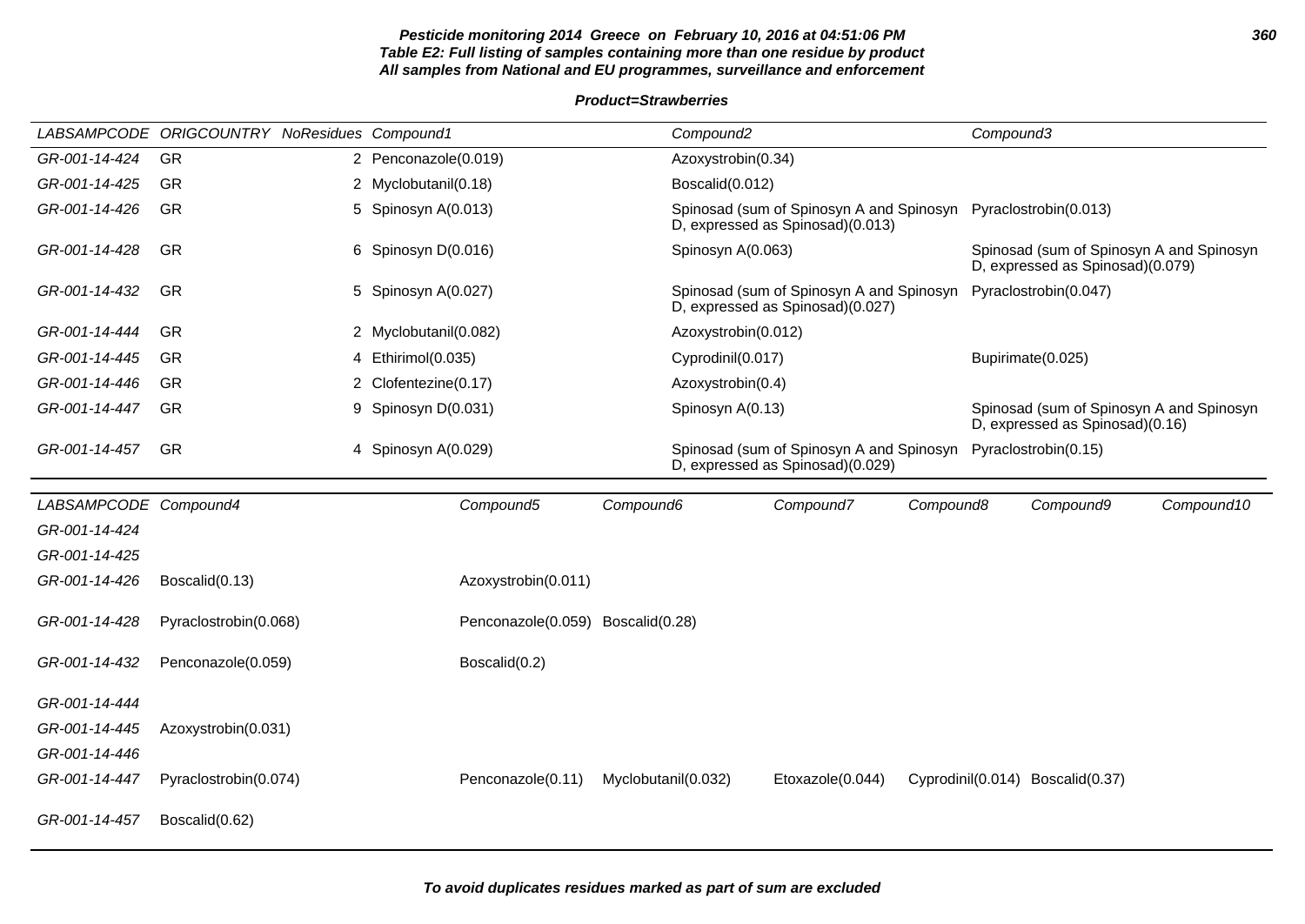# **Pesticide monitoring 2014 Greece on February 10, 2016 at 04:51:06 PM 361 Table E2: Full listing of samples containing more than one residue by product All samples from National and EU programmes, surveillance and enforcement**

#### **Product=Strawberries**

|                       | LABSAMPCODE ORIGCOUNTRY NoResidues Compound1 |                                                                                         | Compound <sub>2</sub>                                                        | Compound3                                                                                                                |  |  |
|-----------------------|----------------------------------------------|-----------------------------------------------------------------------------------------|------------------------------------------------------------------------------|--------------------------------------------------------------------------------------------------------------------------|--|--|
| GR-001-14-458         | <b>GR</b>                                    | 4 Pyraclostrobin(0.064)                                                                 | Penconazole(0.063)                                                           | Boscalid(0.16)                                                                                                           |  |  |
| GR-001-14-459         | GR                                           | 4 Spinosyn A(0.067)                                                                     | Spinosad (sum of Spinosyn A and Spinosyn<br>D, expressed as Spinosad)(0.067) | Pyraclostrobin(0.18)                                                                                                     |  |  |
| GR-001-14-461         | GR                                           | 4 Spinosyn A(0.01)                                                                      | Spinosad (sum of Spinosyn A and Spinosyn<br>D, expressed as Spinosad)(0.01)  | Pyraclostrobin(0.029)                                                                                                    |  |  |
| GR-001-14-462         | GR                                           | 5 Spinosyn D(0.039)                                                                     | Spinosyn A(0.19)                                                             |                                                                                                                          |  |  |
| GR-001-14-468         | GR                                           | Thiametoxam (sum of thiametoxam and<br>clothianidin expressed as<br>thiametoxam)(0.075) | Thiametoxam(0.075)                                                           | Metalaxyl (Metalaxyl including other<br>mixtures of constituent isomers including<br>Metalaxyl-M (sum of isomers))(0.03) |  |  |
| GR-001-14-469         | GR                                           | 5 Spinosyn D(0.045)                                                                     | Spinosyn A(0.18)                                                             | Spinosad (sum of Spinosyn A and Spinosyn<br>D, expressed as Spinosad)(0.22)                                              |  |  |
| GR-001-14-471         | <b>GR</b>                                    | 3 Penconazole(0.28)                                                                     | Chlorpyrifos(0.033)                                                          | Azoxystrobin(0.37)                                                                                                       |  |  |
| GR-002-14-065         | <b>GR</b>                                    | 4 Pyraclostrobin(0.08)                                                                  | Formetanate(3.66)                                                            | Formetanate(3.66)                                                                                                        |  |  |
| GR-002-14-070         | <b>GR</b>                                    | 3 Fludioxonil(0.07)                                                                     | Fenhexamid(0.96)                                                             | Cyprodinil(0.01)                                                                                                         |  |  |
| LABSAMPCODE Compound4 |                                              | Compound5                                                                               | Compound6<br>Compound7<br>Compound8                                          | Compound10<br>Compound9                                                                                                  |  |  |
| GR-001-14-458         | Azoxystrobin(0.02)                           |                                                                                         |                                                                              |                                                                                                                          |  |  |
| GR-001-14-459         | Boscalid(0.68)                               |                                                                                         |                                                                              |                                                                                                                          |  |  |
| GR-001-14-461         | Azoxystrobin(0.073)                          |                                                                                         |                                                                              |                                                                                                                          |  |  |
| GR-001-14-462         | Penconazole(0.048)                           | Azoxystrobin(0.12)                                                                      |                                                                              |                                                                                                                          |  |  |
| GR-001-14-468         | Azoxystrobin(0.059)                          |                                                                                         |                                                                              |                                                                                                                          |  |  |
| GR-001-14-469         | Pyraclostrobin(0.19)                         | Boscalid(0.69)                                                                          |                                                                              |                                                                                                                          |  |  |
| GR-001-14-471         |                                              |                                                                                         |                                                                              |                                                                                                                          |  |  |
| GR-002-14-065         | Boscalid(0.4)                                |                                                                                         |                                                                              |                                                                                                                          |  |  |
| GR-002-14-070         |                                              |                                                                                         |                                                                              |                                                                                                                          |  |  |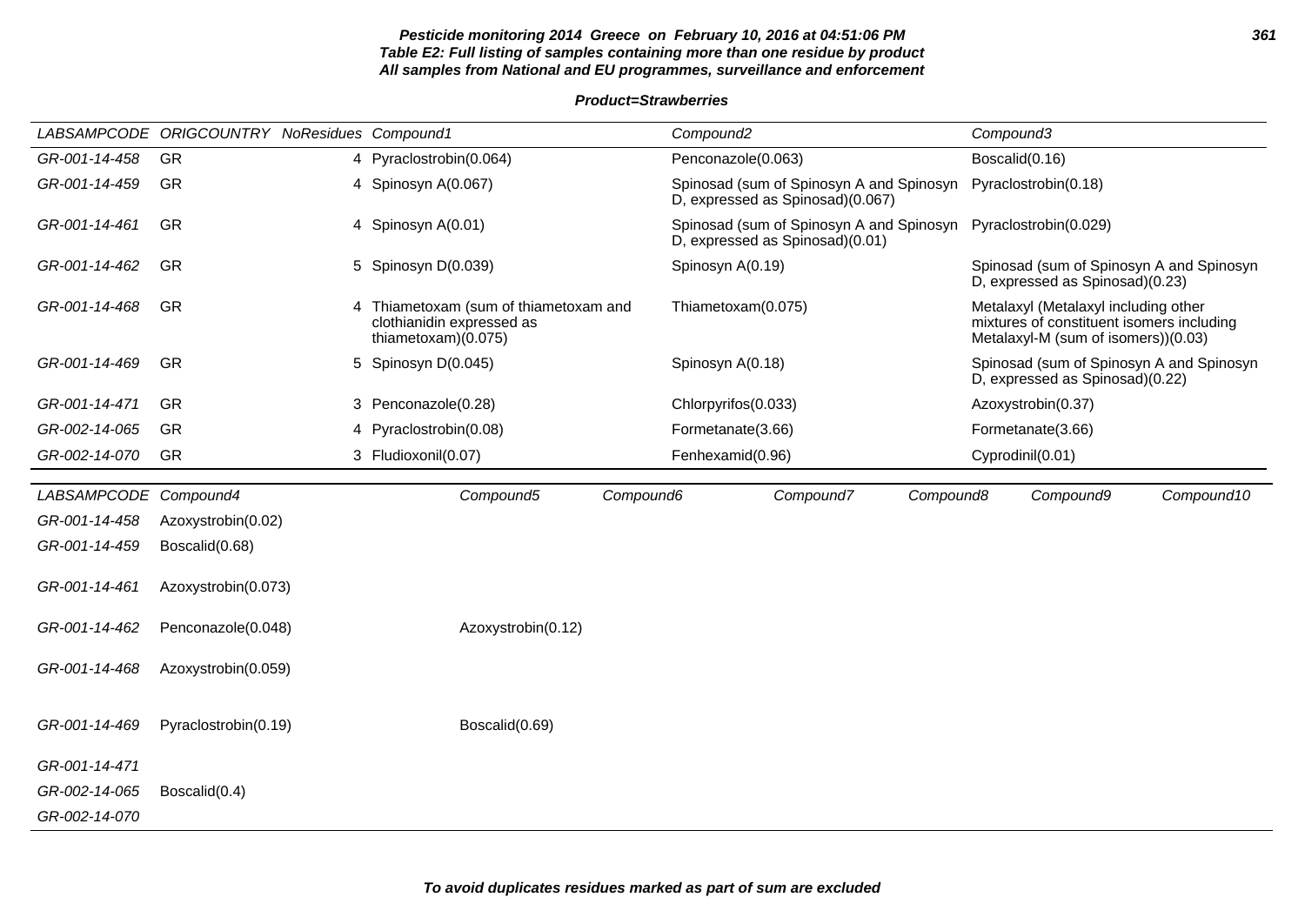### **Pesticide monitoring 2014 Greece on February 10, 2016 at 04:51:06 PM 362 Table E2: Full listing of samples containing more than one residue by product All samples from National and EU programmes, surveillance and enforcement**

### **Product=Strawberries**

|                       | LABSAMPCODE ORIGCOUNTRY NoResidues Compound1                                                                             |   |                        |                                                                                                                            |                    | Compound <sub>2</sub> |                                     | Compound3         |                      |                     |
|-----------------------|--------------------------------------------------------------------------------------------------------------------------|---|------------------------|----------------------------------------------------------------------------------------------------------------------------|--------------------|-----------------------|-------------------------------------|-------------------|----------------------|---------------------|
| GR-002-14-076         | GR                                                                                                                       |   | 3 Formetanate(4.97)    |                                                                                                                            |                    | Formetanate(4.97)     |                                     |                   | Chlorpyrifos(0.01)   |                     |
| GR-002-14-087         | GR                                                                                                                       |   | 6 Pyraclostrobin(0.06) |                                                                                                                            |                    | Fludioxonil(0.06)     |                                     |                   | Cyprodinil(0.06)     |                     |
| GR-002-14-090         | GR                                                                                                                       |   | 10 Triadimenol(0.16)   |                                                                                                                            |                    | Triadimenol)(0.16)    | Triadimefon (sum of Triadimefon and |                   | Pyraclostrobin(0.02) |                     |
| GR-002-14-091         | GR                                                                                                                       |   | 7 Triadimenol(0.08)    | Spinosad (sum of Spinosyn A and Spinosyn<br>D, expressed as Spinosad)(0.03)                                                |                    | Triadimenol)(0.08)    | Triadimefon (sum of Triadimefon and | Fludioxonil(0.04) |                      |                     |
| GR-002-14-094         | <b>GR</b>                                                                                                                |   |                        |                                                                                                                            |                    | Pyraclostrobin(0.14)  |                                     |                   | Penconazole(0.05)    |                     |
| GR-002-14-095         | <b>GR</b>                                                                                                                |   |                        | 3 Metalaxyl (Metalaxyl including other<br>mixtures of constituent isomers including<br>Metalaxyl-M (sum of isomers))(0.05) |                    | Metalaxyl(0.05)       |                                     |                   | Boscalid(0.03)       |                     |
| GR-002-14-096         | GR                                                                                                                       | 5 | Triadimenol)(0.14)     | Triadimefon (sum of Triadimefon and                                                                                        |                    | Formetanate(0.04)     |                                     |                   | Formetanate(0.04)    |                     |
| GR-002-14-101         | GR                                                                                                                       |   | 4 Penconazole(0.06)    |                                                                                                                            |                    | Imidacloprid(0.04)    |                                     |                   | Formetanate(1.36)    |                     |
| LABSAMPCODE Compound4 |                                                                                                                          |   |                        | Compound5                                                                                                                  | Compound6          |                       | Compound7                           | Compound8         | Compound9            | Compound10          |
| GR-002-14-076         |                                                                                                                          |   |                        |                                                                                                                            |                    |                       |                                     |                   |                      |                     |
| GR-002-14-087         | Boscalid(0.38)                                                                                                           |   |                        | Azoxystrobin(0.19)                                                                                                         | Penconazole(0.02)  |                       |                                     |                   |                      |                     |
| GR-002-14-090         | Penconazole(0.02)                                                                                                        |   |                        | Formetanate(0.02)                                                                                                          | Formetanate(0.02)  |                       | Fludioxonil(0.19)                   | Boscalid(0.15)    | Azoxystrobin(0.1)    | Cyprodinil(0.54)    |
| GR-002-14-091         | Cyprodinil(0.23)                                                                                                         |   |                        | Boscalid(0.07)                                                                                                             | Azoxystrobin(0.27) |                       | Penconazole(0.02)                   |                   |                      |                     |
| GR-002-14-094         | Metalaxyl (Metalaxyl including other<br>mixtures of constituent isomers including<br>Metalaxyl-M (sum of isomers))(0.02) |   |                        | Metalaxyl(0.02)                                                                                                            | Fludioxonil(0.13)  |                       | Cyprodinil(0.13)                    | Boscalid(0.6)     | Clofentezine(0.27)   | Spinosyn<br>A(0.03) |
| GR-002-14-095         |                                                                                                                          |   |                        |                                                                                                                            |                    |                       |                                     |                   |                      |                     |
| GR-002-14-096         | Azoxystrobin(0.01)                                                                                                       |   |                        | Triadimenol(0.14)                                                                                                          |                    |                       |                                     |                   |                      |                     |
| GR-002-14-101         | Formetanate(1.36)                                                                                                        |   |                        |                                                                                                                            |                    |                       |                                     |                   |                      |                     |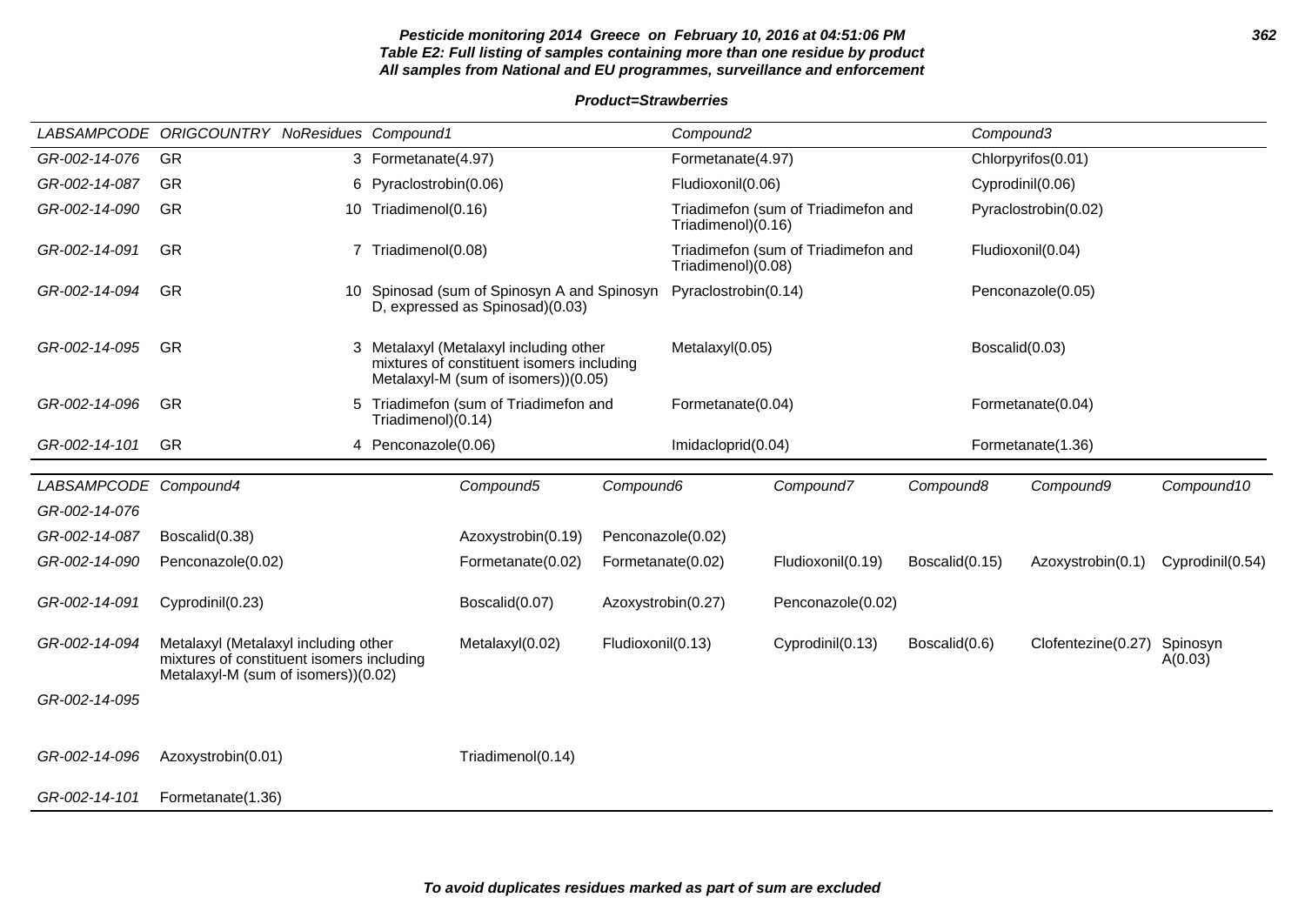### **Pesticide monitoring 2014 Greece on February 10, 2016 at 04:51:06 PM 363 Table E2: Full listing of samples containing more than one residue by product All samples from National and EU programmes, surveillance and enforcement**

**Product=Strawberries**

|                       | LABSAMPCODE ORIGCOUNTRY NoResidues Compound1 |                                                               |                                       | Compound <sub>2</sub> |                                                                                                                          |           | Compound3      |                                                                                                                          |                                          |
|-----------------------|----------------------------------------------|---------------------------------------------------------------|---------------------------------------|-----------------------|--------------------------------------------------------------------------------------------------------------------------|-----------|----------------|--------------------------------------------------------------------------------------------------------------------------|------------------------------------------|
| GR-002-14-102         | GR                                           | 7 Triadimenol(0.11)                                           |                                       | Triadimenol $(0.11)$  | Triadimefon (sum of Triadimefon and                                                                                      |           |                | Penconazole(0.01)                                                                                                        |                                          |
| GR-002-14-103         | GR                                           | 5 Triadimefon (sum of Triadimefon and<br>Triadimenol $(0.13)$ |                                       | Formetanate(0.02)     |                                                                                                                          |           |                | Formetanate(0.02)                                                                                                        |                                          |
| GR-002-14-110         | GR                                           | 3 Penconazole(0.12)                                           |                                       | Myclobutanil(0.01)    |                                                                                                                          |           |                | Imidacloprid(0.06)                                                                                                       |                                          |
| GR-002-14-111         | <b>GR</b>                                    | 4 Fludioxonil(0.12)                                           |                                       | Cyprodinil(0.07)      |                                                                                                                          |           | Boscalid(0.02) |                                                                                                                          |                                          |
| GR-002-14-122         | GR                                           | 7 Spinosyn A(0.02)                                            |                                       |                       | Spinosad (sum of Spinosyn A and Spinosyn<br>D, expressed as Spinosad)(0.02)                                              |           |                | Metalaxyl (Metalaxyl including other<br>mixtures of constituent isomers including<br>Metalaxyl-M (sum of isomers))(0.01) |                                          |
| GR-002-14-124         | <b>GR</b>                                    | 5 Pyraclostrobin(0.01)                                        |                                       |                       | Metalaxyl (Metalaxyl including other<br>mixtures of constituent isomers including<br>Metalaxyl-M (sum of isomers))(0.01) |           |                | Metalaxyl(0.01)                                                                                                          |                                          |
| GR-002-14-149         | <b>GR</b>                                    | 6 Triadimenol(0.15)                                           |                                       | Spinosyn A(0.02)      |                                                                                                                          |           |                | D, expressed as Spinosad)(0.02)                                                                                          | Spinosad (sum of Spinosyn A and Spinosyn |
| GR-003-14-016         | <b>GR</b>                                    | 5 Penconazole(0.105)                                          |                                       | Fludioxonil(0.32)     |                                                                                                                          |           |                | Boscalid(0.218)                                                                                                          |                                          |
| LABSAMPCODE Compound4 |                                              | Compound5                                                     | Compound6                             |                       | Compound7                                                                                                                | Compound8 |                | Compound9                                                                                                                | Compound10                               |
| GR-002-14-102         | Cyprodinil(0.34)                             | Boscalid(0.03)                                                | Azoxystrobin(0.15)                    |                       | Fludioxonil(0.16)                                                                                                        |           |                |                                                                                                                          |                                          |
| GR-002-14-103         | Azoxystrobin(0.01)                           | Triadimenol(0.13)                                             |                                       |                       |                                                                                                                          |           |                |                                                                                                                          |                                          |
| GR-002-14-110         |                                              |                                                               |                                       |                       |                                                                                                                          |           |                |                                                                                                                          |                                          |
| GR-002-14-111         | Azoxystrobin(0.43)                           |                                                               |                                       |                       |                                                                                                                          |           |                |                                                                                                                          |                                          |
| GR-002-14-122         | Metalaxyl(0.01)                              | Fludioxonil(0.12)                                             | Cyprodinil(0.24)                      |                       | Myclobutanil(0.02)                                                                                                       |           |                |                                                                                                                          |                                          |
| GR-002-14-124         | Azoxystrobin(0.09)                           | Boscalid(0.06)                                                |                                       |                       |                                                                                                                          |           |                |                                                                                                                          |                                          |
| GR-002-14-149         | Boscalid(0.04)                               | Azoxystrobin(0.11)                                            | Triadimefon and<br>Triadimenol)(0.15) | Triadimefon (sum of   |                                                                                                                          |           |                |                                                                                                                          |                                          |
| GR-003-14-016         | Azoxystrobin(0.444)                          | Bupirimate(0.055)                                             |                                       |                       |                                                                                                                          |           |                |                                                                                                                          |                                          |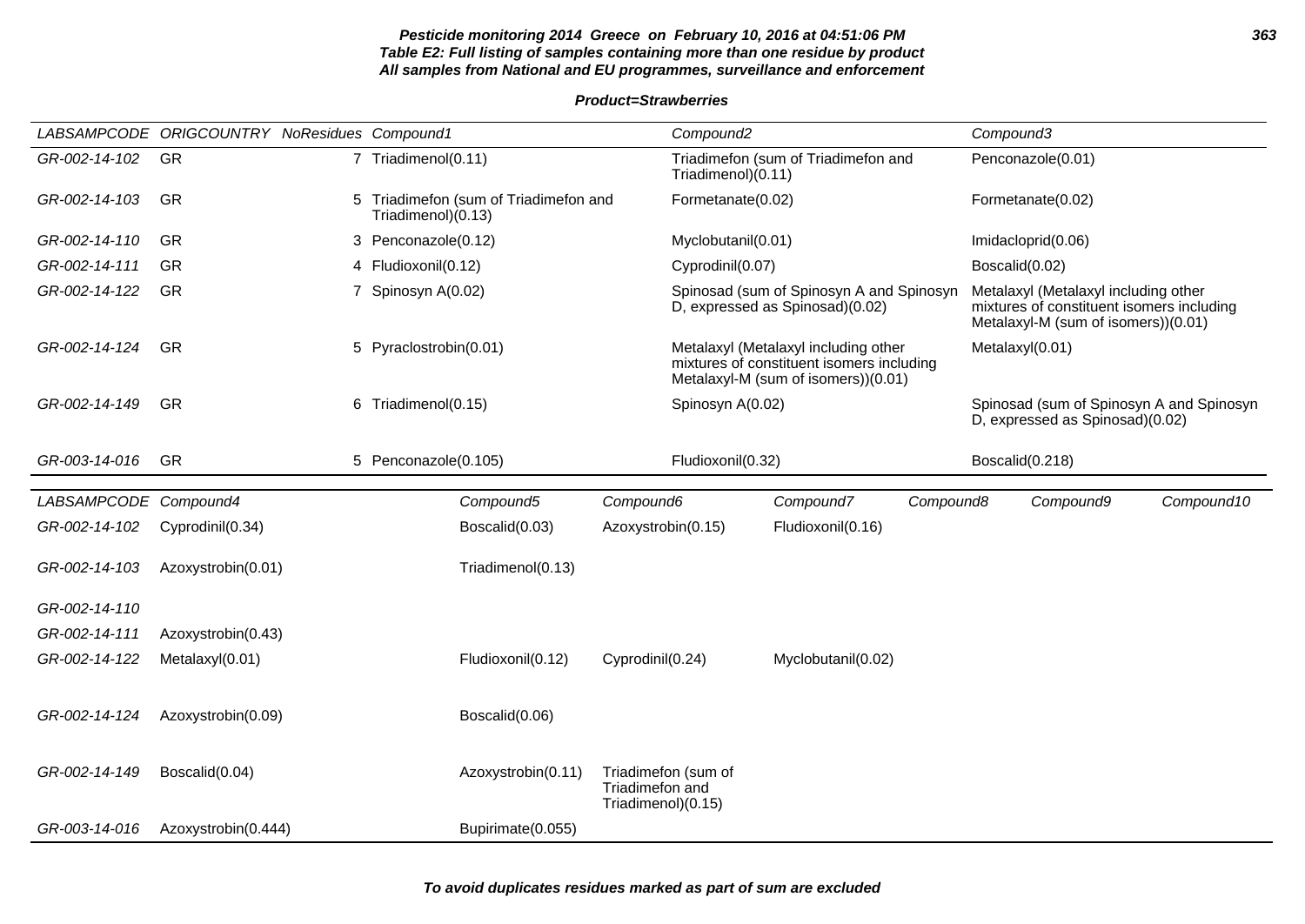### **Pesticide monitoring 2014 Greece on February 10, 2016 at 04:51:06 PM 364 Table E2: Full listing of samples containing more than one residue by product All samples from National and EU programmes, surveillance and enforcement**

### **Product=Strawberries**

| <b>LABSAMPCODE</b>    | <b>ORIGCOUNTRY NoResidues Compound1</b> |                      | Compound <sub>2</sub> |           | Compound3           |                     |            |
|-----------------------|-----------------------------------------|----------------------|-----------------------|-----------|---------------------|---------------------|------------|
| GR-003-14-026         | GR                                      | 2 Boscalid(0.023)    | Bupirimate(0.02)      |           |                     |                     |            |
| GR-003-14-027         | <b>GR</b>                               | 2 Penconazole(0.018) | Myclobutanil(0.1)     |           |                     |                     |            |
| GR-003-14-028         | GR                                      | 2 Fludioxonil(0.05)  | Azoxystrobin(0.25)    |           |                     |                     |            |
| GR-003-14-031         | <b>GR</b>                               | 4 Penconazole(0.12)  | Boscalid(2.06)        |           |                     | Azoxystrobin(0.2)   |            |
| GR-003-14-032         | <b>GR</b>                               | 3 Bupirimate(0.101)  | Boscalid(1.402)       |           | Azoxystrobin(0.906) |                     |            |
| GR-003-14-033         | <b>GR</b>                               | 4 Penconazole(0.033) | Fludioxonil(0.044)    |           |                     | Cyprodinil(0.098)   |            |
| GR-003-14-034         | GR                                      | 2 Fludioxonil(0.058) | Cyprodinil(0.225)     |           |                     |                     |            |
| GR-006-14-036         | GR                                      | 2 Penconazole(0.014) | Azoxystrobin(0.14)    |           |                     |                     |            |
| GR-006-14-064         | GR                                      | 3 Penconazole(0.022) | Bupirimate(0.015)     |           |                     | Azoxystrobin(0.028) |            |
|                       |                                         |                      |                       |           |                     |                     |            |
| LABSAMPCODE Compound4 |                                         | Compound5            | Compound6             | Compound7 | Compound8           | Compound9           | Compound10 |
| GR-003-14-026         |                                         |                      |                       |           |                     |                     |            |
| GR-003-14-027         |                                         |                      |                       |           |                     |                     |            |
| GR-003-14-028         |                                         |                      |                       |           |                     |                     |            |
| GR-003-14-031         | Pyraclostrobin(0.44)                    |                      |                       |           |                     |                     |            |
| GR-003-14-032         |                                         |                      |                       |           |                     |                     |            |
| GR-003-14-033         | Boscalid(0.275)                         |                      |                       |           |                     |                     |            |
| GR-003-14-034         |                                         |                      |                       |           |                     |                     |            |
| GR-006-14-036         |                                         |                      |                       |           |                     |                     |            |
| GR-006-14-064         |                                         |                      |                       |           |                     |                     |            |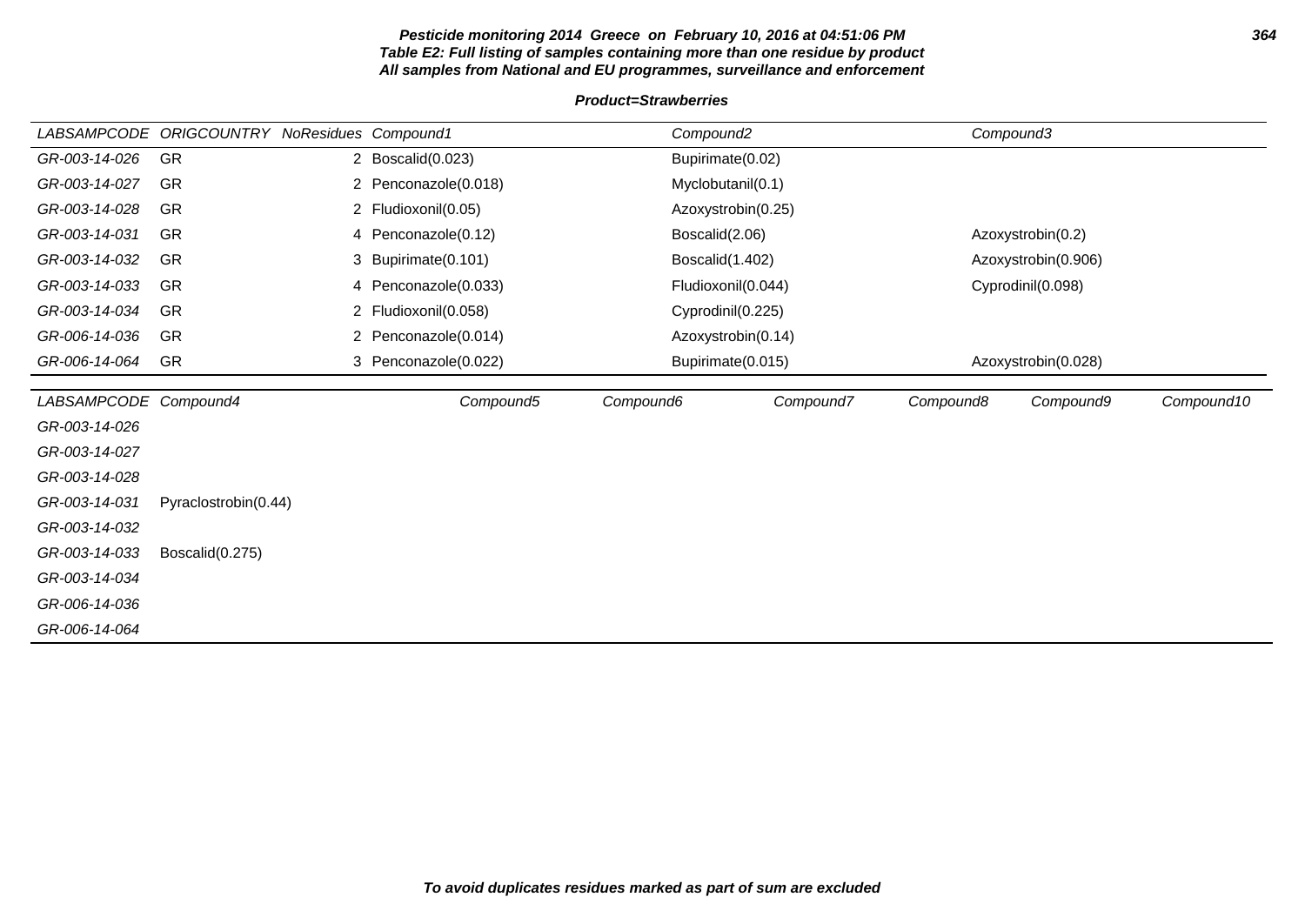### **Pesticide monitoring 2014 Greece on February 10, 2016 at 04:51:06 PM 365 Table E2: Full listing of samples containing more than one residue by product All samples from National and EU programmes, surveillance and enforcement**

### **Product=Table and Wine grapes**

|                   | LABSAMPCODE ORIGCOUNTRY NoResidues Compound1 |    |                                                                                              | Compound2             | Compound3                              | Compound4                                                                                    | Compound5        | Compound6 |
|-------------------|----------------------------------------------|----|----------------------------------------------------------------------------------------------|-----------------------|----------------------------------------|----------------------------------------------------------------------------------------------|------------------|-----------|
| GR-001-14-1222 GR |                                              |    | 2 Ethirimol(0.018)                                                                           | Chlorpyrifos(0.022)   |                                        |                                                                                              |                  |           |
| GR-001-14-563     | -GR                                          |    | 5 Tebuconazole(0.068)                                                                        | Pyraclostrobin(0.088) | Methoxyfenozide(0.15) Cyprodinil(0.18) |                                                                                              | Boscalid(0.79)   |           |
| GR-001-14-607     | GR                                           |    | 3 Tebuconazole(0.035)                                                                        | Fenhexamid(0.5)       | Cyprodinil(0.029)                      |                                                                                              |                  |           |
| GR-001-14-806     | GR                                           |    | 2 Penconazole(0.067)                                                                         | Fenhexamid(0.46)      |                                        |                                                                                              |                  |           |
| GR-009-14-030     | GR                                           | 5. | Thiametoxam (sum of<br>thiametoxam and<br>clothianidin expressed as<br>thiametoxam $(0.018)$ | Thiametoxam(0.018)    | Myclobutanil(0.037)                    | Methoxyfenozide(0.012)                                                                       | Fenhexamid(0.11) |           |
| GR-009-14-031     | GR                                           |    | 5 Thiametoxam(0.018)                                                                         | Tetraconazole(0.037)  | Myclobutanil(0.042)                    | Thiametoxam (sum of<br>thiametoxam and<br>clothianidin expressed as<br>thiametoxam $(0.018)$ | Metalaxyl(0.11)  |           |
| GR-009-14-034     | GR                                           |    | 3 Penconazole(0.024)                                                                         | Fenamidone(0.01)      | Dimethomorph(0.13)                     |                                                                                              |                  |           |
| GR-009-14-035     | GR                                           |    | 3 Tebuconazole (0.015)                                                                       | Spiroxamine(0.036)    | Myclobutanil(0.02)                     |                                                                                              |                  |           |
| GR-009-14-039     | GR                                           |    | 2 Tetraconazole(0.021)                                                                       | Myclobutanil(0.022)   |                                        |                                                                                              |                  |           |

LABSAMPCODE Compound7 Compound8 Compound9 Compound10

GR-001-14-1222

GR-001-14-563

GR-001-14-607

GR-001-14-806

GR-009-14-030

GR-009-14-031

GR-009-14-034

GR-009-14-035

GR-009-14-039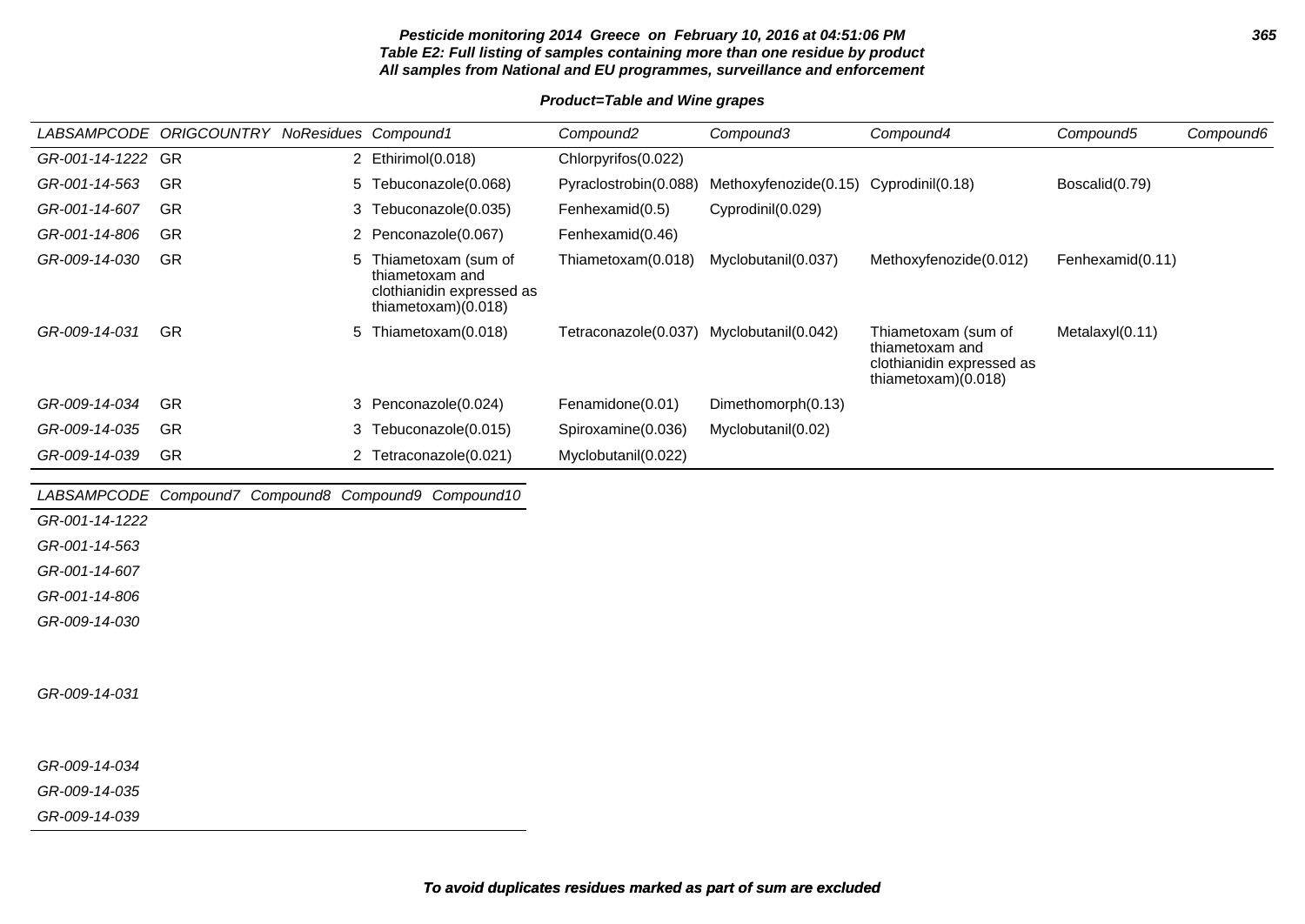### **Pesticide monitoring 2014 Greece on February 10, 2016 at 04:51:06 PM 366 Table E2: Full listing of samples containing more than one residue by product All samples from National and EU programmes, surveillance and enforcement**

|                       | LABSAMPCODE ORIGCOUNTRY NoResidues Compound1 |                               |                                            | Compound <sub>2</sub>                                                                                        | Compound3                                                                                                                                        | Compound4       |
|-----------------------|----------------------------------------------|-------------------------------|--------------------------------------------|--------------------------------------------------------------------------------------------------------------|--------------------------------------------------------------------------------------------------------------------------------------------------|-----------------|
| GR-001-14-1003 GR     |                                              | 3 Quinoxyfen(0.023)           |                                            | Indoxacarb as sum of the<br>isomers S and R(0.013)                                                           | Chlorpyrifos(0.017)                                                                                                                              |                 |
| GR-001-14-1004 GR     |                                              | 2 Quinoxyfen(0.018)           |                                            | Chlorpyrifos(0.037)                                                                                          |                                                                                                                                                  |                 |
| GR-001-14-1035 GR     |                                              | 3 Methoxyfenozide(0.079)      |                                            | Lambda-Cyhalothrin(0.01)                                                                                     | Chlorpyrifos(0.018)                                                                                                                              |                 |
| GR-001-14-1270 GR     |                                              | 4 Tebuconazole(0.041)         | Myclobutanil(0.032)<br>Myclobutanil(0.047) |                                                                                                              | Metalaxyl (Metalaxyl including other Chlorpyrifos(0.024)<br>mixtures of constituent isomers<br>including Metalaxyl-M (sum of<br>isomers))(0.033) |                 |
| GR-001-14-1296 GR     |                                              | 3 Trifloxystrobin(0.03)       |                                            |                                                                                                              | Methoxyfenozide(0.19)                                                                                                                            |                 |
| GR-001-14-1336 GR     |                                              | 2 Methiocarb sulfoxide(0.028) |                                            | Methiocarb (sum of methiocarb<br>and methiocarb sulfoxide and<br>sulfone, expressed as<br>methiocarb)(0.026) |                                                                                                                                                  |                 |
| GR-001-14-989         | GR                                           | 4 Myclobutanil(0.015)         |                                            | Indoxacarb as sum of the<br>isomers S and R(0.034)                                                           | Chlorpyrifos(0.033)                                                                                                                              | Boscalid(0.048) |
| LABSAMPCODE Compound5 |                                              | Compound6                     |                                            | Compound7<br>Compound8                                                                                       | Compound9 Compound10                                                                                                                             |                 |
|                       |                                              |                               |                                            |                                                                                                              |                                                                                                                                                  |                 |
| GR-001-14-1003        |                                              |                               |                                            |                                                                                                              |                                                                                                                                                  |                 |
| GR-001-14-1004        |                                              |                               |                                            |                                                                                                              |                                                                                                                                                  |                 |
| GR-001-14-1035        |                                              |                               |                                            |                                                                                                              |                                                                                                                                                  |                 |
| GR-001-14-1270        |                                              |                               |                                            |                                                                                                              |                                                                                                                                                  |                 |
|                       |                                              |                               |                                            |                                                                                                              |                                                                                                                                                  |                 |
| GR-001-14-1296        |                                              |                               |                                            |                                                                                                              |                                                                                                                                                  |                 |
| GR-001-14-1336        |                                              |                               |                                            |                                                                                                              |                                                                                                                                                  |                 |
|                       |                                              |                               |                                            |                                                                                                              |                                                                                                                                                  |                 |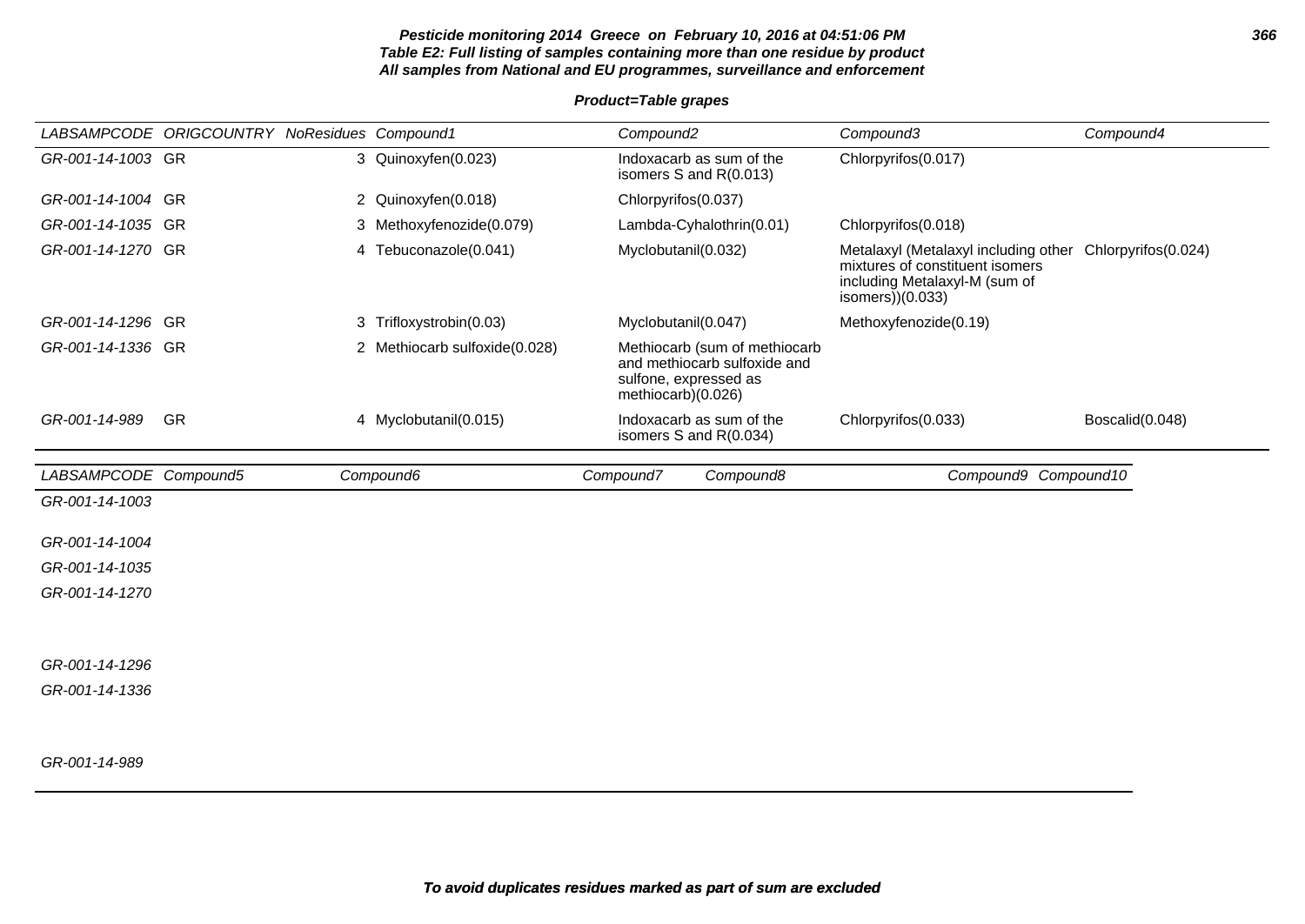### **Pesticide monitoring 2014 Greece on February 10, 2016 at 04:51:06 PM 367 Table E2: Full listing of samples containing more than one residue by product All samples from National and EU programmes, surveillance and enforcement**

|                       | LABSAMPCODE ORIGCOUNTRY NoResidues Compound1 |                                                                                                              | Compound <sub>2</sub>                                        |                    | Compound3           | Compound4            |
|-----------------------|----------------------------------------------|--------------------------------------------------------------------------------------------------------------|--------------------------------------------------------------|--------------------|---------------------|----------------------|
| GR-002-14-231         | GR                                           | 2 Triadimenol(0.02)                                                                                          | Triadimefon (sum of<br>Triadimefon and<br>Triadimenol)(0.02) |                    |                     |                      |
| GR-002-14-232         | GR                                           | 2 Spiroxamine(0.08)                                                                                          | Methoxyfenozide(0.01)                                        |                    |                     |                      |
| GR-002-14-269         | <b>GR</b>                                    | 3 Thiametoxam (sum of thiametoxam Thiametoxam(0.02)<br>and clothianidin expressed as<br>thiametoxam)(0.02)   |                                                              |                    | Chlorpyrifos(0.06)  |                      |
| GR-002-14-302         | <b>GR</b>                                    | 8 Thiametoxam (sum of thiametoxam Thiametoxam(0.03)<br>and clothianidin expressed as<br>thiametoxam)(0.03)   |                                                              |                    | Tetraconazole(0.05) | Myclobutanil(0.04)   |
| GR-002-14-303         | <b>GR</b>                                    | 8 Thiametoxam (sum of thiametoxam Thiametoxam(0.01)<br>and clothianidin expressed as<br>thiametoxam $(0.01)$ |                                                              |                    | Tetraconazole(0.01) | Penconazole(0.05)    |
| GR-002-14-304         | <b>GR</b>                                    | 2 Thiametoxam (sum of thiametoxam Thiametoxam(0.02)<br>and clothianidin expressed as<br>thiametoxam)(0.02)   |                                                              |                    |                     |                      |
| LABSAMPCODE Compound5 |                                              | Compound6                                                                                                    | Compound7                                                    | Compound8          |                     | Compound9 Compound10 |
| GR-002-14-231         |                                              |                                                                                                              |                                                              |                    |                     |                      |
|                       |                                              |                                                                                                              |                                                              |                    |                     |                      |
| GR-002-14-232         |                                              |                                                                                                              |                                                              |                    |                     |                      |
| GR-002-14-269         |                                              |                                                                                                              |                                                              |                    |                     |                      |
|                       |                                              |                                                                                                              |                                                              |                    |                     |                      |
| GR-002-14-302         | Methoxyfenozide(0.11)                        | Indoxacarb as sum of the isomers<br>S and R(0.08)                                                            | Cypermethrin<br>(sum)(0.06)                                  | Chlorpyrifos(0.01) |                     |                      |
| GR-002-14-303         | Myclobutanil(0.05)                           | Methoxyfenozide(0.08)                                                                                        | Indoxacarb as<br>sum of the<br>isomers S and                 | Chlorpyrifos(0.03) |                     |                      |
|                       |                                              |                                                                                                              | R(0.05)                                                      |                    |                     |                      |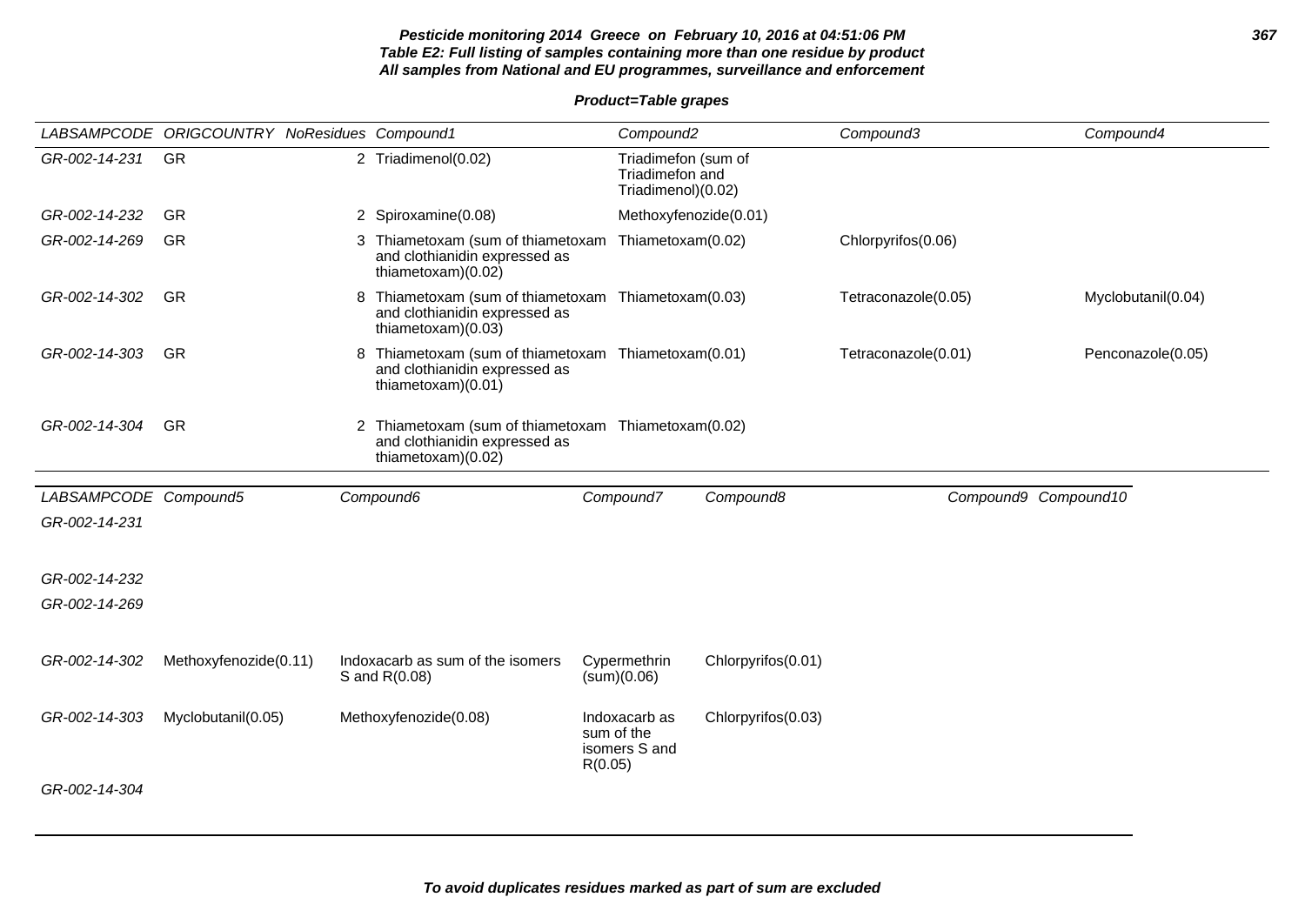## **Pesticide monitoring 2014 Greece on February 10, 2016 at 04:51:06 PM 368 Table E2: Full listing of samples containing more than one residue by product All samples from National and EU programmes, surveillance and enforcement**

|                       | LABSAMPCODE ORIGCOUNTRY NoResidues Compound1 |                                                                                                                              | Compound <sub>2</sub> |                                                                                                                            | Compound3              | Compound4                 |
|-----------------------|----------------------------------------------|------------------------------------------------------------------------------------------------------------------------------|-----------------------|----------------------------------------------------------------------------------------------------------------------------|------------------------|---------------------------|
| GR-002-14-343         | <b>GR</b>                                    | 2 Fludioxonil(0.13)                                                                                                          | Cyprodinil(0.28)      |                                                                                                                            |                        |                           |
| GR-003-14-159         | <b>GR</b>                                    | 2 Penconazole(0.091)                                                                                                         | Boscalid(0.021)       |                                                                                                                            |                        |                           |
| GR-003-14-160         | <b>GR</b>                                    | 2 Penconazole(0.036)                                                                                                         | Boscalid(0.11)        |                                                                                                                            |                        |                           |
| GR-003-14-191         | <b>GR</b>                                    | 3 Chlorpyrifos-methyl(0.12)                                                                                                  | Chlorpyrifos(0.13)    |                                                                                                                            | Boscalid(2.75)         |                           |
| GR-003-14-199         | <b>GR</b>                                    | 7 Penconazole(0.042)                                                                                                         | Myclobutanil(0.03)    |                                                                                                                            | Metalaxyl(0.07)        | Dimethomorph(0.14)        |
| GR-003-14-200         | GR                                           | 8 Quinoxyfen(0.03)                                                                                                           | Pyrimethanil(0.52)    |                                                                                                                            | Metalaxyl(0.07)        | Cypermethrin (sum)(0.06)  |
|                       |                                              |                                                                                                                              |                       |                                                                                                                            |                        |                           |
| GR-003-14-226         | <b>GR</b>                                    | 6 Metalaxyl (Metalaxyl including<br>other mixtures of constituent<br>isomers including Metalaxyl-M<br>(sum of isomers)(0.12) | Metalaxyl(0.12)       |                                                                                                                            | Cyfluthrin (sum)(0.08) | Chlorpyrifos-methyl(0.22) |
| LABSAMPCODE Compound5 |                                              | Compound6                                                                                                                    | Compound7             | Compound8                                                                                                                  |                        | Compound9 Compound10      |
| GR-002-14-343         |                                              |                                                                                                                              |                       |                                                                                                                            |                        |                           |
| GR-003-14-159         |                                              |                                                                                                                              |                       |                                                                                                                            |                        |                           |
| GR-003-14-160         |                                              |                                                                                                                              |                       |                                                                                                                            |                        |                           |
| GR-003-14-191         |                                              |                                                                                                                              |                       |                                                                                                                            |                        |                           |
| GR-003-14-199         | Chlorpyrifos-methyl(0.15)                    | Metalaxyl (Metalaxyl including<br>other mixtures of constituent<br>isomers including Metalaxyl-M<br>(sum of isomers)(0.07)   | Boscalid(0.055)       |                                                                                                                            |                        |                           |
| GR-003-14-200         | Cypermethrin(0.06)                           | Chlorpyrifos(0.02)                                                                                                           | Boscalid(0.25)        | Metalaxyl (Metalaxyl including<br>other mixtures of constituent<br>isomers including Metalaxyl-M<br>(sum of isomers)(0.07) |                        |                           |
| GR-003-14-226         | Cyfluthrin(0.08)                             | Penconazole(0.03)                                                                                                            |                       |                                                                                                                            |                        |                           |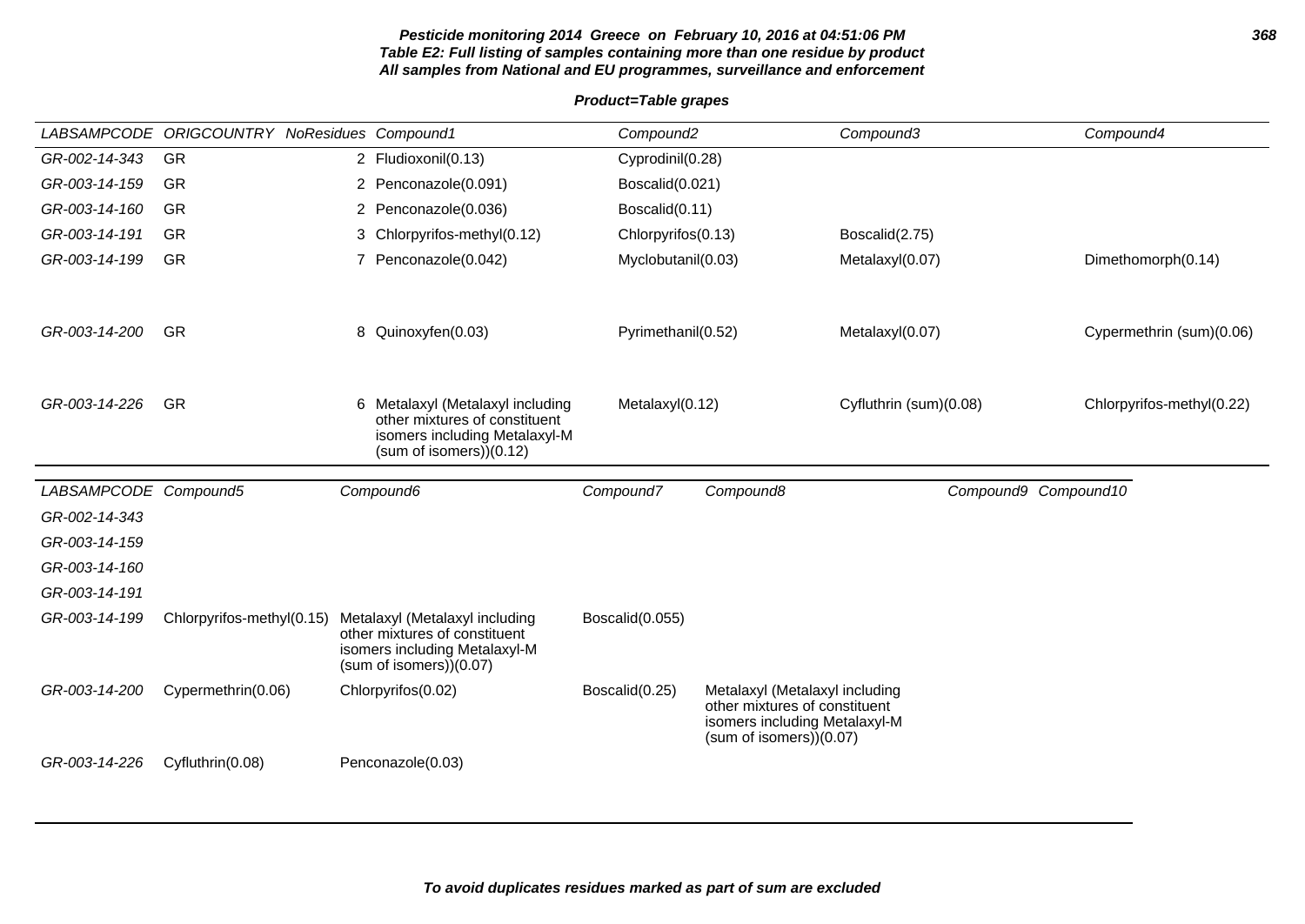### **Pesticide monitoring 2014 Greece on February 10, 2016 at 04:51:06 PM 369 Table E2: Full listing of samples containing more than one residue by product All samples from National and EU programmes, surveillance and enforcement**

|                       | LABSAMPCODE ORIGCOUNTRY NoResidues Compound1 |   |                             | Compound <sub>2</sub>  |                           | Compound3              |                      | Compound4                 |
|-----------------------|----------------------------------------------|---|-----------------------------|------------------------|---------------------------|------------------------|----------------------|---------------------------|
| GR-003-14-228         | GR                                           |   | 5 Pyrimethanil(0.04)        | Cyfluthrin (sum)(0.08) |                           | Cyfluthrin(0.08)       |                      | Chlorpyrifos-methyl(0.06) |
| GR-003-14-229         | GR                                           |   | 2 Cyfluthrin (sum)(0.02)    | Cyfluthrin(0.02)       |                           |                        |                      |                           |
| GR-003-14-239         | GR                                           |   | 4 Cypermethrin (sum)(0.04)  | Cypermethrin(0.04)     |                           | Cyfluthrin (sum)(0.07) |                      | Cyfluthrin(0.07)          |
| GR-003-14-265         | GR                                           |   | 7 Penconazole(0.02)         | isomers S and R(0.24)  | Indoxacarb as sum of the  | Cyprodinil(0.24)       |                      | Cyfluthrin (sum)(0.02)    |
| GR-005-14-087         | GR                                           |   | 2 Cypermethrin (sum)(0.063) | Cypermethrin(0.063)    |                           |                        |                      |                           |
| GR-006-14-125         | GR                                           |   | 3 Tetraconazole(0.028)      | Myclobutanil(0.016)    |                           | Iprodione(0.096)       |                      |                           |
| GR-006-14-145         | GR                                           |   | 3 Myclobutanil(0.03)        | Iprodione(0.13)        |                           | Deltamethrin(0.038)    |                      |                           |
| GR-006-14-160         | GR                                           |   | 2 Chlorpyrifos(0.069)       | Deltamethrin(0.026)    |                           |                        |                      |                           |
| GR-006-14-166         | GR                                           |   | 3 Myclobutanil(0.15)        | Deltamethrin(0.036)    |                           | Chlorpyrifos(0.15)     |                      |                           |
| GR-006-14-181         | GR                                           |   | 2 Myclobutanil(0.018)       | Chlorpyrifos(0.021)    |                           |                        |                      |                           |
| GR-006-14-193         | GR                                           | 3 | Tetraconazole(0.014)        | Deltamethrin(0.049)    |                           | Chlorpyrifos(0.056)    |                      |                           |
| GR-006-14-204         | GR                                           |   | 4 Deltamethrin(0.12)        |                        | Cypermethrin (sum)(0.011) | Chlorpyrifos(0.33)     |                      | Lambda-Cyhalothrin(0.018) |
| LABSAMPCODE Compound5 |                                              |   | Compound6                   | Compound7              | Compound8                 |                        | Compound9 Compound10 |                           |
| GR-003-14-228         | Boscalid(1.3)                                |   |                             |                        |                           |                        |                      |                           |
| GR-003-14-229         |                                              |   |                             |                        |                           |                        |                      |                           |
| GR-003-14-239         |                                              |   |                             |                        |                           |                        |                      |                           |
| GR-003-14-265         | Cyfluthrin(0.02)                             |   | Boscalid(0.43)              | Fludioxonil(0.12)      |                           |                        |                      |                           |
|                       |                                              |   |                             |                        |                           |                        |                      |                           |
| GR-005-14-087         |                                              |   |                             |                        |                           |                        |                      |                           |
| GR-006-14-125         |                                              |   |                             |                        |                           |                        |                      |                           |
| GR-006-14-145         |                                              |   |                             |                        |                           |                        |                      |                           |
| GR-006-14-160         |                                              |   |                             |                        |                           |                        |                      |                           |
| GR-006-14-166         |                                              |   |                             |                        |                           |                        |                      |                           |
| GR-006-14-181         |                                              |   |                             |                        |                           |                        |                      |                           |
| GR-006-14-193         |                                              |   |                             |                        |                           |                        |                      |                           |
| GR-006-14-204         |                                              |   |                             |                        |                           |                        |                      |                           |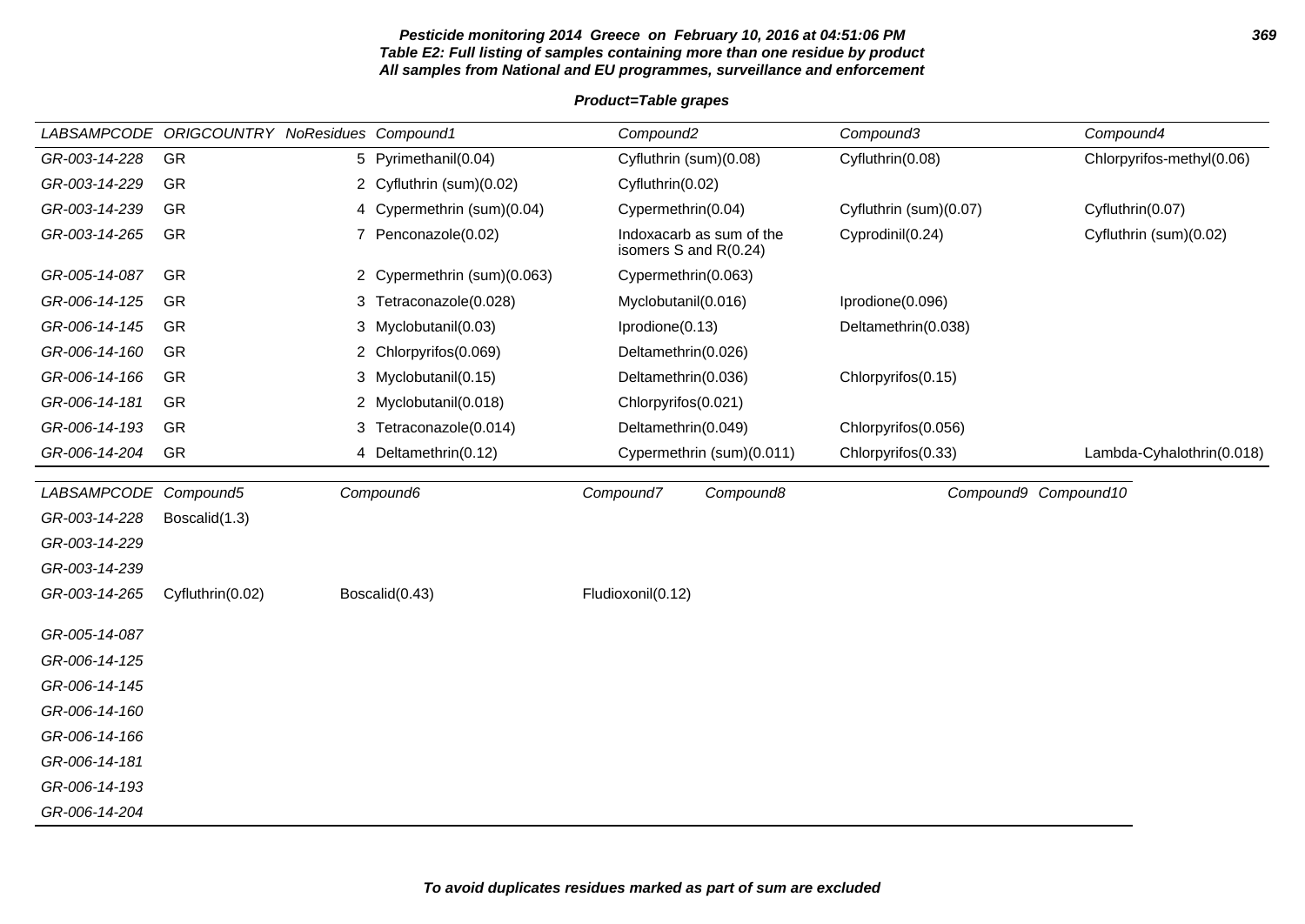### **Pesticide monitoring 2014 Greece on February 10, 2016 at 04:51:06 PM 370 Table E2: Full listing of samples containing more than one residue by product All samples from National and EU programmes, surveillance and enforcement**

## **Product=Table olives**

|                                                      | LABSAMPCODE ORIGCOUNTRY NoResidues Compound1 |                                                              |                      |                     |                                                 |           | Compound2           |                                         | Compound3 Compound4 |                               |
|------------------------------------------------------|----------------------------------------------|--------------------------------------------------------------|----------------------|---------------------|-------------------------------------------------|-----------|---------------------|-----------------------------------------|---------------------|-------------------------------|
| GR-005-14-132                                        | GR.                                          |                                                              |                      |                     | 2 Cypermethrin (sum)(0.093)                     |           | Cypermethrin(0.093) |                                         |                     |                               |
| <i>LABSAMPCODE</i>                                   |                                              | Compound5 Compound6 Compound7 Compound8 Compound9 Compound10 |                      |                     |                                                 |           |                     |                                         |                     |                               |
| GR-005-14-132                                        |                                              |                                                              |                      |                     |                                                 |           |                     |                                         |                     |                               |
|                                                      |                                              |                                                              |                      |                     | Product=Tea                                     |           |                     |                                         |                     |                               |
| LABSAMPCODE ORIGCOUNTRY NoResidues Compound1         |                                              |                                                              |                      |                     | Compound <sub>2</sub>                           |           |                     | Compound3 Compound4 Compound5 Compound6 |                     |                               |
| GR-001-14-1317 CN                                    |                                              |                                                              | $\mathbf{2}^{\circ}$ | Imidacloprid(0.014) | Acetamiprid(0.023)                              |           |                     |                                         |                     |                               |
| LABSAMPCODE Compound7 Compound8 Compound9            |                                              |                                                              |                      | Compound10          |                                                 |           |                     |                                         |                     |                               |
| GR-001-14-1317                                       |                                              |                                                              |                      |                     |                                                 |           |                     |                                         |                     |                               |
|                                                      |                                              |                                                              |                      |                     | Product=Tea, Coffee, Herbal infusions and Cocoa |           |                     |                                         |                     |                               |
| <i>LABSAMPCODE</i>                                   | <b>ORIGCOUNTRY NoResidues Compound1</b>      |                                                              |                      |                     | Compound2                                       | Compound3 |                     |                                         |                     | Compound4 Compound5 Compound6 |
| GR-001-14-288                                        | <b>GR</b>                                    |                                                              | 3 Iprodione(0.07)    |                     | Imidacloprid(0.079)                             |           | Acetamiprid(0.011)  |                                         |                     |                               |
| LABSAMPCODE Compound7 Compound8 Compound9 Compound10 |                                              |                                                              |                      |                     |                                                 |           |                     |                                         |                     |                               |

GR-001-14-288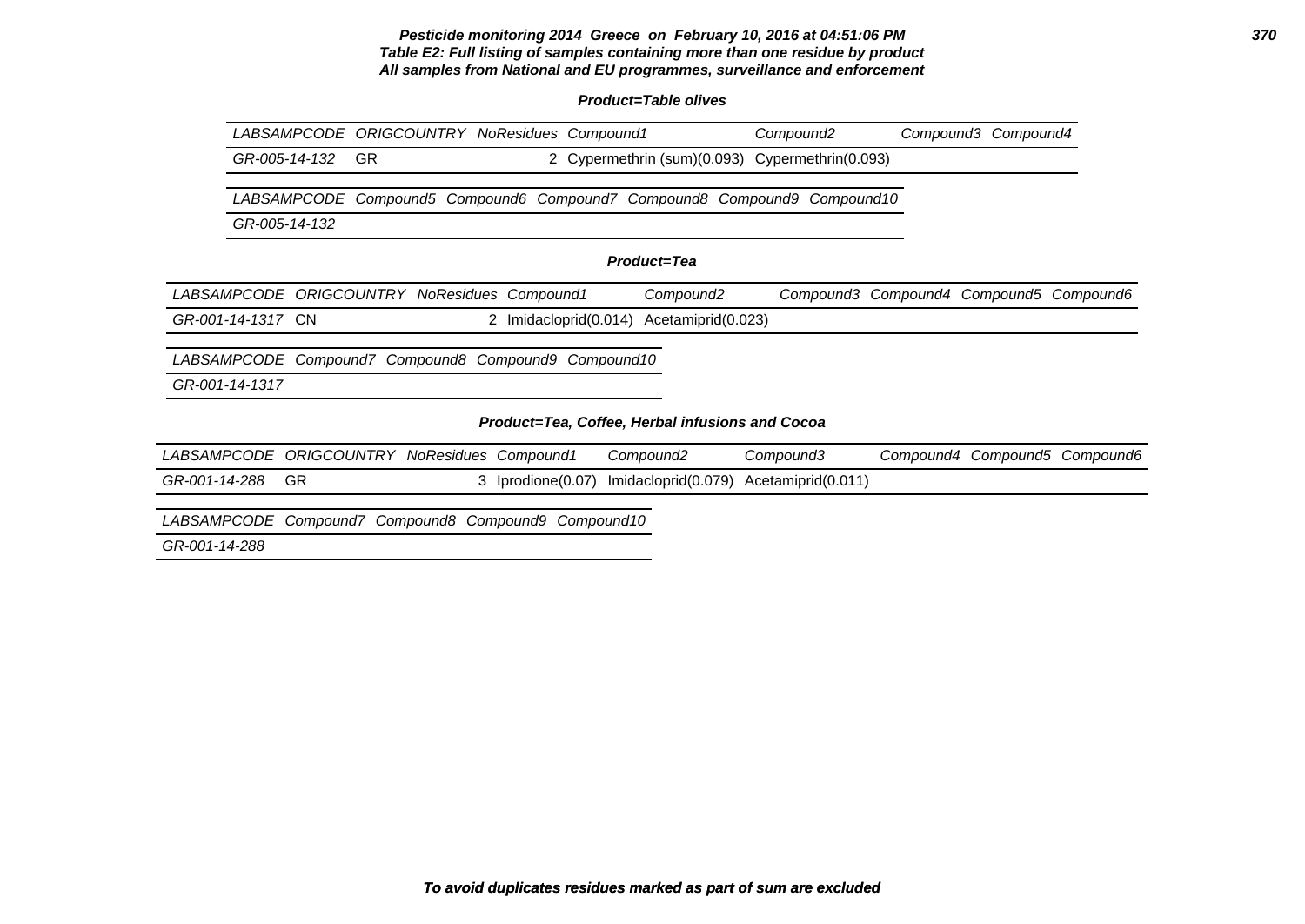### **Pesticide monitoring 2014 Greece on February 10, 2016 at 04:51:06 PM 371 Table E2: Full listing of samples containing more than one residue by product All samples from National and EU programmes, surveillance and enforcement**

## **Product=Tomatoes**

|                   | <i>LABSAMPCODE ORIGCOUNTRY</i> | NoResidues Compound1 |                             | Compound2                      | Compound3              | Compound4             |
|-------------------|--------------------------------|----------------------|-----------------------------|--------------------------------|------------------------|-----------------------|
| GR-001-14-1736 EG |                                |                      | 4 Thiophanate-methyl(0.014) | Flusilazole(0.013)             | Dimethomorph(0.044)    | Difenoconazole(0.041) |
| GR-001-14-238     | -GR                            |                      | 3 Pyraclostrobin(0.068)     | Iprodione(0.41)                | Dimethomorph(0.065)    |                       |
| GR-001-14-343     | -GR                            |                      | 2 Thiophanate-methyl(0.096) | Carbendazim and benomyl(0.014) |                        |                       |
| GR-001-14-610     | -GR                            |                      | 4 Iprodione(0.071)          | Fenhexamid(0.02)               | Cyprodinil(0.017)      | Acetamiprid(0.021)    |
| GR-001-14-635     | GR                             |                      | 4 Pyriproxyfen(0.027)       | Iprodione(0.045)               | Cyprodinil(0.037)      | Acetamiprid(0.064)    |
| GR-001-14-708     | <b>GR</b>                      | 2.                   | Dimethomorph(0.012)         | Acetamiprid(0.041)             |                        |                       |
| GR-002-14-132     | -GR                            |                      | 8 Thiophanate-methyl(0.24)  | Iprovalicarb(0.02)             | Fludioxonil(0.08)      | Dimethomorph(0.05)    |
| GR-002-14-301     | MK.                            |                      | 3 Omethoate(0.07)           | Dimethoate(0.05)               | Dimethoate (sum)(0.13) |                       |
| GR-002-14-307     | МK                             |                      | 2 Thiacloprid(0.01)         | Acetamiprid(0.01)              |                        |                       |
| GR-002-14-371     | AL                             |                      | 3 Chlorpyrifos (0.39)       | Buprofezin(0.06)               | Acetamiprid(0.08)      |                       |
| GR-003-14-062     | <b>GR</b>                      |                      | 4 Iprodione(0.11)           | Fludioxonil(0.07)              | Cyprodinil(0.14)       | Boscalid(0.16)        |
| GR-005-14-014     | -GR                            |                      | 3 Iprodione(0.026)          | Boscalid(0.154)                | Chlorpyrifos(0.017)    |                       |
| GR-005-14-016     | <b>GR</b>                      |                      | 3 Fenhexamid(0.126)         | Boscalid(0.088)                | Iprodione(0.118)       |                       |

| LABSAMPCODE Compound5 | Compound6                                                                      | Compound7 | Compound8 | Compound9 Compound10 |
|-----------------------|--------------------------------------------------------------------------------|-----------|-----------|----------------------|
| GR-001-14-1736        |                                                                                |           |           |                      |
| GR-001-14-238         |                                                                                |           |           |                      |
| GR-001-14-343         |                                                                                |           |           |                      |
| GR-001-14-610         |                                                                                |           |           |                      |
| GR-001-14-635         |                                                                                |           |           |                      |
| GR-001-14-708         |                                                                                |           |           |                      |
| GR-002-14-132         | Cyprodinil(0.1) Carbendazim and benomyl(0.05) Carbendazim(0.05) Boscalid(0.13) |           |           |                      |
| GR-002-14-301         |                                                                                |           |           |                      |
| GR-002-14-307         |                                                                                |           |           |                      |
| GR-002-14-371         |                                                                                |           |           |                      |
| GR-003-14-062         |                                                                                |           |           |                      |
| GR-005-14-014         |                                                                                |           |           |                      |
| GR-005-14-016         |                                                                                |           |           |                      |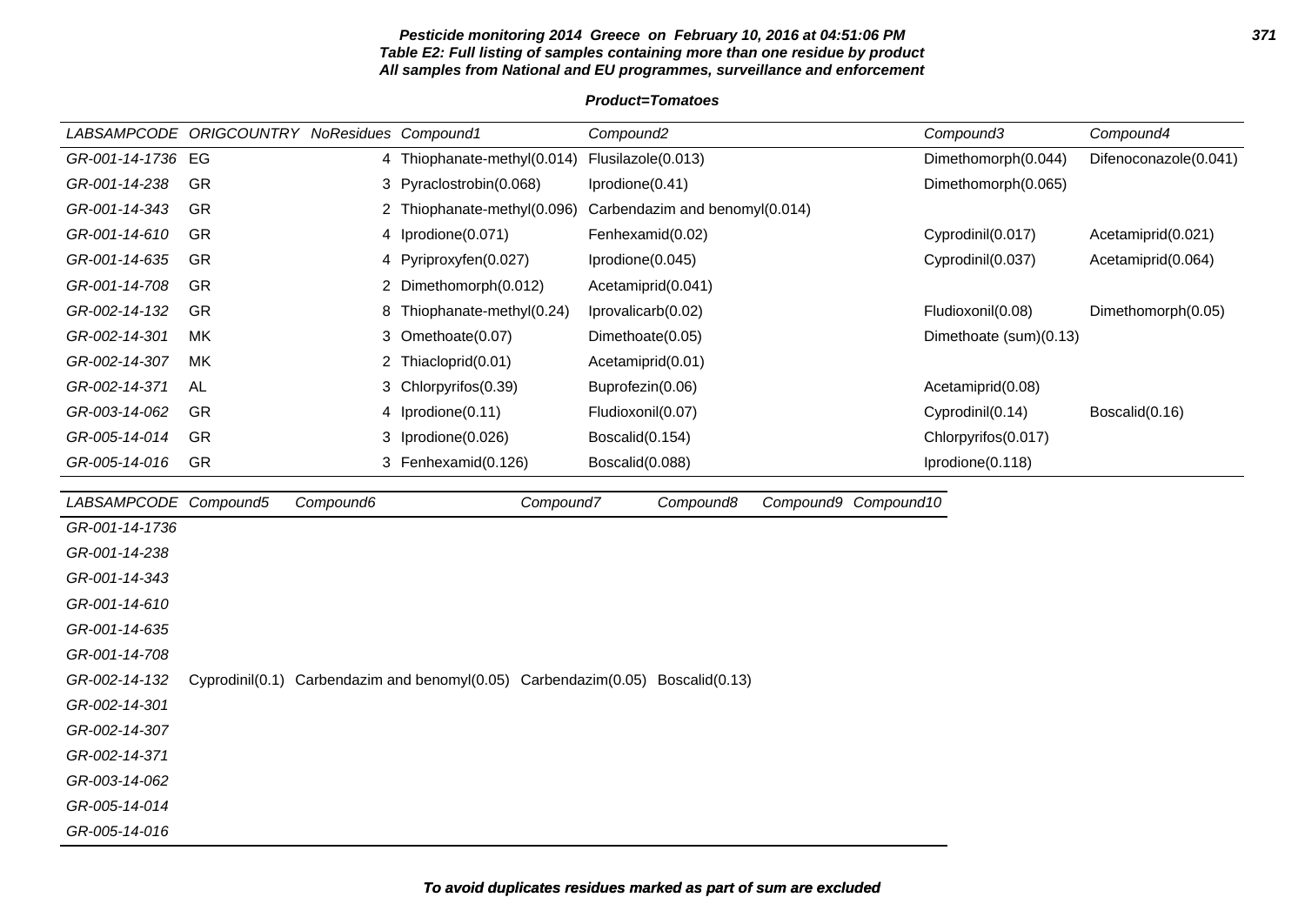### **Pesticide monitoring 2014 Greece on February 10, 2016 at 04:51:06 PM 372 Table E2: Full listing of samples containing more than one residue by product All samples from National and EU programmes, surveillance and enforcement**

**Product=Tomatoes**

| LABSAMPCODE ORIGCOUNTRY NoResidues Compound1 |      |           |                    | Compound2                                       |                      | Compound3 | Compound4 |
|----------------------------------------------|------|-----------|--------------------|-------------------------------------------------|----------------------|-----------|-----------|
| GR-005-14-026                                | - GR |           | 2 Iprodione(0.166) | Indoxacarb as sum of the isomers S and R(0.039) |                      |           |           |
| GR-005-14-046                                | -GR  |           | Fenhexamid(0.317)  | Trifloxystrobin(0.04)                           |                      |           |           |
|                                              |      |           |                    |                                                 |                      |           |           |
| LABSAMPCODE Compound5                        |      | Compound6 | Compound7          | Compound8                                       | Compound9 Compound10 |           |           |
| GR-005-14-026                                |      |           |                    |                                                 |                      |           |           |
| GR-005-14-046                                |      |           |                    |                                                 |                      |           |           |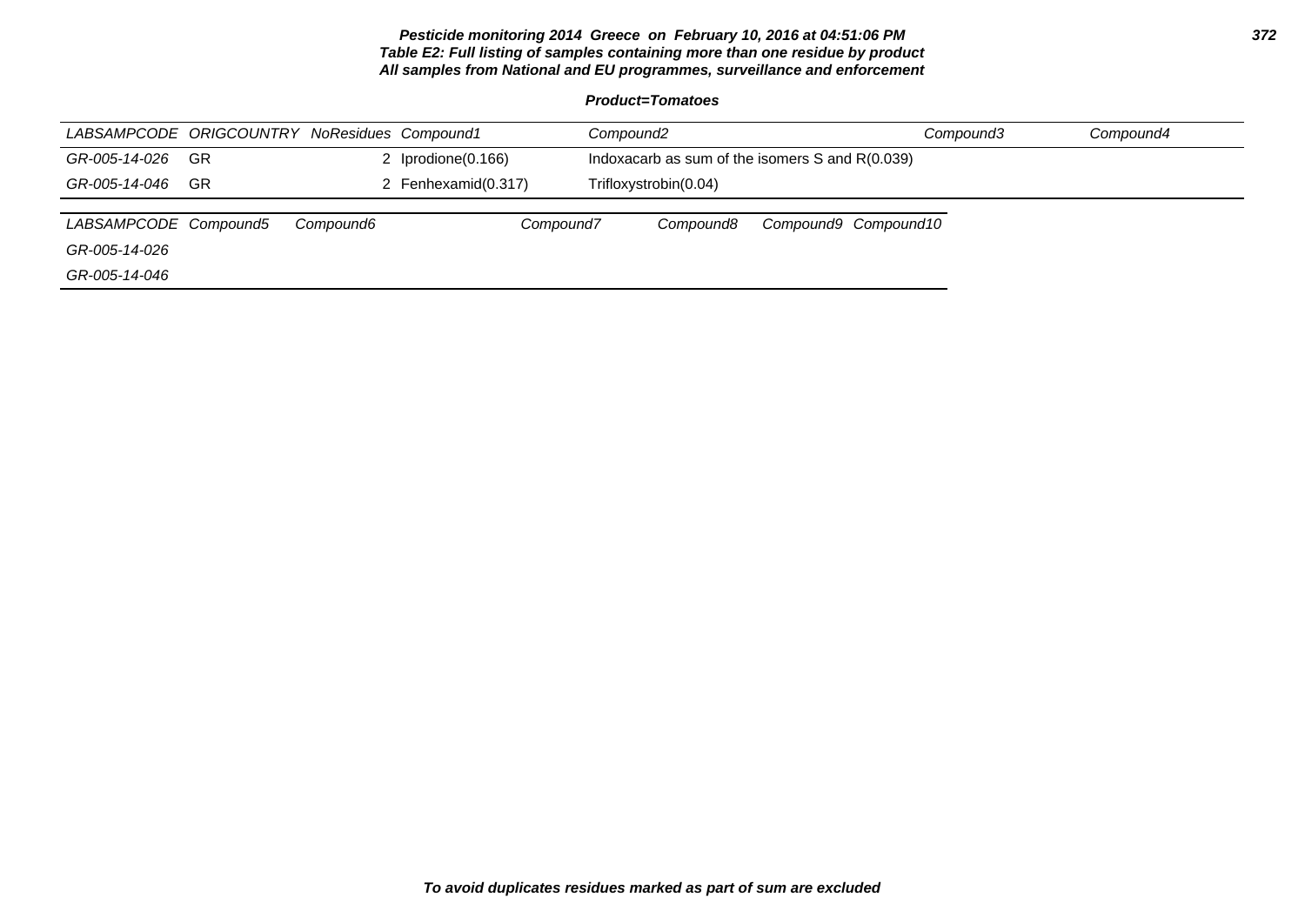### **Pesticide monitoring 2014 Greece on February 10, 2016 at 04:51:06 PM 373 Table E2: Full listing of samples containing more than one residue by product All samples from National and EU programmes, surveillance and enforcement**

**Product=Vine leaves (grape leaves)**

|                                | LABSAMPCODE ORIGCOUNTRY NoResidues Compound1 |                                                                                              |                           | Compound <sub>2</sub>          | Compound3                                                                                                                      | Compound4           | Compound5                   |
|--------------------------------|----------------------------------------------|----------------------------------------------------------------------------------------------|---------------------------|--------------------------------|--------------------------------------------------------------------------------------------------------------------------------|---------------------|-----------------------------|
| GR-001-14-609                  | GR                                           | 5 Thiametoxam (sum of<br>thiametoxam and<br>clothianidin expressed as<br>thiametoxam)(0.049) |                           | Thiametoxam(0.049)             | Tebuconazole(0.048)                                                                                                            | Penconazole(0.32)   | Myclobutanil(0.011)         |
| GR-001-14-664                  | <b>GR</b>                                    |                                                                                              | 6 Thiophanate-methyl(4.3) | Tebuconazole(0.22)             | Myclobutanil(2)                                                                                                                | Dimethomorph(0.026) | Cypermethrin<br>(sum)(0.12) |
| GR-001-14-667                  | GR                                           |                                                                                              | 2 Tetraconazole(0.28)     | Cypermethrin<br>(sum)(0.42)    |                                                                                                                                |                     |                             |
| GR-001-14-815                  | GR                                           | $\overline{7}$                                                                               | Spiroxamine(0.063)        | Quinoxyfen(0.75)               | Pyraclostrobin(0.026)                                                                                                          | Penconazole(0.011)  | Fenoxycarb(0.082)           |
| GR-001-14-832                  | GR                                           |                                                                                              | 4 Tebuconazole(0.022)     | Pyraclostrobin(0.022)          | Metalaxyl (Metalaxyl including other<br>mixtures of constituent isomers<br>including Metalaxyl-M (sum of<br>isomers $)(0.077)$ | Azoxystrobin(30.5)  |                             |
| GR-002-14-127                  | GR                                           |                                                                                              | 2 Trifloxystrobin(0.69)   | Dimethomorph(1.12)             |                                                                                                                                |                     |                             |
| GR-002-14-128                  | GR                                           |                                                                                              | 2 Kresoxim-methyl(0.79)   | Imidacloprid(0.38)             |                                                                                                                                |                     |                             |
| LABSAMPCODE Compound6          |                                              | Compound7                                                                                    |                           | Compound8 Compound9 Compound10 |                                                                                                                                |                     |                             |
| GR-001-14-609                  |                                              |                                                                                              |                           |                                |                                                                                                                                |                     |                             |
|                                |                                              |                                                                                              |                           |                                |                                                                                                                                |                     |                             |
| GR-001-14-664                  | Carbendazim and<br>benomyl(2)                |                                                                                              |                           |                                |                                                                                                                                |                     |                             |
| GR-001-14-667                  |                                              |                                                                                              |                           |                                |                                                                                                                                |                     |                             |
| GR-001-14-815<br>GR-001-14-832 | Famoxadone(2.5) Chlorpyrifos(0.067)          |                                                                                              |                           |                                |                                                                                                                                |                     |                             |
| GR-002-14-127                  |                                              |                                                                                              |                           |                                |                                                                                                                                |                     |                             |

GR-002-14-128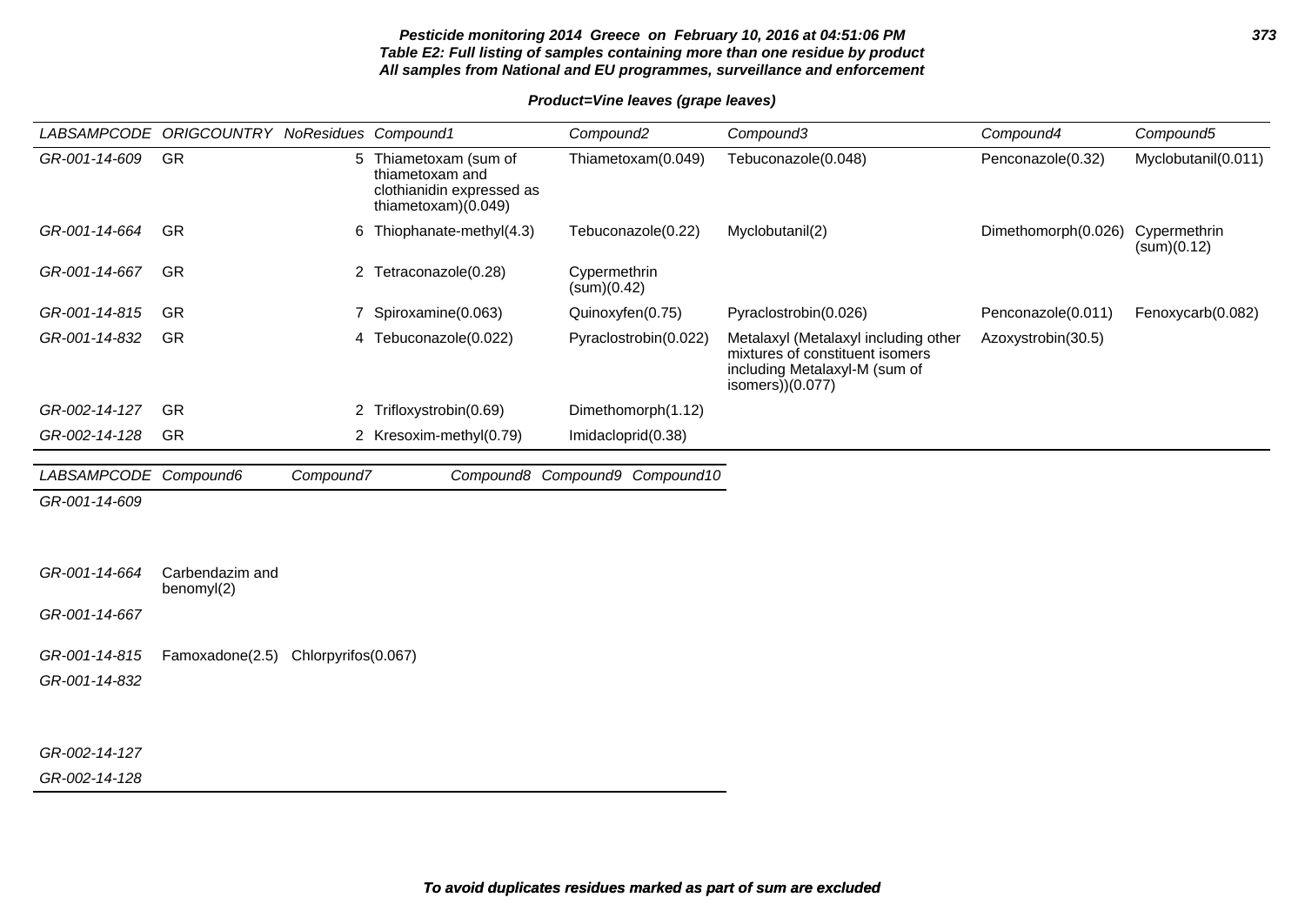### **Pesticide monitoring 2014 Greece on February 10, 2016 at 04:51:06 PM 374 Table E2: Full listing of samples containing more than one residue by product All samples from National and EU programmes, surveillance and enforcement**

**Product=Vine leaves (grape leaves)**

| <b>LABSAMPCODE</b>    | ORIGCOUNTRY NoResidues Compound1 |                       |                                    |  | Compound <sub>2</sub> |                                           | Compound3          |                  | Compound4          | Compound5         |
|-----------------------|----------------------------------|-----------------------|------------------------------------|--|-----------------------|-------------------------------------------|--------------------|------------------|--------------------|-------------------|
| GR-002-14-300         | <b>GR</b>                        |                       | 2 Carbendazim and<br>benomyl(0.03) |  |                       | Carbendazim(0.03)                         |                    |                  |                    |                   |
| GR-003-14-069         | GR                               |                       | 4 Myclobutanil(0.21)               |  |                       | Dimethomorph(0.31)                        | Captan(0.33)       | Cyprodinil(0.02) |                    |                   |
| GR-003-14-074         | GR                               |                       | 7 Myclobutanil(0.26)               |  | Iprodione(3.6)        |                                           | Fludioxonil(0.49)  |                  | Famoxadone(0.82)   | Dimethomorph(2.8) |
| GR-003-14-075         | <b>GR</b>                        |                       | Triadimenol(0.34)                  |  | Triadimefon and       | Triadimefon (sum of<br>Triadimenol)(0.34) | Myclobutanil(0.69) |                  | Dimethomorph(0.37) | Cyprodinil(0.06)  |
| GR-003-14-095         | GR                               |                       | 3 Triadimenol(0.37)                |  | Triadimefon and       | Triadimefon (sum of<br>Triadimenol)(0.37) | Boscalid(0.14)     |                  |                    |                   |
|                       |                                  |                       |                                    |  |                       |                                           |                    |                  |                    |                   |
| LABSAMPCODE Compound6 |                                  | Compound7             |                                    |  |                       | Compound8 Compound9 Compound10            |                    |                  |                    |                   |
| GR-002-14-300         |                                  |                       |                                    |  |                       |                                           |                    |                  |                    |                   |
| GR-003-14-069         |                                  |                       |                                    |  |                       |                                           |                    |                  |                    |                   |
| GR-003-14-074         | Cyprodinil(5.6)                  | Kresoxim-methyl(0.21) |                                    |  |                       |                                           |                    |                  |                    |                   |
| GR-003-14-075         | Fludioxonil(0.03)                | Trifloxystrobin(1.3)  |                                    |  |                       |                                           |                    |                  |                    |                   |
| GR-003-14-095         |                                  |                       |                                    |  |                       |                                           |                    |                  |                    |                   |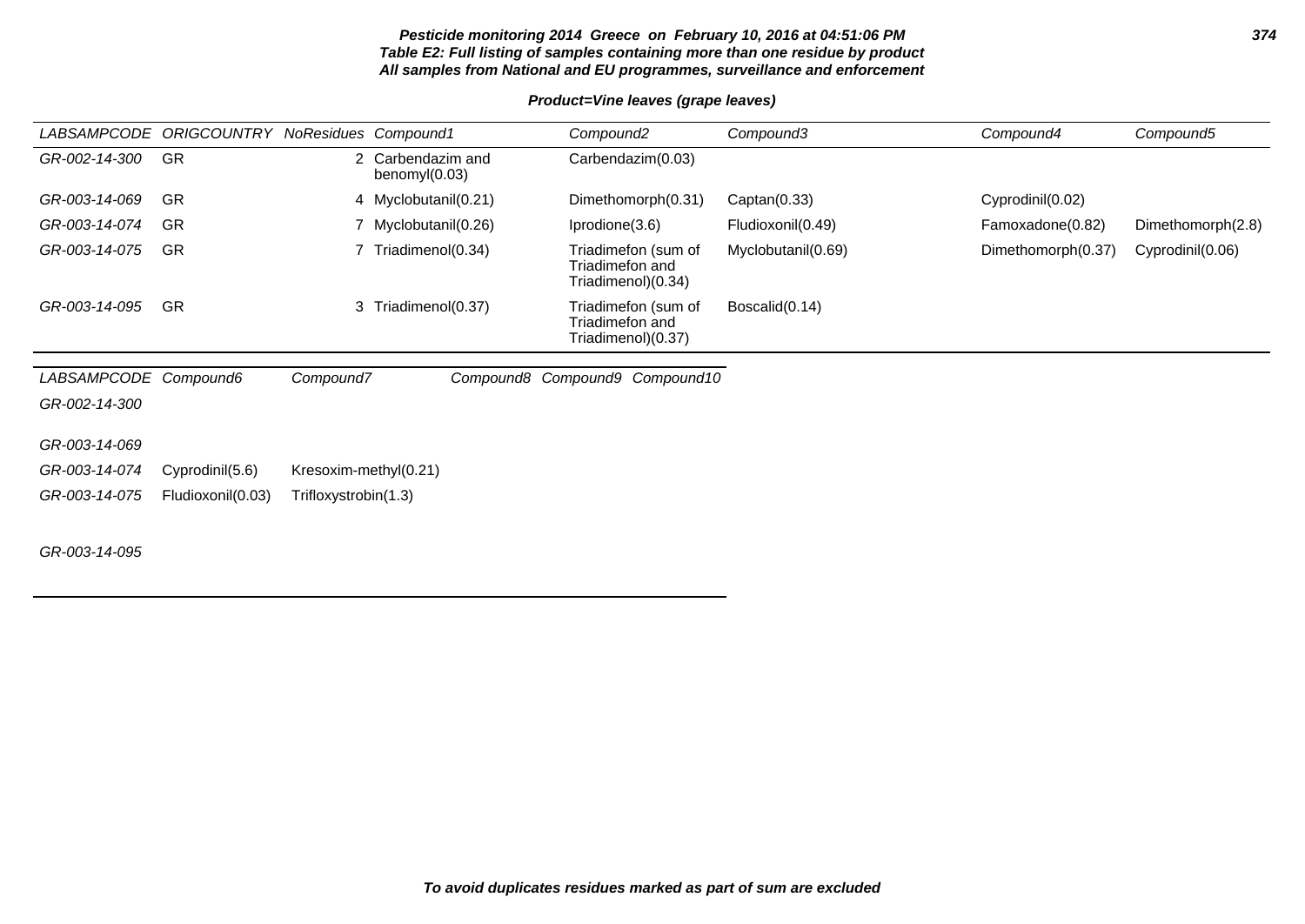#### **Pesticide monitoring 2014 Greece on February 10, 2016 at 04:51:06 PM 375 Table E2: Full listing of samples containing more than one residue by product All samples from National and EU programmes, surveillance and enforcement**

# LABSAMPCODE ORIGCOUNTRY NoResidues Compound1 Compound2 Compound3 Compound4 GR-002-14-297 GR 5 Pyrimethanil(0.02) Lambda-Cyhalothrin(0.02) Fluopicolide(0.01) Etofenprox(0.03) GR-002-14-298 GR 4 Lambda-Cyhalothrin(0.01) Fluopicolide(0.01) Fenhexamid(0.06) Boscalid(0.6) GR-002-14-299 GR 4 Lambda-Cyhalothrin(0.02) Fluopicolide(0.03) Fenhexamid(0.03) Boscalid(0.8) GR-005-14-113 GR 2 Cypermethrin (sum)(0.081) Cypermethrin(0.081) GR-005-14-122 GR 2 Fenhexamid(0.216) Chlorpyrifos(0.013) GR-006-14-179 GR 3 Fenhexamid(0.16) Deltamethrin(0.044) Chlorpyrifos(1.1) GR-010-14-111 GR 2 Thiophanate-methyl(0.15) Fenhexamid(0.055) GR-010-14-118 GR 3 Fenhexamid(0.018) Dimethomorph(0.022) Thiophanate-methyl(0.08) GR-010-14-119 GR 2 Thiophanate-methyl(0.112) Iprodione(0.03) LABSAMPCODE Compound5 Compound6 Compound7 Compound8 Compound9 Compound10

GR-002-14-297 Boscalid(0.02) GR-002-14-298 GR-002-14-299

GR-005-14-113

GR-005-14-122

GR-006-14-179

GR-010-14-111

GR-010-14-118

GR-010-14-119

## **Product=Wine grapes**